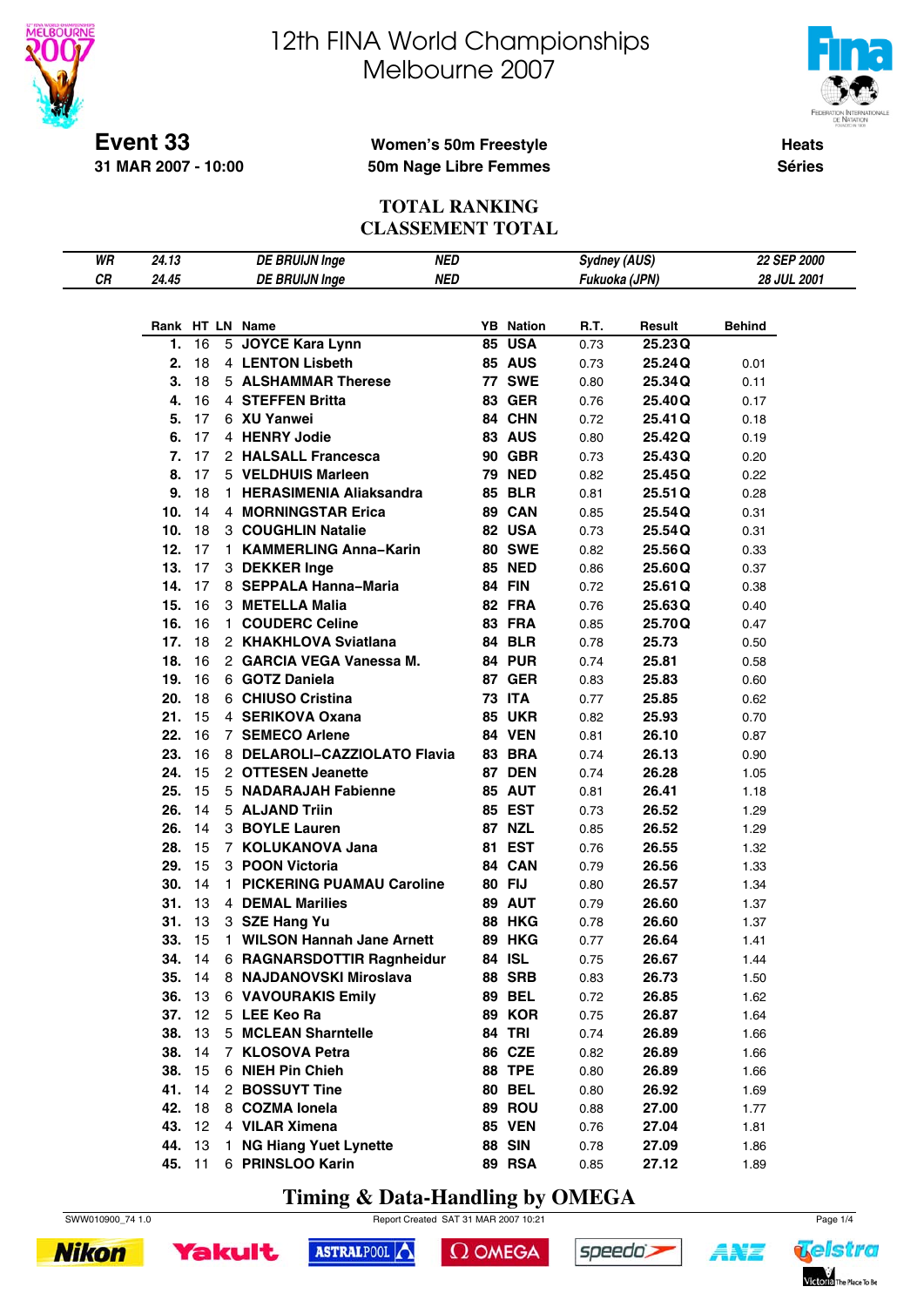

# 12th FINA World Championships Melbourne 2007



**Heats Séries**

### **Women's 50m Freestyle 50m Nage Libre Femmes**

#### **TOTAL RANKING CLASSEMENT TOTAL**

| WR | 24.13 |    |                | <b>DE BRUIJN Inge</b>                 | <b>NED</b> |                  | <b>Sydney (AUS)</b> |        | 22 SEP 2000   |  |
|----|-------|----|----------------|---------------------------------------|------------|------------------|---------------------|--------|---------------|--|
| CR | 24.45 |    |                | <b>DE BRUIJN Inge</b>                 | <b>NED</b> |                  | Fukuoka (JPN)       |        | 28 JUL 2001   |  |
|    |       |    |                |                                       |            |                  |                     |        |               |  |
|    |       |    |                |                                       |            |                  |                     |        |               |  |
|    |       |    |                | Rank HT LN Name                       |            | <b>YB</b> Nation | R.T.                | Result | <b>Behind</b> |  |
|    | 46.   | 13 |                | 8 MOODIE Natasha                      |            | 90 JAM           | 0.81                | 27.24  | 2.01          |  |
|    | 47.   | 12 |                | 8 COLORADO Carolina                   |            | 87 COL           | 0.69                | 27.26  | 2.03          |  |
|    | 48.   | 15 |                | 8 YANG Chin Kuei                      |            | <b>87 TPE</b>    | 0.79                | 27.28  | 2.05          |  |
|    | 49.   | 11 |                | 2 SCERRI Madeleine                    |            | <b>89 MLT</b>    | 0.76                | 27.29  | 2.06          |  |
|    | 50.   | 12 |                | 1 STYLIANOU Anna                      |            | 86 CYP           | 0.71                | 27.37  | 2.14          |  |
|    | 51.   | 12 |                | 3 HO Ruyu Ruth                        |            | <b>90 SIN</b>    | 0.74                | 27.38  | 2.15          |  |
|    | 52.   | 13 |                | <b>7 BAHAMONDE Loren</b>              |            | 87 ECU           | 0.79                | 27.40  | 2.17          |  |
|    | 53.   | 12 |                | 6 PRACHGOSIN Pannika                  |            | 89 THA           | 0.78                | 27.41  | 2.18          |  |
|    | 54.   | 11 |                | 5 CHAHED Sarah Yasmine                |            | 88 TUN           | 0.72                | 27.42  | 2.19          |  |
|    | 55.   | 10 |                | 3 BRAND Heather                       |            | 82 ZIM           | 0.70                | 27.43  | 2.20          |  |
|    | 56.   | 12 |                | 7 MARMOL GILBERT Nicole               |            | <b>90 ECU</b>    | 0.77                | 27.45  | 2.22          |  |
|    | 57.   | 9  |                | 4 EESON Kimberly                      |            | 89 ZIM           | 0.83                | 27.67  | 2.44          |  |
|    | 58.   | 10 |                | 4 MOPIO-JANE Anna-Liza                |            | <b>86 PNG</b>    | 0.80                | 27.70  | 2.47          |  |
|    | 58.   | 10 |                | 6 HIGHT Ellen                         |            | 81 ZAM           | 0.72                | 27.70  | 2.47          |  |
|    | 60.   | 10 |                | 8 MA Cheok Mei                        |            | 88 MAC           | 0.80                | 27.71  | 2.48          |  |
|    | 61.   | 11 |                | 3 BENITEZ QUIJADA Alexia Pamela       |            | 91 ESA           | 0.71                | 27.82  | 2.59          |  |
|    | 62.   | 10 |                | 2 SHLEMOVA Irina                      |            | 84 UZB           | 0.78                | 27.88  | 2.65          |  |
|    | 63.   | 9  |                | 3 QUESADA BARRANTES Marianella 88 CRC |            |                  | 0.80                | 27.94  | 2.71          |  |
|    | 64.   | 11 |                | 7 FAJARDO SIERRA Sharon Paola         |            | 89 HON           | 0.70                | 28.03  | 2.80          |  |
|    | 65.   | 9  |                | 1 AITKEN Kiera                        |            | <b>83 BER</b>    | 0.65                | 28.04  | 2.81          |  |
|    | 66.   | 10 |                | 5 VDOVICENCO Veronica                 |            | <b>85 MDA</b>    | 0.87                | 28.06  | 2.83          |  |
|    | 67.   | 7  |                | 6 LEKSONO Felicia                     |            | <b>90 INA</b>    | 0.71                | 28.14  | 2.91          |  |
|    | 68.   | 11 |                | 8 ISENIA Nilshaira                    |            | <b>89 AHO</b>    | 0.76                | 28.21  | 2.98          |  |
|    | 69.   | 8  |                | 4 AH KOY Rachel                       |            | 89 FIJ           | 0.68                | 28.26  | 3.03          |  |
|    | 70.   | 10 |                | 7 POPOVSKA Elena                      |            | <b>90 MKD</b>    | 0.79                | 28.29  | 3.06          |  |
|    | 71.   | 9  |                | 2 SURYAATMADJA Nancy                  |            | <b>84 INA</b>    | 0.71                | 28.31  | 3.08          |  |
|    | 72.   | 8  | 1.             | <b>CISS Khadija</b>                   |            | <b>83 SEN</b>    | 0.82                | 28.33  | 3.10          |  |
|    | 73.   | 10 | $\mathbf{1}$   | <b>HUNTER Emma</b>                    |            | <b>90 SAM</b>    | 0.77                | 28.47  | 3.24          |  |
|    | 74.   | 7  |                | 3 TEIXEIRA VIEIRA Jessica             |            | 91 MOZ           | 0.75                | 28.64  | 3.41          |  |
|    | 75.   | 5  |                | 6 PAREKH Parita                       |            | 91 IND           | 0.92                | 28.69  | 3.46          |  |
|    | 76.   | 9  |                | 5 BUGAKOVA Mariya                     |            | <b>85 UZB</b>    | 0.80                | 28.70  | 3.47          |  |
|    | 77.   | 8  |                | 3 MEZA PERAZA Marie Laura             |            | <b>90 CRC</b>    | 0.83                | 28.71  | 3.48          |  |
|    | 78.   | 9  |                | 6 MARKU Rovena                        |            | 87 ALB           | 0.71                | 28.76  | 3.53          |  |
|    | 79.   | 9  |                | 8 WELLMAN Matana                      |            | 88 ZAM           | 0.76                | 28.77  | 3.54          |  |
|    | 80.   | 7  |                | 4 VAZ GOMEZ Ximene                    |            | <b>89 MOZ</b>    | 0.74                | 28.81  | 3.58          |  |
|    | 81.   | 9  |                | 7 CARRILLO Massie Milagros            |            | 91 PER           | 0.81                | 28.82  | 3.59          |  |
|    | 82.   | 12 |                | 2 TAHA Razan                          |            | 91 JOR           | 0.90                | 28.87  | 3.64          |  |
|    | 83.   | 11 |                | 4 MONU Ngozi                          |            | <b>81 NGR</b>    | 0.85                | 28.89  | 3.66          |  |
|    | 84.   | 6  |                | 3 DROUBRY Dohi Eliane                 |            | 87 CIV           | 0.78                | 28.92  | 3.69          |  |
|    | 85.   | 8  |                | 5 ANDRIAMANJATOPRIMAMAMA T.           |            | 80 MAD           | 0.69                | 29.07  | 3.84          |  |
|    | 86.   | 8  |                | 2 TORREZ ZAMORA Dalia Massiel         |            | 90 NCA           | 0.72                | 29.14  | 3.91          |  |
|    | 87.   | 4  | $\overline{7}$ | <b>MAHAJAN Kshipra</b>                |            | <b>90 IND</b>    | 0.92                | 29.22  | 3.99          |  |
|    | 88.   | 8  | 7              | <b>BRIEDENHANN Jonay</b>              |            | <b>90 NAM</b>    | 0.72                | 29.27  | 4.04          |  |
|    | 89.   | 8  |                | 6 BEAUBRUN Danielle Elizabeth         |            | 90 LCA           | 0.71                | 29.30  | 4.07          |  |
|    | 90.   | 6  |                | 6 MEAURI Judith                       |            | <b>92 PNG</b>    | 0.90                | 29.38  | 4.15          |  |
|    |       |    |                |                                       |            |                  |                     |        |               |  |

**Timing & Data-Handling by OMEGA**

SWW010900\_74 1.0 Report Created SAT 31 MAR 2007 10:21 Page 2/4





 $\Omega$  OMEGA



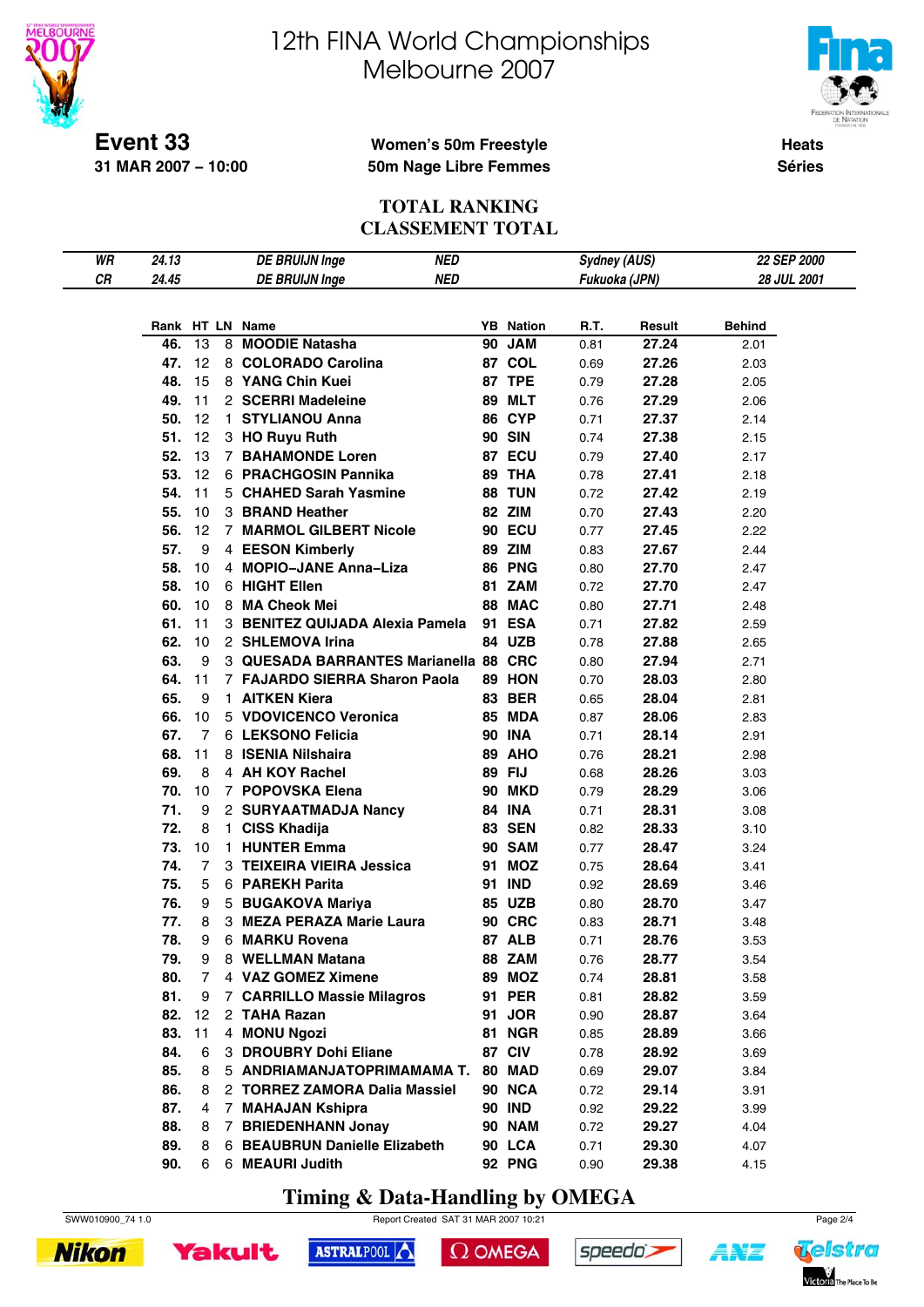



**Event 33 31 MAR 2007 − 10:00**

### **Women's 50m Freestyle 50m Nage Libre Femmes**

**Heats Séries**

### **TOTAL RANKING CLASSEMENT TOTAL**

| WR | 24.13 |                |              | <b>DE BRUIJN Inge</b>               | NED        |                  | <b>Sydney (AUS)</b> |        | 22 SEP 2000   |  |
|----|-------|----------------|--------------|-------------------------------------|------------|------------------|---------------------|--------|---------------|--|
| CR | 24.45 |                |              | <b>DE BRUIJN Inge</b>               | <b>NED</b> |                  | Fukuoka (JPN)       |        | 28 JUL 2001   |  |
|    |       |                |              |                                     |            |                  |                     |        |               |  |
|    |       |                |              |                                     |            |                  |                     |        |               |  |
|    |       |                |              | Rank HT LN Name                     |            | <b>YB</b> Nation | R.T.                | Result | <b>Behind</b> |  |
|    | 91.   | 11             | 1.           | <b>HATAMLEH Miriam</b>              |            | 92 JOR           | 0.86                | 29.42  | 4.19          |  |
|    | 92.   | 6              |              | 4 MORENO Katerine                   |            | <b>74 BOL</b>    | 0.82                | 29.46  | 4.23          |  |
|    | 93.   | 8              |              | 8 GOMEZ-SANCHEZ Fiorella            |            | 91 PER           | 0.78                | 29.51  | 4.28          |  |
|    | 94.   | 4              |              | 4 PIGOT Chinyere                    |            | <b>93 SUR</b>    | 0.77                | 29.55  | 4.32          |  |
|    | 94.   | 6              |              | 7 TORREZ Karen                      |            | <b>92 BOL</b>    | 0.68                | 29.55  | 4.32          |  |
|    | 96.   | 6              |              | 5 PACE Talisa                       |            | 93 MLT           | 0.79                | 29.58  | 4.35          |  |
|    | 97.   | 4              | $\mathbf{1}$ | <b>CHANG April</b>                  |            | 92 SAM           | 0.73                | 29.60  | 4.37          |  |
|    | 98.   | 7              |              | 7 DIOP Binta Zahra                  |            | <b>90 SEN</b>    | 0.82                | 29.65  | 4.42          |  |
|    | 99.   | $\overline{7}$ |              | 5 CHAI Sook Fun                     |            | <b>90 MAS</b>    | 0.86                | 29.71  | 4.48          |  |
|    | 100.  | 6              |              | 2 FORTUNATO Rachel                  |            | 83 GIB           | 0.84                | 29.78  | 4.55          |  |
|    | 101.  | 7              |              | 8 PALMER-MARTIN Lacy                |            | 88 LCA           | 0.72                | 29.83  | 4.60          |  |
|    | 102.  | 4              |              | 3 MEYER Marike                      |            | <b>89 NAM</b>    | 0.70                | 29.84  | 4.61          |  |
|    | 102.  | 6              | 1.           | <b>MAITLAND Stephanie Anne</b>      |            | 91 SEY           | 0.70                | 29.84  | 4.61          |  |
|    | 104.  | 3              |              | 5 DASHTSEREN Saintsetseg            |            | 90 MGL           | 0.82                | 30.00  | 4.77          |  |
|    | 105.  | 5              |              | 5 AUSTIN Shannon                    |            | 93 SEY           | 0.76                | 30.17  | 4.94          |  |
|    | 106.  | $\overline{7}$ |              | 2 MONU Uche                         |            | 89 NGR           | 0.86                | 30.18  | 4.95          |  |
|    | 107.  | 5              |              | 8 DLAMINI Senele                    |            | 92 SWZ           | 0.74                | 30.33  | 5.10          |  |
|    | 108.  | 4              |              | 2 ERCOLANO Pina                     |            | <b>90 KEN</b>    | 0.74                | 30.36  | 5.13          |  |
|    | 109.  | 3              |              | 4 AMINATH ROUYA Hussain             |            | <b>90 MDV</b>    | 0.86                | 30.46  | 5.23          |  |
|    | 110.  | 7              | 1.           | RAVOAJANAHARY Herinantenaina 87 MAD |            |                  | 0.82                | 30.50  | 5.27          |  |
|    | 111.  | 3              |              | 3 LANNEN Rachel                     |            | 89 GUM           | 0.74                | 30.53  | 5.30          |  |
|    | 111.  | 6              |              | 8 ROSE Prisca                       |            | <b>87 MRI</b>    | 0.87                | 30.53  | 5.30          |  |
|    | 113.  | 2              |              | 4 BATJARGAL Telmen                  | 91         | <b>MGL</b>       | 0.95                | 30.61  | 5.38          |  |
|    | 114.  | 5              |              | 4 ETIENNETTE Anouchka Diane         | 88         | MRI              | 0.97                | 30.63  | 5.40          |  |
|    | 114.  | 5              |              | 1 NAKITANDA Olivia Aya              |            | 84 UGA           | 0.85                | 30.63  | 5.40          |  |
|    | 116.  | 4              |              | 6 MILLIN Kathryn                    |            | 94 SWZ           | 0.68                | 30.73  | 5.50          |  |
|    | 117.  | 4              |              | 8 ALBITAR Sameera                   |            | <b>90 BRN</b>    | 0.77                | 31.12  | 5.89          |  |
|    | 118.  | 3              |              | 6 JOHNSON Sarah Elizabeth           |            | <b>92 NMA</b>    | 0.79                | 31.39  | 6.16          |  |
|    | 119.  | $\overline{c}$ |              | 6 GIBBONS Maria                     |            | 93 PLW           | 0.79                | 31.75  | 6.52          |  |
|    | 120.  | 2              |              | 5 DANIEL Debra                      |            | 90 FSM           | 0.74                | 32.07  | 6.84          |  |
|    | 121.  | 3              |              | 1 YOBECH Amber Sikosang             |            | 91 PLW           |                     | 32.10  |               |  |
|    | 121.  | 5              |              | 2 PARDO Maxine                      |            | 92 GIB           | 0.75                | 32.10  | 6.87          |  |
|    |       |                |              |                                     |            | 87 PLE           | 0.76                |        | 6.87          |  |
|    | 123.  | 3              |              | 2 NASSAR Zakia                      |            |                  | 0.94                | 32.17  | 6.94          |  |
|    | 124.  | 2              |              | 3 KIRCHNER Julianne                 |            | 91 MIL           | 0.78                | 32.74  | 7.51          |  |
|    | 125.  | 1              |              | 6 RATTER Natasha                    |            | 91 UGA           | 0.84                | 33.10  | 7.87          |  |
|    | 126.  | 3              |              | 7 MATTHEWS Teran                    |            | <b>81 VIN</b>    | 0.91                | 33.18  | 7.95          |  |
|    | 127.  | 5              |              | 7 MOSHI Ruth Magdalena              |            | <b>90 TAN</b>    | 0.86                | 33.57  | 8.34          |  |
|    | 128.  | 3              |              | 8 SENG Samphors                     |            | 93 CAM           | 1.05                | 34.25  | 9.02          |  |
|    | 129.  | 2              |              | 2 KARKI Karishma                    |            | <b>93 NEP</b>    | 0.95                | 34.97  | 9.74          |  |
|    | 130.  | 1              |              | 7 VONGPHACHANH Vilayphone           |            | <b>86 LAO</b>    | 0.99                | 35.44  | 10.21         |  |
|    | 131.  | 2              |              | 7 AKHLIF Nahed                      |            | 77 LBA           | 0.91                | 36.47  | 11.24         |  |
|    | 132.  | 1              |              | 5 NIKIEMA Elisabeth                 |            | <b>82 BUR</b>    | 1.20                | 38.33  | 13.10         |  |
|    | 133.  | 1.             |              | 2 UWAMAH Elsie                      |            | <b>88 BDI</b>    | 1.01                | 39.79  | 14.56         |  |
|    | 134.  | 2              |              | 8 ISMAIL Aminath Inas               |            | <b>94 MDV</b>    | 0.84                | 40.75  | 15.52         |  |
|    | 135.  | 1.             | 1.           | <b>INTHAVONG Daoheuang</b>          |            | 93 LAO           | 1.20                | 43.28  | 18.05         |  |

**Timing & Data-Handling by OMEGA**

SWW010900\_74 1.0 Report Created SAT 31 MAR 2007 10:21 Page 3/4





```
\Omega OMEGA
```




1 N'E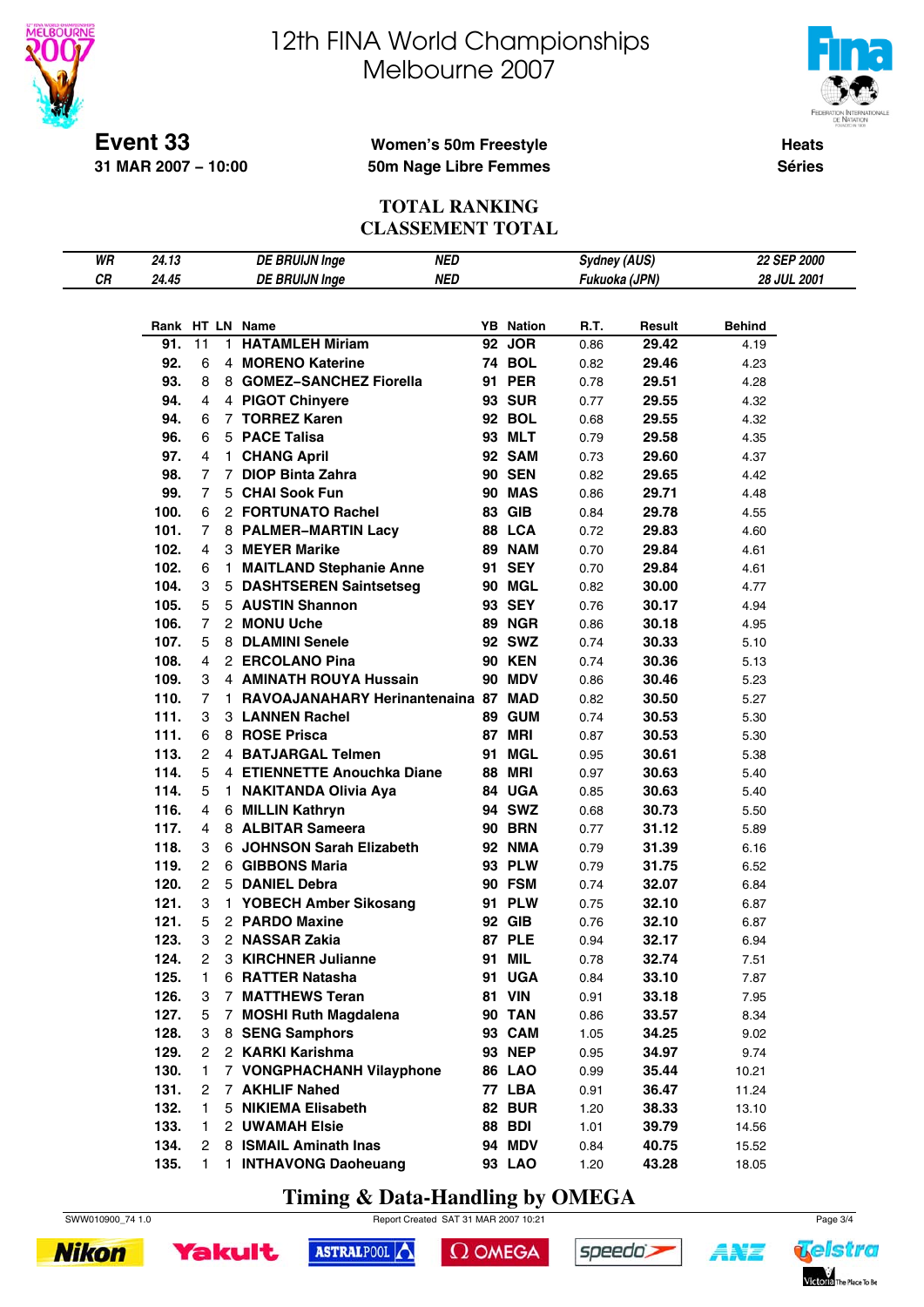



**Event 33 31 MAR 2007 − 10:00**

### **Women's 50m Freestyle 50m Nage Libre Femmes**

**Heats Séries**

### **TOTAL RANKING CLASSEMENT TOTAL**

| WR | 24.13 |     | <b>DE BRUIJN Inge</b>     | <b>NED</b> |    |                  | Sydney (AUS)  |               |               | 22 SEP 2000        |
|----|-------|-----|---------------------------|------------|----|------------------|---------------|---------------|---------------|--------------------|
| СR | 24.45 |     | <b>DE BRUIJN Inge</b>     | NED        |    |                  | Fukuoka (JPN) |               |               | <b>28 JUL 2001</b> |
|    |       |     |                           |            |    |                  |               |               |               |                    |
|    |       |     | Rank HT LN Name           |            |    | <b>YB</b> Nation | <b>R.T.</b>   | <b>Result</b> | <b>Behind</b> |                    |
|    | 136.  |     | 3 OUTTARA Ingrid Fabienne |            |    | <b>85 BUR</b>    | 1.30          | 44.09         | 18.86         |                    |
|    |       |     | 4 KOUSSIHOUEDE M.         |            |    | <b>87 BEN</b>    |               | <b>DNS</b>    |               |                    |
|    |       | 2   | 1 ABDOURAHMANE Soraya     |            | 90 | MTN              |               | <b>DNS</b>    |               |                    |
|    |       | 5   | 3 ROXIERO Ana             |            |    | <b>88 ANG</b>    |               | <b>DNS</b>    |               |                    |
|    |       | 13. | 2 VAN WYK Chanelle        |            |    | <b>89 RSA</b>    |               | <b>DNS</b>    |               |                    |
|    |       | 17  | <b>MORAVCOVA Martina</b>  |            |    | <b>76 SVK</b>    |               | <b>DNS</b>    |               |                    |
|    |       | 4   | 5 CURRAJ Anisa            |            |    | <b>89 ALB</b>    |               | <b>DSQ</b>    |               |                    |
|    |       | 18  | <b>ZHU Yingwen</b>        |            |    | <b>81 CHN</b>    |               | <b>DSQ</b>    |               |                    |

#### **Timing & Data-Handling by OMEGA** SWW010900\_74 1.0 Report Created SAT 31 MAR 2007 10:21 Page 4/4

 $\Omega$  OMEGA

speedo's

ASTRALPOOL



**Yakult** 

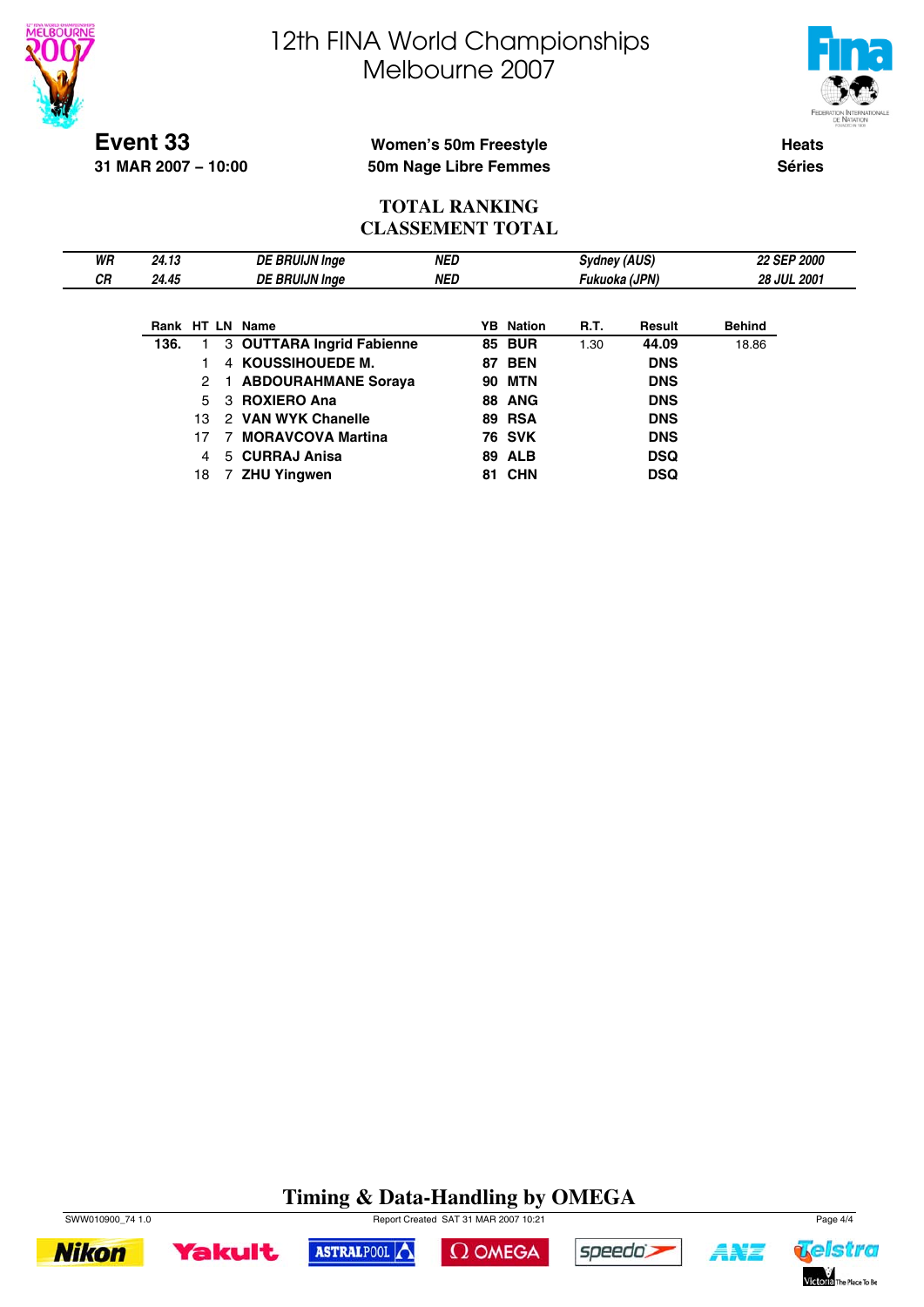



**Event 233 31 MAR 2007 - 20:05**

### **Women's 50m Freestyle 50m Nage Libre Femmes**

**Semifinals Demi-Finales**

### **TOTAL RANKING CLASSEMENT TOTAL**

| WR | 24.13 |                |    | DE BRUIJN Inge                 | <b>NED</b> |    |            | Sydney (AUS)  |        | 22 SEP 2000        |  |
|----|-------|----------------|----|--------------------------------|------------|----|------------|---------------|--------|--------------------|--|
| СR | 24.45 |                |    | <b>DE BRUIJN Inge</b>          | NED        |    |            | Fukuoka (JPN) |        | <b>28 JUL 2001</b> |  |
|    |       |                |    |                                |            |    |            |               |        |                    |  |
|    |       |                |    | Rank HT LN Name                |            | YB | Nation     | R.T.          | Result | <b>Behind</b>      |  |
|    | 1.    |                | 6  | <b>VELDHUIS Marleen</b>        |            | 79 | <b>NED</b> | 0.83          | 24.79Q |                    |  |
|    | 2.    | 2              | 4  | <b>JOYCE Kara Lynn</b>         |            | 85 | <b>USA</b> | 0.72          | 24.80Q | 0.01               |  |
|    | 3.    | 2              | 5  | <b>ALSHAMMAR Therese</b>       |            | 77 | <b>SWE</b> | 0.80          | 24.83Q | 0.04               |  |
|    | 4.    |                |    | 4 LENTON Lisbeth               |            | 85 | <b>AUS</b> | 0.74          | 24.89Q | 0.10               |  |
|    | 5.    |                |    | 3 HENRY Jodie                  |            | 83 | <b>AUS</b> | 0.82          | 25.06Q | 0.27               |  |
|    | 5.    |                | 5. | <b>STEFFEN Britta</b>          |            | 83 | <b>GER</b> | 0.77          | 25.06Q | 0.27               |  |
|    | 7.    | 2              |    | <b>COUGHLIN Natalie</b>        |            | 82 | <b>USA</b> | 0.69          | 25.08Q | 0.29               |  |
|    | 8.    | $\overline{c}$ | 8  | <b>METELLA Malia</b>           |            | 82 | <b>FRA</b> | 0.74          | 25.10Q | 0.31               |  |
|    | 9.    | 2              | 2  | <b>HERASIMENIA Aliaksandra</b> |            | 85 | <b>BLR</b> | 0.81          | 25.28  | 0.49               |  |
|    | 10.   | 2              |    | 3 XU Yanwei                    |            | 84 | <b>CHN</b> | 0.72          | 25.31  | 0.52               |  |
|    | 11.   | 2              | 6. | <b>HALSALL Francesca</b>       |            | 90 | <b>GBR</b> | 0.74          | 25.32  | 0.53               |  |
|    | 12.   |                |    | <b>KAMMERLING Anna-Karin</b>   |            | 80 | <b>SWE</b> | 0.80          | 25.37  | 0.58               |  |
|    | 13.   | 1              |    | <b>SEPPALA Hanna-Maria</b>     |            | 84 | <b>FIN</b> | 0.74          | 25.47  | 0.68               |  |
|    | 14.   | 2              |    | <b>DEKKER Inge</b>             |            | 85 | <b>NED</b> | 0.86          | 25.50  | 0.71               |  |
|    | 15.   |                | 8  | <b>COUDERC Celine</b>          |            | 83 | <b>FRA</b> | 0.82          | 25.54  | 0.75               |  |
|    | 16.   |                | 2  | <b>MORNINGSTAR Erica</b>       |            | 89 | <b>CAN</b> | 0.86          | 25.61  | 0.82               |  |

# **Timing & Data-Handling by OMEGA**

 $\Omega$  OMEGA

ASTRALPOOL



**Yakult** 

**Nikon** 



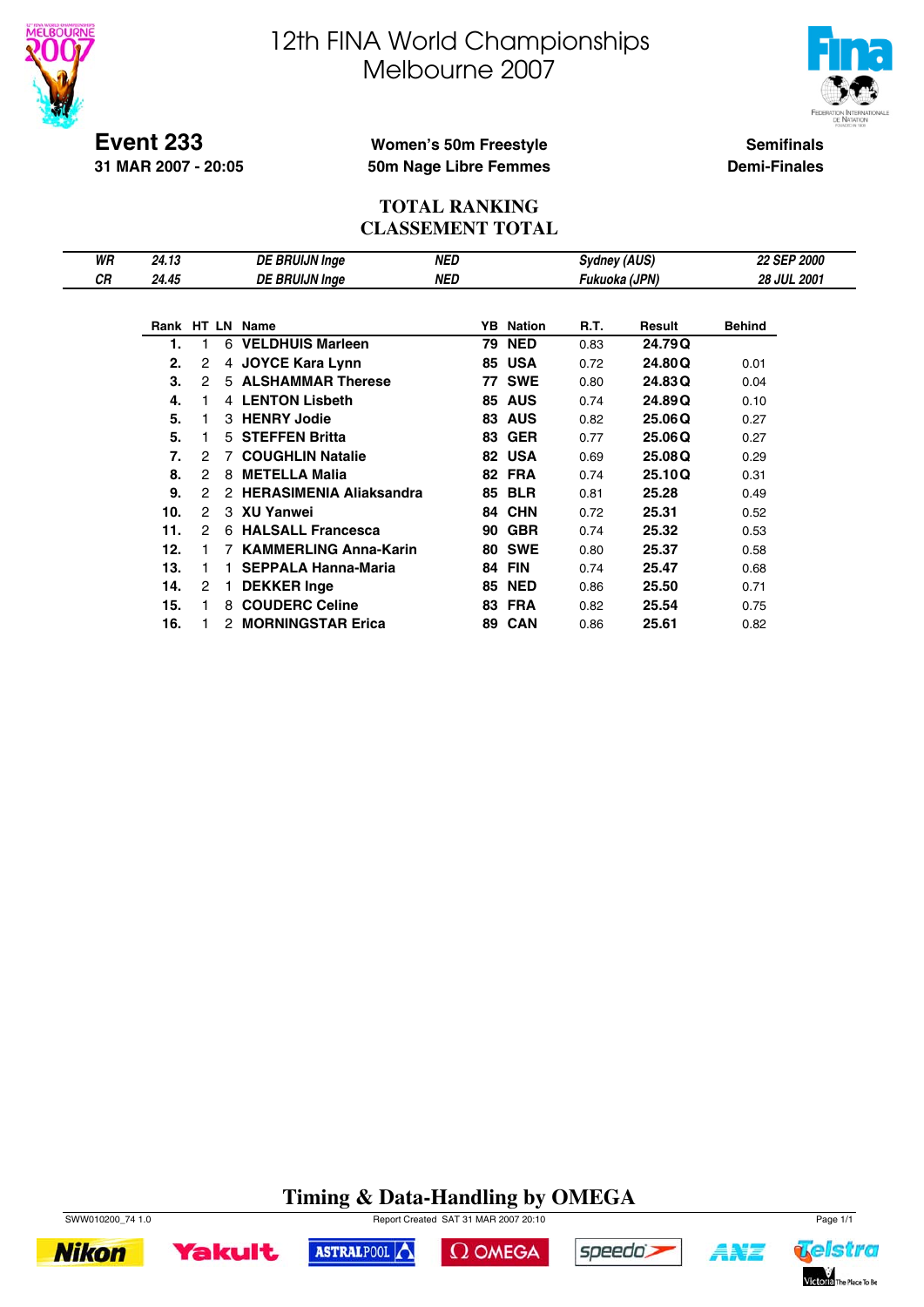



**Event 133**

**1 APR 2007 - 19:43**

### **Women's 50m Freestyle 50m Nage Libre Femmes**

**Finals Finales**

### **FINAL RESULTS CLASSEMENT FINALES**

| WR        | 24.13        |         | <b>DE BRUIJN Inge</b>          | <b>NED</b> |                  | <b>Sydney (AUS)</b> |        | <b>22 SEP 2000</b> |
|-----------|--------------|---------|--------------------------------|------------|------------------|---------------------|--------|--------------------|
| <b>CR</b> | 24.45        |         | <b>DE BRUIJN Inge</b>          | <b>NED</b> |                  | Fukuoka (JPN)       |        | 28 JUL 2001        |
|           |              |         |                                |            |                  |                     |        |                    |
|           |              | Rank LN | Name                           |            | <b>YB</b> Nation | R.T.                | Result | <b>Behind</b>      |
|           | <b>FINAL</b> |         | <b>LENTON Lisbeth</b><br>6     |            | <b>85 AUS</b>    | 0.73                | 24.53  |                    |
|           |              | 2.      | <b>ALSHAMMAR Therese</b><br>3. |            | <b>77 SWE</b>    | 0.80                | 24.62  | 0.09               |
|           |              | 3.      | 4 VELDHUIS Marleen             |            | <b>79 NED</b>    | 0.81                | 24.70  | 0.17               |
|           |              | 4.      | <b>7 STEFFEN Britta</b>        |            | <b>83 GER</b>    | 0.72                | 24.79  | 0.26               |
|           |              | 5.      | 5 JOYCE Kara Lynn              |            | 85 USA           | 0.71                | 24.83  | 0.30               |
|           |              | 6.      | 2 HENRY Jodie                  |            | <b>83 AUS</b>    | 0.79                | 24.96  | 0.43               |
|           |              | 7.      | <b>METELLA Malia</b><br>8      |            | 82 FRA           | 0.74                | 25.02  | 0.49               |
|           |              | 8.      | <b>COUGHLIN Natalie</b>        |            | 82 USA           | 0.70                | 25.31  | 0.78               |

# **Timing & Data-Handling by OMEGA**











A¥Z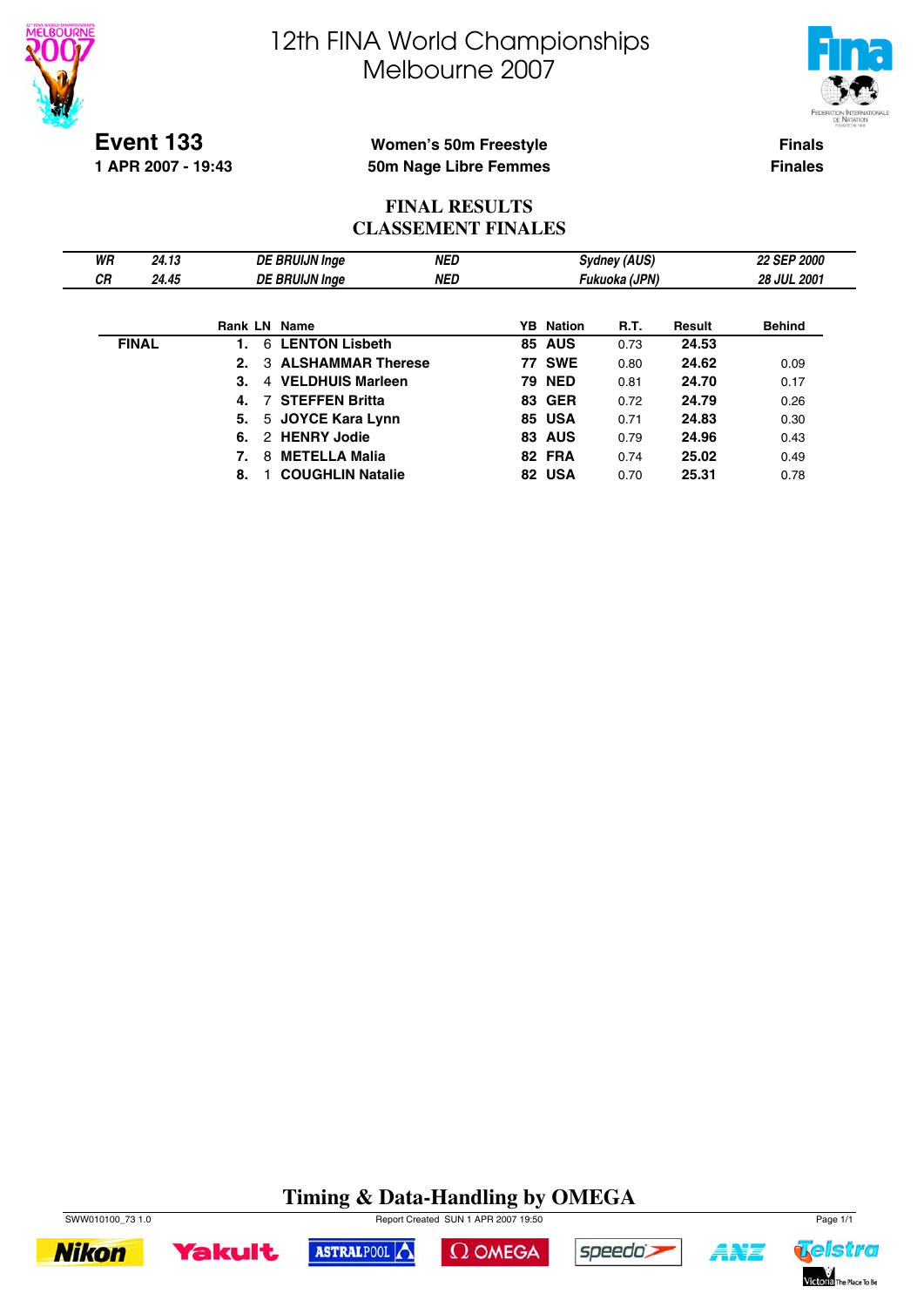

# 12th FINA World Championships Melbourne 2007



**Heats Séries**

### **Women's 100m Freestyle 100m Nage Libre Femmes**

### **TOTAL RANKING CLASSEMENT TOTAL**

| WR |               | 53.30 |    | <b>STEFFEN Britta</b>              | GER        |                  |      | <b>Budapest (HUN)</b>  |        | 2 AUG 2006    |
|----|---------------|-------|----|------------------------------------|------------|------------------|------|------------------------|--------|---------------|
| CR |               | 53.42 |    | <b>LENTON Lisbeth</b>              | <b>AUS</b> |                  |      | <b>Melbourne (AUS)</b> |        | 25 MAR 2007   |
|    |               |       |    |                                    |            |                  |      |                        |        |               |
|    |               |       |    | Rank HT LN Name                    |            | <b>YB</b> Nation | R.T. | 50m                    | Result | <b>Behind</b> |
|    | 1.            | 16    |    | 5 COUGHLIN Natalie                 |            | 82 USA           | 0.75 | 25.91                  | 54.04Q |               |
|    | 2.            | 16    |    | 7 MORNINGSTAR Erica                |            | 89 CAN           | 0.88 | 26.24                  | 54.30Q | 0.26          |
|    | 3.            | 16    |    | 4 LENTON Lisbeth                   |            | <b>85 AUS</b>    | 0.79 | 25.96                  | 54.32Q | 0.28          |
|    | 4.            | 17    |    | 4 STEFFEN Britta                   |            | <b>83 GER</b>    | 0.77 | 26.37                  | 54.60Q | 0.56          |
|    | 5.            | 15    |    | 2 LILLHAGE Josefin                 |            | <b>80 SWE</b>    | 0.79 | 26.44                  | 54.74Q | 0.70          |
|    | 6.            | 17    |    | 5 HENRY Jodie                      |            | <b>83 AUS</b>    | 0.84 | 26.60                  | 54.76Q | 0.72          |
|    | 7.            | 17    |    | 6 HALSALL Francesca                |            | <b>90 GBR</b>    | 0.73 | 26.29                  | 54.80Q | 0.76          |
|    | 8.            | 15    |    | 5 VELDHUIS Marleen                 |            | <b>79 NED</b>    | 0.85 | 25.84                  | 54.89Q | 0.85          |
|    | 9.            | 15    |    | 4 WEIR Amanda                      |            | 86 USA           | 0.72 | 26.37                  | 55.03Q | 0.99          |
|    | 10.           | 16    |    | 3 POPCHANKA Alena                  |            | <b>79 FRA</b>    | 0.80 | 26.52                  | 55.11Q | 1.07          |
|    | 11.           | 15    |    | 6 XU Yanwei                        |            | 84 CHN           |      |                        |        |               |
|    | 12.           | 17    |    | 2 SEPPALA Hanna-Maria              |            | <b>84 FIN</b>    | 0.74 | 26.47                  | 55.24Q | 1.20          |
|    | 13.           | 14    |    | 7 KROMOWIDJOJO Ranomi              |            | <b>90 NED</b>    | 0.77 | 26.56                  | 55.33Q | 1.29          |
|    |               |       |    | 2 METELLA Malia                    |            |                  | 0.83 | 26.47                  | 55.38Q | 1.34          |
|    | 14.           | 16    |    |                                    |            | 82 FRA           | 0.89 | 26.71                  | 55.57Q | 1.53          |
|    | 15.           | 15    |    | 7 HERASIMENIA Aliaksandra          |            | <b>85 BLR</b>    | 0.81 | 26.43                  | 55.59Q | 1.55          |
|    | 16.           | 17    |    | 1 GARCIA VEGA Vanessa M.           |            | <b>84 PUR</b>    | 0.71 | 26.31                  | 55.69Q | 1.65          |
|    | 17.           | 12    |    | 4 OTTESEN Jeanette                 |            | <b>87 DEN</b>    | 0.72 | 26.78                  | 55.99  | 1.95          |
|    | 18.           | 16    |    | 6 PANG Jiaying                     |            | <b>85 CHN</b>    | 0.83 | 26.83                  | 56.03  | 1.99          |
|    | 18.           | 17    |    | 8 BOYLE Lauren                     |            | <b>87 NZL</b>    | 0.89 | 27.19                  | 56.03  | 1.99          |
|    | 20.           | 12    |    | 6 RAGNARSDOTTIR Ragnheidur         |            | 84 ISL           | 0.79 | 26.80                  | 56.06  | 2.02          |
|    | 21.           | 13    | 1. | <b>MYSKOVA Jana</b>                |            | 77 CZE           | 0.87 | 27.36                  | 56.24  | 2.20          |
|    | 22.           | 16    |    | 8 POON Victoria                    |            | 84 CAN           | 0.81 | 26.61                  | 56.30  | 2.26          |
|    | 23.           | 13    |    | 3 SEMECO Arlene                    |            | <b>84 VEN</b>    | 0.79 | 26.75                  | 56.35  | 2.31          |
|    | 24.           | 14    |    | 6 LEE Keo Ra                       |            | 89 KOR           | 0.74 | 27.66                  | 56.44  | 2.40          |
|    | 25.           | 13    |    | 4 KHAKHLOVA Sviatlana              |            | <b>84 BLR</b>    | 0.81 | 26.49                  | 56.52  | 2.48          |
|    | 25.           | 15    |    | 3 MORAVCOVA Martina                |            | <b>76 SVK</b>    | 0.80 | 27.10                  | 56.52  | 2.48          |
|    | 27.           | 11    |    | 3 DZERKAL Ganna                    |            | <b>87 UKR</b>    | 0.87 | 26.95                  | 56.53  | 2.49          |
|    | 28.           | 17    |    | 7 CHIUSO Cristina                  |            | <b>73 ITA</b>    | 0.79 | 26.84                  | 56.56  | 2.52          |
|    | 29.           | 15    |    | 8 KURAS Magdalena                  |            | <b>88 SWE</b>    | 0.86 | 26.81                  | 56.58  | 2.54          |
|    | 30.           | 13    |    | 5 KOLUKANOVA Jana                  |            | 81 EST           | 0.90 | 26.94                  | 56.67  | 2.63          |
|    | 31.           | 12    |    | 3 KOSCHISCHEK Birgit               |            | 87 AUT           | 0.77 | 27.23                  | 56.75  | 2.71          |
|    | 32.           | 12    |    | 1 PARTOKA Elina                    |            | 83 EST           | 0.81 | 27.60                  | 56.90  | 2.86          |
|    | <b>32.</b> 14 |       |    | 5 DELAROLI-CAZZIOLATO Flavia       |            | 83 BRA           | 0.75 | 26.63                  | 56.90  | 2.86          |
|    |               |       |    | 34. 10 8 PRINSLOO Karin            |            | <b>89 RSA</b>    | 0.90 | 27.54                  | 57.06  | 3.02          |
|    |               |       |    | 35. 14 8 WILSON Hannah Jane Arnett |            | <b>89 HKG</b>    | 0.76 | 27.44                  | 57.08  | 3.04          |
|    |               |       |    | 36. 12 7 NAJDANOVSKI Miroslava     |            | <b>88 SRB</b>    | 0.85 | 26.83                  | 57.11  | 3.07          |
|    | <b>36.</b> 16 |       |    | 1 COZMA lonela                     |            | 89 ROU           | 1.00 | 27.23                  | 57.11  | 3.07          |
|    | 38.           | 14    |    | 2 AERENTS Jorina                   |            | <b>90 BEL</b>    | 0.72 | 27.48                  | 57.18  | 3.14          |
|    | <b>39.</b> 13 |       |    | 7 UEDA Haruka                      |            | <b>88 JPN</b>    | 0.84 | 27.97                  | 57.21  | 3.17          |
|    | 40.           | 14    |    | 3 KLOSOVA Petra                    |            | <b>86 CZE</b>    | 0.84 | 27.55                  | 57.28  | 3.24          |
|    | 41. 12        |       |    | 2 SERIKOVA Oxana                   |            | <b>85 UKR</b>    | 0.83 | 27.04                  | 57.29  | 3.25          |
|    | 42.           | 13    |    | 2 YANG Chin Kuei                   |            | <b>87 TPE</b>    | 0.82 | 27.51                  | 57.30  | 3.26          |
|    | 43. 12        |       |    | 5 SHULGINA Olga                    |            | <b>90 RUS</b>    | 0.87 | 27.62                  | 57.48  | 3.44          |
|    |               |       |    | 44. 10 5 NOCHER Melanie            |            | <b>88 IRL</b>    | 0.75 | 27.90                  | 57.72  | 3.68          |
|    |               |       |    | 45. 11 6 PICKERING PUAMAU Caroline |            | 80 FIJ           | 0.82 | 27.83                  | 57.85  | 3.81          |

**Timing & Data-Handling by OMEGA**







 $\Omega$  OMEGA





4¥7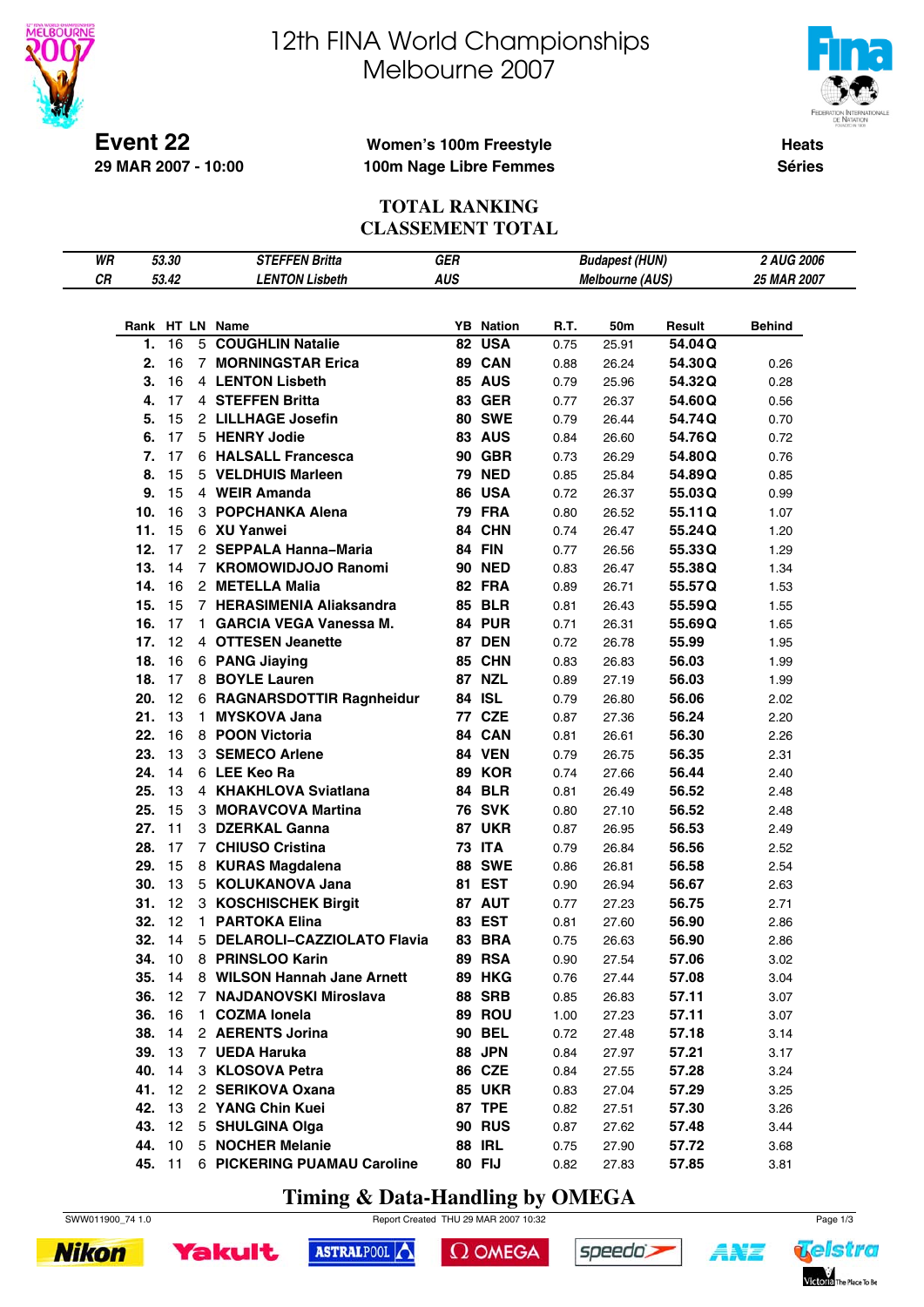

# 12th FINA World Championships Melbourne 2007



**Heats Séries**

### **Women's 100m Freestyle 100m Nage Libre Femmes**

#### **TOTAL RANKING CLASSEMENT TOTAL**

| WR |     | 53.30          |    | <b>STEFFEN Britta</b>                 | <b>GER</b> |                  |      | <b>Budapest (HUN)</b> |                    | 2 AUG 2006    |
|----|-----|----------------|----|---------------------------------------|------------|------------------|------|-----------------------|--------------------|---------------|
| CR |     | 53.42          |    | <b>LENTON Lisbeth</b>                 | <b>AUS</b> |                  |      | Melbourne (AUS)       |                    | 25 MAR 2007   |
|    |     |                |    |                                       |            |                  |      |                       |                    |               |
|    |     |                |    |                                       |            |                  |      |                       |                    |               |
|    |     |                |    | Rank HT LN Name                       |            | <b>YB</b> Nation | R.T. | 50m                   | Result             | <b>Behind</b> |
|    | 45. | 14             |    | 4 VAVOURAKIS Emily                    |            | <b>89 BEL</b>    | 0.70 | 27.69                 | 57.85              | 3.81          |
|    | 47. | 13             |    | 8 NIEH Pin Chieh                      |            | <b>88 TPE</b>    | 0.86 | 28.23                 | 57.93              | 3.89          |
|    | 48. | 8              |    | 1 BRAND Heather                       |            | 82 ZIM           | 0.77 | 27.84                 | 57.95              | 3.91          |
|    | 49. | 12             |    | 8 PHINYOSOPHON Jiratida               |            | 88 THA           | 0.89 | 28.10                 | 58.03              | 3.99          |
|    | 50. | 11             |    | 5 CHAHED Sarah Yasmine                |            | <b>88 TUN</b>    | 0.73 | 27.74                 | 58.07              | 4.03          |
|    | 51. | 11             |    | 8 BAHAMONDE Loren                     |            | 87 ECU           | 0.80 | 28.32                 | 58.21              | 4.17          |
|    | 52. | 11             |    | 4 SZE Hang Yu                         |            | <b>88 HKG</b>    | 0.77 | 27.67                 | 58.25              | 4.21          |
|    | 53. | 9              |    | 4 SCERRI Madeleine                    |            | <b>89 MLT</b>    | 0.77 | 28.77                 | 58.47              | 4.43          |
|    | 54. | 9              |    | 3 COLORADO Carolina                   |            | 87 COL           | 0.80 | 27.92                 | 58.60              | 4.56          |
|    | 55. | 14             |    | 1 VILLARREAL NAVARRO Heysi            |            | 86 CUB           | 0.74 | 28.04                 | 58.61              | 4.57          |
|    | 56. | 9              |    | 6 MOODIE Natasha                      |            | 90 JAM           | 0.76 | 28.38                 | 58.65              | 4.61          |
|    | 57. | 11             |    | 7 STYLIANOU Anna                      |            | <b>86 CYP</b>    | 0.77 | 28.05                 | 58.78              | 4.74          |
|    | 58. | 10             |    | 6 BENITEZ QUIJADA Alexia Pamela       |            | 91 ESA           | 0.73 | 28.48                 | 58.84              | 4.80          |
|    | 59. | 10             |    | 2 JOHANNSEN Charlotte                 |            | <b>88 DEN</b>    | 0.83 | 28.30                 | 58.85              | 4.81          |
|    | 60. | 10             |    | 7 ONG Chui Bin Mylene                 |            | 91 SIN           | 0.71 | 28.50                 | 59.01              | 4.97          |
|    | 61. | 10             |    | 3 VILAR Ximena                        |            | <b>85 VEN</b>    | 0.77 | 27.98                 | 59.10              | 5.06          |
|    | 62. | 10             |    | 4 MARMOL GILBERT Nicole               |            | <b>90 ECU</b>    | 0.79 | 28.08                 | 59.25              | 5.21          |
|    | 63. | 11             |    | 1 PRACHGOSIN Pannika                  |            | 89 THA           | 0.87 | 28.72                 | 59.48              | 5.44          |
|    | 64. | 7              |    | 1 MCLEAN Sharntelle                   |            | <b>84 TRI</b>    | 0.76 | 28.43                 | 59.51              | 5.47          |
|    | 65. | 11             |    | 2 BIAGIOLI Cecilia Elizabeth          |            | <b>85 ARG</b>    | 0.82 | 28.52                 | 59.52              | 5.48          |
|    | 66. | 10             |    | 1 HO Shu Yong                         |            | <b>89 SIN</b>    | 0.85 | 28.57                 | 59.55              | 5.51          |
|    | 67. | 8              |    | 3 MOPIO-JANE Anna-Liza                |            | 86 PNG           | 0.82 | 28.15                 | 59.84              | 5.80          |
|    | 68. | 9              |    | 7 SHLEMOVA Irina                      |            | 84 UZB           | 0.81 | 28.55                 | 59.90              | 5.86          |
|    | 69. | 9              | 1. | RODONI PALMA Raffaella                |            | 89 CHI           | 0.75 | 29.17                 | 1:00.08            | 6.04          |
|    | 70. | 8              |    | 5 EESON Kimberly                      |            | 89 ZIM           | 0.83 | 28.71                 | 1:00.09            | 6.05          |
|    | 70. | 8              |    | 8 HIGHT Ellen                         |            | 81 ZAM           | 0.78 | 28.79                 | 1:00.09            | 6.05          |
|    | 72. | $\overline{7}$ |    | 5 QUESADA BARRANTES Marianella 88 CRC |            |                  | 0.85 | 28.87                 | 1:00.10            | 6.06          |
|    | 73. | 6              |    | 5 LEKSONO Felicia                     |            | <b>90 INA</b>    | 0.75 | 28.37                 | 1:00.49            | 6.45          |
|    | 74. | 8              |    | 4 MA Cheok Mei                        |            | 88 MAC           | 0.80 | 28.73                 | 1:00.52            | 6.48          |
|    | 75. | $\overline{7}$ |    | 8 MEZA PERAZA Marie Laura             |            | <b>90 CRC</b>    |      |                       |                    |               |
|    | 76. | 7              |    | 6 POPOVSKA Elena                      |            | <b>90 MKD</b>    | 0.88 | 29.23                 | 1:00.69<br>1:00.73 | 6.65          |
|    |     | 8              |    |                                       |            |                  | 0.79 | 29.36                 |                    | 6.69          |
|    | 77. | 9              | 5  | 6 SURYAATMADJA Nancy                  |            | <b>84 INA</b>    | 0.72 | 28.87                 | 1:00.80            | 6.76          |
|    | 78. |                |    | <b>CISS Khadija</b>                   |            | <b>83 SEN</b>    | 0.89 | 29.15                 | 1:01.05            | 7.01          |
|    | 79. | 3              |    | 6 MAHAJAN Kshipra                     |            | <b>90 IND</b>    | 0.96 | 29.37                 | 1:01.51            | 7.47          |
|    | 80. | 6              |    | 1 VAZ GOMEZ Ximene                    |            | 89 MOZ           | 0.78 | 29.63                 | 1:01.55            | 7.51          |
|    | 80. | 6              |    | 8 MANGION Davina                      |            | 87 MLT           | 0.88 | 30.16                 | 1:01.55            | 7.51          |
|    | 82. | 6              |    | 2 WATTS Tuesday                       |            | <b>91 GRN</b>    | 0.89 | 29.22                 | 1:01.60            | 7.56          |
|    | 83. | 4              |    | 8 TEIXEIRA VIEIRA Jessica             |            | 91 MOZ           | 0.83 | 29.44                 | 1:01.78            | 7.74          |
|    | 84. | 7              |    | 4 MONU Ngozi                          |            | <b>81 NGR</b>    | 0.90 | 29.14                 | 1:01.88            | 7.84          |
|    | 85. | 5              |    | 3 HUNTER Emma                         |            | 90 SAM           | 0.85 | 29.42                 | 1:01.89            | 7.85          |
|    | 86. | 6              |    | 7 BRIEDENHANN Jonay                   |            | <b>90 NAM</b>    | 0.71 | 29.77                 | 1:02.04            | 8.00          |
|    | 87. | 6              |    | 4 TORRES Maria Alejandra              |            | <b>92 PER</b>    | 0.82 | 29.74                 | 1:02.17            | 8.13          |
|    | 88. | 6              |    | 6 ISENIA Nilshaira                    |            | 89 AHO           | 0.74 | 29.33                 | 1:02.18            | 8.14          |
|    | 89. | 5              |    | 2 PAREKH Parita                       |            | 91 IND           | 0.89 | 29.33                 | 1:02.27            | 8.23          |
|    | 90. | 8              |    | 2 HATAMLEH Miriam                     |            | 92 JOR           | 0.90 | 29.99                 | 1:02.29            | 8.25          |

**Timing & Data-Handling by OMEGA**

ASTRALPOOL

SWW011900\_74 1.0 Report Created THU 29 MAR 2007 10:32 Page 2/3

 $\Omega$  OMEGA

speedo's



**Yakult** 

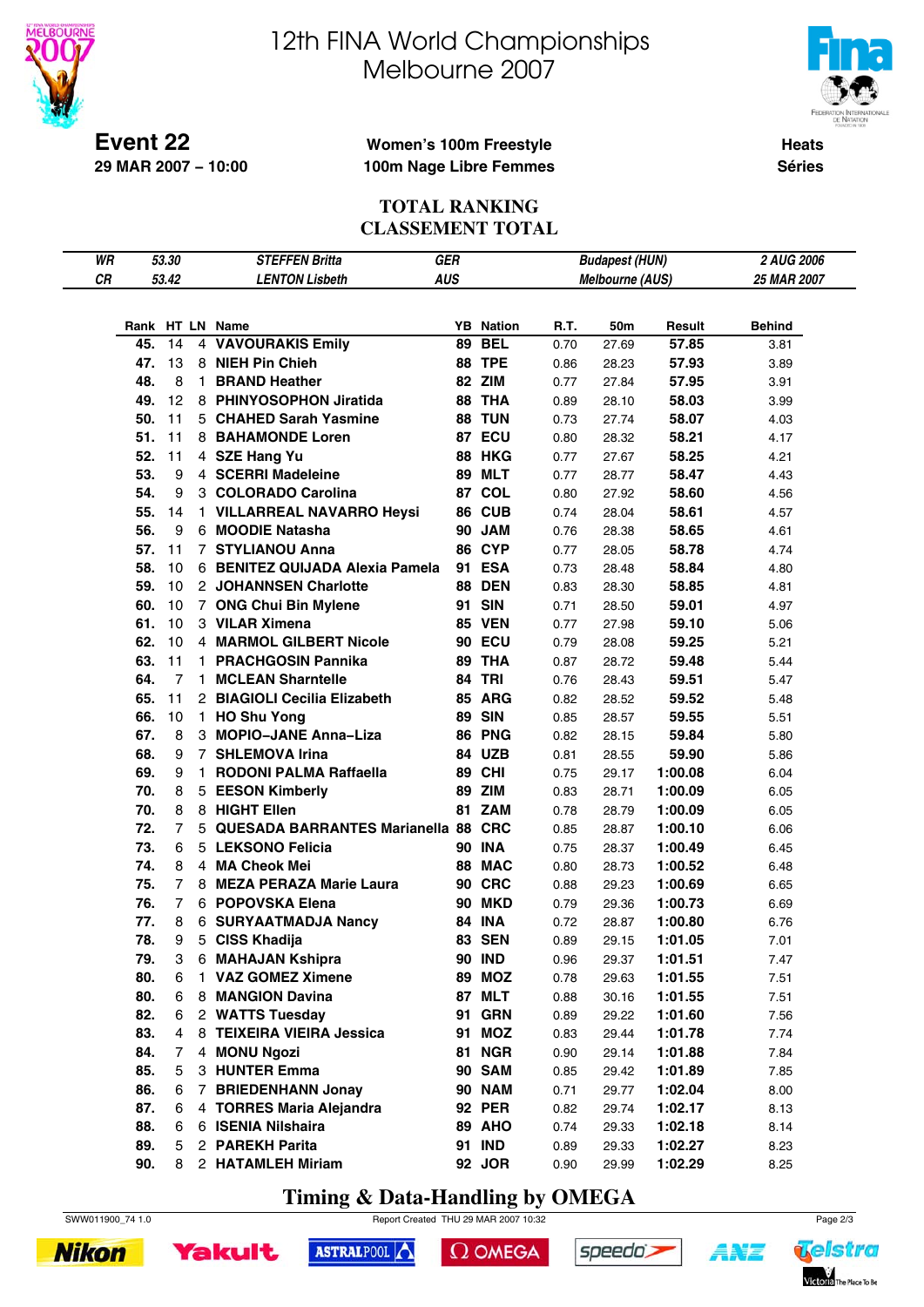

# 12th FINA World Championships Melbourne 2007



**Heats Séries**

### **Women's 100m Freestyle 100m Nage Libre Femmes**

#### **TOTAL RANKING CLASSEMENT TOTAL**

| WR |            | 53.30          |    | <b>STEFFEN Britta</b>                        | GER        |                            |      | <b>Budapest (HUN)</b> |            | 2 AUG 2006    |
|----|------------|----------------|----|----------------------------------------------|------------|----------------------------|------|-----------------------|------------|---------------|
| CR |            | 53.42          |    | <b>LENTON Lisbeth</b>                        | <b>AUS</b> |                            |      | Melbourne (AUS)       |            | 25 MAR 2007   |
|    |            |                |    |                                              |            |                            |      |                       |            |               |
|    |            |                |    |                                              |            |                            |      |                       |            |               |
|    | 91.        | 8              |    | Rank HT LN Name<br>7 AH KOY Rachel           |            | <b>YB</b> Nation<br>89 FIJ | R.T. | 50m                   | Result     | <b>Behind</b> |
|    |            |                |    | 2 GOMEZ-SANCHEZ Fiorella                     |            |                            | 0.73 | 29.87                 | 1:02.41    | 8.37          |
|    | 92.        | 7<br>5         |    |                                              |            | 91 PER                     | 0.81 | 30.20                 | 1:02.52    | 8.48          |
|    | 93.<br>94. |                |    | 5 ANDRIAMANJATOPRIMAMAMA T.                  |            | 80 MAD                     | 0.68 | 29.45                 | 1:02.60    | 8.56          |
|    |            | 5              |    | 4 ELLSWORTH Nicole                           |            | <b>90 PNG</b>              | 0.86 | 30.14                 | 1:02.89    | 8.85          |
|    | 95.        | 6              |    | 3 WELLMAN Matana                             |            | 88 ZAM                     | 0.77 | 29.31                 | 1:02.99    | 8.95          |
|    | 96.        | 4              | 1. | <b>SIMONSEN Mona</b>                         |            | <b>91 FAR</b>              | 0.74 | 30.56                 | 1:03.01    | 8.97          |
|    | 97.        | 3              |    | 5 DASHTSEREN Saintsetseg<br>4 AUSTIN Shannon |            | 90 MGL                     | 0.82 | 30.15                 | 1:03.04    | 9.00          |
|    | 98.        | 4              |    |                                              |            | 93 SEY                     | 0.77 | 30.51                 | 1:03.09    | 9.05          |
|    | 99.        | 5              |    | 6 MEYER Marike                               |            | <b>89 NAM</b>              | 0.68 | 30.58                 | 1:03.46    | 9.42          |
|    | 100.       | $\overline{7}$ |    | 3 CHAI Sook Fun                              |            | <b>90 MAS</b>              | 0.89 | 30.50                 | 1:03.69    | 9.65          |
|    | 101.       | 5              | 1. | <b>MARKU Rovena</b>                          |            | <b>87 ALB</b>              | 0.72 | 30.36                 | 1:03.72    | 9.68          |
|    | 102.       | 4              |    | 2 TORREZ ZAMORA Dalia Massiel                |            | 90 NCA                     | 0.73 | 30.31                 | 1:03.84    | 9.80          |
|    | 103.       | 4              |    | 7 TORREZ Karen                               |            | 92 BOL                     | 0.77 | 30.72                 | 1:04.04    | 10.00         |
|    | 104.       | $\overline{7}$ |    | 7 TAHA Razan                                 |            | 91 JOR                     | 0.97 | 30.20                 | 1:04.06    | 10.02         |
|    | 105.       | 3              |    | 4 DIOP Binta Zahra                           |            | <b>90 SEN</b>              | 0.86 | 30.88                 | 1:04.09    | 10.05         |
|    | 106.       | 4              |    | 5 MAMATKULOVA Ekaterina                      |            | <b>90 UZB</b>              | 0.83 | 30.21                 | 1:04.17    | 10.13         |
|    | 107.       | 4              |    | 6 DROUBRY Dohi Eliane                        |            | 87 CIV                     | 0.82 | 30.19                 | 1:04.47    | 10.43         |
|    | 108.       | 2              |    | 4 KHAN Kiran                                 |            | 89 PAK                     | 0.97 | 30.39                 | 1:04.69    | 10.65         |
|    | 109.       | $\overline{2}$ |    | 5 LANNEN Rachel                              |            | <b>89 GUM</b>              | 0.78 | 30.67                 | 1:05.23    | 11.19         |
|    | 110.       | 5              |    | 8 MONU Uche                                  |            | <b>89 NGR</b>              | 0.84 | 31.47                 | 1:05.34    | 11.30         |
|    | 111.       | $\overline{4}$ |    | 3 ETIENNETTE Anouchka Diane                  |            | <b>88 MRI</b>              | 0.98 | 31.01                 | 1:05.65    | 11.61         |
|    | 112.       | 5              |    | 7 ROSE Prisca                                |            | <b>87 MRI</b>              | 0.85 | 31.38                 | 1:05.70    | 11.66         |
|    | 113.       | 3              | 1. | <b>MAITLAND Stephanie Anne</b>               |            | 91 SEY                     | 0.69 | 30.59                 | 1:06.12    | 12.08         |
|    | 114.       | 3              |    | 8 BATJARGAL Telmen                           |            | 91 MGL                     | 0.97 | 31.83                 | 1:06.28    | 12.24         |
|    | 115.       | 2              |    | 7 JOHNSON Sarah Elizabeth                    |            | <b>92 NMA</b>              | 0.79 | 31.91                 | 1:06.56    | 12.52         |
|    | 116.       | $\overline{2}$ |    | 2 ERCOLANO Pina                              |            | <b>90 KEN</b>              | 0.72 | 31.80                 | 1:06.58    | 12.54         |
|    | 117.       | 3              |    | 3 RAVOAJANAHARY Herinantenaina 87 MAD        |            |                            | 0.81 | 31.79                 | 1:06.90    | 12.86         |
|    | 118.       | 2              |    | 6 AMINATH ROUYA Hussain                      |            | <b>90 MDV</b>              | 0.91 | 31.73                 | 1:07.11    | 13.07         |
|    | 119.       | $\overline{2}$ |    | 8 CHANG April                                |            | 92 SAM                     | 0.87 | 31.97                 | 1:07.61    | 13.57         |
|    | 120.       | 3              |    | 2 ALBITAR Sameera                            |            | <b>90 BRN</b>              | 0.82 | 31.67                 | 1:09.07    | 15.03         |
|    | 121.       | 1.             |    | 4 NAKITANDA Olivia Aya                       |            | 84 UGA                     | 1.02 | 33.19                 | 1:09.76    | 15.72         |
|    | 122.       | $\overline{2}$ |    | 1 KIRCHNER Julianne                          |            | 91 MIL                     | 0.81 | 32.98                 | 1:10.62    | 16.58         |
|    | 123.       | 1              |    | 3 YOBECH Amber Sikosang                      |            | 91 PLW                     | 0.84 | 33.53                 | 1:10.65    | 16.61         |
|    | 124.       | 1              |    | 2 GIBBONS Maria                              |            | 93 PLW                     | 0.86 | 34.80                 | 1:14.76    | 20.72         |
|    | 125.       | 1.             | 1. | <b>MOSHI Ruth Magdalena</b>                  |            | <b>90 TAN</b>              | 0.92 | 35.01                 | 1:15.87    | 21.83         |
|    | 126.       | 1.             |    | 5 HACHATRYAN Olga                            |            | 92 TKM                     | 0.81 | 34.01                 | 1:16.91    | 22.87         |
|    | 127.       | 1.             |    | 7 ISMAIL Aminath Inas                        |            | 94 MDV                     | 0.90 | 38.33                 | 1:22.74    | 28.70         |
|    | 128.       | 2              |    | 3 AKHLIF Nahed                               |            | 77 LBA                     | 1.04 | 37.48                 | 1:25.88    | 31.84         |
|    |            | 1.             |    | 6 IZMAILOVA Katerina                         |            | 77 TJK                     |      |                       | <b>DNS</b> |               |
|    |            | 3              |    | 7 ROXIERO Ana                                |            | 88 ANG                     |      |                       | <b>DNS</b> |               |
|    |            | 9              |    | 2 VAN WYK Chanelle                           |            | <b>89 RSA</b>              |      |                       | <b>DNS</b> |               |
|    |            | 13             |    | 6 FUSTER MARTINEZ Maria                      |            | 85 ESP                     |      |                       | <b>DNS</b> |               |
|    |            | 15             |    | 1 ABDOURAHMANE Soraya                        |            | <b>90 MTN</b>              |      |                       | <b>DNS</b> |               |
|    |            | 17             |    | 3 DALLMANN Petra                             |            | <b>78 GER</b>              |      |                       | <b>DNS</b> |               |
|    |            | 9              |    | 8 FAJARDO SIERRA Sharon Paola                |            | 89 HON                     |      |                       | <b>DSQ</b> |               |

**Timing & Data-Handling by OMEGA**







 $\Omega$  OMEGA





A¥Z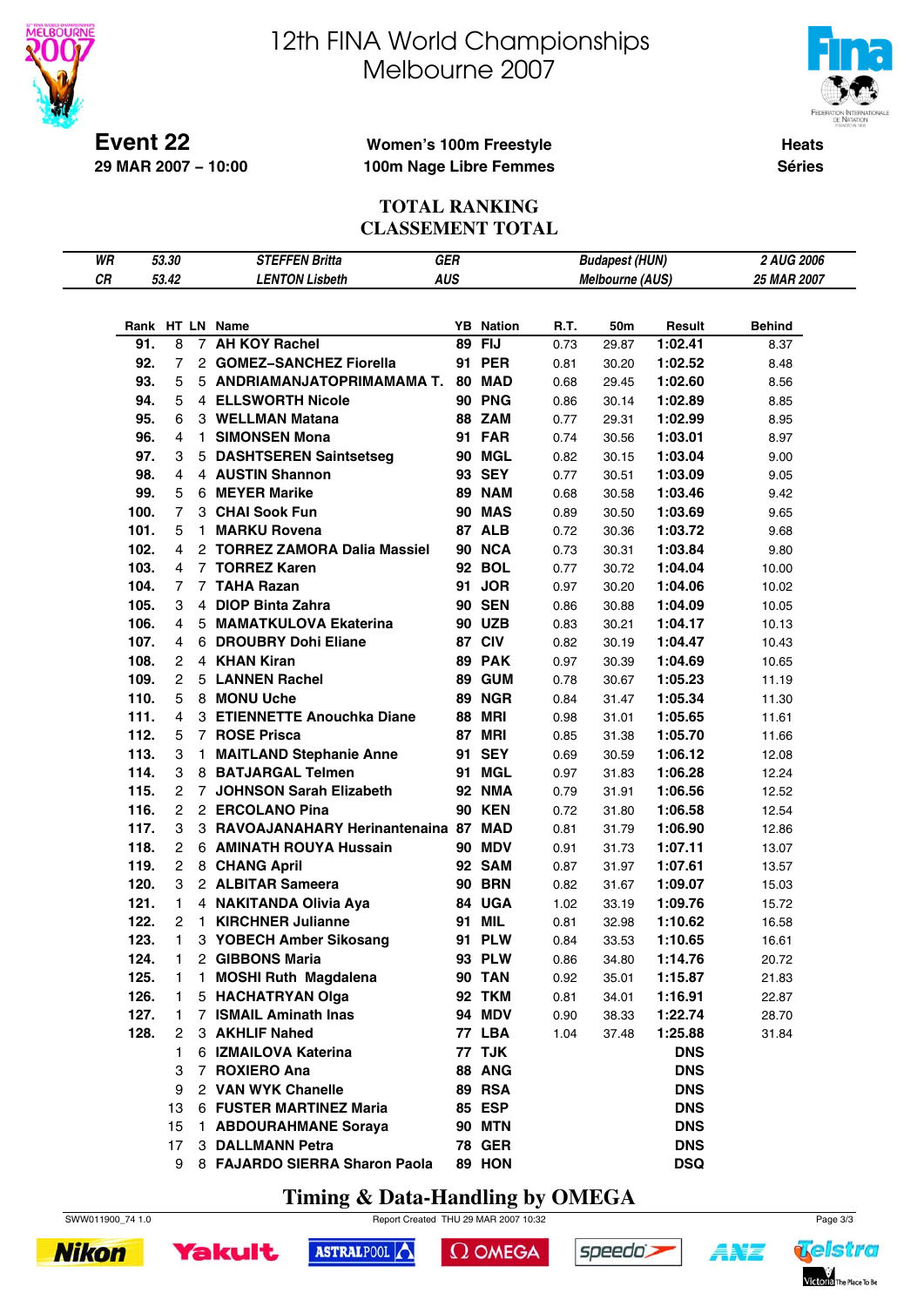



Telstra

Victoria The Place To Be

A¥Z

**Event 222 29 MAR 2007 - 19:00**

### **Women's 100m Freestyle 100m Nage Libre Femmes**

**Semifinals Demi-Finales**

### **TOTAL RANKING CLASSEMENT TOTAL**

| WR |                  | 53.30 |   | <b>STEFFEN Britta</b>          | GER |               |      | <b>Budapest (HUN)</b>  |        | <b>2 AUG 2006</b> |
|----|------------------|-------|---|--------------------------------|-----|---------------|------|------------------------|--------|-------------------|
| СR |                  | 53.42 |   | <b>LENTON Lisbeth</b>          | AUS |               |      | <b>Melbourne (AUS)</b> |        | 25 MAR 2007       |
|    |                  |       |   |                                |     |               |      |                        |        |                   |
|    |                  |       |   | Rank HT LN Name                | YB  | <b>Nation</b> | R.T. | 50m                    | Result | <b>Behind</b>     |
|    | 1.               | 2     | 4 | <b>COUGHLIN Natalie</b>        | 82  | <b>USA</b>    | 0.71 | 25.67                  | 53.40Q | <b>CR</b>         |
|    | 2.               | 2     | 5 | <b>LENTON Lisbeth</b>          | 85  | <b>AUS</b>    | 0.73 | 25.55                  | 53.85Q | 0.45              |
|    | 3.               |       | 5 | <b>STEFFEN Britta</b>          | 83  | <b>GER</b>    | 0.77 | 25.77                  | 54.05Q | 0.65              |
|    | 4.               |       |   | 4 MORNINGSTAR Erica            | 89  | <b>CAN</b>    | 0.83 | 25.98                  | 54.08Q | 0.68              |
|    | 5.               |       |   | 6 VELDHUIS Marleen             | 79  | <b>NED</b>    | 0.83 | 25.81                  | 54.17Q | 0.77              |
|    | 6.               |       | 3 | <b>HENRY Jodie</b>             | 83  | <b>AUS</b>    | 0.79 | 26.32                  | 54.23Q | 0.83              |
|    | $\overline{7}$ . |       |   | <b>METELLA Malia</b>           | 82  | <b>FRA</b>    | 0.75 | 26.26                  | 54.61Q | 1.21              |
|    | 7.               | 2     | 3 | <b>LILLHAGE Josefin</b>        | 80  | <b>SWE</b>    | 0.78 | 26.25                  | 54.61Q | 1.21              |
|    | 9.               | 2     | 6 | <b>HALSALL Francesca</b>       | 90  | <b>GBR</b>    | 0.75 | 25.98                  | 54.85  | 1.45              |
|    | 10.              |       |   | 2 POPCHANKA Alena              | 79  | <b>FRA</b>    | 0.74 | 26.61                  | 54.99  | 1.59              |
|    | 11.              | 2     |   | 7 XU Yanwei                    | 84  | <b>CHN</b>    | 0.73 | 26.20                  | 55.10  | 1.70              |
|    | 12.              |       |   | <b>SEPPALA Hanna-Maria</b>     | 84  | <b>FIN</b>    | 0.75 | 26.16                  | 55.31  | 1.91              |
|    | 13.              | 2     |   | <b>KROMOWIDJOJO Ranomi</b>     | 90  | <b>NED</b>    | 0.88 | 26.68                  | 55.33  | 1.93              |
|    | 14.              | 2     | 8 | <b>HERASIMENIA Aliaksandra</b> | 85  | <b>BLR</b>    | 0.81 | 26.10                  | 55.39  | 1.99              |
|    | 15.              | 2     | 2 | <b>WEIR Amanda</b>             | 86  | <b>USA</b>    | 0.74 | 26.39                  | 55.47  | 2.07              |
|    | 16.              |       |   | 8 GARCIA VEGA Vanessa M.       |     | <b>84 PUR</b> | 0.72 | 26.25                  | 56.27  | 2.87              |

# **Timing & Data-Handling by OMEGA**

 $\Omega$  OMEGA

speedo's

ASTRALPOOL



**Yakult** 

**Nikon**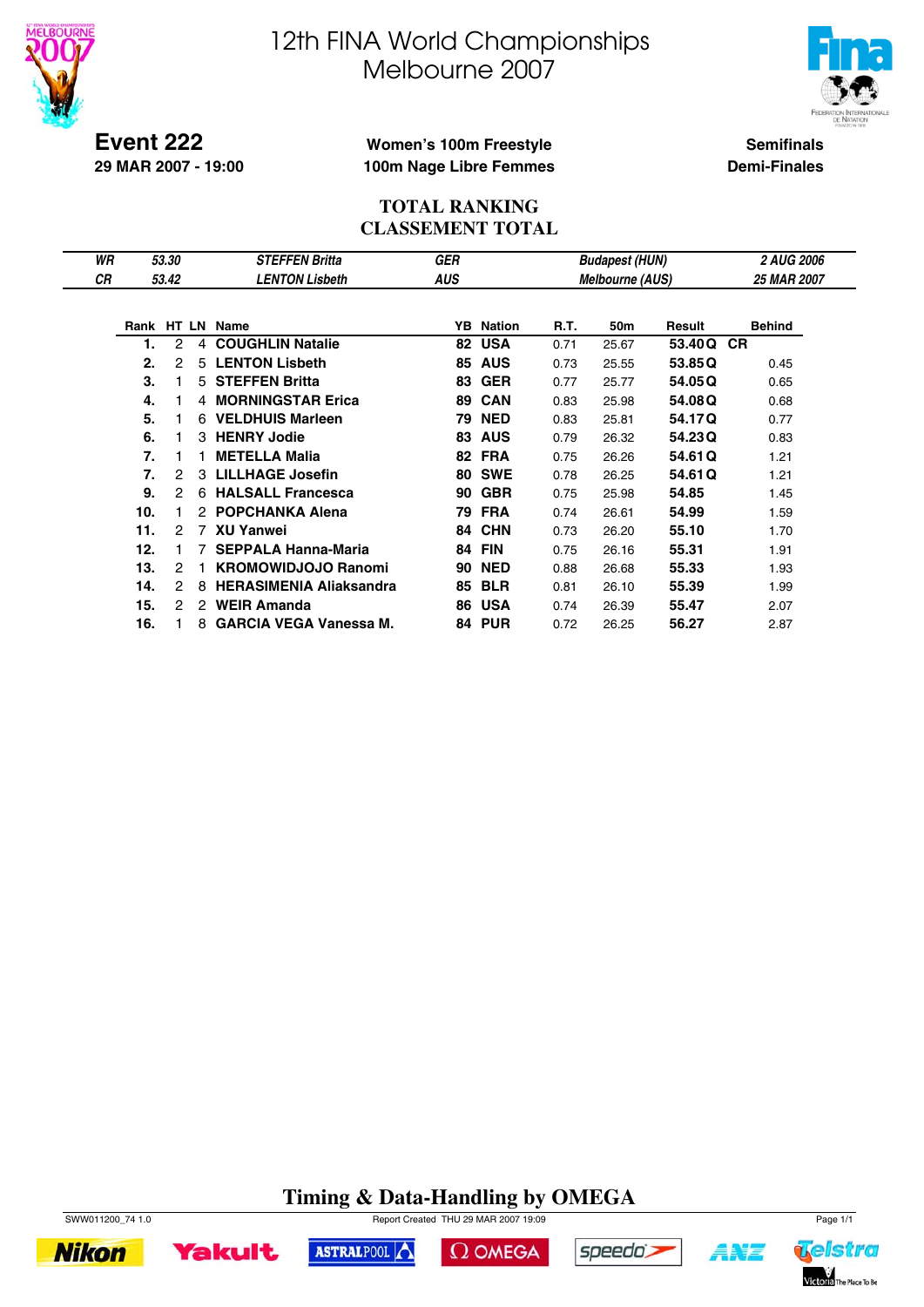



**Event 122 30 MAR 2007 - 19:00**

### **Women's 100m Freestyle 100m Nage Libre Femmes**

**Finals Finales**

### **FINAL RESULTS CLASSEMENT FINALES**

| WR<br>СR     | 53.30<br>53.40 | <b>STEFFEN Britta</b><br><b>COUGHLIN Natalie</b> | <b>GER</b><br>USA |    |                  | <b>Budapest (HUN)</b><br><b>Melbourne (AUS)</b> |       |        | <b>2 AUG 2006</b><br>29 MAR 2007 |
|--------------|----------------|--------------------------------------------------|-------------------|----|------------------|-------------------------------------------------|-------|--------|----------------------------------|
|              |                |                                                  |                   |    |                  |                                                 |       |        |                                  |
|              | <b>Rank LN</b> | Name                                             |                   |    | <b>YB</b> Nation | <b>R.T.</b>                                     | 50m   | Result | <b>Behind</b>                    |
| <b>FINAL</b> | 5.             | <b>LENTON Lisbeth</b>                            |                   | 85 | <b>AUS</b>       | 0.74                                            | 25.38 | 53.40  | $=$ CR                           |
|              | 2.<br>2        | <b>VELDHUIS Marleen</b>                          |                   |    | <b>79 NED</b>    | 0.82                                            | 25.15 | 53.70  | 0.30                             |
|              | 3.<br>3        | <b>STEFFEN Britta</b>                            |                   |    | <b>83 GER</b>    | 0.76                                            | 25.76 | 53.74  | 0.34                             |
|              | 4.<br>4        | <b>COUGHLIN Natalie</b>                          |                   |    | 82 USA           | 0.69                                            | 25.56 | 53.87  | 0.47                             |
|              | 5.<br>6        | <b>MORNINGSTAR Erica</b>                         |                   |    | 89 CAN           | 0.86                                            | 25.84 | 54.10  | 0.70                             |
|              | 6.             | <b>HENRY Jodie</b>                               |                   |    | <b>83 AUS</b>    | 0.84                                            | 26.07 | 54.21  | 0.81                             |
|              | 8              | <b>LILLHAGE Josefin</b>                          |                   |    | <b>80 SWE</b>    | 0.80                                            | 26.25 | 54.67  | 1.27                             |
|              | 8.             | <b>METELLA Malia</b>                             |                   |    | 82 FRA           | 0.73                                            | 25.84 | 54.77  | 1.37                             |

# **Timing & Data-Handling by OMEGA**





ASTRALPOOL





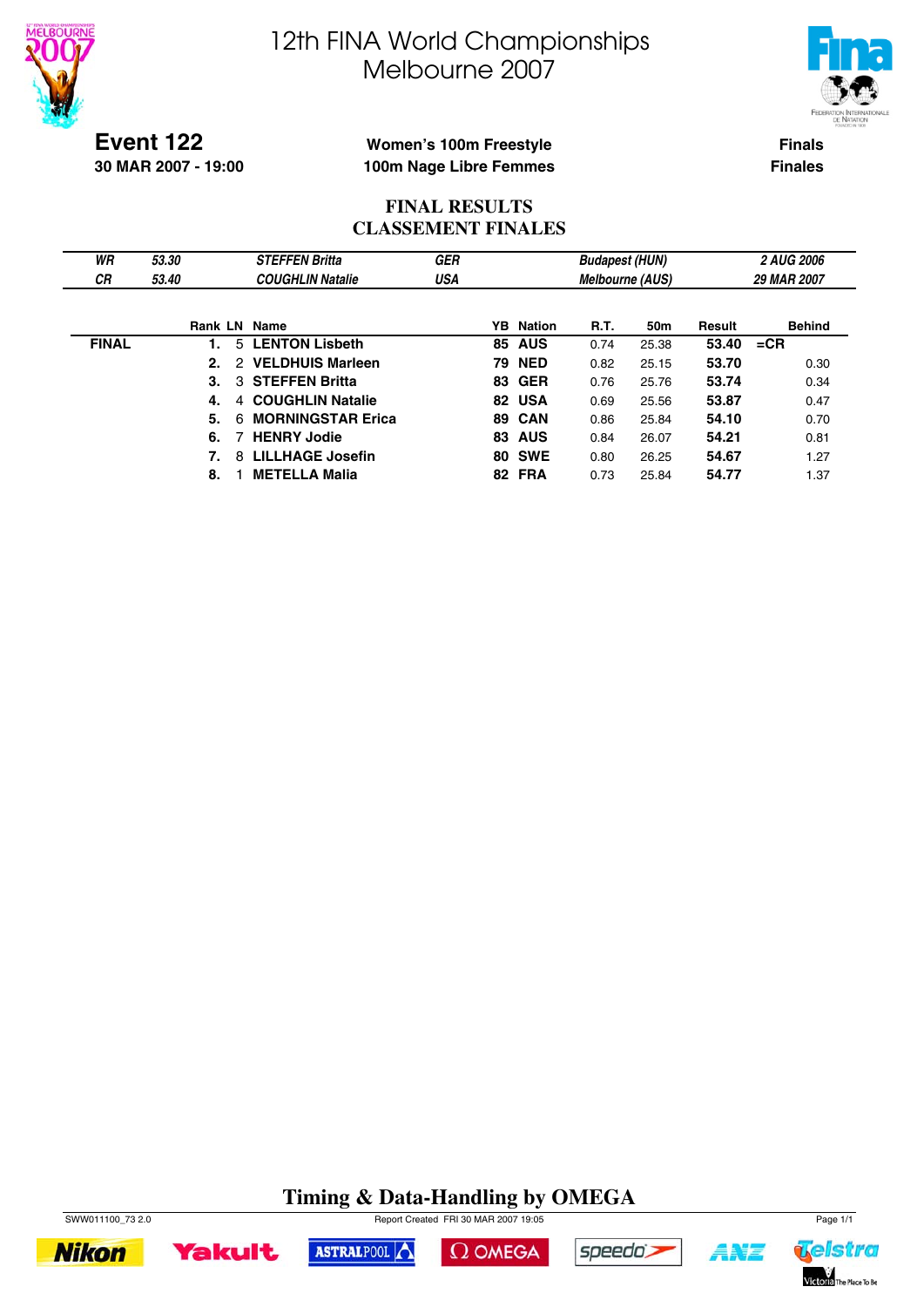

# 12th FINA World Championships Melbourne 2007



**Women's 200m Freestyle 200m Nage Libre Femmes**

**Heats Séries**

### **TOTAL RANKING CLASSEMENT TOTAL**

| WR     |                 |   | <b>VAN ALMSICK Franziska</b><br>1:56.64 |    | <b>GER</b>       | 3 AUG 2002<br><b>Berlin (GER)</b><br>6 SEP 1994<br>Rome (ITA) |       |                       |               |          |               |  |
|--------|-----------------|---|-----------------------------------------|----|------------------|---------------------------------------------------------------|-------|-----------------------|---------------|----------|---------------|--|
| CR     |                 |   | 1:56.78<br><b>VAN ALMSICK Franziska</b> |    | <b>GER</b>       |                                                               |       |                       |               |          |               |  |
|        |                 |   |                                         |    |                  |                                                               |       |                       |               |          |               |  |
|        |                 |   | Rank HT LN Name                         |    | <b>YB</b> Nation | R.T.                                                          | 50m   | 100m                  | 150m          | Result   | <b>Behind</b> |  |
| 1.     | 14              | 5 | <b>MANAUDOU Laure</b>                   | 86 | <b>FRA</b>       | 0.89                                                          | 27.91 | 57.84                 | 1:27.94       | 1:57.66Q |               |  |
| 2.     | 13              |   | 5 HOFF Katie                            |    | 89 USA           | 0.76                                                          | 28.08 | 58.13                 | 1:28.37       | 1:58.17Q | 0.51          |  |
| 3.     | 13              |   | 2 LILLHAGE Josefin                      |    | <b>80 SWE</b>    | 0.81                                                          | 27.69 | 57.73                 | 1:28.12       | 1:58.24Q | 0.58          |  |
| 4.     | 14              |   | 6 VOLLMER Dana                          |    | 87 USA           | 0.81                                                          | 27.67 | 57.30                 | 1:27.52       | 1:58.26Q | 0.60          |  |
| 5.     | 13              |   | 4 JEDRZEJCZAK Otylia                    |    | 83 POL           | 0.79                                                          | 27.99 | 58.18                 | 1:28.44       | 1:58.57Q | 0.91          |  |
| 6.     | 13              |   | 3 MACKENZIE Linda                       |    | 83 AUS           | 0.79                                                          | 27.66 | 58.03                 | 1:28.72       | 1:58.80Q | 1.14          |  |
| 7.     | 12              |   | 3 PELLEGRINI Federica                   |    | <b>88 ITA</b>    | 0.82                                                          | 28.47 | 58.69                 | 1:28.82       | 1:58.83Q | 1.17          |  |
| 8.     | 12              |   | 4 MCCLATCHEY Caitlin                    |    | <b>85 GBR</b>    | 0.71                                                          | 28.62 | 59.10                 | 1:29.55       | 1:59.14Q | 1.48          |  |
| 9.     | 13              |   | 6 FREITAG Meike                         |    | <b>79 GER</b>    | 0.84                                                          | 27.93 | 58.77                 | 1:28.99       | 1:59.24Q | 1.58          |  |
| 10.    | 12              |   | 5 BARRATT Bronte                        |    | 89 AUS           | 0.74                                                          | 28.30 | 58.61                 | 1:29.30       | 1:59.26Q | 1.60          |  |
| 11.    | 14              |   | 4 LURZ Annika                           |    | <b>79 GER</b>    | 0.81                                                          | 27.75 | 57.95                 | 1:28.64       | 1:59.42Q | 1.76          |  |
| 12.    | 14              |   | 3 MARSHALL Melanie                      |    | 82 GBR           | 0.72                                                          | 27.85 | 58.30                 | 1:29.00       | 1:59.59Q | 1.93          |  |
| 13.    | 14              |   | 2 MITA Maki                             | 83 | <b>JPN</b>       | 0.74                                                          | 28.42 | 58.93                 | 1:29.72       | 1:59.72Q | 2.06          |  |
| 14.    | 13              |   | 8 MARKO-VARGA Ida                       |    | <b>85 SWE</b>    | 0.80                                                          | 27.70 | 58.18                 | 1:29.10       | 1:59.74Q | 2.08          |  |
| 15.    | 13              |   | 7 DEKKER Inge                           |    | <b>85 NED</b>    | 0.93                                                          | 27.59 | 58.01                 | 1:28.90       | 1:59.91Q | 2.25          |  |
| 16.    | 14              |   | 1 BARZYCKA Paulina                      |    | 86 POL           | 0.87                                                          | 28.21 | 58.65                 | 1:29.51       | 1:59.94Q | 2.28          |  |
| 17.    | 12              |   | 2 POTEC Camelia Alina                   |    | 82 ROU           | 0.96                                                          | 28.96 | 59.71                 | 1:30.21       | 2:00.05  | 2.39          |  |
| 18.    | 14              |   | 7 YANG Yu                               |    | 85 CHN           | 0.74                                                          | 27.72 | 57.83                 | 1:29.00       | 2:00.10  | 2.44          |  |
| 19.    | 14              |   | 8 NORFOLK Helen                         |    | <b>81 NZL</b>    | 0.82                                                          | 28.29 | 58.22                 | 1:28.78       | 2:00.21  | 2.55          |  |
| 20.    | 12              |   | 6 PANG Jiaying                          | 85 | <b>CHN</b>       | 0.78                                                          | 28.42 | 59.62                 | 1:30.53       | 2:00.71  | 3.05          |  |
| 21.    | 13              |   | 1 MONGEL Aurore                         |    | 82 FRA           | 0.84                                                          | 28.12 | 58.58                 | 1:29.95       | 2:01.23  | 3.57          |  |
| 22.    | 12              |   | 1 URABE Norie                           |    | 86 JPN           | 0.71                                                          | 28.22 | 59.24                 | 1:30.56       | 2:01.25  | 3.59          |  |
| 23.    | 11              |   | 4 WILKINSON Julia                       |    | 87 CAN           | 0.77                                                          | 28.91 | 59.83                 | 1:30.43       | 2:01.32  | 3.66          |  |
| 24.    | 12              |   | 7 ZOCCARI Flavia                        |    | <b>86 ITA</b>    | 0.83                                                          | 28.81 | 59.67                 | 1:30.75       | 2:01.49  | 3.83          |  |
| 25.    | 11              |   | 2 HOSSZU Katinka                        |    | <b>89 HUN</b>    | 0.84                                                          | 28.29 | 58.89                 | 1:30.25       | 2:02.00  | 4.34          |  |
| 26.    | 8               |   | 4 NOCHER Melanie                        |    | <b>88 IRL</b>    | 0.74                                                          | 28.14 | 58.37                 | 1:29.69       | 2:02.04  | 4.38          |  |
| 26.    | 10              |   | 5 FUSTER MARTINEZ Maria                 |    | 85 ESP           | 0.91                                                          | 28.81 | 1:00.15               | 1:31.15       | 2:02.04  | 4.38          |  |
| 28.    | 10              |   | 4 HJORTH-HANSEN Julie                   |    | 84 DEN           | 0.84                                                          | 28.85 | 59.75                 | 1:31.03       | 2:02.17  | 4.51          |  |
| 29.    | 11              |   | 5 BANK Linda                            |    | <b>86 NED</b>    | 0.98                                                          | 28.59 | 58.98                 | 1:30.38       | 2:02.35  | 4.69          |  |
| 30.    | 11              |   | 7 COZMA lonela                          |    | 89 ROU           | 0.90                                                          | 28.05 | 58.95                 | 1:31.06       | 2:02.60  | 4.94          |  |
| 31.    | 10              |   | 3 LEE Keo Ra                            |    | 89 KOR           | 0.77                                                          | 28.27 | 59.38                 | 1:30.86       | 2:02.61  | 4.95          |  |
| 32.    | 11              |   | 1 YANG Chin Kuei                        |    | 87 TPE           | 0.82                                                          | 28.62 | 59.40                 | 1:31.09       | 2:02.68  | 5.02          |  |
| 33.    | 10              |   | 7 JENSEN Micha                          |    | <b>87 DEN</b>    | 0.77                                                          | 28.50 | 59.68                 | 1:31.02       | 2:02.75  | 5.09          |  |
| 34.    | 11              |   | 6 SEPPALA Hanna-Maria                   |    | <b>84 FIN</b>    | 0.74                                                          | 27.37 |                       | 57.68 1:29.81 | 2:02.81  | 5.15          |  |
| 35.    | 12              |   | 8 COSTA SCHMID Melania Felicitas        |    | <b>89 ESP</b>    | 0.87                                                          | 29.33 | 1:00.59 1:31.79       |               | 2:02.84  | 5.18          |  |
| 36.    | 9               |   | 4 TROTT Wendy                           |    | <b>90 RSA</b>    | 0.81                                                          |       | 28.62 1:00.16 1:31.95 |               | 2:03.09  | 5.43          |  |
| 37. 11 |                 |   | 8 SAUMUR Genevieve                      |    | 87 CAN           | 0.81                                                          | 28.21 |                       | 59.00 1:31.20 | 2:03.24  | 5.58          |  |
| 38.    | 10              |   | 8 VAN DEN BRANDEN Sascha                |    | <b>89 BEL</b>    | 0.73                                                          |       | 28.82 1:00.08 1:31.88 |               | 2:03.62  | 5.96          |  |
| 39.    | 10              |   | 2 INGRAM Melissa                        |    | <b>85 NZL</b>    | 0.90                                                          | 28.86 |                       | 59.69 1:31.81 | 2:03.80  | 6.14          |  |
| 40.    | 9               |   | 6 VOLCAN Erin                           |    | <b>84 VEN</b>    | 0.73                                                          | 28.67 |                       | 59.88 1:31.70 | 2:04.00  | 6.34          |  |
| 41.    | 9               |   | 3 PARTOKA Elina                         |    | 83 EST           | 0.83                                                          |       | 29.02 1:00.28 1:32.61 |               | 2:04.02  | 6.36          |  |
| 42.    | 11              |   | 3 BIAGIOLI Cecilia Elizabeth            |    | <b>85 ARG</b>    | 0.85                                                          |       | 29.39 1:00.60 1:32.14 |               | 2:04.24  | 6.58          |  |
| 43.    | 8               |   | 3 ALBERT Maria                          |    | <b>85 EST</b>    | 0.83                                                          | 28.84 | 1:00.82 1:32.79       |               | 2:04.39  | 6.73          |  |
| 44.    | $\overline{7}$  |   | 3 MYSKOVA Jana                          |    | <b>77 CZE</b>    | 0.91                                                          |       | 28.30 1:00.02 1:32.29 |               | 2:04.61  | 6.95          |  |
| 45.    | 10 <sub>1</sub> |   | 6 LEE Ji Eun                            |    | <b>89 KOR</b>    | 0.83                                                          |       | 29.72 1:01.67 1:32.78 |               | 2:04.74  | 7.08          |  |

# **Timing & Data-Handling by OMEGA**

SWW012900\_74 1.0 Report Created TUE 27 MAR 2007 11:38 Page 1/3





 $\Omega$  OMEGA





**AYT**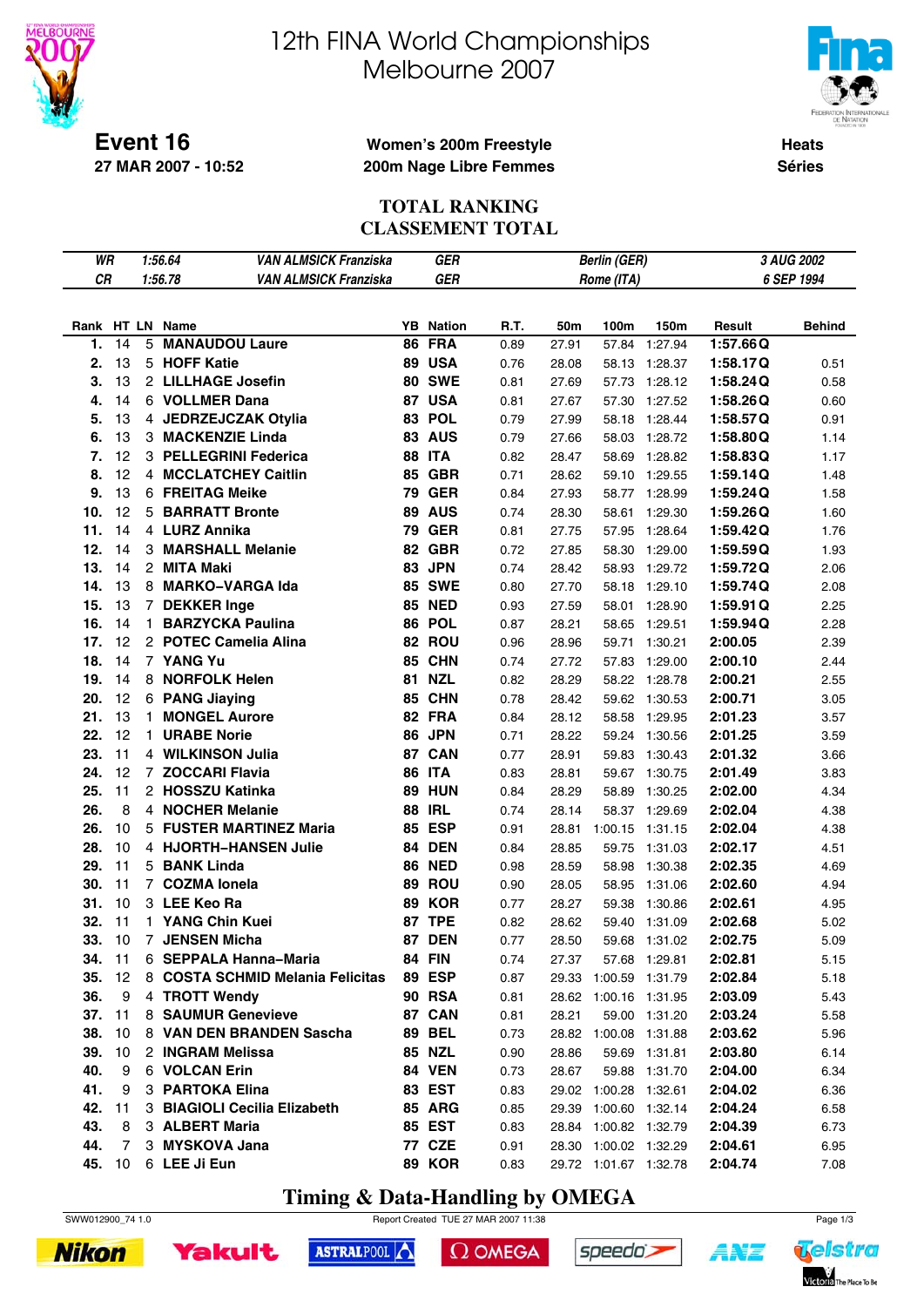

# 12th FINA World Championships Melbourne 2007



**Heats**

**Séries**

### **Women's 200m Freestyle 200m Nage Libre Femmes**

### **TOTAL RANKING CLASSEMENT TOTAL**

| WR        |                |                | 1:56.64<br>VAN ALMSICK Franziska           |    | GER              |      |       | <b>Berlin (GER)</b>   |         |         | <i><b>3 AUG 2002</b></i> |
|-----------|----------------|----------------|--------------------------------------------|----|------------------|------|-------|-----------------------|---------|---------|--------------------------|
| <b>CR</b> |                |                | 1:56.78<br><b>VAN ALMSICK Franziska</b>    |    | <b>GER</b>       |      |       | Rome (ITA)            |         |         | 6 SEP 1994               |
|           |                |                |                                            |    |                  |      |       |                       |         |         |                          |
|           |                |                | Rank HT LN Name                            |    | <b>YB</b> Nation | R.T. | 50m   | 100m                  | 150m    | Result  | Behind                   |
| 46.       | 9              |                | 8 SZE Hang Yu                              | 88 | <b>HKG</b>       | 0.78 | 27.82 | 59.54                 | 1:32.38 | 2:04.95 | 7.29                     |
| 47.       | 9              |                | 5 VILLARREAL NAVARRO Heysi                 |    | 86 CUB           | 0.76 | 28.89 | 1:00.64               | 1:33.09 | 2:05.68 | 8.02                     |
| 48.       | 8              | 1.             | <b>MATHLOUTHI Maroua</b>                   |    | 88 TUN           | 0.76 | 29.42 | 1:01.25               | 1:33.48 | 2:05.69 | 8.03                     |
| 49.       | 8              |                | 2 PINTO Andreina                           |    | <b>91 VEN</b>    | 0.85 | 29.27 | 1:01.29               | 1:34.11 | 2:05.94 | 8.28                     |
| 50.       | 10             |                | 1 NIEH Pin Chieh                           |    | <b>88 TPE</b>    | 0.79 | 29.77 | 1:01.61               | 1:34.08 | 2:06.29 | 8.63                     |
| 51.       | 9              |                | 7 PHINYOSOPHON Jiratida                    |    | 88 THA           | 0.87 | 28.95 | 1:00.24               | 1:32.87 | 2:06.30 | 8.64                     |
| 52.       | 8              |                | 5 STYLIANOU Anna                           |    | 86 CYP           | 0.82 | 29.22 | 1:00.31               | 1:32.89 | 2:06.47 | 8.81                     |
| 53.       | 9              |                | 1 QUAH Ting Wen                            |    | <b>92 SIN</b>    | 0.78 | 29.04 | 1:00.92               | 1:33.82 | 2:06.69 | 9.03                     |
| 54.       | $\overline{7}$ |                | <b>7 TOTTEN Erica</b>                      |    | <b>88 PHI</b>    | 0.76 | 29.51 | 1:01.84 1:34.62       |         | 2:06.76 | 9.10                     |
| 55.       | 9              |                | 2 BENITEZ QUIJADA Alexia Pamela            |    | <b>91 ESA</b>    | 0.76 | 29.21 | 1:00.86               | 1:33.68 | 2:06.77 | 9.11                     |
| 56.       | $\overline{7}$ |                | 4 ONG Ming Xiu                             |    | <b>88 MAS</b>    | 0.78 | 29.65 | 1:02.04               | 1:34.57 | 2:07.16 | 9.50                     |
| 57.       | 8              |                | 8 ONG Chui Bin Mylene                      | 91 | <b>SIN</b>       | 0.70 | 29.49 | 1:01.96               | 1:34.70 | 2:07.29 | 9.63                     |
| 58.       | 6              |                | 2 EESON Kimberly                           | 89 | <b>ZIM</b>       | 0.82 | 29.86 | 1:02.78               | 1:34.76 | 2:07.36 | 9.70                     |
| 59.       | 7              |                | 8 CHAHED Sarah Yasmine                     | 88 | <b>TUN</b>       | 0.72 | 29.36 | 1:01.78               | 1:35.06 | 2:07.93 | 10.27                    |
| 60.       | 8              |                | 6 THAVEESUPSOONTHORN Nimitta               |    | 89 THA           | 0.79 | 30.18 | 1:02.14               | 1:34.77 | 2:08.56 | 10.90                    |
| 61.       | 8              |                | 7 RODONI PALMA Raffaella                   |    | <b>89 CHI</b>    | 0.75 | 30.46 | 1:03.00               | 1:36.06 | 2:08.97 | 11.31                    |
| 62.       | 6              |                | 3 TORRES Maria Alejandra                   |    | <b>92 PER</b>    | 0.80 | 30.61 | 1:03.58               | 1:36.27 | 2:09.66 | 12.00                    |
| 63.       | 7              |                | <b>6 BAHAMONDE Loren</b>                   |    | 87 ECU           | 0.85 | 29.87 | 1:03.00               | 1:37.40 | 2:09.92 | 12.26                    |
| 64.       | 6              |                | 6 GANDIONCO Maria                          |    | <b>89 PHI</b>    | 0.77 | 30.97 | 1:03.83               | 1:37.16 | 2:10.34 | 12.68                    |
| 65.       | 7              |                | 5 MARMOL GILBERT Nicole                    |    | <b>90 ECU</b>    | 0.80 | 29.72 | 1:02.62               | 1:36.57 | 2:10.46 | 12.80                    |
| 66.       | 4              | 1.             | <b>THOMSEN Jutta</b>                       |    | <b>90 FAR</b>    | 0.99 | 30.33 | 1:02.81               | 1:36.76 | 2:10.81 | 13.15                    |
| 67.       | 4              |                | 5 MOPIO-JANE Anna-Liza                     |    | 86 PNG           | 0.83 | 29.49 | 1:02.87               | 1:37.24 | 2:10.87 | 13.21                    |
| 68.       | 7              | 1.             | <b>GOMEZ-SANCHEZ Fiorella</b>              |    | <b>91 PER</b>    | 0.84 | 30.82 | 1:04.12               | 1:38.17 | 2:11.05 | 13.39                    |
| 69.       | 5              |                | 4 MANGION Davina                           |    | 87 MLT           | 0.94 | 31.06 | 1:04.37               | 1:38.39 | 2:11.22 | 13.56                    |
| 70.       | 6              |                | 4 SURYAATMADJA Nancy                       | 84 | INA              | 0.70 | 30.91 | 1:04.36               | 1:38.33 | 2:11.55 | 13.89                    |
| 71.       | 6              |                | 8 WATTS Tuesday                            | 91 | <b>GRN</b>       | 0.89 | 29.80 | 1:03.37               | 1:37.77 | 2:12.10 | 14.44                    |
| 72.       | 6              | 1.             | <b>MOODIE Natasha</b>                      | 90 | <b>JAM</b>       | 0.80 | 30.83 | 1:04.00               | 1:37.59 | 2:12.26 | 14.60                    |
| 73.       | 3              |                | 2 SIMONSEN Mona                            |    | 91 FAR           | 0.77 | 31.09 | 1:04.81               | 1:38.51 | 2:12.45 | 14.79                    |
| 74.       | 3              | 5              | <b>WELLMAN Matana</b>                      |    | 88 ZAM           | 0.81 | 30.11 | 1:04.15               | 1:38.72 | 2:12.64 | 14.98                    |
| 75.       | 5              |                | 3 FAJARDO SIERRA Sharon Paola              |    | 89 HON           | 0.69 | 29.53 | 1:02.52               | 1:36.90 | 2:12.73 | 15.07                    |
| 76.       | 5              | 1.             | <b>BRIEDENHANN Jonay</b>                   |    | <b>90 NAM</b>    | 0.72 | 29.72 | 1:03.11               | 1:37.77 | 2:12.93 | 15.27                    |
| 77.       | 6              |                | 7 CHBIHI Noufissa                          | 90 | MAR              | 0.88 | 31.59 | 1:04.77               | 1:39.28 | 2:13.44 | 15.78                    |
| 78.       | 6              |                | 5 CISS Khadija                             | 83 | <b>SEN</b>       | 0.92 | 31.36 | 1:05.33               | 1:39.45 | 2:13.50 | 15.84                    |
| 79.       | 7              | $\overline{c}$ | <b>KHOO Cai Lin</b>                        |    | <b>88 MAS</b>    | 0.78 |       | 31.12 1:05.26 1:40.50 |         | 2:13.63 | 15.97                    |
| 80.       | 5              | 8              | <b>QUESADA BARRANTES Marianella 88 CRC</b> |    |                  | 0.81 |       | 29.87 1:03.91         | 1:38.64 | 2:13.64 | 15.98                    |
| 81.       | 3              |                | 6 PACE Talisa                              |    | 93 MLT           | 0.74 | 30.66 | 1:04.61 1:39.64       |         | 2:15.08 | 17.42                    |
| 82.       | 3              |                | 4 MEYER Marike                             |    | <b>89 NAM</b>    | 0.73 |       | 30.55 1:04.27 1:39.32 |         | 2:15.47 | 17.81                    |
| 83.       | 4              |                | 6 ALVA Pooja Raghava                       |    | <b>90 IND</b>    | 0.96 |       | 31.04 1:05.15 1:40.63 |         | 2:16.22 | 18.56                    |
| 84.       | 5              |                | 7 AH KOY Rachel                            |    | 89 FIJ           | 0.72 |       | 31.33 1:05.95 1:41.53 |         | 2:17.31 | 19.65                    |
| 85.       | 5              |                | 2 MEZA PERAZA Marie Laura                  |    | 90 CRC           | 0.89 | 30.20 | 1:04.22 1:40.31       |         | 2:17.56 | 19.90                    |
| 86.       | 3              | $\mathbf{1}$   | <b>AUSTIN Shannon</b>                      |    | 93 SEY           | 0.78 |       | 31.54 1:06.73 1:42.33 |         | 2:17.60 | 19.94                    |
| 87.       | 3              |                | 3 ELLSWORTH Nicole                         |    | <b>90 PNG</b>    | 0.89 |       | 31.24 1:05.94 1:41.82 |         | 2:18.20 | 20.54                    |
| 88.       | 4              |                | 8 MONU Ngozi                               |    | <b>81 NGR</b>    | 0.86 |       | 31.34 1:07.07 1:43.45 |         | 2:19.45 | 21.79                    |
| 89.       | 4              | 7              | <b>BASHOUTI Hiba</b>                       |    | 90 JOR           | 0.91 |       | 31.83 1:07.77 1:44.31 |         | 2:19.73 | 22.07                    |
| 90.       | 2              |                | 2 PIGOT Chinyere                           |    | 93 SUR           | 0.80 |       | 32.60 1:08.14 1:44.61 |         | 2:20.28 | 22.62                    |

# **Timing & Data-Handling by OMEGA**

SWW012900\_74 1.0 Report Created TUE 27 MAR 2007 11:38 Page 2/3





```
\Omega OMEGA
```




ANT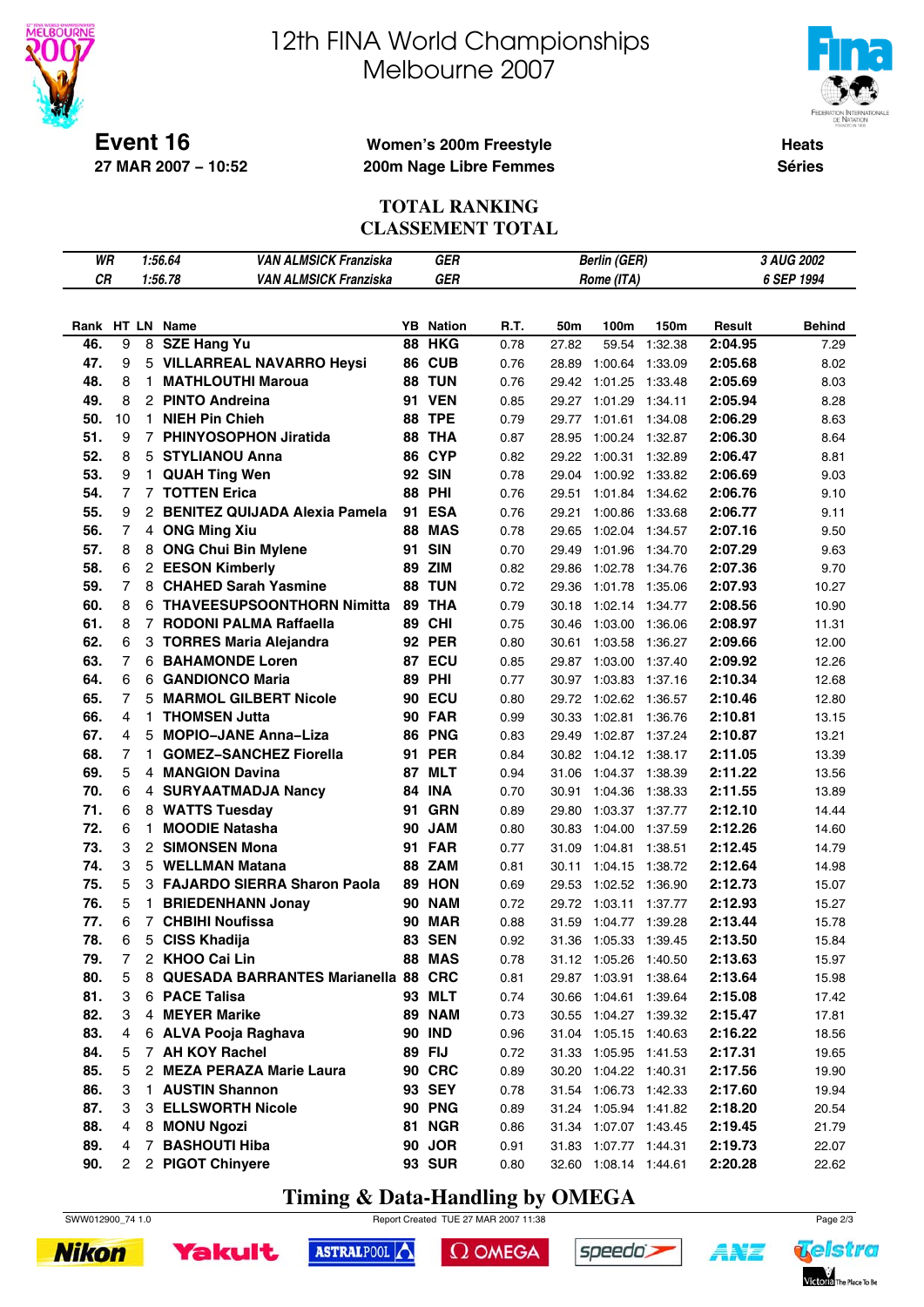

# 12th FINA World Championships Melbourne 2007



**Heats Séries**

### **Women's 200m Freestyle 200m Nage Libre Femmes**

### **TOTAL RANKING CLASSEMENT TOTAL**

| WR        |   | <b>VAN ALMSICK Franziska</b>                              |                                                                                                                                                                                                                                                                                                                                                                                                                                                                                    | GER                            |                                |       |         |         |                                                                         | <b>3 AUG 2002</b> |
|-----------|---|-----------------------------------------------------------|------------------------------------------------------------------------------------------------------------------------------------------------------------------------------------------------------------------------------------------------------------------------------------------------------------------------------------------------------------------------------------------------------------------------------------------------------------------------------------|--------------------------------|--------------------------------|-------|---------|---------|-------------------------------------------------------------------------|-------------------|
| <b>CR</b> |   | <b>VAN ALMSICK Franziska</b>                              |                                                                                                                                                                                                                                                                                                                                                                                                                                                                                    | <b>GER</b>                     |                                |       |         |         |                                                                         | 6 SEP 1994        |
|           |   |                                                           |                                                                                                                                                                                                                                                                                                                                                                                                                                                                                    |                                |                                |       |         |         |                                                                         |                   |
|           |   |                                                           | YB.                                                                                                                                                                                                                                                                                                                                                                                                                                                                                | <b>Nation</b>                  | R.T.                           | 50m   | 100m    | 150m    | Result                                                                  | <b>Behind</b>     |
| 4         |   |                                                           | 80                                                                                                                                                                                                                                                                                                                                                                                                                                                                                 | <b>MAD</b>                     | 0.71                           | 30.33 | 1:04.84 | 1:41.40 | 2:20.40                                                                 | 22.74             |
| 5         | 6 |                                                           | 90                                                                                                                                                                                                                                                                                                                                                                                                                                                                                 | <b>IND</b>                     | 0.95                           | 31.02 | 1:06.09 | 1:43.84 | 2:20.65                                                                 | 22.99             |
| 5         |   |                                                           | 88                                                                                                                                                                                                                                                                                                                                                                                                                                                                                 | <b>MAC</b>                     | 0.84                           | 32.06 | 1:08.13 | 1:44.84 | 2:20.73                                                                 | 23.07             |
| 3         |   |                                                           | 94                                                                                                                                                                                                                                                                                                                                                                                                                                                                                 | <b>UZB</b>                     | 0.88                           | 31.83 | 1:08.06 | 1:45.43 | 2:22.11                                                                 | 24.45             |
| 2         | 6 |                                                           | 90                                                                                                                                                                                                                                                                                                                                                                                                                                                                                 | <b>FIJ</b>                     | 0.77                           | 31.97 | 1:07.75 | 1:44.61 | 2:23.07                                                                 | 25.41             |
| 3         |   |                                                           | 87                                                                                                                                                                                                                                                                                                                                                                                                                                                                                 | <b>MRI</b>                     | 0.88                           | 32.44 | 1:08.82 | 1:46.08 | 2:23.36                                                                 | 25.70             |
| 2         | 7 |                                                           | 92                                                                                                                                                                                                                                                                                                                                                                                                                                                                                 | <b>NMA</b>                     | 0.82                           | 33.22 | 1:10.23 | 1:47.52 | 2:23.42                                                                 | 25.76             |
| 4         |   |                                                           | 92                                                                                                                                                                                                                                                                                                                                                                                                                                                                                 | <b>MKD</b>                     | 0.81                           | 31.20 | 1:06.81 | 1:45.49 | 2:23.86                                                                 | 26.20             |
| 2         |   |                                                           | 88                                                                                                                                                                                                                                                                                                                                                                                                                                                                                 | <b>MRI</b>                     | 0.90                           | 33.75 | 1:10.73 | 1:48.11 | 2:24.61                                                                 | 26.95             |
| 2         |   |                                                           | 87                                                                                                                                                                                                                                                                                                                                                                                                                                                                                 | <b>MAD</b>                     | 0.87                           | 34.01 | 1:11.43 | 1:48.75 | 2:24.64                                                                 | 26.98             |
| 2         |   |                                                           |                                                                                                                                                                                                                                                                                                                                                                                                                                                                                    |                                | 0.89                           | 33.94 |         |         | 2:26.26                                                                 | 28.60             |
| 2         |   |                                                           | 90                                                                                                                                                                                                                                                                                                                                                                                                                                                                                 | <b>KEN</b>                     | 0.77                           | 33.02 | 1:10.12 | 1:48.56 | 2:27.59                                                                 | 29.93             |
| 2         | 8 |                                                           | 92                                                                                                                                                                                                                                                                                                                                                                                                                                                                                 |                                | 0.79                           | 33.69 | 1:11.39 | 1:50.22 | 2:28.00                                                                 | 30.34             |
| 1         |   |                                                           | 90                                                                                                                                                                                                                                                                                                                                                                                                                                                                                 | <b>MDV</b>                     | 0.97                           | 35.00 | 1:13.86 | 1:54.35 | 2:33.98                                                                 | 36.32             |
| 1.        |   |                                                           | 91                                                                                                                                                                                                                                                                                                                                                                                                                                                                                 | <b>PLW</b>                     | 0.81                           | 35.18 | 1:15.75 | 1:57.48 | 2:38.14                                                                 | 40.48             |
|           |   |                                                           | 93                                                                                                                                                                                                                                                                                                                                                                                                                                                                                 | <b>PLW</b>                     | 0.77                           | 34.36 |         |         | 2:50.04                                                                 | 52.38             |
|           |   |                                                           |                                                                                                                                                                                                                                                                                                                                                                                                                                                                                    |                                |                                |       |         |         | <b>DNS</b>                                                              |                   |
|           |   |                                                           |                                                                                                                                                                                                                                                                                                                                                                                                                                                                                    | <b>NGR</b>                     |                                |       |         |         | <b>DNS</b>                                                              |                   |
| 4         |   |                                                           | 92                                                                                                                                                                                                                                                                                                                                                                                                                                                                                 | <b>JOR</b>                     |                                |       |         |         | <b>DSQ</b>                                                              |                   |
|           |   | 1:56.64<br>1:56.78<br>Rank HT LN Name<br>3<br>3<br>6<br>4 | 3 ANDRIAMANJATOPRIMAMAMA T.<br><b>MAHAJAN Kshipra</b><br>5 FONG Man Wai<br><b>7 KUCHKAROVA Yulduz</b><br><b>NAGATALEVU Frances</b><br>8 ROSE Prisca<br><b>JOHNSON Sarah Elizabeth</b><br>2 STOJANOVA Mirjana<br>5 ETIENNETTE Anouchka Diane<br><b>DIOP Binta Zahra</b><br><b>ERCOLANO Pina</b><br><b>WELLMAN Patricia</b><br>4 AMINATH ROUYA Hussain<br>5 YOBECH Amber Sikosang<br>2 GIBBONS Maria<br><b>IZMAILOVA Katerina</b><br><b>OBIANUGBA Ogom</b><br><b>HATAMLEH Miriam</b> | 4 RAVOAJANAHARY Herinantenaina | <b>90 SEN</b><br>ZAM<br>77 TJK |       |         |         | <b>Berlin (GER)</b><br>Rome (ITA)<br>1:11.64 1:48.99<br>1:16.52 2:02.99 |                   |

# **Timing & Data-Handling by OMEGA**

 $\Omega$  OMEGA

speedo's

ASTRALPOOL



**Yakult** 



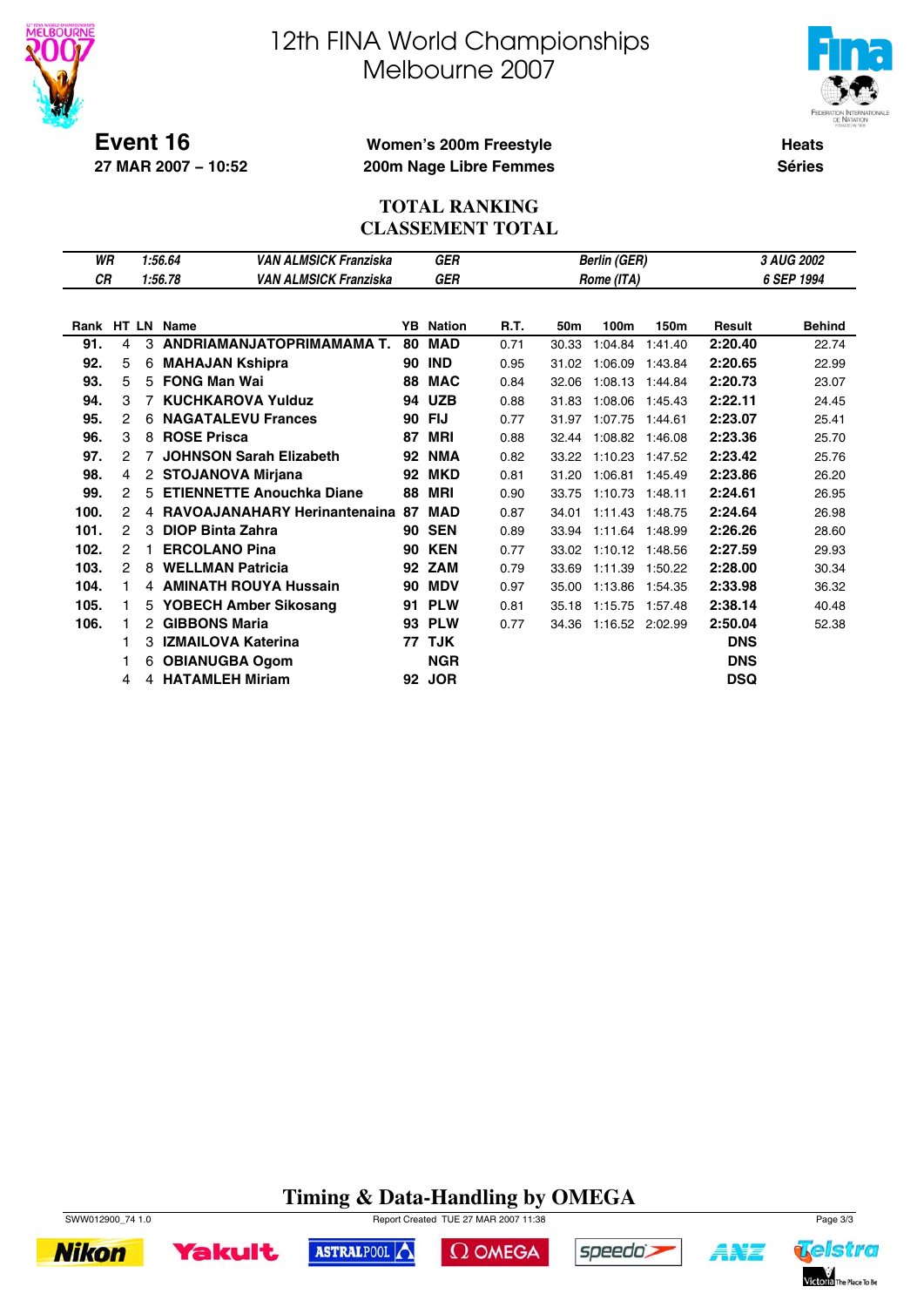



**Event 216 27 MAR 2007 - 20:15**

### **Women's 200m Freestyle 200m Nage Libre Femmes**

**Semifinals Demi-Finales**

### **TOTAL RANKING CLASSEMENT TOTAL**

| WR         |   |    | 1:56.64                    | VAN ALMSICK Franziska |    | <b>GER</b>    |      |       | <b>Berlin (GER)</b> |         |             | 3 AUG 2002    |
|------------|---|----|----------------------------|-----------------------|----|---------------|------|-------|---------------------|---------|-------------|---------------|
| <b>CR</b>  |   |    | 1:56.78                    | VAN ALMSICK Franziska |    | <b>GER</b>    |      |       | Rome (ITA)          |         |             | 6 SEP 1994    |
|            |   |    |                            |                       |    |               |      |       |                     |         |             |               |
| Rank HT LN |   |    | <b>Name</b>                |                       | YB | <b>Nation</b> | R.T. | 50m   | 100m                | 150m    | Result      | <b>Behind</b> |
| 1.         | 2 | 6  | <b>PELLEGRINI Federica</b> |                       | 88 | <b>ITA</b>    | 0.82 | 27.75 | 57.07               | 1:26.74 | 1:56.47Q WR |               |
| 2.         | 2 | 7  | <b>LURZ Annika</b>         |                       | 79 | <b>GER</b>    | 0.80 | 27.38 | 56.83               | 1:26.79 | 1:56.67Q    | 0.20          |
| 3.         | 2 | 3  | <b>JEDRZEJCZAK Otylia</b>  |                       | 83 | <b>POL</b>    | 0.86 | 27.95 | 57.67               | 1:27.54 | 1:57.19Q    | 0.72          |
| 4.         |   |    | 4 HOFF Katie               |                       | 89 | <b>USA</b>    | 0.78 | 27.87 | 57.75               | 1:27.61 | 1:57.29Q    | 0.82          |
| 5.         | 2 | 4  | <b>MANAUDOU Laure</b>      |                       | 86 | <b>FRA</b>    | 0.87 | 28.09 | 58.06               | 1:27.92 | 1:57.30Q    | 0.83          |
| 6.         | 2 | 5  | <b>LILLHAGE Josefin</b>    |                       | 80 | <b>SWE</b>    | 0.84 | 27.91 | 57.64               | 1:27.63 | 1:57.78Q    | 1.31          |
| 7.         |   | 6  | <b>MCCLATCHEY Caitlin</b>  |                       | 85 | <b>GBR</b>    | 0.70 | 27.96 | 58.29               | 1:28.34 | 1:57.86Q    | 1.39          |
| 8.         |   | 5  | <b>VOLLMER Dana</b>        |                       | 87 | <b>USA</b>    | 0.77 | 27.47 | 57.16               | 1:27.55 | 1:58.71Q    | 2.24          |
| 9.         | 2 | 8  | <b>DEKKER Inge</b>         |                       | 85 | <b>NED</b>    | 0.90 | 27.36 | 57.68               | 1:28.40 | 1:59.04     | 2.57          |
| 10.        |   | 2  | <b>BARRATT Bronte</b>      |                       | 89 | <b>AUS</b>    | 0.84 | 27.87 | 58.28               | 1:28.87 | 1:59.12     | 2.65          |
| 11.        |   |    | <b>MARSHALL Melanie</b>    |                       | 82 | <b>GBR</b>    | 0.70 | 27.40 | 57.56               | 1:28.16 | 1:59.14     | 2.67          |
| 12.        |   | З  | <b>MACKENZIE Linda</b>     |                       | 83 | <b>AUS</b>    | 0.81 | 27.82 | 58.31               | 1:28.84 | 1:59.25     | 2.78          |
| 13.        |   |    | <b>MARKO-VARGA Ida</b>     |                       | 85 | <b>SWE</b>    | 0.80 | 27.74 | 58.20               | 1:29.02 | 1:59.56     | 3.09          |
| 14.        | 2 | 2  | <b>FREITAG Meike</b>       |                       | 79 | <b>GER</b>    | 0.77 | 28.39 | 59.32               | 1:29.36 | 1:59.60     | 3.13          |
| 15.        | 2 | 1. | <b>MITA Maki</b>           |                       | 83 | <b>JPN</b>    | 0.74 | 28.44 | 58.87               | 1:29.60 | 2:00.29     | 3.82          |
| 16.        |   | 8  | <b>BARZYCKA Paulina</b>    |                       | 86 | <b>POL</b>    | 0.88 | 28.06 | 58.85               | 1:29.69 | 2:01.35     | 4.88          |

# **Timing & Data-Handling by OMEGA**





ASTRALPOOL

 $\Omega$  OMEGA



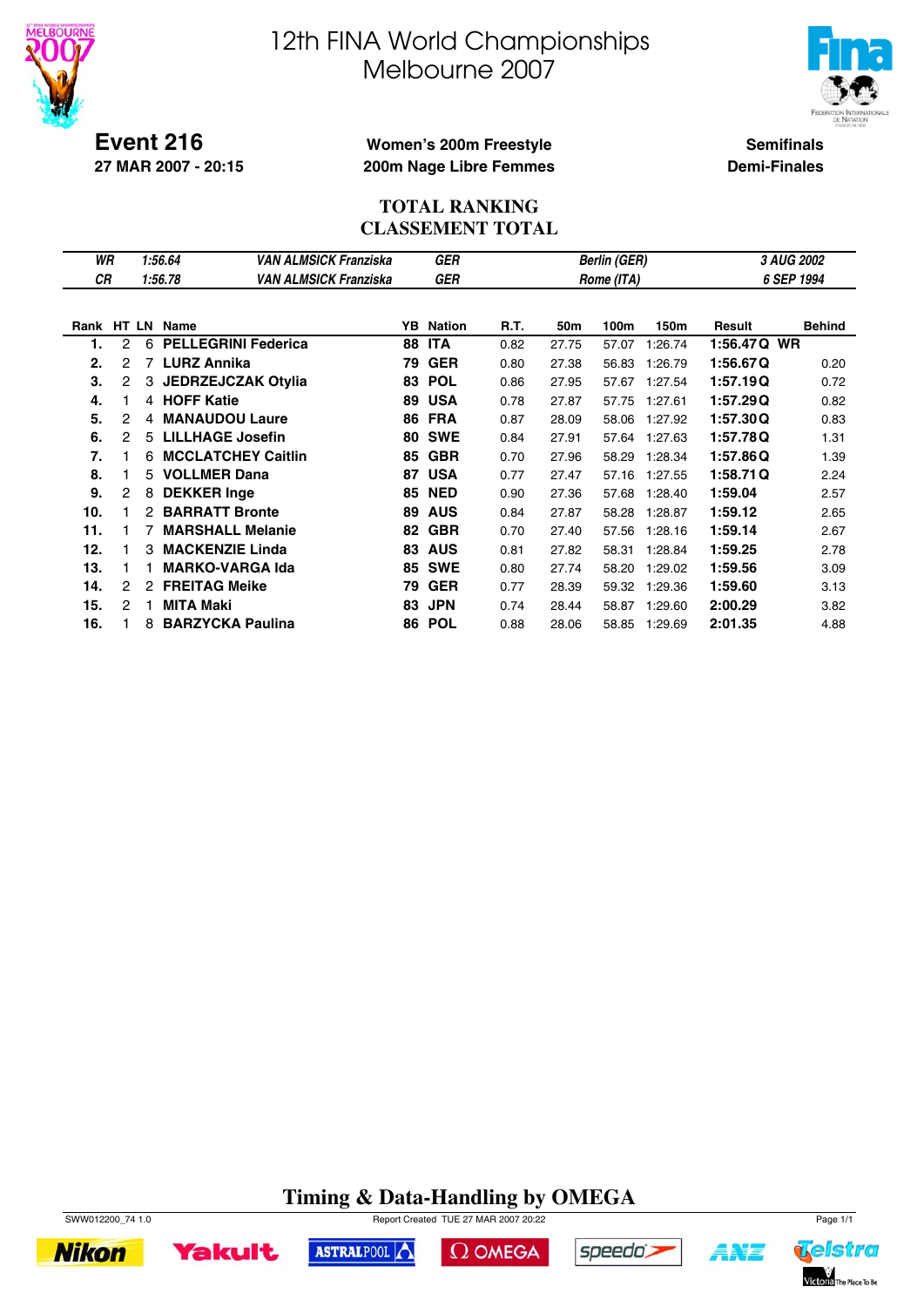



**Event 116 28 MAR 2007 - 19:31**

### **Women's 200m Freestyle 200m Nage Libre Femmes**

**Finals Finales**

### **FINAL RESULTS CLASSEMENT FINALES**

| WR<br>СR     | 1:56.47<br>1:56.47         | <b>PELLEGRINI Federica</b><br><b>PELLEGRINI Federica</b> |     | <b>ITA</b><br><b>ITA</b> |      |       | <b>Melbourne (AUS)</b><br><b>Melbourne (AUS)</b> |               |         | 27 MAR 2007<br>27 MAR 2007 |
|--------------|----------------------------|----------------------------------------------------------|-----|--------------------------|------|-------|--------------------------------------------------|---------------|---------|----------------------------|
|              | <b>Rank LN Name</b>        |                                                          | YB. | Nation                   | R.T. | 50m   | 100m                                             | 150m          | Result  | <b>Behind</b>              |
| <b>FINAL</b> |                            |                                                          |     |                          |      |       |                                                  |               |         |                            |
|              | <b>MANAUDOU Laure</b><br>2 |                                                          |     | <b>86 FRA</b>            | 0.85 | 27.13 | 56.24                                            | 1:25.69       | 1:55.52 | <b>WR</b>                  |
| 2.           | <b>LURZ Annika</b><br>5.   |                                                          | 79. | <b>GER</b>               | 0.79 | 27.06 | 56.51                                            | 1:25.96       | 1:55.68 | 0.16                       |
| 3.           | 4                          | <b>PELLEGRINI Federica</b>                               | 88. | <b>ITA</b>               | 0.80 | 27.63 | 56.95                                            | 1:26.62       | 1:56.97 | 1.45                       |
| 4.           | 6 HOFF Katie               |                                                          | 89  | <b>USA</b>               | 0.77 | 27.83 |                                                  | 57.22 1:26.95 | 1:57.09 | 1.57                       |
| 5.           | <b>LILLHAGE Josefin</b>    |                                                          | 80  | <b>SWE</b>               | 0.80 | 27.80 | 57.75                                            | 1:27.71       | 1:57.90 | 2.38                       |
| 6.           | <b>VOLLMER Dana</b><br>8   |                                                          | 87  | <b>USA</b>               | 0.77 | 27.52 | 57.50                                            | 1:27.90       | 1:58.30 | 2.78                       |
| 7.           |                            | <b>MCCLATCHEY Caitlin</b>                                | 85  | <b>GBR</b>               | 0.75 | 27.83 |                                                  | 58.22 1:28.80 | 1:59.28 | 3.76                       |
| 8.           | 3                          | JEDRZEJCZAK Otylia                                       | 83. | <b>POL</b>               | 0.87 | 27.64 | 57.72                                            | 1:29.22       | 2:01.53 | 6.01                       |

# **Timing & Data-Handling by OMEGA**



**Yakult** 



speedo's



ASTRALPOOL

 $\Omega$  OMEGA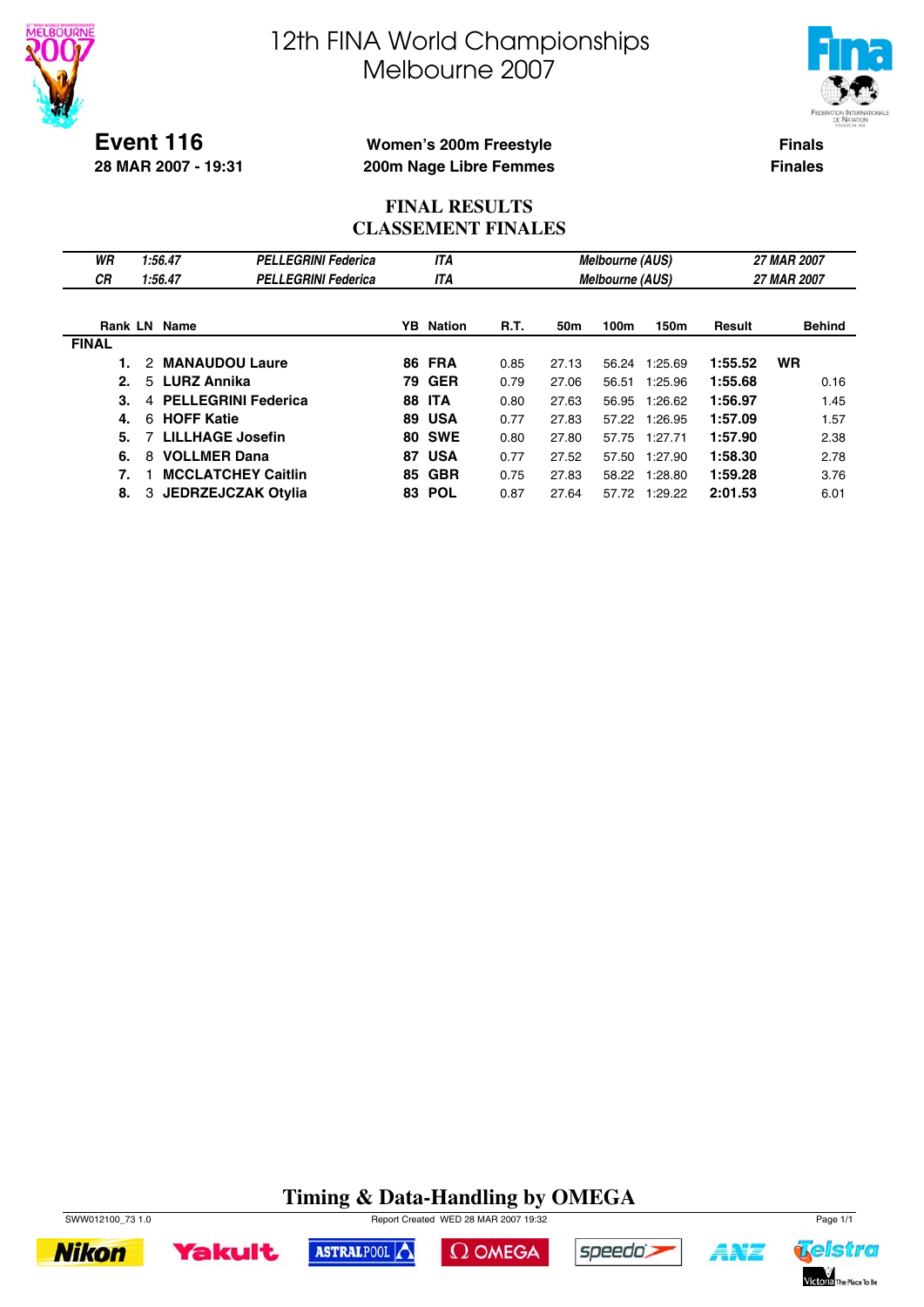

**25 MAR 2007 - 12:11**

# 12th FINA World Championships Melbourne 2007



**Heats Séries**

### **Women's 400m Freestyle 400m Nage Libre Femmes**

#### **TOTAL RANKING CLASSEMENT TOTAL**

| СR<br>4:06.28<br><b>AUS</b><br><b>Berlin (GER)</b><br>24 AUG 1978<br><b>WICKHAM Tracey</b><br>R.T.<br>Rank HT LN Name<br><b>YB</b> Nation<br>Result<br>9<br>4 MANAUDOU Laure<br><b>86 FRA</b><br>4:05.29Q CR<br>1.<br>0.94<br>50m: 27.97<br>100m: 58.18<br>150m: 1:28.84<br>200m: 2:00.20<br>250m: 2:31.61<br>400m: 4:05.29<br>300m: 3:02.96<br>350m: 3:34.32<br>6 PELLEGRINI Federica<br>4:06.51Q<br>- 9<br><b>88 ITA</b><br>2.<br>0.82<br>50m: 29.12<br>100m: 59.75<br>150m: 1:30.53<br>200m: 2:01.79<br>250m: 2:33.02<br>350m: 3:35.77<br>400m: 4:06.51<br>300m: 3:04.45<br>5 SHIBATA Ai<br>82 JPN<br>-8<br>4:07.17Q<br>3.<br>0.86<br>28.89<br>100m: 59.74<br>200m: 2:02.29<br>400m: 4:07.17<br>50m:<br>150m: 1:31.03<br>250m: 2:33.55<br>300m: 3:05.11<br>350m: 3:36.57<br>4 ZIEGLER Kate<br><b>88 USA</b><br>-8<br>4:07.18Q<br>4.<br>0.80<br>29.02<br>100m: 59.82<br>200m: 2:02.66<br>250m: 2:34.09<br>350m: 3:37.18<br>400m: 4:07.18<br>50m:<br>150m: 1:31.31<br>300m: 3:05.82<br>5 MACKENZIE Linda<br><b>83 AUS</b><br>-9<br>4:07.26Q<br>5.<br>0.80<br>50m:<br>28.21<br>100m: 58.81<br>150m: 1:29.87<br>200m: 2:01.18<br>250m: 2:32.84<br>350m: 3:36.43<br>400m: 4:07.26<br>300m: 3:04.77<br>2 JEDRZEJCZAK Otylia<br>83 POL<br>4:08.16Q<br>6.<br>7<br>0.82<br>29.44<br>150m: 1:32.22<br>200m: 2:03.48<br>250m: 2:34.61<br>50m:<br>100m: 1:01.12<br>300m: 3:06.15<br>350m: 3:37.37<br>400m: 4:08.16<br>9<br>3 JACKSON Joanne<br><b>86 GBR</b><br>4:08.17Q<br>7.<br>0.79<br>28.40<br>200m: 2:01.46<br>250m: 2:32.76<br>350m: 3:36.79<br>400m: 4:08.17<br>50m:<br>100m: 58.85<br>150m: 1:30.02<br>300m: 3:04.82<br>4 HOFF Kathryn<br>89 USA<br>7<br>4:08.38Q<br>8.<br>0.79<br>50m: 29.87<br>100m: 1:01.38<br>150m: 1:32.73<br>200m: 2:04.06<br>250m: 2:35.48<br>350m: 3:37.95<br>400m: 4:08.38<br>300m: 3:06.65<br>5 MCCLATCHEY Caitlin<br><b>85 GBR</b><br>-7<br>4:08.52<br>9.<br>0.74<br>29.42<br>200m: 2:04.22<br>50m:<br>100m: 1:00.71<br>150m: 1:32.18<br>250m: 2:35.76<br>300m: 3:07.47<br>350m: 3:38.55<br>400m: 4:08.52<br><b>3 BARRATT Bronte</b><br>89 AUS<br>10.<br>8<br>4:08.99<br>0.77<br>28.99<br>100m: 59.93<br>200m: 2:02.91<br>250m: 2:34.54<br>350m: 3:37.94<br>50m:<br>150m: 1:31.43<br>300m: 3:06.28<br>400m: 4:08.99<br>7 HUBER Sophie<br><b>85 FRA</b><br>9<br>4:09.80<br>11.<br>0.86<br>29.15<br>50m:<br>100m: 59.92<br>150m: 1:31.46<br>200m: 2:02.96<br>250m: 2:34.77<br>350m: 3:38.64<br>400m: 4:09.80<br>300m: 3:06.66<br>8<br><b>7 REIMER Brittany</b><br><b>88 CAN</b><br>4:10.85<br>12.<br>0.86<br>29.14<br>150m: 1:31.43<br>200m: 2:02.86<br>250m: 2:35.04<br>50m:<br>100m: 59.86<br>300m: 3:07.20<br>350m: 3:39.61<br>400m: 4:10.85<br>8<br>2 TAN Miao<br>87 CHN<br>13.<br>4:11.37<br>0.82<br>29.40<br>100m: 1:00.96<br>150m: 1:32.59<br>200m: 2:04.38<br>250m: 2:36.36<br>350m: 3:40.22<br>400m: 4:11.37<br>50m:<br>300m: 3:08.36<br><b>88 ESP</b><br>14.<br>9<br>2 RAMOS PLASENCIA Arantxa<br>4:11.40<br>0.89<br>29.44<br>100m: 1:00.48<br>150m: 1:31.92<br>200m: 2:03.58<br>250m: 2:35.32<br>350m: 3:39.57<br>400m: 4:11.40<br>50m:<br>300m: 3:07.53<br>8<br>6 POTEC Camelia Alina<br>82 ROU<br>4:11.83<br>15.<br>0.95<br>29.58<br>100m: 1:01.23<br>150m: 1:33.00<br>200m: 2:04.99<br>250m: 2:36.73<br>50m:<br>300m: 3:08.64<br>350m: 3:40.83<br>400m: 4:11.83<br>1 RIGAMONTI Flavia<br><b>81 SUI</b><br>8<br>4:11.85<br>16.<br>0.91<br>29.62<br>200m: 2:05.18<br>250m: 2:37.03<br>350m: 3:40.81<br>50m:<br>100m: 1:01.22<br>150m: 1:33.29<br>300m: 3:08.90<br>400m: 4:11.85<br>1 NORFOLK Helen<br>81 NZL<br>17.<br>9<br>4:11.98<br>0.84<br>30.12<br>100m: 1:01.17<br>150m: 1:32.45<br>200m: 2:04.14<br>250m: 2:35.71<br>350m: 3:39.81<br>50m:<br>300m: 3:07.56<br>400m: 4:11.98<br>8 FRIIS Lotte<br>$\overline{7}$<br><b>88 DEN</b><br>4:12.99<br>18.<br>0.88 | <b>Behind</b><br>1.22<br>1.88<br>1.89<br>1.97<br>2.87<br>2.88<br>3.09 |
|-------------------------------------------------------------------------------------------------------------------------------------------------------------------------------------------------------------------------------------------------------------------------------------------------------------------------------------------------------------------------------------------------------------------------------------------------------------------------------------------------------------------------------------------------------------------------------------------------------------------------------------------------------------------------------------------------------------------------------------------------------------------------------------------------------------------------------------------------------------------------------------------------------------------------------------------------------------------------------------------------------------------------------------------------------------------------------------------------------------------------------------------------------------------------------------------------------------------------------------------------------------------------------------------------------------------------------------------------------------------------------------------------------------------------------------------------------------------------------------------------------------------------------------------------------------------------------------------------------------------------------------------------------------------------------------------------------------------------------------------------------------------------------------------------------------------------------------------------------------------------------------------------------------------------------------------------------------------------------------------------------------------------------------------------------------------------------------------------------------------------------------------------------------------------------------------------------------------------------------------------------------------------------------------------------------------------------------------------------------------------------------------------------------------------------------------------------------------------------------------------------------------------------------------------------------------------------------------------------------------------------------------------------------------------------------------------------------------------------------------------------------------------------------------------------------------------------------------------------------------------------------------------------------------------------------------------------------------------------------------------------------------------------------------------------------------------------------------------------------------------------------------------------------------------------------------------------------------------------------------------------------------------------------------------------------------------------------------------------------------------------------------------------------------------------------------------------------------------------------------------------------------------------------------------------------------------------------------------------------------------------------------------------------------------------------------------------------------------------------------------------------------------------------------------------|-----------------------------------------------------------------------|
|                                                                                                                                                                                                                                                                                                                                                                                                                                                                                                                                                                                                                                                                                                                                                                                                                                                                                                                                                                                                                                                                                                                                                                                                                                                                                                                                                                                                                                                                                                                                                                                                                                                                                                                                                                                                                                                                                                                                                                                                                                                                                                                                                                                                                                                                                                                                                                                                                                                                                                                                                                                                                                                                                                                                                                                                                                                                                                                                                                                                                                                                                                                                                                                                                                                                                                                                                                                                                                                                                                                                                                                                                                                                                                                                                                                                       |                                                                       |
|                                                                                                                                                                                                                                                                                                                                                                                                                                                                                                                                                                                                                                                                                                                                                                                                                                                                                                                                                                                                                                                                                                                                                                                                                                                                                                                                                                                                                                                                                                                                                                                                                                                                                                                                                                                                                                                                                                                                                                                                                                                                                                                                                                                                                                                                                                                                                                                                                                                                                                                                                                                                                                                                                                                                                                                                                                                                                                                                                                                                                                                                                                                                                                                                                                                                                                                                                                                                                                                                                                                                                                                                                                                                                                                                                                                                       |                                                                       |
|                                                                                                                                                                                                                                                                                                                                                                                                                                                                                                                                                                                                                                                                                                                                                                                                                                                                                                                                                                                                                                                                                                                                                                                                                                                                                                                                                                                                                                                                                                                                                                                                                                                                                                                                                                                                                                                                                                                                                                                                                                                                                                                                                                                                                                                                                                                                                                                                                                                                                                                                                                                                                                                                                                                                                                                                                                                                                                                                                                                                                                                                                                                                                                                                                                                                                                                                                                                                                                                                                                                                                                                                                                                                                                                                                                                                       |                                                                       |
|                                                                                                                                                                                                                                                                                                                                                                                                                                                                                                                                                                                                                                                                                                                                                                                                                                                                                                                                                                                                                                                                                                                                                                                                                                                                                                                                                                                                                                                                                                                                                                                                                                                                                                                                                                                                                                                                                                                                                                                                                                                                                                                                                                                                                                                                                                                                                                                                                                                                                                                                                                                                                                                                                                                                                                                                                                                                                                                                                                                                                                                                                                                                                                                                                                                                                                                                                                                                                                                                                                                                                                                                                                                                                                                                                                                                       |                                                                       |
|                                                                                                                                                                                                                                                                                                                                                                                                                                                                                                                                                                                                                                                                                                                                                                                                                                                                                                                                                                                                                                                                                                                                                                                                                                                                                                                                                                                                                                                                                                                                                                                                                                                                                                                                                                                                                                                                                                                                                                                                                                                                                                                                                                                                                                                                                                                                                                                                                                                                                                                                                                                                                                                                                                                                                                                                                                                                                                                                                                                                                                                                                                                                                                                                                                                                                                                                                                                                                                                                                                                                                                                                                                                                                                                                                                                                       |                                                                       |
|                                                                                                                                                                                                                                                                                                                                                                                                                                                                                                                                                                                                                                                                                                                                                                                                                                                                                                                                                                                                                                                                                                                                                                                                                                                                                                                                                                                                                                                                                                                                                                                                                                                                                                                                                                                                                                                                                                                                                                                                                                                                                                                                                                                                                                                                                                                                                                                                                                                                                                                                                                                                                                                                                                                                                                                                                                                                                                                                                                                                                                                                                                                                                                                                                                                                                                                                                                                                                                                                                                                                                                                                                                                                                                                                                                                                       |                                                                       |
|                                                                                                                                                                                                                                                                                                                                                                                                                                                                                                                                                                                                                                                                                                                                                                                                                                                                                                                                                                                                                                                                                                                                                                                                                                                                                                                                                                                                                                                                                                                                                                                                                                                                                                                                                                                                                                                                                                                                                                                                                                                                                                                                                                                                                                                                                                                                                                                                                                                                                                                                                                                                                                                                                                                                                                                                                                                                                                                                                                                                                                                                                                                                                                                                                                                                                                                                                                                                                                                                                                                                                                                                                                                                                                                                                                                                       |                                                                       |
|                                                                                                                                                                                                                                                                                                                                                                                                                                                                                                                                                                                                                                                                                                                                                                                                                                                                                                                                                                                                                                                                                                                                                                                                                                                                                                                                                                                                                                                                                                                                                                                                                                                                                                                                                                                                                                                                                                                                                                                                                                                                                                                                                                                                                                                                                                                                                                                                                                                                                                                                                                                                                                                                                                                                                                                                                                                                                                                                                                                                                                                                                                                                                                                                                                                                                                                                                                                                                                                                                                                                                                                                                                                                                                                                                                                                       |                                                                       |
|                                                                                                                                                                                                                                                                                                                                                                                                                                                                                                                                                                                                                                                                                                                                                                                                                                                                                                                                                                                                                                                                                                                                                                                                                                                                                                                                                                                                                                                                                                                                                                                                                                                                                                                                                                                                                                                                                                                                                                                                                                                                                                                                                                                                                                                                                                                                                                                                                                                                                                                                                                                                                                                                                                                                                                                                                                                                                                                                                                                                                                                                                                                                                                                                                                                                                                                                                                                                                                                                                                                                                                                                                                                                                                                                                                                                       |                                                                       |
|                                                                                                                                                                                                                                                                                                                                                                                                                                                                                                                                                                                                                                                                                                                                                                                                                                                                                                                                                                                                                                                                                                                                                                                                                                                                                                                                                                                                                                                                                                                                                                                                                                                                                                                                                                                                                                                                                                                                                                                                                                                                                                                                                                                                                                                                                                                                                                                                                                                                                                                                                                                                                                                                                                                                                                                                                                                                                                                                                                                                                                                                                                                                                                                                                                                                                                                                                                                                                                                                                                                                                                                                                                                                                                                                                                                                       |                                                                       |
|                                                                                                                                                                                                                                                                                                                                                                                                                                                                                                                                                                                                                                                                                                                                                                                                                                                                                                                                                                                                                                                                                                                                                                                                                                                                                                                                                                                                                                                                                                                                                                                                                                                                                                                                                                                                                                                                                                                                                                                                                                                                                                                                                                                                                                                                                                                                                                                                                                                                                                                                                                                                                                                                                                                                                                                                                                                                                                                                                                                                                                                                                                                                                                                                                                                                                                                                                                                                                                                                                                                                                                                                                                                                                                                                                                                                       |                                                                       |
|                                                                                                                                                                                                                                                                                                                                                                                                                                                                                                                                                                                                                                                                                                                                                                                                                                                                                                                                                                                                                                                                                                                                                                                                                                                                                                                                                                                                                                                                                                                                                                                                                                                                                                                                                                                                                                                                                                                                                                                                                                                                                                                                                                                                                                                                                                                                                                                                                                                                                                                                                                                                                                                                                                                                                                                                                                                                                                                                                                                                                                                                                                                                                                                                                                                                                                                                                                                                                                                                                                                                                                                                                                                                                                                                                                                                       |                                                                       |
|                                                                                                                                                                                                                                                                                                                                                                                                                                                                                                                                                                                                                                                                                                                                                                                                                                                                                                                                                                                                                                                                                                                                                                                                                                                                                                                                                                                                                                                                                                                                                                                                                                                                                                                                                                                                                                                                                                                                                                                                                                                                                                                                                                                                                                                                                                                                                                                                                                                                                                                                                                                                                                                                                                                                                                                                                                                                                                                                                                                                                                                                                                                                                                                                                                                                                                                                                                                                                                                                                                                                                                                                                                                                                                                                                                                                       |                                                                       |
|                                                                                                                                                                                                                                                                                                                                                                                                                                                                                                                                                                                                                                                                                                                                                                                                                                                                                                                                                                                                                                                                                                                                                                                                                                                                                                                                                                                                                                                                                                                                                                                                                                                                                                                                                                                                                                                                                                                                                                                                                                                                                                                                                                                                                                                                                                                                                                                                                                                                                                                                                                                                                                                                                                                                                                                                                                                                                                                                                                                                                                                                                                                                                                                                                                                                                                                                                                                                                                                                                                                                                                                                                                                                                                                                                                                                       |                                                                       |
|                                                                                                                                                                                                                                                                                                                                                                                                                                                                                                                                                                                                                                                                                                                                                                                                                                                                                                                                                                                                                                                                                                                                                                                                                                                                                                                                                                                                                                                                                                                                                                                                                                                                                                                                                                                                                                                                                                                                                                                                                                                                                                                                                                                                                                                                                                                                                                                                                                                                                                                                                                                                                                                                                                                                                                                                                                                                                                                                                                                                                                                                                                                                                                                                                                                                                                                                                                                                                                                                                                                                                                                                                                                                                                                                                                                                       |                                                                       |
|                                                                                                                                                                                                                                                                                                                                                                                                                                                                                                                                                                                                                                                                                                                                                                                                                                                                                                                                                                                                                                                                                                                                                                                                                                                                                                                                                                                                                                                                                                                                                                                                                                                                                                                                                                                                                                                                                                                                                                                                                                                                                                                                                                                                                                                                                                                                                                                                                                                                                                                                                                                                                                                                                                                                                                                                                                                                                                                                                                                                                                                                                                                                                                                                                                                                                                                                                                                                                                                                                                                                                                                                                                                                                                                                                                                                       |                                                                       |
|                                                                                                                                                                                                                                                                                                                                                                                                                                                                                                                                                                                                                                                                                                                                                                                                                                                                                                                                                                                                                                                                                                                                                                                                                                                                                                                                                                                                                                                                                                                                                                                                                                                                                                                                                                                                                                                                                                                                                                                                                                                                                                                                                                                                                                                                                                                                                                                                                                                                                                                                                                                                                                                                                                                                                                                                                                                                                                                                                                                                                                                                                                                                                                                                                                                                                                                                                                                                                                                                                                                                                                                                                                                                                                                                                                                                       |                                                                       |
|                                                                                                                                                                                                                                                                                                                                                                                                                                                                                                                                                                                                                                                                                                                                                                                                                                                                                                                                                                                                                                                                                                                                                                                                                                                                                                                                                                                                                                                                                                                                                                                                                                                                                                                                                                                                                                                                                                                                                                                                                                                                                                                                                                                                                                                                                                                                                                                                                                                                                                                                                                                                                                                                                                                                                                                                                                                                                                                                                                                                                                                                                                                                                                                                                                                                                                                                                                                                                                                                                                                                                                                                                                                                                                                                                                                                       |                                                                       |
|                                                                                                                                                                                                                                                                                                                                                                                                                                                                                                                                                                                                                                                                                                                                                                                                                                                                                                                                                                                                                                                                                                                                                                                                                                                                                                                                                                                                                                                                                                                                                                                                                                                                                                                                                                                                                                                                                                                                                                                                                                                                                                                                                                                                                                                                                                                                                                                                                                                                                                                                                                                                                                                                                                                                                                                                                                                                                                                                                                                                                                                                                                                                                                                                                                                                                                                                                                                                                                                                                                                                                                                                                                                                                                                                                                                                       |                                                                       |
|                                                                                                                                                                                                                                                                                                                                                                                                                                                                                                                                                                                                                                                                                                                                                                                                                                                                                                                                                                                                                                                                                                                                                                                                                                                                                                                                                                                                                                                                                                                                                                                                                                                                                                                                                                                                                                                                                                                                                                                                                                                                                                                                                                                                                                                                                                                                                                                                                                                                                                                                                                                                                                                                                                                                                                                                                                                                                                                                                                                                                                                                                                                                                                                                                                                                                                                                                                                                                                                                                                                                                                                                                                                                                                                                                                                                       |                                                                       |
|                                                                                                                                                                                                                                                                                                                                                                                                                                                                                                                                                                                                                                                                                                                                                                                                                                                                                                                                                                                                                                                                                                                                                                                                                                                                                                                                                                                                                                                                                                                                                                                                                                                                                                                                                                                                                                                                                                                                                                                                                                                                                                                                                                                                                                                                                                                                                                                                                                                                                                                                                                                                                                                                                                                                                                                                                                                                                                                                                                                                                                                                                                                                                                                                                                                                                                                                                                                                                                                                                                                                                                                                                                                                                                                                                                                                       | 3.23                                                                  |
|                                                                                                                                                                                                                                                                                                                                                                                                                                                                                                                                                                                                                                                                                                                                                                                                                                                                                                                                                                                                                                                                                                                                                                                                                                                                                                                                                                                                                                                                                                                                                                                                                                                                                                                                                                                                                                                                                                                                                                                                                                                                                                                                                                                                                                                                                                                                                                                                                                                                                                                                                                                                                                                                                                                                                                                                                                                                                                                                                                                                                                                                                                                                                                                                                                                                                                                                                                                                                                                                                                                                                                                                                                                                                                                                                                                                       |                                                                       |
|                                                                                                                                                                                                                                                                                                                                                                                                                                                                                                                                                                                                                                                                                                                                                                                                                                                                                                                                                                                                                                                                                                                                                                                                                                                                                                                                                                                                                                                                                                                                                                                                                                                                                                                                                                                                                                                                                                                                                                                                                                                                                                                                                                                                                                                                                                                                                                                                                                                                                                                                                                                                                                                                                                                                                                                                                                                                                                                                                                                                                                                                                                                                                                                                                                                                                                                                                                                                                                                                                                                                                                                                                                                                                                                                                                                                       | 3.70                                                                  |
|                                                                                                                                                                                                                                                                                                                                                                                                                                                                                                                                                                                                                                                                                                                                                                                                                                                                                                                                                                                                                                                                                                                                                                                                                                                                                                                                                                                                                                                                                                                                                                                                                                                                                                                                                                                                                                                                                                                                                                                                                                                                                                                                                                                                                                                                                                                                                                                                                                                                                                                                                                                                                                                                                                                                                                                                                                                                                                                                                                                                                                                                                                                                                                                                                                                                                                                                                                                                                                                                                                                                                                                                                                                                                                                                                                                                       |                                                                       |
|                                                                                                                                                                                                                                                                                                                                                                                                                                                                                                                                                                                                                                                                                                                                                                                                                                                                                                                                                                                                                                                                                                                                                                                                                                                                                                                                                                                                                                                                                                                                                                                                                                                                                                                                                                                                                                                                                                                                                                                                                                                                                                                                                                                                                                                                                                                                                                                                                                                                                                                                                                                                                                                                                                                                                                                                                                                                                                                                                                                                                                                                                                                                                                                                                                                                                                                                                                                                                                                                                                                                                                                                                                                                                                                                                                                                       | 4.51                                                                  |
|                                                                                                                                                                                                                                                                                                                                                                                                                                                                                                                                                                                                                                                                                                                                                                                                                                                                                                                                                                                                                                                                                                                                                                                                                                                                                                                                                                                                                                                                                                                                                                                                                                                                                                                                                                                                                                                                                                                                                                                                                                                                                                                                                                                                                                                                                                                                                                                                                                                                                                                                                                                                                                                                                                                                                                                                                                                                                                                                                                                                                                                                                                                                                                                                                                                                                                                                                                                                                                                                                                                                                                                                                                                                                                                                                                                                       |                                                                       |
|                                                                                                                                                                                                                                                                                                                                                                                                                                                                                                                                                                                                                                                                                                                                                                                                                                                                                                                                                                                                                                                                                                                                                                                                                                                                                                                                                                                                                                                                                                                                                                                                                                                                                                                                                                                                                                                                                                                                                                                                                                                                                                                                                                                                                                                                                                                                                                                                                                                                                                                                                                                                                                                                                                                                                                                                                                                                                                                                                                                                                                                                                                                                                                                                                                                                                                                                                                                                                                                                                                                                                                                                                                                                                                                                                                                                       | 5.56                                                                  |
|                                                                                                                                                                                                                                                                                                                                                                                                                                                                                                                                                                                                                                                                                                                                                                                                                                                                                                                                                                                                                                                                                                                                                                                                                                                                                                                                                                                                                                                                                                                                                                                                                                                                                                                                                                                                                                                                                                                                                                                                                                                                                                                                                                                                                                                                                                                                                                                                                                                                                                                                                                                                                                                                                                                                                                                                                                                                                                                                                                                                                                                                                                                                                                                                                                                                                                                                                                                                                                                                                                                                                                                                                                                                                                                                                                                                       |                                                                       |
|                                                                                                                                                                                                                                                                                                                                                                                                                                                                                                                                                                                                                                                                                                                                                                                                                                                                                                                                                                                                                                                                                                                                                                                                                                                                                                                                                                                                                                                                                                                                                                                                                                                                                                                                                                                                                                                                                                                                                                                                                                                                                                                                                                                                                                                                                                                                                                                                                                                                                                                                                                                                                                                                                                                                                                                                                                                                                                                                                                                                                                                                                                                                                                                                                                                                                                                                                                                                                                                                                                                                                                                                                                                                                                                                                                                                       | 6.08                                                                  |
|                                                                                                                                                                                                                                                                                                                                                                                                                                                                                                                                                                                                                                                                                                                                                                                                                                                                                                                                                                                                                                                                                                                                                                                                                                                                                                                                                                                                                                                                                                                                                                                                                                                                                                                                                                                                                                                                                                                                                                                                                                                                                                                                                                                                                                                                                                                                                                                                                                                                                                                                                                                                                                                                                                                                                                                                                                                                                                                                                                                                                                                                                                                                                                                                                                                                                                                                                                                                                                                                                                                                                                                                                                                                                                                                                                                                       |                                                                       |
|                                                                                                                                                                                                                                                                                                                                                                                                                                                                                                                                                                                                                                                                                                                                                                                                                                                                                                                                                                                                                                                                                                                                                                                                                                                                                                                                                                                                                                                                                                                                                                                                                                                                                                                                                                                                                                                                                                                                                                                                                                                                                                                                                                                                                                                                                                                                                                                                                                                                                                                                                                                                                                                                                                                                                                                                                                                                                                                                                                                                                                                                                                                                                                                                                                                                                                                                                                                                                                                                                                                                                                                                                                                                                                                                                                                                       | 6.11                                                                  |
|                                                                                                                                                                                                                                                                                                                                                                                                                                                                                                                                                                                                                                                                                                                                                                                                                                                                                                                                                                                                                                                                                                                                                                                                                                                                                                                                                                                                                                                                                                                                                                                                                                                                                                                                                                                                                                                                                                                                                                                                                                                                                                                                                                                                                                                                                                                                                                                                                                                                                                                                                                                                                                                                                                                                                                                                                                                                                                                                                                                                                                                                                                                                                                                                                                                                                                                                                                                                                                                                                                                                                                                                                                                                                                                                                                                                       |                                                                       |
|                                                                                                                                                                                                                                                                                                                                                                                                                                                                                                                                                                                                                                                                                                                                                                                                                                                                                                                                                                                                                                                                                                                                                                                                                                                                                                                                                                                                                                                                                                                                                                                                                                                                                                                                                                                                                                                                                                                                                                                                                                                                                                                                                                                                                                                                                                                                                                                                                                                                                                                                                                                                                                                                                                                                                                                                                                                                                                                                                                                                                                                                                                                                                                                                                                                                                                                                                                                                                                                                                                                                                                                                                                                                                                                                                                                                       | 6.54                                                                  |
|                                                                                                                                                                                                                                                                                                                                                                                                                                                                                                                                                                                                                                                                                                                                                                                                                                                                                                                                                                                                                                                                                                                                                                                                                                                                                                                                                                                                                                                                                                                                                                                                                                                                                                                                                                                                                                                                                                                                                                                                                                                                                                                                                                                                                                                                                                                                                                                                                                                                                                                                                                                                                                                                                                                                                                                                                                                                                                                                                                                                                                                                                                                                                                                                                                                                                                                                                                                                                                                                                                                                                                                                                                                                                                                                                                                                       |                                                                       |
|                                                                                                                                                                                                                                                                                                                                                                                                                                                                                                                                                                                                                                                                                                                                                                                                                                                                                                                                                                                                                                                                                                                                                                                                                                                                                                                                                                                                                                                                                                                                                                                                                                                                                                                                                                                                                                                                                                                                                                                                                                                                                                                                                                                                                                                                                                                                                                                                                                                                                                                                                                                                                                                                                                                                                                                                                                                                                                                                                                                                                                                                                                                                                                                                                                                                                                                                                                                                                                                                                                                                                                                                                                                                                                                                                                                                       | 6.56                                                                  |
|                                                                                                                                                                                                                                                                                                                                                                                                                                                                                                                                                                                                                                                                                                                                                                                                                                                                                                                                                                                                                                                                                                                                                                                                                                                                                                                                                                                                                                                                                                                                                                                                                                                                                                                                                                                                                                                                                                                                                                                                                                                                                                                                                                                                                                                                                                                                                                                                                                                                                                                                                                                                                                                                                                                                                                                                                                                                                                                                                                                                                                                                                                                                                                                                                                                                                                                                                                                                                                                                                                                                                                                                                                                                                                                                                                                                       | 6.69                                                                  |
|                                                                                                                                                                                                                                                                                                                                                                                                                                                                                                                                                                                                                                                                                                                                                                                                                                                                                                                                                                                                                                                                                                                                                                                                                                                                                                                                                                                                                                                                                                                                                                                                                                                                                                                                                                                                                                                                                                                                                                                                                                                                                                                                                                                                                                                                                                                                                                                                                                                                                                                                                                                                                                                                                                                                                                                                                                                                                                                                                                                                                                                                                                                                                                                                                                                                                                                                                                                                                                                                                                                                                                                                                                                                                                                                                                                                       |                                                                       |
|                                                                                                                                                                                                                                                                                                                                                                                                                                                                                                                                                                                                                                                                                                                                                                                                                                                                                                                                                                                                                                                                                                                                                                                                                                                                                                                                                                                                                                                                                                                                                                                                                                                                                                                                                                                                                                                                                                                                                                                                                                                                                                                                                                                                                                                                                                                                                                                                                                                                                                                                                                                                                                                                                                                                                                                                                                                                                                                                                                                                                                                                                                                                                                                                                                                                                                                                                                                                                                                                                                                                                                                                                                                                                                                                                                                                       | 7.70                                                                  |
| 200m: 2:05.06<br>29.76<br>100m: 1:01.34<br>150m: 1:32.98<br>250m: 2:37.09<br>300m: 3:09.40<br>350m: 3:41.67<br>400m: 4:12.99<br>50m:                                                                                                                                                                                                                                                                                                                                                                                                                                                                                                                                                                                                                                                                                                                                                                                                                                                                                                                                                                                                                                                                                                                                                                                                                                                                                                                                                                                                                                                                                                                                                                                                                                                                                                                                                                                                                                                                                                                                                                                                                                                                                                                                                                                                                                                                                                                                                                                                                                                                                                                                                                                                                                                                                                                                                                                                                                                                                                                                                                                                                                                                                                                                                                                                                                                                                                                                                                                                                                                                                                                                                                                                                                                                  |                                                                       |
| 7 1 TROTT Wendy<br><b>90 RSA</b><br>4:13.92<br>19.<br>0.81                                                                                                                                                                                                                                                                                                                                                                                                                                                                                                                                                                                                                                                                                                                                                                                                                                                                                                                                                                                                                                                                                                                                                                                                                                                                                                                                                                                                                                                                                                                                                                                                                                                                                                                                                                                                                                                                                                                                                                                                                                                                                                                                                                                                                                                                                                                                                                                                                                                                                                                                                                                                                                                                                                                                                                                                                                                                                                                                                                                                                                                                                                                                                                                                                                                                                                                                                                                                                                                                                                                                                                                                                                                                                                                                            | 8.63                                                                  |
| 50m: 29.33<br>100m: 1:01.42<br>200m: 2:06.11 250m: 2:38.37<br>350m: 3:43.03  400m: 4:13.92<br>150m: 1:33.72<br>300m: 3:10.78                                                                                                                                                                                                                                                                                                                                                                                                                                                                                                                                                                                                                                                                                                                                                                                                                                                                                                                                                                                                                                                                                                                                                                                                                                                                                                                                                                                                                                                                                                                                                                                                                                                                                                                                                                                                                                                                                                                                                                                                                                                                                                                                                                                                                                                                                                                                                                                                                                                                                                                                                                                                                                                                                                                                                                                                                                                                                                                                                                                                                                                                                                                                                                                                                                                                                                                                                                                                                                                                                                                                                                                                                                                                          |                                                                       |
| 7 6 YU Rui<br><b>89 CHN</b><br>4:13.94<br>20.<br>0.87                                                                                                                                                                                                                                                                                                                                                                                                                                                                                                                                                                                                                                                                                                                                                                                                                                                                                                                                                                                                                                                                                                                                                                                                                                                                                                                                                                                                                                                                                                                                                                                                                                                                                                                                                                                                                                                                                                                                                                                                                                                                                                                                                                                                                                                                                                                                                                                                                                                                                                                                                                                                                                                                                                                                                                                                                                                                                                                                                                                                                                                                                                                                                                                                                                                                                                                                                                                                                                                                                                                                                                                                                                                                                                                                                 | 8.65                                                                  |
| 30.46<br>200m: 2:07.03<br>250m: 2:39.07<br>50m:<br>100m: 1:02.56<br>150m: 1:34.76<br>300m: 3:11.24<br>350m: 3:43.20  400m: 4:13.94                                                                                                                                                                                                                                                                                                                                                                                                                                                                                                                                                                                                                                                                                                                                                                                                                                                                                                                                                                                                                                                                                                                                                                                                                                                                                                                                                                                                                                                                                                                                                                                                                                                                                                                                                                                                                                                                                                                                                                                                                                                                                                                                                                                                                                                                                                                                                                                                                                                                                                                                                                                                                                                                                                                                                                                                                                                                                                                                                                                                                                                                                                                                                                                                                                                                                                                                                                                                                                                                                                                                                                                                                                                                    |                                                                       |
| 8 HUNKS Tanya<br>80 CAN<br>21.<br>8<br>0.89<br>4:14.68                                                                                                                                                                                                                                                                                                                                                                                                                                                                                                                                                                                                                                                                                                                                                                                                                                                                                                                                                                                                                                                                                                                                                                                                                                                                                                                                                                                                                                                                                                                                                                                                                                                                                                                                                                                                                                                                                                                                                                                                                                                                                                                                                                                                                                                                                                                                                                                                                                                                                                                                                                                                                                                                                                                                                                                                                                                                                                                                                                                                                                                                                                                                                                                                                                                                                                                                                                                                                                                                                                                                                                                                                                                                                                                                                | 9.39                                                                  |
| 100m: 1:01.57<br>200m: 2:05.60<br>50m: 30.24<br>150m: 1:33.48<br>250m: 2:38.00<br>300m: 3:10.39<br>350m: 3:42.70  400m: 4:14.68                                                                                                                                                                                                                                                                                                                                                                                                                                                                                                                                                                                                                                                                                                                                                                                                                                                                                                                                                                                                                                                                                                                                                                                                                                                                                                                                                                                                                                                                                                                                                                                                                                                                                                                                                                                                                                                                                                                                                                                                                                                                                                                                                                                                                                                                                                                                                                                                                                                                                                                                                                                                                                                                                                                                                                                                                                                                                                                                                                                                                                                                                                                                                                                                                                                                                                                                                                                                                                                                                                                                                                                                                                                                       |                                                                       |
| $\overline{7}$<br>3 YAMADA Sachiko<br>82 JPN<br>22.<br>4:15.40<br>0.83                                                                                                                                                                                                                                                                                                                                                                                                                                                                                                                                                                                                                                                                                                                                                                                                                                                                                                                                                                                                                                                                                                                                                                                                                                                                                                                                                                                                                                                                                                                                                                                                                                                                                                                                                                                                                                                                                                                                                                                                                                                                                                                                                                                                                                                                                                                                                                                                                                                                                                                                                                                                                                                                                                                                                                                                                                                                                                                                                                                                                                                                                                                                                                                                                                                                                                                                                                                                                                                                                                                                                                                                                                                                                                                                | 10.11                                                                 |
| 50m: 29.83<br>100m: 1:01.34<br>150m: 1:33.34<br>200m: 2:05.69 250m: 2:38.17<br>300m: 3:10.80<br>350m: 3:43.42  400m: 4:15.40                                                                                                                                                                                                                                                                                                                                                                                                                                                                                                                                                                                                                                                                                                                                                                                                                                                                                                                                                                                                                                                                                                                                                                                                                                                                                                                                                                                                                                                                                                                                                                                                                                                                                                                                                                                                                                                                                                                                                                                                                                                                                                                                                                                                                                                                                                                                                                                                                                                                                                                                                                                                                                                                                                                                                                                                                                                                                                                                                                                                                                                                                                                                                                                                                                                                                                                                                                                                                                                                                                                                                                                                                                                                          |                                                                       |
| 7 BIAGIOLI Cecilia Elizabeth<br><b>85 ARG</b><br>4:16.71<br>23.<br>7<br>0.89                                                                                                                                                                                                                                                                                                                                                                                                                                                                                                                                                                                                                                                                                                                                                                                                                                                                                                                                                                                                                                                                                                                                                                                                                                                                                                                                                                                                                                                                                                                                                                                                                                                                                                                                                                                                                                                                                                                                                                                                                                                                                                                                                                                                                                                                                                                                                                                                                                                                                                                                                                                                                                                                                                                                                                                                                                                                                                                                                                                                                                                                                                                                                                                                                                                                                                                                                                                                                                                                                                                                                                                                                                                                                                                          | 11.42                                                                 |
| 200m: 2:06.78 250m: 2:38.80<br>50m:<br>30.61<br>100m: 1:02.48<br>150m: 1:34.64<br>300m: 3:11.41<br>350m: 3:44.14  400m: 4:16.71                                                                                                                                                                                                                                                                                                                                                                                                                                                                                                                                                                                                                                                                                                                                                                                                                                                                                                                                                                                                                                                                                                                                                                                                                                                                                                                                                                                                                                                                                                                                                                                                                                                                                                                                                                                                                                                                                                                                                                                                                                                                                                                                                                                                                                                                                                                                                                                                                                                                                                                                                                                                                                                                                                                                                                                                                                                                                                                                                                                                                                                                                                                                                                                                                                                                                                                                                                                                                                                                                                                                                                                                                                                                       |                                                                       |
| 89 POL<br>24.<br>6<br>5 ZWIEJSKA Agata<br>0.82<br>4:17.50                                                                                                                                                                                                                                                                                                                                                                                                                                                                                                                                                                                                                                                                                                                                                                                                                                                                                                                                                                                                                                                                                                                                                                                                                                                                                                                                                                                                                                                                                                                                                                                                                                                                                                                                                                                                                                                                                                                                                                                                                                                                                                                                                                                                                                                                                                                                                                                                                                                                                                                                                                                                                                                                                                                                                                                                                                                                                                                                                                                                                                                                                                                                                                                                                                                                                                                                                                                                                                                                                                                                                                                                                                                                                                                                             |                                                                       |
| 100m: 1:02.07<br>50m: 29.91<br>150m: 1:34.52<br>200m: 2:07.44<br>250m: 2:39.53<br>300m: 3:12.26<br>350m: 3:45.02<br>400m: 4:17.50                                                                                                                                                                                                                                                                                                                                                                                                                                                                                                                                                                                                                                                                                                                                                                                                                                                                                                                                                                                                                                                                                                                                                                                                                                                                                                                                                                                                                                                                                                                                                                                                                                                                                                                                                                                                                                                                                                                                                                                                                                                                                                                                                                                                                                                                                                                                                                                                                                                                                                                                                                                                                                                                                                                                                                                                                                                                                                                                                                                                                                                                                                                                                                                                                                                                                                                                                                                                                                                                                                                                                                                                                                                                     | 12.21                                                                 |

# **Timing & Data-Handling by OMEGA**

SWW014900\_74 1.0 Report Created SUN 25 MAR 2007 13:09 Page 1/3





ASTRALPOOL

 $\Omega$  OMEGA



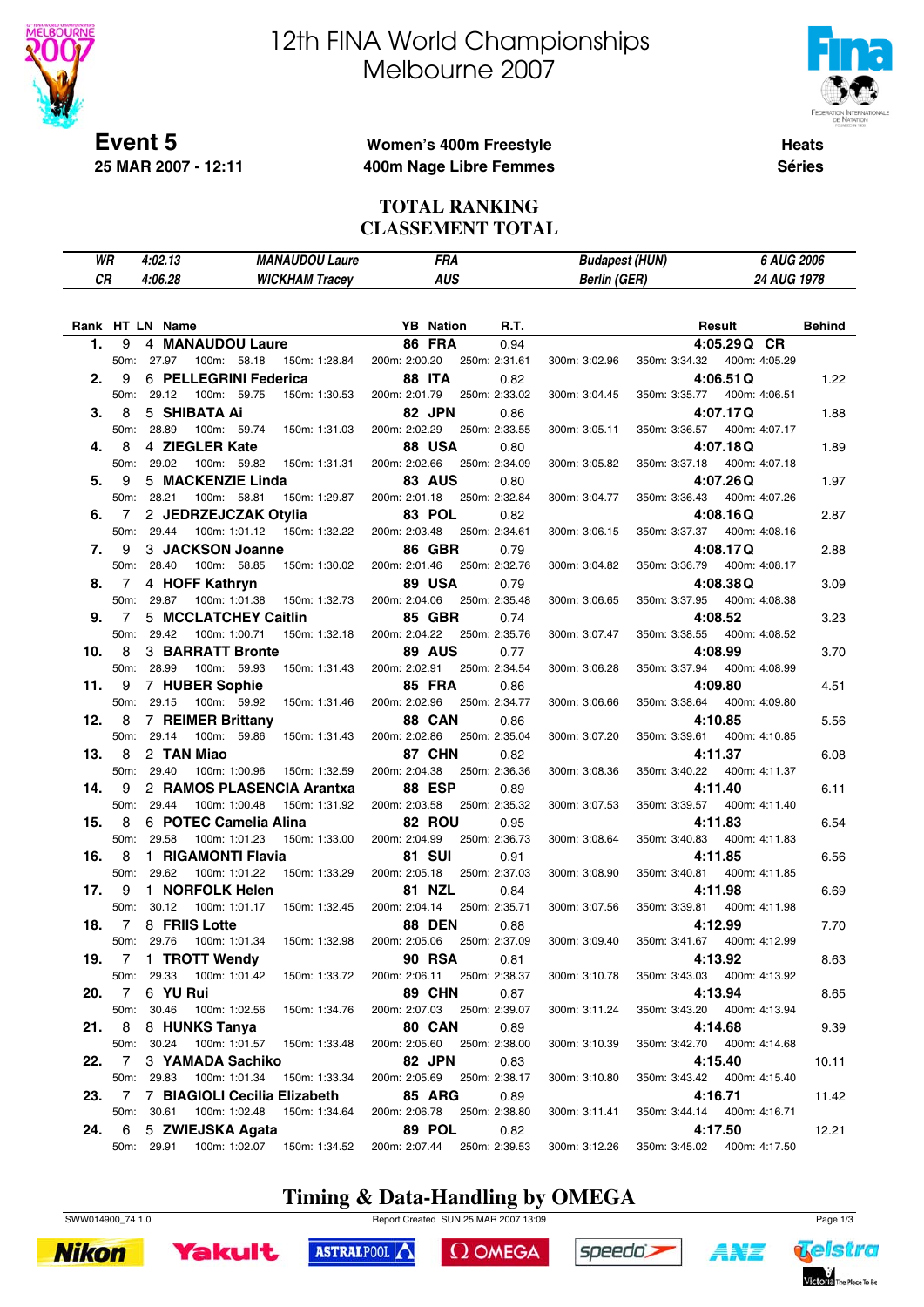

# 12th FINA World Championships Melbourne 2007



**Heats Séries**

### **Women's 400m Freestyle 400m Nage Libre Femmes**

#### **TOTAL RANKING CLASSEMENT TOTAL**

| WR              |            |       | 4:02.13 |                                     | <b>MANAUDOU Laure</b> |               | FRA              |                             | <b>Budapest (HUN)</b> |               | 6 AUG 2006                   |               |
|-----------------|------------|-------|---------|-------------------------------------|-----------------------|---------------|------------------|-----------------------------|-----------------------|---------------|------------------------------|---------------|
| CR              |            |       | 4:06.28 |                                     | <b>WICKHAM Tracey</b> |               | <b>AUS</b>       |                             | <b>Berlin (GER)</b>   |               | 24 AUG 1978                  |               |
|                 |            |       |         |                                     |                       |               |                  |                             |                       |               |                              |               |
|                 |            |       |         |                                     |                       |               |                  |                             |                       |               |                              |               |
| Rank HT LN Name |            |       |         |                                     |                       |               | <b>YB</b> Nation | R.T.                        |                       |               | Result                       | <b>Behind</b> |
| 25.             | 6          |       |         | 6 INGRAM Melissa                    |                       | <b>85 NZL</b> |                  | 0.93                        |                       |               | 4:20.05                      | 14.76         |
|                 | 50m:       |       | 30.02   | 100m: 1:01.79                       | 150m: 1:34.69         | 200m: 2:07.58 |                  | 250m: 2:40.24               | 300m: 3:13.67         | 350m: 3:46.94 | 400m: 4:20.05                |               |
| 26.             | 6          |       |         | 8 PINTO Andreina                    |                       |               | <b>91 VEN</b>    | 0.85                        |                       |               | 4:20.84                      | 15.55         |
|                 | 50m:       |       | 30.11   | 100m: 1:02.51                       | 150m: 1:35.69         | 200m: 2:09.25 |                  | 250m: 2:42.95               | 300m: 3:16.35         | 350m: 3:48.89 | 400m: 4:20.84                |               |
| 27.             | 5          |       |         | 4 MARCUS Golda                      |                       |               | <b>83 ESA</b>    | 0.76                        |                       |               | 4:22.17                      | 16.88         |
|                 | 50m:       |       | 31.08   | 100m: 1:03.71                       | 150m: 1:36.92         | 200m: 2:10.52 |                  | 250m: 2:43.58               | 300m: 3:17.25         | 350m: 3:49.89 | 400m: 4:22.17                |               |
| 28.             | 5          |       |         | 8 ONG Ming Xiu                      |                       |               | <b>88 MAS</b>    | 0.78                        |                       |               | 4:22.43                      | 17.14         |
|                 | 50m:       |       | 30.80   | 100m: 1:03.47                       | 150m: 1:36.05         | 200m: 2:09.17 |                  | 250m: 2:42.40               | 300m: 3:16.08         | 350m: 3:49.33 | 400m: 4:22.43                |               |
| 29.             | 6          |       |         | 4 YANG Chin Kuei                    |                       | 87 TPE        |                  | 0.85                        |                       |               | 4:22.59                      | 17.30         |
|                 | 50m:       |       | 29.99   | 100m: 1:02.53                       | 150m: 1:35.22         | 200m: 2:08.32 |                  | 250m: 2:41.55               | 300m: 3:15.20         | 350m: 3:49.07 | 400m: 4:22.59                |               |
| 30.             | 6          |       |         | 1 JOHANNSEN Charlotte               |                       |               | <b>88 DEN</b>    | 0.91                        |                       |               | 4:22.76                      | 17.47         |
|                 | 50m:       |       | 30.45   | 100m: 1:03.67                       | 150m: 1:36.66         | 200m: 2:10.08 |                  | 250m: 2:43.38               | 300m: 3:17.05         | 350m: 3:50.43 | 400m: 4:22.76                |               |
| 31.             | 6          |       |         | 7 QUAH Ting Wen                     |                       | <b>92 SIN</b> |                  | 0.80                        |                       |               | 4:23.57                      | 18.28         |
|                 | 50m:       |       | 30.28   | 100m: 1:02.56                       | 150m: 1:36.19         | 200m: 2:09.46 |                  | 250m: 2:43.33               | 300m: 3:17.05         | 350m: 3:50.64 | 400m: 4:23.57                |               |
| 32.             | 6          |       |         | 2 NAM Carmen                        |                       |               | <b>93 HKG</b>    | 0.87                        |                       |               | 4:24.07                      | 18.78         |
|                 | 50m:       |       | 29.82   | 100m: 1:02.85                       | 150m: 1:36.01         | 200m: 2:09.57 |                  | 250m: 2:43.30               | 300m: 3:17.20         | 350m: 3:51.29 | 400m: 4:24.07                |               |
| 33.             | 5          |       |         | <b>7 THAVEESUPSOONTHORN Nimitta</b> |                       | 89 THA        |                  | 0.81                        |                       |               | 4:24.38                      | 19.09         |
|                 | 50m:       |       | 31.01   | 100m: 1:03.73                       | 150m: 1:36.79         | 200m: 2:10.00 |                  | 250m: 2:43.47               | 300m: 3:17.17         | 350m: 3:50.71 | 400m: 4:24.38                |               |
| 34.             | 5          |       |         | 5 MATHLOUTHI Maroua                 |                       |               | 88 TUN           | 0.87                        |                       |               | 4:24.47                      | 19.18         |
|                 | 50m:       |       | 30.49   | 100m: 1:03.34                       | 150m: 1:36.69         | 200m: 2:10.12 |                  | 250m: 2:43.68               | 300m: 3:17.36         | 350m: 3:51.37 | 400m: 4:24.47                |               |
| 35.             | 5          |       |         | 6 MOCNIK Monika                     |                       |               | <b>90 SLO</b>    | 0.90                        |                       |               | 4:24.96                      | 19.67         |
|                 | 50m:       |       | 30.73   | 100m: 1:03.08                       | 150m: 1:36.04         | 200m: 2:09.46 |                  | 250m: 2:42.95               | 300m: 3:17.06         | 350m: 3:51.21 | 400m: 4:24.96                |               |
| 36.             | 4          |       |         | 5 TOTTEN Erica                      |                       | <b>88 PHI</b> |                  | 0.72                        |                       |               | 4:25.13                      | 19.84         |
|                 | 50m:       |       | 30.37   | 100m: 1:03.62                       | 150m: 1:37.36         | 200m: 2:11.18 |                  | 250m: 2:45.08               | 300m: 3:19.36         | 350m: 3:52.78 | 400m: 4:25.13                |               |
| 37.             | 4          |       |         | 7 EESON Kimberly                    |                       | 89 ZIM        |                  | 0.85                        |                       |               | 4:26.23                      | 20.94         |
|                 | 50m:       |       | 30.31   | 100m: 1:03.80                       | 150m: 1:36.48         | 200m: 2:09.64 |                  | 250m: 2:43.00               | 300m: 3:17.52         | 350m: 3:52.69 | 400m: 4:26.23                |               |
| 38.             | 4          |       |         | 4 LIM Shu En Lynette                |                       | <b>92 SIN</b> |                  | 0.71                        |                       |               | 4:26.97                      | 21.68         |
|                 | 50m:       |       | 30.35   | 100m: 1:03.42                       | 150m: 1:37.09         | 200m: 2:10.87 |                  | 250m: 2:45.06               | 300m: 3:19.56         | 350m: 3:53.56 | 400m: 4:26.97                |               |
| 39.             | 9          |       |         | 8 LEE Ji Eun                        |                       |               | <b>89 KOR</b>    | 0.92                        |                       |               | 4:27.29                      | 22.00         |
|                 | 50m:       |       | 30.50   | 100m: 1:03.35                       | 150m: 1:36.68         | 200m: 2:10.43 |                  | 250m: 2:44.72               | 300m: 3:19.28         | 350m: 3:53.85 | 400m: 4:27.29                |               |
| 40.             | 5          |       |         | 3 VILLARREAL NAVARRO Heysi          |                       |               | 86 CUB           | 0.78                        |                       |               | 4:30.50                      | 25.21         |
|                 | 50m:       |       | 30.98   | 100m: 1:04.14                       | 150m: 1:37.57         | 200m: 2:11.56 |                  | 250m: 2:46.26               | 300m: 3:20.95         | 350m: 3:56.04 | 400m: 4:30.50                |               |
| 41.             | 6          |       |         | 3 AUSTIN Shrone                     |                       |               | <b>89 SEY</b>    | 0.89                        |                       |               | 4:30.56                      | 25.27         |
|                 | 50m:       |       | 30.24   | 100m: 1:03.76                       | 150m: 1:37.93         | 200m: 2:12.53 |                  | 250m: 2:47.47               | 300m: 3:22.36         | 350m: 3:57.27 | 400m: 4:30.56                |               |
| 42.             | 4          |       |         | 2 GANDIONCO Maria                   |                       | <b>89 PHI</b> |                  | 0.82                        |                       |               | 4:30.98                      | 25.69         |
|                 |            |       |         | 50m: 31.55 100m: 1:05.44            | 150m: 1:39.29         | 200m: 2:13.24 |                  | 250m: 2:47.69               | 300m: 3:22.26         | 350m: 3:57.00 | 400m: 4:30.98                |               |
| 43.             |            |       |         | 5 1 HADJ ABERRAHMANE Sarah          |                       |               | <b>90 ALG</b>    | 0.77                        |                       |               | 4:32.08                      | 26.79         |
|                 | 50m:       |       | 31.02   | 100m: 1:04.15                       | 150m: 1:37.98         |               |                  | 200m: 2:12.27 250m: 2:47.26 | 300m: 3:22.17         |               | 350m: 3:57.54 400m: 4:32.08  |               |
| 44.             | 4          |       |         | 8 TORRES Maria Alejandra            |                       |               | <b>92 PER</b>    | 0.81                        |                       |               | 4:32.85                      | 27.56         |
|                 | 50m:       | 31.41 |         | 100m: 1:04.75  150m: 1:38.68        |                       |               |                  | 200m: 2:13.58 250m: 2:48.35 | 300m: 3:23.51         |               | 350m: 3:58.50  400m: 4:32.85 |               |
| 45.             | 4          |       |         | 3 RODONI PALMA Raffaella            |                       | <b>89 CHI</b> |                  | 0.75                        |                       |               | 4:32.98                      | 27.69         |
|                 | 50m:       |       | 31.26   | 100m: 1:05.22                       | 150m: 1:39.29         | 200m: 2:13.70 |                  | 250m: 2:48.43               | 300m: 3:23.57         |               | 350m: 3:58.82  400m: 4:32.98 |               |
| 46.             | 3          |       |         | 7 SIMONSEN Mona                     |                       |               | <b>91 FAR</b>    | 0.81                        |                       |               | 4:34.47                      | 29.18         |
|                 | 50m: 31.54 |       |         | 100m: 1:05.64                       | 150m: 1:40.81         |               |                  | 200m: 2:16.10 250m: 2:51.26 | 300m: 3:25.68         |               | 350m: 4:00.40  400m: 4:34.47 |               |
| 47.             | 5          |       |         | 2 KHOO Cai Lin                      |                       |               | <b>88 MAS</b>    | 0.77                        |                       |               | 4:35.96                      | 30.67         |
|                 | 50m:       |       | 31.33   | 100m: 1:04.92                       | 150m: 1:39.56         |               |                  | 200m: 2:14.77 250m: 2:50.47 | 300m: 3:26.32         |               | 350m: 4:02.00 400m: 4:35.96  |               |
| 48.             | 4          |       |         | 1 GOMEZ-SANCHEZ Fiorella            |                       |               | 91 PER           | 0.91                        |                       |               | 4:36.04                      | 30.75         |
|                 |            |       |         | 50m: 32.16 100m: 1:06.45            | 150m: 1:41.29         |               |                  | 200m: 2:15.97 250m: 2:51.53 | 300m: 3:26.88         |               | 350m: 4:01.91  400m: 4:36.04 |               |

# **Timing & Data-Handling by OMEGA**

SWW014900\_74 1.0 Report Created SUN 25 MAR 2007 13:09 Page 2/3





ASTRALPOOL

 $\Omega$  OMEGA



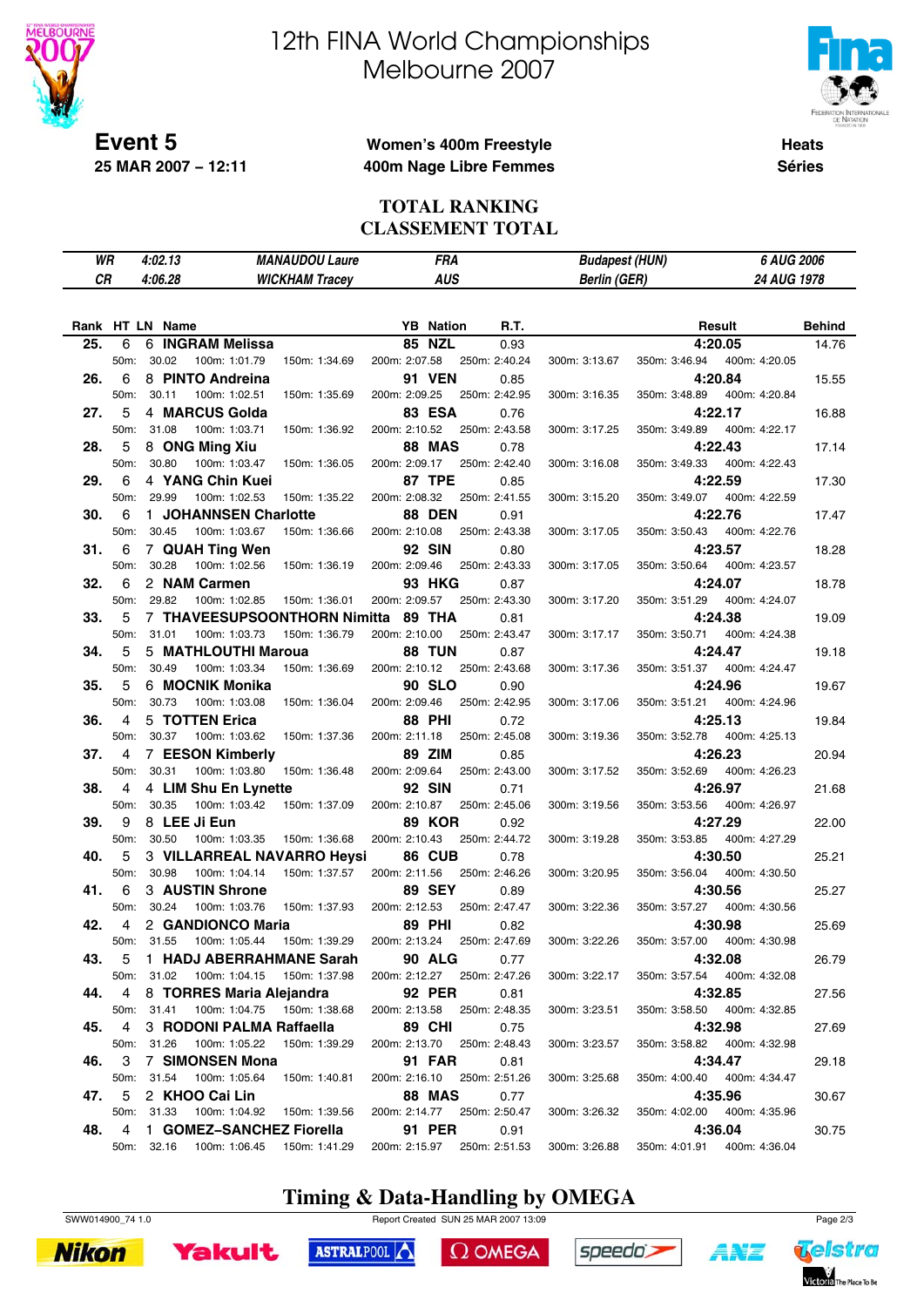

# 12th FINA World Championships Melbourne 2007



**Heats Séries**

### **Women's 400m Freestyle 400m Nage Libre Femmes**

#### **TOTAL RANKING CLASSEMENT TOTAL**

| WR        |                   | 4:02.13                | <b>MANAUDOU Laure</b>              | FRA              |               | <b>Budapest (HUN)</b> |               | 6 AUG 2006    |               |
|-----------|-------------------|------------------------|------------------------------------|------------------|---------------|-----------------------|---------------|---------------|---------------|
| <b>CR</b> |                   | 4:06.28                | <b>WICKHAM Tracey</b>              | <b>AUS</b>       |               | <b>Berlin (GER)</b>   |               | 24 AUG 1978   |               |
|           |                   |                        |                                    |                  |               |                       |               |               |               |
|           |                   | Rank HT LN Name        |                                    | <b>YB</b> Nation | R.T.          |                       |               | Result        | <b>Behind</b> |
| 49.       | 3                 | 2 THOMSEN Jutta        |                                    | <b>90 FAR</b>    | 0.97          |                       |               | 4:36.15       | 30.86         |
|           | 50 <sub>m</sub> : | 31.47<br>100m: 1:05.73 | 150m: 1:40.93                      | 200m: 2:16.03    | 250m: 2:51.08 | 300m: 3:26.17         | 350m: 4:01.56 | 400m: 4:36.15 |               |
| 50.       | 4                 | 6 NIEH Pin Chieh       |                                    | 88 TPE           | 0.80          |                       |               | 4:36.23       | 30.94         |
|           | 50m:              | 30.56<br>100m: 1:03.70 | 150m: 1:38.33                      | 200m: 2:13.40    | 250m: 2:49.01 | 300m: 3:25.11         | 350m: 4:01.22 | 400m: 4:36.23 |               |
| 51.       | 3                 | 6 CHBIHI Noufissa      |                                    | <b>90 MAR</b>    | 0.87          |                       |               | 4:37.84       | 32.55         |
|           | 50m:              | 31.97<br>100m: 1:05.38 | 150m: 1:40.08                      | 200m: 2:15.83    | 250m: 2:51.61 | 300m: 3:27.68         | 350m: 4:03.55 | 400m: 4:37.84 |               |
| 52.       | 3                 | 4 WELLMAN Matana       |                                    | 88 ZAM           | 0.81          |                       |               | 4:38.06       | 32.77         |
|           | 50 <sub>m</sub> : | 30.94<br>100m: 1:04.97 | 150m: 1:40.31                      | 200m: 2:16.08    | 250m: 2:51.50 | 300m: 3:27.38         | 350m: 4:03.41 | 400m: 4:38.06 |               |
| 53.       | 2                 | 6 AMANOVA Ranohon      |                                    | 94 UZB           | 1.06          |                       |               | 4:41.26       | 35.97         |
|           | 50m:              | 32.60<br>100m: 1:07.86 | 150m: 1:43.88                      | 200m: 2:19.75    | 250m: 2:55.53 | 300m: 3:31.44         | 350m: 4:07.03 | 400m: 4:41.26 |               |
| 54.       | 3                 | 3 EMAN Valerie         |                                    | 86 ARU           | 0.78          |                       |               | 4:42.33       | 37.04         |
|           | 50m:              | 31.79<br>100m: 1:06.13 | 150m: 1:41.78                      | 200m: 2:17.86    | 250m: 2:53.98 | 300m: 3:30.36         | 350m: 4:06.69 | 400m: 4:42.33 |               |
| 55.       | 3                 | 5 WATTS Tuesday        |                                    | <b>91 GRN</b>    | 0.90          |                       |               | 4:43.79       | 38.50         |
|           | 50m:              | 30.66<br>100m: 1:05.13 | 150m: 1:41.06                      | 200m: 2:17.20    | 250m: 2:54.29 | 300m: 3:30.80         | 350m: 4:07.66 | 400m: 4:43.79 |               |
| 56.       | 3                 | 8 MEYER Marike         |                                    | <b>89 NAM</b>    | 0.70          |                       |               | 4:44.24       | 38.95         |
|           | 50m:              | 31.47<br>100m: 1:05.62 | 150m: 1:40.87                      | 200m: 2:16.92    | 250m: 2:53.26 | 300m: 3:30.16         | 350m: 4:07.23 | 400m: 4:44.24 |               |
| 57.       | 2                 | 1 AUSTIN Shannon       |                                    | 93 SEY           | 0.86          |                       |               | 4:44.96       | 39.67         |
|           | 50 <sub>m</sub> : | 32.83<br>100m: 1:08.93 | 150m: 1:45.23                      | 200m: 2:21.29    | 250m: 2:57.39 | 300m: 3:33.50         | 350m: 4:09.64 | 400m: 4:44.96 |               |
| 58.       | $\overline{c}$    | 5 HATAMLEH Miriam      |                                    | 92 JOR           | 0.92          |                       |               | 4:47.43       | 42.14         |
|           | 50m:              | 32.28<br>100m: 1:07.15 | 150m: 1:43.73                      | 200m: 2:20.16    | 250m: 2:56.97 | 300m: 3:34.22         | 350m: 4:11.10 | 400m: 4:47.43 |               |
| 59.       | 3                 | 1 ALVA Pooja Raghava   |                                    | <b>90 IND</b>    | 1.09          |                       |               | 4:50.32       | 45.03         |
|           | 50m:              | 32.11<br>100m: 1:07.38 | 150m: 1:43.22                      | 200m: 2:19.80    | 250m: 2:57.15 | 300m: 3:35.05         | 350m: 4:13.34 | 400m: 4:50.32 |               |
| 60.       | $\overline{2}$    | 3 BASHOUTI Hiba        |                                    | 90 JOR           | 0.98          |                       |               | 4:58.89       | 53.60         |
|           | 50m:              | 32.40<br>100m: 1:08.94 | 150m: 1:46.72                      | 200m: 2:25.37    | 250m: 3:03.75 | 300m: 3:42.51         | 350m: 4:21.15 | 400m: 4:58.89 |               |
| 61.       | 2                 |                        | 7 ANDRIAMANJATOPRIMAMAMA T. 80 MAD |                  | 0.77          |                       |               | 5:01.53       | 56.24         |
|           | 50m:              | 33.10<br>100m: 1:09.42 | 150m: 1:47.08                      | 200m: 2:25.76    | 250m: 3:04.22 | 300m: 3:43.46         | 350m: 4:22.76 | 400m: 5:01.53 |               |
| 62.       | $\overline{2}$    | 4 FONG Man Wai         |                                    | 88 MAC           | 0.83          |                       |               | 5:03.89       | 58.60         |
|           | 50m:              | 32.63<br>100m: 1:09.59 | 150m: 1:47.51                      | 200m: 2:26.61    | 250m: 3:06.03 | 300m: 3:45.91         | 350m: 4:25.17 | 400m: 5:03.89 |               |
| 63.       | $\mathbf{1}$      |                        | 4 JOHNSON Sarah Elizabeth          | <b>92 NMA</b>    | 0.76          |                       |               | 5:05.03       | 59.74         |
|           | 50m:              | 33.28<br>100m: 1:10.12 | 150m: 1:49.64                      | 200m: 2:29.42    | 250m: 3:09.31 | 300m: 3:48.89         | 350m: 4:28.14 | 400m: 5:05.03 |               |
| 64.       | 2                 | 8 GHULAM Sakina        |                                    | <b>92 PAK</b>    | 1.06          |                       |               | 5:11.10       | 1:05.81       |
|           | 50 <sub>m</sub> : | 36.37<br>100m: 1:16.12 | 150m: 1:55.84                      | 200m: 2:35.24    | 250m: 3:14.58 | 300m: 3:54.11         | 350m: 4:33.31 | 400m: 5:11.10 |               |
| 65.       | $\mathbf{1}$      | 5 NAGATALEVU Frances   |                                    | 90 FIJ           | 0.82          |                       |               | 5:27.81       | 1:22.52       |
|           | 50m:              | 33.20<br>100m: 1:10.43 | 150m: 1:50.29                      | 200m: 2:32.01    | 250m: 3:16.02 | 300m: 4:00.94         | 350m: 4:45.79 | 400m: 5:27.81 |               |
|           | 1.                | 3 OBIANUGBA Ogom       |                                    | NGR              |               |                       |               | <b>DNS</b>    |               |
|           | 2                 | 2 MONU Ngozi           |                                    | <b>81 NGR</b>    |               |                       |               | <b>DNS</b>    |               |

# **Timing & Data-Handling by OMEGA**





**Yakult** 

SWW014900\_74 1.0 Report Created SUN 25 MAR 2007 13:09 Page 3/3

ASTRALPOOL



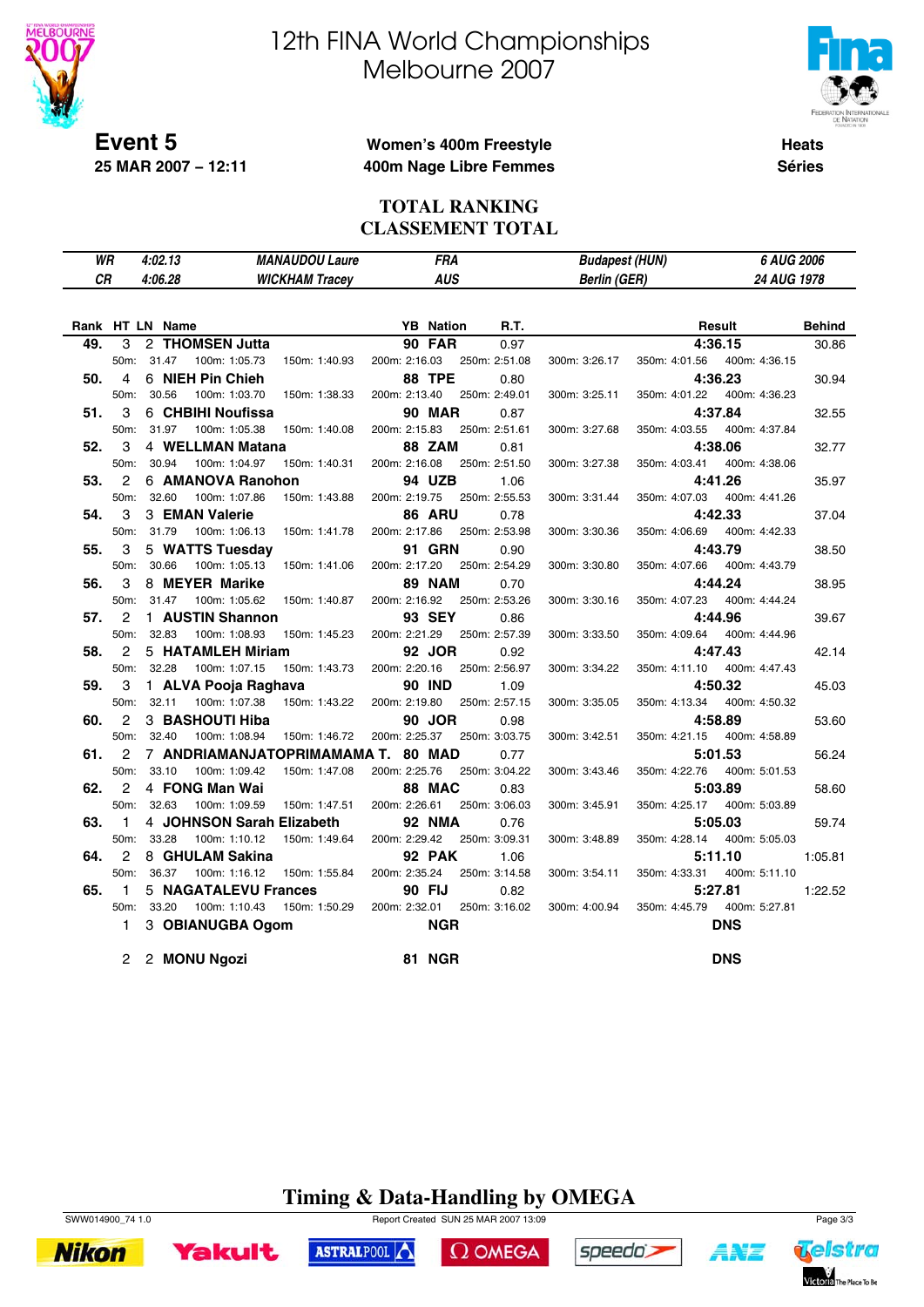

**25 MAR 2007 - 19:52**

# 12th FINA World Championships Melbourne 2007



**Finals**

#### **Women's 400m Freestyle 400m Nage Libre Femmes**

**Finales**

### **FINAL RESULTS CLASSEMENT FINALES**

| WR                | 4:02.13             |                         | <b>MANAUDOU Laure</b>        | <b>FRA</b>       |               |               | <b>Budapest (HUN)</b>  | 6 AUG 2006                   |               |
|-------------------|---------------------|-------------------------|------------------------------|------------------|---------------|---------------|------------------------|------------------------------|---------------|
| СR                | 4:05.29             |                         | <b>MANAUDOU Laure</b>        | FRA              |               |               | <b>Melbourne (AUS)</b> | <b>25 MAR 2007</b>           |               |
|                   |                     |                         |                              |                  |               |               |                        |                              |               |
|                   | <b>Rank LN Name</b> |                         |                              | <b>YB</b> Nation | <b>R.T.</b>   |               |                        | Result                       | <b>Behind</b> |
| <b>FINAL</b>      |                     |                         |                              |                  |               |               |                        |                              |               |
| 1.                |                     | 4 MANAUDOU Laure        |                              | <b>86 FRA</b>    | 0.87          |               |                        | <b>CR</b><br>4:02.61         |               |
| 50 <sub>m</sub> : | 27.35               | 100m: 57.34             | 150m: 1:27.69                | 200m: 1:58.69    | 250m: 2:29.73 | 300m: 3:01.10 |                        | 350m: 3:32.36 400m: 4:02.61  |               |
|                   |                     | 2. 7 JEDRZEJCZAK Otylia |                              | 83 POL           | 0.78          |               |                        | 4:04.23                      | 1.62          |
| 50 <sub>m</sub> : | 28.86               | 100m: 59.55             | 150m: 1:30.79                | 200m: 2:02.04    | 250m: 2:32.77 | 300m: 3:03.53 |                        | 350m: 3:34.28 400m: 4:04.23  |               |
| 3.                |                     | 3 SHIBATA Ai            |                              | 82 JPN           | 0.86          |               |                        | 4:05.19                      | 2.58          |
|                   | 50m: 28.54          | 100m: 59.15             | 150m: 1:30.38                | 200m: 2:01.58    | 250m: 2:32.57 | 300m: 3:03.95 |                        | 350m: 3:34.88  400m: 4:05.19 |               |
| 4.                |                     | 8 HOFF Kathryn          |                              | 89 USA           | 0.79          |               |                        | 4:05.65                      | 3.04          |
| 50 <sub>m</sub> : | 29.16               |                         | 100m: 1:00.14  150m: 1:31.39 | 200m: 2:02.68    | 250m: 2:33.35 | 300m: 3:04.33 |                        | 350m: 3:35.20  400m: 4:05.65 |               |
| 5.                |                     | 5 PELLEGRINI Federica   |                              | <b>88 ITA</b>    | 0.82          |               |                        | 4:05.79                      | 3.18          |
| $50m$ :           | 28.94               | 100m: 59.86             | 150m: 1:30.80                | 200m: 2:02.16    | 250m: 2:33.04 | 300m: 3:04.46 |                        | 350m: 3:35.38 400m: 4:05.79  |               |
| 6.                |                     | 6 ZIEGLER Kate          |                              | <b>88 USA</b>    | 0.81          |               |                        | 4:06.99                      | 4.38          |
| 50 <sub>m</sub> : | 28.88               | 100m: 59.69             | 150m: 1:30.74                | 200m: 2:02.30    | 250m: 2:33.44 | 300m: 3:05.04 |                        | 350m: 3:36.63 400m: 4:06.99  |               |
| 7.                |                     | 1 JACKSON Joanne        |                              | <b>86 GBR</b>    | 0.80          |               |                        | 4:07.42                      | 4.81          |
| 50m:              | 28.39               | 100m: 59.36             | 150m: 1:30.35                | 200m: 2:02.08    | 250m: 2:33.33 | 300m: 3:05.16 |                        | 350m: 3:36.56 400m: 4:07.42  |               |
| 8.                |                     | 2 MACKENZIE Linda       |                              | <b>83 AUS</b>    | 0.78          |               |                        | 4:07.64                      | 5.03          |
|                   | 50m: 28.36          | 100m: 59.39             | 150m: 1:30.66                | 200m: 2:02.27    | 250m: 2:33.63 | 300m: 3:05.23 |                        | 350m: 3:36.69 400m: 4:07.64  |               |

#### **Timing & Data-Handling by OMEGA** SWW014100\_73 1.0 Report Created SUN 25 MAR 2007 20:00

 $\Omega$  OMEGA

speedo's

ASTRALPOOL



**Yakult** 



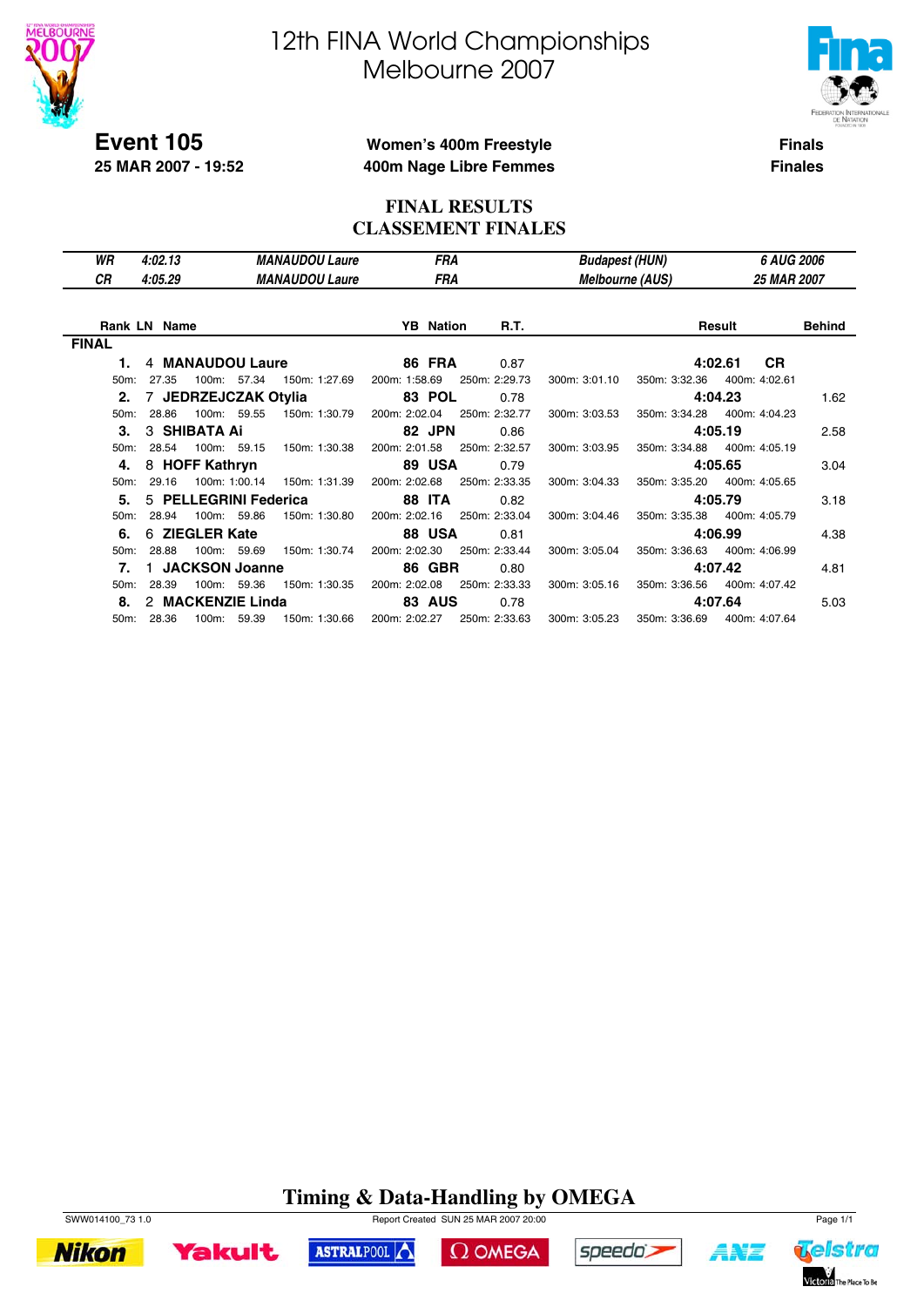

# 12th FINA World Championships Melbourne 2007



**Heats Séries**

### **Women's 800m Freestyle 800m Nage Libre Femmes**

#### **TOTAL RANKING CLASSEMENT TOTAL**

|     | WR   | 8:16.22         |                           | <b>EVANS Janet</b>       |               | <b>USA</b>       |               | Tokyo (JPN)            |               | 20 AUG 1989   |               |
|-----|------|-----------------|---------------------------|--------------------------|---------------|------------------|---------------|------------------------|---------------|---------------|---------------|
| CR  |      | 8:23.66         |                           | <b>STOCKBAUER Hannah</b> |               | <b>GER</b>       |               | <b>Barcelona (ESP)</b> |               | 26 JUL 2003   |               |
|     |      |                 |                           |                          |               |                  |               |                        |               |               |               |
|     |      | Rank HT LN Name |                           |                          |               | <b>YB</b> Nation | R.T.          |                        |               | Result        | <b>Behind</b> |
| 1.  | 7    |                 | 4 MANAUDOU Laure          |                          |               | 86 FRA           | 0.91          |                        |               | 8:25.65Q      |               |
|     | 50m: | 28.57           | 100m: 59.40               | 150m: 1:30.86            | 200m: 2:02.85 |                  | 250m: 2:34.83 | 300m: 3:06.80          | 350m: 3:38.82 | 400m: 4:11.02 |               |
|     |      | 450m: 4:42.57   | 500m: 5:14.60             | 550m: 5:46.58            | 600m: 6:18.64 |                  | 650m: 6:50.49 | 700m: 7:22.60          | 750m: 7:54.26 | 800m: 8:25.65 |               |
| 2.  | 6    |                 | 4 ZIEGLER Kate            |                          |               | <b>88 USA</b>    | 0.76          |                        |               | 8:28.11Q      | 2.46          |
|     | 50m: | 29.02           | 100m: 1:00.39             | 150m: 1:31.94            | 200m: 2:04.13 |                  | 250m: 2:35.92 | 300m: 3:07.92          | 350m: 3:39.88 | 400m: 4:12.12 |               |
|     |      | 450m: 4:44.23   | 500m: 5:16.90             | 550m: 5:48.89            | 600m: 6:21.39 |                  | 650m: 6:53.61 | 700m: 7:26.06          | 750m: 7:57.50 | 800m: 8:28.11 |               |
| З.  | 6    |                 | 6 PALMER Kylie            |                          |               | <b>90 AUS</b>    | 0.75          |                        |               | 8:29.36Q      | 3.71          |
|     | 50m: | 28.78           | 100m: 59.90               | 150m: 1:31.85            | 200m: 2:03.99 |                  | 250m: 2:35.71 | 300m: 3:07.95          | 350m: 3:40.17 | 400m: 4:12.49 |               |
|     |      | 450m: 4:44.49   | 500m: 5:16.92             | 550m: 5:49.04            | 600m: 6:21.24 |                  | 650m: 6:53.42 | 700m: 7:25.79          | 750m: 7:57.83 | 800m: 8:29.36 |               |
| 4.  | 5    |                 | 6 VILLAECIJA GARCIA Erika |                          |               | 84 ESP           | 0.87          |                        |               | 8:29.56Q      | 3.91          |
|     | 50m: | 29.89           | 100m: 1:01.97             | 150m: 1:34.12            | 200m: 2:06.40 |                  | 250m: 2:38.47 | 300m: 3:10.85          | 350m: 3:42.74 | 400m: 4:14.94 |               |
|     |      | 450m: 4:46.89   | 500m: 5:19.14             | 550m: 5:51.25            | 600m: 6:23.46 |                  | 650m: 6:55.75 | 700m: 7:27.91          | 750m: 7:59.48 | 800m: 8:29.56 |               |
| 5.  | 5    |                 | 4 SHIBATA Ai              |                          |               | 82 JPN           | 0.87          |                        |               | 8:29.58Q      | 3.93          |
|     | 50m: | 29.87           | 100m: 1:01.67             | 150m: 1:33.53            | 200m: 2:05.75 |                  | 250m: 2:37.58 | 300m: 3:09.99          | 350m: 3:42.10 | 400m: 4:14.58 |               |
|     |      | 450m: 4:46.41   | 500m: 5:18.75             | 550m: 5:50.75            | 600m: 6:23.21 |                  | 650m: 6:55.06 | 700m: 7:27.47          | 750m: 7:59.07 | 800m: 8:29.58 |               |
| 6.  | 5    |                 | 3 HUBER Sophie            |                          |               | <b>85 FRA</b>    | 0.85          |                        |               | 8:29.68Q      | 4.03          |
|     | 50m: | 29.54           | 100m: 1:01.73             | 150m: 1:33.81            | 200m: 2:06.11 |                  | 250m: 2:38.25 | 300m: 3:10.65          | 350m: 3:42.87 | 400m: 4:15.51 |               |
|     |      | 450m: 4:47.64   | 500m: 5:20.06             | 550m: 5:52.16            | 600m: 6:24.45 |                  | 650m: 6:56.48 | 700m: 7:28.40          | 750m: 7:59.57 | 800m: 8:29.68 |               |
| 7.  | 7    |                 | 5 PEIRSOL Hayley          |                          |               | 85 USA           | 0.77          |                        |               | 8:29.82Q      | 4.17          |
|     | 50m: | 29.88           | 100m: 1:01.43             | 150m: 1:33.06            | 200m: 2:04.92 |                  | 250m: 2:36.82 | 300m: 3:09.03          | 350m: 3:40.89 | 400m: 4:13.10 |               |
|     |      | 450m: 4:45.09   | 500m: 5:17.44             | 550m: 5:49.52            | 600m: 6:21.76 |                  | 650m: 6:53.77 | 700m: 7:26.15          | 750m: 7:58.17 | 800m: 8:29.82 |               |
| 8.  | 6    |                 | 2 TROTT Wendy             |                          |               | <b>90 RSA</b>    | 0.84          |                        |               | 8:31.53Q      | 5.88          |
|     | 50m: | 29.01           | 100m: 1:00.75             | 150m: 1:32.81            | 200m: 2:04.87 |                  | 250m: 2:37.04 | 300m: 3:09.41          | 350m: 3:41.67 | 400m: 4:14.15 |               |
|     |      | 450m: 4:46.26   | 500m: 5:18.81             | 550m: 5:51.07            | 600m: 6:23.63 |                  | 650m: 6:55.81 | 700m: 7:28.28          | 750m: 8:00.78 | 800m: 8:31.53 |               |
| 9.  | 7    |                 | 3 COOKE Rebecca           |                          |               | 83 GBR           | 0.86          |                        |               | 8:35.25       | 9.60          |
|     | 50m: | 29.48           | 100m: 1:01.58             | 150m: 1:33.60            | 200m: 2:06.33 |                  | 250m: 2:38.55 | 300m: 3:11.40          | 350m: 3:43.58 | 400m: 4:16.39 |               |
|     |      | 450m: 4:48.67   | 500m: 5:21.36             | 550m: 5:53.42            | 600m: 6:26.20 |                  | 650m: 6:58.65 | 700m: 7:31.32          | 750m: 8:03.49 | 800m: 8:35.25 |               |
| 10. | 6    |                 | 5 ADLINGTON Rebecca       |                          |               | <b>89 GBR</b>    | 0.80          |                        |               | 8:36.26       | 10.61         |
|     | 50m: | 29.09           | 100m: 1:00.32             | 150m: 1:32.36            | 200m: 2:04.18 |                  | 250m: 2:36.29 | 300m: 3:08.40          | 350m: 3:40.95 | 400m: 4:13.44 |               |
|     |      | 450m: 4:46.35   | 500m: 5:19.16             | 550m: 5:52.14            | 600m: 6:25.19 |                  | 650m: 6:58.40 | 700m: 7:31.29          | 750m: 8:04.17 | 800m: 8:36.26 |               |
| 11. | 7    |                 | 1 FRIIS Lotte             |                          |               | <b>88 DEN</b>    | 0.86          |                        |               | 8:37.16       | 11.51         |
|     | 50m: | 29.94           | 100m: 1:01.88             | 150m: 1:34.22            | 200m: 2:06.78 |                  | 250m: 2:39.29 | 300m: 3:11.97          | 350m: 3:44.58 | 400m: 4:17.29 |               |
|     |      | 450m: 4:49.52   | 500m: 5:21.95             | 550m: 5:54.42            | 600m: 6:27.29 |                  | 650m: 6:59.84 | 700m: 7:32.76          | 750m: 8:05.15 | 800m: 8:37.16 |               |
| 12. | 5    |                 | 7 TAN Miao                |                          |               | 87 CHN           | 0.84          |                        |               | 8:37.35       | 11.70         |
|     | 50m: | 30.28           | 100m: 1:02.65             | 150m: 1:34.92            | 200m: 2:07.27 |                  | 250m: 2:39.65 | 300m: 3:12.04          | 350m: 3:44.26 | 400m: 4:16.67 |               |
|     |      | 450m: 4:48.96   | 500m: 5:21.46             | 550m: 5:54.05            | 600m: 6:26.50 |                  | 650m: 6:59.17 | 700m: 7:32.21          | 750m: 8:05.28 | 800m: 8:37.35 |               |
| 13. |      |                 | 6 7 REIMER Brittany       |                          |               | 88 CAN           | 0.92          |                        |               | 8:37.56       | 11.91         |
|     | 50m: | 30.00           | 100m: 1:01.92             | 150m: 1:34.27            | 200m: 2:07.08 |                  | 250m: 2:39.86 | 300m: 3:12.84          | 350m: 3:45.43 | 400m: 4:18.43 |               |
|     |      | 450m: 4:51.08   | 500m: 5:23.93             | 550m: 5:56.65            | 600m: 6:29.50 |                  | 650m: 7:02.25 | 700m: 7:34.92          | 750m: 8:06.91 | 800m: 8:37.56 |               |
| 14. | 6    |                 | 3 RIGAMONTI Flavia        |                          |               | <b>81 SUI</b>    | 0.94          |                        |               | 8:38.22       | 12.57         |
|     | 50m: | 29.68           | 100m: 1:02.00             | 150m: 1:34.30            | 200m: 2:07.02 |                  | 250m: 2:39.35 | 300m: 3:12.20          | 350m: 3:44.65 | 400m: 4:17.52 |               |
|     |      | 450m: 4:50.05   | 500m: 5:22.84             | 550m: 5:55.46            | 600m: 6:28.37 |                  | 650m: 7:00.86 | 700m: 7:33.82          | 750m: 8:06.28 | 800m: 8:38.22 |               |
| 15. |      |                 | 7 2 POTEC Camelia Alina   |                          |               | 82 ROU           | 1.02          |                        |               | 8:38.78       | 13.13         |
|     | 50m: | 29.75           | 100m: 1:02.05             | 150m: 1:34.30            | 200m: 2:07.07 |                  | 250m: 2:39.46 | 300m: 3:12.25          | 350m: 3:44.71 | 400m: 4:17.76 |               |
|     |      | 450m: 4:50.09   | 500m: 5:22.57             | 550m: 5:55.28            | 600m: 6:27.99 |                  | 650m: 7:00.68 | 700m: 7:33.76          | 750m: 8:06.66 | 800m: 8:38.78 |               |
| 16. |      | 5 2 YU Rui      |                           |                          |               | <b>89 CHN</b>    | 0.84          |                        |               | 8:39.30       | 13.65         |
|     |      | 50m: 30.91      | 100m: 1:03.38             | 150m: 1:35.64            | 200m: 2:08.12 |                  | 250m: 2:40.91 | 300m: 3:13.94          | 350m: 3:46.69 | 400m: 4:19.54 |               |
|     |      | 450m: 4:52.20   | 500m: 5:25.21             | 550m: 5:57.80            | 600m: 6:30.75 |                  | 650m: 7:03.30 | 700m: 7:36.41          | 750m: 8:09.13 | 800m: 8:39.30 |               |

# **Timing & Data-Handling by OMEGA**

 $\Omega$  OMEGA





ASTRALPOOL



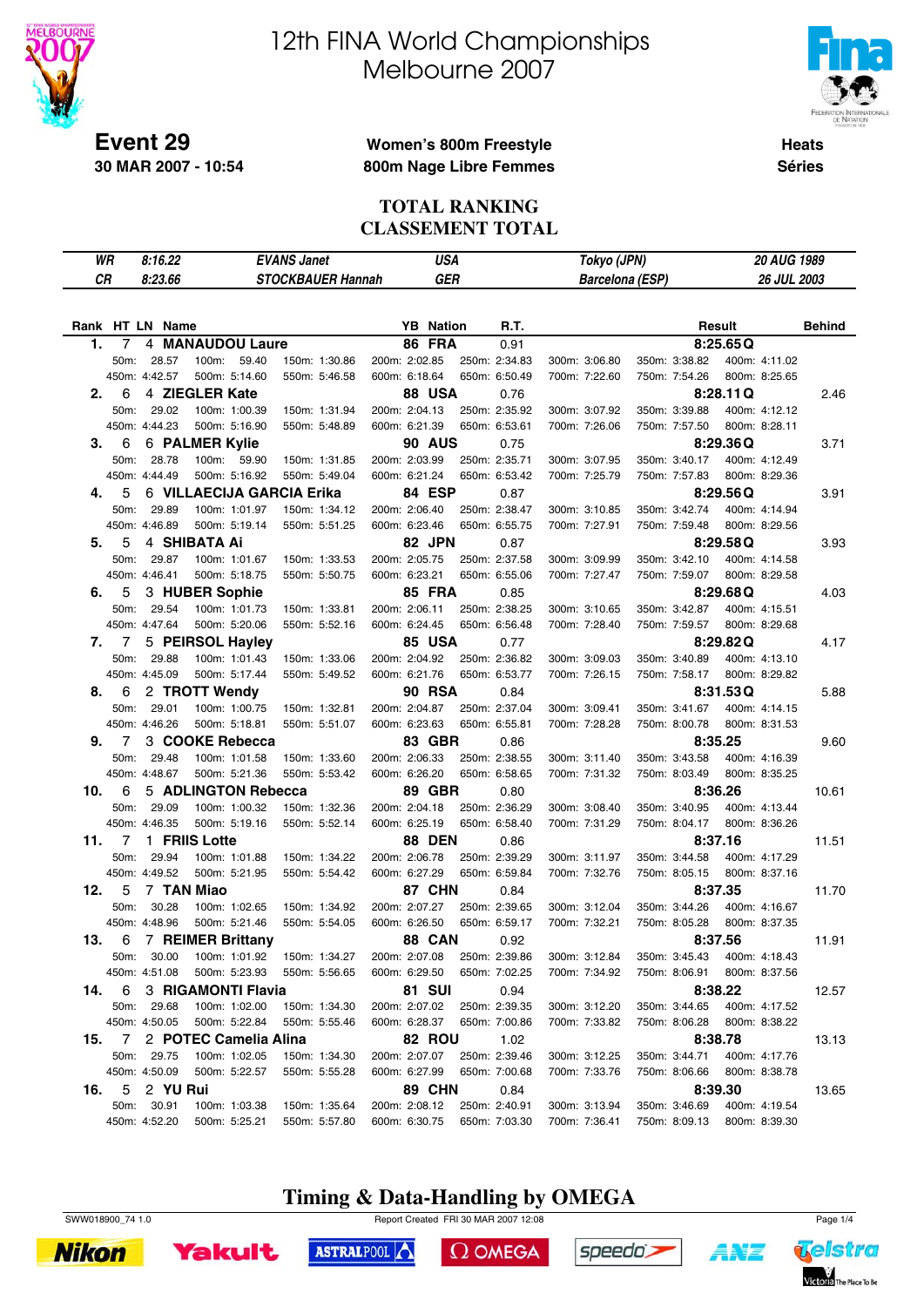

# 12th FINA World Championships Melbourne 2007



**Heats Séries**

### **Women's 800m Freestyle 800m Nage Libre Femmes**

#### **TOTAL RANKING CLASSEMENT TOTAL**

|     | WR   | 8:16.22         |                                | <b>EVANS Janet</b>             | <b>USA</b>                     |                                              | Tokyo (JPN)                    |                                                            | <b>20 AUG 1989</b>       |               |
|-----|------|-----------------|--------------------------------|--------------------------------|--------------------------------|----------------------------------------------|--------------------------------|------------------------------------------------------------|--------------------------|---------------|
| СR  |      | 8:23.66         |                                | <b>STOCKBAUER Hannah</b>       | <b>GER</b>                     |                                              | <b>Barcelona (ESP)</b>         |                                                            | <b>26 JUL 2003</b>       |               |
|     |      |                 |                                |                                |                                |                                              |                                |                                                            |                          |               |
|     |      | Rank HT LN Name |                                |                                | <b>YB</b> Nation               | R.T.                                         |                                |                                                            | Result                   | <b>Behind</b> |
| 17. | 5    |                 | 1 HUNKS Tanya                  |                                | 80 CAN                         | 0.93                                         |                                |                                                            | 8:39.48                  | 13.83         |
|     | 50m: | 30.85           | 100m: 1:02.67                  | 150m: 1:34.81                  | 200m: 2:07.28                  | 250m: 2:39.65                                | 300m: 3:12.33                  | 350m: 3:44.97                                              | 400m: 4:17.95            |               |
|     |      | 450m: 4:50.60   | 500m: 5:23.64                  | 550m: 5:56.39                  | 600m: 6:29.40                  | 650m: 7:02.06                                | 700m: 7:35.14                  | 750m: 8:07.72                                              | 800m: 8:39.48            |               |
| 18. | 7    |                 | 6 WILLIAMS Stephanie           |                                | 89 AUS                         | 0.85                                         |                                |                                                            | 8:39.68                  | 14.03         |
|     | 50m: | 28.68           | 100m: 1:00.06                  | 150m: 1:32.03                  | 200m: 2:04.27                  | 250m: 2:36.45                                | 300m: 3:09.13                  | 350m: 3:42.08                                              | 400m: 4:15.17            |               |
|     |      | 450m: 4:48.04   | 500m: 5:21.46                  | 550m: 5:54.65                  | 600m: 6:27.97                  | 650m: 7:01.28                                | 700m: 7:34.60                  | 750m: 8:07.40                                              | 800m: 8:39.68            |               |
| 19. | 6    |                 | 1 KOBRICH SCHIMPL Kristel      |                                | <b>85 CHI</b>                  | 0.93                                         |                                |                                                            | 8:40.46                  | 14.81         |
|     | 50m: | 30.73           | 100m: 1:03.01                  | 150m: 1:35.46                  | 200m: 2:08.27                  | 250m: 2:41.06                                | 300m: 3:13.88                  | 350m: 3:46.73                                              | 400m: 4:19.82            |               |
|     |      | 450m: 4:52.24   | 500m: 5:24.96                  | 550m: 5:57.55                  | 600m: 6:30.37                  | 650m: 7:03.10                                | 700m: 7:35.90                  | 750m: 8:08.35                                              | 800m: 8:40.46            |               |
| 20. | 5    |                 | 5 YAMADA Sachiko               |                                | 82 JPN                         | 0.83                                         |                                |                                                            | 8:49.45                  | 23.80         |
|     | 50m: | 30.06           | 100m: 1:02.20                  | 150m: 1:34.72                  | 200m: 2:07.92                  | 250m: 2:40.85                                | 300m: 3:14.15                  | 350m: 3:47.48                                              | 400m: 4:20.85            |               |
|     |      | 450m: 4:54.12   | 500m: 5:27.90                  | 550m: 6:01.43                  | 600m: 6:35.23                  | 650m: 7:08.94                                | 700m: 7:42.79                  | 750m: 8:16.19                                              | 800m: 8:49.45            |               |
| 21. | 7    |                 | 7 COZMA lonela                 |                                | 89 ROU                         | 0.91                                         |                                |                                                            | 8:50.17                  | 24.52         |
|     | 50m: | 29.40           | 100m: 1:01.54                  | 150m: 1:34.12                  | 200m: 2:07.26                  | 250m: 2:40.64                                | 300m: 3:13.96                  | 350m: 3:47.17                                              | 400m: 4:20.78            |               |
|     |      | 450m: 4:54.28   | 500m: 5:27.88                  | 550m: 6:01.69                  | 600m: 6:35.58                  | 650m: 7:09.21                                | 700m: 7:43.21                  | 750m: 8:16.97                                              | 800m: 8:50.17            |               |
| 22. | 4    |                 | 4 PINTO Andreina               |                                | <b>91 VEN</b>                  | 0.80                                         |                                |                                                            | 8:54.98                  | 29.33         |
|     | 50m: | 30.93           | 100m: 1:04.25                  | 150m: 1:37.76                  | 200m: 2:11.54                  | 250m: 2:44.81                                | 300m: 3:18.30                  | 350m: 3:51.82                                              | 400m: 4:25.58            |               |
|     |      | 450m: 4:59.16   | 500m: 5:32.68                  | 550m: 6:06.66                  | 600m: 6:40.68                  | 650m: 7:14.72                                | 700m: 7:48.85                  | 750m: 8:22.50                                              | 800m: 8:54.98            |               |
| 23. | 6    |                 | 8 MOCNIK Monika                |                                | <b>90 SLO</b>                  | 0.95                                         |                                |                                                            | 8:56.84                  | 31.19         |
|     | 50m: | 31.17           | 100m: 1:04.29                  | 150m: 1:37.15                  | 200m: 2:10.87                  | 250m: 2:44.06                                | 300m: 3:17.94                  | 350m: 3:51.60                                              | 400m: 4:25.94            |               |
|     |      | 450m: 4:59.57   | 500m: 5:33.79                  | 550m: 6:07.86                  | 600m: 6:42.16                  | 650m: 7:16.08                                | 700m: 7:50.36                  | 750m: 8:24.12                                              | 800m: 8:56.84            |               |
| 24. | 4    |                 | 8 THAVEESUPSOONTHORN Nimitta   |                                | 89 THA                         | 0.80                                         |                                |                                                            | 8:59.02                  | 33.37         |
|     | 50m: | 30.88           | 100m: 1:04.45                  | 150m: 1:38.31                  | 200m: 2:12.41                  | 250m: 2:46.34                                | 300m: 3:20.84                  | 350m: 3:55.00                                              | 400m: 4:29.32            |               |
|     |      | 450m: 5:03.37   | 500m: 5:37.68                  | 550m: 6:11.39                  | 600m: 6:45.41                  | 650m: 7:18.84                                | 700m: 7:52.78                  | 750m: 8:26.06                                              | 800m: 8:59.02            |               |
| 25. | 4    |                 | 6 QUAH Ting Wen                |                                | <b>92 SIN</b>                  | 0.80                                         |                                |                                                            | 9:00.17                  | 34.52         |
|     | 50m: | 30.24           | 100m: 1:03.64                  | 150m: 1:37.31                  | 200m: 2:11.57                  | 250m: 2:45.78                                | 300m: 3:20.01                  | 350m: 3:54.35                                              | 400m: 4:28.54            |               |
|     |      | 450m: 5:02.71   | 500m: 5:37.18                  | 550m: 6:11.29                  | 600m: 6:45.67                  | 650m: 7:19.72                                | 700m: 7:54.11                  | 750m: 8:27.87                                              | 800m: 9:00.17            |               |
| 26. | 4    |                 | 1 LIM Shu En Lynette           |                                | <b>92 SIN</b>                  | 0.69                                         |                                |                                                            | 9:00.27                  | 34.62         |
|     | 50m: | 31.78           | 100m: 1:04.92                  | 150m: 1:38.63                  | 200m: 2:12.63                  | 250m: 2:46.63                                | 300m: 3:20.93                  | 350m: 3:54.74                                              | 400m: 4:29.09            |               |
|     |      | 450m: 5:02.89   | 500m: 5:37.54                  | 550m: 6:11.56                  | 600m: 6:46.42                  | 650m: 7:20.29                                | 700m: 7:54.51                  | 750m: 8:27.95                                              | 800m: 9:00.27            |               |
| 27. | 4    |                 | 5 MATHLOUTHI Maroua            |                                | <b>88 TUN</b>                  | 0.82                                         |                                |                                                            | 9:02.29                  | 36.64         |
|     | 50m: | 31.05           | 100m: 1:04.01                  | 150m: 1:37.87                  | 200m: 2:11.80                  | 250m: 2:45.88                                | 300m: 3:20.00                  | 350m: 3:53.61                                              | 400m: 4:27.65            |               |
|     |      | 450m: 5:01.62   | 500m: 5:36.02                  | 550m: 6:10.02                  | 600m: 6:44.73                  | 650m: 7:19.13                                | 700m: 7:54.04                  | 750m: 8:28.43                                              | 800m: 9:02.29            |               |
| 28. | 3    |                 | 4 MARCUS Golda                 |                                | <b>83 ESA</b>                  | 0.78                                         |                                |                                                            | 9:03.16                  | 37.51         |
|     | 50m: | 31.08           | 100m: 1:04.10                  | 150m: 1:37.19                  | 200m: 2:10.93                  | 250m: 2:44.76                                | 300m: 3:19.01                  | 350m: 3:53.21<br>750m: 8:30.04                             | 400m: 4:27.61            |               |
|     |      | 450m: 5:02.10   | 500m: 5:36.57                  | 550m: 6:11.04                  | 600m: 6:45.81                  | 650m: 7:20.46                                | 700m: 7:55.27                  |                                                            | 800m: 9:03.16            |               |
| 29. |      | 50m: 30.64      | 4 7 NAM Carmen                 |                                | <b>93 HKG</b>                  | 0.83                                         |                                |                                                            | 9:04.11                  | 38.46         |
|     |      | 450m: 5:03.65   | 100m: 1:04.17<br>500m: 5:38.03 | 150m: 1:37.96<br>550m: 6:12.72 | 200m: 2:12.09                  | 250m: 2:46.22<br>600m: 6:47.32 650m: 7:22.32 | 300m: 3:20.71<br>700m: 7:56.83 | 350m: 3:55.05 400m: 4:29.32<br>750m: 8:31.27 800m: 9:04.11 |                          |               |
|     |      |                 | 30. 7 8 JUNG Ji Yeon           |                                |                                |                                              |                                |                                                            |                          |               |
|     |      | 50m: 29.58      | 100m: 1:02.30                  | 150m: 1:35.84                  | <b>89 KOR</b><br>200m: 2:09.81 | 0.78<br>250m: 2:43.76                        | 300m: 3:18.22                  | 350m: 3:52.34                                              | 9:05.18<br>400m: 4:27.18 | 39.53         |
|     |      | 450m: 5:01.77   | 500m: 5:36.95                  | 550m: 6:11.76                  | 600m: 6:46.65                  | 650m: 7:21.47                                | 700m: 7:56.27                  | 750m: 8:30.87 800m: 9:05.18                                |                          |               |
|     |      |                 | 31. 5 8 LEE Ji Eun             |                                | <b>89 KOR</b>                  | 0.86                                         |                                |                                                            | 9:05.97                  | 40.32         |
|     |      | 50m: 30.44      | 100m: 1:03.76                  | 150m: 1:37.43                  | 200m: 2:11.54                  | 250m: 2:45.89                                | 300m: 3:20.15                  | 350m: 3:54.41                                              | 400m: 4:29.28            |               |
|     |      | 450m: 5:04.04   | 500m: 5:38.99                  | 550m: 6:13.43                  | 600m: 6:48.46                  | 650m: 7:23.30                                | 700m: 7:58.09                  | 750m: 8:32.53                                              | 800m: 9:05.97            |               |
| 32. |      |                 | 3 3 JOHANNSEN Charlotte        |                                | <b>88 DEN</b>                  | 0.90                                         |                                |                                                            | 9:09.80                  | 44.15         |
|     |      | 50m: 31.80      | 100m: 1:05.96                  | 150m: 1:40.18                  | 200m: 2:15.38                  | 250m: 2:49.99                                | 300m: 3:25.00                  | 350m: 3:59.71                                              | 400m: 4:34.82            |               |
|     |      | 450m: 5:09.09   | 500m: 5:43.98                  | 550m: 6:18.51                  | 600m: 6:53.19                  | 650m: 7:27.51                                | 700m: 8:02.19                  | 750m: 8:36.38                                              | 800m: 9:09.80            |               |

**Timing & Data-Handling by OMEGA**







ASTRALPOOL  $\Omega$  OMEGA





ANZ

speedo's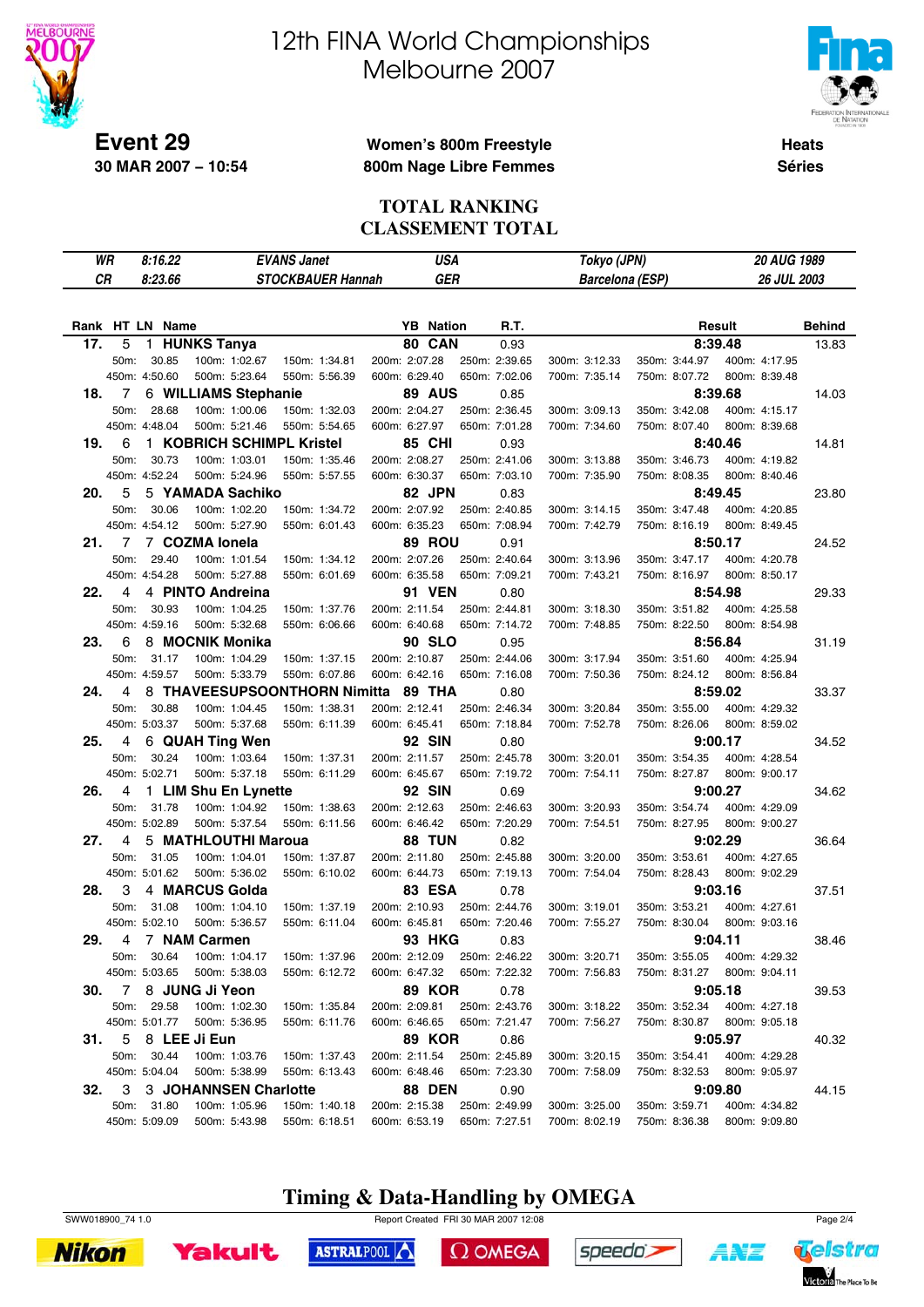

# 12th FINA World Championships Melbourne 2007



**Heats Séries**

### **Women's 800m Freestyle 800m Nage Libre Femmes**

#### **TOTAL RANKING CLASSEMENT TOTAL**

|     | WR             | 8:16.22                     |                                | <b>EVANS Janet</b>       | USA                            |                                | Tokyo (JPN)                    |               | 20 AUG 1989                    |               |
|-----|----------------|-----------------------------|--------------------------------|--------------------------|--------------------------------|--------------------------------|--------------------------------|---------------|--------------------------------|---------------|
| CR  |                | 8:23.66                     |                                | <b>STOCKBAUER Hannah</b> | <b>GER</b>                     |                                | <b>Barcelona (ESP)</b>         |               | <b>26 JUL 2003</b>             |               |
|     |                |                             |                                |                          |                                |                                |                                |               |                                |               |
|     |                | Rank HT LN Name             |                                |                          | <b>YB</b> Nation               | R.T.                           |                                |               | Result                         | <b>Behind</b> |
| 33. | 4              |                             | 2 HADJ ABERRAHMANE Sarah       |                          | <b>90 ALG</b>                  | 0.79                           |                                |               | 9:16.62                        | 50.97         |
|     | 50m:           | 32.07                       | 100m: 1:06.59                  | 150m: 1:41.25            | 200m: 2:16.38                  | 250m: 2:50.79                  | 300m: 3:25.40                  | 350m: 4:00.25 | 400m: 4:35.30                  |               |
|     |                | 450m: 5:10.42               | 500m: 5:45.49                  | 550m: 6:20.67            | 600m: 6:56.04                  | 650m: 7:31.14                  | 700m: 8:06.72                  | 750m: 8:41.79 | 800m: 9:16.62                  |               |
| 34. | 2              |                             | 4 TORRES Maria Aleiandra       |                          | <b>92 PER</b>                  | 0.86                           |                                |               | 9:18.57                        | 52.92         |
|     | 50m:           | 31.47                       | 100m: 1:05.76                  | 150m: 1:40.83            | 200m: 2:16.15                  | 250m: 2:51.57                  | 300m: 3:27.31                  | 350m: 4:02.56 | 400m: 4:38.01                  |               |
|     |                | 450m: 5:13.19               | 500m: 5:48.45                  | 550m: 6:23.61            | 600m: 6:59.41                  | 650m: 7:34.75                  | 700m: 8:10.14                  | 750m: 8:45.03 | 800m: 9:18.57                  |               |
| 35. | 2              |                             | 6 SIMONSEN Mona                |                          | <b>91 FAR</b>                  | 0.78                           |                                |               | 9:18.65                        | 53.00         |
|     | 50m:           | 31.89                       | 100m: 1:06.48                  | 150m: 1:42.00            | 200m: 2:17.41                  | 250m: 2:53.07                  | 300m: 3:28.65                  | 350m: 4:04.23 | 400m: 4:39.84                  |               |
|     |                | 450m: 5:15.36               | 500m: 5:50.89                  | 550m: 6:26.24            | 600m: 7:01.21                  | 650m: 7:35.67                  | 700m: 8:10.43                  | 750m: 8:44.95 | 800m: 9:18.65                  |               |
| 36. | 3              |                             | 5 KHOO Cai Lin                 |                          | <b>88 MAS</b>                  | 0.80                           |                                |               | 9:21.90                        | 56.25         |
|     | 50m:           | 31.67                       | 100m: 1:05.86                  | 150m: 1:41.22            | 200m: 2:16.93                  | 250m: 2:52.65                  | 300m: 3:28.89                  | 350m: 4:04.46 | 400m: 4:40.57                  |               |
|     |                | 450m: 5:16.57               | 500m: 5:52.20                  | 550m: 6:28.00            | 600m: 7:03.78                  | 650m: 7:40.26                  | 700m: 8:16.21                  | 750m: 8:50.30 | 800m: 9:21.90                  |               |
| 37. | 3              |                             | 6 PINTO Yanel                  |                          | <b>89 VEN</b>                  | 0.79                           |                                |               | 9:22.06                        | 56.41         |
|     | 50m:           | 31.49                       | 100m: 1:06.42                  | 150m: 1:41.71            | 200m: 2:17.37                  | 250m: 2:53.00                  | 300m: 3:28.82                  | 350m: 4:04.53 | 400m: 4:40.36                  |               |
|     |                | 450m: 5:15.45               | 500m: 5:50.96                  | 550m: 6:26.37            | 600m: 7:02.27                  | 650m: 7:37.67                  | 700m: 8:13.61                  | 750m: 8:48.59 | 800m: 9:22.06                  |               |
| 38. | 4              |                             | 3 AUSTIN Shrone                |                          | <b>89 SEY</b>                  | 0.90                           |                                |               | 9:27.84                        | 1:02.19       |
|     | 50m:           | 31.56                       | 100m: 1:06.40                  | 150m: 1:41.07            | 200m: 2:16.48                  | 250m: 2:51.52                  | 300m: 3:27.42                  | 350m: 4:02.92 | 400m: 4:38.88                  |               |
|     |                | 450m: 5:14.96               | 500m: 5:51.52                  | 550m: 6:27.65            | 600m: 7:03.95                  | 650m: 7:40.02                  | 700m: 8:16.55                  | 750m: 8:52.74 | 800m: 9:27.84                  |               |
| 39. | 3              |                             | 8 MUCCIOLI Simona              |                          | 84 SMR                         | 0.88                           |                                |               | 9:29.20                        | 1:03.55       |
|     | 50m:           | 31.61                       | 100m: 1:06.10                  | 150m: 1:41.12            | 200m: 2:16.96                  | 250m: 2:52.41                  | 300m: 3:28.33                  | 350m: 4:04.15 | 400m: 4:40.38                  |               |
|     |                | 450m: 5:16.55               | 500m: 5:52.97                  | 550m: 6:29.16            | 600m: 7:05.83                  | 650m: 7:41.75                  | 700m: 8:18.10                  | 750m: 8:53.92 | 800m: 9:29.20                  |               |
| 40. | 2              |                             | 7 AMANOVA Ranohon              |                          | 94 UZB                         | 0.97                           |                                |               | 9:30.52                        | 1:04.87       |
|     | 50m:           | 32.13                       | 100m: 1:07.43                  | 150m: 1:43.13            | 200m: 2:19.05                  | 250m: 2:55.04                  | 300m: 3:31.52                  | 350m: 4:07.63 | 400m: 4:44.16                  |               |
|     |                | 450m: 5:20.10               | 500m: 5:56.70                  | 550m: 6:33.00            | 600m: 7:10.17                  | 650m: 7:46.16                  | 700m: 8:22.12                  | 750m: 8:56.53 | 800m: 9:30.52                  |               |
| 41. | 3              |                             | 2 GOMEZ-SANCHEZ Fiorella       |                          | <b>91 PER</b>                  | 0.84                           |                                |               | 9:32.62                        | 1:06.97       |
|     | 50m:           | 32.47                       | 100m: 1:07.28                  | 150m: 1:42.62            | 200m: 2:18.62                  | 250m: 2:54.63                  | 300m: 3:31.42                  | 350m: 4:07.30 | 400m: 4:44.13                  |               |
|     |                | 450m: 5:20.30               | 500m: 5:56.81                  | 550m: 6:33.47            | 600m: 7:09.73                  | 650m: 7:46.25                  | 700m: 8:22.67                  | 750m: 8:58.35 | 800m: 9:32.62                  |               |
| 42. | 2              |                             | 3 THOMSEN Jutta                |                          | <b>90 FAR</b>                  | 0.96                           |                                |               | 9:32.79                        | 1:07.14       |
|     | 50m:           | 31.74                       | 100m: 1:06.34                  | 150m: 1:41.00            | 200m: 2:16.09                  | 250m: 2:51.51                  | 300m: 3:27.29                  | 350m: 4:02.63 | 400m: 4:38.49                  |               |
|     |                | 450m: 5:13.59               | 500m: 5:49.68                  | 550m: 6:25.96            | 600m: 7:03.58                  | 650m: 7:40.96                  | 700m: 8:19.24                  | 750m: 8:56.34 | 800m: 9:32.79                  |               |
| 43. | $\overline{c}$ |                             | 2 EMAN Valerie                 |                          | 86 ARU                         | 0.81                           |                                |               | 9:43.04                        | 1:17.39       |
|     | 50m:           | 32.94                       | 100m: 1:08.44                  | 150m: 1:43.88            | 200m: 2:20.07                  | 250m: 2:56.02                  | 300m: 3:32.98                  | 350m: 4:09.06 | 400m: 4:46.34                  |               |
|     |                | 450m: 5:22.97               | 500m: 6:00.24                  | 550m: 6:37.43            | 600m: 7:15.28                  | 650m: 7:52.59                  | 700m: 8:30.02                  | 750m: 9:06.90 | 800m: 9:43.04                  |               |
| 44. | 2              |                             | 5 MEYER Marike                 |                          | <b>89 NAM</b>                  | 0.72                           |                                |               | 9:47.48                        | 1:21.83       |
|     | 50m:           | 32.06                       | 100m: 1:07.79                  | 150m: 1:43.66            | 200m: 2:19.70                  | 250m: 2:56.28                  | 300m: 3:33.06                  | 350m: 4:09.77 | 400m: 4:47.38                  |               |
|     |                | 450m: 5:24.01               | 500m: 6:01.97                  | 550m: 6:38.19            | 600m: 7:16.42                  | 650m: 7:54.56                  | 700m: 8:32.52                  | 750m: 9:09.98 | 800m: 9:47.48                  |               |
| 45. | 3              |                             | 7 HE Hsu Jung                  |                          | 91 TPE                         | 0.98                           |                                |               | 9:53.44                        | 1:27.79       |
|     | 50m:           | 34.04                       | 100m: 1:11.66                  | 150m: 1:48.89            | 200m: 2:26.41                  | 250m: 3:03.52                  | 300m: 3:40.70                  | 350m: 4:17.95 | 400m: 4:55.49                  |               |
|     |                | 450m: 5:31.99               | 500m: 6:09.02                  | 550m: 6:46.63            | 600m: 7:24.03                  | 650m: 8:01.61                  | 700m: 8:39.67                  | 750m: 9:17.39 | 800m: 9:53.44                  |               |
| 46. | 3              |                             | 1 CHBIHI Noufissa              |                          | <b>90 MAR</b>                  | 0.96                           |                                |               | 9:56.05                        | 1:30.40       |
|     | 50m:           | 32.80                       | 100m: 1:07.78                  | 150m: 1:43.32            | 200m: 2:19.50                  | 250m: 2:55.64                  | 300m: 3:32.43                  | 350m: 4:09.97 | 400m: 4:48.53                  |               |
|     |                | 450m: 5:26.55               | 500m: 6:05.25                  | 550m: 6:43.69            | 600m: 7:22.99                  | 650m: 8:01.82                  | 700m: 8:40.40                  | 750m: 9:18.67 | 800m: 9:56.05                  |               |
| 47. |                |                             | 2  1 BASHOUTI Hiba             |                          | 90 JOR                         | 0.88                           |                                |               | 10:03.84                       | 1:38.19       |
|     | 50m:           | 33.62                       | 100m: 1:11.43                  | 150m: 1:49.67            | 200m: 2:28.08                  | 250m: 3:06.04<br>650m: 8:11.96 | 300m: 3:44.67                  | 350m: 4:22.34 | 400m: 5:00.81                  |               |
|     |                | 450m: 5:38.80               | 500m: 6:17.53                  | 550m: 6:55.70            | 600m: 7:34.10                  |                                | 700m: 8:50.75                  | 750m: 9:28.03 | 800m:10:03.84                  |               |
| 48. | $\mathbf{1}$   |                             | 4 GHULAM Sakina                |                          | <b>92 PAK</b>                  | 0.97                           |                                |               | 10:20.23                       | 1:54.58       |
|     |                | 50m: 35.09<br>450m: 5:48.63 | 100m: 1:14.03<br>500m: 6:28.66 | 150m: 1:52.43            | 200m: 2:31.06<br>600m: 7:46.81 | 250m: 3:08.99<br>650m: 8:26.26 | 300m: 3:49.08<br>700m: 9:05.81 | 350m: 4:28.61 | 400m: 5:08.72<br>800m:10:20.23 |               |
|     |                |                             |                                | 550m: 7:07.34            |                                |                                |                                | 750m: 9:44.50 |                                |               |

# **Timing & Data-Handling by OMEGA**







ASTRALPOOL

 $\Omega$  OMEGA



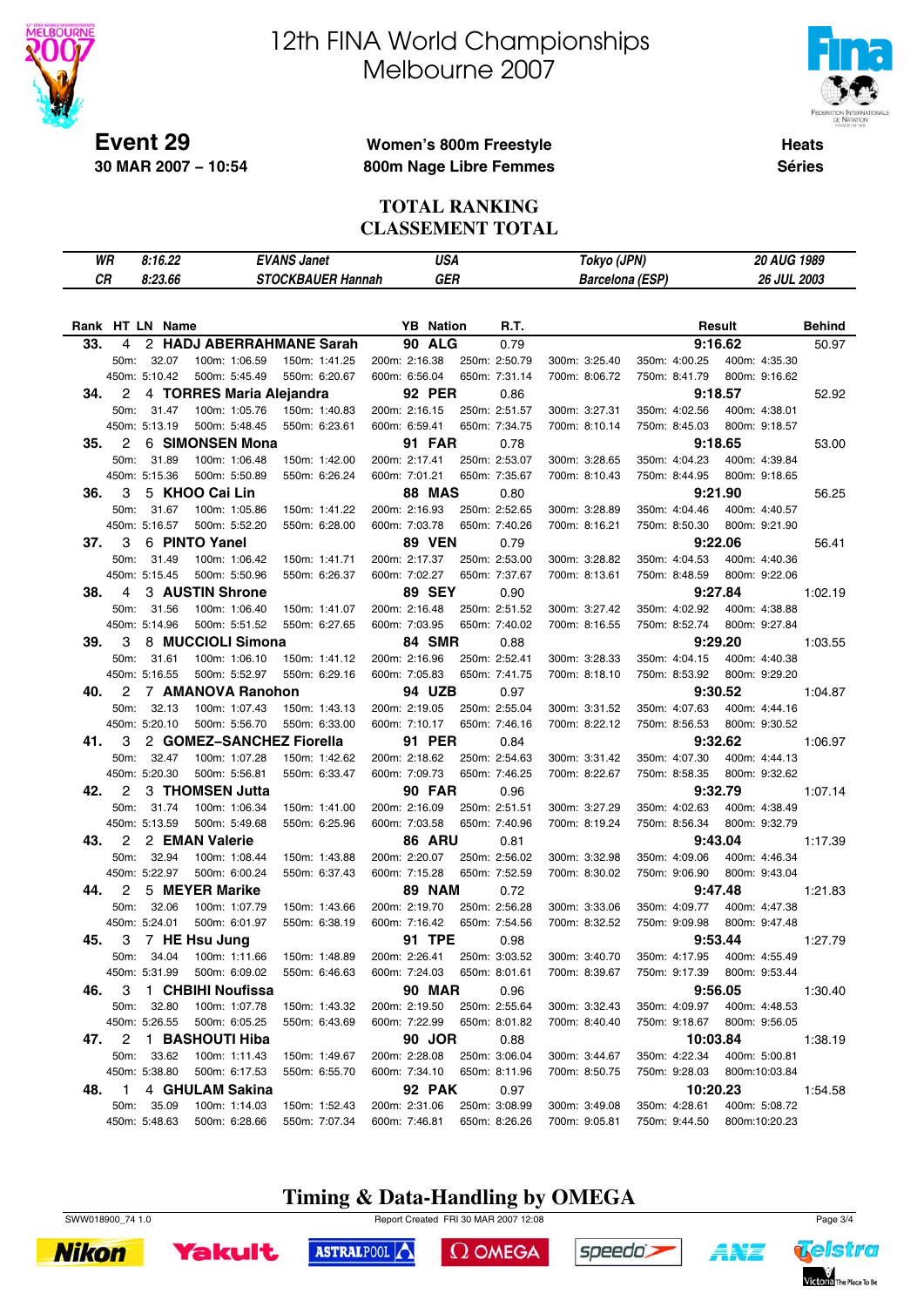



**Event 29 30 MAR 2007 − 10:54**

### **Women's 800m Freestyle 800m Nage Libre Femmes**

**Heats Séries**

#### **TOTAL RANKING CLASSEMENT TOTAL**

| WR<br><b>CR</b> |         | 8:16.22<br>8:23.66 |                      | <b>EVANS Janet</b><br><b>STOCKBAUER Hannah</b> |               |    | USA<br><b>GER</b> |               |             | Tokyo (JPN)<br><b>Barcelona (ESP)</b> |               | <b>20 AUG 1989</b><br><b>26 JUL 2003</b> |               |
|-----------------|---------|--------------------|----------------------|------------------------------------------------|---------------|----|-------------------|---------------|-------------|---------------------------------------|---------------|------------------------------------------|---------------|
|                 |         | Rank HT LN Name    |                      |                                                |               |    | <b>YB</b> Nation  |               | <b>R.T.</b> |                                       |               | Result                                   | <b>Behind</b> |
| 49.             |         |                    | 5 NAGATALEVU Frances |                                                |               |    | 90 FIJ            |               | 0.73        |                                       | 10:56.40      |                                          | 2:30.75       |
|                 | $50m$ : | 33.42              | 100m: 1:10.68        | 150m: 1:49.63                                  | 200m: 2:29.76 |    |                   | 250m: 3:10.33 |             | 300m: 3:51.86                         | 350m: 4:33.71 | 400m: 5:16.88                            |               |
|                 |         | 450m: 5:59.62      | 500m: 6:42.98        | 550m: 7:25.98                                  | 600m: 8:09.44 |    |                   | 650m: 8:52.31 |             | 700m: 9:35.39                         | 750m:10:17.30 | 800m:10:56.40                            |               |
|                 |         | 3                  | <b>ISHAKA Gretta</b> |                                                |               | 87 | BDI               |               |             |                                       |               | <b>DNS</b>                               |               |

# **Timing & Data-Handling by OMEGA**











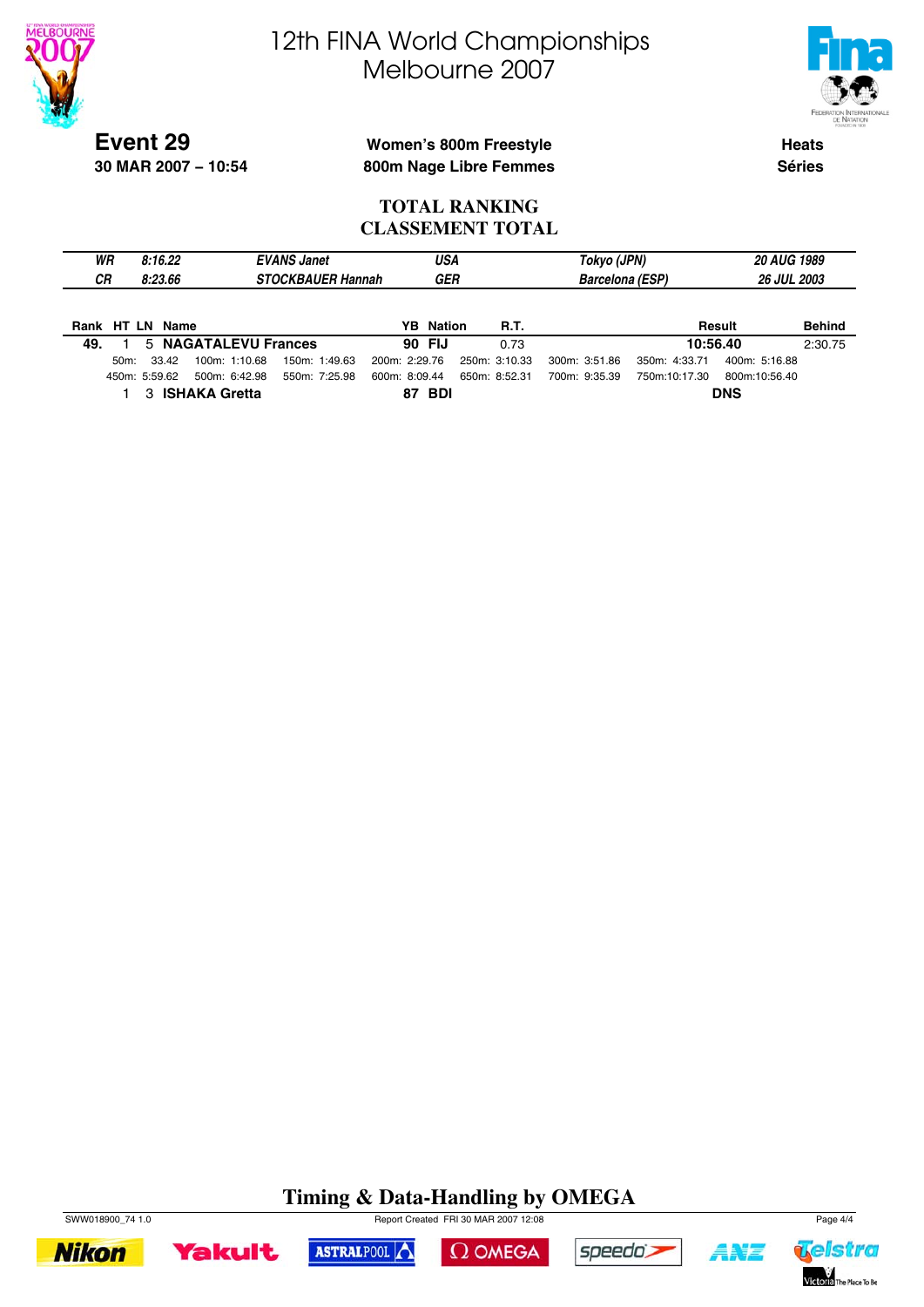

**31 MAR 2007 - 20:29**

# 12th FINA World Championships Melbourne 2007



**Finals Finales**

### **Women's 800m Freestyle 800m Nage Libre Femmes**

### **FINAL RESULTS CLASSEMENT FINALES**

| WR                | 8:16.22       |                           | <b>EVANS Janet</b>       |               | USA              |  |               | Tokyo (JPN)            |  |               | <b>20 AUG 1989</b> |               |  |
|-------------------|---------------|---------------------------|--------------------------|---------------|------------------|--|---------------|------------------------|--|---------------|--------------------|---------------|--|
| СR                | 8:23.66       |                           | <b>STOCKBAUER Hannah</b> |               | GER              |  |               | <b>Barcelona (ESP)</b> |  |               | <b>26 JUL 2003</b> |               |  |
|                   |               |                           |                          |               |                  |  |               |                        |  |               |                    |               |  |
|                   | Rank LN Name  |                           |                          |               | <b>YB</b> Nation |  | <b>R.T.</b>   |                        |  | Result        |                    | <b>Behind</b> |  |
| <b>FINAL</b>      |               |                           |                          |               |                  |  |               |                        |  |               |                    |               |  |
| 1.                |               | 5 ZIEGLER Kate            |                          |               | 88 USA           |  | 0.75          |                        |  | 8:18.52       | <b>CR</b>          |               |  |
| 50m:              | 28.66         | 100m:<br>59.61            | 150m: 1:30.69            | 200m: 2:01.90 |                  |  | 250m: 2:33.08 | 300m: 3:04.81          |  | 350m: 3:36.12 | 400m: 4:08.04      |               |  |
|                   | 450m: 4:39.46 | 500m: 5:11.22             | 550m: 5:42.93            |               | 600m: 6:14.94    |  | 650m: 6:46.70 | 700m: 7:18.49          |  | 750m: 7:49.72 | 800m: 8:18.52      |               |  |
| 2.                |               | 4 MANAUDOU Laure          |                          |               | <b>86 FRA</b>    |  | 0.86          |                        |  | 8:18.80       |                    | 0.28          |  |
| 50m:              | 28.33         | 100m:<br>58.91            | 150m: 1:29.75            | 200m: 2:01.24 |                  |  | 250m: 2:32.53 | 300m: 3:04.31          |  | 350m: 3:35.91 | 400m: 4:07.90      |               |  |
|                   | 450m: 4:39.40 | 500m: 5:11.26             | 550m: 5:42.93            | 600m: 6:14.98 |                  |  | 650m: 6:46.55 | 700m: 7:18.41          |  | 750m: 7:49.26 | 800m: 8:18.80      |               |  |
| 3.                |               | 1 PEIRSOL Hayley          |                          |               | 85 USA           |  | 0.80          |                        |  | 8:26.41       |                    | 7.89          |  |
| 50m:              | 29.87         | 100m: 1:01.32             | 150m: 1:32.82            | 200m: 2:04.73 |                  |  | 250m: 2:36.50 | 300m: 3:08.48          |  | 350m: 3:40.32 | 400m: 4:12.32      |               |  |
|                   | 450m: 4:44.27 | 500m: 5:16.15             | 550m: 5:47.97            | 600m: 6:19.85 |                  |  | 650m: 6:51.77 | 700m: 7:23.79          |  | 750m: 7:55.32 | 800m: 8:26.41      |               |  |
| 4.                |               | 6 VILLAECIJA GARCIA Erika |                          |               | <b>84 ESP</b>    |  | 0.88          |                        |  | 8:27.59       |                    | 9.07          |  |
| 50m:              | 29.18         | 100m: 1:00.97             | 150m: 1:32.70            | 200m: 2:05.00 |                  |  | 250m: 2:36.97 | 300m: 3:09.16          |  | 350m: 3:41.15 | 400m: 4:13.64      |               |  |
|                   | 450m: 4:45.71 | 500m: 5:18.08             | 550m: 5:49.89            | 600m: 6:22.19 |                  |  | 650m: 6:54.10 | 700m: 7:26.31          |  | 750m: 7:57.65 | 800m: 8:27.59      |               |  |
| 5.                |               | 7 HUBER Sophie            |                          |               | <b>85 FRA</b>    |  | 0.90          |                        |  | 8:28.23       |                    | 9.71          |  |
| 50m:              | 29.16         | 100m: 1:01.17             | 150m: 1:33.23            | 200m: 2:05.63 |                  |  | 250m: 2:37.95 | 300m: 3:10.35          |  | 350m: 3:42.47 | 400m: 4:14.87      |               |  |
|                   | 450m: 4:46.74 | 500m: 5:19.14             | 550m: 5:50.95            |               | 600m: 6:23.22    |  | 650m: 6:54.79 | 700m: 7:26.65          |  | 750m: 7:58.02 | 800m: 8:28.23      |               |  |
| 6.                |               | 2 SHIBATA Ai              |                          |               | 82 JPN           |  | 0.90          |                        |  | 8:31.73       |                    | 13.21         |  |
| 50 <sub>m</sub> : | 29.30         | 100m: 1:00.83             | 150m: 1:32.39            | 200m: 2:04.62 |                  |  | 250m: 2:36.28 | 300m: 3:08.73          |  | 350m: 3:40.52 | 400m: 4:12.90      |               |  |
|                   | 450m: 4:44.75 | 500m: 5:17.27             | 550m: 5:49.73            | 600m: 6:22.46 |                  |  | 650m: 6:54.98 | 700m: 7:27.62          |  | 750m: 7:59.90 | 800m: 8:31.73      |               |  |
| 7.                |               | 8 TROTT Wendy             |                          |               | <b>90 RSA</b>    |  | 0.82          |                        |  | 8:32.60       |                    | 14.08         |  |
| 50 <sub>m</sub> : | 28.75         | 100m: 1:01.00             | 150m: 1:33.32            | 200m: 2:05.82 |                  |  | 250m: 2:38.01 | 300m: 3:10.41          |  | 350m: 3:42.58 | 400m: 4:14.91      |               |  |
|                   | 450m: 4:46.86 | 500m: 5:19.26             | 550m: 5:51.44            | 600m: 6:24.02 |                  |  | 650m: 6:56.42 | 700m: 7:29.08          |  | 750m: 8:01.52 | 800m: 8:32.60      |               |  |
| 8.                |               | 3 PALMER Kylie            |                          |               | <b>90 AUS</b>    |  | 0.78          |                        |  | 8:34.96       |                    | 16.44         |  |
| 50m:              | 28.78         | 100m: 1:00.53             | 150m: 1:32.28            | 200m: 2:04.70 |                  |  | 250m: 2:36.61 | 300m: 3:09.23          |  | 350m: 3:41.34 | 400m: 4:13.93      |               |  |
|                   | 450m: 4:46.34 | 500m: 5:18.70             | 550m: 5:51.09            | 600m: 6:24.01 |                  |  | 650m: 6:56.83 | 700m: 7:29.95          |  | 750m: 8:02.56 | 800m: 8:34.96      |               |  |
|                   |               |                           |                          |               |                  |  |               |                        |  |               |                    |               |  |

# **Timing & Data-Handling by OMEGA**







 $\Omega$  OMEGA





A¥Z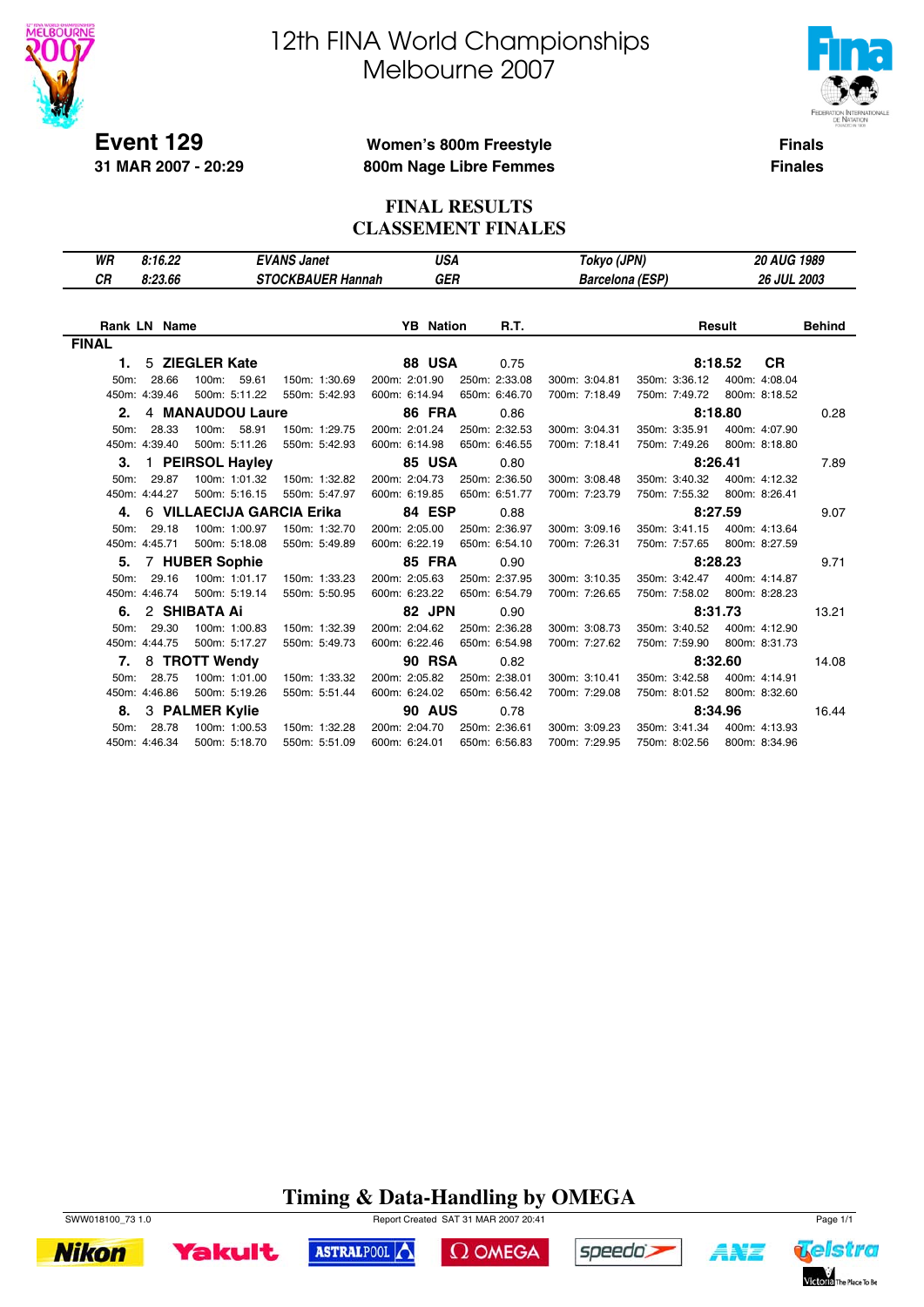

**26 MAR 2007 - 11:59**

# 12th FINA World Championships Melbourne 2007



**Heats Séries**

### **Women's 1500m Freestyle 1500m Nage Libre Femmes**

#### **TOTAL RANKING CLASSEMENT TOTAL**

| WR<br>15:52.10     |                           | <b>EVANS Janet</b>       | <b>USA</b>       |                 | Orlando (USA)          |                             | 26 MAR 1988     |
|--------------------|---------------------------|--------------------------|------------------|-----------------|------------------------|-----------------------------|-----------------|
| CR<br>16:00.18     |                           | <b>STOCKBAUER Hannah</b> | <b>GER</b>       |                 | <b>Barcelona</b> (ESP) |                             | 22 JUL 2003     |
|                    |                           |                          |                  |                 |                        |                             |                 |
|                    |                           |                          |                  |                 |                        |                             |                 |
| Rank HT LN Name    |                           |                          | <b>YB</b> Nation | R.T.            |                        | Result                      | <b>Behind</b>   |
| 1.<br>2            | 4 PEIRSOL Hayley          |                          | <b>85 USA</b>    | 0.80            |                        | 16:02.82Q                   |                 |
| 50m:<br>30.27      | 100m: 1:02.20             | 150m: 1:34.09            | 200m: 2:06.27    | 250m: 2:38.14   | 300m: 3:10.30          | 350m: 3:42.17               | 400m: 4:14.49   |
| 450m: 4:46.47      | 500m: 5:18.80             | 550m: 5:50.77            | 600m: 6:23.13    | 650m: 6:55.05   | 700m: 7:27.30          | 750m: 7:59.23               | 800m: 8:31.60   |
| 850m: 9:03.63      | 900m: 9:36.02             | 950m: 10:08.06           | 1000m: 10:40.47  | 1050m: 11:12.47 | 1100m: 11:44.94        | 1150m: 12:17.11             | 1200m: 12:49.49 |
| 1250m: 13:21.64    | 1300m: 13:54.05           | 1350m: 14:26.14          | 1400m: 14:58.56  | 1450m: 15:30.82 | 1500m: 16:02.82        |                             |                 |
| 2<br>2.            | 5 SHIBATA Ai              |                          | 82 JPN           | 0.90            |                        | 16:05.92Q                   | 3.10            |
| 50m:<br>30.36      | 100m: 1:02.71             | 150m: 1:34.63            | 200m: 2:07.15    | 250m: 2:39.10   | 300m: 3:11.58          | 350m: 3:43.62               | 400m: 4:16.01   |
| 450m: 4:48.19      | 500m: 5:20.81             | 550m: 5:52.95            | 600m: 6:25.43    | 650m: 6:57.40   | 700m: 7:29.88          | 750m: 8:02.02               | 800m: 8:34.52   |
| 850m: 9:06.44      | 900m: 9:39.02             | 950m: 10:11.04           | 1000m: 10:43.71  | 1050m: 11:15.48 | 1100m:11:48.01         | 1150m: 12:20.11             | 1200m: 12:52.64 |
| 1250m: 13:24.92    | 1300m: 13:57.55           | 1350m: 14:29.58          | 1400m: 15:02.31  | 1450m: 15:34.26 | 1500m: 16:05.92        |                             |                 |
| 3.<br>3            | 4 ZIEGLER Kate            |                          | 88 USA           | 0.79            |                        | 16:07.71Q                   | 4.89            |
| 29.56<br>50m:      | 100m: 1:01.38             | 150m: 1:33.65            | 200m: 2:05.87    | 250m: 2:38.03   | 300m: 3:10.52          | 350m: 3:42.78               | 400m: 4:15.05   |
| 450m: 4:47.01      | 500m: 5:19.25             | 550m: 5:51.32            | 600m: 6:23.49    | 650m: 6:55.91   | 700m: 7:28.50          | 750m: 8:00.56               | 800m: 8:32.78   |
| 850m: 9:05.31      | 900m: 9:37.69             | 950m: 10:10.28           | 1000m: 10:42.80  | 1050m: 11:15.43 | 1100m:11:47.98         | 1150m: 12:20.80             | 1200m: 12:53.46 |
| 1250m: 13:26.46    | 1300m: 13:59.17           | 1350m: 14:31.92          | 1400m: 15:04.39  | 1450m: 15:37.00 | 1500m: 16:07.71        |                             |                 |
| 3<br>4.            | 2 FRIIS Lotte             |                          | <b>88 DEN</b>    | 0.81            |                        | 16:09.39Q                   | 6.57            |
| 50m:<br>29.56      | 100m: 1:01.57             | 150m: 1:33.61            | 200m: 2:06.09    | 250m: 2:38.19   | 300m: 3:10.46          | 350m: 3:42.62               | 400m: 4:14.90   |
| 450m: 4:47.09      | 500m: 5:19.55             | 550m: 5:51.80            | 600m: 6:24.19    | 650m: 6:56.55   | 700m: 7:28.97          | 750m: 8:01.63               | 800m: 8:34.26   |
| 850m: 9:06.62      | 900m: 9:39.27             | 950m: 10:11.94           | 1000m: 10:44.55  | 1050m: 11:17.36 | 1100m:11:50.41         | 1150m: 12:23.00             | 1200m: 12:55.85 |
| 1250m: 13:28.37    | 1300m: 14:01.08           | 1350m: 14:33.72          | 1400m: 15:06.48  | 1450m: 15:38.57 | 1500m: 16:09.39        |                             |                 |
| 3<br>5.            | 3 VILLAECIJA GARCIA Erika |                          | 84 ESP           | 0.88            |                        | 16:09.40Q                   | 6.58            |
| 50m:<br>29.70      | 100m: 1:01.68             | 150m: 1:33.81            | 200m: 2:06.19    | 250m: 2:38.33   | 300m: 3:10.76          | 350m: 3:42.92               | 400m: 4:15.31   |
| 450m: 4:47.44      | 500m: 5:19.87             | 550m: 5:51.91            | 600m: 6:24.34    | 650m: 6:56.56   | 700m: 7:29.09          | 750m: 8:01.63               | 800m: 8:34.39   |
| 850m: 9:06.73      | 900m: 9:39.52             | 950m: 10:12.08           | 1000m: 10:44.92  | 1050m: 11:17.50 | 1100m: 11:50.52        | 1150m: 12:23.03             | 1200m: 12:55.69 |
| 1250m: 13:28.45    | 1300m: 14:01.36           | 1350m: 14:34.05          | 1400m: 15:06.78  | 1450m: 15:38.98 | 1500m: 16:09.40        |                             |                 |
| 1<br>6.            | 4 MANAUDOU Laure          |                          | 86 FRA           | 0.93            |                        | 16:12.16Q                   | 9.34            |
| 29.21<br>50m:      | 100m: 1:01.23             | 150m: 1:33.33            | 200m: 2:05.70    | 250m: 2:38.06   | 300m: 3:10.78          | 350m: 3:43.45               | 400m: 4:16.27   |
| 450m: 4:48.86      | 500m: 5:21.72             | 550m: 5:54.28            | 600m: 6:26.98    | 650m: 6:59.44   | 700m: 7:32.24          | 750m: 8:04.62               | 800m: 8:37.42   |
| 850m: 9:09.56      | 900m: 9:42.33             | 950m: 10:14.87           | 1000m: 10:47.57  | 1050m: 11:19.95 | 1100m:11:52.70         | 1150m: 12:24.99             | 1200m: 12:57.85 |
| 1250m: 13:30.26    | 1300m: 14:03.10           | 1350m: 14:35.19          | 1400m: 15:07.91  | 1450m: 15:40.25 | 1500m: 16:12.16        |                             |                 |
| $\mathbf{1}$<br>7. | 5 RIGAMONTI Flavia        |                          | <b>81 SUI</b>    | 1.00            |                        | 16:19.33Q                   | 16.51           |
| 30.45<br>50m:      | 100m: 1:03.33             | 150m: 1:36.09            | 200m: 2:09.06    | 250m: 2:41.86   | 300m: 3:15.05          | 350m: 3:47.76               | 400m: 4:20.89   |
| 450m: 4:53.63      | 500m: 5:26.75             | 550m: 5:59.29            | 600m: 6:32.36    | 650m: 7:04.81   | 700m: 7:37.98          | 750m: 8:10.52               | 800m: 8:43.40   |
| 850m: 9:15.98      | 900m: 9:48.92             | 950m: 10:21.34           | 1000m: 10:54.00  | 1050m: 11:26.26 | 1100m:11:58.83         | 1150m: 12:31.16             | 1200m: 13:03.55 |
| 1250m: 13:36.04    | 1300m: 14:08.58           | 1350m: 14:41.09          | 1400m: 15:13.84  | 1450m: 15:46.82 | 1500m: 16:19.33        |                             |                 |
| 1<br>8.            | 3 KOBRICH SCHIMPL Kristel |                          | 85 CHI           | 0.94            |                        | 16:22.18Q                   | 19.36           |
| 50m:<br>31.19      | 100m: 1:04.02             | 150m: 1:36.38            | 200m: 2:09.32    | 250m: 2:41.87   | 300m: 3:14.59          | 350m: 3:47.12               | 400m: 4:20.31   |
| 450m: 4:52.71      | 500m: 5:25.77             | 550m: 5:58.29            | 600m: 6:31.32    | 650m: 7:03.76   | 700m: 7:36.79          | 750m: 8:09.18 800m: 8:42.30 |                 |
| 850m: 9:14.66      | 900m: 9:47.85             | 950m: 10:20.40           | 1000m: 10:53.25  | 1050m: 11:25.65 |                        |                             |                 |
| 1250m: 13:36.44    | 1300m: 14:09.38           | 1350m: 14:42.22          | 1400m: 15:15.85  | 1450m: 15:49.05 | 1500m: 16:22.18        |                             |                 |
| 9. 1 8 TAN Miao    |                           |                          | <b>87 CHN</b>    | 0.85            |                        | 16:24.02                    | 21.20           |
| 30.50<br>50m:      | 100m: 1:03.87             | 150m: 1:36.78            | 200m: 2:10.16    | 250m: 2:43.28   | 300m: 3:16.70          | 350m: 3:49.63               | 400m: 4:22.86   |
| 450m: 4:55.75      | 500m: 5:28.84             | 550m: 6:01.33            | 600m: 6:34.19    | 650m: 7:06.55   | 700m: 7:39.28          | 750m: 8:11.53               | 800m: 8:44.47   |
| 850m: 9:16.78      | 900m: 9:49.54             | 950m: 10:21.86           | 1000m: 10:54.63  | 1050m: 11:27.10 | 1100m: 11:59.93        | 1150m: 12:32.47             | 1200m: 13:05.56 |
| 1250m: 13:38.85    | 1300m: 14:12.30           | 1350m: 14:45.47          | 1400m: 15:18.95  | 1450m: 15:51.76 | 1500m: 16:24.02        |                             |                 |
| 10.                | 2 3 COOKE Rebecca         |                          | 83 GBR           | 0.85            |                        | 16:26.83                    | 24.01           |
| 50m:<br>30.19      | 100m: 1:02.71             | 150m: 1:34.72            | 200m: 2:07.38    | 250m: 2:39.60   | 300m: 3:12.25          | 350m: 3:44.82               | 400m: 4:17.68   |
| 450m: 4:50.36      | 500m: 5:23.29             | 550m: 5:56.12            | 600m: 6:29.16    | 650m: 7:02.20   | 700m: 7:35.44          | 750m: 8:08.62               | 800m: 8:42.22   |
| 850m: 9:15.37      | 900m: 9:48.80             | 950m: 10:21.99           | 1000m: 10:55.58  | 1050m: 11:28.74 | 1100m: 12:02.35        | 1150m: 12:35.81             | 1200m: 13:09.55 |
| 1250m: 13:42.94    | 1300m: 14:16.27           | 1350m: 14:49.19          | 1400m: 15:22.65  | 1450m: 15:55.52 | 1500m: 16:26.83        |                             |                 |

**Timing & Data-Handling by OMEGA**







ASTRALPOOL

 $\Omega$  OMEGA





A¥Z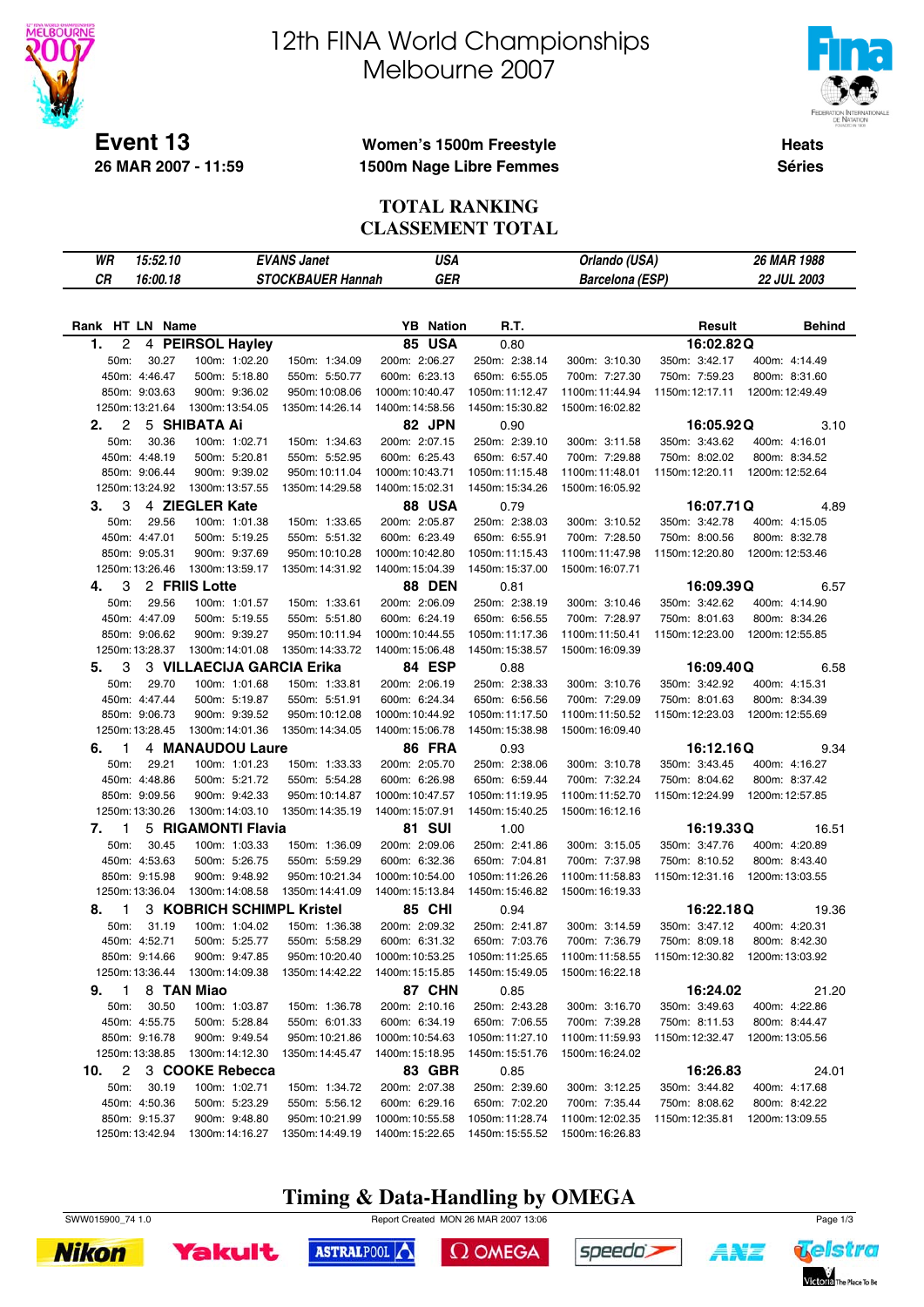

# 12th FINA World Championships Melbourne 2007



**Heats Séries**

### **Women's 1500m Freestyle 1500m Nage Libre Femmes**

#### **TOTAL RANKING CLASSEMENT TOTAL**

| WR<br>15:52.10                    | <b>EVANS Janet</b>   | <b>USA</b>                             |                 | Orlando (USA)          |                 | 26 MAR 1988        |
|-----------------------------------|----------------------|----------------------------------------|-----------------|------------------------|-----------------|--------------------|
| CR<br>16:00.18                    |                      | <b>STOCKBAUER Hannah</b><br><b>GER</b> |                 | <b>Barcelona (ESP)</b> |                 | <b>22 JUL 2003</b> |
|                                   |                      |                                        |                 |                        |                 |                    |
|                                   |                      |                                        |                 |                        |                 |                    |
| Rank HT LN Name                   |                      | <b>YB</b> Nation                       | R.T.            |                        | Result          | <b>Behind</b>      |
| $\overline{c}$<br>11.             | 2 HUNKS Tanya        | 80 CAN                                 | 0.93            |                        | 16:26.95        | 24.13              |
| 30.87<br>50m:                     | 100m: 1:03.66        | 200m: 2:09.68<br>150m: 1:36.37         | 250m: 2:42.50   | 300m: 3:15.78          | 350m: 3:48.65   | 400m: 4:21.83      |
| 450m: 4:54.51                     | 500m: 5:27.81        | 550m: 6:00.90<br>600m: 6:34.17         | 650m: 7:07.06   | 700m: 7:40.20          | 750m: 8:13.16   | 800m: 8:46.29      |
| 850m: 9:19.09                     | 900m: 9:52.15        | 950m: 10:24.84<br>1000m: 10:57.83      | 1050m: 11:30.55 | 1100m: 12:03.72        | 1150m: 12:36.66 | 1200m: 13:09.95    |
| 1250m: 13:43.00                   | 1300m: 14:16.43      | 1400m: 15:22.64<br>1350m: 14:49.23     | 1450m: 15:55.37 | 1500m: 16:26.95        |                 |                    |
| 12.<br>$\mathbf{1}$               | 6 REIMER Brittany    | 88 CAN                                 | 0.88            |                        | 16:30.43        | 27.61              |
| 30.36<br>50m:                     | 100m: 1:03.40        | 200m: 2:09.14<br>150m: 1:35.79         | 250m: 2:41.87   | 300m: 3:15.20          | 350m: 3:47.88   | 400m: 4:21.06      |
| 450m: 4:53.76                     | 500m: 5:26.96        | 600m: 6:32.70<br>550m: 5:59.59         | 650m: 7:05.38   | 700m: 7:38.59          | 750m: 8:11.75   | 800m: 8:45.16      |
| 850m: 9:18.35                     | 900m: 9:51.87        | 1000m: 10:58.56<br>950m: 10:24.97      | 1050m: 11:31.69 | 1100m: 12:05.20        | 1150m: 12:38.46 | 1200m: 13:11.85    |
| 1250m: 13:45.10                   | 1300m: 14:18.82      | 1350m: 14:52.01<br>1400m: 15:25.67     | 1450m: 15:58.74 | 1500m: 16:30.43        |                 |                    |
| 3<br>13.                          | 5 YAMADA Sachiko     | 82 JPN                                 | 0.83            |                        | 16:36.92        | 34.10              |
| 30.16<br>50m:                     | 100m: 1:02.99        | 200m: 2:08.69<br>150m: 1:35.58         | 250m: 2:41.57   | 300m: 3:14.98          | 350m: 3:47.96   | 400m: 4:21.47      |
| 450m: 4:54.54                     | 500m: 5:28.01        | 600m: 6:34.48<br>550m: 6:00.93         | 650m: 7:07.49   | 700m: 7:41.01          | 750m: 8:14.05   | 800m: 8:47.52      |
| 850m: 9:20.60                     | 900m: 9:54.18        | 950m: 10:27.53<br>1000m: 11:01.16      | 1050m: 11:34.51 | 1100m: 12:08.49        | 1150m: 12:41.85 | 1200m: 13:15.90    |
| 1250m: 13:49.46                   | 1300m: 14:23.40      | 1350m: 14:56.75<br>1400m: 15:30.64     | 1450m: 16:03.87 | 1500m: 16:36.92        |                 |                    |
| 6 YU Rui<br>14.<br>$\overline{2}$ |                      | <b>89 CHN</b>                          | 0.89            |                        | 16:41.81        | 38.99              |
| 50m:<br>31.66                     | 100m: 1:04.81        | 200m: 2:12.32<br>150m: 1:38.39         | 250m: 2:45.82   | 300m: 3:19.71          | 350m: 3:53.04   | 400m: 4:26.76      |
| 450m: 5:00.17                     | 500m: 5:33.80        | 550m: 6:06.90<br>600m: 6:40.22         | 650m: 7:13.51   | 700m: 7:46.76          | 750m: 8:20.33   | 800m: 8:53.98      |
| 850m: 9:27.32                     | 900m: 10:00.79       | 950m: 10:34.29<br>1000m: 11:07.70      | 1050m: 11:41.11 | 1100m: 12:14.65        | 1150m: 12:48.04 | 1200m: 13:21.46    |
| 1250m: 13:55.06                   | 1300m: 14:28.75      | 1350m: 15:02.64<br>1400m: 15:36.67     | 1450m: 16:10.18 | 1500m: 16:41.81        |                 |                    |
| 3<br>15.                          | 6 VERRASZTO Evelyn   | <b>89 HUN</b>                          | 0.88            |                        | 16:46.97        | 44.15              |
| 50m:<br>30.07                     | 100m: 1:02.60        | 200m: 2:08.18<br>150m: 1:35.04         | 250m: 2:41.01   | 300m: 3:14.45          | 350m: 3:47.44   | 400m: 4:21.02      |
| 450m: 4:54.41                     | 500m: 5:28.16        | 550m: 6:01.36<br>600m: 6:35.01         | 650m: 7:08.45   | 700m: 7:42.21          | 750m: 8:15.69   | 800m: 8:49.64      |
| 850m: 9:23.05                     | 900m: 9:56.95        | 950m: 10:30.98<br>1000m: 11:05.29      | 1050m: 11:39.38 | 1100m: 12:13.49        | 1150m: 12:47.78 | 1200m: 13:22.33    |
| 1250m: 13:56.11                   | 1300m: 14:31.05      | 1350m: 15:05.30<br>1400m: 15:39.86     | 1450m: 16:13.97 | 1500m: 16:46.97        |                 |                    |
| 16.<br>$\mathbf{1}$               | 2 MOCNIK Monika      | <b>90 SLO</b>                          | 0.85            |                        | 17:02.99        | 1:00.17            |
| 50m:<br>31.81                     | 100m: 1:05.77        | 200m: 2:13.16<br>150m: 1:39.19         | 250m: 2:46.97   | 300m: 3:21.17          | 350m: 3:55.14   | 400m: 4:29.47      |
| 450m: 5:03.56                     | 500m: 5:38.04        | 550m: 6:12.19<br>600m: 6:46.60         | 650m: 7:20.72   | 700m: 7:55.14          | 750m: 8:29.10   | 800m: 9:03.39      |
| 850m: 9:37.60                     | 900m: 10:12.20       | 1000m: 11:20.59<br>950m: 10:46.18      | 1050m: 11:54.80 | 1100m: 12:29.40        | 1150m: 13:03.56 | 1200m: 13:38.05    |
| 1250m: 14:12.39                   | 1300m: 14:46.79      | 1400m: 15:55.88<br>1350m: 15:21.08     | 1450m: 16:29.75 | 1500m: 17:02.99        |                 |                    |
| $\overline{2}$<br>17.             | 7 MARCUS Golda       | <b>83 ESA</b>                          | 0.78            |                        | 17:17.04        | 1:14.22            |
| 50m:<br>31.85                     | 100m: 1:05.55        | 150m: 1:39.28<br>200m: 2:13.47         | 250m: 2:47.63   | 300m: 3:22.14          | 350m: 3:56.29   | 400m: 4:30.84      |
| 450m: 5:05.10                     | 500m: 5:39.66        | 550m: 6:13.93<br>600m: 6:48.47         | 650m: 7:22.85   | 700m: 7:57.85          | 750m: 8:32.27   | 800m: 9:07.16      |
| 850m: 9:41.98                     | 900m: 10:17.18       | 950m: 10:51.96<br>1000m: 11:27.13      | 1050m: 12:02.05 | 1100m: 12:37.27        | 1150m: 13:12.47 | 1200m: 13:47.76    |
| 1250m: 14:22.74                   | 1300m: 14:58.02      | 1350m: 15:33.25<br>1400m: 16:08.87     | 1450m: 16:42.92 | 1500m: 17:17.04        |                 |                    |
| $\mathbf{1}$<br>18.               | 7 NAM Carmen         | <b>93 HKG</b>                          | 0.90            |                        | 17:17.68        | 1:14.86            |
| 50m:<br>31.37                     | 100m: 1:05.23        | 200m: 2:12.77<br>150m: 1:38.85         | 250m: 2:46.46   | 300m: 3:20.43          | 350m: 3:54.58   | 400m: 4:29.12      |
| 450m: 5:03.56                     | 500m: 5:38.17        | 550m: 6:12.59<br>600m: 6:47.76         | 650m: 7:22.57   | 700m: 7:57.51          | 750m: 8:32.83   | 800m: 9:07.77      |
| 850m: 9:42.22                     | 900m: 10:17.71       | 950m: 10:52.71<br>1000m: 11:28.02      | 1050m: 12:02.86 | 1100m: 12:37.54        |                 |                    |
| 1250m: 14:23.06                   | 1300m: 14:58.77      | 1350m: 15:33.94<br>1400m: 16:08.76     | 1450m: 16:43.61 | 1500m: 17:17.68        |                 |                    |
| 19.<br>2                          | 1 QUAH Ting Wen      | <b>92 SIN</b>                          | 0.82            |                        | 17:26.12        | 1:23.30            |
| 50m:<br>30.51                     | 100m: 1:04.40        | 150m: 1:38.23<br>200m: 2:12.72         | 250m: 2:46.92   | 300m: 3:21.85          | 350m: 3:56.35   | 400m: 4:31.36      |
| 450m: 5:05.94                     | 500m: 5:41.19        | 600m: 6:51.35<br>550m: 6:16.18         | 650m: 7:25.93   | 700m: 8:01.23          | 750m: 8:36.38   | 800m: 9:11.85      |
| 850m: 9:47.22                     | 900m: 10:22.98       | 950m: 10:58.66<br>1000m: 11:34.20      | 1050m: 12:09.65 | 1100m: 12:45.07        | 1150m: 13:20.33 | 1200m: 13:55.98    |
| 1250m: 14:31.60                   | 1300m: 15:07.22      | 1350m: 15:42.63<br>1400m: 16:18.35     | 1450m: 16:53.03 | 1500m: 17:26.12        |                 |                    |
| 3<br>20.                          | 1 LIM Shu En Lynette | <b>92 SIN</b>                          | 0.73            |                        | 17:28.28        | 1:25.46            |
| 50m:<br>30.37                     | 100m: 1:03.67        | 200m: 2:13.14<br>150m: 1:37.98         | 250m: 2:47.76   | 300m: 3:23.34          | 350m: 3:58.47   | 400m: 4:33.22      |
| 450m: 5:08.62                     | 500m: 5:43.99        | 600m: 6:54.41<br>550m: 6:18.90         | 650m: 7:30.02   | 700m: 8:05.48          | 750m: 8:40.72   | 800m: 9:15.93      |
| 850m: 9:51.16                     | 900m: 10:26.91       | 950m: 11:02.47<br>1000m: 11:37.30      | 1050m: 12:11.86 | 1100m: 12:47.75        | 1150m: 13:23.31 | 1200m: 13:58.79    |
| 1250m: 14:33.88                   | 1300m: 15:09.36      | 1350m: 15:43.98<br>1400m: 16:19.02     | 1450m: 16:53.80 | 1500m: 17:28.28        |                 |                    |

# **Timing & Data-Handling by OMEGA**







ASTRALPOOL

 $\Omega$  OMEGA



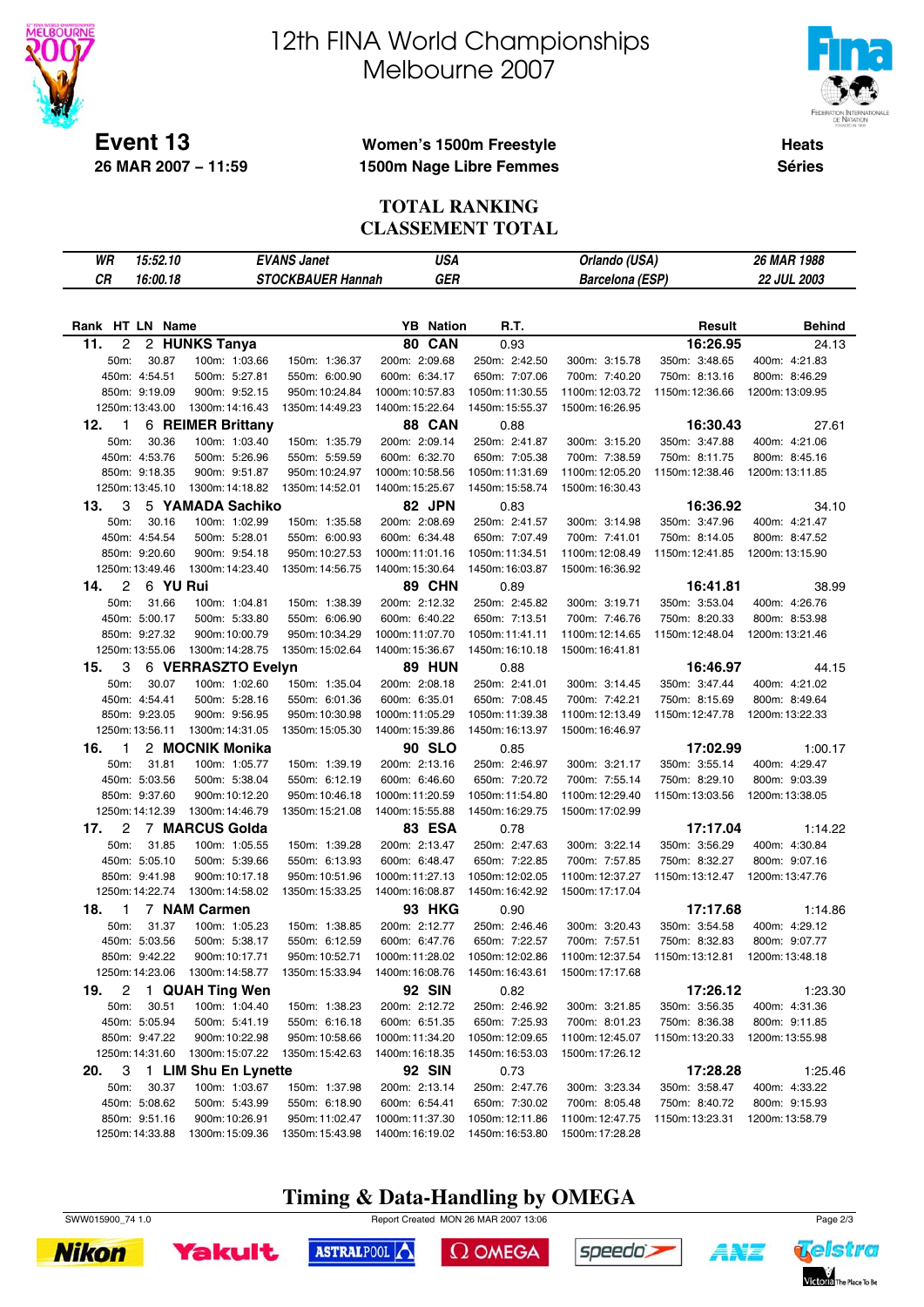

# 12th FINA World Championships Melbourne 2007



**Heats Séries**

### **Women's 1500m Freestyle 1500m Nage Libre Femmes**

#### **TOTAL RANKING CLASSEMENT TOTAL**

| WR                   | 15:52.10        |                          | <b>EVANS Janet</b>       | USA              |                 | Orlando (USA)          |                 | 26 MAR 1988     |
|----------------------|-----------------|--------------------------|--------------------------|------------------|-----------------|------------------------|-----------------|-----------------|
| СR                   | 16:00.18        |                          | <b>STOCKBAUER Hannah</b> | GER              |                 | <b>Barcelona (ESP)</b> |                 | 22 JUL 2003     |
|                      |                 |                          |                          |                  |                 |                        |                 |                 |
|                      |                 |                          |                          |                  |                 |                        |                 |                 |
| Rank HT LN Name      |                 |                          |                          | <b>YB</b> Nation | R.T.            |                        | Result          | <b>Behind</b>   |
| 21.<br>3             |                 | 7 AUSTIN Shrone          |                          | <b>89 SEY</b>    | 0.92            |                        | 17:48.07        | 1:45.25         |
| 50m:                 | 31.05           | 100m: 1:05.00            | 150m: 1:39.22            | 200m: 2:14.09    | 250m: 2:48.95   | 300m: 3:24.21          | 350m: 3:59.21   | 400m: 4:35.08   |
|                      | 450m: 5:10.38   | 500m: 5:46.30            | 550m: 6:21.46            | 600m: 6:57.76    | 650m: 7:33.27   | 700m: 8:09.59          | 750m: 8:45.19   | 800m: 9:21.39   |
|                      | 850m: 9:56.94   | 900m: 10:33.25           | 950m: 11:09.30           | 1000m: 11:45.83  | 1050m: 12:21.99 | 1100m: 12:58.90        | 1150m: 13:34.86 | 1200m: 14:11.90 |
|                      | 1250m: 14:47.98 | 1300m: 15:24.41          | 1350m: 16:00.41          | 1400m: 16:37.14  | 1450m: 17:12.87 | 1500m: 17:48.07        |                 |                 |
| 3<br>22.             |                 | 8 TORRES Maria Alejandra |                          | <b>92 PER</b>    | 0.82            |                        | 18:11.27        | 2:08.45         |
| 50m:                 | 31.95           | 100m: 1:06.75            | 150m: 1:42.45            | 200m: 2:18.72    | 250m: 2:54.50   | 300m: 3:31.19          | 350m: 4:07.43   | 400m: 4:44.12   |
|                      | 450m: 5:19.69   | 500m: 5:56.68            | 550m: 6:32.79            | 600m: 7:09.92    | 650m: 7:45.83   | 700m: 8:22.78          | 750m: 8:59.20   | 800m: 9:36.49   |
|                      | 850m: 10:12.65  | 900m: 10:50.20           | 950m: 11:26.71           | 1000m: 12:03.72  | 1050m: 12:40.84 | 1100m: 13:17.58        | 1150m: 13:54.21 | 1200m: 14:31.61 |
|                      | 1250m: 15:08.50 | 1300m: 15:45.51          | 1350m: 16:22.12          | 1400m: 16:59.33  | 1450m: 17:36.00 | 1500m: 18:11.27        |                 |                 |
| 23.<br>-1            |                 | 1 GOMEZ-SANCHEZ Fiorella |                          | 91 PER           | 0.90            |                        | 18:13.98        | 2:11.16         |
| 50m:                 | 32.64           | 100m: 1:08.12            | 150m: 1:43.87            | 200m: 2:20.32    | 250m: 2:56.92   | 300m: 3:33.00          | 350m: 4:09.69   | 400m: 4:46.89   |
|                      | 450m: 5:23.61   | 500m: 5:59.74            | 550m: 6:36.13            | 600m: 7:12.82    | 650m: 7:49.31   | 700m: 8:26.15          | 750m: 9:03.51   | 800m: 9:40.11   |
|                      | 850m: 10:16.77  | 900m: 10:53.65           | 950m: 11:30.49           | 1000m: 12:07.46  | 1050m: 12:43.84 | 1100m: 13:20.71        | 1150m: 13:57.95 | 1200m: 14:35.16 |
|                      | 1250m: 15:12.35 | 1300m: 15:49.28          | 1350m: 16:26.04          | 1400m: 17:02.45  | 1450m: 17:38.39 | 1500m: 18:13.98        |                 |                 |
| $\mathcal{P}$<br>24. |                 | 8 CHBIHI Noufissa        |                          | <b>90 MAR</b>    | 0.96            |                        | 19:23.12        | 3:20.30         |
| 50m:                 | 32.63           | 100m: 1:07.60            | 150m: 1:43.58            | 200m: 2:20.84    | 250m: 2:58.16   | 300m: 3:36.17          | 350m: 4:14.15   | 400m: 4:52.32   |
|                      | 450m: 5:30.19   | 500m: 6:08.39            | 550m: 6:46.45            | 600m: 7:23.88    | 650m: 8:02.75   | 700m: 8:41.66          | 750m: 9:21.00   | 800m: 10:00.66  |
|                      | 850m: 10:40.25  | 900m: 11:20.38           | 950m: 11:59.91           | 1000m: 12:39.84  | 1050m: 13:19.80 | 1100m: 14:00.61        | 1150m: 14:40.80 | 1200m: 15:21.95 |
|                      | 1250m: 16:02.15 | 1300m: 16:42.58          | 1350m: 17:22.80          | 1400m: 18:03.39  | 1450m: 18:44.05 | 1500m: 19:23.12        |                 |                 |

# **Timing & Data-Handling by OMEGA**



**Yakult** 

ASTRALPOOL  $\Omega$  OMEGA



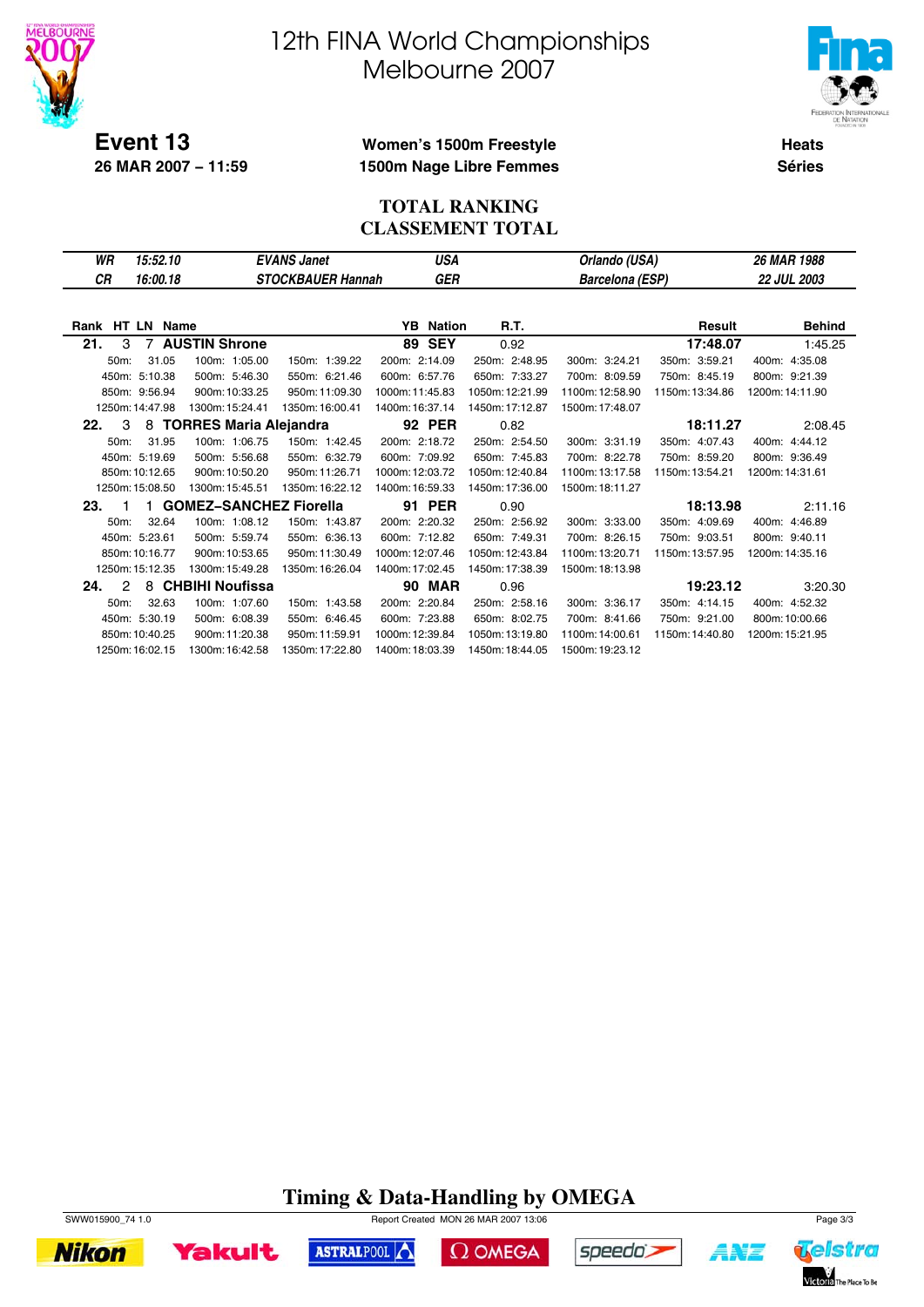

**27 MAR 2007 - 19:37**

# 12th FINA World Championships Melbourne 2007



**Finals Finales**

### **Women's 1500m Freestyle 1500m Nage Libre Femmes**

#### **FINAL RESULTS CLASSEMENT FINALES**

| WR           | 15:52.10            |                           | <b>EVANS Janet</b>              | <b>USA</b>       |                                  | Orlando (USA)                  |                                | <b>26 MAR 1988</b>             |
|--------------|---------------------|---------------------------|---------------------------------|------------------|----------------------------------|--------------------------------|--------------------------------|--------------------------------|
| CR           | 16:00.18            |                           | STOCKBAUER Hannah               | <b>GER</b>       |                                  | <b>Barcelona</b> (ESP)         |                                | 22 JUL 2003                    |
|              |                     |                           |                                 |                  |                                  |                                |                                |                                |
|              | <b>Rank LN Name</b> |                           |                                 | <b>YB</b> Nation | R.T.                             |                                | Result                         | <b>Behind</b>                  |
| <b>FINAL</b> |                     |                           |                                 |                  |                                  |                                |                                |                                |
| 1.           |                     | 3 ZIEGLER Kate            |                                 | <b>88 USA</b>    | 0.77                             |                                |                                | <b>CR</b>                      |
| 50m:         | 28.80               | 100m: 1:00.05             |                                 | 200m: 2:03.20    |                                  |                                | 15:53.05                       |                                |
|              | 450m: 4:41.83       | 500m: 5:13.80             | 150m: 1:31.51                   | 600m: 6:17.66    | 250m: 2:34.73                    | 300m: 3:06.55<br>700m: 7:21.79 | 350m: 3:38.23<br>750m: 7:53.46 | 400m: 4:10.03<br>800m: 8:25.56 |
|              | 850m: 8:57.50       | 900m: 9:29.57             | 550m: 5:45.51<br>950m: 10:01.61 | 1000m: 10:34.16  | 650m: 6:49.60<br>1050m: 11:06.53 | 1100m:11:38.90                 | 1150m: 12:10.94                | 1200m: 12:42.90                |
|              | 1250m: 13:14.84     | 1300m: 13:47.04           | 1350m: 14:19.11                 | 1400m: 14:51.26  |                                  | 1500m: 15:53.05                |                                |                                |
|              |                     |                           |                                 |                  | 1450m: 15:22.88                  |                                |                                |                                |
| 2.           |                     | 1 RIGAMONTI Flavia        |                                 | <b>81 SUI</b>    | 0.92                             |                                | 15:55.38                       | 2.33                           |
| 50m:         | 29.61               | 100m: 1:01.72             | 150m: 1:33.88                   | 200m: 2:06.19    | 250m: 2:38.27                    | 300m: 3:10.61                  | 350m: 3:42.72                  | 400m: 4:15.00                  |
|              | 450m: 4:47.13       | 500m: 5:19.27             | 550m: 5:51.22                   | 600m: 6:23.39    | 650m: 6:55.20                    | 700m: 7:27.33                  | 750m: 7:59.30                  | 800m: 8:31.14                  |
|              | 850m: 9:02.89       | 900m: 9:34.59             | 950m: 10:06.30                  | 1000m: 10:38.03  | 1050m: 11:09.69                  | 1100m: 11:41.55                | 1150m: 12:13.30                | 1200m: 12:45.28                |
|              | 1250m: 13:17.09     | 1300m: 13:48.97           | 1350m: 14:20.85                 | 1400m: 14:52.57  | 1450m: 15:24.37                  | 1500m: 15:55.38                |                                |                                |
| 3.           |                     | 5 SHIBATA Ai              |                                 | 82 JPN           | 0.90                             |                                | 15:58.55                       | 5.50                           |
| 50m:         | 29.82               | 100m: 1:01.45             | 150m: 1:33.00                   | 200m: 2:05.39    | 250m: 2:37.01                    | 300m: 3:09.40                  | 350m: 3:41.27                  | 400m: 4:13.90                  |
|              | 450m: 4:45.80       | 500m: 5:18.32             | 550m: 5:50.16                   | 600m: 6:22.57    | 650m: 6:54.39                    | 700m: 7:26.77                  | 750m: 7:58.55                  | 800m: 8:30.92                  |
|              | 850m: 9:02.69       | 900m: 9:35.08             | 950m: 10:06.87                  | 1000m: 10:39.50  | 1050m: 11:11.39                  | 1100m: 11:43.74                | 1150m: 12:15.49                | 1200m: 12:47.81                |
|              | 1250m: 13:19.67     | 1300m: 13:51.80           | 1350m: 14:23.61                 | 1400m: 14:55.90  | 1450m: 15:27.38                  | 1500m: 15:58.55                |                                |                                |
| 4.           |                     | 2 VILLAECIJA GARCIA Erika |                                 | 84 ESP           | 0.89                             |                                | 16:05.83                       | 12.78                          |
| 50m:         | 29.43               | 100m: 1:01.49             | 150m: 1:33.56                   | 200m: 2:05.64    | 250m: 2:37.65                    | 300m: 3:09.88                  | 350m: 3:41.97                  | 400m: 4:14.20                  |
|              | 450m: 4:46.41       | 500m: 5:18.71             | 550m: 5:50.75                   | 600m: 6:22.99    | 650m: 6:55.27                    | 700m: 7:27.75                  | 750m: 8:00.08                  | 800m: 8:32.48                  |
|              | 850m: 9:04.62       | 900m: 9:37.06             | 950m: 10:09.44                  | 1000m: 10:42.00  | 1050m: 11:14.31                  | 1100m: 11:46.94                | 1150m: 12:19.63                | 1200m: 12:52.50                |
|              | 1250m: 13:25.11     | 1300m: 13:57.93           | 1350m: 14:30.50                 | 1400m: 15:02.92  | 1450m: 15:35.03                  | 1500m: 16:05.83                |                                |                                |
| 5.           |                     | 4 PEIRSOL Hayley          |                                 | 85 USA           | 0.81                             |                                | 16:12.84                       | 19.79                          |
| 50m:         | 29.97               | 100m: 1:01.49             | 150m: 1:33.17                   | 200m: 2:05.39    | 250m: 2:37.33                    | 300m: 3:09.61                  | 350m: 3:41.59                  | 400m: 4:13.96                  |
|              | 450m: 4:45.89       | 500m: 5:18.29             | 550m: 5:50.40                   | 600m: 6:22.84    | 650m: 6:54.92                    | 700m: 7:27.42                  | 750m: 7:59.55                  | 800m: 8:32.22                  |
|              | 850m: 9:04.52       | 900m: 9:37.29             | 950m: 10:09.86                  | 1000m: 10:42.82  | 1050m: 11:15.54                  | 1100m:11:48.60                 | 1150m: 12:21.42                | 1200m: 12:54.65                |
|              | 1250m: 13:27.63     | 1300m: 14:01.04           | 1350m: 14:34.00                 | 1400m: 15:07.47  | 1450m: 15:40.36                  | 1500m: 16:12.84                |                                |                                |
| 6.           |                     | 6 FRIIS Lotte             |                                 | <b>88 DEN</b>    | 0.85                             |                                | 16:20.82                       | 27.77                          |
| 50m:         | 29.89               | 100m: 1:01.90             | 150m: 1:34.05                   | 200m: 2:06.73    | 250m: 2:39.18                    | 300m: 3:11.79                  | 350m: 3:44.44                  | 400m: 4:16.98                  |
|              | 450m: 4:50.11       | 500m: 5:23.09             | 550m: 5:55.71                   | 600m: 6:28.62    | 650m: 7:01.65                    | 700m: 7:34.41                  | 750m: 8:07.57                  | 800m: 8:40.04                  |
|              | 850m: 9:12.71       | 900m: 9:45.51             | 950m: 10:18.14                  | 1000m: 10:51.12  | 1050m: 11:23.92                  | 1100m: 11:57.01                | 1150m: 12:30.03                | 1200m: 13:02.90                |
|              | 1250m: 13:36.39     | 1300m: 14:09.51           | 1350m: 14:42.46                 | 1400m: 15:15.63  | 1450m: 15:48.86                  | 1500m: 16:20.82                |                                |                                |
| 7.           |                     | 8 KOBRICH SCHIMPL Kristel |                                 | <b>85 CHI</b>    | 0.93                             |                                | 16:27.13                       | 34.08                          |
| 50m:         | 31.30               | 100m: 1:04.23             | 150m: 1:36.85                   | 200m: 2:09.94    | 250m: 2:42.74                    | 300m: 3:15.97                  | 350m: 3:48.92                  | 400m: 4:22.12                  |
|              | 450m: 4:55.00       | 500m: 5:28.32             | 550m: 6:01.25                   | 600m: 6:34.40    | 650m: 7:07.32                    | 700m: 7:40.37                  | 750m: 8:13.11                  | 800m: 8:46.32                  |
|              | 850m: 9:19.00       | 900m: 9:51.98             | 950m: 10:24.63                  | 1000m: 10:57.72  | 1050m: 11:30.22                  | 1100m: 12:03.21                | 1150m: 12:36.02                | 1200m: 13:09.33                |
|              | 1250m: 13:42.09     | 1300m: 14:15.26           | 1350m: 14:48.26                 | 1400m: 15:21.59  | 1450m: 15:54.51                  | 1500m: 16:27.13                |                                |                                |
| 8.           |                     | <b>7 MANAUDOU Laure</b>   |                                 | <b>86 FRA</b>    |                                  |                                | 16:42.17                       | 49.12                          |
| 50m:         | 29.13               | 100m: 1:00.34             | 150m: 1:31.99                   | 200m: 2:04.14    | 0.89                             | 300m: 3:08.66                  | 350m: 3:41.23                  | 400m: 4:14.13                  |
|              |                     |                           |                                 |                  | 250m: 2:36.17                    |                                |                                |                                |
|              | 450m: 4:46.54       | 500m: 5:19.55             | 550m: 5:52.71                   | 600m: 6:26.07    | 650m: 6:59.25                    | 700m: 7:32.65                  | 750m: 8:05.71                  | 800m: 8:39.26                  |
|              | 850m: 9:12.94       | 900m: 9:47.44             | 950m: 10:21.90                  | 1000m: 10:56.79  | 1050m: 11:30.90                  | 1100m: 12:05.86                | 1150m: 12:40.48                | 1200m: 13:15.36                |
|              | 1250m: 13:49.93     | 1300m: 14:24.49           | 1350m: 14:59.07                 | 1400m: 15:33.80  | 1450m: 16:08.26                  | 1500m: 16:42.17                |                                |                                |









ASTRALPOOL

 $\Omega$  OMEGA

speedo's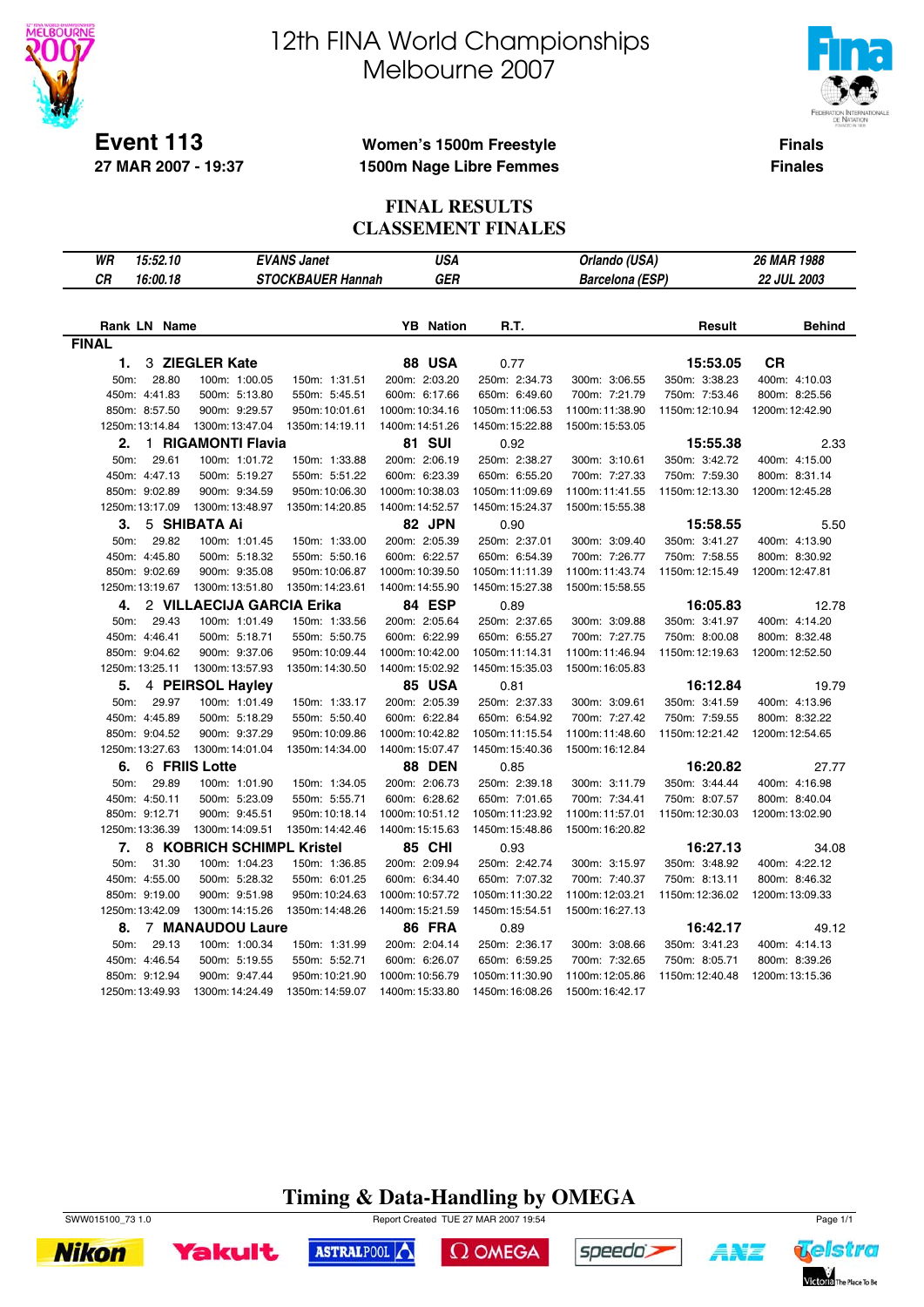

# 12th FINA World Championships Melbourne 2007



**Heats**

**Séries**

### **Women's 50m Backstroke 50m Dos Femmes**

### **TOTAL RANKING CLASSEMENT TOTAL**

| WR | 28.19 |    |    | <b>PIETSCH Janine</b>          | GER        |                  | <b>Berlin (GER)</b> |                        | 25 MAY 2005   |
|----|-------|----|----|--------------------------------|------------|------------------|---------------------|------------------------|---------------|
| CR | 28.30 |    |    | <b>COUGHLIN Natalie</b>        | <b>USA</b> |                  |                     | <b>Melbourne (AUS)</b> | 27 MAR 2007   |
|    |       |    |    |                                |            |                  |                     |                        |               |
|    |       |    |    |                                |            |                  |                     |                        |               |
|    |       |    |    | Rank HT LN Name                |            | <b>YB</b> Nation | R.T.                | Result                 | <b>Behind</b> |
|    | 1.    | 9  | 1. | <b>VAZIRI Leila</b>            |            | <b>85 USA</b>    | 0.65                | 28.25Q CR              |               |
|    | 2.    | 10 |    | 4 HERASIMENIA Aliaksandra      |            | <b>85 BLR</b>    | 0.67                | 28.71Q                 | 0.46          |
|    | 3.    | 10 |    | 2 MANAUDOU Laure               |            | 86 FRA           | 0.71                | 28.84Q                 | 0.59          |
|    | 4.    | 12 |    | 4 PIETSCH Janine               |            | <b>82 GER</b>    | 0.78                | 28.85Q                 | 0.60          |
|    | 4.    | 12 |    | 3 NAKAMURA Reiko               |            | 82 JPN           | 0.66                | 28.85Q                 | 0.60          |
|    | 6.    | 11 |    | 5 NAKAMURA Mai                 |            | <b>79 JPN</b>    | 0.69                | 28.89Q                 | 0.64          |
|    | 7.    | 9  |    | 6 HOELZER Margaret             |            | <b>83 USA</b>    | 0.67                | 28.93Q                 | 0.68          |
|    | 7.    | 10 |    | 5 SEEBOHM Emily                |            | <b>92 AUS</b>    | 0.71                | 28.93Q                 | 0.68          |
|    | 9.    | 11 |    | 4 ZHAO Jing                    |            | <b>90 CHN</b>    | 0.68                | 29.00Q                 | 0.75          |
|    | 9.    | 12 |    | 5 ZIMMER Tayliah               |            | <b>85 AUS</b>    | 0.65                | 29.00Q                 | 0.75          |
|    | 11.   | 12 |    | 7 AMSHENNIKOVA Iryna           |            | <b>86 UKR</b>    | 0.77                | 29.01 Q                | 0.76          |
|    | 12.   | 11 |    | 3 GAO Chang                    |            | 82 CHN           | 0.78                | 29.02Q                 | 0.77          |
|    | 13.   | 9  |    | 7 MOLINA Fabiola               |            | <b>75 BRA</b>    | 0.70                | 29.04Q                 | 0.79          |
|    | 14.   | 10 |    | 6 ZUEVA Anastasia              |            | <b>90 RUS</b>    | 0.80                | 29.05Q                 | 0.80          |
|    | 15.   | 10 |    | 3 MCLEAN Hannah                |            | <b>81 NZL</b>    | 0.80                | 29.14Q                 | 0.89          |
|    | 16.   | 12 |    | <b>6 BUSCHSCHULTE Antie</b>    |            | <b>78 GER</b>    | 0.68                | 29.22Q                 | 0.97          |
|    | 17.   | 12 |    | 1 GEMO Elena                   |            | <b>87 ITA</b>    | 0.77                | 29.25                  | 1.00          |
|    | 18.   | 8  |    | 5 ZUBKOVA Kateryna             |            | <b>88 UKR</b>    | 0.79                | 29.37                  | 1.12          |
|    | 19.   | 11 |    | 2 ORNSTEDT Louise              |            | <b>85 DEN</b>    | 0.74                | 29.38                  | 1.13          |
|    | 20.   | 9  |    | 3 TSAI Hiu Wai Sherry          |            | <b>83 HKG</b>    | 0.70                | 29.39                  | 1.14          |
|    | 21.   | 10 |    | 7 SZEPESI Nikolett             |            | <b>87 HUN</b>    | 0.68                | 29.46                  | 1.21          |
|    | 21.   | 12 |    | 2 PERIS MINGUET Maria Mercedes |            | 85 ESP           | 0.60                | 29.46                  | 1.21          |
|    | 23.   | 10 |    | 1 JOVANOVIC Sanja              |            | <b>86 CRO</b>    | 0.74                | 29.52                  | 1.27          |
|    | 24.   | 11 |    | 8 NADARAJAH Fabienne           |            | 85 AUT           | 0.88                | 29.54                  | 1.29          |
|    | 25.   | 11 |    | 6 SCHREUDER Hinkelien          |            | <b>84 NED</b>    | 0.73                | 29.61                  | 1.36          |
|    | 26.   | 11 |    | 1 TAO Li                       |            | <b>90 SIN</b>    | 0.54                | 29.63                  | 1.38          |
|    | 27.   | 8  |    | 7 PRINSLOO Karin               |            | 89 RSA           | 0.76                | 29.66                  | 1.41          |
|    | 28.   | 12 |    | 8 COSTER Liz                   |            | <b>82 NZL</b>    | 0.76                | 29.73                  | 1.48          |
|    | 29.   | 8  |    | 3 STEFANYSHYN Kelly            |            | 82 CAN           | 0.72                | 29.77                  | 1.52          |
|    | 30.   | 9  |    | 4 GOSTOMELSKY Anna             |            | <b>81 ISR</b>    | 0.66                | 29.84                  | 1.59          |
|    | 31.   | 9  |    | 5 BARON Esther                 |            | 87 FRA           | 0.74                | 29.88                  | 1.63          |
|    | 32.   | 10 |    | 8 BOSSUYT Tine                 |            | <b>80 BEL</b>    | 0.79                | 30.00                  | 1.75          |
|    | 33.   | 9  |    | 8 VERRASZTO Evelyn             |            | <b>89 HUN</b>    | 0.74                | 30.03                  | 1.78          |
|    | 34.   | 7  |    | 7 ALJAND Triin                 |            | 85 EST           | 0.73                | 30.04                  | 1.79          |
|    | 35.   | 11 |    | 7 LEE Nam Eun                  |            | <b>89 KOR</b>    | 0.62                | 30.19                  | 1.94          |
|    | 36.   | 7  |    | 3 LEFANOWICZ Iwona             |            | 92 POL           | 0.78                | 30.33                  | 2.08          |
|    | 37.   | 8  |    | 4 AERENTS Jorina               |            | <b>90 BEL</b>    | 0.61                | 30.38                  | 2.13          |
|    | 38.   | 9  |    | 2 JUNG Yoo Jin                 |            | <b>89 KOR</b>    | 0.61                | 30.39                  | 2.14          |
|    | 39.   | 8  |    | 2 SVENDSEN Therese             |            | <b>89 SWE</b>    | 0.86                | 30.44                  | 2.19          |
|    | 40.   | 8  |    | 8 VAN WYK Chanelle             |            | <b>89 RSA</b>    | 0.82                | 30.52                  | 2.27          |
|    | 41.   | 8  |    | 6 NG Hiang Yuet Lynette        |            | <b>88 SIN</b>    | 0.66                | 30.53                  | 2.28          |
|    | 42.   | 8  |    | 1 AITKEN Kiera                 |            | 83 BER           | 0.71                | 30.61                  | 2.36          |
|    | 43.   | 7  |    | 4 COLORADO Carolina            |            | 87 COL           | 0.65                | 30.67                  | 2.42          |
|    | 44.   | 7  | 1. | <b>MOLLER Carin</b>            |            | <b>83 SWE</b>    | 0.71                | 30.73                  | 2.48          |
|    | 45.   | 7  |    | 5 PICKERING PUAMAU Caroline    |            | <b>80 FIJ</b>    | 0.79                | 31.07                  | 2.82          |

**Timing & Data-Handling by OMEGA**

ASTRALPOOL

SWW040900\_74 1.0 Report Created WED 28 MAR 2007 10:14 Page 1/3

 $\Omega$  OMEGA



**Yakult** 



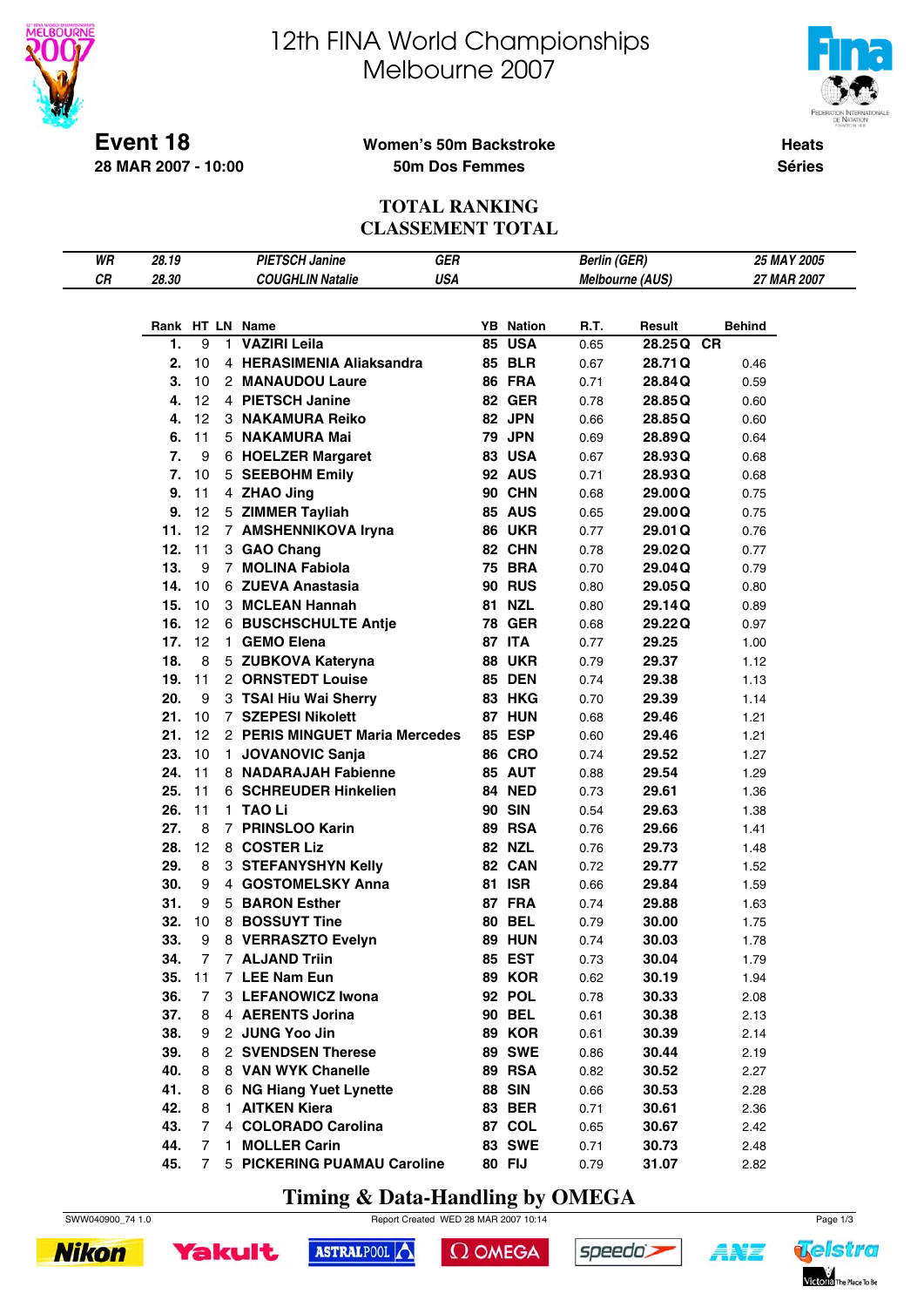

# 12th FINA World Championships Melbourne 2007



**Heats Séries**

### **Women's 50m Backstroke 50m Dos Femmes**

#### **TOTAL RANKING CLASSEMENT TOTAL**

| WR | 28.19      |    |              | <b>PIETSCH Janine</b>         | <b>GER</b> |    |                  | <b>Berlin (GER)</b> |                 | 25 MAY 2005   |  |
|----|------------|----|--------------|-------------------------------|------------|----|------------------|---------------------|-----------------|---------------|--|
| CR | 28.30      |    |              | <b>COUGHLIN Natalie</b>       | <b>USA</b> |    |                  |                     | Melbourne (AUS) | 27 MAR 2007   |  |
|    |            |    |              |                               |            |    |                  |                     |                 |               |  |
|    |            |    |              |                               |            |    |                  |                     |                 |               |  |
|    |            |    |              | Rank HT LN Name               |            |    | <b>YB</b> Nation | R.T.                | Result          | <b>Behind</b> |  |
|    | 46.        | 6  |              | 8 FERDINAND Natalie           |            | 85 | <b>BAR</b>       | 0.69                | 31.13           | 2.88          |  |
|    | 47.        | 6  |              | 4 CARRILLO Massie Milagros    |            |    | 91 PER           | 0.56                | 31.14           | 2.89          |  |
|    | 48.        | 7  |              | 2 CALISAL Nazli Ege           |            |    | <b>90 TUR</b>    | 0.58                | 31.40           | 3.15          |  |
|    | 49.        | 6  |              | 6 NOCHER Melanie              |            |    | <b>88 IRL</b>    | 0.69                | 31.52           | 3.27          |  |
|    | 50.        | 5  |              | 4 LEKSONO Felicia             |            |    | <b>90 INA</b>    | 0.67                | 31.68           | 3.43          |  |
|    | 51.        | 7  |              | 6 LIN Man Hsu                 |            |    | <b>89 TPE</b>    | 0.62                | 31.69           | 3.44          |  |
|    | 52.        | 5  |              | <b>3 VILLASENOR Lourdes</b>   |            |    | <b>93 MEX</b>    | 0.77                | 31.94           | 3.69          |  |
|    | 53.        | 6  |              | 7 KAEWCHAIWONG Wenika         |            |    | <b>90 THA</b>    | 0.64                | 32.08           | 3.83          |  |
|    | 54.        | 6  |              | 3 CISS Khadija                |            |    | <b>83 SEN</b>    | 0.72                | 32.14           | 3.89          |  |
|    | 55.        | 1  |              | 1 ALGHUL Layla                |            |    | 88 JOR           | 0.70                | 32.18           | 3.93          |  |
|    | 56.        | 4  |              | 4 MA Cheok Mei                |            |    | 88 MAC           | 0.66                | 32.22           | 3.97          |  |
|    | 56.        | 5  |              | 2 INYENGIYIKABO Obia          |            |    | 77 NGR           | 0.71                | 32.22           | 3.97          |  |
|    | 58.        | 4  |              | 2 BODDEN Christie             |            |    | <b>90 PAN</b>    | 0.65                | 32.29           | 4.04          |  |
|    | 59.        | 5  |              | 5 KUAN Weng I                 |            |    | 90 MAC           | 0.73                | 32.35           | 4.10          |  |
|    | 60.        | 6  |              | 5 HE Hsu Jung                 |            |    | <b>91 TPE</b>    | 0.67                | 32.43           | 4.18          |  |
|    | 61.        | 6  |              | 1 CHAI Sook Fun               |            |    | <b>90 MAS</b>    | 0.79                | 32.46           | 4.21          |  |
|    | 62.        | 4  | $\mathbf{1}$ | <b>KHAN Kiran</b>             |            |    | 89 PAK           | 0.72                | 32.61           | 4.36          |  |
|    | 63.        | 4  |              | 3 BRIEDENHANN Jonay           |            |    | <b>90 NAM</b>    | 0.67                | 32.70           | 4.45          |  |
|    | 64.        | 5  |              | 7 GNEDOVSKAYA Olga            |            |    | <b>89 UZB</b>    | 0.70                | 32.76           | 4.51          |  |
|    | 65.        | 3  |              | 5 TEIXEIRA VIEIRA Jessica     |            |    | 91 MOZ           | 0.76                | 32.93           | 4.68          |  |
|    | 65.        | 6  |              | 2 PAVIC Slavica               |            |    | <b>91 PER</b>    | 0.67                | 32.93           |               |  |
|    | 67.        | 3  |              | 4 HUXLEY Siona                |            |    | 93 LCA           |                     | 33.10           | 4.68          |  |
|    |            | 5  |              |                               |            |    | 87 VIE           | 0.77                |                 | 4.85          |  |
|    | 68.<br>69. |    |              | 1 HOANG Thi Cuc               |            |    |                  | 0.76                | 33.18           | 4.93          |  |
|    |            | 5  |              | 6 BAEZ FRANCO Maria Virginia  |            |    | <b>91 PAR</b>    | 0.71                | 33.58           | 5.33          |  |
|    | 70.        | 3  |              | 3 PAREKH Parita               |            |    | 91 IND           | 0.78                | 33.75           | 5.50          |  |
|    | 71.        | 4  |              | 8 PALMER-MARTIN Lacy          |            |    | 88 LCA           | 0.72                | 33.94           | 5.69          |  |
|    | 72.        | 3  |              | 6 MEZA PERAZA Marie Laura     |            |    | <b>90 CRC</b>    | 0.73                | 33.98           | 5.73          |  |
|    | 73.        | 4  |              | 7 FORTUNATO Rachel            |            |    | 83 GIB           | 0.78                | 34.12           | 5.87          |  |
|    | 74.        | 3  |              | 7 CHANG April                 |            |    | <b>92 SAM</b>    | 0.82                | 34.17           | 5.92          |  |
|    | 75.        | 4  |              | 5 MAMATKULOVA Ekaterina       |            |    | <b>90 UZB</b>    | 0.75                | 34.30           | 6.05          |  |
|    | 76.        | 2  |              | 2 PACE Talisa                 |            |    | 93 MLT           | 0.63                | 34.56           | 6.31          |  |
|    | 77.        | 2  |              | 1 MILNER Mercedes             |            |    | 93 ZAM           | 0.70                | 34.80           | 6.55          |  |
|    | 78.        | 4  |              | 6 TORREZ ZAMORA Dalia Massiel |            |    | <b>90 NCA</b>    | 0.70                | 34.85           | 6.60          |  |
|    | 79.        | 2  | 4            | <b>DANIEL Debra</b>           |            |    | 90 FSM           | 0.64                | 34.98           | 6.73          |  |
|    | 80.        | 2  |              | 5 ETIENNETTE Anouchka Diane   |            |    | <b>88 MRI</b>    | 0.79                | 35.18           | 6.93          |  |
|    | 81.        | 7  |              | 8 STOJANOVA Mirjana           |            |    | <b>92 MKD</b>    | 0.75                | 35.24           | 6.99          |  |
|    | 82.        | 2  |              | 3 MONU Uche                   |            |    | <b>89 NGR</b>    | 0.69                | 35.33           | 7.08          |  |
|    | 83.        | 2  |              | 6 MEAURI Judith               |            |    | <b>92 PNG</b>    | 0.71                | 35.39           | 7.14          |  |
|    | 84.        | 3  |              | 2 PARDO Maxine                |            |    | 92 GIB           | 0.62                | 35.73           | 7.48          |  |
|    | 85.        | 2  |              | 7 WELLMAN Patricia            |            |    | <b>92 ZAM</b>    | 0.66                | 36.07           | 7.82          |  |
|    | 86.        | 2  |              | 8 BATJARGAL Telmen            |            |    | 91 MGL           | 0.91                | 36.67           | 8.42          |  |
|    | 87.        | 3  |              | 8 YOBECH Amber Sikosang       |            |    | <b>91 PLW</b>    | 0.67                | 36.97           | 8.72          |  |
|    | 88.        | 1  |              | 3 RATTER Natasha              |            |    | 91 UGA           | 0.69                | 37.42           | 9.17          |  |
|    | 89.        | 1  |              | 4 HOW TAM FAT Kelly           |            |    | <b>88 MRI</b>    | 0.81                | 37.52           | 9.27          |  |
|    | 90.        | 1. |              | 6 KHURELBAATAR Sainzaya       |            |    | 90 MGL           | 0.74                | 37.80           | 9.55          |  |

**Timing & Data-Handling by OMEGA**







 $\Omega$  OMEGA



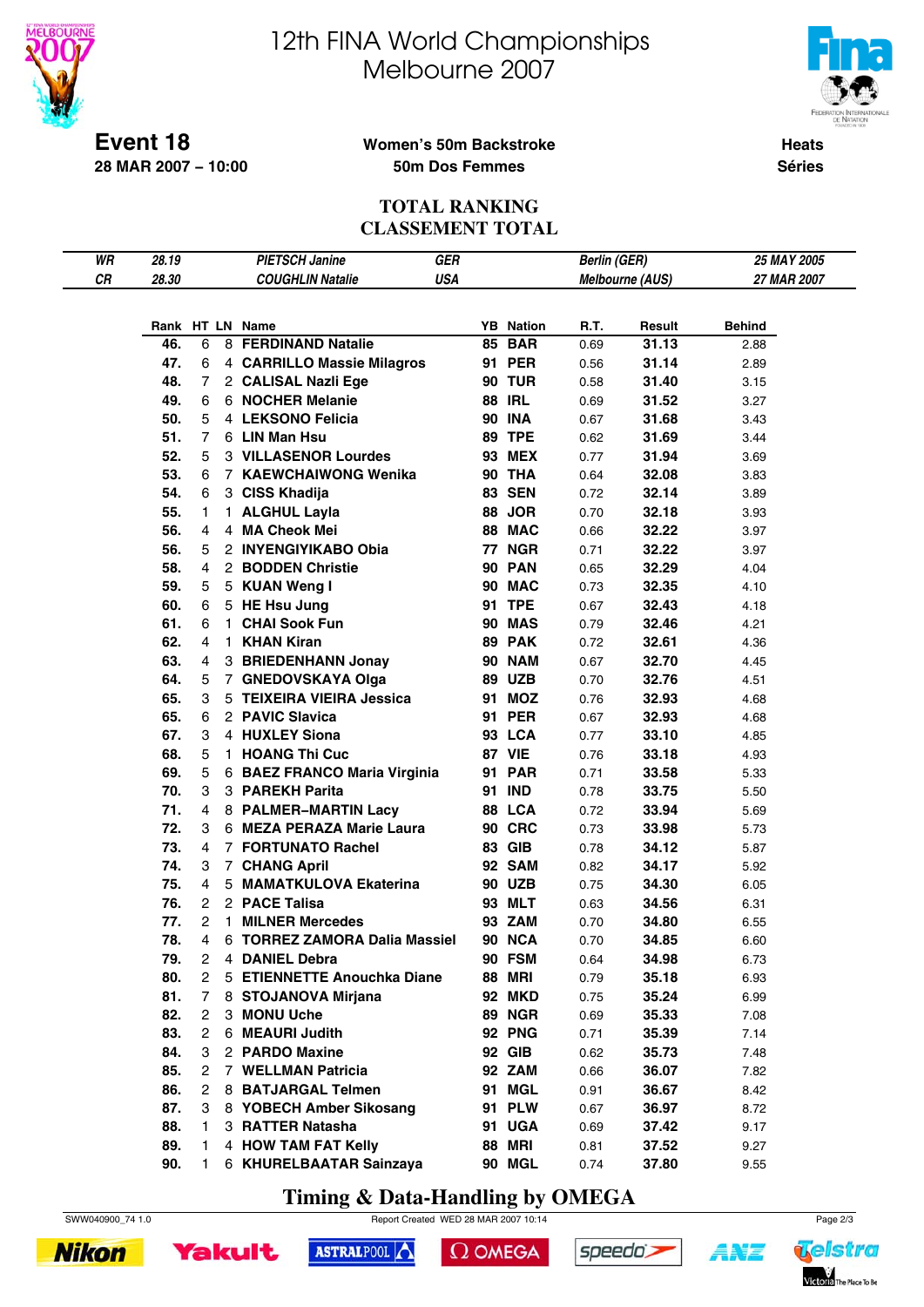



**Event 18 28 MAR 2007 − 10:00**

### **Women's 50m Backstroke 50m Dos Femmes**

**Heats Séries**

### **TOTAL RANKING CLASSEMENT TOTAL**

| WR        | 28.19 |   | <b>PIETSCH Janine</b>     | <b>GER</b> |    |                  | <b>Berlin (GER)</b> |                        | <b>25 MAY 2005</b> |  |
|-----------|-------|---|---------------------------|------------|----|------------------|---------------------|------------------------|--------------------|--|
| <b>CR</b> | 28.30 |   | <b>COUGHLIN Natalie</b>   | USA        |    |                  |                     | <b>Melbourne (AUS)</b> | 27 MAR 2007        |  |
|           |       |   |                           |            |    |                  |                     |                        |                    |  |
|           |       |   | Rank HT LN Name           |            |    | <b>YB</b> Nation | <b>R.T.</b>         | Result                 | <b>Behind</b>      |  |
|           | 91.   |   | 2 JOHNSON Sarah Elizabeth |            | 92 | NMA              | 0.84                | 37.86                  | 9.61               |  |
|           | 92.   | 5 | 8 MATTHEWS Teran          |            |    | <b>81 VIN</b>    | 0.86                | 39.02                  | 10.77              |  |
|           | 93.   |   | 5 HACHATRYAN Olga         |            |    | <b>92 TKM</b>    | 0.63                | 39.48                  | 11.23              |  |
|           |       |   | 7 KOUSSIHOUEDE M.         |            |    | <b>87 BEN</b>    |                     | <b>DNS</b>             |                    |  |
|           |       | 3 | <b>CURRAJ Anisa</b>       |            |    | <b>89 ALB</b>    |                     | <b>DNS</b>             |                    |  |

# **Timing & Data-Handling by OMEGA**

 $\Omega$  OMEGA



**Yakult** 



ASTRALPOOL





A¥Z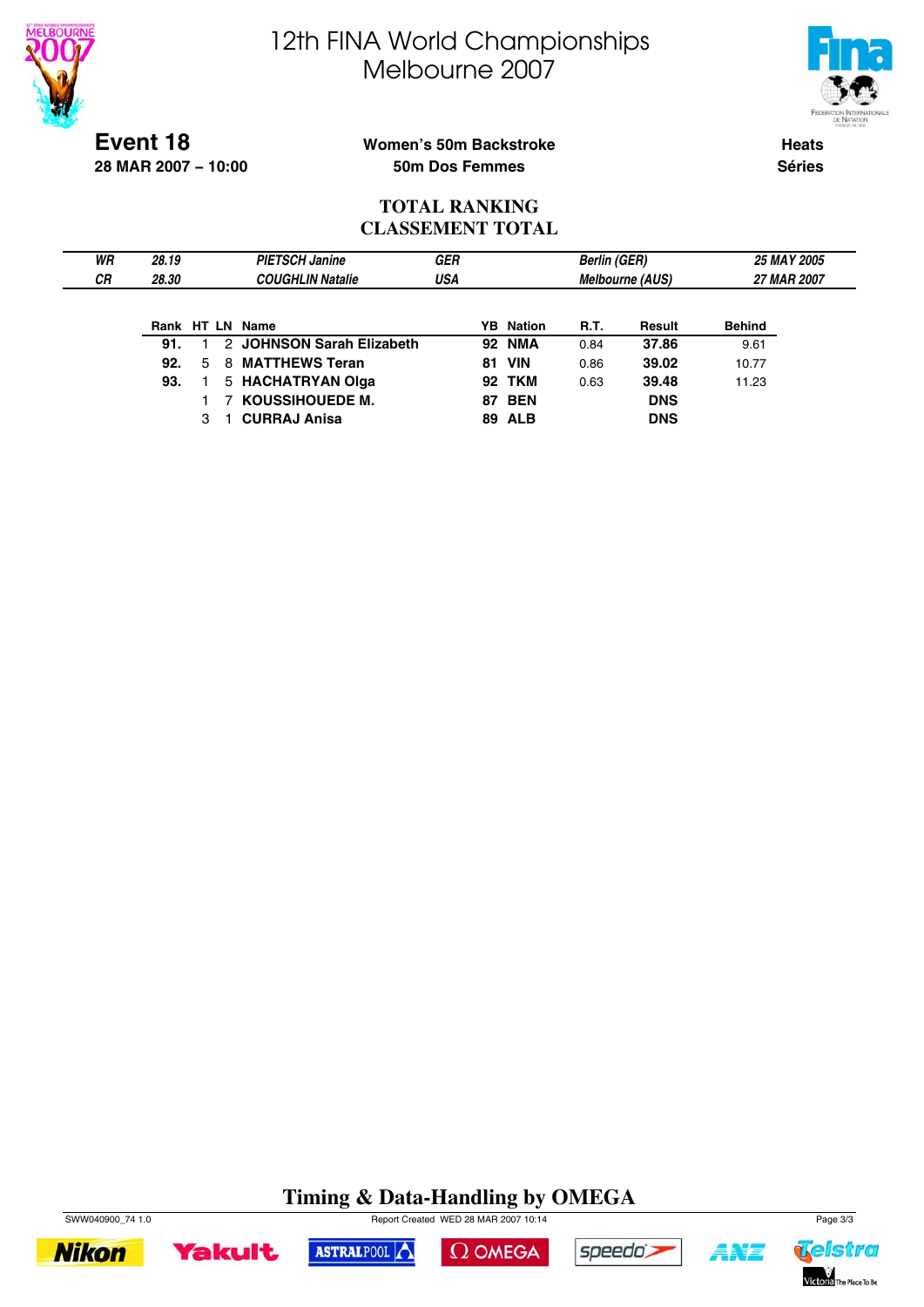



**Event 218 28 MAR 2007 - 19:14**

### **Women's 50m Backstroke 50m Dos Femmes**

**Semifinals Demi-Finales**

### **TOTAL RANKING CLASSEMENT TOTAL**

| WR | 28.19 |                |    | <b>PIETSCH Janine</b>          | <b>GER</b> |    |            | <b>Berlin (GER)</b> |                        | 25 MAY 2005   |
|----|-------|----------------|----|--------------------------------|------------|----|------------|---------------------|------------------------|---------------|
| СR | 28.25 |                |    | VAZIRI Leila                   | USA        |    |            |                     | <b>Melbourne (AUS)</b> | 28 MAR 2007   |
|    |       |                |    |                                |            |    |            |                     |                        |               |
|    |       |                |    | Rank HT LN Name                |            | YB | Nation     | R.T.                | Result                 | <b>Behind</b> |
|    | 1.    | 2              | 4  | <b>VAZIRI Leila</b>            |            | 85 | <b>USA</b> | 0.68                | 28.16Q WR              |               |
|    | 2.    |                | 4  | <b>HERASIMENIA Aliaksandra</b> |            | 85 | <b>BLR</b> | 0.71                | 28.38Q                 | 0.22          |
|    | 3.    |                | 5. | <b>NAKAMURA Reiko</b>          |            | 82 | <b>JPN</b> | 0.65                | 28.58Q                 | 0.42          |
|    | 4.    | 2              | 3  | <b>NAKAMURA Mai</b>            |            | 79 | <b>JPN</b> | 0.68                | 28.59Q                 | 0.43          |
|    | 5.    | 2              | 5  | <b>PIETSCH Janine</b>          |            | 82 | <b>GER</b> | 0.77                | 28.72Q                 | 0.56          |
|    | 6.    |                | 6  | <b>ZHAO Jing</b>               |            | 90 | <b>CHN</b> | 0.61                | 28.74Q                 | 0.58          |
|    | 7.    | 2              |    | 2 ZIMMER Tayliah               |            | 85 | <b>AUS</b> | 0.62                | 28.78Q                 | 0.62          |
|    | 8.    | $\overline{2}$ | 7  | <b>GAO Chang</b>               |            | 82 | <b>CHN</b> | 0.71                | 28.81 Q                | 0.65          |
|    | 9.    | 2              |    | <b>ZUEVA Anastasia</b>         |            | 90 | <b>RUS</b> | 0.76                | 28.85                  | 0.69          |
|    | 10.   |                | 2  | <b>AMSHENNIKOVA Iryna</b>      |            | 86 | <b>UKR</b> | 0.68                | 28.91                  | 0.75          |
|    | 11.   |                | 3  | <b>HOELZER Margaret</b>        |            | 83 | <b>USA</b> | 0.65                | 28.94                  | 0.78          |
|    | 12.   | 2              | 8  | <b>BUSCHSCHULTE Antie</b>      |            | 78 | <b>GER</b> | 0.70                | 29.00                  | 0.84          |
|    | 13.   |                |    | <b>MOLINA Fabiola</b>          |            | 75 | <b>BRA</b> | 0.71                | 29.02                  | 0.86          |
|    | 14.   | 2              | 6  | <b>SEEBOHM Emily</b>           |            | 92 | <b>AUS</b> | 0.69                | 29.04                  | 0.88          |
|    | 15.   |                |    | <b>MCLEAN Hannah</b>           |            | 81 | <b>NZL</b> | 0.78                | 29.22                  | 1.06          |
|    | 16.   |                | 8  | <b>GEMO Elena</b>              |            | 87 | <b>ITA</b> | 0.81                | 29.94                  | 1.78          |

# **Timing & Data-Handling by OMEGA**

ASTRALPOOL



**Yakult** 

**Nikon** 





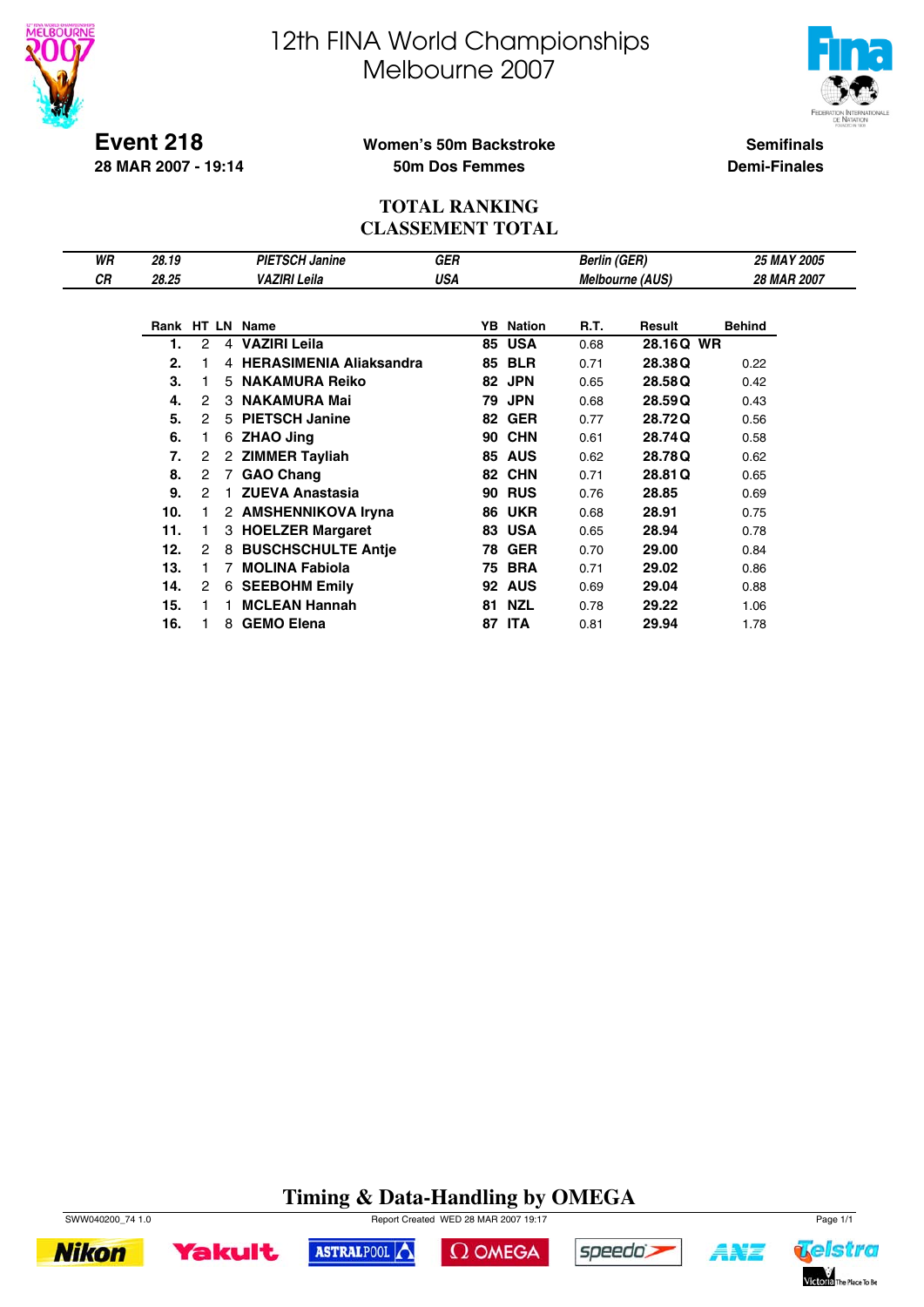



**Event 118 29 MAR 2007 - 20:24**

### **Women's 50m Backstroke 50m Dos Femmes**

**Finals Finales**

### **FINAL RESULTS CLASSEMENT FINALES**

| WR<br>СR | 28.16<br>28.16 | <b>VAZIRI Leila</b><br><b>VAZIRI Leila</b> |                            | USA<br>USA                     | <b>Melbourne (AUS)</b> | 28 MAR 2007<br>28 MAR 2007 |             |               |  |
|----------|----------------|--------------------------------------------|----------------------------|--------------------------------|------------------------|----------------------------|-------------|---------------|--|
|          |                |                                            |                            |                                |                        | <b>Melbourne (AUS)</b>     |             |               |  |
|          |                |                                            | <b>Rank LN Name</b>        |                                | <b>YB</b> Nation       | R.T.                       | Result      | <b>Behind</b> |  |
|          | <b>FINAL</b>   |                                            | <b>VAZIRI Leila</b><br>4   |                                | <b>85 USA</b>          | 0.66                       | $28.16$ =WR |               |  |
|          |                | 2.                                         | 5.                         | <b>HERASIMENIA Aliaksandra</b> | <b>85 BLR</b>          | 0.72                       | 28.46       | 0.30          |  |
|          |                | 3.                                         | <b>ZIMMER Tayliah</b>      |                                | <b>85 AUS</b>          | 0.62                       | 28.50       | 0.34          |  |
|          |                | 4.                                         | <b>ZHAO Jing</b>           |                                | <b>90 CHN</b>          | 0.60                       | 28.54       | 0.38          |  |
|          |                | 5.                                         | <b>NAKAMURA Reiko</b><br>3 |                                | 82 JPN                 | 0.66                       | 28.64       | 0.48          |  |
|          |                | 6.                                         | 8 GAO Chang                |                                | 82 CHN                 | 0.81                       | 28.70       | 0.54          |  |
|          |                |                                            | <b>NAKAMURA Mai</b><br>6.  |                                | <b>79 JPN</b>          | 0.67                       | 28.86       | 0.70          |  |

**8. 2 PIETSCH Janine 62 GER 0.71 28.87 0.71** 

# **Timing & Data-Handling by OMEGA**







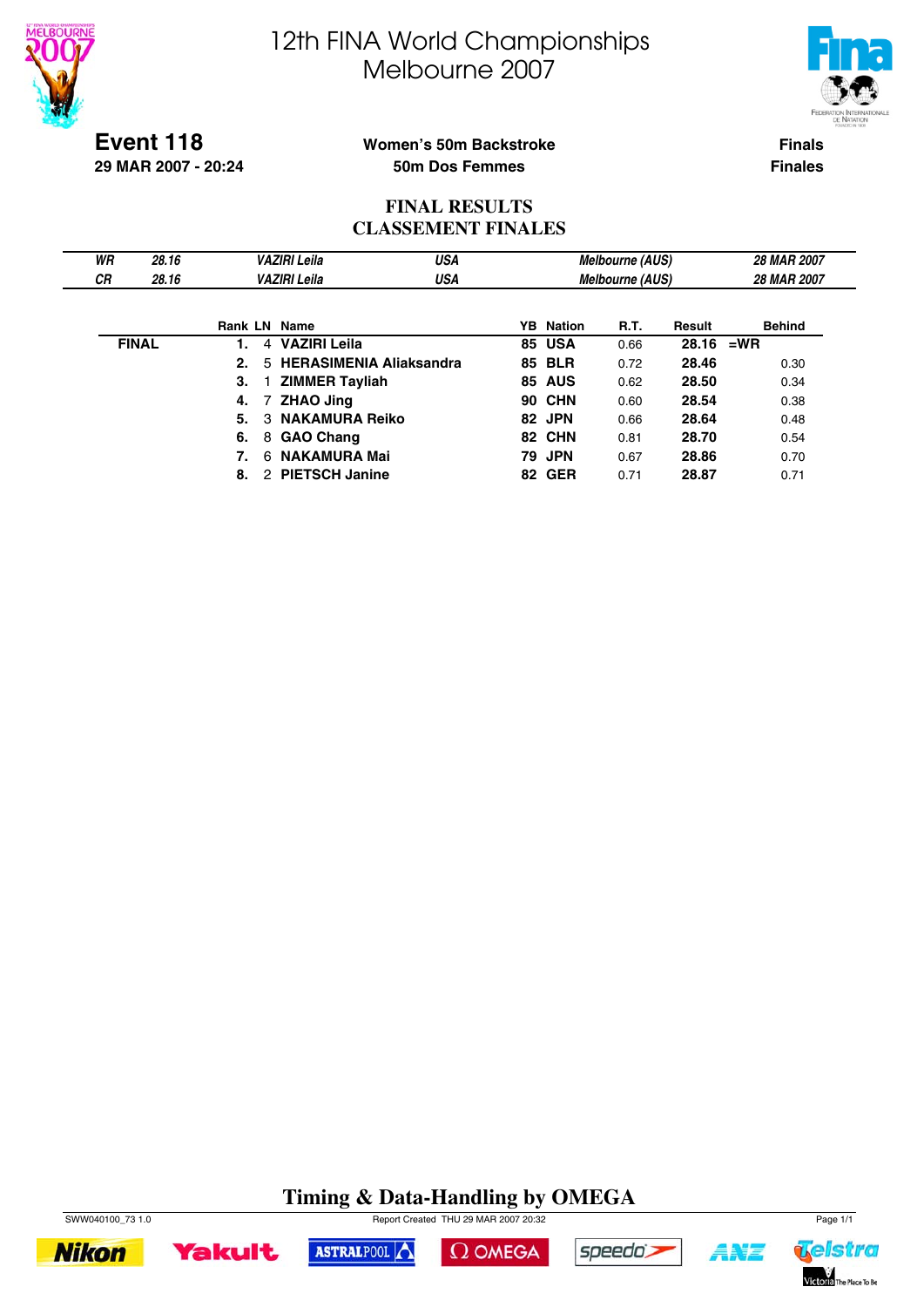

# 12th FINA World Championships Melbourne 2007



**Heats**

**Séries**

### **Women's 100m Backstroke 100m Dos Femmes**

### **TOTAL RANKING CLASSEMENT TOTAL**

| WR |     | 59.58          |              | <b>COUGHLIN Natalie</b>               | <b>USA</b> |                                |      |                       | Fort Lauderdale (USA) | 13 AUG 2002   |
|----|-----|----------------|--------------|---------------------------------------|------------|--------------------------------|------|-----------------------|-----------------------|---------------|
| CR |     | 1:00.00        |              | <b>COUGHLIN Natalie</b>               | <b>USA</b> |                                |      | <b>Montreal (CAN)</b> |                       | 30 JUL 2005   |
|    |     |                |              |                                       |            |                                |      |                       |                       |               |
|    |     |                |              |                                       |            |                                |      |                       |                       |               |
|    | 1.  | 11             |              | Rank HT LN Name<br>4 COUGHLIN Natalie | 82         | <b>YB</b> Nation<br><b>USA</b> | R.T. | 50m                   | Result                | <b>Behind</b> |
|    |     |                |              |                                       |            |                                | 0.72 | 29.08                 | 1:00.38Q              |               |
|    | 2.  | 10             |              | <b>6 COVENTRY Kirsty</b>              |            | 83 ZIM                         | 0.69 | 29.73                 | 1:00.57Q              | 0.19          |
|    | 3.  | 9              |              | 4 NAKAMURA Reiko                      |            | 82 JPN                         | 0.68 | 29.25                 | 1:00.80Q              | 0.42          |
|    | 4.  | 10             |              | 5 MANAUDOU Laure                      |            | 86 FRA                         | 0.78 | 29.48                 | 1:00.92Q              | 0.54          |
|    | 5.  | 10             |              | 4 ITO Hanae                           | 85         | <b>JPN</b>                     | 0.64 | 29.42                 | 1:01.25Q              | 0.87          |
|    | 6.  | 9              |              | 2 VAZIRI Leila                        |            | <b>85 USA</b>                  | 0.71 | 29.87                 | 1:01.36Q              | 0.98          |
|    | 7.  | 9              |              | 5 ZIMMER Tayliah                      |            | <b>85 AUS</b>                  | 0.65 | 29.55                 | 1:01.38Q              | 1.00          |
|    | 8.  | 11             |              | 7 AMSHENNIKOVA Iryna                  |            | <b>86 UKR</b>                  | 0.79 | 29.73                 | 1:01.43Q              | 1.05          |
|    | 9.  | 10             |              | 3 SEEBOHM Emily                       |            | <b>92 AUS</b>                  | 0.62 | 29.84                 | 1:01.70Q              | 1.32          |
|    | 10. | 11             |              | 1 SZEPESI Nikolett                    |            | 87 HUN                         | 0.69 | 29.89                 | 1:01.74Q              | 1.36          |
|    | 11. | 11             |              | 2 ZUEVA Anastasia                     |            | <b>90 RUS</b>                  | 0.86 | 29.88                 | 1:01.89Q              | 1.51          |
|    | 12. | 9              |              | 6 BUSCHSCHULTE Antje                  |            | <b>78 GER</b>                  | 0.69 | 29.88                 | 1:01.94Q              | 1.56          |
|    | 12. | 11             |              | 5 MCLEAN Hannah                       | 81         | <b>NZL</b>                     | 0.78 | 30.18                 | 1:01.94Q              | 1.56          |
|    | 14. | 9              |              | 3 XU Tianlongzi                       | 91         | <b>CHN</b>                     | 0.54 | 29.98                 | 1:02.03Q              | 1.65          |
|    | 15. | 9              | $\mathbf{1}$ | <b>ZUBKOVA Kateryna</b>               |            | <b>88 UKR</b>                  | 0.76 | 29.81                 | 1:02.05Q              | 1.67          |
|    | 16. | 8              |              | 5 JOVANOVIC Sanja                     |            | <b>86 CRO</b>                  | 0.82 | 29.99                 | 1:02.11Q              | 1.73          |
|    | 17. | 8              |              | 1 TSAI Hiu Wai Sherry                 |            | <b>83 HKG</b>                  | 0.70 | 30.47                 | 1:02.41               | 2.03          |
|    | 18. | 8              |              | 6 MOLINA Fabiola                      | 75         | <b>BRA</b>                     | 0.67 | 30.37                 | 1:02.43               | 2.05          |
|    | 18. | 11             |              | 8 GEMO Elena                          |            | 87 ITA                         | 0.67 | 29.73                 | 1:02.43               | 2.05          |
|    | 20. | 10             |              | <b>7 ORNSTEDT Louise</b>              | 85         | <b>DEN</b>                     | 0.80 | 30.46                 | 1:02.49               | 2.11          |
|    | 21. | 11             |              | 3 PIETSCH Janine                      |            | <b>82 GER</b>                  | 0.73 | 30.13                 | 1:02.72               | 2.34          |
|    | 22. | 10             |              | 2 FILIPPI Alessia                     |            | 87 ITA                         | 0.77 | 30.95                 | 1:02.73               | 2.35          |
|    | 23. | 8              |              | 4 BARON Esther                        |            | 87 FRA                         | 0.75 | 30.38                 | 1:02.79               | 2.41          |
|    | 24. | 10             |              | 8 SIMMONDS Elizabeth                  | 91         | <b>GBR</b>                     | 0.67 | 30.76                 | 1:02.87               | 2.49          |
|    | 25. | 11             |              | 6 ZHAO Jing                           |            | 90 CHN                         | 0.60 | 30.76                 | 1:02.98               | 2.60          |
|    | 26. | $\overline{7}$ |              | 5 KAVALEVA Aliaksandra                |            | <b>90 BLR</b>                  | 0.73 | 30.72                 | 1:03.25               | 2.87          |
|    | 27. | $\overline{7}$ |              | 7 PRINSLOO Karin                      |            | <b>89 RSA</b>                  | 0.77 | 30.67                 | 1:03.31               | 2.93          |
|    | 28. | 8              |              | 3 STEFANYSHYN Kelly                   |            | 82 CAN                         | 0.72 | 30.52                 | 1:03.38               | 3.00          |
|    | 29. | 6              |              | 5 KLOSOVA Petra                       |            | <b>86 CZE</b>                  | 0.79 | 31.15                 | 1:03.40               | 3.02          |
|    | 30. | 7              |              | 6 LEFANOWICZ Iwona                    |            | 92 POL                         | 0.76 | 31.07                 | 1:03.43               | 3.05          |
|    | 31. | 8              |              | 2 GOSTOMELSKY Anna                    | 81         | <b>ISR</b>                     | 0.73 | 30.70                 | 1:03.44               | 3.06          |
|    | 32. | $\overline{7}$ | 1.           | <b>MOLLER Carin</b>                   | 83         | <b>SWE</b>                     | 0.75 | 30.77                 | 1:03.47               | 3.09          |
|    | 33. | 9              | $7^{\circ}$  | <b>COSTER Liz</b>                     |            | <b>82 NZL</b>                  | 0.76 | 30.99                 | 1:03.58               | 3.20          |
|    | 34. | 10             |              | 1 PERIS MINGUET Maria Mercedes        |            | 85 ESP                         | 0.68 | 31.40                 | 1:03.69               | 3.31          |
|    | 35. | 6              |              | 8 VOLCAN Erin                         |            | <b>84 VEN</b>                  | 0.67 | 30.97                 | 1:03.85               | 3.47          |
|    | 36. | 8              |              | 7 JUNG Yoo Jin                        |            | <b>89 KOR</b>                  | 0.62 | 30.97                 | 1:03.97               | 3.59          |
|    | 37. | 6              |              | 7 WILKINSON Julia                     |            | 87 CAN                         | 0.70 | 31.41                 | 1:04.02               | 3.64          |
|    | 38. | 7              |              | 2 SVENDSEN Therese                    |            | <b>89 SWE</b>                  | 0.82 | 30.74                 | 1:04.15               | 3.77          |
|    | 39. | 6              |              | 6 COLORADO Carolina                   |            | 87 COL                         | 0.66 | 30.83                 | 1:04.39               | 4.01          |
|    | 40. | 6              |              | 1 NOCHER Melanie                      |            | <b>88 IRL</b>                  | 0.69 | 31.39                 | 1:04.44               | 4.06          |
|    | 41. | 8              |              | 8 BERNARD GONZALEZ Escarlata          |            | <b>89 ESP</b>                  | 0.78 | 31.67                 | 1:04.93               | 4.55          |
|    | 42. | 9              |              | 8 LEE Nam Eun                         |            | <b>89 KOR</b>                  | 0.60 | 31.00                 | 1:05.01               | 4.63          |
|    | 43. | 7              |              | 4 SCHREUDER Hinkelien                 |            | <b>84 NED</b>                  | 0.77 | 30.67                 | 1:05.09               | 4.71          |
|    | 44. | 5              |              | 2 ALJAND Triin                        |            | 85 EST                         | 0.74 | 31.48                 | 1:05.53               | 5.15          |
|    | 45. | 6              |              | 3 AITKEN Kiera                        |            | <b>83 BER</b>                  | 0.68 | 31.83                 | 1:05.65               | 5.27          |

**Timing & Data-Handling by OMEGA**







```
\Omega OMEGA
```




4¥7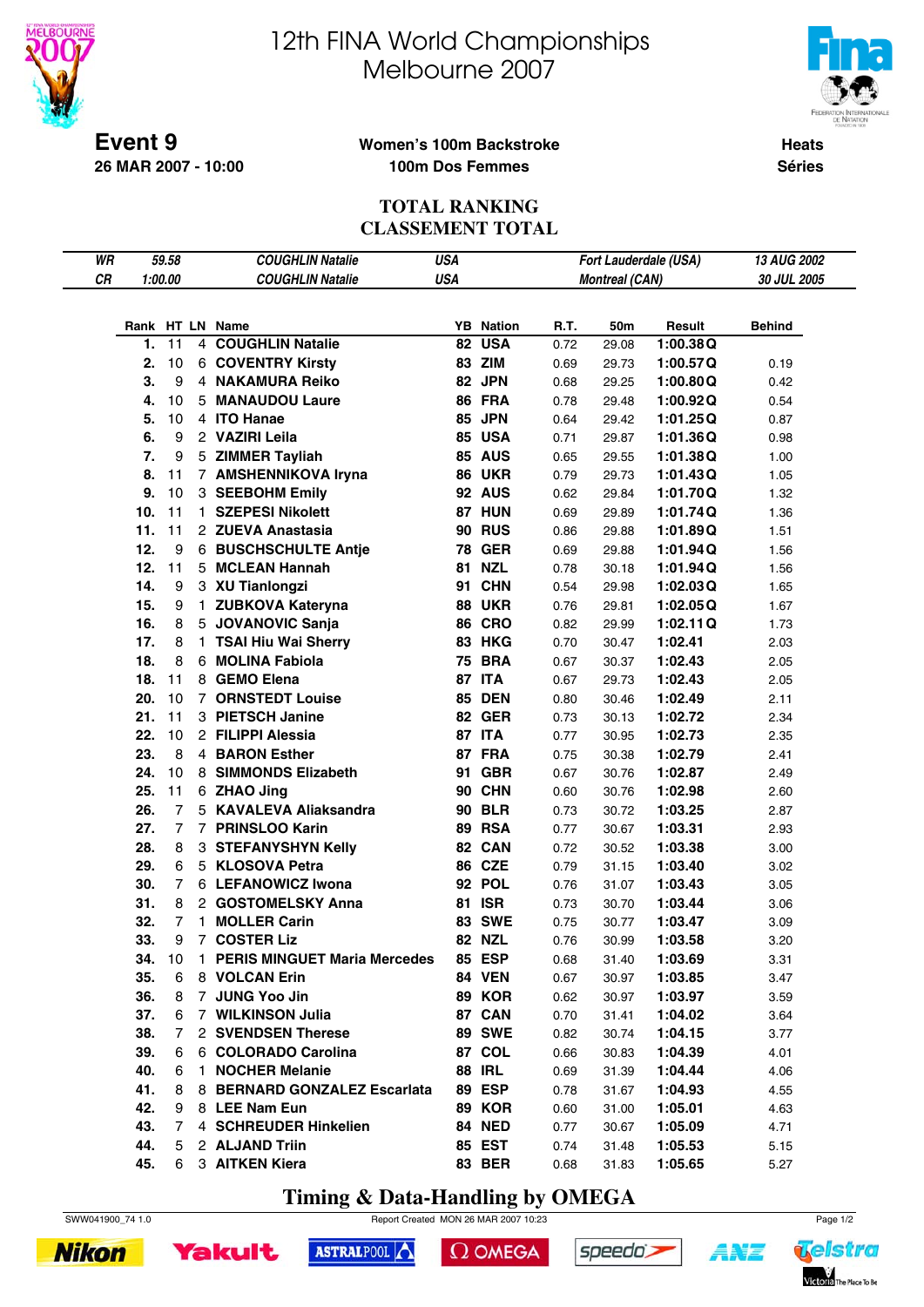

# 12th FINA World Championships Melbourne 2007



**Heats**

**Séries**

### **Women's 100m Backstroke 100m Dos Femmes**

### **TOTAL RANKING CLASSEMENT TOTAL**

| WR |     | 59.58          |    | <b>COUGHLIN Natalie</b>             | USA        |                  |      |                       | Fort Lauderdale (USA) | 13 AUG 2002   |
|----|-----|----------------|----|-------------------------------------|------------|------------------|------|-----------------------|-----------------------|---------------|
| CR |     | 1:00.00        |    | <b>COUGHLIN Natalie</b>             | <b>USA</b> |                  |      | <b>Montreal (CAN)</b> |                       | 30 JUL 2005   |
|    |     |                |    |                                     |            |                  |      |                       |                       |               |
|    |     |                |    | Rank HT LN Name                     |            | <b>YB</b> Nation | R.T. | 50m                   | Result                | <b>Behind</b> |
|    | 46. | 5              |    | 3 NG Hiang Yuet Lynette             |            | <b>88 SIN</b>    | 0.62 | 31.75                 | 1:05.84               | 5.46          |
|    | 47. | 5              |    | 5 VILLASENOR Lourdes                |            | <b>93 MEX</b>    | 0.78 | 32.55                 | 1:06.05               | 5.67          |
|    | 48. | 7              |    | 3 BRAT Valentina Georgiana          |            | <b>85 ROU</b>    | 0.71 | 32.05                 | 1:06.19               | 5.81          |
|    | 49. | 6              |    | 4 LIN Man Hsu                       |            | <b>89 TPE</b>    | 0.61 | 32.33                 | 1:06.79               | 6.41          |
|    | 50. | 4              |    | 2 PICKERING PUAMAU Caroline         |            | 80 FIJ           | 0.78 | 31.64                 | 1:07.27               | 6.89          |
|    | 51. | 6              |    | 2 HE Hsu Jung                       |            | 91 TPE           | 0.67 | 33.01                 | 1:07.28               | 6.90          |
|    | 52. | 4              |    | 3 LEKSONO Felicia                   |            | <b>90 INA</b>    | 0.60 | 31.88                 | 1:07.32               | 6.94          |
|    | 53. | 7              |    | 8 CALISAL Nazli Ege                 |            | <b>90 TUR</b>    | 0.67 | 32.50                 | 1:07.43               | 7.05          |
|    | 54. | 5              |    | 4 CHAI Sook Fun                     |            | <b>90 MAS</b>    | 0.81 | 32.71                 | 1:07.85               | 7.47          |
|    | 55. | 4              |    | 7 ALGHUL Layla                      |            | <b>88 JOR</b>    | 0.81 | 33.16                 | 1:08.13               | 7.75          |
|    | 56. | 3              |    | 4 FERDINAND Natalie                 |            | <b>85 BAR</b>    | 0.65 | 32.10                 | 1:08.74               | 8.36          |
|    | 57. | 4              |    |                                     |            | <b>88 MAS</b>    |      |                       | 1:08.97               |               |
|    |     |                |    | 6 ONG Ming Xiu<br>7 BODDEN Christie |            |                  | 0.61 | 33.48                 |                       | 8.59          |
|    | 58. | 3              |    |                                     |            | <b>90 PAN</b>    | 0.68 | 33.38                 | 1:09.31               | 8.93          |
|    | 59. | 4              |    | 4 PAVIC Slavica                     |            | 91 PER           | 0.70 | 33.21                 | 1:09.32               | 8.94          |
|    | 60. | 5              |    | 1 KAEWCHAIWONG Wenika               |            | <b>90 THA</b>    | 0.74 | 32.75                 | 1:09.47               | 9.09          |
|    | 61. | 4              |    | 5 SCERRI Madeleine                  |            | <b>89 MLT</b>    | 0.69 | 33.05                 | 1:09.59               | 9.21          |
|    | 62. | 5              |    | 7 CARRILLO Massie Milagros          |            | 91 PER           | 0.59 | 33.43                 | 1:09.75               | 9.37          |
|    | 63. | 4              |    | 8 KUAN Weng I                       |            | 90 MAC           | 0.70 | 33.46                 | 1:09.83               | 9.45          |
|    | 64. | 4              |    | 1 BRIEDENHANN Jonay                 |            | <b>90 NAM</b>    | 0.65 | 33.42                 | 1:10.46               | 10.08         |
|    | 65. | 3              | 1. | <b>TORREZ Karen</b>                 |            | 92 BOL           | 0.69 | 33.84                 | 1:10.78               | 10.40         |
|    | 66. | 5              |    | 8 CISS Khadija                      |            | <b>83 SEN</b>    | 0.73 | 33.90                 | 1:11.15               | 10.77         |
|    | 67. | 5              |    | 6 HOANG Thi Cuc                     |            | <b>87 VIE</b>    | 0.78 | 34.02                 | 1:11.28               | 10.90         |
|    | 68. | 3              |    | 6 KUCHKAROVA Yulduz                 |            | 94 UZB           | 0.81 | 34.24                 | 1:11.47               | 11.09         |
|    | 69. | 1.             |    | 5 INYENGIYIKABO Obia                |            | <b>77 NGR</b>    | 0.61 | 34.29                 | 1:11.61               | 11.23         |
|    | 70. | 2              |    | 5 PALMER-MARTIN Lacy                |            | 88 LCA           | 0.67 | 33.84                 | 1:12.07               | 11.69         |
|    | 71. | 3              |    | 2 FONG Man Wai                      |            | 88 MAC           | 0.71 | 34.30                 | 1:12.25               | 11.87         |
|    | 72. | $\overline{2}$ |    | 8 TEIXEIRA VIEIRA Jessica           |            | 91 MOZ           | 0.80 | 33.80                 | 1:12.32               | 11.94         |
|    | 73. | 3              |    | 5 BAEZ FRANCO Maria Virginia        |            | <b>91 PAR</b>    | 0.68 | 35.15                 | 1:12.46               | 12.08         |
|    | 74. | $\overline{2}$ |    | 4 FORTUNATO Rachel                  |            | <b>83 GIB</b>    | 0.63 | 35.05                 | 1:12.93               | 12.55         |
|    | 75. | 3              |    | 8 MEZA PERAZA Marie Laura           |            | <b>90 CRC</b>    | 0.74 | 34.46                 | 1:13.01               | 12.63         |
|    | 76. | 3              |    | 3 STOJANOVA Mirjana                 |            | <b>92 MKD</b>    | 0.65 | 35.33                 | 1:15.07               | 14.69         |
|    | 77. | 2              |    | 3 TORREZ ZAMORA Dalia Massiel       |            | 90 NCA           | 0.67 | 36.13                 | 1:16.20               | 15.82         |
|    | 78. | 2              |    | 6 HUXLEY Siona                      |            | <b>93 LCA</b>    | 0.82 | 36.27                 | 1:16.60               | 16.22         |
|    | 79. | 2              |    | 2 DIOP Binta Zahra                  |            | <b>90 SEN</b>    | 0.70 | 36.24                 | 1:16.96               | 16.58         |
|    | 80. | 2              | 1. | <b>ETIENNETTE Anouchka Diane</b>    |            | <b>88 MRI</b>    | 0.79 | 36.59                 | 1:17.40               | 17.02         |
|    | 81. | 1              |    | 4 MONU Uche                         |            | <b>89 NGR</b>    | 0.76 | 38.52                 | 1:17.93               | 17.55         |
|    | 82. | 2              |    | 7 PARDO Maxine                      |            | 92 GIB           | 0.64 | 36.74                 | 1:18.24               | 17.86         |
|    | 83. | 1              |    | 3 MEAURI Judith                     |            | <b>92 PNG</b>    | 0.74 | 37.85                 | 1:19.64               | 19.26         |
|    | 84. | 1              |    | 7 JOHNSON Sarah Elizabeth           |            | <b>92 NMA</b>    | 0.90 | 38.16                 | 1:19.90               | 19.52         |
|    | 85. | 1              |    | 6 YOBECH Amber Sikosang             |            | 91 PLW           | 0.58 | 38.15                 | 1:20.78               | 20.40         |
|    | 86. | 1              |    | 2 RATTER Natasha                    |            | 91 UGA           | 0.65 | 37.99                 | 1:22.54               | 22.16         |
|    |     | 1.             |    | 1 HERASIMENIA Aliaksandra           |            | <b>85 BLR</b>    |      |                       | <b>DNS</b>            |               |









 $\Omega$  OMEGA





A¥Z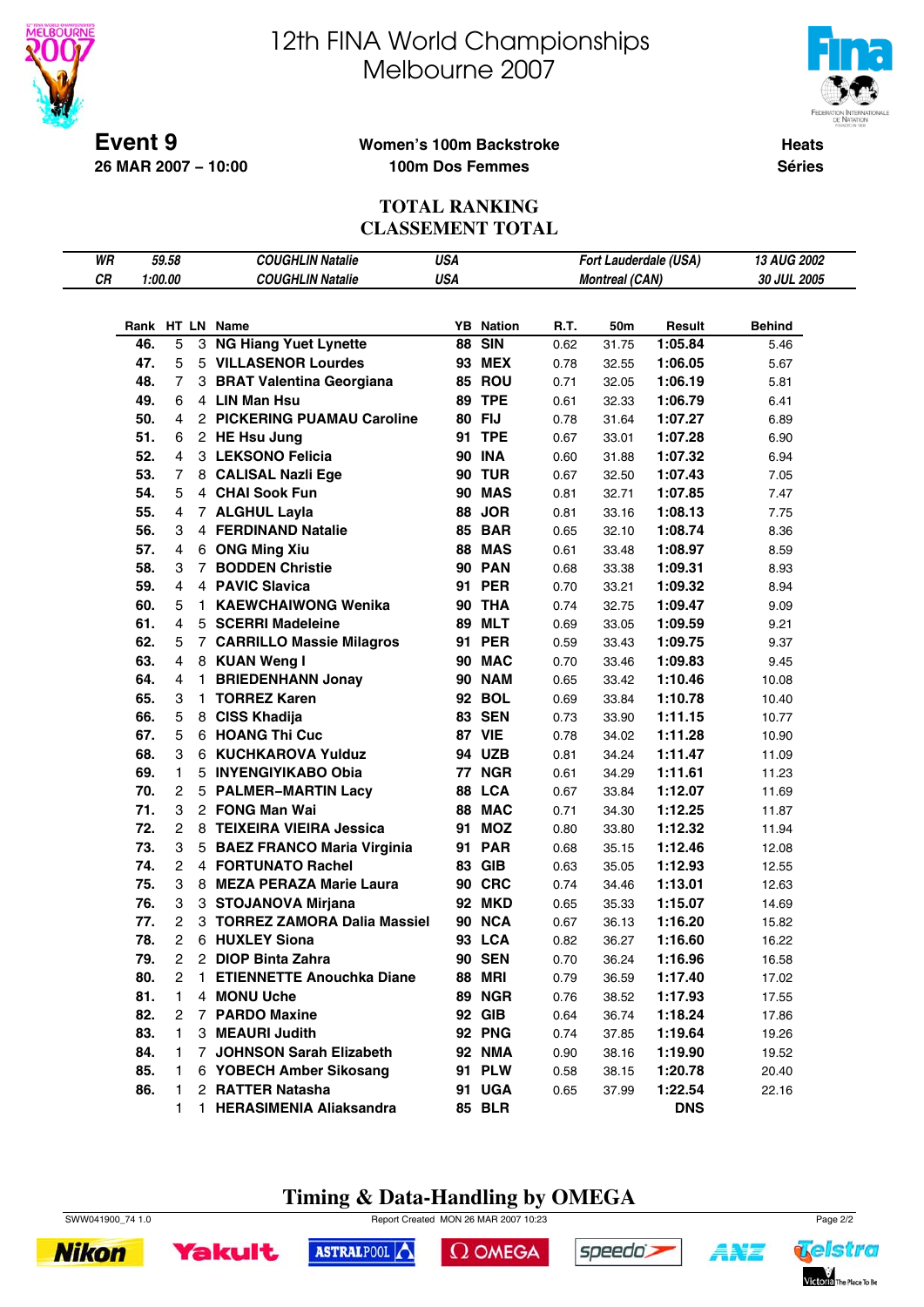



**Event 209 26 MAR 2007 - 20:00**

## **Women's 100m Backstroke 100m Dos Femmes**

**Semifinals Demi-Finales**

#### **TOTAL RANKING CLASSEMENT TOTAL**

| WR |     | 59.58   |   | <b>COUGHLIN Natalie</b>   | USA        |                  |      |                       | <b>Fort Lauderdale (USA)</b> | <b>13 AUG 2002</b> |
|----|-----|---------|---|---------------------------|------------|------------------|------|-----------------------|------------------------------|--------------------|
| СR |     | 1:00.00 |   | <b>COUGHLIN Natalie</b>   | <b>USA</b> |                  |      | <b>Montreal (CAN)</b> |                              | <b>30 JUL 2005</b> |
|    |     |         |   |                           |            |                  |      |                       |                              |                    |
|    |     |         |   | Rank HT LN Name           |            | <b>YB</b> Nation | R.T. | 50m                   | Result                       | <b>Behind</b>      |
|    | 1.  | 2       |   | 2 SEEBOHM Emily           |            | <b>92 AUS</b>    | 0.63 | 29.42                 | 1:00.51Q                     |                    |
|    | 2.  |         | 5 | <b>MANAUDOU Laure</b>     | 86         | <b>FRA</b>       | 0.76 | 29.82                 | 1:00.55Q                     | 0.04               |
|    | 3.  | 2       | 3 | <b>ITO Hanae</b>          | 85         | <b>JPN</b>       | 0.57 | 29.49                 | 1:00.62Q                     | 0.11               |
|    | 4.  | 2       |   | 4 COUGHLIN Natalie        |            | 82 USA           | 0.69 | 29.48                 | 1:00.64Q                     | 0.13               |
|    | 5.  | 2       | 5 | <b>NAKAMURA Reiko</b>     |            | 82 JPN           | 0.66 | 29.31                 | 1:00.71Q                     | 0.20               |
|    | 6.  | 2       | 6 | <b>ZIMMER Tayliah</b>     | 85         | <b>AUS</b>       | 0.67 | 29.64                 | 1:01.06Q                     | 0.55               |
|    | 7.  |         | 6 | <b>AMSHENNIKOVA Iryna</b> | 86         | <b>UKR</b>       | 0.73 | 29.64                 | 1:01.21Q                     | 0.70               |
|    | 8.  | 2       |   | 7 ZUEVA Anastasia         | 90         | <b>RUS</b>       | 0.89 | 29.82                 | 1:01.23Q                     | 0.72               |
|    | 9.  |         |   | 2 SZEPESI Nikolett        | 87         | <b>HUN</b>       | 0.62 | 29.77                 | 1:01.29                      | 0.78               |
|    | 10. |         |   | 3 VAZIRI Leila            | 85         | <b>USA</b>       | 0.61 | 30.08                 | 1:01.39                      | 0.88               |
|    | 11. |         | 8 | <b>JOVANOVIC Sanja</b>    | 86         | <b>CRO</b>       | 0.73 | 29.50                 | 1:01.59                      | 1.08               |
|    | 12. |         |   | <b>XU Tianlongzi</b>      | 91         | <b>CHN</b>       | 0.53 | 29.93                 | 1:01.70                      | 1.19               |
|    | 13. |         |   | <b>BUSCHSCHULTE Antie</b> | 78         | <b>GER</b>       | 0.67 | 29.70                 | 1:01.71                      | 1.20               |
|    | 14. | 1       |   | 4 COVENTRY Kirsty         | 83         | <b>ZIM</b>       | 0.72 | 30.61                 | 1:01.73                      | 1.22               |
|    | 15. | 2       |   | <b>MCLEAN Hannah</b>      | 81         | <b>NZL</b>       | 0.75 | 30.12                 | 1:01.80                      | 1.29               |
|    | 16. | 2       | 8 | <b>ZUBKOVA Kateryna</b>   | 88         | <b>UKR</b>       | 0.77 | 30.03                 | 1:02.04                      | 1.53               |

# **Timing & Data-Handling by OMEGA**

ASTRALPOOL



**Yakult** 

**Nikon** 





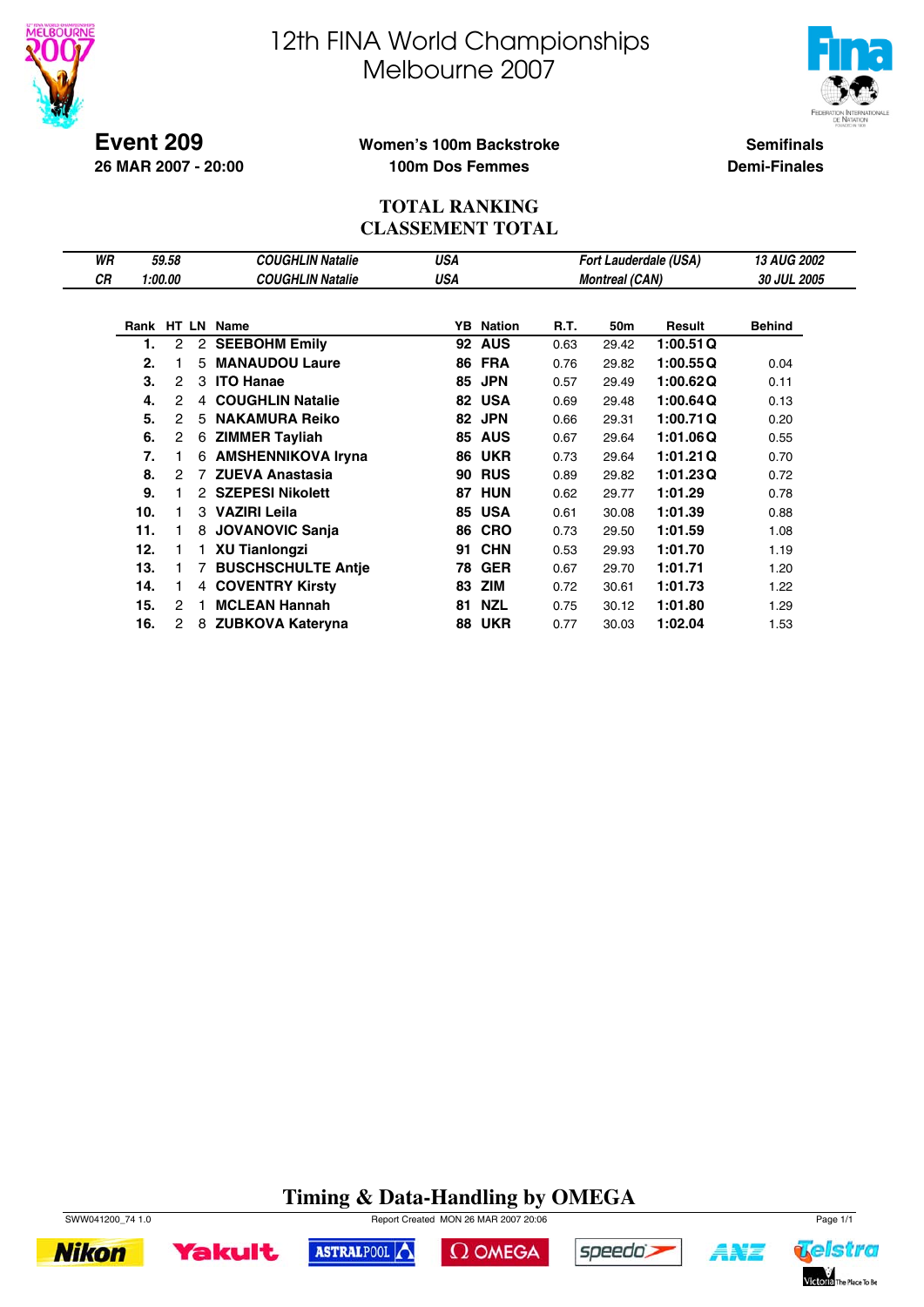



**Event 109 27 MAR 2007 - 19:13**

### **Women's 100m Backstroke 100m Dos Femmes**

**Finals Finales**

## **FINAL RESULTS CLASSEMENT FINALES**

| WR           | 59.58   |                     | <b>COUGHLIN Natalie</b>     | <b>USA</b> |                  |                       | <b>Fort Lauderdale (USA)</b> |         | <b>13 AUG 2002</b> |
|--------------|---------|---------------------|-----------------------------|------------|------------------|-----------------------|------------------------------|---------|--------------------|
| <b>CR</b>    | 1:00.00 |                     | <b>COUGHLIN Natalie</b>     | USA        |                  | <b>Montreal (CAN)</b> |                              |         | <b>30 JUL 2005</b> |
|              |         |                     |                             |            |                  |                       |                              |         |                    |
|              |         | <b>Rank LN Name</b> |                             |            | <b>YB</b> Nation | <b>R.T.</b>           | 50m                          | Result  | <b>Behind</b>      |
| <b>FINAL</b> |         | 1.                  | 6 COUGHLIN Natalie          |            | 82 USA           | 0.68                  | 28.30                        | 59.44   | <b>WR</b>          |
|              |         | 2.                  | <b>MANAUDOU Laure</b><br>5. |            | <b>86 FRA</b>    | 0.72                  | 29.09                        | 59.87   | 0.43               |
|              |         | 3.                  | 2 NAKAMURA Reiko            |            | 82 JPN           | 0.64                  | 29.61                        | 1:00.40 | 0.96               |
|              |         | 4.                  | 4 SEEBOHM Emily             |            | <b>92 AUS</b>    | 0.68                  | 29.68                        | 1:00.52 | 1.08               |
|              |         | 5.                  | <b>ITO Hanae</b><br>3       |            | 85 JPN           | 0.58                  | 29.36                        | 1:00.63 | 1.19               |
|              |         | 6.                  | <b>AMSHENNIKOVA Iryna</b>   |            | <b>86 UKR</b>    | 0.74                  | 29.20                        | 1:00.79 | 1.35               |
|              |         | 7.                  | 8 ZUEVA Anastasia           |            | <b>90 RUS</b>    | 0.81                  | 29.93                        | 1:01.38 | 1.94               |
|              |         | 8.                  | <b>ZIMMER Tayliah</b>       |            | <b>85 AUS</b>    | 0.69                  | 29.88                        | 1:02.68 | 3.24               |

# **Timing & Data-Handling by OMEGA**



**Yakult** 

SWW041100\_73 1.0 Page 1/1





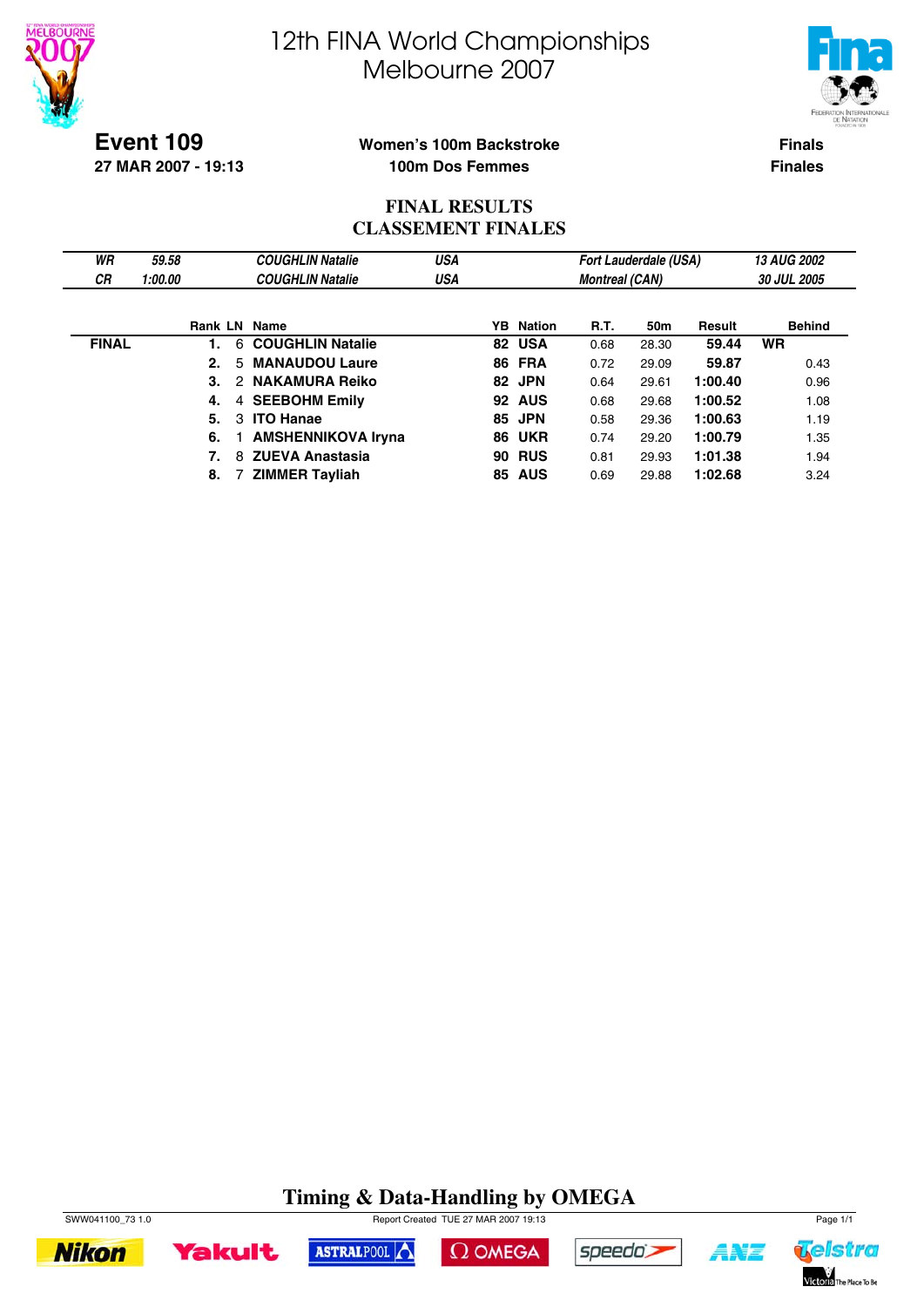

**30 MAR 2007 - 12:40**

# 12th FINA World Championships Melbourne 2007



**Heats Séries**

#### **Women's 200m Backstroke 200m Dos Femmes**

### **TOTAL RANKING CLASSEMENT TOTAL**

| WR              |                |                | 2:06.62<br><b>EGERSZEGI Krisztina</b> |    | HUN              |      |       | Athens (GRE)          |         |          | 25 AUG 1991   |
|-----------------|----------------|----------------|---------------------------------------|----|------------------|------|-------|-----------------------|---------|----------|---------------|
| <b>CR</b>       |                |                | 2:07.40<br><b>HE Cihong</b>           |    | <b>CHN</b>       |      |       | Rome (ITA)            |         |          | 11 SEP 1994   |
|                 |                |                |                                       |    |                  |      |       |                       |         |          |               |
| Rank HT LN Name |                |                |                                       |    | <b>YB</b> Nation | R.T. | 50m   | 100m                  | 150m    | Result   | <b>Behind</b> |
| 1.              | 8              | 1              | <b>COVENTRY Kirsty</b>                | 83 | <b>ZIM</b>       | 0.70 | 30.51 | 1:02.96               | 1:35.50 | 2:07.99Q |               |
| 2.              | 6              | 5              | <b>BARON Esther</b>                   |    | 87 FRA           | 0.73 | 30.52 | 1:03.45               | 1:36.39 | 2:09.77Q | 1.78          |
| 3.              | 8              |                | 5 HOELZER Margaret                    |    | 83 USA           | 0.72 | 30.92 | 1:04.07               | 1:36.92 | 2:10.25Q | 2.26          |
| 4.              | 8              | 6.             | <b>SZEPESI Nikolett</b>               |    | <b>87 HUN</b>    | 0.66 | 30.71 | 1:04.17               | 1:37.57 | 2:10.85Q | 2.86          |
| 5.              | 8              |                | 4 NAKAMURA Reiko                      |    | 82 JPN           | 0.65 | 30.30 | 1:03.43               | 1:37.14 | 2:11.12Q | 3.13          |
| 6.              | 8              |                | 3 FARGUS Joanna                       |    | 82 AUS           | 0.64 | 31.01 | 1:04.53               | 1:37.73 | 2:11.50Q | 3.51          |
| 7.              | 6              |                | <b>3 ADCOCK Frances</b>               |    | 84 AUS           | 0.65 | 30.79 | 1:03.98               | 1:37.43 | 2:11.60Q | 3.61          |
| 8.              | 7              | 6              | <b>BEISEL Elizabeth</b>               |    | <b>92 USA</b>    | 0.66 | 31.68 | 1:05.60               | 1:38.67 | 2:11.91Q | 3.92          |
| 9.              | 6              |                | 4 ITO Hanae                           |    | 85 JPN           | 0.60 | 30.87 | 1:04.03               | 1:37.72 | 2:11.92Q | 3.93          |
| 10.             | 6              |                | 2 BERNARD GONZALEZ Escarlata          |    | 89 ESP           | 0.77 | 31.42 | 1:04.91               | 1:38.78 | 2:12.43Q | 4.44          |
| 11.             | 7              | $\overline{7}$ | <b>MCLEAN Hannah</b>                  | 81 | <b>NZL</b>       | 0.81 | 31.74 | 1:04.69               | 1:38.25 | 2:12.58Q | 4.59          |
| 12.             | 8              | $7^{\circ}$    | <b>SIMMONDS Elizabeth</b>             | 91 | <b>GBR</b>       | 0.65 | 31.09 | 1:04.59               | 1:38.33 | 2:12.68Q | 4.69          |
| 13.             | 7              |                | 2 INGRAM Melissa                      |    | <b>85 NZL</b>    | 0.68 | 31.49 | 1:05.11               | 1:38.97 | 2:12.97Q | 4.98          |
| 14.             | 7              |                | 5 FILIPPI Alessia                     |    | 87 ITA           | 0.77 | 31.79 | 1:04.86               | 1:38.61 | 2:13.03Q | 5.04          |
| 15.             | 8              |                | 2 VERRASZTO Evelyn                    |    | <b>89 HUN</b>    | 0.68 | 31.41 | 1:04.75               | 1:38.64 | 2:13.04Q | 5.05          |
| 16.             | 6              |                | 6 AMSHENNIKOVA Iryna                  |    | <b>86 UKR</b>    | 0.75 | 30.76 | 1:03.87               | 1:38.20 | 2:13.05Q | 5.06          |
| 17.             | $\overline{7}$ |                | 4 ZHAO Jing                           |    | <b>90 CHN</b>    | 0.65 | 31.33 | 1:05.81               | 1:40.82 | 2:13.12  | 5.13          |
| 18.             | 5              |                | 3 MOLLER Carin                        |    | <b>83 SWE</b>    | 0.69 | 31.97 | 1:05.71               | 1:39.19 | 2:13.32  | 5.33          |
| 19.             | 6              |                | 8 ZUEVA Anastasia                     |    | <b>90 RUS</b>    | 0.84 | 31.25 | 1:05.09               | 1:39.09 | 2:13.54  | 5.55          |
| 20.             | 7              |                | 3 MARSHALL Melanie                    |    | <b>82 GBR</b>    | 0.67 | 31.34 | 1:05.28               | 1:39.51 | 2:13.60  | 5.61          |
| 21.             | 5              |                | 4 STEFANYSHYN Kelly                   |    | 82 CAN           | 0.70 | 31.48 | 1:05.34               | 1:39.44 | 2:13.65  | 5.66          |
| 22.             | 5              |                | 2 KAVALEVA Aliaksandra                |    | <b>90 BLR</b>    | 0.71 | 32.56 | 1:06.32               | 1:40.24 | 2:14.09  | 6.10          |
| 23.             | 5              |                | 8 VOLCAN Erin                         |    | <b>84 VEN</b>    | 0.71 | 31.94 | 1:06.07               | 1:40.03 | 2:14.89  | 6.90          |
| 24.             | 5              | 1.             | <b>GOSTOMELSKY Anna</b>               |    | <b>81 ISR</b>    | 0.68 | 32.09 | 1:06.35               | 1:40.76 | 2:14.92  | 6.93          |
| 25.             | $\overline{7}$ |                | 8 HETZER Nicole                       | 79 | <b>GER</b>       | 0.70 | 32.30 | 1:06.50               | 1:40.53 | 2:15.02  | 7.03          |
| 26.             | 4              |                | 3 WILKINSON Julia                     | 87 | <b>CAN</b>       | 0.67 | 32.46 | 1:07.29               | 1:41.41 | 2:15.39  | 7.40          |
| 27.             | 6              | $\overline{7}$ | <b>BAI Angi</b>                       |    | <b>93 CHN</b>    | 0.74 | 31.16 | 1:04.75               | 1:40.19 | 2:15.51  | 7.52          |
| 28.             | 4              |                | 2 LEFANOWICZ Iwona                    |    | 92 POL           | 0.75 | 32.51 | 1:07.59               | 1:41.59 | 2:15.58  | 7.59          |
| 29.             | 5              |                | <b>6 SVENDSEN Therese</b>             |    | <b>89 SWE</b>    | 0.82 | 32.15 | 1:06.21               | 1:40.57 | 2:16.18  | 8.19          |
| 30.             | 4              | 5              | <b>JOVANOVIC Sanja</b>                |    | <b>86 CRO</b>    | 0.82 | 31.14 | 1:05.20               | 1:41.16 | 2:16.38  | 8.39          |
| 31.             | 6              | 1.             | <b>ZUBKOVA Kateryna</b>               |    | <b>88 UKR</b>    | 0.76 | 31.74 | 1:06.16               | 1:41.05 | 2:16.52  | 8.53          |
| 32.             | 4              |                | 8 NOCHER Melanie                      | 88 | <b>IRL</b>       | 0.61 | 32.46 | 1:06.99               | 1:41.91 | 2:17.29  | 9.30          |
| 33.             | 8              | 8              | <b>BRAT Valentina Georgiana</b>       |    | 85 ROU           | 0.78 | 32.51 | 1:08.11               | 1:43.28 | 2:18.78  | 10.79         |
| 34.             | 7              | 1              | <b>JUNG Yoo Jin</b>                   |    | <b>89 KOR</b>    | 0.61 |       | 32.15 1:07.00 1:42.82 |         | 2:18.80  | 10.81         |
| 35.             | 4              | 1.             | <b>VILLASENOR Lourdes</b>             |    | <b>93 MEX</b>    | 0.72 | 33.35 | 1:09.05 1:45.16       |         | 2:20.47  | 12.48         |
| 36.             | 4              |                | 4 LIN Man Hsu                         |    | 89 TPE           | 0.60 | 32.51 | 1:08.56 1:44.52       |         | 2:21.55  | 13.56         |
| 37.             | 4              |                | 7 LEE Nam Eun                         |    | <b>89 KOR</b>    | 0.60 | 31.80 | 1:07.57 1:44.93       |         | 2:22.25  | 14.26         |
| 38.             | 3              | 1.             | <b>THAVEESUPSOONTHORN Nimitta</b>     |    | 89 THA           | 0.74 | 34.47 | 1:10.86               | 1:46.81 | 2:22.66  | 14.67         |
| 39.             | 4              |                | 6 HE Hsu Jung                         |    | <b>91 TPE</b>    | 0.67 | 33.61 | 1:09.58 1:47.37       |         | 2:24.22  | 16.23         |
| 40.             | 5              | 7              | <b>CALISAL Nazli Ege</b>              |    | <b>90 TUR</b>    | 0.67 | 32.80 | 1:09.03 1:46.75       |         | 2:25.03  | 17.04         |
| 41.             | 3              |                | 2 ONG Ming Xiu                        |    | <b>88 MAS</b>    | 0.61 | 34.54 | 1:10.99 1:47.55       |         | 2:25.15  | 17.16         |
| 42.             | 3              |                | 7 AITKEN Kiera                        |    | <b>83 BER</b>    | 0.83 | 34.09 | 1:11.10 1:48.91       |         | 2:26.32  | 18.33         |
| 43.             | 3              |                | 4 CHAI Sook Fun                       |    | <b>90 MAS</b>    | 0.81 | 33.93 | 1:11.05 1:49.29       |         | 2:26.38  | 18.39         |
| 44.             | 2              |                | 4 TUHTASINOVA Maftunabonu             |    | 94 UZB           | 0.67 | 34.04 | 1:10.82 1:48.44       |         | 2:26.55  | 18.56         |
| 45.             | $^{2}$         |                | 6 KAEWCHAIWONG Wenika                 |    | <b>90 THA</b>    | 0.71 |       | 32.90 1:10.54 1:48.75 |         | 2:27.22  | 19.23         |

# **Timing & Data-Handling by OMEGA**

SWW042900\_74 1.0 Report Created FRI 30 MAR 2007 13:12 Page 1/2





ASTRALPOOL  $\Omega$  OMEGA speedo's

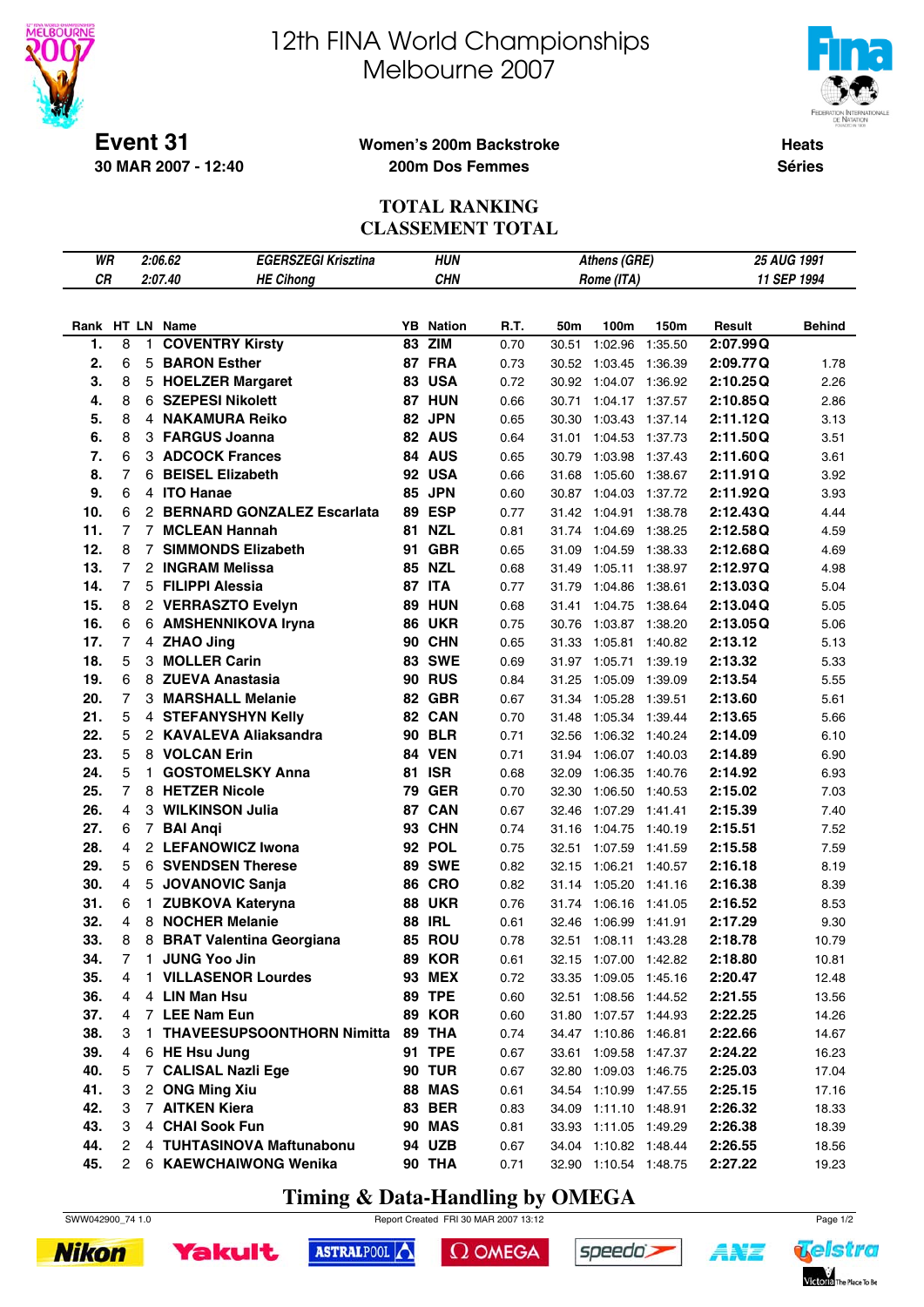



**30 MAR 2007 − 12:40**

#### **Women's 200m Backstroke 200m Dos Femmes**

**Heats Séries**

## **TOTAL RANKING CLASSEMENT TOTAL**

|                |                 | <b>EGERSZEGI Krisztina</b>                 | <b>HUN</b><br>Athens (GRE)                                                                                                                                                                                                                                                                                                                           |            |                                                                          |       |         |               |            |                    |  |
|----------------|-----------------|--------------------------------------------|------------------------------------------------------------------------------------------------------------------------------------------------------------------------------------------------------------------------------------------------------------------------------------------------------------------------------------------------------|------------|--------------------------------------------------------------------------|-------|---------|---------------|------------|--------------------|--|
|                |                 | <b>HE Cihong</b>                           |                                                                                                                                                                                                                                                                                                                                                      | <b>CHN</b> |                                                                          |       |         |               |            | 11 SEP 1994        |  |
|                |                 |                                            |                                                                                                                                                                                                                                                                                                                                                      |            |                                                                          |       |         |               |            |                    |  |
|                |                 |                                            |                                                                                                                                                                                                                                                                                                                                                      |            | R.T.                                                                     | 50m   | 100m    | 150m          | Result     | <b>Behind</b>      |  |
| 3              | 8               |                                            |                                                                                                                                                                                                                                                                                                                                                      |            | 0.75                                                                     | 34.62 | 1:11.92 | 1:49.94       | 2:27.65    | 19.66              |  |
| 2              |                 |                                            | 88                                                                                                                                                                                                                                                                                                                                                   | <b>JOR</b> | 0.70                                                                     | 33.36 | 1:10.81 | 1:49.42       | 2:27.77    | 19.78              |  |
| 3              |                 |                                            | 91                                                                                                                                                                                                                                                                                                                                                   | <b>PER</b> | 0.68                                                                     | 33.96 | 1:11.70 | 1:49.24       | 2:28.02    | 20.03              |  |
| 2              |                 |                                            |                                                                                                                                                                                                                                                                                                                                                      | <b>UZB</b> | 0.77                                                                     | 33.72 | 1:11.54 | 1:50.59       | 2:29.05    | 21.06              |  |
| 3              |                 |                                            | 87                                                                                                                                                                                                                                                                                                                                                   | <b>VIE</b> | 0.76                                                                     | 34.81 | 1:12.98 | 1:51.06       | 2:29.20    | 21.21              |  |
| $\overline{2}$ |                 |                                            | 90                                                                                                                                                                                                                                                                                                                                                   | <b>MAC</b> | 0.74                                                                     | 34.93 | 1:13.79 | 1:52.60       | 2:30.61    | 22.62              |  |
| 3              |                 |                                            | 91                                                                                                                                                                                                                                                                                                                                                   | <b>PER</b> | 0.54                                                                     | 34.82 | 1:12.81 | 1:51.94       | 2:32.06    | 24.07              |  |
| 2              |                 |                                            |                                                                                                                                                                                                                                                                                                                                                      |            | 0.67                                                                     | 36.22 | 1:16.07 | 1:58.06       | 2:39.24    | 31.25              |  |
|                |                 |                                            |                                                                                                                                                                                                                                                                                                                                                      |            | 0.80                                                                     | 36.56 | 1:16.97 | 1:59.21       | 2:40.96    | 32.97              |  |
| 2              | 8               |                                            | 88                                                                                                                                                                                                                                                                                                                                                   | MRI        | 0.76                                                                     | 37.36 | 1:18.36 | 2:01.29       | 2:44.35    | 36.36              |  |
| 2              | 7               |                                            |                                                                                                                                                                                                                                                                                                                                                      | <b>NCA</b> | 0.74                                                                     |       |         | 2:04.02       | 2:45.98    | 37.99              |  |
|                | 3               |                                            | 86                                                                                                                                                                                                                                                                                                                                                   | <b>ARU</b> |                                                                          |       |         |               | <b>DNS</b> |                    |  |
|                | 5               |                                            | 77                                                                                                                                                                                                                                                                                                                                                   | <b>NGR</b> |                                                                          |       |         |               | <b>DNS</b> |                    |  |
| 5              |                 |                                            | 79                                                                                                                                                                                                                                                                                                                                                   | <b>GER</b> |                                                                          |       |         |               | <b>DNS</b> |                    |  |
|                | WR<br><b>CR</b> | 2:06.62<br>2:07.40<br>Rank HT LN Name<br>2 | <b>CISS Khadija</b><br>5 ALGHUL Layla<br>6 PAVIC Slavica<br><b>KUCHKAROVA Yulduz</b><br>3 HOANG Thi Cuc<br>3 KUAN Weng I<br>5 CARRILLO Massie Milagros<br><b>PALMER-MARTIN Lacy</b><br>4 HUXLEY Siona<br><b>ETIENNETTE Anouchka Diane</b><br><b>TORREZ ZAMORA Dalia Massiel</b><br><b>EMAN Valerie</b><br><b>INYENGIYIKABO Obia</b><br>5 LURZ Annika |            | <b>YB</b> Nation<br><b>83 SEN</b><br>94<br>88 LCA<br><b>93 LCA</b><br>90 |       |         | 39.12 1:21.47 | Rome (ITA) | <b>25 AUG 1991</b> |  |

# **Timing & Data-Handling by OMEGA**



**Nikon** 









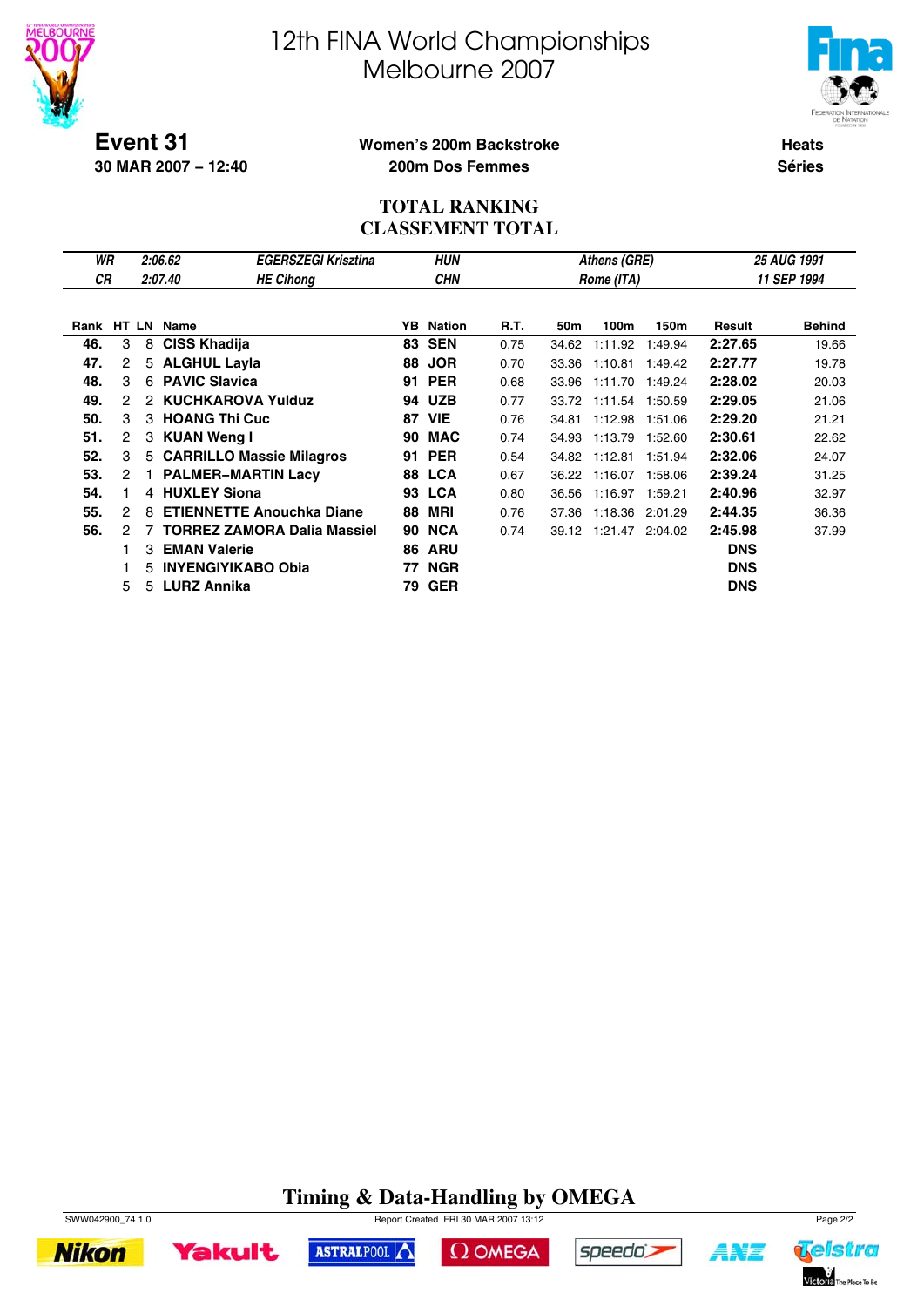



**Event 231 30 MAR 2007 - 20:10**

## **Women's 200m Backstroke 200m Dos Femmes**

**Semifinals Demi-Finales**

## **TOTAL RANKING CLASSEMENT TOTAL**

| WR         |   |                | 2:06.62                           | <b>EGERSZEGI Krisztina</b> |    | <b>HUN</b> |      |       | Athens (GRE) |         | 25 AUG 1991 |               |  |
|------------|---|----------------|-----------------------------------|----------------------------|----|------------|------|-------|--------------|---------|-------------|---------------|--|
| <b>CR</b>  |   |                | 2:07.40                           | <b>HE Cihong</b>           |    | <b>CHN</b> |      |       | Rome (ITA)   |         |             | 11 SEP 1994   |  |
|            |   |                |                                   |                            |    |            |      |       |              |         |             |               |  |
| Rank HT LN |   |                | <b>Name</b>                       |                            | YB | Nation     | R.T. | 50m   | 100m         | 150m    | Result      | <b>Behind</b> |  |
| 1.         | 2 | 5              | <b>HOELZER Margaret</b>           |                            | 83 | <b>USA</b> | 0.68 | 30.63 | 1:02.92      | 1:35.13 | 2:07.70Q    |               |  |
| 2.         | 2 | $\overline{4}$ | <b>COVENTRY Kirsty</b>            |                            | 83 | <b>ZIM</b> | 0.70 | 30.12 | 1:02.65      | 1:35.46 | 2:07.78Q    | 0.08          |  |
| 3.         | 2 | 3              | <b>NAKAMURA Reiko</b>             |                            | 82 | <b>JPN</b> | 0.61 | 30.70 | 1:03.32      | 1:35.83 | 2:08.82Q    | 1.12          |  |
| 4.         |   | 4              | <b>BARON Esther</b>               |                            | 87 | <b>FRA</b> | 0.78 | 30.77 | 1:03.85      | 1:37.41 | 2:10.55Q    | 2.85          |  |
| 5.         | 2 | 2              | <b>ITO Hanae</b>                  |                            | 85 | <b>JPN</b> | 0.62 | 30.82 | 1:04.01      | 1:37.17 | 2:10.69Q    | 2.99          |  |
| 6.         |   |                | <b>FILIPPI Alessia</b>            |                            | 87 | <b>ITA</b> | 0.75 | 31.97 | 1:05.25      | 1:38.49 | 2:11.16Q    | 3.46          |  |
| 6.         |   | 5.             | <b>SZEPESI Nikolett</b>           |                            | 87 | <b>HUN</b> | 0.61 | 30.76 | 1:04.17      | 1:37.79 | 2:11.16Q    | 3.46          |  |
| 8.         |   | 7              | <b>SIMMONDS Elizabeth</b>         |                            | 91 | <b>GBR</b> | 0.67 | 31.09 | 1:04.27      | 1:37.63 | 2:11.20Q    | 3.50          |  |
| 9.         |   | 8              | <b>AMSHENNIKOVA Iryna</b>         |                            | 86 | <b>UKR</b> | 0.73 | 30.53 | 1:03.66      | 1:37.14 | 2:11.49     | 3.79          |  |
| 10.        |   |                | <b>BERNARD GONZALEZ Escarlata</b> |                            | 89 | <b>ESP</b> | 0.76 | 31.49 | 1:04.79      | 1:38.21 | 2:11.72     | 4.02          |  |
| 11.        | 2 | 6              | <b>ADCOCK Frances</b>             |                            | 84 | <b>AUS</b> | 0.74 | 31.16 | 1:04.18      | 1:37.98 | 2:12.04     | 4.34          |  |
| 12.        |   | 6              | <b>BEISEL Elizabeth</b>           |                            | 92 | <b>USA</b> | 0.66 | 31.74 | 1:05.21      | 1:38.53 | 2:12.09     | 4.39          |  |
| 13.        | 2 | 7              | <b>MCLEAN Hannah</b>              |                            | 81 | <b>NZL</b> | 0.77 | 31.42 | 1:04.60      | 1:38.70 | 2:13.12     | 5.42          |  |
| 14.        |   | 3              | <b>FARGUS Joanna</b>              |                            | 82 | <b>AUS</b> | 0.64 | 31.51 | 1:05.34      | 1:39.21 | 2:13.22     | 5.52          |  |
| 15.        | 2 | 8              | <b>VERRASZTO Evelyn</b>           |                            | 89 | <b>HUN</b> | 0.71 | 31.45 | 1:05.36      | 1:39.43 | 2:13.52     | 5.82          |  |
| 16.        | 2 |                | <b>INGRAM Melissa</b>             |                            | 85 | <b>NZL</b> | 0.77 | 31.85 | 1:05.95      | 1:39.89 | 2:14.07     | 6.37          |  |

# **Timing & Data-Handling by OMEGA**

 $\Omega$  OMEGA

speedo;

ASTRALPOOL



**Yakult** 

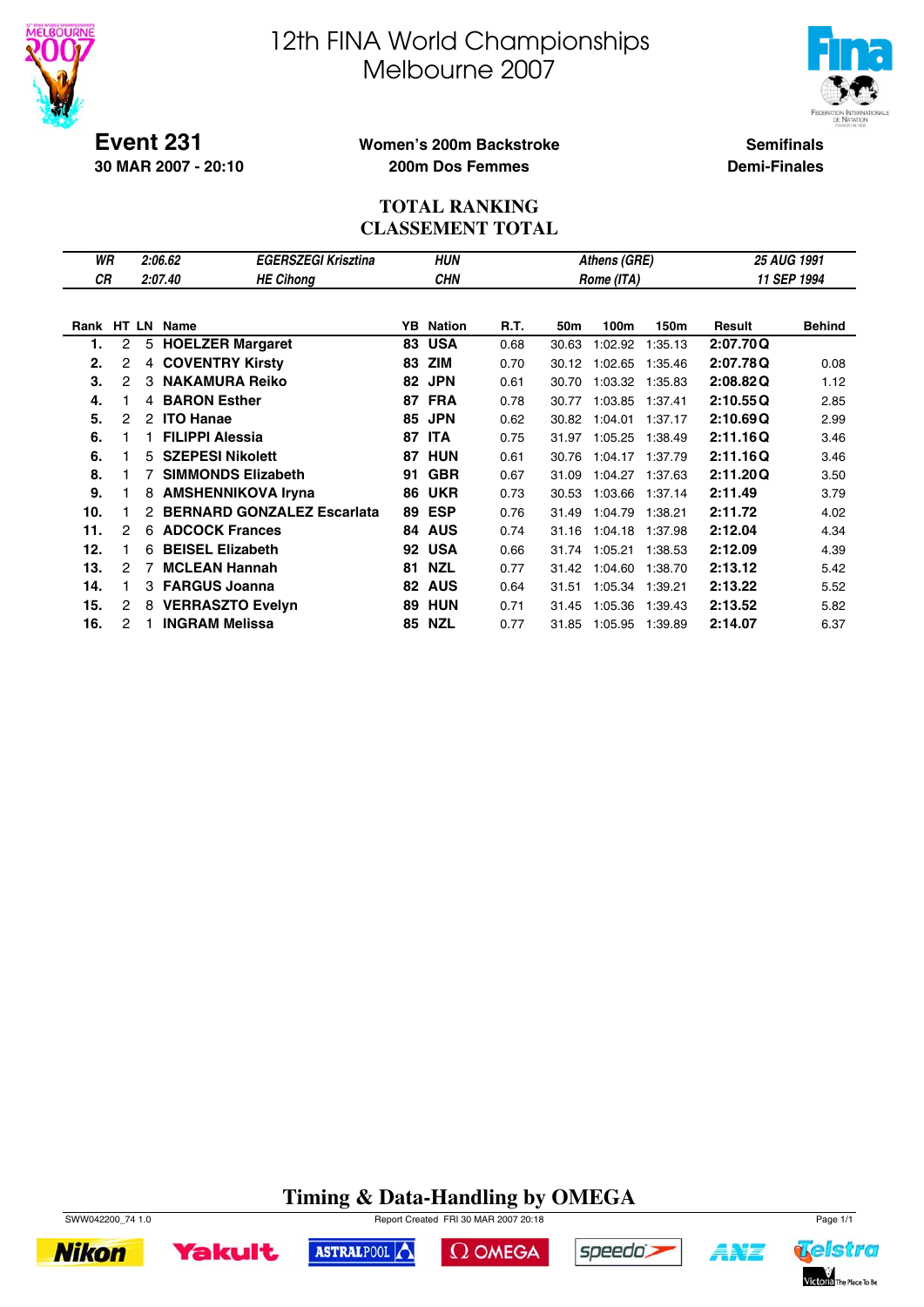



**Event 131 31 MAR 2007 - 19:19**

## **Women's 200m Backstroke 200m Dos Femmes**

**Finals Finales**

## **FINAL RESULTS CLASSEMENT FINALES**

| WR<br><b>CR</b> | 2:06.62<br>2:07.40             | <b>EGERSZEGI Krisztina</b><br><b>HE Cihong</b> |     | <b>HUN</b><br><b>CHN</b> |             |       | Athens (GRE)<br>Rome (ITA) |         |         | 25 AUG 1991<br>11 SEP 1994 |
|-----------------|--------------------------------|------------------------------------------------|-----|--------------------------|-------------|-------|----------------------------|---------|---------|----------------------------|
|                 | Rank LN Name                   |                                                |     | <b>YB</b> Nation         | <b>R.T.</b> | 50m   | 100m                       | 150m    | Result  | <b>Behind</b>              |
| <b>FINAL</b>    |                                |                                                |     |                          |             |       |                            |         |         |                            |
|                 | 4 HOELZER Margaret             |                                                |     | <b>83 USA</b>            | 0.72        | 30.38 | 1:02.79                    | 1:35.05 | 2:07.16 | <b>CR</b>                  |
| 2.              | 5 COVENTRY Kirsty              |                                                | 83  | ZIM                      | 0.70        | 30.22 | 1:02.61                    | 1:35.38 | 2:07.54 | 0.38                       |
| 3.              | <b>NAKAMURA Reiko</b><br>3     |                                                | 82. | <b>JPN</b>               | 0.63        | 30.50 | 1:03.12 1:35.80            |         | 2:08.54 | 1.38                       |
| 4.              | <b>BARON Esther</b><br>6       |                                                | 87  | <b>FRA</b>               | 0.74        | 30.38 | 1:02.86                    | 1:35.89 | 2:09.59 | 2.43                       |
| 5.              | <b>ITO Hanae</b><br>2          |                                                | 85  | <b>JPN</b>               | 0.63        | 30.49 | 1:03.37                    | 1:36.73 | 2:10.57 | 3.41                       |
| 6.              | <b>SZEPESI Nikolett</b>        |                                                | 87  | HUN                      | 0.63        | 30.53 | 1:03.70                    | 1:37.64 | 2:10.66 | 3.50                       |
| 7.              | <b>SIMMONDS Elizabeth</b><br>8 |                                                | 91  | <b>GBR</b>               | 0.61        | 30.83 | 1:03.99                    | 1:37.42 | 2:11.09 | 3.93                       |
| 8.              | <b>FILIPPI Alessia</b>         |                                                | 87  | <b>ITA</b>               | 0.76        | 31.63 | 1:04.76                    | 1:37.99 | 2:11.41 | 4.25                       |

# **Timing & Data-Handling by OMEGA**

 $\Omega$  OMEGA

ASTRALPOOL



**Yakult** 



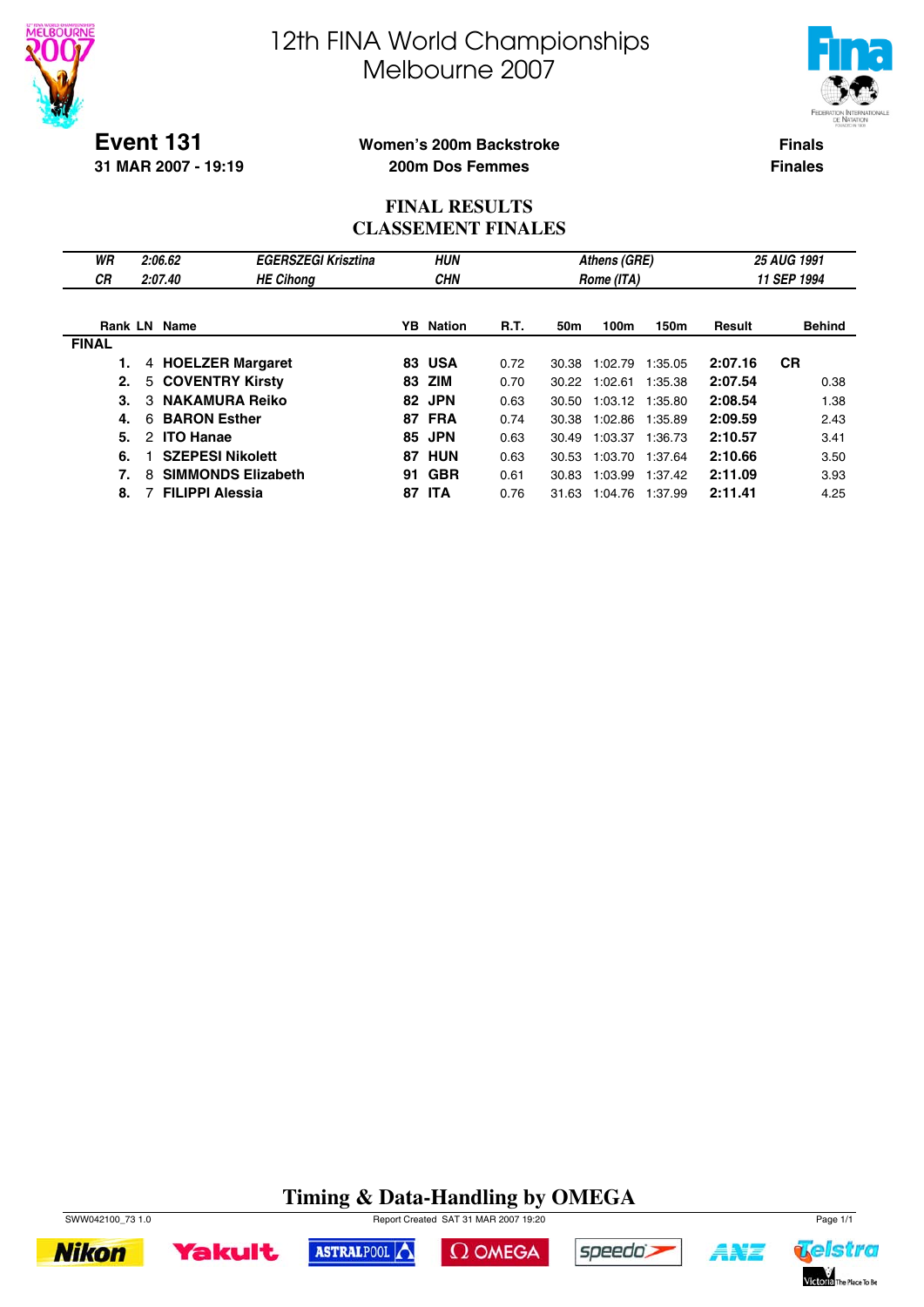



**Event 35 31 MAR 2007 - 10:48**

#### **Women's 50m Breaststroke 50m Brasse Femmes**

**Heats Séries**

#### **TOTAL RANKING CLASSEMENT TOTAL**

| WR | 30.31 |                | <b>AUS</b><br><b>EDMISTONE Jade</b>     |                                   |                       | <b>Melbourne (AUS)</b> | 30 JAN 2006   |  |
|----|-------|----------------|-----------------------------------------|-----------------------------------|-----------------------|------------------------|---------------|--|
| CR | 30.45 |                | <b>AUS</b><br><b>EDMISTONE Jade</b>     |                                   | <b>Montreal (CAN)</b> |                        | 31 JUL 2005   |  |
|    |       |                |                                         |                                   |                       |                        |               |  |
|    |       |                |                                         |                                   |                       |                        | <b>Behind</b> |  |
|    | 1.    | 9              | Rank HT LN Name<br>4 HARDY Jessica      | <b>YB</b> Nation<br><b>87 USA</b> | R.T.                  | Result                 |               |  |
|    |       |                |                                         |                                   | 0.67                  | 30.85Q                 |               |  |
|    | 2.    | 9              | 5 BAKER Zoe                             | <b>76 NZL</b>                     | 0.76                  | 31.35Q                 | 0.50          |  |
|    | 3.    | 11             | 4 JONES Leisel                          | <b>85 AUS</b>                     | 0.84                  | 31.39Q                 | 0.54          |  |
|    | 3.    | 11             | 5 KIRK Tara                             | 82 USA                            | 0.76                  | 31.39Q                 | 0.54          |  |
|    | 5.    | 10             | 6 EJDERVIK Rebecca                      | <b>87 SWE</b>                     | 0.68                  | 31.54Q                 | 0.69          |  |
|    | 6.    | 10             | 5 WHITE Tarnee                          | 81 AUS                            | 0.76                  | 31.65Q                 | 0.80          |  |
|    | 7.    | 10             | 7 KHLISTUNOVA Anna                      | <b>88 UKR</b>                     | 0.85                  | 31.73Q                 | 0.88          |  |
|    | 8.    | 10             | 4 SCHAFER Janne                         | <b>81 GER</b>                     | 0.80                  | 31.77Q                 | 0.92          |  |
|    | 9.    | 11             | 6 LE PARANTHOEN Anne Sophie             | 77 FRA                            | 0.77                  | 31.84Q                 | 0.99          |  |
|    | 10.   | 9              | 6 KAPISHINA Ina                         | 84 BLR                            | 0.70                  | 31.93Q                 | 1.08          |  |
|    | 11.   | 10             | 3 HAYWOOD Kate                          | 87 GBR                            | 0.90                  | 31.95Q                 | 1.10          |  |
|    | 12.   | 8              | 3 JUKIC Mirna                           | 86 AUT                            | 0.76                  | 32.06Q                 | 1.21          |  |
|    | 13.   | 11             | 2 PANARA Roberta                        | <b>84 ITA</b>                     | 0.87                  | 32.17Q                 | 1.32          |  |
|    | 14.   | 11             | 3 JI Liping                             | 88 CHN                            | 0.84                  | 32.25Q                 | 1.40          |  |
|    | 15.   | 11             | 8 GULBRANDSEN Anne-Mari                 | <b>84 NOR</b>                     | 0.91                  | 32.35Q                 | 1.50          |  |
|    | 16.   | 9              | 3 BOGOMAZOVA Elena                      | <b>82 RUS</b>                     | 0.74                  | 32.51Q                 | 1.66          |  |
|    | 17.   | 10             | 1 CAREY Annabelle                       | <b>89 NZL</b>                     | 0.72                  | 32.60                  | 1.75          |  |
|    | 18.   | 9              | 2 MIWA Yoshimi                          | <b>85 JPN</b>                     | 0.84                  | 32.63                  | 1.78          |  |
|    | 19.   | 8              | 4 FARRELL Ciara                         | <b>86 IRL</b>                     | 0.87                  | 32.69                  | 1.84          |  |
|    | 19.   | 9              | 1 WESTRIN Hanna                         | <b>91 SWE</b>                     | 0.77                  | 32.69                  | 1.84          |  |
|    | 21.   | 10             | 2 KAMINSKA Beata                        | 80 POL                            | 0.81                  | 32.81                  | 1.96          |  |
|    | 22.   | 9              | 8 VAN BILJON Suzaan                     | <b>88 RSA</b>                     | 0.71                  | 32.87                  | 2.02          |  |
|    | 22.   | 11             | 1 CHEN Huijia                           | 90 CHN                            | 0.90                  | 32.87                  | 2.02          |  |
|    | 24.   | 8              | 8 VDOVICENCO Veronica                   | <b>85 MDA</b>                     |                       |                        |               |  |
|    |       |                |                                         |                                   | 0.87                  | 33.31                  | 2.46          |  |
|    | 24.   | 10             | 8 GOMES Diana                           | <b>89 POR</b>                     | 0.78                  | 33.31                  | 2.46          |  |
|    | 26.   | 8              | 6 SILVA Valeria                         | <b>85 PER</b>                     | 0.81                  | 33.32                  | 2.47          |  |
|    | 27.   | 9              | 7 PIDLISNA Yuliya                       | <b>87 UKR</b>                     | 0.76                  | 33.88                  | 3.03          |  |
|    | 28.   | 7              | 8 ELBEKRI Sara                          | 87 MAR                            | 0.88                  | 34.11                  | 3.26          |  |
|    | 29.   | $\overline{7}$ | 4 CHRISTOFOROU Anastasia                | <b>90 CYP</b>                     | 0.78                  | 34.35                  | 3.50          |  |
|    | 30.   | 6              | 5 KONG Man Yi Yvette                    | <b>93 HKG</b>                     | 0.83                  | 34.36                  | 3.51          |  |
|    | 31.   | 8              | 7 KUC Marina                            | <b>85 MNE</b>                     | 0.81                  | 34.41                  | 3.56          |  |
|    | 32.   | 8              | 1 CHEN I Chuan                          | 91 TPE                            | 0.69                  | 34.48                  | 3.63          |  |
|    | 33.   | 7 <sup>7</sup> | 5 HO Ru'En Roanne                       | <b>92 SIN</b>                     | 0.70                  | 34.52                  | 3.67          |  |
|    | 34.   | 7              | 7 LACUSTA Larisa                        | <b>79 ROU</b>                     | 0.85                  | 34.58                  | 3.73          |  |
|    | 35.   | 6              | 8 KOH Ting Ting                         | 91 SIN                            | 0.64                  | 35.06                  | 4.21          |  |
|    | 36.   | 7              | 1 VICTORIA Daniela                      | <b>89 VEN</b>                     | 0.74                  | 35.38                  | 4.53          |  |
|    | 37.   | 6              | 4 BEAUBRUN Danielle Elizabeth           | <b>90 LCA</b>                     | 0.75                  | 35.42                  | 4.57          |  |
|    | 38.   | 7              | 6 RINA Desak Nyoman                     | <b>88 INA</b>                     | 0.72                  | 35.43                  | 4.58          |  |
|    | 39.   | 6              | 6 AH KOY Rachel                         | 89 FIJ                            | 0.66                  | 35.44                  | 4.59          |  |
|    | 40.   | 5              | 4 LEI On Kei                            | 91 MAC                            | 0.81                  | 35.69                  | 4.84          |  |
|    | 41.   | 8              | 2 ISENIA Nilshaira                      | 89 AHO                            | 0.78                  | 35.77                  | 4.92          |  |
|    | 42.   | 6              | 3 UTAMI Lina Cahya                      | <b>81 INA</b>                     | 0.77                  | 35.79                  | 4.94          |  |
|    | 43.   | 4              | 3 DROUBRY Dohi Eliane                   | 87 CIV                            | 0.84                  | 36.06                  | 5.21          |  |
|    | 44.   | 2              | 7 MOODIE Natasha                        | 90 JAM                            | 0.77                  | 36.08                  | 5.23          |  |
|    | 45.   |                | 5 7 RAVOAJANAHARY Herinantenaina 87 MAD |                                   | 0.79                  | 36.19                  | 5.34          |  |

**Timing & Data-Handling by OMEGA**

SWW030900\_74 1.0 Report Created SAT 31 MAR 2007 11:01 Page 1/2





ASTRALPOOL  $\Omega$  OMEGA





1 N'I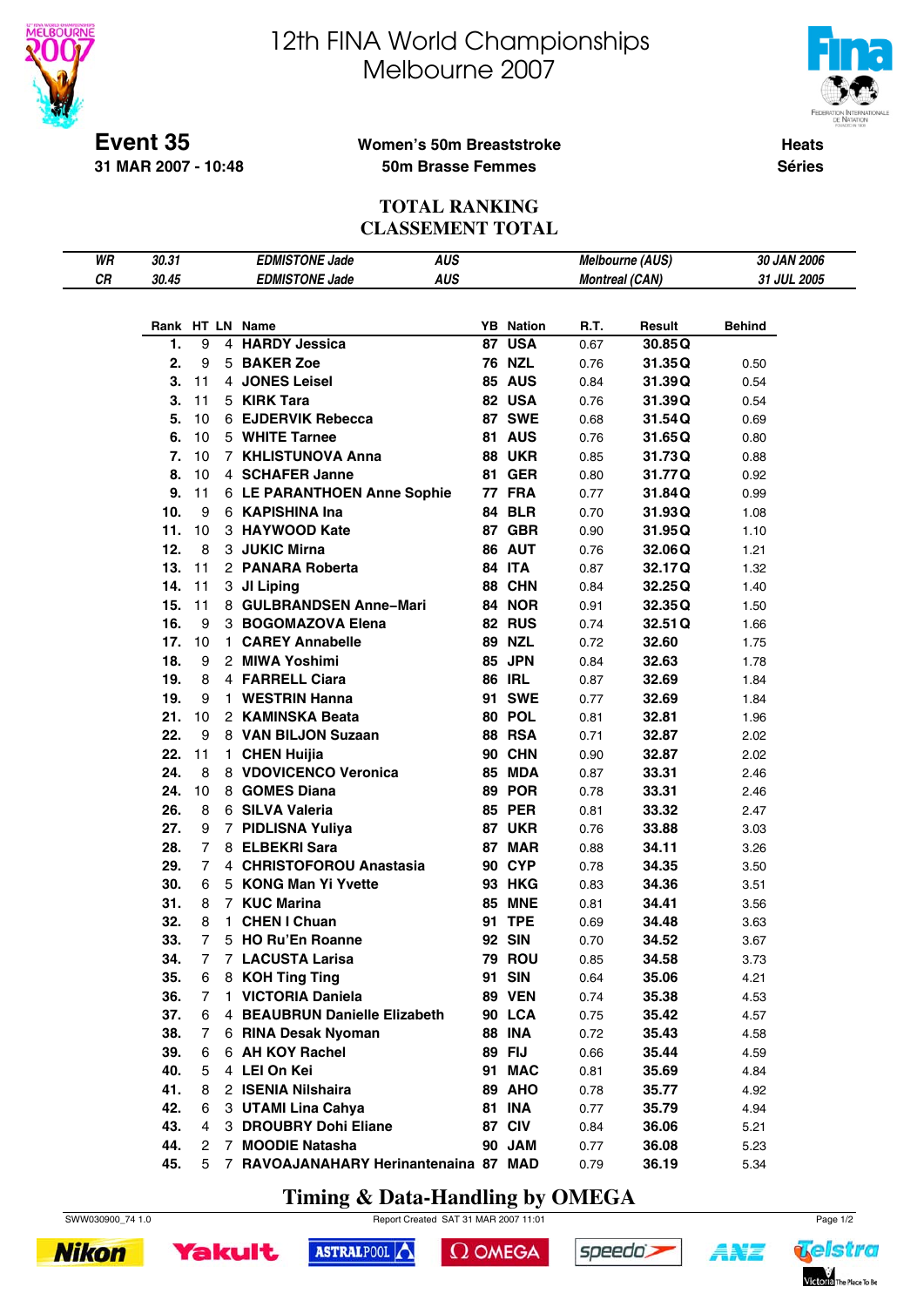



**Event 35 31 MAR 2007 − 10:48**

#### **Women's 50m Breaststroke 50m Brasse Femmes**

**Heats Séries**

#### **TOTAL RANKING CLASSEMENT TOTAL**

| WR        | 30.31 |                | <b>EDMISTONE Jade</b>         | <b>AUS</b> |                  |      | Melbourne (AUS)       | 30 JAN 2006        |
|-----------|-------|----------------|-------------------------------|------------|------------------|------|-----------------------|--------------------|
| <b>CR</b> | 30.45 |                | <b>EDMISTONE Jade</b>         | <b>AUS</b> |                  |      | <b>Montreal (CAN)</b> | <b>31 JUL 2005</b> |
|           |       |                |                               |            |                  |      |                       |                    |
|           |       |                | Rank HT LN Name               |            | <b>YB</b> Nation | R.T. | Result                | Behind             |
|           | 46.   | 7              | 3 TRAN Thi Thuan              |            | <b>90 VIE</b>    | 0.78 | 36.72                 | 5.87               |
|           | 47.   | 5              | 5 LEI Sin Ian                 |            | <b>90 MAC</b>    | 0.82 | 36.73                 | 5.88               |
|           | 48.   | 5              | 2 GNEDOVSKAYA Olga            |            | 89 UZB           | 0.82 | 36.81                 | 5.96               |
|           | 49.   | 6              | 7 DASHTSEREN Saintsetseg      |            | <b>90 MGL</b>    | 0.93 | 36.99                 | 6.14               |
|           | 50.   | 3              | 4 FORCADOS Blessing           |            | 84 NGR           | 0.83 | 37.01                 | 6.16               |
|           | 51.   | 5              | 3 POUJOL ZEPEDA Karen         |            | <b>89 HON</b>    | 0.81 | 37.25                 | 6.40               |
|           | 52.   | 3              | 6 MORENO Katerine             |            | <b>74 BOL</b>    | 0.78 | 37.29                 | 6.44               |
|           | 53.   | 4              | 4 HATAMKHANOVA Oksana         |            | <b>90 AZE</b>    | 0.87 | 37.31                 | 6.46               |
|           | 54.   | 2              | 8 PHAM Thi Hue                |            | <b>90 VIE</b>    | 0.82 | 37.36                 | 6.51               |
|           | 55.   | 6              | 2 KHOO Cai Lin                |            | <b>88 MAS</b>    | 0.78 | 37.49                 | 6.64               |
|           | 56.   | 1              | 3 YAMOUT Nibal                |            | 93 LIB           | 0.83 | 37.61                 | 6.76               |
|           | 57.   | 3              | 5 LANNEN Rachel               |            | 89 GUM           | 0.76 | 37.63                 | 6.78               |
|           | 58.   | 4              | 7 HOW TAM FAT Kelly           |            | <b>88 MRI</b>    | 0.81 | 37.88                 | 7.03               |
|           | 59.   | 4              | 8 BERNARDO Monica Fernandovna |            | 91 MOZ           | 0.81 | 37.95                 | 7.10               |
|           | 60.   | 3              | 3 MILNER Mercedes             |            | 93 ZAM           | 0.82 | 38.12                 | 7.27               |
|           | 60.   | 4              | 2 PIGOT Chinyere              |            | <b>93 SUR</b>    | 0.80 | 38.12                 | 7.27               |
|           | 62.   | 5              | 8 RYDER Stacey                |            | <b>88 SWZ</b>    | 0.72 | 38.34                 | 7.49               |
|           | 63.   | 6              | 1 TAHA Razan                  |            | 91 JOR           | 0.91 | 38.38                 | 7.53               |
|           | 64.   | 4              | 5 MARKU Rovena                |            | 87 ALB           | 0.74 | 38.64                 | 7.79               |
|           | 65.   | 4              | 6 LA QUA Samantha             |            | <b>GRN</b><br>91 | 0.69 | 39.04                 | 8.19               |
|           | 66.   | 3              | 8 KHURELBAATAR Sainzaya       |            | 90 MGL           | 0.79 | 40.16                 | 9.31               |
|           | 67.   | 3              | 2 RIMAL Bibidha               |            | <b>88 NEP</b>    | 0.81 | 41.23                 | 10.38              |
|           | 68.   | 2              | 4 RATTER Natasha              |            | 91 UGA           | 0.81 | 41.42                 | 10.57              |
|           | 69.   | 3              | 7 DANIEL Debra                |            | 90 FSM           | 0.77 | 42.35                 | 11.50              |
|           | 70.   | 4              | 1 CURRAJ Anisa                |            | <b>89 ALB</b>    | 0.88 | 42.56                 | 11.71              |
|           | 71.   | 3              | 1 KIRCHNER Julianne           |            | <b>MIL</b><br>91 | 0.80 | 43.66                 | 12.81              |
|           | 72.   | $\overline{2}$ | 6 GIRIMBAZI RUGABIRA Pamela   |            | <b>85 RWA</b>    | 0.78 | 47.27                 | 16.42              |
|           | 73.   | 2              | 5 ISMAIL Aminath Inas         |            | <b>94 MDV</b>    | 0.86 | 48.10                 | 17.25              |
|           | 74.   | 1              | 5 OUTTARA Ingrid Fabienne     |            | <b>85 BUR</b>    | 1.08 | 48.51                 | 17.66              |
|           |       | 2              | 2 LIESSE Kezimania            |            | 93 BDI           |      | <b>DNS</b>            |                    |
|           |       | 2              | 3 KOUSSIHOUEDE M.             |            | <b>87 BEN</b>    |      | <b>DNS</b>            |                    |
|           |       | 5              | 1 KHATUN Mahfuza              |            | <b>90 BAN</b>    |      | <b>DNS</b>            |                    |
|           |       | 5              | 6 AKHTER Doli                 |            | <b>86 BAN</b>    |      | <b>DNS</b>            |                    |
|           |       | 7              | 2 MARMOLEJO Adriana           |            | <b>82 MEX</b>    |      | <b>DNS</b>            |                    |
|           |       | 8              | 5 KITAGAWA Asami              |            | 87 JPN           |      | <b>DNS</b>            |                    |
|           |       | 11             | <b>7 BALFOUR Kirsty</b>       |            | 84 GBR           |      | <b>DNS</b>            |                    |
|           |       | 1              | 4 NIKIEMA Elisabeth           |            | <b>82 BUR</b>    |      | <b>DSQ</b>            |                    |

# **Timing & Data-Handling by OMEGA**

SWW030900\_74 1.0 Page 2/2





ASTRALPOOL

 $\Omega$  OMEGA



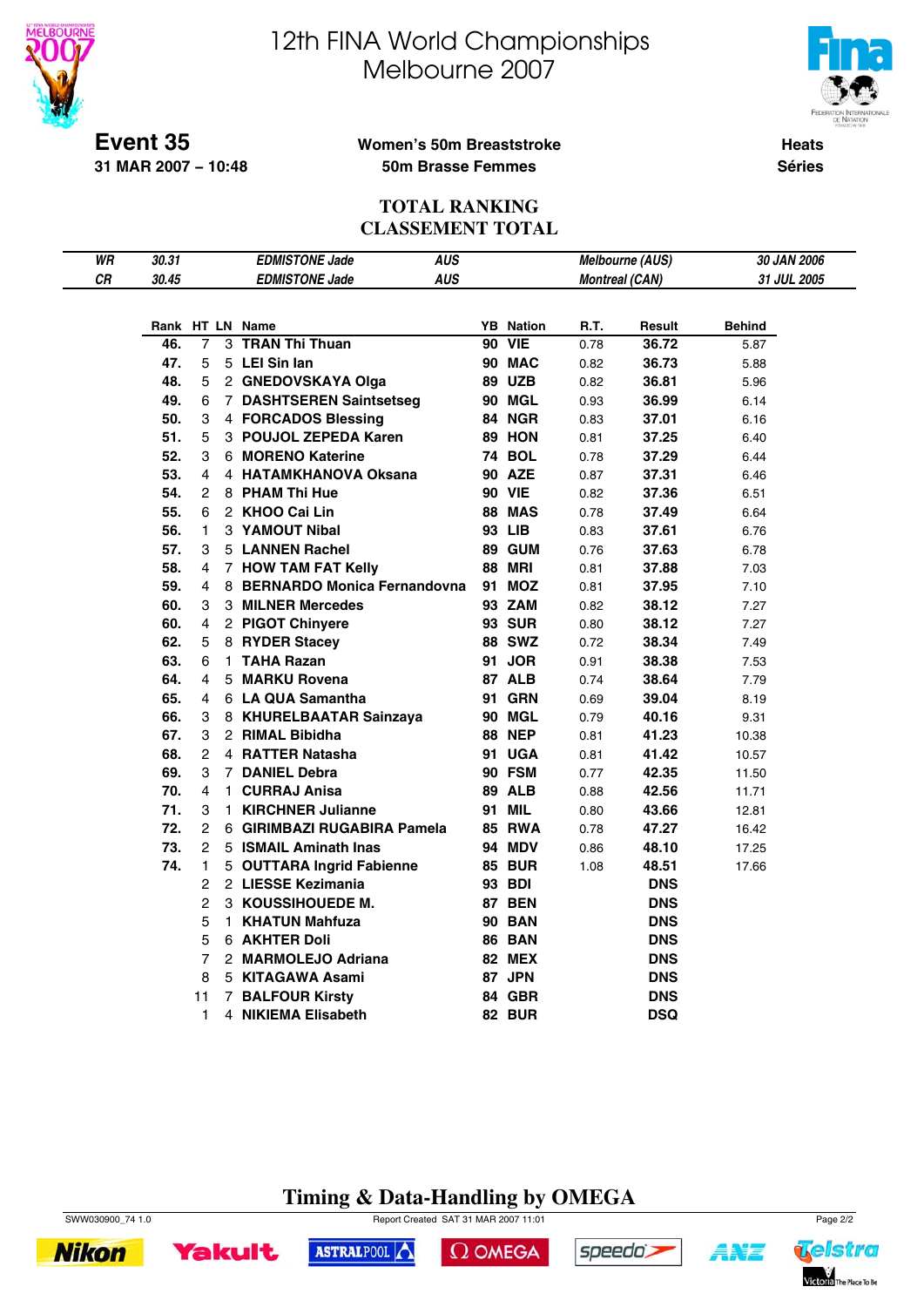



**Event 235 31 MAR 2007 - 19:35**

## **Women's 50m Breaststroke 50m Brasse Femmes**

**Semifinals Demi-Finales**

#### **TOTAL RANKING CLASSEMENT TOTAL**

| WR | 30.31 |   |    | <b>EDMISTONE Jade</b>        | AUS        |    |                  |                       | <b>Melbourne (AUS)</b> | <b>30 JAN 2006</b> |
|----|-------|---|----|------------------------------|------------|----|------------------|-----------------------|------------------------|--------------------|
| СR | 30.45 |   |    | <b>EDMISTONE Jade</b>        | <b>AUS</b> |    |                  | <b>Montreal (CAN)</b> |                        | 31 JUL 2005        |
|    |       |   |    |                              |            |    |                  |                       |                        |                    |
|    |       |   |    | Rank HT LN Name              |            |    | <b>YB</b> Nation | R.T.                  | Result                 | <b>Behind</b>      |
|    |       | 2 | 5  | <b>JONES Leisel</b>          |            |    | <b>85 AUS</b>    | 0.80                  | 30.91 Q                |                    |
|    | 2.    | 2 |    | 4 HARDY Jessica              |            | 87 | <b>USA</b>       | 0.70                  | 31.09Q                 | 0.18               |
|    | 3.    |   | 3  | <b>WHITE Tarnee</b>          |            | 81 | <b>AUS</b>       | 0.77                  | 31.14Q                 | 0.23               |
|    | 4.    |   | 6. | <b>SCHAFER Janne</b>         |            | 81 | <b>GER</b>       | 0.81                  | 31.23Q                 | 0.32               |
|    | 5.    |   | 5  | <b>KIRK Tara</b>             |            | 82 | <b>USA</b>       | 0.72                  | 31.27Q                 | 0.36               |
|    | 6.    |   |    | 4 BAKER Zoe                  |            | 76 | <b>NZL</b>       | 0.76                  | 31.49Q                 | 0.58               |
|    | 7.    | 2 | 3  | <b>EJDERVIK Rebecca</b>      |            | 87 | <b>SWE</b>       | 0.74                  | 31.71Q                 | 0.80               |
|    | 8.    | 2 | 7  | <b>HAYWOOD Kate</b>          |            | 87 | <b>GBR</b>       | 0.91                  | 31.72Q                 | 0.81               |
|    | 9.    |   |    | JI Liping                    |            | 88 | <b>CHN</b>       | 0.82                  | 31.75                  | 0.84               |
|    | 10.   |   | 7  | <b>JUKIC Mirna</b>           |            | 86 | <b>AUT</b>       | 0.74                  | 31.78                  | 0.87               |
|    | 11.   |   | 8  | <b>BOGOMAZOVA Elena</b>      |            | 82 | <b>RUS</b>       | 0.77                  | 32.08                  | 1.17               |
|    | 12.   | 2 |    | <b>PANARA Roberta</b>        |            | 84 | <b>ITA</b>       | 0.84                  | 32.10                  | 1.19               |
|    | 13.   | 2 | 6  | <b>KHLISTUNOVA Anna</b>      |            | 88 | <b>UKR</b>       | 0.84                  | 32.12                  | 1.21               |
|    | 14.   | 2 |    | 2 LE PARANTHOEN Anne Sophie  |            | 77 | <b>FRA</b>       | 0.76                  | 32.17                  | 1.26               |
|    | 15.   | 2 | 8  | <b>GULBRANDSEN Anne-Mari</b> |            | 84 | <b>NOR</b>       | 0.90                  | 32.34                  | 1.43               |
|    |       |   |    | 2 KAPISHINA Ina              |            |    | <b>84 BLR</b>    |                       | <b>DSQ</b>             |                    |

# **Timing & Data-Handling by OMEGA**



**Nikon** 







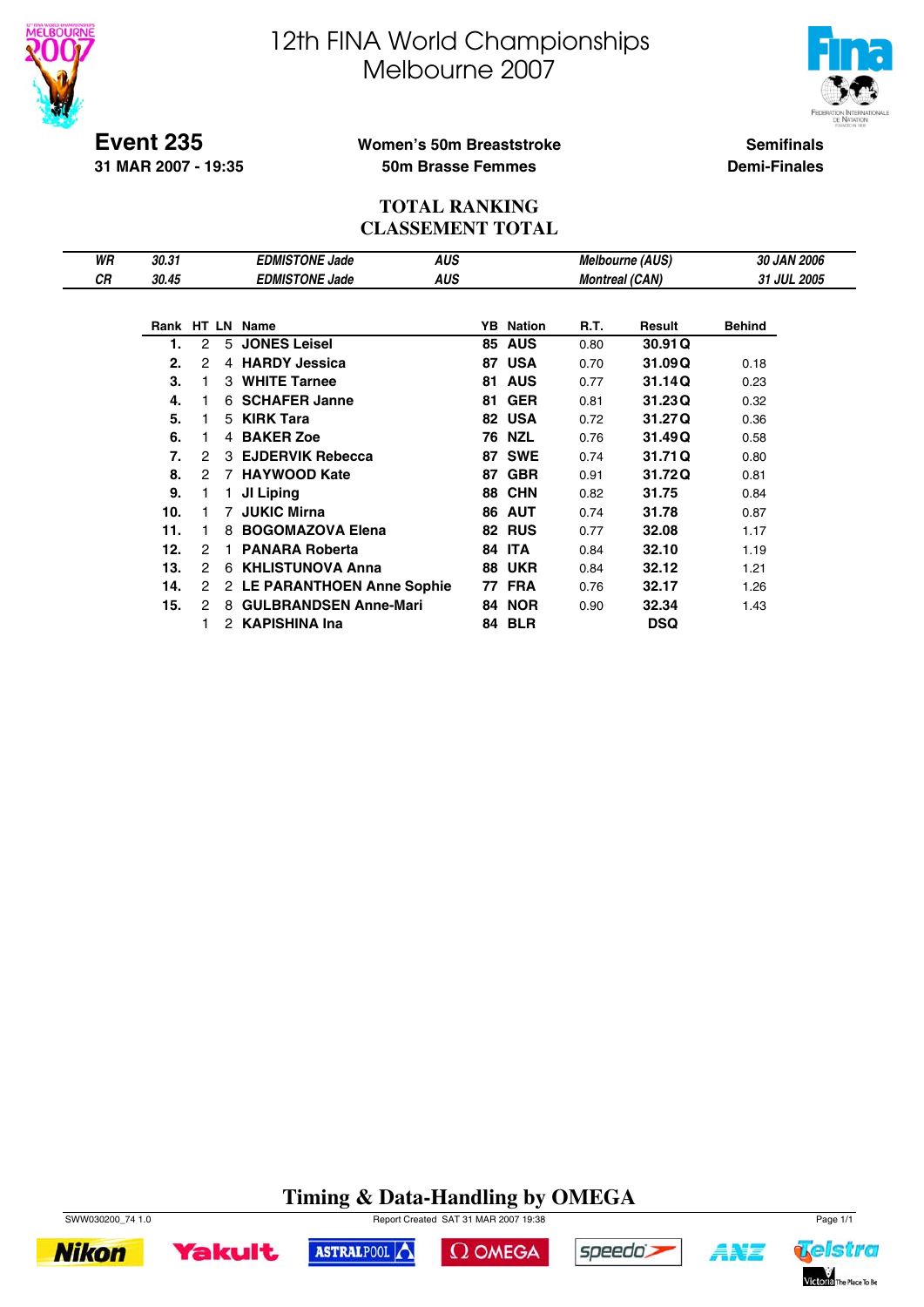



**Event 135**

**1 APR 2007 - 19:12**

### **Women's 50m Breaststroke 50m Brasse Femmes**

**Finals Finales**

## **FINAL RESULTS CLASSEMENT FINALES**

| WR        | 30.31        |              | <b>EDMISTONE Jade</b>   | <b>AUS</b> |                  | <b>Melbourne (AUS)</b> |        | 30 JAN 2006   |
|-----------|--------------|--------------|-------------------------|------------|------------------|------------------------|--------|---------------|
| <b>CR</b> | 30.45        |              | <b>EDMISTONE Jade</b>   | <b>AUS</b> |                  | <b>Montreal (CAN)</b>  |        | 31 JUL 2005   |
|           |              |              |                         |            |                  |                        |        |               |
|           |              | Rank LN Name |                         |            | <b>YB</b> Nation | R.T.                   | Result | <b>Behind</b> |
|           | <b>FINAL</b> | 1.           | 5 HARDY Jessica         |            | 87 USA           | 0.68                   | 30.63  |               |
|           |              | 2.<br>4      | <b>JONES Leisel</b>     |            | <b>85 AUS</b>    | 0.79                   | 30.70  | 0.07          |
|           |              | 2<br>3.      | <b>KIRK Tara</b>        |            | 82 USA           | 0.73                   | 31.05  | 0.42          |
|           |              | 3<br>4.      | <b>WHITE Tarnee</b>     |            | <b>81 AUS</b>    | 0.75                   | 31.14  | 0.51          |
|           |              | 6.<br>5.     | <b>SCHAFER Janne</b>    |            | 81 GER           | 0.82                   | 31.35  | 0.72          |
|           |              | 6.           | <b>BAKER Zoe</b>        |            | <b>76 NZL</b>    | 0.78                   | 31.79  | 1.16          |
|           |              | 8            | <b>HAYWOOD Kate</b>     |            | 87 GBR           | 0.88                   | 31.82  | 1.19          |
|           |              | 8.           | <b>EJDERVIK Rebecca</b> |            | <b>87 SWE</b>    | 0.72                   | 31.86  | 1.23          |

# **Timing & Data-Handling by OMEGA**





ASTRALPOOL





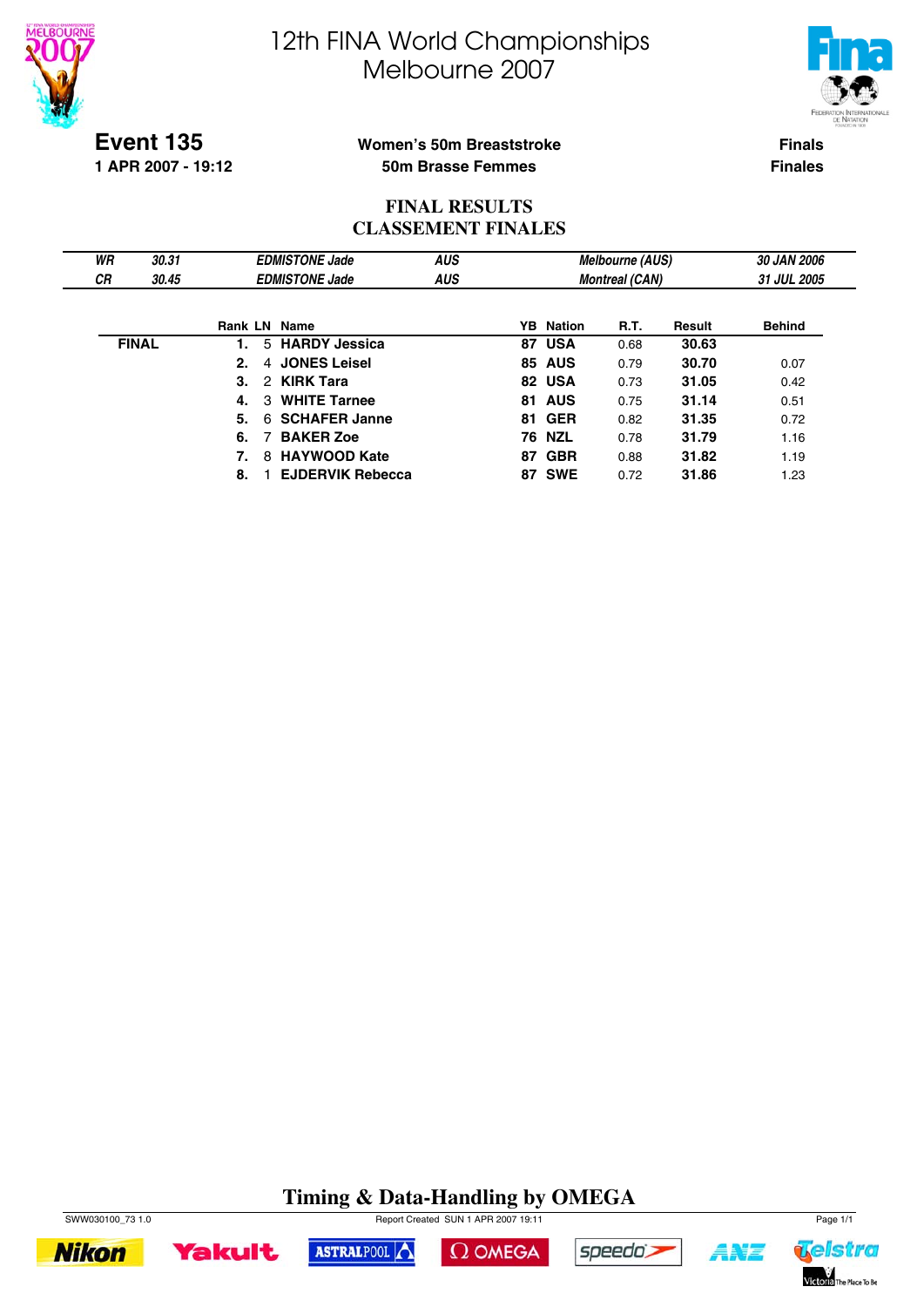



**Event 11 26 MAR 2007 - 11:12**

#### **Women's 100m Breaststroke 100m Brasse Femmes**

**Heats Séries**

### **TOTAL RANKING CLASSEMENT TOTAL**

| WR |     | 1:05.09        | <b>JONES Leisel</b>         | <b>AUS</b> |                  |      | <b>Melbourne (AUS)</b> |          | 20 MAR 2006   |
|----|-----|----------------|-----------------------------|------------|------------------|------|------------------------|----------|---------------|
| CR |     | 1:06.20        | <b>HARDY Jessica</b>        | <b>USA</b> |                  |      | <b>Montreal (CAN)</b>  |          | 25 JUL 2005   |
|    |     |                |                             |            |                  |      |                        |          |               |
|    |     |                |                             |            |                  |      |                        |          |               |
|    |     |                | Rank HT LN Name             |            | <b>YB</b> Nation | R.T. | 50m                    | Result   | <b>Behind</b> |
|    | 1.  | $\overline{7}$ | 4 KIRK Tara                 |            | 82 USA           | 0.75 | 31.39                  | 1:07.23Q |               |
|    | 2.  | 9              | 4 JONES Leisel              |            | <b>85 AUS</b>    | 0.83 | 31.43                  | 1:07.53Q | 0.30          |
|    | 3.  | 9              | 5 KHLISTUNOVA Anna          |            | <b>88 UKR</b>    | 0.87 | 32.20                  | 1:07.66Q | 0.43          |
|    | 4.  | $\overline{7}$ | 1 WESTRIN Hanna             |            | <b>91 SWE</b>    | 0.81 | 32.36                  | 1:08.30Q | 1.07          |
|    | 5.  | 8              | 4 HARDY Jessica             |            | 87 USA           | 0.69 | 31.44                  | 1:08.68Q | 1.45          |
|    | 6.  | 8              | 8 LE PARANTHOEN Anne Sophie |            | <b>77 FRA</b>    | 0.77 | 31.93                  | 1:08.78Q | 1.55          |
|    | 7.  | 8              | 5 WHITE Tarnee              |            | 81 AUS           | 0.78 | 31.73                  | 1:08.97Q | 1.74          |
|    | 8.  | 8              | 3 BOGOMAZOVA Elena          |            | 82 RUS           | 0.78 | 32.10                  | 1:09.11Q | 1.88          |
|    | 8.  | 9              | 6 HAYWOOD Kate              |            | 87 GBR           | 0.88 | 32.02                  | 1:09.11Q | 1.88          |
|    | 10. | $\overline{7}$ | 5 BALFOUR Kirsty            |            | 84 GBR           | 0.78 | 32.30                  | 1:09.13Q | 1.90          |
|    | 11. | 6              | 6 KAPISHINA Ina             |            | <b>84 BLR</b>    | 0.74 | 32.28                  | 1:09.16Q | 1.93          |
|    | 12. | 6              | 2 EJDERVIK Rebecca          |            | 87 SWE           | 0.71 | 31.92                  | 1:09.69Q | 2.46          |
|    | 13. | 9              | 7 GULBRANDSEN Anne-Mari     |            | 84 NOR           | 0.90 | 32.69                  | 1:09.70Q | 2.47          |
|    | 14. | 8              | 1 STEVEN Birte              |            | <b>80 GER</b>    | 0.76 | 32.89                  | 1:09.77Q | 2.54          |
|    | 15. | 9              | 3 SCHAFER Janne             |            | <b>81 GER</b>    | 0.86 | 32.37                  | 1:09.80Q | 2.57          |
|    | 16. | $\overline{7}$ | 2 KITAGAWA Asami            |            | 87 JPN           | 0.81 | 33.18                  | 1:09.87Q | 2.64          |
|    | 17. | 6              | 3 JUKIC Mirna               |            | <b>AUT</b>       | 0.76 | 32.79                  | 1:09.92  | 2.69          |
|    | 18. | 7              | 7 KAMINSKA Beata            |            | 80 POL           | 0.82 | 32.83                  | 1:10.05  | 2.82          |
|    | 19. | 9              | 1 PANARA Roberta            |            | 84 ITA           | 0.88 | 33.15                  | 1:10.18  | 2.95          |
|    | 20. | $\overline{7}$ | 6 MIWA Yoshimi              |            | 85 JPN           | 0.82 | 33.04                  | 1:10.24  | 3.01          |
|    | 21. | 8              | 7 CAREY Annabelle           |            | <b>89 NZL</b>    | 0.72 | 32.38                  | 1:10.30  | 3.07          |
|    | 22. | 7              | 8 CHEN Huijia               |            | 90 CHN           | 0.86 | 32.71                  | 1:10.39  | 3.16          |
|    | 23. | 8              | 2 BOGGIATTO Chiara          |            | <b>86 ITA</b>    | 0.81 | 32.81                  | 1:10.41  | 3.18          |
|    | 24. | 9              | 2 PIDLISNA Yuliya           |            | <b>87 UKR</b>    | 0.82 | 32.93                  | 1:10.63  | 3.40          |
|    | 25. | $\overline{7}$ | 3 VAN BILJON Suzaan         |            | <b>88 RSA</b>    | 0.74 | 32.74                  | 1:10.77  | 3.54          |
|    | 26. | 9              | 8 JUNG Seul Ki              |            | 88 KOR           | 0.86 | 33.45                  | 1:10.95  | 3.72          |
|    | 27. | 8              | 6 JI Liping                 |            | 88 CHN           | 0.83 | 32.43                  | 1:11.08  | 3.85          |
|    | 28. | 6              | 5 GOMES Diana               |            | 89 POR           | 0.79 | 33.37                  | 1:11.18  | 3.95          |
|    | 29. | 5              | 4 FARRELL Ciara             |            | <b>86 IRL</b>    | 0.84 | 32.84                  | 1:11.49  | 4.26          |
|    | 30. | 6              | 7 MUFFAT Camille            |            | 89 FRA           | 0.85 | 34.27                  | 1:12.24  | 5.01          |
|    | 31. | 6              | 4 BACK Su Yeon              |            | <b>91 KOR</b>    | 0.90 | 33.76                  | 1:12.42  | 5.19          |
|    | 32. | 5              | 3 MARMOLEJO Adriana         |            | <b>82 MEX</b>    | 0.73 | 33.80                  | 1:12.45  | 5.22          |
|    | 33. | 4              | 5 PANGILINAN Jaciyn Marissa |            | 86 PHI           | 0.72 | 34.14                  | 1:12.67  | 5.44          |
|    | 34. | 6              | <b>JANSEN Louise Mai</b>    |            | 84 DEN           | 0.76 | 33.51                  | 1:12.83  | 5.60          |
|    | 35. | 5              | 5 KUC Marina                |            | <b>85 MNE</b>    | 0.86 | 34.29                  | 1:12.85  | 5.62          |
|    | 36. | 5              | 1 ELBEKRI Sara              |            | 87 MAR           | 0.81 | 33.41                  | 1:13.28  | 6.05          |
|    | 37. | 5              | 6 KONG Man Yi Yvette        |            | <b>93 HKG</b>    | 0.83 | 34.75                  | 1:13.77  | 6.54          |
|    | 38. | 4              | 4 VICTORIA Daniela          |            | <b>89 VEN</b>    | 0.76 | 34.42                  | 1:14.21  | 6.98          |
|    | 39. | 5              | 2 SILVA Valeria             |            | <b>85 PER</b>    | 0.84 | 34.07                  | 1:14.26  | 7.03          |
|    | 40. | 5              | 7 CHRISTOFOROU Anastasia    |            | <b>90 CYP</b>    | 0.79 | 35.01                  | 1:15.06  | 7.83          |
|    | 41. | 6              | 8 CHEN I Chuan              |            | 91 TPE           | 0.74 | 35.70                  | 1:16.32  | 9.09          |
|    | 42. | 4              | 6 UTAMI Lina Cahya          |            | <b>81 INA</b>    | 0.80 | 36.21                  | 1:16.43  | 9.20          |
|    | 43. | 4              | 7 RINA Desak Nyoman         |            | <b>88 INA</b>    | 0.73 | 34.95                  | 1:16.60  | 9.37          |
|    | 44. | 4              | 3 HO Ru'En Roanne           |            | 92 SIN           | 0.69 | 34.78                  | 1:16.86  | 9.63          |
|    | 45. | 3              | 6 ISENIA Nilshaira          |            | <b>89 AHO</b>    | 0.81 | 36.29                  | 1:18.12  | 10.89         |

**Timing & Data-Handling by OMEGA**

SWW031900\_74 1.0 Report Created MON 26 MAR 2007 11:35 Page 1/2





 $\Omega$  OMEGA





**ANT**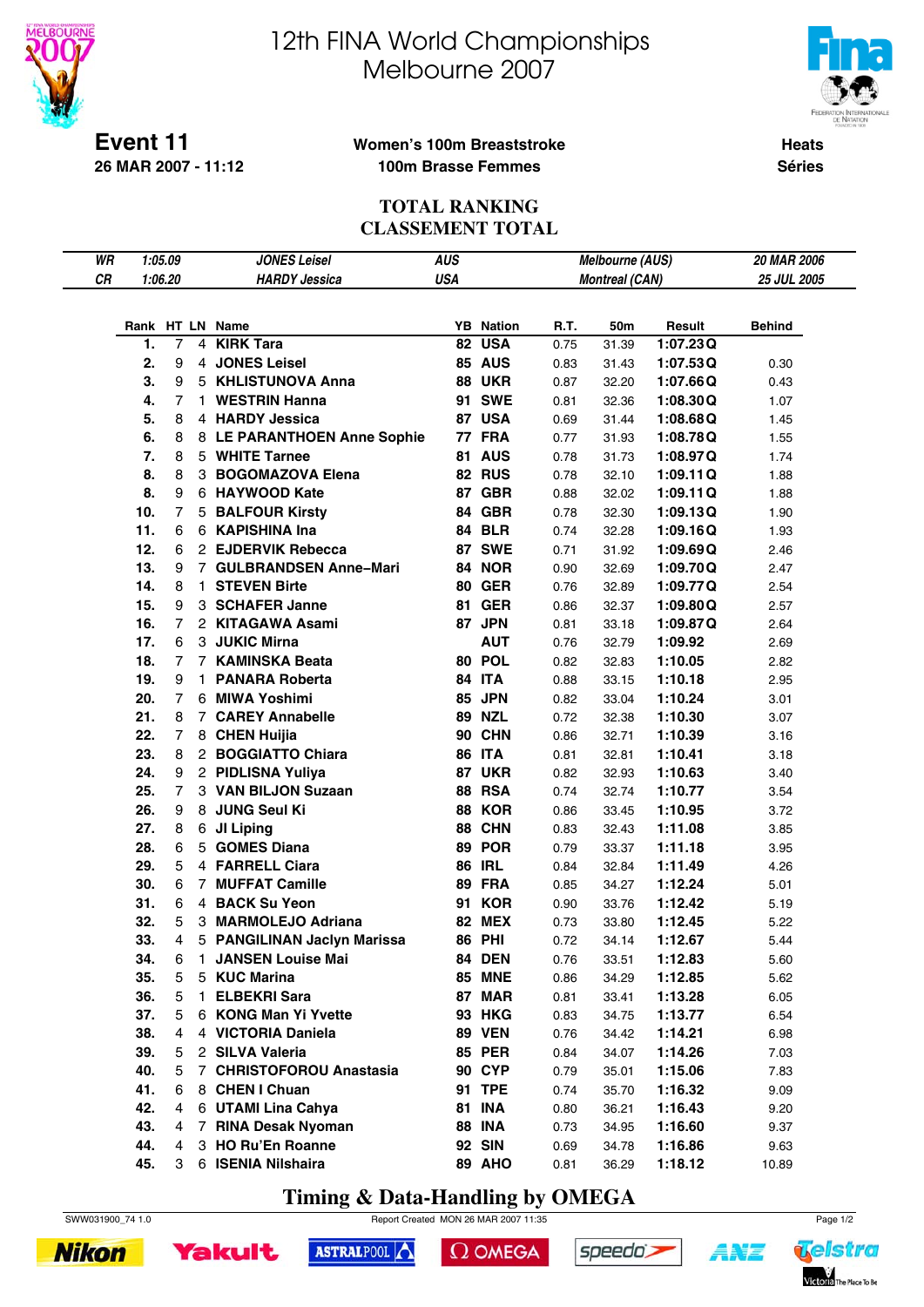



**Event 11 26 MAR 2007 − 11:12**

#### **Women's 100m Breaststroke 100m Brasse Femmes**

**Heats Séries**

### **TOTAL RANKING CLASSEMENT TOTAL**

| WR |     | 1:05.09 |    | <b>JONES Leisel</b>                | <b>AUS</b> |                  |      | <b>Melbourne (AUS)</b> |            | <b>20 MAR 2006</b> |
|----|-----|---------|----|------------------------------------|------------|------------------|------|------------------------|------------|--------------------|
| CR |     | 1:06.20 |    | <b>HARDY Jessica</b>               | <b>USA</b> |                  |      | <b>Montreal (CAN)</b>  |            | <b>25 JUL 2005</b> |
|    |     |         |    |                                    |            |                  |      |                        |            |                    |
|    |     |         |    | Rank HT LN Name                    |            | <b>YB</b> Nation | R.T. | 50m                    | Result     | <b>Behind</b>      |
|    | 46. | 4       | 1. | <b>LIANG Chun Hui Khoonnie</b>     | 91         | <b>SIN</b>       | 0.89 | 36.59                  | 1:18.39    | 11.16              |
|    | 47. | 4       | 8  | <b>BEAUBRUN Danielle Elizabeth</b> |            | 90 LCA           | 0.77 | 35.88                  | 1:18.42    | 11.19              |
|    | 48. | 3       |    | 3 LEI On Kei                       | 91         | <b>MAC</b>       | 0.83 | 36.43                  | 1:18.73    | 11.50              |
|    | 49. | 5       |    | 8 TRAN Thi Thuan                   |            | <b>90 VIE</b>    | 0.81 | 36.73                  | 1:18.80    | 11.57              |
|    | 50. | 2       |    | 3 MORENO Katerine                  |            | <b>74 BOL</b>    | 0.84 | 36.90                  | 1:18.85    | 11.62              |
|    | 51. | 2       | 5  | <b>MOODIE Natasha</b>              |            | <b>90 JAM</b>    | 0.82 | 36.60                  | 1:19.02    | 11.79              |
|    | 52. | 2       | 8  | <b>DROUBRY Dohi Eliane</b>         | 87         | <b>CIV</b>       | 0.84 | 36.66                  | 1:19.62    | 12.39              |
|    | 53. | 4       |    | 2 AH KOY Rachel                    | 89         | <b>FIJ</b>       | 0.82 | 36.97                  | 1:19.72    | 12.49              |
|    | 54. | 1       |    | 4 PIGOT Chinyere                   |            | <b>93 SUR</b>    | 0.81 | 37.78                  | 1:19.93    | 12.70              |
|    | 55. | 1       |    | 7 FORCADOS Blessing                |            | 84 NGR           | 0.81 | 38.53                  | 1:19.95    | 12.72              |
|    | 56. | 3       |    | 1 POUJOL ZEPEDA Karen              |            | <b>89 HON</b>    | 0.86 | 37.86                  | 1:20.38    | 13.15              |
|    | 57. | 3       |    | 7 RAVOAJANAHARY Herinantenaina 87  |            | <b>MAD</b>       | 0.85 | 37.30                  | 1:20.40    | 13.17              |
|    | 58. | 1       | 8  | <b>PHAM Thi Hue</b>                |            | <b>90 VIE</b>    | 0.86 | 37.75                  | 1:20.78    | 13.55              |
|    | 59. | 3       | 5  | <b>KHOO Cai Lin</b>                | 88         | <b>MAS</b>       | 0.80 | 37.95                  | 1:20.82    | 13.59              |
|    | 60. | 2       | 1. | <b>LANNEN Rachel</b>               | 89         | <b>GUM</b>       | 0.78 | 37.54                  | 1:20.83    | 13.60              |
|    | 61. | 2       |    | 6 YAMOUT Nibal                     |            | 93 LIB           | 0.78 | 37.83                  | 1:20.98    | 13.75              |
|    | 62. | 3       |    | 4 LEI Sin Ian                      |            | 90 MAC           | 0.85 | 37.53                  | 1:21.08    | 13.85              |
|    | 63. | 2       |    | 4 SALNIKOVA Ann                    | 87         | <b>GEO</b>       | 0.80 | 38.58                  | 1:22.69    | 15.46              |
|    | 64. | 3       |    | 2 HATAMKHANOVA Oksana              |            | <b>90 AZE</b>    | 0.93 | 37.03                  | 1:23.07    | 15.84              |
|    | 65. | 3       |    | 8 RYDER Stacey                     |            | <b>88 SWZ</b>    | 0.79 | 37.73                  | 1:23.47    | 16.24              |
|    | 66. | 1       |    | 5 HOW TAM FAT Kelly                |            | <b>88 MRI</b>    | 0.89 | 39.17                  | 1:24.04    | 16.81              |
|    | 67. | 1       |    | 2 BERNARDO Monica Fernandovna      | 91         | <b>MOZ</b>       | 0.80 | 38.95                  | 1:24.22    | 16.99              |
|    | 68. | 1       |    | 3 LA QUA Samantha                  | 91         | <b>GRN</b>       | 0.73 | 39.19                  | 1:25.10    | 17.87              |
|    | 69. | 1       | 6  | <b>MARKU Rovena</b>                |            | 87 ALB           | 0.71 | 38.60                  | 1:26.04    | 18.81              |
|    | 70. | 1       | 1. | <b>ISMAIL Aminath Inas</b>         |            | <b>94 MDV</b>    | 0.87 | 47.11                  | 1:45.03    | 37.80              |
|    |     | 2       |    | 2 KHATUN Mahfuza                   | 90         | <b>BAN</b>       |      |                        | <b>DNS</b> |                    |
|    |     | 2       |    | <b>7 AKHTER Doli</b>               |            | <b>86 BAN</b>    |      |                        | <b>DNS</b> |                    |

# **Timing & Data-Handling by OMEGA**

 $\Omega$  OMEGA

speedo's



**Yakult** 

**Nikon** 



SWW031900\_74 1.0 Report Created MON 26 MAR 2007 11:35 Page 2/2

ASTRALPOOL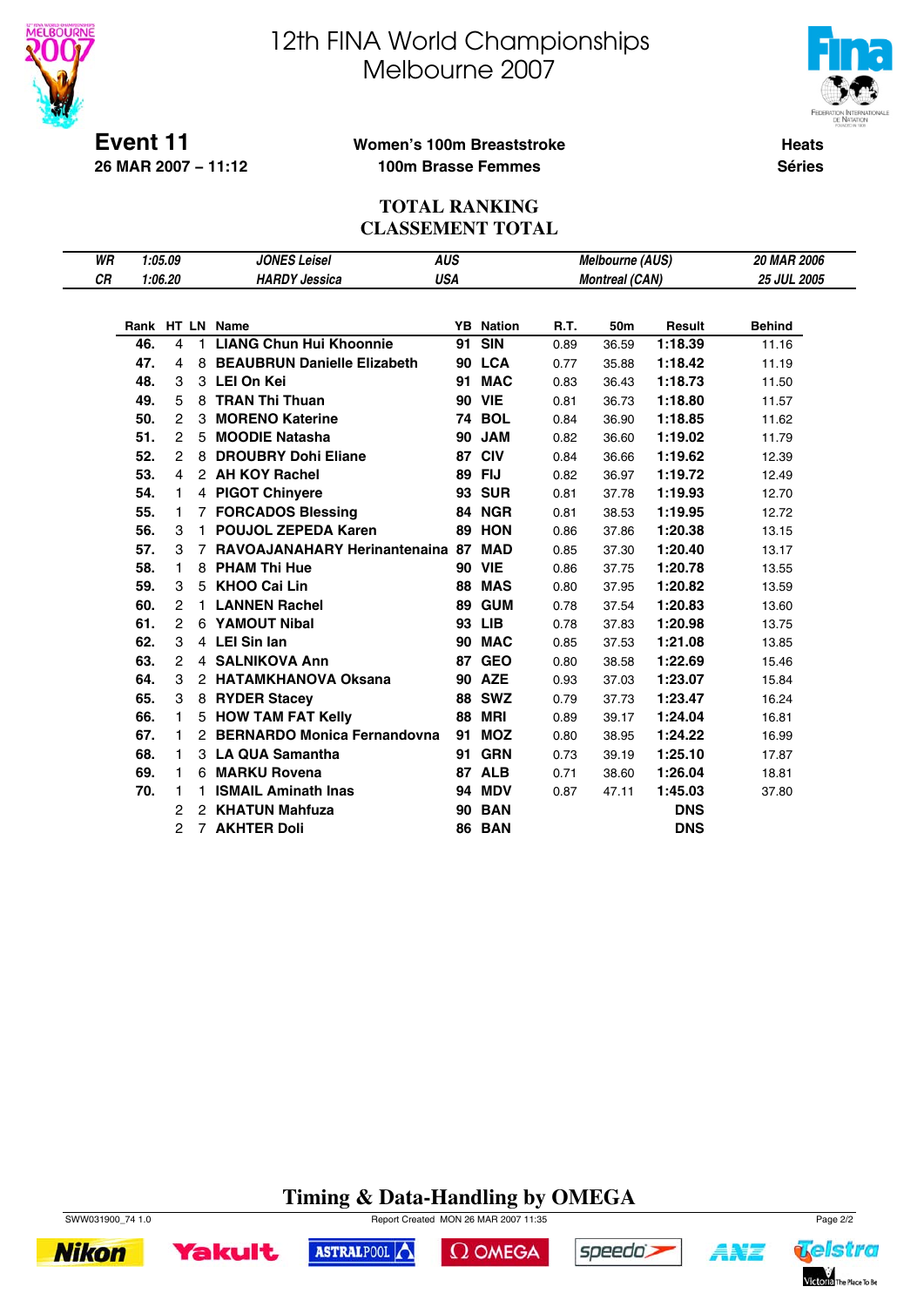



**Event 211 26 MAR 2007 - 19:36**

## **Women's 100m Breaststroke 100m Brasse Femmes**

**Semifinals Demi-Finales**

#### **TOTAL RANKING CLASSEMENT TOTAL**

| WR |     | 1:05.09 |    | <b>JONES Leisel</b>          | AUS |            |      | <b>Melbourne (AUS)</b> |          | <b>20 MAR 2006</b> |
|----|-----|---------|----|------------------------------|-----|------------|------|------------------------|----------|--------------------|
| СR |     | 1:06.20 |    | <b>HARDY Jessica</b>         | USA |            |      | <b>Montreal (CAN)</b>  |          | <b>25 JUL 2005</b> |
|    |     |         |    |                              |     |            |      |                        |          |                    |
|    |     |         |    | Rank HT LN Name              | YB  | Nation     | R.T. | 50m                    | Result   | <b>Behind</b>      |
|    | 1.  | 2       | 4  | <b>KIRK Tara</b>             | 82  | <b>USA</b> | 0.76 | 31.16                  | 1:06.72Q |                    |
|    | 2.  | 1       | 4  | <b>JONES Leisel</b>          | 85  | <b>AUS</b> | 0.81 | 31.19                  | 1:07.13Q | 0.41               |
|    | 3.  | 2       | 5  | <b>KHLISTUNOVA Anna</b>      | 88  | <b>UKR</b> | 0.86 | 31.84                  | 1:07.49Q | 0.77               |
|    | 4.  |         |    | 2 BALFOUR Kirsty             | 84  | <b>GBR</b> | 0.76 | 31.92                  | 1:07.67Q | 0.95               |
|    | 5.  | 2       | 3  | <b>HARDY Jessica</b>         | 87  | <b>USA</b> | 0.70 | 31.15                  | 1:07.92Q | 1.20               |
|    | 6.  |         | 6  | <b>BOGOMAZOVA Elena</b>      | 82  | <b>RUS</b> | 0.76 | 32.38                  | 1:08.04Q | 1.32               |
|    | 7.  | 2       | 6  | <b>WHITE Tarnee</b>          | 81  | <b>AUS</b> | 0.76 | 31.96                  | 1:08.37Q | 1.65               |
|    | 8.  | 2       | 2  | <b>HAYWOOD Kate</b>          | 87  | <b>GBR</b> | 0.88 | 31.52                  | 1:08.49Q | 1.77               |
|    | 9.  |         |    | 3 LE PARANTHOEN Anne Sophie  | 77  | <b>FRA</b> | 0.75 | 32.11                  | 1:08.68  | 1.96               |
|    | 10. |         |    | 5 WESTRIN Hanna              | 91  | <b>SWE</b> | 0.79 | 32.34                  | 1:09.07  | 2.35               |
|    | 11. |         | 8. | KITAGAWA Asami               | 87  | <b>JPN</b> | 0.79 | 32.56                  | 1:09.11  | 2.39               |
|    | 12. |         |    | <b>EJDERVIK Rebecca</b>      | 87  | <b>SWE</b> | 0.70 | 31.90                  | 1:09.39  | 2.67               |
|    | 13. | 2       |    | <b>KAPISHINA Ina</b>         | 84  | <b>BLR</b> | 0.76 | 32.52                  | 1:09.41  | 2.69               |
|    | 14. | 1       |    | <b>STEVEN Birte</b>          | 80  | <b>GER</b> | 0.79 | 32.77                  | 1:09.46  | 2.74               |
|    | 15. | 2       |    | <b>GULBRANDSEN Anne-Mari</b> | 84  | <b>NOR</b> | 0.89 | 32.73                  | 1:09.50  | 2.78               |
|    | 16. | 2       | 8  | <b>SCHAFER Janne</b>         | 81  | <b>GER</b> | 0.90 | 32.47                  | 1:10.32  | 3.60               |

# **Timing & Data-Handling by OMEGA**



**Nikon** 



ASTRALPOOL





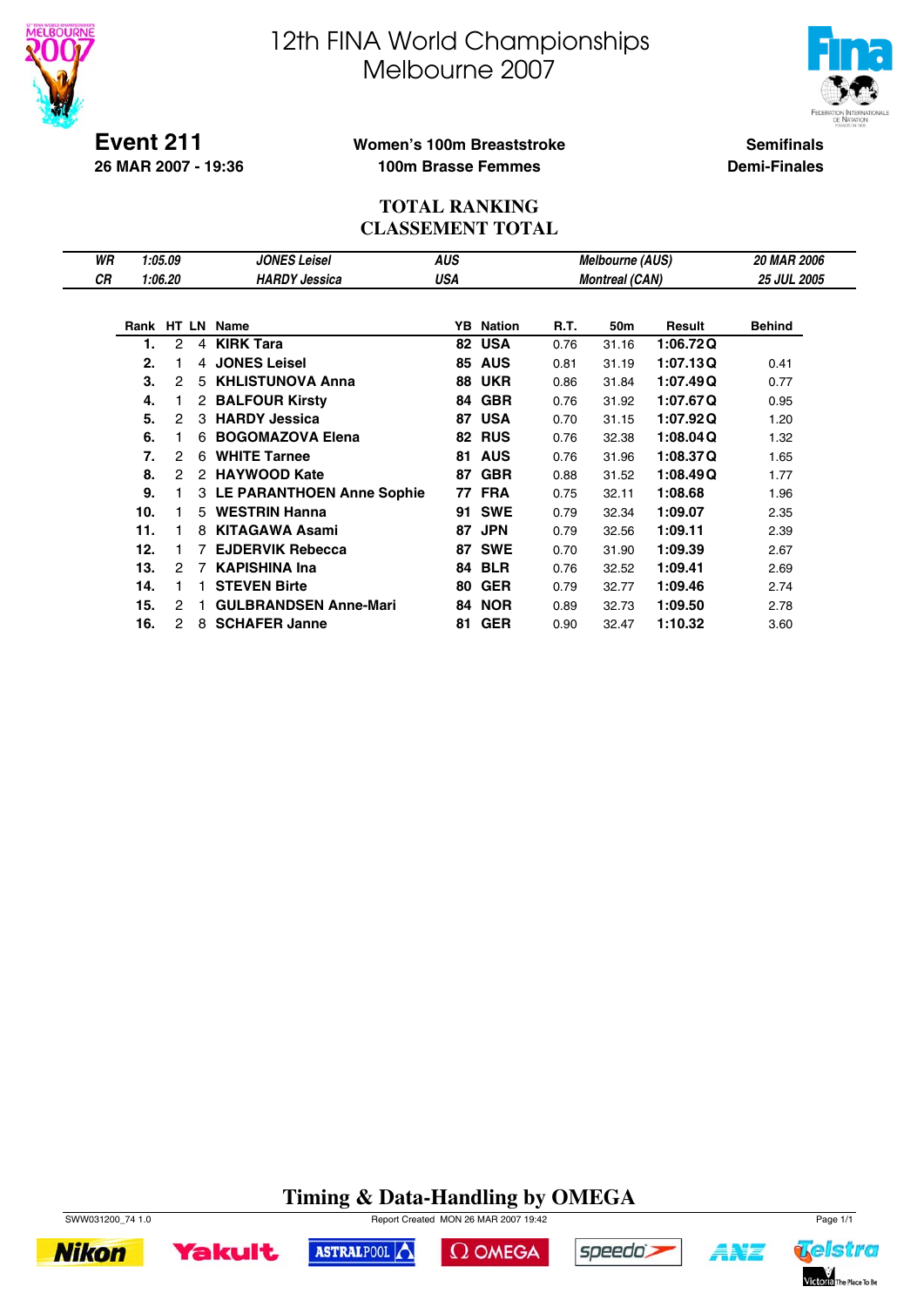



**Event 111 27 MAR 2007 - 20:52**

### **Women's 100m Breaststroke 100m Brasse Femmes**

**Finals Finales**

## **FINAL RESULTS CLASSEMENT FINALES**

| WR           | 1:05.09 | <b>JONES Leisel</b>     | <b>AUS</b> |     |                  | <b>Melbourne (AUS)</b> |       |         | <b>20 MAR 2006</b> |
|--------------|---------|-------------------------|------------|-----|------------------|------------------------|-------|---------|--------------------|
| <b>CR</b>    | 1:06.20 | <b>HARDY Jessica</b>    | USA        |     |                  | <b>Montreal (CAN)</b>  |       |         | <b>25 JUL 2005</b> |
|              |         |                         |            |     |                  |                        |       |         |                    |
|              | Rank LN | Name                    |            |     | <b>YB</b> Nation | <b>R.T.</b>            | 50m   | Result  | <b>Behind</b>      |
| <b>FINAL</b> |         | 5 JONES Leisel          |            |     | <b>85 AUS</b>    | 0.81                   | 30.70 | 1:05.72 | <b>CR</b>          |
|              | 2.<br>4 | <b>KIRK Tara</b>        |            |     | 82 USA           | 0.70                   | 30.86 | 1:06.34 | 0.62               |
|              | 3.      | 3 KHLISTUNOVA Anna      |            |     | <b>88 UKR</b>    | 0.86                   | 31.81 | 1:07.27 | 1.55               |
|              | 4.      | 2 HARDY Jessica         |            |     | 87 USA           | 0.67                   | 31.02 | 1:07.38 | 1.66               |
|              | 5.<br>6 | <b>BALFOUR Kirsty</b>   |            |     | 84 GBR           | 0.77                   | 31.95 | 1:08.05 | 2.33               |
|              | 6.      | <b>WHITE Tarnee</b>     |            |     | 81 AUS           | 0.76                   | 31.46 | 1:08.55 | 2.83               |
|              | 7.<br>8 | <b>HAYWOOD Kate</b>     |            | 87. | <b>GBR</b>       | 0.87                   | 31.59 | 1:08.72 | 3.00               |
|              | 8.      | <b>BOGOMAZOVA Elena</b> |            |     | 82 RUS           | 0.77                   | 31.94 | 1:08.96 | 3.24               |

# **Timing & Data-Handling by OMEGA**







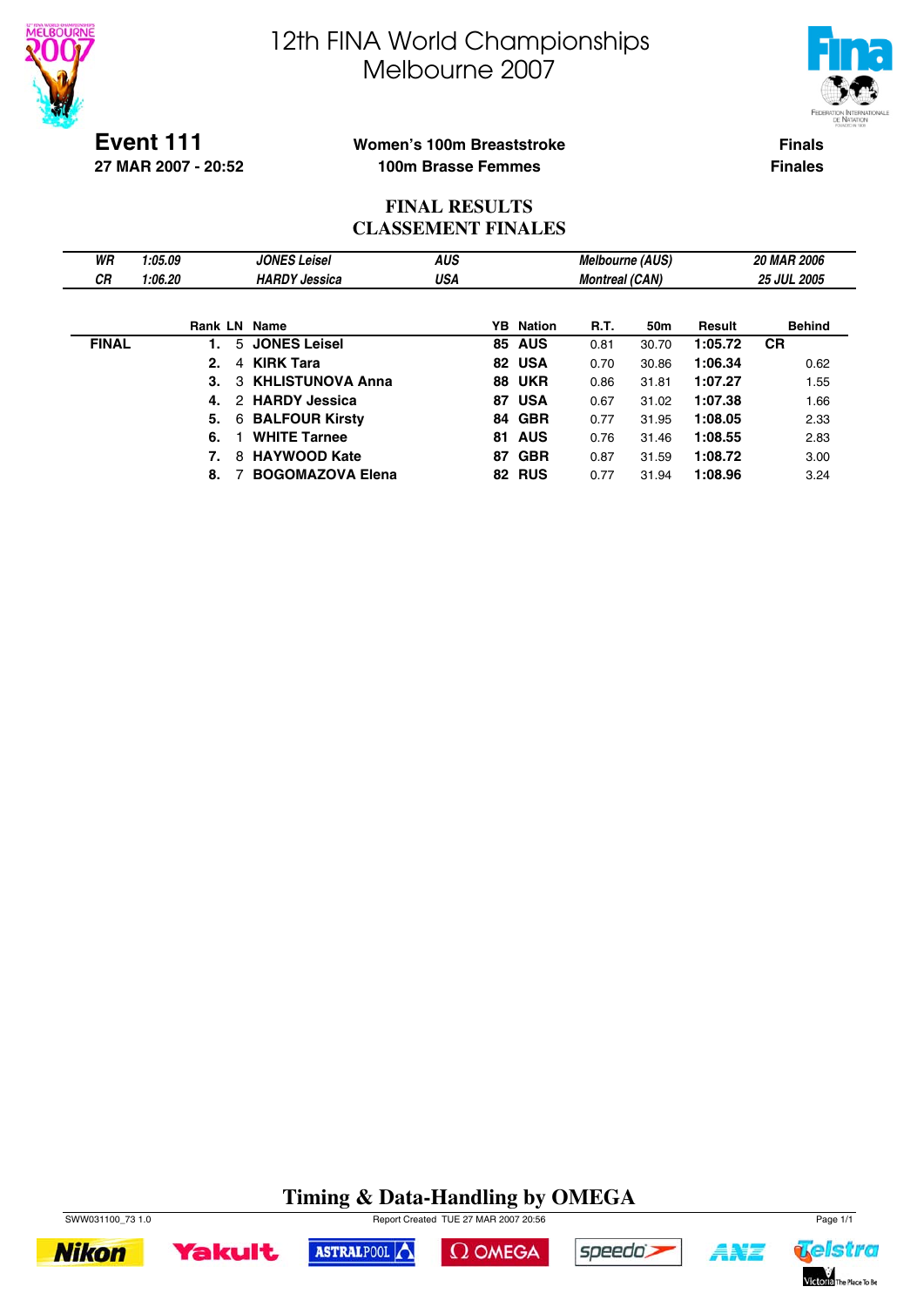



**Event 24 29 MAR 2007 - 11:01**

#### **Women's 200m Breaststroke 200m Brasse Femmes**

**Heats Séries**

## **TOTAL RANKING CLASSEMENT TOTAL**

| WR  |                  |              | 2:20.54<br><b>JONES Leisel</b>   | <b>AUS</b>       |      |       |                       | Melbourne (AUS) | 1 FEB 2006 |               |  |
|-----|------------------|--------------|----------------------------------|------------------|------|-------|-----------------------|-----------------|------------|---------------|--|
| CR  |                  |              | 2:21.72<br><b>JONES Leisel</b>   | <b>AUS</b>       |      |       | <b>Montreal (CAN)</b> |                 |            | 29 JUL 2005   |  |
|     |                  |              |                                  |                  |      |       |                       |                 |            |               |  |
|     |                  |              | Rank HT LN Name                  | <b>YB</b> Nation | R.T. | 50m   | 100m                  | 150m            | Result     | <b>Behind</b> |  |
| 1.  | 7                | 5            | <b>VAN BILJON Suzaan</b>         | <b>88 RSA</b>    | 0.71 | 33.07 | 1:10.72 1:48.37       |                 | 2:27.03Q   |               |  |
| 2.  | 6                | 8            | <b>JACOBSON Sandra</b>           | <b>89 SWE</b>    | 0.87 | 33.69 | 1:10.95 1:48.39       |                 | 2:27.08Q   | 0.05          |  |
| 3.  | $\overline{7}$   |              | 4 JONES Leisel                   | <b>85 AUS</b>    | 0.81 | 33.61 | 1:10.87 1:48.64       |                 | 2:27.10Q   | 0.07          |  |
| 4.  | 6                | 3            | <b>STEVEN Birte</b>              | <b>80 GER</b>    | 0.77 | 33.75 | 1:11.04 1:48.18       |                 | 2:27.85Q   | 0.82          |  |
| 5.  | $\overline{7}$   | 3            | <b>JUNG Seul Ki</b>              | <b>88 KOR</b>    | 0.88 | 33.75 | 1:11.43 1:49.22       |                 | 2:27.90Q   | 0.87          |  |
| 6.  | 5                |              | 3 KIRK Tara                      | 82 USA           | 0.74 | 33.79 | 1:12.16 1:50.30       |                 | 2:28.50Q   | 1.47          |  |
| 7.  | 5                |              | 4 BALFOUR Kirsty                 | 84 GBR           | 0.78 | 33.74 | 1:11.05               | 1:49.28         | 2:28.53Q   | 1.50          |  |
| 8.  | $\overline{7}$   |              | 6 JENDRICK Megan                 | 84 USA           | 0.73 | 33.69 | 1:12.08 1:50.53       |                 | 2:28.71Q   | 1.68          |  |
| 9.  | $\overline{7}$   |              | 8 WESTRIN Hanna<br>91            | <b>SWE</b>       | 0.83 | 33.66 | 1:11.23 1:49.80       |                 | 2:28.95Q   | 1.92          |  |
| 10. | 5                |              | 5 KITAGAWA Asami                 | 87 JPN           | 0.85 | 33.86 | 1:11.76 1:49.89       |                 | 2:29.34Q   | 2.31          |  |
| 11. | $\overline{7}$   | 1.           | <b>KHLISTUNOVA Anna</b><br>88    | <b>UKR</b>       | 0.90 | 33.52 | 1:10.84 1:49.10       |                 | 2:29.38Q   | 2.35          |  |
| 12. | 6                |              | 5 LUO Nan                        | 86 CHN           | 0.83 | 33.98 | 1:11.35 1:50.01       |                 | 2:29.54Q   | 2.51          |  |
| 13. | 6                |              | 4 QI Hui                         | 85 CHN           | 0.85 | 34.27 | 1:12.05               | 1:50.21         | 2:30.05Q   | 3.02          |  |
| 14. | 7                |              | 2 PIDLISNA Yuliya                | <b>87 UKR</b>    | 0.80 | 33.59 | 1:11.37 1:50.23       |                 | 2:30.17Q   | 3.14          |  |
| 15. | 7                |              | 7 JUKIC Mirna                    | 86 AUT           | 0.78 | 34.09 | 1:12.42 1:50.86       |                 | 2:30.45Q   | 3.42          |  |
| 16. | 5                |              | 7 KAMINSKA Beata                 | 80 POL           | 0.88 | 34.28 | 1:13.15 1:51.57       |                 | 2:30.61Q   | 3.58          |  |
| 17. | 6                |              | 7 GULBRANDSEN Anne-Mari          | 84 NOR           | 0.92 |       | 34.14 1:12.16 1:51.35 |                 | 2:30.84    | 3.81          |  |
| 18. | 6                |              | 6 FOSTER Sally                   | <b>85 AUS</b>    | 0.86 |       | 33.17 1:11.78 1:50.76 |                 | 2:30.85    | 3.82          |  |
| 19. | 4                |              | 6 KAPISHINA Ina                  | <b>84 BLR</b>    | 0.75 | 34.00 | 1:12.30 1:51.54       |                 | 2:31.02    | 3.99          |  |
| 20. | 6                |              | 2 POLESKA Anne                   | <b>80 GER</b>    | 0.80 | 34.19 | 1:13.04 1:51.47       |                 | 2:31.24    | 4.21          |  |
| 21. | 5                |              | 8 DE RONCHI Sophie               | <b>85 FRA</b>    | 0.84 | 33.47 | 1:11.70 1:50.56       |                 | 2:31.30    | 4.27          |  |
| 22. | 5                | 1.           | <b>BOGGIATTO Chiara</b>          | <b>86 ITA</b>    | 0.86 | 34.29 | 1:12.51 1:51.35       |                 | 2:31.49    | 4.46          |  |
| 23. | 4                |              | 4 KUC Marina                     | <b>85 MNE</b>    | 0.86 | 34.80 | 1:13.74 1:52.89       |                 | 2:32.59    | 5.56          |  |
| 23. | 6                | 1.           | <b>BOGOMAZOVA Elena</b>          | <b>82 RUS</b>    | 0.76 | 34.47 | 1:13.02 1:52.49       |                 | 2:32.59    | 5.56          |  |
| 25. | 5                |              | 2 BACK Su Yeon<br>91             | <b>KOR</b>       | 0.92 | 34.72 | 1:13.36 1:52.80       |                 | 2:32.61    | 5.58          |  |
| 26. | 4                | 3            | <b>GOMES Diana</b><br>89         | <b>POR</b>       | 0.82 | 34.13 | 1:12.15 1:51.40       |                 | 2:33.14    | 6.11          |  |
| 27. | 4                | 5            | <b>CAREY Annabelle</b><br>89     | <b>NZL</b>       | 0.72 | 33.63 | 1:12.74 1:53.01       |                 | 2:34.31    | 7.28          |  |
| 28. | 5                |              | 6 MIWA Yoshimi                   | 85 JPN           | 0.87 | 34.31 | 1:13.41 1:53.44       |                 | 2:34.58    | 7.55          |  |
| 29. | 3                | $\mathbf{1}$ | <b>PANGILINAN Jaclyn Marissa</b> | <b>86 PHI</b>    | 0.74 | 34.91 | 1:13.98               | 1:54.51         | 2:36.24    | 9.21          |  |
| 30. | 3                | 5            | <b>ELBEKRI Sara</b>              | <b>87 MAR</b>    | 0.82 | 34.27 | 1:13.49 1:53.86       |                 | 2:36.28    | 9.25          |  |
| 31. | 4                |              | 2 MARMOLEJO Adriana              | <b>82 MEX</b>    | 0.71 | 35.24 | 1:15.29               | 1:56.04         | 2:37.07    | 10.04         |  |
| 32. | 4                | 8            | <b>FARRELL Ciara</b><br>86       | <b>IRL</b>       | 0.88 | 34.09 | 1:14.07               | 1:54.68         | 2:37.18    | 10.15         |  |
| 33. | 3                | 6            | <b>KONG Man Yi Yvette</b>        | <b>93 HKG</b>    | 0.88 | 35.72 | 1:16.04 1:58.18       |                 | 2:41.45    | 14.42         |  |
| 34. | $\boldsymbol{2}$ | 5            | <b>CHRISTOFOROU Anastasia</b>    | <b>90 CYP</b>    | 0.79 |       | 36.39 1:17.29 1:58.81 |                 | 2:41.94    | 14.91         |  |
| 35. | 3                |              | 8 LIM Xin Jing Cheryl            | 94 SIN           | 0.82 |       | 37.11 1:18.80 2:00.51 |                 | 2:42.52    | 15.49         |  |
| 36. | 3                |              | 3 UTAMI Lina Cahya               | <b>81 INA</b>    | 0.82 |       | 36.47 1:18.38 2:00.87 |                 | 2:42.77    | 15.74         |  |
| 37. | 3                |              | 2 VICTORIA Daniela               | <b>89 VEN</b>    | 0.76 |       | 35.31 1:16.48 1:58.72 |                 | 2:42.87    | 15.84         |  |
| 38. | 4                |              | 1 LIN Man Hsu                    | <b>89 TPE</b>    | 0.78 |       | 36.50 1:18.20 2:01.01 |                 | 2:45.47    | 18.44         |  |
| 39. | 2                |              | 3 RINA Desak Nyoman              | <b>88 INA</b>    | 0.75 |       | 37.15 1:20.43 2:03.20 |                 | 2:47.34    | 20.31         |  |
| 40. | 2                |              | 1 LEI On Kei                     | 91 MAC           | 0.82 |       | 38.08 1:21.25 2:05.10 |                 | 2:49.06    | 22.03         |  |
| 41. | 2                |              | 4 LIANG Chun Hui Khoonnie        | 91 SIN           | 0.93 |       | 36.75 1:19.14 2:03.12 |                 | 2:49.57    | 22.54         |  |
| 42. | 3                |              | 7 TRAN Thi Thuan                 | <b>90 VIE</b>    | 0.80 |       | 37.74 1:21.66 2:05.81 |                 | 2:49.65    | 22.62         |  |
| 43. | 3                |              | 4 CHEN I Chuan                   | 91 TPE           | 0.72 |       | 38.27 1:20.41 2:04.08 |                 | 2:49.85    | 22.82         |  |
| 44. | 1                | 3            | <b>MORENO Katerine</b>           | <b>74 BOL</b>    | 0.85 |       | 37.90 1:21.71 2:05.05 |                 | 2:49.99    | 22.96         |  |
| 45. | 1                |              | 6 PIGOT Chinyere                 | <b>93 SUR</b>    | 0.81 |       | 38.31 1:20.98 2:04.68 |                 | 2:50.26    | 23.23         |  |

# **Timing & Data-Handling by OMEGA**

SWW032900\_74 1.0 Report Created THU 29 MAR 2007 11:28





 $\Omega$  OMEGA





1 N'I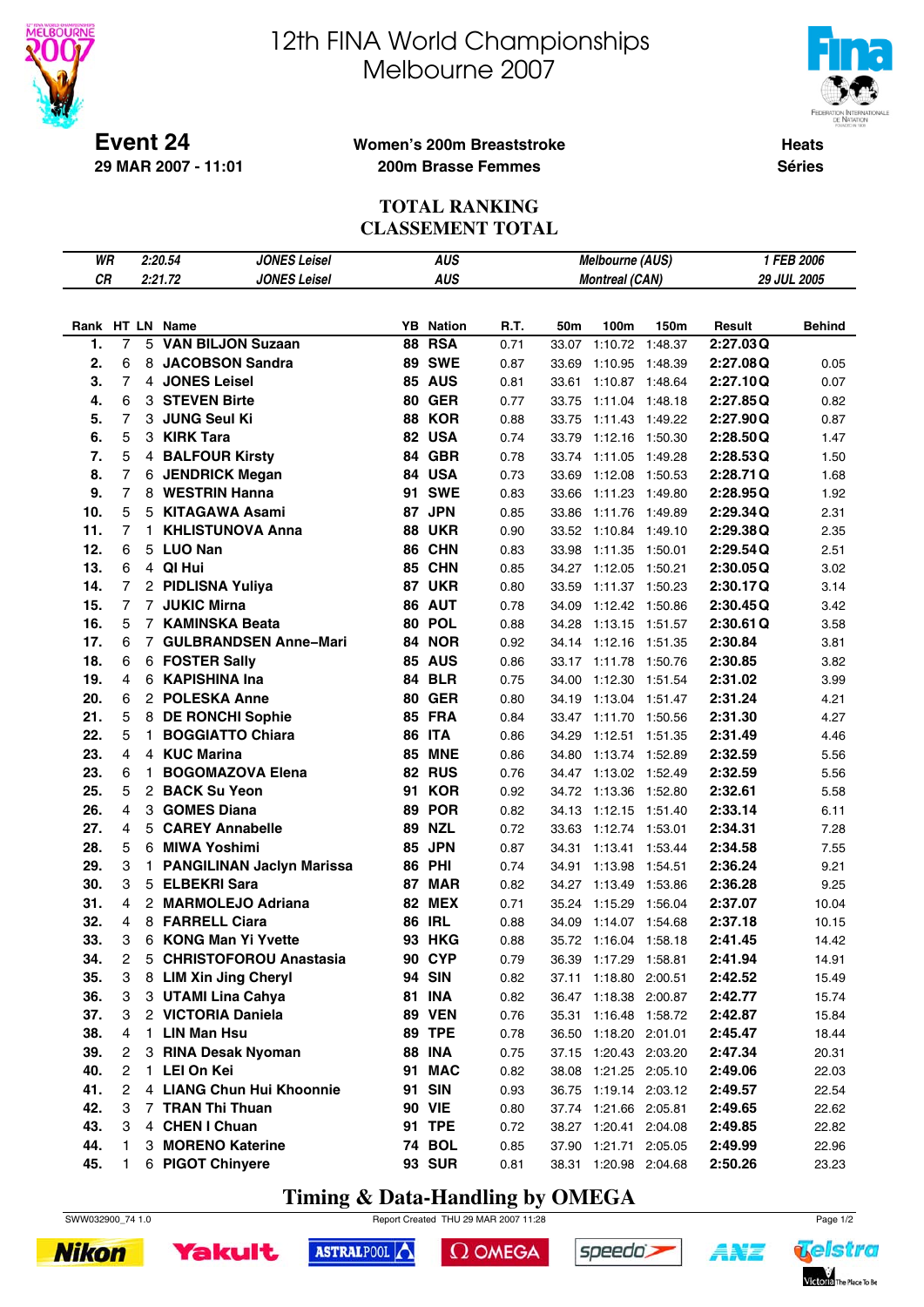



**Event 24 29 MAR 2007 − 11:01**

#### **Women's 200m Breaststroke 200m Brasse Femmes**

**Heats Séries**

## **TOTAL RANKING CLASSEMENT TOTAL**

| WR        |               |               | 2:20.54            | <b>JONES Leisel</b>        |     | <b>AUS</b>    |      |       | Melbourne (AUS)       |                 | <b>1 FEB 2006</b> |               |  |
|-----------|---------------|---------------|--------------------|----------------------------|-----|---------------|------|-------|-----------------------|-----------------|-------------------|---------------|--|
| <b>CR</b> |               |               | 2:21.72            | <b>JONES Leisel</b>        |     | <b>AUS</b>    |      |       | <b>Montreal (CAN)</b> |                 |                   | 29 JUL 2005   |  |
|           |               |               |                    |                            |     |               |      |       |                       |                 |                   |               |  |
| Rank      |               |               | HT LN Name         |                            | YB. | <b>Nation</b> | R.T. | 50m   | 100m                  | 150m            | Result            | <b>Behind</b> |  |
| 46.       | 2             | 6             | <b>LEI Sin Ian</b> |                            | 90  | <b>MAC</b>    | 0.83 | 38.48 | 1:20.86               | 2:04.94         | 2:50.54           | 23.51         |  |
| 47.       |               | 5.            |                    | <b>AMANOVA Ranohon</b>     | 94  | <b>UZB</b>    | 0.95 | 38.69 | 1:22.71               | 2:06.54         | 2:51.50           | 24.47         |  |
| 48.       | 2             | 8             |                    | <b>YAMOUT Nibal</b>        | 93  | <b>LIB</b>    | 0.84 | 40.11 | 1:24.04               | 2:07.52         | 2:51.71           | 24.68         |  |
| 49.       | $\mathcal{P}$ | $\mathcal{P}$ |                    | <b>HATAMKHANOVA Oksana</b> | 90  | <b>AZE</b>    | 0.87 | 38.54 |                       | 1:23.24 2:08.25 | 2:54.27           | 27.24         |  |
| 50.       |               |               |                    | <b>FORCADOS Blessing</b>   | 84  | <b>NGR</b>    | 0.85 | 39.26 | 1:22.36               | 2:07.73         | 2:54.38           | 27.35         |  |
| 51.       | $\mathcal{P}$ | 7             |                    | <b>SALNIKOVA Ann</b>       | 87  | <b>GEO</b>    | 0.80 | 40.44 |                       | 1:24.74 2:09.99 | 2:55.08           | 28.05         |  |
| 52.       |               | 8             |                    | <b>PHAM Thi Hue</b>        | 90  | <b>VIE</b>    | 0.84 | 39.59 | 1:23.96               | 2:09.34         | 2:55.35           | 28.32         |  |
| 53.       |               |               |                    | 4 POUJOL ZEPEDA Karen      | 89  | <b>HON</b>    | 0.83 | 38.79 |                       | 1:23.12 2:09.53 | 2:58.37           | 31.34         |  |
| 54.       |               |               |                    | 2 HOW TAM FAT Kelly        | 88  | <b>MRI</b>    | 0.86 | 40.58 | 1:26.08               | 2:12.14         | 3:00.29           | 33.26         |  |
|           | 4             |               |                    | <b>JANSEN Louise Mai</b>   | 84  | <b>DEN</b>    |      |       |                       |                 | <b>DNS</b>        |               |  |

# **Timing & Data-Handling by OMEGA**



**Yakult** 

ASTRALPOOL  $\Omega$  OMEGA



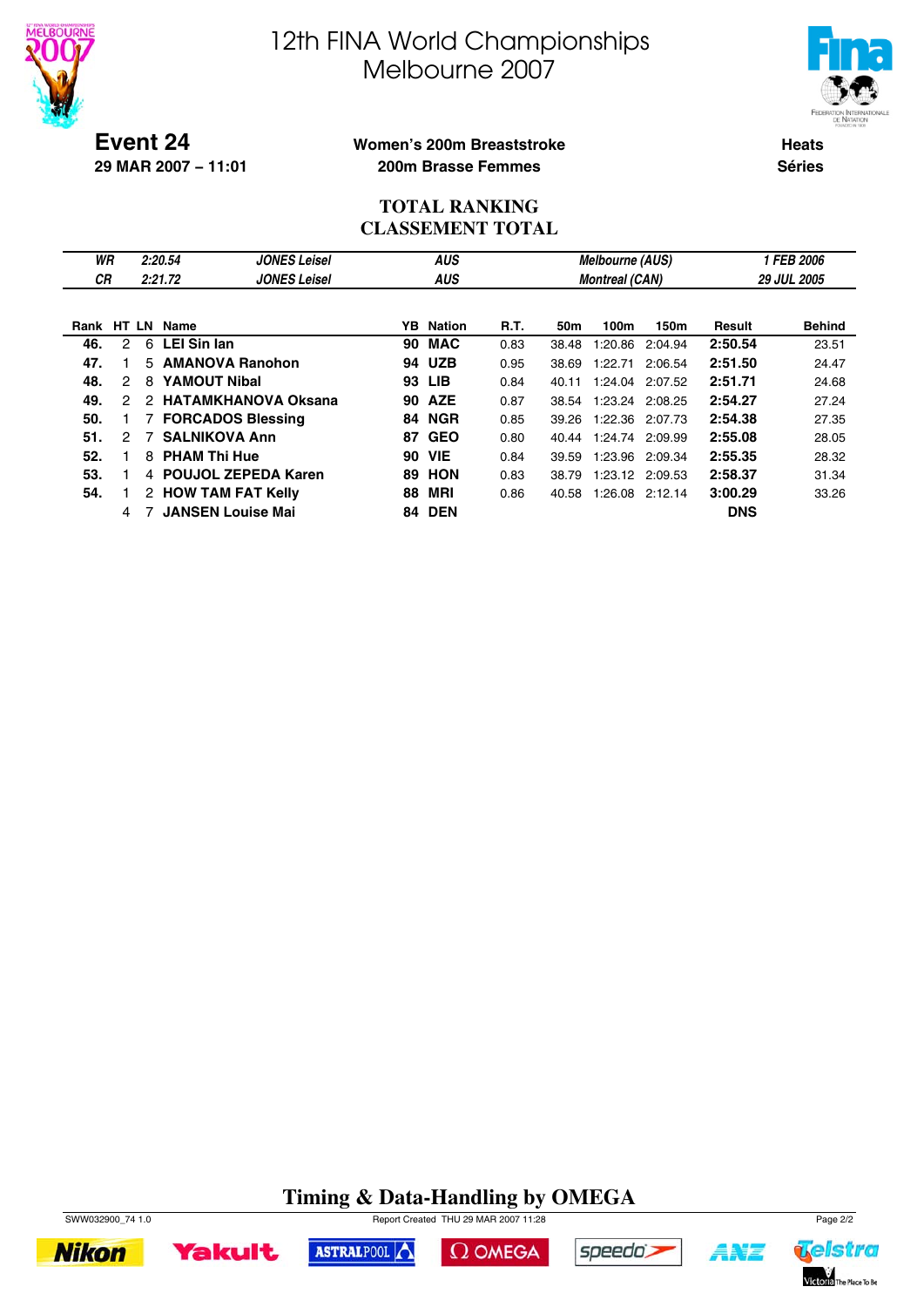



**Event 224 29 MAR 2007 - 19:23**

### **Women's 200m Breaststroke 200m Brasse Femmes**

**Semifinals Demi-Finales**

## **TOTAL RANKING CLASSEMENT TOTAL**

| WR         |   |                | 2:20.54                | <b>JONES Leisel</b>      |    | <b>AUS</b>    |      |       | <b>Melbourne (AUS)</b> |         | <b>1 FEB 2006</b> |                    |  |
|------------|---|----------------|------------------------|--------------------------|----|---------------|------|-------|------------------------|---------|-------------------|--------------------|--|
| СR         |   |                | 2:21.72                | <b>JONES Leisel</b>      |    | <b>AUS</b>    |      |       | <b>Montreal (CAN)</b>  |         |                   | <b>29 JUL 2005</b> |  |
|            |   |                |                        |                          |    |               |      |       |                        |         |                   |                    |  |
| Rank HT LN |   |                | Name                   |                          | YB | <b>Nation</b> | R.T. | 50m   | 100m                   | 150m    | Result            | <b>Behind</b>      |  |
| 1.         | 2 | 5              | <b>JONES Leisel</b>    |                          | 85 | <b>AUS</b>    | 0.82 | 32.03 | 1:08.85                | 1:45.22 | 2:23.75Q          |                    |  |
| 2.         | 2 | 6              | <b>BALFOUR Kirsty</b>  |                          | 84 | <b>GBR</b>    | 0.78 | 32.66 | 1:09.16                | 1:46.47 | 2:25.45Q          | 1.70               |  |
| 3.         | 2 | $\overline{4}$ |                        | <b>VAN BILJON Suzaan</b> | 88 | <b>RSA</b>    | 0.73 | 32.88 | 1:10.04                | 1:47.25 | 2:25.56Q          | 1.81               |  |
| 4.         |   | 6              |                        | <b>JENDRICK Megan</b>    | 84 | <b>USA</b>    | 0.70 | 32.78 | 1:11.15                | 1:48.89 | 2:26.14Q          | 2.39               |  |
| 5.         |   |                | 7 LUO Nan              |                          | 86 | <b>CHN</b>    | 0.82 | 33.68 | 1:11.00                | 1:48.46 | 2:27.03Q          | 3.28               |  |
| 6.         |   | 4              |                        | <b>JACOBSON Sandra</b>   | 89 | <b>SWE</b>    | 0.84 | 33.83 | 1:11.07                | 1:48.95 | 2:27.24Q          | 3.49               |  |
| 7.         |   | З              | <b>KIRK Tara</b>       |                          | 82 | <b>USA</b>    | 0.76 | 33.19 | 1:10.85                | 1:48.84 | 2:27.41Q          | 3.66               |  |
| 8.         |   | 5.             | <b>STEVEN Birte</b>    |                          | 80 | <b>GER</b>    | 0.77 | 33.76 | 1:11.96                | 1:49.52 | 2:27.62Q          | 3.87               |  |
| 9.         | 2 | 3              | <b>JUNG Seul Ki</b>    |                          | 88 | <b>KOR</b>    | 0.89 | 33.59 | 1:11.51                | 1:49.19 | 2:27.83           | 4.08               |  |
| 10.        | 2 | 2              | <b>WESTRIN Hanna</b>   |                          | 91 | <b>SWE</b>    | 0.81 | 34.00 | 1:11.85                | 1:49.87 | 2:28.55           | 4.80               |  |
| 11.        |   | 2              |                        | <b>KITAGAWA Asami</b>    | 87 | <b>JPN</b>    | 0.82 | 33.87 | 1:11.47                | 1:49.41 | 2:28.61           | 4.86               |  |
| 12.        | 2 | 8              | <b>JUKIC Mirna</b>     |                          | 86 | <b>AUT</b>    | 0.78 | 34.05 | 1:12.09                | 1:50.38 | 2:29.40           | 5.65               |  |
| 13.        | 2 | 7              |                        | <b>KHLISTUNOVA Anna</b>  | 88 | <b>UKR</b>    | 0.87 | 33.18 | 1:10.75                | 1:50.34 | 2:30.12           | 6.37               |  |
| 14.        | 2 | 1.             | QI Hui                 |                          | 85 | <b>CHN</b>    | 0.83 | 33.09 | 1:10.55                | 1:49.06 | 2:30.45           | 6.70               |  |
| 15.        |   |                | <b>PIDLISNA Yuliya</b> |                          | 87 | <b>UKR</b>    | 0.81 | 33.95 | 1:12.01                | 1:50.87 | 2:31.21           | 7.46               |  |
| 16.        |   | 8              |                        | <b>KAMINSKA Beata</b>    | 80 | <b>POL</b>    | 0.86 | 33.94 | 1:12.81                | 1:51.48 | 2:31.42           | 7.67               |  |

# **Timing & Data-Handling by OMEGA**



**Nikon** 

SWW032200\_74 1.0 Report Created THU 29 MAR 2007 19:30





 $\Omega$  OMEGA



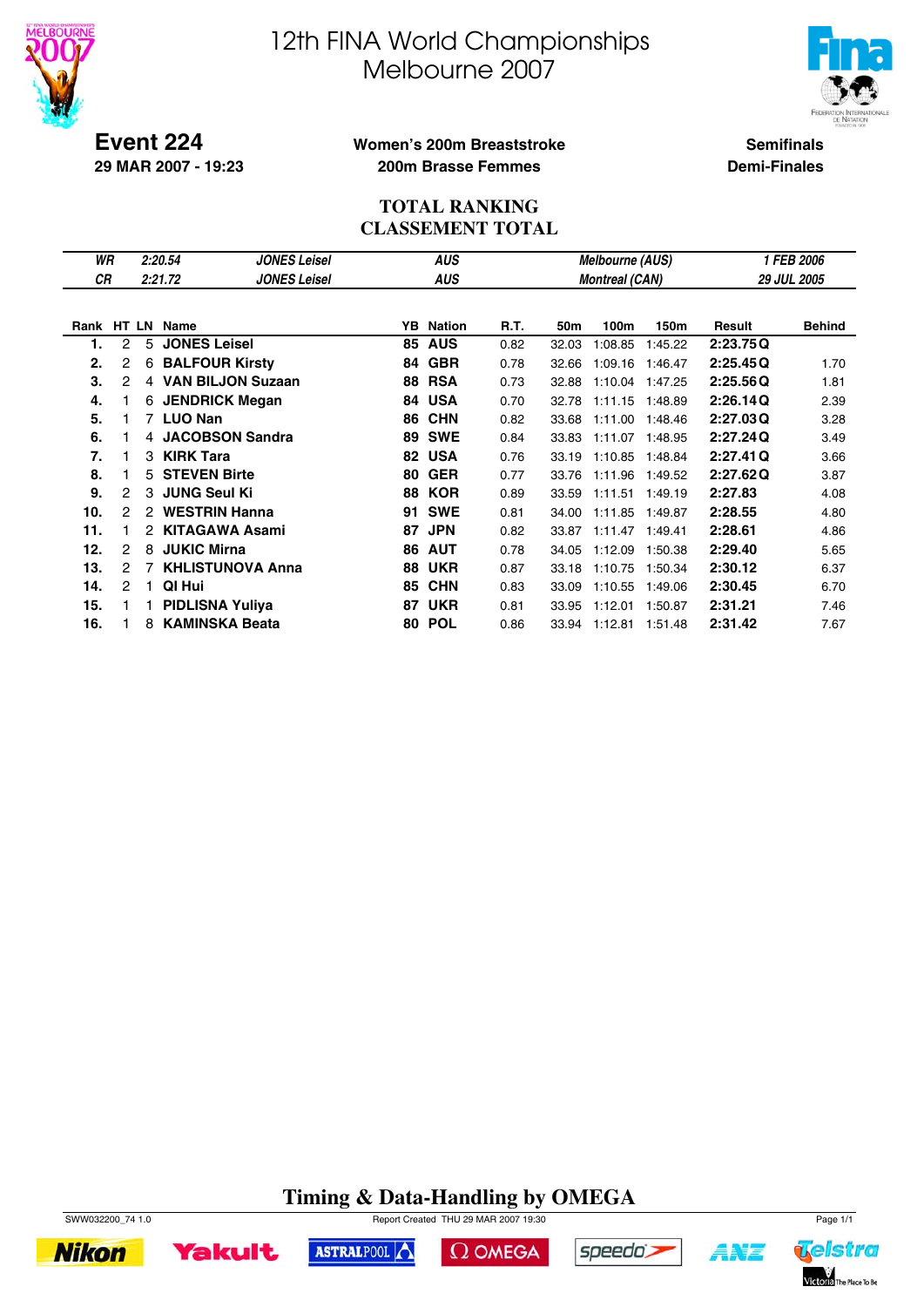



**Event 124 30 MAR 2007 - 19:52**

### **Women's 200m Breaststroke 200m Brasse Femmes**

**Finals Finales**

## **FINAL RESULTS CLASSEMENT FINALES**

| WR<br><b>CR</b> | 2:20.54<br>2:21.72              | <b>JONES Leisel</b><br><b>JONES Leisel</b> |    | <b>AUS</b><br><b>AUS</b> |             |       | <b>Melbourne (AUS)</b><br><b>Montreal (CAN)</b> |                 | <b>1 FEB 2006</b><br><b>29 JUL 2005</b> |               |  |
|-----------------|---------------------------------|--------------------------------------------|----|--------------------------|-------------|-------|-------------------------------------------------|-----------------|-----------------------------------------|---------------|--|
|                 | <b>Rank LN Name</b>             |                                            |    | <b>YB</b> Nation         | <b>R.T.</b> | 50m   | 100m                                            | 150m            | Result                                  | <b>Behind</b> |  |
| <b>FINAL</b>    |                                 |                                            |    |                          |             |       |                                                 |                 |                                         |               |  |
|                 | <b>JONES Leisel</b><br>4        |                                            |    | <b>85 AUS</b>            | 0.83        | 32.55 | 1:09.80                                         | 1:45.27         | 2:21.84                                 |               |  |
| 2.              | 5                               | <b>BALFOUR Kirsty</b>                      |    | 84 GBR                   | 0.80        | 32.80 | 1:09.90                                         | 1:47.05         | 2:25.94                                 | 4.10          |  |
| 2.              | 6                               | <b>JENDRICK Megan</b>                      |    | 84 USA                   | 0.71        | 32.66 | 1:10.17                                         | 1:47.20         | 2:25.94                                 | 4.10          |  |
| 4.              | $\mathcal{B}$                   | <b>VAN BILJON Suzaan</b>                   |    | <b>88 RSA</b>            | 0.73        |       | 32.82 1:10.19                                   | 1:47.30         | 2:26.19                                 | 4.35          |  |
| 5.              | <b>LUO Nan</b><br>$\mathcal{P}$ |                                            |    | <b>86 CHN</b>            | 0.79        | 33.65 |                                                 | 1:11.52 1:48.98 | 2:27.55                                 | 5.71          |  |
| 6.              | <b>STEVEN Birte</b><br>8        |                                            | 80 | <b>GER</b>               | 0.77        | 33.17 | 1:10.88                                         | 1:48.27         | 2:28.13                                 | 6.29          |  |
| 7.              |                                 | <b>JACOBSON Sandra</b>                     |    | <b>89 SWE</b>            | 0.88        | 34.07 | 1:11.46                                         | 1:49.27         | 2:28.25                                 | 6.41          |  |
| 8.              | <b>KIRK Tara</b>                |                                            |    | 82 USA                   | 0.81        | 33.28 | 1:12.07                                         | 1:50.36         | 2:28.67                                 | 6.83          |  |

# **Timing & Data-Handling by OMEGA**





ASTRALPOOL





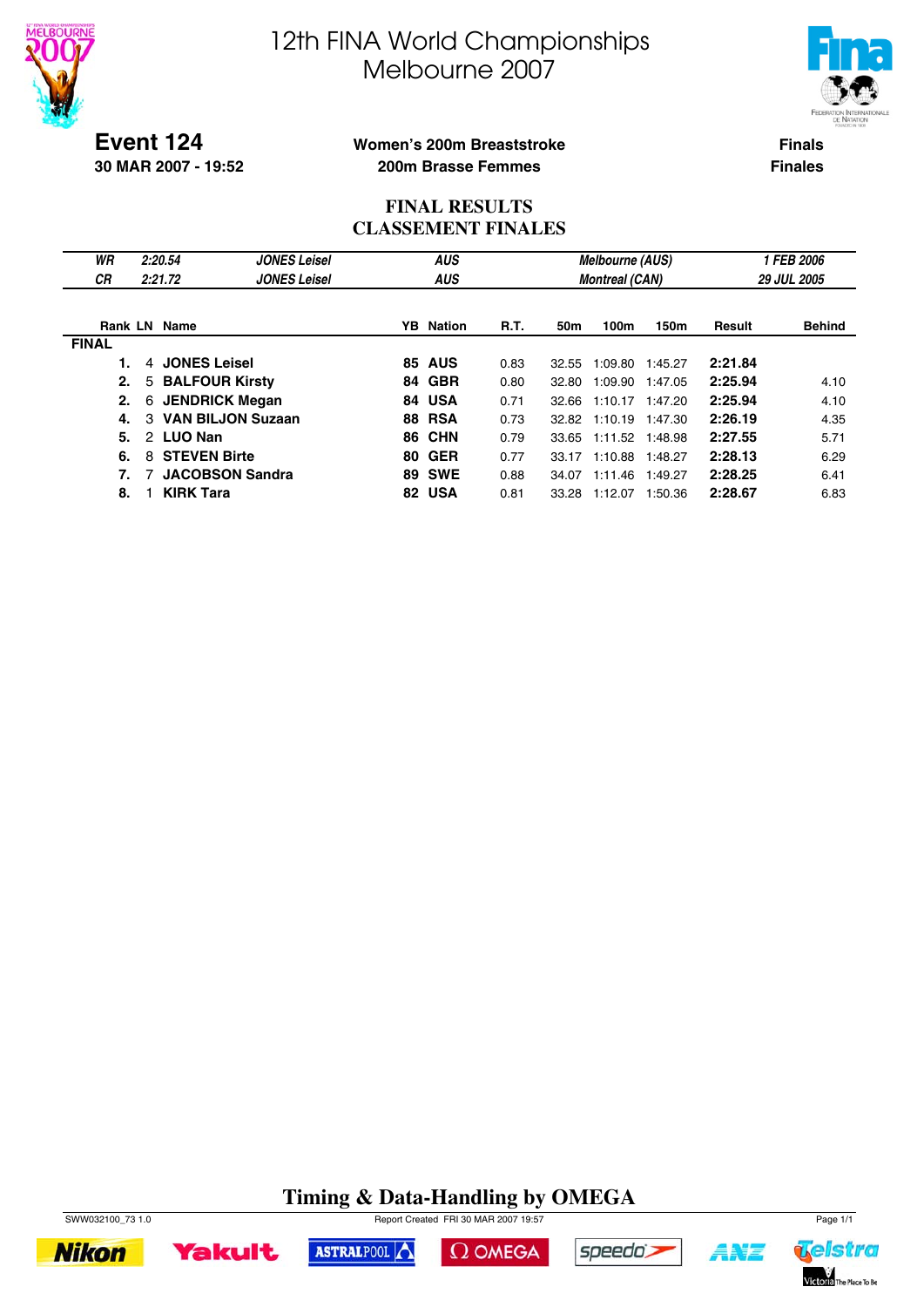



**Heats Séries**

#### **Event 27 30 MAR 2007 - 10:00**

## **Women's 50m Butterfly 50m Papillon Femmes**

#### **TOTAL RANKING CLASSEMENT TOTAL**

| WR | 25.57  |         |              | <b>KAMMERLING Anna-Karin</b>  | <b>SWE</b> |    |                  | <b>Berlin (GER)</b> |                        | 30 JUL 2002   |
|----|--------|---------|--------------|-------------------------------|------------|----|------------------|---------------------|------------------------|---------------|
| CR | 25.84  |         |              | <b>DE BRUIJN Inge</b>         | <b>NED</b> |    |                  |                     | <b>Barcelona (ESP)</b> | 26 JUL 2003   |
|    |        |         |              |                               |            |    |                  |                     |                        |               |
|    |        |         |              | Rank HT LN Name               |            |    | <b>YB</b> Nation | R.T.                | Result                 | <b>Behind</b> |
|    | 1.     | 13      | 3            | <b>MIATKE Danni</b>           |            |    | 87 AUS           | 0.72                | 26.34Q                 |               |
|    | 2.     | 13      |              | 8 KOMISARZ Rachel             |            |    | <b>76 USA</b>    | 0.64                | 26.58Q                 | 0.24          |
|    | З.     | $12 \,$ |              | 4 DEKKER Inge                 |            |    | <b>85 NED</b>    | 0.90                | 26.60Q                 | 0.26          |
|    | 4.     | 12      |              | 5 ZHOU Yafei                  |            |    | 84 CHN           |                     |                        |               |
|    |        |         |              | 4 KAMMERLING Anna-Karin       |            |    |                  | 0.73                | 26.67Q                 | 0.33          |
|    | 5.     | 11      |              |                               |            |    | <b>80 SWE</b>    | 0.80                | 26.81Q                 | 0.47          |
|    | 5.     | 12      |              | 7 OTTESEN Jeanette            |            |    | <b>87 DEN</b>    | 0.72                | 26.81Q                 | 0.47          |
|    | 7.     | 12      |              | 6 NADARAJAH Fabienne          |            |    | <b>85 AUT</b>    | 0.79                | 26.99Q                 | 0.65          |
|    | 8.     | 12      |              | 3 GROOT Chantal               |            |    | <b>82 NED</b>    | 0.79                | 27.13Q                 | 0.79          |
|    | 9.     | 13      | $\mathbf{1}$ | <b>DOI Ayako</b>              |            |    | 80 JPN           | 0.76                | 27.15Q                 | 0.81          |
|    | 10.    | 11      |              | 6 TAO Li                      |            |    | <b>90 SIN</b>    | 0.71                | 27.17Q                 | 0.83          |
|    | 10.    | 11      |              | 2 KATO Yuka                   |            |    | <b>86 JPN</b>    | 0.72                | 27.17Q                 | 0.83          |
|    | 10.    | 12      |              | 8 BUYS Kimberly               |            |    | <b>89 BEL</b>    | 0.83                | 27.17Q                 | 0.83          |
|    | 13.    | 13      |              | 4 ALSHAMMAR Therese           |            |    | <b>77 SWE</b>    | 0.81                | 27.26Q                 | 0.92          |
|    | 14.    | 11      |              | 7 BESPALOVA Irina             |            |    | <b>81 RUS</b>    | 0.75                | 27.27Q                 | 0.93          |
|    | 15.    | 8       |              | 4 VANDENBERG Kimberly         |            |    | <b>83 USA</b>    | 0.68                | 27.30Q                 | 0.96          |
|    | 16.    | 11      |              | 5 BUSCHSCHULTE Antje          |            |    | <b>78 GER</b>    | 0.79                | 27.31 Q                | 0.97          |
|    | 17.    | 13      |              | 7 GEMO Elena                  |            |    | 87 ITA           | 0.82                | 27.35                  | 1.01          |
|    | 18.    | 13      |              | 5 LENTON Lisbeth              |            |    | <b>85 AUS</b>    | 0.80                | 27.36                  | 1.02          |
|    | 19.    | 10      |              | 5 SHAW Keri-Leigh             |            |    | 89 RSA           | 0.77                | 27.46                  | 1.12          |
|    | 19.    | 13      |              | 2 SAMULSKI Daniela            |            |    | <b>84 GER</b>    | 0.73                | 27.46                  | 1.12          |
|    | 21.    | 8       |              | 3 ALJAND Triin                |            |    | <b>85 EST</b>    | 0.73                | 27.60                  | 1.26          |
|    | 22.    | 10      |              | <b>6 LACROIX Audrey</b>       |            |    | 83 CAN           | 0.74                | 27.73                  | 1.39          |
|    | 23.    | 9       |              | 4 SUTYAGINA Natalia           |            |    | <b>80 RUS</b>    | 0.79                | 27.77                  | 1.43          |
|    | 24.    | 10      |              | 4 DEMAL Marilies              |            |    | 89 AUT           | 0.81                | 27.83                  | 1.49          |
|    | 24.    | 12      |              | 2 URBANCZYK Aleksandra        |            |    | 87 POL           | 0.74                | 27.83                  | 1.49          |
|    | 26.    | 9       |              | <b>7 MONGEL Aurore</b>        |            |    | 82 FRA           | 0.79                | 27.87                  | 1.53          |
|    | 26.    | 12      | $\mathbf{1}$ | <b>MORAVCOVA Martina</b>      |            |    | <b>76 SVK</b>    | 0.81                | 27.87                  | 1.53          |
|    | 28.    | 9       |              | 3 MUFFAT Camille              |            |    | 89 FRA           | 0.82                | 27.92                  | 1.58          |
|    | 29.    | 10      |              | 8 BAKER Zoe                   |            |    | <b>76 NZL</b>    |                     |                        |               |
|    |        |         |              |                               |            |    | <b>GBR</b>       | 0.79                | 27.95                  | 1.61          |
|    | 30.    | 11      |              | 8 BRETT Rosalind              |            | 79 |                  | 0.83                | 28.02                  | 1.68          |
|    | 31.    | 10      |              | 7 IVRY Amit                   |            | 89 | <b>ISR</b>       | 0.72                | 28.10                  | 1.76          |
|    | 32.    | 8       |              | 6 OLIVEIRA Sara               |            |    | <b>85 POR</b>    | 0.82                | 28.12                  | 1.78          |
|    | 33.    | 9       |              | 5 SZE Hang Yu                 |            |    | <b>88 HKG</b>    | 0.78                | 28.15                  | 1.81          |
|    | 34.    | 8       |              | 2 COLORADO Carolina           |            |    | 87 COL           | 0.72                | 28.20                  | 1.86          |
|    | 35.    | 8       |              | 8 BRAND Heather               |            |    | 82 ZIM           | 0.71                | 28.23                  | 1.89          |
|    | 36. 11 |         |              | 1 SMOLENOVA Denisa            |            |    | <b>89 SVK</b>    | 0.79                | 28.25                  | 1.91          |
|    | 37.    | 10      |              | 2 COSTER Liz                  |            |    | 82 NZL           | 0.77                | 28.30                  | 1.96          |
|    | 38.    | 10      |              | 1 JENSEN Micha                |            |    | <b>87 DEN</b>    | 0.70                | 28.40                  | 2.06          |
|    | 39.    | 9       |              | 6 WILSON Hannah Jane Arnett   |            |    | <b>89 HKG</b>    | 0.80                | 28.46                  | 2.12          |
|    | 40.    | 9       |              | 2 SHIN Hae In                 |            |    | <b>89 KOR</b>    | 0.74                | 28.50                  | 2.16          |
|    | 41.    | 8       |              | 7 MCLEAN Sharntelle           |            |    | <b>84 TRI</b>    | 0.76                | 28.64                  | 2.30          |
|    | 42.    | 8       |              | 5 ROSENBERGER Iris            |            |    | <b>85 TUR</b>    | 0.80                | 28.65                  | 2.31          |
|    | 43.    | 10      |              | 3 SAUMUR Genevieve            |            |    | 87 CAN           | 0.81                | 28.81                  | 2.47          |
|    | 44.    | 13      |              | <b>6 BAHAMONDE Loren</b>      |            |    | <b>87 ECU</b>    | 0.80                | 28.98                  | 2.64          |
|    | 45.    |         |              | 8 1 PICKERING PUAMAU Caroline |            |    | 80 FIJ           | 0.83                | 29.11                  | 2.77          |

**Timing & Data-Handling by OMEGA**







```
\Omega OMEGA
```


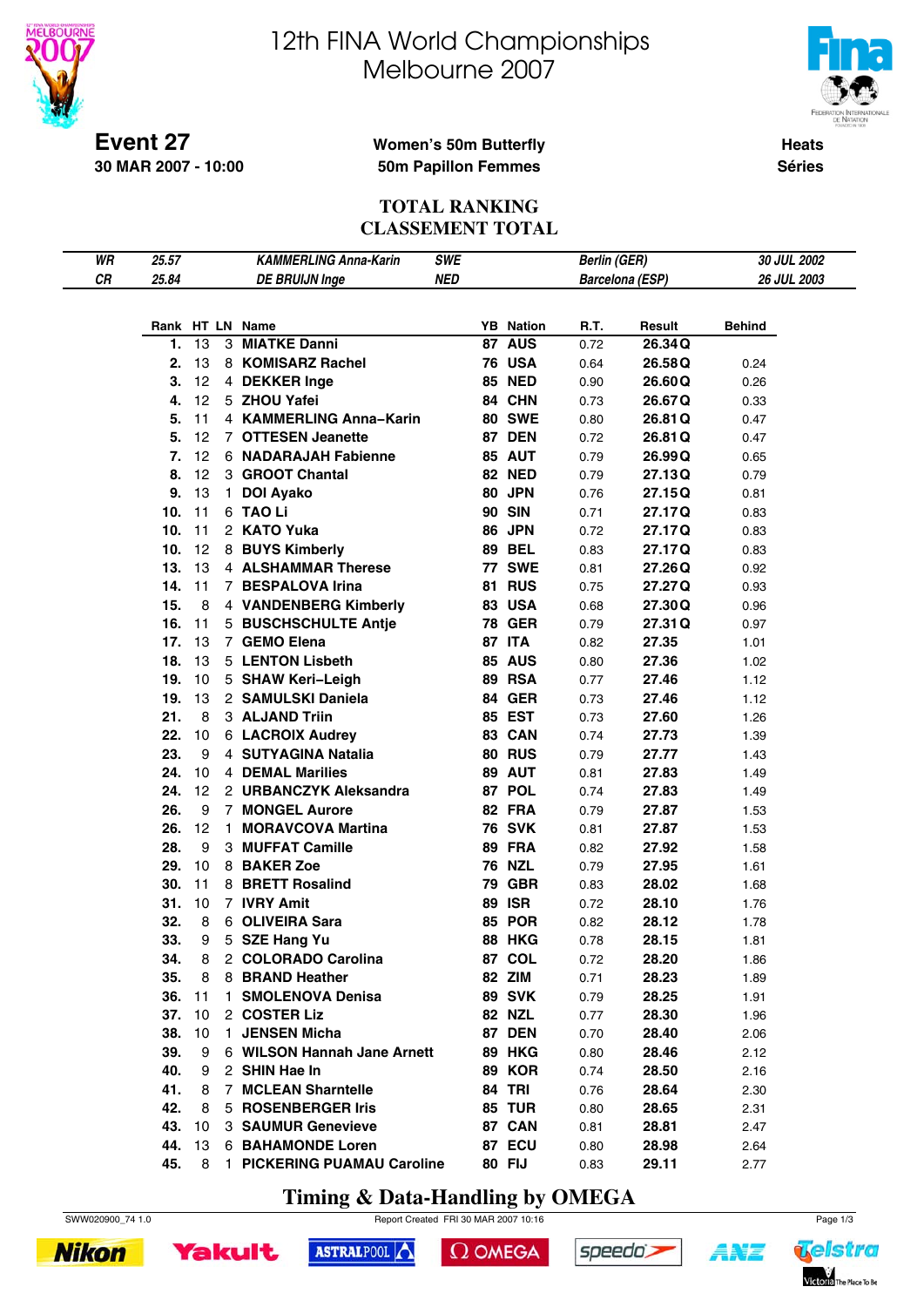



**Heats Séries**

#### **Event 27 30 MAR 2007 − 10:00**

### **Women's 50m Butterfly 50m Papillon Femmes**

#### **TOTAL RANKING CLASSEMENT TOTAL**

| WR | 25.57 |                 | <b>KAMMERLING Anna-Karin</b><br><b>SWE</b> |                  | <b>Berlin (GER)</b> |                        | 30 JUL 2002   |
|----|-------|-----------------|--------------------------------------------|------------------|---------------------|------------------------|---------------|
| CR | 25.84 |                 | <b>NED</b><br><b>DE BRUIJN Inge</b>        |                  |                     | <b>Barcelona (ESP)</b> | 26 JUL 2003   |
|    |       |                 |                                            |                  |                     |                        |               |
|    |       |                 | Rank HT LN Name                            | <b>YB</b> Nation | R.T.                | Result                 | <b>Behind</b> |
|    | 45.   | 9               | 8 YANG Chin Kuei                           | 87 TPE           | 0.81                | 29.11                  | 2.77          |
|    | 47.   | 7               | 3 KOWN You Ri                              | 89 KOR           | 0.80                | 29.16                  | 2.82          |
|    | 47.   | 7               | 1 HIGHT Ellen                              | 81 ZAM           | 0.75                | 29.16                  | 2.82          |
|    | 49.   | $7\overline{ }$ | 5 MA Cheok Mei                             | 88 MAC           | 0.82                | 29.45                  | 3.11          |
|    | 50.   | $7^{\circ}$     | 4 RODRIGUEZ Maria                          | <b>78 VEN</b>    | 0.67                | 29.53                  | 3.19          |
|    | 51.   | 6               | 3 SHLEMOVA Irina                           | <b>84 UZB</b>    | 0.79                | 29.63                  | 3.29          |
|    | 52.   | 7               | 6 ONG Chui Bin Mylene                      | 91 SIN           | 0.69                | 29.64                  | 3.30          |
|    | 53.   | 5.              | 5 DUKHANOVA Galina                         | <b>86 UZB</b>    | 0.91                | 30.02                  | 3.68          |
|    | 54.   | 4               | 5 HUNTER Emma                              | 90 SAM           | 0.85                | 30.19                  | 3.85          |
|    | 54.   | 5               | 3 ANDRIAMANJATOPRIMAMAMA T. 80 MAD         |                  | 0.68                | 30.19                  | 3.85          |
|    | 56.   | 5               | 7 QUESADA BARRANTES Marianella 88 CRC      |                  | 0.83                | 30.33                  | 3.99          |
|    | 57.   | $\overline{7}$  | 7 DIOP Binta Zahra                         | <b>90 SEN</b>    | 0.88                | 30.37                  | 4.03          |
|    | 58.   | 6.              | 5 MURILLO ARGUETA Ileana                   | <b>90 ESA</b>    | 0.74                | 30.50                  | 4.16          |
|    | 59.   | 6.              | 2 FAJARDO SIERRA Sharon Paola              | 89 HON           | 0.67                | 30.52                  | 4.18          |
|    | 60.   | 6               | 6 SPASOVA Monika                           | <b>90 MKD</b>    | 0.74                | 30.61                  | 4.27          |
|    | 61.   | 4               | 3 MOODIE Natasha                           | 90 JAM           | 0.77                | 30.74                  | 4.40          |
|    | 62.   | 6               | 8 MANGION Davina                           | 87 MLT           | 0.90                | 30.77                  | 4.43          |
|    | 63.   | 5.              | 2 AH KOY Rachel                            | 89 FIJ           | 0.71                | 30.79                  | 4.45          |
|    | 63.   | $7^{\circ}$     | 2 TAHA Razan                               | 91 JOR           | 0.92                | 30.79                  | 4.45          |
|    | 65.   | 6               | 7 POPOVSKA Elena                           | <b>90 MKD</b>    | 0.78                | 30.82                  | 4.48          |
|    | 66.   | 4               | 4 BRIEDENHANN Jonay                        | <b>90 NAM</b>    | 0.71                | 30.91                  | 4.57          |
|    | 67.   | 5.              | 8 MEZA PERAZA Marie Laura                  | <b>90 CRC</b>    | 0.86                | 30.96                  | 4.62          |
|    | 68.   | 5.              | 6 TORREZ ZAMORA Dalia Massiel              | 90 NCA           | 0.77                | 31.07                  | 4.73          |
|    | 69.   | 6               | 4 PHAN Thi Hanh                            | <b>87 VIE</b>    | 0.71                | 31.12                  | 4.78          |
|    | 69.   | 6               | 1 TEIXEIRA VIEIRA Jessica                  | 91 MOZ           | 0.76                | 31.12                  | 4.78          |
|    | 71.   | 5               | 1 TORREZ Karen                             | 92 BOL           | 0.71                | 31.14                  | 4.80          |
|    | 72.   | 4               | 6 ELBEKRI Sara                             | 87 MAR           | 0.80                | 31.52                  | 5.18          |
|    | 72.   | 5               | 4 HATAMLEH Miriam                          | 92 JOR           | 0.86                | 31.52                  | 5.18          |
|    | 74.   | 3.              | 5 KHAN Kiran                               | 89 PAK           | 0.92                | 31.56                  | 5.22          |
|    | 75.   | 4               | 2 ROSE Prisca                              | 87 MRI           | 0.84                | 31.63                  | 5.29          |
|    | 76.   | 3               | 3 PAREKH Parita                            | 91 IND           | 0.95                | 32.07                  | 5.73          |
|    | 77.   | $^{2}$          | 5 ELLSWORTH Nicole                         | <b>90 PNG</b>    | 0.88                | 32.20                  | 5.86          |
|    | 78.   | 4               | 1 VAZ GOMEZ Ximene                         | 89 MOZ           | 0.84                | 32.54                  | 6.20          |
|    | 79.   | 4               | 8 MILNER Mercedes                          | 93 ZAM           | 0.82                | 32.55                  | 6.21          |
|    | 80.   | 4               | 7 MILLIN Kathryn                           | 94 SWZ           | 0.68                | 32.57                  | 6.23          |
|    | 81.   | 3               | 2 HOW TAM FAT Kelly                        | <b>88 MRI</b>    | 0.97                | 33.42                  | 7.08          |
|    | 82.   | 3               | 8 MEAURI Judith                            | <b>92 PNG</b>    | 0.95                | 33.61                  | 7.27          |
|    | 83.   | 3               | 1 AMINATH ROUYA Hussain                    | <b>90 MDV</b>    | 1.05                | 33.78                  | 7.44          |
|    | 84.   | 2               | 7 FARMER Virginia                          | <b>75 ASA</b>    | 0.84                | 33.80                  | 7.46          |
|    | 85.   | 2               | 3 AUSTIN Shannon                           | 93 SEY           | 0.77                | 33.98                  | 7.64          |
|    | 86.   | 2               | 4 DANIEL Debra                             | 90 FSM           | 0.75                | 34.00                  | 7.66          |
|    | 87.   | 1.              | 4 DASHTSEREN Saintsetseg                   | 90 MGL           | 0.84                | 34.04                  | 7.70          |
|    | 88.   | 2               | 1 PIGOT Chinyere                           | <b>93 SUR</b>    | 0.82                | 35.02                  | 8.68          |
|    | 89.   | 2               | 2 LA QUA Samantha                          | <b>91 GRN</b>    | 0.66                | 35.13                  | 8.79          |
|    | 90.   | 2               | 6 NASSAR Zakia                             | <b>87 PLE</b>    | 0.98                | 35.88                  | 9.54          |

**Timing & Data-Handling by OMEGA**







```
\Omega OMEGA
```


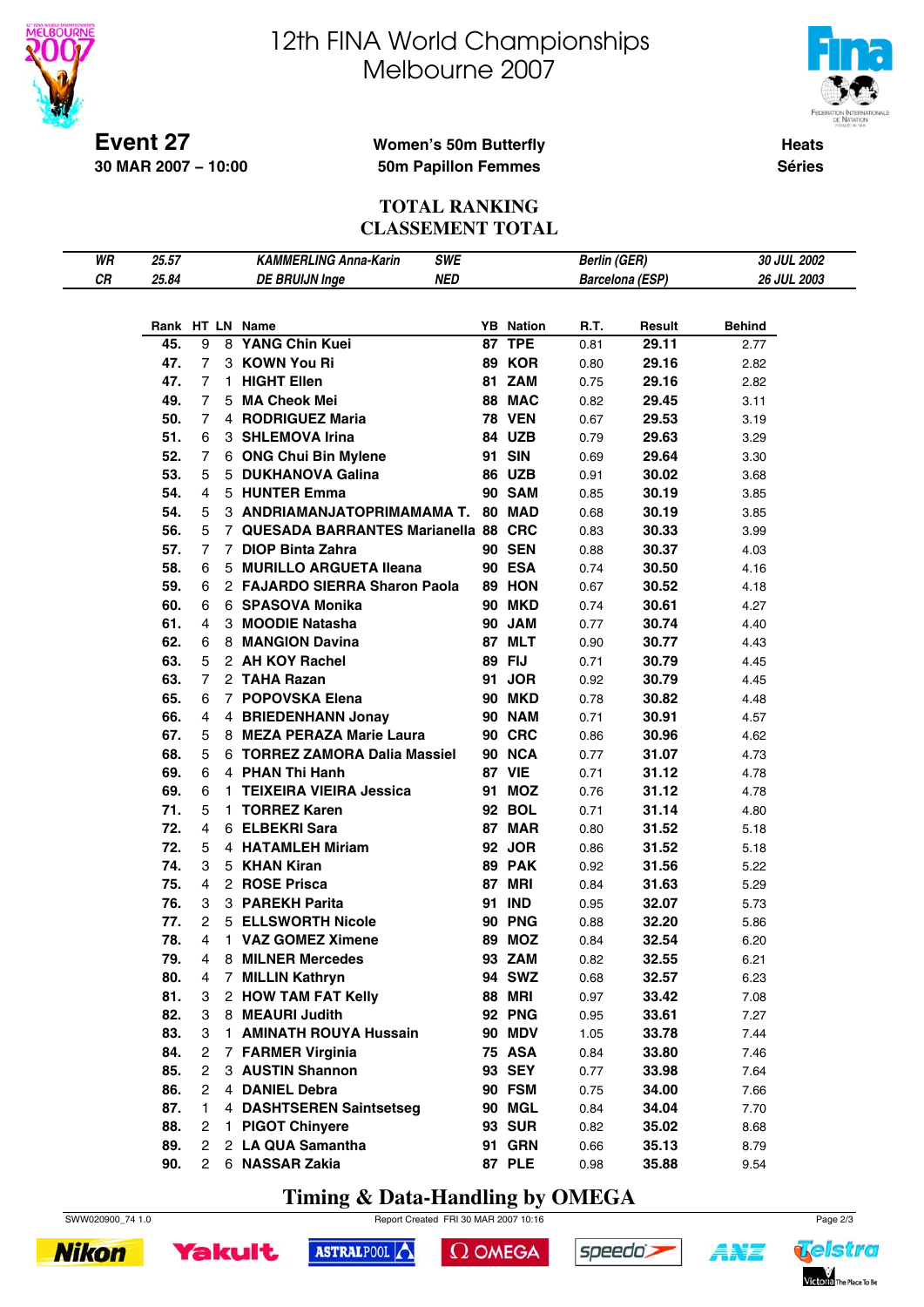



**Event 27 30 MAR 2007 − 10:00**

## **Women's 50m Butterfly 50m Papillon Femmes**

**Heats Séries**

### **TOTAL RANKING CLASSEMENT TOTAL**

| WR        | 25.57 |    |    | <b>KAMMERLING Anna-Karin</b> | <b>SWE</b> |    |                  | <b>Berlin (GER)</b> |                        |               | 30 JUL 2002        |
|-----------|-------|----|----|------------------------------|------------|----|------------------|---------------------|------------------------|---------------|--------------------|
| <b>CR</b> | 25.84 |    |    | <b>DE BRUIJN Inge</b>        | <b>NED</b> |    |                  |                     | <b>Barcelona (ESP)</b> |               | <b>26 JUL 2003</b> |
|           |       |    |    |                              |            |    |                  |                     |                        |               |                    |
|           |       |    |    | Rank HT LN Name              |            |    | <b>YB</b> Nation | R.T.                | Result                 | <b>Behind</b> |                    |
|           | 91.   | 2  | 8  | <b>DLAMINI Senele</b>        |            |    | <b>92 SWZ</b>    | 0.75                | 36.14                  | 9.80          |                    |
|           | 92.   |    |    | 5 KIRCHNER Julianne          |            |    | <b>91 MIL</b>    | 0.79                | 37.71                  | 11.37         |                    |
|           | 93.   | 3  | 6. | <b>MATTHEWS Teran</b>        |            | 81 | <b>VIN</b>       | 1.07                | 41.83                  | 15.49         |                    |
|           |       |    |    | 3 IZMAILOVA Katerina         |            |    | 77 TJK           |                     | <b>DNS</b>             |               |                    |
|           |       | 3  |    | 4 MONU Ngozi                 |            |    | <b>81 NGR</b>    |                     | <b>DNS</b>             |               |                    |
|           |       | 3  |    | <b>ROXIERO Ana</b>           |            |    | <b>88 ANG</b>    |                     | <b>DNS</b>             |               |                    |
|           |       | 9  |    | <b>VAN WYK Chanelle</b>      |            |    | <b>89 RSA</b>    |                     | <b>DNS</b>             |               |                    |
|           |       | 11 |    | 3 XU Yanwei                  |            |    | 84 CHN           |                     | <b>DNS</b>             |               |                    |
|           |       |    |    | 8 KURNIAWAN Ira              |            |    | <b>83 INA</b>    |                     | <b>DSQ</b>             |               |                    |

# **Timing & Data-Handling by OMEGA**









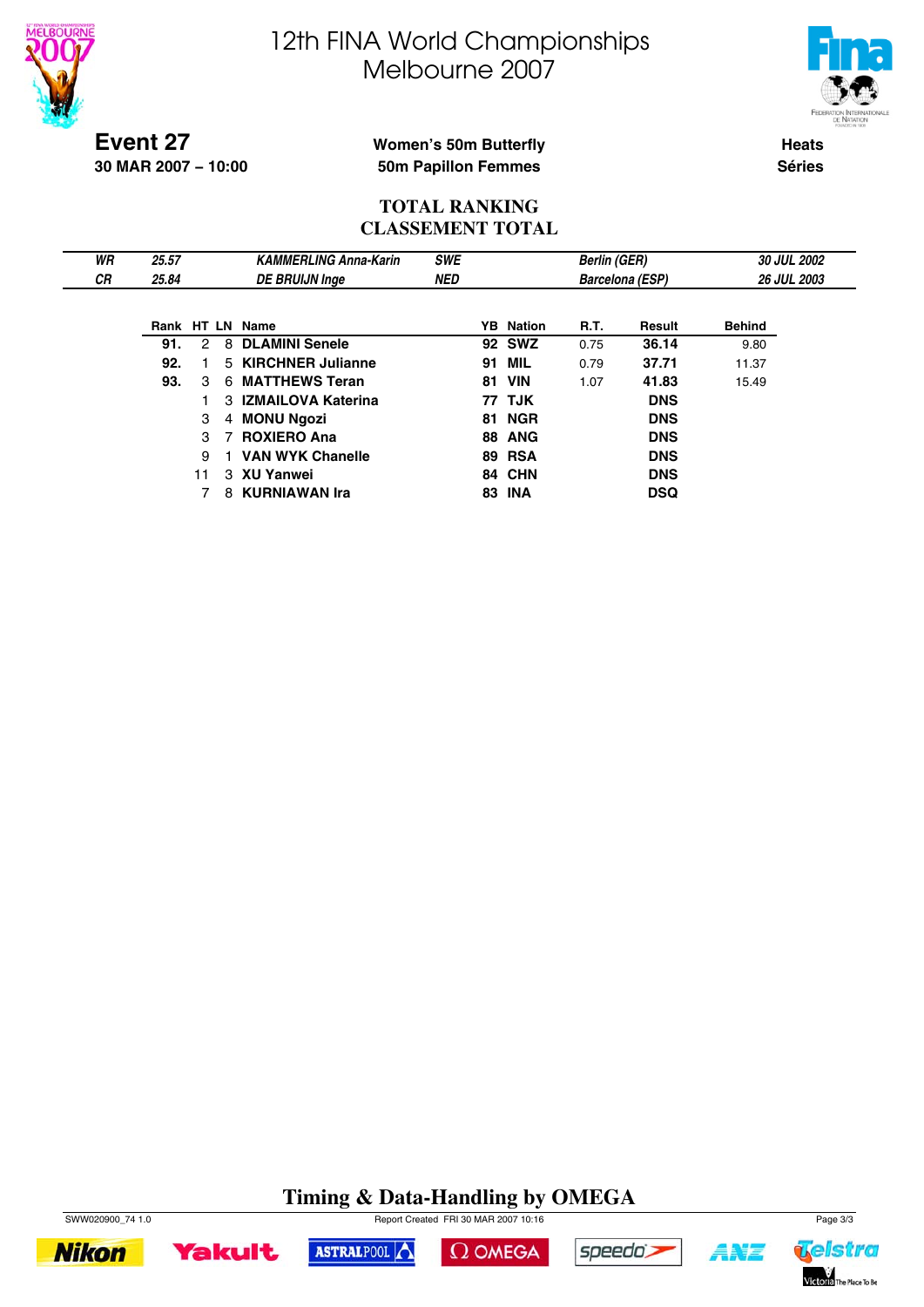



**Event 227 30 MAR 2007 - 19:21**

## **Women's 50m Butterfly 50m Papillon Femmes**

**Semifinals Demi-Finales**

### **TOTAL RANKING CLASSEMENT TOTAL**

| WR        | 25.57 |   |   | <b>KAMMERLING Anna-Karin</b> | <b>SWE</b> |    |                  | <b>Berlin (GER)</b> |                        | 30 JUL 2002        |  |
|-----------|-------|---|---|------------------------------|------------|----|------------------|---------------------|------------------------|--------------------|--|
| <b>CR</b> | 25.84 |   |   | <b>DE BRUIJN Inge</b>        | <b>NED</b> |    |                  |                     | <b>Barcelona (ESP)</b> | <b>26 JUL 2003</b> |  |
|           |       |   |   |                              |            |    |                  |                     |                        |                    |  |
|           |       |   |   | Rank HT LN Name              |            |    | <b>YB</b> Nation | R.T.                | Result                 | <b>Behind</b>      |  |
|           | 1.    | 2 |   | <b>ALSHAMMAR Therese</b>     |            | 77 | <b>SWE</b>       | 0.81                | 25.82Q CR              |                    |  |
|           | 2.    | 2 | 5 | <b>DEKKER Inge</b>           |            | 85 | <b>NED</b>       | 0.87                | 26,20Q                 | 0.38               |  |
|           | 3.    |   |   | 4 KOMISARZ Rachel            |            | 76 | USA              | 0.68                | 26.48Q                 | 0.66               |  |
|           | 4.    | 2 |   | 4 MIATKE Danni               |            | 87 | <b>AUS</b>       | 0.73                | 26.57Q                 | 0.75               |  |
|           | 5.    |   | 5 | <b>ZHOU Yafei</b>            |            | 84 | <b>CHN</b>       | 0.75                | 26.69Q                 | 0.87               |  |
|           | 6.    | 2 |   | <b>KAMMERLING Anna-Karin</b> |            | 80 | <b>SWE</b>       | 0.79                | 26.81Q                 | 0.99               |  |
|           | 7.    | 1 |   | 2 TAO Li                     |            | 90 | <b>SIN</b>       | 0.71                | 26.82Q                 | 1.00               |  |
|           | 8.    | 2 | 6 | <b>NADARAJAH Fabienne</b>    |            | 85 | <b>AUT</b>       | 0.81                | 26.86Q                 | 1.04               |  |
|           | 9.    |   | 8 | <b>BUSCHSCHULTE Antie</b>    |            | 78 | <b>GER</b>       | 0.79                | 26.89                  | 1.07               |  |
|           | 10.   | 2 | 7 | <b>KATO Yuka</b>             |            | 86 | <b>JPN</b>       | 0.71                | 26.91                  | 1.09               |  |
|           | 11.   |   |   | <b>OTTESEN Jeanette</b>      |            | 87 | <b>DEN</b>       | 0.73                | 26.95                  | 1.13               |  |
|           | 12.   | 2 | 8 | <b>VANDENBERG Kimberly</b>   |            | 83 | <b>USA</b>       | 0.66                | 26.99                  | 1.17               |  |
|           | 13.   | 1 | 6 | <b>GROOT Chantal</b>         |            | 82 | <b>NED</b>       | 0.80                | 27.10                  | 1.28               |  |
|           | 14.   | 2 |   | 2 DOI Ayako                  |            | 80 | <b>JPN</b>       | 0.73                | 27.12                  | 1.30               |  |
|           | 15.   |   |   | <b>BESPALOVA Irina</b>       |            | 81 | <b>RUS</b>       | 0.81                | 27.17                  | 1.35               |  |
|           | 16.   |   |   | <b>BUYS Kimberly</b>         |            | 89 | <b>BEL</b>       | 0.84                | 27.27                  | 1.45               |  |

# **Timing & Data-Handling by OMEGA**



**Nikon** 

SWW020200\_74 1.0 Report Created FRI 30 MAR 2007 19:24 Page 1/1







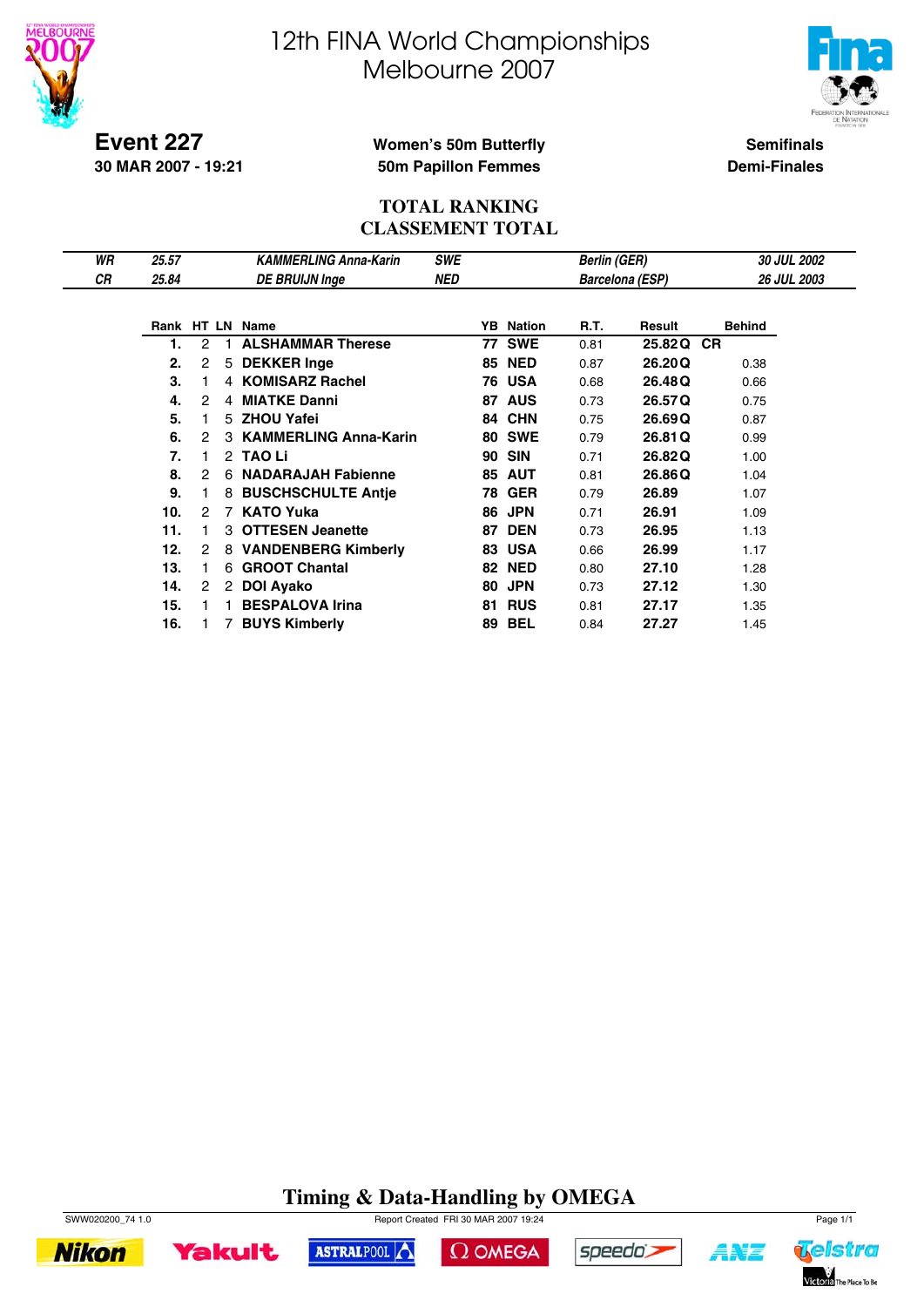



**Event 127 31 MAR 2007 - 19:00**

### **Women's 50m Butterfly 50m Papillon Femmes**

**Finals Finales**

## **FINAL RESULTS CLASSEMENT FINALES**

| WR           | 25.57 |    |                | <b>KAMMERLING Anna-Karin</b> | <b>SWE</b> |    |                  | <b>Berlin (GER)</b>    |        | 30 JUL 2002   |  |
|--------------|-------|----|----------------|------------------------------|------------|----|------------------|------------------------|--------|---------------|--|
| <b>CR</b>    | 25.82 |    |                | <b>ALSHAMMAR Therese</b>     | <b>SWE</b> |    |                  | <b>Melbourne (AUS)</b> |        | 30 MAR 2007   |  |
|              |       |    |                |                              |            |    |                  |                        |        |               |  |
|              |       |    |                | <b>Rank LN Name</b>          |            |    | <b>YB</b> Nation | R.T.                   | Result | <b>Behind</b> |  |
| <b>FINAL</b> |       |    | $\overline{4}$ | <b>ALSHAMMAR Therese</b>     |            |    | <b>77 SWE</b>    | 0.84                   | 25.91  |               |  |
|              |       | 2. | 6              | <b>MIATKE Danni</b>          |            | 87 | <b>AUS</b>       | 0.69                   | 26.05  | 0.14          |  |
|              |       | З. |                | 5 DEKKER Inge                |            |    | <b>85 NED</b>    | 0.86                   | 26.11  | 0.20          |  |
|              |       | 4. |                | <b>KAMMERLING Anna-Karin</b> |            |    | <b>80 SWE</b>    | 0.78                   | 26.32  | 0.41          |  |
|              |       | 5. |                | 3 KOMISARZ Rachel            |            |    | <b>76 USA</b>    | 0.66                   | 26.41  | 0.50          |  |
|              |       | 6. | 8              | <b>NADARAJAH Fabienne</b>    |            |    | <b>85 AUT</b>    | 0.86                   | 26.77  | 0.86          |  |
|              |       | 7. |                | <b>TAO Li</b>                |            |    | <b>90 SIN</b>    | 0.71                   | 26.80  | 0.89          |  |
|              |       | 8. |                | 2 ZHOU Yafei                 |            |    | 84 CHN           | 0.77                   | 27.06  | 1.15          |  |

# **Timing & Data-Handling by OMEGA**









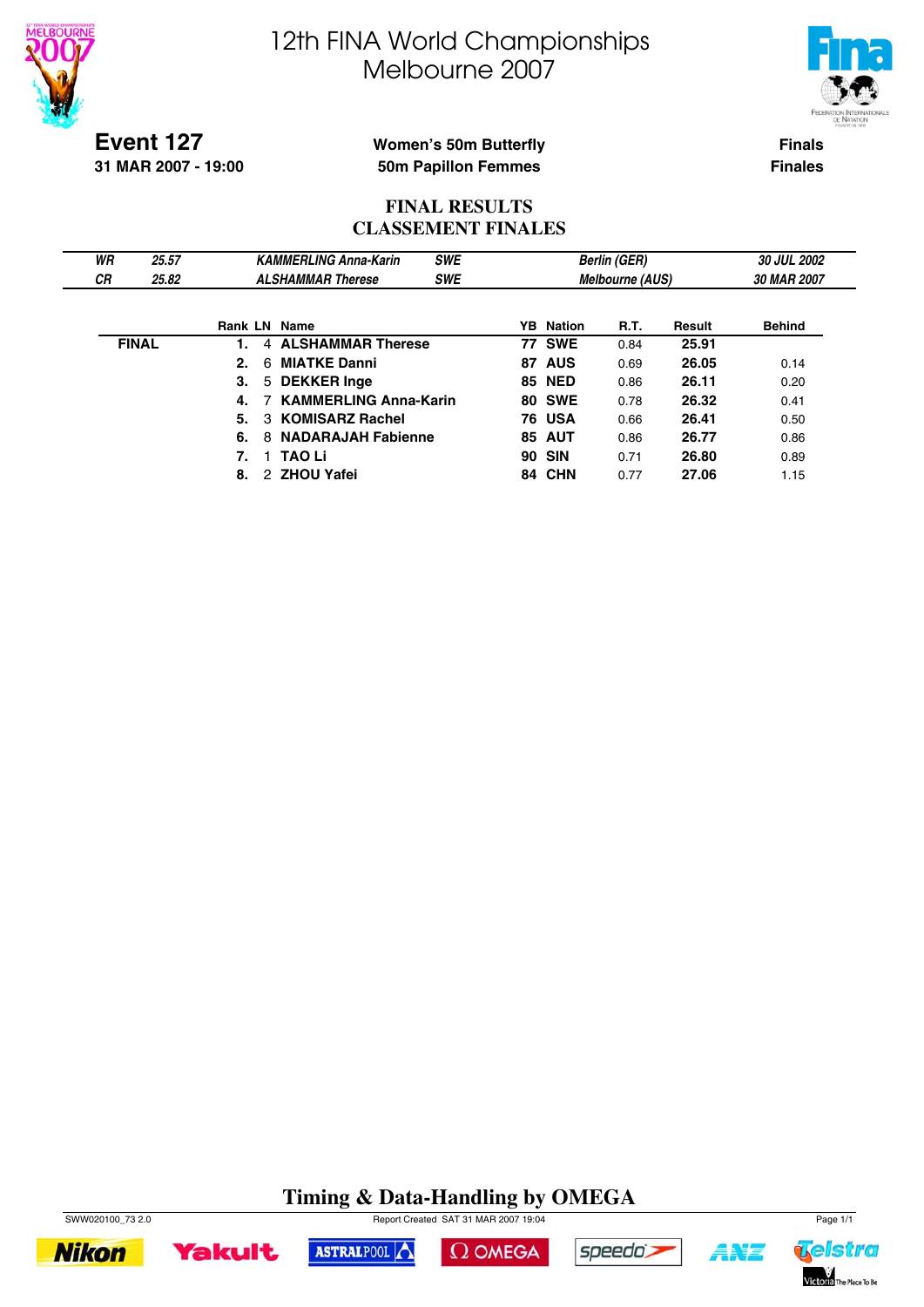

**25 MAR 2007 - 10:00**

# 12th FINA World Championships Melbourne 2007



**Heats Séries**

### **Women's 100m Butterfly 100m Papillon Femmes**

## **TOTAL RANKING CLASSEMENT TOTAL**

| WR |     | 56.61          |    | <b>DE BRUIJN Inge</b>       | <b>NED</b> |                  |      | Sydney (AUS)          |         | 17 SEP 2000   |
|----|-----|----------------|----|-----------------------------|------------|------------------|------|-----------------------|---------|---------------|
| CR |     | 57.23          |    | <b>SCHIPPER Jessicah</b>    | <b>AUS</b> |                  |      | <b>Montreal (CAN)</b> |         | 25 JUL 2005   |
|    |     |                |    |                             |            |                  |      |                       |         |               |
|    |     |                |    |                             |            |                  |      |                       |         |               |
|    |     |                |    | Rank HT LN Name             |            | <b>YB</b> Nation | R.T. | 50m                   | Result  | <b>Behind</b> |
|    | 1.  | 10             |    | 5 KOMISARZ Rachel           |            | <b>76 USA</b>    | 0.69 | 27.51                 | 57.98Q  |               |
|    | 2.  | 8              |    | 4 COUGHLIN Natalie          |            | 82 USA           | 0.70 | 26.97                 | 58.34Q  | 0.36          |
|    | 3.  | 10             |    | 4 SCHIPPER Jessicah         |            | <b>86 AUS</b>    | 0.68 | 27.46                 | 58.52Q  | 0.54          |
|    | 4.  | 9              |    | 5 DEKKER Inge               |            | <b>85 NED</b>    | 0.90 | 26.97                 | 58.66Q  | 0.68          |
|    | 5.  | 9              |    | 7 BESPALOVA Irina           |            | <b>81 RUS</b>    | 0.82 | 27.70                 | 58.71Q  | 0.73          |
|    | 6.  | 9              |    | 6 SUTYAGINA Natalia         |            | <b>80 RUS</b>    | 0.87 | 27.52                 | 58.72Q  | 0.74          |
|    | 7.  | 9              |    | 4 LENTON Lisbeth            |            | <b>85 AUS</b>    | 0.78 | 27.35                 | 58.93Q  | 0.95          |
|    | 8.  | 10             |    | 3 POPCHANKA Alena           |            | <b>79 FRA</b>    | 0.77 | 27.58                 | 59.14Q  | 1.16          |
|    | 9.  | 9              |    | 3 XU Yanwei                 |            | 84 CHN           | 0.74 | 27.54                 | 59.23Q  | 1.25          |
|    | 10. | 8              |    | 5 ZHOU Yafei                |            | 84 CHN           | 0.77 | 27.45                 | 59.36Q  | 1.38          |
|    | 10. | 9              |    | 8 DOWNING Mackenzie         |            | 86 CAN           | 0.81 | 27.90                 | 59.36Q  | 1.38          |
|    | 12. | 10             |    | 6 BUSCHSCHULTE Antje        |            | <b>78 GER</b>    | 0.78 | 27.12                 | 59.39Q  | 1.41          |
|    | 13. | 8              |    | 8 ISAKOVIC Sara             |            | 88 SLO           | 0.78 | 27.48                 | 59.40Q  | 1.42          |
|    | 14. | 8              |    | 3 SAMULSKI Daniela          |            | <b>84 GER</b>    | 0.75 | 27.40                 | 59.70Q  | 1.72          |
|    | 15. | 7              |    | 7 SHAW Keri-Leigh           |            | <b>89 RSA</b>    | 0.74 | 27.76                 | 59.79Q  | 1.81          |
|    | 15. | 10             |    | 2 TAO Li                    |            | <b>90 SIN</b>    | 0.72 | 28.31                 | 59.79Q  | 1.81          |
|    | 17. | 8              |    | 2 DUNNING Terri             |            | <b>85 GBR</b>    | 0.82 | 28.14                 | 59.87   | 1.89          |
|    | 18. | 9              |    | 2 MORAVCOVA Martina         |            | <b>76 SVK</b>    | 0.82 | 28.17                 | 1:00.02 | 2.04          |
|    | 19. | $\overline{7}$ |    | 4 OTTESEN Jeanette          |            | <b>87 DEN</b>    | 0.74 | 27.89                 | 1:00.04 | 2.06          |
|    | 20. | 9              | 1. | <b>GROOT Chantal</b>        |            | <b>82 NED</b>    | 0.83 | 28.02                 | 1:00.09 | 2.11          |
|    | 21. | 8              | 1. | <b>MONGEL Aurore</b>        |            | 82 FRA           | 0.79 | 27.99                 | 1:00.13 | 2.15          |
|    | 22. | 7              |    | <b>6 KOSCHISCHEK Birgit</b> |            | 87 AUT           | 0.78 | 27.92                 | 1:00.19 | 2.21          |
|    | 23. | 8              |    | <b>6 NAKANISHI Yuko</b>     |            | 81 JPN           | 0.75 | 28.61                 | 1:00.31 | 2.33          |
|    | 23. | 10             | 1. | <b>DOI Ayako</b>            |            | 80 JPN           | 0.74 | 27.76                 | 1:00.31 | 2.33          |
|    | 25. | 5              |    | 7 GOSTOMELSKY Anna          |            | <b>81 ISR</b>    | 0.74 | 28.08                 | 1:00.37 | 2.39          |
|    | 25. | $\overline{7}$ |    | 1 BUYS Kimberly             |            | <b>89 BEL</b>    | 0.84 | 27.98                 | 1:00.37 | 2.39          |
|    | 27. | $\overline{7}$ |    | 5 LACROIX Audrey            |            | 83 CAN           | 0.81 | 28.44                 | 1:00.40 | 2.42          |
|    | 28. | 10             |    | 8 GEMO Elena                |            | 87 ITA           | 0.84 | 27.94                 | 1:00.46 | 2.48          |
|    | 29. | 8              |    | 7 SEGAT Francesca           |            | <b>83 ITA</b>    |      |                       |         |               |
|    |     |                |    |                             |            |                  | 0.82 | 28.80                 | 1:00.53 | 2.55          |
|    | 30. | 6              |    | 1 FAGUNDEZ Gabriella        |            | <b>85 SWE</b>    | 0.80 | 28.26                 | 1:00.64 | 2.66          |
|    | 31. | 6              |    | 5 OLIVEIRA Sara             |            | <b>85 POR</b>    | 0.80 | 28.49                 | 1:00.81 | 2.83          |
|    | 32. | 6              |    | 6 GRANLUND Petra            |            | <b>87 SWE</b>    | 0.80 | 28.38                 | 1:00.95 | 2.97          |
|    | 33. | 10             |    | 7 BOULSEVICZ Beatrix        |            | <b>87 HUN</b>    | 0.74 | 28.44                 | 1:01.04 | 3.06          |
|    | 34. | 6              |    | 4 DICKONS Jessica           |            | <b>90 GBR</b>    | 0.78 | 28.94                 | 1:01.11 | 3.13          |
|    | 35. | 5              |    | 4 MOLINA Fabiola            |            | <b>75 BRA</b>    | 0.73 | 28.86                 | 1:01.18 | 3.20          |
|    | 36. | 5              |    | 5 IVRY Amit                 |            | <b>89 ISR</b>    | 0.78 | 28.54                 | 1:01.22 | 3.24          |
|    | 36. | 7              |    | 2 URBANCZYK Aleksandra      |            | 87 POL           | 0.78 | 28.19                 | 1:01.22 | 3.24          |
|    | 38. | 6              |    | 8 MADEIRA Sara              |            | 87 POR           | 0.81 | 28.48                 | 1:01.39 | 3.41          |
|    | 39. | 7              |    | 8 WILSON Hannah Jane Arnett |            | <b>89 HKG</b>    | 0.78 | 28.74                 | 1:01.49 | 3.51          |
|    | 40. | 5              |    | 6 BRAND Heather             |            | 82 ZIM           | 0.75 | 28.43                 | 1:01.64 | 3.66          |
|    | 41. | 6              |    | 2 KOWN You Ri               |            | <b>89 KOR</b>    | 0.83 | 28.99                 | 1:01.85 | 3.87          |
|    | 41. | 7              |    | 3 SHIN Hae In               |            | <b>89 KOR</b>    | 0.74 | 28.64                 | 1:01.85 | 3.87          |
|    | 43. | 5              |    | 2 SZE Hang Yu               |            | <b>88 HKG</b>    | 0.79 | 28.74                 | 1:01.92 | 3.94          |
|    | 44. | 6              |    | 3 JENSEN Micha              |            | <b>87 DEN</b>    | 0.73 | 28.31                 | 1:02.15 | 4.17          |
|    | 45. |                |    | 5 3 ROSENBERGER Iris        |            | <b>85 TUR</b>    | 0.82 | 29.12                 | 1:02.26 | 4.28          |

**Timing & Data-Handling by OMEGA**





**Yakult** 



```
\Omega OMEGA
```




**ANT**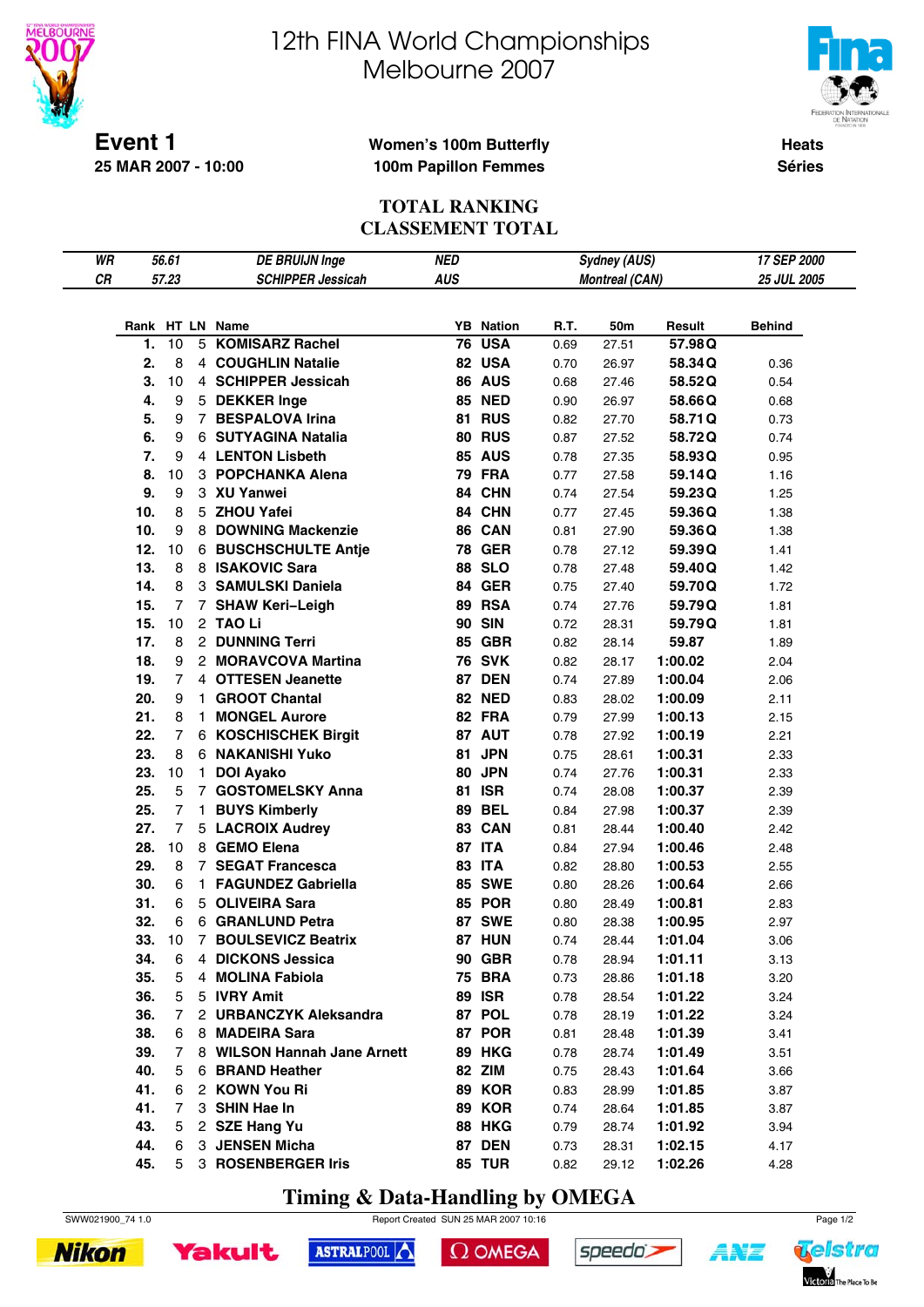

**25 MAR 2007 − 10:00**

# 12th FINA World Championships Melbourne 2007



**Heats Séries**

### **Women's 100m Butterfly 100m Papillon Femmes**

### **TOTAL RANKING CLASSEMENT TOTAL**

| WR |     | 56.61          | <b>DE BRUIJN Inge</b><br><b>SCHIPPER Jessicah</b> |                                      | <b>NED</b> |                  |      | <b>Sydney (AUS)</b>   |            | 17 SEP 2000        |
|----|-----|----------------|---------------------------------------------------|--------------------------------------|------------|------------------|------|-----------------------|------------|--------------------|
| CR |     | 57.23          |                                                   |                                      | <b>AUS</b> |                  |      | <b>Montreal (CAN)</b> |            | <b>25 JUL 2005</b> |
|    |     |                |                                                   |                                      |            |                  |      |                       |            |                    |
|    |     |                |                                                   | Rank HT LN Name                      |            | <b>YB</b> Nation | R.T. | 50m                   | Result     | <b>Behind</b>      |
|    | 46. | 6              | $7^{\circ}$                                       | <b>SMOLENOVA Denisa</b>              |            | <b>89 SVK</b>    | 0.90 | 29.38                 | 1:03.54    | 5.56               |
|    | 47. | 5              | 8                                                 | <b>BAHAMONDE Loren</b>               |            | 87 ECU           | 0.84 | 29.54                 | 1:03.65    | 5.67               |
|    | 48. | 4              |                                                   | 5 HIGHT Ellen                        |            | 81 ZAM           | 0.75 | 29.60                 | 1:03.76    | 5.78               |
|    | 49. | 4              |                                                   | 4 RODRIGUEZ Maria                    |            | <b>78 VEN</b>    | 0.70 | 29.95                 | 1:03.93    | 5.95               |
|    | 50. | 5              | 1.                                                | <b>VAN WYK Chanelle</b>              |            | 89 RSA           | 0.77 | 29.39                 | 1:04.55    | 6.57               |
|    | 51. | 3              | 4                                                 | <b>MA Cheok Mei</b>                  |            | 88 MAC           | 0.83 | 30.50                 | 1:05.00    | 7.02               |
|    | 51. | 4              | 3                                                 | <b>KOH Ting Ting</b>                 |            | 91 SIN           | 0.73 | 30.29                 | 1:05.00    | 7.02               |
|    | 53. | 4              | 7                                                 | <b>KURNIAWAN Ira</b>                 |            | <b>83 INA</b>    | 0.74 | 30.69                 | 1:05.68    | 7.70               |
|    | 54. | 3              |                                                   | 6 GALEA Angela                       |            | 83 MLT           | 0.83 | 31.38                 | 1:05.75    | 7.77               |
|    | 55. | 4              | 1.                                                | <b>FAJARDO SIERRA Sharon Paola</b>   | 89         | <b>HON</b>       | 0.71 | 30.79                 | 1:05.88    | 7.90               |
|    | 56. | 4              |                                                   | 2 SPASOVA Monika                     |            | <b>90 MKD</b>    | 0.75 | 31.26                 | 1:05.89    | 7.91               |
|    | 57. | 3              |                                                   | 7 MANGION Davina                     |            | <b>87 MLT</b>    | 0.91 | 31.12                 | 1:06.39    | 8.41               |
|    | 58. | 3              | 1.                                                | <b>DUKHANOVA Galina</b>              |            | <b>86 UZB</b>    | 0.93 | 31.12                 | 1:06.98    | 9.00               |
|    | 59. | 2              |                                                   | 6 ALGHUL Layla                       |            | 88 JOR           | 0.91 | 31.19                 | 1:07.00    | 9.02               |
|    | 60. | 3              |                                                   | 2 DIOP Binta Zahra                   |            | <b>90 SEN</b>    | 0.86 | 31.19                 | 1:07.01    | 9.03               |
|    | 60. | 4              |                                                   | 6 PHAN Thi Hanh                      |            | <b>87 VIE</b>    | 0.69 | 31.38                 | 1:07.01    | 9.03               |
|    | 62. | 2              |                                                   | 3 TORREZ Karen                       |            | <b>92 BOL</b>    | 0.73 | 32.22                 | 1:08.47    | 10.49              |
|    | 63. | 4              |                                                   | 8 KHOO Cai Lin                       |            | 88 MAS           | 0.79 | 32.09                 | 1:08.50    | 10.52              |
|    | 64. | 3              |                                                   | 5 HERNANDEZ DUARTE Ana Guadaluße ESA |            |                  | 0.81 | 31.85                 | 1:08.59    | 10.61              |
|    | 65. | $\overline{c}$ | 5                                                 | <b>TAHA Razan</b>                    |            | 91 JOR           | 0.93 | 31.84                 | 1:09.25    | 11.27              |
|    | 66. | 2              |                                                   | 4 GIRI GOVIND Madhavi                |            | <b>92 IND</b>    | 0.90 | 32.02                 | 1:09.41    | 11.43              |
|    | 67. | 2              | 8                                                 | <b>MEZA PERAZA Marie Laura</b>       |            | <b>90 CRC</b>    | 0.87 | 32.60                 | 1:09.93    | 11.95              |
|    | 68. | $\overline{c}$ |                                                   | 7 GOMEZ-SANCHEZ Fiorella             |            | <b>91 PER</b>    | 0.87 | 32.75                 | 1:10.00    | 12.02              |
|    | 69. | 3              | 8                                                 | <b>TORRES Maria Alejandra</b>        |            | <b>92 PER</b>    | 0.80 | 32.26                 | 1:10.14    | 12.16              |
|    | 70. | $\overline{c}$ | 1.                                                | <b>ROSE Prisca</b>                   |            | <b>87 MRI</b>    | 0.88 | 31.98                 | 1:10.38    | 12.40              |
|    | 71. | 1              | 5.                                                | <b>ELLSWORTH Nicole</b>              |            | 90 PNG           | 0.90 | 32.93                 | 1:10.55    | 12.57              |
|    | 72. | 1              |                                                   | 4 HUNTER Emma                        |            | <b>90 SAM</b>    | 0.83 | 31.65                 | 1:10.76    | 12.78              |
|    | 73. | 2              |                                                   | 2 TORREZ ZAMORA Dalia Massiel        |            | 90 NCA           | 0.77 | 32.15                 | 1:11.72    | 13.74              |
|    | 74. | 3              |                                                   | 3 STOJANOVA Mirjana                  |            | <b>92 MKD</b>    | 0.80 | 32.61                 | 1:13.01    | 15.03              |
|    |     | 1              | 3                                                 | <b>ROXIERO Ana</b>                   |            | <b>88 ANG</b>    |      |                       | <b>DNS</b> |                    |

# **Timing & Data-Handling by OMEGA**





SWW021900\_74 1.0 Report Created SUN 25 MAR 2007 10:16 Page 2/2

ASTRALPOOL



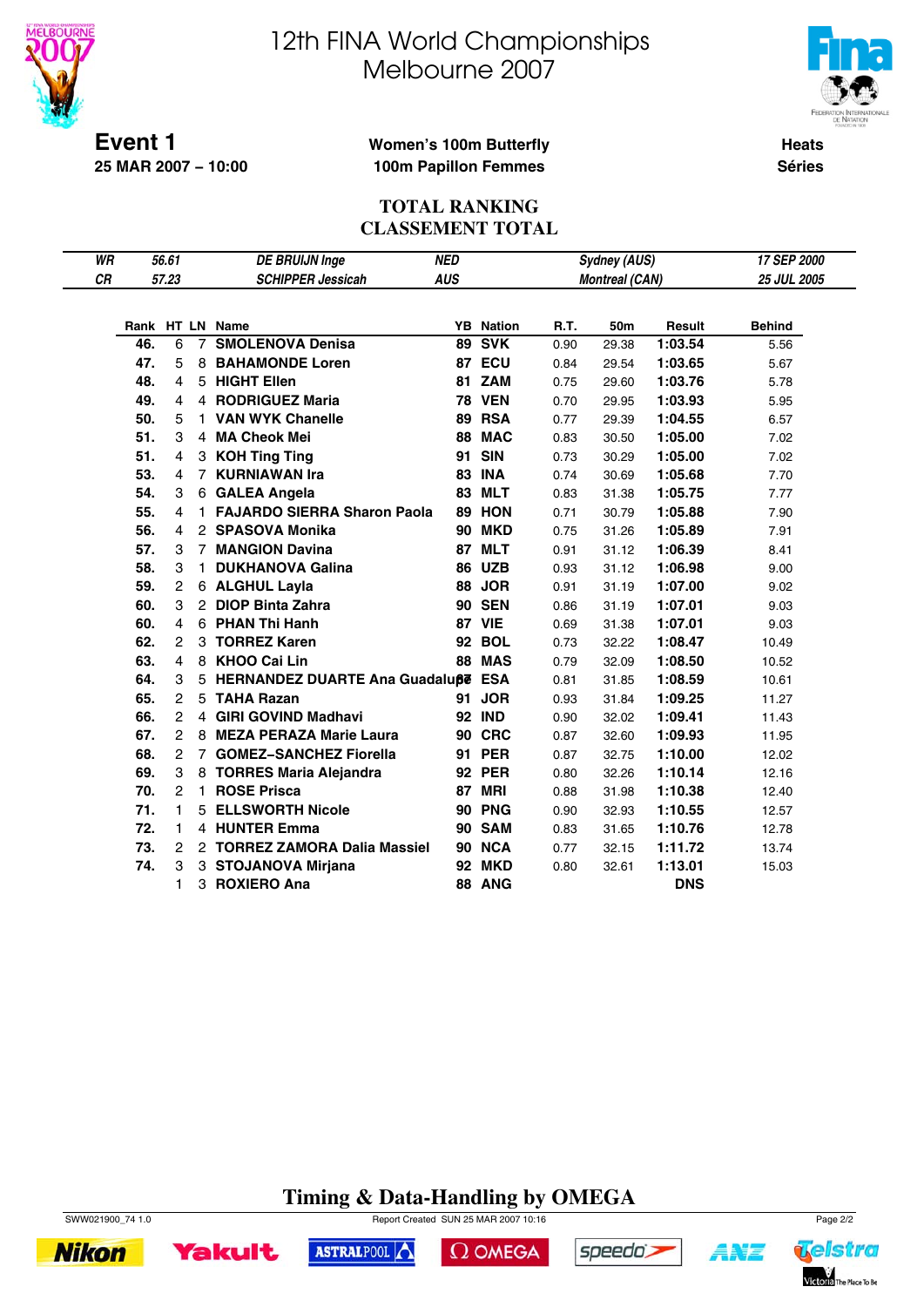



**Event 201 25 MAR 2007 - 19:00**

## **Women's 100m Butterfly 100m Papillon Femmes**

**Semifinals Demi-Finales**

### **TOTAL RANKING CLASSEMENT TOTAL**

| WR |     | 56.61          |               | <b>DE BRUIJN Inge</b>     | <b>NED</b> |                  |      | Sydney (AUS)          |         | 17 SEP 2000        |
|----|-----|----------------|---------------|---------------------------|------------|------------------|------|-----------------------|---------|--------------------|
| СR |     | 57.23          |               | <b>SCHIPPER Jessicah</b>  | <b>AUS</b> |                  |      | <b>Montreal (CAN)</b> |         | <b>25 JUL 2005</b> |
|    |     |                |               |                           |            |                  |      |                       |         |                    |
|    |     |                |               | Rank HT LN Name           |            | <b>YB</b> Nation | R.T. | 50m                   | Result  | <b>Behind</b>      |
|    | 1.  | 2              | 5             | <b>SCHIPPER Jessicah</b>  | 86         | <b>AUS</b>       | 0.68 | 26.82                 | 57.57Q  |                    |
|    | 2.  | 2              | 6             | <b>LENTON Lisbeth</b>     | 85         | <b>AUS</b>       | 0.72 | 26.71                 | 57.78Q  | 0.21               |
|    | 3.  | 1              | 5             | <b>DEKKER Inge</b>        | 85         | <b>NED</b>       | 0.89 | 26.32                 | 57.82Q  | 0.25               |
|    | 4.  |                | 4             | <b>COUGHLIN Natalie</b>   |            | 82 USA           | 0.71 | 26.64                 | 58.11Q  | 0.54               |
|    | 5.  |                | 2             | <b>ZHOU Yafei</b>         | 84         | <b>CHN</b>       | 0.71 | 26.69                 | 58.20Q  | 0.63               |
|    | 6.  | 2              | 4             | <b>KOMISARZ Rachel</b>    | 76         | <b>USA</b>       | 0.67 | 27.07                 | 58.39Q  | 0.82               |
|    | 7.  | 1.             | 6             | <b>POPCHANKA Alena</b>    | 79         | <b>FRA</b>       | 0.75 | 27.24                 | 58.49Q  | 0.92               |
|    | 8.  | 2              | $\mathcal{P}$ | XU Yanwei                 | 84         | <b>CHN</b>       | 0.71 | 27.20                 | 58.82Q  | 1.25               |
|    | 9.  | 1.             | 8             | <b>TAO Li</b>             | 90         | <b>SIN</b>       | 0.70 | 27.63                 | 59.07   | 1.50               |
|    | 10. | $\overline{c}$ | 3             | <b>BESPALOVA Irina</b>    | 81         | <b>RUS</b>       | 0.85 | 27.43                 | 59.10   | 1.53               |
|    | 11. | 1.             |               | <b>BUSCHSCHULTE Antie</b> | 78         | <b>GER</b>       | 0.78 | 26.91                 | 59.12   | 1.55               |
|    | 12. | 2              |               | <b>ISAKOVIC Sara</b>      | 88         | <b>SLO</b>       | 0.76 | 27.35                 | 59.16   | 1.59               |
|    | 13. | 1.             | 3             | <b>SUTYAGINA Natalia</b>  | 80         | <b>RUS</b>       | 0.86 | 27.35                 | 59.17   | 1.60               |
|    | 14. | 1.             |               | <b>SAMULSKI Daniela</b>   | 84         | <b>GER</b>       | 0.76 | 27.26                 | 59.35   | 1.78               |
|    | 15. | 2              |               | <b>DOWNING Mackenzie</b>  | 86         | <b>CAN</b>       | 0.81 | 28.06                 | 59.61   | 2.04               |
|    | 16. | 2              | 8             | <b>SHAW Keri-Leigh</b>    | 89         | <b>RSA</b>       | 0.74 | 27.71                 | 1:00.50 | 2.93               |

# **Timing & Data-Handling by OMEGA**





 $\Omega$  OMEGA



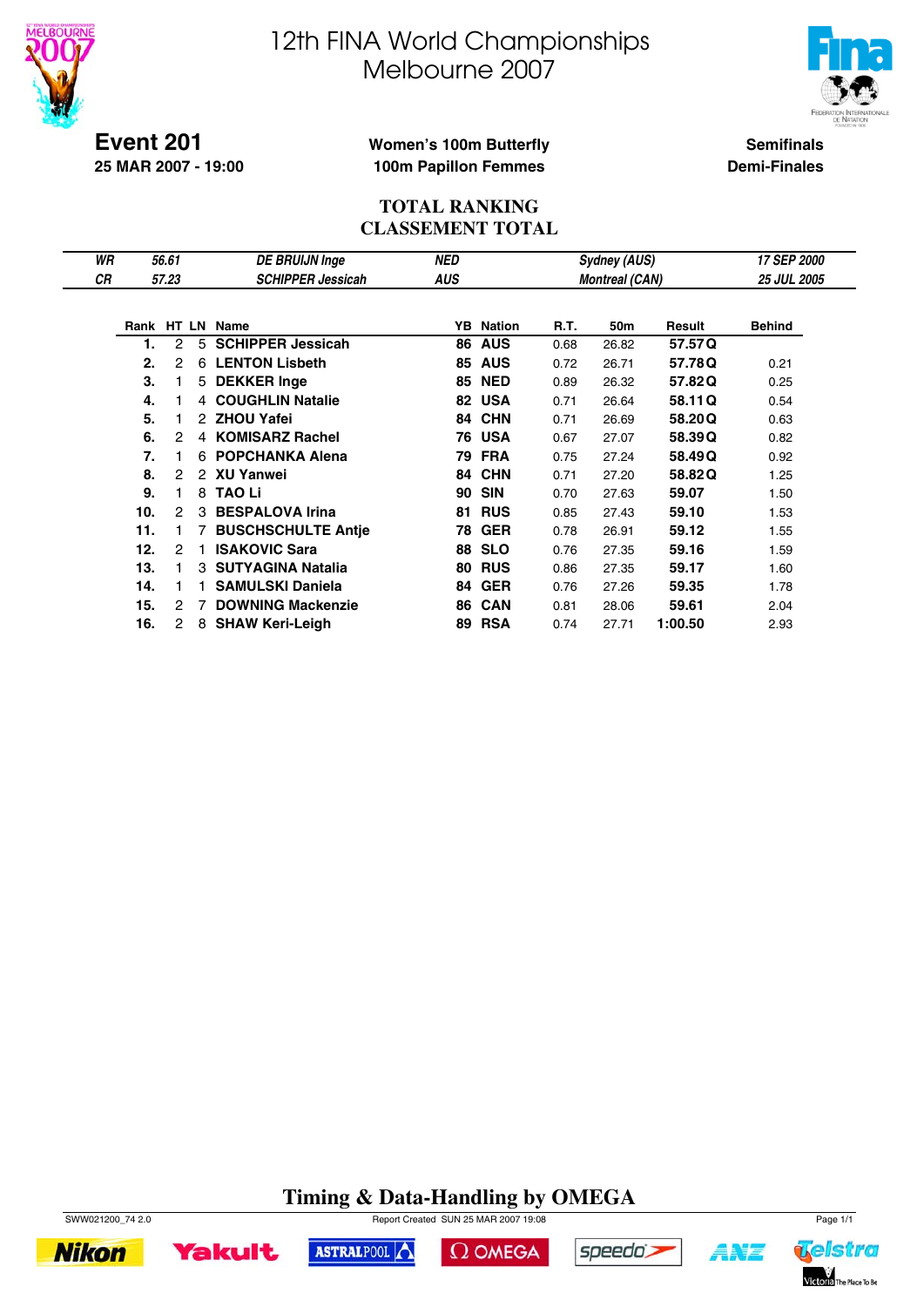



**Event 101 26 MAR 2007 - 19:12**

## **Women's 100m Butterfly 100m Papillon Femmes**

**Finals Finales**

## **FINAL RESULTS CLASSEMENT FINALES**

| WR           | 56.61               | <b>DE BRUIJN Inge</b>    | <b>NED</b> | <b>Sydney (AUS)</b> |                  |                       |       | 17 SEP 2000 |                    |  |
|--------------|---------------------|--------------------------|------------|---------------------|------------------|-----------------------|-------|-------------|--------------------|--|
| СR           | 57.23               | <b>SCHIPPER Jessicah</b> | <b>AUS</b> |                     |                  | <b>Montreal (CAN)</b> |       |             | <b>25 JUL 2005</b> |  |
|              |                     |                          |            |                     |                  |                       |       |             |                    |  |
|              | <b>Rank LN Name</b> |                          |            |                     | <b>YB</b> Nation | R.T.                  | 50m   | Result      | <b>Behind</b>      |  |
| <b>FINAL</b> |                     | 5 LENTON Lisbeth         |            | 85                  | <b>AUS</b>       | 0.75                  | 26.58 | 57.15       | <b>CR</b>          |  |
|              | 2.<br>4             | <b>SCHIPPER Jessicah</b> |            |                     | <b>86 AUS</b>    | 0.66                  | 26.74 | 57.24       | 0.09               |  |
|              | 3.<br>6.            | <b>COUGHLIN Natalie</b>  |            |                     | 82 USA           | 0.69                  | 26.40 | 57.34       | 0.19               |  |
|              | 4.                  | 3 DEKKER Inge            |            |                     | <b>85 NED</b>    | 0.88                  | 26.79 | 58.30       | 1.15               |  |
|              | 5.                  | <b>KOMISARZ Rachel</b>   |            |                     | <b>76 USA</b>    | 0.71                  | 27.45 | 58.34       | 1.19               |  |
|              | 6.                  | <b>POPCHANKA Alena</b>   |            |                     | <b>79 FRA</b>    | 0.73                  | 26.97 | 58.73       | 1.58               |  |
|              |                     | 2 ZHOU Yafei             |            |                     | 84 CHN           | 0.71                  | 26.90 | 58.76       | 1.61               |  |
|              | 8.                  | 8 XU Yanwei              |            |                     | <b>84 CHN</b>    | 0.72                  | 27.07 | 59.22       | 2.07               |  |

# **Timing & Data-Handling by OMEGA**

 $\Omega$  OMEGA

speedo's

ASTRALPOOL



**Yakult** 

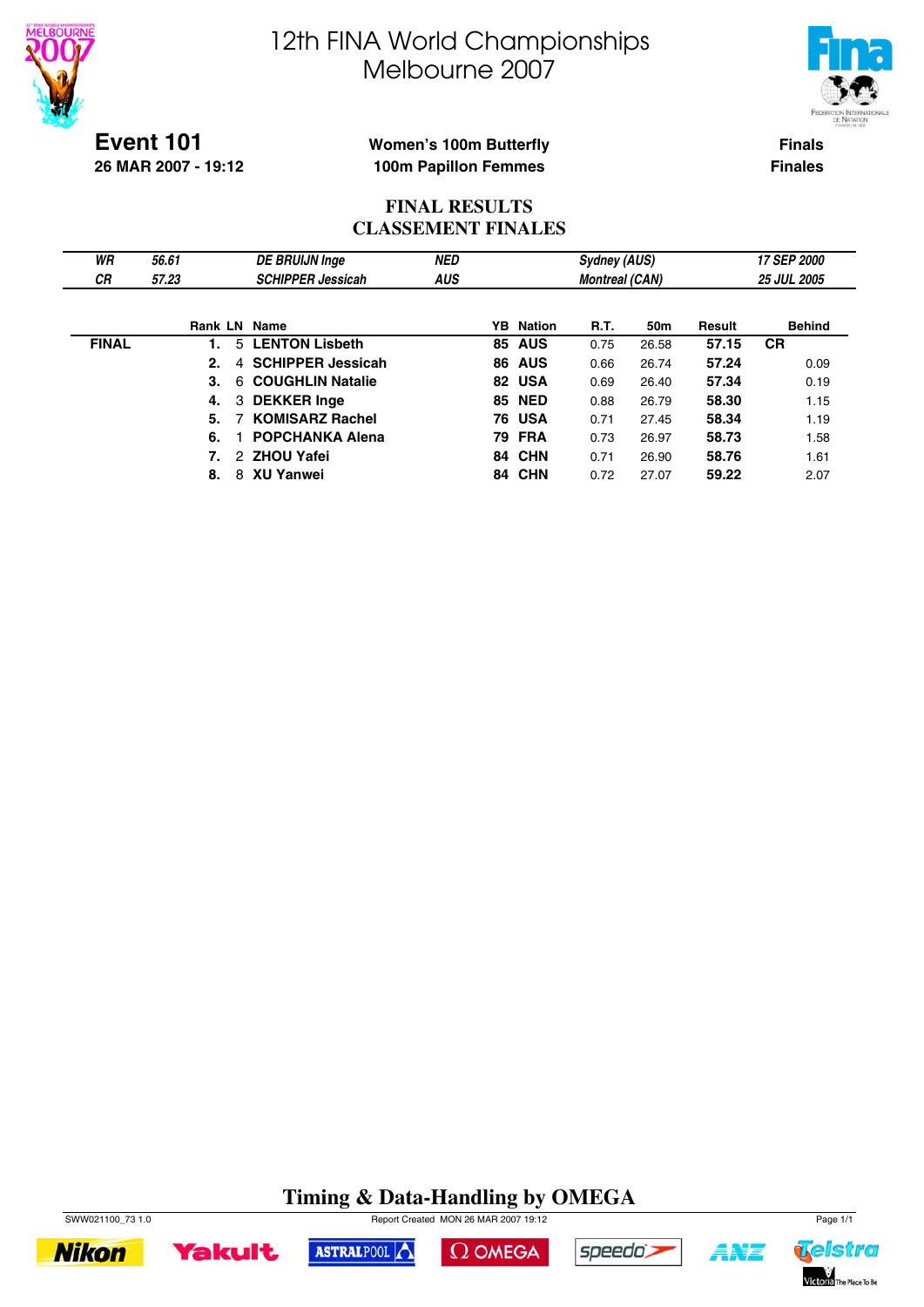

**28 MAR 2007 - 11:03**

# 12th FINA World Championships Melbourne 2007



**Heats Séries**

### **Women's 200m Butterfly 200m Papillon Femmes**

## **TOTAL RANKING CLASSEMENT TOTAL**

| WR        |                |                | 2:05.40<br><b>SCHIPPER Jessicah</b>  | <b>AUS</b> | 17 AUG 2006<br>Victoria (CAN) |      |       |                       |         |          |               |
|-----------|----------------|----------------|--------------------------------------|------------|-------------------------------|------|-------|-----------------------|---------|----------|---------------|
| <b>CR</b> |                |                | 2:05.61<br>JEDRZEJCZAK Otylia        |            | <b>POL</b>                    |      |       | <b>Montreal (CAN)</b> |         |          | 28 JUL 2005   |
|           |                |                |                                      |            |                               |      |       |                       |         |          |               |
|           |                |                | Rank HT LN Name                      |            | <b>YB</b> Nation              | R.T. | 50m   | 100m                  | 150m    | Result   | <b>Behind</b> |
| 1.        | 8              | 8              | <b>LACROIX Audrey</b>                | 83         | CAN                           | 0.76 | 28.63 | 1:00.98               | 1:33.92 | 2:08.12Q |               |
| 2.        | 6              |                | 4 JEDRZEJCZAK Otylia                 | 83         | <b>POL</b>                    | 0.81 | 29.15 | 1:01.72               | 1:34.60 | 2:08.38Q | 0.26          |
| 3.        | 6              |                | 5 VANDENBERG Kimberly                |            | <b>83 USA</b>                 | 0.69 | 29.37 | 1:01.94               | 1:35.03 | 2:08.63Q | 0.51          |
| 4.        | 6              |                | 2 ISAKOVIC Sara                      |            | 88 SLO                        | 0.80 | 29.18 | 1:01.51 1:34.99       |         | 2:08.69Q | 0.57          |
| 5.        | $\overline{7}$ | 3              | <b>JIAO Liuyang</b>                  | 91         | <b>CHN</b>                    | 0.78 | 28.44 | 1:01.80               | 1:35.73 | 2:09.33Q | 1.21          |
| 6.        | 8              |                | 5 YANO Yurie                         | 88         | <b>JPN</b>                    | 0.77 | 29.18 | 1:02.00               | 1:35.60 | 2:09.58Q | 1.46          |
| 7.        | $\overline{7}$ |                | 5 GALVEZ Felicity                    |            | <b>85 AUS</b>                 | 0.79 | 29.31 | 1:01.98               | 1:35.36 | 2:09.67Q | 1.55          |
| 8.        | $\overline{7}$ |                | 4 NAKANISHI Yuko                     | 81         | <b>JPN</b>                    | 0.77 | 28.81 | 1:02.26               | 1:35.78 | 2:09.69Q | 1.57          |
| 9.        | 8              |                | 4 SCHIPPER Jessicah                  |            | 86 AUS                        | 0.71 | 28.16 | 1:00.91 1:35.71       |         | 2:09.83Q | 1.71          |
| 10.       | 6              | $\overline{7}$ | <b>MARTYNOVA Yana</b>                |            | <b>88 RUS</b>                 | 0.97 | 30.39 | 1:02.12               | 1:36.18 | 2:09.90Q | 1.78          |
| 11.       | 6              |                | 6 MONGEL Aurore                      |            | 82 FRA                        | 0.85 | 29.26 | 1:02.44 1:36.30       |         | 2:10.19Q | 2.07          |
| 12.       | $\overline{7}$ |                | 2 DICKONS Jessica                    |            | <b>90 GBR</b>                 | 0.73 | 29.18 | 1:02.24 1:36.14       |         | 2:10.40Q | 2.28          |
| 13.       | 8              |                | 7 CHOI Hye Ra                        | 91         | <b>KOR</b>                    | 0.81 | 29.75 | 1:02.33               | 1:35.86 | 2:10.85Q | 2.73          |
| 14.       | 8              |                | 6 BOULSEVICZ Beatrix                 |            | <b>87 HUN</b>                 | 0.77 | 28.81 | 1:01.18               | 1:35.35 | 2:10.87Q | 2.75          |
| 15.       | 7              | 1.             | <b>KOWN You Ri</b>                   | 89         | <b>KOR</b>                    | 0.83 | 29.38 | 1:02.98               | 1:37.04 | 2:11.15Q | 3.03          |
| 16.       | $\overline{7}$ |                | <b>7 DUNNING Terri</b>               |            | <b>85 GBR</b>                 | 0.80 | 29.34 | 1:02.37 1:36.40       |         | 2:11.65Q | 3.53          |
| 17.       | 6              |                | 3 DESCENZA Mary                      | 84         | <b>USA</b>                    | 0.78 | 29.23 | 1:02.04               | 1:35.76 | 2:11.73  | 3.61          |
| 18.       | 8              |                | 3 SEGAT Francesca                    |            | 83 ITA                        | 0.81 | 29.40 | 1:02.67 1:36.55       |         | 2:11.88  | 3.76          |
| 19.       | $\overline{7}$ |                | 6 GIACCHETTI Caterina                |            | <b>88 ITA</b>                 | 0.87 | 29.44 | 1:02.52               | 1:36.88 | 2:11.99  | 3.87          |
| 19.       | $\overline{7}$ |                | 8 SUTYAGINA Natalia                  |            | <b>80 RUS</b>                 | 0.86 | 28.91 | 1:02.78               | 1:36.54 | 2:11.99  | 3.87          |
| 21.       | 8              | 1.             | <b>DOWNING Mackenzie</b>             |            | 86 CAN                        | 0.81 | 29.17 | 1:02.74 1:37.19       |         | 2:12.34  | 4.22          |
| 22.       | 5              |                | 5 BARDACH Georgina                   |            | 83 ARG                        | 0.84 | 30.12 | 1:03.75               | 1:37.78 | 2:12.45  | 4.33          |
| 22.       | 6              | 8              | <b>BELMONTE GARCIA Mireia</b>        |            | 90 ESP                        | 0.93 | 30.15 | 1:03.74               | 1:38.09 | 2:12.45  | 4.33          |
| 24.       | 5              |                | 2 SHAW Keri-Leigh                    | 89         | <b>RSA</b>                    | 0.77 | 29.71 | 1:03.51               | 1:37.89 | 2:12.49  | 4.37          |
| 25.       | 5              | 8              | <b>OLIVEIRA Sara</b>                 |            | <b>85 POR</b>                 | 0.82 | 29.38 | 1:03.01 1:37.47       |         | 2:12.61  | 4.49          |
| 26.       | 5              |                | 6 MADEIRA Sara                       |            | <b>87 POR</b>                 | 0.81 | 29.75 | 1:03.20 1:37.67       |         | 2:13.32  | 5.20          |
| 27.       | 6              | 1.             | <b>DENG Biying</b>                   | 91         | <b>CHN</b>                    | 0.83 | 29.18 | 1:02.42 1:37.89       |         | 2:13.88  | 5.76          |
| 28.       | 5              | 3              | <b>GRANLUND Petra</b>                |            | 87 SWE                        | 0.83 | 29.62 | 1:03.37 1:38.05       |         | 2:14.10  | 5.98          |
| 29.       | 8              |                | 2 BEY Sarah                          |            | 87 FRA                        | 0.84 | 30.03 | 1:03.87               | 1:38.59 | 2:14.83  | 6.71          |
| 30.       | 4              | 5              | <b>KOSCHISCHEK Birgit</b>            |            | 87 AUT                        | 0.79 | 30.72 | 1:05.49               | 1:40.29 | 2:15.90  | 7.78          |
| 31.       | 3              | 3              | <b>BRAND Heather</b>                 |            | 82 ZIM                        | 0.79 | 30.37 | 1:05.26               | 1:40.44 | 2:15.91  | 7.79          |
| 32.       | 4              | 3              | <b>HADJ ABERRAHMANE Sarah</b>        |            | <b>90 ALG</b>                 | 0.77 | 30.33 | 1:04.83               | 1:40.94 | 2:18.22  | 10.10         |
| 33.       | 4              | 6              | <b>PINTO Andreina</b>                |            | <b>91 VEN</b>                 | 0.87 | 31.77 | 1:07.63 1:43.41       |         | 2:18.96  | 10.84         |
| 34.       | 4              |                | 2 RODRIGUEZ Maria                    |            | <b>78 VEN</b>                 | 0.68 |       | 31.39 1:06.81 1:43.61 |         | 2:19.20  | 11.08         |
| 35.       | 4              |                | 4 QUAH Ting Wen                      |            | <b>92 SIN</b>                 | 0.79 |       | 30.78 1:06.17 1:42.58 |         | 2:19.27  | 11.15         |
| 36.       | 5              | 1.             | <b>SMOLENOVA Denisa</b>              |            | <b>89 SVK</b>                 | 0.81 |       | 29.87 1:04.20 1:40.76 |         | 2:19.59  | 11.47         |
| 37.       | 4              | $\overline{7}$ | <b>GANDIONCO Maria</b>               |            | <b>89 PHI</b>                 | 0.77 |       | 32.04 1:07.56 1:43.48 |         | 2:20.98  | 12.86         |
| 38.       | 3              |                | 2 ALVA Pooja Raghava                 |            | <b>90 IND</b>                 | 0.95 |       | 31.14 1:06.76 1:44.31 |         | 2:23.25  | 15.13         |
| 39.       | 4              | 8              | <b>GALEA Angela</b>                  |            | 83 MLT                        | 0.85 |       | 32.30 1:09.54 1:46.79 |         | 2:23.91  | 15.79         |
| 40.       | 3              | 1.             | <b>KURNIAWAN Ira</b>                 |            | <b>83 INA</b>                 | 0.77 |       | 32.27 1:09.32 1:46.85 |         | 2:24.37  | 16.25         |
| 41.       | 3              | 5              | <b>CHAN Yih Shiuan</b>               |            | 88 MAC                        | 0.74 | 31.69 | 1:07.77 1:45.29       |         | 2:24.45  | 16.33         |
| 42.       | 2              | 2              | <b>MUCCIOLI Simona</b>               |            | 84 SMR                        | 0.84 | 31.90 | 1:08.54 1:46.39       |         | 2:24.87  | 16.75         |
| 43.       | 3              |                | 7 SPASOVA Monika                     |            | <b>90 MKD</b>                 | 0.77 | 32.89 | 1:09.96 1:48.56       |         | 2:27.03  | 18.91         |
| 44.       | 3              | 8              | <b>GIRI GOVIND Madhavi</b>           |            | <b>92 IND</b>                 | 0.83 |       | 32.55 1:09.35 1:48.22 |         | 2:27.90  | 19.78         |
| 45.       | 2              |                | 4 HERNANDEZ DUARTE Ana Guadaluße ESA |            |                               | 0.74 |       | 32.84 1:10.02 1:47.68 |         | 2:28.26  | 20.14         |

# **Timing & Data-Handling by OMEGA**

SWW022900\_74 1.0 Report Created WED 28 MAR 2007 11:31 Page 1/2





 $\Omega$  OMEGA

speedo's



14's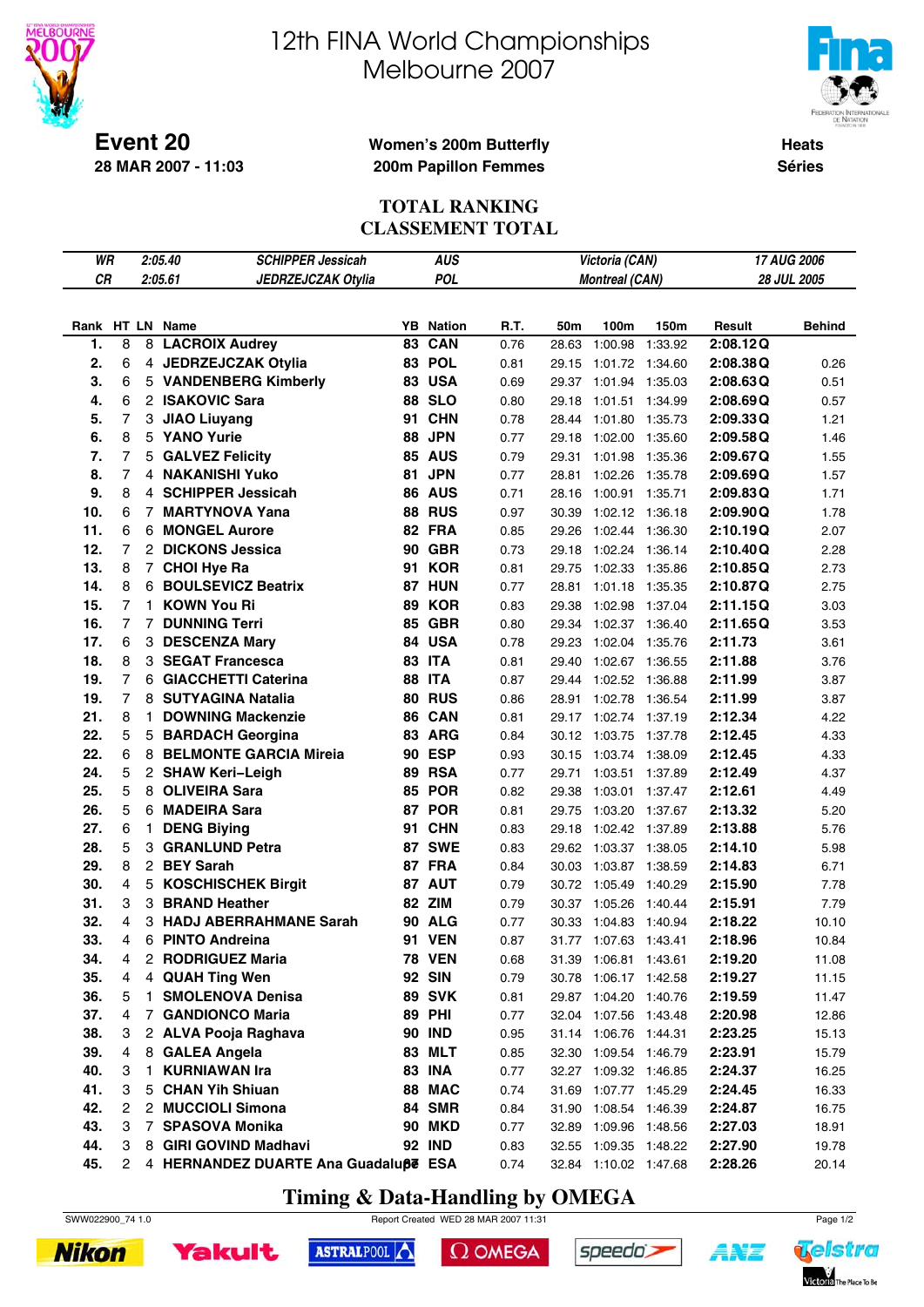



**Event 20 28 MAR 2007 − 11:03**

## **Women's 200m Butterfly 200m Papillon Femmes**

**Heats Séries**

### **TOTAL RANKING CLASSEMENT TOTAL**

| WR   |                      |   | 2:05.40                   | <b>SCHIPPER Jessicah</b>       |    | <b>AUS</b>    |      |       | Victoria (CAN)        |         | 17 AUG 2006 |                    |  |
|------|----------------------|---|---------------------------|--------------------------------|----|---------------|------|-------|-----------------------|---------|-------------|--------------------|--|
| СR   |                      |   | 2:05.61                   | <b>JEDRZEJCZAK Otylia</b>      |    | <b>POL</b>    |      |       | <b>Montreal (CAN)</b> |         |             | <b>28 JUL 2005</b> |  |
|      |                      |   |                           |                                |    |               |      |       |                       |         |             |                    |  |
| Rank |                      |   | HT LN Name                |                                | YB | Nation        | R.T. | 50m   | 100m                  | 150m    | Result      | <b>Behind</b>      |  |
| 46.  | 3                    |   | 4 LIM Shu En Lynette      |                                | 92 | <b>SIN</b>    | 0.72 | 32.64 | 1:09.52               | 1:48.06 | 2:28.51     | 20.39              |  |
| 47.  | 4                    |   | <b>PHAN Thi Hanh</b>      |                                | 87 | <b>VIE</b>    | 0.72 | 33.20 | 1:11.69               | 1:51.08 | 2:30.13     | 22.01              |  |
| 48.  |                      |   |                           | 4 ANDRIAMANJATOPRIMAMAMA T.    | 80 | MAD           | 0.76 | 31.92 | 1:09.83               | 1:49.90 | 2:32.41     | 24.29              |  |
| 49.  | 2                    |   |                           | <b>TUHTASINOVA Maftunabonu</b> | 94 | <b>UZB</b>    | 0.86 | 34.24 | 1:13.34               | 1:52.51 | 2:34.01     | 25.89              |  |
| 50.  | 3                    | 6 | <b>KHOO Cai Lin</b>       |                                | 88 | <b>MAS</b>    | 0.84 | 33.41 | 1:13.27               | 1:54.72 | 2:35.18     | 27.06              |  |
| 51.  | 2                    |   | 5 POP Darija              |                                | 88 | <b>MNE</b>    | 0.87 | 33.09 | 1:11.01               | 1:52.10 | 2:35.40     | 27.28              |  |
| 52.  | $\mathbf{2}^{\circ}$ |   | 3 ALGHUL Layla            |                                | 88 | <b>JOR</b>    | 0.97 | 32.05 | 1:09.95               | 1:50.72 | 2:35.86     | 27.74              |  |
| 53.  |                      |   | 5 ROSE Prisca             |                                | 87 | MRI           | 0.89 | 33.67 | 1:12.55               | 1:53.93 | 2:36.21     | 28.09              |  |
| 54.  |                      | 3 | <b>DIOP Binta Zahra</b>   |                                | 90 | <b>SEN</b>    | 0.89 | 34.39 | 1:17.75               | 2:03.03 | 2:49.48     | 41.36              |  |
|      | 5                    | 4 | <b>DITTRICH Nina</b>      |                                | 90 | <b>AUT</b>    |      |       |                       |         | <b>DNS</b>  |                    |  |
|      | 2                    | 6 | <b>CHBIHI Noufissa</b>    |                                | 90 | <b>MAR</b>    |      |       |                       |         | <b>DSQ</b>  |                    |  |
|      | 5                    |   | <b>FAGUNDEZ Gabriella</b> |                                |    | <b>85 SWE</b> |      |       |                       |         | <b>DSQ</b>  |                    |  |

# **Timing & Data-Handling by OMEGA**



SWW022900\_74 1.0 Report Created WED 28 MAR 2007 11:31 Page 2/2







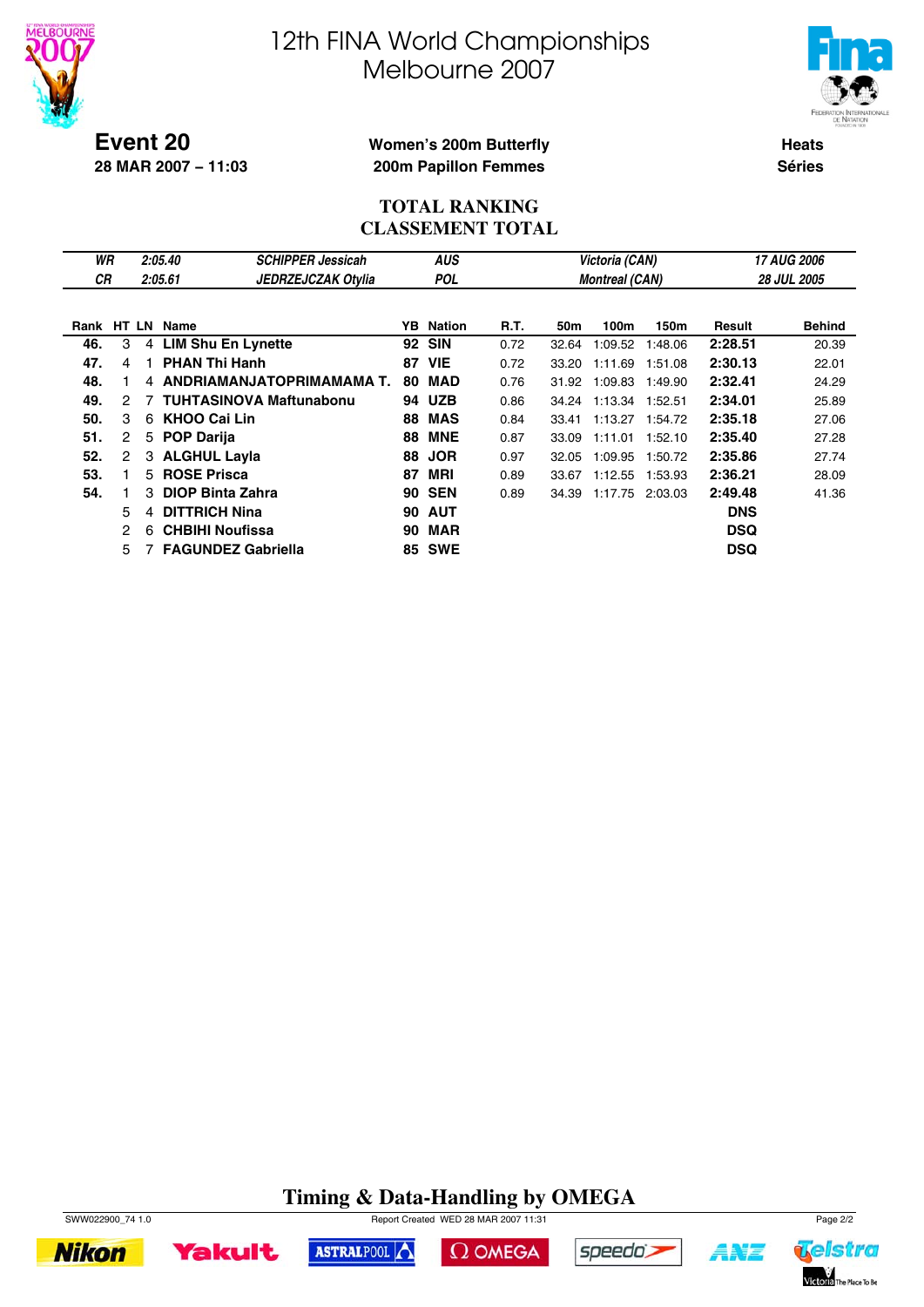



**Event 220 28 MAR 2007 - 20:01**

## **Women's 200m Butterfly 200m Papillon Femmes**

**Semifinals Demi-Finales**

## **TOTAL RANKING CLASSEMENT TOTAL**

| WR         |                |               | 2:05.40                | <b>SCHIPPER Jessicah</b>   |     | <b>AUS</b> |      |       | Victoria (CAN)        |         | 17 AUG 2006 |                    |  |
|------------|----------------|---------------|------------------------|----------------------------|-----|------------|------|-------|-----------------------|---------|-------------|--------------------|--|
| СR         |                |               | 2:05.61                | <b>JEDRZEJCZAK Otylia</b>  |     | <b>POL</b> |      |       | <b>Montreal (CAN)</b> |         |             | <b>28 JUL 2005</b> |  |
|            |                |               |                        |                            |     |            |      |       |                       |         |             |                    |  |
| Rank HT LN |                |               | <b>Name</b>            |                            | YB. | Nation     | R.T. | 50m   | 100m                  | 150m    | Result      | <b>Behind</b>      |  |
| 1.         | 2              | $\mathcal{P}$ |                        | <b>SCHIPPER Jessicah</b>   | 86  | <b>AUS</b> | 0.73 | 28.04 | 1:00.21               | 1:33.44 | 2:07.72Q    |                    |  |
| 2.         | 2              | 5             |                        | <b>VANDENBERG Kimberly</b> | 83  | <b>USA</b> | 0.74 | 28.64 | 1:01.03               | 1:33.97 | 2:08.06Q    | 0.34               |  |
| 3.         | 2              |               | 3 JIAO Liuyang         |                            | 91  | <b>CHN</b> | 0.80 | 28.62 | 1:01.85               | 1:35.21 | 2:08.20Q    | 0.48               |  |
| 4.         | 2              |               | 4 LACROIX Audrey       |                            | 83  | <b>CAN</b> | 0.81 | 29.25 | 1:02.05               | 1:34.90 | 2:08.42Q    | 0.70               |  |
| 5.         |                |               |                        | 4 JEDRZEJCZAK Otylia       | 83  | <b>POL</b> | 0.77 | 28.89 | 1:02.33               | 1:35.64 | 2:08.57Q    | 0.85               |  |
| 6.         |                | 5             | <b>ISAKOVIC Sara</b>   |                            | 88  | <b>SLO</b> | 0.82 | 29.05 | 1:02.66               | 1:35.78 | 2:09.15Q    | 1.43               |  |
| 7.         |                | 6             | <b>NAKANISHI Yuko</b>  |                            | 81  | <b>JPN</b> | 0.74 | 28.96 | 1:02.42               | 1:35.59 | 2:09.21Q    | 1.49               |  |
| 7.         | 2              | 7             | <b>MONGEL Aurore</b>   |                            |     | 82 FRA     | 0.82 | 28.67 | 1:01.74 1:35.54       |         | 2:09.21Q    | 1.49               |  |
| 9.         | $\overline{c}$ | 6             | <b>GALVEZ Felicity</b> |                            | 85  | <b>AUS</b> | 0.79 | 28.65 | 1:01.72               | 1:35.16 | 2:09.49     | 1.77               |  |
| 10.        |                | 3             | <b>YANO Yurie</b>      |                            | 88  | <b>JPN</b> | 0.76 | 28.87 | 1:02.67               | 1:36.36 | 2:10.03     | 2.31               |  |
| 11.        |                |               |                        | <b>MARTYNOVA Yana</b>      | 88  | <b>RUS</b> | 0.93 | 29.54 | 1:02.03               | 1:35.82 | 2:10.45     | 2.73               |  |
| 12.        | 2              |               | <b>CHOI Hye Ra</b>     |                            | 91  | <b>KOR</b> | 0.73 | 29.37 | 1:02.24               | 1:35.69 | 2:10.52     | 2.80               |  |
| 13.        |                | 7             | <b>DICKONS Jessica</b> |                            | 90  | <b>GBR</b> | 0.76 | 29.68 | 1:03.46               | 1:37.03 | 2:11.32     | 3.60               |  |
| 14.        |                |               |                        | <b>BOULSEVICZ Beatrix</b>  | 87  | HUN        | 0.80 | 28.83 | 1:01.76               | 1:36.16 | 2:12.07     | 4.35               |  |
| 15.        | 2              | 8             | <b>KOWN You Ri</b>     |                            | 89  | <b>KOR</b> | 0.82 | 29.24 | 1:03.09               | 1:37.21 | 2:12.42     | 4.70               |  |
| 16.        |                | 8             | <b>DUNNING Terri</b>   |                            | 85  | <b>GBR</b> | 0.79 | 29.22 | 1:03.51               | 1:37.69 | 2:13.08     | 5.36               |  |

# **Timing & Data-Handling by OMEGA**











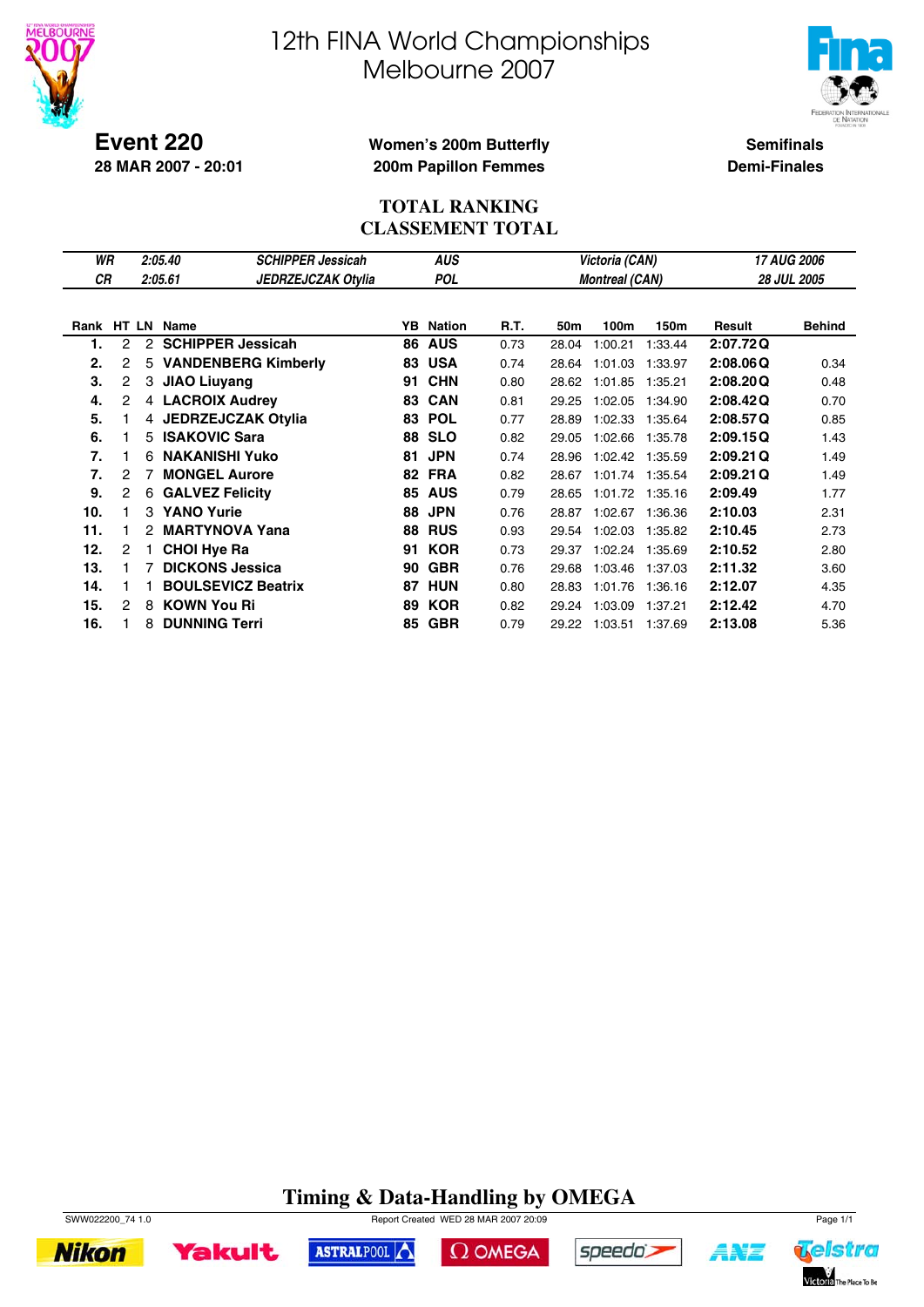



**Event 120 29 MAR 2007 - 19:50**

## **Women's 200m Butterfly 200m Papillon Femmes**

**Finals Finales**

## **FINAL RESULTS CLASSEMENT FINALES**

| WR<br>СR     | 2:05.40<br>2:05.61         | <b>SCHIPPER Jessicah</b><br><b>JEDRZEJCZAK Otylia</b> |    | <b>AUS</b><br><b>POL</b> |             |       | Victoria (CAN)<br><b>Montreal (CAN)</b> |         | 17 AUG 2006<br><b>28 JUL 2005</b> |               |  |
|--------------|----------------------------|-------------------------------------------------------|----|--------------------------|-------------|-------|-----------------------------------------|---------|-----------------------------------|---------------|--|
|              | <b>Rank LN Name</b>        |                                                       |    | <b>YB</b> Nation         | <b>R.T.</b> | 50m   | 100m                                    | 150m    | Result                            | <b>Behind</b> |  |
| <b>FINAL</b> |                            |                                                       |    |                          |             |       |                                         |         |                                   |               |  |
|              | 4 SCHIPPER Jessicah        |                                                       |    | <b>86 AUS</b>            | 0.68        | 27.82 | 59.87                                   | 1:32.69 | 2:06.39                           |               |  |
| 2.           |                            | 5 VANDENBERG Kimberly                                 |    | <b>83 USA</b>            | 0.70        | 28.45 | 1:00.77                                 | 1:33.44 | 2:06.71                           | 0.32          |  |
| З.           | JEDRZEJCZAK Otylia<br>2    |                                                       |    | 83 POL                   | 0.75        | 28.29 | 1:00.33                                 | 1:33.11 | 2:06.90                           | 0.51          |  |
| 4.           | 3 JIAO Liuvang             |                                                       |    | <b>91 CHN</b>            | 0.79        | 28.33 | 1:01.24 1:34.31                         |         | 2:07.22                           | 0.83          |  |
| 5.           | <b>LACROIX Audrey</b><br>6 |                                                       |    | <b>83 CAN</b>            | 0.74        | 28.98 | 1:01.51                                 | 1:35.04 | 2:07.73                           | 1.34          |  |
| 6.           | <b>NAKANISHI Yuko</b>      |                                                       | 81 | <b>JPN</b>               | 0.75        | 28.62 | 1:01.53                                 | 1:35.22 | 2:09.43                           | 3.04          |  |
| 7.           | <b>ISAKOVIC Sara</b><br>7  |                                                       |    | <b>88 SLO</b>            | 0.80        | 28.25 | 1:00.55                                 | 1:33.68 | 2:09.66                           | 3.27          |  |
| 8.           | <b>MONGEL Aurore</b><br>8  |                                                       |    | 82 FRA                   | 0.80        | 28.93 | 1:02.32                                 | 1:36.96 | 2:13.61                           | 7.22          |  |

#### **Timing & Data-Handling by OMEGA** SWW022100\_73 1.0 Page 1/1

 $\Omega$  OMEGA

ASTRALPOOL



**Yakult** 





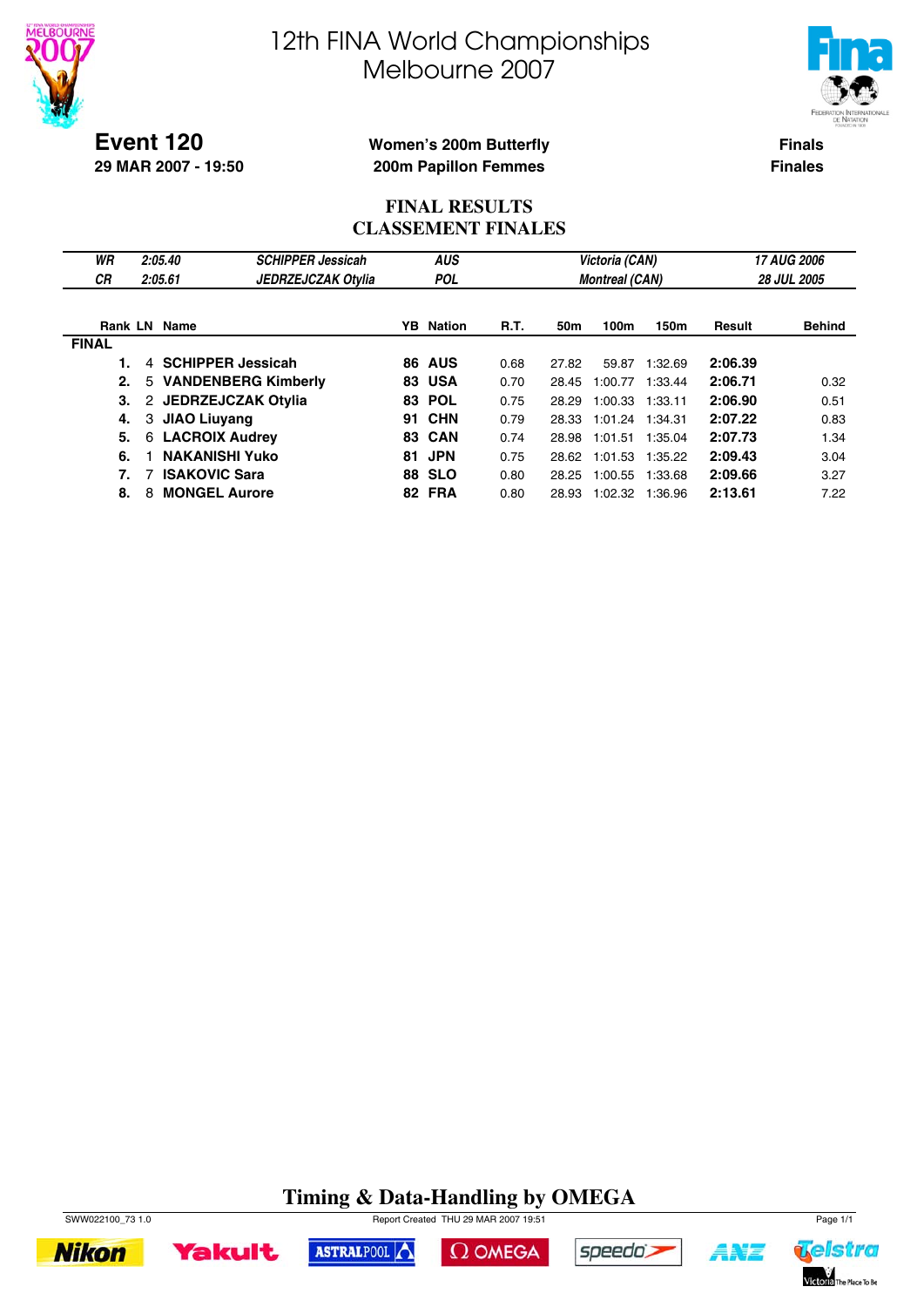



**Event 3 25 MAR 2007 - 11:16**

#### **Women's 200m Individual Medley 200m 4-Nages Femmes**

**Heats Séries**

## **TOTAL RANKING CLASSEMENT TOTAL**

| WR  |                | 2:09.72<br><b>WU Yanyan</b> |                                       | <b>CHN</b> |                  |      |       | Shanghai (CHN)        |         | 17 OCT 1997 |               |  |
|-----|----------------|-----------------------------|---------------------------------------|------------|------------------|------|-------|-----------------------|---------|-------------|---------------|--|
| CR  |                |                             | 2:10.41<br><b>HOFF Katie</b>          |            | <b>USA</b>       |      |       | <b>Montreal (CAN)</b> |         | 25 JUL 2005 |               |  |
|     |                |                             |                                       |            |                  |      |       |                       |         |             |               |  |
|     |                |                             | Rank HT LN Name                       |            | <b>YB</b> Nation | R.T. | 50m   | 100m                  | 150m    | Result      | <b>Behind</b> |  |
| 1.  | $\overline{7}$ |                             | 4 HOFF Kathryn                        | 89         | <b>USA</b>       | 0.76 | 28.86 | 1:02.65               | 1:40.54 | 2:12.04Q    |               |  |
| 2.  | 5              |                             | 5 COVENTRY Kirsty                     |            | 83 ZIM           | 0.78 | 29.31 | 1:02.74 1:41.11       |         | 2:12.65Q    | 0.61          |  |
| 3.  | $\overline{7}$ |                             | 7 HJORTH-HANSEN Julie                 |            | 84 DEN           | 0.79 | 28.73 | 1:03.07 1:41.62       |         | 2:13.27Q    | 1.23          |  |
| 4.  | $\overline{7}$ |                             | 6 REESE Shayne                        |            | 82 AUS           | 0.78 | 28.06 | 1:02.47 1:41.47       |         | 2:13.61Q    | 1.57          |  |
| 5.  | 6              |                             | 5 RICE Stephanie                      |            | <b>88 AUS</b>    | 0.90 | 28.87 | 1:03.61 1:42.70       |         | 2:14.18Q    | 2.14          |  |
| 6.  | 5              |                             | 3 DE RONCHI Sophie                    |            | <b>85 FRA</b>    | 0.75 | 29.06 | 1:04.77 1:42.83       |         | 2:15.47Q    | 3.43          |  |
| 7.  | 6              |                             | 2 VERRASZTO Evelyn                    |            | <b>89 HUN</b>    | 0.84 | 29.31 | 1:02.83 1:44.30       |         | 2:15.59Q    | 3.55          |  |
| 8.  | 6              |                             | 4 MYERS Whitney                       |            | 84 USA           | 0.69 | 29.03 | 1:03.03 1:43.59       |         | 2:15.73Q    | 3.69          |  |
| 9.  | 6              |                             | 8 WILKINSON Julia                     |            | 87 CAN           | 0.79 | 29.97 | 1:04.48 1:44.27       |         | 2:15.86Q    | 3.82          |  |
| 10. | $\overline{7}$ |                             | 3 KITAGAWA Asami                      | 87         | <b>JPN</b>       | 0.79 | 29.62 | 1:05.27 1:43.51       |         | 2:16.07Q    | 4.03          |  |
| 11. | $\overline{7}$ |                             | 8 BARDACH Georgina                    |            | 83 ARG           | 0.86 | 29.98 | 1:04.96               | 1:44.31 | 2:16.19Q    | 4.15          |  |
| 12. | 5              |                             | 2 HOSSZU Katinka                      |            | <b>89 HUN</b>    | 0.98 | 29.38 | 1:04.01 1:44.64       |         | 2:16.37Q    | 4.33          |  |
| 13. | 6              |                             | 3 HETZER Nicole                       |            | <b>79 GER</b>    | 0.80 | 29.79 | 1:04.34 1:45.35       |         | 2:16.76Q    | 4.72          |  |
| 14. | 5              | $\mathbf{1}$                | <b>KLINAR Anja</b>                    | 88         | <b>SLO</b>       | 0.86 | 29.91 | 1:04.63 1:44.50       |         | 2:16.77Q    | 4.73          |  |
| 15. | 4              |                             | 5 CHOI Hye Ra                         | 91         | <b>KOR</b>       | 0.78 | 29.56 | 1:03.58 1:45.08       |         | 2:17.21Q    | 5.17          |  |
| 16. | 5              |                             | 6 SHULGINA Olga                       |            | <b>90 RUS</b>    | 0.88 | 29.71 | 1:04.22 1:44.27       |         | 2:17.68Q    | 5.64          |  |
| 17. | 6              |                             | 6 PIDLISNA Yuliya                     |            | <b>87 UKR</b>    | 0.84 | 29.51 | 1:05.02 1:44.45       |         | 2:17.75     | 5.71          |  |
| 18. | $\overline{7}$ |                             | 2 YU Yao                              | 91         | <b>CHN</b>       | 0.81 | 28.42 | 1:04.72 1:46.07       |         | 2:17.98     | 5.94          |  |
| 19. | 5              |                             | 7 BELMONTE GARCIA Mireia              |            | <b>90 ESP</b>    | 0.95 | 30.45 | 1:05.62 1:46.30       |         | 2:18.04     | 6.00          |  |
| 20. | 5              |                             | 8 SVAHNSTROM Malin                    |            | <b>80 SWE</b>    | 0.86 | 30.53 | 1:06.43 1:46.24       |         | 2:18.60     | 6.56          |  |
| 21. | 7              |                             | 1 THYDEN Sara                         |            | <b>89 SWE</b>    | 0.78 | 29.14 | 1:04.23 1:45.88       |         | 2:18.62     | 6.58          |  |
| 22. | $\overline{4}$ |                             | 8 MATHLOUTHI Maroua                   |            | 88 TUN           | 0.77 | 30.92 | 1:07.61 1:47.02       |         | 2:18.91     | 6.87          |  |
| 23. | 4              |                             | 1 NOCHER Melanie                      |            | <b>88 IRL</b>    | 0.76 | 29.65 | 1:04.01 1:45.99       |         | 2:18.92     | 6.88          |  |
| 24. | 4              |                             | 7 JANSEN Louise Mai                   |            | 84 DEN           | 0.74 | 29.93 | 1:07.25               | 1:46.87 | 2:18.98     | 6.94          |  |
| 25. | 5              |                             | 4 QI Hui                              |            | 85 CHN           | 0.83 | 30.37 | 1:06.66               | 1:44.71 | 2:19.05     | 7.01          |  |
| 26. | 4              |                             | 2 TSAI Hiu Wai Sherry                 |            | <b>83 HKG</b>    | 0.74 | 30.10 | 1:05.78               | 1:47.97 | 2:19.29     | 7.25          |  |
| 27. | 4              |                             | 3 JUKIC Mirna                         |            | <b>AUT</b>       | 0.77 | 31.02 | 1:07.12 1:45.93       |         | 2:19.57     | 7.53          |  |
| 28. | 6              |                             | 1 JUNG Ji Yeon                        |            | <b>89 KOR</b>    | 0.75 | 30.03 | 1:05.60 1:47.07       |         | 2:20.21     | 8.17          |  |
| 29. | 6              |                             | 7 LIN Man Hsu                         | 89         | <b>TPE</b>       | 0.78 | 30.45 | 1:06.35               | 1:48.07 | 2:20.90     | 8.86          |  |
| 30. | 4              |                             | 4 DITTRICH Nina                       |            | <b>90 AUT</b>    | 0.84 | 29.90 | 1:06.18 1:47.48       |         | 2:21.28     | 9.24          |  |
| 31. | 4              |                             | 6 LACUSTA Larisa                      |            | <b>79 ROU</b>    | 0.91 | 30.24 | 1:07.57 1:48.19       |         | 2:21.57     | 9.53          |  |
| 32. | 3              |                             | 4 QUAH Ting Wen                       | 92         | <b>SIN</b>       | 0.79 | 30.28 | 1:06.48               | 1:50.85 | 2:22.38     | 10.34         |  |
| 33. | 3              | 5                           | <b>BRIEDENHANN Jonay</b>              |            | <b>90 NAM</b>    | 0.70 | 30.78 | 1:07.08               | 1:53.46 | 2:28.92     | 16.88         |  |
| 34. | 3              |                             | 7 TUHTASINOVA Maftunabonu             |            | 94 UZB           | 0.86 |       | 33.19 1:09.62 1:55.68 |         | 2:29.90     | 17.86         |  |
| 35. | 3              |                             | 2 CHAN Yih Shiuan                     |            | 88 MAC           | 0.76 |       | 31.72 1:12.08 1:55.49 |         | 2:30.25     | 18.21         |  |
| 36. | 3              |                             | 1 MORENO Katerine                     |            | <b>74 BOL</b>    | 0.85 |       | 32.71 1:12.01 1:55.15 |         | 2:31.79     | 19.75         |  |
| 37. | 3              |                             | 3 CHEN I Chuan                        |            | <b>91 TPE</b>    | 0.75 |       | 31.93 1:12.04 1:56.26 |         | 2:31.97     | 19.93         |  |
| 38. | 2              |                             | 2 LIM Xin Jing Cheryl                 |            | 94 SIN           | 0.80 |       | 32.27 1:13.64 1:55.76 |         | 2:32.43     | 20.39         |  |
| 39. | 3              |                             | 6 MURILLO ARGUETA Ileana              |            | <b>90 ESA</b>    | 0.76 |       | 32.02 1:11.35 1:59.34 |         | 2:33.40     | 21.36         |  |
| 40. | 2              | 4                           | <b>GIRI GOVIND Madhavi</b>            |            | <b>92 IND</b>    | 0.85 |       | 32.83 1:12.06 2:01.44 |         | 2:38.31     | 26.27         |  |
| 41. | 2              |                             | 6 MARKU Rovena                        |            | 87 ALB           | 0.76 |       | 33.08 1:15.08 2:02.46 |         | 2:39.89     | 27.85         |  |
| 42. | 3              |                             | 8 RAVOAJANAHARY Herinantenaina 87 MAD |            |                  | 0.87 |       | 33.64 1:18.41 2:03.83 |         | 2:39.95     | 27.91         |  |
| 43. | $\overline{c}$ |                             | 3 MEZA PERAZA Marie Laura             |            | <b>90 CRC</b>    | 0.91 |       | 33.33 1:12.98 2:05.39 |         | 2:40.40     | 28.36         |  |
| 44. | 1              |                             | 4 POUJOL ZEPEDA Karen                 |            | 89 HON           | 0.84 |       | 33.18 1:17.44 2:02.87 |         | 2:41.28     | 29.24         |  |
| 45. | $\overline{2}$ |                             | 5 TAHA Razan                          |            | 91 JOR           | 0.95 |       | 32.60 1:15.51 2:03.43 |         | 2:41.47     | 29.43         |  |

# **Timing & Data-Handling by OMEGA**

SWW052900\_74 1.0 Report Created SUN 25 MAR 2007 11:37 Page 1/2





 $\Omega$  OMEGA





ANT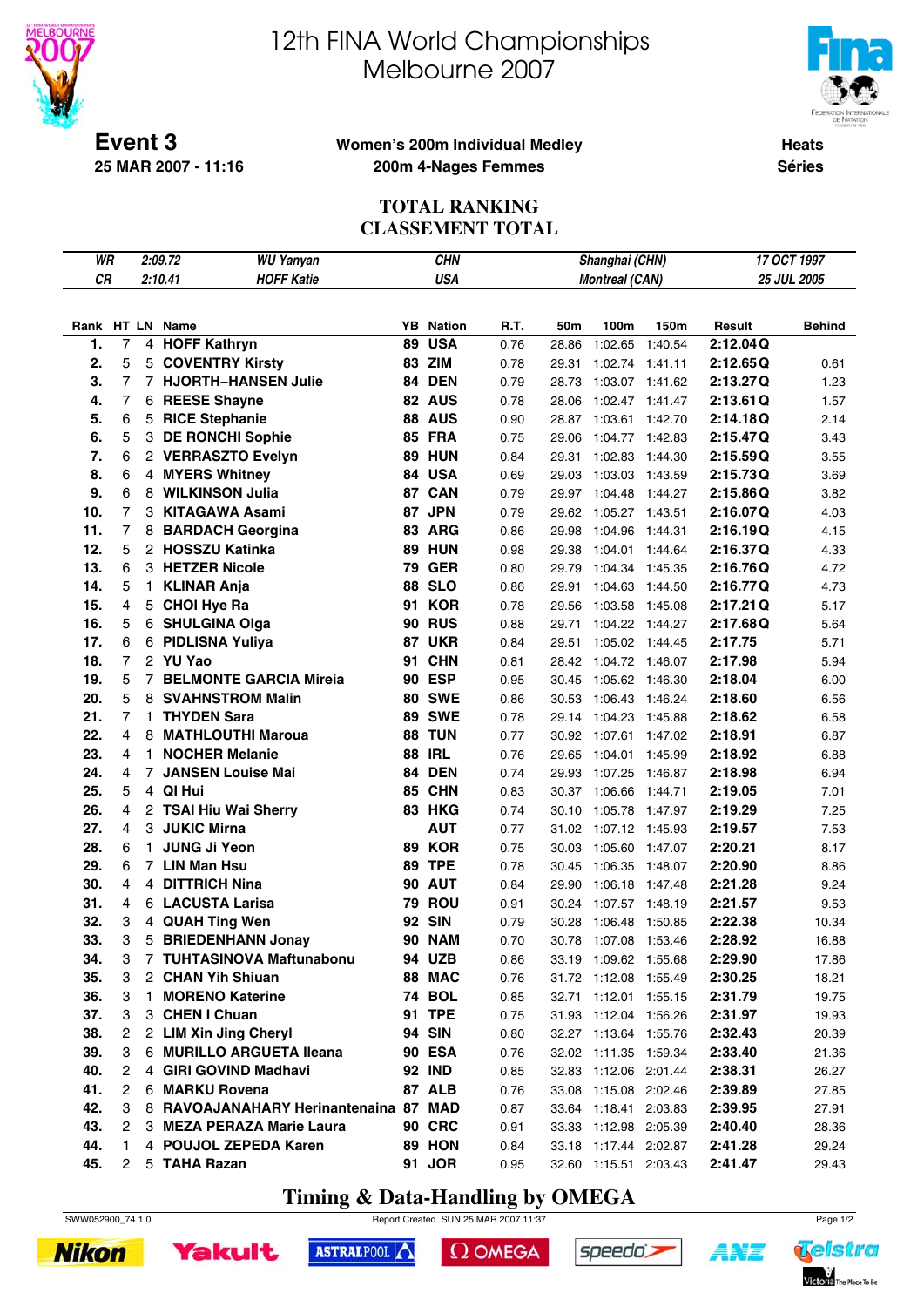



**Event 3 25 MAR 2007 − 11:16**

### **Women's 200m Individual Medley 200m 4−Nages Femmes**

**Heats Séries**

## **TOTAL RANKING CLASSEMENT TOTAL**

| WR              |               | 2:09.72 |                         | WU Yanyan         |    | <b>CHN</b>       |      |       | Shanghai (CHN)        |         | 17 OCT 1997 |                    |
|-----------------|---------------|---------|-------------------------|-------------------|----|------------------|------|-------|-----------------------|---------|-------------|--------------------|
| <b>CR</b>       |               | 2:10.41 |                         | <b>HOFF Katie</b> |    | USA              |      |       | <b>Montreal (CAN)</b> |         |             | <b>25 JUL 2005</b> |
|                 |               |         |                         |                   |    |                  |      |       |                       |         |             |                    |
| Rank HT LN Name |               |         |                         |                   |    | <b>YB</b> Nation | R.T. | 50m   | 100m                  | 150m    | Result      | <b>Behind</b>      |
| 46.             |               | 5       | <b>WELLMAN Patricia</b> |                   |    | <b>92 ZAM</b>    | 0.79 | 34.18 | 1:16.97               | 2:05.89 | 2:43.19     | 31.15              |
| 47.             | 2             | -7      | <b>MILNER Mercedes</b>  |                   |    | 93 ZAM           | 0.83 | 32.49 | 1:14.07               | 2:03.19 | 2:43.51     | 31.47              |
| 48.             | $\mathcal{P}$ |         | <b>ROSE Prisca</b>      |                   | 87 | MRI              | 0.89 | 33.03 | 1:17.27               | 2:07.45 | 2:46.03     | 33.99              |
| 49.             |               |         | 3 GHULAM Sakina         |                   |    | <b>92 PAK</b>    | 0.95 | 38.64 | 1:24.82 2:20.19       |         | 2:56.56     | 44.52              |
|                 |               | 5.      | <b>MANAUDOU Laure</b>   |                   |    | <b>86 FRA</b>    |      |       |                       |         | <b>DNS</b>  |                    |

# **Timing & Data-Handling by OMEGA**







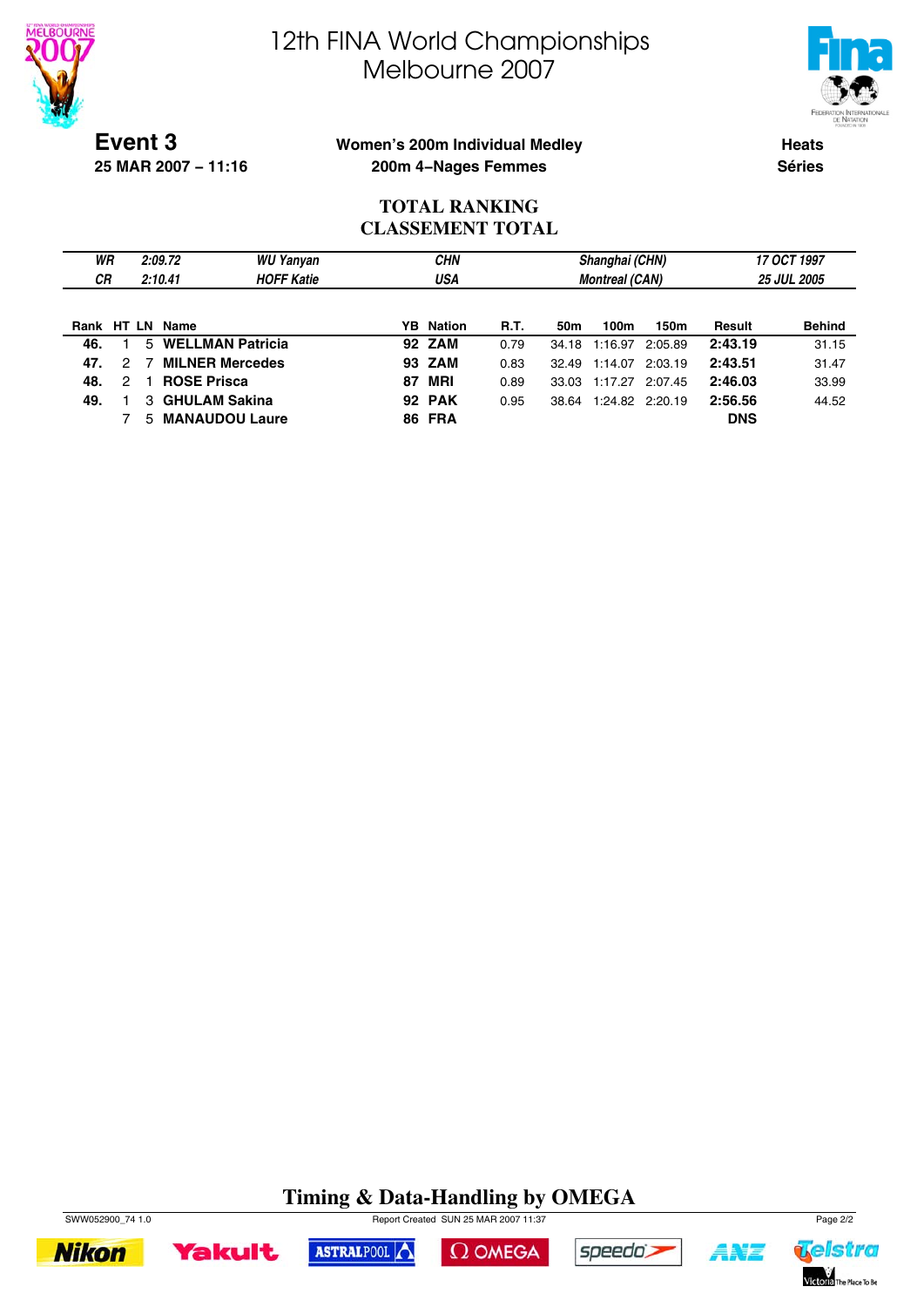



**Event 203 25 MAR 2007 - 19:25**

### **Women's 200m Individual Medley 200m 4-Nages Femmes**

**Semifinals Demi-Finales**

## **TOTAL RANKING CLASSEMENT TOTAL**

| WR         |                |    | 2:09.72            | <b>WU Yanyan</b>           |    | <b>CHN</b>    |      |       | Shanghai (CHN)        |         | 17 OCT 1997 |               |  |
|------------|----------------|----|--------------------|----------------------------|----|---------------|------|-------|-----------------------|---------|-------------|---------------|--|
| CR         |                |    | 2:10.41            | <b>HOFF Katie</b>          |    | <b>USA</b>    |      |       | <b>Montreal (CAN)</b> |         |             | 25 JUL 2005   |  |
|            |                |    |                    |                            |    |               |      |       |                       |         |             |               |  |
| Rank HT LN |                |    | Name               |                            | YB | <b>Nation</b> | R.T. | 50m   | 100m                  | 150m    | Result      | <b>Behind</b> |  |
| 1.         | 2              | 4  |                    | <b>HOFF Kathryn</b>        | 89 | <b>USA</b>    | 0.78 | 28.83 | 1:02.68               | 1:40.14 | 2:11.75Q    |               |  |
| 2.         |                | 4  |                    | <b>COVENTRY Kirsty</b>     | 83 | <b>ZIM</b>    | 0.75 | 29.29 | 1:02.79               | 1:40.95 | 2:12.50Q    | 0.75          |  |
| 3.         | $\overline{c}$ | 3  |                    | <b>RICE Stephanie</b>      | 88 | <b>AUS</b>    | 0.91 | 28.66 | 1:02.83               | 1:41.40 | 2:12.54Q    | 0.79          |  |
| 4.         | 2              | 5  |                    | <b>HJORTH-HANSEN Julie</b> | 84 | <b>DEN</b>    | 0.79 | 28.88 | 1:03.70               | 1:41.58 | 2:13.14Q    | 1.39          |  |
| 5.         |                | 6  |                    | <b>MYERS Whitney</b>       | 84 | <b>USA</b>    | 0.70 | 28.31 | 1:02.90               | 1:42.27 | 2:13.69Q    | 1.94          |  |
| 6.         |                | 5. |                    | <b>REESE Shayne</b>        | 82 | <b>AUS</b>    | 0.80 | 28.21 | 1:03.56               | 1:42.14 | 2:14.10Q    | 2.35          |  |
| 7.         | 2              | 2  |                    | <b>WILKINSON Julia</b>     | 87 | <b>CAN</b>    | 0.80 | 29.75 | 1:04.64               | 1:43.72 | 2:14.94Q    | 3.19          |  |
| 8.         | 2              |    |                    | <b>BARDACH Georgina</b>    | 83 | <b>ARG</b>    | 0.86 | 29.84 | 1:04.81               | 1:43.39 | 2:15.08Q    | 3.33          |  |
| 9.         | 2              |    |                    | <b>HETZER Nicole</b>       | 79 | <b>GER</b>    | 0.81 | 29.78 | 1:04.05               | 1:44.28 | 2:15.69     | 3.94          |  |
| 10.        |                | 2  |                    | <b>KITAGAWA Asami</b>      | 87 | <b>JPN</b>    | 0.82 | 29.56 | 1:05.84               | 1:43.89 | 2:15.79     | 4.04          |  |
| 11.        |                | 8  |                    | <b>SHULGINA Olga</b>       | 90 | <b>RUS</b>    | 0.87 | 29.97 | 1:05.29               | 1:43.94 | 2:16.07     | 4.32          |  |
| 12.        |                |    |                    | <b>HOSSZU Katinka</b>      | 89 | <b>HUN</b>    | 0.97 | 29.22 | 1:03.94               | 1:44.62 | 2:16.12     | 4.37          |  |
| 13.        | 2              | 6  |                    | <b>VERRASZTO Evelyn</b>    | 89 | <b>HUN</b>    | 0.87 | 29.18 | 1:03.03               | 1:45.16 | 2:16.26     | 4.51          |  |
| 14.        |                | 3  |                    | <b>DE RONCHI Sophie</b>    | 85 | <b>FRA</b>    | 0.78 | 29.06 | 1:05.17               | 1:43.85 | 2:16.89     | 5.14          |  |
| 15.        | 2              | 8  | <b>CHOI Hye Ra</b> |                            | 91 | <b>KOR</b>    | 0.82 | 29.35 | 1:04.30               | 1:44.88 | 2:17.10     | 5.35          |  |
| 16.        |                |    | <b>KLINAR Anja</b> |                            | 88 | <b>SLO</b>    | 0.85 | 29.83 | 1:05.06               | 1:45.21 | 2:17.69     | 5.94          |  |

#### **Timing & Data-Handling by OMEGA** SWW052200\_74 1.0 Report Created SUN 25 MAR 2007 19:32 Page 1/1

 $\Omega$  OMEGA

speedo;

ASTRALPOOL



**Yakult** 



**AMT**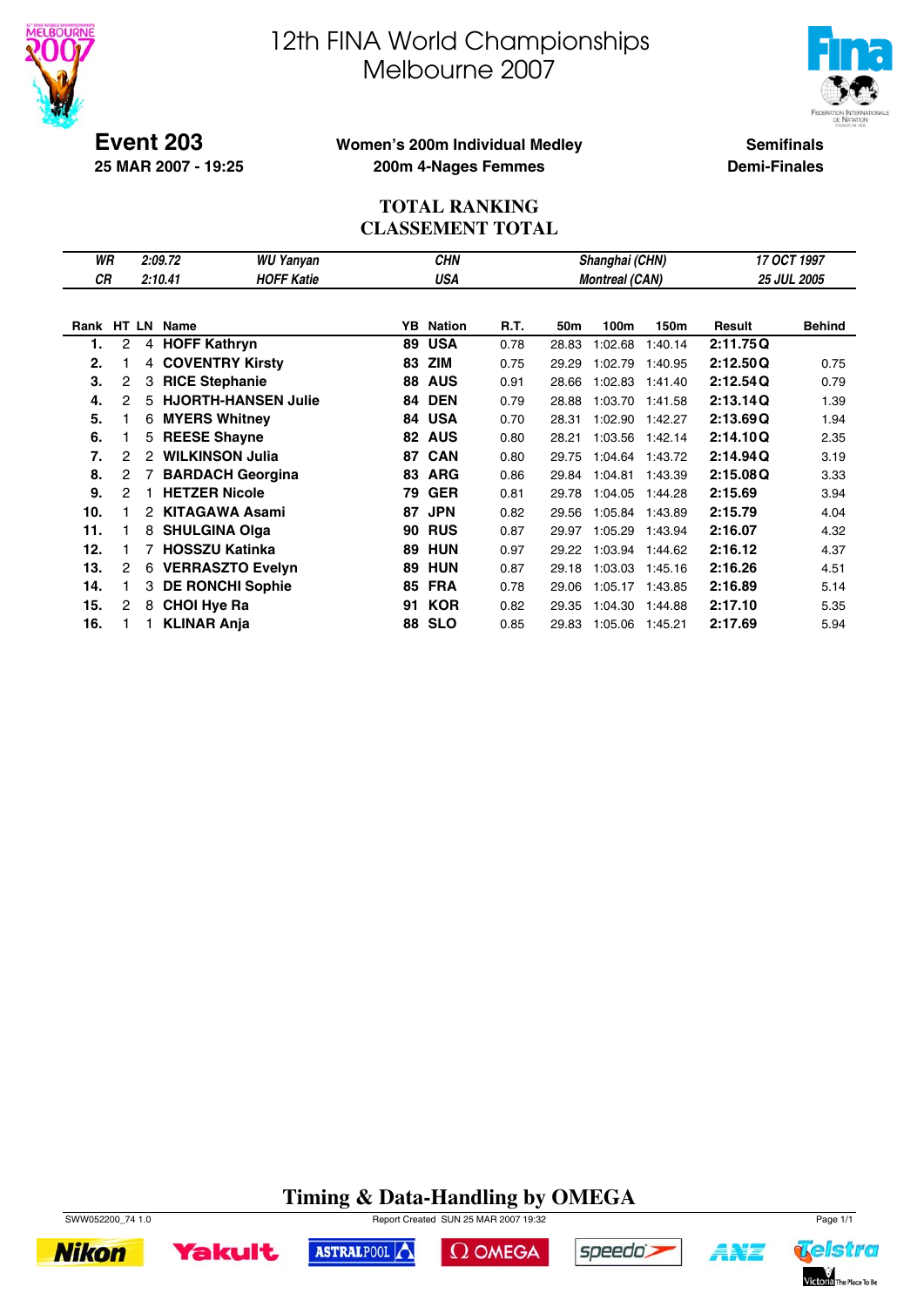



**Event 103 26 MAR 2007 - 20:28**

### **Women's 200m Individual Medley 200m 4-Nages Femmes**

**Finals Finales**

## **FINAL RESULTS CLASSEMENT FINALES**

| WR<br>СR     | 2:09.72<br>2:10.41     | <b>WU Yanyan</b><br><b>HOFF Katie</b> |     | <b>CHN</b><br>USA |             |                 | Shanghai (CHN)<br><b>Montreal (CAN)</b> |         | 17 OCT 1997<br><b>25 JUL 2005</b> |               |  |
|--------------|------------------------|---------------------------------------|-----|-------------------|-------------|-----------------|-----------------------------------------|---------|-----------------------------------|---------------|--|
|              | <b>Rank LN Name</b>    |                                       |     | <b>YB</b> Nation  | <b>R.T.</b> | 50 <sub>m</sub> | 100m                                    | 150m    | Result                            | <b>Behind</b> |  |
| <b>FINAL</b> |                        |                                       |     |                   |             |                 |                                         |         |                                   |               |  |
|              | 4 HOFF Kathryn         |                                       |     | 89 USA            | 0.76        | 28.35           | 1:01.96                                 | 1:39.06 | 2:10.13                           | <b>CR</b>     |  |
| 2.           | 5 COVENTRY Kirsty      |                                       | 83  | ZIM               | 0.74        | 28.73           | 1:01.92                                 | 1:40.00 | 2:10.76                           | 0.63          |  |
| З.           | 3 RICE Stephanie       |                                       | 88. | <b>AUS</b>        | 0.88        | 28.45           | 1:02.03                                 | 1:40.39 | 2:11.42                           | 1.29          |  |
| 4.           | 2 MYERS Whitney        |                                       |     | 84 USA            | 0.67        | 28.59           | 1:01.72 1:41.79                         |         | 2:13.73                           | 3.60          |  |
| 5.           | 6                      | <b>HJORTH-HANSEN Julie</b>            |     | <b>84 DEN</b>     | 0.81        | 28.96           | 1:03.59                                 | 1:42.09 | 2:14.05                           | 3.92          |  |
| 6.           | <b>REESE Shayne</b>    |                                       | 82. | <b>AUS</b>        | 0.78        | 28.33           | 1:03.03                                 | 1:42.24 | 2:14.89                           | 4.76          |  |
| 7.           | 8                      | <b>BARDACH Georgina</b>               | 83  | <b>ARG</b>        | 0.85        | 29.76           | 1:05.21                                 | 1:43.83 | 2:15.26                           | 5.13          |  |
| 8.           | <b>WILKINSON Julia</b> |                                       |     | 87 CAN            | 0.76        | 29.51           | 1:03.82 1:43.87                         |         | 2:15.28                           | 5.15          |  |

# **Timing & Data-Handling by OMEGA**





 $\Omega$  OMEGA



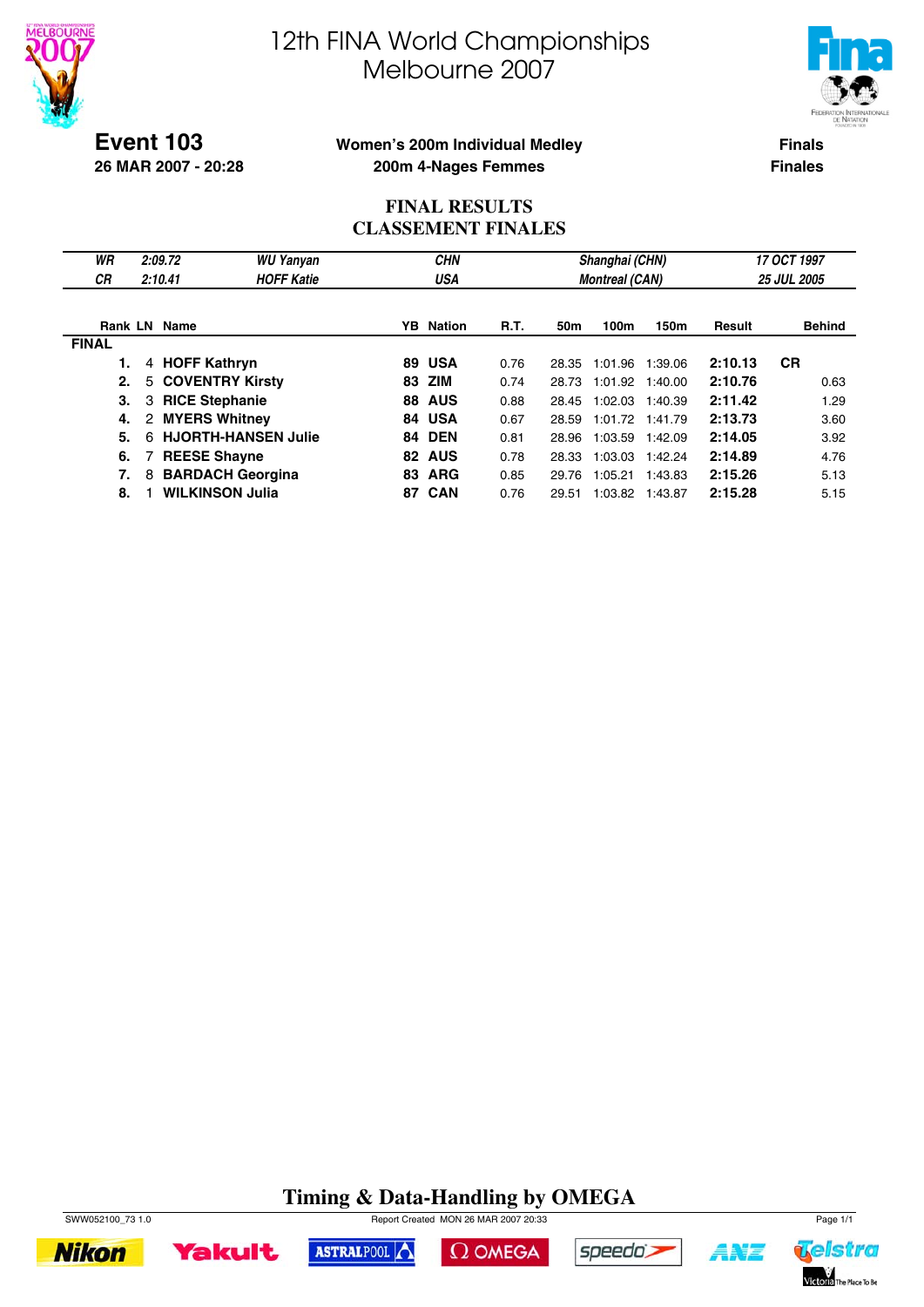

**1 APR 2007 - 10:41**

# 12th FINA World Championships Melbourne 2007



**Heats**

### **Women's 400m Individual Medley 400m 4-Nages Femmes**

**Séries**

#### **TOTAL RANKING CLASSEMENT TOTAL**

| WR              |                   | 4:33.59  |                          | <b>KLOCHKOVA Yana</b>                    |                             | <b>UKR</b>       |                       | Sydney (AUS)          |               |                              | 16 SEP 2000   |
|-----------------|-------------------|----------|--------------------------|------------------------------------------|-----------------------------|------------------|-----------------------|-----------------------|---------------|------------------------------|---------------|
| СR              |                   | 4:36.07  |                          | <b>HOFF Katie</b>                        |                             | <b>USA</b>       |                       | <b>Montreal (CAN)</b> |               |                              | 31 JUL 2005   |
|                 |                   |          |                          |                                          |                             |                  |                       |                       |               |                              |               |
|                 |                   |          |                          |                                          |                             |                  |                       |                       |               |                              |               |
| Rank HT LN Name |                   |          |                          |                                          |                             | <b>YB</b> Nation | R.T.                  |                       |               | Result                       | <b>Behind</b> |
| 1.              | 4                 |          | 4 HOFF Katie             |                                          |                             | 89 USA           | 0.79                  |                       |               | 4:38.21Q                     |               |
|                 | 50m:              | 29.99    | 100m: 1:04.29            | 150m: 1:40.32                            | 200m: 2:15.52               |                  | 250m: 2:53.96         | 300m: 3:33.37         | 350m: 4:06.07 | 400m: 4:38.21                |               |
| 2.              | 4                 |          | 5 REILLY Jennifer        |                                          |                             | <b>83 AUS</b>    | 0.83                  |                       |               | 4:40.12Q                     | 1.91          |
|                 | 50 <sub>m</sub> : | 30.38    | 100m: 1:04.82            | 150m: 1:40.07                            | 200m: 2:15.13               |                  | 250m: 2:54.86         | 300m: 3:35.20         | 350m: 4:08.64 | 400m: 4:40.12                |               |
| 3.              | 4                 |          | 6 MARTYNOVA Yana         |                                          |                             | <b>88 RUS</b>    | 0.94                  |                       |               | 4:42.65Q                     | 4.44          |
|                 | 50m:              | 29.86    | 100m: 1:03.49            | 150m: 1:39.94                            | 200m: 2:15.71               |                  | 250m: 2:56.39         | 300m: 3:37.22         | 350m: 4:10.68 | 400m: 4:42.65                |               |
| 4.              | 5                 |          | 3 KUKORS Ariana          |                                          |                             | 89 USA           | 0.83                  |                       |               | 4:42.80 Q                    | 4.59          |
|                 | 50m:              | 29.36    | 100m: 1:03.26            | 150m: 1:39.63                            | 200m: 2:15.99               |                  | 250m: 2:56.06         | 300m: 3:37.56         | 350m: 4:11.07 | 400m: 4:42.80                |               |
| 5.              | 5                 |          | 7 HJORTH-HANSEN Julie    |                                          |                             | 84 DEN           | 0.82                  |                       |               | 4:43.19Q                     | 4.98          |
|                 | 50m:              | 29.58    | 100m: 1:03.35            | 150m: 1:40.60                            | 200m: 2:17.47               |                  | 250m: 2:56.73         | 300m: 3:37.34         | 350m: 4:10.65 | 400m: 4:43.19                |               |
| 6.              | 3                 |          | 3 RICE Stephanie         |                                          |                             | <b>88 AUS</b>    | 0.96                  |                       |               | 4:43.85 Q                    | 5.64          |
|                 | 50m:              | 29.75    | 100m: 1:04.71            | 150m: 1:40.68                            | 200m: 2:16.39               |                  | 250m: 2:57.00         | 300m: 3:39.02         | 350m: 4:12.36 | 400m: 4:43.85                |               |
| 7.              | 4                 |          | 3 BARDACH Georgina       |                                          |                             | 83 ARG           | 0.86                  |                       |               | 4:43.88 Q                    | 5.67          |
|                 | 50m:              | 30.46    | 100m: 1:04.82            | 150m: 1:41.75                            | 200m: 2:18.21               |                  | 250m: 2:57.51         | 300m: 3:38.41         | 350m: 4:11.48 | 400m: 4:43.88                |               |
| 8.              | 3                 | 5 YU Rui |                          |                                          |                             | 89 CHN           | 0.87                  |                       |               | 4:44.34Q                     | 6.13          |
|                 | 50m:              | 30.77    | 100m: 1:05.82            | 150m: 1:43.19                            | 200m: 2:19.60               |                  | 250m: 3:00.53         | 300m: 3:42.72         | 350m: 4:14.19 | 400m: 4:44.34                |               |
| 9.              | 3                 |          | 6 NORFOLK Helen          |                                          |                             | <b>81 NZL</b>    | 0.81                  |                       |               | 4:44.79                      | 6.58          |
|                 | 50m:              | 30.23    | 100m: 1:03.91            | 150m: 1:41.15                            | 200m: 2:17.06               |                  | 250m: 2:58.77         | 300m: 3:40.92         | 350m: 4:12.80 | 400m: 4:44.79                |               |
| 10.             | 3                 |          | 4 HETZER Nicole          |                                          |                             | 79 GER           | 0.86                  |                       |               | 4:45.27                      | 7.06          |
|                 | 50m:              | 30.74    | 100m: 1:05.48            | 150m: 1:41.33                            | 200m: 2:16.55               |                  | 250m: 2:58.31         | 300m: 3:40.41         | 350m: 4:12.74 | 400m: 4:45.27                |               |
| 11.             | 5                 |          | 6 HOSSZU Katinka         |                                          |                             | <b>89 HUN</b>    | 0.92                  |                       |               | 4:46.19                      | 7.98          |
|                 | 50m:              | 30.11    | 100m: 1:03.92            | 150m: 1:40.69                            | 200m: 2:16.92               |                  | 250m: 2:58.52         | 300m: 3:40.86         | 350m: 4:13.87 | 400m: 4:46.19                |               |
| 12.             | 5                 |          | 2 BELMONTE GARCIA Mireia |                                          |                             | <b>90 ESP</b>    | 0.93                  |                       |               | 4:46.68                      | 8.47          |
|                 | 50m:              | 30.50    | 100m: 1:05.07            | 150m: 1:41.92                            | 200m: 2:18.07               |                  | 250m: 2:59.88         | 300m: 3:42.63         | 350m: 4:15.20 | 400m: 4:46.68                |               |
| 13.             | 4                 |          | 2 KLINAR Anja            |                                          |                             | <b>88 SLO</b>    | 0.86                  |                       |               | 4:49.64                      | 11.43         |
|                 | 50m:              | 30.78    | 100m: 1:05.56            | 150m: 1:42.31                            | 200m: 2:19.45               |                  | 250m: 2:59.95         | 300m: 3:42.38         | 350m: 4:16.39 | 400m: 4:49.64                |               |
| 14.             | 5                 | 5 QI Hui |                          |                                          |                             | 85 CHN           | 0.87                  |                       |               | 4:49.97                      | 11.76         |
|                 | 50m:              | 30.67    | 100m: 1:06.41            | 150m: 1:44.81                            | 200m: 2:22.45               |                  | 250m: 3:01.86         | 300m: 3:42.74         | 350m: 4:16.77 | 400m: 4:49.97                |               |
| 15.             | 4                 |          | 1 MUFFAT Camille         |                                          |                             | <b>89 FRA</b>    |                       |                       |               | 4:50.22                      |               |
|                 | 50m:              | 30.02    | 100m: 1:06.06            |                                          | 200m: 2:19.83               |                  | 0.87<br>250m: 3:00.75 |                       | 350m: 4:16.23 | 400m: 4:50.22                | 12.01         |
|                 |                   |          |                          | 150m: 1:42.84                            |                             |                  |                       | 300m: 3:42.30         |               |                              |               |
| 16.             | 5                 |          | 1 CHOI Hye Ra            |                                          |                             | 91 KOR           | 0.79                  |                       |               | 4:52.75                      | 14.54         |
|                 | 50m:              | 30.84    | 100m: 1:05.15            | 150m: 1:42.13                            | 200m: 2:19.16               |                  | 250m: 3:00.36         | 300m: 3:43.61         | 350m: 4:18.19 | 400m: 4:52.75                |               |
| 17.             | 5                 |          | 8 THYDEN Sara            |                                          |                             | <b>89 SWE</b>    | 0.81                  |                       |               | 4:53.69                      | 15.48         |
|                 | 50m:              | 30.42    | 100m: 1:05.03            | 150m: 1:42.00                            | 200m: 2:18.79               |                  | 250m: 3:00.62         | 300m: 3:44.62         | 350m: 4:19.04 | 400m: 4:53.69                |               |
| 18.             | 3                 |          | 8 MATHLOUTHI Maroua      |                                          |                             | <b>88 TUN</b>    | 0.81                  |                       |               | 4:54.31                      | 16.10         |
|                 |                   |          |                          | 50m: 31.60  100m: 1:07.37  150m: 1:45.69 | 200m: 2:23.75               |                  | 250m: 3:05.12         | 300m: 3:47.34         |               | 350m: 4:21.15  400m: 4:54.31 |               |
| 19.             |                   |          | 2 4 DE RONCHI Sophie     |                                          |                             | <b>85 FRA</b>    | 0.77                  |                       |               | 4:54.60                      | 16.39         |
|                 | 50m:              | 30.56    | 100m: 1:06.81            | 150m: 1:44.79                            | 200m: 2:23.40               |                  | 250m: 3:02.84         | 300m: 3:43.72         | 350m: 4:19.37 | 400m: 4:54.60                |               |
| 20.             | 2                 |          | 6 JANSEN Louise Mai      |                                          |                             | <b>84 DEN</b>    | 0.78                  |                       |               | 4:55.51                      | 17.30         |
|                 | 50 <sub>m</sub> : | 31.84    | 100m: 1:09.19            | 150m: 1:47.96                            | 200m: 2:27.28 250m: 3:08.00 |                  |                       | 300m: 3:49.83         | 350m: 4:23.11 | 400m: 4:55.51                |               |
| 21.             | 3                 |          | 2 JUNG Ji Yeon           |                                          |                             | <b>89 KOR</b>    | 0.78                  |                       |               | 4:57.35                      | 19.14         |
|                 | 50m:              | 31.41    | 100m: 1:07.49            | 150m: 1:45.69                            | 200m: 2:23.02               |                  | 250m: 3:05.24         | 300m: 3:49.01         | 350m: 4:23.58 | 400m: 4:57.35                |               |
| 22.             | 4                 |          |                          | 8 THAVEESUPSOONTHORN Nimitta 89 THA      |                             |                  | 0.77                  |                       |               | 4:58.08                      | 19.87         |
|                 | 50m:              | 31.30    | 100m: 1:07.44            | 150m: 1:45.46                            | 200m: 2:23.34               |                  | 250m: 3:06.86         | 300m: 3:51.04         | 350m: 4:25.10 | 400m: 4:58.08                |               |
| 23.             | 2                 |          | 5 NAM Carmen             |                                          |                             | <b>93 HKG</b>    | 0.89                  |                       |               | 4:59.67                      | 21.46         |
|                 | 50m: 32.28        |          | 100m: 1:08.04            | 150m: 1:45.54                            | 200m: 2:23.19               |                  | 250m: 3:07.65         | 300m: 3:52.99         |               | 350m: 4:26.81  400m: 4:59.67 |               |
| 24.             | 2                 |          | 3 NOCHER Melanie         |                                          |                             | <b>88 IRL</b>    | 0.74                  |                       |               | 4:59.82                      | 21.61         |
|                 | 50m: 29.87        |          | 100m: 1:04.45            | 150m: 1:41.31                            | 200m: 2:18.21               |                  | 250m: 3:03.23         | 300m: 3:49.87         |               | 350m: 4:25.02  400m: 4:59.82 |               |

# **Timing & Data-Handling by OMEGA**

SWW054900\_74 1.0 Report Created SUN 1 APR 2007 11:10 Page 1/2





ASTRALPOOL  $\Omega$  OMEGA



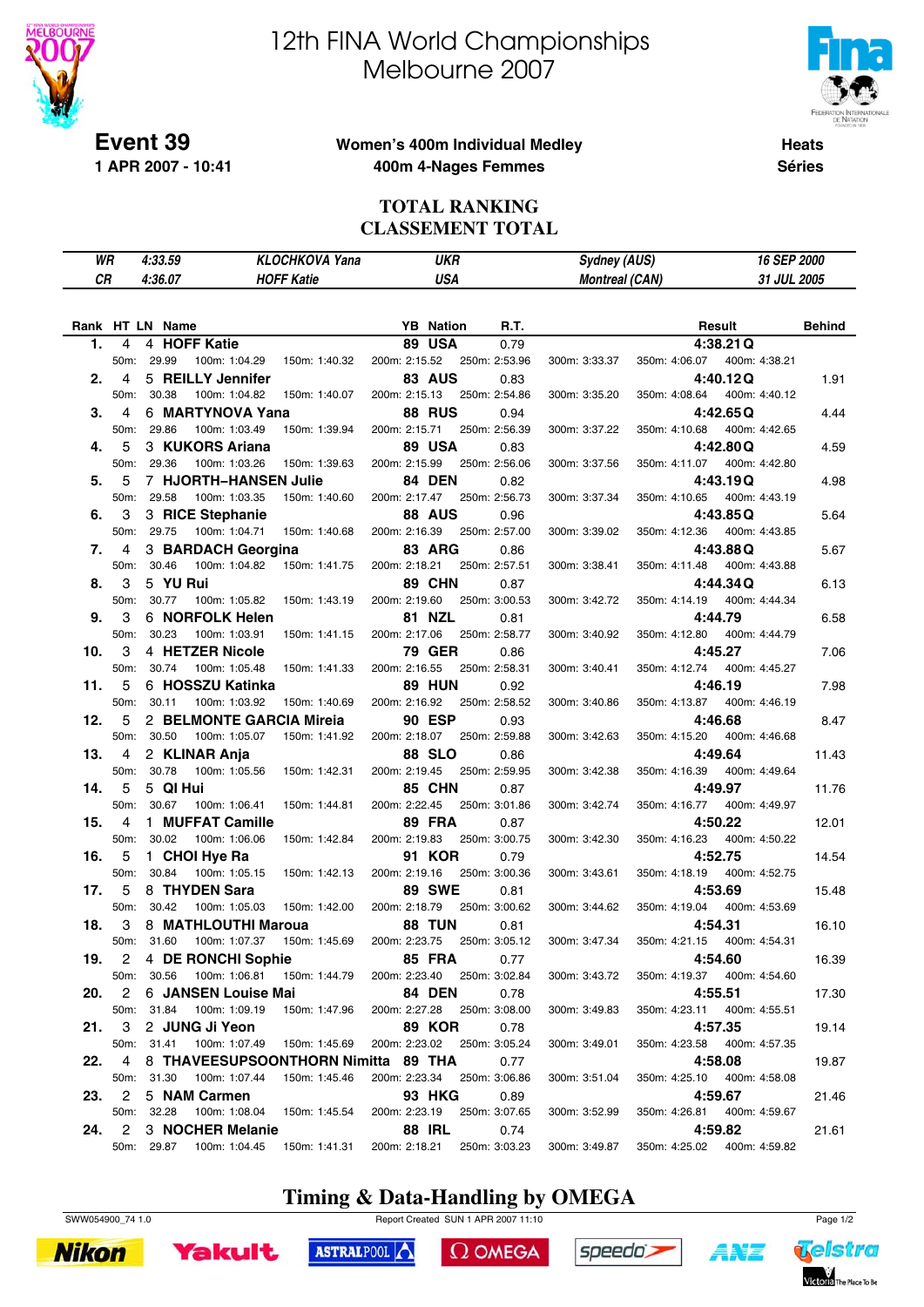

# 12th FINA World Championships Melbourne 2007



Telstra

Victoria The Place To Be

ANZ

## **Women's 400m Individual Medley 400m 4−Nages Femmes**

**Heats Séries**

### **TOTAL RANKING CLASSEMENT TOTAL**

| WR<br>СR          | 4:33.59<br>4:36.07 | <b>KLOCHKOVA Yana</b><br><b>HOFF Katie</b> | <b>UKR</b><br>USA |               | Sydney (AUS)<br><b>Montreal (CAN)</b> |               | <b>16 SEP 2000</b><br>31 JUL 2005 |               |
|-------------------|--------------------|--------------------------------------------|-------------------|---------------|---------------------------------------|---------------|-----------------------------------|---------------|
|                   | Rank HT LN Name    |                                            | <b>YB</b> Nation  | R.T.          |                                       |               | Result                            | <b>Behind</b> |
| 25.               | 2 2 QUAH Ting Wen  |                                            | <b>92 SIN</b>     | 0.79          |                                       | 5:01.59       |                                   | 23.38         |
| 50 <sub>m</sub> : | 30.94              | 100m: 1:06.83<br>150m: 1:45.27             | 200m: 2:23.00     | 250m: 3:08.49 | 300m: 3:55.73                         | 350m: 4:29.48 | 400m: 5:01.59                     |               |

| 26. |      | 3 7 LIN Man Hsu 89 TPE                                                                |      | 0.77<br>5:02.90                                                                                              | 24.69 |
|-----|------|---------------------------------------------------------------------------------------|------|--------------------------------------------------------------------------------------------------------------|-------|
|     |      | 50m: 32.50                                                                            |      | 100m: 1:11.16 150m: 1:49.64 200m: 2:27.43 250m: 3:10.46 300m: 3:53.87 350m: 4:28.75 400m: 5:02.90            |       |
|     |      | <b>27.</b> 2 8 CHAN Yih Shiuan <b>88 MAC</b> 0.79                                     |      | 5:12.96                                                                                                      | 34.75 |
|     |      |                                                                                       |      | 50m: 32.12 100m: 1:08.95 150m: 1:51.51 200m: 2:33.63 250m: 3:17.10 300m: 4:02.00 350m: 4:37.96 400m: 5:12.96 |       |
|     |      | 28. 2 1 AMANOVA Ranohon 94 UZB                                                        |      | 0.92<br>5:17.97                                                                                              | 39.76 |
|     |      |                                                                                       |      | 50m: 34.09 100m: 1:14.30 150m: 1:55.77 200m: 2:37.43 250m: 3:20.78 300m: 4:06.00 350m: 4:42.14 400m: 5:17.97 |       |
|     |      | 29. 2 7 TUHTASINOVA Maftunabonu 94 UZB                                                | 0.85 | 5:18.78                                                                                                      | 40.57 |
|     |      | 50m: 33.60 100m: 1:11.98 150m: 1:52.26 200m: 2:32.22 250m: 3:19.20                    |      | 300m: 4:07.01 350m: 4:43.64 400m: 5:18.78                                                                    |       |
|     |      | 30. 1 3 BRIEDENHANN Jonay 90 NAM                                                      |      | 0.71<br>5:21.89                                                                                              | 43.68 |
|     |      |                                                                                       |      | 50m: 31.60 100m: 1:10.45 150m: 1:50.80 200m: 2:31.47 250m: 3:18.80 300m: 4:08.07 350m: 4:45.06 400m: 5:21.89 |       |
|     | 31.1 | 5 MEYER Marike <b>89 NAM</b> 0.72                                                     |      | 5:24.37                                                                                                      | 46.16 |
|     |      | 50m: 33.30                                                                            |      | 100m: 1:13.64  150m: 1:54.48  200m: 2:35.31  250m: 3:21.72  300m: 4:09.78  350m: 4:47.04  400m: 5:24.37      |       |
|     |      | 32. 1 4 GIRI GOVIND Madhavi 92 IND                                                    | 0.88 | <b>5:28.93</b> 50.72                                                                                         |       |
|     |      |                                                                                       |      | 50m: 32.49 100m: 1:10.31 150m: 1:52.39 200m: 2:33.78 250m: 3:23.08 300m: 4:14.21 350m: 4:52.72 400m: 5:28.93 |       |
|     |      | 33. 1 1 ALGHUL Layla 68 JOR                                                           |      | <b>5:38.65</b> 1:00.44<br>0.97                                                                               |       |
|     |      |                                                                                       |      | 50m: 32.40 100m: 1:11.87 150m: 1:52.78 200m: 2:33.74 250m: 3:28.71 300m: 4:22.88 350m: 5:00.58 400m: 5:38.65 |       |
|     |      | 34. 1 6 RAVOAJANAHARY Herinantenaina 87 MAD 0.83                                      |      | <b>5:42.24</b> 1:04.03                                                                                       |       |
|     |      |                                                                                       |      | 50m: 36.72 100m: 1:20.64 150m: 2:06.80 200m: 2:52.44 250m: 3:37.82 300m: 4:23.96 350m: 5:03.64 400m: 5:42.24 |       |
|     | 35.1 |                                                                                       | 0.97 | <b>5:47.28</b> 1:09.07                                                                                       |       |
|     |      |                                                                                       |      | 50m: 36.99 100m: 1:21.38 150m: 2:08.51 200m: 2:51.94 250m: 3:43.35 300m: 4:35.28 350m: 5:12.49 400m: 5:47.28 |       |
|     | 36.1 | 2 ANDRIAMANJATOPRIMAMAMA T. 80 MAD                                                    |      | 0.74<br><b>5:48.31</b> 1:10.10                                                                               |       |
|     |      |                                                                                       |      | 50m: 32.22 150m: 1:59.26 200m: 2:46.53 250m: 3:36.37 300m: 4:27.83 350m: 5:07.06 400m: 5:48.31               |       |
|     |      | 37. 1 7 GHULAM Sakina 192 PAK                                                         |      | 0.99<br>6:05.32 1:27.11                                                                                      |       |
|     |      |                                                                                       |      | 50m: 39.98 100m: 1:26.46 150m: 2:13.03 200m: 2:58.70 250m: 3:53.67 300m: 4:48.97 350m: 5:27.04 400m: 6:05.32 |       |
|     |      | 3 1 KHLISTUNOVA Anna 68 UKR                                                           |      | <b>DNS</b>                                                                                                   |       |
|     |      | 5 4 FILIPPI Alessia 67 ITA                                                            |      | <b>DNS</b>                                                                                                   |       |
|     |      |                                                                                       |      | <b>DSQ</b>                                                                                                   |       |
|     |      | 4 7 COVENTRY Kirsty<br>0m: 100m: 100m: 150m: 200m: 200m: 250m: 300m: 350m: D.<br>50m: |      | 400m:                                                                                                        |       |

**Timing & Data-Handling by OMEGA**

 $\Omega$  OMEGA

speedo's

ASTRALPOOL



**Yakult**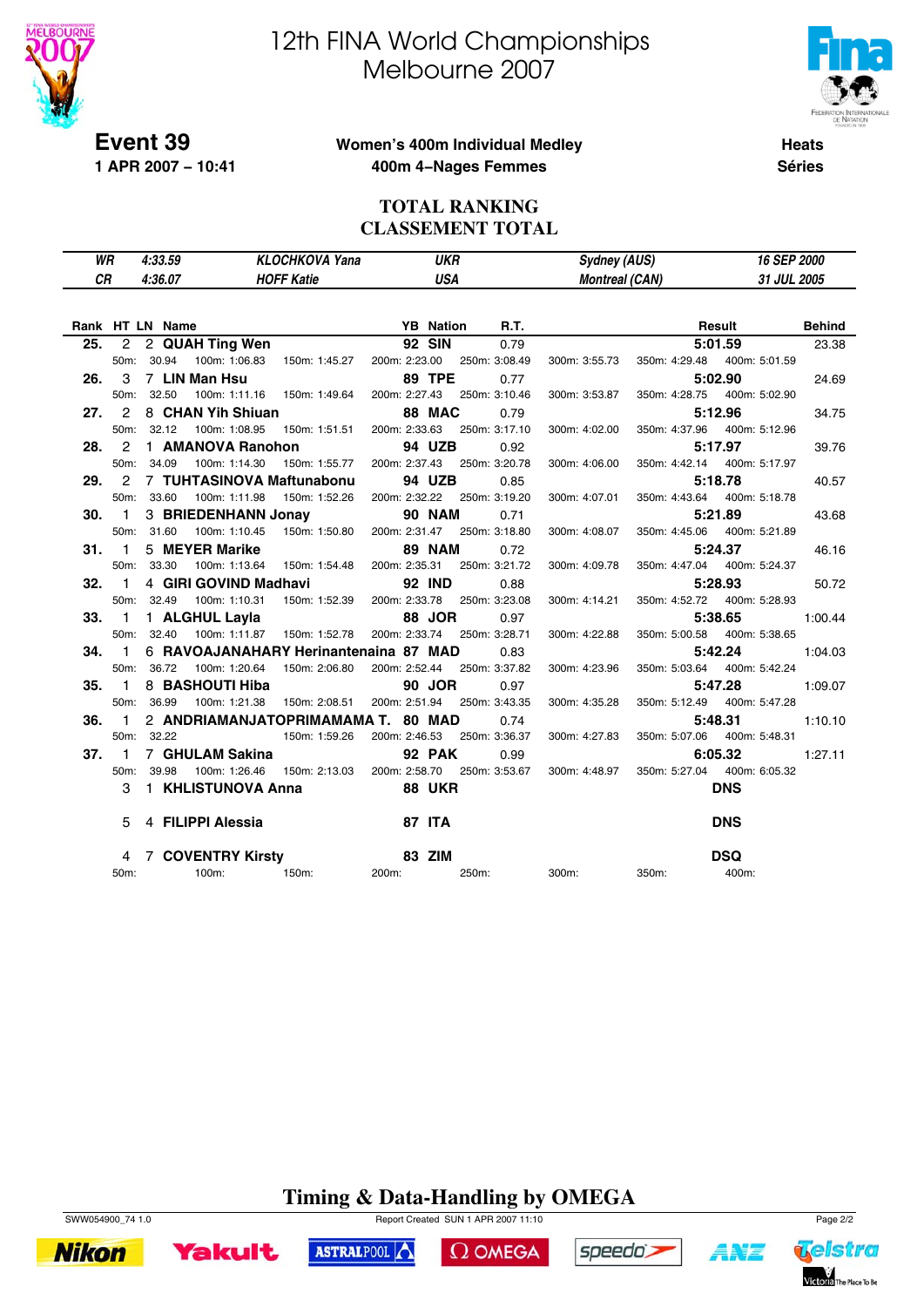

**1 APR 2007 - 20:27**

# 12th FINA World Championships Melbourne 2007



**Finals**

**Finales**

### **Women's 400m Individual Medley 400m 4-Nages Femmes**

### **FINAL RESULTS CLASSEMENT FINALES**

| WR           | 4:33.59             |                       | <b>KLOCHKOVA Yana</b> | <b>UKR</b>       |               | <b>Sydney (AUS)</b>   |               | <b>16 SEP 2000</b>   |               |
|--------------|---------------------|-----------------------|-----------------------|------------------|---------------|-----------------------|---------------|----------------------|---------------|
| СR           | 4:36.07             |                       | <b>HOFF Katie</b>     | USA              |               | <b>Montreal (CAN)</b> |               | 31 JUL 2005          |               |
|              |                     |                       |                       |                  |               |                       |               |                      |               |
|              | <b>Rank LN Name</b> |                       |                       | <b>YB</b> Nation | R.T.          |                       |               | Result               | <b>Behind</b> |
| <b>FINAL</b> |                     |                       |                       |                  |               |                       |               |                      |               |
| 1.           |                     | 4 HOFF Katie          |                       | 89 USA           | 0.78          |                       |               | <b>WR</b><br>4:32.89 |               |
| 50m:         | 29.83               | 100m: 1:03.91         | 150m: 1:39.49         | 200m: 2:14.10    | 250m: 2:51.50 | 300m: 3:29.68         | 350m: 4:01.64 | 400m: 4:32.89        |               |
| 2.           |                     | 3 MARTYNOVA Yana      |                       | <b>88 RUS</b>    | 0.94          |                       |               | 4:40.14              | 7.25          |
| 50m:         | 29.45               | 100m: 1:03.08         | 150m: 1:39.22         | 200m: 2:14.91    | 250m: 2:54.21 | 300m: 3:35.42         | 350m: 4:08.42 | 400m: 4:40.14        |               |
| 3.           |                     | 7 RICE Stephanie      |                       | 88 AUS           | 0.92          |                       |               | 4:41.19              | 8.30          |
| 50m:         | 29.99               | 100m: 1:04.11         | 150m: 1:40.23         | 200m: 2:16.44    | 250m: 2:57.24 | 300m: 3:38.07         | 350m: 4:10.76 | 400m: 4:41.19        |               |
| 4.           |                     | 5 REILLY Jennifer     |                       | <b>83 AUS</b>    | 0.84          |                       |               | 4:41.53              | 8.64          |
| 50m:         | 30.32               | 100m: 1:05.51         | 150m: 1:41.45         | 200m: 2:16.80    | 250m: 2:56.52 | 300m: 3:36.38         | 350m: 4:10.11 | 400m: 4:41.53        |               |
| 5.           |                     | 6 KUKORS Ariana       |                       | 89 USA           | 0.82          |                       |               | 4:41.87              | 8.98          |
| 50m:         | 29.59               | 100m: 1:03.46         | 150m: 1:40.35         | 200m: 2:16.92    | 250m: 2:57.56 | 300m: 3:38.47         | 350m: 4:10.91 | 400m: 4:41.87        |               |
| 6.           | 8 YU Rui            |                       |                       | <b>89 CHN</b>    | 0.84          |                       |               | 4:44.49              | 11.60         |
| 50m:         | 30.36               | 100m: 1:04.86         | 150m: 1:42.51         | 200m: 2:18.98    | 250m: 2:59.96 | 300m: 3:42.07         | 350m: 4:14.05 | 400m: 4:44.49        |               |
| 7.           |                     | 1 BARDACH Georgina    |                       | 83 ARG           | 0.89          |                       |               | 4:45.61              | 12.72         |
| 50m:         | 30.06               | 100m: 1:04.48         | 150m: 1:41.50         | 200m: 2:18.05    | 250m: 2:57.38 | 300m: 3:38.37         | 350m: 4:11.80 | 400m: 4:45.61        |               |
| 8.           |                     | 2 HJORTH-HANSEN Julie |                       | <b>84 DEN</b>    | 0.79          |                       |               | 4:46.97              | 14.08         |
|              | 50m: 29.58          | 100m: 1:04.53         | 150m: 1:40.87         | 200m: 2:17.94    | 250m: 2:58.41 | 300m: 3:39.76         | 350m: 4:13.69 | 400m: 4:46.97        |               |

# **Timing & Data-Handling by OMEGA**

 $\Omega$  OMEGA

speedo;

ASTRALPOOL



**Yakult** 



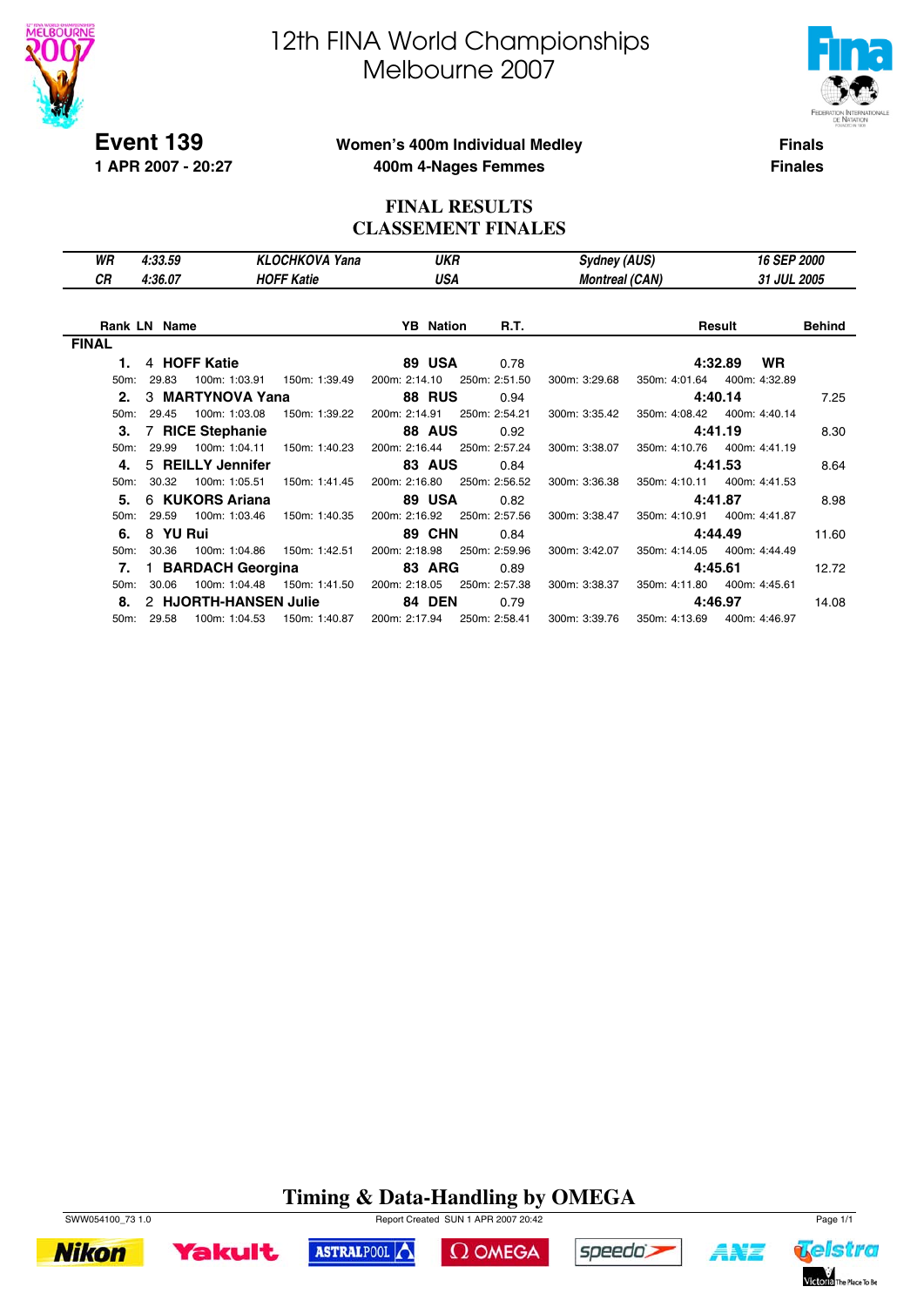



**Event 7 25 MAR 2007 - 13:39**

## **Women's 4 x 100m Freestyle 4 x 100m Nage Libre Femmes**

**Heats Séries**

## **TOTAL RANKING CLASSEMENT TOTAL**

| WR | 3:35.22         |   |                | Germany                                         | GER              | <b>Budapest (HUN)</b> |                |                |                    | 31 JUL 2006   |
|----|-----------------|---|----------------|-------------------------------------------------|------------------|-----------------------|----------------|----------------|--------------------|---------------|
| CR | 3:37.32         |   |                | <b>Australia</b>                                | <b>AUS</b>       | <b>Montreal (CAN)</b> |                |                |                    | 24 JUL 2005   |
|    |                 |   |                |                                                 |                  |                       |                |                |                    |               |
|    | Rank HT LN Name |   |                |                                                 | <b>Nation</b>    | R.T.                  | 50m            | 100m           | Result             | <b>Behind</b> |
|    | 1.              | 3 | $\overline{4}$ | <b>United States</b>                            | <b>USA</b>       |                       |                |                | 3:38.32Q           |               |
|    |                 |   |                | <b>VOLLMER Dana</b>                             | 87               | 0.76                  | 26.47          | 54.96          | 54.96              |               |
|    |                 |   |                | NYMEYER Lacey                                   | 85               | 0.19                  | 26.00          | 53.78          | 1:48.74            |               |
|    |                 |   |                | <b>WEIR Amanda</b>                              | 86               | 0.32                  | 26.04          | 54.68          | 2:43.42            |               |
|    |                 |   |                | JOYCE Kara Lynn                                 | 85               | 0.23                  | 26.56          | 54.90          | 3:38.32            |               |
|    | 2.              | 4 |                | 5 Netherlands                                   | <b>NED</b>       |                       |                |                | 3:40.01Q           | 1.69          |
|    |                 |   |                | <b>GROOT Chantal</b>                            | 82               | 0.79                  | 26.76          | 55.68          | 55.68              |               |
|    |                 |   |                | <b>KROMOWIDJOJO Ranomi</b>                      | 90               | 0.29                  | 26.20          | 54.95          | 1:50.63            |               |
|    |                 |   |                | <b>HEEMSKERK Femke</b>                          | 87               | 0.29                  | 26.28          | 54.83          | 2:45.46            |               |
|    |                 |   |                | <b>VELDHUIS Marleen</b>                         | 79               | 0.21                  | 25.59          | 54.55          | 3:40.01            |               |
|    | 3.              | 2 |                | 4 Australia                                     | <b>AUS</b>       |                       |                |                | 3:40.04Q           | 1.72          |
|    |                 |   |                | <b>MIATKE Danni</b>                             | 87               | 0.79                  | 26.69          | 56.02          | 56.02              |               |
|    |                 |   |                | <b>SCHLANGER Melanie</b><br><b>FOSTER Sally</b> | 86<br>85         | 0.27<br>0.43          | 26.33<br>26.08 | 54.19<br>55.29 | 1:50.21<br>2:45.50 |               |
|    |                 |   |                | <b>REESE Shayne</b>                             | 82               | 0.27                  | 25.92          | 54.54          | 3:40.04            |               |
|    |                 |   |                |                                                 |                  |                       |                |                |                    |               |
|    | 4.              | 2 |                | 5 Sweden<br>MARKO-VARGA Ida                     | <b>SWE</b><br>85 | 0.82                  | 26.41          | 55.59          | 3:40.09Q<br>55.59  | 1.77          |
|    |                 |   |                | LILLHAGE Josefin                                | 80               | 0.34                  | 25.93          | 54.56          | 1:50.15            |               |
|    |                 |   |                | <b>ALSHAMMAR Therese</b>                        | 77               | 0.22                  | 25.76          | 54.57          | 2:44.72            |               |
|    |                 |   |                | <b>KURAS Magdalena</b>                          | 88               | 0.16                  | 26.03          | 55.37          | 3:40.09            |               |
|    | 5.              | 4 |                | 4 Germany                                       | <b>GER</b>       |                       |                |                | 3:40.55Q           | 2.23          |
|    |                 |   |                | <b>DALLMANN Petra</b>                           | 78               | 0.81                  | 26.60          | 55.47          | 55.47              |               |
|    |                 |   |                | LURZ Annika                                     | 79               | 0.13                  | 25.97          | 54.92          | 1:50.39            |               |
|    |                 |   |                | <b>FREITAG Meike</b>                            | 79               | 0.28                  | 26.15          | 55.19          | 2:45.58            |               |
|    |                 |   |                | <b>STEFFEN Britta</b>                           | 83               | 0.35                  | 26.13          | 54.97          | 3:40.55            |               |
|    | 6.              | 2 |                | 3 China                                         | <b>CHN</b>       |                       |                |                | 3:40.73Q           | 2.41          |
|    |                 |   |                | <b>PANG Jiaying</b>                             | 85               | 0.78                  | 26.84          | 55.93          | 55.93              |               |
|    |                 |   |                | TANG Yi                                         | 93               | 0.07                  | 26.03          | 54.86          | 1:50.79            |               |
|    |                 |   |                | YANG Yu                                         | 85               | 0.20                  | 26.22          | 54.94          | 2:45.73            |               |
|    |                 |   |                | <b>ZHU Yingwen</b>                              | 81               | 0.45                  | 26.30          | 55.00          | 3:40.73            |               |
|    | 7.              | 3 |                | 5 France                                        | <b>FRA</b>       |                       |                |                | 3:40.81Q           | 2.49          |
|    |                 |   |                | <b>COUDERC Celine</b>                           | 83               | 0.84                  | 26.46          | 55.30          | 55.30              |               |
|    |                 |   |                | <b>METELLA Malia</b>                            | 82               | 0.14                  | 25.93          | 55.05          | 1:50.35            |               |
|    |                 |   |                | <b>MONGEL Aurore</b><br>POPCHANKA Alena         | 82<br>79         | 0.15<br>0.38          | 26.54<br>26.53 | 55.04<br>55.42 | 2:45.39<br>3:40.81 |               |
|    |                 |   |                |                                                 |                  |                       |                |                |                    |               |
|    | 8.              | 4 |                | 3 Great Britain<br><b>HALSALL Francesca</b>     | <b>GBR</b><br>90 | 0.84                  | 26.33          | 55.19          | 3:41.28Q<br>55.19  | 2.96          |
|    |                 |   |                | <b>MARSHALL Melanie</b>                         | 82               | 0.20                  | 25.95          | 54.65          | 1:49.84            |               |
|    |                 |   |                | <b>BECKETT Julia</b>                            | 86               | 0.13                  | 26.49          | 55.76          | 2:45.60            |               |
|    |                 |   |                | <b>BRETT Rosalind</b>                           | 79               | 0.26                  | 26.33          | 55.68          | 3:41.28            |               |
|    | 9.              |   |                | 2 2 Belarus                                     | <b>BLR</b>       |                       |                |                | 3:42.92            | 4.60          |
|    |                 |   |                | <b>HERASIMENIA Aliaksandra</b>                  | 85               | 0.78                  | 26.34          | 54.90          | 54.90              |               |
|    |                 |   |                | NIAFEDAVA Iryna                                 | 87               | 0.04                  | 26.48          | 56.17          | 1:51.07            |               |
|    |                 |   |                | KHAKHLOVA Sviatlana                             | 84               | 0.23                  | 26.07          | 55.33          | 2:46.40            |               |
|    |                 |   |                | <b>HANCHAR Maryia</b>                           | 85               | 0.30                  | 26.59          | 56.52          | 3:42.92            |               |
|    | 10.             | 3 |                | 3 Canada                                        | <b>CAN</b>       |                       |                |                | 3:43.17            | 4.85          |
|    |                 |   |                | POON Victoria                                   | 84               | 0.82                  | 27.15          | 56.78          | 56.78              |               |
|    |                 |   |                | <b>WILKINSON Julia</b>                          | 87               | 0.07                  | 26.69          | 55.79          | 1:52.57            |               |
|    |                 |   |                | <b>SAUMUR Genevieve</b>                         | 87               | 0.37                  | 26.68          | 55.75          | 2:48.32            |               |
|    |                 |   |                | <b>MORNINGSTAR Erica</b>                        | 89               | 0.40                  | 26.19          | 54.85          | 3:43.17            |               |

# **Timing & Data-Handling by OMEGA**

SWW411900\_74 1.0 Report Created SUN 25 MAR 2007 14:46 Page 1/3





 $\Omega$  OMEGA





4¥7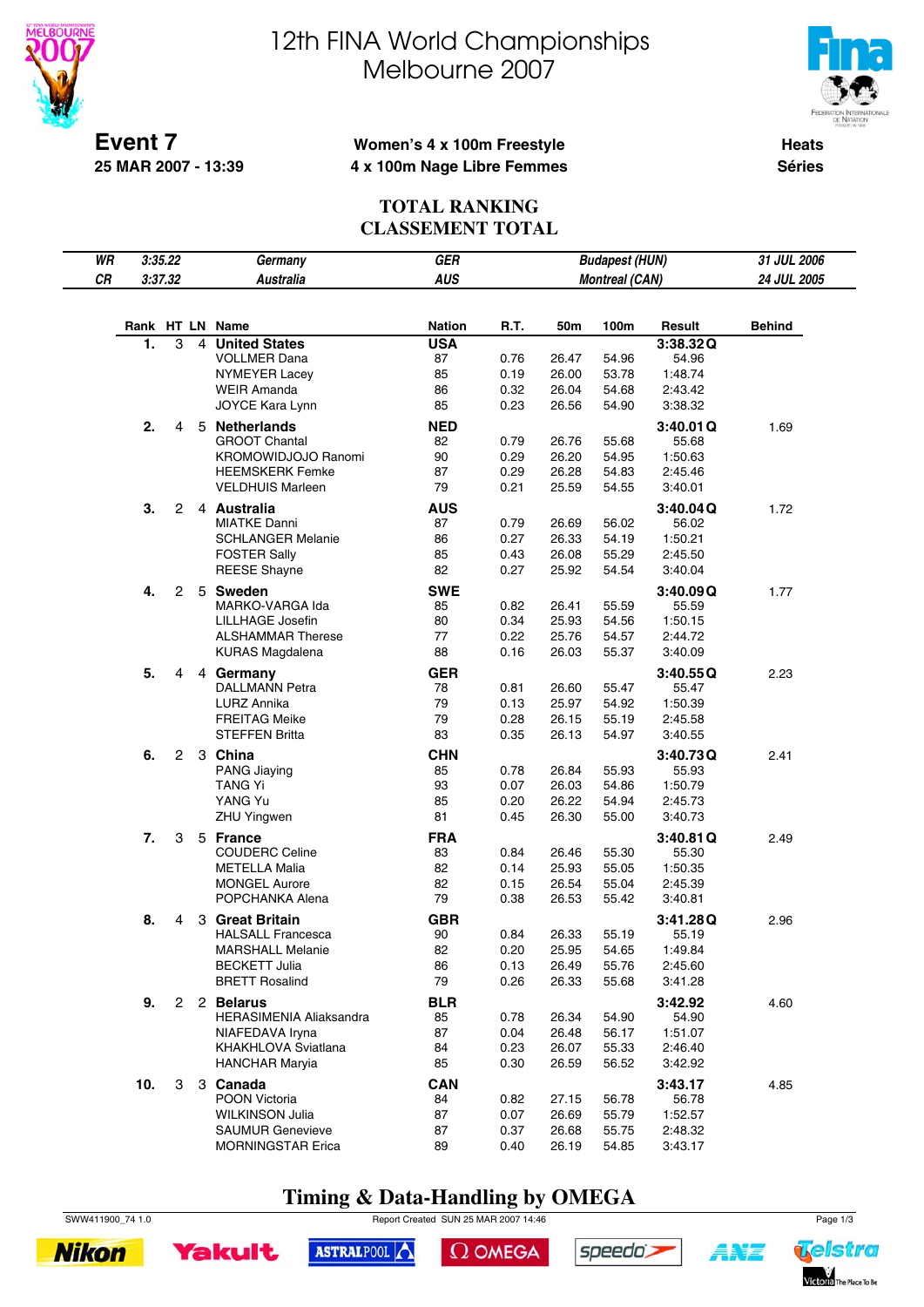



**Event 7 25 MAR 2007 − 13:39**

## **Women's 4 x 100m Freestyle 4 x 100m Nage Libre Femmes**

**Heats Séries**

### **TOTAL RANKING CLASSEMENT TOTAL**

| WR | 3:35.22 |              |                | Germany                                          | <b>GER</b>       | <b>Budapest (HUN)</b> |                       |                          | 31 JUL 2006        |               |
|----|---------|--------------|----------------|--------------------------------------------------|------------------|-----------------------|-----------------------|--------------------------|--------------------|---------------|
| CR | 3:37.32 |              |                | <b>Australia</b>                                 | <b>AUS</b>       |                       | <b>Montreal (CAN)</b> |                          |                    | 24 JUL 2005   |
|    |         |              |                |                                                  |                  |                       |                       |                          |                    |               |
|    |         |              |                | Rank HT LN Name                                  | <b>Nation</b>    | <b>R.T.</b>           | 50m                   | 100m                     | Result             | <b>Behind</b> |
|    | 11.     | 4            | $\overline{2}$ | <b>Ukraine</b>                                   | <b>UKR</b>       |                       |                       |                          | 3:43.52            | 5.20          |
|    |         |              |                | STEPANYUK Darya                                  | 90               | 0.88                  | 26.88                 | 56.00                    | 56.00              |               |
|    |         |              |                | SERIKOVA Oxana                                   | 85               | 0.19                  | 26.55                 | 56.21                    | 1:52.21            |               |
|    |         |              |                | DZERKAL Ganna                                    | 87               | 0.22                  | 26.46                 | 56.21                    | 2:48.42            |               |
|    |         |              |                | AMSHENNIKOVA Iryna                               | 86               | 0.27                  | 26.19                 | 55.10                    | 3:43.52            |               |
|    | 12.     | 4            |                | 6 New Zealand                                    | <b>NZL</b>       |                       |                       |                          | 3:43.56            | 5.24          |
|    |         |              |                | <b>MCLEAN Hannah</b>                             | 81               | 0.87                  | 27.34                 | 55.27                    | 55.27              |               |
|    |         |              |                | <b>FITCH Alison</b>                              | 80               | 0.39                  | 26.80                 | 55.99                    | 1:51.26            |               |
|    |         |              |                | <b>BOYLE Lauren</b><br><b>NORFOLK Helen</b>      | 87<br>81         | 0.06<br>0.11          | 26.60<br>27.03        | 55.68<br>56.62           | 2:46.94<br>3:43.56 |               |
|    |         |              |                |                                                  |                  |                       |                       |                          |                    |               |
|    | 13.     | 3            |                | 6 Japan<br><b>MITA Maki</b>                      | <b>JPN</b><br>83 | 0.75                  |                       | 56.48                    | 3:45.61<br>56.48   | 7.29          |
|    |         |              |                | <b>URABE Norie</b>                               | 86               | 0.22                  | 27.66<br>27.00        | 55.96                    | 1:52.44            |               |
|    |         |              |                | UEDA Haruka                                      | 88               | 0.31                  | 27.44                 | 56.32                    | 2:48.76            |               |
|    |         |              |                | <b>KATO Yuka</b>                                 | 86               | 0.07                  | 26.61                 | 56.85                    | 3:45.61            |               |
|    | 14.     | 2            |                | 6 Belgium                                        | <b>BEL</b>       |                       |                       |                          | 3:46.55            | 8.23          |
|    |         |              |                | <b>VAVOURAKIS Emily</b>                          | 89               | 0.72                  | 27.46                 | 56.70                    | 56.70              |               |
|    |         |              |                | VAN DEN BRANDEN Sascha                           | 89               | 0.17                  | 27.00                 | 56.38                    | 1:53.08            |               |
|    |         |              |                | <b>AERENTS Jorina</b>                            | 90               | 0.38                  | 26.65                 | 56.79                    | 2:49.87            |               |
|    |         |              |                | <b>BOSSUYT Tine</b>                              | 80               | 0.48                  | 27.84                 | 56.68                    | 3:46.55            |               |
|    | 15.     | 3            |                | 2 Estonia                                        | <b>EST</b>       |                       |                       |                          | 3:47.45            | 9.13          |
|    |         |              |                | KOLUKANOVA Jana                                  | 81               | 0.81                  | 27.39                 | 56.84                    | 56.84              |               |
|    |         |              |                | <b>ALJAND Triin</b>                              | 85               | 0.05                  | 27.09                 | 57.01                    | 1:53.85            |               |
|    |         |              |                | <b>ALBERT Maria</b>                              | 85               | 0.23                  | 27.03                 | 56.54                    | 2:50.39            |               |
|    |         |              |                | PARTOKA Elina                                    | 83               | 0.28                  | 26.99                 | 57.06                    | 3:47.45            |               |
|    | 16.     | 4            |                | 7 Hong Kong                                      | <b>HKG</b>       |                       |                       |                          | 3:49.65            | 11.33         |
|    |         |              |                | SZE Hang Yu                                      | 88               | 0.77                  | 27.54                 | 57.88                    | 57.88              |               |
|    |         |              |                | TSAI Hiu Wai Sherry<br><b>KONG Man Yi Yvette</b> | 83<br>93         | 0.35<br>0.70          | 27.84<br>27.35        | 56.72<br>58.35           | 1:54.60<br>2:52.95 |               |
|    |         |              |                | WILSON Hannah Jane Arnett                        | 89               | 0.28                  | 26.90                 | 56.70                    | 3:49.65            |               |
|    | 17.     |              |                |                                                  | <b>SIN</b>       |                       |                       |                          |                    |               |
|    |         | 4            | $\overline{1}$ | <b>Singapore</b><br>NG Hiang Yuet Lynette        | 88               | 0.78                  | 28.09                 | 59.15                    | 3:59.92<br>59.15   | 21.60         |
|    |         |              |                | QUAH Ting Wen                                    | 92               | 0.55                  | 29.29                 | 1:02.00                  | 2:01.15            |               |
|    |         |              |                | ONG Chui Bin Mylene                              | 91               | 0.22                  | 28.08                 | 58.44                    | 2:59.59            |               |
|    |         |              |                | HO Ruyu Ruth                                     | 90               | 0.23                  |                       | 29.17 1:00.33            | 3:59.92            |               |
|    | 18.     | 2            | $\overline{7}$ | <b>Thailand</b>                                  | <b>THA</b>       |                       |                       |                          | 4:04.55            | 26.23         |
|    |         |              |                | <b>KAEWCHAIWONG Wenika</b>                       | 90               | 0.87                  |                       | 29.51 1:02.01            | 1:02.01            |               |
|    |         |              |                | PRACHGOSIN Pannika                               | 89               | 0.63                  |                       | 29.15 1:01.46            | 2:03.47            |               |
|    |         |              |                | PHINYOSOPHON Jiratida                            | 88               | 0.58                  | 27.92                 | 58.10                    | 3:01.57            |               |
|    |         |              |                | THAVEESUPSOONTHORN Nimitta                       | 89               | 0.57                  |                       | 30.14 1:02.98            | 4:04.55            |               |
|    | 19.     | $\mathbf{1}$ |                | 5 Malta                                          | <b>MLT</b>       |                       |                       |                          | 4:08.03            | 29.71         |
|    |         |              |                | <b>SCERRI Madeleine</b>                          | 89               | 0.80                  | 28.49                 | 58.73                    | 58.73              |               |
|    |         |              |                | <b>MANGION Davina</b>                            | 87               | 0.45                  | 30.30                 | 1:02.31                  | 2:01.04            |               |
|    |         |              |                | <b>PACE Talisa</b><br><b>GALEA Angela</b>        | 93<br>83         | 0.19<br>0.36          | 29.93                 | 1:02.73<br>31.35 1:04.26 | 3:03.77<br>4:08.03 |               |
|    |         |              |                |                                                  |                  |                       |                       |                          |                    |               |
|    | 20.     | 3            |                | 8 Macau<br>MA Cheok Mei                          | <b>MAC</b><br>88 | 0.83                  | 28.25                 | 59.23                    | 4:09.05<br>59.23   | 30.73         |
|    |         |              |                | KUAN Weng I                                      | 90               | 0.60                  | 29.81                 | 1:02.51                  | 2:01.74            |               |
|    |         |              |                | LEI On Kei                                       | 91               | 0.67                  |                       | 29.64 1:03.18            | 3:04.92            |               |
|    |         |              |                | FONG Man Wai                                     | 88               | 0.57                  |                       | 30.37 1:04.13            | 4:09.05            |               |

# **Timing & Data-Handling by OMEGA**

SWW411900\_74 1.0 Report Created SUN 25 MAR 2007 14:46 Page 2/3

ASTRALPOOL





 $\Omega$  OMEGA



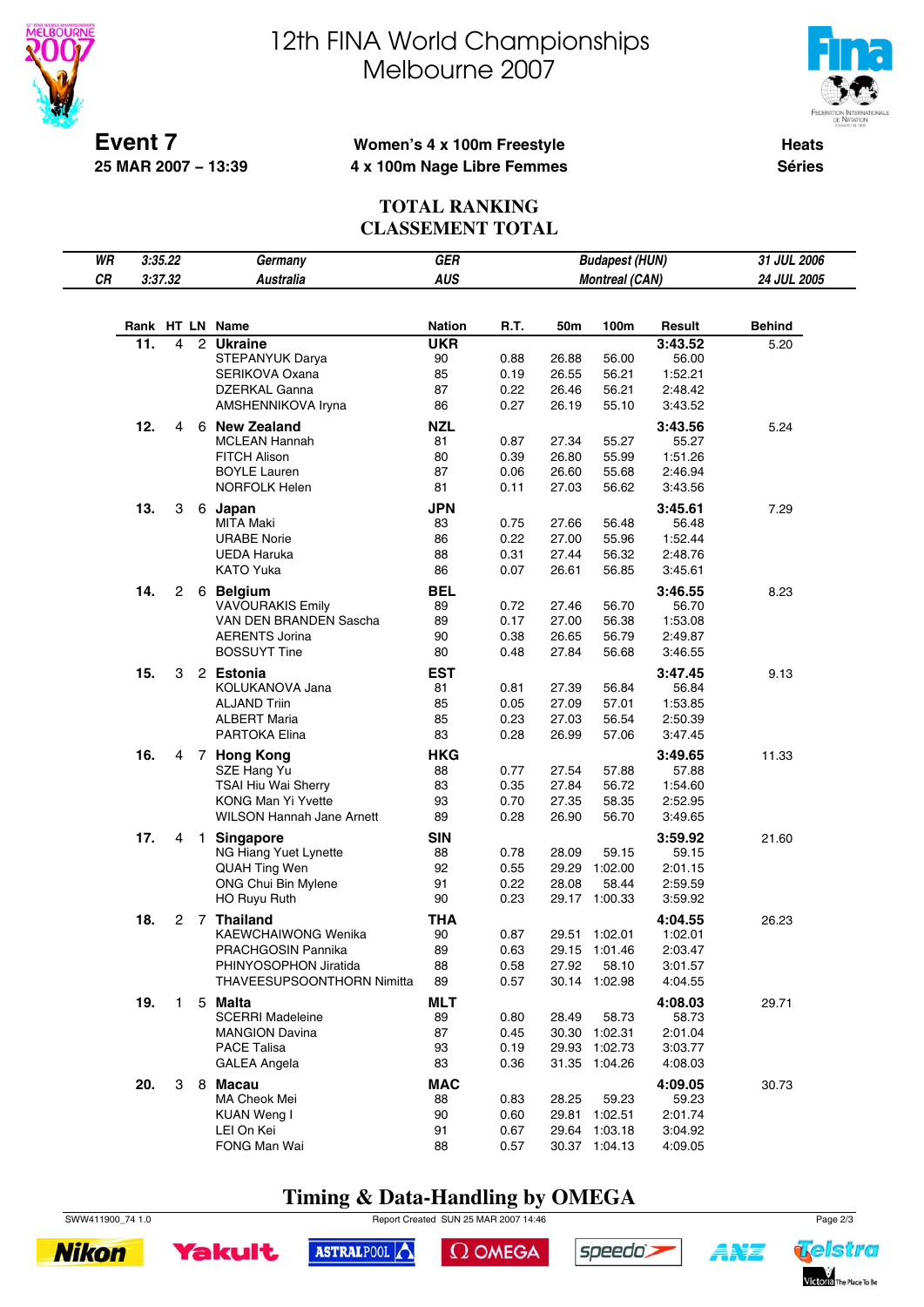



**Event 7 25 MAR 2007 − 13:39**

## **Women's 4 x 100m Freestyle 4 x 100m Nage Libre Femmes**

**Heats Séries**

## **TOTAL RANKING CLASSEMENT TOTAL**

|    | WR<br>3:35.22<br>GER<br>Germany |                |   |                                 | <b>Budapest (HUN)</b> |         | 31 JUL 2006 |                       |            |               |
|----|---------------------------------|----------------|---|---------------------------------|-----------------------|---------|-------------|-----------------------|------------|---------------|
| CR |                                 | 3:37.32        |   | <b>Australia</b>                | <b>AUS</b>            |         |             | <b>Montreal (CAN)</b> |            | 24 JUL 2005   |
|    |                                 |                |   |                                 |                       |         |             |                       |            |               |
|    |                                 |                |   | Rank HT LN Name                 | <b>Nation</b>         | R.T.    | 50m         | 100m                  | Result     | <b>Behind</b> |
|    | 21.                             | $\mathbf{1}$   |   | 3 Zambia                        | <b>ZAM</b>            |         |             |                       | 4:10.83    | 32.51         |
|    |                                 |                |   | <b>HIGHT Ellen</b>              | 81                    | 0.69    | 28.75       | 59.79                 | 59.79      |               |
|    |                                 |                |   | <b>WELLMAN Matana</b>           | 88                    | 0.13    | 28.65       | 1:00.54               | 2:00.33    |               |
|    |                                 |                |   | <b>WELLMAN Patricia</b>         | 92                    | 0.17    | 30.68       | 1:05.10               | 3:05.43    |               |
|    |                                 |                |   | <b>MILNER Mercedes</b>          | 93                    | 0.29    |             | 30.40 1:05.40         | 4:10.83    |               |
|    | 22.                             | $\overline{c}$ |   | 1 Peru                          | <b>PER</b>            |         |             |                       | 4:12.37    | 34.05         |
|    |                                 |                |   | <b>CARRILLO Massie Milagros</b> | 91                    | 0.82    | 29.39       | 1:01.63               | 1:01.63    |               |
|    |                                 |                |   | <b>GOMEZ-SANCHEZ Fiorella</b>   | 91                    | 0.71    | 30.60       | 1:03.08               | 2:04.71    |               |
|    |                                 |                |   | <b>TORRES Maria Alejandra</b>   | 92                    | 0.70    | 30.46       | 1:02.53               | 3:07.24    |               |
|    |                                 |                |   | <b>PAVIC Slavica</b>            | 91                    | 0.54    |             | 31.00 1:05.13         | 4:12.37    |               |
|    | 23.                             | 3              |   | 1 Uzbekistan                    | <b>UZB</b>            |         |             |                       | 4:12.94    | 34.62         |
|    |                                 |                |   | SHLEMOVA Irina                  | 84                    | 0.79    |             | 28.84 1:00.06         | 1:00.06    |               |
|    |                                 |                |   | <b>KUCHKAROVA Yulduz</b>        | 94                    | 0.58    |             | 30.57 1:03.42         | 2:03.48    |               |
|    |                                 |                |   | MAMATKULOVA Ekaterina           | 90                    | 0.66    |             | 30.78 1:05.07         | 3:08.55    |               |
|    |                                 |                |   | <b>BUGAKOVA Mariya</b>          | 85                    | 0.37    |             | 29.62 1:04.39         | 4:12.94    |               |
|    | 24.                             | $\overline{2}$ |   | 8 India                         | <b>IND</b>            |         |             |                       | 4:14.11    | 35.79         |
|    |                                 |                |   | <b>PAREKH Parita</b>            | 91                    | 1.03    |             | 29.42 1:01.92         | 1:01.92    |               |
|    |                                 |                |   | GIRI GOVIND Madhavi             | 92                    | 0.62    | 31.76       | 1:06.59               | 2:08.51    |               |
|    |                                 |                |   | ALVA Pooja Raghava              | 90                    | 0.52    | 29.66       | 1:02.80               | 3:11.31    |               |
|    |                                 |                |   | <b>MAHAJAN Kshipra</b>          | 90                    | 0.59    |             | 29.68 1:02.80         | 4:14.11    |               |
|    | 25.                             | $\mathbf{1}$   |   | 4 Nigeria                       | <b>NGR</b>            |         |             |                       | 4:17.46    | 39.14         |
|    |                                 |                |   | MONU Uche                       | 89                    | 0.91    | 30.86       | 1:05.38               | 1:05.38    |               |
|    |                                 |                |   | <b>FORCADOS Blessing</b>        | 84                    | 0.38    | 30.98       | 1:04.90               | 2:10.28    |               |
|    |                                 |                |   | <b>INYENGIYIKABO Obia</b>       | 77                    | 0.58    | 30.69       | 1:05.17               | 3:15.45    |               |
|    |                                 |                |   | <b>MONU Ngozi</b>               | 81                    | 0.05    |             | 28.81 1:02.01         | 4:17.46    |               |
|    | 26.                             | 4              | 8 | Jordan                          | <b>JOR</b>            |         |             |                       | 4:19.28    | 40.96         |
|    |                                 |                |   | <b>BASHOUTI Hiba</b>            | 90                    | 0.87    |             | 31.28 1:05.99         | 1:05.99    |               |
|    |                                 |                |   | <b>ALGHUL Layla</b>             | 88                    | 0.25    | 30.19       | 1:03.43               | 2:09.42    |               |
|    |                                 |                |   | <b>TAHA Razan</b>               | 91                    | 0.41    | 31.00       | 1:06.11               | 3:15.53    |               |
|    |                                 |                |   | <b>HATAMLEH Miriam</b>          | 92                    | 0.63    |             | 30.46 1:03.75         | 4:19.28    |               |
|    |                                 | 3              |   | 7 Venezuela                     | <b>VEN</b>            |         |             |                       | <b>DSQ</b> |               |
|    |                                 |                |   | <b>VILAR Ximena</b>             | 85                    | 0.71    | 28.08       | 59.29                 | 59.29      |               |
|    |                                 |                |   | <b>VOLCAN Erin</b>              | 84                    | 0.10    | 27.90       | 58.45                 | 1:57.74    |               |
|    |                                 |                |   | <b>PINTO Yanel</b>              | 89                    | $-0.08$ |             |                       |            |               |
|    |                                 |                |   | <b>SEMECO Arlene</b>            | 84                    |         |             |                       |            |               |

# **Timing & Data-Handling by OMEGA**

 $\Omega$  OMEGA





**Yakult** 

SWW411900\_74 1.0 Page 3/3

ASTRALPOOL



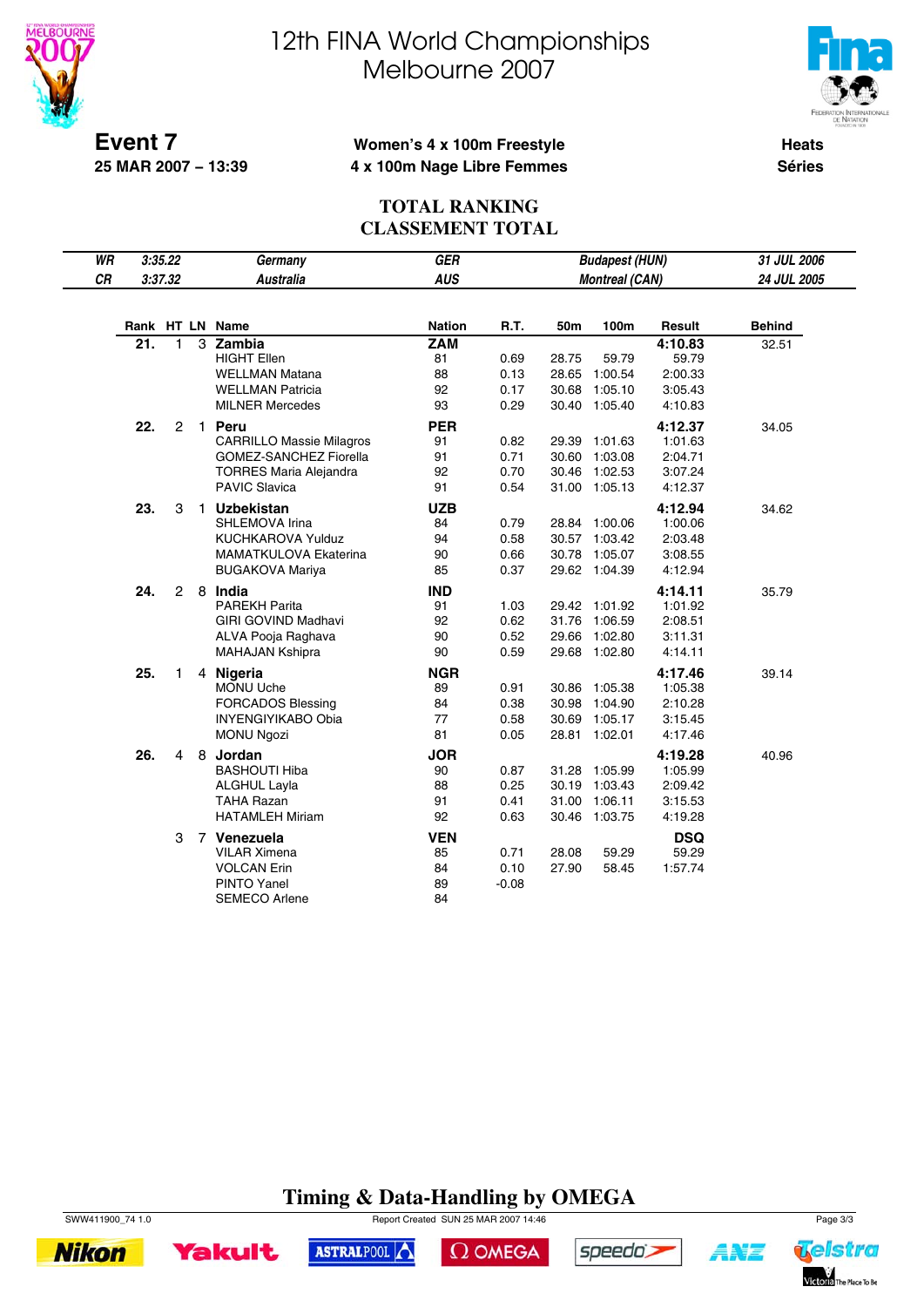

 $\overline{\phantom{a}}$ 

# 12th FINA World Championships Melbourne 2007



**Event 107 25 MAR 2007 - 20:12**

## **Women's 4 x 100m Freestyle 4 x 100m Nage Libre Femmes**

**Finals Finales**

## **FINAL RESULTS CLASSEMENT FINALES**

| WR           | 3:35.22 |              | Germany                                       | GER              |              |                       | <b>Budapest (HUN)</b> |                    | 31 JUL 2006   |
|--------------|---------|--------------|-----------------------------------------------|------------------|--------------|-----------------------|-----------------------|--------------------|---------------|
| CR           | 3:37.32 |              | <b>Australia</b>                              | <b>AUS</b>       |              | <b>Montreal (CAN)</b> |                       |                    | 24 JUL 2005   |
|              |         |              |                                               |                  |              |                       |                       |                    |               |
|              |         |              | Rank LN Name                                  | <b>Nation</b>    | R.T.         | 50m                   | 100m                  | Result             | <b>Behind</b> |
| <b>FINAL</b> | 1.      |              | 3 Australia                                   | <b>AUS</b>       |              |                       |                       | 3:35.48            | <b>CR</b>     |
|              |         |              | <b>LENTON Lisbeth</b>                         | 85               | 0.74         | 25.58                 | 53.42                 | 53.42              | CR            |
|              |         |              | <b>SCHLANGER Melanie</b>                      | 86               | 0.28         | 26.08                 | 53.95                 | 1:47.37            |               |
|              |         |              | <b>REESE Shayne</b><br><b>HENRY Jodie</b>     | 82<br>83         | 0.16         | 26.36                 | 54.90                 | 2:42.27            |               |
|              |         |              |                                               |                  | 0.14         | 25.47                 | 53.21                 | 3:35.48            |               |
|              | 2.      |              | 4 United States                               | <b>USA</b>       |              |                       |                       | 3:35.68            | 0.20          |
|              |         |              | <b>COUGHLIN Natalie</b>                       | 82               | 0.68         | 25.98                 | 54.13                 | 54.13              |               |
|              |         |              | NYMEYER Lacey                                 | 85               | 0.34         | 25.70                 | 53.50                 | 1:47.63            |               |
|              |         |              | <b>WEIR Amanda</b><br>JOYCE Kara Lynn         | 86<br>85         | 0.19<br>0.20 | 25.91<br>25.58        | 54.02                 | 2:41.65            |               |
|              |         |              |                                               |                  |              |                       | 54.03                 | 3:35.68            |               |
|              | З.      |              | 5 Netherlands                                 | <b>NED</b>       |              |                       |                       | 3:36.81            | 1.33          |
|              |         |              | <b>DEKKER</b> Inge                            | 85               | 0.93         | 26.27                 | 54.57                 | 54.57              |               |
|              |         |              | KROMOWIDJOJO Ranomi<br><b>HEEMSKERK Femke</b> | 90<br>87         | 0.34<br>0.05 | 26.10<br>25.62        | 54.82<br>54.13        | 1:49.39<br>2:43.52 |               |
|              |         |              | <b>VELDHUIS Marleen</b>                       | 79               | 0.24         | 25.05                 | 53.29                 | 3:36.81            |               |
|              |         |              |                                               |                  |              |                       |                       |                    |               |
|              | 4.      |              | 2 Germany                                     | <b>GER</b>       |              |                       |                       | 3:36.94            | 1.46          |
|              |         |              | <b>DALLMANN Petra</b>                         | 78               | 0.84         | 26.60                 | 55.11                 | 55.11              |               |
|              |         |              | LURZ Annika<br>SAMULSKI Daniela               | 79<br>84         | 0.23<br>0.12 | 26.01<br>25.74        | 54.56<br>54.62        | 1:49.67<br>2:44.29 |               |
|              |         |              | <b>STEFFEN Britta</b>                         | 83               | 0.37         | 25.08                 | 52.65                 | 3:36.94            |               |
|              |         |              |                                               |                  |              |                       |                       |                    |               |
|              | 5.      |              | 6 Sweden                                      | <b>SWE</b>       |              |                       |                       | 3:39.23            | 3.75          |
|              |         |              | LILLHAGE Josefin<br><b>KURAS Magdalena</b>    | 80<br>88         | 0.78<br>0.26 | 26.74<br>26.48        | 54.62<br>55.38        | 54.62<br>1:50.00   |               |
|              |         |              | <b>ALSHAMMAR Therese</b>                      | 77               | 0.24         | 25.61                 | 54.35                 | 2:44.35            |               |
|              |         |              | MARKO-VARGA Ida                               | 85               | 0.12         | 25.86                 | 54.88                 | 3:39.23            |               |
|              |         |              |                                               |                  |              |                       |                       |                    |               |
|              | 6.      | $\mathbf{1}$ | <b>France</b><br>POPCHANKA Alena              | <b>FRA</b><br>79 | 0.74         | 26.74                 | 55.42                 | 3:40.09<br>55.42   | 4.61          |
|              |         |              | <b>METELLA Malia</b>                          | 82               | 0.29         | 26.24                 | 54.73                 | 1:50.15            |               |
|              |         |              | <b>COUDERC Celine</b>                         | 83               | 0.32         | 26.00                 | 54.35                 | 2:44.50            |               |
|              |         |              | <b>MONGEL Aurore</b>                          | 82               | 0.38         | 26.79                 | 55.59                 | 3:40.09            |               |
|              |         |              |                                               | <b>CHN</b>       |              |                       |                       |                    |               |
|              | 7.      |              | 7 China<br>TANG Yi                            | 93               | 0.82         | 27.04                 | 55.67                 | 3:40.48<br>55.67   | 5.00          |
|              |         |              | YANG Yu                                       | 85               | 0.29         | 26.45                 | 55.01                 | 1:50.68            |               |
|              |         |              | <b>XU Yanwei</b>                              | 84               | 0.21         | 26.55                 | 55.12                 | 2:45.80            |               |
|              |         |              | ZHU Yingwen                                   | 81               | 0.21         | 26.28                 | 54.68                 | 3:40.48            |               |
|              | 8.      | 8            | <b>Great Britain</b>                          | <b>GBR</b>       |              |                       |                       | 3:40.94            |               |
|              |         |              | <b>HALSALL Francesca</b>                      | 90               | 0.80         | 26.27                 | 54.80                 | 54.80              | 5.46          |
|              |         |              | <b>MARSHALL Melanie</b>                       | 82               | 0.20         | 25.82                 | 54.42                 | 1:49.22            |               |
|              |         |              | <b>BECKETT Julia</b>                          | 86               | 0.18         | 26.87                 | 56.06                 | 2:45.28            |               |
|              |         |              | <b>BRETT Rosalind</b>                         | 79               | 0.26         | 26.62                 | 55.66                 | 3:40.94            |               |
|              |         |              |                                               |                  |              |                       |                       |                    |               |

# **Timing & Data-Handling by OMEGA**

SWW411100\_73 1.0 Report Created SUN 25 MAR 2007 20:18 Page 1/1



 $\Omega$  OMEGA



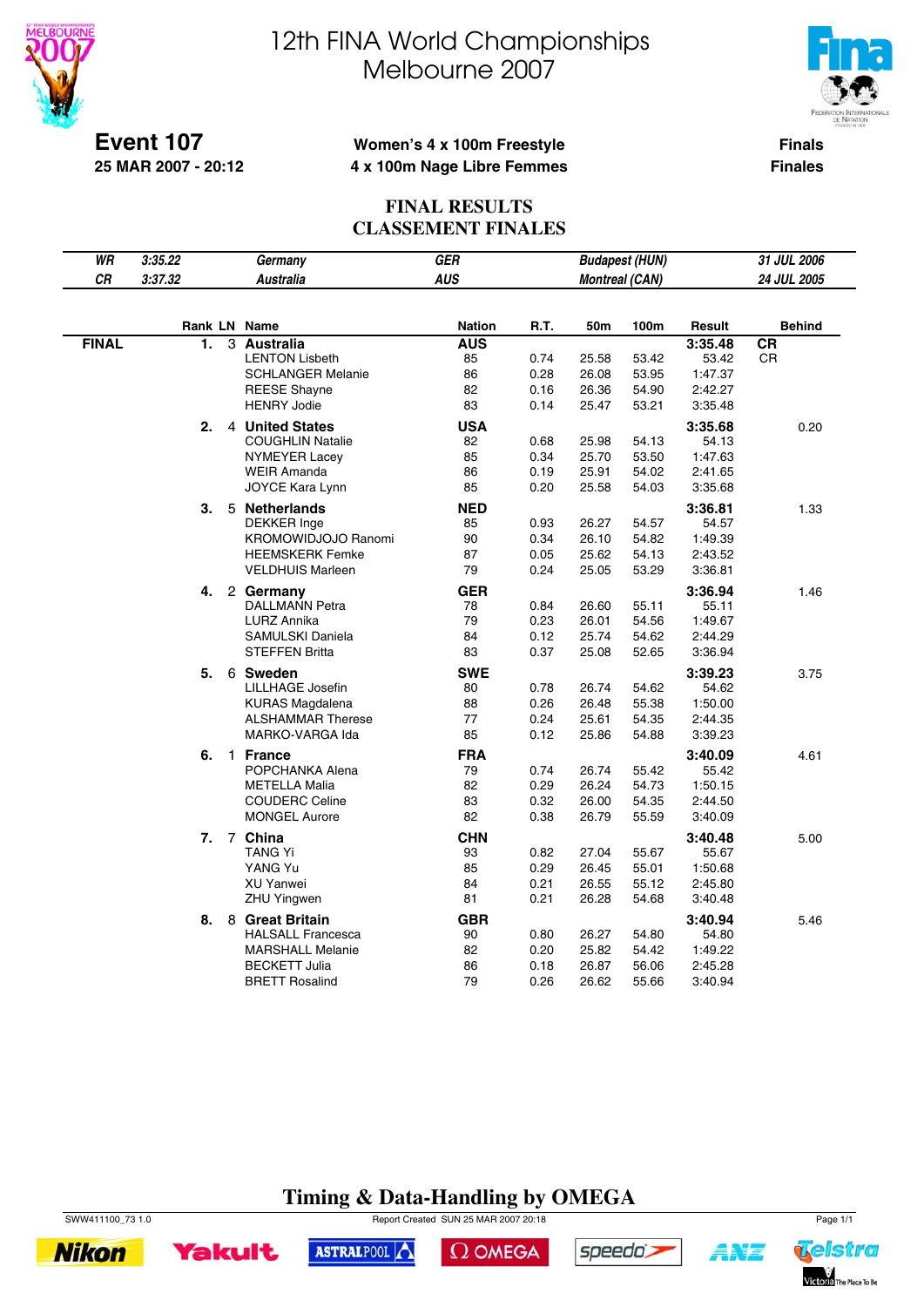

**29 MAR 2007 - 12:05**

# 12th FINA World Championships Melbourne 2007



**Heats Séries**

### **Women's 4 x 200m Freestyle 4 x 200m Nage Libre Femmes**

#### **TOTAL RANKING CLASSEMENT TOTAL**

| WR               |                |   | 7:50.82<br><b>GER</b><br><b>Budapest (HUN)</b><br>3 AUG 2006<br>Germany |               |            |       |       |                       |         |          |               |
|------------------|----------------|---|-------------------------------------------------------------------------|---------------|------------|-------|-------|-----------------------|---------|----------|---------------|
| CR               |                |   | 7:53.70<br><b>United States</b>                                         |               | <b>USA</b> |       |       | <b>Montreal (CAN)</b> |         |          | 28 JUL 2005   |
|                  |                |   |                                                                         |               |            |       |       |                       |         |          |               |
|                  |                |   | Rank HT LN Name                                                         | <b>Nation</b> | R.T.       | 50m   | 100m  | 150m                  | 200m    | Result   | <b>Behind</b> |
| $\overline{1}$ . | 3              | 5 | <b>Australia</b>                                                        | <b>AUS</b>    |            |       |       |                       |         | 7:57.50Q |               |
|                  |                |   | MACKENZIE Linda                                                         | 83            | 0.80       | 28.28 |       | 59.14 1:29.75 2:00.35 |         | 2:00.35  |               |
|                  |                |   | <b>RICE Stephanie</b>                                                   | 88            | 0.32       | 27.86 | 58.35 | 1:29.16               | 1:59.40 | 3:59.75  |               |
|                  |                |   | DAVENPORT Lara                                                          | 83            | 0.27       | 28.08 | 58.53 | 1:28.62               | 1:58.51 | 5:58.26  |               |
|                  |                |   | <b>BARRATT Bronte</b>                                                   | 89            | 0.45       | 27.57 | 57.77 | 1:28.64 1:59.24       |         | 7:57.50  |               |
| 2.               | 4              |   | 4 Germany                                                               | <b>GER</b>    |            |       |       |                       |         | 7:58.76Q | 1.26          |
|                  |                |   | <b>DALLMANN Petra</b>                                                   | 78            | 0.86       | 28.19 | 58.93 | 1:29.76               | 2:00.54 | 2:00.54  |               |
|                  |                |   | SAMULSKI Daniela                                                        | 84            | 0.46       | 27.51 | 58.26 | 1:29.91               | 2:01.09 | 4:01.63  |               |
|                  |                |   | <b>FREITAG Meike</b>                                                    | 79            | 0.16       | 26.98 | 57.03 | 1:27.54 1:58.58       |         | 6:00.21  |               |
|                  |                |   | LURZ Annika                                                             | 79            | 0.28       | 26.74 | 56.76 | 1:27.60               | 1:58.55 | 7:58.76  |               |
| 3.               | 4              | 5 | <b>France</b>                                                           | <b>FRA</b>    |            |       |       |                       |         | 7:59.48Q | 1.98          |
|                  |                |   | POPCHANKA Alena                                                         | 79            | 0.77       | 28.16 | 58.25 | 1:28.90               | 1:59.00 | 1:59.00  |               |
|                  |                |   | <b>HUBER Sophie</b>                                                     | 85            | 0.35       | 27.52 | 57.69 | 1:28.38               | 1:59.08 | 3:58.08  |               |
|                  |                |   | <b>COUDERC Celine</b>                                                   | 83            | 0.38       | 26.99 | 57.13 | 1:28.84               | 2:00.92 | 5:59.00  |               |
|                  |                |   | <b>MONGEL Aurore</b>                                                    | 82            | 0.51       | 27.97 | 58.48 | 1:29.58 2:00.48       |         | 7:59.48  |               |
| 4.               | 4              |   | 3 Japan                                                                 | <b>JPN</b>    |            |       |       |                       |         | 7:59.58Q | 2.08          |
|                  |                |   | <b>MITA Maki</b>                                                        | 83            | 0.74       | 28.37 | 58.73 | 1:29.30               | 1:59.88 | 1:59.88  |               |
|                  |                |   | <b>URABE Norie</b>                                                      | 86            | 0.10       | 27.37 | 58.44 | 1:29.52 2:00.78       |         | 4:00.66  |               |
|                  |                |   | SHIBATA Ai                                                              | 82            | 0.23       | 27.73 | 57.68 | 1:28.26               | 1:58.38 | 5:59.04  |               |
|                  |                |   | <b>UEDA Haruka</b>                                                      | 88            | 0.07       | 27.49 | 58.11 | 1:29.30 2:00.54       |         | 7:59.58  |               |
| 5.               | 2              | 5 | <b>Great Britain</b>                                                    | <b>GBR</b>    |            |       |       |                       |         | 8:00.34Q | 2.84          |
|                  |                |   | <b>JACKSON Joanne</b>                                                   | 86            | 0.79       | 28.20 | 58.29 | 1:29.29 2:00.14       |         | 2:00.14  |               |
|                  |                |   | <b>MARSHALL Melanie</b>                                                 | 82            | 0.25       | 26.96 |       | 57.54 1:28.70         | 1:59.29 | 3:59.43  |               |
|                  |                |   | <b>BECKETT Julia</b>                                                    | 86            | 0.47       | 27.76 | 58.55 | 1:29.89               | 2:01.06 | 6:00.49  |               |
|                  |                |   | <b>MCCLATCHEY Caitlin</b>                                               | 85            | 0.11       | 27.08 |       | 57.72 1:28.85 1:59.85 |         | 8:00.34  |               |
| 6.               | 2              |   | 2 Netherlands                                                           | <b>NED</b>    |            |       |       |                       |         | 8:02.40Q | 4.90          |
|                  |                |   | VAN ROOIJEN Manon                                                       | 82            | 0.85       | 28.91 | 59.58 | 1:31.16 2:02.17       |         | 2:02.17  |               |
|                  |                |   | <b>DEKKER</b> Inge                                                      | 85            | 0.32       | 27.21 | 57.76 | 1:28.25               | 1:58.55 | 4:00.72  |               |
|                  |                |   | <b>BANK Linda</b>                                                       | 86            | 0.25       | 28.26 | 58.92 | 1:30.35               | 2:01.43 | 6:02.15  |               |
|                  |                |   | <b>HEEMSKERK Femke</b>                                                  | 87            | 0.31       | 27.47 |       | 58.06 1:28.91 2:00.25 |         | 8:02.40  |               |
| 7.               | 2              |   | 6 Sweden                                                                | <b>SWE</b>    |            |       |       |                       |         | 8:02.63Q | 5.13          |
|                  |                |   | <b>FAGUNDEZ Gabriella</b>                                               | 85            | 0.78       | 28.03 | 58.76 | 1:29.65               | 2:01.02 | 2:01.02  |               |
|                  |                |   | MARKO-VARGA Ida                                                         | 85            | 0.21       | 27.04 | 57.49 | 1:28.31               | 1:58.95 | 3:59.97  |               |
|                  |                |   | <b>SVAHNSTROM Malin</b>                                                 | 80            | 0.41       | 28.67 | 59.74 | 1:31.46 2:03.52       |         | 6:03.49  |               |
|                  |                |   | <b>LILLHAGE Josefin</b>                                                 | 80            | 0.39       | 27.89 | 58.09 | 1:28.78               | 1:59.14 | 8:02.63  |               |
| 8.               | 3              |   | 4 United States                                                         | <b>USA</b>    |            |       |       |                       |         | 8:02.87Q | 5.37          |
|                  |                |   | <b>WEIR Amanda</b>                                                      | 86            | 0.74       | 28.40 |       | 59.28 1:30.94 2:03.61 |         | 2:03.61  |               |
|                  |                |   | <b>HOELZER Margaret</b>                                                 | 83            | 0.25       | 26.86 |       | 57.17 1:28.08 1:59.90 |         | 4:03.51  |               |
|                  |                |   | JOYCE Kara Lynn                                                         | 85            | 0.12       | 26.73 |       | 57.23 1:28.03 1:59.00 |         | 6:02.51  |               |
|                  |                |   | <b>NYMEYER Lacey</b>                                                    | 85            | 0.33       | 27.37 |       | 57.93 1:28.93 2:00.36 |         | 8:02.87  |               |
| 9.               | 3              |   | 3 China                                                                 | <b>CHN</b>    |            |       |       |                       |         | 8:02.98  | 5.48          |
|                  |                |   | YANG Yu                                                                 | 85            | 0.76       | 27.56 |       | 58.22 1:29.09 1:59.86 |         | 1:59.86  |               |
|                  |                |   | <b>TANG Yi</b>                                                          | 93            | 0.29       | 28.39 |       | 59.26 1:29.84 2:00.30 |         | 4:00.16  |               |
|                  |                |   | <b>TANG Jingzhi</b>                                                     | 86            | 0.21       | 27.65 |       | 58.94 1:30.48 2:01.83 |         | 6:01.99  |               |
|                  |                |   | PANG Jiaying                                                            | 85            | 0.27       | 28.00 |       | 58.90 1:30.25 2:00.99 |         | 8:02.98  |               |
| 10.              | $\overline{c}$ |   | 3 New Zealand                                                           | <b>NZL</b>    |            |       |       |                       |         | 8:04.34  | 6.84          |
|                  |                |   | <b>NORFOLK Helen</b>                                                    | 81            | 0.81       | 28.96 |       | 59.23 1:29.88 2:00.57 |         | 2:00.57  |               |
|                  |                |   | <b>BOYLE Lauren</b>                                                     | 87            | 0.35       | 27.37 |       | 57.94 1:29.34 2:00.37 |         | 4:00.94  |               |
|                  |                |   | FITCH Alison                                                            | 80            | 0.35       | 28.43 |       | 59.05 1:30.11 2:01.62 |         | 6:02.56  |               |
|                  |                |   | <b>INGRAM Melissa</b>                                                   | 85            | 0.21       | 27.99 |       | 58.77 1:29.88 2:01.78 |         | 8:04.34  |               |

# **Timing & Data-Handling by OMEGA**

SWW412900\_74 1.0 Report Created THU 29 MAR 2007 12:56 Page 1/3

ASTRALPOOL





 $\Omega$  OMEGA



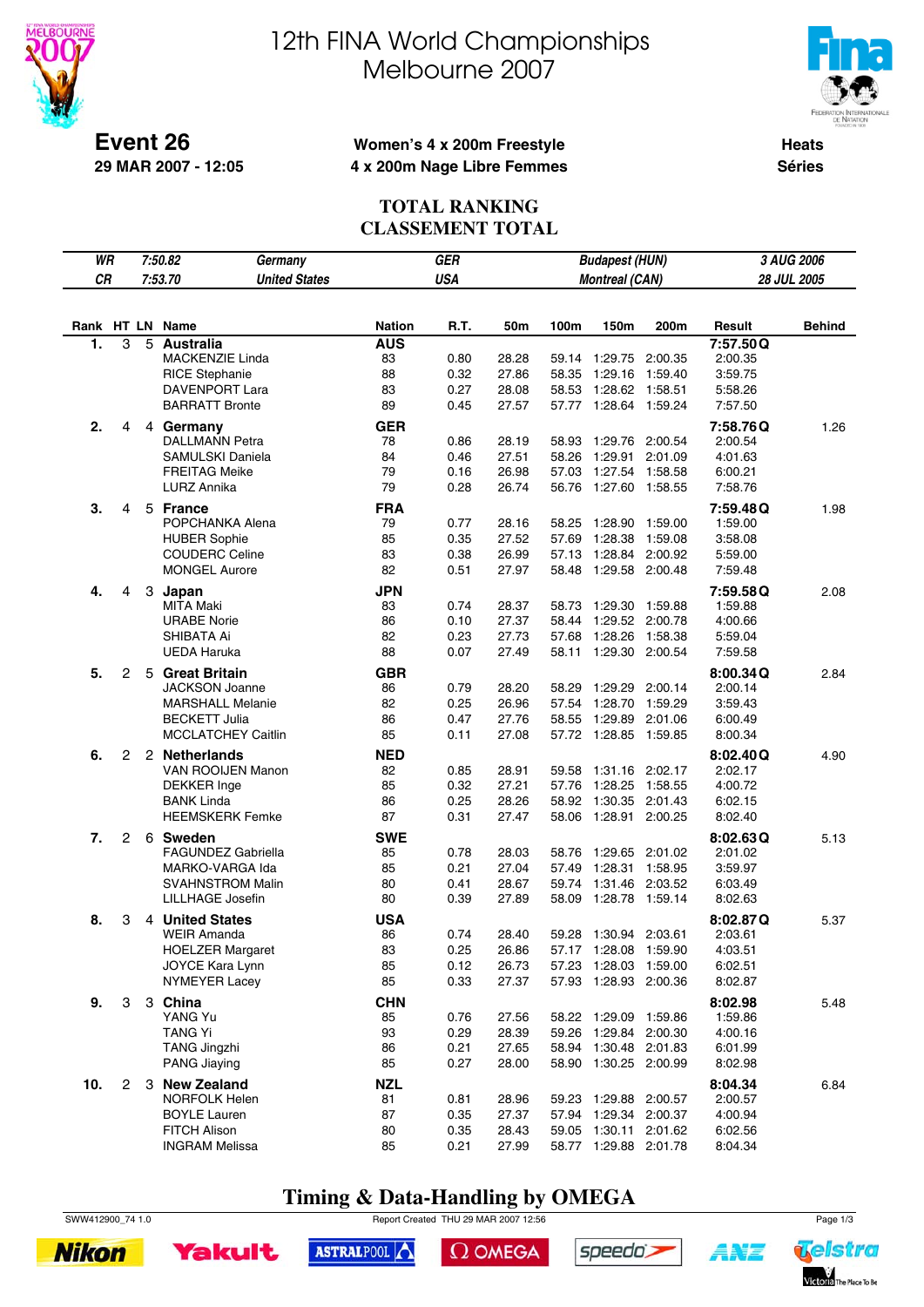



**Event 26 29 MAR 2007 − 12:05**

## **Women's 4 x 200m Freestyle 4 x 200m Nage Libre Femmes**

**Heats Séries**

### **TOTAL RANKING CLASSEMENT TOTAL**

| WR              |              |    | 7:50.82<br>Germany                                      |                  | <b>GER</b>   |       |                                                          | <b>Budapest (HUN)</b> |         |                    | 3 AUG 2006    |
|-----------------|--------------|----|---------------------------------------------------------|------------------|--------------|-------|----------------------------------------------------------|-----------------------|---------|--------------------|---------------|
| CR              |              |    | 7:53.70<br><b>United States</b>                         |                  | <b>USA</b>   |       |                                                          | <b>Montreal (CAN)</b> |         |                    | 28 JUL 2005   |
|                 |              |    |                                                         |                  |              |       |                                                          |                       |         |                    |               |
|                 |              |    |                                                         |                  |              |       |                                                          |                       |         |                    |               |
| Rank HT LN Name |              |    |                                                         | Nation           | R.T.         | 50m   | 100m                                                     | 150m                  | 200m    | Result             | <b>Behind</b> |
| 11.             | 4            | 6  | Canada                                                  | CAN              |              |       |                                                          |                       |         | 8:04.82            | 7.32          |
|                 |              |    | <b>REIMER Brittany</b>                                  | 88               | 0.84         | 28.85 | 59.26                                                    | 1:29.82               | 2:00.15 | 2:00.15            |               |
|                 |              |    | <b>WILKINSON Julia</b>                                  | 87               | 0.33         | 28.31 | 58.97                                                    | 1:29.74               | 2:00.45 | 4:00.60            |               |
|                 |              |    | <b>MORNINGSTAR Erica</b>                                | 89               | 0.39         | 27.46 | 58.27                                                    | 1:29.73               | 2:01.92 | 6:02.52            |               |
|                 |              |    | <b>SAUMUR Genevieve</b>                                 | 87               | 0.04         | 28.00 | 59.19                                                    | 1:30.47               | 2:02.30 | 8:04.82            |               |
| 12.             | 4            |    | 2 Spain                                                 | <b>ESP</b>       |              |       |                                                          |                       |         | 8:06.62            | 9.12          |
|                 |              |    | RAMOS PLASENCIA Arantxa                                 | 88               | 0.92         | 28.93 | 59.60                                                    | 1:30.11               | 2:00.56 | 2:00.56            |               |
|                 |              |    | <b>FUSTER MARTINEZ Maria</b>                            | 85               | 0.03         | 28.11 |                                                          | 59.32 1:30.61         | 2:01.55 | 4:02.11            |               |
|                 |              |    | COSTA SCHMID Melania Felicitas                          | 89               | 0.14         | 29.20 | 1:00.62 1:32.11                                          |                       | 2:02.94 | 6:05.05            |               |
|                 |              |    | <b>VILLAECIJA GARCIA Erika</b>                          | 84               | 0.40         | 28.30 | 59.13                                                    | 1:30.69               | 2:01.57 | 8:06.62            |               |
| 13.             | 3            |    | 6 Italy                                                 | <b>ITA</b>       |              |       |                                                          |                       |         | 8:06.64            | 9.14          |
|                 |              |    | <b>ZOCCARI Flavia</b>                                   | 86               | 0.94         | 28.96 |                                                          | 59.94 1:31.57         | 2:02.88 | 2:02.88            |               |
|                 |              |    | <b>SEGAT Francesca</b>                                  | 83               | 0.21         | 28.86 | 1:00.70                                                  | 1:32.59               | 2:03.11 | 4:05.99            |               |
|                 |              |    | SPAGNOLO Renata Fabiola                                 | 89               | 0.18         | 28.55 | 59.54                                                    | 1:30.56 2:01.81       |         | 6:07.80            |               |
|                 |              |    | PELLEGRINI Federica                                     | 88               | 0.00         | 27.18 | 57.08                                                    | 1:27.76               | 1:58.84 | 8:06.64            |               |
| 14.             | 4            |    | 7 Denmark                                               | <b>DEN</b>       |              |       |                                                          |                       |         | 8:06.78            | 9.28          |
|                 |              |    | HJORTH-HANSEN Julie                                     | 84               | 0.81         | 28.34 | 58.69                                                    | 1:29.46 2:00.47       |         | 2:00.47            |               |
|                 |              |    | <b>FRIIS Lotte</b>                                      | 88               | 0.16         | 28.45 | 59.39                                                    | 1:30.79               | 2:01.85 | 4:02.32            |               |
|                 |              |    | <b>JENSEN Micha</b>                                     | 87               | 0.31         | 28.16 | 59.14                                                    | 1:30.83               | 2:02.56 | 6:04.88            |               |
|                 |              |    | <b>JANSEN Louise Mai</b>                                | 84               | 0.43         | 28.15 | 59.36                                                    | 1:30.71               | 2:01.90 | 8:06.78            |               |
| 15.             | 2            |    | 4 Poland                                                | <b>POL</b>       |              |       |                                                          |                       |         | 8:13.13            | 15.63         |
|                 |              |    | BARANOWSKA Katarzyna                                    | 87               | 0.80         | 28.70 | 59.31                                                    | 1:31.00 2:04.05       |         | 2:04.05            |               |
|                 |              |    | ZWIEJSKA Agata                                          | 89               | 0.25         | 27.99 | 58.79                                                    | 1:30.06 2:01.77       |         | 4:05.82            |               |
|                 |              |    | <b>URBANCZYK Aleksandra</b>                             | 87               | 0.24         | 27.43 | 59.54                                                    | 1:32.35 2:04.10       |         | 6:09.92            |               |
|                 |              |    | <b>BARZYCKA Paulina</b>                                 | 86               | 0.59         | 28.24 | 59.48                                                    | 1:31.30 2:03.21       |         | 8:13.13            |               |
| 16.             | 3            |    | 2 Romania                                               | <b>ROU</b>       |              |       |                                                          |                       |         | 8:18.35            | 20.85         |
|                 |              |    | POTEC Camelia Alina                                     | 82               | 0.99         | 28.44 | 58.74                                                    | 1:29.02 1:59.22       |         | 1:59.22            |               |
|                 |              |    | <b>BRAT Valentina Georgiana</b>                         | 85               | 0.26         | 29.33 | 1:01.93                                                  | 1:35.00               | 2:07.92 | 4:07.14            |               |
|                 |              |    | <b>LACUSTA Larisa</b>                                   | 79               | 0.49         | 28.38 | 1:00.50                                                  | 1:34.01               | 2:07.87 | 6:15.01            |               |
|                 |              |    | COZMA lonela                                            | 89               | 0.19         | 28.15 | 59.64                                                    | 1:31.78               | 2:03.34 | 8:18.35            |               |
| 17.             | 3            |    | 7 Hong Kong                                             | <b>HKG</b>       |              |       |                                                          |                       |         | 8:30.55            | 33.05         |
|                 |              |    | SZE Hang Yu                                             | 88               | 0.82         | 28.69 | 1:01.10                                                  | 1:35.09               | 2:09.58 | 2:09.58            |               |
|                 |              |    | <b>WILSON Hannah Jane Arnett</b>                        | 89               | 0.54         | 29.20 | 1:01.95                                                  | 1:35.11               | 2:07.67 | 4:17.25            |               |
|                 |              |    | <b>NAM Carmen</b>                                       | 93               | 0.56         | 29.29 | 1:02.19                                                  | 1:35.56               | 2:08.50 | 6:25.75            |               |
|                 |              |    | <b>TSAI Hiu Wai Sherry</b>                              | 83               | 0.35         | 28.75 | 1:00.36                                                  | 1:32.59               | 2:04.80 | 8:30.55            |               |
| 18.             | 4            |    |                                                         | <b>SIN</b>       |              |       |                                                          |                       |         | 8:31.65            |               |
|                 |              | 1. | <b>Singapore</b><br><b>QUAH Ting Wen</b>                | 92               | 0.80         | 29.39 | 1:01.53 1:34.72 2:07.28                                  |                       |         | 2:07.28            | 34.15         |
|                 |              |    | ONG Chui Bin Mylene                                     | 91               | 0.26         |       | 28.79 1:01.20 1:34.97 2:07.96                            |                       |         | 4:15.24            |               |
|                 |              |    | LIM Shu En Lynette                                      | 92               | 0.35         |       | 29.77 1:01.57 1:34.45 2:07.44                            |                       |         | 6:22.68            |               |
|                 |              |    | NG Hiang Yuet Lynette                                   | 88               | 0.33         | 29.40 | 1:02.51                                                  | 1:36.33 2:08.97       |         | 8:31.65            |               |
|                 |              |    |                                                         |                  |              |       |                                                          |                       |         |                    |               |
| 19.             | 3            |    | 1 El Salvador<br><b>MARCUS Golda</b>                    | <b>ESA</b><br>83 | 0.77         |       | 30.32 1:02.67 1:35.76 2:08.70                            |                       |         | 8:48.59<br>2:08.70 | 51.09         |
|                 |              |    | MURILLO ARGUETA Ileana                                  | 90               | 0.54         |       | 30.59 1:04.52 1:38.51 2:12.51                            |                       |         | 4:21.21            |               |
|                 |              |    | HERNANDEZ DUARTE Ana Guadalupe87                        |                  | 0.75         |       | 32.54 1:07.19 1:41.74 2:15.70                            |                       |         | 6:36.91            |               |
|                 |              |    | BENITEZ QUIJADA Alexia Pamela                           | 91               | 0.79         |       | 30.16 1:03.45 1:38.10 2:11.68                            |                       |         | 8:48.59            |               |
|                 |              |    |                                                         |                  |              |       |                                                          |                       |         |                    |               |
| 20.             | $\mathbf{1}$ |    | 4 Peru                                                  | <b>PER</b>       |              |       |                                                          |                       |         | 8:58.83            | 1:01.33       |
|                 |              |    | <b>GOMEZ-SANCHEZ Fiorella</b>                           | 91<br>91         | 0.81<br>0.50 |       | 30.88 1:04.68 1:39.21 2:12.95                            |                       |         | 2:12.95            |               |
|                 |              |    | <b>CARRILLO Massie Milagros</b><br><b>PAVIC Slavica</b> | 91               | 0.69         | 31.70 | 30.77 1:05.25 1:39.09 2:12.69<br>1:07.00 1:44.10 2:19.72 |                       |         | 4:25.64<br>6:45.36 |               |
|                 |              |    | <b>TORRES Maria Alejandra</b>                           | 92               | 0.63         |       | 30.73 1:04.08 1:38.50 2:13.47                            |                       |         | 8:58.83            |               |
|                 |              |    |                                                         |                  |              |       |                                                          |                       |         |                    |               |

# **Timing & Data-Handling by OMEGA**

SWW412900\_74 1.0 Report Created THU 29 MAR 2007 12:56 Page 2/3





 $\Omega$  OMEGA



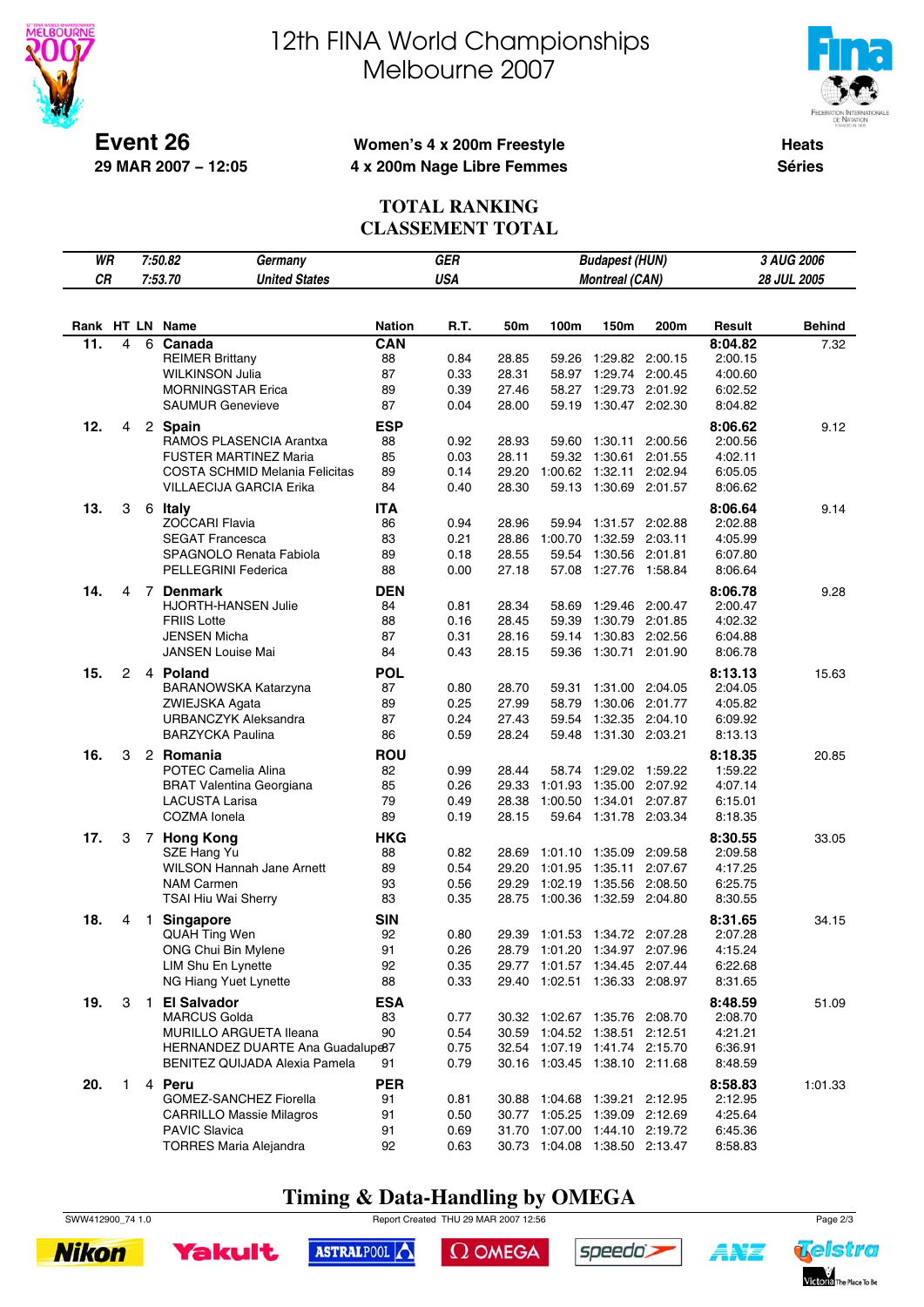



**Event 26 29 MAR 2007 − 12:05**

## **Women's 4 x 200m Freestyle 4 x 200m Nage Libre Femmes**

**Heats Séries**

## **TOTAL RANKING CLASSEMENT TOTAL**

| <b>WR</b> |                |                | 7:50.82<br>Germany                |               | <b>GER</b><br><b>Budapest (HUN)</b> |       |         |                       |         |               | 3 AUG 2006    |  |
|-----------|----------------|----------------|-----------------------------------|---------------|-------------------------------------|-------|---------|-----------------------|---------|---------------|---------------|--|
| <b>CR</b> |                |                | 7:53.70<br><b>United States</b>   |               | <b>USA</b>                          |       |         | <b>Montreal (CAN)</b> |         |               | 28 JUL 2005   |  |
|           |                |                |                                   |               |                                     |       |         |                       |         |               |               |  |
|           |                |                | Rank HT LN Name                   | <b>Nation</b> | <b>R.T.</b>                         | 50m   | 100m    | 150m                  | 200m    | <b>Result</b> | <b>Behind</b> |  |
| 21.       | $\overline{2}$ | $\overline{7}$ | <b>Thailand</b>                   | <b>THA</b>    |                                     |       |         |                       |         | 9:01.94       | 1:04.44       |  |
|           |                |                | <b>THAVEESUPSOONTHORN Nimitta</b> | 89            | 0.77                                | 29.76 | 1:01.71 | 1:34.20               | 2:07.13 | 2:07.13       |               |  |
|           |                |                | <b>KAEWCHAIWONG Wenika</b>        | 90            | 0.47                                | 29.61 | 1:03.06 | 1:37.55               | 2:11.44 | 4:18.57       |               |  |
|           |                |                | PRACHGOSIN Pannika                | 89            | 0.59                                | 31.87 | 1:09.52 | 1:46.75               | 2:23.38 | 6:41.95       |               |  |
|           |                |                | PHINYOSOPHON Jiratida             | 88            | 0.69                                | 32.50 | 1:07.20 | 1:43.23 2:19.99       |         | 9:01.94       |               |  |
| 22.       | 1              | 3              | Macau                             | <b>MAC</b>    |                                     |       |         |                       |         | 9:03.55       | 1:06.05       |  |
|           |                |                | MA Cheok Mei                      | 88            | 0.81                                | 29.97 | 1:03.31 | 1:38.52 2:12.34       |         | 2:12.34       |               |  |
|           |                |                | <b>KUAN Weng I</b>                | 90            | 0.72                                | 31.15 | 1:06.66 | 1:41.85               | 2:16.16 | 4:28.50       |               |  |
|           |                |                | <b>FONG Man Wai</b>               | 88            | 0.55                                | 31.61 | 1:07.49 | 1:44.66 2:21.05       |         | 6:49.55       |               |  |
|           |                |                | <b>CHAN Yih Shiuan</b>            | 88            | 0.66                                | 30.87 | 1:04.10 | 1:39.04 2:14.00       |         | 9:03.55       |               |  |
| 23.       | $\overline{2}$ |                | <b>Uzbekistan</b>                 | <b>UZB</b>    |                                     |       |         |                       |         | 9:12.85       | 1:15.35       |  |
|           |                |                | SHLEMOVA Irina                    | 84            | 0.84                                | 30.45 | 1:05.12 | 1:40.91               | 2:16.90 | 2:16.90       |               |  |
|           |                |                | <b>KUCHKAROVA Yulduz</b>          | 94            | 0.46                                | 30.66 | 1:06.46 | 1:43.88               | 2:20.57 | 4:37.47       |               |  |
|           |                |                | TUHTASINOVA Maftunabonu           | 94            | 0.41                                | 31.28 | 1:05.90 | 1:41.02               | 2:15.62 | 6:53.09       |               |  |
|           |                |                | AMANOVA Ranohon                   | 94            | 0.80                                | 33.07 | 1:08.84 | 1:44.88               | 2:19.76 | 9:12.85       |               |  |
| 24.       | 1              |                | 5 Jordan                          | <b>JOR</b>    |                                     |       |         |                       |         | 9:19.12       | 1:21.62       |  |
|           |                |                | <b>HATAMLEH Miriam</b>            | 92            | 0.81                                | 30.66 | 1:04.59 | 1:39.99               | 2:14.86 | 2:14.86       |               |  |
|           |                |                | <b>ALGHUL Layla</b>               | 88            | 0.39                                | 30.69 | 1:05.48 | 1:41.82               | 2:18.36 | 4:33.22       |               |  |
|           |                |                | <b>BASHOUTI Hiba</b>              | 90            | 0.56                                | 31.97 | 1:07.76 | 1:43.89               | 2:18.94 | 6:52.16       |               |  |
|           |                |                | <b>TAHA Razan</b>                 | 91            | 0.65                                | 32.35 | 1:10.39 | 1:49.61               | 2:26.96 | 9:19.12       |               |  |
| 25.       | 4              |                | 8 India                           | <b>IND</b>    |                                     |       |         |                       |         | 9:22.93       | 1:25.43       |  |
|           |                |                | <b>MAHAJAN Kshipra</b>            | 90            | 1.01                                | 31.26 | 1:07.01 | 1:44.46               | 2:21.17 | 2:21.17       |               |  |
|           |                |                | <b>GIRI GOVIND Madhavi</b>        | 92            | 0.39                                | 31.72 | 1:07.73 | 1:43.86               | 2:20.47 | 4:41.64       |               |  |
|           |                |                | <b>PAREKH Parita</b>              | 91            | 0.82                                | 33.24 | 1:09.46 | 1:46.15               | 2:21.35 | 7:02.99       |               |  |
|           |                |                | ALVA Pooja Raghava                | 90            | 0.51                                | 31.27 | 1:06.71 | 1:43.04 2:19.94       |         | 9:22.93       |               |  |
|           |                |                |                                   |               |                                     |       |         |                       |         |               |               |  |

# **Timing & Data-Handling by OMEGA**





ASTRALPOOL

 $\Omega$  OMEGA



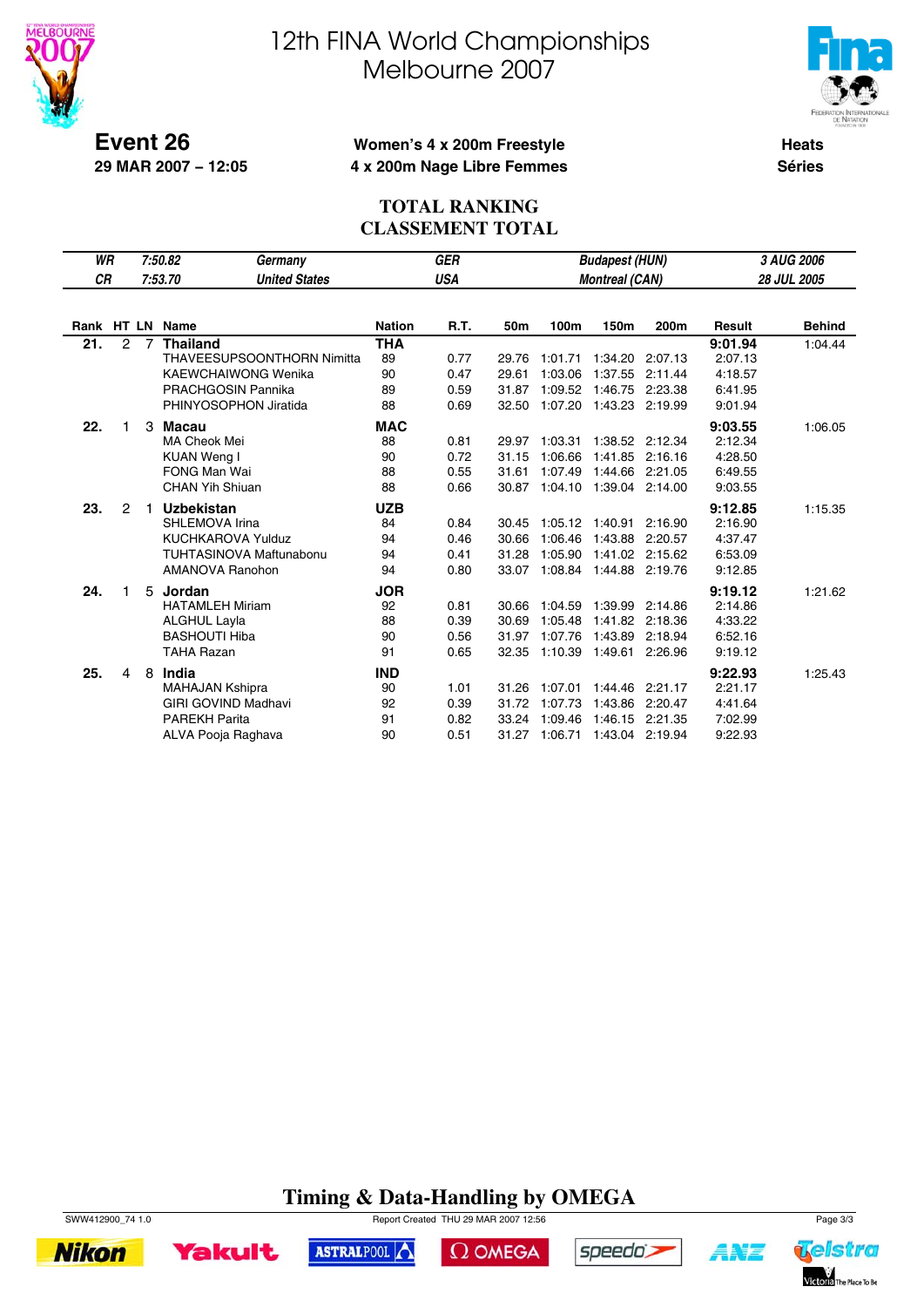



**Finals Finales**

#### **Event 126 29 MAR 2007 - 20:50**

## **Women's 4 x 200m Freestyle 4 x 200m Nage Libre Femmes**

### **FINAL RESULTS CLASSEMENT FINALES**

| WR           |   | 7:50.82<br>Germany                                                                                                           |                                    | GER                          |                                  |                                  | <b>Budapest (HUN)</b>                                    | 3 AUG 2006                    |                                                     |               |
|--------------|---|------------------------------------------------------------------------------------------------------------------------------|------------------------------------|------------------------------|----------------------------------|----------------------------------|----------------------------------------------------------|-------------------------------|-----------------------------------------------------|---------------|
| <b>CR</b>    |   | <b>United States</b><br>7:53.70                                                                                              |                                    | <b>USA</b>                   |                                  |                                  | <b>Montreal (CAN)</b>                                    |                               |                                                     | 28 JUL 2005   |
|              |   |                                                                                                                              |                                    |                              |                                  |                                  |                                                          |                               |                                                     |               |
|              |   | Rank LN Name                                                                                                                 | <b>Nation</b>                      | R.T.                         | 50m                              | 100m                             | 150m                                                     | 200m                          | Result                                              | <b>Behind</b> |
| <b>FINAL</b> |   |                                                                                                                              |                                    |                              |                                  |                                  |                                                          |                               |                                                     |               |
| 1.           | 8 | <b>United States</b><br><b>COUGHLIN Natalie</b><br><b>VOLLMER Dana</b>                                                       | <b>USA</b><br>82<br>87             | 0.70<br>0.06                 | 27.09<br>26.73                   | 57.55<br>56.44                   | 1:26.69<br>1:26.44                                       | 1:56.43<br>1:57.49            | 7:50.09<br>1:56.43<br>3:53.92                       | WR            |
|              |   | <b>NYMEYER Lacey</b><br><b>HOFF Katie</b>                                                                                    | 85<br>89                           | 0.39<br>0.30                 | 27.29<br>27.09                   | 57.68<br>56.36                   | 1:28.40<br>1:26.11 1:56.98                               | 1:59.19                       | 5:53.11<br>7:50.09                                  |               |
| 2.           | 5 | Germany<br><b>FREITAG Meike</b><br><b>STEFFEN Britta</b><br><b>DALLMANN Petra</b><br><b>LURZ Annika</b>                      | <b>GER</b><br>79<br>83<br>78<br>79 | 0.83<br>0.32<br>0.40<br>0.32 | 27.58<br>27.06<br>27.90<br>26.58 | 58.04<br>57.03<br>58.66          | 1:28.46<br>1:27.36<br>1:30.10<br>55.97 1:26.13 1:56.28   | 1:59.56<br>1:57.58<br>2:00.40 | 7:53.82<br>1:59.56<br>3:57.14<br>5:57.54<br>7:53.82 | 3.73          |
| З.           |   | 3 France<br>POPCHANKA Alena<br><b>HUBER Sophie</b><br><b>MONGEL Aurore</b><br><b>MANAUDOU Laure</b>                          | <b>FRA</b><br>79<br>85<br>82<br>86 | 0.73<br>0.34<br>0.37<br>0.39 | 27.44<br>27.38<br>27.25<br>26.26 | 57.59<br>57.71<br>58.07<br>55.63 | 1:27.94<br>1:28.39<br>1:29.63 2:01.04<br>1:26.79 1:58.26 | 1:57.86<br>1:58.80            | 7:55.96<br>1:57.86<br>3:56.66<br>5:57.70<br>7:55.96 | 5.87          |
| 4.           |   | 4 Australia<br><b>LENTON Lisbeth</b><br><b>HENRY Jodie</b><br>DAVENPORT Lara<br><b>RICE Stephanie</b>                        | <b>AUS</b><br>85<br>83<br>83<br>88 | 0.74<br>0.40<br>0.50<br>0.22 | 26.61<br>27.54<br>28.02<br>27.72 | 56.87<br>57.72<br>58.27<br>58.41 | 1:27.63<br>1:28.43<br>1:28.62<br>1:29.06 1:58.84         | 1:59.01<br>1:59.29<br>1:59.28 | 7:56.42<br>1:59.01<br>3:58.30<br>5:57.58<br>7:56.42 | 6.33          |
| 5.           |   | 2 Great Britain<br><b>MCCLATCHEY Caitlin</b><br><b>MARSHALL Melanie</b><br><b>HALSALL Francesca</b><br><b>JACKSON Joanne</b> | <b>GBR</b><br>85<br>82<br>90<br>86 | 0.74<br>0.17<br>0.20<br>0.32 | 27.81<br>27.52<br>26.91<br>27.20 | 58.38<br>58.29<br>57.42<br>57.11 | 1:28.95<br>1:29.45<br>1:28.56<br>1:27.91 1:58.44         | 1:59.12<br>1:59.54<br>1:59.92 | 7:57.02<br>1:59.12<br>3:58.66<br>5:58.58<br>7:57.02 | 6.93          |
| 6.           |   | 6 Japan<br><b>MITA Maki</b><br><b>URABE Norie</b><br>SHIBATA Ai<br><b>UEDA Haruka</b>                                        | <b>JPN</b><br>83<br>86<br>82<br>88 | 0.72<br>0.14<br>0.19<br>0.36 | 27.99<br>27.49<br>27.48<br>27.68 | 58.32<br>58.42<br>57.72<br>58.19 | 1:28.63<br>1:29.35 2:00.78<br>1:27.92<br>1:29.10 2:00.16 | 1:59.25<br>1:57.85            | 7:58.04<br>1:59.25<br>4:00.03<br>5:57.88<br>7:58.04 | 7.95          |
| 7.           |   | 1 Sweden<br>MARKO-VARGA Ida<br>LILLHAGE Josefin<br><b>FAGUNDEZ Gabriella</b><br><b>GRANLUND Petra</b>                        | <b>SWE</b><br>85<br>80<br>85<br>87 | 0.81<br>0.51<br>0.48<br>0.36 | 27.51<br>27.27<br>27.68<br>28.34 | 58.18<br>57.62<br>58.34<br>59.38 | 1:28.95<br>1:28.39<br>1:30.15<br>1:30.60 2:02.37         | 1:59.62<br>1:58.74<br>2:01.61 | 8:02.34<br>1:59.62<br>3:58.36<br>5:59.97<br>8:02.34 | 12.25         |
| 8.           |   | 7 Netherlands<br><b>DEKKER</b> Inge<br>VAN ROOIJEN Manon<br><b>HEEMSKERK Femke</b><br><b>BANK Linda</b>                      | <b>NED</b><br>85<br>82<br>87<br>86 | 0.91<br>0.20<br>0.14<br>0.32 | 27.29<br>27.95<br>27.50<br>27.82 | 57.67<br>59.20<br>58.90<br>58.89 | 1:28.00<br>1:30.85 2:02.63<br>1:30.05<br>1:30.42 2:01.90 | 1:58.88<br>2:01.40            | 8:04.81<br>1:58.88<br>4:01.51<br>6:02.91<br>8:04.81 | 14.72         |

# **Timing & Data-Handling by OMEGA**

SWW412100\_73 1.0 Report Created THU 29 MAR 2007 21:06 Page 1/1







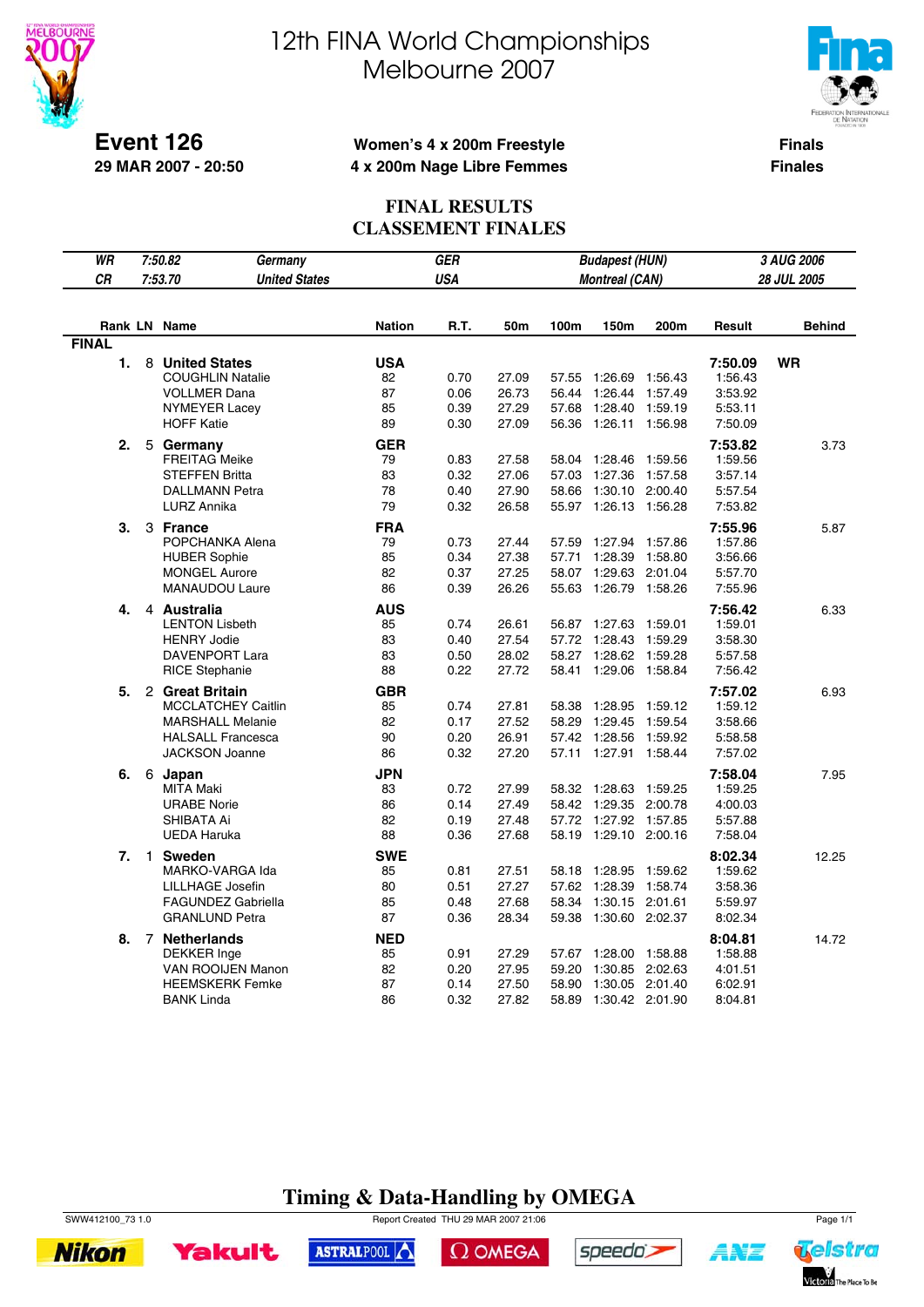



**Event 37 31 MAR 2007 - 13:12**

### **Women's 4 x 100m Medley Relay 4 x 100m 4-Nages Femmes**

**Heats Séries**

## **TOTAL RANKING CLASSEMENT TOTAL**

| WR | 3:56.30         |   |                | <b>Australia</b>                                | <b>AUS</b>    | <b>Melbourne (AUS)</b> |                       |                |                    | 21 MAR 2006   |
|----|-----------------|---|----------------|-------------------------------------------------|---------------|------------------------|-----------------------|----------------|--------------------|---------------|
| CR | 3:57.47         |   |                | <b>Australia</b>                                | <b>AUS</b>    |                        | <b>Montreal (CAN)</b> |                |                    | 30 JUL 2005   |
|    |                 |   |                |                                                 |               |                        |                       |                |                    |               |
|    | Rank HT LN Name |   |                |                                                 | <b>Nation</b> | R.T.                   | 50m                   | 100m           | Result             | <b>Behind</b> |
|    | 1.              | 3 | $\overline{4}$ | <b>United States</b>                            | <b>USA</b>    |                        |                       |                | 4:01.10Q           |               |
|    |                 |   |                | <b>VAZIRI Leila</b>                             | 85            | 0.61                   | 29.79                 | 1:00.84        | 1:00.84            |               |
|    |                 |   |                | <b>HARDY Jessica</b>                            | 87            | 0.03                   | 31.11                 | 1:07.53        | 2:08.37            |               |
|    |                 |   |                | <b>VOLLMER Dana</b>                             | 87            | 0.12                   | 26.46                 | 57.47          | 3:05.84            |               |
|    |                 |   |                | <b>WEIR Amanda</b>                              | 86            | 0.21                   | 26.09                 | 55.26          | 4:01.10            |               |
|    | 2.              | 4 |                | 4 Australia                                     | <b>AUS</b>    |                        |                       |                | 4:02.01Q           | 0.91          |
|    |                 |   |                | <b>SEEBOHM Emily</b>                            | 92            | 0.67                   | 29.63                 | 1:01.70        | 1:01.70            |               |
|    |                 |   |                | <b>WHITE Tarnee</b>                             | 81            | 0.24                   | 31.03                 | 1:07.23        | 2:08.93            |               |
|    |                 |   |                | <b>GALVEZ Felicity</b>                          | 85            | 0.35                   | 27.34                 | 59.12          | 3:08.05            |               |
|    |                 |   |                | <b>HENRY Jodie</b>                              | 83            | 0.19                   | 25.95                 | 53.96          | 4:02.01            |               |
|    | 3.              | 3 |                | 5 Japan                                         | <b>JPN</b>    |                        |                       |                | 4:04.01Q           | 2.91          |
|    |                 |   |                | <b>ITO Hanae</b>                                | 85            | 0.68                   | 29.99                 | 1:01.39        | 1:01.39            |               |
|    |                 |   |                | KITAGAWA Asami                                  | 87            | 0.41                   | 32.14                 | 1:08.56        | 2:09.95            |               |
|    |                 |   |                | DOI Ayako                                       | 80            | 0.26                   | 26.99                 | 58.58          | 3:08.53            |               |
|    |                 |   |                | <b>MITA Maki</b>                                | 83            | 0.28                   | 26.65                 | 55.48          | 4:04.01            |               |
|    | 4.              | 4 |                | 3 China                                         | <b>CHN</b>    |                        |                       |                | 4:04.39Q           | 3.29          |
|    |                 |   |                | <b>XUTIAN Longzi</b>                            | 91            | 0.53                   | 30.46                 | 1:01.66        | 1:01.66            |               |
|    |                 |   |                | LUO Nan                                         | 86            | 0.33                   | 32.46                 | 1:09.72        | 2:11.38            |               |
|    |                 |   |                | <b>ZHOU Yafei</b>                               | 84            | 0.11                   | 26.59                 | 58.44          | 3:09.82            |               |
|    |                 |   |                | <b>XU Yanwei</b>                                | 84            | 0.15                   | 26.17                 | 54.57          | 4:04.39            |               |
|    | 5.              | 4 |                | 5 Germany                                       | <b>GER</b>    |                        |                       |                | 4:04.62Q           | 3.52          |
|    |                 |   |                | <b>BUSCHSCHULTE Antje</b>                       | 78            | 0.70                   |                       | 30.05 1:01.58  | 1:01.58            |               |
|    |                 |   |                | <b>STEVEN Birte</b>                             | 80            | 0.32                   |                       | 32.63 1:09.47  | 2:11.05            |               |
|    |                 |   |                | SAMULSKI Daniela                                | 84            | 0.23                   | 27.15                 | 59.95          | 3:11.00            |               |
|    |                 |   |                | <b>STEFFEN Britta</b>                           | 83            | 0.34                   | 26.04                 | 53.62          | 4:04.62            |               |
|    | 6.              | 3 |                | 6 Sweden                                        | <b>SWE</b>    |                        |                       |                | 4:05.39Q           | 4.29          |
|    |                 |   |                | <b>MOLLER Carin</b>                             | 83            | 0.75                   | 30.84                 | 1:02.97        | 1:02.97            |               |
|    |                 |   |                | <b>WESTRIN Hanna</b>                            | 91            | 0.06                   | 31.99                 | 1:08.66        | 2:11.63            |               |
|    |                 |   |                | <b>FAGUNDEZ Gabriella</b>                       | 85            | 0.33                   | 27.65                 | 59.75          | 3:11.38            |               |
|    |                 |   |                | LILLHAGE Josefin                                | 80            | 0.15                   | 25.79                 | 54.01          | 4:05.39            |               |
|    | 7.              | 4 |                | 7 Russia                                        | <b>RUS</b>    |                        |                       |                | 4:05.45Q           | 4.35          |
|    |                 |   |                | <b>ZUEVA Anastasia</b>                          | 90            | 0.80                   | 30.23                 | 1:01.59        | 1:01.59            |               |
|    |                 |   |                | <b>BOGOMAZOVA Elena</b>                         | 82            | 0.23                   | 31.78                 | 1:08.58        | 2:10.17            |               |
|    |                 |   |                | BESPALOVA Irina                                 | 81            | 0.42                   | 27.74                 | 58.81          | 3:08.98            |               |
|    |                 |   |                | SHULGINA Olga                                   | 90            | 0.43                   | 27.32                 | 56.47          | 4:05.45            |               |
|    | 8.              | 2 |                | 4 Great Britain                                 | <b>GBR</b>    |                        |                       |                | 4:05.85Q           | 4.75          |
|    |                 |   |                | SIMMONDS Elizabeth                              | 91            | 0.58                   |                       | 30.29 1:02.06  | 1:02.06            |               |
|    |                 |   |                | <b>BALFOUR Kirsty</b>                           | 84            | 0.43                   |                       | 31.76 1:08.11  | 2:10.17            |               |
|    |                 |   |                | <b>DUNNING Terri</b><br><b>MARSHALL Melanie</b> | 85            | 0.37                   | 27.61                 | 1:00.57        | 3:10.74            |               |
|    |                 |   |                |                                                 | 82            | 0.29                   | 26.43                 | 55.11          | 4:05.85            |               |
|    | 9.              |   |                | 2 5 France                                      | <b>FRA</b>    |                        |                       |                | 4:06.22            | 5.12          |
|    |                 |   |                | <b>MUFFAT Camille</b>                           | 89            | 0.77                   |                       | 30.87 1:04.47  | 1:04.47            |               |
|    |                 |   |                | LE PARANTHOEN Anne Sophie                       | 77            | 0.14                   |                       | 31.42 1:07.89  | 2:12.36            |               |
|    |                 |   |                | POPCHANKA Alena<br><b>COUDERC Celine</b>        | 79<br>83      | 0.16<br>0.36           | 27.30<br>26.43        | 58.87<br>54.99 | 3:11.23<br>4:06.22 |               |
|    |                 |   |                |                                                 |               |                        |                       |                |                    |               |
|    | 10.             |   |                | 2 6 Italy                                       | <b>ITA</b>    |                        |                       |                | 4:06.64            | 5.54          |
|    |                 |   |                | <b>GEMO Elena</b>                               | 87            | 0.77                   | 30.38                 | 1:02.53        | 1:02.53            |               |
|    |                 |   |                | <b>BOGGIATTO Chiara</b>                         | 86            | 0.20                   | 33.58                 | 1:09.89        | 2:12.42            |               |
|    |                 |   |                | <b>SEGAT Francesca</b><br>PELLEGRINI Federica   | 83<br>88      | 0.16<br>0.08           | 27.44<br>26.12        | 59.77          | 3:12.19            |               |
|    |                 |   |                |                                                 |               |                        |                       | 54.45          | 4:06.64            |               |

# **Timing & Data-Handling by OMEGA**

SWW451900\_74 1.0 Report Created SAT 31 MAR 2007 13:34 Page 1/3





 $\Omega$  OMEGA



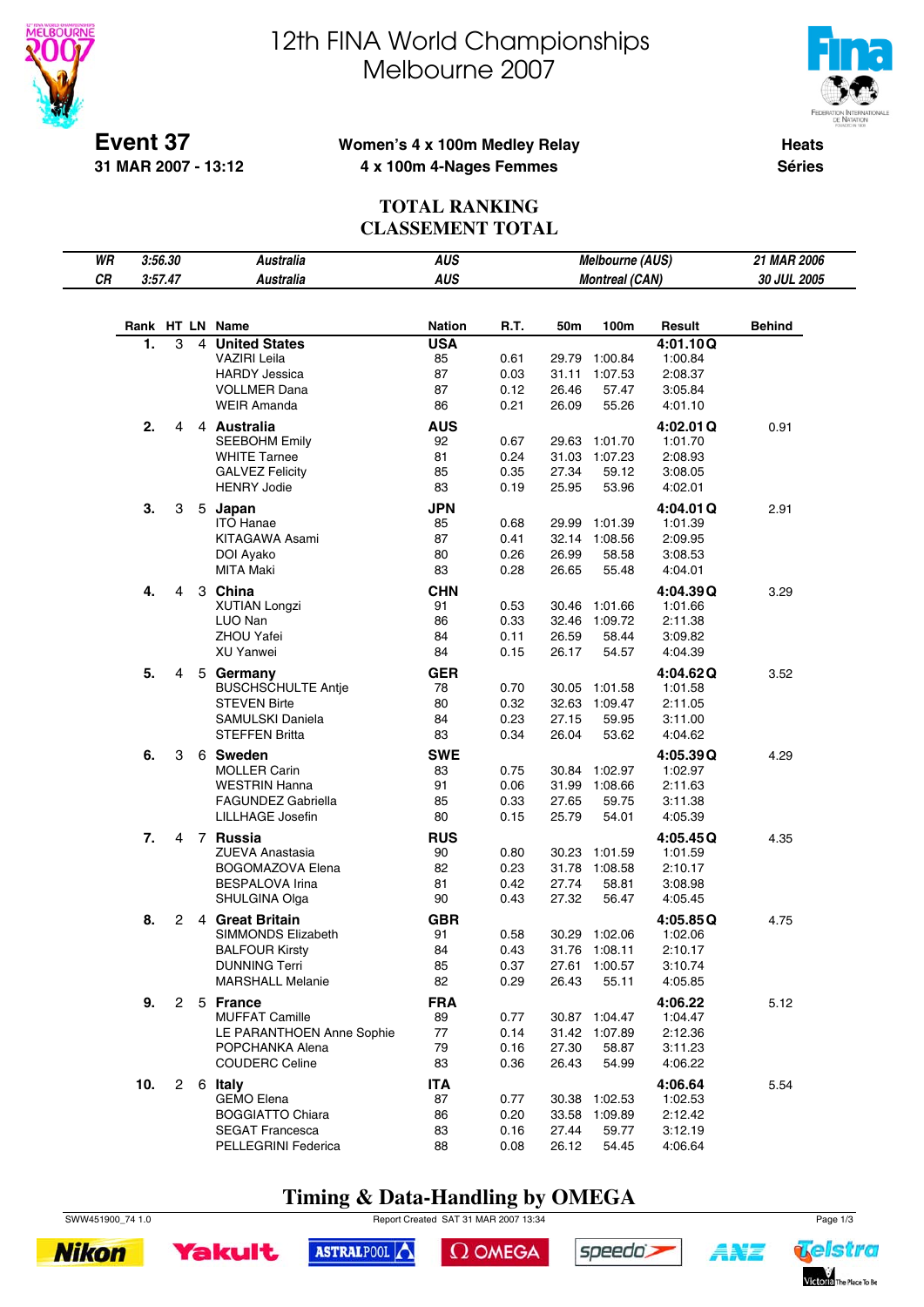



**Event 37 31 MAR 2007 − 13:12**

## **Women's 4 x 100m Medley Relay 4 x 100m 4−Nages Femmes**

**Heats Séries**

## **TOTAL RANKING CLASSEMENT TOTAL**

| WR | 3:56.30 |                       | <b>Australia</b>                 | <b>AUS</b>    |      |       | Melbourne (AUS)       |         | 21 MAR 2006   |
|----|---------|-----------------------|----------------------------------|---------------|------|-------|-----------------------|---------|---------------|
| CR | 3:57.47 |                       | <b>Australia</b>                 | <b>AUS</b>    |      |       | <b>Montreal (CAN)</b> |         | 30 JUL 2005   |
|    |         |                       |                                  |               |      |       |                       |         |               |
|    |         |                       | Rank HT LN Name                  | <b>Nation</b> | R.T. | 50m   | 100m                  | Result  | <b>Behind</b> |
|    | 11.     | 3                     | 3 Canada                         | CAN           |      |       |                       | 4:06.71 | 5.61          |
|    |         |                       | STEFANYSHYN Kelly                | 82            | 0.66 |       | 30.37 1:02.57         | 1:02.57 |               |
|    |         |                       | <b>MORNINGSTAR Erica</b>         | 89            | 0.22 |       | 32.10 1:09.23         | 2:11.80 |               |
|    |         |                       | <b>DOWNING Mackenzie</b>         | 86            | 0.57 | 27.66 | 59.39                 | 3:11.19 |               |
|    |         |                       | <b>WILKINSON Julia</b>           | 87            | 0.16 | 26.87 | 55.52                 | 4:06.71 |               |
|    | 12.     | 2                     | 3 Ukraine                        | <b>UKR</b>    |      |       |                       | 4:07.36 | 6.26          |
|    |         |                       | AMSHENNIKOVA Iryna               | 86            | 0.68 | 30.01 | 1:02.62               | 1:02.62 |               |
|    |         |                       | KHLISTUNOVA Anna                 | 88            | 0.20 | 31.83 | 1:07.16               | 2:09.78 |               |
|    |         |                       | ZUBKOVA Kateryna                 | 88            | 0.45 | 28.38 | 1:01.05               | 3:10.83 |               |
|    |         |                       | DZERKAL Ganna                    | 87            | 0.30 | 26.80 | 56.53                 | 4:07.36 |               |
|    | 13.     | 4                     | 6 New Zealand                    | <b>NZL</b>    |      |       |                       | 4:07.75 | 6.65          |
|    |         |                       | <b>MCLEAN Hannah</b>             | 81            | 0.74 |       | 30.21 1:01.68         | 1:01.68 |               |
|    |         |                       | <b>CAREY Annabelle</b>           | 89            | 0.38 | 32.34 | 1:10.15               | 2:11.83 |               |
|    |         |                       | <b>COSTER Elizabeth</b>          | 82            | 0.18 | 28.05 | 1:00.53               | 3:12.36 |               |
|    |         |                       | <b>BOYLE Lauren</b>              | 87            | 0.20 | 26.36 | 55.39                 | 4:07.75 |               |
|    | 14.     | 2                     | 7 Poland                         | <b>POL</b>    |      |       |                       | 4:08.38 | 7.28          |
|    |         |                       | LEFANOWICZ Iwona                 | 92            | 0.78 | 31.58 | 1:03.61               | 1:03.61 |               |
|    |         |                       | <b>KAMINSKA Beata</b>            | 80            | 0.38 | 32.53 | 1:09.13               | 2:12.74 |               |
|    |         |                       | JEDRZEJCZAK Otylia               | 83            | 0.41 | 27.61 | 59.45                 | 3:12.19 |               |
|    |         |                       | <b>BARZYCKA Paulina</b>          | 86            | 0.52 | 27.14 | 56.19                 | 4:08.38 |               |
|    | 15.     | $\overline{2}$        | 2 Denmark                        | <b>DEN</b>    |      |       |                       | 4:08.42 | 7.32          |
|    |         |                       | <b>ORNSTEDT Louise</b>           | 85            | 0.71 | 30.35 | 1:02.23               | 1:02.23 |               |
|    |         |                       | <b>HJORTH-HANSEN Julie</b>       | 84            | 0.07 | 32.70 | 1:10.02               | 2:12.25 |               |
|    |         |                       | <b>OTTESEN Jeanette</b>          | 87            | 0.28 | 27.01 | 59.51                 | 3:11.76 |               |
|    |         |                       | OESTERGAARD Micha                | 87            | 0.05 | 26.98 | 56.66                 | 4:08.42 |               |
|    | 16.     | 3                     | 7 South Africa                   | <b>RSA</b>    |      |       |                       | 4:10.95 | 9.85          |
|    |         |                       | PRINSLOO Karin                   | 89            | 0.74 | 30.65 | 1:03.22               | 1:03.22 |               |
|    |         |                       | VAN BILJON Suzaan                | 88            | 0.33 | 32.56 | 1:09.36               | 2:12.58 |               |
|    |         |                       | SHAW Keri-Leigh                  | 89            | 0.61 | 28.84 | 59.99                 | 3:12.57 |               |
|    |         |                       | <b>TROTT Wendy</b>               | 90            | 0.21 | 27.55 | 58.38                 | 4:10.95 |               |
|    | 17.     | 4                     | 2 Korea                          | <b>KOR</b>    |      |       |                       | 4:11.55 | 10.45         |
|    |         |                       | JUNG Yoo Jin                     | 89            | 0.58 | 30.80 | 1:03.68               | 1:03.68 |               |
|    |         |                       | <b>JUNG Seul Ki</b>              | 88            | 0.26 |       | 33.53 1:10.64         | 2:14.32 |               |
|    |         |                       | SHIN Hae In                      | 89            | 0.09 | 27.90 | 1:01.24               | 3:15.56 |               |
|    |         |                       | LEE Keo Ra                       | 89            | 0.17 | 26.71 | 55.99                 | 4:11.55 |               |
|    | 18.     | 3                     | 2 Hong Kong                      | <b>HKG</b>    |      |       |                       | 4:15.55 | 14.45         |
|    |         |                       | <b>TSAI Hiu Wai Sherry</b>       | 83            | 0.62 |       | 30.57 1:02.79         | 1:02.79 |               |
|    |         |                       | <b>KONG Man Yi Yvette</b>        | 93            | 0.43 |       | 34.39 1:13.57         | 2:16.36 |               |
|    |         |                       | SZE Hang Yu                      | 88            | 0.10 | 27.80 | 1:01.88               | 3:18.24 |               |
|    |         |                       | <b>WILSON Hannah Jane Arnett</b> | 89            | 0.34 | 27.28 | 57.31                 | 4:15.55 |               |
|    | 19.     | 4                     | 1 Venezuela                      | <b>VEN</b>    |      |       |                       | 4:18.80 | 17.70         |
|    |         |                       | <b>VOLCAN Erin</b>               | 84            | 0.74 |       | 31.36 1:04.46         | 1:04.46 |               |
|    |         |                       | <b>VICTORIA Daniela</b>          | 89            | 0.05 |       | 33.36 1:13.20         | 2:17.66 |               |
|    |         |                       | RODRIGUEZ Maria                  | 78            | 0.35 | 29.56 | 1:03.79               | 3:21.45 |               |
|    |         |                       | <b>SEMECO Arlene</b>             | 84            | 0.15 | 27.28 | 57.35                 | 4:18.80 |               |
|    | 20.     | $\mathbf{2}^{\prime}$ | 1 Chinese Taipei                 | <b>TPE</b>    |      |       |                       | 4:27.03 | 25.93         |
|    |         |                       | HE Hsu Jung                      | 91            | 0.67 | 32.71 | 1:06.87               | 1:06.87 |               |
|    |         |                       | LIN Man Hsu                      | 89            | 0.53 |       | 36.13 1:17.82         | 2:24.69 |               |
|    |         |                       | YANG Chin Kuei                   | 87            | 0.50 |       | 28.87 1:03.65         | 3:28.34 |               |
|    |         |                       | NIEH Pin Chieh                   | 88            | 0.37 | 27.99 | 58.69                 | 4:27.03 |               |

# **Timing & Data-Handling by OMEGA**

SWW451900\_74 1.0 Report Created SAT 31 MAR 2007 13:34 Page 2/3





ASTRALPOOL

 $\Omega$  OMEGA



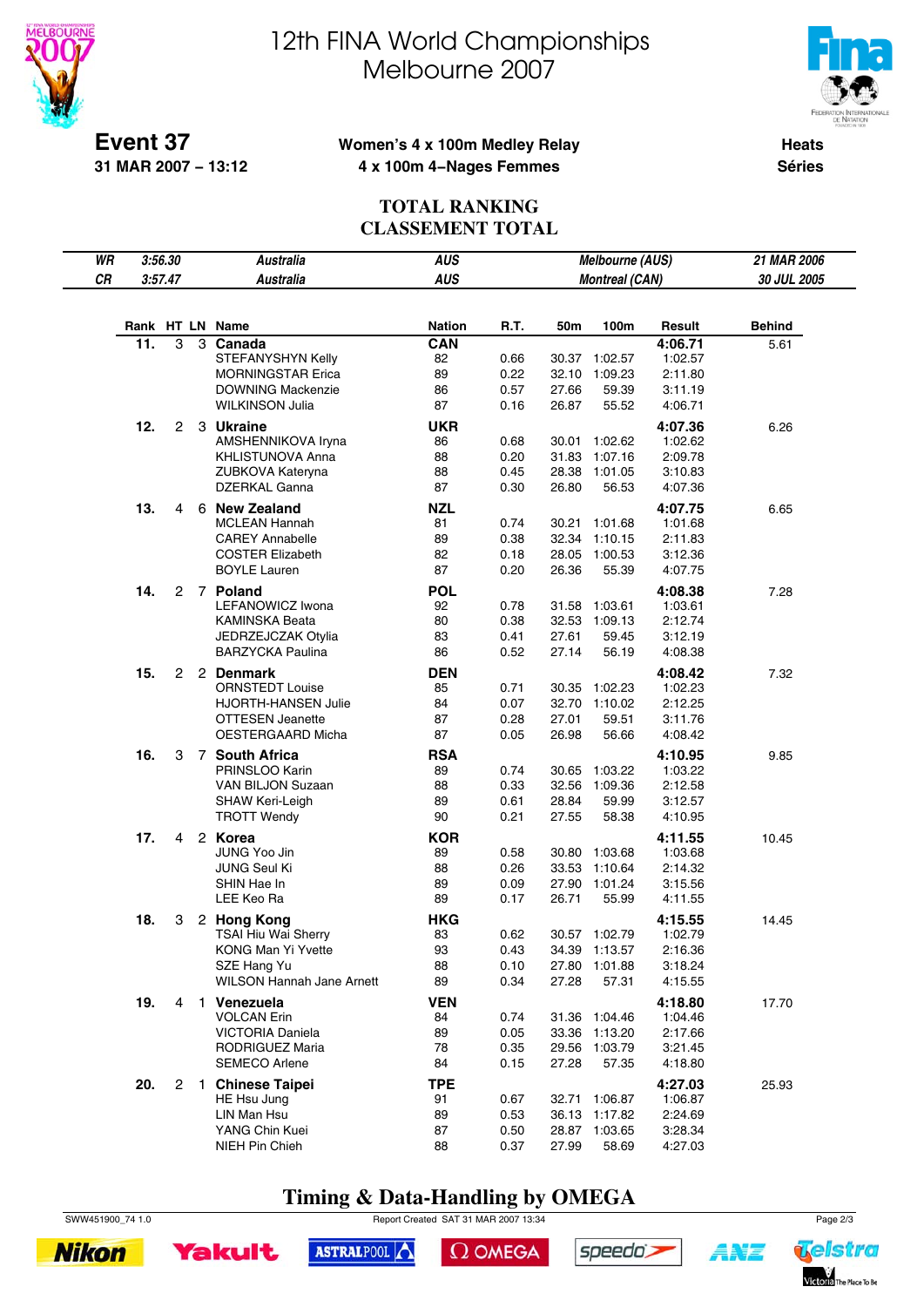



**Event 37 31 MAR 2007 − 13:12**

### **Women's 4 x 100m Medley Relay 4 x 100m 4−Nages Femmes**

**Heats Séries**

## **TOTAL RANKING CLASSEMENT TOTAL**

| WR | 3:56.30 |                |              | <b>Australia</b>                          | AUS           |      |       | Melbourne (AUS)       |            | 21 MAR 2006   |
|----|---------|----------------|--------------|-------------------------------------------|---------------|------|-------|-----------------------|------------|---------------|
| CR |         | 3:57.47        |              | <b>Australia</b>                          | <b>AUS</b>    |      |       | <b>Montreal (CAN)</b> |            | 30 JUL 2005   |
|    |         |                |              |                                           |               |      |       |                       |            |               |
|    |         |                |              | Rank HT LN Name                           | <b>Nation</b> | R.T. | 50m   | 100m                  | Result     | <b>Behind</b> |
|    | 21.     | 3              | $\mathbf{1}$ |                                           | <b>SIN</b>    |      |       |                       | 4:29.86    |               |
|    |         |                |              | <b>Singapore</b><br>NG Hiang Yuet Lynette | 88            | 0.64 |       | 31.95 1:06.45         | 1:06.45    | 28.76         |
|    |         |                |              | HO Ru'En Roanne                           | 92            | 0.23 | 36.01 | 1:18.28               | 2:24.73    |               |
|    |         |                |              | <b>KOH Ting Ting</b>                      | 91            | 0.30 |       | 30.36 1:06.04         | 3:30.77    |               |
|    |         |                |              | ONG Chui Bin Mylene                       | 91            | 0.27 | 28.60 | 59.09                 | 4:29.86    |               |
|    | 22.     | 3              |              | 8 Macau                                   | <b>MAC</b>    |      |       |                       | 4:33.96    | 32.86         |
|    |         |                |              | <b>KUAN Weng I</b>                        | 90            | 0.73 |       | 33.78 1:10.47         | 1:10.47    |               |
|    |         |                |              | LEI On Kei                                | 91            | 0.58 |       | 35.78 1:16.84         | 2:27.31    |               |
|    |         |                |              | <b>CHAN Yih Shiuan</b>                    | 88            | 0.72 |       | 31.35 1:07.48         | 3:34.79    |               |
|    |         |                |              | MA Cheok Mei                              | 88            | 0.70 | 28.26 | 59.17                 | 4:33.96    |               |
|    | 23.     | 1.             |              | 4 Uzbekistan                              | <b>UZB</b>    |      |       |                       | 4:34.69    | 33.59         |
|    |         |                |              | TUHTASINOVA Maftunabonu                   | 94            | 0.74 |       | 33.71 1:08.96         | 1:08.96    |               |
|    |         |                |              | GNEDOVSKAYA Olga                          | 89            | 0.38 |       | 36.26 1:18.92         | 2:27.88    |               |
|    |         |                |              | DUKHANOVA Galina                          | 86            | 0.58 |       | 31.42 1:07.72         | 3:35.60    |               |
|    |         |                |              | SHLEMOVA Irina                            | 84            | 0.14 | 28.06 | 59.09                 | 4:34.69    |               |
|    | 24.     | 1              |              | 3 Malta                                   | <b>MLT</b>    |      |       |                       | 4:37.06    | 35.96         |
|    |         |                |              | <b>SCERRI Madeleine</b>                   | 89            | 0.64 |       | 34.09 1:09.91         | 1:09.91    |               |
|    |         |                |              | <b>GALEA Angela</b>                       | 83            | 0.43 |       | 37.07 1:18.79         | 2:28.70    |               |
|    |         |                |              | <b>MANGION Davina</b>                     | 87            | 0.35 |       | 30.23 1:05.84         | 3:34.54    |               |
|    |         |                |              | <b>PACE Talisa</b>                        | 93            | 0.17 |       | 29.32 1:02.52         | 4:37.06    |               |
|    | 25.     | 4              | 8            | <b>Thailand</b>                           | <b>THA</b>    |      |       |                       | 4:40.63    | 39.53         |
|    |         |                |              | KAEWCHAIWONG Wenika                       | 90            | 0.68 |       | 33.94 1:10.65         | 1:10.65    |               |
|    |         |                |              | PRACHGOSIN Pannika                        | 89            | 0.41 |       | 37.91 1:22.15         | 2:32.80    |               |
|    |         |                |              | THAVEESUPSOONTHORN Nimitta                | 89            | 0.47 |       | 31.69 1:08.40         | 3:41.20    |               |
|    |         |                |              | PHINYOSOPHON Jiratida                     | 88            | 0.63 | 28.73 | 59.43                 | 4:40.63    |               |
|    | 26.     | $\overline{2}$ |              | 8 Peru                                    | <b>PER</b>    |      |       |                       | 4:41.44    | 40.34         |
|    |         |                |              | <b>PAVIC Slavica</b>                      | 91            | 0.65 |       | 34.17 1:11.00         | 1:11.00    |               |
|    |         |                |              | SILVA Valeria                             | 85            | 0.46 |       | 28.17 1:14.28         | 2:25.28    |               |
|    |         |                |              | GOMEZ-SANCHEZ Fiorella                    | 91            | 0.73 |       | 33.03 1:11.84         | 3:37.12    |               |
|    |         |                |              | <b>CARRILLO Massie Milagros</b>           | 91            | 0.65 |       | 30.49 1:04.32         | 4:41.44    |               |
|    | 27.     | $\mathbf{1}$   |              | 6 Nigeria                                 | <b>NGR</b>    |      |       |                       | 4:52.69    | 51.59         |
|    |         |                |              | <b>MONU Uche</b>                          | 89            | 0.73 |       | 39.13 1:18.87         | 1:18.87    |               |
|    |         |                |              | <b>FORCADOS Blessing</b>                  | 84            | 0.45 |       | 38.87 1:21.11         | 2:39.98    |               |
|    |         |                |              | <b>INYENGIYIKABO Obia</b>                 | 77            | 0.62 |       | 32.35 1:10.39         | 3:50.37    |               |
|    |         |                |              | <b>MONU Ngozi</b>                         | 81            | 0.39 |       | 29.80 1:02.32         | 4:52.69    |               |
|    | 28.     | 1              |              | 5 Jordan                                  | <b>JOR</b>    |      |       |                       | 4:55.77    | 54.67         |
|    |         |                |              | <b>ALGHUL Layla</b>                       | 88            | 0.72 |       | 34.11 1:09.52         | 1:09.52    |               |
|    |         |                |              | TAHA Razan                                | 91            | 0.64 |       | 41.79 1:28.77         | 2:38.29    |               |
|    |         |                |              | <b>BASHOUTI Hiba</b>                      | 90            | 0.55 |       | 34.66 1:14.40         | 3:52.69    |               |
|    |         |                |              | <b>HATAMLEH Miriam</b>                    | 92            | 0.70 |       | 30.49 1:03.08         | 4:55.77    |               |
|    |         | 1.             |              | 2 Zambia                                  | ZAM           |      |       |                       | <b>DSQ</b> |               |
|    |         |                |              | <b>WELLMAN Patricia</b>                   | 92            | 0.66 |       | 37.13 1:18.32         | 1:18.32    |               |
|    |         |                |              | <b>MILNER Mercedes</b>                    | 93            | 0.36 |       | 38.51 1:23.64         | 2:41.96    |               |
|    |         |                |              | <b>HIGHT Ellen</b>                        | 81            | 0.22 |       |                       |            |               |
|    |         |                |              | <b>WELLMAN Matana</b>                     | 88            |      |       |                       |            |               |

# **Timing & Data-Handling by OMEGA**

SWW451900\_74 1.0 Report Created SAT 31 MAR 2007 13:34 Page 3/3





ASTRALPOOL

 $\Omega$  OMEGA



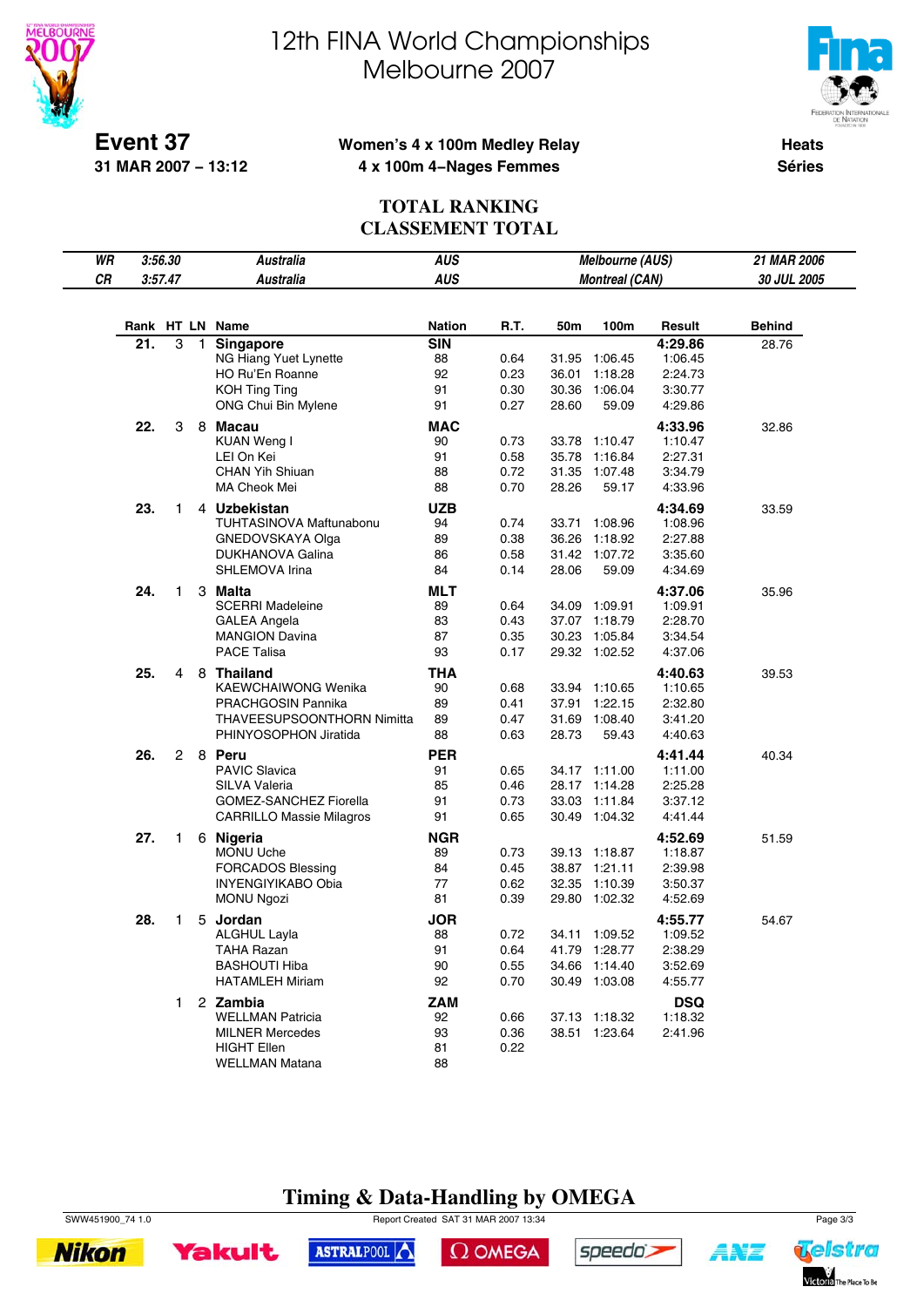

 $\overline{\phantom{a}}$ 

# 12th FINA World Championships Melbourne 2007



**Event 137 31 MAR 2007 - 20:44**

### **Women's 4 x 100m Medley Relay 4 x 100m 4-Nages Femmes**

**Finals Finales**

## **FINAL RESULTS CLASSEMENT FINALES**

| <b>AUS</b><br>CR<br>3:57.47<br><b>Australia</b><br><b>Montreal (CAN)</b><br>30 JUL 2005<br>R.T.<br>Rank LN Name<br><b>Nation</b><br>50m<br>100m<br>Result<br><b>Behind</b><br><b>FINAL</b><br>1.<br><b>AUS</b><br><b>WR</b><br>5 Australia<br>3:55.74<br><b>SEEBOHM Emily</b><br>92<br>1:00.79<br>0.66<br>29.39<br>1:00.79<br><b>JONES Leisel</b><br>85<br>0.16<br>2:05.73<br>30.14 1:04.94<br>86<br>0.34<br><b>SCHIPPER Jessicah</b><br>26.60<br>57.18<br>3:02.91<br>85<br>0.06<br>25.02<br>52.83<br><b>LENTON Lisbeth</b><br>3:55.74<br>2.<br>4 United States<br>USA<br>3:58.31<br>2.57<br>82<br><b>COUGHLIN Natalie</b><br>0.74<br>29.11<br>1:00.66<br>1:00.66<br>82<br>0.33<br><b>KIRK Tara</b><br>30.94<br>1:06.37<br>2:07.03<br><b>KOMISARZ Rachel</b><br>76<br>0.14<br>26.75<br>57.06<br>3:04.09<br>85<br>0.19<br><b>NYMEYER Lacey</b><br>25.31<br>54.22<br>3:58.31<br>3.<br>6 China<br><b>CHN</b><br>4:01.97<br>6.23<br><b>XUTIAN Longzi</b><br>91<br>0.59<br>1:01.06<br>30.05<br>1:01.06<br>86<br>0.21<br>32.15 1:09.08<br>LUO Nan<br>2:10.14<br>84<br>0.20<br><b>ZHOU Yafei</b><br>26.10<br>57.84<br>3:07.98<br><b>XU Yanwei</b><br>84<br>0.20<br>25.70<br>53.99<br>4:01.97<br>8 Great Britain<br><b>GBR</b><br>4:02.18<br>4.<br>6.44<br><b>MARSHALL Melanie</b><br>82<br>0.67<br>1:01.85<br>29.87<br>1:01.85<br>84<br><b>BALFOUR Kirsty</b><br>0.35<br>31.53<br>1:07.37<br>2:09.22<br><b>DUNNING Terri</b><br>85<br>0.32<br>27.42<br>59.20<br>3:08.42<br><b>HALSALL Francesca</b><br>90<br>0.23<br>25.52<br>53.76<br>4:02.18<br>5.<br><b>RUS</b><br>$\mathbf{1}$<br>Russia<br>4:03.32<br>7.58<br><b>ZUEVA Anastasia</b><br>90<br>0.81<br>29.62<br>1:00.85<br>1:00.85<br>82<br>0.35<br>BOGOMAZOVA Elena<br>31.51 1:08.11<br>2:08.96<br>81<br>0.17<br><b>BESPALOVA Irina</b><br>27.01<br>58.61<br>3:07.57<br>90<br>0.13<br>SHULGINA Olga<br>26.60<br>55.75<br>4:03.32<br><b>JPN</b><br>4:03.33<br>6.<br>3 Japan<br>7.59<br>NAKAMURA Reiko<br>82<br>0.61<br>29.24 1:00.69<br>1:00.69<br><b>KITAGAWA Asami</b><br>87<br>0.30<br>31.91 1:08.17<br>2:08.86<br>80<br>0.32<br>27.08<br>DOI Ayako<br>58.78<br>3:07.64<br>83<br>0.23<br>MITA Maki<br>26.74<br>55.69<br>4:03.33<br><b>GER</b><br>4:03.34<br>7.<br>2 Germany<br>7.60<br><b>BUSCHSCHULTE Antie</b><br>78<br>0.65<br>1:01.43<br>29.79<br>1:01.43<br><b>STEVEN Birte</b><br>80<br>0.29<br>32.17 1:09.46<br>2:10.89<br>SAMULSKI Daniela<br>84<br>0.08<br>26.75<br>59.04<br>3:09.93<br><b>STEFFEN Britta</b><br>83<br>0.49<br>25.81<br>53.41<br>4:03.34<br><b>SWE</b><br>7 Sweden<br>4:06.16<br>8.<br>10.42 | WR | 3:56.30 | <b>Australia</b>    | <b>AUS</b> |      | Melbourne (AUS) |         | 21 MAR 2006 |
|-----------------------------------------------------------------------------------------------------------------------------------------------------------------------------------------------------------------------------------------------------------------------------------------------------------------------------------------------------------------------------------------------------------------------------------------------------------------------------------------------------------------------------------------------------------------------------------------------------------------------------------------------------------------------------------------------------------------------------------------------------------------------------------------------------------------------------------------------------------------------------------------------------------------------------------------------------------------------------------------------------------------------------------------------------------------------------------------------------------------------------------------------------------------------------------------------------------------------------------------------------------------------------------------------------------------------------------------------------------------------------------------------------------------------------------------------------------------------------------------------------------------------------------------------------------------------------------------------------------------------------------------------------------------------------------------------------------------------------------------------------------------------------------------------------------------------------------------------------------------------------------------------------------------------------------------------------------------------------------------------------------------------------------------------------------------------------------------------------------------------------------------------------------------------------------------------------------------------------------------------------------------------------------------------------------------------------------------------------------------------------------------------------------------------------------------------------------------------------------------------------------------------------------------------------------------------|----|---------|---------------------|------------|------|-----------------|---------|-------------|
|                                                                                                                                                                                                                                                                                                                                                                                                                                                                                                                                                                                                                                                                                                                                                                                                                                                                                                                                                                                                                                                                                                                                                                                                                                                                                                                                                                                                                                                                                                                                                                                                                                                                                                                                                                                                                                                                                                                                                                                                                                                                                                                                                                                                                                                                                                                                                                                                                                                                                                                                                                       |    |         |                     |            |      |                 |         |             |
|                                                                                                                                                                                                                                                                                                                                                                                                                                                                                                                                                                                                                                                                                                                                                                                                                                                                                                                                                                                                                                                                                                                                                                                                                                                                                                                                                                                                                                                                                                                                                                                                                                                                                                                                                                                                                                                                                                                                                                                                                                                                                                                                                                                                                                                                                                                                                                                                                                                                                                                                                                       |    |         |                     |            |      |                 |         |             |
|                                                                                                                                                                                                                                                                                                                                                                                                                                                                                                                                                                                                                                                                                                                                                                                                                                                                                                                                                                                                                                                                                                                                                                                                                                                                                                                                                                                                                                                                                                                                                                                                                                                                                                                                                                                                                                                                                                                                                                                                                                                                                                                                                                                                                                                                                                                                                                                                                                                                                                                                                                       |    |         |                     |            |      |                 |         |             |
|                                                                                                                                                                                                                                                                                                                                                                                                                                                                                                                                                                                                                                                                                                                                                                                                                                                                                                                                                                                                                                                                                                                                                                                                                                                                                                                                                                                                                                                                                                                                                                                                                                                                                                                                                                                                                                                                                                                                                                                                                                                                                                                                                                                                                                                                                                                                                                                                                                                                                                                                                                       |    |         |                     |            |      |                 |         |             |
|                                                                                                                                                                                                                                                                                                                                                                                                                                                                                                                                                                                                                                                                                                                                                                                                                                                                                                                                                                                                                                                                                                                                                                                                                                                                                                                                                                                                                                                                                                                                                                                                                                                                                                                                                                                                                                                                                                                                                                                                                                                                                                                                                                                                                                                                                                                                                                                                                                                                                                                                                                       |    |         |                     |            |      |                 |         |             |
|                                                                                                                                                                                                                                                                                                                                                                                                                                                                                                                                                                                                                                                                                                                                                                                                                                                                                                                                                                                                                                                                                                                                                                                                                                                                                                                                                                                                                                                                                                                                                                                                                                                                                                                                                                                                                                                                                                                                                                                                                                                                                                                                                                                                                                                                                                                                                                                                                                                                                                                                                                       |    |         |                     |            |      |                 |         |             |
|                                                                                                                                                                                                                                                                                                                                                                                                                                                                                                                                                                                                                                                                                                                                                                                                                                                                                                                                                                                                                                                                                                                                                                                                                                                                                                                                                                                                                                                                                                                                                                                                                                                                                                                                                                                                                                                                                                                                                                                                                                                                                                                                                                                                                                                                                                                                                                                                                                                                                                                                                                       |    |         |                     |            |      |                 |         |             |
|                                                                                                                                                                                                                                                                                                                                                                                                                                                                                                                                                                                                                                                                                                                                                                                                                                                                                                                                                                                                                                                                                                                                                                                                                                                                                                                                                                                                                                                                                                                                                                                                                                                                                                                                                                                                                                                                                                                                                                                                                                                                                                                                                                                                                                                                                                                                                                                                                                                                                                                                                                       |    |         |                     |            |      |                 |         |             |
|                                                                                                                                                                                                                                                                                                                                                                                                                                                                                                                                                                                                                                                                                                                                                                                                                                                                                                                                                                                                                                                                                                                                                                                                                                                                                                                                                                                                                                                                                                                                                                                                                                                                                                                                                                                                                                                                                                                                                                                                                                                                                                                                                                                                                                                                                                                                                                                                                                                                                                                                                                       |    |         |                     |            |      |                 |         |             |
|                                                                                                                                                                                                                                                                                                                                                                                                                                                                                                                                                                                                                                                                                                                                                                                                                                                                                                                                                                                                                                                                                                                                                                                                                                                                                                                                                                                                                                                                                                                                                                                                                                                                                                                                                                                                                                                                                                                                                                                                                                                                                                                                                                                                                                                                                                                                                                                                                                                                                                                                                                       |    |         |                     |            |      |                 |         |             |
|                                                                                                                                                                                                                                                                                                                                                                                                                                                                                                                                                                                                                                                                                                                                                                                                                                                                                                                                                                                                                                                                                                                                                                                                                                                                                                                                                                                                                                                                                                                                                                                                                                                                                                                                                                                                                                                                                                                                                                                                                                                                                                                                                                                                                                                                                                                                                                                                                                                                                                                                                                       |    |         |                     |            |      |                 |         |             |
|                                                                                                                                                                                                                                                                                                                                                                                                                                                                                                                                                                                                                                                                                                                                                                                                                                                                                                                                                                                                                                                                                                                                                                                                                                                                                                                                                                                                                                                                                                                                                                                                                                                                                                                                                                                                                                                                                                                                                                                                                                                                                                                                                                                                                                                                                                                                                                                                                                                                                                                                                                       |    |         |                     |            |      |                 |         |             |
|                                                                                                                                                                                                                                                                                                                                                                                                                                                                                                                                                                                                                                                                                                                                                                                                                                                                                                                                                                                                                                                                                                                                                                                                                                                                                                                                                                                                                                                                                                                                                                                                                                                                                                                                                                                                                                                                                                                                                                                                                                                                                                                                                                                                                                                                                                                                                                                                                                                                                                                                                                       |    |         |                     |            |      |                 |         |             |
|                                                                                                                                                                                                                                                                                                                                                                                                                                                                                                                                                                                                                                                                                                                                                                                                                                                                                                                                                                                                                                                                                                                                                                                                                                                                                                                                                                                                                                                                                                                                                                                                                                                                                                                                                                                                                                                                                                                                                                                                                                                                                                                                                                                                                                                                                                                                                                                                                                                                                                                                                                       |    |         |                     |            |      |                 |         |             |
|                                                                                                                                                                                                                                                                                                                                                                                                                                                                                                                                                                                                                                                                                                                                                                                                                                                                                                                                                                                                                                                                                                                                                                                                                                                                                                                                                                                                                                                                                                                                                                                                                                                                                                                                                                                                                                                                                                                                                                                                                                                                                                                                                                                                                                                                                                                                                                                                                                                                                                                                                                       |    |         |                     |            |      |                 |         |             |
|                                                                                                                                                                                                                                                                                                                                                                                                                                                                                                                                                                                                                                                                                                                                                                                                                                                                                                                                                                                                                                                                                                                                                                                                                                                                                                                                                                                                                                                                                                                                                                                                                                                                                                                                                                                                                                                                                                                                                                                                                                                                                                                                                                                                                                                                                                                                                                                                                                                                                                                                                                       |    |         |                     |            |      |                 |         |             |
|                                                                                                                                                                                                                                                                                                                                                                                                                                                                                                                                                                                                                                                                                                                                                                                                                                                                                                                                                                                                                                                                                                                                                                                                                                                                                                                                                                                                                                                                                                                                                                                                                                                                                                                                                                                                                                                                                                                                                                                                                                                                                                                                                                                                                                                                                                                                                                                                                                                                                                                                                                       |    |         |                     |            |      |                 |         |             |
|                                                                                                                                                                                                                                                                                                                                                                                                                                                                                                                                                                                                                                                                                                                                                                                                                                                                                                                                                                                                                                                                                                                                                                                                                                                                                                                                                                                                                                                                                                                                                                                                                                                                                                                                                                                                                                                                                                                                                                                                                                                                                                                                                                                                                                                                                                                                                                                                                                                                                                                                                                       |    |         |                     |            |      |                 |         |             |
|                                                                                                                                                                                                                                                                                                                                                                                                                                                                                                                                                                                                                                                                                                                                                                                                                                                                                                                                                                                                                                                                                                                                                                                                                                                                                                                                                                                                                                                                                                                                                                                                                                                                                                                                                                                                                                                                                                                                                                                                                                                                                                                                                                                                                                                                                                                                                                                                                                                                                                                                                                       |    |         |                     |            |      |                 |         |             |
|                                                                                                                                                                                                                                                                                                                                                                                                                                                                                                                                                                                                                                                                                                                                                                                                                                                                                                                                                                                                                                                                                                                                                                                                                                                                                                                                                                                                                                                                                                                                                                                                                                                                                                                                                                                                                                                                                                                                                                                                                                                                                                                                                                                                                                                                                                                                                                                                                                                                                                                                                                       |    |         |                     |            |      |                 |         |             |
|                                                                                                                                                                                                                                                                                                                                                                                                                                                                                                                                                                                                                                                                                                                                                                                                                                                                                                                                                                                                                                                                                                                                                                                                                                                                                                                                                                                                                                                                                                                                                                                                                                                                                                                                                                                                                                                                                                                                                                                                                                                                                                                                                                                                                                                                                                                                                                                                                                                                                                                                                                       |    |         |                     |            |      |                 |         |             |
|                                                                                                                                                                                                                                                                                                                                                                                                                                                                                                                                                                                                                                                                                                                                                                                                                                                                                                                                                                                                                                                                                                                                                                                                                                                                                                                                                                                                                                                                                                                                                                                                                                                                                                                                                                                                                                                                                                                                                                                                                                                                                                                                                                                                                                                                                                                                                                                                                                                                                                                                                                       |    |         |                     |            |      |                 |         |             |
|                                                                                                                                                                                                                                                                                                                                                                                                                                                                                                                                                                                                                                                                                                                                                                                                                                                                                                                                                                                                                                                                                                                                                                                                                                                                                                                                                                                                                                                                                                                                                                                                                                                                                                                                                                                                                                                                                                                                                                                                                                                                                                                                                                                                                                                                                                                                                                                                                                                                                                                                                                       |    |         |                     |            |      |                 |         |             |
|                                                                                                                                                                                                                                                                                                                                                                                                                                                                                                                                                                                                                                                                                                                                                                                                                                                                                                                                                                                                                                                                                                                                                                                                                                                                                                                                                                                                                                                                                                                                                                                                                                                                                                                                                                                                                                                                                                                                                                                                                                                                                                                                                                                                                                                                                                                                                                                                                                                                                                                                                                       |    |         |                     |            |      |                 |         |             |
|                                                                                                                                                                                                                                                                                                                                                                                                                                                                                                                                                                                                                                                                                                                                                                                                                                                                                                                                                                                                                                                                                                                                                                                                                                                                                                                                                                                                                                                                                                                                                                                                                                                                                                                                                                                                                                                                                                                                                                                                                                                                                                                                                                                                                                                                                                                                                                                                                                                                                                                                                                       |    |         |                     |            |      |                 |         |             |
|                                                                                                                                                                                                                                                                                                                                                                                                                                                                                                                                                                                                                                                                                                                                                                                                                                                                                                                                                                                                                                                                                                                                                                                                                                                                                                                                                                                                                                                                                                                                                                                                                                                                                                                                                                                                                                                                                                                                                                                                                                                                                                                                                                                                                                                                                                                                                                                                                                                                                                                                                                       |    |         |                     |            |      |                 |         |             |
|                                                                                                                                                                                                                                                                                                                                                                                                                                                                                                                                                                                                                                                                                                                                                                                                                                                                                                                                                                                                                                                                                                                                                                                                                                                                                                                                                                                                                                                                                                                                                                                                                                                                                                                                                                                                                                                                                                                                                                                                                                                                                                                                                                                                                                                                                                                                                                                                                                                                                                                                                                       |    |         |                     |            |      |                 |         |             |
|                                                                                                                                                                                                                                                                                                                                                                                                                                                                                                                                                                                                                                                                                                                                                                                                                                                                                                                                                                                                                                                                                                                                                                                                                                                                                                                                                                                                                                                                                                                                                                                                                                                                                                                                                                                                                                                                                                                                                                                                                                                                                                                                                                                                                                                                                                                                                                                                                                                                                                                                                                       |    |         |                     |            |      |                 |         |             |
|                                                                                                                                                                                                                                                                                                                                                                                                                                                                                                                                                                                                                                                                                                                                                                                                                                                                                                                                                                                                                                                                                                                                                                                                                                                                                                                                                                                                                                                                                                                                                                                                                                                                                                                                                                                                                                                                                                                                                                                                                                                                                                                                                                                                                                                                                                                                                                                                                                                                                                                                                                       |    |         |                     |            |      |                 |         |             |
|                                                                                                                                                                                                                                                                                                                                                                                                                                                                                                                                                                                                                                                                                                                                                                                                                                                                                                                                                                                                                                                                                                                                                                                                                                                                                                                                                                                                                                                                                                                                                                                                                                                                                                                                                                                                                                                                                                                                                                                                                                                                                                                                                                                                                                                                                                                                                                                                                                                                                                                                                                       |    |         |                     |            |      |                 |         |             |
|                                                                                                                                                                                                                                                                                                                                                                                                                                                                                                                                                                                                                                                                                                                                                                                                                                                                                                                                                                                                                                                                                                                                                                                                                                                                                                                                                                                                                                                                                                                                                                                                                                                                                                                                                                                                                                                                                                                                                                                                                                                                                                                                                                                                                                                                                                                                                                                                                                                                                                                                                                       |    |         |                     |            |      |                 |         |             |
|                                                                                                                                                                                                                                                                                                                                                                                                                                                                                                                                                                                                                                                                                                                                                                                                                                                                                                                                                                                                                                                                                                                                                                                                                                                                                                                                                                                                                                                                                                                                                                                                                                                                                                                                                                                                                                                                                                                                                                                                                                                                                                                                                                                                                                                                                                                                                                                                                                                                                                                                                                       |    |         |                     |            |      |                 |         |             |
|                                                                                                                                                                                                                                                                                                                                                                                                                                                                                                                                                                                                                                                                                                                                                                                                                                                                                                                                                                                                                                                                                                                                                                                                                                                                                                                                                                                                                                                                                                                                                                                                                                                                                                                                                                                                                                                                                                                                                                                                                                                                                                                                                                                                                                                                                                                                                                                                                                                                                                                                                                       |    |         |                     |            |      |                 |         |             |
|                                                                                                                                                                                                                                                                                                                                                                                                                                                                                                                                                                                                                                                                                                                                                                                                                                                                                                                                                                                                                                                                                                                                                                                                                                                                                                                                                                                                                                                                                                                                                                                                                                                                                                                                                                                                                                                                                                                                                                                                                                                                                                                                                                                                                                                                                                                                                                                                                                                                                                                                                                       |    |         |                     |            |      |                 |         |             |
|                                                                                                                                                                                                                                                                                                                                                                                                                                                                                                                                                                                                                                                                                                                                                                                                                                                                                                                                                                                                                                                                                                                                                                                                                                                                                                                                                                                                                                                                                                                                                                                                                                                                                                                                                                                                                                                                                                                                                                                                                                                                                                                                                                                                                                                                                                                                                                                                                                                                                                                                                                       |    |         |                     |            |      |                 |         |             |
|                                                                                                                                                                                                                                                                                                                                                                                                                                                                                                                                                                                                                                                                                                                                                                                                                                                                                                                                                                                                                                                                                                                                                                                                                                                                                                                                                                                                                                                                                                                                                                                                                                                                                                                                                                                                                                                                                                                                                                                                                                                                                                                                                                                                                                                                                                                                                                                                                                                                                                                                                                       |    |         |                     |            |      |                 |         |             |
|                                                                                                                                                                                                                                                                                                                                                                                                                                                                                                                                                                                                                                                                                                                                                                                                                                                                                                                                                                                                                                                                                                                                                                                                                                                                                                                                                                                                                                                                                                                                                                                                                                                                                                                                                                                                                                                                                                                                                                                                                                                                                                                                                                                                                                                                                                                                                                                                                                                                                                                                                                       |    |         |                     |            |      |                 |         |             |
|                                                                                                                                                                                                                                                                                                                                                                                                                                                                                                                                                                                                                                                                                                                                                                                                                                                                                                                                                                                                                                                                                                                                                                                                                                                                                                                                                                                                                                                                                                                                                                                                                                                                                                                                                                                                                                                                                                                                                                                                                                                                                                                                                                                                                                                                                                                                                                                                                                                                                                                                                                       |    |         |                     |            |      |                 |         |             |
|                                                                                                                                                                                                                                                                                                                                                                                                                                                                                                                                                                                                                                                                                                                                                                                                                                                                                                                                                                                                                                                                                                                                                                                                                                                                                                                                                                                                                                                                                                                                                                                                                                                                                                                                                                                                                                                                                                                                                                                                                                                                                                                                                                                                                                                                                                                                                                                                                                                                                                                                                                       |    |         |                     |            |      |                 |         |             |
| 30.82 1:03.00                                                                                                                                                                                                                                                                                                                                                                                                                                                                                                                                                                                                                                                                                                                                                                                                                                                                                                                                                                                                                                                                                                                                                                                                                                                                                                                                                                                                                                                                                                                                                                                                                                                                                                                                                                                                                                                                                                                                                                                                                                                                                                                                                                                                                                                                                                                                                                                                                                                                                                                                                         |    |         | <b>MOLLER Carin</b> | 83         | 0.75 |                 | 1:03.00 |             |
| <b>WESTRIN Hanna</b><br>91<br>0.04<br>31.94 1:08.64<br>2:11.64                                                                                                                                                                                                                                                                                                                                                                                                                                                                                                                                                                                                                                                                                                                                                                                                                                                                                                                                                                                                                                                                                                                                                                                                                                                                                                                                                                                                                                                                                                                                                                                                                                                                                                                                                                                                                                                                                                                                                                                                                                                                                                                                                                                                                                                                                                                                                                                                                                                                                                        |    |         |                     |            |      |                 |         |             |
| <b>FAGUNDEZ Gabriella</b><br>85<br>0.27<br>27.59 1:00.16<br>3:11.80                                                                                                                                                                                                                                                                                                                                                                                                                                                                                                                                                                                                                                                                                                                                                                                                                                                                                                                                                                                                                                                                                                                                                                                                                                                                                                                                                                                                                                                                                                                                                                                                                                                                                                                                                                                                                                                                                                                                                                                                                                                                                                                                                                                                                                                                                                                                                                                                                                                                                                   |    |         |                     |            |      |                 |         |             |
| 0.22<br>LILLHAGE Josefin<br>80<br>25.88<br>54.36<br>4:06.16                                                                                                                                                                                                                                                                                                                                                                                                                                                                                                                                                                                                                                                                                                                                                                                                                                                                                                                                                                                                                                                                                                                                                                                                                                                                                                                                                                                                                                                                                                                                                                                                                                                                                                                                                                                                                                                                                                                                                                                                                                                                                                                                                                                                                                                                                                                                                                                                                                                                                                           |    |         |                     |            |      |                 |         |             |

# **Timing & Data-Handling by OMEGA**

SWW451100\_73 1.0 Page 1/1



**Yakult** ASTRALPOOL

 $\Omega$  OMEGA



speedo's

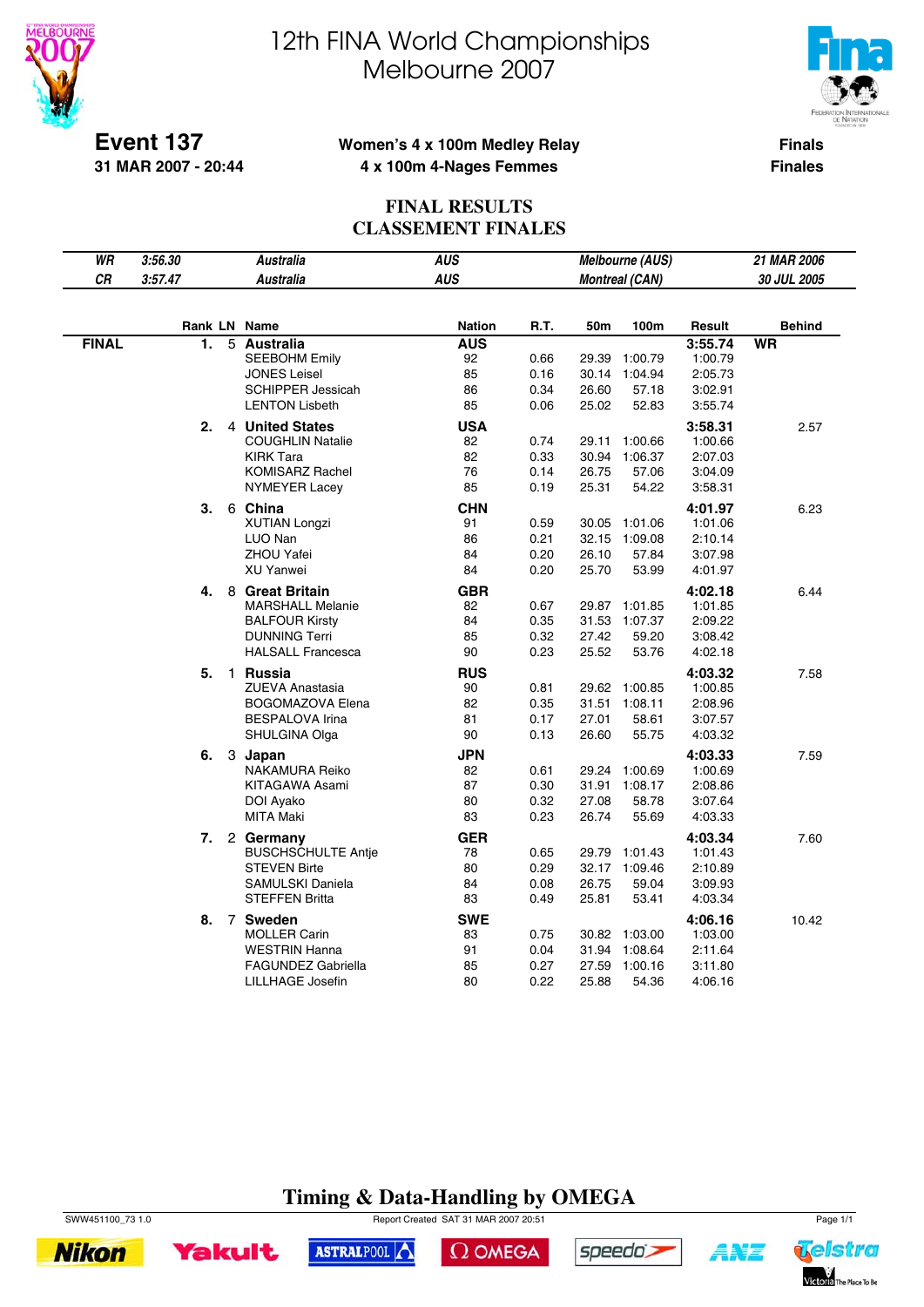



**Heats Séries**

### **Men's 50m Freestyle 50m Nage Libre Hommes**

CORRECTED **1.1** 

**30 MAR 2007 - 10:20**

 $\overline{a}$ 

#### **TOTAL RANKING CLASSEMENT TOTAL**

| WR | 21.64 | Alexander   | <b>RUS</b>  | (RUS)<br>:COW | <b>JUN 2000</b>    |
|----|-------|-------------|-------------|---------------|--------------------|
| СR | 21.69 | MAN Roland: | ne i<br>K5A | CAN'          | 2005<br>,,,,<br>2Λ |

|     |    |    | Rank HT LN Name                      |    | <b>YB</b> Nation | R.T. | Result  | <b>Behind</b> |
|-----|----|----|--------------------------------------|----|------------------|------|---------|---------------|
| 1.  | 23 | 4  | <b>KIZIEROWSKI Bartosz</b>           |    | 77 POL           | 0.70 | 22.03 Q |               |
| 2.  | 23 | 5  | <b>SULLIVAN Eamon</b>                |    | <b>85 AUS</b>    | 0.67 | 22.06 Q | 0.03          |
| 3.  | 24 |    | 4 JONES Cullen                       |    | 84 USA           | 0.76 | 22.09 Q | 0.06          |
| 4.  | 23 |    | 6 NYSTRAND Stefan                    |    | <b>81 SWE</b>    | 0.72 | 22.12Q  | 0.09          |
| 5.  | 24 |    | 3 WILDMAN-TOBRINER Benjamin          |    | 84 USA           | 0.74 | 22.20Q  | 0.17          |
| 6.  | 22 |    | 2 CIELO FILHO Cesar                  |    | <b>87 BRA</b>    | 0.74 | 22.25Q  | 0.22          |
| 7.  | 23 |    | 2 BERNARD Alain                      |    | <b>83 FRA</b>    | 0.76 | 22.26Q  | 0.23          |
| 8.  | 24 |    | 5 BOUSQUET Frederick                 |    | <b>81 FRA</b>    | 0.76 | 22.33Q  | 0.30          |
| 8.  | 24 |    | 2 LORENTE GINESTA Eduard             |    | 77 ESP           | 0.78 | 22.33Q  | 0.30          |
| 10. | 22 | 5  | <b>SCHOEMAN Roland</b>               | 80 | <b>RSA</b>       | 0.66 | 22.34Q  | 0.31          |
| 11. | 24 | 1. | <b>GODEC Jernej</b>                  |    | <b>86 SLO</b>    | 0.73 | 22.39Q  | 0.36          |
| 12. | 23 | 7  | <b>STYMNE Petter</b>                 |    | <b>83 SWE</b>    | 0.84 | 22.46Q  | 0.43          |
| 13. | 24 |    | 6 HAYDEN Brent                       |    | 83 CAN           | 0.77 | 22.50Q  | 0.47          |
| 14. | 23 |    | 3 CALLUS Ashley                      |    | <b>79 AUS</b>    | 0.70 | 22.55Q  | 0.52          |
| 15. | 21 |    | 8 ZANDBERG Gerhard                   |    | <b>83 RSA</b>    | 0.69 | 22.60Q  | 0.57          |
| 16. | 22 |    | 3 ILES Salim                         | 75 | <b>ALG</b>       | 0.73 | 22.63Q  | 0.60          |
| 17. | 24 | 8. | <b>BOVELL George</b>                 | 83 | <b>TRI</b>       | 0.71 | 22.64   | 0.61          |
| 18. | 23 |    | 8 ITO Makoto                         |    | 86 JPN           | 0.74 | 22.66   | 0.63          |
| 19. | 21 | 5. | <b>BURNETT Simon</b>                 | 83 | <b>GBR</b>       | 0.70 | 22.69   | 0.66          |
| 20. | 21 |    | 2 RAJAKYLA Matti                     |    | <b>84 FIN</b>    | 0.70 | 22.73   | 0.70          |
| 21. | 21 |    | 4 GRECHIN Andrey                     |    | <b>87 RUS</b>    | 0.80 | 22.76   | 0.73          |
| 22. | 22 |    | 8 TSAGKARAKIS Apostolos              |    | <b>82 GRE</b>    | 0.70 | 22.77   | 0.74          |
| 23. | 24 |    | 7 ALMASRI Rafed-Zyad                 |    | <b>82 SYR</b>    | 0.82 | 22.82   | 0.79          |
| 24. | 22 |    | <b>6 LAGUNOV Evgeny</b>              |    | <b>85 RUS</b>    | 0.81 | 22.83   | 0.80          |
| 24. | 23 | 1. | <b>ROSE Matthew</b>                  |    | 81 CAN           | 0.71 | 22.83   | 0.80          |
| 26. | 18 | 6. | <b>BARBIC Bruno</b>                  | 85 | <b>CRO</b>       | 0.78 | 22.86   | 0.83          |
| 27. | 22 | 1. | <b>CAI Li</b>                        |    | 87 CHN           | 0.73 | 22.98   | 0.95          |
| 28. | 22 | 7  | <b>GIMBUTIS Rolandas</b>             |    | <b>81 LTU</b>    | 0.78 | 23.00   | 0.97          |
| 29. | 21 |    | 7 ANDKJAER Jakob Schiott             | 85 | DEN              | 0.67 | 23.01   | 0.98          |
| 30. | 18 |    | 3 GUTU Octavian                      |    | 82 ROU           | 0.80 | 23.06   | 1.03          |
| 31. | 18 |    | 5 AYALA Jacinto                      |    | 87 DOM           | 0.62 | 23.09   | 1.06          |
| 32. | 21 | 6. | <b>GRAND JEAN Yoris</b>              | 89 | <b>BEL</b>       | 0.71 | 23.10   | 1.07          |
| 33. | 19 |    | 3 NEVIAROUSKI Stanislau              |    | <b>81 BLR</b>    | 0.73 | 23.13   | 1.10          |
| 34. | 20 |    | 6 VISMARA Lorenzo                    |    | <b>75 ITA</b>    | 0.80 | 23.16   | 1.13          |
| 35. | 19 |    | 1 ALESI Octavio                      |    | <b>86 VEN</b>    | 0.59 | 23.18   | 1.15          |
| 36. | 17 |    | 2 BECERRA Camilo                     |    | <b>80 COL</b>    | 0.74 | 23.25   | 1.22          |
| 37. | 17 |    | 3 GIBSON Cameron                     |    | 82 NZL           | 0.80 | 23.30   | 1.27          |
| 37. | 21 | 1. | <b>TRANDAFIR Norbert</b>             |    | 88 ROU           | 0.80 | 23.30   | 1.27          |
| 39. | 19 |    | 7 HERRING Mark                       |    | 84 NZL           | 0.76 | 23.32   | 1.29          |
| 40. | 18 |    | 1 TODOROVIC Mario                    |    | <b>88 CRO</b>    | 0.72 | 23.33   | 1.30          |
| 40. | 20 | 1. | KUTSCHER BELGERI Paul Alexander7 URU |    |                  | 0.77 | 23.33   | 1.30          |
| 42. | 15 | 8. | <b>DUNFORD David</b>                 |    | <b>88 KEN</b>    | 0.79 | 23.35   | 1.32          |
| 43. | 19 |    | 6 HARD Jere                          |    | <b>78 FIN</b>    | 0.76 | 23.36   | 1.33          |
| 44. | 20 |    | 2 YEGOSHIN Yuriy                     |    | <b>UKR</b>       | 0.81 | 23.37   | 1.34          |
| 44. | 20 | 7  | <b>NOVY Karel</b>                    |    | <b>80 SUI</b>    | 0.82 | 23.37   | 1.34          |

**Timing & Data-Handling by OMEGA**

ASTRALPOOL



 $\Omega$  OMEGA

speedo's



**Yakult** 



**ANT**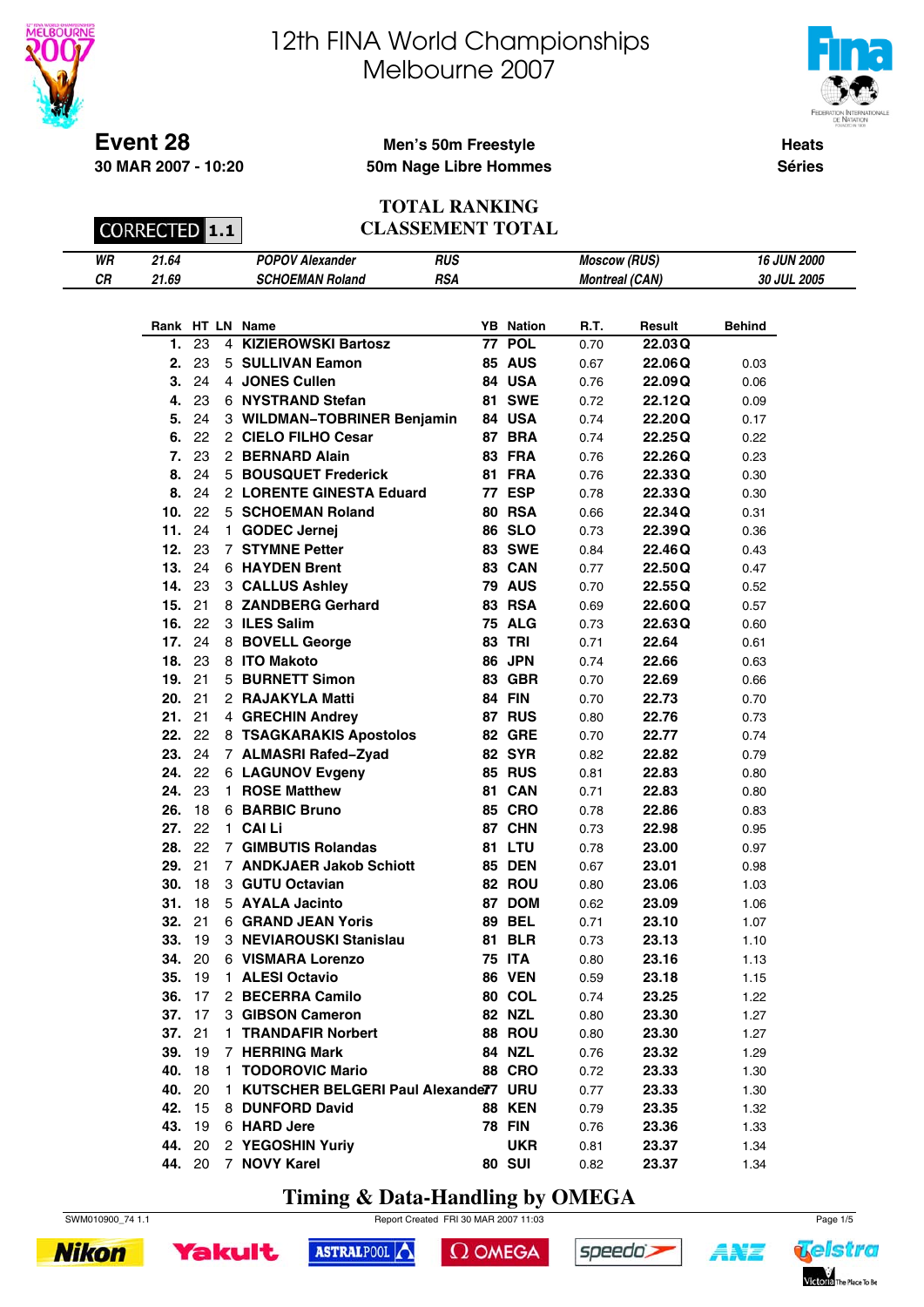



**Heats**

**Séries**

#### **Event 28 30 MAR 2007 − 10:20**

## **Men's 50m Freestyle 50m Nage Libre Hommes**

CORRECTED **1.1** 

#### **TOTAL RANKING CLASSEMENT TOTAL**

| WR | 21.64 | <b>POPOV Alexander</b>                 | RUS | <b>Moscow (RUS)</b>   | <b>16 JUN 2000</b> |
|----|-------|----------------------------------------|-----|-----------------------|--------------------|
| СR | 21.69 | <i>SCHOEMAN</i><br><sup>1</sup> Rolang | RSA | <b>Montreal (CAN)</b> | 30 JUL 2005        |

|     |    |                | Rank HT LN Name                 | <b>YB</b> Nation | R.T. | Result | <b>Behind</b> |
|-----|----|----------------|---------------------------------|------------------|------|--------|---------------|
| 46. | 17 | $\overline{4}$ | <b>GAFFURI Alessandro</b>       | <b>81 SUI</b>    | 0.75 | 23.43  | 1.40          |
| 46. | 19 |                | 2 OLIVEIRA Nicolas              | 87 BRA           | 0.73 | 23.43  | 1.40          |
| 48. | 20 |                | 8 SCHUBERT Michael              | <b>86 GER</b>    | 0.88 | 23.44  | 1.41          |
| 49. | 17 | $\mathbf{1}$   | <b>DALE OEN Robin</b>           | <b>80 NOR</b>    | 0.76 | 23.50  | 1.47          |
| 49. | 20 |                | 3 MELCONIAN ALVEZ Jose Gabriel  | 87 URU           | 0.67 | 23.50  | 1.47          |
| 51. | 18 |                | 2 LABAN Josh                    | <b>82 ISV</b>    | 0.67 | 23.64  | 1.61          |
| 52. | 17 |                | 8 SKLYAR Alaxandr               | <b>88 KAZ</b>    | 0.83 | 23.69  | 1.66          |
| 53. | 20 |                | 4 SHI Yang                      | 89 CHN           | 0.80 | 23.73  | 1.70          |
| 54. | 18 |                | 4 KHAN Vitaliy                  | <b>85 KAZ</b>    | 0.78 | 23.74  | 1.71          |
| 55. | 16 |                | 4 YAMAMOTO Hiroaki              | 87 JPN           | 0.75 | 23.76  | 1.73          |
| 55. | 19 |                | 8 NACHAEV Ravil                 | <b>74 UZB</b>    | 0.83 | 23.76  | 1.73          |
| 57. | 17 |                | 6 HAYNES Terrence               | 84 BAR           | 0.74 | 23.80  | 1.77          |
| 58. | 17 |                | 7 PROBERT Carl                  | <b>75 FIJ</b>    | 0.73 | 23.84  | 1.81          |
| 59. | 19 |                | 5 BAKHTIAROV Alexandre          | 87 CYP           | 0.68 | 23.85  | 1.82          |
| 60. | 18 |                | <b>7 TITENIS Giedrius</b>       | 89 LTU           | 0.88 | 23.97  | 1.94          |
| 61. | 19 |                | 4 BURCH Roy-Allan Saul Burch    | <b>85 BER</b>    | 0.67 | 23.98  | 1.95          |
| 62. | 16 |                | 1 FORDE Martyn                  | <b>85 BAR</b>    | 0.64 | 23.99  | 1.96          |
| 63. | 14 |                | 6 LIM Namgyun                   | 87 KOR           | 0.68 | 24.01  | 1.98          |
| 64. | 18 |                | 8 LIWNAT Shai                   | <b>84 ISR</b>    | 0.66 | 24.03  | 2.00          |
| 65. | 20 |                | 5 CHINNAPASAEN Arwut            | 80 THA           | 0.77 | 24.05  | 2.02          |
| 66. | 15 |                | 4 KHADE Virdhawal               | <b>91 IND</b>    | 0.85 | 24.06  | 2.03          |
| 67. | 16 |                | 5 ACUNA Crox Ernesto            | <b>90 VEN</b>    | 0.73 | 24.12  | 2.09          |
| 68. | 15 |                | 6 ROODZANT Jan                  | 84 ARU           | 0.73 | 24.18  | 2.15          |
| 69. | 17 |                | 5 DANILOV Vasilii               | <b>88 KGZ</b>    | 0.78 | 24.22  | 2.19          |
| 70. | 16 |                | 3 KAAKI Basil                   | <b>88 LIB</b>    | 0.65 | 24.31  | 2.28          |
| 71. | 16 |                | 6 BIDARYAN Mohammad             | <b>88 IRI</b>    | 0.78 | 24.38  | 2.35          |
| 72. | 15 |                | 3 TEO Quee Lim Ernest           | <b>76 SIN</b>    | 0.70 | 24.48  | 2.45          |
| 73. | 15 |                | 2 ONG Kai Yi Russell            | <b>89 SIN</b>    | 0.75 | 24.49  | 2.46          |
| 74. | 16 |                | 7 DIVGIKAR Varun                | <b>85 IND</b>    | 0.78 | 24.53  | 2.50          |
| 75. | 14 |                | 3 VYOMBO Rama                   | <b>83 KEN</b>    | 0.75 | 24.55  | 2.52          |
| 76. | 15 |                | 1 YEIYAH Yellow                 | 84 NGR           | 0.79 | 24.62  | 2.59          |
| 77. | 14 | $\mathbf{1}$   | <b>OLSEN Kristian</b>           | <b>85 FAR</b>    | 0.68 | 24.65  | 2.62          |
| 78. | 16 |                | 2 KOLOYAN Mikael                | 83 ARM           | 0.70 | 24.67  | 2.64          |
| 79. | 12 | $\mathbf{1}$   | <b>RIDAURA CARBONELL Carles</b> | <b>80 AND</b>    | 0.81 | 24.68  | 2.65          |
| 80. | 14 |                | 8 LOCKE Kieran                  | 84 ISV           | 0.67 | 24.69  | 2.66          |
| 81. | 13 |                | 5 HARUTYUNYAN Harutyun          | 87 ARM           | 0.76 | 24.71  | 2.68          |
| 82. | 10 |                | 6 HAFDI Youssef                 | <b>86 MAR</b>    | 0.69 | 24.73  | 2.70          |
| 83. | 15 |                | 7 LOGINOV Dmitriy               | 86 UZB           | 0.72 | 24.79  | 2.76          |
| 84. | 15 |                | 5 WANG Wei Wen                  | <b>86 TPE</b>    | 0.66 | 24.82  | 2.79          |
| 85. | 14 |                | 4 USTADVICH Nikola              | <b>87 PER</b>    | 0.72 | 24.85  | 2.82          |
| 86. | 11 |                | 5 HALL Luke                     | <b>89 SWZ</b>    | 0.73 | 24.88  | 2.85          |
| 87. | 13 |                | 7 DAVELAAR Rodion               | <b>90 AHO</b>    | 0.69 | 24.93  | 2.90          |
| 88. | 14 |                | 7 YABAR - DAVILA Manuel Alonso  | <b>85 PER</b>    | 0.83 | 24.95  | 2.92          |
| 89. | 12 |                | 7 LEE Daniel                    | <b>90 SRI</b>    | 0.82 | 24.99  | 2.96          |
|     |    |                | 90. 14 5 HO Brian Howard        | <b>85 INA</b>    | 0.65 | 25.01  | 2.98          |

**Timing & Data-Handling by OMEGA**

SWM010900\_74 1.1 Report Created FRI 30 MAR 2007 11:03





 $\Omega$  OMEGA





**ANT**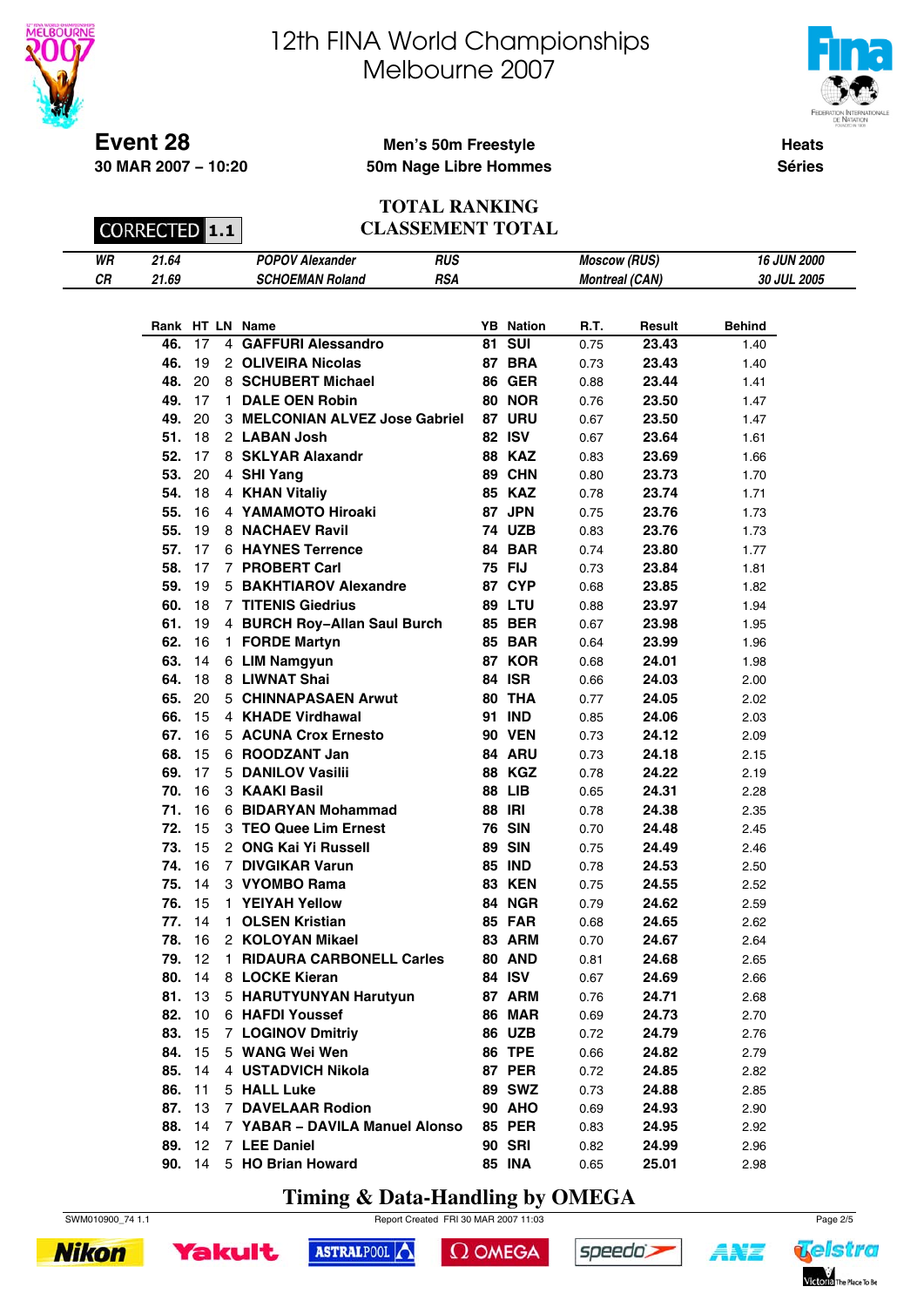



**Heats**

**Séries**

### **Men's 50m Freestyle 50m Nage Libre Hommes**

CORRECTED **1.1** 

**30 MAR 2007 − 10:20**

#### **TOTAL RANKING CLASSEMENT TOTAL**

| WR | 21.64 | <b>POPOV Alc</b><br>Alexander | RUS | (RUS)<br>Moscow   | <b>16 JUN 2000</b> |
|----|-------|-------------------------------|-----|-------------------|--------------------|
| СR | 21.69 | Roland<br>70L<br>- MA N       | RSA | (CAN)<br>Montreal | JUL 2005 ו<br>30   |

|      |                |                | Rank HT LN Name                  |    | <b>YB</b> Nation | R.T. | Result | <b>Behind</b> |
|------|----------------|----------------|----------------------------------|----|------------------|------|--------|---------------|
| 91.  | 11             | 8              | <b>KOUAM Amine</b>               |    | <b>86 MAR</b>    | 0.77 | 25.08  | 3.05          |
| 92.  | 11             |                | 4 ALBA Marcelo                   | 6  | <b>BOL</b>       | 0.68 | 25.11  | 3.08          |
| 93.  | 12             |                | 4 HAMADEH Anas                   | 89 | <b>JOR</b>       | 0.76 | 25.13  | 3.10          |
| 94.  | 13             |                | 3 AL JESMI Obaid Ahmed Obaid     |    | 81 UAE           | 0.80 | 25.20  | 3.17          |
| 95.  | 11             |                | 3 ADAM Gael                      |    | <b>86 MRI</b>    | 0.79 | 25.24  | 3.21          |
| 96.  | 13             |                | 8 DUENAS Christopher             | 91 | <b>GUM</b>       | 0.76 | 25.29  | 3.26          |
| 97.  | 10             |                | 7 TERUPAIA Rainui                |    | 83 TAH           | 0.78 | 25.38  | 3.35          |
| 97.  | 12             |                | 2 HARFORD Daryl Kurt             |    | 87 GRN           | 0.71 | 25.38  | 3.35          |
| 99.  | 13             |                | 1 LOBO MARTINEZ Jose Enmanuel    |    | <b>88 PAR</b>    | 0.77 | 25.39  | 3.36          |
| 99.  | 14             |                | 2 VUJASIN Srdjan                 |    | <b>88 BIH</b>    | 0.79 | 25.39  | 3.36          |
| 101. | 13             |                | 6 ABALALLA Yassir                |    | 87 BOL           | 0.73 | 25.44  | 3.41          |
| 102. | 9              |                | 4 ROBERTS Yannick                |    | <b>89 GUY</b>    | 0.72 | 25.46  | 3.43          |
| 103. | 13             |                | 2 STAMENOV Goran                 |    | 87 MKD           | 0.75 | 25.55  | 3.52          |
| 104. | 9              |                | 6 CALDERON Jonathan              |    | 86 LCA           | 0.72 | 25.61  | 3.58          |
| 105. | 12             |                | 5 DANSOU Marc Pascal Pierre      |    | <b>83 BEN</b>    | 0.83 | 25.70  | 3.67          |
| 106. | 8              |                | 5 DANSOU Alois Patrice Kouadjo   |    | <b>82 BEN</b>    | 0.79 | 25.79  | 3.76          |
| 106. | 9              | $\overline{7}$ | <b>MOLCHANOV Andrey</b>          |    | 87 TKM           | 0.80 | 25.79  | 3.76          |
| 106. | 12             |                | 6 KPLIBOH Otiko                  |    | 87 NGR           | 0.83 | 25.79  | 3.76          |
| 109. | 9              |                | 3 CHANG Eric                     |    | <b>92 MAS</b>    | 0.75 | 25.88  | 3.85          |
| 110. | 10             | 1.             | <b>CHEONG Wui Chon</b>           |    | 92 MAC           | 0.67 | 25.89  | 3.86          |
| 111. | 10             | 4              | <b>MATONSE Leonel Dos Santos</b> |    | <b>88 MOZ</b>    | 0.74 | 25.97  | 3.94          |
| 112. | 12             |                | 8 RIVERA COELLO Julio Cesar      |    | 82 HON           | 0.71 | 25.98  | 3.95          |
| 113. | 10             |                | 2 UNAMBOOWE Heshan               |    | <b>92 SRI</b>    | 0.65 | 25.99  | 3.96          |
| 114. | 12             |                | 3 FERGUSON Naji Askia            |    | <b>79 GRN</b>    | 0.88 | 26.01  | 3.98          |
| 115. | $\overline{7}$ |                | 3 JOENSEN Pal                    |    | <b>90 FAR</b>    | 0.77 | 26.03  | 4.00          |
| 115. | 8              |                | 4 CHEONG Kin Wa                  | 91 | <b>MAC</b>       | 0.70 | 26.03  | 4.00          |
| 117. | 11             | $7^{\circ}$    | <b>SICHAN Heimanu</b>            | 90 | <b>TAH</b>       | 0.64 | 26.05  | 4.02          |
| 118. | 8              |                | 3 TASHKANDI Loai                 | 91 | <b>KSA</b>       | 0.84 | 26.15  | 4.12          |
| 119. | 9              |                | 8 BAIG Adil                      |    | 83 PAK           | 0.77 | 26.16  | 4.13          |
| 119. | 10             | 8              | <b>SHIMIZU Carlos</b>            | 89 | <b>GUM</b>       | 0.80 | 26.16  | 4.13          |
| 121. | 8              | 8              | <b>JORDAN Zane</b>               | 91 | <b>ZAM</b>       | 0.67 | 26.23  | 4.20          |
| 122. | 11             |                | 6 PRONO BRITEZ Genaro Mathias    |    | <b>89 PAR</b>    | 0.69 | 26.24  | 4.21          |
| 123. | 8              |                | 2 AUGIER Jean-Luc                |    | 89 LCA           | 0.76 | 26.25  | 4.22          |
| 124. | 8              |                | 6 MARFLEET Joshua                |    | 87 SAM           | 0.74 | 26.29  | 4.26          |
| 125. | 10             |                | 3 ANDREI Tamir                   | 86 | MGL              | 0.73 | 26.34  | 4.31          |
| 126. | 6              |                | 4 ROBERTS Niall                  |    | 91 GUY           | 0.83 | 26.39  | 4.36          |
| 127. | 8              | 7              | <b>TASHKANDI Hazem</b>           |    | 92 KSA           | 0.81 | 26.49  | 4.46          |
| 128. | 11             | 1.             | <b>AL-JABALI Monder</b>          |    | 88 LBA           | 0.80 | 26.62  | 4.59          |
| 129. | 7              |                | 5 HANI Marbi                     |    | <b>89 ALB</b>    | 0.79 | 26.67  | 4.64          |
| 130. | 1              |                | 6 WAITI Raukura                  |    | <b>90 COK</b>    | 0.76 | 26.75  | 4.72          |
| 131. | 6              |                | 3 XABA Mduduzi Fanuwakme         |    | 89 SWZ           | 0.86 | 26.78  | 4.75          |
| 132. | 6              |                | 5 MALIKI AMADOU Ibrahim          |    | <b>81 NIG</b>    | 1.22 | 26.95  | 4.92          |
| 133. | 7              | $\overline{7}$ | <b>ZIN Kyaw</b>                  |    | <b>89 MYA</b>    | 0.86 | 27.01  | 4.98          |
| 134. | 7              |                | 4 AWESAT Fadi                    |    | <b>89 PLE</b>    | 0.86 | 27.06  | 5.03          |
| 135. | 9              |                | 2 ABBASOV Tural                  |    | <b>90 AZE</b>    | 0.73 | 27.21  | 5.18          |

**Timing & Data-Handling by OMEGA**

ASTRALPOOL



 $\Omega$  OMEGA



**Yakult** 



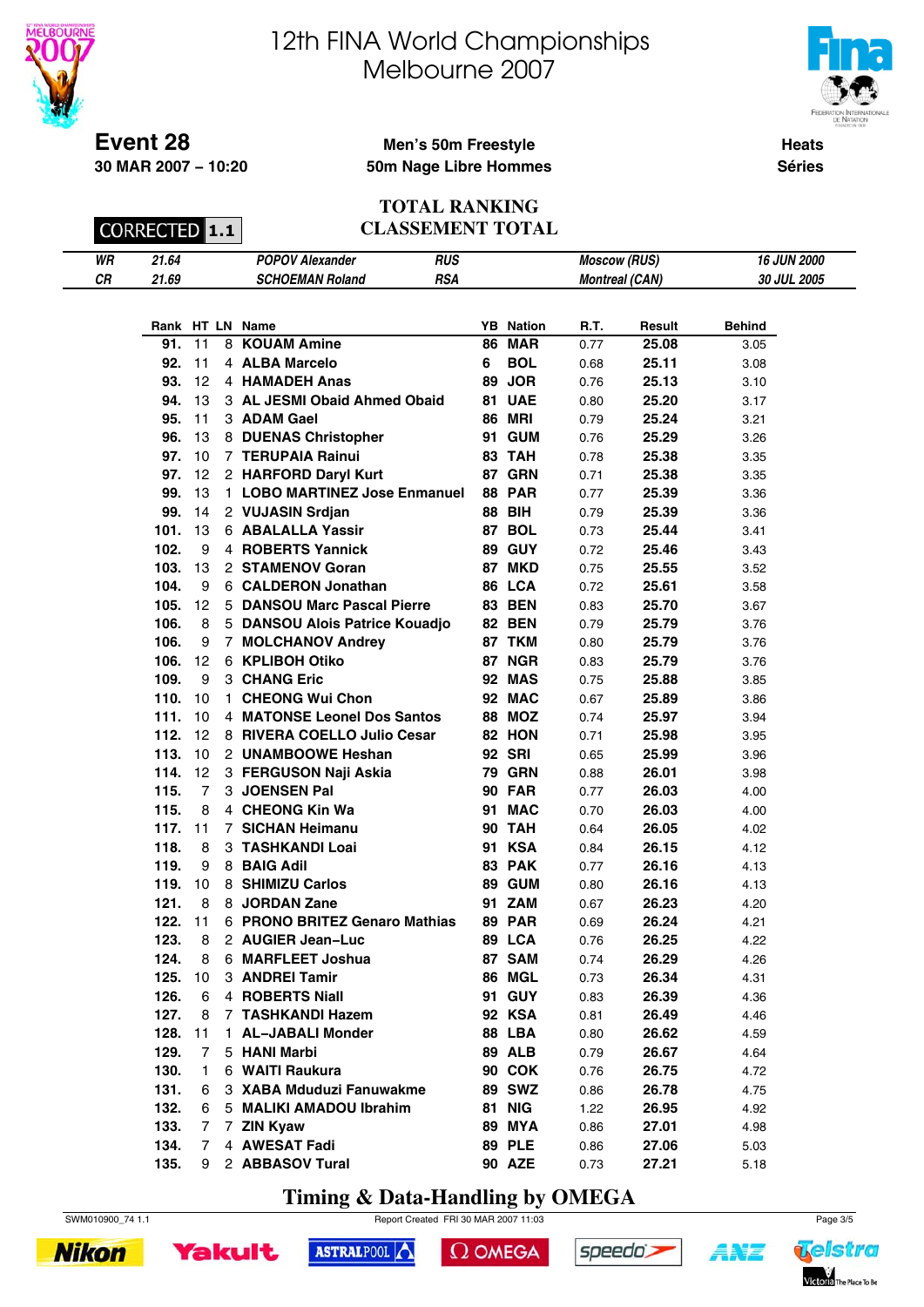



**Heats**

**Séries**

#### **Event 28 30 MAR 2007 − 10:20**

## **Men's 50m Freestyle 50m Nage Libre Hommes**

CORRECTED 1.1

**TOTAL RANKING CLASSEMENT TOTAL**

| WR | 21.64 | <b>POPOV</b><br>Alexander | RUS<br>__ | <sup>,</sup> (RUS)<br>Moscow | <b>JUN 2000</b><br>16  |
|----|-------|---------------------------|-----------|------------------------------|------------------------|
| СR | 21.69 | Roland<br>88 B            | RSA       | (CAN)                        | <b>JUL 2005</b><br>.מ? |
|    |       |                           |           |                              |                        |

|      |                |                | Rank HT LN Name               |    | <b>YB</b> Nation | R.T. | Result     | <b>Behind</b> |
|------|----------------|----------------|-------------------------------|----|------------------|------|------------|---------------|
| 136. | 6              | $^{2}$         | <b>MENDBAYAR Batchuluun</b>   |    | 92 MGL           | 0.78 | 27.31      | 5.28          |
| 136. | 7              |                | 6 WONG Eli Ebenezer           | 91 | <b>NMA</b>       | 0.75 | 27.31      | 5.28          |
| 138. | 11             |                | 2 KARTABAEV Timur             | 91 | <b>KGZ</b>       | 0.78 | 27.44      | 5.41          |
| 139. | 4              |                | 4 RODRIGUEZ Justine           | 87 | <b>FSM</b>       | 0.81 | 27.45      | 5.42          |
| 140. | 7              |                | 2 SOVAN Nareth                | 88 | <b>CAM</b>       | 0.68 | 27.55      | 5.52          |
| 141. | 7              | 8              | <b>NASSAR Sami</b>            |    | <b>89 PLE</b>    | 0.83 | 27.58      | 5.55          |
| 142. | 6              | 1              | <b>KROVYAKOV Sergey</b>       | 91 | <b>TKM</b>       | 0.89 | 27.67      | 5.64          |
| 143. | 6              | 6              | <b>WALLACE Stephenson</b>     | 82 | <b>VIN</b>       | 0.81 | 27.71      | 5.68          |
| 144. | 5              | 5              | <b>TAYLOR Michael</b>         | 89 | <b>MIL</b>       | 0.80 | 27.83      | 5.80          |
| 145. | 5              |                | 2 AUGUSTINE Tony              |    | 86 FSM           | 0.72 | 27.85      | 5.82          |
| 146. | 5              | 8.             | <b>SHAH Prasiddha Jung</b>    |    | <b>89 NEP</b>    | 0.77 | 27.94      | 5.91          |
| 147. | 4              | $\overline{7}$ | <b>MISECH Isao</b>            |    | <b>92 PLW</b>    | 0.68 | 28.29      | 6.26          |
| 148. | 2              | 8              | <b>MUZAFURU Muwanguzi</b>     |    | <b>79 UGA</b>    | 0.73 | 28.30      | 6.27          |
| 149. | 1              |                | 7 VIENGMANY Khaykeo           |    | <b>84 LAO</b>    | 0.77 | 28.51      | 6.48          |
| 150. | 5              | 1              | <b>DECOSTER Justin</b>        |    | <b>90 MIL</b>    | 0.76 | 28.55      | 6.52          |
| 151. | 4              |                | 5 ASHRAF Hassan               | 85 | <b>MDV</b>       | 0.74 | 28.63      | 6.60          |
| 152. | 6              |                | 7 CHEUNG HO YAN Kevin         | 90 | <b>MRI</b>       | 0.79 | 28.80      | 6.77          |
| 153. | 5              | $\overline{7}$ | <b>WEI Ching Maou</b>         |    | 85 ASA           | 0.78 | 29.08      | 7.05          |
| 154. | 2              | 1.             | <b>MOHAMED Attoumani</b>      | 81 | <b>COM</b>       | 0.81 | 29.10      | 7.07          |
| 155. | 4              |                | 2 WILLIAMS Dante              | 88 | <b>ANT</b>       | 0.70 | 29.42      | 7.39          |
| 156. | 9              | 1.             | <b>RUSHAKA Khalid</b>         | 80 | <b>TAN</b>       | 0.83 | 29.44      | 7.41          |
| 157. | 1              | 3              | <b>OKOTAI Petero</b>          | 81 | <b>COK</b>       | 0.79 | 29.54      | 7.51          |
| 158. | 3              | 5              | <b>KARMALI Rahim</b>          |    | 92 UGA           | 0.68 | 29.59      | 7.56          |
| 159. | 5              |                | 4 CHITRAKAR Rajib             | 89 | <b>NEP</b>       | 0.76 | 29.68      | 7.65          |
| 160. | 3              |                | 4 HABIMANA Aimable            | 82 | <b>RWA</b>       | 1.20 | 29.88      | 7.85          |
| 161. | 4              | 1.             | <b>AREESH Ibrahim</b>         | 91 | <b>MDV</b>       | 0.72 | 30.14      | 8.11          |
| 162. | $\overline{c}$ | 5              | <b>ADU Okai Opanka</b>        |    | <b>GHA</b>       | 1.20 | 30.27      | 8.24          |
| 163. | 6              |                | 8 AL GADABI Abdulsalam        |    | <b>78 YEM</b>    | 0.82 | 31.25      | 9.22          |
| 164. | 5              |                | 3 LUMUAMU-DIMBU Aymard        | 81 | <b>CGO</b>       | 0.84 | 31.57      | 9.54          |
| 165. | 1              | 1.             | <b>CHINDAVONG Thepphithak</b> |    | <b>91 LAO</b>    | 1.08 | 31.67      | 9.64          |
| 166. | 3              | 3              | <b>GRAF Cooper Theodore</b>   |    | <b>92 NMA</b>    | 0.71 | 31.78      | 9.75          |
| 167. | $\overline{c}$ |                | 3 BLEWUDZI Bernard            | 85 | <b>GHA</b>       | 0.80 | 32.11      | 10.08         |
| 168. | $\overline{c}$ |                | 2 MAKHOTHI Boipelo            |    | <b>86 LES</b>    | 0.78 | 32.29      | 10.26         |
| 169. | 3              |                | 6 LEATUALEVAO JR. Vincent     |    | <b>85 ASA</b>    | 0.86 | 32.37      | 10.34         |
| 170. | 5              |                | 6 JALLOH Abubakarr            | 77 | <b>SLE</b>       | 0.84 | 32.41      | 10.38         |
| 171. | 4              | 3              | DANGASSAT-SISSOULOU Iglay     |    | 87 CGO           | 0.82 | 33.15      | 11.12         |
| 172. | 1              |                | 2 YOUGBARE Rene Jacob         |    | <b>84 BUR</b>    | 1.14 | 33.91      | 11.88         |
| 173. | 2              |                | 6 ILBOUDA Salfo               |    | <b>76 BUR</b>    | 0.94 | 34.42      | 12.39         |
| 174. | 8              |                | 1 BAMBA Gibrilla              |    | <b>75 SLE</b>    | 1.12 | 38.00      | 15.97         |
| 175. | 3              |                | 2 MOROMELLA Lehlohonolo       |    | <b>85 LES</b>    | 0.93 | 38.06      | 16.03         |
|      | 2              |                | 4 ABDEREMANE Amrane           |    | <b>75 COM</b>    |      | <b>DNS</b> |               |
|      | 2              |                | 7 CAVIC Milorad               |    | 84 SRB           |      | <b>DNS</b> |               |
|      | 3              |                | 1 GAYE Modou                  |    | <b>75 MTN</b>    |      | <b>DNS</b> |               |
|      | 3              |                | 7 CHINGIZOV Alisher           |    | <b>86 TJK</b>    |      | <b>DNS</b> |               |
|      | 3              |                | 8 AHMED LEBYADH Mohamed       |    | <b>85 MTN</b>    |      | <b>DNS</b> |               |

**Timing & Data-Handling by OMEGA**



 $\Omega$  OMEGA

speedo's

ASTRALPOOL



**Yakult** 

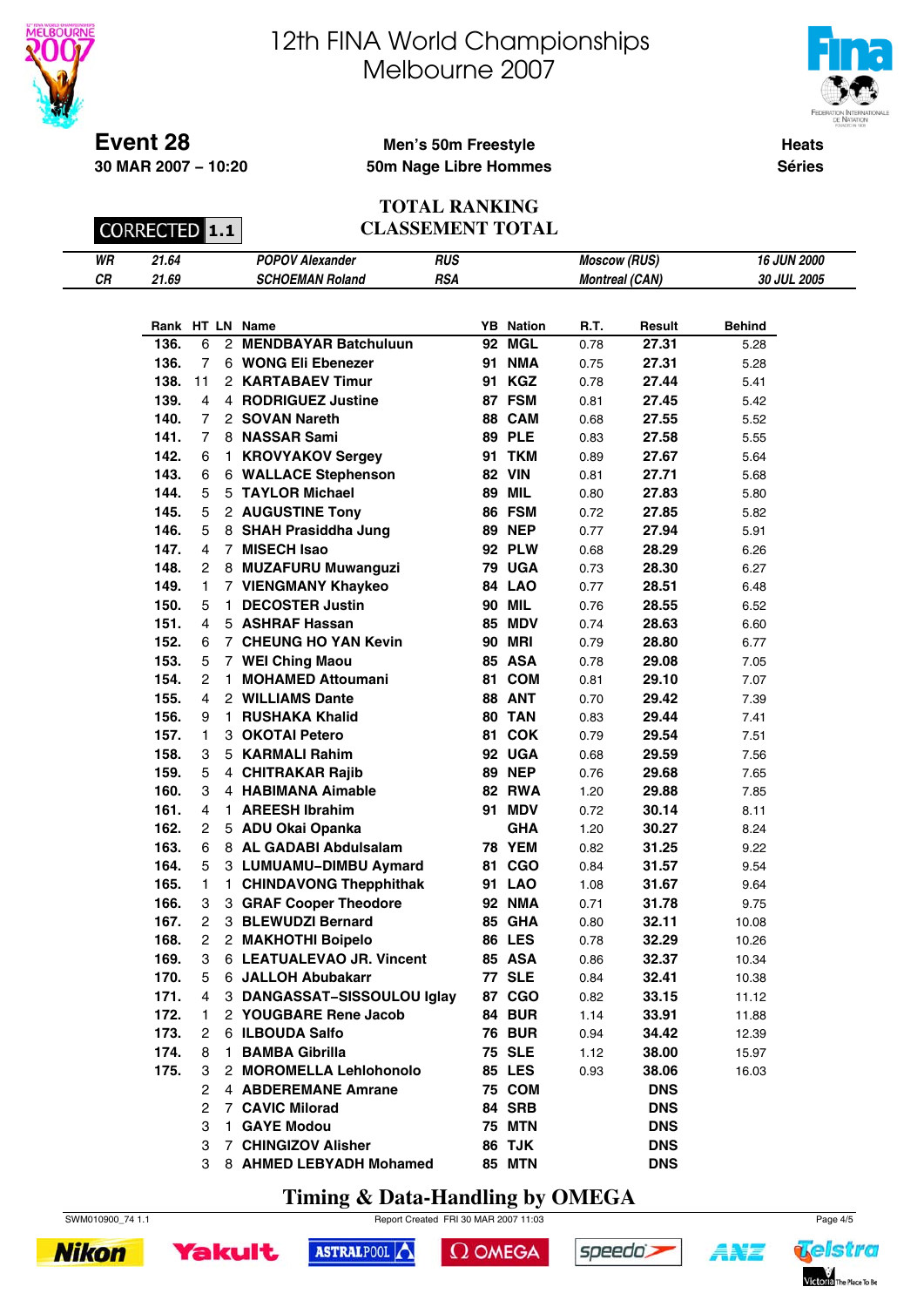



**Event 28**

**30 MAR 2007 − 10:20**

## **Men's 50m Freestyle 50m Nage Libre Hommes**

**Heats Séries**

#### **TOTAL RANKING CLASSEMENT TOTAL**

|    | <b>CORRECTED 1.1</b> |                        | <b>CLASSEMENT TOTAL</b> |                       |                    |
|----|----------------------|------------------------|-------------------------|-----------------------|--------------------|
| WR | 21.64                | <b>POPOV Alexander</b> | RUS                     | <b>Moscow (RUS)</b>   | <b>16 JUN 2000</b> |
| СR | 21.69                | <b>SCHOEMAN Roland</b> | RSA                     | <b>Montreal (CAN)</b> | <b>30 JUL 2005</b> |

|    |                | Rank HT LN Name             | <b>YB</b> Nation | <b>R.T.</b> | Result     | <b>Behind</b> |
|----|----------------|-----------------------------|------------------|-------------|------------|---------------|
| 4  | 6              | <b>KARSANI Mohamed</b>      | 83 SUD           |             | <b>DNS</b> |               |
| 4  |                | 8 ALI MAIGA Akibou Yacouba  | <b>77 NIG</b>    |             | <b>DNS</b> |               |
| 7  |                | <b>AWIZOBA Essossimana</b>  | <b>78 TOG</b>    |             | <b>DNS</b> |               |
| 9  | 5              | <b>MATIAS Joao</b>          | <b>86 ANG</b>    |             | <b>DNS</b> |               |
| 13 |                | 4 AGUIAR Joao               | 83 ANG           |             | <b>DNS</b> |               |
| 16 | 8              | <b>MAKERE Samson</b>        | <b>75 TAN</b>    |             | <b>DNS</b> |               |
| 21 |                | 3 VAN DEN HOOGENBAND Pieter | <b>78 NED</b>    |             | <b>DNS</b> |               |
| 22 |                | 4 VOLYNETS Oleksandr        | <b>74 UKR</b>    |             | <b>DNS</b> |               |
|    | $\overline{4}$ | NIYOMUGABO Jackson          | <b>88 RWA</b>    |             | <b>DSQ</b> |               |
|    |                | 5 NKURRNZIZA Herve          | <b>88 BDI</b>    |             | <b>DSQ</b> |               |
| 10 |                | 5 CAMAL Chakyl              | 90 MOZ           |             | DSQ        |               |

# **Timing & Data-Handling by OMEGA**

 $\Omega$  OMEGA

ASTRALPOOL



**Yakult** 



speedo's

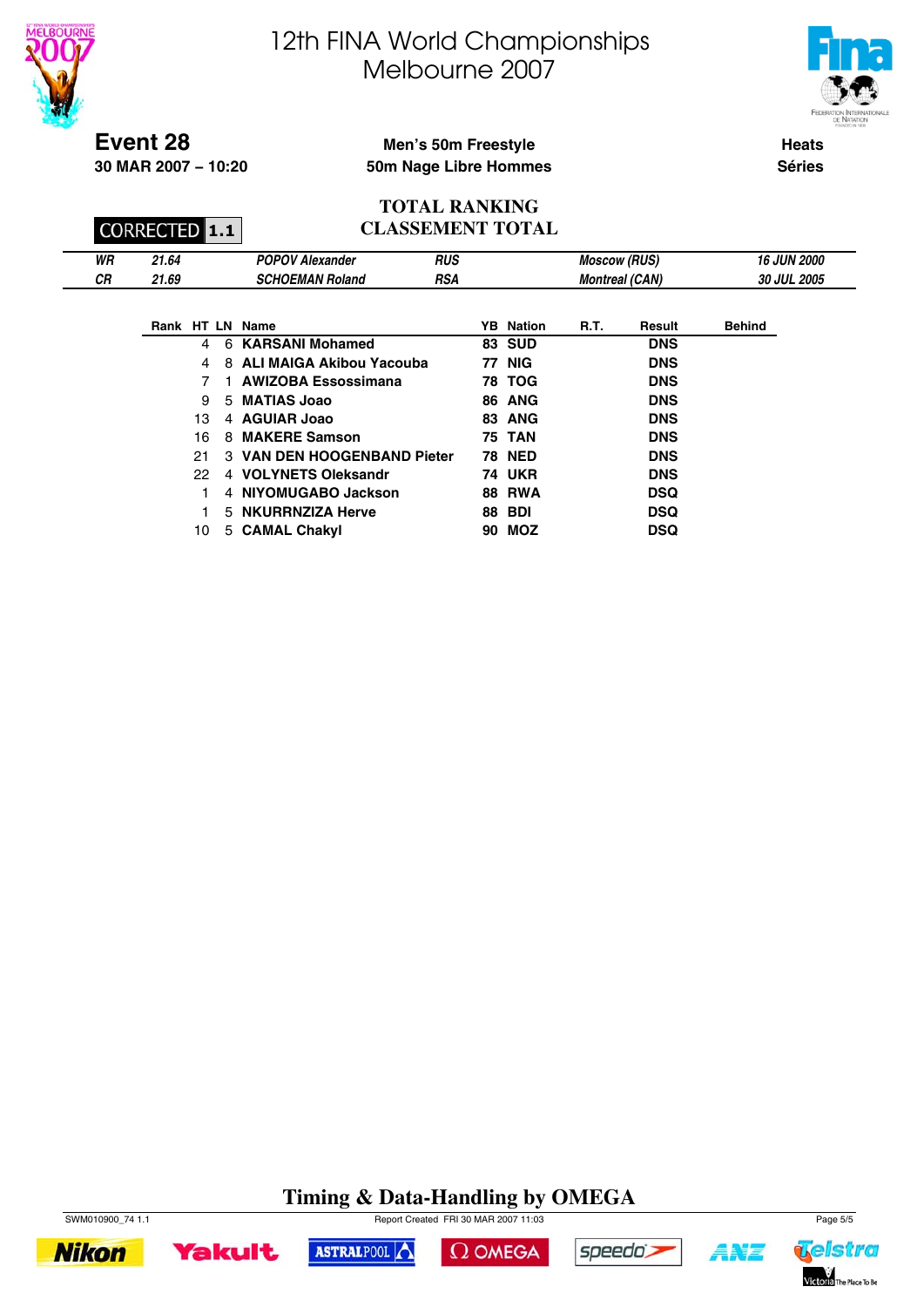



**Event 228 30 MAR 2007 - 19:36**

## **Men's 50m Freestyle 50m Nage Libre Hommes**

**Semifinals Demi-Finales**

### **TOTAL RANKING CLASSEMENT TOTAL**

| WR        | 21.64 |   |    | <b>POPOV Alexander</b>           | <b>RUS</b> |    |                  | <b>Moscow (RUS)</b>   |         | <b>16 JUN 2000</b> |
|-----------|-------|---|----|----------------------------------|------------|----|------------------|-----------------------|---------|--------------------|
| <b>CR</b> | 21.69 |   |    | <b>SCHOEMAN Roland</b>           | <b>RSA</b> |    |                  | <b>Montreal (CAN)</b> |         | <b>30 JUL 2005</b> |
|           |       |   |    |                                  |            |    |                  |                       |         |                    |
|           |       |   |    | Rank HT LN Name                  |            |    | <b>YB</b> Nation | R.T.                  | Result  | <b>Behind</b>      |
|           | 1.    |   | 5  | <b>NYSTRAND Stefan</b>           |            | 81 | <b>SWE</b>       | 0.72                  | 21.99Q  |                    |
|           | 2.    | 2 | 5. | <b>JONES Cullen</b>              |            |    | 84 USA           | 0.71                  | 22,00Q  | 0.01               |
|           | 3.    |   |    | 3 CIELO FILHO Cesar              |            | 87 | <b>BRA</b>       | 0.69                  | 22,09Q  | 0.10               |
|           | 4.    | 2 |    | 4 KIZIEROWSKI Bartosz            |            | 77 | <b>POL</b>       | 0.72                  | 22.13Q  | 0.14               |
|           | 5.    |   |    | 4 SULLIVAN Eamon                 |            | 85 | <b>AUS</b>       | 0.68                  | 22.19Q  | 0.20               |
|           | 6.    | 2 | 3  | <b>WILDMAN-TOBRINER Benjamin</b> |            |    | 84 USA           | 0.77                  | 22.23Q  | 0.24               |
|           | 7.    |   | 2  | <b>SCHOEMAN Roland</b>           |            | 80 | <b>RSA</b>       | 0.65                  | 22.24Q  | 0.25               |
|           | 8.    | 2 |    | <b>HAYDEN Brent</b>              |            | 83 | <b>CAN</b>       | 0.79                  | 22.31 Q | 0.32               |
|           | 9.    | 2 |    | 2 LORENTE GINESTA Eduard         |            | 77 | <b>ESP</b>       | 0.76                  | 22.40   | 0.41               |
|           | 9.    | 2 | 6  | <b>BERNARD Alain</b>             |            |    | <b>83 FRA</b>    | 0.76                  | 22.40   | 0.41               |
|           | 11.   | 2 | 8  | <b>ZANDBERG Gerhard</b>          |            | 83 | <b>RSA</b>       | 0.69                  | 22.44   | 0.45               |
|           | 12.   |   | 6  | <b>BOUSQUET Frederick</b>        |            | 81 | <b>FRA</b>       | 0.75                  | 22.50   | 0.51               |
|           | 13.   |   |    | 8 ILES Salim                     |            | 75 | <b>ALG</b>       | 0.71                  | 22.56   | 0.57               |
|           | 14.   | 2 | 7  | <b>GODEC Jernej</b>              |            | 86 | <b>SLO</b>       | 0.74                  | 22.59   | 0.60               |
|           | 15.   |   |    | <b>CALLUS Ashley</b>             |            | 79 | <b>AUS</b>       | 0.71                  | 22.63   | 0.64               |
|           | 16.   |   |    | <b>STYMNE Petter</b>             |            | 83 | <b>SWE</b>       | 0.79                  | 22.64   | 0.65               |

# **Timing & Data-Handling by OMEGA**

ASTRALPOOL



**Yakult** 

**Nikon** 





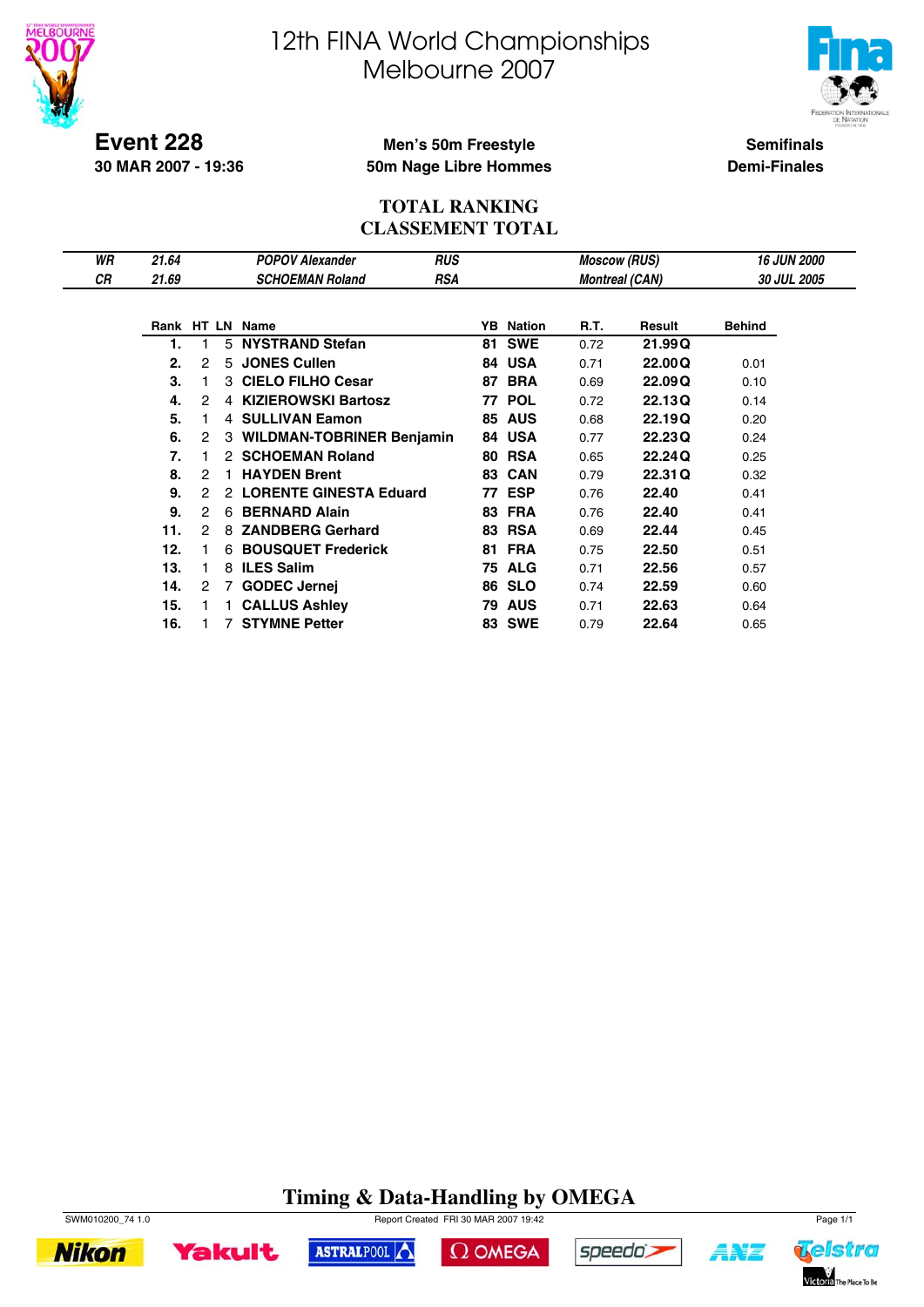



**Event 128 31 MAR 2007 - 19:12**

## **Men's 50m Freestyle 50m Nage Libre Hommes**

**Finals Finales**

## **FINAL RESULTS CLASSEMENT FINALES**

| WR        | 21.64        |    | <b>POPOV Alexander</b>           | <b>RUS</b> |                  | <b>Moscow (RUS)</b>   |        | <b>16 JUN 2000</b> |
|-----------|--------------|----|----------------------------------|------------|------------------|-----------------------|--------|--------------------|
| <b>CR</b> | 21.69        |    | <b>SCHOEMAN Roland</b>           | <b>RSA</b> |                  | <b>Montreal (CAN)</b> |        | 30 JUL 2005        |
|           |              |    |                                  |            |                  |                       |        |                    |
|           |              |    | <b>Rank LN Name</b>              |            | <b>YB</b> Nation | R.T.                  | Result | <b>Behind</b>      |
|           | <b>FINAL</b> |    | <b>WILDMAN-TOBRINER Benjamin</b> |            | 84 USA           | 0.73                  | 21.88  |                    |
|           |              | 2. | 5 JONES Cullen                   |            | 84 USA           | 0.71                  | 21.94  | 0.06               |
|           |              | 3. | 4 NYSTRAND Stefan                |            | <b>81 SWE</b>    | 0.72                  | 21.97  | 0.09               |
|           |              | 4. | 6 KIZIEROWSKI Bartosz            |            | <b>77 POL</b>    | 0.71                  | 22.00  | 0.12               |
|           |              | 5. | 2 SULLIVAN Eamon                 |            | <b>85 AUS</b>    | 0.65                  | 22.05  | 0.17               |
|           |              | 6. | 3 CIELO FILHO Cesar              |            | <b>87 BRA</b>    | 0.70                  | 22.12  | 0.24               |
|           |              |    | <b>SCHOEMAN Roland</b>           |            | <b>80 RSA</b>    | 0.65                  | 22.16  | 0.28               |
|           |              | 8. | <b>HAYDEN Brent</b><br>8         |            | <b>83 CAN</b>    | 0.74                  | 22.28  | 0.40               |

#### **Timing & Data-Handling by OMEGA** SWM010100\_73 1.0 Page 1/1



**Yakult** 







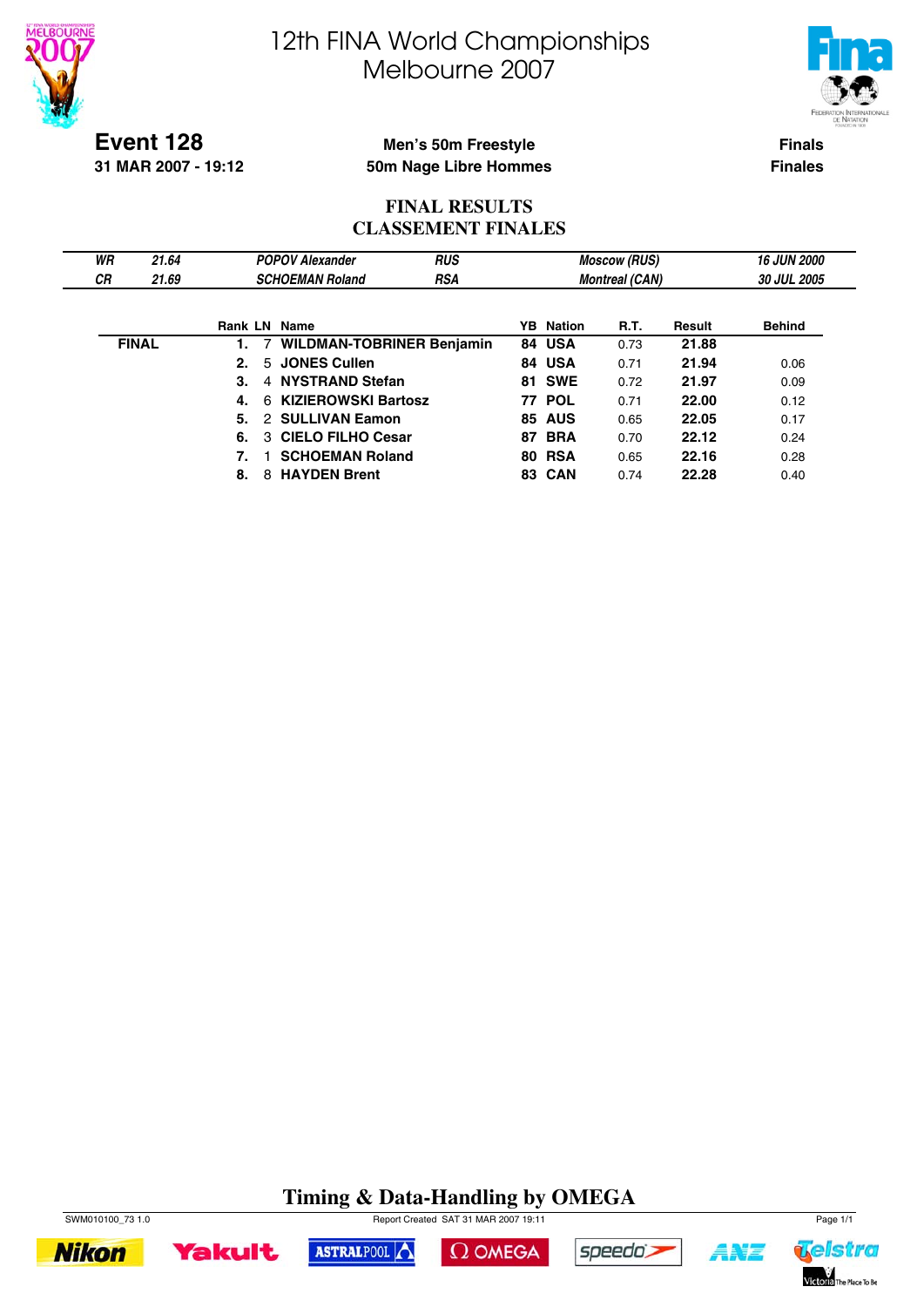



**Event 428 30 MAR 2007 - 21:06**

## **Men's 50m Freestyle 50m Nage Libre Hommes**

**Swim-Off Barrage**

### **RESULTS BY HEAT CLASSEMENT PAR SERIE**

| WR<br>21.64  | <b>POPOV Alexander</b>   | <b>RUS</b> |                       | <b>Moscow (RUS)</b> |             | 16 JUN 2000   |  |
|--------------|--------------------------|------------|-----------------------|---------------------|-------------|---------------|--|
| СR<br>21.69  | <b>SCHOEMAN Roland</b>   | <b>RSA</b> | <b>Montreal (CAN)</b> |                     | 30 JUL 2005 |               |  |
|              |                          |            |                       |                     |             |               |  |
|              | <b>Rank LN Name</b>      |            | <b>YB</b> Nation      | <b>R.T.</b>         | Result      | <b>Behind</b> |  |
| HEAT $1/1$ : | 4 LORENTE GINESTA Eduard |            | <b>77 ESP</b>         | 0.77                | 22.29       |               |  |
|              | 5 BERNARD Alain<br>2.    |            | <b>83 FRA</b>         | 0.78                | 22.32       | 0.03          |  |

# **Timing & Data-Handling by OMEGA**









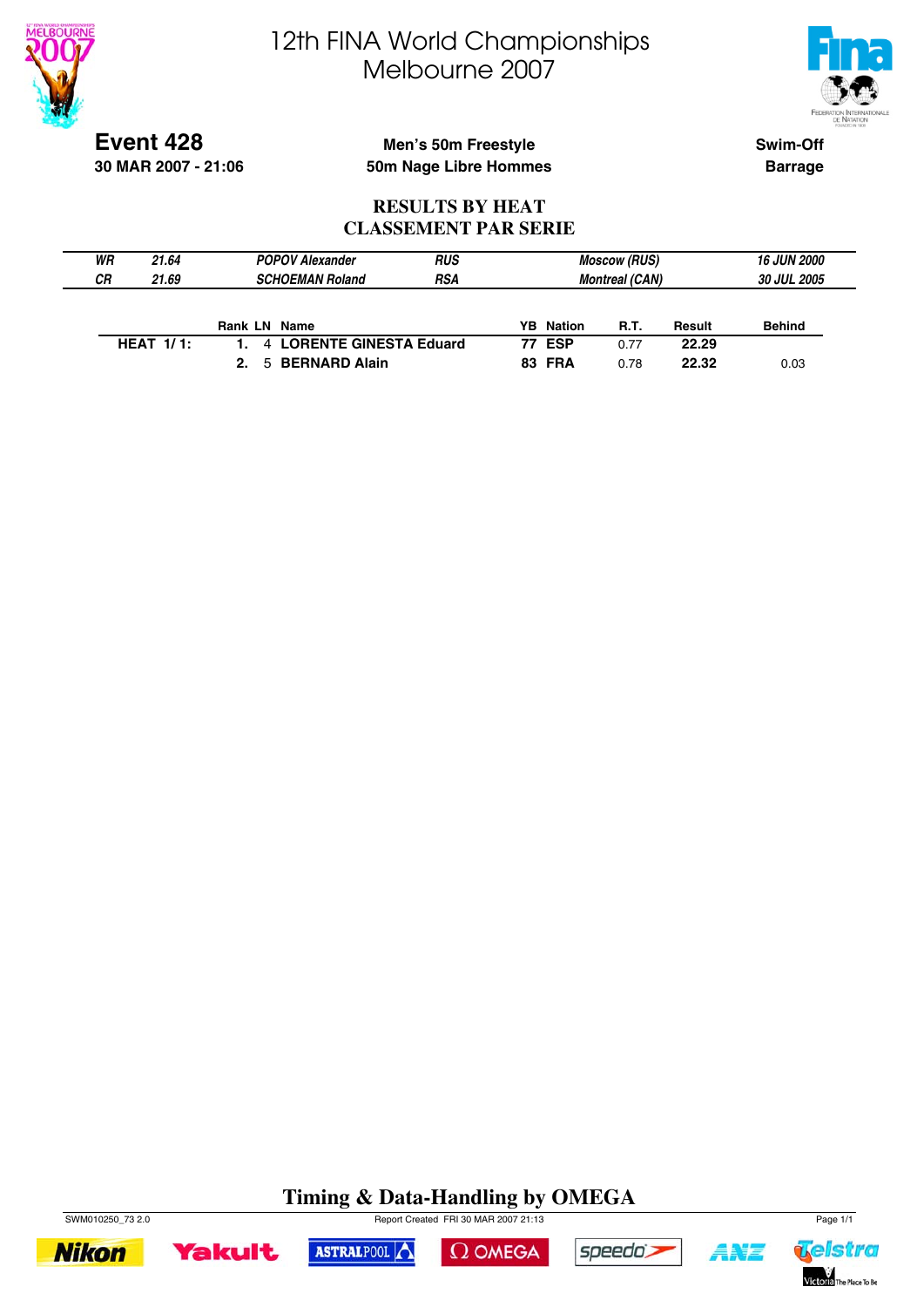

# 12th FINA World Championships Melbourne 2007



**Heats Séries**

### **Men's 100m Freestyle 100m Nage Libre Hommes**

### **TOTAL RANKING CLASSEMENT TOTAL**

| WR |        | 47.84 |    | VAN DEN HOOGENBAND Pieter NED |     |                  |      | Sydney (AUS)          |         | 19 SEP 2000   |
|----|--------|-------|----|-------------------------------|-----|------------------|------|-----------------------|---------|---------------|
| CR |        | 48.12 |    | <b>MAGNINI Filippo</b>        | ITA |                  |      | <b>Montreal (CAN)</b> |         | 28 JUL 2005   |
|    |        |       |    |                               |     |                  |      |                       |         |               |
|    |        |       |    |                               |     |                  |      |                       |         |               |
|    |        |       |    | Rank HT LN Name               |     | <b>YB</b> Nation | R.T. | 50m                   | Result  | <b>Behind</b> |
|    | 1.     | 21    |    | 5 LEZAK Jason                 |     | <b>75 USA</b>    | 0.75 | 23.22                 | 49.02Q  |               |
|    | 2.     | 22    |    | 3 MAGNINI Filippo             |     | 82 ITA           | 0.80 | 24.07                 | 49.05Q  | 0.03          |
|    | 3.     | 21    |    | 3 VAN DEN HOOGENBAND Pieter   |     | <b>78 NED</b>    | 0.82 | 23.74                 | 49.06Q  | 0.04          |
|    | 4.     | 22    |    | 7 BERNARD Alain               |     | 83 FRA           | 0.76 | 23.12                 | 49.08Q  | 0.06          |
|    | 5.     | 20    |    | 4 HAYDEN Brent                |     | 83 CAN           | 0.78 | 23.78                 | 49.13Q  | 0.11          |
|    | 5.     | 21    |    | 4 BURNETT Simon               |     | 83 GBR           | 0.71 | 23.57                 | 49.13Q  | 0.11          |
|    | 7.     | 22    |    | 6 SULLIVAN Eamon              |     | <b>85 AUS</b>    | 0.69 | 23.30                 | 49.20Q  | 0.18          |
|    | 8.     | 20    |    | 1 NEETHLING Ryk               |     | <b>77 RSA</b>    | 0.74 | 23.52                 | 49.24Q  | 0.22          |
|    | 9.     | 22    |    | 5 CIELO FILHO Cesar           |     | 87 BRA           | 0.70 | 23.73                 | 49.28Q  | 0.26          |
|    | 10.    | 20    |    | 5 NYSTRAND Stefan             |     | <b>81 SWE</b>    | 0.76 | 24.09                 | 49.31 Q | 0.29          |
|    | 11.    | 22    |    | 8 SUBIRATS ALTES Albert       |     | <b>86 VEN</b>    | 0.71 | 23.56                 | 49.34Q  | 0.32          |
|    | 12.    | 18    |    | 4 MEICHTRY Dominik            |     | <b>84 SUI</b>    | 0.68 | 23.49                 | 49.43Q  | 0.41          |
|    | 12.    | 21    |    | 7 CALLUS Ashley               |     | <b>79 AUS</b>    | 0.77 | 23.57                 | 49.43Q  | 0.41          |
|    | 14.    | 19    |    | 4 ZASTROW Mitja               |     | <b>77 NED</b>    | 0.78 | 23.99                 | 49.45Q  | 0.43          |
|    | 15.    | 22    |    | 4 SCHOEMAN Roland             |     | <b>80 RSA</b>    | 0.65 | 23.32                 | 49.46Q  | 0.44          |
|    | 16.    | 21    |    | 2 GALENDA Christian           |     | 82 ITA           | 0.76 | 23.94                 | 49.48Q  | 0.46          |
|    | 17.    | 22    |    | 2 LAGUNOV Evgeny              |     | <b>85 RUS</b>    | 0.81 | 24.14                 | 49.65   | 0.63          |
|    | 18.    | 17    |    | 2 DAVENPORT Ross              |     | 84 GBR           | 0.78 | 24.23                 | 49.69   | 0.67          |
|    | 19. 17 |       |    | 1 VENANCIO Tiago              |     | 87 POR           | 0.76 | 23.73                 | 49.71   | 0.69          |
|    | 20.    | 21    |    | 8 YEGOSHIN Yuriy              |     | <b>UKR</b>       | 0.80 | 23.71                 | 49.72   | 0.70          |
|    | 21.    | 20    |    | 7 KAPRALOV Andrey             |     | <b>80 RUS</b>    | 0.84 | 24.05                 | 49.76   | 0.74          |
|    | 22.    | 20    |    | 2 WALKER Neil                 |     | <b>76 USA</b>    | 0.78 | 23.38                 | 49.83   | 0.81          |
|    | 23.    | 18    |    | 1 HOSOKAWA Daisuke            |     | 82 JPN           | 0.70 | 24.11                 | 49.86   | 0.84          |
|    | 24.    | 19    |    | 3 ANDKJAER Jakob Schiott      |     | <b>85 DEN</b>    | 0.69 | 24.28                 | 49.87   | 0.85          |
|    | 25.    | 16    |    | 3 GIBSON Cameron              |     | <b>82 NZL</b>    | 0.73 | 24.05                 | 49.88   | 0.86          |
|    | 26.    | 19    |    | 6 OLIVEIRA Nicolas            |     | 87 BRA           | 0.74 | 24.18                 | 49.91   | 0.89          |
|    | 27.    | 20    |    | 3 BOUSQUET Frederick          |     | 81 FRA           | 0.77 | 23.25                 | 49.94   | 0.92          |
|    | 28.    | 15    |    | 4 DUNFORD Jason               |     | <b>86 KEN</b>    | 0.69 | 23.61                 | 49.98   | 0.96          |
|    | 28.    | 16    |    | 6 VIKTORAVICIUS Paulius       |     | <b>84 LTU</b>    | 0.89 | 24.02                 | 49.98   | 0.96          |
|    | 28.    | 20    |    | 6 CHEN Zuo                    |     | 82 CHN           | 0.76 | 24.38                 | 49.98   | 0.96          |
|    | 31.    | 18    |    | 5 NOVY Karel                  |     | <b>80 SUI</b>    | 0.87 | 24.02                 | 50.02   | 1.00          |
|    | 32.    | 19    |    | 8 KEBBAB Nabil                |     | 83 ALG           | 0.77 | 24.09                 | 50.04   | 1.02          |
|    | 33. 19 |       |    | 1 NEVIAROUSKI Stanislau       |     | <b>81 BLR</b>    | 0.74 | 24.27                 | 50.10   | 1.08          |
|    | 34.    | 20    |    | 8 SCHREIBER Jens              |     | <b>82 GER</b>    | 0.82 | 23.75                 | 50.11   | 1.09          |
|    | 35.    | 22    | 1. | <b>GIMBUTIS Rolandas</b>      |     | <b>81 LTU</b>    | 0.78 | 24.00                 | 50.15   | 1.13          |
|    | 36.    | 17    |    | 4 GRAND JEAN Yoris            |     | <b>89 BEL</b>    | 0.73 | 24.22                 | 50.18   | 1.16          |
|    | 37.    | 17    |    | 5 MANKOC Peter                |     | <b>78 SLO</b>    | 0.75 | 24.02                 | 50.22   | 1.20          |
|    | 38.    | 21    |    | 6 ILES Salim                  |     | <b>75 ALG</b>    | 0.69 | 23.51                 | 50.24   | 1.22          |
|    | 39. 21 |       |    | 1 SAY Richard                 |     | <b>79 CAN</b>    | 0.72 | 24.27                 | 50.25   | 1.23          |
|    | 40.    | 18    |    | 3 HUANG Shaohua               |     | 84 CHN           | 0.84 | 24.37                 | 50.31   | 1.29          |
|    | 41. 17 |       |    | 8 KOLL Dominik                |     | 84 AUT           | 0.69 | 23.93                 | 50.38   | 1.36          |
|    | 41.    | 19    |    | 2 RAJAKYLA Matti              |     | <b>84 FIN</b>    |      |                       |         |               |
|    |        | 18    |    |                               |     |                  | 0.71 | 24.15                 | 50.38   | 1.36          |
|    | 43.    |       |    | 6 KOJIMA Takamitsu            |     | 81 JPN           | 0.77 | 24.40                 | 50.39   | 1.37          |
|    | 44.    | 19    |    | 7 VERNER Martin               |     | 80 CZE           | 0.81 | 23.76                 | 50.47   | 1.45          |
|    | 45. 14 |       |    | 5 TSAGKARAKIS Apostolos       |     | <b>82 GRE</b>    | 0.70 | 24.13                 | 50.53   | 1.51          |

**Timing & Data-Handling by OMEGA**





 $\Omega$  OMEGA





**ANT**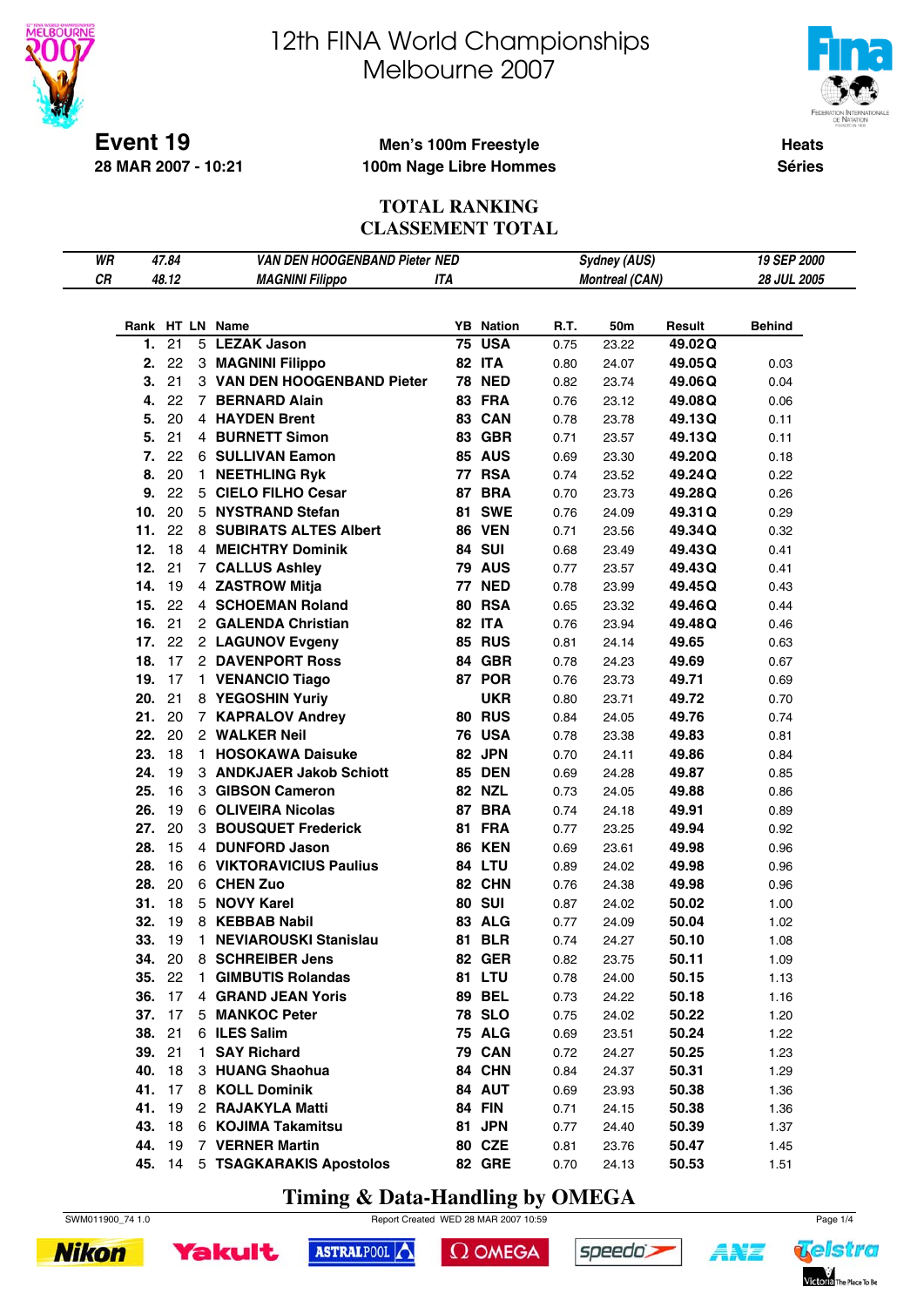

# 12th FINA World Championships Melbourne 2007



**Heats Séries**

### **Men's 100m Freestyle 100m Nage Libre Hommes**

### **TOTAL RANKING CLASSEMENT TOTAL**

| WR |        | 47.84 |             | VAN DEN HOOGENBAND Pieter NED   |     |                  |      | <b>Sydney (AUS)</b>   |        | 19 SEP 2000   |
|----|--------|-------|-------------|---------------------------------|-----|------------------|------|-----------------------|--------|---------------|
| CR |        | 48.12 |             | <b>MAGNINI Filippo</b>          | ITA |                  |      | <b>Montreal (CAN)</b> |        | 28 JUL 2005   |
|    |        |       |             |                                 |     |                  |      |                       |        |               |
|    |        |       |             |                                 |     |                  |      |                       |        |               |
|    |        |       |             | Rank HT LN Name                 |     | <b>YB</b> Nation | R.T. | 50m                   | Result | <b>Behind</b> |
|    | 46.    | 18    |             | 7 TSEPUKH Oleksandr             |     | <b>86 UKR</b>    | 0.80 | 24.08                 | 50.54  | 1.52          |
|    | 47.    | 18    |             | 2 BOVELL George                 |     | <b>83 TRI</b>    | 0.72 | 23.81                 | 50.55  | 1.53          |
|    | 48.    | 19    |             | 5 SCHUBERT Michael              |     | <b>86 GER</b>    | 0.93 | 24.64                 | 50.56  | 1.54          |
|    | 49.    | 16    |             | 7 ARNARSON Orn                  |     | 81 ISL           | 0.88 | 24.21                 | 50.60  | 1.58          |
|    | 50.    | 17    |             | 6 GUTU Octavian                 |     | 82 ROU           | 0.93 | 23.95                 | 50.64  | 1.62          |
|    | 51.    | 17    |             | <b>7 PIEHL Marcus</b>           |     | <b>85 SWE</b>    | 0.82 | 23.69                 | 50.66  | 1.64          |
|    | 52.    | 16    |             | 4 PINI Ryan                     |     | 81 PNG           | 0.78 | 24.20                 | 50.72  | 1.70          |
|    | 53.    | 15    |             | 1 DELAC Mario                   |     | <b>85 CRO</b>    | 0.78 | 24.21                 | 50.75  | 1.73          |
|    | 54.    | 16    |             | 1 TRANDAFIR Norbert             |     | 88 ROU           | 0.80 | 24.50                 | 50.76  | 1.74          |
|    | 55.    | 16    |             | 2 LIWNAT Shai                   |     | <b>84 ISR</b>    | 0.69 | 24.75                 | 50.79  | 1.77          |
|    | 56.    | 16    |             | 8 MILOSLAVSKIS Romans           |     | 83 LAT           | 0.85 | 24.63                 | 50.86  | 1.84          |
|    | 57.    | 16    |             | 5 ALESI Octavio                 |     | <b>86 VEN</b>    | 0.59 | 24.36                 | 50.88  | 1.86          |
|    | 58.    | 15    |             | 6 HERRING Mark                  |     | <b>84 NZL</b>    | 0.78 | 24.04                 | 50.92  | 1.90          |
|    | 59.    | 15    |             | 3 KUTCHER BELGERI Martin Daniel |     | <b>84 URU</b>    | 0.89 | 24.54                 | 51.03  | 2.01          |
|    | 60.    | 15    |             | 2 KHAN Vitaliy                  |     | <b>85 KAZ</b>    | 0.82 | 24.66                 | 51.17  | 2.15          |
|    | 61.    | 13    |             | 6 KHADE Virdhawal               |     | 91 IND           | 0.84 | 24.98                 | 51.46  | 2.44          |
|    | 62.    | 12    |             | 4 CERENSEK Igor                 |     | <b>83 CRO</b>    | 0.80 | 24.25                 | 51.47  | 2.45          |
|    | 62.    | 15    |             | 5 MELCONIAN ALVEZ Jose Gabriel  |     | <b>87 URU</b>    | 0.69 | 24.41                 | 51.47  | 2.45          |
|    | 64.    | 14    |             | 6 LIM Namgyun                   |     | 87 KOR           | 0.71 | 24.94                 | 51.64  | 2.62          |
|    | 65.    | 14    |             | 1 AYALA Jacinto                 |     | 87 DOM           | 0.64 | 24.45                 | 51.73  | 2.71          |
|    | 66.    | 15    |             | 8 TAY Zhirong Bryan             |     | <b>88 SIN</b>    | 0.66 | 25.38                 | 51.75  | 2.73          |
|    | 67.    | 13    |             | 4 SCHNETTLER Maximiliano        |     | <b>86 CHI</b>    | 0.76 | 25.02                 | 51.84  | 2.82          |
|    | 68.    | 13    |             | 2 DUNFORD David                 |     | <b>88 KEN</b>    | 0.81 | 24.67                 | 51.85  | 2.83          |
|    | 69.    | 14    |             | 4 SURGELOOSE Glenn              |     | <b>89 BEL</b>    | 0.74 | 24.79                 | 51.95  | 2.93          |
|    | 70.    | 15    |             | 7 SKLYAR Alaxandr               |     | <b>88 KAZ</b>    | 0.87 | 24.89                 | 51.97  | 2.95          |
|    | 71.    | 12    |             | 3 HAYNES Terrence               |     | 84 BAR           | 0.79 | 24.74                 | 52.07  | 3.05          |
|    | 72.    | 14    |             | 3 BAKHTIAROV Alexandre          |     | 87 CYP           | 0.72 | 24.69                 | 52.09  | 3.07          |
|    | 73.    | 13    |             | 8 BIDARYAN Mohammad             |     | <b>88 IRI</b>    | 0.73 | 24.96                 | 52.11  | 3.09          |
|    | 74.    | 13    |             | 1 LABAN Josh                    |     | <b>82 ISV</b>    | 0.68 | 24.79                 | 52.34  | 3.32          |
|    | 75.    | 14    |             | 2 BECERRA Camilo                |     | <b>80 COL</b>    | 0.77 | 24.54                 | 52.38  | 3.36          |
|    | 76.    | 1     |             | 3 BURCH Roy-Allan Saul Burch    |     | <b>85 BER</b>    | 0.64 | 24.62                 | 52.40  | 3.38          |
|    | 77.    | 14    |             | 8 BEGO Daniel William           |     | 89 MAS           | 0.67 | 25.29                 | 52.45  | 3.43          |
|    | 78.    | 12    |             | 8 POSERIA Ankur                 |     | <b>87 IND</b>    | 0.72 | 25.10                 | 52.59  | 3.57          |
|    | 79.    | 14    |             | 7 PROBERT Carl                  |     | <b>75 FIJ</b>    | 0.75 | 24.81                 | 52.69  | 3.67          |
|    | 80.    | 12    | $7^{\circ}$ | <b>MONTOYA Mario</b>            |     | 89 CRC           | 0.72 | 25.31                 | 52.85  | 3.83          |
|    | 81.    | 12    |             | 2 FORDE Martyn                  |     | <b>85 BAR</b>    | 0.69 | 25.27                 | 52.90  | 3.88          |
|    | 82.    | 12    |             | 5 ONG Kai Yi Russell            |     | <b>89 SIN</b>    | 0.75 | 25.20                 | 53.00  | 3.98          |
|    | 83.    | 11    |             | 8 KOLOYAN Mikael                |     | 83 ARM           | 0.76 | 25.18                 | 53.01  | 3.99          |
|    | 84.    | 11    |             | 3 ROODZANT Jan                  |     | 84 ARU           | 0.77 | 25.16                 | 53.13  | 4.11          |
|    | 85.    | 11    |             | 4 ROMASHKIN Petr                |     | <b>89 UZB</b>    | 0.76 | 25.46                 | 53.48  | 4.46          |
|    | 86.    | 13    |             | 5 KAAKI Basil                   |     | <b>88 LIB</b>    | 0.65 | 25.39                 | 53.50  | 4.48          |
|    | 87.    | 11    |             | 7 USTADVICH Nikola              |     | <b>87 PER</b>    | 0.75 | 26.07                 | 53.51  | 4.49          |
|    | 88.    | 11    |             | 6 WONG Wing Cheung Victor       |     | 84 MAC           | 0.80 | 25.84                 | 53.64  | 4.62          |
|    | 89.    | 12    |             | 6 TSOY Sergey                   |     | <b>86 UZB</b>    | 0.64 | 25.72                 | 53.70  | 4.68          |
|    | 90. 18 |       |             | 8 SUKSUPHAK Suriya              |     | 86 THA           | 0.81 | 25.60                 | 53.85  | 4.83          |

**Timing & Data-Handling by OMEGA**

SWM011900\_74 1.0 Report Created WED 28 MAR 2007 10:59 Page 2/4



**Yakult** ASTRALPOOL  $\Omega$  OMEGA





4¥7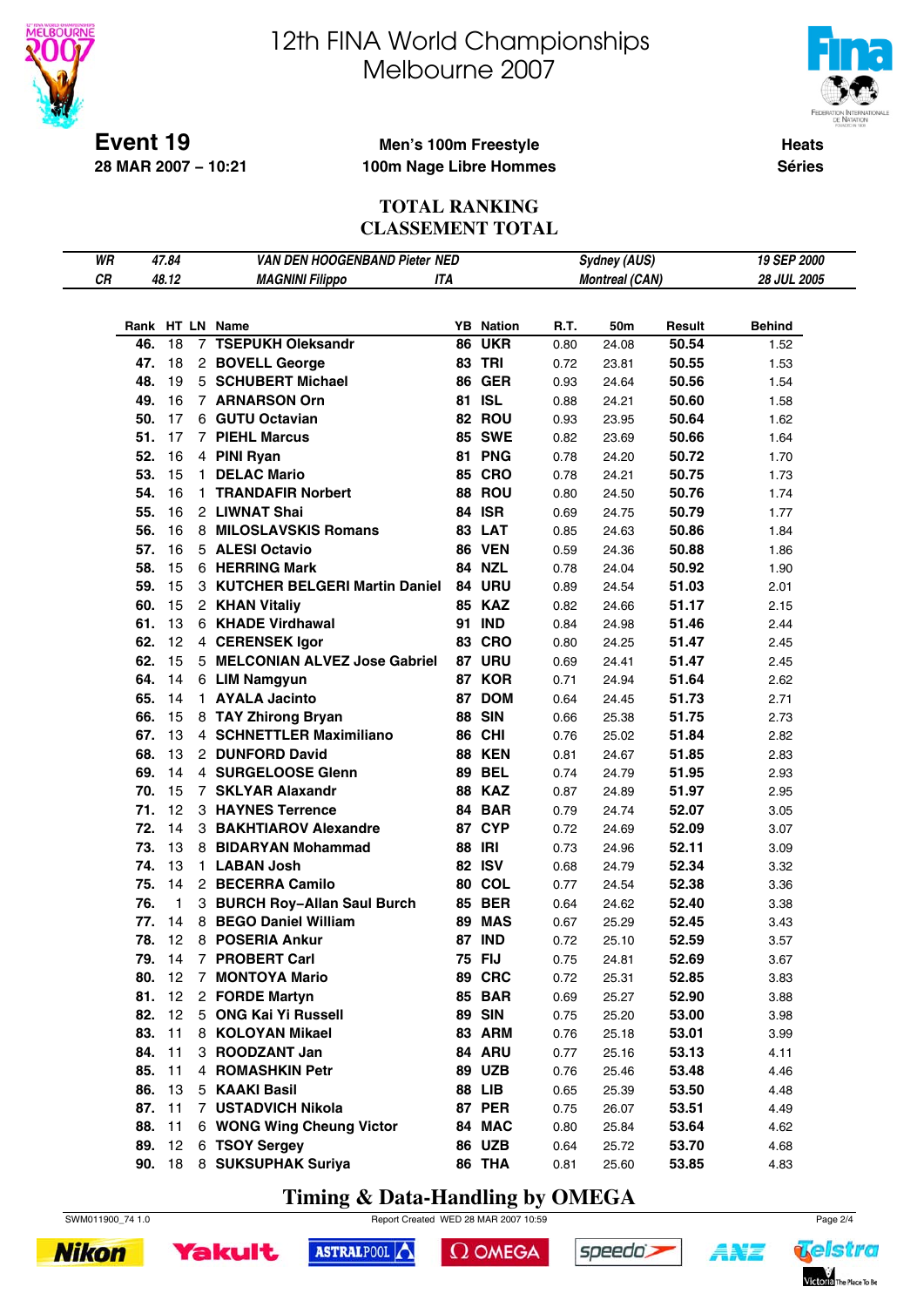

# 12th FINA World Championships Melbourne 2007



**Heats Séries**

### **Men's 100m Freestyle 100m Nage Libre Hommes**

### **TOTAL RANKING CLASSEMENT TOTAL**

| WR |      | 47.84          | <b>VAN DEN HOOGENBAND Pieter NED</b> |    |                  |      | <b>Sydney (AUS)</b>   |        | 19 SEP 2000        |
|----|------|----------------|--------------------------------------|----|------------------|------|-----------------------|--------|--------------------|
| СR |      | 48.12          | <b>MAGNINI Filippo</b><br>ITA        |    |                  |      | <b>Montreal (CAN)</b> |        | <b>28 JUL 2005</b> |
|    |      |                |                                      |    |                  |      |                       |        |                    |
|    |      |                |                                      |    |                  |      |                       |        |                    |
|    |      |                | Rank HT LN Name                      |    | <b>YB</b> Nation | R.T. | 50m                   | Result | <b>Behind</b>      |
|    | 91.  | 12             | 1 ZOLEZZI SEOANE Giancarlo           | 81 | <b>CHI</b>       | 0.79 | 25.94                 | 53.86  | 4.84               |
|    | 92.  | 13             | 7 BAKALE Emile-Rony                  |    | 87 CGO           | 0.87 | 25.66                 | 53.87  | 4.85               |
|    | 93.  | 10             | 4 WIBOWO Andy                        |    | <b>80 INA</b>    | 0.74 | 26.30                 | 53.91  | 4.89               |
|    | 94.  | 9              | 4 DUENAS Christopher                 |    | <b>91 GUM</b>    | 0.79 | 26.37                 | 54.10  | 5.08               |
|    | 95.  | 11             | 5 LOBO MARTINEZ Jose Enmanuel        |    | <b>88 PAR</b>    | 0.74 | 25.83                 | 54.20  | 5.18               |
|    | 96.  | 1.             | 6 CHAMMAH Itai                       |    | <b>85 ISR</b>    | 0.73 | 25.50                 | 54.30  | 5.28               |
|    | 97.  | 9              | 3 VUJASIN Srdjan                     |    | <b>88 BIH</b>    | 0.83 | 25.83                 | 54.34  | 5.32               |
|    | 98.  | 10             | 6 HO Brian Howard                    |    | <b>85 INA</b>    | 0.69 | 26.53                 | 54.36  | 5.34               |
|    | 99.  | 10             | 3 LOCKE Kieran                       |    | 84 ISV           | 0.69 | 25.72                 | 54.37  | 5.35               |
|    | 100. | 10             | 7 HAMADEH Anas                       | 89 | <b>JOR</b>       | 0.76 | 25.76                 | 54.42  | 5.40               |
|    | 101. | 8              | 7 OLSEN Kristian                     |    | <b>85 FAR</b>    | 0.72 | 26.32                 | 54.43  | 5.41               |
|    | 102. | 9              | 2 DAVELAAR Rodion                    |    | <b>90 AHO</b>    | 0.67 | 26.05                 | 54.48  | 5.46               |
|    | 103. | 9              | 6 ALBA Marcelo                       | 6  | <b>BOL</b>       | 0.73 | 26.00                 | 54.56  | 5.54               |
|    | 104. | 10             | 8 RIDAURA CARBONELL Carles           |    | <b>80 AND</b>    | 0.79 | 26.10                 | 54.65  | 5.63               |
|    | 105. | 9              | 5 DANSOU Marc Pascal Pierre          |    | <b>83 BEN</b>    | 0.83 | 26.51                 | 54.68  | 5.66               |
|    | 106. | 8              | 8 LEE Daniel                         |    | <b>90 SRI</b>    | 0.82 | 26.25                 | 54.78  | 5.76               |
|    | 107. | 11             | 1 AL JESMI Obaid Ahmed Obaid         |    | 81 UAE           | 0.83 | 26.29                 | 54.82  | 5.80               |
|    | 108. | 8              | 6 CISS Khaly                         |    | <b>81 SEN</b>    | 0.84 | 26.56                 | 54.84  | 5.82               |
|    | 109. | 9              | 1 HARUTYUNYAN Harutyun               |    | 87 ARM           | 0.80 | 25.07                 | 54.93  | 5.91               |
|    | 110. | 8              | 5 ADAM Gael                          |    | <b>86 MRI</b>    | 0.83 | 26.52                 | 54.97  | 5.95               |
|    | 111. | 11             | 2 BICER Goksu                        |    | <b>90 TUR</b>    | 0.75 | 26.18                 | 55.04  | 6.02               |
|    | 112. | 6              | 5 JOENSEN Pal                        |    | <b>90 FAR</b>    | 0.72 | 26.16                 | 55.07  | 6.05               |
|    | 113. | 10             | 5 JAHNSEN Oscar                      |    | <b>88 PER</b>    | 0.75 | 26.57                 | 55.15  | 6.13               |
|    | 114. | 10             | 2 STAMENOV Goran                     |    | 87 MKD           | 0.76 | 25.49                 | 55.31  | 6.29               |
|    | 115. | 9              | 7 UNAMBOOWE Heshan                   |    | <b>92 SRI</b>    | 0.66 | 26.61                 | 55.32  | 6.30               |
|    | 116. | 7              | 4 YEIYAH Yellow                      |    | 84 NGR           | 0.79 | 25.67                 | 55.38  | 6.36               |
|    | 116. | 7              | 1 DANSOU Alois Patrice Kouadjo       |    | <b>82 BEN</b>    | 0.80 | 26.34                 | 55.38  | 6.36               |
|    | 118. | 8              | 1 HALL Luke                          |    | <b>89 SWZ</b>    | 0.76 | 26.54                 | 55.63  | 6.61               |
|    | 119. | 8              | 3 MATONSE Leonel Dos Santos          |    | <b>88 MOZ</b>    | 0.73 | 26.60                 | 55.67  | 6.65               |
|    | 120. | $\overline{7}$ | 7 TASHKANDI Loai                     |    | <b>91 KSA</b>    | 0.83 | 27.40                 | 55.68  | 6.66               |
|    | 121. | 8              | 2 NAVARRO Miguel                     |    | 82 BOL           | 0.70 | 27.01                 | 55.70  | 6.68               |
|    | 122. | 6              | 1 RIVERA COELLO Julio Cesar          |    | 82 HON           | 0.68 | 27.12                 | 55.90  | 6.88               |
|    | 123. | $\overline{7}$ | 5 LAGOS DIAZ Juan Francisco          |    | <b>87 HON</b>    | 0.72 | 27.20                 | 56.05  | 7.03               |
|    | 124. | 7              | 3 SICHAN Heimanu                     |    | <b>90 TAH</b>    | 0.68 | 26.87                 | 56.08  | 7.06               |
|    | 125. | 5              | 7 MOLCHANOV Andrey                   |    | 87 TKM           | 0.85 | 26.62                 | 56.13  | 7.11               |
|    | 126. | 6              | 7 CAMAL Chakyl                       |    | <b>90 MOZ</b>    | 0.70 | 27.53                 | 56.19  | 7.17               |
|    | 127. | 4              | 4 TERUPAIA Rainui                    |    | 83 TAH           | 0.85 | 27.53                 | 56.21  | 7.19               |
|    | 128. | 9              | 8 ROLA Nuno                          |    | 83 ANG           | 0.77 | 27.20                 | 56.31  | 7.29               |
|    | 129. | 7              | 6 KPLIBOH Otiko                      |    | 87 NGR           | 0.86 | 26.79                 | 56.35  | 7.33               |
|    | 130. | 1.             | 2 CHANG Eric                         |    | 92 MAS           | 0.78 | 26.66                 | 56.43  | 7.41               |
|    | 131. | 5              | 1 ROBERTS Yannick                    |    | <b>89 GUY</b>    | 0.74 | 26.74                 | 56.47  | 7.45               |
|    | 131. | 6              | 6 BAIG Adil                          |    | 83 PAK           | 0.77 | 27.35                 | 56.47  | 7.45               |
|    | 133. | 5              | 3 JORDAN Zane                        |    | 91 ZAM           | 0.70 | 26.89                 | 56.57  | 7.55               |
|    | 134. | 6              | 4 ANDREI Tamir                       |    | 86 MGL           | 0.74 | 27.09                 | 56.76  | 7.74               |
|    | 135. | 4              | 5 SHIMIZU Carlos                     |    | 89 GUM           | 0.79 | 27.16                 | 57.01  | 7.99               |
|    |      |                |                                      |    |                  |      |                       |        |                    |

**Timing & Data-Handling by OMEGA**





Yakult

```
\Omega OMEGA
```




**ANT**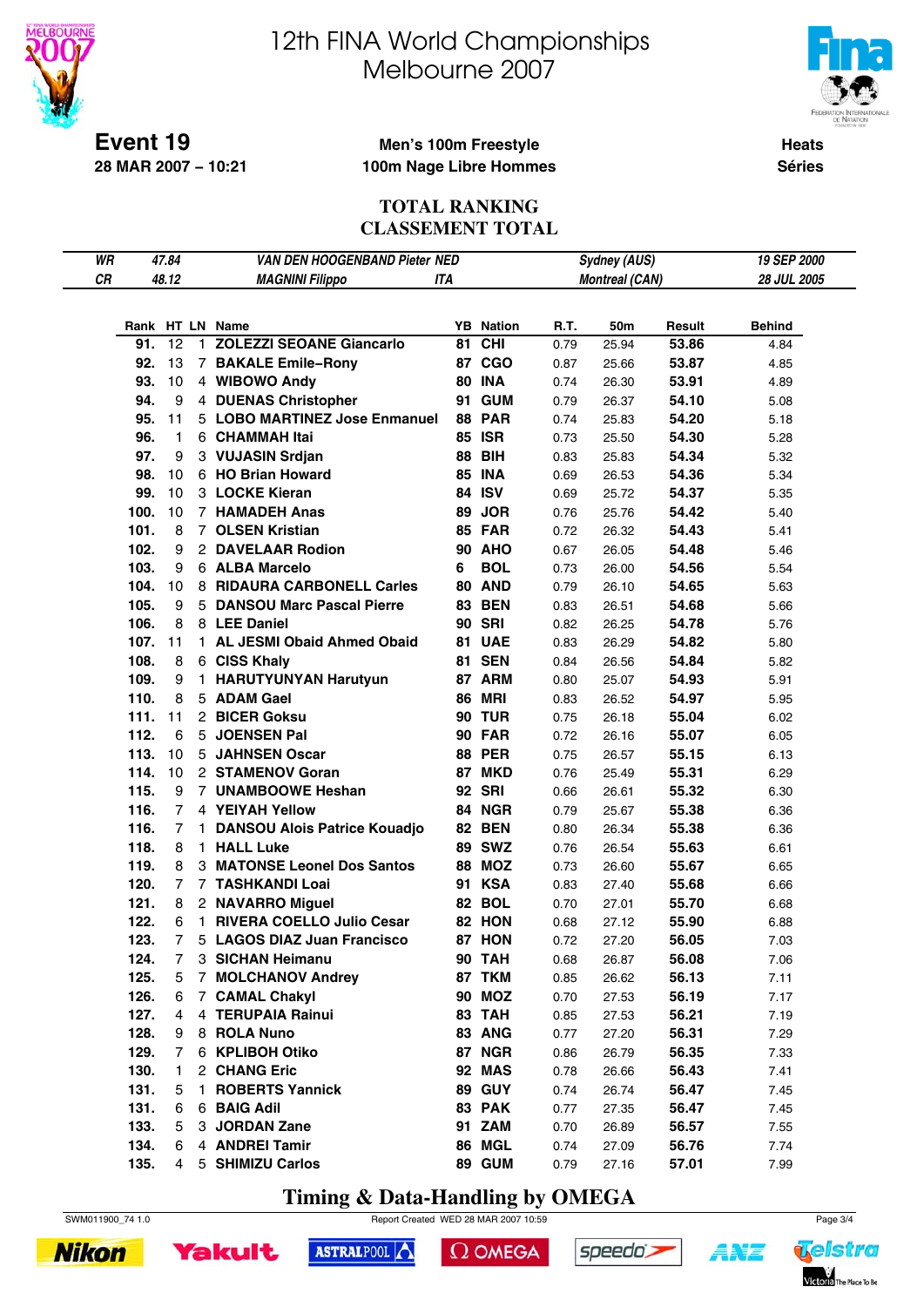

# 12th FINA World Championships Melbourne 2007



**Heats Séries**

### **Men's 100m Freestyle 100m Nage Libre Hommes**

### **TOTAL RANKING CLASSEMENT TOTAL**

| WR |      | 47.84          |    | VAN DEN HOOGENBAND Pieter NED |            |                  |      | <b>Sydney (AUS)</b>   |            | 19 SEP 2000   |
|----|------|----------------|----|-------------------------------|------------|------------------|------|-----------------------|------------|---------------|
| СR |      | 48.12          |    | <b>MAGNINI Filippo</b>        | <b>ITA</b> |                  |      | <b>Montreal (CAN)</b> |            | 28 JUL 2005   |
|    |      |                |    |                               |            |                  |      |                       |            |               |
|    |      |                |    | Rank HT LN Name               |            | <b>YB</b> Nation | R.T. | 50m                   | Result     | <b>Behind</b> |
|    | 136. | 6              |    | 3 NUNEZ MUNGUIA Omar Yasser   |            | 83 NCA           | 0.74 | 27.36                 | 57.02      | 8.00          |
|    | 137. | 3              |    | 3 MARFLEET Joshua             |            | 87 SAM           | 0.73 | 27.11                 | 57.11      | 8.09          |
|    | 138. | 10             |    | 1 IUNUSOV Rashid              |            | 89 KGZ           | 0.79 | 27.22                 | 57.35      | 8.33          |
|    | 139. | 6              |    | 2 RANDRIANANDRAINA Richard    |            | 85 MAD           | 0.91 | 26.98                 | 57.45      | 8.43          |
|    | 140. | 5              |    | 6 CHEONG Wui Chon             |            | 92 MAC           | 0.69 | 27.53                 | 57.50      | 8.48          |
|    | 141. | 4              |    | 2 QUICK Oliver                |            | <b>90 GIB</b>    | 0.76 | 27.85                 | 57.75      | 8.73          |
|    | 142. | 4              |    | 6 AUGIER Jean-Luc             |            | 89 LCA           | 0.74 | 28.48                 | 57.79      | 8.77          |
|    | 143. | 7              |    | 8 PRONO BRITEZ Genaro Mathias |            | <b>89 PAR</b>    | 0.69 | 27.07                 | 57.85      | 8.83          |
|    | 144. | 5              |    | 8 ZIN Kyaw                    |            | <b>89 MYA</b>    | 0.82 | 27.87                 | 57.99      | 8.97          |
|    | 145. | $\overline{4}$ |    | 3 WONG Eli Ebenezer           |            | 91 NMA           | 0.73 | 28.25                 | 58.13      | 9.11          |
|    | 145. | 6              |    | 8 QAMA Eros                   |            | <b>85 ALB</b>    | 0.73 | 27.61                 | 58.13      | 9.11          |
|    | 147. | 5              |    | 2 OSHAFI Malbor               |            | <b>89 ALB</b>    | 0.80 | 27.79                 | 58.22      | 9.20          |
|    | 148. | 3              |    | 6 ABDO Hamza                  |            | <b>91 PLE</b>    | 0.76 | 27.34                 | 58.65      | 9.63          |
|    | 149. | 4              |    | 7 AWESAT Fadi                 |            | <b>89 PLE</b>    | 0.87 | 27.62                 | 58.82      | 9.80          |
|    | 150. | 7              |    | 2 KLIMENKO Aleksey            |            | 93 KGZ           | 0.79 | 27.99                 | 59.36      | 10.34         |
|    | 151. | 3              |    | 4 KROVYAKOV Sergey            |            | <b>91 TKM</b>    | 0.86 | 28.26                 | 59.78      | 10.76         |
|    | 152. | 3              |    | 5 MENDBAYAR Batchuluun        |            | 92 MGL           | 0.80 | 27.56                 | 59.80      | 10.78         |
|    | 153. | 4              |    | 8 ROBERTS Niall               |            | 91 GUY           | 0.83 | 28.61                 | 1:00.05    | 11.03         |
|    | 154. | 3              |    | 2 TAYLOR Michael              |            | <b>89 MIL</b>    | 0.80 | 29.12                 | 1:01.08    | 12.06         |
|    | 155. | 2              |    | 4 DECOSTER Justin             |            | <b>90 MIL</b>    | 0.71 | 30.38                 | 1:03.84    | 14.82         |
|    | 156. | 3              |    | 8 MISECH Isao                 |            | <b>92 PLW</b>    | 0.69 | 29.77                 | 1:05.08    | 16.06         |
|    | 157. | $\overline{2}$ |    | 5 KARMALI Rahim               |            | 92 UGA           | 0.67 | 31.11                 | 1:05.11    | 16.09         |
|    | 158. | 3              |    | 1 SHARIF Mohamed              |            | <b>89 MDV</b>    | 0.76 | 30.72                 | 1:05.15    | 16.13         |
|    | 159. | $\overline{2}$ |    | 6 GRAF Cooper Theodore        |            | <b>92 NMA</b>    | 0.71 | 31.72                 | 1:05.75    | 16.73         |
|    | 160. | 2              |    | 3 AREESH Ibrahim              | 91         | <b>MDV</b>       | 0.82 | 31.79                 | 1:06.61    | 17.59         |
|    | 161. | 5              |    | 4 RUSHAKA Khalid              |            | 80 TAN           | 0.78 | 30.74                 | 1:06.92    | 17.90         |
|    | 162. | $\overline{2}$ |    | 2 WEI Ching Maou              |            | 85 ASA           | 0.79 | 30.47                 | 1:07.36    | 18.34         |
|    | 163. | 5              |    | 5 TALIB Jamal                 |            | 66 TAN           | 0.83 | 31.02                 | 1:07.68    | 18.66         |
|    | 164. | 3              |    | 7 AL GADABI Abdulsalam        |            | <b>78 YEM</b>    | 0.90 | 31.63                 | 1:08.78    | 19.76         |
|    | 165. | 1.             |    | 8 NKURRNZIZA Herve            |            | <b>88 BDI</b>    | 1.00 | 31.92                 | 1:08.91    | 19.89         |
|    | 166. | 1.             | 1. | <b>MOHAMED Attoumani</b>      |            | 81 COM           | 0.88 | 29.57                 | 1:12.49    | 23.47         |
|    | 167. | 2              |    | 1 LEATUALEVAO JR. Vincent     |            | <b>85 ASA</b>    | 0.85 | 34.39                 | 1:16.87    | 27.85         |
|    | 168. | 1              |    | 4 MAKHOTHI Boipelo            |            | <b>86 LES</b>    | 0.84 | 34.57                 | 1:17.17    | 28.15         |
|    | 169. |                |    | 7 BAHOLO Thabiso              |            | <b>90 LES</b>    | 0.88 | 36.76                 | 1:22.04    | 33.02         |
|    |      |                | 5  | <b>BLEWUDZI Bernard</b>       |            | 85 GHA           |      |                       | <b>DNS</b> |               |
|    |      | 2              |    | 7 CHINGIZOV Alisher           |            | 86 TJK           |      |                       | <b>DNS</b> |               |
|    |      | 2              |    | 8 ASSAH Ibraihm               |            | <b>75 GHA</b>    |      |                       | <b>DNS</b> |               |
|    |      | 4              |    | 1 AWIZOBA Essossimana         |            | <b>78 TOG</b>    |      |                       | <b>DNS</b> |               |
|    |      | 8              |    | 4 AGUIAR Joao                 |            | 83 ANG           |      |                       | <b>DNS</b> |               |
|    |      | 13             |    | 3 ALMASRI Rafed-Zyad          |            | <b>82 SYR</b>    |      |                       | <b>DNS</b> |               |
|    |      | 17             |    | 3 GRIGORIADIS Aristeidis      |            | <b>85 GRE</b>    |      |                       | <b>DNS</b> |               |

# **Timing & Data-Handling by OMEGA**

**Nikon** 



speedo's



ASTRALPOOL

```
\Omega OMEGA
```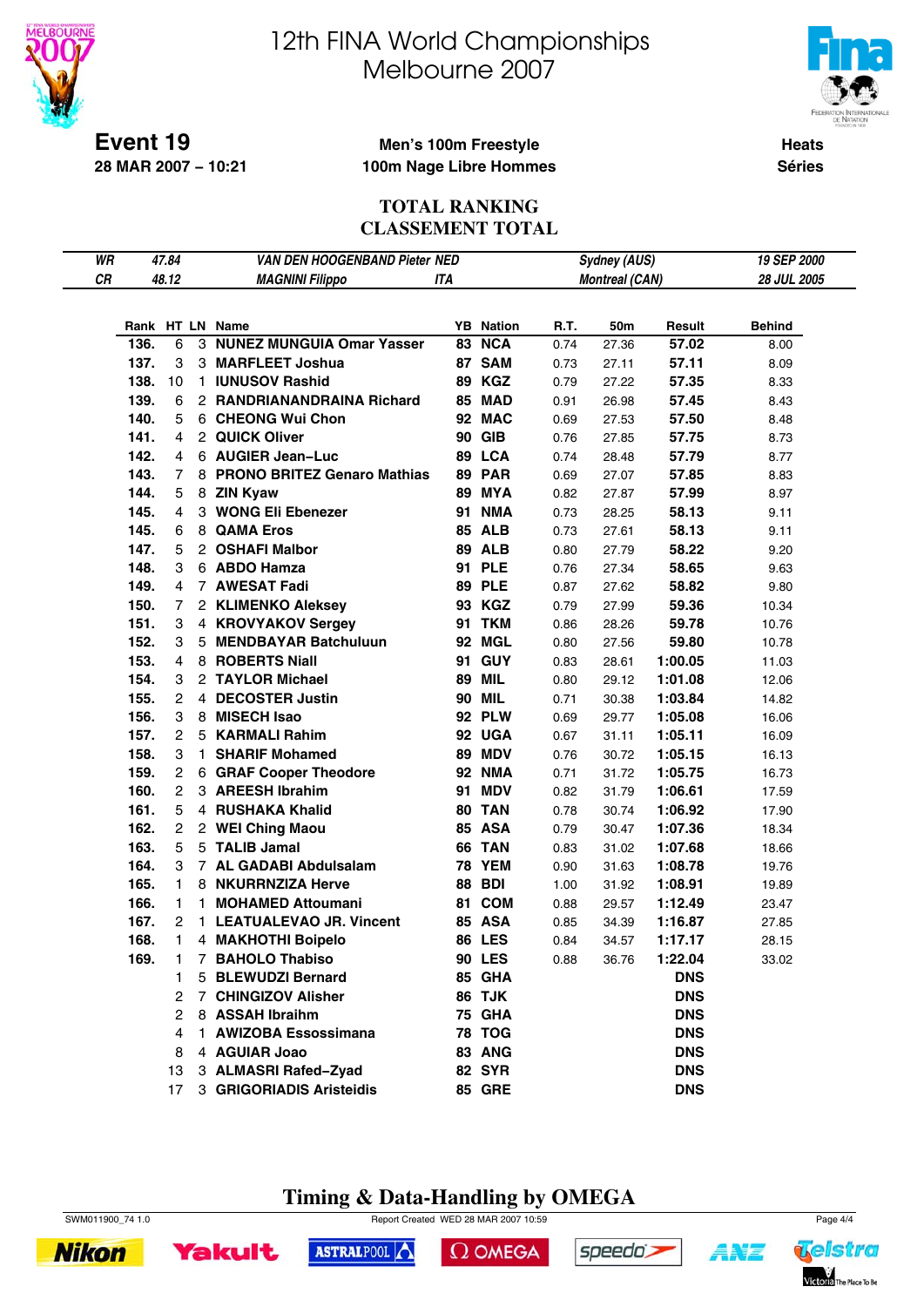



**Event 219 28 MAR 2007 - 19:00**

## **Men's 100m Freestyle 100m Nage Libre Hommes**

**Semifinals Demi-Finales**

### **TOTAL RANKING CLASSEMENT TOTAL**

| WR        |     | 47.84 |               | VAN DEN HOOGENBAND Pieter NED |     |                  |      | <b>Sydney (AUS)</b>   |         | <b>19 SEP 2000</b> |
|-----------|-----|-------|---------------|-------------------------------|-----|------------------|------|-----------------------|---------|--------------------|
| <b>CR</b> |     | 48.12 |               | <b>MAGNINI Filippo</b>        | ITA |                  |      | <b>Montreal (CAN)</b> |         | <b>28 JUL 2005</b> |
|           |     |       |               |                               |     |                  |      |                       |         |                    |
|           |     |       |               | Rank HT LN Name               |     | <b>YB</b> Nation | R.T. | 50m                   | Result  | <b>Behind</b>      |
|           | 1.  | 2     | 4             | <b>LEZAK Jason</b>            |     | 75 USA           | 0.73 | 23.09                 | 48.51 Q |                    |
|           | 2.  |       |               | 4 MAGNINI Filippo             |     | <b>82 ITA</b>    | 0.72 | 23.50                 | 48.60Q  | 0.09               |
|           | 3.  | 2     |               | 5 VAN DEN HOOGENBAND Pieter   |     | <b>78 NED</b>    | 0.79 | 23.55                 | 48.72Q  | 0.21               |
|           | 4.  | 2     |               | 3 HAYDEN Brent                | 83  | <b>CAN</b>       | 0.78 | 23.31                 | 48.79Q  | 0.28               |
|           | 5.  | 2     |               | 6 SULLIVAN Eamon              |     | <b>85 AUS</b>    | 0.66 | 23.02                 | 48.86Q  | 0.35               |
|           | 6.  |       |               | <b>6 NEETHLING Ryk</b>        | 77  | <b>RSA</b>       | 0.72 | 23.14                 | 48.87Q  | 0.36               |
|           | 6.  | 2     | $\mathcal{P}$ | <b>CIELO FILHO Cesar</b>      | 87  | <b>BRA</b>       | 0.71 | 23.42                 | 48.87Q  | 0.36               |
|           | 6.  | 2     | 8             | <b>SCHOEMAN Roland</b>        | 80  | <b>RSA</b>       | 0.64 | 22.90                 | 48.87Q  | 0.36               |
|           | 9.  |       |               | 5 BERNARD Alain               | 83  | <b>FRA</b>       | 0.76 | 23.27                 | 48.89   | 0.38               |
|           | 10. |       |               | 2 NYSTRAND Stefan             | 81  | <b>SWE</b>       | 0.73 | 23.68                 | 48.92   | 0.41               |
|           | 11. | 2     |               | <b>SUBIRATS ALTES Albert</b>  | 86  | <b>VEN</b>       | 0.73 | 23.54                 | 49.17   | 0.66               |
|           | 12. |       | 3             | <b>BURNETT Simon</b>          | 83  | <b>GBR</b>       | 0.69 | 23.55                 | 49.22   | 0.71               |
|           | 13. |       |               | <b>MEICHTRY Dominik</b>       | 84  | SUI              | 0.67 | 23.52                 | 49.27   | 0.76               |
|           | 14. |       | 8.            | <b>GALENDA Christian</b>      |     | <b>82 ITA</b>    | 0.74 | 23.64                 | 49.31   | 0.80               |
|           | 15. |       |               | 1 ZASTROW Mitja               |     | 77 NED           | 0.80 | 23.98                 | 49.41   | 0.90               |
|           | 16. | 2     |               | <b>CALLUS Ashley</b>          | 79  | <b>AUS</b>       | 0.76 | 23.36                 | 49.45   | 0.94               |

# **Timing & Data-Handling by OMEGA**



**Nikon** 



ASTRALPOOL





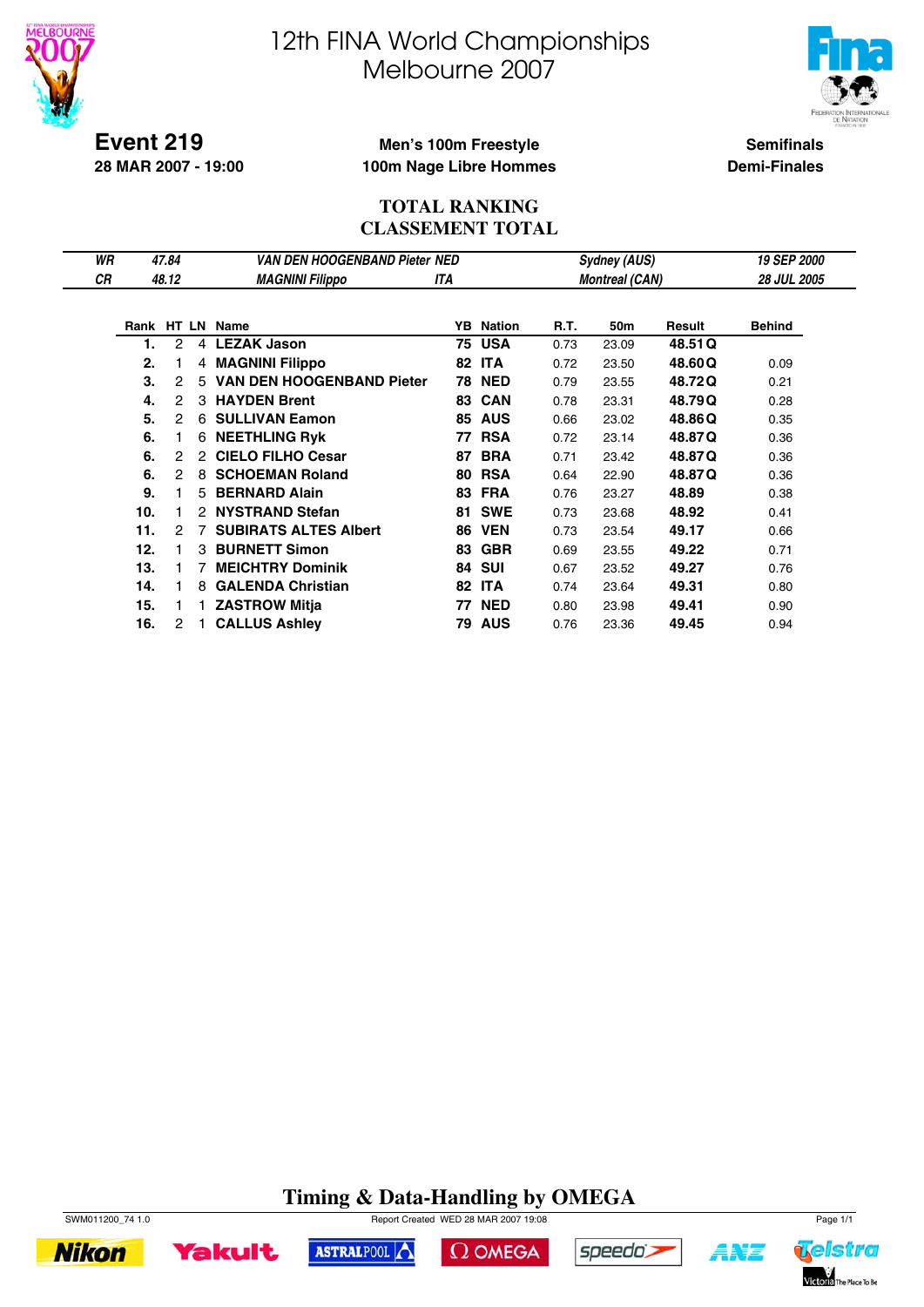



**Event 119 29 MAR 2007 - 19:42**

## **Men's 100m Freestyle 100m Nage Libre Hommes**

**Finals Finales**

## **FINAL RESULTS CLASSEMENT FINALES**

| WR           | 47.84 | <b>VAN DEN HOOGENBAND Pieter NED</b>  |     |                  | <b>Sydney (AUS)</b>   |       |        | 19 SEP 2000        |
|--------------|-------|---------------------------------------|-----|------------------|-----------------------|-------|--------|--------------------|
| <b>CR</b>    | 48.12 | <b>MAGNINI Filippo</b>                | ITA |                  | <b>Montreal (CAN)</b> |       |        | <b>28 JUL 2005</b> |
|              |       |                                       |     |                  |                       |       |        |                    |
|              |       | <b>Rank LN Name</b>                   |     | <b>YB</b> Nation | R.T.                  | 50m   | Result | <b>Behind</b>      |
| <b>FINAL</b> |       | 5 MAGNINI Filippo                     |     | <b>82 ITA</b>    | 0.70                  | 23.24 | 48.43  |                    |
|              |       | <b>HAYDEN Brent</b><br>6.             |     | <b>83 CAN</b>    | 0.78                  | 23.07 | 48.43  |                    |
|              | 3.    | 2 SULLIVAN Eamon                      | 85  | <b>AUS</b>       | 0.65                  | 22.92 | 48.47  | 0.04               |
|              | 4.    | <b>CIELO FILHO Cesar</b>              | 87  | BRA              | 0.72                  | 22.83 | 48.51  | 0.08               |
|              | 5.    | 4 LEZAK Jason                         |     | <b>75 USA</b>    | 0.73                  | 23.03 | 48.52  | 0.09               |
|              | 6.    | <b>VAN DEN HOOGENBAND Pieter</b><br>3 |     | <b>78 NED</b>    | 0.77                  | 23.51 | 48.63  | 0.20               |
|              | 7.    | <b>SCHOEMAN Roland</b><br>8.          |     | <b>80 RSA</b>    | 0.65                  | 22.87 | 48.72  | 0.29               |
|              | 8.    | <b>NEETHLING Rvk</b>                  | 77  | <b>RSA</b>       | 0.73                  | 23.02 | 48.81  | 0.38               |

# **Timing & Data-Handling by OMEGA**











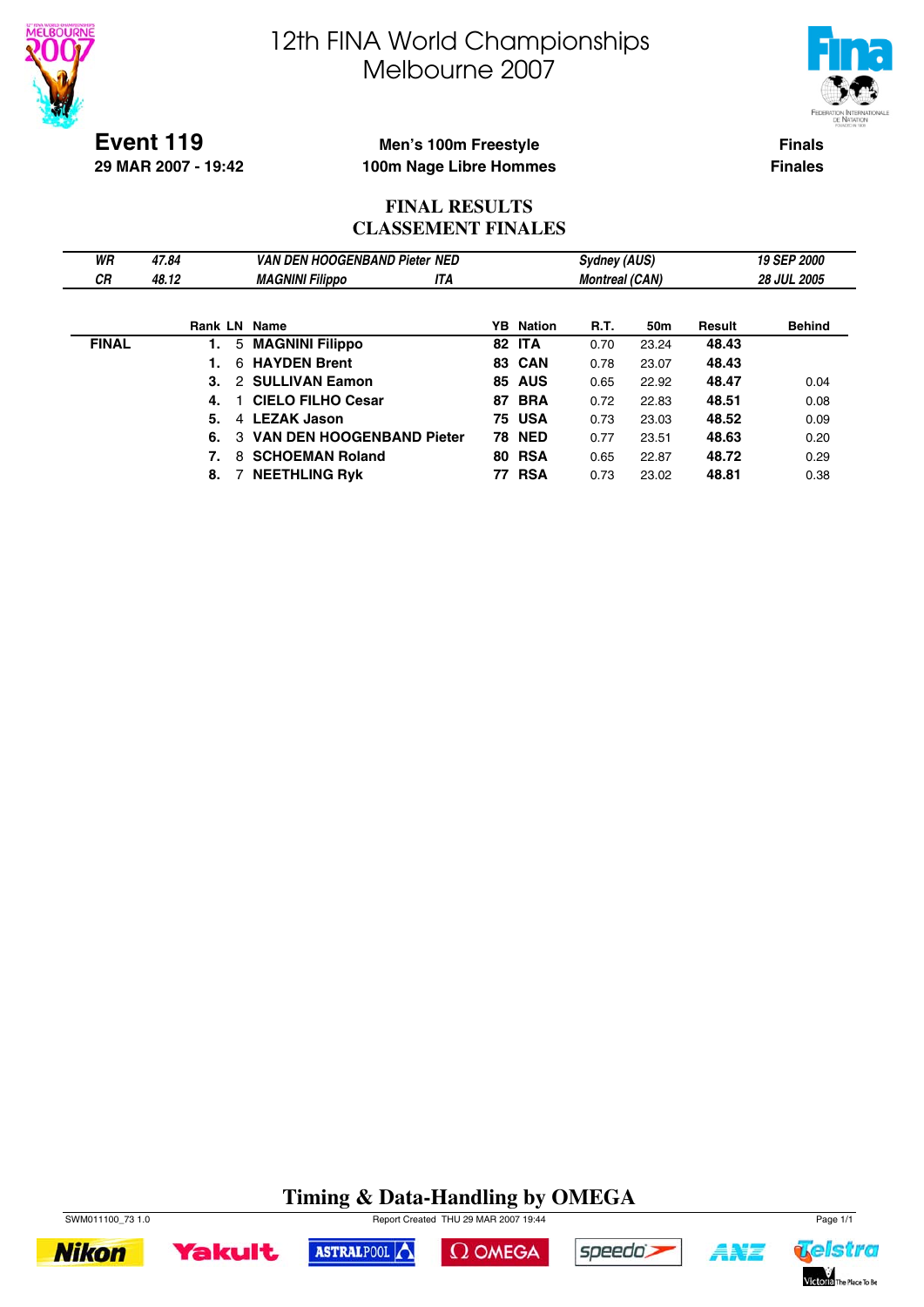



**Heats Séries**

**Event 10 26 MAR 2007 - 10:27**

### **Men's 200m Freestyle 200m Nage Libre Hommes**

### **TOTAL RANKING CLASSEMENT TOTAL**

| WR              |    |   | 1:44.06<br><b>THORPE lan</b> |    | <b>AUS</b>       |      |       | Fukuoka (JPN) |               | 25 JUL 2001 |               |
|-----------------|----|---|------------------------------|----|------------------|------|-------|---------------|---------------|-------------|---------------|
| CR              |    |   | 1:44.06<br><b>THORPE lan</b> |    | <b>AUS</b>       |      |       | Fukuoka (JPN) |               |             | 25 JUL 2001   |
|                 |    |   |                              |    |                  |      |       |               |               |             |               |
|                 |    |   |                              |    |                  |      |       |               |               |             |               |
| Rank HT LN Name |    |   |                              |    | <b>YB</b> Nation | R.T. | 50m   | 100m          | 150m          | Result      | <b>Behind</b> |
| 1.              | 14 |   | 4 VAN DEN HOOGENBAND Pieter  |    | <b>78 NED</b>    | 0.85 | 25.20 | 51.91         | 1:19.56       | 1:47.36Q    |               |
| 2.              | 15 |   | 4 PHELPS Michael             |    | 85 USA           | 0.78 | 25.39 | 53.02         | 1:20.82       | 1:47.52Q    | 0.16          |
| 3.              | 14 |   | 5 PARK Tae Hwan              |    | 89 KOR           | 0.67 | 25.56 | 52.94         | 1:20.73       | 1:47.58Q    | 0.22          |
| 4.              | 14 |   | 2 MONK Kenrick               |    | <b>88 AUS</b>    | 0.81 | 25.53 | 52.90         | 1:20.47       | 1:48.00Q    | 0.64          |
| 5.              | 14 |   | 1 CASSIO Nicola              |    | <b>85 ITA</b>    | 0.86 | 25.75 | 53.47         | 1:21.00       | 1:48.32Q    | 0.96          |
| 6.              | 14 |   | 6 LEVEAUX Amaury             |    | <b>85 FRA</b>    | 0.80 | 25.48 | 53.29         | 1:21.02       | 1:48.35Q    | 0.99          |
| 7.              | 15 |   | 7 MEICHTRY Dominik           |    | 84 SUI           | 0.69 | 25.41 | 52.96         | 1:20.48       | 1:48.49Q    | 1.13          |
| 8.              | 14 |   | 3 HAYDEN Brent               |    | 83 CAN           | 0.78 | 25.18 | 52.49         | 1:20.53       | 1:48.62Q    | 1.26          |
| 9.              | 15 |   | 5 ROSOLINO Massimiliano      |    | <b>78 ITA</b>    | 0.83 | 25.29 | 52.62         | 1:20.48       | 1:48.63Q    | 1.27          |
| 10.             | 13 |   | 7 JOHNS Brian                |    | 82 CAN           | 0.85 | 25.49 | 53.31         | 1:21.28       | 1:48.72Q    | 1.36          |
| 11.             | 15 |   | 6 BIEDERMANN Paul            |    | <b>86 GER</b>    | 0.86 | 25.56 | 53.19         | 1:20.97       | 1:48.84Q    | 1.48          |
| 12.             | 13 |   | 3 ZHANG Lin                  |    | 87 CHN           | 0.75 | 26.58 |               | 54.47 1:22.19 | 1:48.88Q    | 1.52          |
| 13.             | 15 |   | 1 MURPHY Patrick             |    | 84 AUS           | 0.78 | 25.83 | 53.37         | 1:21.29       | 1:49.01Q    | 1.65          |
| 14.             | 15 |   | 3 CARRY David                | 81 | <b>GBR</b>       | 0.79 | 25.65 | 53.41         | 1:21.26       | 1:49.15Q    | 1.79          |
| 15.             | 13 |   | 2 KOLL Dominik               |    | 84 AUT           | 0.80 | 26.41 | 54.07         | 1:22.04       | 1:49.20Q    | 1.84          |
| 16.             | 12 |   | 2 CSEH Laszlo                |    | <b>85 HUN</b>    | 0.93 | 25.85 | 53.56         | 1:21.78       | 1:49.47Q    | 2.11          |
| 17.             | 12 |   | 5 OLIVEIRA Nicolas           |    | 87 BRA           | 0.79 | 25.53 | 53.89         | 1:22.02       | 1:49.55     | 2.19          |
| 18.             | 13 |   | 4 KELLER Klete               |    | 82 USA           | 0.83 | 26.27 | 54.26         | 1:22.36       | 1:49.58     | 2.22          |
| 19.             | 13 |   | 1 GILOT Fabien               |    | 84 FRA           | 0.83 | 26.14 |               | 53.83 1:21.73 | 1:49.59     | 2.23          |
| 20.             | 12 |   | 8 VENANCIO Tiago             |    | 87 POR           | 0.78 | 25.44 | 53.93         | 1:21.74       | 1:49.63     | 2.27          |
| 21.             | 11 |   | 4 BRANDL David               |    | 87 AUT           | 0.86 | 25.82 | 53.21         | 1:21.35       | 1:49.68     | 2.32          |
| 22.             | 11 |   | 3 HOSOKAWA Daisuke           |    | 82 JPN           | 0.73 | 25.40 | 53.27         | 1:21.53       | 1:49.79     | 2.43          |
| 23.             | 14 |   | 7 BASSON Jean                |    | <b>87 RSA</b>    | 0.71 | 25.90 | 53.43         | 1:21.36       | 1:49.82     | 2.46          |
| 24.             | 15 |   | 8 XYLOURIS Nikolaos          | 82 | <b>GRE</b>       | 0.85 | 25.82 | 53.55         | 1:21.72       | 1:50.04     | 2.68          |
| 25.             | 13 |   | 5 BURNETT Simon              |    | 83 GBR           | 0.74 | 25.71 | 54.03         | 1:22.55       | 1:50.11     | 2.75          |
| 26.             | 10 |   | 4 ROKICKI Michal             |    | 84 POL           | 0.82 | 26.42 | 54.33         | 1:22.33       | 1:50.12     | 2.76          |
| 27.             | 15 |   | 2 HERBST Stefan              |    | <b>78 GER</b>    | 0.79 | 25.67 | 53.71         | 1:22.04       | 1:50.25     | 2.89          |
| 28.             | 10 |   | 1 TURK Luka                  |    | 86 SLO           | 0.78 | 26.54 | 54.63         | 1:22.66       | 1:50.36     | 3.00          |
| 29.             | 12 |   | 3 ZHANG Enjian               |    | 88 CHN           | 0.80 | 26.24 | 53.97         | 1:22.01       | 1:50.45     |               |
| 30.             | 13 |   | 6 ZISIMOS Andreas            |    | <b>83 GRE</b>    |      |       |               |               |             | 3.09          |
|                 | 12 |   |                              |    | 82 CZE           | 0.82 | 25.80 | 53.99         | 1:22.05       | 1:50.48     | 3.12          |
| 31.             |    |   | 6 SVOBODA Kvetoslav          |    |                  | 0.79 | 25.78 | 53.90         | 1:22.35       | 1:50.50     | 3.14          |
| 32.             | 13 |   | 8 KAPRALOV Andrey            | 80 | <b>RUS</b>       | 0.87 | 25.18 | 52.90         | 1:21.71       | 1:50.55     | 3.19          |
| 33.             | 11 | 5 | <b>LIWNAT Shai</b>           |    | 84 ISR           | 0.71 | 25.20 | 52.55         | 1:20.79       | 1:50.60     | 3.24          |
| 34.             | 14 |   | 8 WILDEBOER Olaf             |    | <b>83 NED</b>    | 0.74 | 25.90 |               | 54.17 1:22.43 | 1:50.72     | 3.36          |
| 35.             | 12 |   | 1 PERUNIN Sergey             |    | <b>88 RUS</b>    | 0.75 | 25.91 |               | 54.19 1:22.48 | 1:50.78     | 3.42          |
| 36.             | 12 |   | 7 CASTRO Rodrigo             |    | <b>78 BRA</b>    | 0.76 | 25.99 |               | 53.81 1:22.08 | 1:50.79     | 3.43          |
| 37.             | 10 |   | 6 MCMILLAN Andrew            |    | <b>85 NZL</b>    | 0.76 | 26.40 | 54.55         | 1:22.85       | 1:51.10     | 3.74          |
| 38.             | 10 |   | 3 WIKSTROM Christoffer       |    | <b>87 SWE</b>    | 0.83 | 25.93 |               | 53.34 1:21.85 | 1:51.25     | 3.89          |
| 39.             | 11 |   | 1 RUBACEK Michal             |    | <b>86 CZE</b>    | 0.75 | 25.75 | 53.89         | 1:22.79       | 1:51.31     | 3.95          |
| 40.             | 11 |   | 6 KOJIMA Takamitsu           |    | 81 JPN           | 0.77 | 25.65 |               | 54.24 1:23.04 | 1:51.32     | 3.96          |
| 41.             | 10 |   | 7 JACK Michael               |    | <b>85 NZL</b>    | 0.89 | 26.37 |               | 54.42 1:23.14 | 1:51.45     | 4.09          |
| 42.             | 11 |   | 8 SURGELOOSE Glenn           |    | <b>89 BEL</b>    | 0.75 | 25.70 | 54.33         | 1:22.98       | 1:51.66     | 4.30          |
| 43.             | 11 |   | 7 GIMINSKI Lukasz            |    | 86 POL           | 0.84 | 26.03 | 54.37         | 1:23.20       | 1:51.72     | 4.36          |
| 44.             | 9  |   | 6 KVALE Gard                 |    | 84 NOR           | 0.89 | 26.31 |               | 54.31 1:23.10 | 1:51.78     | 4.42          |
| 45.             | 7  |   | 1 TSEPUKH Oleksandr          |    | <b>86 UKR</b>    | 0.80 | 24.95 |               | 53.37 1:22.66 | 1:51.83     | 4.47          |

**Timing & Data-Handling by OMEGA**

SWM012900\_74 1.0 Report Created MON 26 MAR 2007 11:11 Page 1/3





ASTRALPOOL  $\Omega$  OMEGA



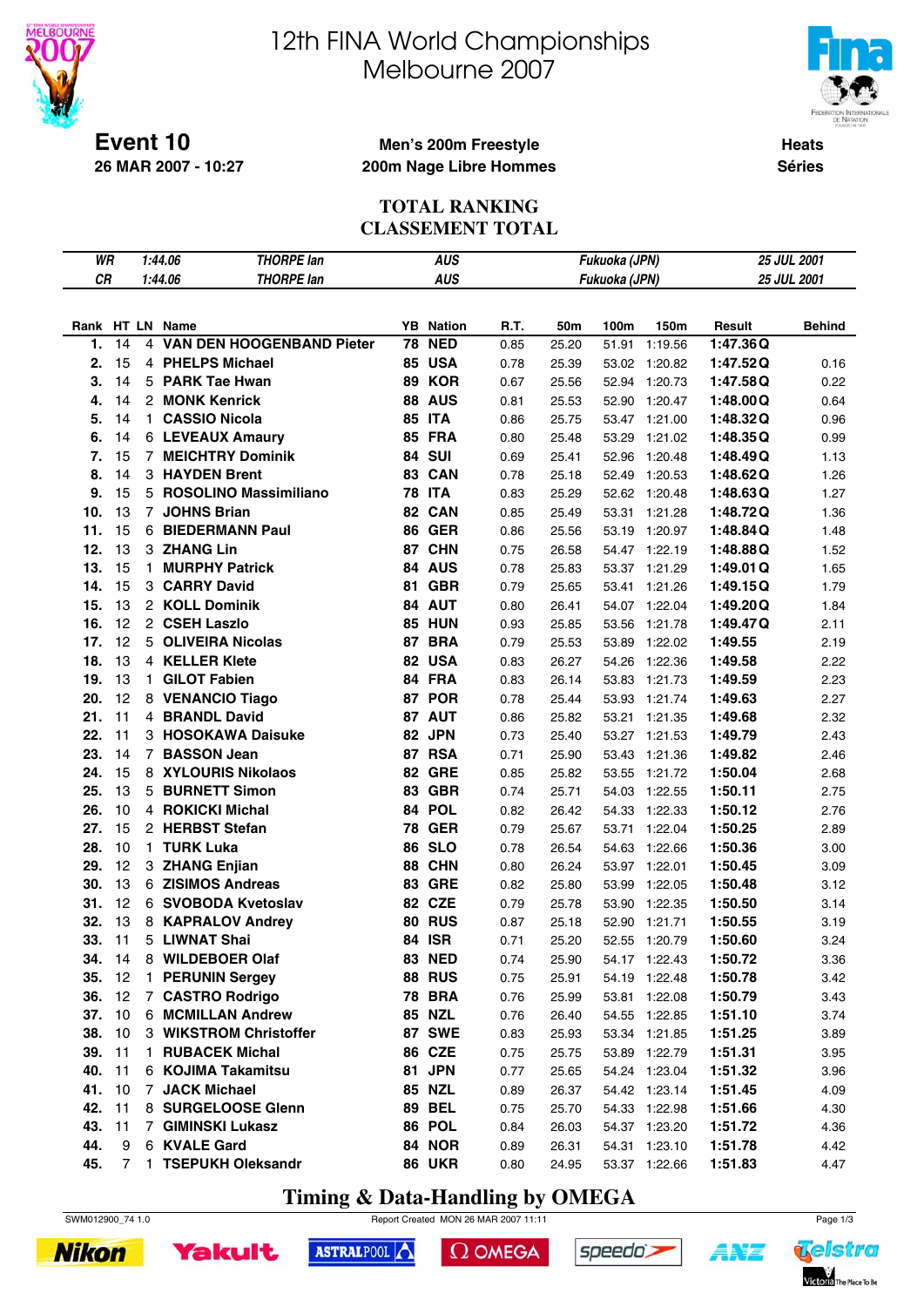



**Heats Séries**

**Event 10 26 MAR 2007 − 10:27**

## **Men's 200m Freestyle 200m Nage Libre Hommes**

### **TOTAL RANKING CLASSEMENT TOTAL**

| WR  |                |                | <b>THORPE lan</b><br>1:44.06         |    | <b>AUS</b>       |      |                | Fukuoka (JPN) |                                |         | 25 JUL 2001   |
|-----|----------------|----------------|--------------------------------------|----|------------------|------|----------------|---------------|--------------------------------|---------|---------------|
| CR  |                |                | 1:44.06<br><b>THORPE lan</b>         |    | <b>AUS</b>       |      |                | Fukuoka (JPN) |                                |         | 25 JUL 2001   |
|     |                |                |                                      |    |                  |      |                |               |                                |         |               |
|     |                |                | Rank HT LN Name                      |    | <b>YB</b> Nation | R.T. | 50m            | 100m          | 150m                           | Result  | <b>Behind</b> |
| 46. | 9              | 4              | <b>KEBBAB Nabil</b>                  | 83 | <b>ALG</b>       | 0.77 | 26.46          | 54.93         | 1:23.51                        | 1:51.95 | 4.59          |
| 47. | $\mathbf{1}$   | 6              | <b>BINEVICIUS Saulius</b>            |    | <b>79 LTU</b>    | 0.85 | 26.04          | 53.98         | 1:22.82                        | 1:52.22 | 4.86          |
| 48. | 9              | $\overline{7}$ | <b>STRAGA Dominik</b>                | 88 | <b>CRO</b>       | 0.84 | 25.92          | 54.11         | 1:22.77                        | 1:52.40 | 5.04          |
| 49. | 8              | 6              | <b>KHADE Virdhawal</b>               | 91 | <b>IND</b>       | 0.88 | 26.38          | 54.75         | 1:23.67                        | 1:52.41 | 5.05          |
| 50. | 11             |                | 2 MILOSLAVSKIS Romans                |    | 83 LAT           | 0.85 | 25.74          | 53.62         | 1:22.12                        | 1:52.44 | 5.08          |
| 51. | 10             |                | 5 NIZ Adriano                        |    | 86 POR           | 0.79 | 26.29          | 55.01         | 1:24.12                        | 1:52.46 | 5.10          |
| 52. | 9              | $\mathbf{1}$   | <b>KUTCHER BELGERI Martin Daniel</b> |    | 84 URU           | 0.81 | 25.95          | 54.38         | 1:23.56                        | 1:52.57 | 5.21          |
| 53. | 9              |                | 8 MOLINA Miguel                      |    | <b>84 PHI</b>    | 0.68 | 26.70          | 55.04         | 1:23.71                        | 1:52.67 | 5.31          |
| 54. | 9              |                | 3 ACUNA Crox Ernesto                 |    | <b>90 VEN</b>    | 0.75 | 25.73          | 54.63         | 1:23.47                        | 1:52.70 | 5.34          |
| 55. | 10             |                | 2 LIM Namgyun                        |    | 87 KOR           | 0.71 | 26.57          | 54.91         | 1:23.75                        | 1:53.01 | 5.65          |
| 56. | 8              | $\mathbf{1}$   | <b>DUNFORD Jason</b>                 | 86 | <b>KEN</b>       | 0.72 | 25.14          | 53.38         | 1:22.80                        | 1:53.09 | 5.73          |
| 57. | $\overline{7}$ | 5              | <b>MATHLOUTHI Ahmed</b>              | 89 | <b>TUN</b>       | 0.76 | 25.85          | 54.69         | 1:23.79                        | 1:53.27 | 5.91          |
| 58. | 9              | 5              | <b>BEGO Daniel William</b>           | 89 | <b>MAS</b>       | 0.71 | 26.86          | 55.84         | 1:25.14                        | 1:53.32 | 5.96          |
| 59. | 8              |                | 3 KHAN Vitaliy                       |    | <b>85 KAZ</b>    | 0.82 | 26.03          | 54.12         | 1:22.51                        | 1:53.37 | 6.01          |
| 60. | 9              |                | 2 ZOLEZZI SEOANE Giancarlo           | 81 | <b>CHI</b>       | 0.77 | 26.48          | 55.15         | 1:24.30                        | 1:53.90 | 6.54          |
| 61. | 8              | $\overline{7}$ | <b>BAKHTIAROV Alexandre</b>          |    | 87 CYP           | 0.69 | 26.15          | 55.41         | 1:25.11                        | 1:54.25 | 6.89          |
| 62. | 8              |                | 2 MONTOYA Mario                      | 89 | <b>CRC</b>       | 0.74 | 25.81          | 54.97         | 1:24.98                        | 1:54.70 | 7.34          |
| 63. | 8              |                | 5 MALLAT ARCAYA Salvador             |    | <b>86 CHI</b>    | 0.85 | 26.88          | 55.86         | 1:25.23                        | 1:54.71 | 7.35          |
| 64. | $\overline{7}$ |                | 3 CERENSEK Igor                      | 83 | <b>CRO</b>       | 0.76 | 26.76          | 56.16         | 1:26.77                        | 1:55.04 | 7.68          |
| 65. | 10             |                | 8 TAY Zhirong Bryan                  | 88 | <b>SIN</b>       | 0.69 | 27.28          | 56.66         | 1:26.89                        | 1:55.70 | 8.34          |
| 66. | 8              |                | 4 KOLOYAN Mikael                     |    | 83 ARM           | 0.78 | 26.13          | 54.96         | 1:24.79                        | 1:55.99 | 8.63          |
| 67. | $\overline{7}$ |                | 2 IRGASHEV Timur                     | 84 | <b>UZB</b>       | 0.92 | 26.76          | 56.52         | 1:26.78                        | 1:56.39 | 9.03          |
| 68. | 5              |                | 2 NICOLINI Emanuele                  | 84 | <b>SMR</b>       | 0.82 | 27.29          | 57.13         | 1:26.83                        | 1:56.61 | 9.25          |
| 69. | 6              |                | 6 YEAP Kevin Soow Choy               | 89 | <b>MAS</b>       | 0.82 | 27.43          | 57.44         | 1:28.25                        | 1:56.65 | 9.29          |
| 70. | 6              |                | 3 BIDARYAN Mohammad                  |    | <b>88 IRI</b>    | 0.76 | 26.78          | 56.17         | 1:26.90                        | 1:56.68 | 9.32          |
| 71. | $\overline{7}$ |                | 7 TITARENKO Vyacheslav               | 78 | <b>KAZ</b>       | 0.78 | 27.18          | 57.07         | 1:27.19                        | 1:56.74 | 9.38          |
| 72. | 6              |                | 4 LOCKE Kieran                       |    | 84 ISV           | 0.71 | 27.27          | 56.54         | 1:26.70                        | 1:57.03 | 9.67          |
| 73. | $\overline{7}$ |                | <b>4 DANILOV Vasilii</b>             | 88 | <b>KGZ</b>       | 0.82 | 26.60          | 55.63         | 1:25.35                        | 1:57.38 | 10.02         |
| 74. | 6              |                | 8 HAFDI Youssef                      |    | <b>86 MAR</b>    | 0.72 | 27.51          | 57.52         | 1:27.41                        | 1:58.10 | 10.74         |
| 75. | 6              |                | 5 SNG Ju Wei                         | 80 | <b>SIN</b>       | 0.74 | 28.24          | 58.38         | 1:28.21                        | 1:58.29 | 10.93         |
| 76. | 4              |                | 8 CASTILLO GRANADOS Diego            | 91 | <b>PAN</b>       | 0.89 | 27.45          | 57.66         | 1:28.56                        | 1:58.64 | 11.28         |
| 77. | 5              |                | 5 NAZAROV Ibrahim                    | 88 | <b>UZB</b>       | 0.91 | 26.53          | 55.86         | 1:26.51                        | 1:58.76 | 11.40         |
| 78. | 5              | 6              | <b>WONG Wing Cheung Victor</b>       |    | 84 MAC           | 0.81 | 27.44          | 58.04         | 1:28.38                        | 1:58.88 | 11.52         |
| 79. | 4              | $\overline{2}$ | <b>DUENAS Christopher</b>            |    | 91 GUM           | 0.78 |                |               |                                | 1:58.99 | 11.63         |
| 80. | 6              |                | 2 JAHNSEN Sebastian                  |    | <b>90 PER</b>    | 0.73 | 27.78<br>27.41 | 57.68         | 57.51 1:28.46<br>1:28.62       | 1:59.04 | 11.68         |
| 81. | 8              |                | 8 JAHNSEN Oscar                      |    | <b>88 PER</b>    | 0.81 | 26.88          |               | 56.95 1:28.51                  | 1:59.22 | 11.86         |
| 82. | 6              | $\mathbf{1}$   | <b>SUTANTO Albert Cristiadi</b>      |    | <b>75 INA</b>    | 0.77 | 28.11          |               | 58.51 1:29.20                  | 1:59.32 | 11.96         |
| 83. | $\overline{4}$ |                | 6 LOCKE Morgan                       |    | <b>86 ISV</b>    |      |                |               |                                |         |               |
| 84. | 6              |                | 7 VUJASIN Srdjan                     |    | <b>88 BIH</b>    | 0.67 | 28.07<br>27.13 |               | 58.50 1:28.68<br>56.78 1:27.65 | 1:59.42 | 12.06         |
| 85. | 7              |                | 8 AL-QAHTANI Waleed                  |    | 82 KUW           | 0.86 |                |               | 58.15 1:28.81                  | 1:59.44 | 12.08         |
|     | 5              | 8              |                                      |    |                  | 0.83 | 28.02          |               |                                | 1:59.70 | 12.34         |
| 86. |                |                | <b>JOENSEN Pal</b>                   |    | <b>90 FAR</b>    | 0.71 | 27.24          |               | 57.18 1:28.29                  | 1:59.82 | 12.46         |
| 87. | $\overline{4}$ |                | 5 HO Brian Howard                    |    | <b>85 INA</b>    | 0.70 | 27.54          |               | 57.73 1:29.04                  | 2:00.09 | 12.73         |
| 88. | 4              | $\overline{7}$ | <b>MEDRANO MEDINA Fernando</b>       |    | 88 NCA           | 0.70 | 28.08          |               | 58.47 1:29.12                  | 2:00.48 | 13.12         |
| 89. | 5              |                | 3 MURALIDHARAN Amar                  |    | <b>84 IND</b>    | 0.90 | 27.44          | 57.43         | 1:28.83                        | 2:00.66 | 13.30         |
| 90. | 5              | 1              | <b>MANGROO Steven</b>                |    | <b>88 SEY</b>    | 0.76 | 27.81          |               | 58.43 1:29.57                  | 2:00.76 | 13.40         |

# **Timing & Data-Handling by OMEGA**

SWM012900\_74 1.0 Report Created MON 26 MAR 2007 11:11 Page 2/3





ASTRALPOOL  $\Omega$  OMEGA



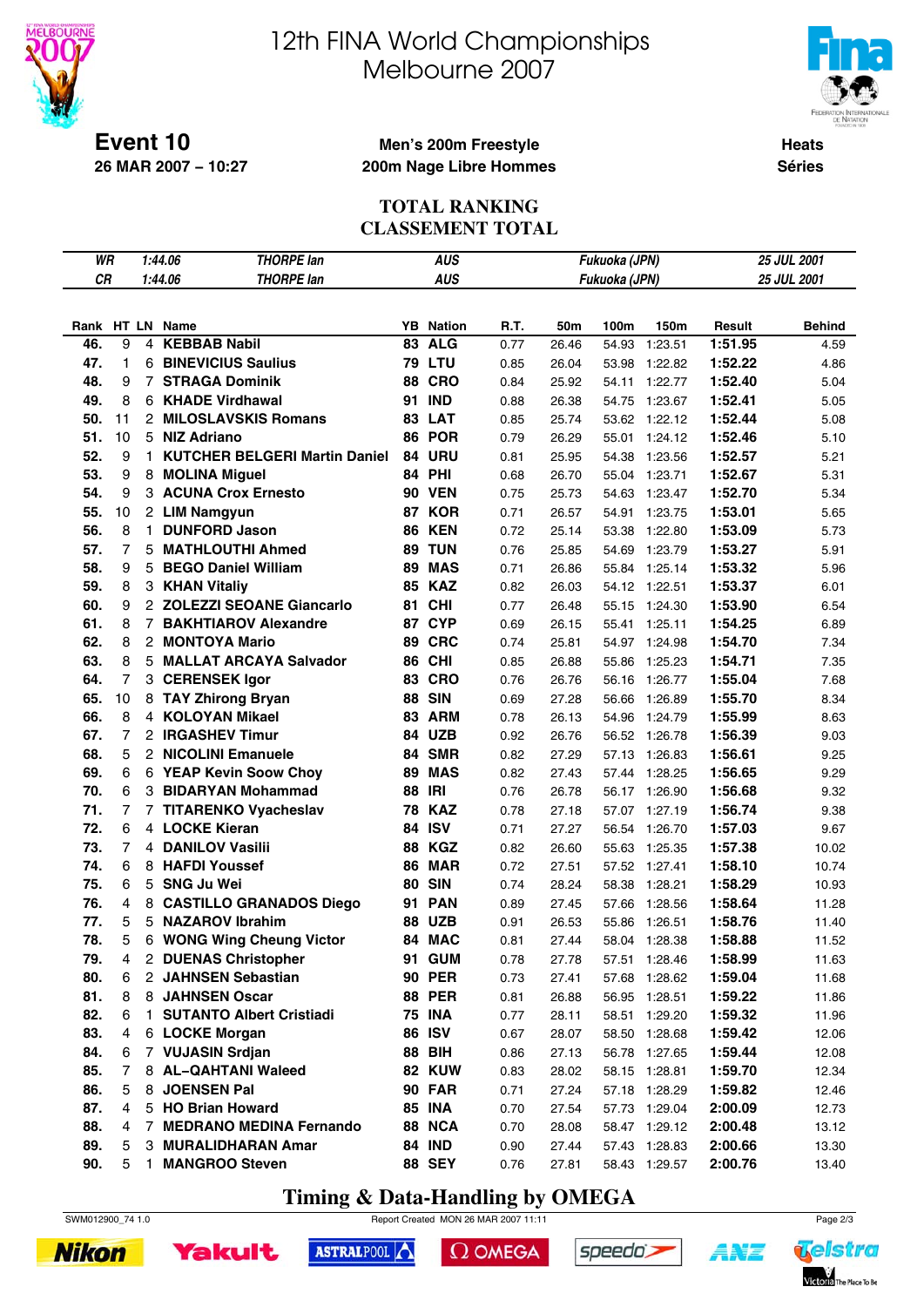



**Event 10 26 MAR 2007 − 10:27**

### **Men's 200m Freestyle 200m Nage Libre Hommes**

**Heats Séries**

## **TOTAL RANKING CLASSEMENT TOTAL**

| WR   |                | 1:44.06<br><b>THORPE lan</b> |                        |    | <b>AUS</b>                  |      |       | Fukuoka (JPN)         |             | 25 JUL 2001 |               |
|------|----------------|------------------------------|------------------------|----|-----------------------------|------|-------|-----------------------|-------------|-------------|---------------|
| CR   |                | 1:44.06<br><b>THORPE lan</b> |                        |    | <b>AUS</b><br>Fukuoka (JPN) |      |       |                       | 25 JUL 2001 |             |               |
|      |                |                              |                        |    |                             |      |       |                       |             |             |               |
|      |                |                              | Rank HT LN Name        |    | <b>YB</b> Nation            | R.T. | 50m   | 100m                  | 150m        | Result      | <b>Behind</b> |
| 91.  | 4              |                              | 3 BENSADON Colin       | 88 | <b>GIB</b>                  | 0.84 | 27.49 | 57.75                 | 1:29.01     | 2:01.20     | 13.84         |
| 92.  | 5              |                              | 4 ABUYOUSUF Anas       | 89 | QAT                         | 0.83 | 27.70 | 58.21                 | 1:29.69     | 2:01.40     | 14.04         |
| 93.  | 3              |                              | 4 TASHKANDI Loai       |    | <b>91 KSA</b>               | 0.83 | 28.20 | 59.97                 | 1:30.57     | 2:01.49     | 14.13         |
| 94.  | 3              |                              | 5 UNAMBOOWE Heshan     | 92 | <b>SRI</b>                  | 0.67 | 28.08 | 59.70                 | 1:31.22     | 2:02.85     | 15.49         |
| 95.  | 3              |                              | 3 AGIUS Neil           | 86 | <b>MLT</b>                  | 0.70 | 28.40 | 59.64                 | 1:31.21     | 2:03.21     | 15.85         |
| 96.  | 3              |                              | 2 ALBA Marcelo         | 6  | <b>BOL</b>                  | 0.72 | 28.07 | 59.53                 | 1:32.04     | 2:03.31     | 15.95         |
| 97.  | 3              |                              | 6 SICHAN Heimanu       | 90 | <b>TAH</b>                  | 0.67 | 28.01 | 59.68                 | 1:32.24     | 2:03.65     | 16.29         |
| 98.  | 4              |                              | 1 LEE Daniel           |    | <b>90 SRI</b>               | 0.83 | 27.92 | 58.77                 | 1:31.17     | 2:03.76     | 16.40         |
| 99.  | $\overline{7}$ |                              | 6 BAKALE Emile-Rony    | 87 | <b>CGO</b>                  | 0.86 | 26.19 | 56.00                 | 1:29.06     | 2:03.82     | 16.46         |
| 100. | 4              |                              | 4 HAMADEH Anas         | 89 | <b>JOR</b>                  | 0.78 | 27.37 | 58.21                 | 1:31.38     | 2:05.37     | 18.01         |
| 101. | $\overline{c}$ | 1.                           | <b>QAMA Eros</b>       |    | <b>85 ALB</b>               | 0.73 | 28.06 | 59.71                 | 1:32.62     | 2:05.80     | 18.44         |
| 102. | 3              | $\overline{7}$               | <b>QUICK Oliver</b>    | 90 | <b>GIB</b>                  | 0.81 | 28.80 | 1:00.51               | 1:33.34     | 2:05.95     | 18.59         |
| 103. | 5              |                              | 7 IUNUSOV Rashid       | 89 | <b>KGZ</b>                  | 0.86 | 27.79 | 58.74                 | 1:32.50     | 2:06.59     | 19.23         |
| 104. | $\overline{c}$ |                              | 3 SHIMIZU Carlos       | 89 | <b>GUM</b>                  | 0.81 | 28.77 | 1:00.56 1:33.42       |             | 2:06.81     | 19.45         |
| 105. | 1              |                              | 5 KPLIBOH Otiko        |    | 87 NGR                      | 1.00 | 27.98 | 59.61                 | 1:32.78     | 2:07.28     | 19.92         |
| 106. | 3              | 1.                           | <b>OSHAFI Malbor</b>   | 89 | <b>ALB</b>                  | 0.71 | 27.96 | 1:00.12 1:33.80       |             | 2:07.51     | 20.15         |
| 107. | 3              | 8                            | <b>JORDAN Zane</b>     |    | 91 ZAM                      | 0.72 | 28.32 | 1:00.36               | 1:34.05     | 2:09.74     | 22.38         |
| 108. | $\overline{c}$ |                              | 5 ROBERTS Yannick      | 89 | <b>GUY</b>                  | 0.73 | 29.31 | 1:02.79               | 1:36.91     | 2:10.75     | 23.39         |
| 109. | $\overline{c}$ |                              | 4 WONG Eli Ebenezer    | 91 | <b>NMA</b>                  | 0.81 | 29.62 | 1:03.94 1:38.95       |             | 2:12.32     | 24.96         |
| 110. | $\overline{c}$ |                              | 6 SOBERS Jamaal        | 89 | <b>GUY</b>                  | 0.75 | 29.50 | 1:03.95 1:41.04       |             | 2:16.87     | 29.51         |
| 111. | 1              |                              | 7 MOULOUD Seraj        |    | 84 LBA                      | 0.78 | 28.95 | 1:02.56 1:40.36       |             | 2:18.73     | 31.37         |
| 112. | $\mathbf{2}$   |                              | 7 KROVYAKOV Sergey     |    | <b>91 TKM</b>               | 0.86 | 29.20 | 1:03.94 1:40.48       |             | 2:19.06     | 31.70         |
| 113. | $\mathbf{2}$   |                              | 2 GRAF Cooper Theodore | 92 | <b>NMA</b>                  | 0.72 | 32.78 | 1:09.61 1:46.31       |             | 2:22.69     | 35.33         |
| 114. | 1              |                              | 4 MISECH Isao          |    | <b>92 PLW</b>               | 0.77 | 30.36 | 1:06.07 1:46.16       |             | 2:28.81     | 41.45         |
| 115. | $\overline{2}$ |                              | 8 SHAMEEL Ibrahim      |    | <b>MDV</b>                  | 0.73 | 31.91 | 1:09.98               | 1:51.67     | 2:32.36     | 45.00         |
| 116. | 1              |                              | 3 ADU Okai Opanka      |    | <b>GHA</b>                  | 1.19 | 33.19 | 1:14.79 2:00.78       |             | 2:48.43     | 1:01.07       |
| 117. | 1              |                              | 2 BLEWUDZI Bernard     |    | 85 GHA                      | 0.92 |       | 34.17 1:15.45 2:01.44 |             | 2:51.98     | 1:04.62       |
|      |                |                              | <b>ASSAH Ibraihm</b>   | 75 | <b>GHA</b>                  |      |       |                       |             | <b>DNS</b>  |               |
|      | 12             |                              | 4 NEETHLING Ryk        |    | <b>77 RSA</b>               |      |       |                       |             | <b>DNS</b>  |               |

# **Timing & Data-Handling by OMEGA**



**Yakult** 

**Nikon** 

SWM012900\_74 1.0 Report Created MON 26 MAR 2007 11:11 Page 3/3



 $\Omega$  OMEGA



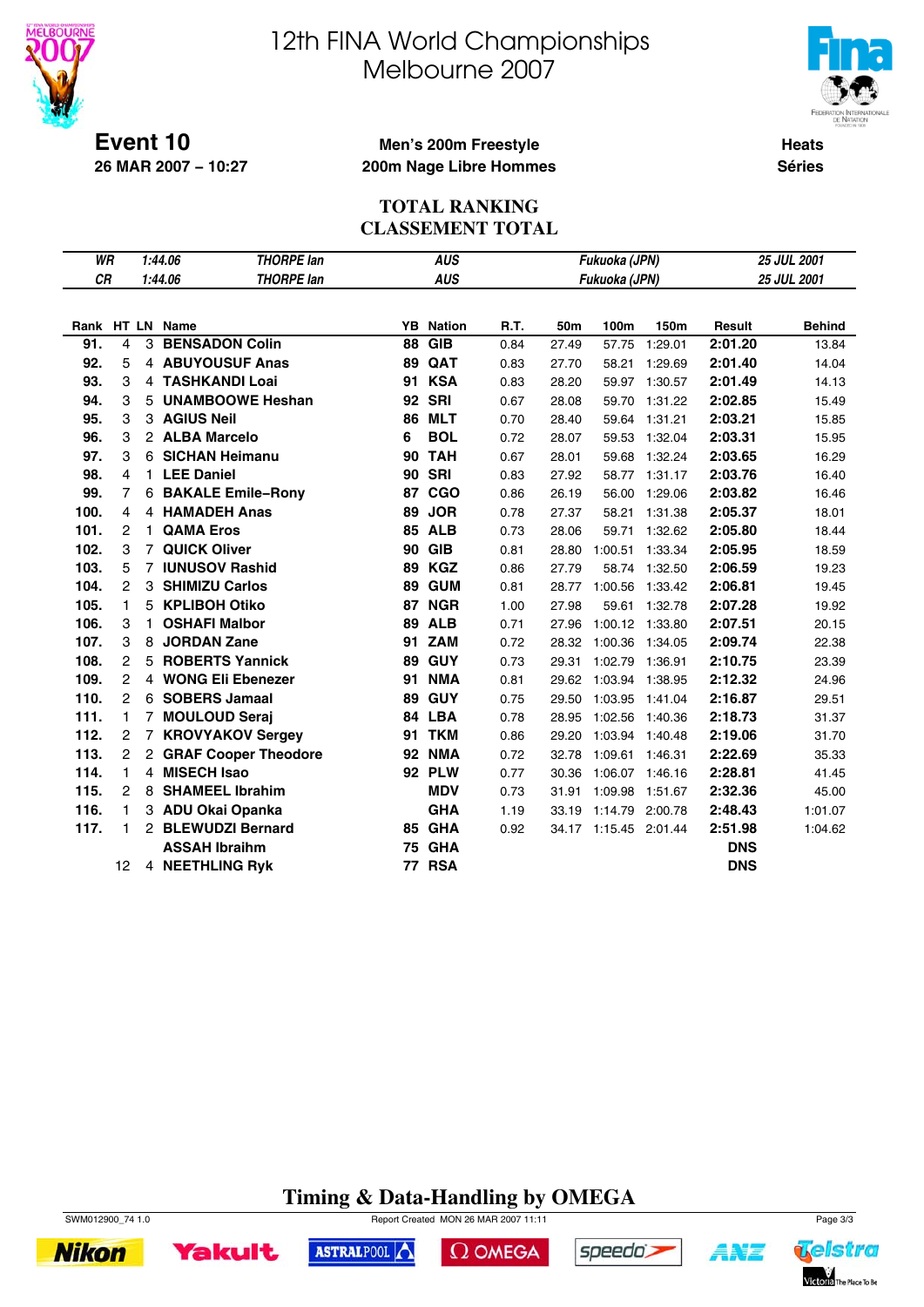



**Event 210 26 MAR 2007 - 20:17**

## **Men's 200m Freestyle 200m Nage Libre Hommes**

**Semifinals Demi-Finales**

## **TOTAL RANKING CLASSEMENT TOTAL**

| WR   |                | 1:44.06<br><b>THORPE lan</b> |                                  |    | <b>AUS</b>                  |      |       | Fukuoka (JPN) | <b>25 JUL 2001</b> |                    |               |  |
|------|----------------|------------------------------|----------------------------------|----|-----------------------------|------|-------|---------------|--------------------|--------------------|---------------|--|
| СR   |                | 1:44.06<br><b>THORPE lan</b> |                                  |    | <b>AUS</b><br>Fukuoka (JPN) |      |       |               |                    | <b>25 JUL 2001</b> |               |  |
|      |                |                              |                                  |    |                             |      |       |               |                    |                    |               |  |
| Rank | <b>HT LN</b>   |                              | Name                             | YB | <b>Nation</b>               | R.T. | 50m   | 100m          | 150m               | Result             | <b>Behind</b> |  |
| 1.   | 2              | 4                            | <b>VAN DEN HOOGENBAND Pieter</b> | 78 | <b>NED</b>                  | 0.81 | 24.52 | 51.16         | 1:18.66            | 1:46.33Q           |               |  |
| 2.   |                | 4                            | <b>PHELPS Michael</b>            | 85 | <b>USA</b>                  | 0.76 | 25.29 | 52.48         | 1:20.10            | 1:46.75Q           | 0.42          |  |
| 3.   | 2              | 2                            | <b>ROSOLINO Massimiliano</b>     | 78 | <b>ITA</b>                  | 0.81 | 24.96 | 52.13         | 1:19.48            | 1:47.44Q           | 1.11          |  |
| 4.   |                | 5.                           | <b>MONK Kenrick</b>              | 88 | <b>AUS</b>                  | 0.76 | 25.38 | 52.96         | 1:20.64            | 1:47.45Q           | 1.12          |  |
| 5.   | 2              | 5.                           | <b>PARK Tae Hwan</b>             | 89 | <b>KOR</b>                  | 0.69 | 25.47 | 52.91         | 1:20.58            | 1:47.83Q           | 1.50          |  |
| 6.   |                |                              | <b>ZHANG Lin</b>                 | 87 | <b>CHN</b>                  | 0.72 | 25.61 | 53.25         | 1:21.26            | 1:48.29Q           | 1.96          |  |
| 7.   | 2              |                              | <b>BIEDERMANN Paul</b>           | 86 | <b>GER</b>                  | 0.88 | 25.82 | 53.28         | 1:20.97            | 1:48.43Q           | 2.10          |  |
| 8.   | 2              | 3                            | <b>CASSIO Nicola</b>             | 85 | <b>ITA</b>                  | 0.86 | 25.65 | 53.24         | 1:20.83            | 1:48.47Q           | 2.14          |  |
| 9.   | $\overline{2}$ | 8                            | <b>KOLL Dominik</b>              | 84 | <b>AUT</b>                  | 0.75 | 25.28 | 52.66         | 1:20.50            | 1:48.50            | 2.17          |  |
| 10.  |                | 2.                           | <b>JOHNS Brian</b>               | 82 | <b>CAN</b>                  | 0.82 | 25.47 | 53.28         | 1:21.22            | 1:48.51            | 2.18          |  |
| 11.  | 2              | 6                            | <b>MEICHTRY Dominik</b>          | 84 | <b>SUI</b>                  | 0.71 | 25.57 | 52.87         | 1:20.48            | 1:48.54            | 2.21          |  |
| 12.  |                |                              | <b>CARRY David</b>               | 81 | <b>GBR</b>                  | 0.79 | 25.41 | 52.87         | 1:20.94            | 1:48.71            | 2.38          |  |
| 13.  | 2              |                              | <b>MURPHY Patrick</b>            | 84 | <b>AUS</b>                  | 0.81 | 25.54 | 52.92         | 1:20.89            | 1:48.75            | 2.42          |  |
| 14.  |                |                              | 3 LEVEAUX Amaury                 | 85 | <b>FRA</b>                  | 0.77 | 25.34 | 53.28         | 1:21.45            | 1:48.81            | 2.48          |  |
| 15.  |                | 8                            | <b>CSEH Laszlo</b>               | 85 | <b>HUN</b>                  | 0.87 | 25.18 | 52.92         | 1:20.95            | 1:48.89            | 2.56          |  |
| 16.  |                | 6.                           | <b>HAYDEN Brent</b>              | 83 | <b>CAN</b>                  | 0.81 | 25.43 | 53.03         | 1:20.99            | 1:48.92            | 2.59          |  |

# **Timing & Data-Handling by OMEGA**



**Yakult** 

ASTRALPOOL  $\Omega$  OMEGA





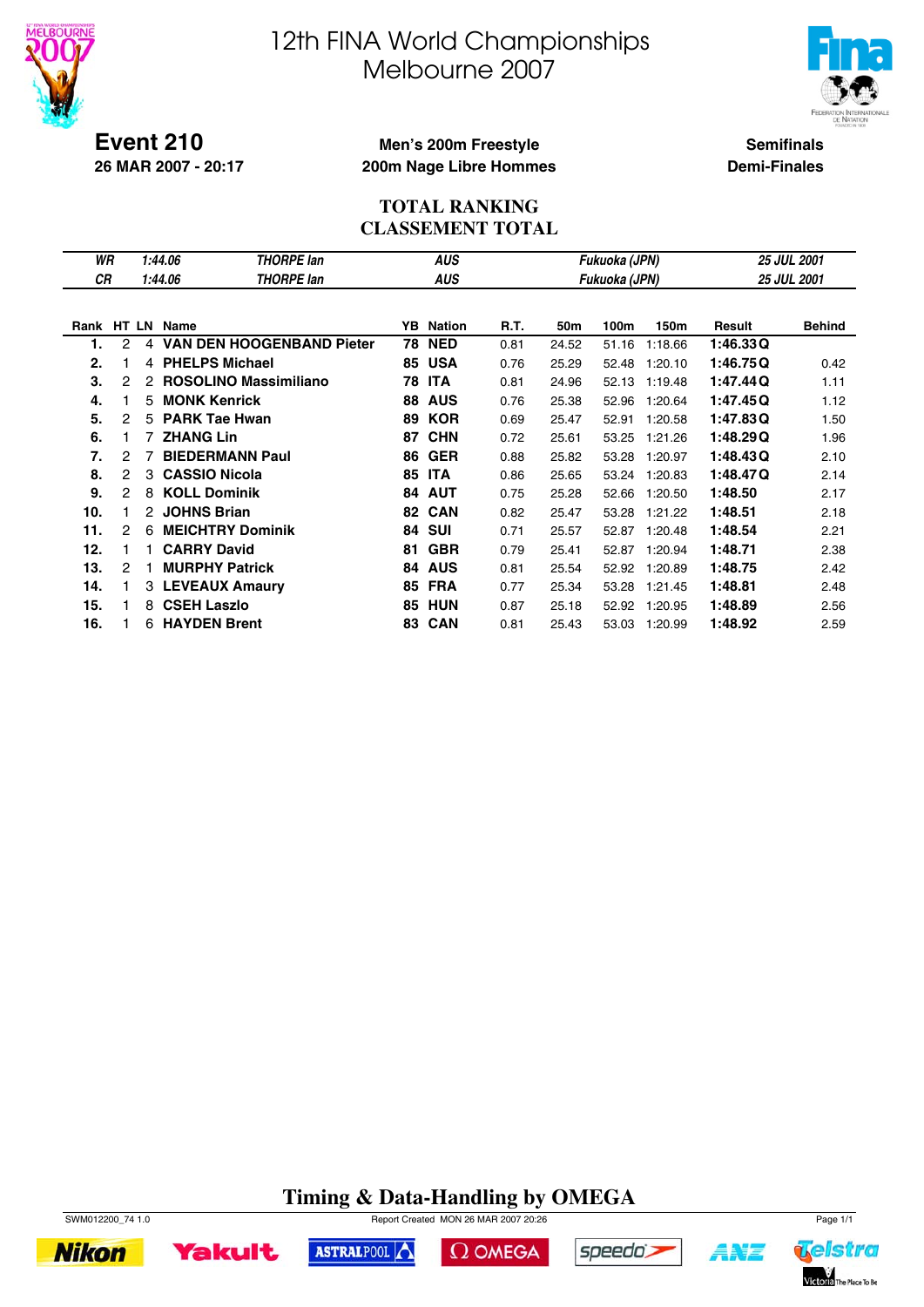



**Event 110 27 MAR 2007 - 19:00**

## **Men's 200m Freestyle 200m Nage Libre Hommes**

**Finals Finales**

## **FINAL RESULTS CLASSEMENT FINALES**

| WR<br><b>CR</b> | 1:44.06<br>1:44.06        | <b>THORPE lan</b><br><b>THORPE lan</b> | <b>AUS</b><br><b>AUS</b> |                  |             |       | Fukuoka (JPN)<br>Fukuoka (JPN) |               | <b>25 JUL 2001</b><br><b>25 JUL 2001</b> |               |  |
|-----------------|---------------------------|----------------------------------------|--------------------------|------------------|-------------|-------|--------------------------------|---------------|------------------------------------------|---------------|--|
| <b>Rank LN</b>  | Name                      |                                        |                          | <b>YB</b> Nation | <b>R.T.</b> | 50m   | 100m                           | 150m          | Result                                   | <b>Behind</b> |  |
| <b>FINAL</b>    |                           |                                        |                          |                  |             |       |                                |               |                                          |               |  |
|                 | 5 PHELPS Michael          |                                        |                          | <b>85 USA</b>    | 0.77        | 24.47 | 51.00                          | 1:17.73       | 1:43.86                                  | <b>WR</b>     |  |
| 2.              | 4                         | <b>VAN DEN HOOGENBAND Pieter</b>       | 78                       | <b>NED</b>       | 0.78        | 24.53 | 51.17                          | 1:18.16       | 1:46.28                                  | 2.42          |  |
| 3.              | <b>PARK Tae Hwan</b><br>2 |                                        | 89                       | <b>KOR</b>       | 0.66        | 25.41 | 52.74                          | 1:19.51       | 1:46.73                                  | 2.87          |  |
| 4.              | <b>MONK Kenrick</b><br>6  |                                        |                          | <b>88 AUS</b>    | 0.76        | 25.09 |                                | 52.52 1:19.88 | 1:47.12                                  | 3.26          |  |
| 5.              | з                         | <b>ROSOLINO Massimiliano</b>           | 78                       | <b>ITA</b>       | 0.80        | 25.03 |                                | 52.02 1:19.15 | 1:47.18                                  | 3.32          |  |
| 6.              | <b>ZHANG Lin</b>          |                                        | 87                       | <b>CHN</b>       | 0.73        | 25.46 |                                | 53.22 1:20.89 | 1:47.53                                  | 3.67          |  |
| 7.              |                           | <b>BIEDERMANN Paul</b>                 |                          | <b>86 GER</b>    | 0.83        | 25.86 | 53.17                          | 1:20.60       | 1:48.09                                  | 4.23          |  |
| 8.              | <b>CASSIO Nicola</b><br>8 |                                        | 85                       | <b>ITA</b>       | 0.82        | 25.67 | 53.37                          | 1:21.00       | 1:49.13                                  | 5.27          |  |

# **Timing & Data-Handling by OMEGA**









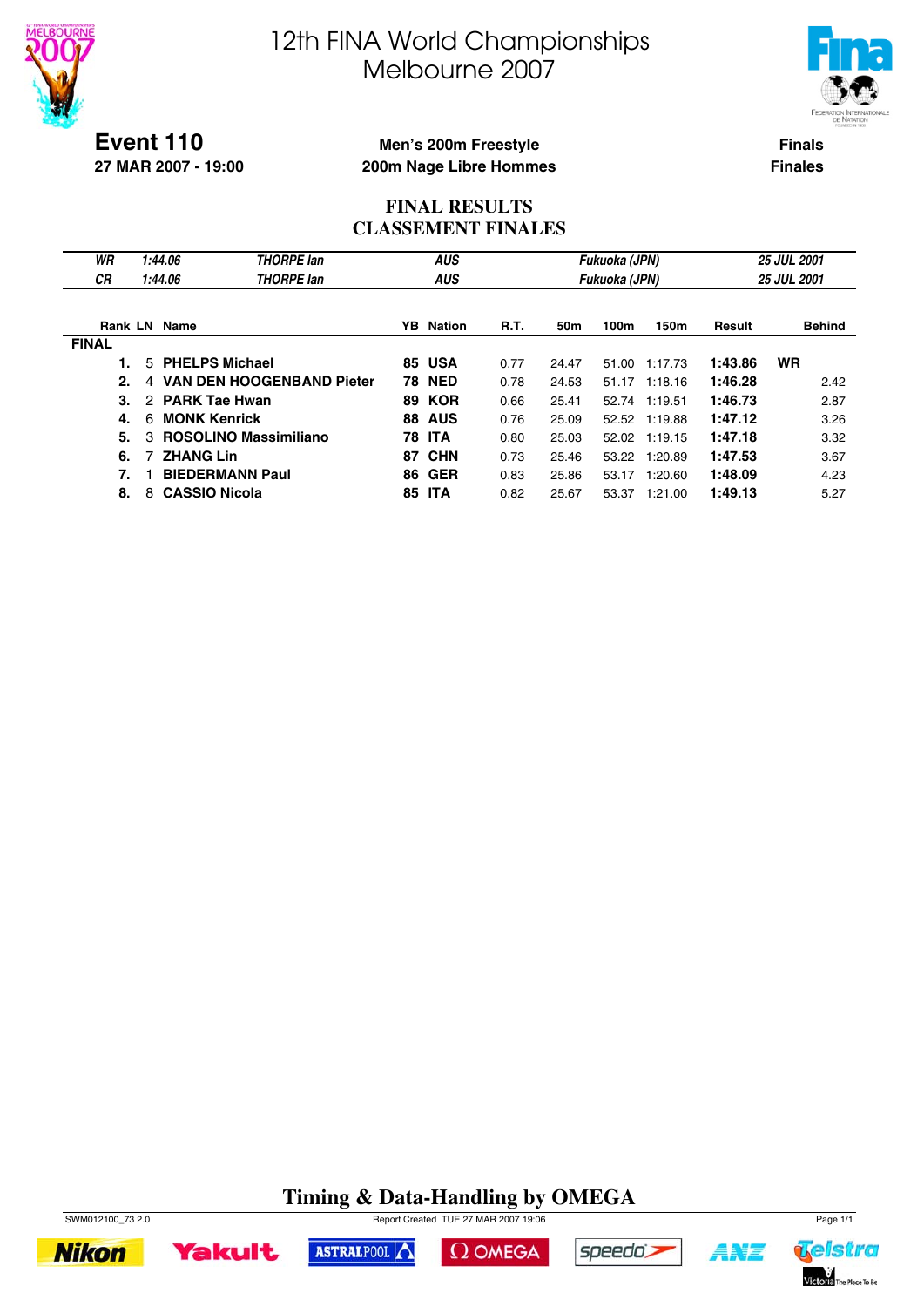

# 12th FINA World Championships Melbourne 2007



**Heats Séries**

## **Men's 400m Freestyle 400m Nage Libre Hommes**

#### **TOTAL RANKING CLASSEMENT TOTAL**

| WR    |               | 3:40.08         |                                 | <b>THORPE lan</b>         |                                | <b>AUS</b>                  |               | <b>Manchester (ENG)</b> | 30 JUL 2002                  |               |
|-------|---------------|-----------------|---------------------------------|---------------------------|--------------------------------|-----------------------------|---------------|-------------------------|------------------------------|---------------|
| CR    |               | 3:40.17         |                                 | <b>THORPE lan</b>         |                                | <b>AUS</b>                  |               |                         | 22 JUL 2001                  |               |
|       |               |                 |                                 |                           |                                |                             | Fukuoka (JPN) |                         |                              |               |
|       |               |                 |                                 |                           |                                |                             |               |                         |                              |               |
|       |               | Rank HT LN Name |                                 |                           | <b>YB</b> Nation               | R.T.                        |               |                         | Result                       | <b>Behind</b> |
| 1.    | 8             |                 | 5 VANDERKAAY Peter              |                           | 84 USA                         | 0.77                        |               |                         | 3:45.82Q                     |               |
|       | 50m:          | 26.08           | 100m: 54.25                     | 150m: 1:23.12             | 200m: 1:52.26                  | 250m: 2:20.82               | 300m: 2:49.69 | 350m: 3:18.49           | 400m: 3:45.82                |               |
| 2.    | 9             |                 | 4 PARK Tae Hwan                 |                           | <b>89 KOR</b>                  | 0.68                        |               |                         | 3:46.24Q                     | 0.42          |
|       | 50m:          | 26.79           | 100m: 55.51                     | 150m: 1:24.41             | 200m: 1:53.45                  | 250m: 2:22.49               | 300m: 2:50.80 | 350m: 3:19.01           | 400m: 3:46.24                |               |
| З.    | 8             |                 | 4 PRILUKOV Yury                 |                           | 84 RUS                         | 0.88                        |               |                         | 3:46.57Q                     | 0.75          |
|       | 50m:          | 26.90           | 100m: 55.80                     | 150m: 1:24.81             | 200m: 1:53.70                  | 250m: 2:22.44               | 300m: 2:51.00 | 350m: 3:19.47           | 400m: 3:46.57                |               |
| 4.    | 9             |                 | 7 MELLOULI Oussama              |                           | <b>84 TUN</b>                  | 0.79                        |               |                         | 3:46.82Q                     | 1.00          |
|       | 50m:          | 26.57           | 100m: 54.96                     | 150m: 1:23.41             | 200m: 1:52.21                  | 250m: 2:20.96               | 300m: 2:49.84 | 350m: 3:18.61           | 400m: 3:46.82                |               |
| 5.    | 9             |                 | 5 STEVENS Craig                 |                           | 80 AUS                         | 0.83                        |               |                         | 3:46.96 Q                    | 1.14          |
|       | 50m:          | 27.28           | 100m: 55.94                     | 150m: 1:24.75             | 200m: 1:53.73                  | 250m: 2:22.72               | 300m: 2:51.41 | 350m: 3:19.60           | 400m: 3:46.96                |               |
| 6.    | 8             |                 |                                 | 6 COLBERTALDO Federico    | <b>88 ITA</b>                  | 0.84                        |               |                         | 3:48.13Q                     | 2.31          |
|       | 50m:          | 26.72           | 100m: 54.90                     | 150m: 1:23.57             | 200m: 1:52.40                  | 250m: 2:21.32               | 300m: 2:50.23 | 350m: 3:19.25           | 400m: 3:48.13                |               |
|       | 7. 10         |                 | 1 FESENKO Sergiy                |                           | <b>82 UKR</b>                  | 0.98                        |               |                         | 3:48.50Q                     | 2.68          |
|       | 50m:          | 26.77           | 100m: 55.28                     | 150m: 1:24.45             | 200m: 1:53.33                  | 250m: 2:22.48               | 300m: 2:51.45 | 350m: 3:20.59           | 400m: 3:48.50                |               |
|       | 8. 10         |                 | 5 HACKETT Grant                 |                           | 80 AUS                         | 0.80                        |               |                         | 3:48.72Q                     | 2.90          |
|       | 50m:          | 26.82           | 55.72<br>100m:                  | 150m: 1:24.80             | 200m: 1:53.80                  | 250m: 2:22.88               | 300m: 2:52.08 | 350m: 3:21.18           | 400m: 3:48.72                |               |
|       | 9. 10         |                 |                                 | 6 STANCZYK Przemyslaw     | <b>85 POL</b>                  | 0.87                        |               |                         | 3:48.81                      | 2.99          |
|       | 50m:          | 27.09           | 100m: 55.64                     | 150m: 1:24.84             | 200m: 1:53.80                  | 250m: 2:22.80               | 300m: 2:51.69 | 350m: 3:20.85           | 400m: 3:48.81                |               |
| 10.10 |               |                 | 4 KELLER Klete                  |                           | 82 USA                         | 0.81                        |               |                         | 3:49.03                      | 3.21          |
|       | 50m:          | 27.14           | 100m: 56.06                     | 150m: 1:25.58             | 200m: 1:54.94                  | 250m: 2:24.44               | 300m: 2:53.25 | 350m: 3:21.77           | 400m: 3:49.03                |               |
| 11.   | 8             |                 | 3 ZHANG Lin                     |                           | 87 CHN                         | 0.76                        |               |                         | 3:49.08                      | 3.26          |
|       | 50m:          | 26.19           | 100m: 54.53                     | 150m: 1:23.54             | 200m: 1:52.75                  | 250m: 2:21.70               | 300m: 2:51.12 | 350m: 3:20.16           | 400m: 3:49.08                |               |
| 12.10 |               |                 |                                 | 3 ROSOLINO Massimiliano   | <b>78 ITA</b>                  | 0.84                        |               |                         | 3:49.10                      | 3.28          |
|       | 50m:          | 26.38           | 100m: 54.99                     | 150m: 1:24.20             | 200m: 1:53.26                  | 250m: 2:22.50               | 300m: 2:51.76 | 350m: 3:20.34           | 400m: 3:49.10                |               |
| 13.10 |               |                 | 7 MATSUDA Takeshi               |                           | 84 JPN                         | 0.77                        |               |                         | 3:49.26                      | 3.44          |
|       | 50m:          | 26.55           | 100m:<br>55.39                  | 150m: 1:24.57             | 200m: 1:53.63                  | 250m: 2:22.67               | 300m: 2:51.61 | 350m: 3:20.80           | 400m: 3:49.26                |               |
|       | <b>14.</b> 10 |                 | 2 ROUAULT Sebastien             |                           | 86 FRA                         | 0.80                        |               |                         | 3:49.46                      | 3.64          |
|       | 50m:          | 26.58           | 55.26<br>100m:                  | 150m: 1:24.15             | 200m: 1:52.88                  | 250m: 2:21.77               | 300m: 2:51.03 | 350m: 3:20.30           | 400m: 3:49.46                |               |
| 15.   | 8<br>50m:     | 26.49           | 1 RENWICK Robert<br>100m: 55.38 | 150m: 1:24.37             | <b>88 GBR</b><br>200m: 1:53.22 | 0.73<br>250m: 2:22.22       | 300m: 2:51.63 | 350m: 3:20.91           | 3:50.07<br>400m: 3:50.07     | 4.25          |
| 16.   | -10           |                 | 8 KOLL Dominik                  |                           | 84 AUT                         |                             |               |                         | 3:50.40                      |               |
|       | 50m:          | 26.51           | 100m: 55.61                     | 150m: 1:25.02             | 200m: 1:54.26                  | 0.79<br>250m: 2:23.38       | 300m: 2:52.76 | 350m: 3:22.02           | 400m: 3:50.40                | 4.58          |
| 17.   | 8             |                 | 2 COMAN Dragos                  |                           | 80 ROU                         | 0.87                        |               |                         | 3:50.53                      | 4.71          |
|       | 50m:          | 26.59           | 100m:<br>54.85                  | 150m: 1:23.48             | 200m: 1:52.57                  | 250m: 2:21.67               | 300m: 2:51.06 | 350m: 3:20.79           | 400m: 3:50.53                |               |
| 18.   | 9             |                 | 3 ROSTOUCHER Nicolas            |                           | <b>81 FRA</b>                  | 0.80                        |               |                         | 3:50.65                      | 4.83          |
|       |               | 50m: 27.05      |                                 | 100m: 55.83 150m: 1:24.86 | 200m: 1:54.07                  | 250m: 2:23.16               | 300m: 2:52.52 |                         | 350m: 3:21.86 400m: 3:50.65  |               |
| 19.   | 7             |                 | 6 COCHRANE Ryan                 |                           | <b>88 CAN</b>                  | 0.86                        |               |                         | 3:50.68                      | 4.86          |
|       |               | 50m: 27.25      |                                 | 100m: 56.27 150m: 1:25.33 |                                | 200m: 1:54.87 250m: 2:24.32 | 300m: 2:54.16 |                         | 350m: 3:23.01 400m: 3:50.68  |               |
|       |               |                 | 20. 7 4 TURK Luka               |                           | <b>86 SLO</b>                  | 0.80                        |               |                         | 3:50.72                      | 4.90          |
|       |               |                 | 50m: 26.74 100m: 55.90          | 150m: 1:25.08             |                                | 200m: 1:54.46 250m: 2:23.74 | 300m: 2:53.14 |                         | 350m: 3:22.22  400m: 3:50.72 |               |
| 21.   | 9             |                 |                                 | 6 SAWRYMOWICZ Mateusz     | 87 POL                         | 0.84                        |               |                         | 3:50.82                      | 5.00          |
|       |               | 50m: 27.45      | 100m: 56.38                     | 150m: 1:25.40             |                                | 200m: 1:54.69 250m: 2:23.67 | 300m: 2:53.06 |                         | 350m: 3:22.17  400m: 3:50.82 |               |
| 22.   | 9             |                 | 2 HURD Andrew                   |                           | 82 CAN                         | 0.92                        |               |                         | 3:51.52                      | 5.70          |
|       |               | 50m: 26.89      | 100m: 56.16                     | 150m: 1:25.51             |                                | 200m: 1:55.01 250m: 2:24.23 | 300m: 2:53.77 |                         | 350m: 3:23.24  400m: 3:51.52 |               |
| 23.   | - 9           |                 | 1 BRANDL David                  |                           | 87 AUT                         | 0.87                        |               |                         | 3:51.58                      | 5.76          |
|       |               | 50m: 27.06      | 100m: 56.31                     | 150m: 1:25.67             |                                | 200m: 1:55.19 250m: 2:24.68 | 300m: 2:53.95 |                         | 350m: 3:23.04  400m: 3:51.58 |               |
| 24.   |               |                 | 8 7 SELIN Alexander             |                           | <b>88 RUS</b>                  | 0.98                        |               |                         | 3:52.32                      | 6.50          |
|       |               | 50m: 27.11      | 100m: 55.52                     | 150m: 1:24.31             | 200m: 1:53.47                  | 250m: 2:22.80               | 300m: 2:52.40 |                         | 350m: 3:22.57 400m: 3:52.32  |               |
|       |               |                 |                                 |                           |                                |                             |               |                         |                              |               |

# **Timing & Data-Handling by OMEGA**

SWM014900\_74 1.0 Report Created SUN 25 MAR 2007 11:11 Page 1/4





ASTRALPOOL





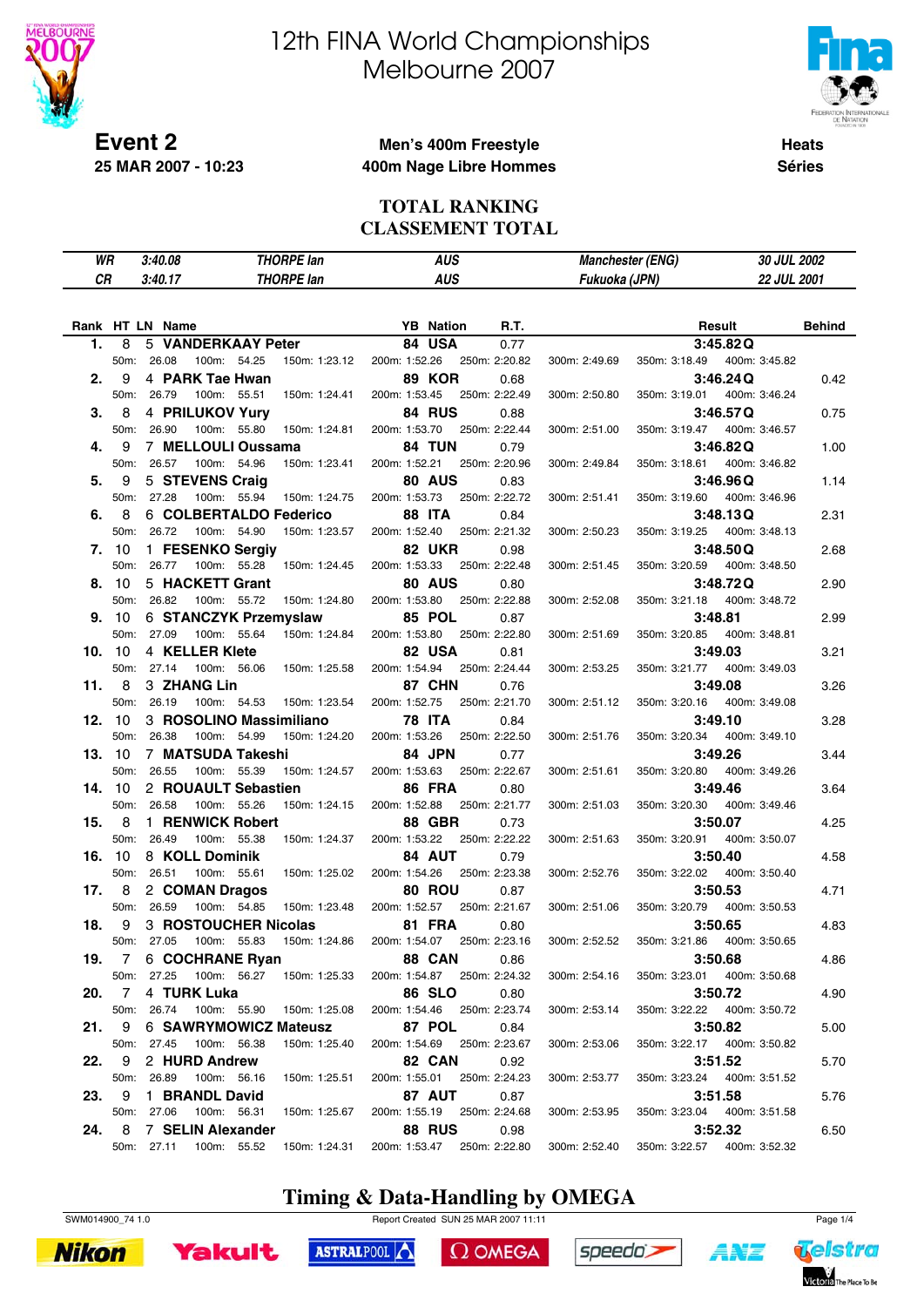

# 12th FINA World Championships Melbourne 2007



**Heats Séries**

## **Men's 400m Freestyle 400m Nage Libre Hommes**

#### **TOTAL RANKING CLASSEMENT TOTAL**

| WR        |           | 3:40.08                           | <b>THORPE lan</b>                             | <b>AUS</b>                                       | <b>Manchester (ENG)</b>        | 30 JUL 2002                               |               |
|-----------|-----------|-----------------------------------|-----------------------------------------------|--------------------------------------------------|--------------------------------|-------------------------------------------|---------------|
| <b>CR</b> |           | 3:40.17                           | <b>THORPE lan</b>                             | <b>AUS</b>                                       | Fukuoka (JPN)                  | 22 JUL 2001                               |               |
|           |           |                                   |                                               |                                                  |                                |                                           |               |
|           |           |                                   |                                               |                                                  |                                |                                           |               |
|           |           | Rank HT LN Name                   |                                               | <b>YB</b> Nation<br>R.T.                         |                                | Result                                    | <b>Behind</b> |
| 25.       | 7         | 7                                 | <b>VERRASZTO David</b>                        | <b>88 HUN</b><br>0.95                            |                                | 3:52.88                                   | 7.06          |
|           | 50m:      | 27.65                             | 100m: 56.73<br>150m: 1:25.89                  | 200m: 1:55.09<br>250m: 2:24.56                   | 300m: 2:54.21<br>350m: 3:23.97 | 400m: 3:52.88                             |               |
| 26.       | 7         | 8 GLAESNER Mads                   |                                               | <b>88 DEN</b><br>0.77                            |                                | 3:52.98                                   | 7.16          |
|           | 50m:      | 27.46<br>100m:                    | 56.99<br>150m: 1:26.53                        | 200m: 1:56.57<br>250m: 2:25.81                   | 350m: 3:24.55<br>300m: 2:55.35 | 400m: 3:52.98                             |               |
| 27.       | 9         |                                   | 8 RIVERA MIRANDA Marcos                       | <b>83 ESP</b><br>0.85                            |                                | 3:53.89                                   | 8.07          |
|           | 50m:      | 26.66                             | 100m: 55.28<br>150m: 1:24.77                  | 250m: 2:24.45<br>200m: 1:54.58                   | 300m: 2:54.51<br>350m: 3:24.30 | 400m: 3:53.89                             |               |
| 28.       | 6         | 8 SAKURAI Yuji                    |                                               | 84 JPN<br>0.74                                   |                                | 3:54.52                                   | 8.70          |
|           | 50m:      | 26.29                             | 100m: 55.56<br>150m: 1:25.47                  | 250m: 2:25.71<br>200m: 1:55.66                   | 350m: 3:25.66<br>300m: 2:56.10 | 400m: 3:54.52                             |               |
| 29.       | 6         |                                   | 2 MATHLOUTHI Ahmed                            | <b>89 TUN</b><br>0.80                            |                                | 3:54.70                                   | 8.88          |
|           | 50m:      | 26.69<br>100m:                    | 55.89<br>150m: 1:25.90<br>3 SVOBODA Kvetoslav | 200m: 1:56.50<br>250m: 2:26.27                   | 300m: 2:55.99<br>350m: 3:25.49 | 400m: 3:54.70                             |               |
| 30.       | 7<br>50m: | 26.45                             | 100m: 55.37<br>150m: 1:24.60                  | 82 CZE<br>0.82<br>250m: 2:23.79<br>200m: 1:54.44 | 300m: 2:53.60<br>350m: 3:23.68 | 3:54.76<br>400m: 3:54.76                  | 8.94          |
| 31.       | 7         |                                   | 5 NEGREIROS Armando                           | <b>85 BRA</b><br>0.91                            |                                | 3:55.77                                   | 9.95          |
|           | 50m:      | 27.36<br>100m:                    | 56.55<br>150m: 1:26.00                        | 200m: 1:55.78<br>250m: 2:25.88                   | 300m: 2:56.44<br>350m: 3:26.72 | 400m: 3:55.77                             |               |
| 32.       | 8         | 8 SUN Yang                        |                                               | <b>91 CHN</b><br>0.90                            |                                | 3:56.11                                   | 10.29         |
|           | 50m:      | 27.15<br>100m:                    | 56.37<br>150m: 1:25.96                        | 200m: 1:55.87<br>250m: 2:26.31                   | 300m: 2:57.38<br>350m: 3:27.16 | 400m: 3:56.11                             |               |
| 33.       | 5         | 8 PEREIRA Fabio                   |                                               | <b>86 POR</b><br>0.77                            |                                | 3:56.46                                   | 10.64         |
|           | 50m:      | 27.33<br>100m:                    | 56.73<br>150m: 1:26.55                        | 250m: 2:26.52<br>200m: 1:56.83                   | 350m: 3:27.11<br>300m: 2:57.12 | 400m: 3:56.46                             |               |
| 34.       | 6         | 6 VOSS Robert                     |                                               | 82 NZL<br>0.76                                   |                                | 3:57.55                                   | 11.73         |
|           | 50m:      | 26.89<br>100m:                    | 56.27<br>150m: 1:26.21                        | 250m: 2:26.61<br>200m: 1:56.39                   | 300m: 2:57.03<br>350m: 3:27.66 | 400m: 3:57.55                             |               |
| 35.       | 7         | 1.                                | <b>MONASTERIO Ricardo</b>                     | <b>78 VEN</b><br>0.82                            |                                | 3:57.71                                   | 11.89         |
|           | 50m:      | 27.57<br>100m:                    | 57.21<br>150m: 1:27.39                        | 200m: 1:57.75<br>250m: 2:27.87                   | 300m: 2:58.36<br>350m: 3:28.27 | 400m: 3:57.71                             |               |
| 36.       | 5         | 4 KVALE Gard                      |                                               | <b>84 NOR</b><br>0.83                            |                                | 3:57.98                                   | 12.16         |
|           | 50m:      | 27.30                             | 100m: 56.88<br>150m: 1:27.02                  | 250m: 2:27.81<br>200m: 1:57.48                   | 300m: 2:58.43<br>350m: 3:28.97 | 400m: 3:57.98                             |               |
| 37.       | 6         | 3 LIWNAT Shai                     |                                               | <b>84 ISR</b><br>0.77                            |                                | 3:58.53                                   | 12.71         |
|           | 50m:      | 26.65                             | 100m: 55.82<br>150m: 1:25.98                  | 200m: 1:56.42<br>250m: 2:26.82                   | 300m: 2:57.48<br>350m: 3:28.38 | 400m: 3:58.53                             |               |
| 38.       | 7         | 2 ARAUJO Felipe                   |                                               | 84 BRA<br>0.85                                   |                                | 3:59.15                                   | 13.33         |
|           | 50m:      | 27.35<br>100m:                    | 56.78<br>150m: 1:26.61                        | 200m: 1:56.91<br>250m: 2:27.09                   | 300m: 2:57.70<br>350m: 3:28.62 | 400m: 3:59.15                             |               |
| 39.       | 6         | 5 NIZ Adriano                     |                                               | <b>86 POR</b><br>0.84                            |                                | 3:59.27                                   | 13.45         |
|           | 50m:      | 27.23                             | 100m: 56.83<br>150m: 1:27.03                  | 250m: 2:28.45<br>200m: 1:57.53                   | 300m: 2:59.31<br>350m: 3:29.83 | 400m: 3:59.27                             |               |
| 40.       | 4         | 5 ARABEJO Ryan                    |                                               | <b>89 PHI</b><br>0.80                            |                                | 3:59.88                                   | 14.06         |
|           | 50m:      | 28.50<br>100m:                    | 58.77<br>150m: 1:29.31                        | 200m: 1:59.64<br>250m: 2:29.59                   | 300m: 2:59.93<br>350m: 3:30.23 | 400m: 3:59.88                             |               |
| 41.       | 6         |                                   | 4 BEGO Daniel William                         | 89 MAS<br>0.83                                   |                                | 3:59.93                                   | 14.11         |
|           | 50m:      | 28.20<br>100m:                    | 58.21<br>150m: 1:28.75                        | 200m: 1:59.66<br>250m: 2:30.08                   | 300m: 3:00.69<br>350m: 3:31.58 | 400m: 3:59.93                             |               |
| 42.       | 6         | 1 JACK Michael                    |                                               | 85 NZL<br>0.85                                   |                                | 3:59.94                                   | 14.12         |
|           | 50m:      | 26.95                             | 100m: 56.19<br>150m: 1:26.13                  | 200m: 1:57.02<br>250m: 2:27.46                   | 300m: 2:58.73<br>350m: 3:29.56 | 400m: 3:59.94                             |               |
| 43.       | 5         |                                   | 3 ZOLEZZI SEOANE Giancarlo                    | <b>81 CHI</b><br>0.79                            |                                | 4:01.03                                   | 15.21         |
|           | 50m:      | 27.46                             | 100m: 57.26<br>150m: 1:27.54                  | 200m: 1:58.41 250m: 2:29.02                      | 300m: 2:59.98                  | 350m: 3:30.81<br>400m: 4:01.03            |               |
| 44.       | 5         |                                   | 6 THANAKORNWORAKIART Tharnaw&7 THA            | 0.85                                             |                                | 4:02.99                                   | 17.17         |
|           | 50m:      | 28.38                             | 100m: 58.95 150m: 1:29.69                     | 200m: 2:00.24 250m: 2:30.60                      | 300m: 3:02.14                  | 350m: 3:32.88  400m: 4:02.99              |               |
| 45.       | 5         | 5 GOKBULUT Caglar                 |                                               | <b>89 TUR</b><br>0.88                            |                                | 4:04.54                                   | 18.72         |
|           | 50m:      | 29.02                             | 100m: 59.65 150m: 1:30.59                     | 200m: 2:01.20<br>250m: 2:31.87                   | 300m: 3:02.91                  | 350m: 3:34.01<br>400m: 4:04.54            |               |
| 45.       | 5         |                                   | 7 MALLAT ARCAYA Salvador                      | <b>86 CHI</b><br>0.89                            |                                | 4:04.54                                   | 18.72         |
|           | 50m:      | 28.21                             | 100m: 58.06<br>150m: 1:28.98                  | 200m: 1:59.96<br>250m: 2:31.14                   | 300m: 3:02.98<br>350m: 3:33.70 | 400m: 4:04.54                             |               |
| 47.       | 5         | 1 JAHNSEN Oscar                   |                                               | <b>88 PER</b><br>0.84                            |                                | 4:05.00                                   | 19.18         |
|           | 50m:<br>4 | 27.64                             | 100m: 57.55<br>150m: 1:28.34                  | 200m: 1:59.61<br>250m: 2:31.00                   | 300m: 3:02.88                  | 350m: 3:34.28  400m: 4:05.00              |               |
| 48.       |           | 4 REVISHVILI Irakli<br>50m: 28.39 | 100m: 59.35<br>150m: 1:30.22                  | 89 GEO<br>0.73<br>200m: 2:01.10<br>250m: 2:31.87 | 300m: 3:03.77                  | 4:05.14<br>350m: 3:35.10<br>400m: 4:05.14 | 19.32         |
|           |           |                                   |                                               |                                                  |                                |                                           |               |

# **Timing & Data-Handling by OMEGA**

SWM014900\_74 1.0 Page 2/4





ASTRALPOOL

 $\Omega$  OMEGA



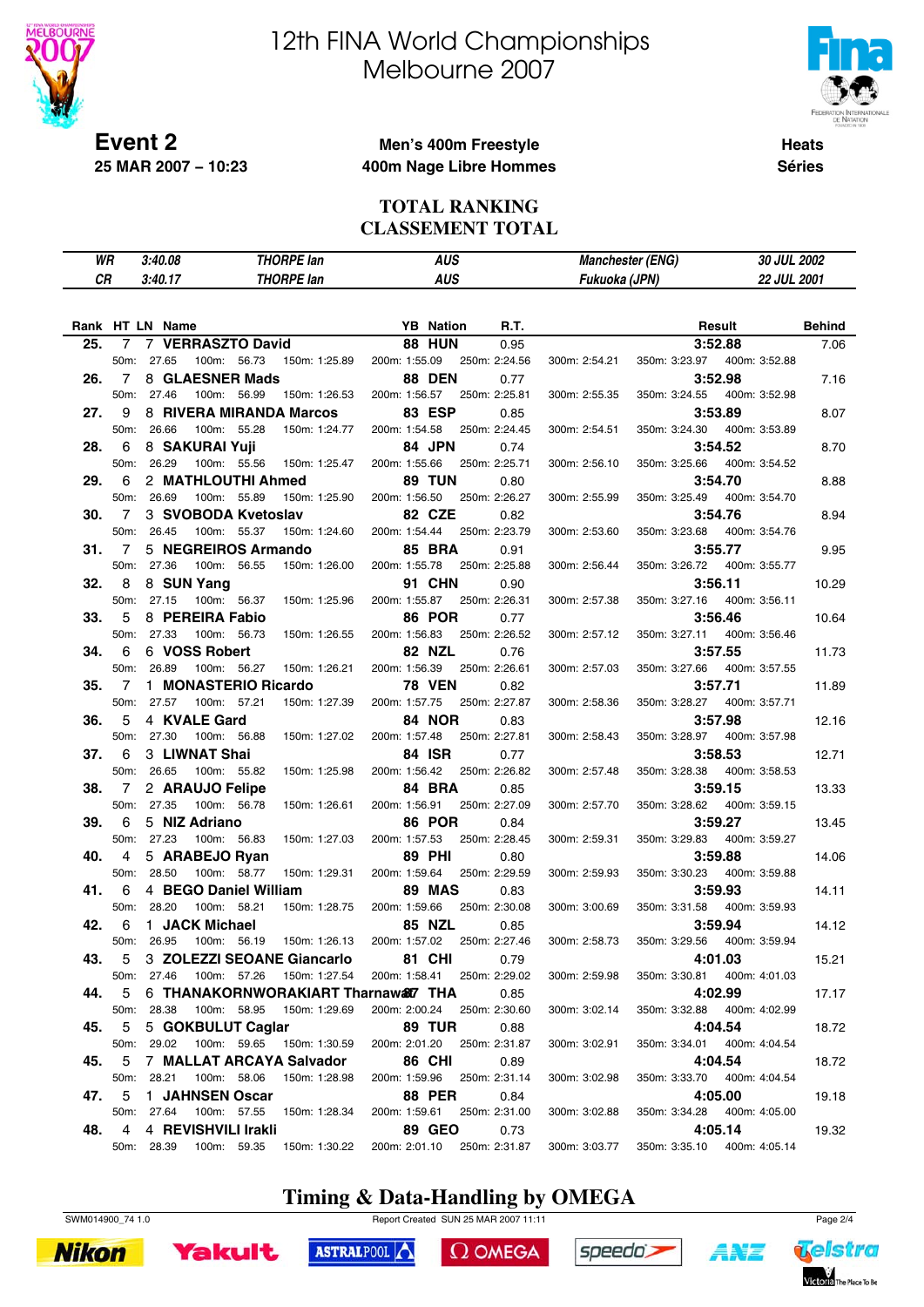

# 12th FINA World Championships Melbourne 2007



**Heats Séries**

## **Men's 400m Freestyle 400m Nage Libre Hommes**

#### **TOTAL RANKING CLASSEMENT TOTAL**

| WR        |                | 3:40.08                |                  | <b>THORPE lan</b>            | <b>AUS</b>    |                  | <b>Manchester (ENG)</b> |                                     | 30 JUL 2002                  |               |                              |               |
|-----------|----------------|------------------------|------------------|------------------------------|---------------|------------------|-------------------------|-------------------------------------|------------------------------|---------------|------------------------------|---------------|
| <b>CR</b> |                | 3:40.17                |                  | <b>THORPE lan</b>            |               |                  | <b>AUS</b>              |                                     | 22 JUL 2001<br>Fukuoka (JPN) |               |                              |               |
|           |                |                        |                  |                              |               |                  |                         |                                     |                              |               |                              |               |
|           |                |                        |                  |                              |               |                  |                         |                                     |                              |               |                              |               |
|           |                | Rank HT LN Name        |                  |                              |               | <b>YB</b> Nation |                         | R.T.                                |                              |               | Result                       | <b>Behind</b> |
| 49.       | 4              | 3 PONCHA Rehan         |                  |                              |               | <b>86 IND</b>    |                         | 0.93                                |                              |               | 4:05.21                      | 19.39         |
|           | 50m:           | 28.43                  | 100m: 59.27      | 150m: 1:30.33                | 200m: 2:01.56 |                  |                         | 250m: 2:32.53                       | 300m: 3:04.11                | 350m: 3:34.69 | 400m: 4:05.21                |               |
| 50.       | $\overline{4}$ | 8 NICOLINI Emanuele    |                  |                              |               | 84 SMR           |                         | 0.87                                |                              |               | 4:05.35                      | 19.53         |
|           | 50m:           | 29.44                  | 100m: 1:00.47    | 150m: 1:31.37                |               | 200m: 2:02.63    |                         | 250m: 2:33.18                       | 300m: 3:03.84                | 350m: 3:34.86 | 400m: 4:05.35                |               |
| 51.       | 4              |                        | 1 MONTOYA Mario  |                              |               | <b>89 CRC</b>    |                         | 0.73                                |                              |               | 4:07.75                      | 21.93         |
|           | 50m:           | 27.17                  | 100m: 58.07      | 150m: 1:29.94                |               | 200m: 2:01.46    |                         | 250m: 2:33.41                       | 300m: 3:05.58                | 350m: 3:37.20 | 400m: 4:07.75                |               |
| 52.       | 3              | 3 JOENSEN Pal          |                  |                              |               | <b>90 FAR</b>    |                         | 0.77                                |                              |               | 4:08.40                      | 22.58         |
|           | 50m:           | 28.47                  | 100m: 59.37      | 150m: 1:30.60                |               | 200m: 2:02.79    |                         | 250m: 2:34.84                       | 300m: 3:06.75                | 350m: 3:38.56 | 400m: 4:08.40                |               |
| 53.       | 3              | 6 LIM Zhi Cong         |                  |                              |               | <b>87 SIN</b>    |                         | 0.74                                |                              |               | 4:09.10                      | 23.28         |
|           | 50m:           | 28.88                  | 100m: 1:00.22    | 150m: 1:32.26                |               | 200m: 2:03.68    |                         | 250m: 2:35.26                       | 300m: 3:06.87                | 350m: 3:38.25 | 400m: 4:09.10                |               |
| 54.       | 5              | 2 VAN DER VAART Micky  |                  |                              |               | <b>89 ARU</b>    |                         | 0.67                                |                              |               | 4:09.33                      | 23.51         |
|           | 50m:           | 28.10                  | 100m: 58.46      | 150m: 1:29.13                |               | 200m: 2:00.74    |                         | 250m: 2:32.51                       | 300m: 3:04.88                | 350m: 3:37.44 | 400m: 4:09.33                |               |
| 55.       | 4              | 2 JAHNSEN Sebastian    |                  |                              |               | <b>90 PER</b>    |                         | 0.77                                |                              |               | 4:09.34                      | 23.52         |
|           | 50m:           | 28.00                  | 100m: 58.01      | 150m: 1:29.07                |               | 200m: 2:00.56    |                         | 250m: 2:32.34                       | 300m: 3:05.03                | 350m: 3:37.37 | 400m: 4:09.34                |               |
| 56.       | 3              | 5 NAZAROV Ibrahim      |                  |                              |               | <b>88 UZB</b>    |                         | 0.98                                |                              |               | 4:11.36                      | 25.54         |
|           | 50m:           | 28.76                  | 100m: 1:00.29    | 150m: 1:32.45                |               | 200m: 2:04.42    |                         | 250m: 2:36.47                       | 300m: 3:08.80                | 350m: 3:40.78 | 400m: 4:11.36                |               |
| 57.       | 3              |                        | 4 IRGASHEV Timur |                              |               | 84 UZB           |                         | 0.92                                |                              |               | 4:12.24                      | 26.42         |
|           | 50m:           | 28.05                  | 100m: 59.70      | 150m: 1:31.59                |               | 200m: 2:04.00    |                         | 250m: 2:36.83                       | 300m: 3:09.46                | 350m: 3:41.59 | 400m: 4:12.24                |               |
| 58.       | 4              | 6 YEAP Kevin Soow Choy |                  |                              |               | 89 MAS           |                         | 0.85                                |                              |               | 4:12.35                      | 26.53         |
|           | 50m:           | 28.08                  | 100m: 58.60      | 150m: 1:29.73                | 200m: 2:01.77 |                  |                         | 250m: 2:34.10                       | 300m: 3:06.96                | 350m: 3:40.44 | 400m: 4:12.35                |               |
| 59.       | 2              | 2 LIM Wen Hao Joshua   |                  |                              |               | <b>88 SIN</b>    |                         | 0.76                                |                              |               | 4:17.12                      | 31.30         |
|           | 50m:           | 29.92                  | 100m: 1:02.39    | 150m: 1:35.96                |               | 200m: 2:09.52    |                         | 250m: 2:42.56                       | 300m: 3:15.59                | 350m: 3:47.89 | 400m: 4:17.12                |               |
| 60.       | 3              | 1 AGIUS Neil           |                  |                              |               | <b>86 MLT</b>    |                         | 0.72                                |                              |               | 4:17.39                      | 31.57         |
|           | 50m:           | 29.39                  | 100m: 1:01.32    | 150m: 1:34.15                |               | 200m: 2:06.98    |                         | 250m: 2:39.71                       | 300m: 3:12.86                | 350m: 3:45.45 | 400m: 4:17.39                |               |
| 61.       | 2              |                        |                  | 4 NUNEZ MUNGUIA Omor Yosser  |               | 83 NCA           |                         | 0.71                                |                              |               | 4:18.37                      | 32.55         |
|           | 50m:           | 29.19                  | 100m: 1:00.58    | 150m: 1:32.77                | 200m: 2:05.57 |                  |                         | 250m: 2:38.41                       | 300m: 3:12.02                | 350m: 3:45.69 | 400m: 4:18.37                |               |
| 62.       | $\overline{2}$ |                        |                  | 3 LAGOS DIAZ Juan Francisco  |               | 87 HON           |                         | 0.75                                |                              |               | 4:19.16                      | 33.34         |
|           | 50m:           | 29.56                  | 100m: 1:01.68    | 150m: 1:34.67                |               | 200m: 2:07.95    |                         | 250m: 2:41.21                       | 300m: 3:14.44                | 350m: 3:47.63 | 400m: 4:19.16                |               |
| 63.       | 3              | 2 TRNOVLJAKOVIC Davor  |                  |                              |               | 86 BIH           |                         | 0.88                                |                              |               | 4:19.42                      | 33.60         |
|           | 50m:           | 29.16                  | 100m: 1:00.62    | 150m: 1:33.22                |               | 200m: 2:06.20    |                         | 250m: 2:39.41                       | 300m: 3:13.09                | 350m: 3:46.71 | 400m: 4:19.42                |               |
| 64.       | 3              | 8 BENSADON Colin       |                  |                              |               | <b>88 GIB</b>    |                         | 0.86                                |                              |               | 4:19.86                      | 34.04         |
|           | 50m:           | 28.51                  | 100m: 1:00.14    | 150m: 1:32.64                | 200m: 2:06.09 |                  |                         | 250m: 2:39.17                       | 300m: 3:13.19                | 350m: 3:46.75 | 400m: 4:19.86                |               |
| 65.       | $\overline{4}$ | 7 ABUYOUSUF Anas       |                  |                              |               | <b>89 QAT</b>    |                         | 0.89                                |                              |               | 4:20.48                      | 34.66         |
|           | 50m:           | 29.36                  | 100m: 1:00.52    | 150m: 1:32.42                | 200m: 2:05.20 |                  |                         | 250m: 2:38.71                       | 300m: 3:12.44                | 350m: 3:46.48 | 400m: 4:20.48                |               |
| 66.       | 2              | 1 SICHAN Heimanu       |                  |                              |               | <b>90 TAH</b>    |                         | 0.77                                |                              |               | 4:23.04                      | 37.22         |
|           | 50m:           | 28.62                  | 100m: 1:01.02    | 150m: 1:34.55                |               | 200m: 2:07.94    |                         | 250m: 2:42.01                       | 300m: 3:16.16                | 350m: 3:50.24 | 400m: 4:23.04                |               |
|           |                | 67. 2 8 ADAM Gael      |                  |                              |               | <b>86 MRI</b>    |                         |                                     |                              |               | 4:24.08                      |               |
|           |                | 50m: 28.86             |                  | 100m: 1:01.29  150m: 1:34.80 |               |                  |                         | 0.83<br>200m: 2:08.89 250m: 2:42.83 | 300m: 3:17.36                |               | 350m: 3:51.70  400m: 4:24.08 | 38.26         |
|           |                | 2 7 QUICK Oliver       |                  |                              |               |                  |                         |                                     |                              |               |                              |               |
| 68.       |                |                        |                  |                              |               | <b>90 GIB</b>    |                         | 0.82                                |                              |               | 4:24.78                      | 38.96         |
|           |                | 50m: 29.88             |                  | 100m: 1:02.70  150m: 1:37.01 |               |                  |                         | 200m: 2:11.51 250m: 2:45.89         | 300m: 3:19.90                |               | 350m: 3:53.28  400m: 4:24.78 |               |
| 69.       | 3              | 7 IUNUSOV Rashid       |                  |                              |               | 89 KGZ           |                         | 0.89                                |                              |               | 4:27.83                      | 42.01         |
|           |                | 50m: 28.53             |                  | 100m: 1:00.29  150m: 1:33.25 |               |                  |                         | 200m: 2:07.11 250m: 2:42.00         | 300m: 3:17.73                |               | 350m: 3:53.58  400m: 4:27.83 |               |
|           | 70. 2          | 5 KARTABAEV Timur      |                  |                              |               | 91 KGZ           |                         | 0.86                                |                              |               | 4:32.84                      | 47.02         |
|           |                | 50m: 29.53             |                  | 100m: 1:02.12  150m: 1:36.04 |               |                  |                         | 200m: 2:10.88 250m: 2:46.08         | 300m: 3:22.07                |               | 350m: 3:57.84  400m: 4:32.84 |               |
|           | 71. 1          | 3 WONG Eli Ebenezer    |                  |                              |               |                  | 91 NMA                  | 0.72                                |                              |               | 4:36.90                      | 51.08         |
|           |                | 50m: 30.48             |                  | 100m: 1:05.10  150m: 1:40.94 |               |                  |                         | 200m: 2:16.70 250m: 2:52.69         | 300m: 3:28.83                |               | 350m: 4:03.76  400m: 4:36.90 |               |
| 72.       | $\overline{2}$ | 6 QAMA Eros            |                  |                              |               | <b>85 ALB</b>    |                         | 0.74                                |                              |               | 4:43.97                      | 58.15         |
|           |                | 50m: 30.22             |                  |                              |               |                  |                         | 200m: 2:15.55 250m: 2:51.84         | 300m: 3:28.40                |               | 350m: 4:06.32 400m: 4:43.97  |               |

# **Timing & Data-Handling by OMEGA**

SWM014900\_74 1.0 Report Created SUN 25 MAR 2007 11:11 Page 3/4

ASTRALPOOL





 $\Omega$  OMEGA



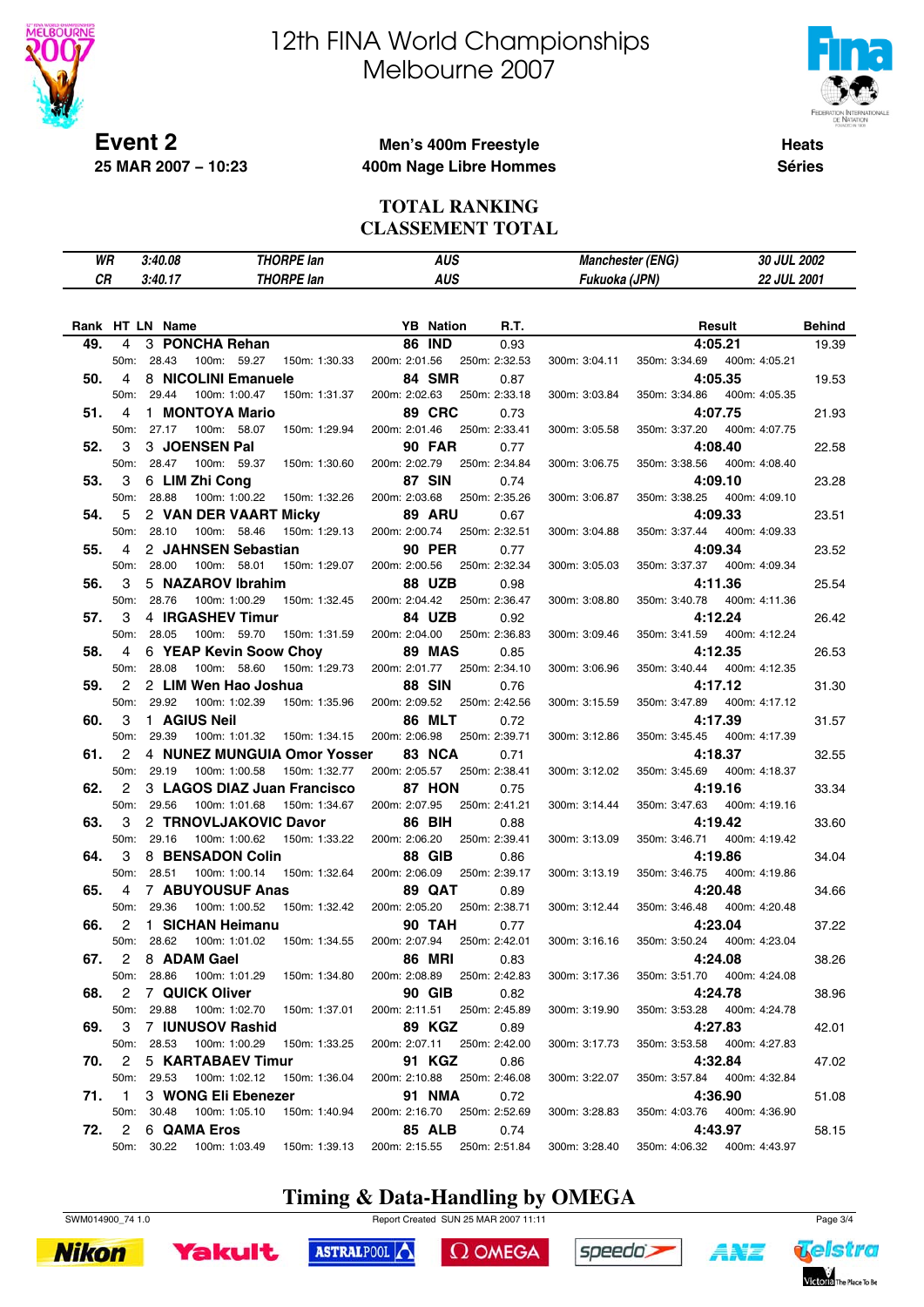



**Event 2 25 MAR 2007 − 10:23**

#### **Men's 400m Freestyle 400m Nage Libre Hommes**

**Heats Séries**

#### **TOTAL RANKING CLASSEMENT TOTAL**

| WR  |      | 3:40.08<br>THORPE Ian |                         |                   | <b>AUS</b>       |               |               | <b>Manchester (ENG)</b> | 30 JUL 2002        |               |
|-----|------|-----------------------|-------------------------|-------------------|------------------|---------------|---------------|-------------------------|--------------------|---------------|
| СR  |      | 3:40.17               |                         | <b>THORPE lan</b> | <b>AUS</b>       |               | Fukuoka (JPN) |                         | <b>22 JUL 2001</b> |               |
|     |      |                       |                         |                   |                  |               |               |                         |                    |               |
|     |      | Rank HT LN Name       |                         |                   | <b>YB</b> Nation | <b>R.T.</b>   |               |                         | Result             | <b>Behind</b> |
| 73. |      |                       | 6 GRAF Cooper Theodore  |                   | <b>92 NMA</b>    | 0.76          |               |                         | 4:57.26            | 1:11.44       |
|     | 50m: | 32.98                 | 100m: 1:09.20           | 150m: 1:46.90     | 200m: 2:25.37    | 250m: 3:04.19 | 300m: 3:42.19 | 350m: 4:20.25           | 400m: 4:57.26      |               |
| 74. |      |                       | 1 MOULOUD Serai         |                   | 84 LBA           | 0.74          |               |                         | 5:04.67            | 1:18.85       |
|     | 50m: | 29.21                 | 100m: 1:02.41           | 150m: 1:39.82     | 200m: 2:19.23    | 250m: 3:00.48 | 300m: 3:42.12 | 350m: 4:24.15           | 400m: 5:04.67      |               |
| 75. |      |                       | 2 SHAMEEL Ibrahim       |                   | <b>MDV</b>       | 0.76          |               |                         | 5:31.83            | 1:46.01       |
|     | 50m: | 33.77                 | 100m: 1:11.49           | 150m: 1:53.44     | 200m: 2:36.98    | 250m: 3:21.13 | 300m: 4:04.77 | 350m: 4:50.14           | 400m: 5:31.83      |               |
| 76. |      |                       | <b>BLEWUDZI Bernard</b> |                   | <b>85 GHA</b>    | 1.01          |               |                         | 6:23.27            | 2:37.45       |
|     | 50m: | 35.65                 | 100m: 1:16.76           | 150m: 2:04.22     | 200m: 2:54.64    | 250m: 3:45.86 | 300m: 4:39.70 | 350m: 5:32.34           | 400m: 6:23.27      |               |
|     |      |                       | 4 OPUAKPO Samson        |                   | <b>89 NGR</b>    |               |               |                         | <b>DNS</b>         |               |
|     |      |                       | 5 TEBESA Nemune         |                   | <b>NGR</b>       |               |               |                         | <b>DNS</b>         |               |
|     | 6    |                       | <b>MASRI Mhd Naeem</b>  |                   | <b>86 SYR</b>    |               |               |                         | <b>DNS</b>         |               |

### **Timing & Data-Handling by OMEGA**

ASTRALPOOL



**Yakult** 





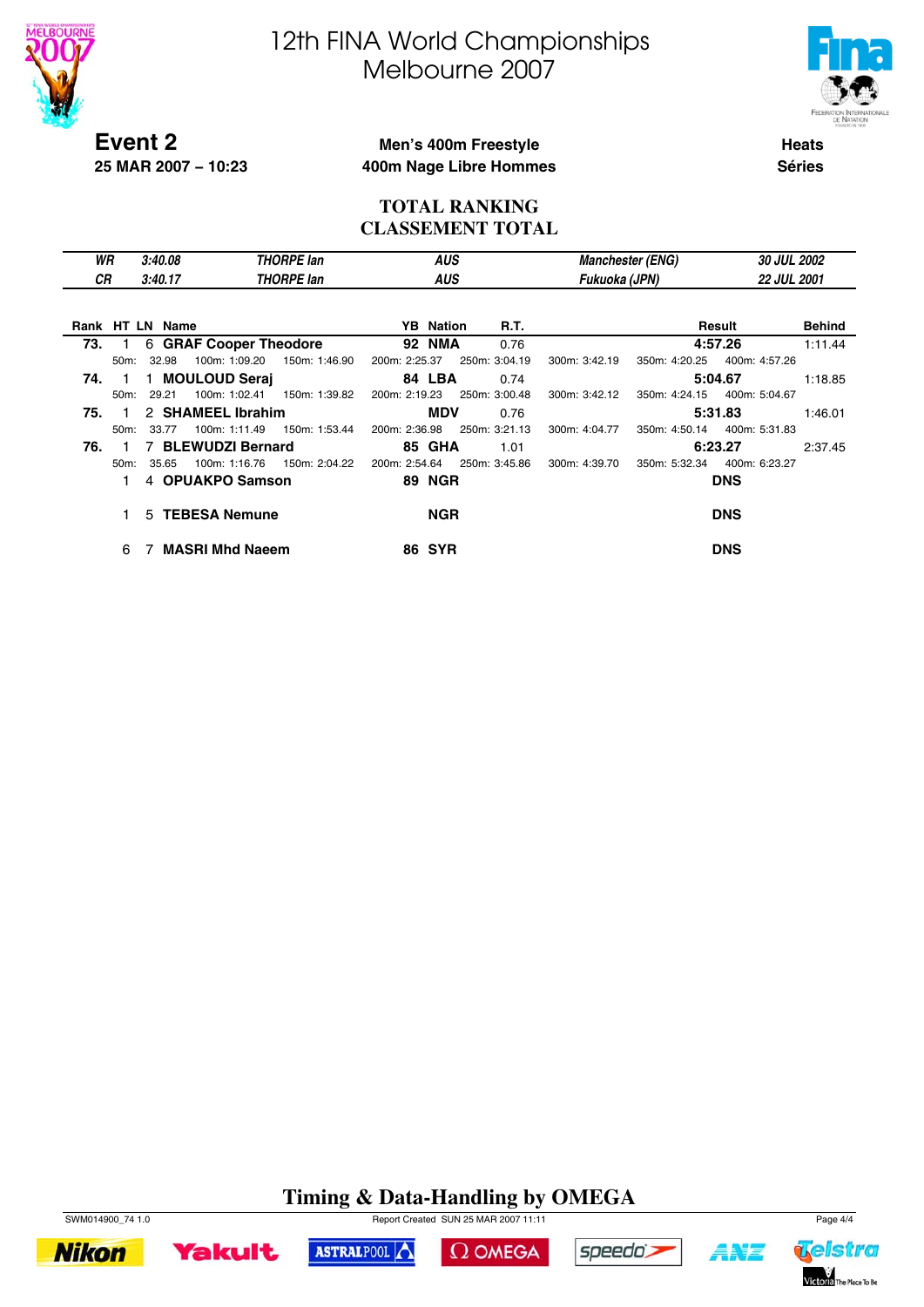

**25 MAR 2007 - 19:14**

# 12th FINA World Championships Melbourne 2007



**Finals**

#### **Men's 400m Freestyle 400m Nage Libre Hommes**

**Finales**

#### **FINAL RESULTS CLASSEMENT FINALES**

| WR                | 3:40.08<br><b>THORPE lan</b> |                    |  | <b>AUS</b>             |  |                  | Manchester (ENG)            | <b>30 JUL 2002</b> |  |                              |                    |  |
|-------------------|------------------------------|--------------------|--|------------------------|--|------------------|-----------------------------|--------------------|--|------------------------------|--------------------|--|
| СR                | 3:40.17                      |                    |  | <b>THORPE lan</b>      |  | <b>AUS</b>       |                             | Fukuoka (JPN)      |  |                              | <b>22 JUL 2001</b> |  |
|                   |                              |                    |  |                        |  |                  |                             |                    |  |                              |                    |  |
|                   | <b>Rank LN Name</b>          |                    |  |                        |  | <b>YB</b> Nation | <b>R.T.</b>                 |                    |  | Result                       | <b>Behind</b>      |  |
| <b>FINAL</b>      |                              |                    |  |                        |  |                  |                             |                    |  |                              |                    |  |
| 1.                |                              | 5 PARK Tae Hwan    |  |                        |  | <b>89 KOR</b>    | 0.68                        |                    |  | 3:44.30                      |                    |  |
| $50m$ :           | 26.19                        | 100m: 55.00        |  | 150m: 1:23.83          |  | 200m: 1:52.87    | 250m: 2:21.49               | 300m: 2:50.39      |  | 350m: 3:18.24 400m: 3:44.30  |                    |  |
| 2.                |                              | 6 MELLOULI Oussama |  |                        |  | <b>84 TUN</b>    | 0.79                        |                    |  | 3:45.12                      | 0.82               |  |
| $50m$ :           | 26.13                        | 100m: 54.87        |  | 150m: 1:23.45          |  | 200m: 1:52.46    | 250m: 2:20.80               | 300m: 2:49.23      |  | 350m: 3:17.47  400m: 3:45.12 |                    |  |
| 3.                |                              | 8 HACKETT Grant    |  |                        |  | <b>80 AUS</b>    | 0.81                        |                    |  | 3:45.43                      | 1.13               |  |
|                   | 50m: 26.18                   | 100m: 54.80        |  | 150m: 1:23.27          |  |                  | 200m: 1:52.14 250m: 2:20.63 | 300m: 2:49.44      |  | 350m: 3:17.81  400m: 3:45.43 |                    |  |
| 4.                |                              | 3 PRILUKOV Yury    |  |                        |  | <b>84 RUS</b>    | 0.85                        |                    |  | 3:45.47                      | 1.17               |  |
| 50m:              | 26.52                        | 100m: 55.35        |  | 150m: 1:24.16          |  |                  | 200m: 1:52.86 250m: 2:21.41 | 300m: 2:49.94      |  | 350m: 3:17.78 400m: 3:45.47  |                    |  |
| 5.                |                              | 4 VANDERKAAY Peter |  |                        |  | 84 USA           | 0.76                        |                    |  | 3:46.36                      | 2.06               |  |
| 50 <sub>m</sub> : | 26.01                        | 100m: 54.76        |  | 150m: 1:23.28          |  | 200m: 1:52.51    | 250m: 2:21.21               | 300m: 2:50.28      |  | 350m: 3:18.83 400m: 3:46.36  |                    |  |
|                   |                              |                    |  | 7 COLBERTALDO Federico |  | <b>88 ITA</b>    | 0.89                        |                    |  | 3:48.01                      | 3.71               |  |
| $50m$ :           | 26.76                        | 100m: 55.42        |  | 150m: 1:24.29          |  | 200m: 1:53.48    | 250m: 2:22.28               | 300m: 2:51.36      |  | 350m: 3:19.91  400m: 3:48.01 |                    |  |
| 7.                |                              | 2 STEVENS Craig    |  |                        |  | <b>80 AUS</b>    | 0.80                        |                    |  | 3:48.26                      | 3.96               |  |
| 50 <sub>m</sub> : | 27.04                        | 100m: 55.87        |  | 150m: 1:24.73          |  | 200m: 1:53.89    | 250m: 2:22.99               | 300m: 2:51.98      |  | 350m: 3:20.53 400m: 3:48.26  |                    |  |
| 8.                |                              | 1 FESENKO Sergiy   |  |                        |  | <b>82 UKR</b>    | 0.93                        |                    |  | 3:48.49                      | 4.19               |  |
|                   | 50m: 27.17                   | 100m: 55.92        |  | 150m: 1:24.95          |  | 200m: 1:54.01    | 250m: 2:23.29               | 300m: 2:52.25      |  | 350m: 3:20.99 400m: 3:48.49  |                    |  |

### **Timing & Data-Handling by OMEGA**





ASTRALPOOL

 $\Omega$  OMEGA



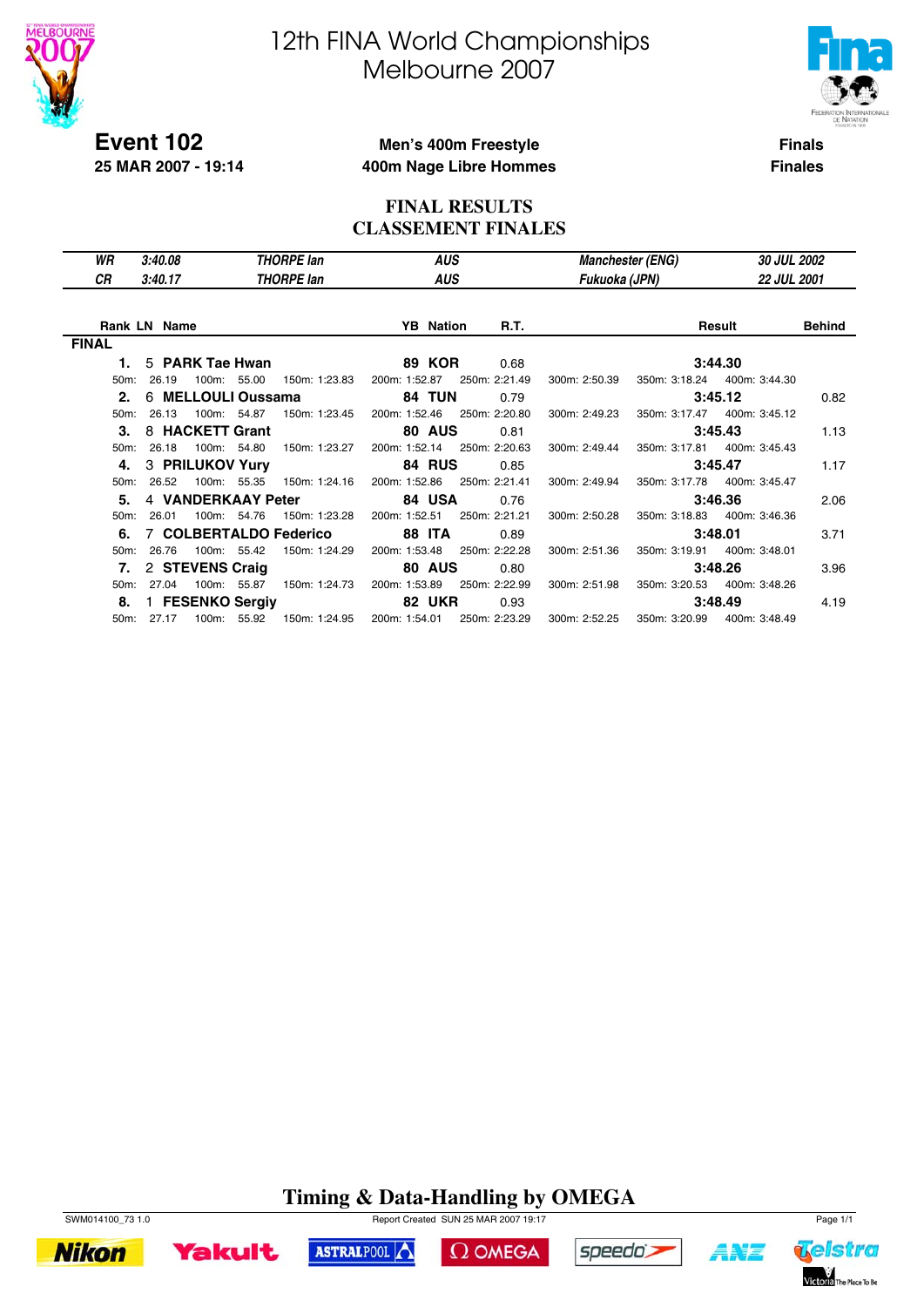

# 12th FINA World Championships Melbourne 2007



**Heats Séries**

#### **Men's 800m Freestyle 800m Nage Libre Hommes**

#### **TOTAL RANKING CLASSEMENT TOTAL**

| WR  |                | 7:38.65                     |                                      | <b>HACKETT Grant</b>           |                                | <b>AUS</b>                     | <b>Montreal (CAN)</b>          |                                | 27 JUL 2005                    |               |
|-----|----------------|-----------------------------|--------------------------------------|--------------------------------|--------------------------------|--------------------------------|--------------------------------|--------------------------------|--------------------------------|---------------|
| CR  |                | 7:38.65                     |                                      | <b>HACKETT Grant</b>           |                                | <b>AUS</b>                     | <b>Montreal (CAN)</b>          |                                | <b>27 JUL 2005</b>             |               |
|     |                |                             |                                      |                                |                                |                                |                                |                                |                                |               |
|     |                | Rank HT LN Name             |                                      |                                | <b>YB</b> Nation               | R.T.                           |                                |                                | Result                         | <b>Behind</b> |
| 1.  | 5              |                             | 4 STEVENS Craig                      |                                | <b>80 AUS</b>                  | 0.86                           |                                |                                | 7:50.72Q                       |               |
|     | 50m:           | 28.06                       | 100m: 57.49                          | 150m: 1:26.86                  | 200m: 1:56.32                  | 250m: 2:25.82                  | 300m: 2:55.34                  | 350m: 3:24.91                  | 400m: 3:54.72                  |               |
|     |                | 450m: 4:24.59               | 500m: 4:54.45                        | 550m: 5:24.48                  | 600m: 5:54.41                  | 650m: 6:23.92                  | 700m: 6:53.76                  | 750m: 7:22.77                  | 800m: 7:50.72                  |               |
| 2.  | 4              |                             | 5 COLBERTALDO Federico               |                                | <b>88 ITA</b>                  | 0.90                           |                                |                                | 7:50.77Q                       | 0.05          |
|     | 50m:           | 27.74                       | 100m:<br>57.28                       | 150m: 1:27.00                  | 200m: 1:56.76                  | 250m: 2:26.42                  | 300m: 2:56.09                  | 350m: 3:25.82                  | 400m: 3:55.28                  |               |
|     |                | 450m: 4:24.85               | 500m: 4:54.39                        | 550m: 5:24.03                  | 600m: 5:53.63                  | 650m: 6:23.41                  | 700m: 6:53.15                  | 750m: 7:22.35                  | 800m: 7:50.77                  |               |
| З.  | 6              |                             | 3 MELLOULI Oussama                   |                                | 84 TUN                         | 0.89                           |                                |                                | 7:51.48Q                       | 0.76          |
|     | 50m:           | 27.19                       | 100m:<br>56.67                       | 150m: 1:26.28                  | 200m: 1:56.26                  | 250m: 2:25.74                  | 300m: 2:55.80                  | 350m: 3:25.58                  | 400m: 3:55.73                  |               |
|     |                | 450m: 4:25.08               | 500m: 4:55.20                        | 550m: 5:25.04                  | 600m: 5:55.48                  | 650m: 6:24.83                  | 700m: 6:54.70                  | 750m: 7:23.59                  | 800m: 7:51.48                  |               |
| 4.  | 6              |                             | 2 COCHRANE Ryan                      |                                | 88 CAN                         | 0.86                           |                                |                                | 7:51.55Q                       | 0.83          |
|     | 50m:           | 27.66                       | 100m: 57.41                          | 150m: 1:27.15                  | 200m: 1:57.40                  | 250m: 2:27.03                  | 300m: 2:56.92                  | 350m: 3:26.81                  | 400m: 3:56.87                  |               |
|     |                | 450m: 4:26.50               | 500m: 4:56.58                        | 550m: 5:26.27                  | 600m: 5:56.18                  | 650m: 6:25.77                  | 700m: 6:55.68                  | 750m: 7:24.66                  | 800m: 7:51.55                  |               |
| 5.  | 6              |                             | 4 HACKETT Grant                      |                                | 80 AUS                         | 0.81                           |                                |                                | 7:51.86Q                       | 1.14          |
|     | 50m:           | 27.28<br>450m: 4:26.46      | 100m:<br>56.91<br>500m: 4:56.72      | 150m: 1:26.75<br>550m: 5:26.99 | 200m: 1:56.76<br>600m: 5:56.87 | 250m: 2:26.69<br>650m: 6:26.44 | 300m: 2:56.59<br>700m: 6:55.96 | 350m: 3:26.52<br>750m: 7:24.92 | 400m: 3:56.64<br>800m: 7:51.86 |               |
| 6.  | 5              |                             | 5 STANCZYK Przemyslaw                |                                | 85 POL                         |                                |                                |                                | 7:52.40Q                       | 1.68          |
|     | 50m:           | 27.51                       | 100m: 57.07                          | 150m: 1:26.55                  | 200m: 1:56.17                  | 0.83<br>250m: 2:25.81          | 300m: 2:55.62                  | 350m: 3:25.06                  | 400m: 3:54.88                  |               |
|     |                | 450m: 4:24.61               | 500m: 4:54.57                        | 550m: 5:24.53                  | 600m: 5:54.65                  | 650m: 6:24.46                  | 700m: 6:54.37                  | 750m: 7:23.64                  | 800m: 7:52.40                  |               |
| 7.  | 4              |                             | 7 FESENKO Sergiy                     |                                | <b>82 UKR</b>                  | 0.98                           |                                |                                | 7:52.64Q                       | 1.92          |
|     | 50m:           | 28.02                       | 100m: 58.01                          | 150m: 1:27.81                  | 200m: 1:57.56                  | 250m: 2:27.33                  | 300m: 2:57.23                  | 350m: 3:26.98                  | 400m: 3:56.92                  |               |
|     |                | 450m: 4:26.60               | 500m: 4:56.41                        | 550m: 5:26.18                  | 600m: 5:55.94                  | 650m: 6:25.53                  | 700m: 6:55.08                  | 750m: 7:24.10                  | 800m: 7:52.64                  |               |
| 8.  | 4              |                             | 3 ROUAULT Sebastien                  |                                | <b>86 FRA</b>                  | 0.87                           |                                |                                | 7:52.92Q                       | 2.20          |
|     | 50m:           | 27.46                       | 100m:<br>57.07                       | 150m: 1:27.01                  | 200m: 1:57.27                  | 250m: 2:26.77                  | 300m: 2:56.95                  | 350m: 3:26.42                  | 400m: 3:56.42                  |               |
|     |                | 450m: 4:25.85               | 500m: 4:55.89                        | 550m: 5:25.46                  | 600m: 5:55.51                  | 650m: 6:25.02                  | 700m: 6:55.03                  | 750m: 7:23.93                  | 800m: 7:52.92                  |               |
| 9.  | 5              |                             | 6 VANDERKAAY Peter                   |                                | 84 USA                         | 0.76                           |                                |                                | 7:54.37                        | 3.65          |
|     | 50m:           | 27.21                       | 100m: 57.07                          | 150m: 1:26.80                  | 200m: 1:56.49                  | 250m: 2:26.16                  | 300m: 2:56.08                  | 350m: 3:25.95                  | 400m: 3:55.99                  |               |
|     |                | 450m: 4:25.53               | 500m: 4:55.92                        | 550m: 5:25.76                  | 600m: 5:55.49                  | 650m: 6:25.56                  | 700m: 6:55.56                  | 750m: 7:25.28                  | 800m: 7:54.37                  |               |
| 10. | 5              |                             | 2 VENDT Erik                         |                                | 81 USA                         | 0.64                           |                                |                                | 7:54.48                        | 3.76          |
|     | 50m:           | 27.06                       | 100m: 56.23                          | 150m: 1:25.64                  | 200m: 1:55.43                  | 250m: 2:25.14                  | 300m: 2:55.02                  | 350m: 3:24.79                  | 400m: 3:54.73                  |               |
|     |                | 450m: 4:24.69               | 500m: 4:54.81                        | 550m: 5:24.99                  | 600m: 5:55.09                  | 650m: 6:25.33                  | 700m: 6:55.48                  | 750m: 7:25.61                  | 800m: 7:54.48                  |               |
| 11. | 5              |                             | 1 TURK Luka                          |                                | <b>86 SLO</b>                  | 0.74                           |                                |                                | 7:54.58                        | 3.86          |
|     | 50m:           | 27.61                       | 100m: 57.10                          | 150m: 1:26.52                  | 200m: 1:56.21                  | 250m: 2:25.83                  | 300m: 2:55.70                  | 350m: 3:25.84                  | 400m: 3:55.84                  |               |
|     |                | 450m: 4:26.06               | 500m: 4:56.20                        | 550m: 5:26.51                  | 600m: 5:56.84                  | 650m: 6:26.71                  | 700m: 6:56.44                  | 750m: 7:26.30                  | 800m: 7:54.58                  |               |
| 12. | 6              |                             | 6 LOBINTSEV Nikita                   |                                | <b>88 RUS</b>                  | 0.92                           |                                |                                | 7:56.91                        | 6.19          |
|     | 50m:           | 27.01                       | 100m:<br>56.39                       | 150m: 1:26.26                  | 200m: 1:56.01                  | 250m: 2:25.64                  | 300m: 2:55.65                  | 350m: 3:25.68                  | 400m: 3:56.03                  |               |
|     |                | 450m: 4:26.24               | 500m: 4:56.82                        | 550m: 5:27.09                  | 600m: 5:57.57                  | 650m: 6:27.69                  | 700m: 6:57.58                  | 750m: 7:27.77                  | 800m: 7:56.91                  |               |
| 13. | $\overline{4}$ |                             | 6 RIVERA MIRANDA Marcos              |                                | 83 ESP                         | 0.87                           |                                |                                | 7:57.14                        | 6.42          |
|     |                | 50m: 28.01                  | 100m: 57.97                          | 150m: 1:28.22                  |                                | 200m: 1:58.56 250m: 2:28.75    | 300m: 2:58.96                  | 350m: 3:29.07                  | 400m: 3:59.40                  |               |
|     |                | 450m: 4:29.49               | 500m: 4:59.73                        | 550m: 5:29.64                  | 600m: 5:59.62                  | 650m: 6:29.56                  | 700m: 6:59.74                  | 750m: 7:28.66                  | 800m: 7:57.14                  |               |
| 14. | 6              |                             | 7 GLAESNER Mads                      |                                | <b>88 DEN</b>                  | 0.77                           |                                |                                | 7:59.43                        | 8.71          |
|     |                | 50m: 27.22                  | 100m: 56.62                          | 150m: 1:26.51                  | 200m: 1:56.53                  | 250m: 2:26.55                  | 300m: 2:56.65                  | 350m: 3:27.06                  | 400m: 3:57.38                  |               |
|     |                | 450m: 4:27.86               | 500m: 4:58.36                        | 550m: 5:28.64                  | 600m: 5:59.35                  | 650m: 6:29.96                  | 700m: 7:00.16                  |                                | 750m: 7:30.46 800m: 7:59.43    |               |
| 15. |                |                             | 4 1 COMAN Dragos                     |                                | 80 ROU                         | 0.90                           |                                |                                | 7:59.91                        | 9.19          |
|     |                | 50m: 27.57<br>450m: 4:26.77 | 100m: 56.86<br>500m: 4:56.78         | 150m: 1:26.88<br>550m: 5:27.40 | 200m: 1:57.07<br>600m: 5:57.61 | 250m: 2:27.01<br>650m: 6:28.69 | 300m: 2:56.89<br>700m: 6:59.52 | 350m: 3:26.95<br>750m: 7:30.03 | 400m: 3:56.73<br>800m: 7:59.91 |               |
|     |                |                             |                                      |                                |                                |                                |                                |                                |                                |               |
| 16. |                | 50m: 27.19                  | 4 2 ROMANOVICH Vitaly<br>100m: 56.31 | 150m: 1:26.86                  | 87 RUS<br>200m: 1:57.42        | 0.85<br>250m: 2:27.86          | 300m: 2:58.29                  | 350m: 3:28.97                  | 7:59.94<br>400m: 3:59.62       | 9.22          |
|     |                | 450m: 4:30.20               | 500m: 5:00.55                        | 550m: 5:31.07                  | 600m: 6:01.58                  | 650m: 6:31.88                  | 700m: 7:02.28                  | 750m: 7:32.09                  | 800m: 7:59.94                  |               |
|     |                |                             |                                      |                                |                                |                                |                                |                                |                                |               |

### **Timing & Data-Handling by OMEGA**





SWM018900\_74 1.0 Page 1/3

 $\Omega$  OMEGA



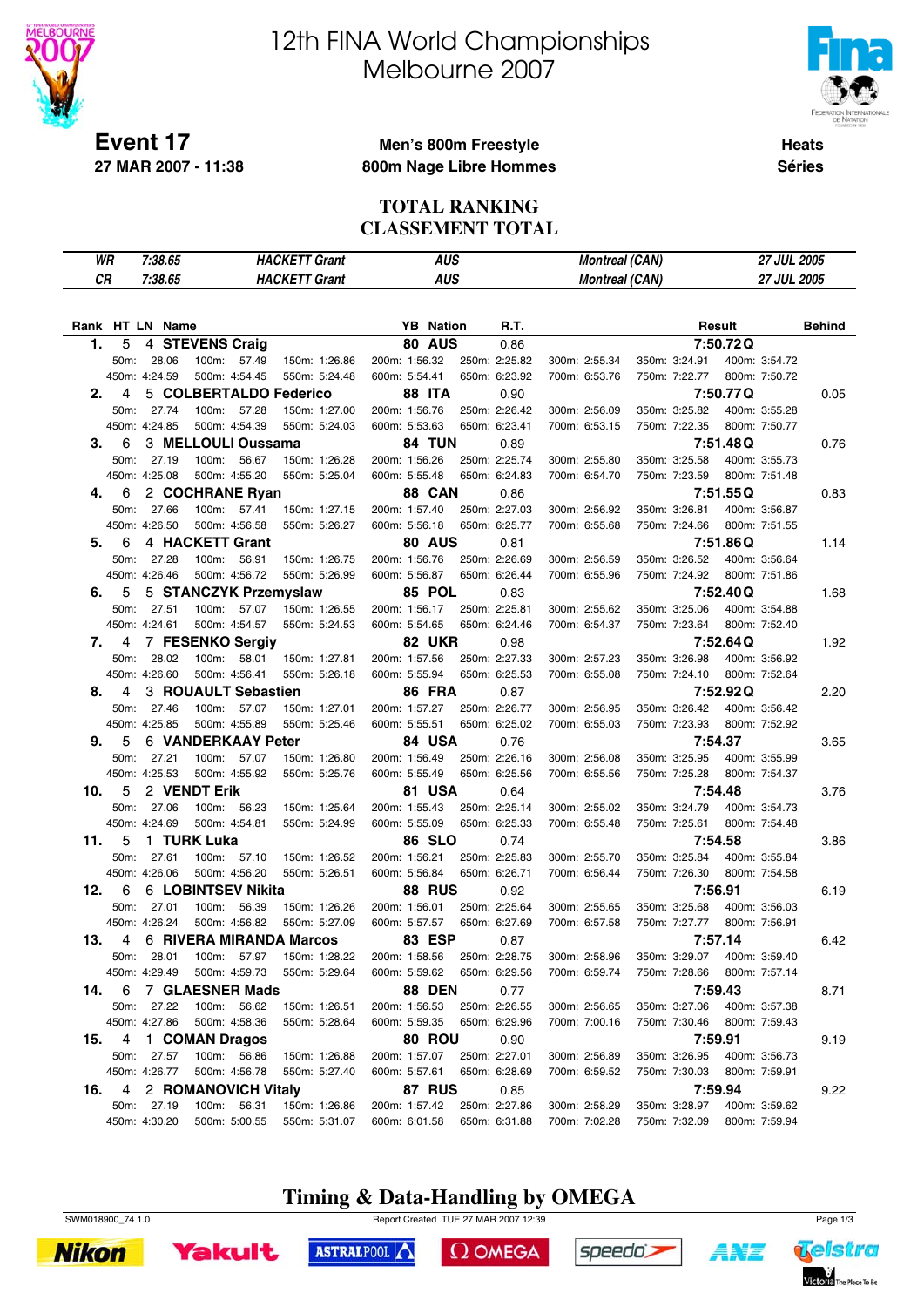

# 12th FINA World Championships Melbourne 2007



**Heats Séries**

#### **Men's 800m Freestyle 800m Nage Libre Hommes**

#### **TOTAL RANKING CLASSEMENT TOTAL**

| CR<br>7:38.65<br><b>HACKETT Grant</b><br><b>AUS</b><br><b>Montreal (CAN)</b><br>27 JUL 2005<br>Rank HT LN Name<br><b>YB</b> Nation<br>R.T.<br>Result<br>4 HEIN Christian<br><b>82 GER</b><br>17.<br>4<br>8:00.14<br>0.89<br>100m:<br>200m: 1:58.46<br>350m: 3:29.27<br>400m: 3:59.88<br>50m:<br>27.76<br>58.01<br>150m: 1:28.08<br>250m: 2:28.68<br>300m: 2:58.97<br>500m: 5:00.77<br>450m: 4:30.12<br>550m: 5:31.22<br>600m: 6:01.60<br>650m: 6:32.04<br>700m: 7:02.43<br>750m: 7:32.34<br>800m: 8:00.14<br>5 ROSTOUCHER Nicolas<br><b>81 FRA</b><br>18.<br>6<br>8:03.03<br>0.82<br>50m:<br>27.32<br>100m: 57.07<br>200m: 1:56.88<br>250m: 2:26.63<br>350m: 3:26.34<br>400m: 3:56.50<br>150m: 1:26.86<br>300m: 2:56.53<br>450m: 4:26.59<br>500m: 4:57.14<br>600m: 5:58.29<br>650m: 6:28.85<br>750m: 7:32.12<br>800m: 8:03.03<br>550m: 5:27.61<br>700m: 7:00.28<br>89 POL<br>8:05.01<br>5<br>7 HRENIAK Maclej<br>19.<br>0.78<br>28.08<br>58.05<br>200m: 1:58.53<br>400m: 4:00.37<br>50m:<br>100m:<br>150m: 1:28.29<br>250m: 2:28.81<br>300m: 2:59.17<br>350m: 3:29.56<br>450m: 4:30.87<br>800m: 8:05.01<br>500m: 5:01.74<br>550m: 5:32.44<br>600m: 6:03.56<br>650m: 6:34.41<br>700m: 7:05.39<br>750m: 7:35.98<br>8 BRANDL David<br>8:05.48<br>5<br>87 AUT<br>20.<br>0.83<br>50m:<br>27.82<br>100m:<br>200m: 1:58.78<br>350m: 3:29.83<br>400m: 4:00.54<br>57.79<br>150m: 1:28.33<br>250m: 2:28.96<br>300m: 2:59.50<br>500m: 5:01.57<br>450m: 4:30.95<br>550m: 5:32.17<br>600m: 6:03.31<br>650m: 6:34.09<br>700m: 7:05.42<br>750m: 7:36.17<br>800m: 8:05.48<br>4 MONASTERIO Ricardo<br><b>78 VEN</b><br>8:05.81<br>21.<br>3<br>0.84<br>50m:<br>28.22<br>100m:<br>58.66<br>150m: 1:29.27<br>200m: 1:59.84<br>250m: 2:30.08<br>300m: 3:00.74<br>350m: 3:31.53<br>400m: 4:02.69<br>450m: 4:33.52<br>500m: 5:04.33<br>550m: 5:35.27<br>600m: 6:06.39<br>650m: 6:37.16<br>750m: 7:37.80<br>800m: 8:05.81<br>700m: 7:07.74<br>3<br>3 COSTA Fernando<br><b>85 POR</b><br>8:06.44<br>22.<br>0.74<br>28.15<br>100m:<br>58.71<br>200m: 1:59.74<br>250m: 2:30.27<br>50m:<br>150m: 1:29.30<br>300m: 3:01.18<br>350m: 3:31.71<br>400m: 4:02.83<br>450m: 4:33.70<br>500m: 5:04.58<br>800m: 8:06.44<br>550m: 5:35.32<br>600m: 6:06.31<br>650m: 6:37.13<br>700m: 7:07.89<br>750m: 7:37.87<br>7 SUN Yang<br><b>91 CHN</b><br>8:08.12<br>23.<br>1<br>0.89<br>50m:<br>200m: 2:01.36<br>350m: 3:33.90<br>400m: 4:05.14<br>28.56<br>100m:<br>59.37<br>150m: 1:30.17<br>250m: 2:32.23<br>300m: 3:03.16<br>500m: 5:07.12<br>450m: 4:36.03<br>550m: 5:37.91<br>600m: 6:09.07<br>650m: 6:39.96<br>700m: 7:10.24<br>750m: 7:39.68<br>800m: 8:08.12<br>7 MATHLOUTHI Ahmed<br><b>89 TUN</b><br>8:09.59<br>24.<br>3<br>0.80<br>50m:<br>28.76<br>100m:<br>59.26<br>150m: 1:30.08<br>200m: 2:00.88<br>250m: 2:30.97<br>300m: 3:01.31<br>350m: 3:31.91<br>400m: 4:02.90<br>450m: 4:33.47<br>500m: 5:04.66<br>600m: 6:06.89<br>750m: 7:39.41<br>800m: 8:09.59<br>550m: 5:35.78<br>650m: 6:37.91<br>700m: 7:09.16<br>84 BRA<br>8:10.50<br>6<br>1 ARAUJO Felipe<br>25.<br>0.90<br>28.04<br>50m:<br>100m:<br>58.00<br>150m: 1:28.38<br>200m: 1:59.34<br>250m: 2:30.04<br>300m: 3:00.99<br>350m: 3:31.86<br>400m: 4:02.99<br>450m: 4:34.29<br>650m: 6:38.83<br>500m: 5:05.33<br>550m: 5:36.63<br>600m: 6:07.85<br>700m: 7:09.96<br>750m: 7:40.61<br>800m: 8:10.50<br>8 NEGREIROS Armando<br>6<br><b>85 BRA</b><br>8:11.01<br>26.<br>0.92<br>50m:<br>27.67<br>100m:<br>57.51<br>200m: 1:58.09<br>250m: 2:28.74<br>350m: 3:30.55<br>400m: 4:01.80<br>150m: 1:27.66<br>300m: 2:59.57<br>450m: 4:33.11<br>500m: 5:04.63<br>550m: 5:36.15<br>600m: 6:07.77<br>650m: 6:39.40<br>700m: 7:10.76<br>750m: 7:42.44<br>800m: 8:11.01<br>2 REN Chen<br>89 CHN<br>8:12.32<br>27.<br>1<br>0.84<br>28.52<br>100m:<br>200m: 2:02.16<br>250m: 2:33.10<br>350m: 3:35.61<br>400m: 4:07.12<br>50m:<br>59.63<br>150m: 1:30.75<br>300m: 3:04.54<br>450m: 4:38.17<br>500m: 5:09.54<br>600m: 6:11.22<br>550m: 5:40.27<br>650m: 6:41.96<br>700m: 7:13.44<br>750m: 7:43.34<br>800m: 8:12.32<br>3<br>2 VOSS Robert<br><b>82 NZL</b><br>8:13.78<br>28.<br>0.74<br>28.23<br>50m:<br>100m:<br>58.42<br>150m: 1:28.89<br>200m: 1:59.43<br>250m: 2:30.22<br>300m: 3:01.10<br>350m: 3:32.14<br>400m: 4:03.18<br>450m: 4:34.24<br>500m: 5:05.50<br>550m: 5:36.93<br>600m: 6:08.55<br>650m: 6:40.46<br>700m: 7:11.90<br>750m: 7:43.49<br>800m: 8:13.78<br>3 6 JANISTYN Florian<br>29.<br><b>88 AUT</b><br>0.96<br>8:14.26<br>28.24<br>200m: 1:59.28<br>250m: 2:29.58<br>300m: 3:00.42<br>350m: 3:31.25<br>50m:<br>100m: 58.48<br>150m: 1:28.57<br>400m: 4:02.25<br>450m: 4:33.38<br>500m: 5:05.04<br>600m: 6:08.52<br>650m: 6:40.13<br>700m: 7:11.95<br>750m: 7:43.05<br>800m: 8:14.26<br>550m: 5:36.80<br>1 GOKBULUT Caglar<br><b>89 TUR</b><br>8:19.08<br>30.<br>3<br>0.83<br>50m: 29.77<br>100m: 1:01.72<br>200m: 2:04.25<br>250m: 2:35.44<br>350m: 3:37.75<br>400m: 4:09.33<br>150m: 1:33.06<br>300m: 3:06.46<br>450m: 4:40.92<br>500m: 5:12.35<br>550m: 5:43.61<br>600m: 6:15.23<br>650m: 6:46.52<br>700m: 7:18.14<br>800m: 8:19.08<br>750m: 7:49.10<br>4 8 TANIGUCHI Shinya<br>81 JPN<br>8:25.83<br>31.<br>0.87<br>50m:<br>28.29<br>100m: 59.22<br>150m: 1:30.10<br>200m: 2:01.44<br>250m: 2:32.88<br>300m: 3:04.44<br>350m: 3:36.03<br>400m: 4:08.06<br>450m: 4:40.45 | WR | 7:38.65 |               | <b>HACKETT Grant</b> |               | <b>AUS</b>    | <b>Montreal (CAN)</b> |               |               | 27 JUL 2005   |  |
|----------------------------------------------------------------------------------------------------------------------------------------------------------------------------------------------------------------------------------------------------------------------------------------------------------------------------------------------------------------------------------------------------------------------------------------------------------------------------------------------------------------------------------------------------------------------------------------------------------------------------------------------------------------------------------------------------------------------------------------------------------------------------------------------------------------------------------------------------------------------------------------------------------------------------------------------------------------------------------------------------------------------------------------------------------------------------------------------------------------------------------------------------------------------------------------------------------------------------------------------------------------------------------------------------------------------------------------------------------------------------------------------------------------------------------------------------------------------------------------------------------------------------------------------------------------------------------------------------------------------------------------------------------------------------------------------------------------------------------------------------------------------------------------------------------------------------------------------------------------------------------------------------------------------------------------------------------------------------------------------------------------------------------------------------------------------------------------------------------------------------------------------------------------------------------------------------------------------------------------------------------------------------------------------------------------------------------------------------------------------------------------------------------------------------------------------------------------------------------------------------------------------------------------------------------------------------------------------------------------------------------------------------------------------------------------------------------------------------------------------------------------------------------------------------------------------------------------------------------------------------------------------------------------------------------------------------------------------------------------------------------------------------------------------------------------------------------------------------------------------------------------------------------------------------------------------------------------------------------------------------------------------------------------------------------------------------------------------------------------------------------------------------------------------------------------------------------------------------------------------------------------------------------------------------------------------------------------------------------------------------------------------------------------------------------------------------------------------------------------------------------------------------------------------------------------------------------------------------------------------------------------------------------------------------------------------------------------------------------------------------------------------------------------------------------------------------------------------------------------------------------------------------------------------------------------------------------------------------------------------------------------------------------------------------------------------------------------------------------------------------------------------------------------------------------------------------------------------------------------------------------------------------------------------------------------------------------------------------------------------------------------------------------------------------------------------------------------------------------------------------------------------------------------------------------------------------------------------------------------------------------------------------------------------------------------------------------------------------------------------------------------------------------------------------------------------------------------------------------------------------------------------------------------------------------------------------------------------------------------------------------------------------------------------------|----|---------|---------------|----------------------|---------------|---------------|-----------------------|---------------|---------------|---------------|--|
|                                                                                                                                                                                                                                                                                                                                                                                                                                                                                                                                                                                                                                                                                                                                                                                                                                                                                                                                                                                                                                                                                                                                                                                                                                                                                                                                                                                                                                                                                                                                                                                                                                                                                                                                                                                                                                                                                                                                                                                                                                                                                                                                                                                                                                                                                                                                                                                                                                                                                                                                                                                                                                                                                                                                                                                                                                                                                                                                                                                                                                                                                                                                                                                                                                                                                                                                                                                                                                                                                                                                                                                                                                                                                                                                                                                                                                                                                                                                                                                                                                                                                                                                                                                                                                                                                                                                                                                                                                                                                                                                                                                                                                                                                                                                                                                                                                                                                                                                                                                                                                                                                                                                                                                                                                                                                                    |    |         |               |                      |               |               |                       |               |               |               |  |
|                                                                                                                                                                                                                                                                                                                                                                                                                                                                                                                                                                                                                                                                                                                                                                                                                                                                                                                                                                                                                                                                                                                                                                                                                                                                                                                                                                                                                                                                                                                                                                                                                                                                                                                                                                                                                                                                                                                                                                                                                                                                                                                                                                                                                                                                                                                                                                                                                                                                                                                                                                                                                                                                                                                                                                                                                                                                                                                                                                                                                                                                                                                                                                                                                                                                                                                                                                                                                                                                                                                                                                                                                                                                                                                                                                                                                                                                                                                                                                                                                                                                                                                                                                                                                                                                                                                                                                                                                                                                                                                                                                                                                                                                                                                                                                                                                                                                                                                                                                                                                                                                                                                                                                                                                                                                                                    |    |         |               |                      |               |               |                       |               |               |               |  |
|                                                                                                                                                                                                                                                                                                                                                                                                                                                                                                                                                                                                                                                                                                                                                                                                                                                                                                                                                                                                                                                                                                                                                                                                                                                                                                                                                                                                                                                                                                                                                                                                                                                                                                                                                                                                                                                                                                                                                                                                                                                                                                                                                                                                                                                                                                                                                                                                                                                                                                                                                                                                                                                                                                                                                                                                                                                                                                                                                                                                                                                                                                                                                                                                                                                                                                                                                                                                                                                                                                                                                                                                                                                                                                                                                                                                                                                                                                                                                                                                                                                                                                                                                                                                                                                                                                                                                                                                                                                                                                                                                                                                                                                                                                                                                                                                                                                                                                                                                                                                                                                                                                                                                                                                                                                                                                    |    |         |               |                      |               |               |                       |               |               | <b>Behind</b> |  |
|                                                                                                                                                                                                                                                                                                                                                                                                                                                                                                                                                                                                                                                                                                                                                                                                                                                                                                                                                                                                                                                                                                                                                                                                                                                                                                                                                                                                                                                                                                                                                                                                                                                                                                                                                                                                                                                                                                                                                                                                                                                                                                                                                                                                                                                                                                                                                                                                                                                                                                                                                                                                                                                                                                                                                                                                                                                                                                                                                                                                                                                                                                                                                                                                                                                                                                                                                                                                                                                                                                                                                                                                                                                                                                                                                                                                                                                                                                                                                                                                                                                                                                                                                                                                                                                                                                                                                                                                                                                                                                                                                                                                                                                                                                                                                                                                                                                                                                                                                                                                                                                                                                                                                                                                                                                                                                    |    |         |               |                      |               |               |                       |               |               | 9.42          |  |
|                                                                                                                                                                                                                                                                                                                                                                                                                                                                                                                                                                                                                                                                                                                                                                                                                                                                                                                                                                                                                                                                                                                                                                                                                                                                                                                                                                                                                                                                                                                                                                                                                                                                                                                                                                                                                                                                                                                                                                                                                                                                                                                                                                                                                                                                                                                                                                                                                                                                                                                                                                                                                                                                                                                                                                                                                                                                                                                                                                                                                                                                                                                                                                                                                                                                                                                                                                                                                                                                                                                                                                                                                                                                                                                                                                                                                                                                                                                                                                                                                                                                                                                                                                                                                                                                                                                                                                                                                                                                                                                                                                                                                                                                                                                                                                                                                                                                                                                                                                                                                                                                                                                                                                                                                                                                                                    |    |         |               |                      |               |               |                       |               |               |               |  |
|                                                                                                                                                                                                                                                                                                                                                                                                                                                                                                                                                                                                                                                                                                                                                                                                                                                                                                                                                                                                                                                                                                                                                                                                                                                                                                                                                                                                                                                                                                                                                                                                                                                                                                                                                                                                                                                                                                                                                                                                                                                                                                                                                                                                                                                                                                                                                                                                                                                                                                                                                                                                                                                                                                                                                                                                                                                                                                                                                                                                                                                                                                                                                                                                                                                                                                                                                                                                                                                                                                                                                                                                                                                                                                                                                                                                                                                                                                                                                                                                                                                                                                                                                                                                                                                                                                                                                                                                                                                                                                                                                                                                                                                                                                                                                                                                                                                                                                                                                                                                                                                                                                                                                                                                                                                                                                    |    |         |               |                      |               |               |                       |               |               |               |  |
|                                                                                                                                                                                                                                                                                                                                                                                                                                                                                                                                                                                                                                                                                                                                                                                                                                                                                                                                                                                                                                                                                                                                                                                                                                                                                                                                                                                                                                                                                                                                                                                                                                                                                                                                                                                                                                                                                                                                                                                                                                                                                                                                                                                                                                                                                                                                                                                                                                                                                                                                                                                                                                                                                                                                                                                                                                                                                                                                                                                                                                                                                                                                                                                                                                                                                                                                                                                                                                                                                                                                                                                                                                                                                                                                                                                                                                                                                                                                                                                                                                                                                                                                                                                                                                                                                                                                                                                                                                                                                                                                                                                                                                                                                                                                                                                                                                                                                                                                                                                                                                                                                                                                                                                                                                                                                                    |    |         |               |                      |               |               |                       |               |               | 12.31         |  |
|                                                                                                                                                                                                                                                                                                                                                                                                                                                                                                                                                                                                                                                                                                                                                                                                                                                                                                                                                                                                                                                                                                                                                                                                                                                                                                                                                                                                                                                                                                                                                                                                                                                                                                                                                                                                                                                                                                                                                                                                                                                                                                                                                                                                                                                                                                                                                                                                                                                                                                                                                                                                                                                                                                                                                                                                                                                                                                                                                                                                                                                                                                                                                                                                                                                                                                                                                                                                                                                                                                                                                                                                                                                                                                                                                                                                                                                                                                                                                                                                                                                                                                                                                                                                                                                                                                                                                                                                                                                                                                                                                                                                                                                                                                                                                                                                                                                                                                                                                                                                                                                                                                                                                                                                                                                                                                    |    |         |               |                      |               |               |                       |               |               |               |  |
|                                                                                                                                                                                                                                                                                                                                                                                                                                                                                                                                                                                                                                                                                                                                                                                                                                                                                                                                                                                                                                                                                                                                                                                                                                                                                                                                                                                                                                                                                                                                                                                                                                                                                                                                                                                                                                                                                                                                                                                                                                                                                                                                                                                                                                                                                                                                                                                                                                                                                                                                                                                                                                                                                                                                                                                                                                                                                                                                                                                                                                                                                                                                                                                                                                                                                                                                                                                                                                                                                                                                                                                                                                                                                                                                                                                                                                                                                                                                                                                                                                                                                                                                                                                                                                                                                                                                                                                                                                                                                                                                                                                                                                                                                                                                                                                                                                                                                                                                                                                                                                                                                                                                                                                                                                                                                                    |    |         |               |                      |               |               |                       |               |               |               |  |
|                                                                                                                                                                                                                                                                                                                                                                                                                                                                                                                                                                                                                                                                                                                                                                                                                                                                                                                                                                                                                                                                                                                                                                                                                                                                                                                                                                                                                                                                                                                                                                                                                                                                                                                                                                                                                                                                                                                                                                                                                                                                                                                                                                                                                                                                                                                                                                                                                                                                                                                                                                                                                                                                                                                                                                                                                                                                                                                                                                                                                                                                                                                                                                                                                                                                                                                                                                                                                                                                                                                                                                                                                                                                                                                                                                                                                                                                                                                                                                                                                                                                                                                                                                                                                                                                                                                                                                                                                                                                                                                                                                                                                                                                                                                                                                                                                                                                                                                                                                                                                                                                                                                                                                                                                                                                                                    |    |         |               |                      |               |               |                       |               |               | 14.29         |  |
|                                                                                                                                                                                                                                                                                                                                                                                                                                                                                                                                                                                                                                                                                                                                                                                                                                                                                                                                                                                                                                                                                                                                                                                                                                                                                                                                                                                                                                                                                                                                                                                                                                                                                                                                                                                                                                                                                                                                                                                                                                                                                                                                                                                                                                                                                                                                                                                                                                                                                                                                                                                                                                                                                                                                                                                                                                                                                                                                                                                                                                                                                                                                                                                                                                                                                                                                                                                                                                                                                                                                                                                                                                                                                                                                                                                                                                                                                                                                                                                                                                                                                                                                                                                                                                                                                                                                                                                                                                                                                                                                                                                                                                                                                                                                                                                                                                                                                                                                                                                                                                                                                                                                                                                                                                                                                                    |    |         |               |                      |               |               |                       |               |               |               |  |
|                                                                                                                                                                                                                                                                                                                                                                                                                                                                                                                                                                                                                                                                                                                                                                                                                                                                                                                                                                                                                                                                                                                                                                                                                                                                                                                                                                                                                                                                                                                                                                                                                                                                                                                                                                                                                                                                                                                                                                                                                                                                                                                                                                                                                                                                                                                                                                                                                                                                                                                                                                                                                                                                                                                                                                                                                                                                                                                                                                                                                                                                                                                                                                                                                                                                                                                                                                                                                                                                                                                                                                                                                                                                                                                                                                                                                                                                                                                                                                                                                                                                                                                                                                                                                                                                                                                                                                                                                                                                                                                                                                                                                                                                                                                                                                                                                                                                                                                                                                                                                                                                                                                                                                                                                                                                                                    |    |         |               |                      |               |               |                       |               |               |               |  |
|                                                                                                                                                                                                                                                                                                                                                                                                                                                                                                                                                                                                                                                                                                                                                                                                                                                                                                                                                                                                                                                                                                                                                                                                                                                                                                                                                                                                                                                                                                                                                                                                                                                                                                                                                                                                                                                                                                                                                                                                                                                                                                                                                                                                                                                                                                                                                                                                                                                                                                                                                                                                                                                                                                                                                                                                                                                                                                                                                                                                                                                                                                                                                                                                                                                                                                                                                                                                                                                                                                                                                                                                                                                                                                                                                                                                                                                                                                                                                                                                                                                                                                                                                                                                                                                                                                                                                                                                                                                                                                                                                                                                                                                                                                                                                                                                                                                                                                                                                                                                                                                                                                                                                                                                                                                                                                    |    |         |               |                      |               |               |                       |               |               | 14.76         |  |
|                                                                                                                                                                                                                                                                                                                                                                                                                                                                                                                                                                                                                                                                                                                                                                                                                                                                                                                                                                                                                                                                                                                                                                                                                                                                                                                                                                                                                                                                                                                                                                                                                                                                                                                                                                                                                                                                                                                                                                                                                                                                                                                                                                                                                                                                                                                                                                                                                                                                                                                                                                                                                                                                                                                                                                                                                                                                                                                                                                                                                                                                                                                                                                                                                                                                                                                                                                                                                                                                                                                                                                                                                                                                                                                                                                                                                                                                                                                                                                                                                                                                                                                                                                                                                                                                                                                                                                                                                                                                                                                                                                                                                                                                                                                                                                                                                                                                                                                                                                                                                                                                                                                                                                                                                                                                                                    |    |         |               |                      |               |               |                       |               |               |               |  |
|                                                                                                                                                                                                                                                                                                                                                                                                                                                                                                                                                                                                                                                                                                                                                                                                                                                                                                                                                                                                                                                                                                                                                                                                                                                                                                                                                                                                                                                                                                                                                                                                                                                                                                                                                                                                                                                                                                                                                                                                                                                                                                                                                                                                                                                                                                                                                                                                                                                                                                                                                                                                                                                                                                                                                                                                                                                                                                                                                                                                                                                                                                                                                                                                                                                                                                                                                                                                                                                                                                                                                                                                                                                                                                                                                                                                                                                                                                                                                                                                                                                                                                                                                                                                                                                                                                                                                                                                                                                                                                                                                                                                                                                                                                                                                                                                                                                                                                                                                                                                                                                                                                                                                                                                                                                                                                    |    |         |               |                      |               |               |                       |               |               |               |  |
|                                                                                                                                                                                                                                                                                                                                                                                                                                                                                                                                                                                                                                                                                                                                                                                                                                                                                                                                                                                                                                                                                                                                                                                                                                                                                                                                                                                                                                                                                                                                                                                                                                                                                                                                                                                                                                                                                                                                                                                                                                                                                                                                                                                                                                                                                                                                                                                                                                                                                                                                                                                                                                                                                                                                                                                                                                                                                                                                                                                                                                                                                                                                                                                                                                                                                                                                                                                                                                                                                                                                                                                                                                                                                                                                                                                                                                                                                                                                                                                                                                                                                                                                                                                                                                                                                                                                                                                                                                                                                                                                                                                                                                                                                                                                                                                                                                                                                                                                                                                                                                                                                                                                                                                                                                                                                                    |    |         |               |                      |               |               |                       |               |               | 15.09         |  |
|                                                                                                                                                                                                                                                                                                                                                                                                                                                                                                                                                                                                                                                                                                                                                                                                                                                                                                                                                                                                                                                                                                                                                                                                                                                                                                                                                                                                                                                                                                                                                                                                                                                                                                                                                                                                                                                                                                                                                                                                                                                                                                                                                                                                                                                                                                                                                                                                                                                                                                                                                                                                                                                                                                                                                                                                                                                                                                                                                                                                                                                                                                                                                                                                                                                                                                                                                                                                                                                                                                                                                                                                                                                                                                                                                                                                                                                                                                                                                                                                                                                                                                                                                                                                                                                                                                                                                                                                                                                                                                                                                                                                                                                                                                                                                                                                                                                                                                                                                                                                                                                                                                                                                                                                                                                                                                    |    |         |               |                      |               |               |                       |               |               |               |  |
|                                                                                                                                                                                                                                                                                                                                                                                                                                                                                                                                                                                                                                                                                                                                                                                                                                                                                                                                                                                                                                                                                                                                                                                                                                                                                                                                                                                                                                                                                                                                                                                                                                                                                                                                                                                                                                                                                                                                                                                                                                                                                                                                                                                                                                                                                                                                                                                                                                                                                                                                                                                                                                                                                                                                                                                                                                                                                                                                                                                                                                                                                                                                                                                                                                                                                                                                                                                                                                                                                                                                                                                                                                                                                                                                                                                                                                                                                                                                                                                                                                                                                                                                                                                                                                                                                                                                                                                                                                                                                                                                                                                                                                                                                                                                                                                                                                                                                                                                                                                                                                                                                                                                                                                                                                                                                                    |    |         |               |                      |               |               |                       |               |               |               |  |
|                                                                                                                                                                                                                                                                                                                                                                                                                                                                                                                                                                                                                                                                                                                                                                                                                                                                                                                                                                                                                                                                                                                                                                                                                                                                                                                                                                                                                                                                                                                                                                                                                                                                                                                                                                                                                                                                                                                                                                                                                                                                                                                                                                                                                                                                                                                                                                                                                                                                                                                                                                                                                                                                                                                                                                                                                                                                                                                                                                                                                                                                                                                                                                                                                                                                                                                                                                                                                                                                                                                                                                                                                                                                                                                                                                                                                                                                                                                                                                                                                                                                                                                                                                                                                                                                                                                                                                                                                                                                                                                                                                                                                                                                                                                                                                                                                                                                                                                                                                                                                                                                                                                                                                                                                                                                                                    |    |         |               |                      |               |               |                       |               |               | 15.72         |  |
|                                                                                                                                                                                                                                                                                                                                                                                                                                                                                                                                                                                                                                                                                                                                                                                                                                                                                                                                                                                                                                                                                                                                                                                                                                                                                                                                                                                                                                                                                                                                                                                                                                                                                                                                                                                                                                                                                                                                                                                                                                                                                                                                                                                                                                                                                                                                                                                                                                                                                                                                                                                                                                                                                                                                                                                                                                                                                                                                                                                                                                                                                                                                                                                                                                                                                                                                                                                                                                                                                                                                                                                                                                                                                                                                                                                                                                                                                                                                                                                                                                                                                                                                                                                                                                                                                                                                                                                                                                                                                                                                                                                                                                                                                                                                                                                                                                                                                                                                                                                                                                                                                                                                                                                                                                                                                                    |    |         |               |                      |               |               |                       |               |               |               |  |
|                                                                                                                                                                                                                                                                                                                                                                                                                                                                                                                                                                                                                                                                                                                                                                                                                                                                                                                                                                                                                                                                                                                                                                                                                                                                                                                                                                                                                                                                                                                                                                                                                                                                                                                                                                                                                                                                                                                                                                                                                                                                                                                                                                                                                                                                                                                                                                                                                                                                                                                                                                                                                                                                                                                                                                                                                                                                                                                                                                                                                                                                                                                                                                                                                                                                                                                                                                                                                                                                                                                                                                                                                                                                                                                                                                                                                                                                                                                                                                                                                                                                                                                                                                                                                                                                                                                                                                                                                                                                                                                                                                                                                                                                                                                                                                                                                                                                                                                                                                                                                                                                                                                                                                                                                                                                                                    |    |         |               |                      |               |               |                       |               |               |               |  |
|                                                                                                                                                                                                                                                                                                                                                                                                                                                                                                                                                                                                                                                                                                                                                                                                                                                                                                                                                                                                                                                                                                                                                                                                                                                                                                                                                                                                                                                                                                                                                                                                                                                                                                                                                                                                                                                                                                                                                                                                                                                                                                                                                                                                                                                                                                                                                                                                                                                                                                                                                                                                                                                                                                                                                                                                                                                                                                                                                                                                                                                                                                                                                                                                                                                                                                                                                                                                                                                                                                                                                                                                                                                                                                                                                                                                                                                                                                                                                                                                                                                                                                                                                                                                                                                                                                                                                                                                                                                                                                                                                                                                                                                                                                                                                                                                                                                                                                                                                                                                                                                                                                                                                                                                                                                                                                    |    |         |               |                      |               |               |                       |               |               | 17.40         |  |
|                                                                                                                                                                                                                                                                                                                                                                                                                                                                                                                                                                                                                                                                                                                                                                                                                                                                                                                                                                                                                                                                                                                                                                                                                                                                                                                                                                                                                                                                                                                                                                                                                                                                                                                                                                                                                                                                                                                                                                                                                                                                                                                                                                                                                                                                                                                                                                                                                                                                                                                                                                                                                                                                                                                                                                                                                                                                                                                                                                                                                                                                                                                                                                                                                                                                                                                                                                                                                                                                                                                                                                                                                                                                                                                                                                                                                                                                                                                                                                                                                                                                                                                                                                                                                                                                                                                                                                                                                                                                                                                                                                                                                                                                                                                                                                                                                                                                                                                                                                                                                                                                                                                                                                                                                                                                                                    |    |         |               |                      |               |               |                       |               |               |               |  |
|                                                                                                                                                                                                                                                                                                                                                                                                                                                                                                                                                                                                                                                                                                                                                                                                                                                                                                                                                                                                                                                                                                                                                                                                                                                                                                                                                                                                                                                                                                                                                                                                                                                                                                                                                                                                                                                                                                                                                                                                                                                                                                                                                                                                                                                                                                                                                                                                                                                                                                                                                                                                                                                                                                                                                                                                                                                                                                                                                                                                                                                                                                                                                                                                                                                                                                                                                                                                                                                                                                                                                                                                                                                                                                                                                                                                                                                                                                                                                                                                                                                                                                                                                                                                                                                                                                                                                                                                                                                                                                                                                                                                                                                                                                                                                                                                                                                                                                                                                                                                                                                                                                                                                                                                                                                                                                    |    |         |               |                      |               |               |                       |               |               |               |  |
|                                                                                                                                                                                                                                                                                                                                                                                                                                                                                                                                                                                                                                                                                                                                                                                                                                                                                                                                                                                                                                                                                                                                                                                                                                                                                                                                                                                                                                                                                                                                                                                                                                                                                                                                                                                                                                                                                                                                                                                                                                                                                                                                                                                                                                                                                                                                                                                                                                                                                                                                                                                                                                                                                                                                                                                                                                                                                                                                                                                                                                                                                                                                                                                                                                                                                                                                                                                                                                                                                                                                                                                                                                                                                                                                                                                                                                                                                                                                                                                                                                                                                                                                                                                                                                                                                                                                                                                                                                                                                                                                                                                                                                                                                                                                                                                                                                                                                                                                                                                                                                                                                                                                                                                                                                                                                                    |    |         |               |                      |               |               |                       |               |               |               |  |
|                                                                                                                                                                                                                                                                                                                                                                                                                                                                                                                                                                                                                                                                                                                                                                                                                                                                                                                                                                                                                                                                                                                                                                                                                                                                                                                                                                                                                                                                                                                                                                                                                                                                                                                                                                                                                                                                                                                                                                                                                                                                                                                                                                                                                                                                                                                                                                                                                                                                                                                                                                                                                                                                                                                                                                                                                                                                                                                                                                                                                                                                                                                                                                                                                                                                                                                                                                                                                                                                                                                                                                                                                                                                                                                                                                                                                                                                                                                                                                                                                                                                                                                                                                                                                                                                                                                                                                                                                                                                                                                                                                                                                                                                                                                                                                                                                                                                                                                                                                                                                                                                                                                                                                                                                                                                                                    |    |         |               |                      |               |               |                       |               |               | 18.87         |  |
|                                                                                                                                                                                                                                                                                                                                                                                                                                                                                                                                                                                                                                                                                                                                                                                                                                                                                                                                                                                                                                                                                                                                                                                                                                                                                                                                                                                                                                                                                                                                                                                                                                                                                                                                                                                                                                                                                                                                                                                                                                                                                                                                                                                                                                                                                                                                                                                                                                                                                                                                                                                                                                                                                                                                                                                                                                                                                                                                                                                                                                                                                                                                                                                                                                                                                                                                                                                                                                                                                                                                                                                                                                                                                                                                                                                                                                                                                                                                                                                                                                                                                                                                                                                                                                                                                                                                                                                                                                                                                                                                                                                                                                                                                                                                                                                                                                                                                                                                                                                                                                                                                                                                                                                                                                                                                                    |    |         |               |                      |               |               |                       |               |               |               |  |
|                                                                                                                                                                                                                                                                                                                                                                                                                                                                                                                                                                                                                                                                                                                                                                                                                                                                                                                                                                                                                                                                                                                                                                                                                                                                                                                                                                                                                                                                                                                                                                                                                                                                                                                                                                                                                                                                                                                                                                                                                                                                                                                                                                                                                                                                                                                                                                                                                                                                                                                                                                                                                                                                                                                                                                                                                                                                                                                                                                                                                                                                                                                                                                                                                                                                                                                                                                                                                                                                                                                                                                                                                                                                                                                                                                                                                                                                                                                                                                                                                                                                                                                                                                                                                                                                                                                                                                                                                                                                                                                                                                                                                                                                                                                                                                                                                                                                                                                                                                                                                                                                                                                                                                                                                                                                                                    |    |         |               |                      |               |               |                       |               |               |               |  |
|                                                                                                                                                                                                                                                                                                                                                                                                                                                                                                                                                                                                                                                                                                                                                                                                                                                                                                                                                                                                                                                                                                                                                                                                                                                                                                                                                                                                                                                                                                                                                                                                                                                                                                                                                                                                                                                                                                                                                                                                                                                                                                                                                                                                                                                                                                                                                                                                                                                                                                                                                                                                                                                                                                                                                                                                                                                                                                                                                                                                                                                                                                                                                                                                                                                                                                                                                                                                                                                                                                                                                                                                                                                                                                                                                                                                                                                                                                                                                                                                                                                                                                                                                                                                                                                                                                                                                                                                                                                                                                                                                                                                                                                                                                                                                                                                                                                                                                                                                                                                                                                                                                                                                                                                                                                                                                    |    |         |               |                      |               |               |                       |               |               | 19.78         |  |
|                                                                                                                                                                                                                                                                                                                                                                                                                                                                                                                                                                                                                                                                                                                                                                                                                                                                                                                                                                                                                                                                                                                                                                                                                                                                                                                                                                                                                                                                                                                                                                                                                                                                                                                                                                                                                                                                                                                                                                                                                                                                                                                                                                                                                                                                                                                                                                                                                                                                                                                                                                                                                                                                                                                                                                                                                                                                                                                                                                                                                                                                                                                                                                                                                                                                                                                                                                                                                                                                                                                                                                                                                                                                                                                                                                                                                                                                                                                                                                                                                                                                                                                                                                                                                                                                                                                                                                                                                                                                                                                                                                                                                                                                                                                                                                                                                                                                                                                                                                                                                                                                                                                                                                                                                                                                                                    |    |         |               |                      |               |               |                       |               |               |               |  |
|                                                                                                                                                                                                                                                                                                                                                                                                                                                                                                                                                                                                                                                                                                                                                                                                                                                                                                                                                                                                                                                                                                                                                                                                                                                                                                                                                                                                                                                                                                                                                                                                                                                                                                                                                                                                                                                                                                                                                                                                                                                                                                                                                                                                                                                                                                                                                                                                                                                                                                                                                                                                                                                                                                                                                                                                                                                                                                                                                                                                                                                                                                                                                                                                                                                                                                                                                                                                                                                                                                                                                                                                                                                                                                                                                                                                                                                                                                                                                                                                                                                                                                                                                                                                                                                                                                                                                                                                                                                                                                                                                                                                                                                                                                                                                                                                                                                                                                                                                                                                                                                                                                                                                                                                                                                                                                    |    |         |               |                      |               |               |                       |               |               |               |  |
|                                                                                                                                                                                                                                                                                                                                                                                                                                                                                                                                                                                                                                                                                                                                                                                                                                                                                                                                                                                                                                                                                                                                                                                                                                                                                                                                                                                                                                                                                                                                                                                                                                                                                                                                                                                                                                                                                                                                                                                                                                                                                                                                                                                                                                                                                                                                                                                                                                                                                                                                                                                                                                                                                                                                                                                                                                                                                                                                                                                                                                                                                                                                                                                                                                                                                                                                                                                                                                                                                                                                                                                                                                                                                                                                                                                                                                                                                                                                                                                                                                                                                                                                                                                                                                                                                                                                                                                                                                                                                                                                                                                                                                                                                                                                                                                                                                                                                                                                                                                                                                                                                                                                                                                                                                                                                                    |    |         |               |                      |               |               |                       |               |               | 20.29         |  |
|                                                                                                                                                                                                                                                                                                                                                                                                                                                                                                                                                                                                                                                                                                                                                                                                                                                                                                                                                                                                                                                                                                                                                                                                                                                                                                                                                                                                                                                                                                                                                                                                                                                                                                                                                                                                                                                                                                                                                                                                                                                                                                                                                                                                                                                                                                                                                                                                                                                                                                                                                                                                                                                                                                                                                                                                                                                                                                                                                                                                                                                                                                                                                                                                                                                                                                                                                                                                                                                                                                                                                                                                                                                                                                                                                                                                                                                                                                                                                                                                                                                                                                                                                                                                                                                                                                                                                                                                                                                                                                                                                                                                                                                                                                                                                                                                                                                                                                                                                                                                                                                                                                                                                                                                                                                                                                    |    |         |               |                      |               |               |                       |               |               |               |  |
|                                                                                                                                                                                                                                                                                                                                                                                                                                                                                                                                                                                                                                                                                                                                                                                                                                                                                                                                                                                                                                                                                                                                                                                                                                                                                                                                                                                                                                                                                                                                                                                                                                                                                                                                                                                                                                                                                                                                                                                                                                                                                                                                                                                                                                                                                                                                                                                                                                                                                                                                                                                                                                                                                                                                                                                                                                                                                                                                                                                                                                                                                                                                                                                                                                                                                                                                                                                                                                                                                                                                                                                                                                                                                                                                                                                                                                                                                                                                                                                                                                                                                                                                                                                                                                                                                                                                                                                                                                                                                                                                                                                                                                                                                                                                                                                                                                                                                                                                                                                                                                                                                                                                                                                                                                                                                                    |    |         |               |                      |               |               |                       |               |               |               |  |
|                                                                                                                                                                                                                                                                                                                                                                                                                                                                                                                                                                                                                                                                                                                                                                                                                                                                                                                                                                                                                                                                                                                                                                                                                                                                                                                                                                                                                                                                                                                                                                                                                                                                                                                                                                                                                                                                                                                                                                                                                                                                                                                                                                                                                                                                                                                                                                                                                                                                                                                                                                                                                                                                                                                                                                                                                                                                                                                                                                                                                                                                                                                                                                                                                                                                                                                                                                                                                                                                                                                                                                                                                                                                                                                                                                                                                                                                                                                                                                                                                                                                                                                                                                                                                                                                                                                                                                                                                                                                                                                                                                                                                                                                                                                                                                                                                                                                                                                                                                                                                                                                                                                                                                                                                                                                                                    |    |         |               |                      |               |               |                       |               |               | 21.60         |  |
|                                                                                                                                                                                                                                                                                                                                                                                                                                                                                                                                                                                                                                                                                                                                                                                                                                                                                                                                                                                                                                                                                                                                                                                                                                                                                                                                                                                                                                                                                                                                                                                                                                                                                                                                                                                                                                                                                                                                                                                                                                                                                                                                                                                                                                                                                                                                                                                                                                                                                                                                                                                                                                                                                                                                                                                                                                                                                                                                                                                                                                                                                                                                                                                                                                                                                                                                                                                                                                                                                                                                                                                                                                                                                                                                                                                                                                                                                                                                                                                                                                                                                                                                                                                                                                                                                                                                                                                                                                                                                                                                                                                                                                                                                                                                                                                                                                                                                                                                                                                                                                                                                                                                                                                                                                                                                                    |    |         |               |                      |               |               |                       |               |               |               |  |
|                                                                                                                                                                                                                                                                                                                                                                                                                                                                                                                                                                                                                                                                                                                                                                                                                                                                                                                                                                                                                                                                                                                                                                                                                                                                                                                                                                                                                                                                                                                                                                                                                                                                                                                                                                                                                                                                                                                                                                                                                                                                                                                                                                                                                                                                                                                                                                                                                                                                                                                                                                                                                                                                                                                                                                                                                                                                                                                                                                                                                                                                                                                                                                                                                                                                                                                                                                                                                                                                                                                                                                                                                                                                                                                                                                                                                                                                                                                                                                                                                                                                                                                                                                                                                                                                                                                                                                                                                                                                                                                                                                                                                                                                                                                                                                                                                                                                                                                                                                                                                                                                                                                                                                                                                                                                                                    |    |         |               |                      |               |               |                       |               |               |               |  |
|                                                                                                                                                                                                                                                                                                                                                                                                                                                                                                                                                                                                                                                                                                                                                                                                                                                                                                                                                                                                                                                                                                                                                                                                                                                                                                                                                                                                                                                                                                                                                                                                                                                                                                                                                                                                                                                                                                                                                                                                                                                                                                                                                                                                                                                                                                                                                                                                                                                                                                                                                                                                                                                                                                                                                                                                                                                                                                                                                                                                                                                                                                                                                                                                                                                                                                                                                                                                                                                                                                                                                                                                                                                                                                                                                                                                                                                                                                                                                                                                                                                                                                                                                                                                                                                                                                                                                                                                                                                                                                                                                                                                                                                                                                                                                                                                                                                                                                                                                                                                                                                                                                                                                                                                                                                                                                    |    |         |               |                      |               |               |                       |               |               | 23.06         |  |
|                                                                                                                                                                                                                                                                                                                                                                                                                                                                                                                                                                                                                                                                                                                                                                                                                                                                                                                                                                                                                                                                                                                                                                                                                                                                                                                                                                                                                                                                                                                                                                                                                                                                                                                                                                                                                                                                                                                                                                                                                                                                                                                                                                                                                                                                                                                                                                                                                                                                                                                                                                                                                                                                                                                                                                                                                                                                                                                                                                                                                                                                                                                                                                                                                                                                                                                                                                                                                                                                                                                                                                                                                                                                                                                                                                                                                                                                                                                                                                                                                                                                                                                                                                                                                                                                                                                                                                                                                                                                                                                                                                                                                                                                                                                                                                                                                                                                                                                                                                                                                                                                                                                                                                                                                                                                                                    |    |         |               |                      |               |               |                       |               |               |               |  |
|                                                                                                                                                                                                                                                                                                                                                                                                                                                                                                                                                                                                                                                                                                                                                                                                                                                                                                                                                                                                                                                                                                                                                                                                                                                                                                                                                                                                                                                                                                                                                                                                                                                                                                                                                                                                                                                                                                                                                                                                                                                                                                                                                                                                                                                                                                                                                                                                                                                                                                                                                                                                                                                                                                                                                                                                                                                                                                                                                                                                                                                                                                                                                                                                                                                                                                                                                                                                                                                                                                                                                                                                                                                                                                                                                                                                                                                                                                                                                                                                                                                                                                                                                                                                                                                                                                                                                                                                                                                                                                                                                                                                                                                                                                                                                                                                                                                                                                                                                                                                                                                                                                                                                                                                                                                                                                    |    |         |               |                      |               |               |                       |               |               |               |  |
|                                                                                                                                                                                                                                                                                                                                                                                                                                                                                                                                                                                                                                                                                                                                                                                                                                                                                                                                                                                                                                                                                                                                                                                                                                                                                                                                                                                                                                                                                                                                                                                                                                                                                                                                                                                                                                                                                                                                                                                                                                                                                                                                                                                                                                                                                                                                                                                                                                                                                                                                                                                                                                                                                                                                                                                                                                                                                                                                                                                                                                                                                                                                                                                                                                                                                                                                                                                                                                                                                                                                                                                                                                                                                                                                                                                                                                                                                                                                                                                                                                                                                                                                                                                                                                                                                                                                                                                                                                                                                                                                                                                                                                                                                                                                                                                                                                                                                                                                                                                                                                                                                                                                                                                                                                                                                                    |    |         |               |                      |               |               |                       |               |               | 23.54         |  |
|                                                                                                                                                                                                                                                                                                                                                                                                                                                                                                                                                                                                                                                                                                                                                                                                                                                                                                                                                                                                                                                                                                                                                                                                                                                                                                                                                                                                                                                                                                                                                                                                                                                                                                                                                                                                                                                                                                                                                                                                                                                                                                                                                                                                                                                                                                                                                                                                                                                                                                                                                                                                                                                                                                                                                                                                                                                                                                                                                                                                                                                                                                                                                                                                                                                                                                                                                                                                                                                                                                                                                                                                                                                                                                                                                                                                                                                                                                                                                                                                                                                                                                                                                                                                                                                                                                                                                                                                                                                                                                                                                                                                                                                                                                                                                                                                                                                                                                                                                                                                                                                                                                                                                                                                                                                                                                    |    |         |               |                      |               |               |                       |               |               |               |  |
|                                                                                                                                                                                                                                                                                                                                                                                                                                                                                                                                                                                                                                                                                                                                                                                                                                                                                                                                                                                                                                                                                                                                                                                                                                                                                                                                                                                                                                                                                                                                                                                                                                                                                                                                                                                                                                                                                                                                                                                                                                                                                                                                                                                                                                                                                                                                                                                                                                                                                                                                                                                                                                                                                                                                                                                                                                                                                                                                                                                                                                                                                                                                                                                                                                                                                                                                                                                                                                                                                                                                                                                                                                                                                                                                                                                                                                                                                                                                                                                                                                                                                                                                                                                                                                                                                                                                                                                                                                                                                                                                                                                                                                                                                                                                                                                                                                                                                                                                                                                                                                                                                                                                                                                                                                                                                                    |    |         |               |                      |               |               |                       |               |               |               |  |
|                                                                                                                                                                                                                                                                                                                                                                                                                                                                                                                                                                                                                                                                                                                                                                                                                                                                                                                                                                                                                                                                                                                                                                                                                                                                                                                                                                                                                                                                                                                                                                                                                                                                                                                                                                                                                                                                                                                                                                                                                                                                                                                                                                                                                                                                                                                                                                                                                                                                                                                                                                                                                                                                                                                                                                                                                                                                                                                                                                                                                                                                                                                                                                                                                                                                                                                                                                                                                                                                                                                                                                                                                                                                                                                                                                                                                                                                                                                                                                                                                                                                                                                                                                                                                                                                                                                                                                                                                                                                                                                                                                                                                                                                                                                                                                                                                                                                                                                                                                                                                                                                                                                                                                                                                                                                                                    |    |         |               |                      |               |               |                       |               |               | 28.36         |  |
|                                                                                                                                                                                                                                                                                                                                                                                                                                                                                                                                                                                                                                                                                                                                                                                                                                                                                                                                                                                                                                                                                                                                                                                                                                                                                                                                                                                                                                                                                                                                                                                                                                                                                                                                                                                                                                                                                                                                                                                                                                                                                                                                                                                                                                                                                                                                                                                                                                                                                                                                                                                                                                                                                                                                                                                                                                                                                                                                                                                                                                                                                                                                                                                                                                                                                                                                                                                                                                                                                                                                                                                                                                                                                                                                                                                                                                                                                                                                                                                                                                                                                                                                                                                                                                                                                                                                                                                                                                                                                                                                                                                                                                                                                                                                                                                                                                                                                                                                                                                                                                                                                                                                                                                                                                                                                                    |    |         |               |                      |               |               |                       |               |               |               |  |
|                                                                                                                                                                                                                                                                                                                                                                                                                                                                                                                                                                                                                                                                                                                                                                                                                                                                                                                                                                                                                                                                                                                                                                                                                                                                                                                                                                                                                                                                                                                                                                                                                                                                                                                                                                                                                                                                                                                                                                                                                                                                                                                                                                                                                                                                                                                                                                                                                                                                                                                                                                                                                                                                                                                                                                                                                                                                                                                                                                                                                                                                                                                                                                                                                                                                                                                                                                                                                                                                                                                                                                                                                                                                                                                                                                                                                                                                                                                                                                                                                                                                                                                                                                                                                                                                                                                                                                                                                                                                                                                                                                                                                                                                                                                                                                                                                                                                                                                                                                                                                                                                                                                                                                                                                                                                                                    |    |         |               |                      |               |               |                       |               |               |               |  |
|                                                                                                                                                                                                                                                                                                                                                                                                                                                                                                                                                                                                                                                                                                                                                                                                                                                                                                                                                                                                                                                                                                                                                                                                                                                                                                                                                                                                                                                                                                                                                                                                                                                                                                                                                                                                                                                                                                                                                                                                                                                                                                                                                                                                                                                                                                                                                                                                                                                                                                                                                                                                                                                                                                                                                                                                                                                                                                                                                                                                                                                                                                                                                                                                                                                                                                                                                                                                                                                                                                                                                                                                                                                                                                                                                                                                                                                                                                                                                                                                                                                                                                                                                                                                                                                                                                                                                                                                                                                                                                                                                                                                                                                                                                                                                                                                                                                                                                                                                                                                                                                                                                                                                                                                                                                                                                    |    |         |               |                      |               |               |                       |               |               | 35.11         |  |
|                                                                                                                                                                                                                                                                                                                                                                                                                                                                                                                                                                                                                                                                                                                                                                                                                                                                                                                                                                                                                                                                                                                                                                                                                                                                                                                                                                                                                                                                                                                                                                                                                                                                                                                                                                                                                                                                                                                                                                                                                                                                                                                                                                                                                                                                                                                                                                                                                                                                                                                                                                                                                                                                                                                                                                                                                                                                                                                                                                                                                                                                                                                                                                                                                                                                                                                                                                                                                                                                                                                                                                                                                                                                                                                                                                                                                                                                                                                                                                                                                                                                                                                                                                                                                                                                                                                                                                                                                                                                                                                                                                                                                                                                                                                                                                                                                                                                                                                                                                                                                                                                                                                                                                                                                                                                                                    |    |         |               |                      |               |               |                       |               |               |               |  |
|                                                                                                                                                                                                                                                                                                                                                                                                                                                                                                                                                                                                                                                                                                                                                                                                                                                                                                                                                                                                                                                                                                                                                                                                                                                                                                                                                                                                                                                                                                                                                                                                                                                                                                                                                                                                                                                                                                                                                                                                                                                                                                                                                                                                                                                                                                                                                                                                                                                                                                                                                                                                                                                                                                                                                                                                                                                                                                                                                                                                                                                                                                                                                                                                                                                                                                                                                                                                                                                                                                                                                                                                                                                                                                                                                                                                                                                                                                                                                                                                                                                                                                                                                                                                                                                                                                                                                                                                                                                                                                                                                                                                                                                                                                                                                                                                                                                                                                                                                                                                                                                                                                                                                                                                                                                                                                    |    |         | 500m: 5:12.94 | 550m: 5:45.70        | 600m: 6:18.16 | 650m: 6:50.31 | 700m: 7:22.74         | 750m: 7:54.86 | 800m: 8:25.83 |               |  |
| 2<br>3 GUZMAN BLANCO Benjamin<br>88 CHI<br>8:26.24<br>32.<br>0.81                                                                                                                                                                                                                                                                                                                                                                                                                                                                                                                                                                                                                                                                                                                                                                                                                                                                                                                                                                                                                                                                                                                                                                                                                                                                                                                                                                                                                                                                                                                                                                                                                                                                                                                                                                                                                                                                                                                                                                                                                                                                                                                                                                                                                                                                                                                                                                                                                                                                                                                                                                                                                                                                                                                                                                                                                                                                                                                                                                                                                                                                                                                                                                                                                                                                                                                                                                                                                                                                                                                                                                                                                                                                                                                                                                                                                                                                                                                                                                                                                                                                                                                                                                                                                                                                                                                                                                                                                                                                                                                                                                                                                                                                                                                                                                                                                                                                                                                                                                                                                                                                                                                                                                                                                                  |    |         |               |                      |               |               |                       |               |               | 35.52         |  |
| 50m: 28.56<br>100m: 59.67<br>150m: 1:31.30<br>200m: 2:03.37<br>250m: 2:34.94<br>300m: 3:07.17<br>350m: 3:39.22<br>400m: 4:11.60                                                                                                                                                                                                                                                                                                                                                                                                                                                                                                                                                                                                                                                                                                                                                                                                                                                                                                                                                                                                                                                                                                                                                                                                                                                                                                                                                                                                                                                                                                                                                                                                                                                                                                                                                                                                                                                                                                                                                                                                                                                                                                                                                                                                                                                                                                                                                                                                                                                                                                                                                                                                                                                                                                                                                                                                                                                                                                                                                                                                                                                                                                                                                                                                                                                                                                                                                                                                                                                                                                                                                                                                                                                                                                                                                                                                                                                                                                                                                                                                                                                                                                                                                                                                                                                                                                                                                                                                                                                                                                                                                                                                                                                                                                                                                                                                                                                                                                                                                                                                                                                                                                                                                                    |    |         |               |                      |               |               |                       |               |               |               |  |
| 450m: 4:43.46<br>500m: 5:15.94<br>550m: 5:48.13<br>600m: 6:20.56<br>650m: 6:52.80<br>700m: 7:25.18<br>750m: 7:56.44<br>800m: 8:26.24                                                                                                                                                                                                                                                                                                                                                                                                                                                                                                                                                                                                                                                                                                                                                                                                                                                                                                                                                                                                                                                                                                                                                                                                                                                                                                                                                                                                                                                                                                                                                                                                                                                                                                                                                                                                                                                                                                                                                                                                                                                                                                                                                                                                                                                                                                                                                                                                                                                                                                                                                                                                                                                                                                                                                                                                                                                                                                                                                                                                                                                                                                                                                                                                                                                                                                                                                                                                                                                                                                                                                                                                                                                                                                                                                                                                                                                                                                                                                                                                                                                                                                                                                                                                                                                                                                                                                                                                                                                                                                                                                                                                                                                                                                                                                                                                                                                                                                                                                                                                                                                                                                                                                               |    |         |               |                      |               |               |                       |               |               |               |  |

### **Timing & Data-Handling by OMEGA**





 $\Omega$  OMEGA



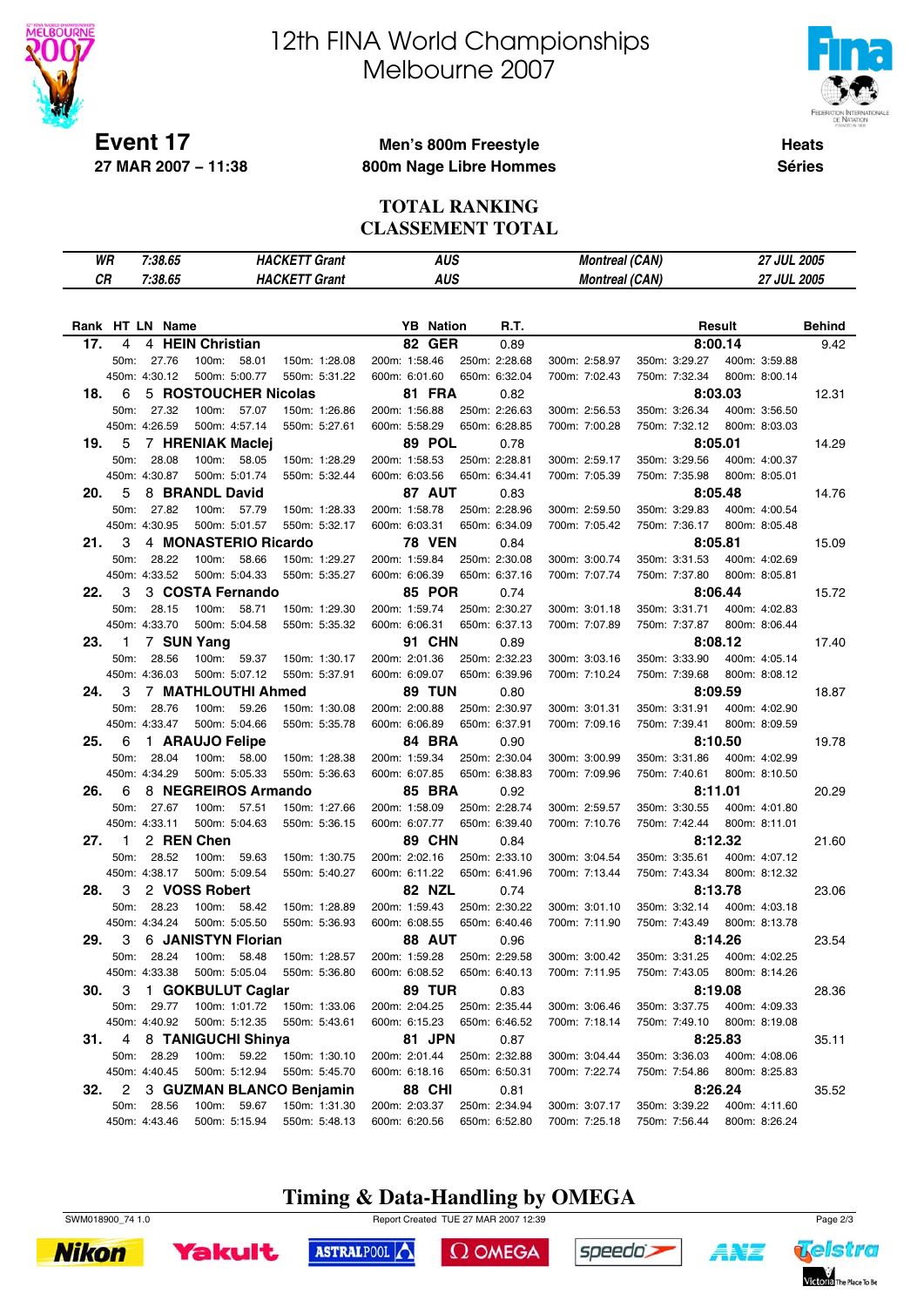

# 12th FINA World Championships Melbourne 2007



**Heats Séries**

#### **Men's 800m Freestyle 800m Nage Libre Hommes**

#### **TOTAL RANKING CLASSEMENT TOTAL**

|     | WR<br>7:38.65<br><b>HACKETT Grant</b> |                 |                        | AUS                  |                  | <b>Montreal (CAN)</b> |                       | <b>27 JUL 2005</b> |                    |               |
|-----|---------------------------------------|-----------------|------------------------|----------------------|------------------|-----------------------|-----------------------|--------------------|--------------------|---------------|
| СR  |                                       | 7:38.65         |                        | <b>HACKETT Grant</b> | AUS              |                       | <b>Montreal (CAN)</b> |                    | <b>27 JUL 2005</b> |               |
|     |                                       |                 |                        |                      |                  |                       |                       |                    |                    |               |
|     |                                       | Rank HT LN Name |                        |                      | <b>YB</b> Nation | R.T.                  |                       |                    | Result             | <b>Behind</b> |
| 33. | 2                                     | 5               | <b>MONTOYA Mario</b>   |                      | <b>89 CRC</b>    | 0.89                  |                       |                    | 8:27.47            | 36.75         |
|     | 50m:                                  | 28.34           | 100m:<br>59.32         | 150m: 1:31.27        | 200m: 2:03.46    | 250m: 2:35.93         | 300m: 3:08.19         | 350m: 3:39.99      | 400m: 4:11.70      |               |
|     |                                       | 450m: 4:44.10   | 500m: 5:16.14          | 550m: 5:48.49        | 600m: 6:20.45    | 650m: 6:52.79         | 700m: 7:25.27         | 750m: 7:56.38      | 800m: 8:27.47      |               |
| 34. | 2                                     |                 | 8 JOENSEN Pal          |                      | <b>90 FAR</b>    | 0.73                  |                       |                    | 8:30.31            | 39.59         |
|     | 50m:                                  | 28.83           | 100m: 1:00.97          | 150m: 1:32.44        | 200m: 2:05.00    | 250m: 2:36.89         | 300m: 3:09.37         | 350m: 3:41.19      | 400m: 4:13.52      |               |
|     |                                       | 450m: 4:45.29   | 500m: 5:17.58          | 550m: 5:49.73        | 600m: 6:22.43    | 650m: 6:54.63         | 700m: 7:27.04         | 750m: 7:58.89      | 800m: 8:30.31      |               |
| 35. | 3                                     |                 | 8 REVISHVILI Irakli    |                      | 89 GEO           | 0.73                  |                       |                    | 8:31.52            | 40.80         |
|     | 50m:                                  | 28.83           | 100m: 1:01.11          | 150m: 1:33.92        | 200m: 2:06.43    | 250m: 2:38.67         | 300m: 3:10.74         | 350m: 3:42.82      | 400m: 4:14.72      |               |
|     |                                       | 450m: 4:46.52   | 500m: 5:18.81          | 550m: 5:51.31        | 600m: 6:23.95    | 650m: 6:56.62         | 700m: 7:29.54         | 750m: 8:01.96      | 800m: 8:31.52      |               |
| 36. | 2                                     |                 | 4 YEAP Kevin Soow Choy |                      | <b>89 MAS</b>    | 0.87                  |                       |                    | 8:32.35            | 41.63         |
|     | 50m:                                  | 28.71           | 59.75<br>100m:         | 150m: 1:31.37        | 200m: 2:03.59    | 250m: 2:35.64         | 300m: 3:08.31         | 350m: 3:40.98      | 400m: 4:12.79      |               |
|     |                                       | 450m: 4:44.02   | 500m: 5:15.80          | 550m: 5:47.66        | 600m: 6:20.46    | 650m: 6:53.91         | 700m: 7:27.39         | 750m: 7:59.53      | 800m: 8:32.35      |               |
| 37. | 3                                     |                 | 5 MALDONADO Erwin      |                      | <b>83 VEN</b>    | 0.77                  |                       |                    | 8:38.69            | 47.97         |
|     | 50m:                                  | 28.90           | 100m: 1:00.13          | 150m: 1:30.83        | 200m: 2:02.19    | 250m: 2:34.25         | 300m: 3:06.52         | 350m: 3:39.13      | 400m: 4:11.67      |               |
|     |                                       | 450m: 4:44.64   | 500m: 5:18.05          | 550m: 5:51.23        | 600m: 6:25.34    | 650m: 6:58.69         | 700m: 7:32.99         | 750m: 8:05.62      | 800m: 8:38.69      |               |
| 38. | 2                                     |                 | 6 VAN DER VAART Micky  |                      | <b>89 ARU</b>    | 0.69                  |                       |                    | 8:39.17            | 48.45         |
|     | 50m:                                  | 28.82           | 59.57<br>100m:         | 150m: 1:31.25        | 200m: 2:03.10    | 250m: 2:35.47         | 300m: 3:07.96         | 350m: 3:40.40      | 400m: 4:12.91      |               |
|     |                                       | 450m: 4:45.50   | 500m: 5:18.46          | 550m: 5:51.75        | 600m: 6:25.25    | 650m: 6:59.50         | 700m: 7:33.59         | 750m: 8:06.27      | 800m: 8:39.17      |               |
| 39. | 1                                     |                 | 4 AGIUS Neil           |                      | <b>86 MLT</b>    | 0.73                  |                       |                    | 8:57.63            | 1:06.91       |
|     | 50m:                                  | 29.97           | 100m: 1:03.25          | 150m: 1:37.16        | 200m: 2:11.17    | 250m: 2:45.01         | 300m: 3:19.24         | 350m: 3:53.35      | 400m: 4:27.57      |               |
|     |                                       | 450m: 5:01.52   | 500m: 5:35.75          | 550m: 6:09.82        | 600m: 6:44.13    | 650m: 7:18.03         | 700m: 7:51.98         | 750m: 8:25.47      | 800m: 8:57.63      |               |
| 40. | 2                                     |                 | 7 TRNOVLJAKOVIC Davor  |                      | <b>86 BIH</b>    | 0.87                  |                       |                    | 9:01.70            | 1:10.98       |
|     | 50m:                                  | 29.48           | 100m: 1:01.38          | 150m: 1:33.97        | 200m: 2:07.86    | 250m: 2:42.51         | 300m: 3:17.04         | 350m: 3:51.37      | 400m: 4:25.91      |               |
|     |                                       | 450m: 5:00.24   | 500m: 5:35.31          | 550m: 6:10.33        | 600m: 6:45.41    | 650m: 7:20.08         | 700m: 7:54.63         | 750m: 8:28.74      | 800m: 9:01.70      |               |
| 41. | 1                                     |                 | 5 SICHAN Heimanu       |                      | <b>90 TAH</b>    | 0.70                  |                       |                    | 9:09.79            | 1:19.07       |
|     | 50m:                                  | 29.62           | 100m: 1:03.14          | 150m: 1:37.52        | 200m: 2:11.61    | 250m: 2:46.13         | 300m: 3:20.27         | 350m: 3:54.99      | 400m: 4:29.77      |               |
|     |                                       | 450m: 5:04.94   | 500m: 5:40.12          | 550m: 6:15.79        | 600m: 6:50.87    | 650m: 7:25.22         | 700m: 7:59.12         | 750m: 8:35.45      | 800m: 9:09.79      |               |
| 42. | 2                                     |                 | 1 KARTABAEV Timur      |                      | 91 KGZ           | 0.81                  |                       |                    | 9:27.31            | 1:36.59       |
|     | 50m:                                  | 30.55           | 100m: 1:04.26          | 150m: 1:39.16        | 200m: 2:14.75    | 250m: 2:50.71         | 300m: 3:27.18         | 350m: 4:03.39      | 400m: 4:39.79      |               |
|     |                                       | 450m: 5:16.01   | 500m: 5:52.32          | 550m: 6:28.70        | 600m: 7:04.84    | 650m: 7:41.01         | 700m: 8:17.33         | 750m: 8:53.05      | 800m: 9:27.31      |               |
| 43. | 1                                     |                 | 3 GRAF Cooper Theodore |                      | <b>92 NMA</b>    | 0.73                  |                       |                    | 10:14.48           | 2:23.76       |
|     | 50m:                                  | 34.46           | 100m: 1:12.88          | 150m: 1:52.53        | 200m: 2:31.67    | 250m: 3:10.39         | 300m: 3:49.72         | 350m: 4:29.25      | 400m: 5:08.95      |               |
|     |                                       | 450m: 5:47.63   | 500m: 6:27.00          | 550m: 7:05.87        | 600m: 7:45.20    | 650m: 8:23.90         | 700m: 9:01.52         | 750m: 9:39.03      | 800m:10:14.48      |               |
|     | 1.                                    |                 | 6 ASSAH Ibraihm        |                      | <b>75 GHA</b>    |                       |                       |                    | <b>DNS</b>         |               |
|     | 2                                     |                 | 2 ABUYOUSUF Anas       |                      | <b>89 QAT</b>    |                       |                       |                    | <b>DNS</b>         |               |
|     | 5                                     |                 | 3 HURD Andrew          |                      | 82 CAN           |                       |                       |                    | <b>DNS</b>         |               |

### **Timing & Data-Handling by OMEGA**



**Yakult** 





A¥Z

ASTRALPOOL

 $\Omega$  OMEGA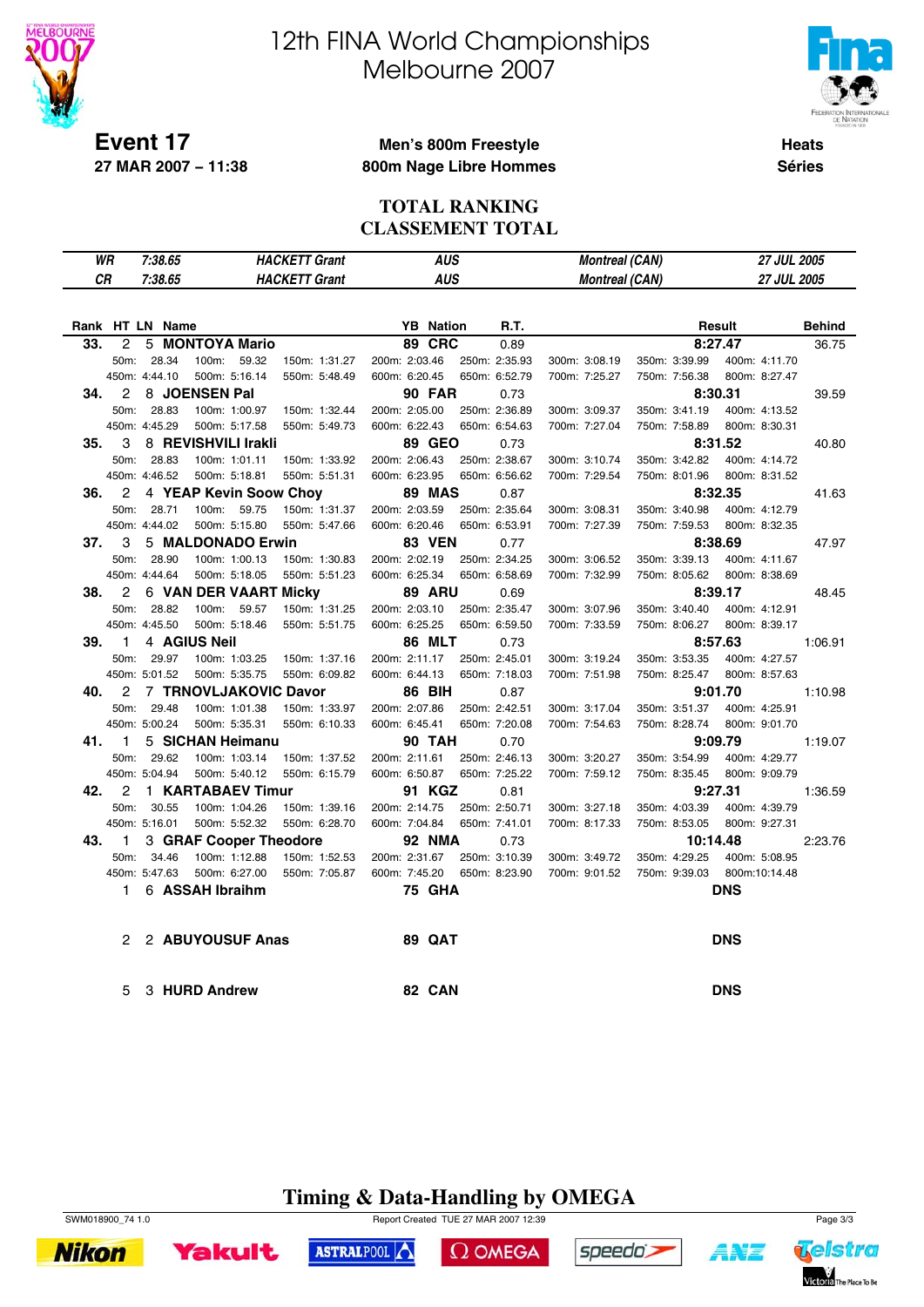

**28 MAR 2007 - 20:31**

# 12th FINA World Championships Melbourne 2007



**Finals**

#### **Men's 800m Freestyle 800m Nage Libre Hommes**

**Finales**

#### **FINAL RESULTS CLASSEMENT FINALES**

| WR                | 7:38.65             |                        | <b>HACKETT Grant</b> | <b>AUS</b>       |               | <b>Montreal (CAN)</b> |               | <b>27 JUL 2005</b> |               |
|-------------------|---------------------|------------------------|----------------------|------------------|---------------|-----------------------|---------------|--------------------|---------------|
| СR                | 7:38.65             |                        | <b>HACKETT Grant</b> | <b>AUS</b>       |               | <b>Montreal (CAN)</b> |               | <b>27 JUL 2005</b> |               |
|                   |                     |                        |                      |                  |               |                       |               |                    |               |
|                   | <b>Rank LN Name</b> |                        |                      | <b>YB</b> Nation | R.T.          |                       |               | Result             | <b>Behind</b> |
| <b>FINAL</b>      |                     |                        |                      |                  |               |                       |               |                    |               |
| 1.                |                     | 3 MELLOULI Oussama     |                      | <b>84 TUN</b>    | 0.85          |                       |               | 7:46.95            |               |
| 50m:              | 27.55               | 57.31<br>100m:         | 150m: 1:26.88        | 200m: 1:56.44    | 250m: 2:26.04 | 300m: 2:55.94         | 350m: 3:25.60 | 400m: 3:55.49      |               |
|                   | 450m: 4:24.66       | 500m: 4:54.19          | 550m: 5:23.51        | 600m: 5:52.92    | 650m: 6:21.78 | 700m: 6:50.80         | 750m: 7:19.39 | 800m: 7:46.95      |               |
| 2.                |                     | 7 STANCZYK Przemyslaw  |                      | <b>85 POL</b>    | 0.90          |                       |               | 7:47.91            | 0.96          |
| 50m:              | 27.84               | 100m:<br>57.31         | 150m: 1:27.20        | 200m: 1:57.10    | 250m: 2:26.51 | 300m: 2:56.02         | 350m: 3:25.65 | 400m: 3:55.36      |               |
|                   | 450m: 4:24.71       | 500m: 4:54.21          | 550m: 5:23.30        | 600m: 5:52.59    | 650m: 6:21.64 | 700m: 6:50.91         | 750m: 7:19.90 | 800m: 7:47.91      |               |
| 3.                |                     | 4 STEVENS Craig        |                      | <b>80 AUS</b>    | 0.79          |                       |               | 7:48.67            | 1.72          |
| $50m$ :           | 27.71               | 100m: 57.35            | 150m: 1:26.66        | 200m: 1:56.34    | 250m: 2:25.95 | 300m: 2:55.90         | 350m: 3:25.71 | 400m: 3:55.72      |               |
|                   | 450m: 4:25.20       | 500m: 4:55.08          | 550m: 5:24.78        | 600m: 5:54.45    | 650m: 6:23.77 | 700m: 6:52.69         | 750m: 7:20.80 | 800m: 7:48.67      |               |
| 4.                |                     | 5 COLBERTALDO Federico |                      | <b>88 ITA</b>    | 0.85          |                       |               | 7:49.98            | 3.03          |
| 50m:              | 27.86               | 57.66<br>100m:         | 150m: 1:27.13        | 200m: 1:56.77    | 250m: 2:26.17 | 300m: 2:56.04         | 350m: 3:25.61 | 400m: 3:55.37      |               |
|                   | 450m: 4:24.74       | 500m: 4:54.48          | 550m: 5:24.04        | 600m: 5:53.53    | 650m: 6:22.88 | 700m: 6:52.58         | 750m: 7:21.46 | 800m: 7:49.98      |               |
| 5.                |                     | 8 ROUAULT Sebastien    |                      | <b>86 FRA</b>    | 0.80          |                       |               | 7:52.04            | 5.09          |
| 50m:              | 26.64               | 100m:<br>55.67         | 150m: 1:24.74        | 200m: 1:54.40    | 250m: 2:23.78 | 300m: 2:53.46         | 350m: 3:23.26 | 400m: 3:52.93      |               |
|                   | 450m: 4:22.98       | 500m: 4:52.85          | 550m: 5:22.87        | 600m: 5:53.03    | 650m: 6:23.07 | 700m: 6:53.34         | 750m: 7:23.23 | 800m: 7:52.04      |               |
| 6.                |                     | 1 FESENKO Sergiv       |                      | <b>82 UKR</b>    | 1.07          |                       |               | 7:53.43            | 6.48          |
| 50 <sub>m</sub> : | 27.54               | 100m: 57.34            | 150m: 1:27.37        | 200m: 1:57.26    | 250m: 2:27.12 | 300m: 2:57.10         | 350m: 3:27.11 | 400m: 3:57.12      |               |
|                   | 450m: 4:27.12       | 500m: 4:57.03          | 550m: 5:26.75        | 600m: 5:56.31    | 650m: 6:25.64 | 700m: 6:55.07         | 750m: 7:24.56 | 800m: 7:53.43      |               |
| 7.                |                     | 2 HACKETT Grant        |                      | <b>80 AUS</b>    | 0.83          |                       |               | 7:55.39            | 8.44          |
| 50m:              | 27.32               | 100m:<br>57.34         | 150m: 1:27.05        | 200m: 1:57.21    | 250m: 2:26.91 | 300m: 2:56.95         | 350m: 3:26.89 | 400m: 3:57.00      |               |
|                   | 450m: 4:26.92       | 500m: 4:56.96          | 550m: 5:27.07        | 600m: 5:57.10    | 650m: 6:27.24 | 700m: 6:57.44         | 750m: 7:26.98 | 800m: 7:55.39      |               |
| 8.                |                     | 6 COCHRANE Ryan        |                      | 88 CAN           | 0.90          |                       |               | 7:56.56            | 9.61          |
| 50m:              | 27.75               | 100m: 57.84            | 150m: 1:27.39        | 200m: 1:57.26    | 250m: 2:26.69 | 300m: 2:56.64         | 350m: 3:26.09 | 400m: 3:56.34      |               |
|                   | 450m: 4:26.17       | 500m: 4:56.15          | 550m: 5:26.61        | 600m: 5:56.99    | 650m: 6:27.29 | 700m: 6:57.69         | 750m: 7:27.81 | 800m: 7:56.56      |               |

### **Timing & Data-Handling by OMEGA**

 $\Omega$  OMEGA

speedo's

ASTRALPOOL



**Yakult** 



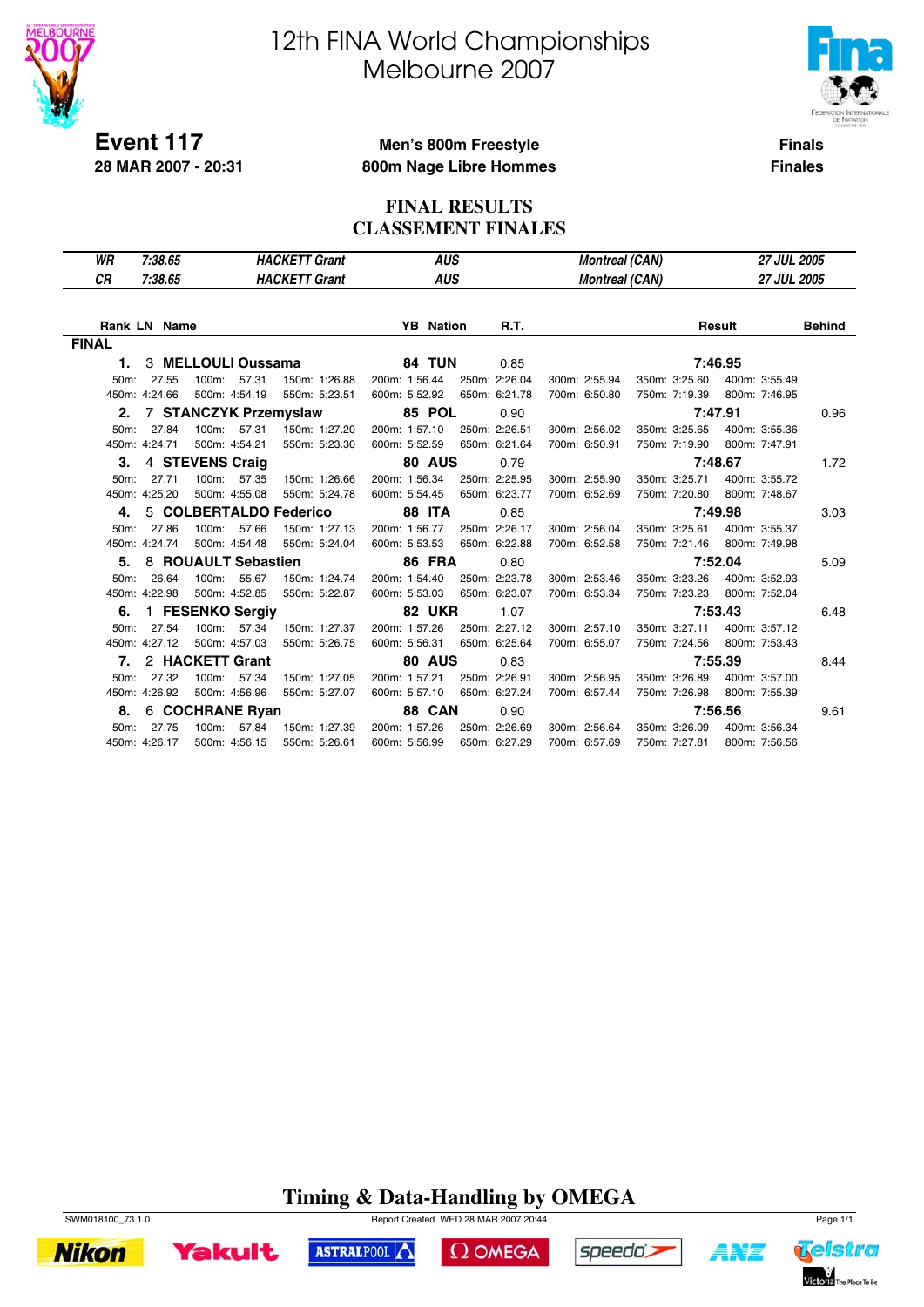

# 12th FINA World Championships Melbourne 2007



Telstra

Victoria The Place To Be

A¥Z

**Heats Séries**

#### **Men's 1500m Freestyle 1500m Nage Libre Hommes**

#### **TOTAL RANKING CLASSEMENT TOTAL**

| 14:34.56<br>WR        |                        | <b>HACKETT Grant</b> | <b>AUS</b>       |                 | Fukuoka (JPN)   |                               | 29 JUL 2001     |
|-----------------------|------------------------|----------------------|------------------|-----------------|-----------------|-------------------------------|-----------------|
| <b>CR</b><br>14:34.56 |                        | <b>HACKETT Grant</b> | <b>AUS</b>       |                 |                 |                               | 29 JUL 2001     |
|                       |                        |                      |                  |                 | Fukuoka (JPN)   |                               |                 |
|                       |                        |                      |                  |                 |                 |                               |                 |
| Rank HT LN Name       |                        |                      | <b>YB</b> Nation | R.T.            |                 | Result                        | <b>Behind</b>   |
| 7<br>1.               | 5 DAVIES David         |                      | 85 GBR           | 0.86            |                 | 14:53.57Q                     |                 |
| 27.89<br>50m:         | 100m:<br>57.87         | 150m: 1:28.04        | 200m: 1:58.38    | 250m: 2:28.43   | 300m: 2:58.61   | 350m: 3:28.60                 | 400m: 3:58.50   |
| 450m: 4:28.32         | 500m: 4:58.12          | 550m: 5:27.57        | 600m: 5:57.04    | 650m: 6:26.54   | 700m: 6:56.36   | 750m: 7:25.92                 | 800m: 7:55.69   |
| 850m: 8:25.49         | 900m: 8:55.27          | 950m: 9:25.00        | 1000m: 9:55.18   | 1050m: 10:24.68 | 1100m: 10:54.93 | 1150m: 11:24.75               | 1200m: 11:55.09 |
| 1250m: 12:24.87       | 1300m: 12:54.87        | 1350m: 13:24.66      | 1400m: 13:54.61  | 1450m: 14:24.34 | 1500m: 14:53.57 |                               |                 |
| 6<br>2.               | 7 JENSEN Larsen        |                      | <b>85 USA</b>    | 0.79            |                 | 14:56.28Q                     | 2.71            |
| 50m:<br>27.86         | 100m:<br>58.25         | 150m: 1:28.60        | 200m: 1:59.05    | 250m: 2:29.23   | 300m: 2:59.46   | 350m: 3:29.44                 | 400m: 3:59.50   |
| 450m: 4:29.79         | 500m: 4:59.90          | 550m: 5:29.78        | 600m: 5:59.81    | 650m: 6:29.82   | 700m: 6:59.97   | 750m: 7:29.68                 | 800m: 7:59.54   |
| 850m: 8:29.30         | 900m: 8:59.16          | 950m: 9:28.93        | 1000m: 9:58.91   | 1050m: 10:28.68 | 1100m: 10:58.81 | 1150m: 11:28.84               | 1200m: 11:58.93 |
| 1250m: 12:28.98       | 1300m: 12:59.09        | 1350m: 13:28.89      | 1400m: 13:58.79  | 1450m: 14:27.96 | 1500m: 14:56.28 |                               |                 |
| 3.<br>6               | 4 SAWRYMOWICZ Mateusz  |                      | 87 POL           | 0.83            |                 | 14:56.65Q                     | 3.08            |
| 50m:<br>27.95         | 100m:<br>58.06         | 150m: 1:28.18        | 200m: 1:58.64    | 250m: 2:28.70   | 300m: 2:58.95   | 350m: 3:29.01                 | 400m: 3:59.35   |
| 450m: 4:29.31         | 500m: 4:59.27          | 550m: 5:29.28        | 600m: 5:59.63    | 650m: 6:29.58   | 700m: 6:59.94   | 750m: 7:30.07                 | 800m: 8:00.11   |
| 850m: 8:29.96         | 900m: 8:59.61          | 950m: 9:29.34        | 1000m: 9:59.22   | 1050m: 10:29.07 | 1100m: 10:59.16 | 1150m: 11:29.05               | 1200m: 11:59.28 |
| 1250m: 12:29.40       | 1300m: 12:59.54        | 1350m: 13:29.09      | 1400m: 13:59.26  | 1450m: 14:28.38 | 1500m: 14:56.65 |                               |                 |
| 6<br>4.               | 6 COLBERTALDO Federico |                      | <b>88 ITA</b>    | 0.89            |                 | 14:58.26Q                     | 4.69            |
| 28.51<br>50m:         | 100m:<br>58.60         | 150m: 1:29.15        | 200m: 1:59.47    | 250m: 2:29.78   | 300m: 3:00.13   | 350m: 3:30.35                 | 400m: 4:00.69   |
| 450m: 4:30.91         | 500m: 5:00.99          | 550m: 5:31.10        | 600m: 6:01.25    | 650m: 6:31.34   | 700m: 7:01.38   | 750m: 7:31.23                 | 800m: 8:01.08   |
| 850m: 8:31.03         | 900m: 9:01.06          | 950m: 9:30.98        | 1000m: 10:00.95  | 1050m: 10:30.80 | 1100m:11:00.60  | 1150m: 11:30.70               | 1200m: 12:00.67 |
| 1250m: 12:30.62       | 1300m: 13:00.61        | 1350m: 13:30.61      | 1400m: 14:00.47  | 1450m: 14:29.71 | 1500m: 14:58.26 |                               |                 |
| 5<br>5.               | 5 HACKETT Grant        |                      | 80 AUS           | 0.84            |                 | 14:59.24Q                     | 5.67            |
| 50m:<br>27.61         | 100m:<br>57.33         | 150m: 1:27.55        | 200m: 1:58.03    | 250m: 2:28.51   | 300m: 2:59.09   | 350m: 3:29.77                 | 400m: 4:00.35   |
| 450m: 4:31.10         | 500m: 5:01.85          | 550m: 5:32.43        | 600m: 6:02.72    | 650m: 6:33.05   | 700m: 7:03.20   | 750m: 7:33.31                 | 800m: 8:03.16   |
| 850m: 8:33.64         | 900m: 9:03.45          | 950m: 9:33.66        | 1000m: 10:03.94  | 1050m: 10:34.25 | 1100m:11:04.40  | 1150m: 11:34.47               | 1200m: 12:04.48 |
| 1250m: 12:34.39       | 1300m: 13:04.16        | 1350m: 13:33.70      | 1400m: 14:02.86  | 1450m: 14:31.96 | 1500m: 14:59.24 |                               |                 |
| 5<br>6.               | 6 VENDT Erik           |                      | 81 USA           | 0.69            |                 | 14:59.82Q                     | 6.25            |
| 50m:<br>27.87         | 100m:<br>57.65         | 150m: 1:27.77        | 200m: 1:57.88    | 250m: 2:28.55   | 300m: 2:59.10   | 350m: 3:29.75                 | 400m: 4:00.35   |
| 450m: 4:30.94         | 500m: 5:01.57          | 550m: 5:32.00        | 600m: 6:02.21    | 650m: 6:32.51   | 700m: 7:02.50   | 750m: 7:32.48                 | 800m: 8:02.44   |
| 850m: 8:32.57         | 900m: 9:02.50          | 950m: 9:32.56        | 1000m: 10:02.51  | 1050m: 10:32.42 | 1100m:11:02.70  | 1150m: 11:32.74               | 1200m: 12:03.02 |
| 1250m: 12:32.91       | 1300m: 13:02.88        | 1350m: 13:32.65      | 1400m: 14:02.47  | 1450m: 14:31.92 | 1500m: 14:59.82 |                               |                 |
| 7<br>7.               | 4 PRILUKOV Yury        |                      | 84 RUS           | 0.89            |                 | 15:01.67Q                     | 8.10            |
| 50m:<br>28.11         | 100m:<br>58.57         | 150m: 1:28.90        | 200m: 1:59.24    | 250m: 2:29.60   | 300m: 3:00.03   | 350m: 3:30.00                 | 400m: 4:00.17   |
| 450m: 4:29.98         | 500m: 5:00.03          | 550m: 5:29.99        | 600m: 6:00.02    | 650m: 6:29.80   | 700m: 6:59.72   | 750m: 7:29.53                 | 800m: 7:59.55   |
| 850m: 8:29.58         | 900m: 8:59.84          | 950m: 9:29.88        | 1000m: 10:00.35  | 1050m: 10:31.01 | 1100m:11:01.67  | 1150m: 11:32.34               | 1200m: 12:03.29 |
| 1250m: 12:33.66       | 1300m: 13:04.44        | 1350m: 13:34.58      | 1400m: 14:04.86  | 1450m: 14:34.08 | 1500m: 15:01.67 |                               |                 |
| 7<br>8.               | 3 STEVENS Craig        |                      | <b>80 AUS</b>    | 0.85            |                 | 15:02.16Q                     | 8.59            |
| 50m:<br>28.25         | 100m:<br>58.28         | 150m: 1:28.43        | 200m: 1:58.29    | 250m: 2:28.38   | 300m: 2:58.27   | 350m: 3:28.38                 | 400m: 3:58.42   |
| 450m: 4:28.47         | 500m: 4:58.54          | 550m: 5:28.69        | 600m: 5:58.86    | 650m: 6:29.54   | 700m: 6:59.90   | 750m: 7:30.02 800m: 8:00.30   |                 |
| 850m: 8:30.40         | 900m: 9:00.74          | 950m: 9:30.76        | 1000m: 10:01.23  | 1050m: 10:31.26 | 1100m:11:01.66  | 1150m:11:32.16 1200m:12:02.74 |                 |
| 1250m: 12:33.22       | 1300m: 13:03.77        | 1350m: 13:33.76      | 1400m: 14:04.05  | 1450m: 14:33.76 | 1500m: 15:02.16 |                               |                 |
| 9.<br>5               | 4 PARK Tae Hwan        |                      | <b>89 KOR</b>    | 0.68            |                 | 15:03.62                      | 10.05           |
| 50m:<br>27.60         | 100m: 57.47            | 150m: 1:27.74        | 200m: 1:58.01    | 250m: 2:28.57   | 300m: 2:59.01   | 350m: 3:29.73                 | 400m: 4:00.41   |
| 450m: 4:31.06         | 500m: 5:01.83          | 550m: 5:32.34        | 600m: 6:02.66    | 650m: 6:32.90   | 700m: 7:03.09   | 750m: 7:33.11                 | 800m: 8:03.00   |
| 850m: 8:33.33         | 900m: 9:03.48          | 950m: 9:33.60        | 1000m: 10:03.90  | 1050m: 10:33.96 | 1100m:11:04.16  | 1150m: 11:34.47               | 1200m: 12:04.68 |
| 1250m: 12:34.55       | 1300m: 13:04.56        | 1350m: 13:34.39      | 1400m: 14:04.80  | 1450m: 14:34.90 | 1500m: 15:03.62 |                               |                 |
| 10.                   | 7 2  LOBINTSEV Nikita  |                      | 88 RUS           | 0.89            |                 | 15:06.03                      | 12.46           |
| 50m: 28.15            | 100m:<br>58.24         | 150m: 1:28.83        | 200m: 1:58.97    | 250m: 2:28.91   | 300m: 2:59.42   | 350m: 3:29.35                 | 400m: 3:59.49   |
| 450m: 4:29.44         | 500m: 4:59.65          | 550m: 5:29.87        | 600m: 6:00.20    | 650m: 6:30.55   | 700m: 7:00.96   | 750m: 7:31.23                 | 800m: 8:01.68   |
| 850m: 8:32.21         | 900m: 9:02.72          | 950m: 9:33.13        | 1000m: 10:03.22  | 1050m: 10:33.84 | 1100m:11:04.51  | 1150m: 11:35.29               | 1200m: 12:06.27 |
| 1250m: 12:36.56       | 1300m: 13:07.36        | 1350m: 13:37.60      | 1400m: 14:07.82  | 1450m: 14:37.66 | 1500m: 15:06.03 |                               |                 |

**Timing & Data-Handling by OMEGA** SWM015900\_74 1.0 Page 1/5

 $\Omega$  OMEGA

speedo's

ASTRALPOOL



**Yakult** 

**Nikon**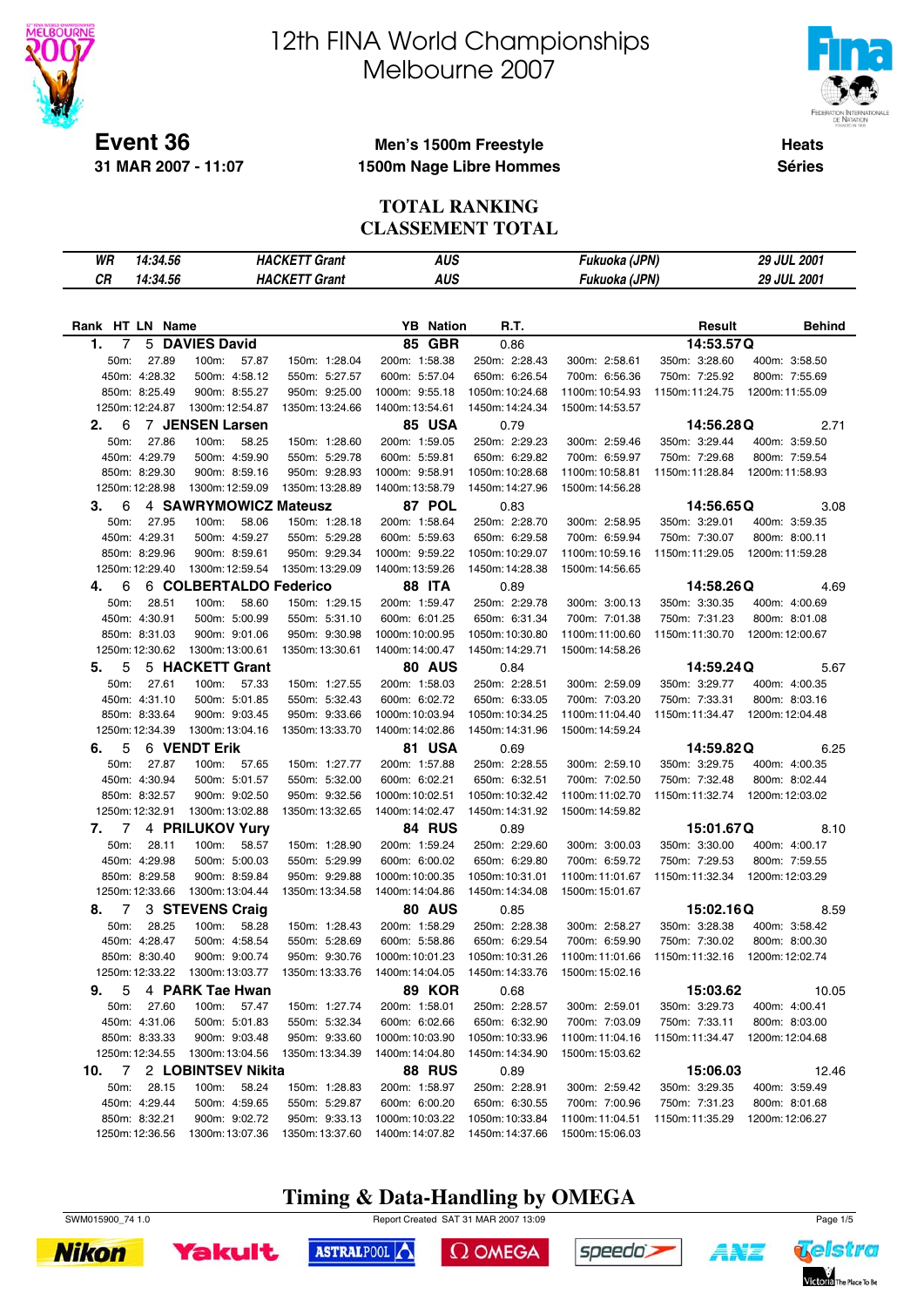

# 12th FINA World Championships Melbourne 2007



**Heats Séries**

#### **Men's 1500m Freestyle 1500m Nage Libre Hommes**

#### **TOTAL RANKING CLASSEMENT TOTAL**

| WR<br>14:34.56        | <b>HACKETT Grant</b>               | <b>AUS</b>       |                 | Fukuoka (JPN)   |                                 | 29 JUL 2001     |
|-----------------------|------------------------------------|------------------|-----------------|-----------------|---------------------------------|-----------------|
| <b>CR</b><br>14:34.56 | <b>HACKETT Grant</b>               | <b>AUS</b>       |                 | Fukuoka (JPN)   |                                 | 29 JUL 2001     |
|                       |                                    |                  |                 |                 |                                 |                 |
|                       |                                    |                  |                 |                 |                                 |                 |
| Rank HT LN Name       |                                    | <b>YB</b> Nation | R.T.            |                 | Result                          | <b>Behind</b>   |
| 11.<br>5              | 2 MATSUDA Takeshi                  | 84 JPN           | 0.76            |                 | 15:06.28                        | 12.71           |
| 28.04<br>50m:         | 100m:<br>58.11<br>150m: 1:28.52    | 200m: 1:58.87    | 250m: 2:29.59   | 300m: 3:00.24   | 350m: 3:30.68                   | 400m: 4:01.46   |
| 450m: 4:31.92         | 500m: 5:02.69<br>550m: 5:33.07     | 600m: 6:03.66    | 650m: 6:33.89   | 700m: 7:04.46   | 750m: 7:34.70                   | 800m: 8:05.23   |
| 850m: 8:35.50         | 900m: 9:06.16<br>950m: 9:36.33     | 1000m: 10:06.88  | 1050m: 10:36.98 | 1100m:11:07.29  | 1150m: 11:37.41                 | 1200m: 12:07.76 |
| 1250m: 12:37.93       | 1300m: 13:08.21<br>1350m: 13:38.62 | 1400m: 14:08.75  | 1450m: 14:38.04 | 1500m: 15:06.28 |                                 |                 |
| $\overline{7}$<br>12. | 7 TURK Luka                        | <b>86 SLO</b>    | 0.70            |                 | 15:07.59                        | 14.02           |
| 50m:<br>27.94         | 100m:<br>58.37<br>150m: 1:28.61    | 200m: 1:59.10    | 250m: 2:29.50   | 300m: 2:59.96   | 350m: 3:30.46                   | 400m: 4:01.25   |
| 450m: 4:31.73         | 500m: 5:02.57<br>550m: 5:32.75     | 600m: 6:02.96    | 650m: 6:33.30   | 700m: 7:03.43   | 750m: 7:33.99                   | 800m: 8:04.23   |
| 850m: 8:34.76         | 900m: 9:05.50<br>950m: 9:36.12     | 1000m: 10:06.53  | 1050m: 10:36.97 | 1100m:11:07.29  | 1150m: 11:37.52                 | 1200m: 12:07.77 |
| 1250m: 12:37.90       | 1300m: 13:08.05<br>1350m: 13:38.25 | 1400m: 14:08.48  | 1450m: 14:38.25 | 1500m: 15:07.59 |                                 |                 |
| 13.<br>$\overline{7}$ | 1 FESENKO Sergiy                   | <b>82 UKR</b>    | 0.99            |                 | 15:08.05                        | 14.48           |
| 28.28<br>50m:         | 58.44<br>150m: 1:28.70<br>100m:    | 200m: 1:58.88    | 250m: 2:28.78   | 300m: 2:59.10   | 350m: 3:29.06                   | 400m: 3:59.32   |
| 450m: 4:29.37         | 500m: 4:59.52<br>550m: 5:29.65     | 600m: 5:59.90    | 650m: 6:30.28   | 700m: 7:00.77   | 750m: 7:30.95                   | 800m: 8:01.40   |
| 850m: 8:31.75         | 900m: 9:02.23<br>950m: 9:32.55     | 1000m: 10:03.06  | 1050m: 10:33.46 | 1100m:11:04.18  | 1150m: 11:35.05                 | 1200m: 12:06.13 |
| 1250m: 12:36.97       | 1300m: 13:07.77<br>1350m: 13:38.14 | 1400m: 14:08.84  | 1450m: 14:39.00 | 1500m: 15:08.05 |                                 |                 |
| 14.<br>6              | 8 RIVERA MIRANDA Marcos            | <b>83 ESP</b>    | 0.91            |                 | 15:08.95                        | 15.38           |
| 50m:<br>27.85         | 100m:<br>58.30<br>150m: 1:29.03    | 200m: 1:59.59    | 250m: 2:30.28   | 300m: 3:01.00   | 350m: 3:31.48                   | 400m: 4:02.10   |
| 450m: 4:32.56         | 500m: 5:03.29<br>550m: 5:33.61     | 600m: 6:04.31    | 650m: 6:34.54   | 700m: 7:05.29   | 750m: 7:35.68                   | 800m: 8:06.29   |
| 850m: 8:36.63         | 900m: 9:07.23<br>950m: 9:37.59     | 1000m: 10:08.18  | 1050m: 10:38.35 | 1100m: 11:09.04 | 1150m: 11:39.18                 | 1200m: 12:09.71 |
| 1250m: 12:39.63       | 1300m: 13:10.11<br>1350m: 13:40.16 | 1400m: 14:10.52  | 1450m: 14:40.36 | 1500m: 15:08.95 |                                 |                 |
| 6<br>15.              | 1 COCHRANE Ryan                    | 88 CAN           | 0.88            |                 | 15:09.88                        | 16.31           |
| 50m:<br>28.09         | 100m:<br>58.47<br>150m: 1:28.76    | 200m: 1:59.00    | 250m: 2:29.25   | 300m: 2:59.67   | 350m: 3:30.02                   | 400m: 4:00.25   |
| 450m: 4:30.57         | 500m: 5:00.88<br>550m: 5:31.32     | 600m: 6:01.62    | 650m: 6:32.20   | 700m: 7:02.27   | 750m: 7:32.83                   | 800m: 8:03.12   |
| 850m: 8:33.62         | 900m: 9:04.44<br>950m: 9:35.13     | 1000m: 10:05.76  | 1050m: 10:36.77 | 1100m:11:07.55  | 1150m:11:38.16                  | 1200m: 12:08.85 |
| 1250m: 12:39.72       | 1300m: 13:10.33<br>1350m: 13:41.12 | 1400m: 14:11.85  | 1450m: 14:41.82 | 1500m: 15:09.88 |                                 |                 |
| 16.<br>6              | 3 LURZ Thomas                      | <b>79 GER</b>    | 0.83            |                 | 15:11.26                        | 17.69           |
| 50m:<br>28.04         | 100m:<br>58.22<br>150m: 1:28.48    | 200m: 1:59.05    | 250m: 2:29.17   | 300m: 2:59.64   | 350m: 3:29.91                   | 400m: 4:00.42   |
| 450m: 4:30.91         | 500m: 5:01.42<br>550m: 5:31.83     | 600m: 6:02.19    | 650m: 6:32.73   | 700m: 7:03.23   | 750m: 7:33.74                   | 800m: 8:04.29   |
| 850m: 8:34.77         | 900m: 9:05.49<br>950m: 9:36.03     | 1000m: 10:06.73  | 1050m: 10:37.20 | 1100m: 11:07.92 | 1150m: 11:38.57                 | 1200m: 12:09.32 |
| 1250m: 12:39.89       | 1300m: 13:10.70<br>1350m: 13:41.23 | 1400m: 14:12.08  | 1450m: 14:42.42 | 1500m: 15:11.26 |                                 |                 |
| 17.<br>4              | 5 GLAESNER Mads                    | <b>88 DEN</b>    | 0.75            |                 | 15:12.10                        | 18.53           |
| 27.95<br>50m:         | 100m:<br>58.57<br>150m: 1:29.06    | 200m: 1:59.71    | 250m: 2:30.11   | 300m: 3:00.55   | 350m: 3:30.88                   | 400m: 4:01.35   |
| 450m: 4:31.75         | 500m: 5:02.21<br>550m: 5:32.70     | 600m: 6:03.15    | 650m: 6:33.77   | 700m: 7:04.46   | 750m: 7:35.10                   | 800m: 8:05.61   |
| 850m: 8:36.18         | 900m: 9:06.84<br>950m: 9:37.19     | 1000m: 10:08.01  | 1050m: 10:38.47 | 1100m:11:09.40  | 1150m:11:39.92                  | 1200m: 12:10.58 |
| 1250m: 12:41.41       | 1300m: 13:12.14<br>1350m: 13:42.73 | 1400m: 14:13.34  | 1450m: 14:43.56 | 1500m: 15:12.10 |                                 |                 |
| 7<br>18.              | 6 ZHANG Lin                        | 87 CHN           | 0.79            |                 | 15:13.27                        | 19.70           |
| 50m:<br>27.89         | 100m:<br>58.22<br>150m: 1:28.54    | 200m: 1:58.97    | 250m: 2:29.62   | 300m: 3:00.26   | 350m: 3:30.92                   | 400m: 4:01.50   |
| 450m: 4:31.94         | 500m: 5:02.22<br>550m: 5:32.63     | 600m: 6:02.69    | 650m: 6:32.93   | 700m: 7:03.33   | 750m: 7:33.64                   | 800m: 8:03.98   |
| 850m: 8:34.61         | 900m: 9:05.82<br>950m: 9:36.17     | 1000m: 10:07.23  | 1050m: 10:37.80 | 1100m: 11:08.55 | 1150m: 11:39.04 1200m: 12:09.68 |                 |
| 1250m: 12:40.57       | 1300m: 13:11.44<br>1350m: 13:42.50 | 1400m: 14:13.30  | 1450m: 14:43.89 | 1500m: 15:13.27 |                                 |                 |
| 19.                   | 4 4 VERRASZTO David                | <b>88 HUN</b>    | 0.90            |                 | 15:14.68                        | 21.11           |
| 50m: 28.30            | 100m:<br>58.80<br>150m: 1:29.01    | 200m: 1:59.47    | 250m: 2:29.63   | 300m: 2:59.87   | 350m: 3:30.13                   | 400m: 4:00.72   |
| 450m: 4:31.03         | 500m: 5:01.57<br>550m: 5:31.67     | 600m: 6:01.98    | 650m: 6:32.12   | 700m: 7:02.71   | 750m: 7:33.45                   | 800m: 8:04.23   |
| 850m: 8:34.90         | 900m: 9:05.99<br>950m: 9:36.88     | 1000m: 10:08.07  | 1050m: 10:38.63 | 1100m:11:09.73  | 1150m: 11:40.43                 | 1200m: 12:11.33 |
| 1250m: 12:42.10       | 1300m: 13:13.03<br>1350m: 13:43.50 | 1400m: 14:14.73  | 1450m: 14:45.22 | 1500m: 15:14.68 |                                 |                 |
| 5<br>20.              | 8 GIANNIOTIS Spyriodn              | <b>80 GRE</b>    | 0.84            |                 | 15:15.85                        | 22.28           |
| 50m:<br>28.08         | 100m: 58.90<br>150m: 1:29.62       | 200m: 2:00.36    | 250m: 2:30.84   | 300m: 3:01.47   | 350m: 3:31.86                   | 400m: 4:02.34   |
| 450m: 4:32.40         | 500m: 5:02.88<br>550m: 5:33.33     | 600m: 6:04.04    | 650m: 6:34.33   | 700m: 7:04.72   | 750m: 7:35.28                   | 800m: 8:05.88   |
| 850m: 8:36.49         | 900m: 9:06.97<br>950m: 9:37.44     | 1000m: 10:08.36  | 1050m: 10:39.14 | 1100m:11:10.12  | 1150m: 11:40.99                 | 1200m: 12:12.19 |
| 1250m: 12:42.96       | 1300m: 13:14.08<br>1350m: 13:45.18 | 1400m: 14:16.41  | 1450m: 14:47.03 | 1500m: 15:15.85 |                                 |                 |

### **Timing & Data-Handling by OMEGA**



SWM015900\_74 1.0 Page 2/5





 $\Omega$  OMEGA





ANZ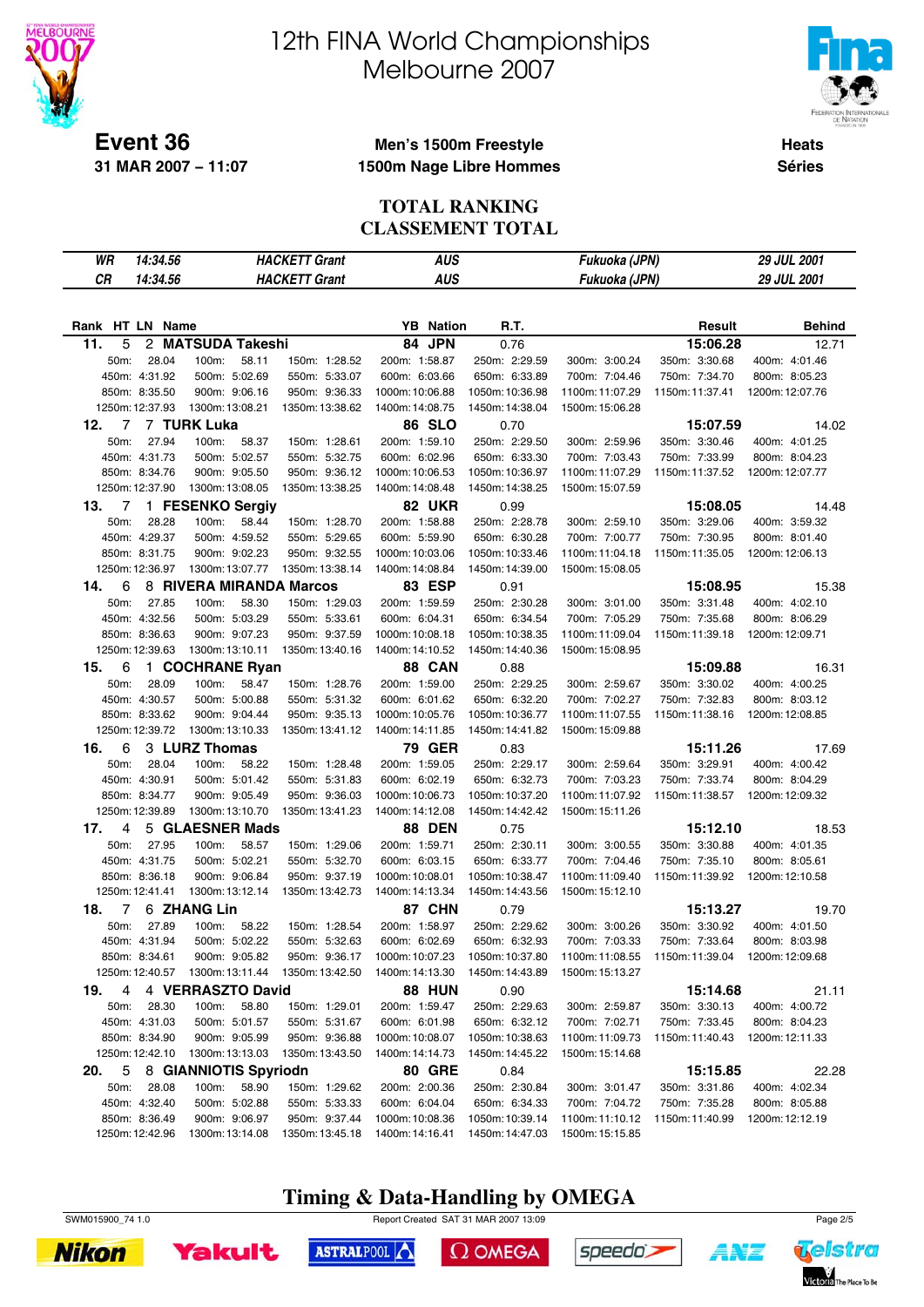

# 12th FINA World Championships Melbourne 2007



**Heats Séries**

#### **Men's 1500m Freestyle 1500m Nage Libre Hommes**

#### **TOTAL RANKING CLASSEMENT TOTAL**

| 14:34.56<br>WR  |                           | <b>HACKETT Grant</b> | <b>AUS</b>       |                 | Fukuoka (JPN)   |                 | 29 JUL 2001     |
|-----------------|---------------------------|----------------------|------------------|-----------------|-----------------|-----------------|-----------------|
| CR<br>14:34.56  |                           | <b>HACKETT Grant</b> | <b>AUS</b>       |                 |                 |                 | 29 JUL 2001     |
|                 |                           |                      |                  |                 | Fukuoka (JPN)   |                 |                 |
|                 |                           |                      |                  |                 |                 |                 |                 |
| Rank HT LN Name |                           |                      | <b>YB</b> Nation | R.T.            |                 | Result          | <b>Behind</b>   |
| 21.<br>6        | 2 COMAN Dragos            |                      | 80 ROU           | 0.91            |                 | 15:18.73        | 25.16           |
| 28.23<br>50m:   | 100m:<br>58.29            | 150m: 1:28.59        | 200m: 1:59.17    | 250m: 2:29.18   | 300m: 2:59.64   | 350m: 3:29.88   | 400m: 4:00.24   |
| 450m: 4:30.48   | 500m: 5:01.01             | 550m: 5:31.36        | 600m: 6:02.17    | 650m: 6:32.54   | 700m: 7:03.24   | 750m: 7:33.50   | 800m: 8:04.16   |
| 850m: 8:34.52   | 900m: 9:05.26             | 950m: 9:35.95        | 1000m: 10:06.85  | 1050m: 10:37.78 | 1100m: 11:08.98 | 1150m:11:40.19  | 1200m: 12:11.76 |
| 1250m: 12:43.13 | 1300m: 13:14.72           | 1350m: 13:46.20      | 1400m: 14:17.71  | 1450m: 14:48.67 | 1500m: 15:18.73 |                 |                 |
| 22.<br>4        | <b>6 VANGENEUGDEN Tom</b> |                      | 83 BEL           | 0.90            |                 | 15:22.98        | 29.41           |
| 50m:<br>28.87   | 59.24<br>100m:            | 150m: 1:30.12        | 200m: 2:00.73    | 250m: 2:31.28   | 300m: 3:01.90   | 350m: 3:32.59   | 400m: 4:03.30   |
| 450m: 4:33.97   | 500m: 5:04.83             | 550m: 5:35.77        | 600m: 6:06.89    | 650m: 6:37.71   | 700m: 7:08.67   | 750m: 7:39.60   | 800m: 8:10.80   |
| 850m: 8:41.50   | 900m: 9:12.83             | 950m: 9:43.78        | 1000m: 10:14.88  | 1050m: 10:45.95 | 1100m:11:17.10  | 1150m: 11:48.22 | 1200m: 12:19.45 |
| 1250m: 12:50.57 | 1300m: 13:21.74           | 1350m: 13:52.78      | 1400m: 14:23.85  | 1450m: 14:54.31 | 1500m: 15:22.98 |                 |                 |
| 5<br>23.        | 3 ROSTOUCHER Nicolas      |                      | <b>81 FRA</b>    | 0.85            |                 | 15:23.98        | 30.41           |
| 50m:<br>28.34   | 100m:<br>58.85            | 150m: 1:29.40        | 200m: 1:59.97    | 250m: 2:30.27   | 300m: 3:00.80   | 350m: 3:31.12   | 400m: 4:01.94   |
| 450m: 4:32.57   | 500m: 5:03.41             | 550m: 5:33.97        | 600m: 6:04.70    | 650m: 6:35.21   | 700m: 7:05.90   | 750m: 7:36.40   | 800m: 8:07.09   |
| 850m: 8:37.76   | 900m: 9:08.95             | 950m: 9:39.89        | 1000m: 10:11.19  | 1050m: 10:42.68 | 1100m:11:13.86  | 1150m: 11:44.99 | 1200m: 12:16.58 |
| 1250m: 12:48.02 | 1300m: 13:19.61           | 1350m: 13:51.21      | 1400m: 14:22.89  | 1450m: 14:53.89 | 1500m: 15:23.98 |                 |                 |
| 24.<br>6        | 5 ROUAULT Sebastien       |                      | 86 FRA           | 0.81            |                 | 15:24.90        | 31.33           |
| 50m:<br>28.33   | 58.41<br>100m:            | 150m: 1:29.12        | 200m: 1:59.58    | 250m: 2:30.07   | 300m: 3:00.37   | 350m: 3:30.55   | 400m: 4:01.08   |
| 450m: 4:31.36   | 500m: 5:01.64             | 550m: 5:31.69        | 600m: 6:01.90    | 650m: 6:32.38   | 700m: 7:03.17   | 750m: 7:34.71   | 800m: 8:05.74   |
| 850m: 8:36.92   | 900m: 9:08.26             | 950m: 9:38.68        | 1000m: 10:09.65  | 1050m: 10:41.25 | 1100m:11:13.00  | 1150m: 11:44.38 | 1200m: 12:16.23 |
| 1250m: 12:48.07 | 1300m: 13:19.87           | 1350m: 13:51.02      | 1400m: 14:22.59  | 1450m: 14:53.05 | 1500m: 15:24.90 |                 |                 |
| 25.<br>7        | 8 ZHANG Enjian            |                      | 88 CHN           | 0.87            |                 | 15:29.71        | 36.14           |
| 50m:<br>28.13   | 100m:<br>58.81            | 150m: 1:29.74        | 200m: 2:00.75    | 250m: 2:31.70   | 300m: 3:02.69   | 350m: 3:33.75   | 400m: 4:04.65   |
| 450m: 4:35.38   | 500m: 5:06.50             | 550m: 5:35.49        | 600m: 6:07.87    | 650m: 6:38.44   | 700m: 7:09.34   | 750m: 7:40.43   | 800m: 8:11.72   |
| 850m: 8:42.70   | 900m: 9:13.83             | 950m: 9:44.79        | 1000m: 10:16.18  | 1050m: 10:47.71 | 1100m:11:19.34  | 1150m: 11:50.65 | 1200m: 12:22.17 |
| 1250m: 12:53.91 | 1300m: 13:25.84           | 1350m: 13:57.73      | 1400m: 14:29.19  | 1450m: 15:00.34 | 1500m: 15:29.71 |                 |                 |
| 4<br>26.        | 2 MONASTERIO Ricardo      |                      | <b>78 VEN</b>    | 0.82            |                 | 15:30.00        | 36.43           |
| 50m:<br>28.46   | 100m:<br>59.17            | 150m: 1:30.04        | 200m: 2:00.98    | 250m: 2:31.69   | 300m: 3:02.81   | 350m: 3:33.80   | 400m: 4:05.17   |
| 450m: 4:36.31   | 500m: 5:07.58             | 550m: 5:38.69        | 600m: 6:09.74    | 650m: 6:40.93   | 700m: 7:12.10   | 750m: 7:42.95   | 800m: 8:13.79   |
| 850m: 8:44.71   | 900m: 9:15.77             | 950m: 9:46.97        | 1000m: 10:18.25  | 1050m: 10:49.73 | 1100m:11:21.15  | 1150m: 11:52.49 | 1200m: 12:23.90 |
| 1250m: 12:54.99 | 1300m: 13:26.54           | 1350m: 13:57.62      | 1400m: 14:29.15  | 1450m: 15:00.15 | 1500m: 15:30.00 |                 |                 |
| 27.<br>5        | 7 HRENIAK Maclej          |                      | 89 POL           | 0.78            |                 | 15:31.35        | 37.78           |
| 50m:<br>28.28   | 100m:<br>58.70            | 150m: 1:29.25        | 200m: 2:00.07    | 250m: 2:30.81   | 300m: 3:01.63   | 350m: 3:32.12   | 400m: 4:03.13   |
| 450m: 4:33.82   | 500m: 5:04.87             | 550m: 5:35.92        | 600m: 6:07.23    | 650m: 6:38.24   | 700m: 7:09.32   | 750m: 7:40.25   | 800m: 8:11.82   |
| 850m: 8:43.13   | 900m: 9:14.60             | 950m: 9:45.99        | 1000m: 10:17.60  | 1050m: 10:48.55 | 1100m:11:20.31  | 1150m: 11:51.44 | 1200m: 12:23.24 |
| 1250m: 12:54.61 | 1300m: 13:26.26           | 1350m: 13:57.73      | 1400m: 14:29.54  | 1450m: 15:00.78 | 1500m: 15:31.35 |                 |                 |
| 28.<br>3        | 7 ARABEJO Ryan            |                      | <b>89 PHI</b>    | 0.80            |                 | 15:39.86        | 46.29           |
| 50m:<br>28.92   | 100m:<br>59.89            | 150m: 1:31.04        | 200m: 2:02.42    | 250m: 2:33.60   | 300m: 3:05.26   | 350m: 3:36.57   | 400m: 4:08.21   |
| 450m: 4:39.52   | 500m: 5:10.99             | 550m: 5:41.77        | 600m: 6:13.03    | 650m: 6:44.11   | 700m: 7:15.44   | 750m: 7:46.67   | 800m: 8:18.19   |
| 850m: 8:49.88   | 900m: 9:21.50             | 950m: 9:53.02        | 1000m: 10:24.76  | 1050m: 10:56.55 | 1100m: 11:28.09 | 1150m: 11:59.68 | 1200m: 12:31.63 |
| 1250m: 13:03.13 | 1300m: 13:34.89           | 1350m: 14:06.73      | 1400m: 14:38.29  | 1450m: 15:09.77 | 1500m: 15:39.86 |                 |                 |
| 4<br>29.        | 7 JANISTYN Florian        |                      | 88 AUT           | 1.02            |                 | 15:43.64        | 50.07           |
| 50m:<br>29.17   | 100m: 1:00.90             | 150m: 1:31.82        | 200m: 2:03.28    | 250m: 2:34.45   | 300m: 3:06.15   | 350m: 3:37.59   | 400m: 4:08.90   |
| 450m: 4:40.05   | 500m: 5:11.96             | 550m: 5:42.55        | 600m: 6:13.63    | 650m: 6:44.95   | 700m: 7:16.65   | 750m: 7:47.92   | 800m: 8:19.66   |
| 850m: 8:50.96   | 900m: 9:23.14             | 950m: 9:54.92        | 1000m: 10:27.09  | 1050m: 10:58.22 | 1100m: 11:30.42 | 1150m: 12:01.97 | 1200m: 12:33.71 |
| 1250m: 13:05.42 | 1300m: 13:37.54           | 1350m: 14:09.20      | 1400m: 14:41.16  | 1450m: 15:12.67 | 1500m: 15:43.64 |                 |                 |
| 4<br>30.        | 3 COSTA Fernando          |                      | <b>85 POR</b>    | 0.76            |                 | 15:46.73        | 53.16           |
| 50m:<br>28.30   | 100m: 59.20               | 150m: 1:30.05        | 200m: 2:01.11    | 250m: 2:31.84   | 300m: 3:02.88   | 350m: 3:33.68   | 400m: 4:05.03   |
| 450m: 4:36.09   | 500m: 5:07.43             | 550m: 5:38.21        | 600m: 6:09.56    | 650m: 6:40.92   | 700m: 7:12.55   | 750m: 7:43.61   | 800m: 8:14.97   |
| 850m: 8:46.46   | 900m: 9:18.51             | 950m: 9:50.68        | 1000m: 10:23.07  | 1050m: 10:55.08 | 1100m: 11:27.76 | 1150m: 12:00.28 | 1200m: 12:33.06 |
| 1250m: 13:05.81 | 1300m: 13:38.92           | 1350m: 14:11.66      | 1400m: 14:44.08  | 1450m: 15:15.75 | 1500m: 15:46.73 |                 |                 |

### **Timing & Data-Handling by OMEGA**







ASTRALPOOL

 $\Omega$  OMEGA





ANZ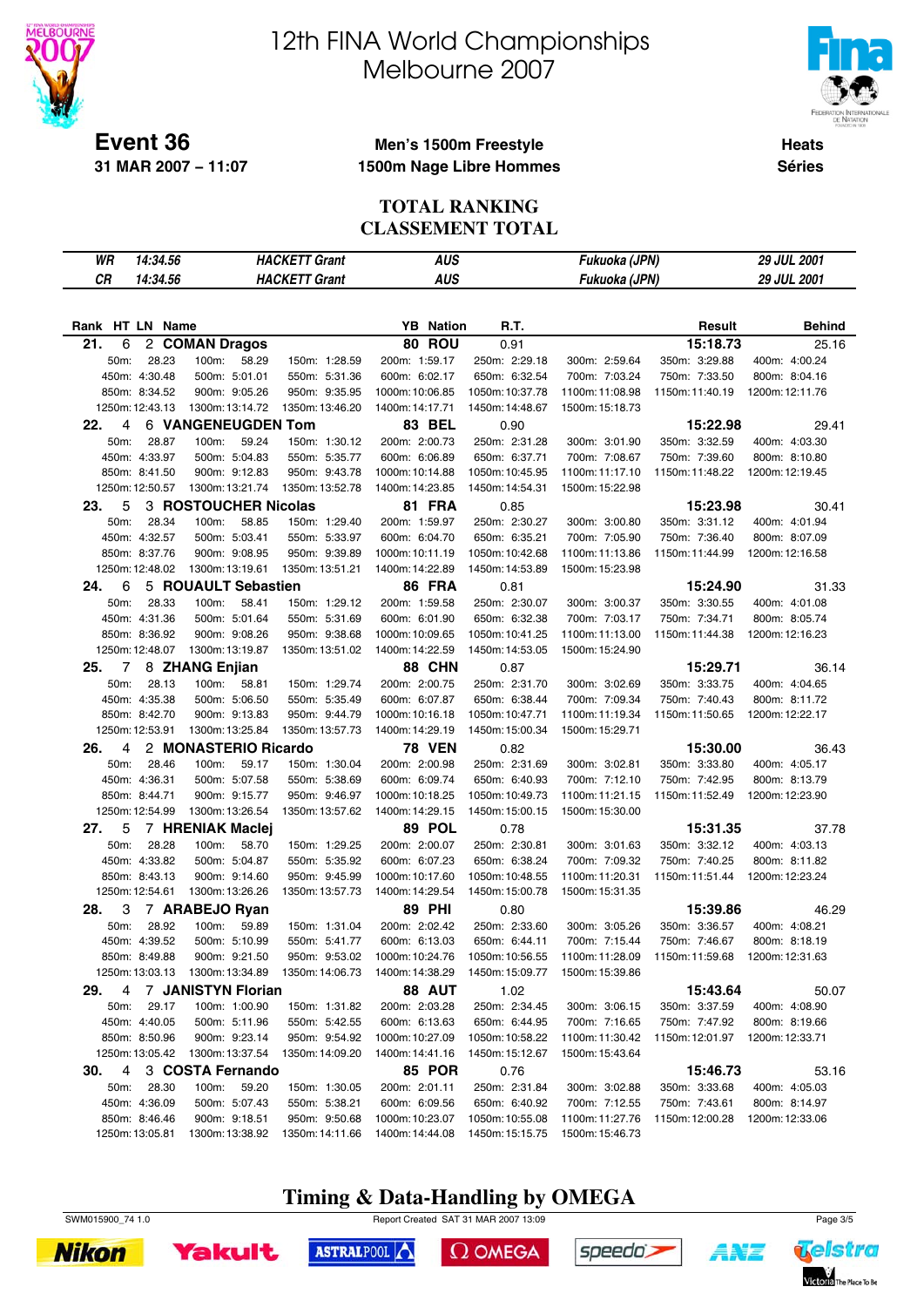

# 12th FINA World Championships Melbourne 2007



**Heats Séries**

#### **Men's 1500m Freestyle 1500m Nage Libre Hommes**

#### **TOTAL RANKING CLASSEMENT TOTAL**

| WR<br>14:34.56  |                                    | <b>HACKETT Grant</b> | <b>AUS</b>       |                 | Fukuoka (JPN)   |                 | 29 JUL 2001     |
|-----------------|------------------------------------|----------------------|------------------|-----------------|-----------------|-----------------|-----------------|
| CR<br>14:34.56  |                                    | <b>HACKETT Grant</b> | <b>AUS</b>       |                 | Fukuoka (JPN)   |                 | 29 JUL 2001     |
|                 |                                    |                      |                  |                 |                 |                 |                 |
|                 |                                    |                      |                  |                 |                 |                 |                 |
| Rank HT LN Name |                                    |                      | <b>YB</b> Nation | R.T.            |                 | Result          | <b>Behind</b>   |
| 31.<br>3        | 4 BALLEM Jarrod                    |                      | <b>79 CAN</b>    | 0.84            |                 | 15:47.64        | 54.07           |
| 28.94<br>50m:   | 100m: 1:00.87                      | 150m: 1:33.38        | 200m: 2:05.61    | 250m: 2:37.63   | 300m: 3:09.85   | 350m: 3:41.84   | 400m: 4:13.56   |
| 450m: 4:45.62   | 500m: 5:17.34                      | 550m: 5:49.51        | 600m: 6:21.13    | 650m: 6:52.74   | 700m: 7:24.34   | 750m: 7:55.90   | 800m: 8:27.60   |
| 850m: 8:59.22   | 900m: 9:30.65                      | 950m: 10:01.81       | 1000m: 10:33.30  | 1050m: 11:04.86 | 1100m: 11:36.46 | 1150m: 12:07.87 | 1200m: 12:39.61 |
| 1250m: 13:10.99 | 1300m: 13:42.64                    | 1350m: 14:14.64      | 1400m: 14:46.47  | 1450m: 15:17.75 | 1500m: 15:47.64 |                 |                 |
| 32.<br>4        | 1 GOKBULUT Caglar                  |                      | <b>89 TUR</b>    | 0.87            |                 | 15:48.67        | 55.10           |
| 50m:<br>30.71   | 100m: 1:03.18                      | 150m: 1:35.47        | 200m: 2:07.69    | 250m: 2:39.51   | 300m: 3:11.30   | 350m: 3:42.94   | 400m: 4:14.71   |
| 450m: 4:46.84   | 500m: 5:19.22                      | 550m: 5:50.79        | 600m: 6:22.62    | 650m: 6:54.28   | 700m: 7:25.74   | 750m: 7:57.40   | 800m: 8:29.00   |
| 850m: 9:00.65   | 900m: 9:32.09                      | 950m: 10:03.70       | 1000m: 10:35.45  | 1050m: 11:07.05 | 1100m: 11:38.57 | 1150m: 12:10.18 | 1200m: 12:41.73 |
| 1250m: 13:13.32 | 1300m: 13:45.28                    | 1350m: 14:16.63      | 1400m: 14:47.96  | 1450m: 15:18.72 | 1500m: 15:48.67 |                 |                 |
| 2<br>33.        | 4 GUZMAN BLANCO Benjamin           |                      | <b>88 CHI</b>    | 0.80            |                 | 16:05.25        | 1:11.68         |
| 29.00<br>50m:   | 100m: 1:00.68                      | 150m: 1:32.43        | 200m: 2:04.51    | 250m: 2:36.23   | 300m: 3:08.36   | 350m: 3:40.10   | 400m: 4:12.35   |
| 450m: 4:44.42   | 500m: 5:16.69                      | 550m: 5:48.71        | 600m: 6:21.11    | 650m: 6:53.35   | 700m: 7:25.92   | 750m: 7:57.99   | 800m: 8:30.34   |
| 850m: 9:02.66   | 900m: 9:35.18                      | 950m: 10:07.68       | 1000m: 10:40.21  | 1050m: 11:12.87 | 1100m: 11:45.27 | 1150m: 12:18.04 | 1200m: 12:51.05 |
| 1250m: 13:23.39 | 1300m: 13:56.19                    | 1350m: 14:29.21      | 1400m: 15:01.72  | 1450m: 15:33.92 | 1500m: 16:05.25 |                 |                 |
| 3<br>33.        | 3 THANAKORNWORAKIART Tharnaw&7 THA |                      |                  | 0.85            |                 | 16:05.25        | 1:11.68         |
| 29.67<br>50m:   | 100m: 1:01.47                      | 150m: 1:33.67        | 200m: 2:05.88    | 250m: 2:38.02   | 300m: 3:10.40   | 350m: 3:42.58   | 400m: 4:14.78   |
| 450m: 4:46.52   | 500m: 5:18.72                      | 550m: 5:50.56        | 600m: 6:22.35    | 650m: 6:54.09   | 700m: 7:26.10   | 750m: 7:57.72   | 800m: 8:29.99   |
| 850m: 9:02.10   | 900m: 9:34.36                      | 950m: 10:06.54       | 1000m: 10:38.89  | 1050m: 11:11.34 | 1100m: 11:43.90 | 1150m: 12:17.03 | 1200m: 12:50.01 |
| 1250m: 13:22.69 | 1300m: 13:55.49                    | 1350m: 14:28.31      | 1400m: 15:01.42  | 1450m: 15:33.89 | 1500m: 16:05.25 |                 |                 |
| 3<br>35.        | 1 NICOLINI Emanuele                |                      | 84 SMR           | 0.86            |                 | 16:20.46        | 1:26.89         |
| 50m:<br>29.05   | 100m: 1:00.39                      | 150m: 1:32.02        | 200m: 2:04.13    | 250m: 2:36.32   | 300m: 3:08.83   | 350m: 3:41.16   | 400m: 4:13.80   |
| 450m: 4:46.41   | 500m: 5:19.57                      | 550m: 5:52.52        | 600m: 6:26.07    | 650m: 6:59.57   | 700m: 7:33.38   | 750m: 8:06.94   | 800m: 8:40.13   |
| 850m: 9:13.75   | 900m: 9:47.03                      | 950m: 10:20.30       | 1000m: 10:53.33  | 1050m: 11:26.38 | 1100m: 11:59.32 | 1150m: 12:32.22 | 1200m: 13:05.30 |
| 1250m: 13:38.71 | 1300m: 14:11.63                    | 1350m: 14:44.67      | 1400m: 15:17.42  | 1450m: 15:49.71 | 1500m: 16:20.46 |                 |                 |
| 2<br>36.        | 5 JOENSEN Pal                      |                      | <b>90 FAR</b>    | 0.75            |                 | 16:23.56        | 1:29.99         |
| 28.85<br>50m:   | 100m: 1:00.74                      | 150m: 1:32.53        | 200m: 2:05.17    | 250m: 2:36.77   | 300m: 3:08.97   | 350m: 3:40.88   | 400m: 4:14.04   |
| 450m: 4:46.66   | 500m: 5:19.47                      | 550m: 5:51.97        | 600m: 6:25.30    | 650m: 6:58.14   | 700m: 7:31.89   | 750m: 8:04.47   | 800m: 8:37.79   |
| 850m: 9:11.13   | 900m: 9:44.35                      | 950m: 10:18.35       | 1000m: 10:51.70  | 1050m: 11:25.02 | 1100m: 11:57.75 | 1150m: 12:30.75 | 1200m: 13:04.09 |
| 1250m: 13:37.36 | 1300m: 14:10.93                    | 1350m: 14:44.73      | 1400m: 15:18.60  | 1450m: 15:51.31 | 1500m: 16:23.56 |                 |                 |
| 3<br>37.        | 8 YEAP Kevin Soow Choy             |                      | <b>89 MAS</b>    | 0.87            |                 | 16:27.69        | 1:34.12         |
| 29.10<br>50m:   | 100m: 1:01.87                      | 150m: 1:34.54        | 200m: 2:08.38    | 250m: 2:41.12   | 300m: 3:14.54   | 350m: 3:48.18   | 400m: 4:20.94   |
| 450m: 4:54.20   | 500m: 5:27.63                      | 550m: 6:00.90        | 600m: 6:34.63    | 650m: 7:07.71   | 700m: 7:41.08   | 750m: 8:13.38   | 800m: 8:47.14   |
| 850m: 9:19.79   | 900m: 9:53.14                      | 950m: 10:26.28       | 1000m: 10:59.85  | 1050m: 11:32.64 | 1100m: 12:05.81 | 1150m: 12:38.57 | 1200m: 13:12.00 |
| 1250m: 13:44.92 | 1300m: 14:18.55                    | 1350m: 14:51.67      | 1400m: 15:24.96  | 1450m: 15:57.68 | 1500m: 16:27.69 |                 |                 |
| 38.<br>3        | 6 RISTOVSKI Mihajlo                |                      | <b>83 MKD</b>    | 0.83            |                 | 16:41.60        | 1:48.03         |
| 50m:<br>29.61   | 100m: 1:01.95                      | 150m: 1:34.28        | 200m: 2:07.24    | 250m: 2:40.07   | 300m: 3:13.48   | 350m: 3:46.46   | 400m: 4:19.99   |
| 450m: 4:53.32   | 500m: 5:26.97                      | 550m: 6:00.30        | 600m: 6:33.88    | 650m: 7:07.42   | 700m: 7:41.32   | 750m: 8:14.66   | 800m: 8:48.32   |
| 850m: 9:22.40   | 900m: 9:56.44                      | 950m: 10:30.32       | 1000m: 11:04.21  | 1050m: 11:38.20 | 1100m: 12:12.06 | 1150m: 12:45.91 | 1200m: 13:19.94 |
| 1250m: 13:54.03 | 1300m: 14:28.21                    | 1350m: 15:02.09      | 1400m: 15:35.90  | 1450m: 16:09.27 | 1500m: 16:41.60 |                 |                 |
| 39.<br>4        | 8 MALDONADO Erwin                  |                      | <b>83 VEN</b>    | 0.82            |                 | 16:47.50        | 1:53.93         |
| 28.41<br>50m:   | 100m: 1:00.52                      | 150m: 1:32.36        | 200m: 2:05.05    | 250m: 2:37.55   | 300m: 3:10.53   | 350m: 3:43.41   | 400m: 4:16.95   |
| 450m: 4:49.85   | 500m: 5:24.07                      | 550m: 5:57.44        | 600m: 6:32.06    | 650m: 7:05.71   | 700m: 7:40.03   | 750m: 8:14.27   | 800m: 8:48.38   |
| 850m: 9:22.22   | 900m: 9:56.82                      | 950m: 10:31.29       | 1000m: 11:06.07  | 1050m: 11:39.07 | 1100m: 12:13.03 | 1150m: 12:47.62 | 1200m: 13:21.94 |
| 1250m: 13:55.60 | 1300m: 14:30.47                    | 1350m: 15:05.12      | 1400m: 15:39.93  | 1450m: 16:13.68 | 1500m: 16:47.50 |                 |                 |
| 40.             | 2 6 AMILOV Sobitjon                |                      | 90 UZB           | 0.94            |                 | 16:49.05        | 1:55.48         |
| 50m:<br>28.89   | 100m: 1:01.18                      | 150m: 1:33.03        | 200m: 2:05.49    | 250m: 2:37.65   | 300m: 3:10.31   | 350m: 3:42.73   | 400m: 4:16.44   |
| 450m: 4:49.70   | 500m: 5:23.67                      | 550m: 5:56.90        | 600m: 6:31.10    | 650m: 7:05.21   | 700m: 7:40.08   | 750m: 8:14.47   | 800m: 8:49.34   |
| 850m: 9:23.55   | 900m: 9:58.00                      | 950m: 10:32.39       | 1000m: 11:07.30  | 1050m: 11:41.40 | 1100m: 12:16.46 | 1150m: 12:50.62 | 1200m: 13:25.53 |
| 1250m: 13:59.85 | 1300m: 14:34.79                    | 1350m: 15:08.79      | 1400m: 15:43.10  | 1450m: 16:16.34 | 1500m: 16:49.05 |                 |                 |

**Timing & Data-Handling by OMEGA**







ASTRALPOOL

 $\Omega$  OMEGA





**AMT**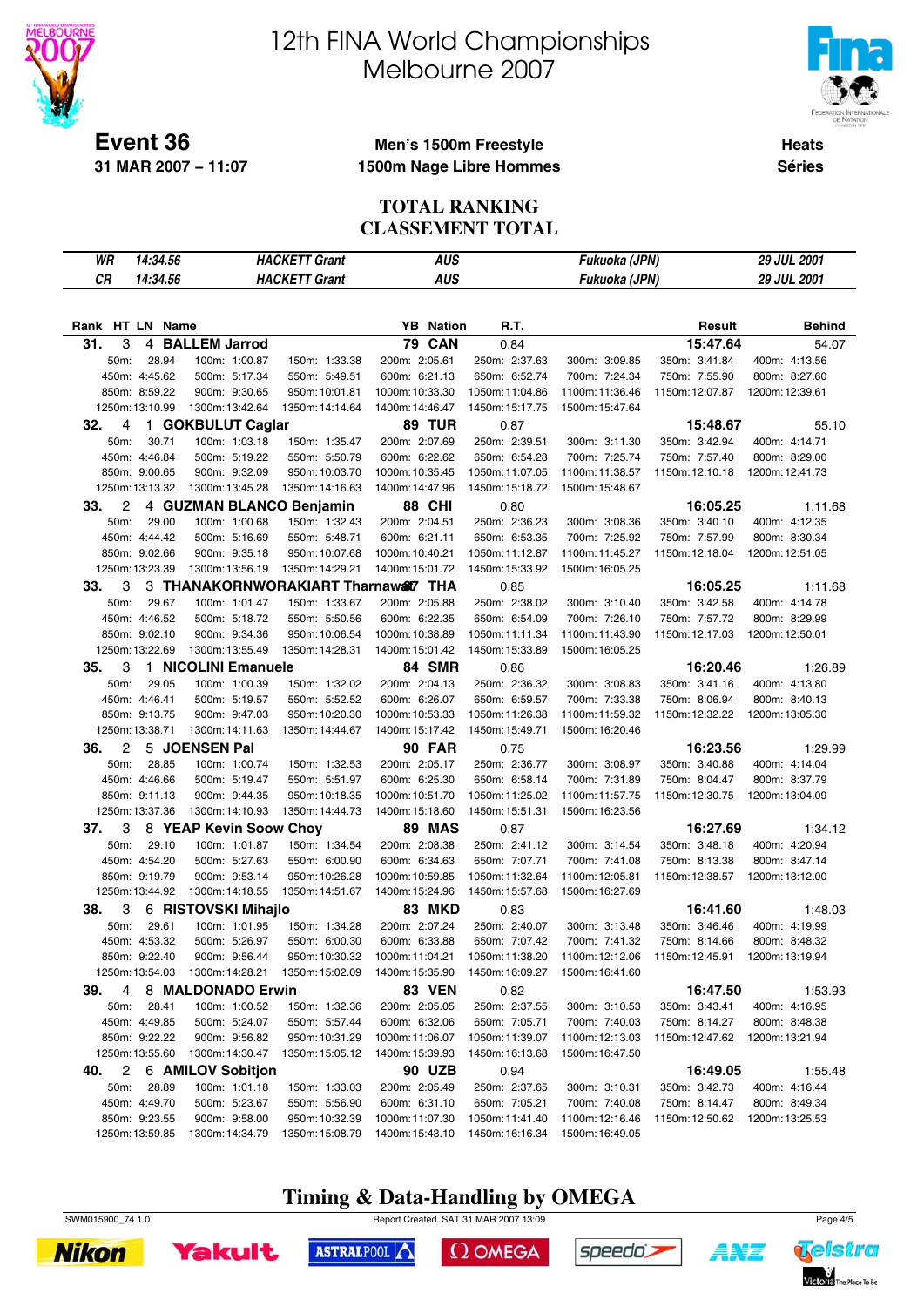

# 12th FINA World Championships Melbourne 2007



Telstra

Victoria The Place To Be

ANZ

**Heats Séries**

#### **Men's 1500m Freestyle 1500m Nage Libre Hommes**

#### **TOTAL RANKING CLASSEMENT TOTAL**

| WR                    | 14:34.56        |                             | <b>HACKETT Grant</b> | <b>AUS</b>       |                 | Fukuoka (JPN)   |                 | 29 JUL 2001     |
|-----------------------|-----------------|-----------------------------|----------------------|------------------|-----------------|-----------------|-----------------|-----------------|
| <b>CR</b>             | 14:34.56        |                             | <b>HACKETT Grant</b> | <b>AUS</b>       |                 | Fukuoka (JPN)   |                 | 29 JUL 2001     |
|                       |                 |                             |                      |                  |                 |                 |                 |                 |
| Rank HT LN Name       |                 |                             |                      | <b>YB</b> Nation | R.T.            |                 | Result          | <b>Behind</b>   |
| 41.<br>2              |                 | <b>7 AGIUS Neil</b>         |                      | <b>86 MLT</b>    | 0.74            |                 | 17:05.05        | 2:11.48         |
| 50m:                  | 29.25           | 100m: 1:02.06               | 150m: 1:34.39        | 200m: 2:07.83    | 250m: 2:41.44   | 300m: 3:15.77   | 350m: 3:49.59   | 400m: 4:24.36   |
|                       | 450m: 4:58.68   | 500m: 5:33.56               | 550m: 6:07.71        | 600m: 6:42.58    | 650m: 7:16.83   | 700m: 7:51.95   | 750m: 8:26.23   | 800m: 9:00.99   |
|                       | 850m: 9:35.27   | 900m: 10:10.21              | 950m: 10:44.45       | 1000m: 11:19.51  | 1050m: 11:53.54 | 1100m: 12:28.80 | 1150m: 13:03.11 | 1200m: 13:38.42 |
|                       | 1250m: 14:12.85 | 1300m: 14:48.17             | 1350m: 15:22.36      | 1400m: 15:57.55  | 1450m: 16:32.29 | 1500m: 17:05.05 |                 |                 |
| $\overline{c}$<br>42. |                 | 3 TRNOVLJAKOVIC Davor       |                      | <b>86 BIH</b>    | 0.85            |                 | 17:11.74        | 2:18.17         |
| 50m:                  | 29.42           | 100m: 1:01.71               | 150m: 1:34.13        | 200m: 2:07.89    | 250m: 2:41.91   | 300m: 3:16.68   | 350m: 3:50.70   | 400m: 4:25.53   |
|                       | 450m: 5:00.28   | 500m: 5:35.20               | 550m: 6:09.39        | 600m: 6:44.43    | 650m: 7:19.09   | 700m: 7:54.19   | 750m: 8:28.72   | 800m: 9:03.89   |
|                       | 850m: 9:38.32   | 900m: 10:13.98              | 950m: 10:48.75       | 1000m: 11:23.75  | 1050m: 11:58.73 | 1100m: 12:34.20 | 1150m: 13:09.00 | 1200m: 13:44.38 |
|                       | 1250m: 14:19.22 | 1300m: 14:54.45             | 1350m: 15:28.97      | 1400m: 16:03.85  | 1450m: 16:37.96 | 1500m: 17:11.74 |                 |                 |
| 43.<br>1              |                 | 4 NUNEZ MUNGUIA Omar Yasser |                      | 83 NCA           | 0.75            |                 | 17:23.31        | 2:29.74         |
| 50m:                  | 29.92           | 100m: 1:03.56               | 150m: 1:36.88        | 200m: 2:10.92    | 250m: 2:44.94   | 300m: 3:19.81   | 350m: 3:54.20   | 400m: 4:29.41   |
|                       | 450m: 5:03.91   | 500m: 5:39.14               | 550m: 6:13.58        | 600m: 6:49.16    | 650m: 7:23.89   | 700m: 7:59.15   | 750m: 8:34.57   | 800m: 9:10.24   |
|                       | 850m: 9:45.88   | 900m: 10:21.73              | 950m: 10:57.02       | 1000m: 11:32.86  | 1050m: 12:07.96 | 1100m: 12:44.01 | 1150m: 13:19.35 | 1200m: 13:54.87 |
|                       | 1250m: 14:29.88 | 1300m: 15:05.66             | 1350m: 15:40.63      | 1400m: 16:16.34  | 1450m: 16:50.29 | 1500m: 17:23.31 |                 |                 |
| 44.<br>1              |                 | 5 SICHAN Heimanu            |                      | <b>90 TAH</b>    | 0.68            |                 | 17:32.53        | 2:38.96         |
| 50m:                  | 29.47           | 100m: 1:04.42               | 150m: 1:39.20        | 200m: 2:14.42    | 250m: 2:49.76   | 300m: 3:25.06   | 350m: 4:00.28   | 400m: 4:35.60   |
|                       | 450m: 5:11.08   | 500m: 5:46.73               | 550m: 6:21.85        | 600m: 6:58.08    | 650m: 7:33.45   | 700m: 8:09.90   | 750m: 8:45.44   | 800m: 9:21.32   |
|                       | 850m: 9:56.64   | 900m: 10:32.28              | 950m: 11:07.57       | 1000m: 11:43.52  | 1050m: 12:18.63 | 1100m: 12:54.23 | 1150m: 13:28.52 | 1200m: 14:03.87 |
|                       | 1250m: 14:38.71 | 1300m: 15:14.30             | 1350m: 15:49.36      | 1400m: 16:24.50  | 1450m: 16:59.12 | 1500m: 17:32.53 |                 |                 |
| 2<br>45.              |                 | 1 LAGOS DIAZ Juan Francisco |                      | 87 HON           | 0.79            |                 | 17:33.31        | 2:39.74         |
| 50m:                  | 30.09           | 100m: 1:04.27               | 150m: 1:39.11        | 200m: 2:14.67    | 250m: 2:49.91   | 300m: 3:25.74   | 350m: 4:01.00   | 400m: 4:36.44   |
|                       | 450m: 5:11.48   | 500m: 5:47.06               | 550m: 6:22.10        | 600m: 6:57.67    | 650m: 7:33.02   | 700m: 8:08.63   | 750m: 8:43.74   | 800m: 9:19.46   |
|                       | 850m: 9:54.70   | 900m: 10:30.39              | 950m: 11:05.59       | 1000m: 11:41.53  | 1050m: 12:16.78 | 1100m: 12:52.20 | 1150m: 13:27.45 | 1200m: 14:02.99 |
|                       | 1250m: 14:38.70 | 1300m: 15:14.68             | 1350m: 15:49.67      | 1400m: 16:25.36  | 1450m: 17:00.05 | 1500m: 17:33.31 |                 |                 |
| 2<br>46.              |                 | 2 KARTABAEV Timur           |                      | 91 KGZ           | 0.78            |                 | 17:55.11        | 3:01.54         |
| 50m:                  | 30.33           | 100m: 1:04.44               | 150m: 1:39.29        | 200m: 2:14.58    | 250m: 2:50.20   | 300m: 3:26.12   | 350m: 4:01.95   | 400m: 4:38.00   |
|                       | 450m: 5:14.11   | 500m: 5:50.43               | 550m: 6:27.17        | 600m: 7:03.65    | 650m: 7:40.40   | 700m: 8:16.71   | 750m: 8:53.28   | 800m: 9:29.90   |
|                       | 850m: 10:06.32  | 900m: 10:42.64              | 950m: 11:18.99       | 1000m: 11:55.55  | 1050m: 12:31.53 | 1100m: 13:08.05 | 1150m: 13:44.32 | 1200m: 14:20.73 |
|                       | 1250m: 14:57.55 | 1300m: 15:33.39             | 1350m: 16:10.09      | 1400m: 16:45.65  | 1450m: 17:21.27 | 1500m: 17:55.11 |                 |                 |
| 47.<br>1              |                 | 3 GRAF Cooper Theodore      |                      | <b>92 NMA</b>    | 0.73            |                 | 19:33.41        | 4:39.84         |
| 50m:                  | 35.10           | 100m: 1:13.80               | 150m: 1:52.55        | 200m: 2:32.27    | 250m: 3:12.14   | 300m: 3:51.76   | 350m: 4:31.38   | 400m: 5:11.70   |
|                       | 450m: 5:51.43   | 500m: 6:31.39               | 550m: 7:11.31        | 600m: 7:51.41    | 650m: 8:30.86   | 700m: 9:09.81   | 750m: 9:48.65   | 800m: 10:28.31  |
|                       | 850m: 11:07.90  | 900m: 11:47.78              | 950m: 12:27.46       | 1000m: 13:06.97  | 1050m: 13:46.61 | 1100m: 14:25.90 | 1150m: 15:05.99 | 1200m: 15:45.37 |
|                       | 1250m: 16:24.49 | 1300m: 17:03.75             | 1350m: 17:42.13      | 1400m: 18:21.12  | 1450m: 18:57.92 | 1500m: 19:33.41 |                 |                 |
| 3                     |                 | 2 MATHLOUTHI Ahmed          |                      | <b>89 TUN</b>    |                 |                 | <b>DNS</b>      |                 |
|                       |                 | 3 5 MASRI Mhd Naeem         |                      | <b>86 SYR</b>    |                 |                 | <b>DNS</b>      |                 |
|                       |                 |                             |                      |                  |                 |                 |                 |                 |
| 5                     |                 | 1 HEIN Christian            |                      | <b>82 GER</b>    |                 |                 | <b>DNS</b>      |                 |



 $\Omega$  OMEGA

speedo;

ASTRALPOOL



**Yakult** 

**Nikon**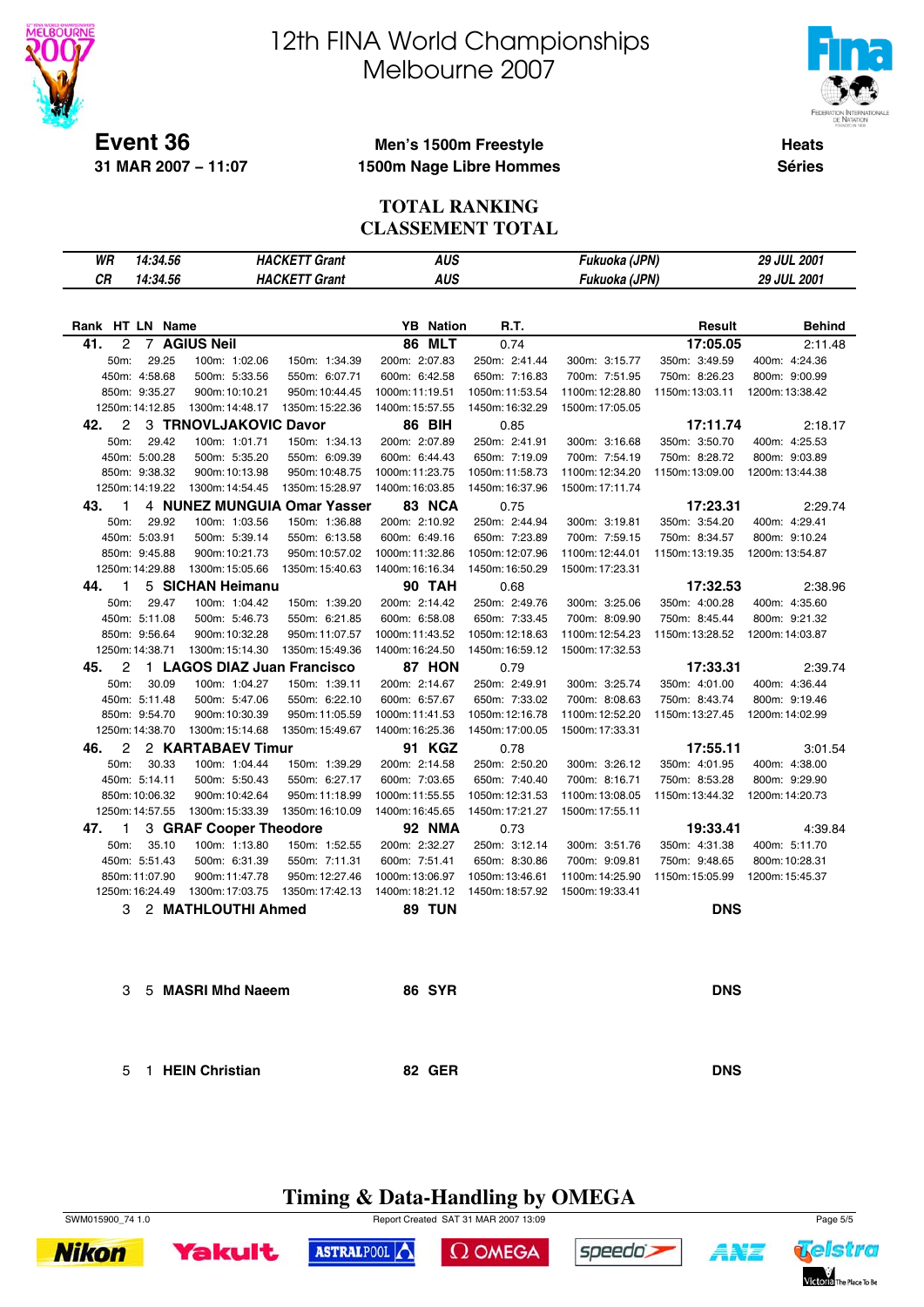

**1 APR 2007 - 19:57**

# 12th FINA World Championships Melbourne 2007



**Finals Finales**

#### **Men's 1500m Freestyle 1500m Nage Libre Hommes**

### **FINAL RESULTS CLASSEMENT FINALES**

| 14:34.56<br>WR      |                        | <b>HACKETT Grant</b> | <b>AUS</b>          |                 | Fukuoka (JPN)   |                 | <b>29 JUL 2001</b> |
|---------------------|------------------------|----------------------|---------------------|-----------------|-----------------|-----------------|--------------------|
| CR<br>14:34.56      |                        | <b>HACKETT Grant</b> | <b>AUS</b>          |                 | Fukuoka (JPN)   |                 | 29 JUL 2001        |
|                     |                        |                      |                     |                 |                 |                 |                    |
|                     |                        |                      |                     |                 |                 |                 |                    |
| <b>Rank LN Name</b> |                        |                      | <b>Nation</b><br>YB | R.T.            |                 | Result          | <b>Behind</b>      |
| <b>FINAL</b>        |                        |                      |                     |                 |                 |                 |                    |
| 1.                  | 3 SAWRYMOWICZ Mateusz  |                      | 87 POL              | 0.89            |                 | 14:45.94        |                    |
| 27.67<br>50m:       | 100m:<br>57.73         | 150m: 1:27.36        | 200m: 1:57.50       | 250m: 2:27.11   | 300m: 2:57.28   | 350m: 3:26.88   | 400m: 3:56.83      |
| 450m: 4:26.29       | 500m: 4:56.09          | 550m: 5:25.53        | 600m: 5:55.30       | 650m: 6:24.95   | 700m: 6:54.72   | 750m: 7:24.33   | 800m: 7:54.09      |
| 850m: 8:23.74       | 900m: 8:53.70          | 950m: 9:23.30        | 1000m: 9:53.02      | 1050m: 10:22.54 | 1100m: 10:52.34 | 1150m: 11:21.88 | 1200m: 11:51.68    |
| 1250m: 12:21.18     | 1300m: 12:50.77        | 1350m: 13:20.04      | 1400m: 13:49.54     | 1450m: 14:18.08 | 1500m: 14:45.94 |                 |                    |
| 2.                  | 1 PRILUKOV Yury        |                      | 84 RUS              | 0.85            |                 | 14:47.29        | 1.35               |
| 50m:<br>26.77       | 100m:<br>56.34         | 150m: 1:26.07        | 200m: 1:56.10       | 250m: 2:26.09   | 300m: 2:56.28   | 350m: 3:26.12   | 400m: 3:56.13      |
| 450m: 4:25.78       | 500m: 4:55.73          | 550m: 5:25.70        | 600m: 5:55.44       | 650m: 6:25.33   | 700m: 6:55.27   | 750m: 7:25.10   | 800m: 7:54.96      |
| 850m: 8:24.82       | 900m: 8:54.78          | 950m: 9:24.67        | 1000m: 9:54.39      | 1050m: 10:24.38 | 1100m: 10:54.12 | 1150m: 11:23.72 | 1200m: 11:53.41    |
| 1250m: 12:22.94     | 1300m: 12:52.31        | 1350m: 13:21.46      | 1400m: 13:50.56     | 1450m: 14:19.39 | 1500m: 14:47.29 |                 |                    |
| 3.                  | 4 DAVIES David         |                      | 85 GBR              | 0.90            |                 | 14:51.21        | 5.27               |
| 50m:<br>27.96       | 100m:<br>58.25         | 150m: 1:28.32        | 200m: 1:58.59       | 250m: 2:28.48   | 300m: 2:58.48   | 350m: 3:28.08   | 400m: 3:57.81      |
| 450m: 4:27.47       | 500m: 4:57.42          | 550m: 5:26.75        | 600m: 5:56.74       | 650m: 6:26.34   | 700m: 6:56.30   | 750m: 7:25.95   | 800m: 7:55.79      |
| 850m: 8:25.48       | 900m: 8:55.61          | 950m: 9:25.51        | 1000m: 9:55.36      | 1050m: 10:25.41 | 1100m: 10:55.07 | 1150m: 11:24.74 | 1200m: 11:54.68    |
| 1250m: 12:23.85     | 1300m: 12:53.83        | 1350m: 13:23.31      | 1400m: 13:53.25     | 1450m: 14:22.51 | 1500m: 14:51.21 |                 |                    |
| 4.                  | 5 JENSEN Larsen        |                      | <b>85 USA</b>       | 0.77            |                 | 14:52.98        | 7.04               |
| 27.74<br>50m:       | 100m:<br>57.96         | 150m: 1:27.98        | 200m: 1:58.17       | 250m: 2:28.08   | 300m: 2:58.50   | 350m: 3:28.36   | 400m: 3:58.49      |
| 450m: 4:28.31       | 500m: 4:58.10          | 550m: 5:27.86        | 600m: 5:57.88       | 650m: 6:27.57   | 700m: 6:57.56   | 750m: 7:27.14   | 800m: 7:56.97      |
| 850m: 8:26.59       | 900m: 8:56.23          | 950m: 9:26.16        | 1000m: 9:56.18      | 1050m: 10:26.00 | 1100m: 10:56.26 | 1150m: 11:26.68 | 1200m: 11:56.91    |
| 1250m: 12:26.78     | 1300m: 12:56.71        | 1350m: 13:26.30      | 1400m: 13:55.87     | 1450m: 14:24.94 | 1500m: 14:52.98 |                 |                    |
| 5.                  | 6 COLBERTALDO Federico |                      | <b>88 ITA</b>       | 0.86            |                 | 14:56.22        | 10.28              |
| 50m:<br>27.91       | 100m:<br>58.47         | 150m: 1:28.65        | 200m: 1:58.90       | 250m: 2:28.90   | 300m: 2:59.16   | 350m: 3:29.15   | 400m: 3:59.15      |
| 450m: 4:29.09       | 500m: 4:59.08          | 550m: 5:28.99        | 600m: 5:59.27       | 650m: 6:29.17   | 700m: 6:59.16   | 750m: 7:29.21   | 800m: 7:59.42      |
| 850m: 8:29.23       | 900m: 8:58.97          | 950m: 9:28.59        | 1000m: 9:58.46      | 1050m: 10:28.31 | 1100m: 10:58.33 | 1150m: 11:28.39 | 1200m: 11:58.40    |
| 1250m: 12:28.22     | 1300m: 12:58.37        | 1350m: 13:28.00      | 1400m: 13:58.43     | 1450m: 14:27.68 | 1500m: 14:56.22 |                 |                    |
| 6.                  | 8 STEVENS Craig        |                      | <b>80 AUS</b>       | 0.81            |                 | 14:59.11        | 13.17              |
| 28.08<br>50m:       | 100m:<br>58.53         | 150m: 1:28.53        | 200m: 1:58.96       | 250m: 2:29.26   | 300m: 2:59.72   | 350m: 3:29.80   | 400m: 3:59.91      |
| 450m: 4:29.83       | 500m: 4:59.75          | 550m: 5:29.58        | 600m: 5:59.30       | 650m: 6:29.10   | 700m: 6:59.10   | 750m: 7:29.15   | 800m: 7:59.38      |
| 850m: 8:29.65       | 900m: 8:59.87          | 950m: 9:30.21        | 1000m: 10:00.51     | 1050m: 10:31.03 | 1100m:11:01.32  | 1150m: 11:31.92 | 1200m: 12:02.30    |
| 1250m: 12:32.68     | 1300m: 13:02.79        | 1350m: 13:32.85      | 1400m: 14:02.30     | 1450m: 14:31.35 | 1500m: 14:59.11 |                 |                    |
| 7.                  | 2 HACKETT Grant        |                      | <b>80 AUS</b>       | 0.79            |                 | 14:59.59        | 13.65              |
| 50m:<br>27.25       | 100m:<br>57.60         | 150m: 1:27.47        | 200m: 1:57.82       | 250m: 2:27.74   | 300m: 2:57.94   | 350m: 3:27.98   | 400m: 3:58.11      |
| 450m: 4:27.95       | 500m: 4:58.26          | 550m: 5:28.04        | 600m: 5:58.10       | 650m: 6:27.70   | 700m: 6:57.73   | 750m: 7:27.59   | 800m: 7:57.74      |
| 850m: 8:27.60       | 900m: 8:57.88          | 950m: 9:28.08        | 1000m: 9:58.50      | 1050m: 10:28.61 | 1100m: 10:58.92 | 1150m: 11:29.22 | 1200m: 11:59.94    |
| 1250m: 12:30.15     | 1300m: 13:00.84        | 1350m: 13:31.08      | 1400m: 14:01.43     | 1450m: 14:30.91 | 1500m: 14:59.59 |                 |                    |
| 8.                  | 7 VENDT Erik           |                      | 81 USA              | 0.68            |                 | 15:07.76        | 21.82              |
| 27.75<br>50m:       | 100m:<br>58.37         | 150m: 1:28.75        | 200m: 1:59.04       | 250m: 2:29.24   | 300m: 2:59.46   | 350m: 3:29.56   | 400m: 3:59.52      |
| 450m: 4:29.61       | 500m: 4:59.32          | 550m: 5:29.07        | 600m: 5:58.82       | 650m: 6:28.67   | 700m: 6:58.78   | 750m: 7:29.09   | 800m: 7:59.55      |
| 850m: 8:30.07       | 900m: 9:00.32          | 950m: 9:30.91        | 1000m: 10:01.18     | 1050m: 10:32.05 | 1100m: 11:02.57 | 1150m: 11:33.37 | 1200m: 12:04.08    |
| 1250m: 12:35.04     | 1300m: 13:05.91        | 1350m: 13:36.74      | 1400m: 14:07.54     | 1450m: 14:38.16 | 1500m: 15:07.76 |                 |                    |



**Nikon** 





A¥Z

Yakult ASTRALPOOL

 $\Omega$  OMEGA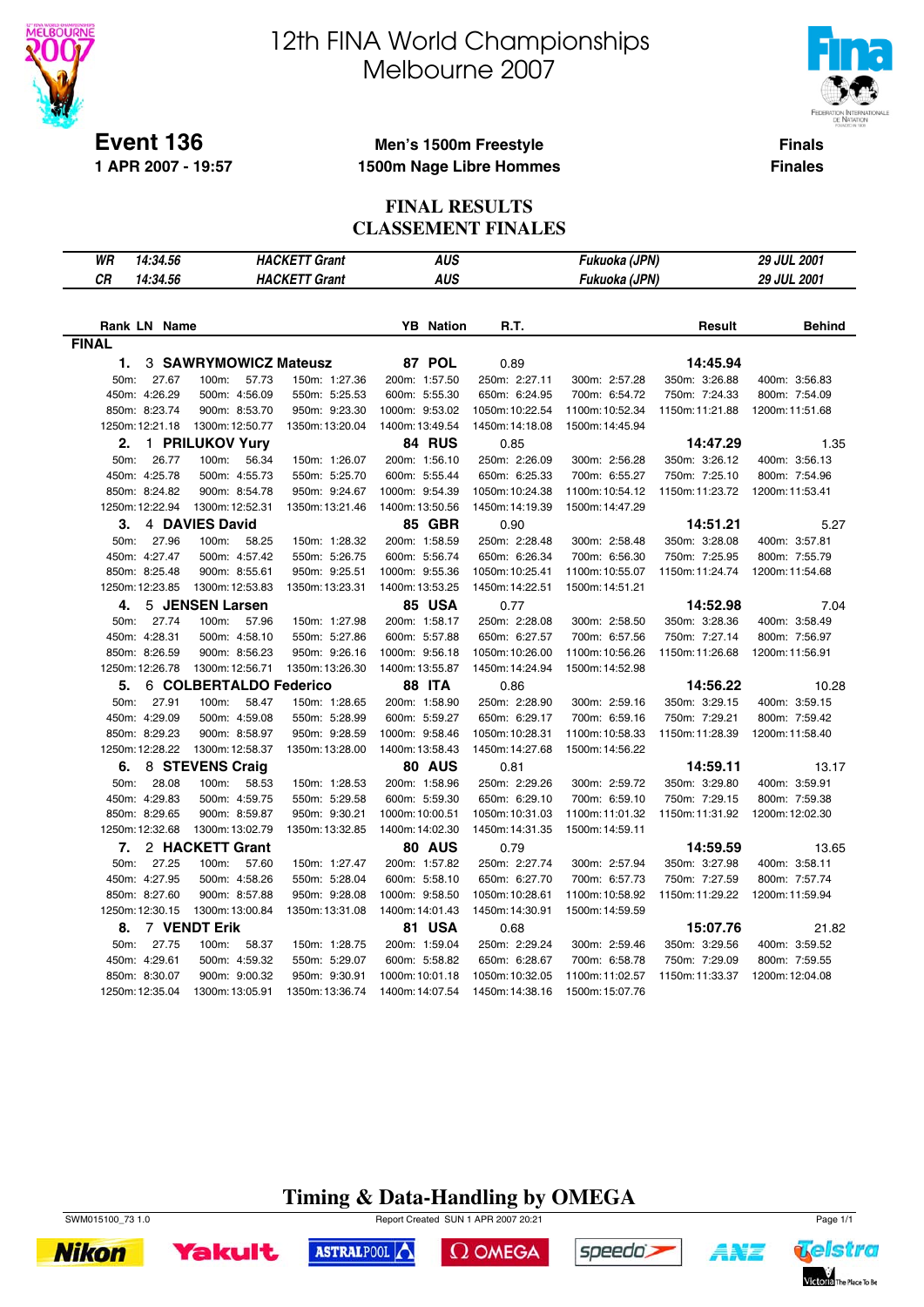

**31 MAR 2007 - 10:26**

# 12th FINA World Championships Melbourne 2007



**Heats Séries**

#### **Men's 50m Backstroke 50m Dos Hommes**

#### **TOTAL RANKING CLASSEMENT TOTAL**

| WR | 24.80  |    | <b>RUPPRATH Thomas</b>      | GER        |                  |      | Barcelona (ESP)        | 27 JUL 2003   |  |
|----|--------|----|-----------------------------|------------|------------------|------|------------------------|---------------|--|
| СR | 24.80  |    | <b>RUPPRATH Thomas</b>      | <b>GER</b> |                  |      | <b>Barcelona (ESP)</b> | 27 JUL 2003   |  |
|    |        |    |                             |            |                  |      |                        |               |  |
|    |        |    |                             |            |                  |      |                        |               |  |
|    |        |    | Rank HT LN Name             |            | <b>YB</b> Nation | R.T. | Result                 | <b>Behind</b> |  |
|    | 1.     | 12 | <b>3 RUPPRATH Thomas</b>    |            | <b>77 GER</b>    | 0.74 | 25.25Q                 |               |  |
|    | 2.     | 13 | 6 ZANDBERG Gerhard          |            | <b>83 RSA</b>    | 0.78 | 25.47Q                 | 0.22          |  |
|    | 3.     | 13 | 5 DRIESEN Steffen           |            | <b>81 GER</b>    | 0.74 | 25.52Q                 | 0.27          |  |
|    | 4.     | 13 | 4 CLAY Matthew              |            | 82 GBR           | 0.71 | 25.66Q                 | 0.41          |  |
|    | 5.     | 12 | 7 LOCHTE Ryan               |            | 84 USA           | 0.73 | 25.68Q                 | 0.43          |  |
|    | 5.     | 14 | 4 TANCOCK Liam              |            | <b>85 GBR</b>    | 0.67 | 25.68Q                 | 0.43          |  |
|    | 7.     | 12 | 4 GRIGORIADIS Aristeidis    |            | <b>85 GRE</b>    | 0.75 | 25.74Q                 | 0.49          |  |
|    | 8.     | 14 | 3 KOGA Junya                |            | 87 JPN           | 0.58 | 25.88Q                 | 0.63          |  |
|    | 9.     | 14 | 5 WELSH Matt                |            | <b>76 AUS</b>    | 0.76 | 25.93Q                 | 0.68          |  |
|    | 10.    | 14 | 8 PEIRSOL Aaron             |            | <b>83 USA</b>    | 0.75 | 25.96Q                 | 0.71          |  |
|    | 11.    | 13 | 3 MORITA Tomomi             |            | 84 JPN           | 0.59 | 25.98Q                 | 0.73          |  |
|    | 12.    | 13 | 2 KRIZKO Lubos              |            | <b>79 SVK</b>    | 0.68 | 26.03Q                 | 0.78          |  |
|    | 13.    | 14 | 6 VYATCHANIN Arkady         |            | 84 RUS           | 0.89 | 26.14Q                 | 0.89          |  |
|    | 14.    | 12 | 5 OUYANG Kunpeng            |            | 92 CHN           | 0.64 | 26.20Q                 | 0.95          |  |
|    | 15.    | 12 | 2 LANG Flori                |            | <b>83 SUI</b>    | 0.62 | 26.23Q                 | 0.98          |  |
|    | 16.    | 13 | 8 BARNEA Guy Marcus         |            | <b>87 ISR</b>    | 0.72 | 26.24Q                 | 0.99          |  |
|    | 17.    | 12 | 6 ORTEGA PITARCH David      |            | <b>79 ESP</b>    | 0.71 | 26.26                  | 1.01          |  |
|    | 18.    | 10 | 7 JANUSAITIS Vytautas       |            | 81 LTU           | 0.72 | 26.34                  | 1.09          |  |
|    | 18.    | 11 | 4 ZHANG Chang               |            | 83 CHN           | 0.64 | 26.34                  | 1.09          |  |
|    | 20.    | 11 | 5 OTERO Eduardo German      |            | 80 ARG           | 0.76 | 26.37                  | 1.12          |  |
|    | 21.    | 14 | 7 STOECKEL Hayden           |            | 84 AUS           | 0.81 | 26.38                  | 1.13          |  |
|    | 22.    | 13 | 1 TOLIC Ivan                |            | <b>88 CRO</b>    | 0.70 | 26.42                  | 1.17          |  |
|    | 22.    | 14 | 1 OLEYNYK Andriy            |            | <b>83 UKR</b>    | 0.73 | 26.42                  | 1.17          |  |
|    | 24.    | 11 | 7 TUNE Garth                |            | 89 RSA           | 0.58 | 26.49                  | 1.24          |  |
|    | 25.    | 13 | 7 DUFOUR Simon              |            | <b>79 FRA</b>    | 0.68 | 26.58                  | 1.33          |  |
|    | 26.    | 10 | 1 CHAMMAH Itai              |            | <b>85 ISR</b>    | 0.63 | 26.67                  | 1.42          |  |
|    | 27.    | 11 | 2 KOKKODIS Ioannis          |            | <b>81 GRE</b>    | 0.65 | 26.69                  | 1.44          |  |
|    | 28.    | 12 | 8 BUYUKUNCU Derya           |            | <b>76 TUR</b>    | 0.69 | 26.71                  | 1.46          |  |
|    | 28.    | 14 | 2 ROSE Matthew              |            | 81 CAN           | 0.59 | 26.71                  | 1.46          |  |
|    | 30.    | 10 | 5 SANKOVICH Pavel           |            | <b>90 BLR</b>    | 0.67 | 26.81                  | 1.56          |  |
|    | 31.    | 10 | 3 SIMMENES Kim Torry        |            | <b>82 NOR</b>    | 0.81 | 26.89                  | 1.64          |  |
|    | 31.    | 11 | 3 GUEDES Leonardo           |            | <b>89 BRA</b>    | 0.70 | 26.89                  | 1.64          |  |
|    | 33. 12 |    | 1 CVITKOVIC Ante            |            | <b>86 CRO</b>    | 0.67 | 26.94                  | 1.69          |  |
|    | 34. 11 |    | 8 BUGAKOV Danil             |            | <b>88 UZB</b>    | 0.75 | 26.97                  | 1.72          |  |
|    | 35.    | 10 | 6 OSSINSKIY Stanislav       |            | 84 KAZ           | 0.78 | 26.98                  | 1.73          |  |
|    | 36.    | 11 | 6 MANGABEIRA Gabriel        |            | 82 BRA           |      |                        |               |  |
|    |        |    |                             |            |                  | 0.65 | 27.07                  | 1.82          |  |
|    | 37.    | 11 | 1 GYDESEN Mathias Stenderup |            | <b>88 DEN</b>    | 0.68 | 27.37                  | 2.12          |  |
|    | 38.    | 9  | 4 LEE Seunghyeon            |            | 89 KOR           | 0.67 | 27.44                  | 2.19          |  |
|    | 39.    | 9  | 7 LIN Yu An                 |            | <b>88 TPE</b>    | 0.57 | 27.69                  | 2.44          |  |
|    | 40.    | 9  | 6 MYLONAS Giorgios          |            | <b>86 CYP</b>    | 0.72 | 27.71                  | 2.46          |  |
|    | 41.    | 1  | 5 MILOSLAVSKIS Romans       |            | 83 LAT           | 0.85 | 27.74                  | 2.49          |  |
|    | 42.    | 9  | 3 CHEAH Geoffrey Robin      |            | <b>90 HKG</b>    | 0.71 | 27.81                  | 2.56          |  |
|    | 43.    | 10 | 8 DUNFORD David             |            | <b>88 KEN</b>    | 0.77 | 27.93                  | 2.68          |  |
|    | 44.    | 9  | 5 BAKALE Emile-Rony         |            | 87 CGO           | 0.73 | 27.96                  | 2.71          |  |
|    | 45.    | 7  | 2 WIBOWO Andy               |            | <b>80 INA</b>    | 0.65 | 27.97                  | 2.72          |  |

**Timing & Data-Handling by OMEGA**

ASTRALPOOL



 $\Omega$  OMEGA

speedo's



**Yakult** 



ANT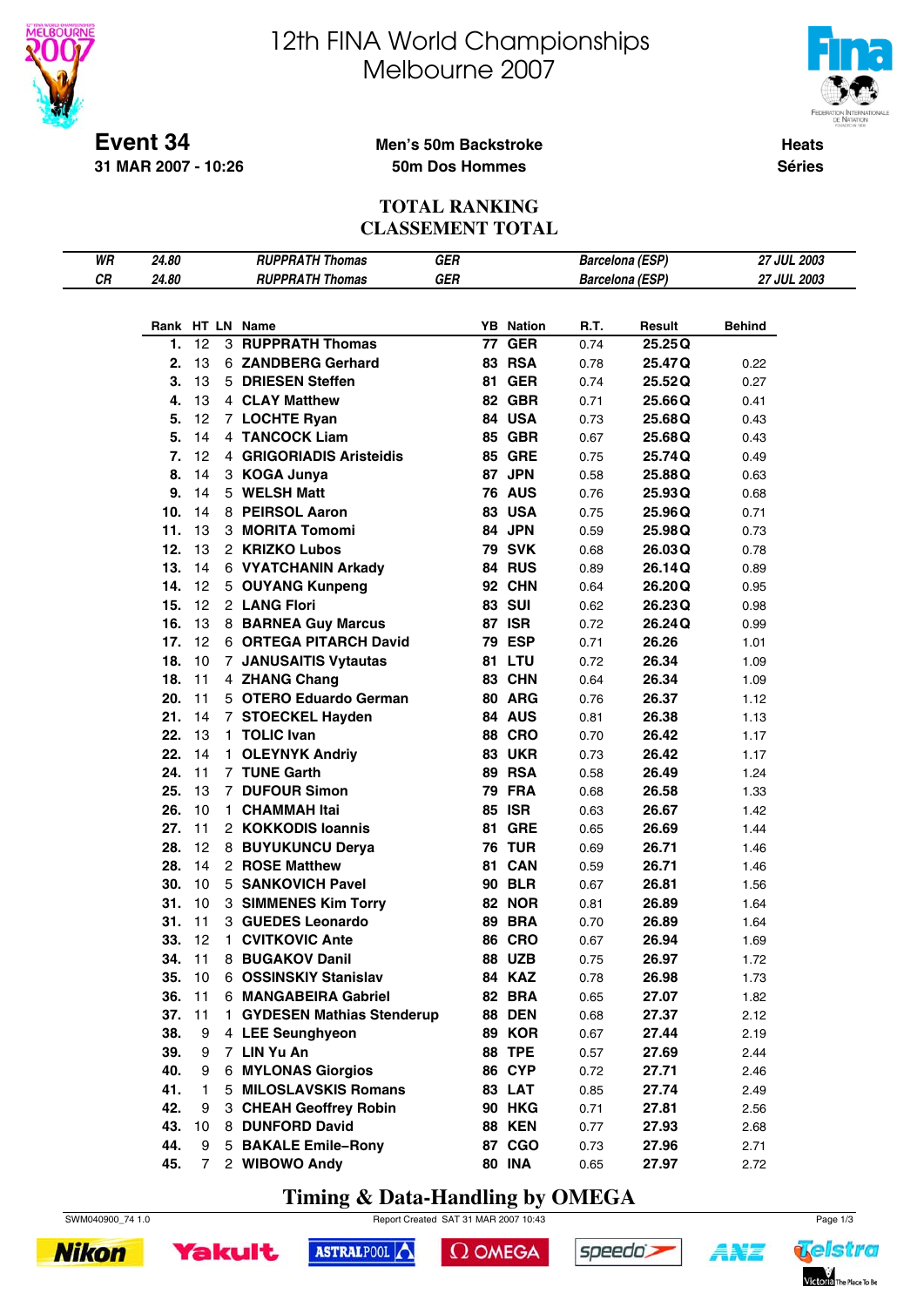

# 12th FINA World Championships Melbourne 2007



**Heats**

**Séries**

#### **Men's 50m Backstroke 50m Dos Hommes**

#### **TOTAL RANKING CLASSEMENT TOTAL**

| WR | 24.80 |                |    | <b>RUPPRATH Thomas</b><br><b>GER</b>              |    |                                |      | Barcelona (ESP)        | 27 JUL 2003           |  |
|----|-------|----------------|----|---------------------------------------------------|----|--------------------------------|------|------------------------|-----------------------|--|
| CR | 24.80 |                |    | GER<br><b>RUPPRATH Thomas</b>                     |    |                                |      | <b>Barcelona</b> (ESP) | 27 JUL 2003           |  |
|    |       |                |    |                                                   |    |                                |      |                        |                       |  |
|    |       |                |    |                                                   |    |                                |      |                        |                       |  |
|    | 46.   | 7              |    | Rank HT LN Name<br><b>SUTANTO Felix Cristiadi</b> | 75 | <b>YB</b> Nation<br><b>INA</b> | R.T. | Result<br>27.98        | <b>Behind</b><br>2.73 |  |
|    |       |                | 4  |                                                   |    |                                | 0.57 |                        |                       |  |
|    | 47.   | 7              |    | 3 ROBLES Miguel                                   | 87 | <b>MEX</b>                     | 0.74 | 28.00                  | 2.75                  |  |
|    | 48.   | 8              |    | 5 SUKSUPHAK Suriya                                |    | 86 THA                         | 0.66 | 28.05                  | 2.80                  |  |
|    | 49.   | 8              |    | 4 HEINE Jared                                     | 84 | MIL                            | 0.77 | 28.24                  | 2.99                  |  |
|    | 50.   | 9              |    | 1 M'RABET Taki                                    | 89 | <b>TUN</b>                     | 0.71 | 28.41                  | 3.16                  |  |
|    | 51.   | 8              |    | 2 NAGAR ANTHAL Sandeep                            |    | <b>90 IND</b>                  | 0.68 | 28.50                  | 3.25                  |  |
|    | 52.   | 9              |    | 8 MURALIDHARAN Arjun                              |    | <b>87 IND</b>                  | 0.69 | 28.62                  | 3.37                  |  |
|    | 53.   | 2              | 1. | <b>BURCH Roy-Allan Saul Burch</b>                 |    | <b>85 BER</b>                  | 0.61 | 28.67                  | 3.42                  |  |
|    | 54.   | 7              |    | 7 LIM Zhi Cong                                    |    | <b>87 SIN</b>                  | 0.53 | 28.75                  | 3.50                  |  |
|    | 54.   | 8              |    | 7 BARADARAN NAKHJAVANI Shahin 87                  |    | <b>IRI</b>                     | 0.68 | 28.75                  | 3.50                  |  |
|    | 54.   | 9              |    | 2 KOUAM Amine                                     |    | <b>86 MAR</b>                  | 0.68 | 28.75                  | 3.50                  |  |
|    | 57.   | 6              |    | 2 ARCE AITA Jorge Arturo                          |    | 86 CRC                         | 0.67 | 28.81                  | 3.56                  |  |
|    | 58.   | 8              |    | 3 ZAKHAROV lurii                                  |    | 85 KGZ                         | 0.65 | 28.85                  | 3.60                  |  |
|    | 59.   | 7              |    | 8 MONTOYA Mario                                   |    | 89 CRC                         | 0.76 | 28.89                  | 3.64                  |  |
|    | 60.   | 6              |    | 4 LIM Wen Hao Joshua                              |    | <b>88 SIN</b>                  | 0.71 | 28.95                  | 3.70                  |  |
|    | 61.   | 7              |    | 5 ADAM Gael                                       |    | <b>86 MRI</b>                  | 0.70 | 29.13                  | 3.88                  |  |
|    | 62.   | 7              |    | 6 ABALALLA Yassir                                 | 87 | <b>BOL</b>                     | 0.63 | 29.16                  | 3.91                  |  |
|    | 63.   | 8              |    | 6 AL JESMI Obaid Ahmed Obaid                      | 81 | <b>UAE</b>                     | 0.72 | 29.19                  | 3.94                  |  |
|    | 63.   | 8              |    | 1 THOM Onan                                       |    | 84 GUY                         | 0.68 | 29.19                  | 3.94                  |  |
|    | 65.   | 6              |    | 8 GANIEV Adonis                                   |    | <b>90 UZB</b>                  | 0.75 | 29.22                  | 3.97                  |  |
|    | 66.   | 2              |    | 8 CHANG Eric                                      |    | <b>92 MAS</b>                  | 0.76 | 29.28                  | 4.03                  |  |
|    | 67.   | 5              |    | 7 CISS Khaly                                      | 81 | <b>SEN</b>                     | 0.79 | 29.36                  | 4.11                  |  |
|    | 68.   | 6              |    | 5 UNAMBOOWE Heshan                                |    | <b>92 SRI</b>                  | 0.65 | 29.40                  | 4.15                  |  |
|    | 69.   | 5              | 6  | <b>KALALI Sohaib</b>                              | 91 | <b>SYR</b>                     | 0.66 | 29.49                  | 4.24                  |  |
|    | 70.   | 5              |    | 8 TERUPAIA Rainui                                 |    | 83 TAH                         | 0.77 | 29.50                  | 4.25                  |  |
|    | 71.   | 6              |    | 1 CALDERON Jonathan                               |    | 86 LCA                         | 0.76 | 29.70                  | 4.45                  |  |
|    | 72.   | 5              |    | 5 LEI Hong Nam                                    |    | 90 MAC                         | 0.61 | 29.72                  | 4.47                  |  |
|    | 73.   | 6              |    | <b>3 RAJOHNSON Erik</b>                           |    | 85 MAD                         | 0.71 | 29.92                  | 4.67                  |  |
|    | 74.   | 6              |    | 7 ABBASOV Tural                                   |    | <b>90 AZE</b>                  | 0.66 | 30.47                  | 5.22                  |  |
|    | 75.   | 5              |    | 2 CHEONG Kin Wa                                   | 91 | <b>MAC</b>                     | 0.56 | 30.70                  | 5.45                  |  |
|    | 76.   | 5              |    | 3 ZAMMITT Jamie                                   |    | 86 GIB                         | 0.68 | 30.72                  | 5.47                  |  |
|    | 77.   | 4              |    | 6 AWESAT Fadi                                     |    | <b>89 PLE</b>                  | 0.71 | 30.84                  | 5.59                  |  |
|    | 78.   | $\overline{4}$ |    | 4 HADLEY Kerson                                   |    | 89 FSM                         | 0.67 | 30.89                  | 5.64                  |  |
|    | 79.   | 3              |    | 4 AUGUSTINE Tony                                  |    | 86 FSM                         | 0.60 | 30.91                  | 5.66                  |  |
|    | 80.   | 4              |    | 5 JORDAN Zane                                     |    | 91 ZAM                         | 0.62 | 31.21                  | 5.96                  |  |
|    | 81.   | 4              |    | 8 BONSEMBIANTE JR. Hernan                         |    | 90 GUM                         | 0.77 | 31.42                  | 6.17                  |  |
|    | 82.   | 5              |    | 1 RANDRIANANDRAINA Richard                        |    | 85 MAD                         | 0.60 | 31.60                  | 6.35                  |  |
|    | 83.   | 4              |    | 3 SOBERS Jamaal                                   |    | <b>89 GUY</b>                  | 0.63 | 32.08                  | 6.83                  |  |
|    | 84.   | 3              |    | 7 DECOSTER Justin                                 |    | <b>90 MIL</b>                  | 0.65 | 32.94                  | 7.69                  |  |
|    | 85.   | 4              |    | 2 NASSAR Sami                                     |    | <b>89 PLE</b>                  | 0.72 | 33.46                  | 8.21                  |  |
|    | 86.   | 3              |    | 1 MISECH Isao                                     |    | <b>92 PLW</b>                  | 0.64 | 33.54                  | 8.29                  |  |
|    | 87.   | 3              |    | 5 AL-JABALI Monder                                |    | 88 LBA                         | 0.77 | 33.82                  | 8.57                  |  |
|    | 88.   | 3              |    | 2 KARMALI Rahim                                   |    | 92 UGA                         | 0.58 | 34.28                  | 9.03                  |  |
|    | 89.   | 3              |    | 8 ZAYERI Ali                                      |    | <b>93 BRN</b>                  |      |                        |                       |  |
|    |       |                |    |                                                   |    |                                | 0.68 | 34.82                  | 9.57                  |  |
|    | 90.   | 2              |    | 4 SHAMEEL Ibrahim                                 |    | <b>MDV</b>                     | 0.70 | 36.34                  | 11.09                 |  |

**Timing & Data-Handling by OMEGA**

ASTRALPOOL



 $\Omega$  OMEGA

speedo's



**Yakult** 



1 N'E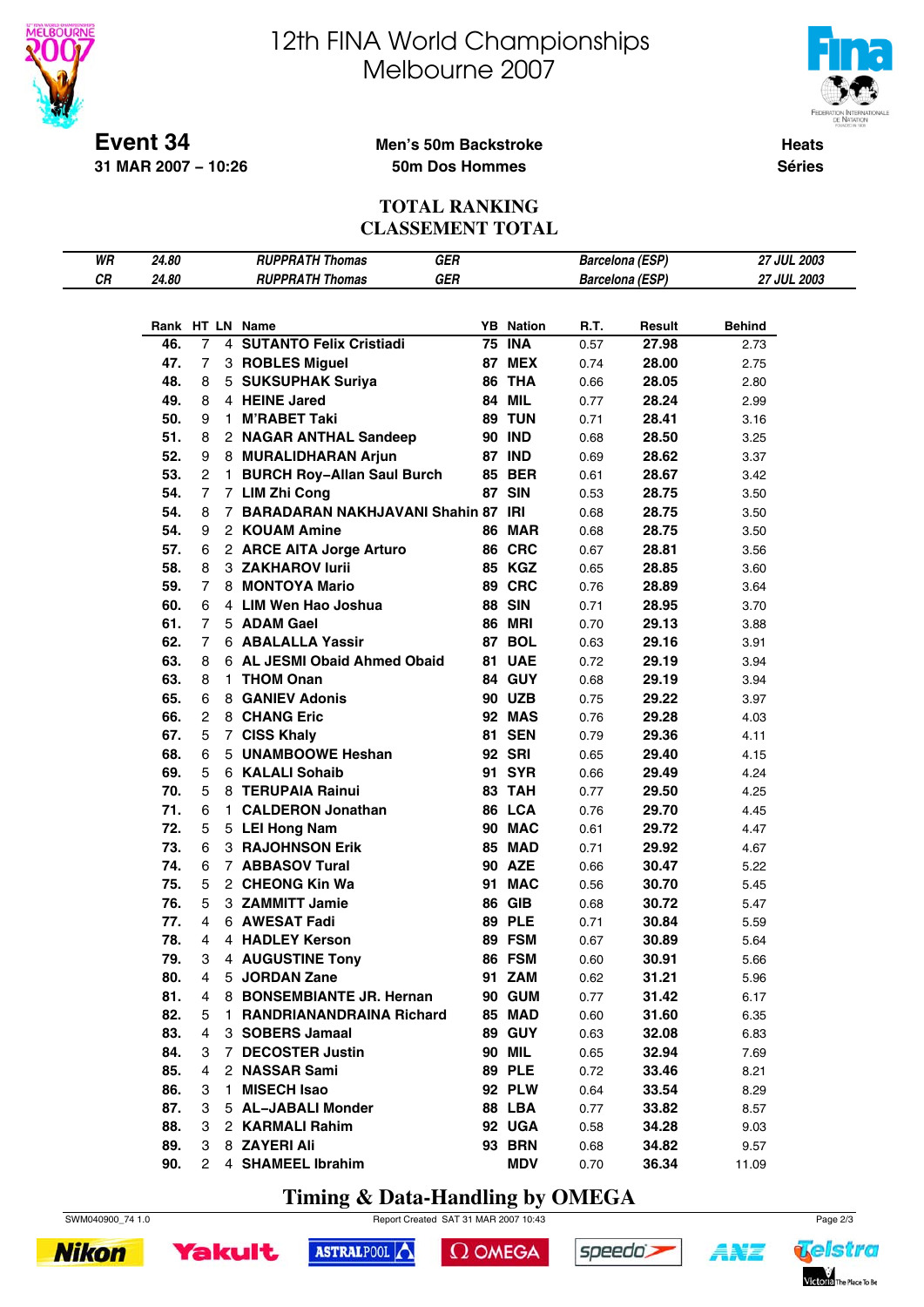



Telstra

Victoria The Place To Be

A¥Z

**Event 34 31 MAR 2007 − 10:26**

#### **Men's 50m Backstroke 50m Dos Hommes**

**Heats Séries**

#### **TOTAL RANKING CLASSEMENT TOTAL**

| WR | 24.80 |    |   | <b>RUPPRATH Thomas</b>     | GER |    |                  |      | Barcelona (ESP)        | <b>27 JUL 2003</b> |  |
|----|-------|----|---|----------------------------|-----|----|------------------|------|------------------------|--------------------|--|
| СR | 24.80 |    |   | <b>RUPPRATH Thomas</b>     | GER |    |                  |      | <b>Barcelona (ESP)</b> | <b>27 JUL 2003</b> |  |
|    |       |    |   |                            |     |    |                  |      |                        |                    |  |
|    |       |    |   | Rank HT LN Name            |     |    | <b>YB</b> Nation | R.T. | Result                 | <b>Behind</b>      |  |
|    | 91.   | 2  |   | 6 BUYANKHISHIG Bulguitei   |     | 91 | <b>MGL</b>       | 0.74 | 36.65                  | 11.40              |  |
|    | 92.   |    |   | 3 NKURRNZIZA Herve         |     | 88 | <b>BDI</b>       | 0.79 | 36.86                  | 11.61              |  |
|    | 93.   | 4  | 7 | <b>CHEUNG HO YAN Kevin</b> |     | 90 | MRI              | 0.74 | 36.96                  | 11.71              |  |
|    | 94.   | 2  |   | 2 WEI Ching Maou           |     | 85 | <b>ASA</b>       | 0.65 | 38.65                  | 13.40              |  |
|    | 95.   | 2  |   | 5 AL QERBI Mohammed        |     |    | 87 YEM           | 0.94 | 38.75                  | 13.50              |  |
|    | 96.   | 1. |   | 4 MAKHOTHI Boipelo         |     | 86 | <b>LES</b>       | 0.79 | 40.72                  | 15.47              |  |
|    | 97.   | 2  |   | <b>BAHOLO Thabiso</b>      |     |    | <b>90 LES</b>    | 0.89 | 43.67                  | 18.42              |  |
|    |       | З  |   | 3 SHIMIZU Carlos           |     | 89 | GUM              |      | <b>DNS</b>             |                    |  |
|    |       | 3  | 6 | <b>AHMED Ashraf</b>        |     |    | <b>83 SUD</b>    |      | <b>DNS</b>             |                    |  |
|    |       | 4  |   | <b>HANI Marbi</b>          |     | 89 | <b>ALB</b>       |      | <b>DNS</b>             |                    |  |
|    |       | 5  |   | 4 AGUIAR Joao              |     | 83 | <b>ANG</b>       |      | <b>DNS</b>             |                    |  |
|    |       | 6  | 6 | <b>OPUAKPO Samson</b>      |     | 89 | <b>NGR</b>       |      | <b>DNS</b>             |                    |  |
|    |       |    |   | <b>RUBEL Mohammad</b>      |     |    | <b>83 BAN</b>    |      | <b>DNS</b>             |                    |  |
|    |       | 8  | 8 | <b>AWIZOBA Essossimana</b> |     | 78 | <b>TOG</b>       |      | <b>DNS</b>             |                    |  |
|    |       | 10 | 2 | <b>DUNFORD Jason</b>       |     | 86 | <b>KEN</b>       |      | <b>DNS</b>             |                    |  |
|    |       | 10 |   | 4 ROGAN Markus             |     | 82 | <b>AUT</b>       |      | <b>DNS</b>             |                    |  |
|    |       | 2  |   | 3 BESSAN Jules Yao         |     | 79 | <b>BEN</b>       |      | <b>DSQ</b>             |                    |  |

### **Timing & Data-Handling by OMEGA**

 $\Omega$  OMEGA

speedo's

ASTRALPOOL



**Yakult** 

**Nikon**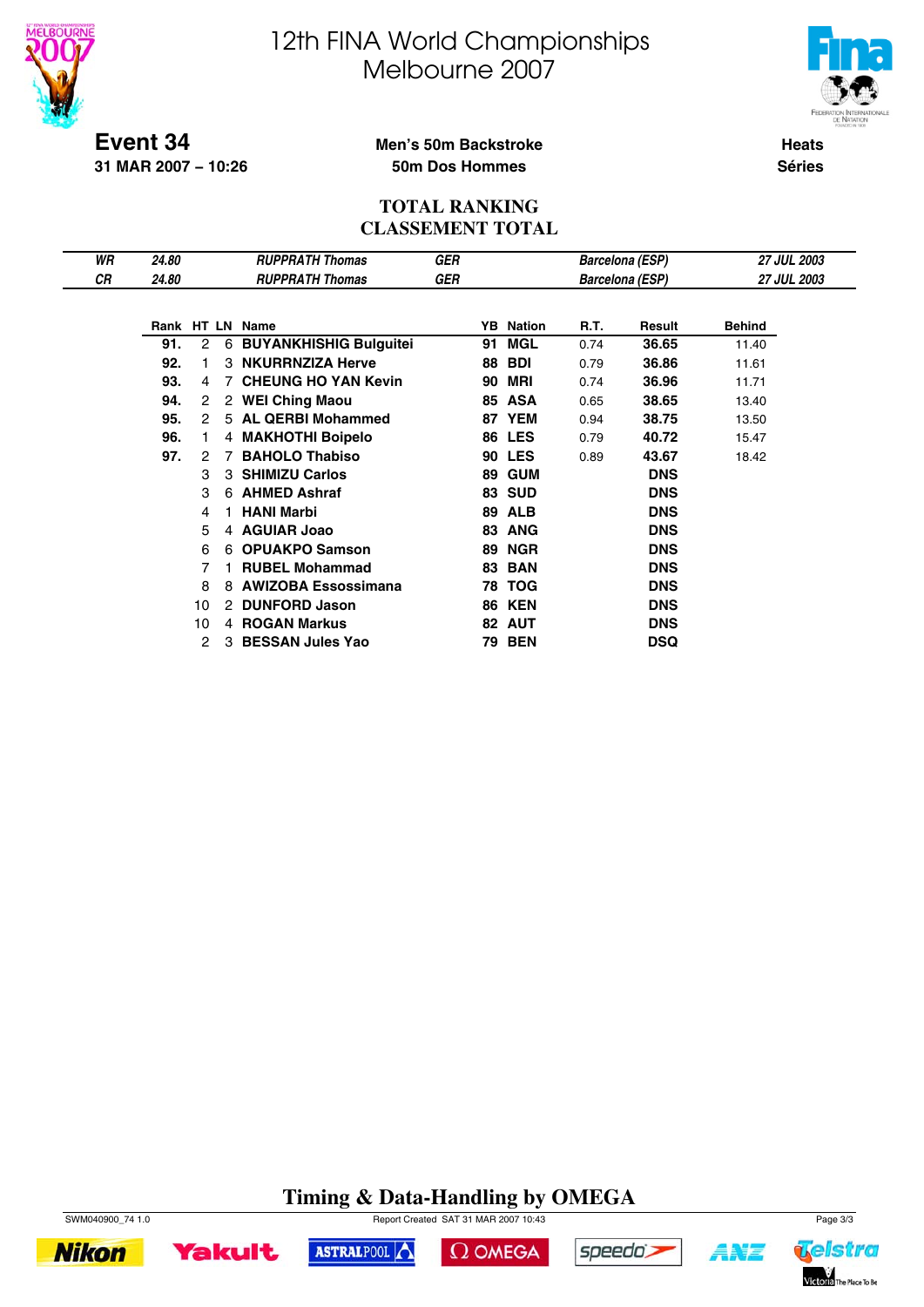



**Event 234 31 MAR 2007 - 20:14**

#### **Men's 50m Backstroke 50m Dos Hommes**

**Semifinals Demi-Finales**

#### **TOTAL RANKING CLASSEMENT TOTAL**

| WR | 24.80 |                |    | <b>RUPPRATH Thomas</b>        | <b>GER</b> |    |                  |      | <b>Barcelona (ESP)</b> | <b>27 JUL 2003</b> |
|----|-------|----------------|----|-------------------------------|------------|----|------------------|------|------------------------|--------------------|
| СR | 24.80 |                |    | <b>RUPPRATH Thomas</b>        | GER        |    |                  |      | Barcelona (ESP)        | <b>27 JUL 2003</b> |
|    |       |                |    |                               |            |    |                  |      |                        |                    |
|    |       |                |    | Rank HT LN Name               |            |    | <b>YB</b> Nation | R.T. | Result                 | <b>Behind</b>      |
|    | 1.    | $\mathcal{P}$  | 3  | <b>TANCOCK Liam</b>           |            | 85 | <b>GBR</b>       | 0.67 | 25.08Q                 |                    |
|    | 2.    | 2              | 5  | <b>DRIESEN Steffen</b>        |            | 81 | <b>GER</b>       | 0.73 | 25.21 Q                | 0.13               |
|    | 3.    |                |    | 4 ZANDBERG Gerhard            |            |    | <b>83 RSA</b>    | 0.72 | 25.26Q                 | 0.18               |
|    | 4.    | 2              |    | 4 RUPPRATH Thomas             |            | 77 | <b>GER</b>       | 0.71 | 25.29Q                 | 0.21               |
|    | 5.    |                |    | 5 CLAY Matthew                |            | 82 | <b>GBR</b>       | 0.68 | 25.48Q                 | 0.40               |
|    | 6.    | 2              |    | 6 KOGA Junya                  |            | 87 | <b>JPN</b>       | 0.60 | 25.55Q                 | 0.47               |
|    | 7.    |                | 3. | <b>GRIGORIADIS Aristeidis</b> |            | 85 | <b>GRE</b>       | 0.80 | 25.66Q                 | 0.58               |
|    | 8.    |                | 6  | <b>WELSH Matt</b>             |            |    | <b>76 AUS</b>    | 0.76 | 25.76Q                 | 0.68               |
|    | 9.    | 2              |    | <b>LANG Flori</b>             |            |    | <b>83 SUI</b>    | 0.62 | 25.81                  | 0.73               |
|    | 10.   | 2              |    | 2 MORITA Tomomi               |            | 84 | <b>JPN</b>       | 0.52 | 25.93                  | 0.85               |
|    | 11.   |                | 2  | <b>KRIZKO Lubos</b>           |            | 79 | <b>SVK</b>       | 0.60 | 25.96                  | 0.88               |
|    | 12.   | $\overline{2}$ |    | 7 VYATCHANIN Arkady           |            | 84 | <b>RUS</b>       | 0.84 | 26.03                  | 0.95               |
|    | 13.   | 2              | 8  | <b>ORTEGA PITARCH David</b>   |            |    | <b>79 ESP</b>    | 0.78 | 26.26                  | 1.18               |
|    | 14.   |                |    | 8 ZHANG Chang                 |            | 83 | <b>CHN</b>       | 0.70 | 26.33                  | 1.25               |
|    | 15.   |                |    | <b>BARNEA Guy Marcus</b>      |            | 87 | <b>ISR</b>       | 0.71 | 26.45                  | 1.37               |
|    |       |                |    | 7 OUYANG Kunpeng              |            | 92 | <b>CHN</b>       |      | <b>DSQ</b>             |                    |

### **Timing & Data-Handling by OMEGA**



**Nikon** 



 $\Omega$  OMEGA





ANZ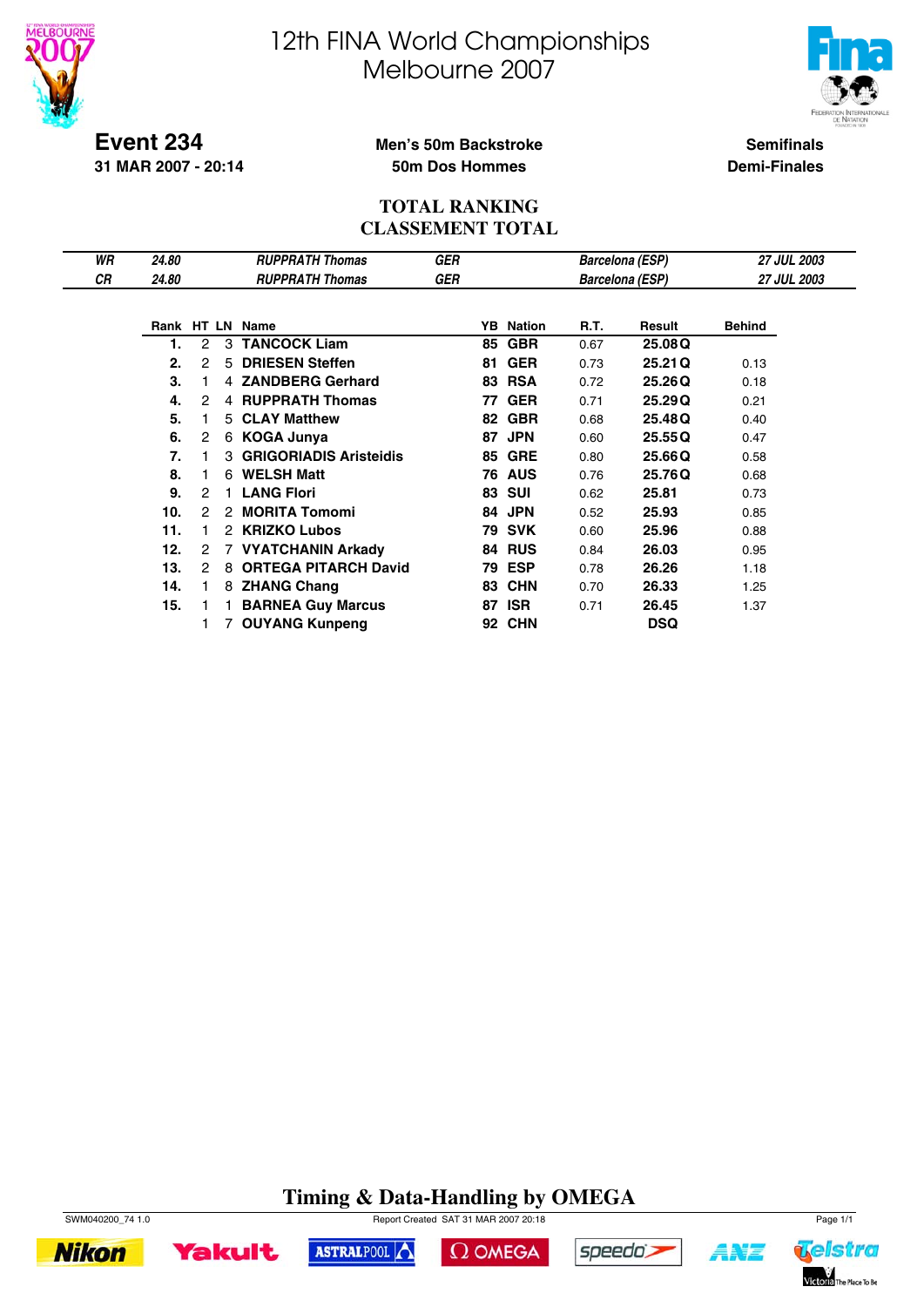



**Event 134**

**1 APR 2007 - 19:00**

#### **Men's 50m Backstroke 50m Dos Hommes**

**Finals Finales**

#### **FINAL RESULTS CLASSEMENT FINALES**

| WR           | 24.80 |    |   | <b>RUPPRATH Thomas</b>        | <b>GER</b> |    |                  | <b>Barcelona (ESP)</b> |        | <b>27 JUL 2003</b> |
|--------------|-------|----|---|-------------------------------|------------|----|------------------|------------------------|--------|--------------------|
| <b>CR</b>    | 24.80 |    |   | <b>RUPPRATH Thomas</b>        | <b>GER</b> |    |                  | <b>Barcelona (ESP)</b> |        | <b>27 JUL 2003</b> |
|              |       |    |   |                               |            |    |                  |                        |        |                    |
|              |       |    |   | <b>Rank LN Name</b>           |            |    | <b>YB</b> Nation | R.T.                   | Result | <b>Behind</b>      |
| <b>FINAL</b> |       |    |   | 3 ZANDBERG Gerhard            |            |    | <b>83 RSA</b>    | 0.74                   | 24.98  |                    |
|              |       | 2. |   | 6 RUPPRATH Thomas             |            |    | <b>77 GER</b>    | 0.60                   | 25.20  | 0.22               |
|              |       | 3. | 4 | <b>TANCOCK Liam</b>           |            |    | 85 GBR           | 0.61                   | 25.23  | 0.25               |
|              |       | 4. |   | 5 DRIESEN Steffen             |            |    | <b>81 GER</b>    | 0.75                   | 25.29  | 0.31               |
|              |       | 5. |   | 2 CLAY Matthew                |            |    | 82 GBR           | 0.65                   | 25.32  | 0.34               |
|              |       | 6. |   | <b>GRIGORIADIS Aristeidis</b> |            |    | <b>85 GRE</b>    | 0.68                   | 25.52  | 0.54               |
|              |       |    | 7 | <b>KOGA Junya</b>             |            | 87 | <b>JPN</b>       | 0.54                   | 25.56  | 0.58               |
|              |       | 8. | 8 | <b>WELSH Matt</b>             |            |    | <b>76 AUS</b>    | 0.80                   | 25.61  | 0.63               |

### **Timing & Data-Handling by OMEGA**



**Yakult** 



 $\Omega$  OMEGA



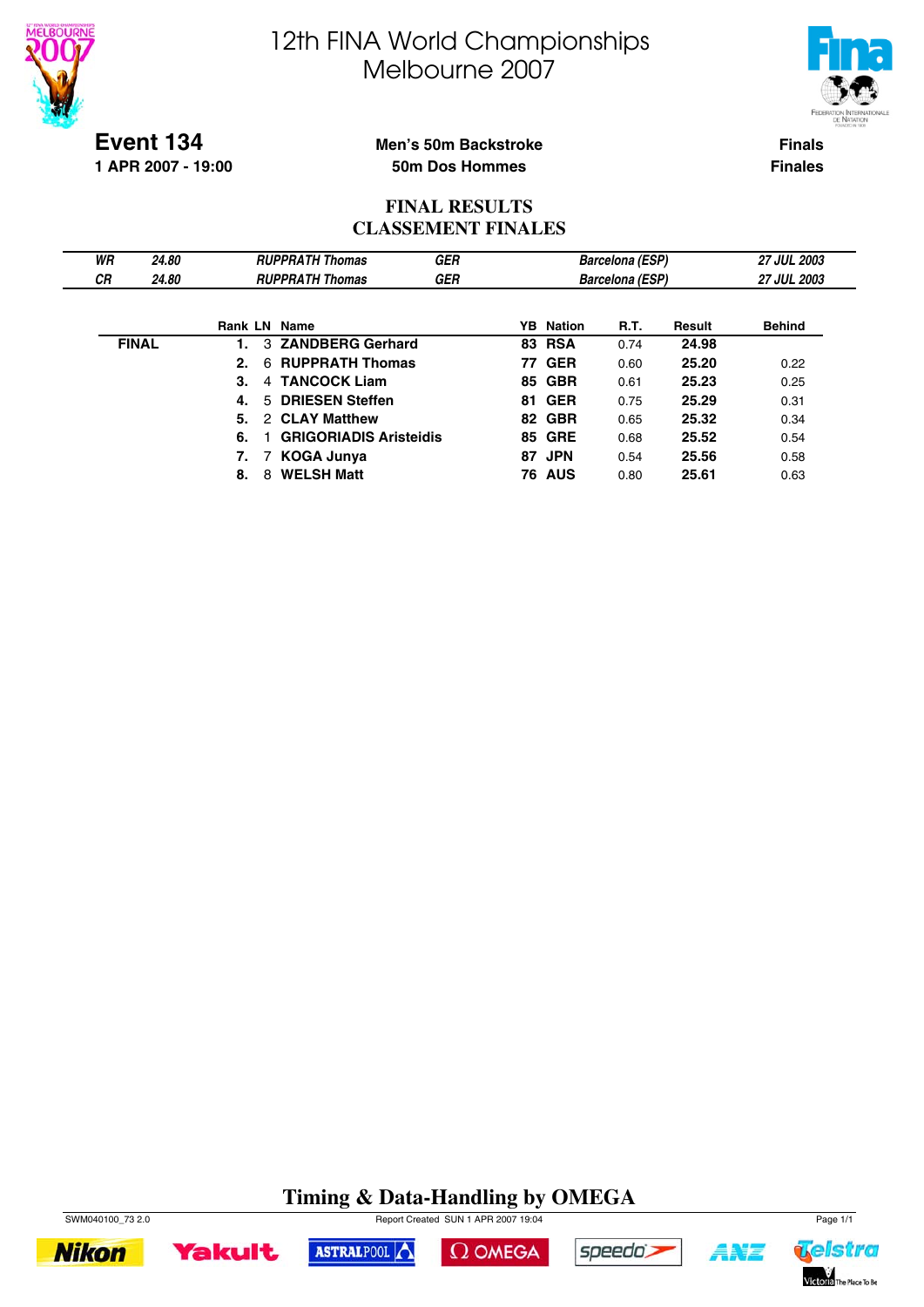



**Heats Séries**

#### **Event 12 26 MAR 2007 - 11:34**

#### **Men's 100m Backstroke 100m Dos Hommes**

#### **TOTAL RANKING CLASSEMENT TOTAL**

| WR |     | 53.17          |    | <b>PEIRSOL Aaron</b>        | <b>USA</b> |                  |      | Indianapolis (USA)     |        | 2 APR 2005    |
|----|-----|----------------|----|-----------------------------|------------|------------------|------|------------------------|--------|---------------|
| CR |     | 53.61          |    | <b>PEIRSOL Aaron</b>        | <b>USA</b> |                  |      | <b>Barcelona (ESP)</b> |        | 22 JUL 2003   |
|    |     |                |    |                             |            |                  |      |                        |        |               |
|    |     |                |    |                             |            |                  |      |                        |        |               |
|    |     |                |    | Rank HT LN Name             |            | <b>YB</b> Nation | R.T. | 50m                    | Result | <b>Behind</b> |
|    | 1.  | 10             |    | 5 ROGAN Markus              |            | 82 AUT           | 0.71 | 26.89                  | 54.34Q |               |
|    | 2.  | 11             |    | 3 TANCOCK Liam              |            | <b>85 GBR</b>    | 0.58 | 25.65                  | 54.54Q | 0.20          |
|    | 3.  | 12             |    | 7 ZANDBERG Gerhard          |            | 83 RSA           | 0.77 | 26.47                  | 54.83Q | 0.49          |
|    | 4.  | 12             |    | 4 PEIRSOL Aaron             |            | <b>83 USA</b>    | 0.67 | 26.66                  | 54.88Q | 0.54          |
|    | 5.  | 12             |    | 3 GRIGORIADIS Aristeidis    |            | <b>85 GRE</b>    | 0.74 | 26.31                  | 54.95Q | 0.61          |
|    | 6.  | 10             |    | 4 VYATCHANIN Arkady         |            | 84 RUS           | 0.89 | 27.38                  | 55.00Q | 0.66          |
|    | 7.  | 11             |    | 5 MORITA Tomomi             |            | 84 JPN           | 0.51 | 26.60                  | 55.06Q | 0.72          |
|    | 8.  | 10             |    | 3 CLAY Matthew              |            | <b>82 GBR</b>    | 0.60 | 26.72                  | 55.07Q | 0.73          |
|    | 9.  | 12             |    | 5 LOCHTE Ryan               |            | 84 USA           | 0.64 | 27.00                  | 55.08Q | 0.74          |
|    | 10. | 11             |    | 4 MEEUW Helge               |            | 84 GER           | 0.69 | 26.55                  | 55.11Q | 0.77          |
|    | 11. | 12             |    | 6 YAMAGUCHI Masafumi        |            | 84 JPN           | 0.70 | 26.80                  | 55.30Q | 0.96          |
|    | 12. | 9              |    | 4 JANUSAITIS Vytautas       |            | 81 LTU           | 0.64 | 26.65                  | 55.36Q | 1.02          |
|    | 13. | 9              |    | 6 PEREIRA Thiago            |            | <b>86 BRA</b>    | 0.70 | 27.04                  | 55.44Q | 1.10          |
|    | 14. | 12             |    | 2 WELSH Matt                |            | <b>76 AUS</b>    | 0.77 | 26.36                  | 55.50Q | 1.16          |
|    | 15. | 10             |    | 7 FLOREA Razvan             |            | 80 ROU           | 0.74 | 26.82                  | 55.53Q | 1.19          |
|    | 16. | 10             |    | 6 DRIESEN Steffen           |            | <b>81 GER</b>    | 0.72 | 26.97                  | 55.63Q | 1.29          |
|    | 17. | 11             |    | 2 STOECKEL Hayden           |            | 84 AUS           | 0.77 | 26.57                  | 55.64  | 1.30          |
|    | 18. | 11             |    | 6 OUYANG Kunpeng            |            | 92 CHN           | 0.63 | 26.69                  | 55.75  | 1.41          |
|    | 19. | 9              |    | 8 BARNEA Guy Marcus         |            | <b>87 ISR</b>    | 0.70 | 26.83                  | 55.88  | 1.54          |
|    | 20. | 10             |    | 1 LESTINGI Damiano          | 89         | <b>ITA</b>       | 0.72 | 27.46                  | 56.07  | 1.73          |
|    | 21. | 11             |    | 1 KRIZKO Lubos              |            | <b>79 SVK</b>    | 0.72 | 26.93                  | 56.13  | 1.79          |
|    | 22. | 12             |    | 1 ALESHIN Evgeny            |            | <b>79 RUS</b>    | 0.73 | 26.93                  | 56.14  | 1.80          |
|    | 23. | 11             |    | 7 DUFOUR Simon              |            | <b>79 FRA</b>    |      |                        | 56.15  | 1.81          |
|    | 24. | 10             |    |                             |            | <b>83 UKR</b>    | 0.69 | 27.21                  | 56.18  | 1.84          |
|    |     |                |    | 2 OLEYNYK Andriy            |            |                  | 0.77 | 27.37                  |        |               |
|    | 25. | 9              |    | 3 NECKLES Nicholas          |            | <b>78 BAR</b>    | 0.53 | 27.22                  | 56.20  | 1.86          |
|    | 26. | 11             |    | 8 GUEDES Leonardo           | 89         | <b>BRA</b>       | 0.70 | 27.19                  | 56.42  | 2.08          |
|    | 27. | 10             |    | 8 BUYUKUNCU Derya           |            | <b>76 TUR</b>    | 0.68 | 27.37                  | 56.50  | 2.16          |
|    | 28. | 9              |    | 5 DU RAND George            |            | 82 RSA           | 0.84 | 27.55                  | 56.59  | 2.25          |
|    | 29. | 9              |    | 7 SEGAL Ehud                |            | <b>84 ISR</b>    | 0.70 | 27.66                  | 56.73  | 2.39          |
|    | 30. | 12             |    | 8 ZHANG Bodong              |            | 88 CHN           | 0.62 | 27.28                  | 56.87  | 2.53          |
|    | 31. | $\overline{7}$ |    | 4 OLIVEIRA Pedro            |            | 88 POR           | 0.78 | 27.79                  | 56.96  | 2.62          |
|    | 32. | 8              |    | 5 SANKOVICH Pavel           |            | <b>90 BLR</b>    | 0.68 | 27.42                  | 57.09  | 2.75          |
|    | 33. | 8              |    | 4 LANG Flori                |            | <b>83 SUI</b>    | 0.74 | 27.24                  | 57.10  | 2.76          |
|    | 34. | 9              |    | 1 GIBSON Cameron            |            | <b>82 NZL</b>    | 0.76 | 27.58                  | 57.40  | 3.06          |
|    | 35. | 8              |    | 6 GYDESEN Mathias Stenderup |            | <b>88 DEN</b>    | 0.67 | 27.96                  | 57.46  | 3.12          |
|    | 36. | 8              |    | 7 OTERO Eduardo German      |            | 80 ARG           | 0.76 | 27.49                  | 57.50  | 3.16          |
|    | 37. | 9              |    | 2 CVITKOVIC Ante            |            | <b>86 CRO</b>    | 0.70 | 28.09                  | 57.57  | 3.23          |
|    | 38. | $\overline{7}$ |    | 3 FUCIK Tomas               |            | 85 CZE           | 0.57 | 27.89                  | 57.69  | 3.35          |
|    | 39. | 8              |    | 8 LEE Seunghyeon            |            | <b>89 KOR</b>    | 0.56 | 27.80                  | 58.08  | 3.74          |
|    | 40. | 8              |    | 2 OSSINSKIY Stanislav       |            | 84 KAZ           | 0.81 | 27.67                  | 58.20  | 3.86          |
|    | 41. | 8              | 1. | <b>SIMMENES Kim Torry</b>   |            | <b>82 NOR</b>    | 0.77 | 27.21                  | 58.24  | 3.90          |
|    | 42. | 8              |    | 3 TOLIC Ivan                |            | <b>88 CRO</b>    | 0.70 | 27.97                  | 58.36  | 4.02          |
|    | 43. | $\overline{7}$ |    | 2 BUGAKOV Danil             |            | <b>88 UZB</b>    | 0.75 | 28.20                  | 58.74  | 4.40          |
|    | 44. | 6              |    | 8 M'RABET Taki              |            | 89 TUN           | 0.77 | 28.31                  | 58.82  | 4.48          |
|    | 45. | 7              |    | 6 DUNFORD David             |            | <b>88 KEN</b>    | 0.70 | 28.31                  | 58.86  | 4.52          |

**Timing & Data-Handling by OMEGA**







ASTRALPOOL  $\Omega$  OMEGA speedo's

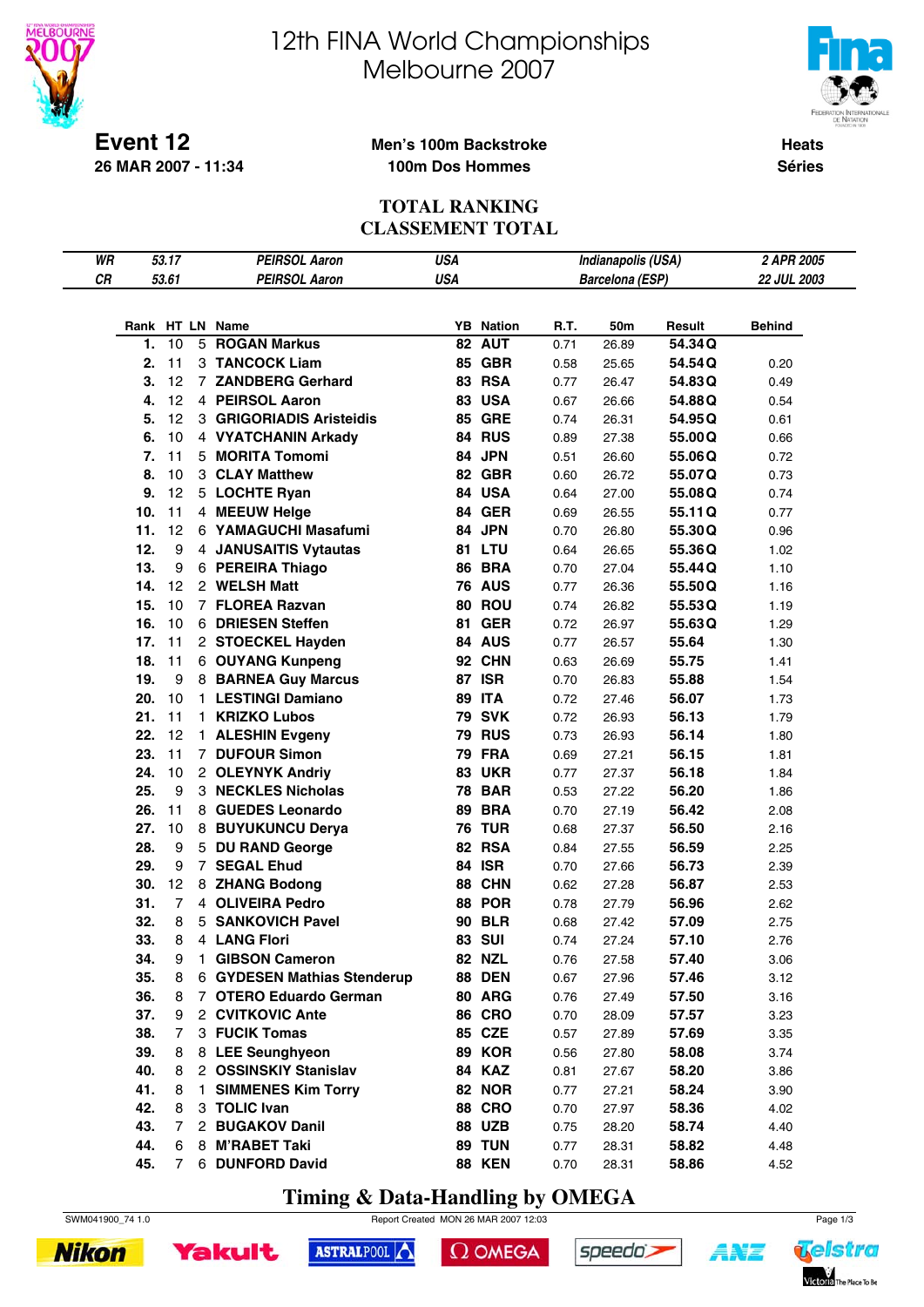

# 12th FINA World Championships Melbourne 2007



**Heats Séries**

#### **Men's 100m Backstroke 100m Dos Hommes**

#### **TOTAL RANKING CLASSEMENT TOTAL**

| WR |     | 53.17  |        | <b>PEIRSOL Aaron</b>               | <b>USA</b> |                  |      | Indianapolis (USA)     |                    | 2 APR 2005    |
|----|-----|--------|--------|------------------------------------|------------|------------------|------|------------------------|--------------------|---------------|
| CR |     | 53.61  |        | <b>PEIRSOL Aaron</b>               | <b>USA</b> |                  |      | <b>Barcelona (ESP)</b> |                    | 22 JUL 2003   |
|    |     |        |        |                                    |            |                  |      |                        |                    |               |
|    |     |        |        |                                    |            |                  |      |                        |                    |               |
|    |     |        |        | Rank HT LN Name                    |            | <b>YB</b> Nation | R.T. | 50m                    | Result             | <b>Behind</b> |
|    | 46. | 6      |        | 6 ROBLES Miguel                    |            | <b>87 MEX</b>    | 0.71 | 28.53                  | 58.96              | 4.62          |
|    | 47. | 7      |        | 8 CHEAH Geoffrey Robin             |            | <b>90 HKG</b>    | 0.71 | 28.64                  | 59.15              | 4.81          |
|    | 48. | 7      | 1.     | <b>GIANNOULIS Ioannis</b>          |            | <b>88 GRE</b>    | 0.64 | 28.71                  | 59.22              | 4.88          |
|    | 49. | 4      |        | 2 SUTANTO Felix Cristiadi          |            | <b>75 INA</b>    | 0.58 | 29.13                  | 59.39              | 5.05          |
|    | 50. | 6      |        | 2 PANKOV Sergey                    |            | <b>88 UZB</b>    | 0.73 | 29.17                  | 59.99              | 5.65          |
|    | 51. | 6      |        | 4 HEINE Jared                      |            | <b>84 MIL</b>    | 0.68 | 28.70                  | 1:00.28            | 5.94          |
|    | 52. | 7      | 5      | <b>BAKALE Emile-Rony</b>           |            | 87 CGO           | 0.78 | 29.06                  | 1:00.44            | 6.10          |
|    | 53. | 7      |        | 7 ZAKHAROV lurii                   |            | 85 KGZ           | 0.70 | 29.03                  | 1:00.64            | 6.30          |
|    | 54. | 6      |        | 3 SUKSUPHAK Suriya                 |            | 86 THA           | 0.59 | 29.37                  | 1:00.73            | 6.39          |
|    | 55. | 4      |        | 3 MYLONAS Giorgios                 |            | 86 CYP           | 0.73 | 28.80                  | 1:00.91            | 6.57          |
|    | 56. | 6      |        | 5 LIN Yu An                        |            | <b>88 TPE</b>    | 0.62 | 29.17                  | 1:00.95            | 6.61          |
|    | 57. | 5      |        | 2 NAGAR ANTHAL Sandeep             |            | <b>90 IND</b>    | 0.74 | 29.81                  | 1:00.98            | 6.64          |
|    | 58. | 5      |        | 7 LIM Zhi Cong                     |            | <b>87 SIN</b>    | 0.73 | 29.69                  | 1:01.09            | 6.75          |
|    | 59. | 5      |        | 4 ADAM Gael                        | 86         | <b>MRI</b>       | 0.70 | 29.55                  | 1:01.15            | 6.81          |
|    | 60. | 5      | 1.     | <b>ONG Wei Shien Zach</b>          |            | <b>90 SIN</b>    | 0.70 | 29.52                  | 1:01.27            | 6.93          |
|    | 61. | 5      | 3      | <b>MONTENEGRO Juan</b>             |            | <b>85 GUA</b>    | 0.61 | 30.12                  | 1:01.36            | 7.02          |
|    | 62. | 5      | 5      | BARADARAN NAKHJAVANI Shahin 87 IRI |            |                  | 0.69 | 29.16                  | 1:01.56            | 7.22          |
|    | 63. | 4      |        | 4 KALALI Sohaib                    |            | 91 SYR           | 0.60 | 30.35                  | 1:01.66            | 7.32          |
|    | 64. | 5      |        | 8 KOUAM Amine                      |            | <b>86 MAR</b>    | 0.74 | 29.65                  | 1:01.78            | 7.44          |
|    | 65. | 6      | 7      | <b>MONTOYA Mario</b>               |            | 89 CRC           | 0.75 | 30.25                  | 1:01.84            | 7.50          |
|    | 66. | 3      |        | 4 ALYOUSUF Yousuf                  |            | <b>88 KSA</b>    | 0.68 | 30.45                  | 1:01.87            | 7.53          |
|    | 67. | 4      |        | 7 GIL Carlos Eduardo               |            | <b>87 PER</b>    | 0.78 | 30.36                  | 1:02.03            | 7.69          |
|    | 68. | 1      |        | 4 CHANG Eric                       |            | <b>92 MAS</b>    | 0.71 | 29.82                  | 1:02.32            | 7.98          |
|    | 69. | 5      |        | 6 MURALIDHARAN Arjun               |            | <b>87 IND</b>    | 0.72 | 29.42                  | 1:02.35            | 8.01          |
|    | 70. | 2      |        | 8 BURCH Roy-Allan Saul Burch       |            | <b>85 BER</b>    | 0.67 | 29.33                  | 1:02.72            | 8.38          |
|    | 71. | 4      |        | 6 UNAMBOOWE Heshan                 |            | <b>92 SRI</b>    | 0.61 | 30.61                  | 1:02.84            | 8.50          |
|    | 72. | 4      | 1.     | <b>CHUA Melvin</b>                 |            | 89 MAS           | 0.67 | 30.70                  | 1:03.10            | 8.76          |
|    | 73. | 3      |        | 5 CISS Khaly                       |            | <b>81 SEN</b>    | 0.78 | 31.03                  | 1:03.23            | 8.89          |
|    | 74. | 3      | 1      | <b>TERUPAIA Rainui</b>             |            | 83 TAH           | 0.74 | 31.56                  | 1:04.66            | 10.32         |
|    | 75. | 4      | 5      | <b>ROLA Nuno</b>                   |            | 83 ANG           |      |                        |                    |               |
|    | 76. | 4      |        |                                    |            | 91 QAT           | 0.68 | 31.34                  | 1:05.55<br>1:05.77 | 11.21         |
|    |     |        |        | 8 SALAMOUN Ahmed                   |            |                  | 0.66 | 31.21                  |                    | 11.43         |
|    | 77. | 2<br>3 | 4<br>3 | <b>MOLCHANOV Andrey</b>            |            | 87 TKM           | 0.76 | 31.19                  | 1:05.95            | 11.61         |
|    | 77. |        |        | <b>ABBASOV Tural</b>               |            | <b>90 AZE</b>    | 0.61 | 30.79                  | 1:05.95            | 11.61         |
|    | 79. | 3      |        | 6 AWESAT Fadi                      |            | <b>89 PLE</b>    | 0.73 | 31.62                  | 1:06.20            | 11.86         |
|    | 80. | 3      |        | 8 CHEONG Kin Wa                    |            | 91 MAC           | 0.64 | 32.52                  | 1:07.19            | 12.85         |
|    | 81. | 3      | 7      | <b>RANDRIANANDRAINA Richard</b>    |            | 85 MAD           | 0.62 | 32.43                  | 1:08.73            | 14.39         |
|    | 82. | 2      |        | 5 AGUON Celestino                  |            | <b>88 GUM</b>    | 0.65 | 33.32                  | 1:09.18            | 14.84         |
|    | 83. | 2      |        | 3 SOBERS Jamaal                    |            | <b>89 GUY</b>    | 0.66 | 32.80                  | 1:10.05            | 15.71         |
|    | 84. | 2      |        | <b>6 ATAHANOV Timur</b>            |            | 87 TKM           | 0.69 | 33.19                  | 1:12.50            | 18.16         |
|    | 85. | 1      | 6      | <b>ROBERTS Yannick</b>             |            | <b>89 GUY</b>    | 0.66 | 35.04                  | 1:12.78            | 18.44         |
|    | 86. | 2      |        | 2 ZAYERI Ali                       |            | <b>93 BRN</b>    | 0.60 | 36.81                  | 1:15.39            | 21.05         |
|    | 87. | 2      |        | 7 SHAMEEL Ibrahim                  |            | <b>MDV</b>       | 0.69 | 39.24                  | 1:24.63            | 30.29         |
|    | 88. | 2      | 1.     | <b>AL QERBI Mohammed</b>           |            | 87 YEM           | 1.02 | 40.46                  | 1:24.75            | 30.41         |
|    | 89. | 1      |        | 3 MAKHOTHI Boipelo                 |            | <b>86 LES</b>    | 0.76 | 42.61                  | 1:32.14            | 37.80         |
|    | 90. | 1      |        | 5 GILBERT Thabiso                  |            | <b>90 LES</b>    |      |                        | 1:35.01            | 40.67         |

**Timing & Data-Handling by OMEGA**





**Yakult** 



```
\Omega OMEGA
```




4¥7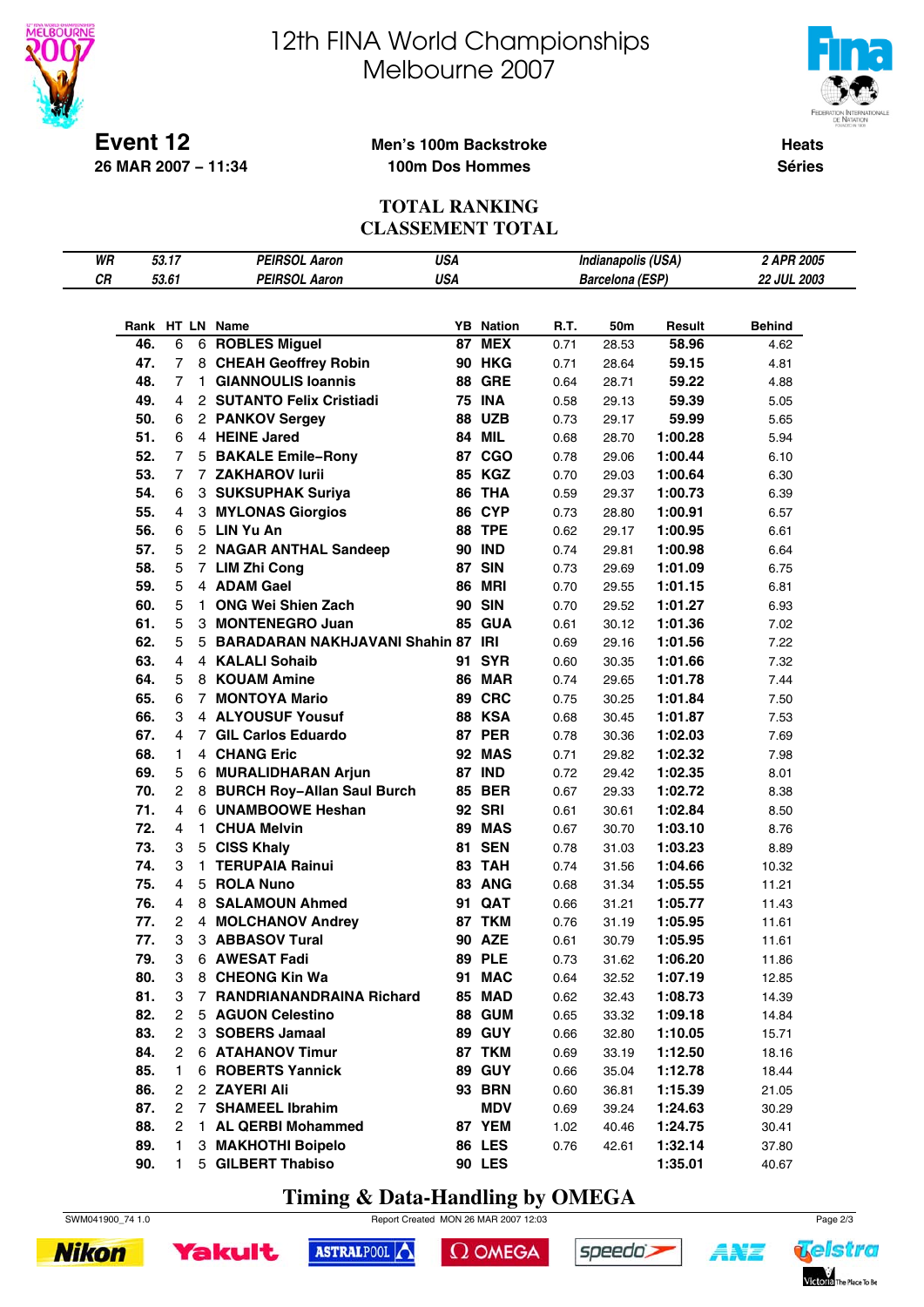



**Event 12 26 MAR 2007 − 11:34**

#### **Men's 100m Backstroke 100m Dos Hommes**

**Heats Séries**

#### **TOTAL RANKING CLASSEMENT TOTAL**

| WR<br>СR | 53.17<br>53.61  | <b>PEIRSOL Aaron</b><br><b>PEIRSOL Aaron</b> | USA<br>USA |                  |      | Indianapolis (USA)<br><b>Barcelona (ESP)</b> |            | 2 APR 2005<br><b>22 JUL 2003</b> |
|----------|-----------------|----------------------------------------------|------------|------------------|------|----------------------------------------------|------------|----------------------------------|
|          | Rank HT LN Name |                                              |            | <b>YB</b> Nation | R.T. | 50m                                          | Result     | <b>Behind</b>                    |
|          |                 | 3 2 OPUAKPO Samson                           |            | <b>89 NGR</b>    |      |                                              | <b>DNS</b> |                                  |
|          |                 | <b>RUBEL Mohammad</b>                        |            | <b>83 BAN</b>    |      |                                              | <b>DNS</b> |                                  |

### **Timing & Data-Handling by OMEGA**













4¥7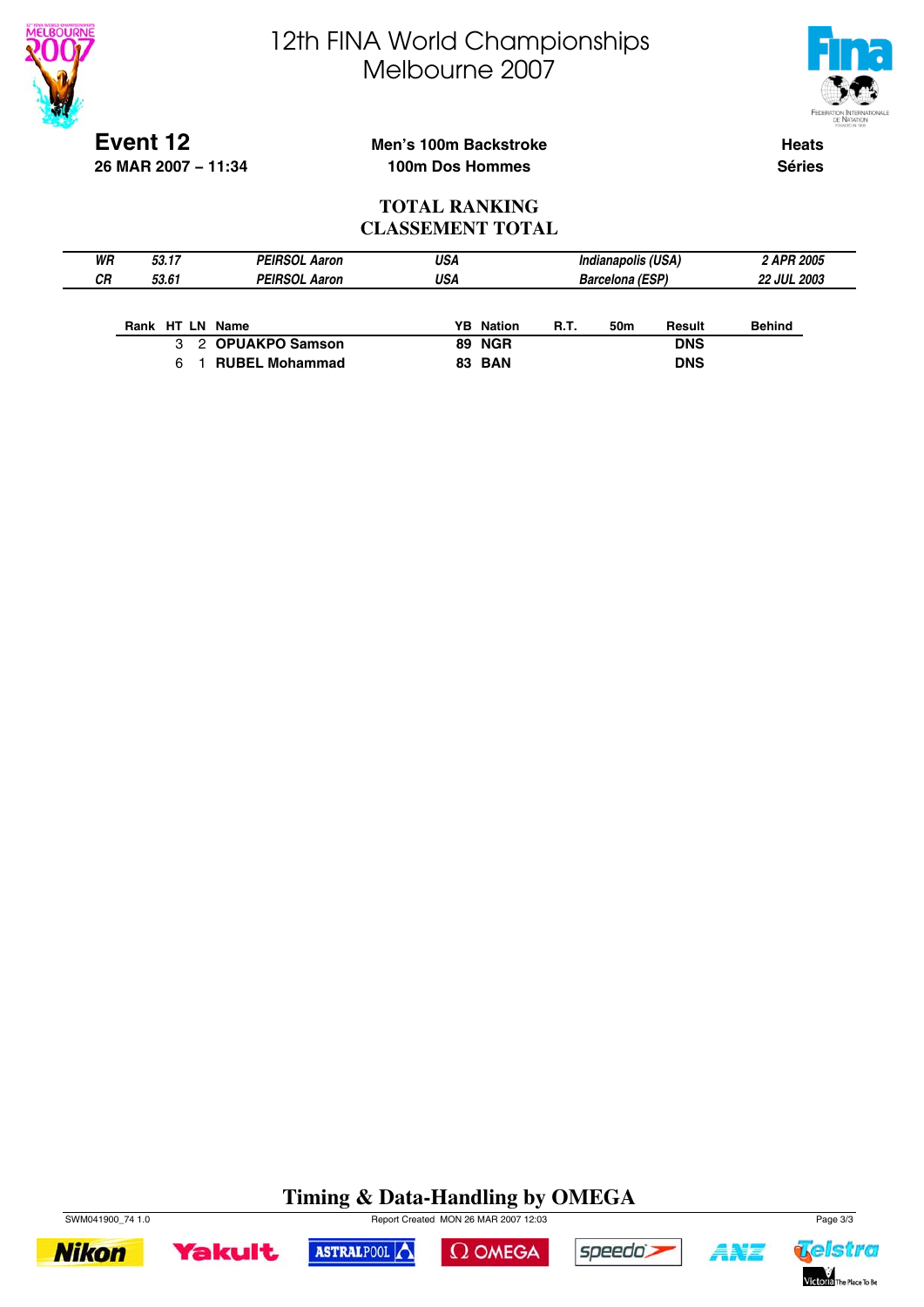



**Event 212 26 MAR 2007 - 19:20**

#### **Men's 100m Backstroke 100m Dos Hommes**

**Semifinals Demi-Finales**

#### **TOTAL RANKING CLASSEMENT TOTAL**

| WR |     | 53.17          |   | <b>PEIRSOL Aaron</b>     | USA        |                  |      | Indianapolis (USA)     |         | 2 APR 2005         |
|----|-----|----------------|---|--------------------------|------------|------------------|------|------------------------|---------|--------------------|
| СR |     | 53.61          |   | <b>PEIRSOL Aaron</b>     | <b>USA</b> |                  |      | <b>Barcelona (ESP)</b> |         | <b>22 JUL 2003</b> |
|    |     |                |   |                          |            |                  |      |                        |         |                    |
|    |     |                |   | Rank HT LN Name          |            | <b>YB</b> Nation | R.T. | 50m                    | Result  | <b>Behind</b>      |
|    | 1.  | $\overline{c}$ |   | 2 LOCHTE Ryan            | 84         | <b>USA</b>       | 0.65 | 25.80                  | 53.51 Q | <b>CR</b>          |
|    | 2.  |                |   | 4 TANCOCK Liam           | 85         | <b>GBR</b>       | 0.70 | 25.85                  | 53.71Q  | 0.20               |
|    | 3.  |                |   | 5 PEIRSOL Aaron          | 83         | <b>USA</b>       | 0.69 | 26.08                  | 53.92Q  | 0.41               |
|    | 4.  | 2              |   | 4 ROGAN Markus           |            | 82 AUT           | 0.73 | 26.24                  | 53.98Q  | 0.47               |
|    | 5.  |                |   | 3 VYATCHANIN Arkady      |            | <b>84 RUS</b>    | 0.78 | 26.89                  | 54.30Q  | 0.79               |
|    | 6.  | 2              | 5 | <b>ZANDBERG Gerhard</b>  | 83         | <b>RSA</b>       | 0.74 | 26.29                  | 54.54Q  | 1.03               |
|    | 7.  | 2              | 6 | <b>MORITA Tomomi</b>     | 84         | <b>JPN</b>       | 0.53 | 26.48                  | 54.77Q  | 1.26               |
|    | 8.  | 2              |   | <b>WELSH Matt</b>        | 76         | <b>AUS</b>       | 0.75 | 26.63                  | 54.92Q  | 1.41               |
|    | 9.  | 2              | 8 | <b>DRIESEN Steffen</b>   | 81         | <b>GER</b>       | 0.71 | 26.58                  | 54.97   | 1.46               |
|    | 10. |                |   | <b>FLOREA Razvan</b>     | 80         | <b>ROU</b>       | 0.70 | 26.61                  | 55.02   | 1.51               |
|    | 11. | 2              |   | 3 GRIGORIADIS Aristeidis | 85         | <b>GRE</b>       | 0.74 | 26.56                  | 55.12   | 1.61               |
|    | 12. |                |   | 7 PEREIRA Thiago         | 86         | <b>BRA</b>       | 0.73 | 27.01                  | 55.30   | 1.79               |
|    | 13. |                | 6 | <b>CLAY Matthew</b>      | 82         | <b>GBR</b>       | 0.64 | 26.20                  | 55.32   | 1.81               |
|    | 14. | 2              |   | YAMAGUCHI Masafumi       | 84         | <b>JPN</b>       | 0.67 | 26.59                  | 55.34   | 1.83               |
|    | 15. |                |   | 2 MEEUW Helge            | 84         | <b>GER</b>       | 0.70 | 26.95                  | 55.37   | 1.86               |
|    | 16. |                |   | 8 STOECKEL Hayden        |            | 84 AUS           | 0.80 | 27.11                  | 55.51   | 2.00               |

### **Timing & Data-Handling by OMEGA**



**Nikon** 



ASTRALPOOL





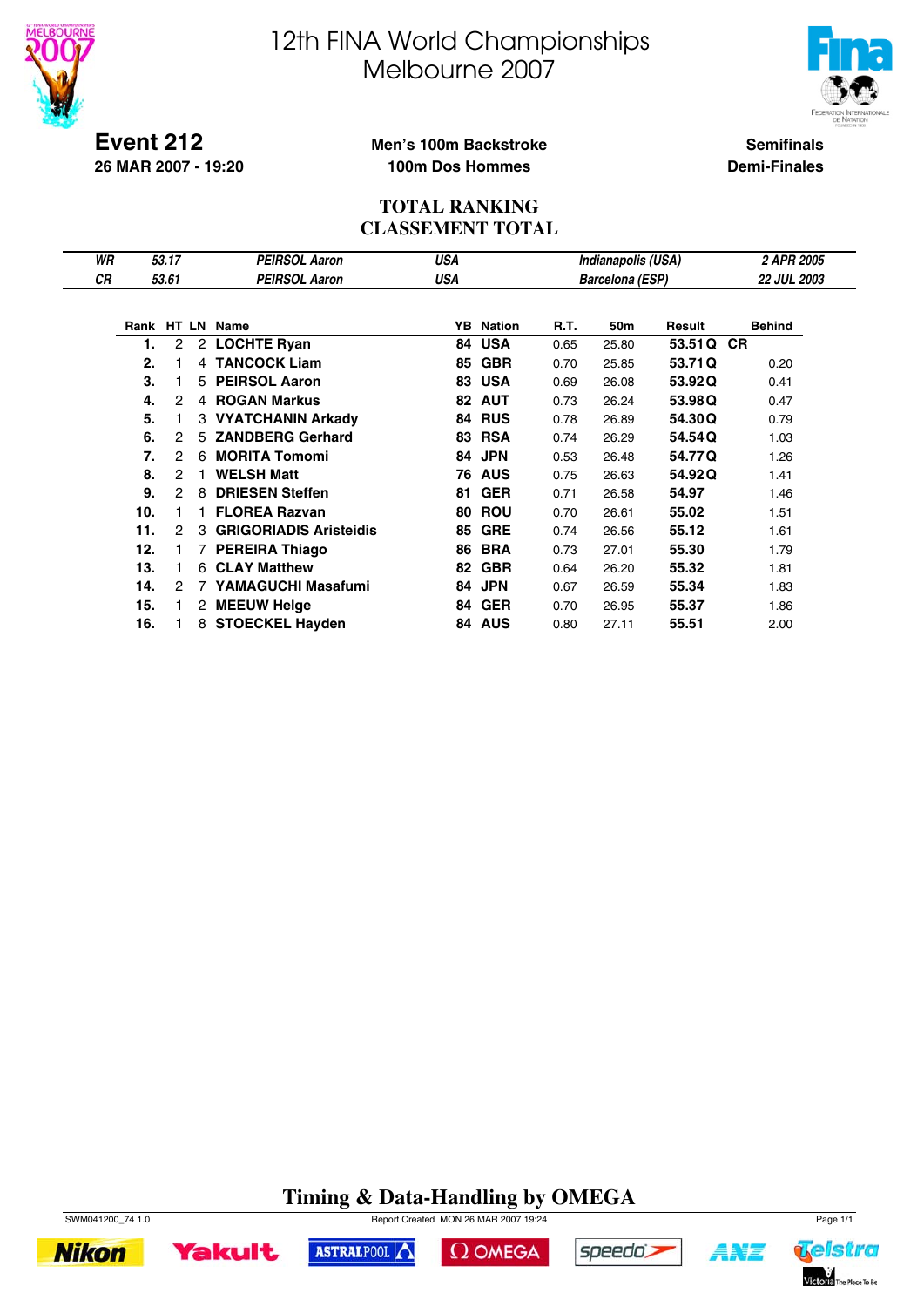



**Event 112 27 MAR 2007 - 20:07**

#### **Men's 100m Backstroke 100m Dos Hommes**

**Finals Finales**

#### **FINAL RESULTS CLASSEMENT FINALES**

| WR<br><b>CR</b> | 53.17<br>53.51      | <b>PEIRSOL Aaron</b><br><b>LOCHTE Ryan</b> | <b>USA</b><br>USA |    |                  | <b>Melbourne (AUS)</b> | Indianapolis (USA) |        | 2 APR 2005<br>26 MAR 2007 |
|-----------------|---------------------|--------------------------------------------|-------------------|----|------------------|------------------------|--------------------|--------|---------------------------|
|                 | <b>Rank LN Name</b> |                                            |                   |    | <b>YB</b> Nation | R.T.                   | 50m                | Result | <b>Behind</b>             |
| <b>FINAL</b>    | 3                   | <b>PEIRSOL Aaron</b>                       |                   | 83 | <b>USA</b>       | 0.61                   | 25.80              | 52.98  | <b>WR</b>                 |
|                 | 2.<br>4             | <b>LOCHTE Ryan</b>                         |                   |    | 84 USA           | 0.72                   | 25.77              | 53.50  | 0.52                      |
|                 | 3.                  | 5 TANCOCK Liam                             |                   |    | 85 GBR           | 0.70                   | 25.68              | 53.61  | 0.63                      |
|                 | 4.                  | 2 VYATCHANIN Arkady                        |                   |    | <b>84 RUS</b>    | 0.87                   | 26.40              | 53.69  | 0.71                      |
|                 | 5.<br>6.            | <b>ROGAN Markus</b>                        |                   |    | 82 AUT           | 0.70                   | 26.58              | 53.78  | 0.80                      |
|                 | 6.                  | <b>ZANDBERG Gerhard</b>                    |                   | 83 | <b>RSA</b>       | 0.76                   | 26.07              | 54.59  | 1.61                      |
|                 | 8                   | <b>WELSH Matt</b>                          |                   |    | <b>76 AUS</b>    | 0.74                   | 26.61              | 54.65  | 1.67                      |
|                 | 8.                  | <b>MORITA Tomomi</b>                       |                   | 84 | <b>JPN</b>       | 0.57                   | 26.47              | 55.04  | 2.06                      |

### **Timing & Data-Handling by OMEGA**





ASTRALPOOL





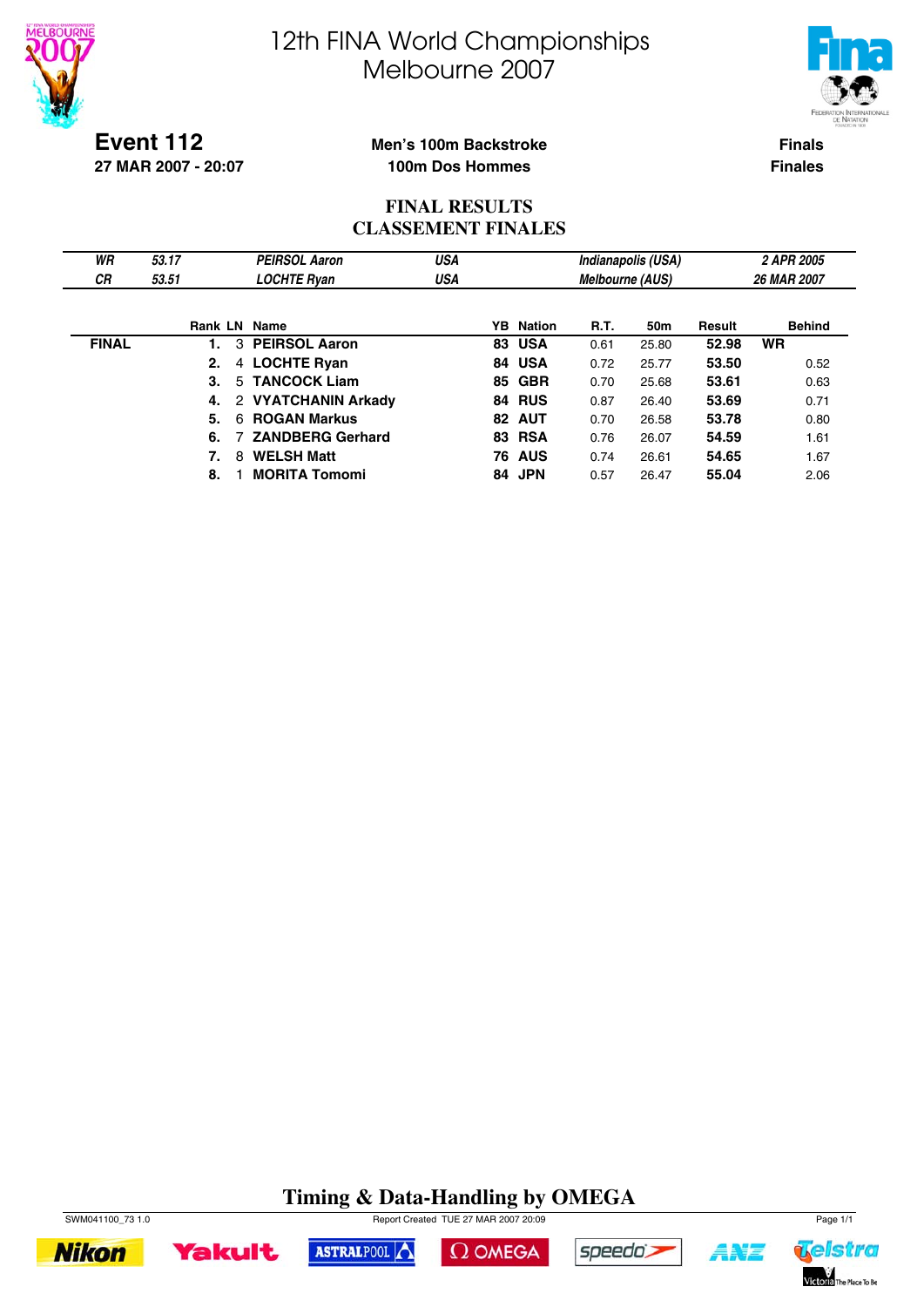

**29 MAR 2007 - 10:36**

# 12th FINA World Championships Melbourne 2007



**Heats Séries**

#### **Men's 200m Backstroke 200m Dos Hommes**

#### **TOTAL RANKING CLASSEMENT TOTAL**

| WR  |                |              | 1:54.44<br><b>PEIRSOL Aaron</b>    |    | USA              |      |       | Victoria (CAN)        |         |          | <b>19 AUG 2006</b> |
|-----|----------------|--------------|------------------------------------|----|------------------|------|-------|-----------------------|---------|----------|--------------------|
| CR  |                |              | 1:54.66<br><b>PEIRSOL Aaron</b>    |    | <b>USA</b>       |      |       | <b>Montreal (CAN)</b> |         |          | 29 JUL 2005        |
|     |                |              |                                    |    |                  |      |       |                       |         |          |                    |
|     |                |              | Rank HT LN Name                    |    | <b>YB</b> Nation | R.T. | 50m   | 100m                  | 150m    | Result   | <b>Behind</b>      |
| 1.  | 8              |              | 4 PEIRSOL Aaron                    | 83 | <b>USA</b>       | 0.75 | 27.76 | 57.42                 | 1:27.26 | 1:57.79Q |                    |
| 2.  | 6              |              | 5 LOCHTE Ryan                      |    | 84 USA           | 0.72 | 27.71 | 58.07                 | 1:29.10 | 1:57.95Q | 0.16               |
| 3.  | 8              |              | 3 GODDARD James                    |    | 83 GBR           | 0.67 | 27.93 | 57.96                 | 1:28.02 | 1:58.36Q | 0.57               |
| 4.  | $\overline{7}$ | 5            | <b>ROGAN Markus</b>                |    | 82 AUT           | 0.74 | 28.49 | 59.02                 | 1:29.79 | 1:59.00Q | 1.21               |
| 5.  | 8              | 5            | <b>FLOREA Razvan</b>               |    | 80 ROU           | 0.74 | 27.88 | 58.16                 | 1:28.79 | 1:59.25Q | 1.46               |
| 6.  | 7              | 3            | <b>MORITA Tomomi</b>               |    | 84 JPN           | 0.52 | 27.90 | 58.15                 | 1:28.83 | 1:59.37Q | 1.58               |
| 7.  | 6              |              | 3 TAIT Gregor                      | 79 | <b>GBR</b>       | 0.69 | 28.08 | 58.10                 | 1:28.57 | 1:59.85Q | 2.06               |
| 7.  | $\overline{7}$ |              | 4 VYATCHANIN Arkady                |    | <b>84 RUS</b>    | 0.89 | 28.70 | 59.32                 | 1:29.81 | 1:59.85Q | 2.06               |
| 9.  | $\overline{7}$ |              | 2 YAMAGUCHI Masafumi               |    | 84 JPN           | 0.66 | 27.84 | 57.96                 | 1:28.68 | 1:59.98Q | 2.19               |
| 10. | 8              |              | 2 HANNANT Ephraim                  |    | <b>88 AUS</b>    | 0.68 | 28.43 | 58.95                 | 1:29.69 | 2:00.31Q | 2.52               |
| 11. | 7              |              | 7 LESTINGI Damiano                 |    | <b>89 ITA</b>    | 0.74 | 28.46 | 58.68                 | 1:29.52 | 2:00.38Q | 2.59               |
| 12. | 8              | 1.           | <b>MARIN Luca</b>                  |    | 86 ITA           | 0.75 | 29.29 | 59.68                 | 1:30.24 | 2:00.42Q | 2.63               |
| 13. | 7              |              | 8 OLIVEIRA Pedro                   | 88 | <b>POR</b>       | 0.74 | 28.95 | 59.66                 | 1:30.38 | 2:00.62Q | 2.83               |
| 14. | 6              |              | 8 CHAMMAH Itai                     |    | <b>85 ISR</b>    | 0.61 | 28.61 | 59.38                 | 1:30.01 | 2:00.93Q | 3.14               |
| 15. | 6              | 1.           | <b>NECKLES Nicholas</b>            |    | <b>78 BAR</b>    | 0.62 | 28.37 | 59.11                 | 1:30.12 | 2:01.18Q | 3.39               |
| 16. | 7              |              | 6 OUYANG Kunpeng                   | 92 | <b>CHN</b>       | 0.62 | 28.31 | 59.58                 | 1:30.50 | 2:01.21Q | 3.42               |
| 17. | $\overline{7}$ | 1.           | <b>DUFOUR Simon</b>                |    | <b>79 FRA</b>    | 0.72 | 28.64 | 59.36                 | 1:30.52 | 2:01.52  | 3.73               |
| 18. | 5              |              | 4 DEMETIS Georgios                 | 86 | <b>GRE</b>       | 0.68 | 28.30 | 59.39                 | 1:30.76 | 2:01.57  | 3.78               |
| 18. | 8              |              | 8 BUYUKUNCU Derya                  |    | <b>76 TUR</b>    | 0.69 | 28.42 | 59.05                 | 1:29.93 | 2:01.57  | 3.78               |
| 20. | 8              |              | 6 DU RAND George                   |    | 82 RSA           | 0.82 | 28.58 | 59.25                 | 1:29.91 | 2:01.79  | 4.00               |
| 21. | 8              |              | 7 ZHANG Bodong                     | 88 | <b>CHN</b>       | 0.71 | 28.73 | 59.99                 | 1:31.32 | 2:01.88  | 4.09               |
| 22. | 6              |              | 2 SEGAL Ehud                       |    | <b>84 ISR</b>    | 0.67 | 28.90 | 59.47                 | 1:30.68 | 2:02.02  | 4.23               |
| 23. | 5              |              | 3 SCHULTZ Andre                    | 88 | <b>BRA</b>       | 0.65 | 29.16 | 1:00.09               | 1:30.96 | 2:02.16  | 4.37               |
| 24. | 6              |              | 7 STOECKEL Hayden                  |    | 84 AUS           | 0.79 | 28.77 | 59.89                 | 1:31.16 | 2:02.32  | 4.53               |
| 25. | 6              |              | 4 MEEUW Helge                      | 84 | <b>GER</b>       | 0.69 | 27.84 | 58.97                 | 1:31.11 | 2:02.34  | 4.55               |
| 26. | 6              | 6            | <b>THIELE Jens</b>                 | 80 | <b>GER</b>       | 0.64 | 28.74 | 1:00.00               | 1:32.20 | 2:04.02  | 6.23               |
| 27. | 5              |              | 8 VELOZ Juan                       | 82 | <b>MEX</b>       | 0.66 | 29.25 | 1:00.65               | 1:32.50 | 2:04.47  | 6.68               |
| 28. | 5              | 5            | <b>LEE Seunghyeon</b>              |    | <b>89 KOR</b>    | 0.66 | 29.09 | 1:00.82               | 1:32.80 | 2:04.66  | 6.87               |
| 29. | 5              | 6            | <b>SANKOVICH Pavel</b>             | 90 | <b>BLR</b>       | 0.69 | 29.04 | 1:01.04               | 1:33.48 | 2:05.02  | 7.23               |
| 30. | 5              |              | 7 ROBLES Miguel                    | 87 | <b>MEX</b>       | 0.73 | 29.05 | 1:00.72               | 1:33.15 | 2:05.54  | 7.75               |
| 31. | 5              |              | 2 PANKOV Sergey                    | 88 | <b>UZB</b>       | 0.77 | 29.93 | 1:02.02               | 1:33.91 | 2:05.90  | 8.11               |
| 32. | 5              | 1.           | <b>OLEYNYK Andriy</b>              | 83 | <b>UKR</b>       | 0.80 | 28.93 | 1:01.09               | 1:34.22 | 2:07.22  | 9.43               |
| 33. | 3              |              | 2 TUNE Garth                       | 89 | <b>RSA</b>       | 0.62 | 28.87 | 1:01.61               | 1:34.35 | 2:07.81  | 10.02              |
| 34. | 4              | 6            | <b>M'RABET Taki</b>                |    | <b>89 TUN</b>    | 0.76 |       | 29.39 1:01.71 1:34.93 |         | 2:08.46  | 10.67              |
| 35. | 4              |              | 3 CHEAH Geoffrey Robin             |    | <b>90 HKG</b>    | 0.65 | 29.91 | 1:03.07 1:36.34       |         | 2:09.22  | 11.43              |
| 36. | 4              | 5            | <b>DUNFORD David</b>               |    | <b>88 KEN</b>    | 0.69 | 29.46 | 1:01.23 1:34.66       |         | 2:09.34  | 11.55              |
| 37. | 4              |              | 2 ZAKHAROV lurii                   |    | 85 KGZ           | 0.66 | 29.89 | 1:02.72 1:36.24       |         | 2:10.36  | 12.57              |
| 38. | 2              | 5            | <b>SUTANTO Felix Cristiadi</b>     |    | <b>75 INA</b>    | 0.64 | 30.89 | 1:04.78 1:37.75       |         | 2:10.42  | 12.63              |
| 39. | 4              | 4            | <b>BAKALE Emile-Rony</b>           | 87 | <b>CGO</b>       | 0.85 | 30.50 | 1:02.64 1:36.41       |         | 2:10.85  | 13.06              |
| 40. | 3              | 5            | <b>ADAM Gael</b>                   |    | <b>86 MRI</b>    | 0.74 | 30.99 | 1:04.67 1:38.32       |         | 2:11.13  | 13.34              |
| 41. | 3              |              | 4 ONG Wei Shien Zach               |    | <b>90 SIN</b>    | 0.75 |       | 30.72 1:04.30         | 1:37.81 | 2:12.16  | 14.37              |
| 42. | 2              |              | 3 YEAP Kevin Soow Choy             |    | <b>89 MAS</b>    | 0.65 | 30.99 | 1:04.54               | 1:39.06 | 2:12.32  | 14.53              |
| 43. | 4              | $\mathbf{1}$ | <b>OSSINSKIY Stanislav</b>         |    | <b>84 KAZ</b>    | 0.83 |       | 30.42 1:03.11         | 1:37.01 | 2:12.65  | 14.86              |
| 44. | 3              |              | 6 KALALI Sohaib                    |    | <b>91 SYR</b>    | 0.64 |       | 31.16 1:04.75 1:38.89 |         | 2:12.79  | 15.00              |
| 45. | 3              | $\mathbf{1}$ | BARADARAN NAKHJAVANI Shahin 87 IRI |    |                  | 0.74 |       | 30.37 1:05.21 1:40.52 |         | 2:14.53  | 16.74              |

### **Timing & Data-Handling by OMEGA**

SWM042900\_74 1.0 Report Created THU 29 MAR 2007 11:00 Page 1/2





 $\Omega$  OMEGA





ANZ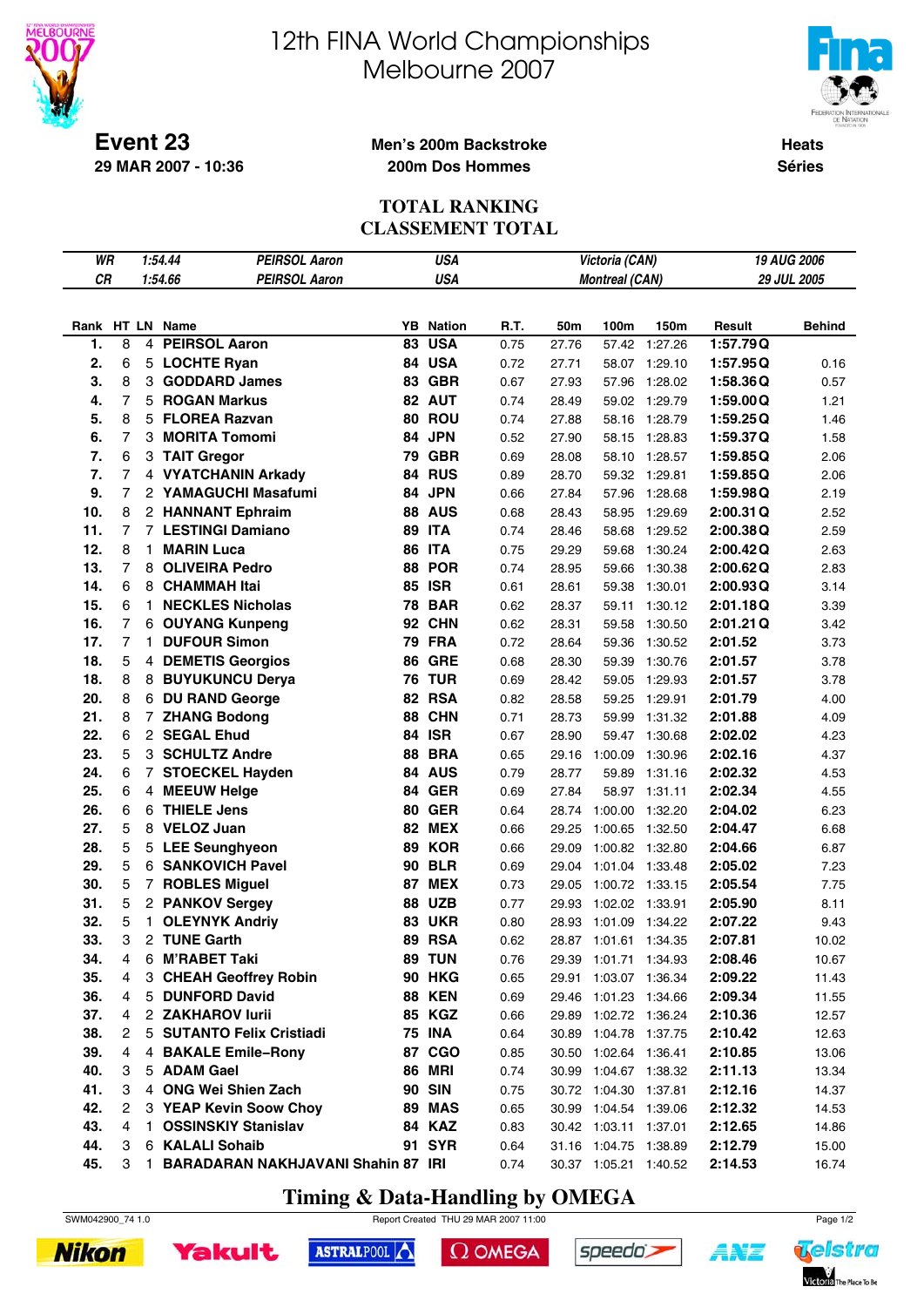



**Event 23 29 MAR 2007 − 10:36**

#### **Men's 200m Backstroke 200m Dos Hommes**

**Heats Séries**

#### **TOTAL RANKING CLASSEMENT TOTAL**

| WR   |               |    | 1:54.44          | <b>PEIRSOL Aaron</b>            |     | <b>USA</b>    |      |       | Victoria (CAN)        |         |               | <b>19 AUG 2006</b> |
|------|---------------|----|------------------|---------------------------------|-----|---------------|------|-------|-----------------------|---------|---------------|--------------------|
| СR   |               |    | 1:54.66          | <b>PEIRSOL Aaron</b>            |     | USA           |      |       | <b>Montreal (CAN)</b> |         |               | <b>29 JUL 2005</b> |
|      |               |    |                  |                                 |     |               |      |       |                       |         |               |                    |
| Rank |               |    | HT LN Name       |                                 | YB. | Nation        | R.T. | 50m   | 100m                  | 150m    | <b>Result</b> | <b>Behind</b>      |
| 46.  | 4             | 7  | LIN Yu An        |                                 | 88  | <b>TPE</b>    | 0.69 | 30.12 | 1:03.98               | 1:40.39 | 2:14.65       | 16.86              |
| 47.  | 4             | 8  |                  | <b>MONTENEGRO Juan</b>          | 85  | <b>GUA</b>    | 0.67 | 31.09 | 1:04.79               | 1:39.67 | 2:14.71       | 16.92              |
| 48.  | 3             |    |                  | 3 GANIEV Adonis                 |     | <b>90 UZB</b> | 0.73 | 30.79 | 1:05.36               | 1:40.56 | 2:14.79       | 17.00              |
| 49.  |               |    | 3 CHANG Eric     |                                 | 92  | <b>MAS</b>    | 0.62 | 30.74 | 1:05.02               | 1:40.82 | 2:15.33       | 17.54              |
| 50.  | $\mathcal{P}$ | 6  |                  | LIM Wen Hao Joshua              | 88  | <b>SIN</b>    | 0.74 | 31.79 | 1:07.03               | 1:42.18 | 2:16.01       | 18.22              |
| 51.  | 3             | 7  |                  | <b>KOUAM Amine</b>              | 86  | <b>MAR</b>    | 0.81 | 30.89 | 1:04.34               | 1:38.97 | 2:16.23       | 18.44              |
| 52.  | 3             | 8  |                  | <b>GIL Carlos Eduardo</b>       | 87  | <b>PER</b>    | 0.74 | 31.28 | 1:05.70               | 1:41.13 | 2:16.80       | 19.01              |
| 53.  | 2             |    |                  | 2 MOLCHANOV Andrey              | 87  | <b>TKM</b>    | 0.82 | 32.95 | 1:09.37               | 1:46.57 | 2:24.03       | 26.24              |
| 54.  |               | 4  |                  | <b>RANDRIANANDRAINA Richard</b> | 85  | <b>MAD</b>    | 0.61 | 35.72 | 1:14.58               | 1:54.37 | 2:33.35       | 35.56              |
| 55.  |               | 5. |                  | <b>ATAHANOV Timur</b>           | 87  | TKM           | 0.70 | 35.64 | 1:15.45               | 1:57.04 | 2:39.95       | 42.16              |
|      | 2             | 4  | <b>ROLA Nuno</b> |                                 | 83  | <b>ANG</b>    |      |       |                       |         | <b>DNS</b>    |                    |
|      | 2             |    |                  | <b>OPUAKPO Samson</b>           | 89  | <b>NGR</b>    |      |       |                       |         | <b>DNS</b>    |                    |

### **Timing & Data-Handling by OMEGA**



**Yakult** 



 $\Omega$  OMEGA



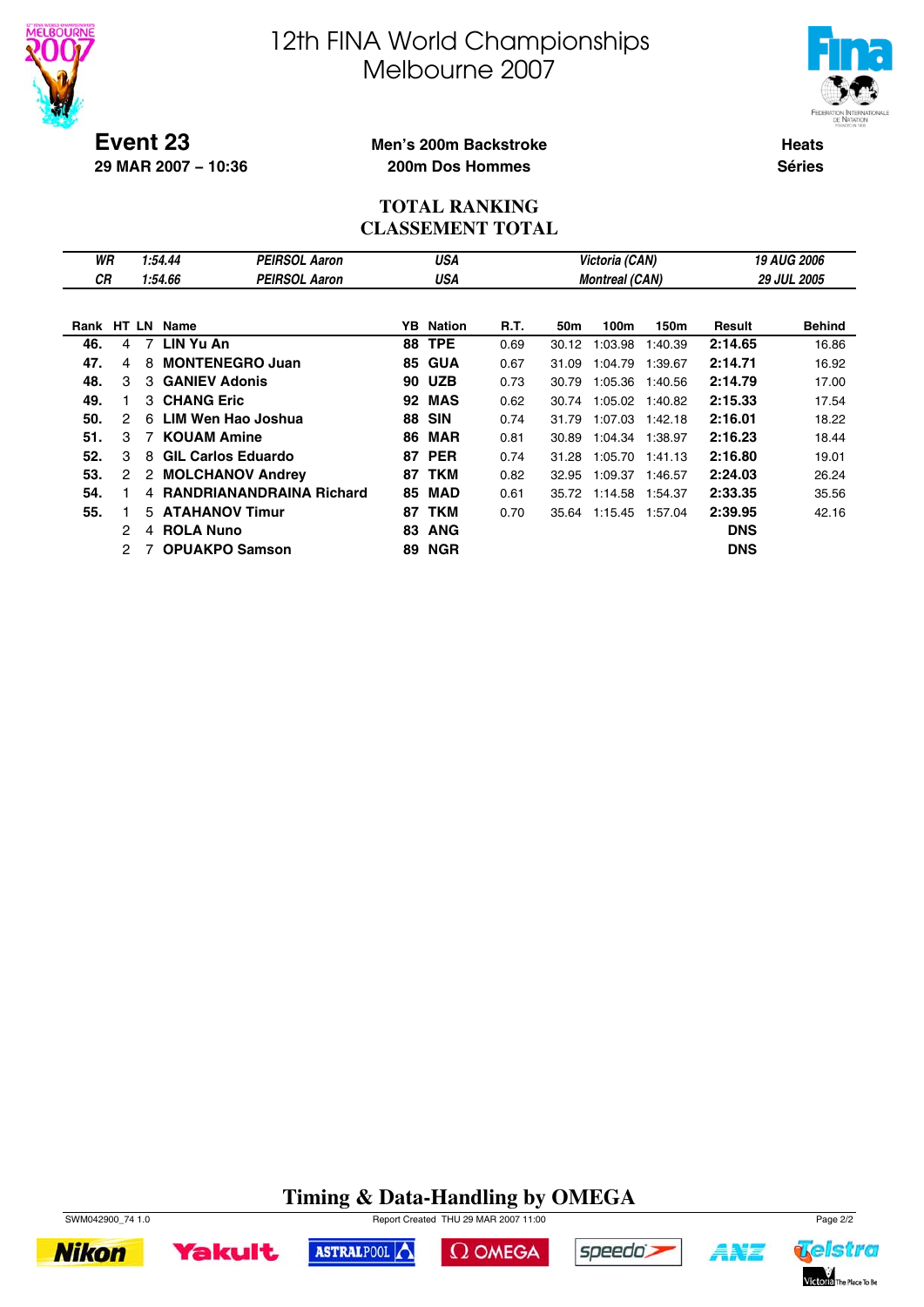



**Event 223 29 MAR 2007 - 20:31**

#### **Men's 200m Backstroke 200m Dos Hommes**

**Semifinals Demi-Finales**

#### **TOTAL RANKING CLASSEMENT TOTAL**

| WR  |                |   | 1:54.44           | <b>PEIRSOL Aaron</b>     |     | USA           |      | Victoria (CAN) |                       | <b>19 AUG 2006</b> |          |                    |
|-----|----------------|---|-------------------|--------------------------|-----|---------------|------|----------------|-----------------------|--------------------|----------|--------------------|
| СR  |                |   | 1:54.66           | <b>PEIRSOL Aaron</b>     |     | USA           |      |                | <b>Montreal (CAN)</b> |                    |          | <b>29 JUL 2005</b> |
|     |                |   |                   |                          |     |               |      |                |                       |                    |          |                    |
|     |                |   | Rank HT LN Name   |                          | YB. | <b>Nation</b> | R.T. | 50m            | 100m                  | 150m               | Result   | <b>Behind</b>      |
| 1.  |                | 4 |                   | <b>LOCHTE Ryan</b>       | 84  | <b>USA</b>    | 0.70 | 27.18          | 56.79                 | 1:26.59            | 1:55.99Q |                    |
| 2.  | 2              | 4 |                   | <b>PEIRSOL Aaron</b>     | 83  | <b>USA</b>    | 0.69 | 27.29          | 56.88                 | 1:26.44            | 1:56.39Q | 0.40               |
| 3.  |                |   |                   | 5 ROGAN Markus           | 82  | <b>AUT</b>    | 0.69 | 27.58          | 57.74                 | 1:27.60            | 1:56.62Q | 0.63               |
| 4.  |                | 6 |                   | <b>VYATCHANIN Arkady</b> | 84  | <b>RUS</b>    | 0.85 | 27.88          | 58.08                 | 1:27.60            | 1:57.56Q | 1.57               |
| 5.  | 2              | 3 |                   | <b>FLOREA Razvan</b>     | 80  | <b>ROU</b>    | 0.65 | 27.47          | 57.71                 | 1:28.28            | 1:58.59Q | 2.60               |
| 6.  | 2              | 5 |                   | <b>GODDARD James</b>     | 83  | <b>GBR</b>    | 0.67 | 28.04          | 58.10                 | 1:28.45            | 1:58.68Q | 2.69               |
| 7.  |                | 3 |                   | <b>MORITA Tomomi</b>     | 84  | <b>JPN</b>    | 0.53 | 27.68          | 58.03                 | 1:28.47            | 1:58.91Q | 2.92               |
| 8.  | $\overline{c}$ | 6 |                   | <b>TAIT Gregor</b>       | 79  | <b>GBR</b>    | 0.75 | 27.90          | 57.95                 | 1:28.69            | 1:59.52Q | 3.53               |
| 9.  |                | 7 | <b>MARIN Luca</b> |                          | 86  | <b>ITA</b>    | 0.71 | 28.91          | 59.28                 | 1:30.02            | 1:59.81  | 3.82               |
| 10. |                | 8 |                   | <b>OUYANG Kunpeng</b>    | 92  | <b>CHN</b>    | 0.63 | 27.26          | 57.86                 | 1:28.81            | 1:59.91  | 3.92               |
| 11. | 2              | 2 |                   | YAMAGUCHI Masafumi       | 84  | <b>JPN</b>    | 0.69 | 27.77          | 58.01                 | 1:28.75            | 2:00.03  | 4.04               |
| 12. | 2              |   |                   | <b>LESTINGI Damiano</b>  | 89  | <b>ITA</b>    | 0.75 | 28.29          | 59.20                 | 1:29.62            | 2:00.17  | 4.18               |
| 13. |                |   |                   | 2 HANNANT Ephraim        | 88  | <b>AUS</b>    | 0.71 | 28.04          | 58.79                 | 1:29.82            | 2:00.95  | 4.96               |
| 14. | 2              |   |                   | <b>OLIVEIRA Pedro</b>    | 88  | <b>POR</b>    | 0.73 | 28.75          | 59.11                 | 1:29.93            | 2:01.18  | 5.19               |
| 15. | 2              | 8 |                   | <b>NECKLES Nicholas</b>  | 78  | <b>BAR</b>    | 0.64 | 28.35          | 59.60                 | 1:30.71            | 2:01.66  | 5.67               |
| 16. |                |   |                   | <b>CHAMMAH Itai</b>      | 85  | <b>ISR</b>    | 0.67 | 28.60          | 1:00.03               | 1:31.64            | 2:01.79  | 5.80               |

### **Timing & Data-Handling by OMEGA**











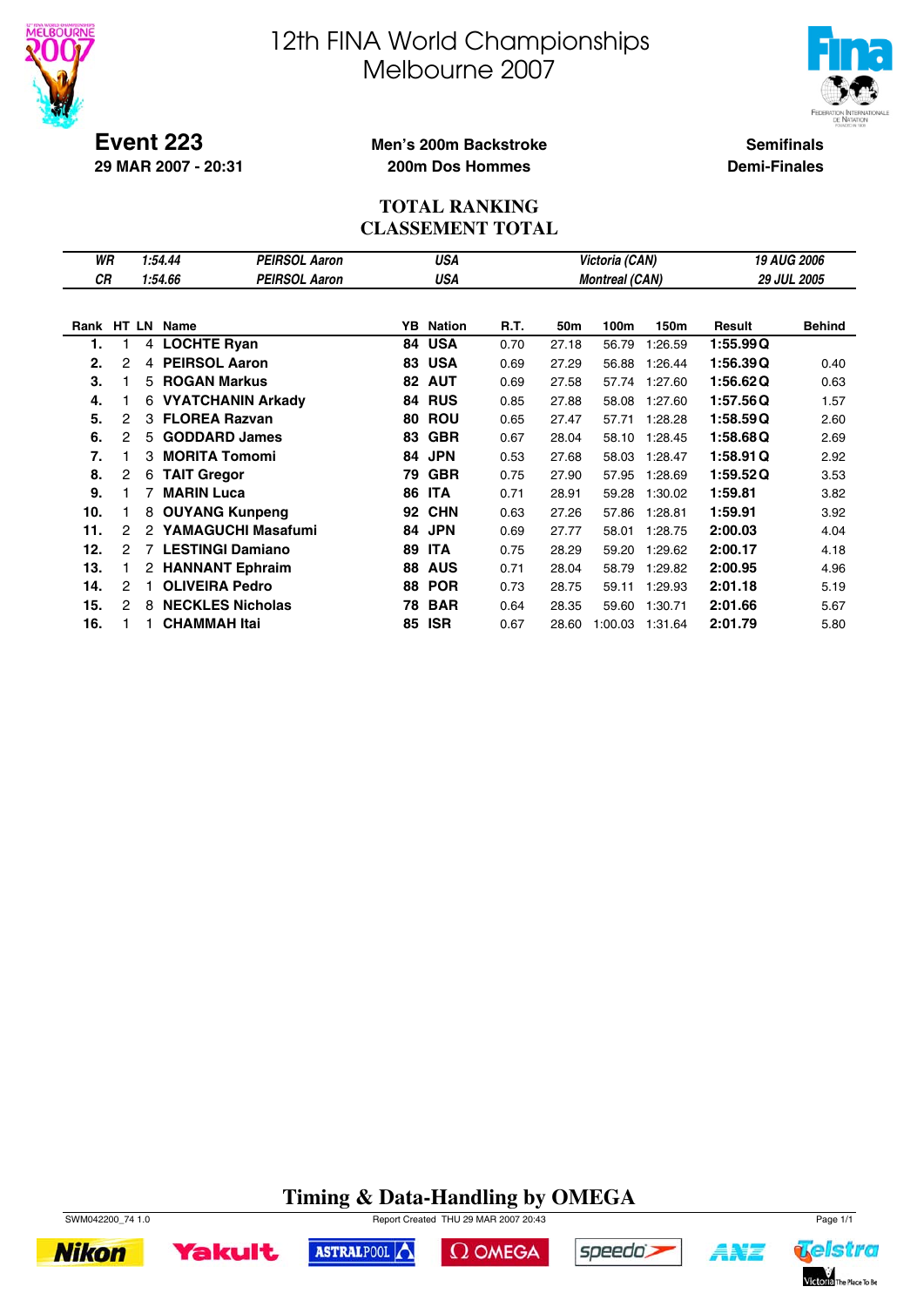



**Event 123 30 MAR 2007 - 19:12**

#### **Men's 200m Backstroke 200m Dos Hommes**

**Finals Finales**

#### **FINAL RESULTS CLASSEMENT FINALES**

| WR<br>СR     | 1:54.44<br>1:54.66        | <b>PEIRSOL Aaron</b><br><b>PEIRSOL Aaron</b> |     | USA<br>USA       |             |       | Victoria (CAN)<br><b>Montreal (CAN)</b> |         |               | <b>19 AUG 2006</b><br><b>29 JUL 2005</b> |
|--------------|---------------------------|----------------------------------------------|-----|------------------|-------------|-------|-----------------------------------------|---------|---------------|------------------------------------------|
| Rank LN      | Name                      |                                              |     | <b>YB</b> Nation | <b>R.T.</b> | 50m   | 100m                                    | 150m    | <b>Result</b> | <b>Behind</b>                            |
| <b>FINAL</b> |                           |                                              |     |                  |             |       |                                         |         |               |                                          |
|              | 4 LOCHTE Ryan             |                                              |     | 84 USA           | 0.71        | 26.88 | 55.67                                   | 1:25.05 | 1:54.32       | <b>WR</b>                                |
| 2.           | <b>PEIRSOL Aaron</b><br>5 |                                              |     | <b>83 USA</b>    | 0.70        | 26.81 | 55.47                                   | 1:24.56 | 1:54.80       | 0.48                                     |
| 3.           | <b>ROGAN Markus</b><br>3  |                                              | 82  | <b>AUT</b>       | 0.65        | 27.62 | 57.18                                   | 1:26.99 | 1:56.02       | 1.70                                     |
| 4.           | 6                         | <b>VYATCHANIN Arkady</b>                     |     | 84 RUS           | 0.85        | 27.76 | 57.47                                   | 1:26.75 | 1:57.14       | 2.82                                     |
| 5.           | 2                         | <b>FLOREA Razvan</b>                         | 80  | <b>ROU</b>       | 0.70        | 27.20 | 57.11                                   | 1:27.16 | 1:57.31       | 2.99                                     |
| 6.           |                           | <b>GODDARD James</b>                         | 83. | <b>GBR</b>       | 0.83        | 27.66 | 57.67                                   | 1:28.31 | 1:58.88       | 4.56                                     |
| 7.           |                           | <b>MORITA Tomomi</b>                         |     | 84 JPN           | 0.61        | 27.74 | 58.03                                   | 1:28.79 | 1:59.14       | 4.82                                     |
| 8.           | <b>TAIT Gregor</b><br>8   |                                              | 79  | <b>GBR</b>       | 0.73        | 27.44 | 57.72                                   | 1:28.26 | 1:59.41       | 5.09                                     |

### **Timing & Data-Handling by OMEGA**











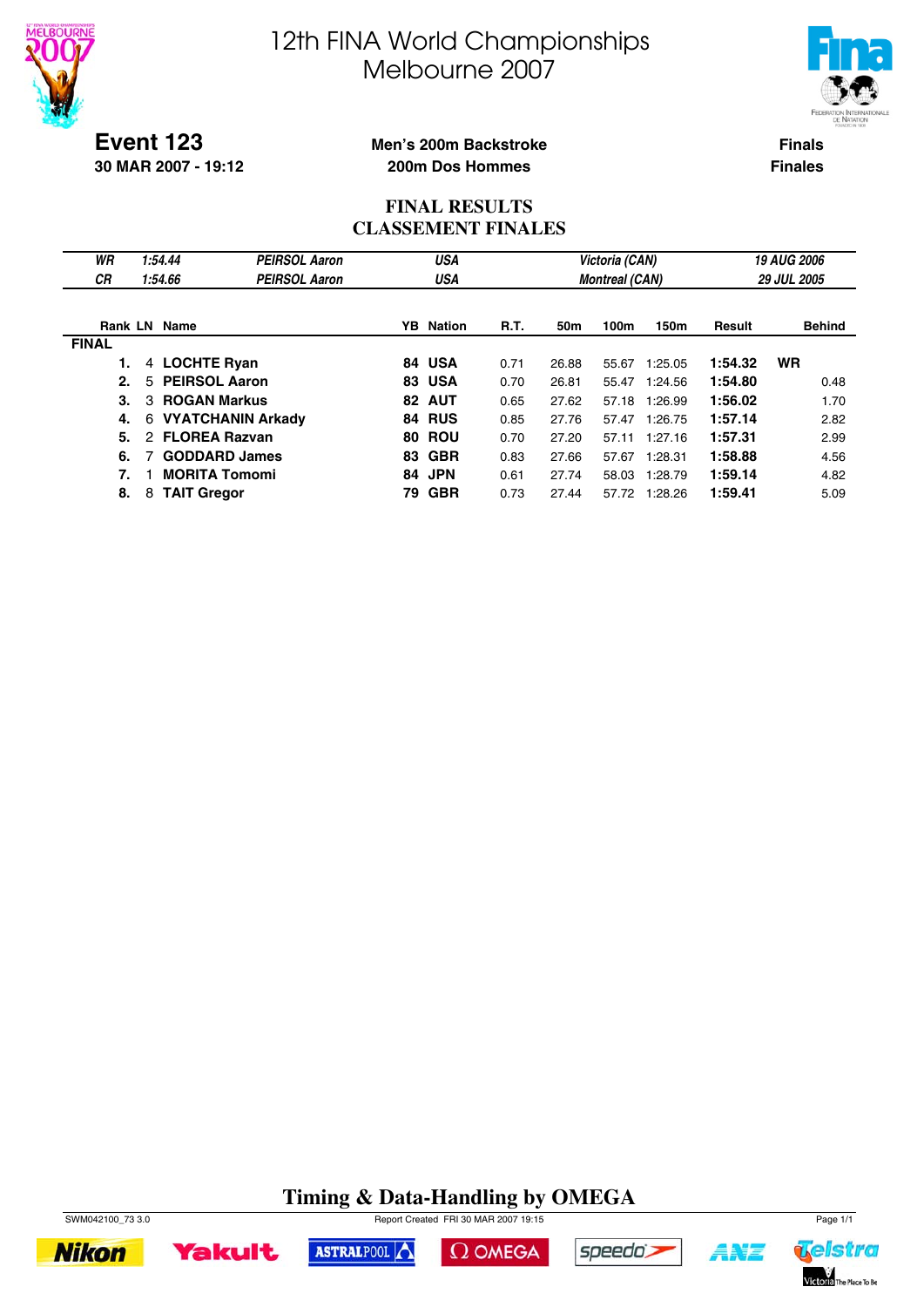



**Heats Séries**

**Event 14 27 MAR 2007 - 10:00**

#### **Men's 50m Breaststroke 50m Brasse Hommes**

#### **TOTAL RANKING CLASSEMENT TOTAL**

| WR |               |    |    |                               | <b>UKR</b> |                  |                        |        | 2 AUG 2002    |
|----|---------------|----|----|-------------------------------|------------|------------------|------------------------|--------|---------------|
|    | 27.18         |    |    | <b>LISOGOR Oleg</b>           |            |                  | <b>Berlin (GER)</b>    |        |               |
| CR | 27.46         |    |    | <b>GIBSON James</b>           | GBR        |                  | <b>Barcelona (ESP)</b> |        | 22 JUL 2003   |
|    |               |    |    |                               |            |                  |                        |        |               |
|    |               |    |    | Rank HT LN Name               |            | <b>YB</b> Nation | R.T.                   | Result | <b>Behind</b> |
|    | 1.            | 18 |    | 7 VAN DER BURGH Cameron       |            | <b>88 RSA</b>    | 0.69                   | 27.49Q |               |
|    | 2.            | 17 |    | 4 TERRIN Alessandro           |            | <b>85 ITA</b>    | 0.78                   | 27.53Q | 0.04          |
|    | 3.            | 18 |    | 2 HANSEN Brendan              |            | 81 USA           | 0.72                   | 27.64Q | 0.15          |
|    | 4.            | 18 |    | 4 LISOGOR Oleg                |            | <b>79 UKR</b>    | 0.81                   | 27.69Q | 0.20          |
|    | 5.            | 17 |    | 6 RICKARD Brenton             |            | <b>83 AUS</b>    | 0.83                   | 27.80Q | 0.31          |
|    |               |    |    |                               |            |                  |                        |        |               |
|    | 6.            | 17 |    | 7 MALUL Michael               |            | <b>85 ISR</b>    | 0.59                   | 27.92Q | 0.43          |
|    | 7.            | 17 | 1. | <b>KITAJIMA Kosuke</b>        |            | 82 JPN           | 0.71                   | 27.97Q | 0.48          |
|    | 8.            | 16 |    | 3 DYMO Valeriy                |            | <b>85 UKR</b>    | 0.77                   | 28.04Q | 0.55          |
|    | 9.            | 16 |    | 5 GIBSON James                |            | <b>80 GBR</b>    | 0.80                   | 28.06Q | 0.57          |
|    | 10.           | 18 |    | 5 SLUDNOV Roman               |            | <b>80 RUS</b>    | 0.78                   | 28.11Q | 0.62          |
|    | 11.           | 16 |    | 6 WANG Haibo                  |            | 82 CHN           | 0.77                   | 28.12Q | 0.63          |
|    | 12.           | 17 |    | 5 MARKIC Matjaz               |            | 83 SLO           | 0.78                   | 28.15Q | 0.66          |
|    | 13.           | 17 |    | 3 DUBOSCQ Hugues              |            | 81 FRA           | 0.73                   | 28.17Q | 0.68          |
|    | 14.           | 16 |    | 4 TAHIROVIC Emil              |            | <b>79 SLO</b>    | 0.76                   | 28.18Q | 0.69          |
|    | 15.           | 16 |    | 8 TEPAVCEVIC Mladen           |            | <b>76 SRB</b>    | 0.78                   | 28.24Q | 0.75          |
|    | 16.           | 16 |    | 2 VAN AGGELE Robin            |            | <b>84 NED</b>    | 0.75                   | 28.25Q | 0.76          |
|    | 17.           | 17 |    | 2 WARNECKE Mark               |            | <b>70 GER</b>    | 0.73                   | 28.28  | 0.79          |
|    | 18.           | 16 |    | 1 ALEXANDROV Mihail           |            | <b>85 BUL</b>    | 0.77                   | 28.34  | 0.85          |
|    | 19.           | 11 |    | 5 JEDLICKA Jiri               |            | 87 CZE           | 0.71                   | 28.39  | 0.90          |
|    | 20.           | 18 |    | 3 MEW Darren                  |            | <b>79 GBR</b>    | 0.78                   | 28.43  | 0.94          |
|    | 21.           | 18 |    | 8 DALE OEN Alexander          |            | <b>85 NOR</b>    | 0.79                   | 28.48  | 0.99          |
|    | 22.           | 15 |    | 1 HETLAND Aleksander          |            | <b>82 NOR</b>    | 0.74                   | 28.49  | 1.00          |
|    | 23.           | 17 |    | 8 NEUMANN Johannes            |            | <b>85 GER</b>    | 0.79                   | 28.50  | 1.01          |
|    | 24.           | 18 |    | 1 LIMA Felipe                 |            | <b>85 BRA</b>    | 0.74                   | 28.54  | 1.05          |
|    | 25.           | 14 |    | 4 BARBOSA Henrique            |            | 84 BRA           | 0.74                   | 28.58  | 1.09          |
|    | 26.           | 15 |    | 6 QU Jingyu                   |            | 86 CHN           |                        | 28.62  |               |
|    |               |    |    |                               |            |                  | 0.74                   |        | 1.13          |
|    | 27.           | 14 |    | 2 SNYDERS Glenn               |            | <b>87 NZL</b>    | 0.77                   | 28.64  | 1.15          |
|    | 28.           | 15 |    | 2 USHER Scott                 |            | <b>83 USA</b>    | 0.74                   | 28.68  | 1.19          |
|    | 29.           | 14 |    | 7 MOEKETSANE Thabang          |            | <b>87 RSA</b>    | 0.76                   | 28.78  | 1.29          |
|    | 29.           | 15 |    | 4 PREDA Valentin              |            | 85 ROU           | 0.77                   | 28.78  | 1.29          |
|    | 31.           | 12 |    | 8 TITENIS Giedrius            |            | <b>89 LTU</b>    | 0.85                   | 28.82  | 1.33          |
|    | 32.           | 14 |    | 5 FALL Malick                 |            | <b>85 SEN</b>    | 0.80                   | 28.85  | 1.36          |
|    | 33. 13        |    |    | 5 WOLNIAK Slawomir            |            | 88 POL           | 0.73                   | 28.87  | 1.38          |
|    | <b>34.</b> 15 |    |    | 7 BROWN Michael               |            | 84 CAN           | 0.75                   | 28.90  | 1.41          |
|    | 35. 15        |    |    | 8 PODOPRIGORA Maxim           |            | <b>78 AUT</b>    | 0.77                   | 28.91  | 1.42          |
|    | 36. 15        |    |    | 3 KOMORNIKOV Dmitry           |            | <b>81 RUS</b>    | 0.73                   | 29.00  | 1.51          |
|    | 37. 14        |    |    | 6 SVEINSSON Jakob Johann      |            | 82 ISL           | 0.77                   | 29.02  | 1.53          |
|    | 38. 12        |    |    | 5 YAMASHITA Makoto            |            | 83 JPN           | 0.71                   | 29.06  | 1.57          |
|    | 38. 13        |    |    | 7 CROSS Andrei                |            | 84 BAR           | 0.82                   | 29.06  | 1.57          |
|    | 40. 13        |    |    | 2 COURTOIS Damien             |            | <b>88 SUI</b>    | 0.75                   | 29.28  | 1.79          |
|    | 41. 14        |    |    | 3 ALIREZAEI DIZICHEH Mohammad |            | 85 IRI           | 0.80                   | 29.31  | 1.82          |
|    | <b>42.</b> 13 |    |    | 1 DAUTARTAS Edvinas           |            | <b>87 LTU</b>    | 0.88                   | 29.32  | 1.83          |
|    | <b>43.</b> 13 |    |    | 3 DELIC Nikola                |            | <b>85 CRO</b>    | 0.73                   | 29.36  | 1.87          |
|    | 44. 11        |    |    | 8 LIIVAMAGI Martin            |            | 88 EST           | 0.75                   | 29.38  | 1.89          |
|    |               |    |    | 44. 12 6 KOBROSLY Wael        |            | <b>88 LIB</b>    | 0.78                   | 29.38  | 1.89          |
|    |               |    |    |                               |            |                  |                        |        |               |

**Timing & Data-Handling by OMEGA**

ASTRALPOOL

SWM030900\_74 1.0 Report Created TUE 27 MAR 2007 10:24 Page 1/4

 $\Omega$  OMEGA

speedo's



**Yakult** 



1 N'E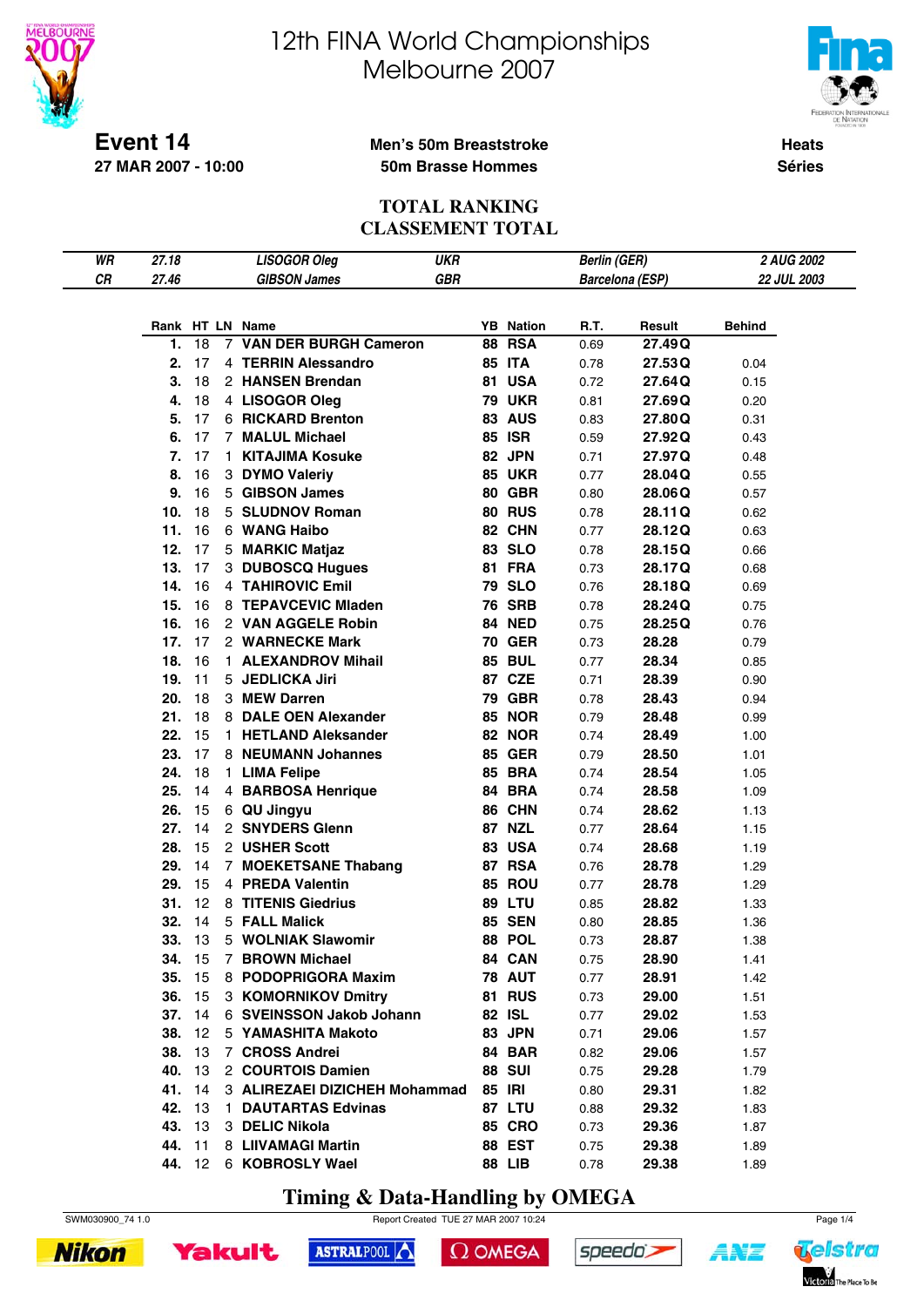

# 12th FINA World Championships Melbourne 2007



**Heats Séries**

#### **Men's 50m Breaststroke 50m Brasse Hommes**

**TOTAL RANKING CLASSEMENT TOTAL**

| WR | 27.18      |        |    | <b>LISOGOR Oleg</b>                                 | <b>UKR</b> |                         | <b>Berlin (GER)</b> |                        | 2 AUG 2002    |  |
|----|------------|--------|----|-----------------------------------------------------|------------|-------------------------|---------------------|------------------------|---------------|--|
| CR | 27.46      |        |    | <b>GIBSON James</b>                                 | <b>GBR</b> |                         |                     | <b>Barcelona (ESP)</b> | 22 JUL 2003   |  |
|    |            |        |    |                                                     |            |                         |                     |                        |               |  |
|    | Rank       |        |    | HT LN Name                                          |            | <b>YB</b> Nation        | R.T.                | Result                 | <b>Behind</b> |  |
|    | 46.        | 13     | 6  | <b>DE PRINS Alwin</b>                               | 78         | <b>LUX</b>              | 0.86                | 29.44                  | 1.95          |  |
|    | 47.        | 14     | 1. | <b>CRESPO Edgar Robert</b>                          |            | <b>89 PAN</b>           | 0.68                | 29.51                  | 2.02          |  |
|    | 48.        | 12     |    | 2 MOLINA Miguel                                     |            | <b>84 PHI</b>           | 0.68                | 29.56                  | 2.07          |  |
|    | 49.        | 15     |    | 5 POSTICA Sergiu                                    | 85         | <b>MDA</b>              | 0.80                | 29.59                  | 2.10          |  |
|    | 50.        | 12     |    | 1 VASILYEU Mikalai                                  | 88         | <b>BLR</b>              | 0.83                | 29.67                  | 2.18          |  |
|    | 51.        | 16     |    | <b>7 CAPITANCIUC Andrei</b>                         | 85         | <b>MDA</b>              | 0.75                | 29.68                  | 2.19          |  |
|    | 52.        | 12     |    | 3 CHIANG Hsin Hung                                  | 88         | <b>TPE</b>              | 0.78                | 29.69                  | 2.20          |  |
|    | 53.        | 4      |    | 5 TERUPAIA Rainui                                   | 83         | <b>TAH</b>              | 0.83                | 29.74                  | 2.25          |  |
|    | 54.        | 12     |    | 7 ALJAND Martti                                     | 87         | <b>EST</b>              | 0.68                | 29.76                  | 2.27          |  |
|    | 55.        | 10     |    | 3 MACULEVICS Vidvuds                                |            | 87 LAT                  | 0.88                | 29.83                  | 2.34          |  |
|    | 56.        | 12     |    | 4 LUCAS Adam                                        |            | <b>83 AUS</b>           | 0.76                | 29.84                  | 2.35          |  |
|    | 57.        | 11     |    | 2 BEERI Tom                                         |            | <b>86 ISR</b>           | 0.82                | 29.92                  | 2.43          |  |
|    | 58.        | 14     |    | 8 RYZHKOV Yevgeniy                                  |            | <b>85 KAZ</b>           | 0.85                | 30.02                  | 2.53          |  |
|    | 59.        | 11     |    | <b>6 SANZAROVECS Kirils</b>                         |            | 89 LAT                  | 0.83                | 30.04                  | 2.55          |  |
|    | 60.        | 11     |    | 4 LAM Wei-Xiong Parker                              | 89         | <b>SIN</b>              | 0.68                | 30.14                  | 2.65          |  |
|    | 61.        | 8      |    | 4 LABAN Josh                                        |            | <b>82 ISV</b>           | 0.71                | 30.21                  | 2.72          |  |
|    | 62.        | 9      |    | 6 HENSLEY Kevin                                     |            | 85 ISV                  | 0.65                | 30.22                  | 2.73          |  |
|    | 63.        | 10     |    | 2 ARFIANTO Billy                                    | 83         | <b>INA</b>              | 0.80                | 30.27                  | 2.78          |  |
|    | 64.        | 10     | 1. | <b>GLAMOCIC Milan</b>                               | 86         | <b>BIH</b>              | 0.80                | 30.32                  | 2.83          |  |
|    | 65.        | 8      |    | 5 SIN Sujong                                        | 88         | <b>KOR</b>              | 0.78                | 30.35                  | 2.86          |  |
|    | 65.        | 13     |    | 8 PICASSO RISSO Francisco                           |            | <b>82 URU</b>           | 0.84                | 30.35                  | 2.86          |  |
|    | 67.        | 10     |    | 8 YUDHIANTO Herry                                   |            | <b>83 INA</b>           | 0.73                | 30.47                  | 2.98          |  |
|    | 68.        | 10     |    | 6 TAN Jin Leonard                                   | 85         | <b>SIN</b>              | 0.78                | 30.55                  | 3.06          |  |
|    | 69.        | 11     |    | <b>3 WILLIAMS Eric</b>                              | 77         | <b>NGR</b>              | 0.80                | 30.56                  | 3.07          |  |
|    | 70.        | 11     |    | 7 WANG Wei Wen                                      | 86         | <b>TPE</b>              | 0.67                | 30.59                  | 3.10          |  |
|    | 71.        | 10     |    | 4 BORDADO Gerard                                    | 88         | <b>PHI</b>              | 0.73                | 30.71                  | 3.22          |  |
|    | 71.        | 10     |    | 5 LEON CANDIA Antonio Manuel                        | 82         | <b>PAR</b>              | 0.86                | 30.71                  | 3.22          |  |
|    | 73.        | 13     |    | 4 PRONO BRITEZ Genaro Mathias                       |            | 89 PAR                  | 0.74                | 30.91                  | 3.42          |  |
|    | 74.        | 9      | 1. | <b>SHAH Amar</b>                                    |            | <b>85 KEN</b>           | 0.75                | 31.08                  | 3.59          |  |
|    | 75.        | 9      |    | 4 YAP See Tuan                                      |            | 89 MAS                  | 0.79                | 31.19                  | 3.70          |  |
|    | 76.        | 9      |    | 2 KANCHELA Chisela                                  |            | 87 ZAM                  | 0.77                | 31.25                  | 3.76          |  |
|    | 77.        | 11     |    | 1 DAVELAAR Rodion                                   |            | <b>90 AHO</b>           | 0.70                | 31.46                  | 3.97          |  |
|    | 78.        | 8      |    | 7 HAFDI Youssef                                     |            | <b>86 MAR</b>           | 0.74                | 31.60                  | 4.11          |  |
|    | 79.        | 9      |    | 7 THOM Onan                                         |            | 84 GUY                  | 0.79                | 31.69                  | 4.20          |  |
|    | 80.        | 6      |    | 4 MEDINA SU Eric Arturo                             |            | <b>92 PAN</b>           | 0.73                | 31.92                  | 4.43          |  |
|    | 81.        | 8      |    | 2 RAJOHNSON Erik                                    |            | 85 MAD                  | 0.82                | 31.96                  | 4.47          |  |
|    | 82.        | 6      |    | <b>6 BOLDBAATAR Butekhuils</b><br>1 AGUON Celestino |            | 90 MGL                  | 0.82                | 32.00                  | 4.51          |  |
|    | 83.<br>84. | 6<br>8 |    | 3 RIVERO Alexander                                  |            | <b>88 GUM</b><br>86 BOL | 0.69                | 32.11<br>32.16         | 4.62          |  |
|    | 85.        | 7      |    | 4 MATIAS Joao                                       |            | 86 ANG                  | 0.84                |                        | 4.67          |  |
|    | 86.        | 7      | 1. | <b>JASIM Omar</b>                                   |            | <b>90 BRN</b>           | 0.75<br>0.81        | 32.25<br>32.33         | 4.76<br>4.84  |  |
|    | 87.        | 10     |    | 7 AL HENIDI Jehad                                   |            | 91 JOR                  | 0.87                | 32.40                  | 4.91          |  |
|    | 88.        | 7      |    | 5 CISS Khaly                                        | 81         | <b>SEN</b>              | 0.89                | 32.43                  | 4.94          |  |
|    | 89.        | 8      |    | 8 ZAMMITT Jamie                                     |            | <b>86 GIB</b>           | 0.77                | 32.49                  | 5.00          |  |
|    | 90.        | 7      |    | 6 CHUA Melvin                                       |            | 89 MAS                  | 0.80                | 32.50                  | 5.01          |  |
|    |            |        |    |                                                     |            |                         |                     |                        |               |  |

**Timing & Data-Handling by OMEGA**

ASTRALPOOL



 $\Omega$  OMEGA

speedo's



**Yakult** 

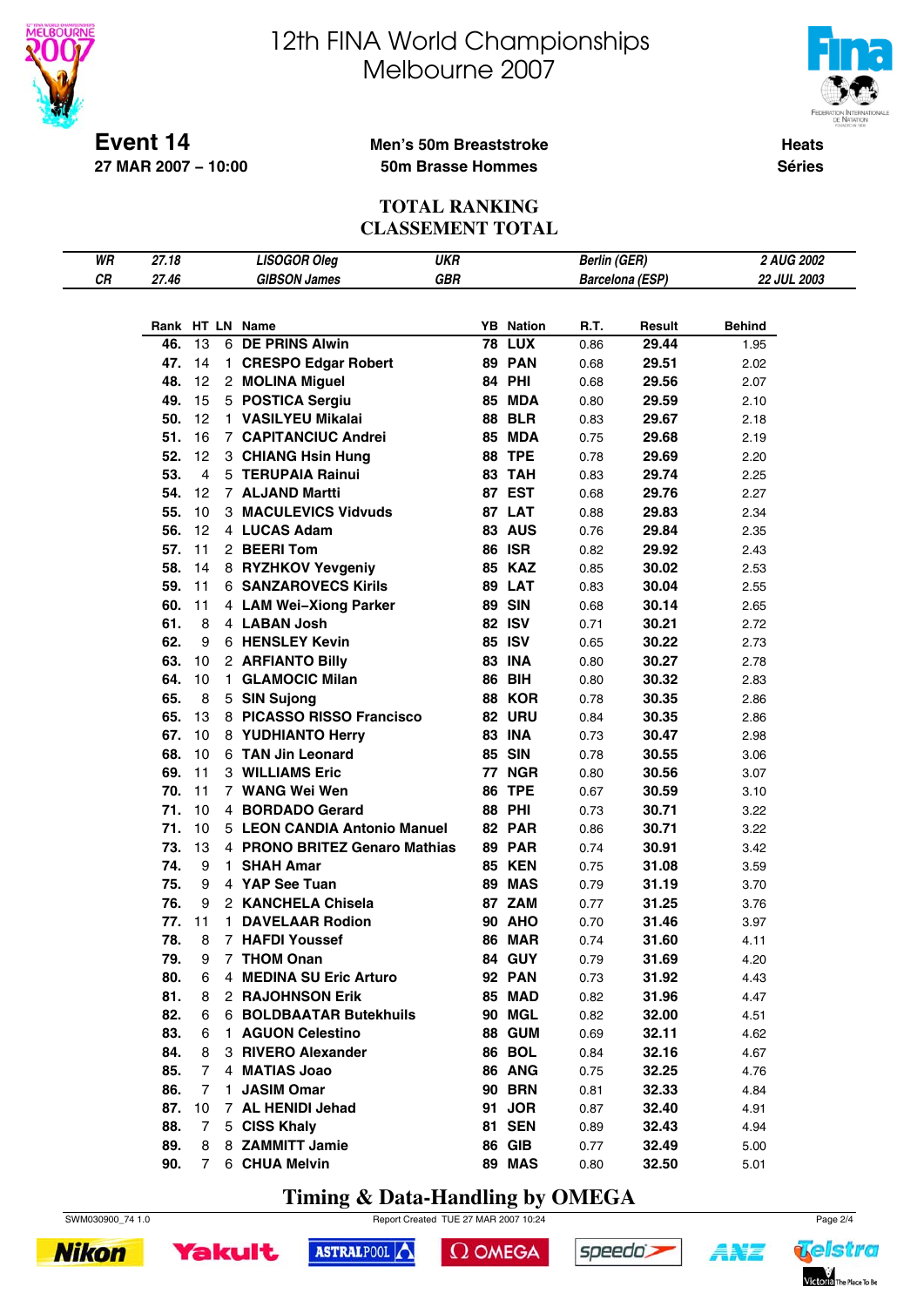



**Heats Séries**

#### **Men's 50m Breaststroke 50m Brasse Hommes**

**Event 14 27 MAR 2007 − 10:00**

#### **TOTAL RANKING CLASSEMENT TOTAL**

| CR<br>GBR<br>27.46<br><b>GIBSON James</b><br>Barcelona (ESP)<br>22 JUL 2003<br>Rank HT LN Name<br><b>YB</b> Nation<br>R.T.<br>Result<br><b>Behind</b><br>90 MAC<br>91.<br>5 LEI Hong Nam<br>6<br>0.65<br>32.66<br>5.17<br>92.<br><b>90 MOZ</b><br>5<br>7 CAMAL Chakyl<br>0.69<br>32.74<br>5.25<br>93.<br>7 SICHAN Heimanu<br>90 TAH<br>6<br>0.71<br>32.78<br>5.29<br>94.<br>8 LAO Hei Meng<br>88 MAC<br>7<br>0.72<br>32.79<br>5.30<br>95.<br>6 ATANIYAZOV Guvanch<br>86 TKM<br>5<br>0.79<br>33.03<br>5.54<br><b>90 MRI</b><br>96.<br>8 CHEUNG HO YAN Kevin<br>6<br>0.85<br>33.26<br>5.77<br><b>86 MLT</b><br>97.<br>5<br>4 AGIUS Neil<br>0.68<br>33.34<br>5.85<br>87 ARM<br>98.<br>7 NAZARYAN Aram<br>7<br>0.85<br>33.44<br>5.95<br>99.<br>3 DIVGIKAR Varun<br><b>85 IND</b><br>6<br>0.81<br>33.73<br>6.24<br>100.<br><b>83 PLE</b><br>6<br>2 DAMRAH Sadeq<br>0.81<br>33.86<br>6.37<br>101.<br>5<br>8 WONG Eli Ebenezer<br><b>91 NMA</b><br>0.69<br>33.89<br>6.40<br>102.<br>5<br>86 FSM<br>1 AUGUSTINE Tony<br>0.72<br>33.96<br>6.47<br>103.<br>5<br>88 LBA<br>3 AL-JABALI Monder<br>0.82<br>34.01<br>6.52<br>104.<br><b>KARTABAEV Timur</b><br>91 KGZ<br>8<br>0.83<br>34.16<br>6.67<br>1.<br><b>89 SEY</b><br>105.<br>3 SMITH Julio<br>7<br>0.69<br>34.18<br>6.69<br><b>85 MDV</b><br>106.<br>4 ASHRAF Hassan<br>4<br>0.78<br>34.67<br>7.18<br>107.<br>5 MARFLEET Joshua<br>87 SAM<br>5<br>0.74<br>34.88<br>7.39<br>108.<br>3<br>4 ALDHAHERI A.<br>91 UAE<br>0.98<br>35.00<br>7.51<br>87 FSM<br>109.<br>3 RODRIGUEZ Justine<br>3<br>0.80<br>36.10<br>8.61<br>110.<br>8 ROBERTS Niall<br>91 GUY<br>4<br>0.83<br>36.31<br>8.82<br>111.<br><b>82 VIN</b><br>3<br>5 WALLACE Stephenson<br>0.83<br>37.02<br>9.53<br>112.<br><b>90 MIL</b><br>7 DECOSTER Justin<br>3<br>0.73<br>37.43<br>9.94<br>113.<br>5 OKOTAI Petero<br>81 COK<br>1<br>0.85<br>37.86<br>10.37<br>114.<br>92 UGA<br>3<br><b>KARMALI Rahim</b><br>0.76<br>38.00<br>1.<br>10.51<br>81 CGO<br>115.<br>5<br>2 LUMUAMU-DIMBU Aymard<br>38.16<br>0.85<br>10.67<br><b>78 NIG</b><br>116.<br>6 ALHOUSSEINI ALHASSAN M.<br>3<br>1.20<br>38.50<br>11.01<br>91 MGL<br>117.<br>4<br>6 BUYANKHISHIG Bulguitei<br>0.87<br>38.91<br>11.42<br><b>85 ASA</b><br>118.<br>2<br>3 LEATUALEVAO JR. Vincent<br>0.84<br>39.46<br>11.97<br>119.<br>87 CGO<br>4<br>3 DANGASSAT-SISSOULOU Iglay<br>0.86<br>39.47<br>11.98<br>87 SUD<br>120.<br>8 ADAM Ahmed<br>3<br>1.03<br>40.81<br>13.32<br>121.<br><b>86 LES</b><br>4 MAKHOTHI Boipelo<br>0.81<br>41.91<br>1<br>14.42<br>122.<br>4<br>2 MOROMELLA Lehlohonolo<br><b>85 LES</b><br>0.98<br>42.93<br>15.44<br>123.<br>4<br>1<br>77 ASA<br>43.24<br><b>SCANLAN Robert</b><br>0.81<br>15.75<br>124.<br>5 HARRIS Giordan<br>93 MIL<br>47.28<br>2<br>0.70<br>19.79<br><b>75 SLE</b><br>125.<br>2 BAMBA Gibrilla<br>55.11<br>3<br>1.33<br>27.62<br>3 YOUGBARE Rene Jacob<br>84 BUR<br><b>DNS</b><br>1.<br>2 ILBOUDA Salfo<br><b>76 BUR</b><br><b>DNS</b><br>2<br>2<br>4 ALI MAIGA Akibou Yacouba<br>77 NIG<br><b>DNS</b><br><b>80 MTN</b><br>6 SALEM BILAL Yacoub<br><b>DNS</b><br>2<br>2 AWIZOBA Essossimana<br><b>78 TOG</b><br><b>DNS</b><br>7<br>6 AGUIAR Joao<br>83 ANG<br><b>DNS</b><br>8<br>5 RONY Shajahan Ali<br><b>89 BAN</b><br><b>DNS</b><br>9<br>8 AL ARAJ Osama<br>91 QAT<br><b>DNS</b><br>9<br><b>82 CRO</b> | WR | 27.18 |    | <b>LISOGOR Oleg</b> | <b>UKR</b> | <b>Berlin (GER)</b> |            | 2 AUG 2002 |  |
|--------------------------------------------------------------------------------------------------------------------------------------------------------------------------------------------------------------------------------------------------------------------------------------------------------------------------------------------------------------------------------------------------------------------------------------------------------------------------------------------------------------------------------------------------------------------------------------------------------------------------------------------------------------------------------------------------------------------------------------------------------------------------------------------------------------------------------------------------------------------------------------------------------------------------------------------------------------------------------------------------------------------------------------------------------------------------------------------------------------------------------------------------------------------------------------------------------------------------------------------------------------------------------------------------------------------------------------------------------------------------------------------------------------------------------------------------------------------------------------------------------------------------------------------------------------------------------------------------------------------------------------------------------------------------------------------------------------------------------------------------------------------------------------------------------------------------------------------------------------------------------------------------------------------------------------------------------------------------------------------------------------------------------------------------------------------------------------------------------------------------------------------------------------------------------------------------------------------------------------------------------------------------------------------------------------------------------------------------------------------------------------------------------------------------------------------------------------------------------------------------------------------------------------------------------------------------------------------------------------------------------------------------------------------------------------------------------------------------------------------------------------------------------------------------------------------------------------------------------------------------------------------------------------------------------------------------------------------------------------------------------------------------------------------------------------------------------------------------------------------------------------------------------------------------------------------------------------------------------------------------------------------------------------------------------------|----|-------|----|---------------------|------------|---------------------|------------|------------|--|
|                                                                                                                                                                                                                                                                                                                                                                                                                                                                                                                                                                                                                                                                                                                                                                                                                                                                                                                                                                                                                                                                                                                                                                                                                                                                                                                                                                                                                                                                                                                                                                                                                                                                                                                                                                                                                                                                                                                                                                                                                                                                                                                                                                                                                                                                                                                                                                                                                                                                                                                                                                                                                                                                                                                                                                                                                                                                                                                                                                                                                                                                                                                                                                                                                                                                                                              |    |       |    |                     |            |                     |            |            |  |
|                                                                                                                                                                                                                                                                                                                                                                                                                                                                                                                                                                                                                                                                                                                                                                                                                                                                                                                                                                                                                                                                                                                                                                                                                                                                                                                                                                                                                                                                                                                                                                                                                                                                                                                                                                                                                                                                                                                                                                                                                                                                                                                                                                                                                                                                                                                                                                                                                                                                                                                                                                                                                                                                                                                                                                                                                                                                                                                                                                                                                                                                                                                                                                                                                                                                                                              |    |       |    |                     |            |                     |            |            |  |
|                                                                                                                                                                                                                                                                                                                                                                                                                                                                                                                                                                                                                                                                                                                                                                                                                                                                                                                                                                                                                                                                                                                                                                                                                                                                                                                                                                                                                                                                                                                                                                                                                                                                                                                                                                                                                                                                                                                                                                                                                                                                                                                                                                                                                                                                                                                                                                                                                                                                                                                                                                                                                                                                                                                                                                                                                                                                                                                                                                                                                                                                                                                                                                                                                                                                                                              |    |       |    |                     |            |                     |            |            |  |
|                                                                                                                                                                                                                                                                                                                                                                                                                                                                                                                                                                                                                                                                                                                                                                                                                                                                                                                                                                                                                                                                                                                                                                                                                                                                                                                                                                                                                                                                                                                                                                                                                                                                                                                                                                                                                                                                                                                                                                                                                                                                                                                                                                                                                                                                                                                                                                                                                                                                                                                                                                                                                                                                                                                                                                                                                                                                                                                                                                                                                                                                                                                                                                                                                                                                                                              |    |       |    |                     |            |                     |            |            |  |
|                                                                                                                                                                                                                                                                                                                                                                                                                                                                                                                                                                                                                                                                                                                                                                                                                                                                                                                                                                                                                                                                                                                                                                                                                                                                                                                                                                                                                                                                                                                                                                                                                                                                                                                                                                                                                                                                                                                                                                                                                                                                                                                                                                                                                                                                                                                                                                                                                                                                                                                                                                                                                                                                                                                                                                                                                                                                                                                                                                                                                                                                                                                                                                                                                                                                                                              |    |       |    |                     |            |                     |            |            |  |
|                                                                                                                                                                                                                                                                                                                                                                                                                                                                                                                                                                                                                                                                                                                                                                                                                                                                                                                                                                                                                                                                                                                                                                                                                                                                                                                                                                                                                                                                                                                                                                                                                                                                                                                                                                                                                                                                                                                                                                                                                                                                                                                                                                                                                                                                                                                                                                                                                                                                                                                                                                                                                                                                                                                                                                                                                                                                                                                                                                                                                                                                                                                                                                                                                                                                                                              |    |       |    |                     |            |                     |            |            |  |
|                                                                                                                                                                                                                                                                                                                                                                                                                                                                                                                                                                                                                                                                                                                                                                                                                                                                                                                                                                                                                                                                                                                                                                                                                                                                                                                                                                                                                                                                                                                                                                                                                                                                                                                                                                                                                                                                                                                                                                                                                                                                                                                                                                                                                                                                                                                                                                                                                                                                                                                                                                                                                                                                                                                                                                                                                                                                                                                                                                                                                                                                                                                                                                                                                                                                                                              |    |       |    |                     |            |                     |            |            |  |
|                                                                                                                                                                                                                                                                                                                                                                                                                                                                                                                                                                                                                                                                                                                                                                                                                                                                                                                                                                                                                                                                                                                                                                                                                                                                                                                                                                                                                                                                                                                                                                                                                                                                                                                                                                                                                                                                                                                                                                                                                                                                                                                                                                                                                                                                                                                                                                                                                                                                                                                                                                                                                                                                                                                                                                                                                                                                                                                                                                                                                                                                                                                                                                                                                                                                                                              |    |       |    |                     |            |                     |            |            |  |
|                                                                                                                                                                                                                                                                                                                                                                                                                                                                                                                                                                                                                                                                                                                                                                                                                                                                                                                                                                                                                                                                                                                                                                                                                                                                                                                                                                                                                                                                                                                                                                                                                                                                                                                                                                                                                                                                                                                                                                                                                                                                                                                                                                                                                                                                                                                                                                                                                                                                                                                                                                                                                                                                                                                                                                                                                                                                                                                                                                                                                                                                                                                                                                                                                                                                                                              |    |       |    |                     |            |                     |            |            |  |
|                                                                                                                                                                                                                                                                                                                                                                                                                                                                                                                                                                                                                                                                                                                                                                                                                                                                                                                                                                                                                                                                                                                                                                                                                                                                                                                                                                                                                                                                                                                                                                                                                                                                                                                                                                                                                                                                                                                                                                                                                                                                                                                                                                                                                                                                                                                                                                                                                                                                                                                                                                                                                                                                                                                                                                                                                                                                                                                                                                                                                                                                                                                                                                                                                                                                                                              |    |       |    |                     |            |                     |            |            |  |
|                                                                                                                                                                                                                                                                                                                                                                                                                                                                                                                                                                                                                                                                                                                                                                                                                                                                                                                                                                                                                                                                                                                                                                                                                                                                                                                                                                                                                                                                                                                                                                                                                                                                                                                                                                                                                                                                                                                                                                                                                                                                                                                                                                                                                                                                                                                                                                                                                                                                                                                                                                                                                                                                                                                                                                                                                                                                                                                                                                                                                                                                                                                                                                                                                                                                                                              |    |       |    |                     |            |                     |            |            |  |
|                                                                                                                                                                                                                                                                                                                                                                                                                                                                                                                                                                                                                                                                                                                                                                                                                                                                                                                                                                                                                                                                                                                                                                                                                                                                                                                                                                                                                                                                                                                                                                                                                                                                                                                                                                                                                                                                                                                                                                                                                                                                                                                                                                                                                                                                                                                                                                                                                                                                                                                                                                                                                                                                                                                                                                                                                                                                                                                                                                                                                                                                                                                                                                                                                                                                                                              |    |       |    |                     |            |                     |            |            |  |
|                                                                                                                                                                                                                                                                                                                                                                                                                                                                                                                                                                                                                                                                                                                                                                                                                                                                                                                                                                                                                                                                                                                                                                                                                                                                                                                                                                                                                                                                                                                                                                                                                                                                                                                                                                                                                                                                                                                                                                                                                                                                                                                                                                                                                                                                                                                                                                                                                                                                                                                                                                                                                                                                                                                                                                                                                                                                                                                                                                                                                                                                                                                                                                                                                                                                                                              |    |       |    |                     |            |                     |            |            |  |
|                                                                                                                                                                                                                                                                                                                                                                                                                                                                                                                                                                                                                                                                                                                                                                                                                                                                                                                                                                                                                                                                                                                                                                                                                                                                                                                                                                                                                                                                                                                                                                                                                                                                                                                                                                                                                                                                                                                                                                                                                                                                                                                                                                                                                                                                                                                                                                                                                                                                                                                                                                                                                                                                                                                                                                                                                                                                                                                                                                                                                                                                                                                                                                                                                                                                                                              |    |       |    |                     |            |                     |            |            |  |
|                                                                                                                                                                                                                                                                                                                                                                                                                                                                                                                                                                                                                                                                                                                                                                                                                                                                                                                                                                                                                                                                                                                                                                                                                                                                                                                                                                                                                                                                                                                                                                                                                                                                                                                                                                                                                                                                                                                                                                                                                                                                                                                                                                                                                                                                                                                                                                                                                                                                                                                                                                                                                                                                                                                                                                                                                                                                                                                                                                                                                                                                                                                                                                                                                                                                                                              |    |       |    |                     |            |                     |            |            |  |
|                                                                                                                                                                                                                                                                                                                                                                                                                                                                                                                                                                                                                                                                                                                                                                                                                                                                                                                                                                                                                                                                                                                                                                                                                                                                                                                                                                                                                                                                                                                                                                                                                                                                                                                                                                                                                                                                                                                                                                                                                                                                                                                                                                                                                                                                                                                                                                                                                                                                                                                                                                                                                                                                                                                                                                                                                                                                                                                                                                                                                                                                                                                                                                                                                                                                                                              |    |       |    |                     |            |                     |            |            |  |
|                                                                                                                                                                                                                                                                                                                                                                                                                                                                                                                                                                                                                                                                                                                                                                                                                                                                                                                                                                                                                                                                                                                                                                                                                                                                                                                                                                                                                                                                                                                                                                                                                                                                                                                                                                                                                                                                                                                                                                                                                                                                                                                                                                                                                                                                                                                                                                                                                                                                                                                                                                                                                                                                                                                                                                                                                                                                                                                                                                                                                                                                                                                                                                                                                                                                                                              |    |       |    |                     |            |                     |            |            |  |
|                                                                                                                                                                                                                                                                                                                                                                                                                                                                                                                                                                                                                                                                                                                                                                                                                                                                                                                                                                                                                                                                                                                                                                                                                                                                                                                                                                                                                                                                                                                                                                                                                                                                                                                                                                                                                                                                                                                                                                                                                                                                                                                                                                                                                                                                                                                                                                                                                                                                                                                                                                                                                                                                                                                                                                                                                                                                                                                                                                                                                                                                                                                                                                                                                                                                                                              |    |       |    |                     |            |                     |            |            |  |
|                                                                                                                                                                                                                                                                                                                                                                                                                                                                                                                                                                                                                                                                                                                                                                                                                                                                                                                                                                                                                                                                                                                                                                                                                                                                                                                                                                                                                                                                                                                                                                                                                                                                                                                                                                                                                                                                                                                                                                                                                                                                                                                                                                                                                                                                                                                                                                                                                                                                                                                                                                                                                                                                                                                                                                                                                                                                                                                                                                                                                                                                                                                                                                                                                                                                                                              |    |       |    |                     |            |                     |            |            |  |
|                                                                                                                                                                                                                                                                                                                                                                                                                                                                                                                                                                                                                                                                                                                                                                                                                                                                                                                                                                                                                                                                                                                                                                                                                                                                                                                                                                                                                                                                                                                                                                                                                                                                                                                                                                                                                                                                                                                                                                                                                                                                                                                                                                                                                                                                                                                                                                                                                                                                                                                                                                                                                                                                                                                                                                                                                                                                                                                                                                                                                                                                                                                                                                                                                                                                                                              |    |       |    |                     |            |                     |            |            |  |
|                                                                                                                                                                                                                                                                                                                                                                                                                                                                                                                                                                                                                                                                                                                                                                                                                                                                                                                                                                                                                                                                                                                                                                                                                                                                                                                                                                                                                                                                                                                                                                                                                                                                                                                                                                                                                                                                                                                                                                                                                                                                                                                                                                                                                                                                                                                                                                                                                                                                                                                                                                                                                                                                                                                                                                                                                                                                                                                                                                                                                                                                                                                                                                                                                                                                                                              |    |       |    |                     |            |                     |            |            |  |
|                                                                                                                                                                                                                                                                                                                                                                                                                                                                                                                                                                                                                                                                                                                                                                                                                                                                                                                                                                                                                                                                                                                                                                                                                                                                                                                                                                                                                                                                                                                                                                                                                                                                                                                                                                                                                                                                                                                                                                                                                                                                                                                                                                                                                                                                                                                                                                                                                                                                                                                                                                                                                                                                                                                                                                                                                                                                                                                                                                                                                                                                                                                                                                                                                                                                                                              |    |       |    |                     |            |                     |            |            |  |
|                                                                                                                                                                                                                                                                                                                                                                                                                                                                                                                                                                                                                                                                                                                                                                                                                                                                                                                                                                                                                                                                                                                                                                                                                                                                                                                                                                                                                                                                                                                                                                                                                                                                                                                                                                                                                                                                                                                                                                                                                                                                                                                                                                                                                                                                                                                                                                                                                                                                                                                                                                                                                                                                                                                                                                                                                                                                                                                                                                                                                                                                                                                                                                                                                                                                                                              |    |       |    |                     |            |                     |            |            |  |
|                                                                                                                                                                                                                                                                                                                                                                                                                                                                                                                                                                                                                                                                                                                                                                                                                                                                                                                                                                                                                                                                                                                                                                                                                                                                                                                                                                                                                                                                                                                                                                                                                                                                                                                                                                                                                                                                                                                                                                                                                                                                                                                                                                                                                                                                                                                                                                                                                                                                                                                                                                                                                                                                                                                                                                                                                                                                                                                                                                                                                                                                                                                                                                                                                                                                                                              |    |       |    |                     |            |                     |            |            |  |
|                                                                                                                                                                                                                                                                                                                                                                                                                                                                                                                                                                                                                                                                                                                                                                                                                                                                                                                                                                                                                                                                                                                                                                                                                                                                                                                                                                                                                                                                                                                                                                                                                                                                                                                                                                                                                                                                                                                                                                                                                                                                                                                                                                                                                                                                                                                                                                                                                                                                                                                                                                                                                                                                                                                                                                                                                                                                                                                                                                                                                                                                                                                                                                                                                                                                                                              |    |       |    |                     |            |                     |            |            |  |
|                                                                                                                                                                                                                                                                                                                                                                                                                                                                                                                                                                                                                                                                                                                                                                                                                                                                                                                                                                                                                                                                                                                                                                                                                                                                                                                                                                                                                                                                                                                                                                                                                                                                                                                                                                                                                                                                                                                                                                                                                                                                                                                                                                                                                                                                                                                                                                                                                                                                                                                                                                                                                                                                                                                                                                                                                                                                                                                                                                                                                                                                                                                                                                                                                                                                                                              |    |       |    |                     |            |                     |            |            |  |
|                                                                                                                                                                                                                                                                                                                                                                                                                                                                                                                                                                                                                                                                                                                                                                                                                                                                                                                                                                                                                                                                                                                                                                                                                                                                                                                                                                                                                                                                                                                                                                                                                                                                                                                                                                                                                                                                                                                                                                                                                                                                                                                                                                                                                                                                                                                                                                                                                                                                                                                                                                                                                                                                                                                                                                                                                                                                                                                                                                                                                                                                                                                                                                                                                                                                                                              |    |       |    |                     |            |                     |            |            |  |
|                                                                                                                                                                                                                                                                                                                                                                                                                                                                                                                                                                                                                                                                                                                                                                                                                                                                                                                                                                                                                                                                                                                                                                                                                                                                                                                                                                                                                                                                                                                                                                                                                                                                                                                                                                                                                                                                                                                                                                                                                                                                                                                                                                                                                                                                                                                                                                                                                                                                                                                                                                                                                                                                                                                                                                                                                                                                                                                                                                                                                                                                                                                                                                                                                                                                                                              |    |       |    |                     |            |                     |            |            |  |
|                                                                                                                                                                                                                                                                                                                                                                                                                                                                                                                                                                                                                                                                                                                                                                                                                                                                                                                                                                                                                                                                                                                                                                                                                                                                                                                                                                                                                                                                                                                                                                                                                                                                                                                                                                                                                                                                                                                                                                                                                                                                                                                                                                                                                                                                                                                                                                                                                                                                                                                                                                                                                                                                                                                                                                                                                                                                                                                                                                                                                                                                                                                                                                                                                                                                                                              |    |       |    |                     |            |                     |            |            |  |
|                                                                                                                                                                                                                                                                                                                                                                                                                                                                                                                                                                                                                                                                                                                                                                                                                                                                                                                                                                                                                                                                                                                                                                                                                                                                                                                                                                                                                                                                                                                                                                                                                                                                                                                                                                                                                                                                                                                                                                                                                                                                                                                                                                                                                                                                                                                                                                                                                                                                                                                                                                                                                                                                                                                                                                                                                                                                                                                                                                                                                                                                                                                                                                                                                                                                                                              |    |       |    |                     |            |                     |            |            |  |
|                                                                                                                                                                                                                                                                                                                                                                                                                                                                                                                                                                                                                                                                                                                                                                                                                                                                                                                                                                                                                                                                                                                                                                                                                                                                                                                                                                                                                                                                                                                                                                                                                                                                                                                                                                                                                                                                                                                                                                                                                                                                                                                                                                                                                                                                                                                                                                                                                                                                                                                                                                                                                                                                                                                                                                                                                                                                                                                                                                                                                                                                                                                                                                                                                                                                                                              |    |       |    |                     |            |                     |            |            |  |
|                                                                                                                                                                                                                                                                                                                                                                                                                                                                                                                                                                                                                                                                                                                                                                                                                                                                                                                                                                                                                                                                                                                                                                                                                                                                                                                                                                                                                                                                                                                                                                                                                                                                                                                                                                                                                                                                                                                                                                                                                                                                                                                                                                                                                                                                                                                                                                                                                                                                                                                                                                                                                                                                                                                                                                                                                                                                                                                                                                                                                                                                                                                                                                                                                                                                                                              |    |       |    |                     |            |                     |            |            |  |
|                                                                                                                                                                                                                                                                                                                                                                                                                                                                                                                                                                                                                                                                                                                                                                                                                                                                                                                                                                                                                                                                                                                                                                                                                                                                                                                                                                                                                                                                                                                                                                                                                                                                                                                                                                                                                                                                                                                                                                                                                                                                                                                                                                                                                                                                                                                                                                                                                                                                                                                                                                                                                                                                                                                                                                                                                                                                                                                                                                                                                                                                                                                                                                                                                                                                                                              |    |       |    |                     |            |                     |            |            |  |
|                                                                                                                                                                                                                                                                                                                                                                                                                                                                                                                                                                                                                                                                                                                                                                                                                                                                                                                                                                                                                                                                                                                                                                                                                                                                                                                                                                                                                                                                                                                                                                                                                                                                                                                                                                                                                                                                                                                                                                                                                                                                                                                                                                                                                                                                                                                                                                                                                                                                                                                                                                                                                                                                                                                                                                                                                                                                                                                                                                                                                                                                                                                                                                                                                                                                                                              |    |       |    |                     |            |                     |            |            |  |
|                                                                                                                                                                                                                                                                                                                                                                                                                                                                                                                                                                                                                                                                                                                                                                                                                                                                                                                                                                                                                                                                                                                                                                                                                                                                                                                                                                                                                                                                                                                                                                                                                                                                                                                                                                                                                                                                                                                                                                                                                                                                                                                                                                                                                                                                                                                                                                                                                                                                                                                                                                                                                                                                                                                                                                                                                                                                                                                                                                                                                                                                                                                                                                                                                                                                                                              |    |       |    |                     |            |                     |            |            |  |
|                                                                                                                                                                                                                                                                                                                                                                                                                                                                                                                                                                                                                                                                                                                                                                                                                                                                                                                                                                                                                                                                                                                                                                                                                                                                                                                                                                                                                                                                                                                                                                                                                                                                                                                                                                                                                                                                                                                                                                                                                                                                                                                                                                                                                                                                                                                                                                                                                                                                                                                                                                                                                                                                                                                                                                                                                                                                                                                                                                                                                                                                                                                                                                                                                                                                                                              |    |       |    |                     |            |                     |            |            |  |
|                                                                                                                                                                                                                                                                                                                                                                                                                                                                                                                                                                                                                                                                                                                                                                                                                                                                                                                                                                                                                                                                                                                                                                                                                                                                                                                                                                                                                                                                                                                                                                                                                                                                                                                                                                                                                                                                                                                                                                                                                                                                                                                                                                                                                                                                                                                                                                                                                                                                                                                                                                                                                                                                                                                                                                                                                                                                                                                                                                                                                                                                                                                                                                                                                                                                                                              |    |       |    |                     |            |                     |            |            |  |
|                                                                                                                                                                                                                                                                                                                                                                                                                                                                                                                                                                                                                                                                                                                                                                                                                                                                                                                                                                                                                                                                                                                                                                                                                                                                                                                                                                                                                                                                                                                                                                                                                                                                                                                                                                                                                                                                                                                                                                                                                                                                                                                                                                                                                                                                                                                                                                                                                                                                                                                                                                                                                                                                                                                                                                                                                                                                                                                                                                                                                                                                                                                                                                                                                                                                                                              |    |       |    |                     |            |                     |            |            |  |
|                                                                                                                                                                                                                                                                                                                                                                                                                                                                                                                                                                                                                                                                                                                                                                                                                                                                                                                                                                                                                                                                                                                                                                                                                                                                                                                                                                                                                                                                                                                                                                                                                                                                                                                                                                                                                                                                                                                                                                                                                                                                                                                                                                                                                                                                                                                                                                                                                                                                                                                                                                                                                                                                                                                                                                                                                                                                                                                                                                                                                                                                                                                                                                                                                                                                                                              |    |       |    |                     |            |                     |            |            |  |
|                                                                                                                                                                                                                                                                                                                                                                                                                                                                                                                                                                                                                                                                                                                                                                                                                                                                                                                                                                                                                                                                                                                                                                                                                                                                                                                                                                                                                                                                                                                                                                                                                                                                                                                                                                                                                                                                                                                                                                                                                                                                                                                                                                                                                                                                                                                                                                                                                                                                                                                                                                                                                                                                                                                                                                                                                                                                                                                                                                                                                                                                                                                                                                                                                                                                                                              |    |       |    |                     |            |                     |            |            |  |
|                                                                                                                                                                                                                                                                                                                                                                                                                                                                                                                                                                                                                                                                                                                                                                                                                                                                                                                                                                                                                                                                                                                                                                                                                                                                                                                                                                                                                                                                                                                                                                                                                                                                                                                                                                                                                                                                                                                                                                                                                                                                                                                                                                                                                                                                                                                                                                                                                                                                                                                                                                                                                                                                                                                                                                                                                                                                                                                                                                                                                                                                                                                                                                                                                                                                                                              |    |       |    |                     |            |                     |            |            |  |
|                                                                                                                                                                                                                                                                                                                                                                                                                                                                                                                                                                                                                                                                                                                                                                                                                                                                                                                                                                                                                                                                                                                                                                                                                                                                                                                                                                                                                                                                                                                                                                                                                                                                                                                                                                                                                                                                                                                                                                                                                                                                                                                                                                                                                                                                                                                                                                                                                                                                                                                                                                                                                                                                                                                                                                                                                                                                                                                                                                                                                                                                                                                                                                                                                                                                                                              |    |       |    |                     |            |                     |            |            |  |
|                                                                                                                                                                                                                                                                                                                                                                                                                                                                                                                                                                                                                                                                                                                                                                                                                                                                                                                                                                                                                                                                                                                                                                                                                                                                                                                                                                                                                                                                                                                                                                                                                                                                                                                                                                                                                                                                                                                                                                                                                                                                                                                                                                                                                                                                                                                                                                                                                                                                                                                                                                                                                                                                                                                                                                                                                                                                                                                                                                                                                                                                                                                                                                                                                                                                                                              |    |       |    |                     |            |                     |            |            |  |
|                                                                                                                                                                                                                                                                                                                                                                                                                                                                                                                                                                                                                                                                                                                                                                                                                                                                                                                                                                                                                                                                                                                                                                                                                                                                                                                                                                                                                                                                                                                                                                                                                                                                                                                                                                                                                                                                                                                                                                                                                                                                                                                                                                                                                                                                                                                                                                                                                                                                                                                                                                                                                                                                                                                                                                                                                                                                                                                                                                                                                                                                                                                                                                                                                                                                                                              |    |       |    |                     |            |                     |            |            |  |
|                                                                                                                                                                                                                                                                                                                                                                                                                                                                                                                                                                                                                                                                                                                                                                                                                                                                                                                                                                                                                                                                                                                                                                                                                                                                                                                                                                                                                                                                                                                                                                                                                                                                                                                                                                                                                                                                                                                                                                                                                                                                                                                                                                                                                                                                                                                                                                                                                                                                                                                                                                                                                                                                                                                                                                                                                                                                                                                                                                                                                                                                                                                                                                                                                                                                                                              |    |       |    |                     |            |                     |            |            |  |
|                                                                                                                                                                                                                                                                                                                                                                                                                                                                                                                                                                                                                                                                                                                                                                                                                                                                                                                                                                                                                                                                                                                                                                                                                                                                                                                                                                                                                                                                                                                                                                                                                                                                                                                                                                                                                                                                                                                                                                                                                                                                                                                                                                                                                                                                                                                                                                                                                                                                                                                                                                                                                                                                                                                                                                                                                                                                                                                                                                                                                                                                                                                                                                                                                                                                                                              |    |       |    |                     |            |                     |            |            |  |
|                                                                                                                                                                                                                                                                                                                                                                                                                                                                                                                                                                                                                                                                                                                                                                                                                                                                                                                                                                                                                                                                                                                                                                                                                                                                                                                                                                                                                                                                                                                                                                                                                                                                                                                                                                                                                                                                                                                                                                                                                                                                                                                                                                                                                                                                                                                                                                                                                                                                                                                                                                                                                                                                                                                                                                                                                                                                                                                                                                                                                                                                                                                                                                                                                                                                                                              |    |       |    |                     |            |                     |            |            |  |
|                                                                                                                                                                                                                                                                                                                                                                                                                                                                                                                                                                                                                                                                                                                                                                                                                                                                                                                                                                                                                                                                                                                                                                                                                                                                                                                                                                                                                                                                                                                                                                                                                                                                                                                                                                                                                                                                                                                                                                                                                                                                                                                                                                                                                                                                                                                                                                                                                                                                                                                                                                                                                                                                                                                                                                                                                                                                                                                                                                                                                                                                                                                                                                                                                                                                                                              |    |       | 18 | 6 ROGULJ Vanja      |            |                     | <b>DNS</b> |            |  |
| 7 KPETONKY Anthony<br><b>78 GHA</b><br><b>DSQ</b><br>$\overline{2}$                                                                                                                                                                                                                                                                                                                                                                                                                                                                                                                                                                                                                                                                                                                                                                                                                                                                                                                                                                                                                                                                                                                                                                                                                                                                                                                                                                                                                                                                                                                                                                                                                                                                                                                                                                                                                                                                                                                                                                                                                                                                                                                                                                                                                                                                                                                                                                                                                                                                                                                                                                                                                                                                                                                                                                                                                                                                                                                                                                                                                                                                                                                                                                                                                                          |    |       |    |                     |            |                     |            |            |  |

**Timing & Data-Handling by OMEGA**







**Yakult** 

```
\Omega OMEGA
```
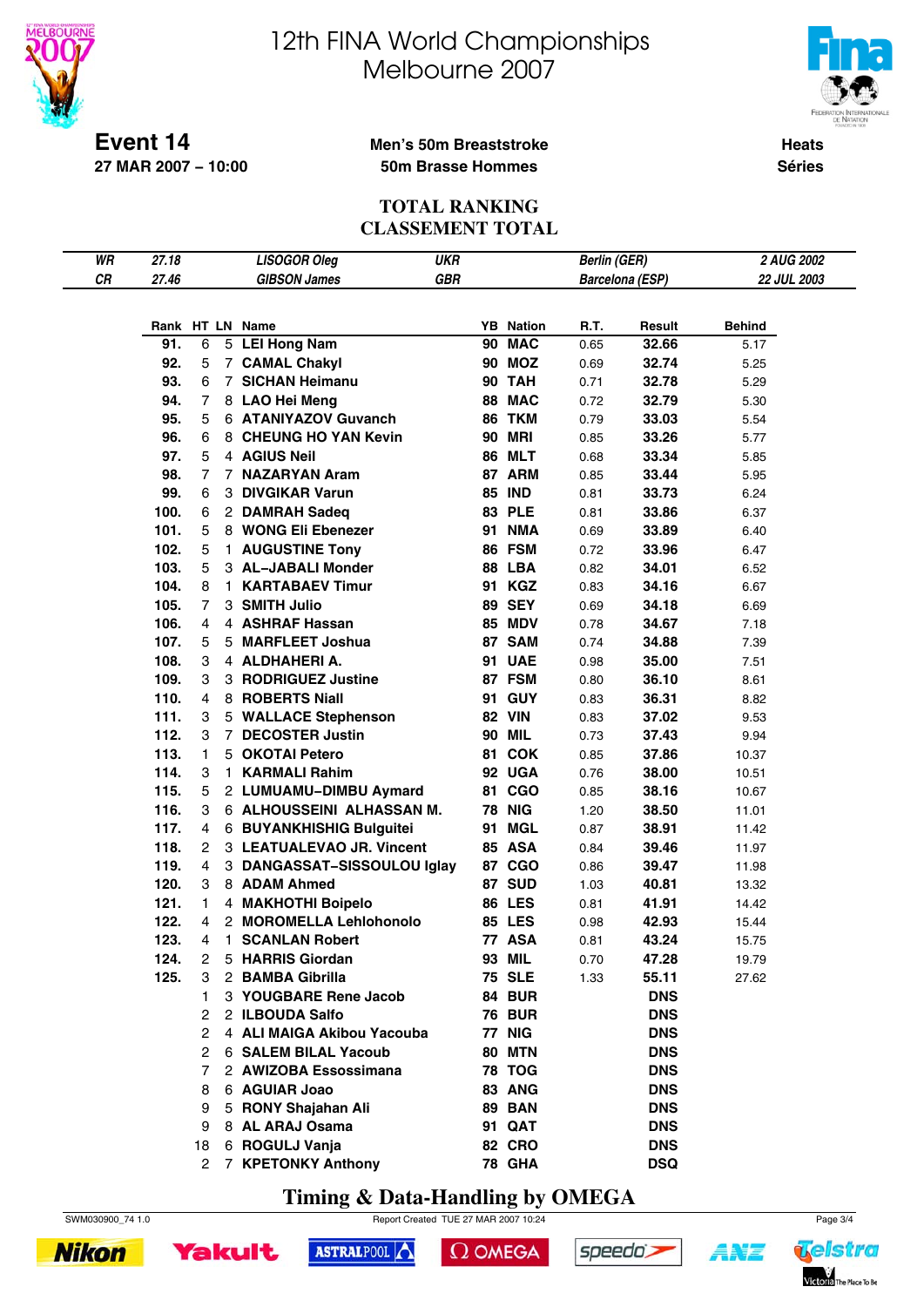



**Event 14 27 MAR 2007 − 10:00**

#### **Men's 50m Breaststroke 50m Brasse Hommes**

**Heats Séries**

#### **TOTAL RANKING CLASSEMENT TOTAL**

| WR | 27.18           | <b>LISOGOR Oleg</b> | <b>UKR</b> |                  | <b>Berlin (GER)</b> |                        |               | <b>2 AUG 2002</b>  |
|----|-----------------|---------------------|------------|------------------|---------------------|------------------------|---------------|--------------------|
| СR | 27.46           | <b>GIBSON James</b> | <b>GBR</b> |                  |                     | <b>Barcelona (ESP)</b> |               | <b>22 JUL 2003</b> |
|    |                 |                     |            |                  |                     |                        |               |                    |
|    | Rank HT LN Name |                     |            | <b>YB</b> Nation | R.T.                | Result                 | <b>Behind</b> |                    |
|    |                 | 3 AL-SALEH Moustafa |            | <b>85 SYR</b>    |                     | <b>DSQ</b>             |               |                    |

### **Timing & Data-Handling by OMEGA**

 $\Omega$  OMEGA

ASTRALPOOL



**Yakult** 



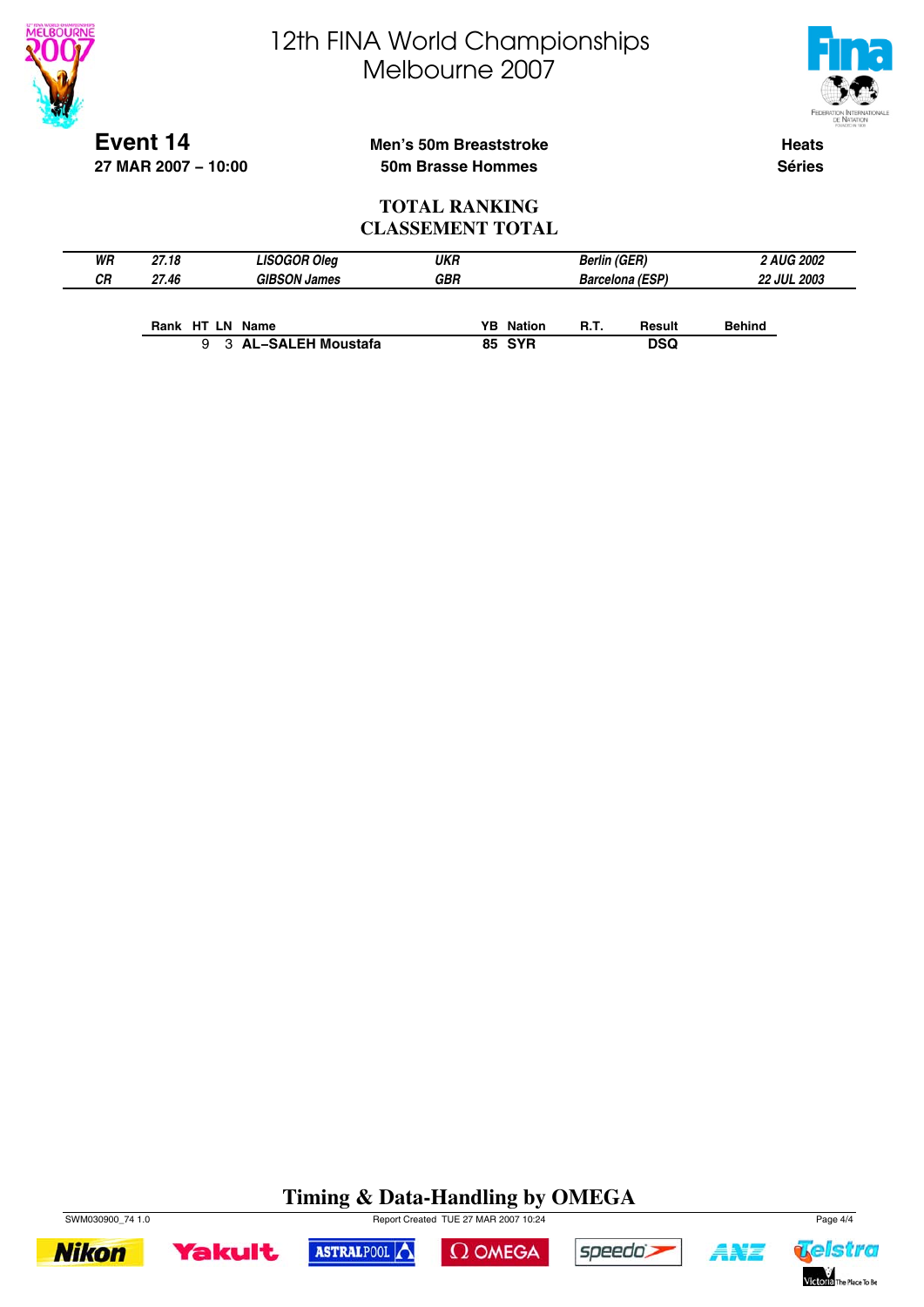



**Event 214 27 MAR 2007 - 19:21**

#### **Men's 50m Breaststroke 50m Brasse Hommes**

**Semifinals Demi-Finales**

#### **TOTAL RANKING CLASSEMENT TOTAL**

| WR | 27.18      |   |                | <b>LISOGOR Oleg</b>          | <b>UKR</b> |    |                  | <b>Berlin (GER)</b> |                        | <b>2 AUG 2002</b>  |  |
|----|------------|---|----------------|------------------------------|------------|----|------------------|---------------------|------------------------|--------------------|--|
| СR | 27.46      |   |                | <b>GIBSON James</b>          | <b>GBR</b> |    |                  |                     | <b>Barcelona (ESP)</b> | <b>22 JUL 2003</b> |  |
|    |            |   |                |                              |            |    |                  |                     |                        |                    |  |
|    | Rank HT LN |   |                | Name                         |            |    | <b>YB</b> Nation | R.T.                | Result                 | <b>Behind</b>      |  |
|    | 1.         | 2 | 5              | <b>HANSEN Brendan</b>        |            | 81 | <b>USA</b>       | 0.71                | 27.51Q                 |                    |  |
|    | 2.         |   | 5              | <b>LISOGOR Oleg</b>          |            |    | <b>79 UKR</b>    | 0.79                | 27.53Q                 | 0.02               |  |
|    | 3.         |   |                | 4 TERRIN Alessandro          |            | 85 | <b>ITA</b>       | 0.80                | 27.55Q                 | 0.04               |  |
|    | 4.         | 2 | 6              | <b>KITAJIMA Kosuke</b>       |            | 82 | <b>JPN</b>       | 0.71                | 27.89Q                 | 0.38               |  |
|    | 5.         |   | 6              | <b>DYMO Valeriy</b>          |            |    | <b>85 UKR</b>    | 0.75                | 27.97Q                 | 0.46               |  |
|    | 6.         | 2 | з              | <b>RICKARD Brenton</b>       |            | 83 | <b>AUS</b>       | 0.82                | 27.98Q                 | 0.47               |  |
|    | 7.         | 2 | 4              | <b>VAN DER BURGH Cameron</b> |            | 88 | <b>RSA</b>       | 0.67                | 27.99Q                 | 0.48               |  |
|    | 8.         |   | 3              | <b>MALUL Michael</b>         |            | 85 | <b>ISR</b>       | 0.60                | 28,08Q                 | 0.57               |  |
|    | 9.         |   |                | 2 SLUDNOV Roman              |            | 80 | <b>RUS</b>       | 0.75                | 28.09                  | 0.58               |  |
|    | 10.        |   |                | 8 VAN AGGELE Robin           |            |    | <b>84 NED</b>    | 0.76                | 28.10                  | 0.59               |  |
|    | 11.        | 2 | 2              | <b>GIBSON James</b>          |            | 80 | <b>GBR</b>       | 0.79                | 28.21                  | 0.70               |  |
|    | 12.        | 2 |                | <b>DUBOSCQ Hugues</b>        |            | 81 | <b>FRA</b>       | 0.74                | 28.36                  | 0.85               |  |
|    | 13.        | 2 | 8              | <b>TEPAVCEVIC Miaden</b>     |            | 76 | <b>SRB</b>       | 0.78                | 28.38                  | 0.87               |  |
|    | 14.        |   |                | <b>TAHIROVIC Emil</b>        |            | 79 | <b>SLO</b>       | 0.78                | 28.40                  | 0.89               |  |
|    | 15.        |   |                | <b>MARKIC Matjaz</b>         |            | 83 | <b>SLO</b>       | 0.75                | 28.45                  | 0.94               |  |
|    | 16.        | 2 | $\overline{7}$ | <b>WANG Haibo</b>            |            |    | 82 CHN           | 0.73                | 28.66                  | 1.15               |  |

### **Timing & Data-Handling by OMEGA**



**Yakult** 

**Nikon** 

SWM030200\_74 1.0 Page 1/1



 $\Omega$  OMEGA



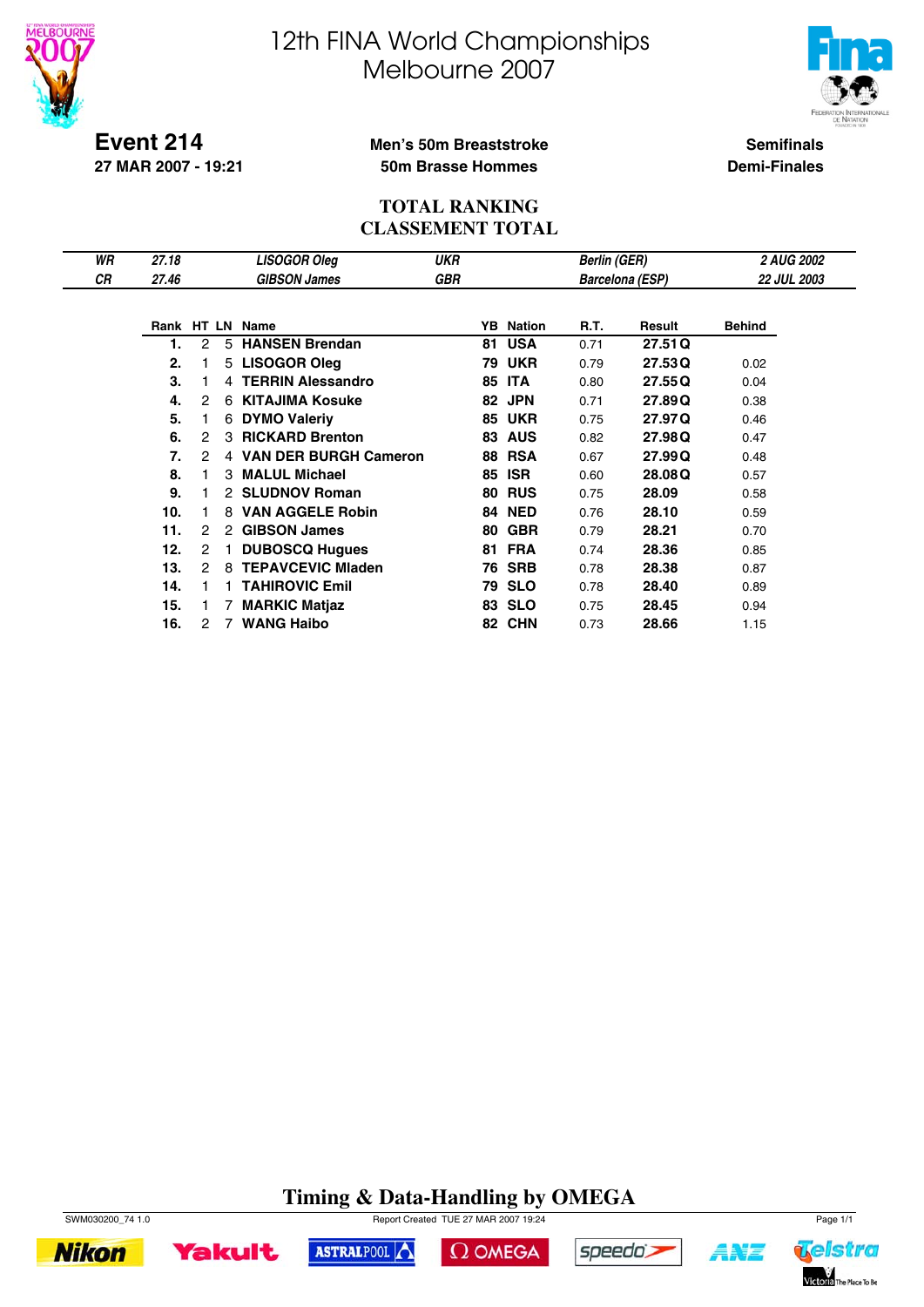



**Event 114 28 MAR 2007 - 19:47**

#### **Men's 50m Breaststroke 50m Brasse Hommes**

**Finals Finales**

#### **FINAL RESULTS CLASSEMENT FINALES**

| WR        | 27.18        |         | <b>LISOGOR Oleg</b>          | <b>UKR</b> |                  | <b>Berlin (GER)</b>    |        | <b>2 AUG 2002</b>  |
|-----------|--------------|---------|------------------------------|------------|------------------|------------------------|--------|--------------------|
| <b>CR</b> | 27.46        |         | <b>GIBSON James</b>          | <b>GBR</b> |                  | <b>Barcelona (ESP)</b> |        | <b>22 JUL 2003</b> |
|           |              |         |                              |            |                  |                        |        |                    |
|           |              | Rank LN | Name                         |            | <b>YB</b> Nation | R.T.                   | Result | <b>Behind</b>      |
|           | <b>FINAL</b> | 1.      | 5 LISOGOR Oleg               |            | <b>79 UKR</b>    | 0.80                   | 27.66  |                    |
|           |              | 2.<br>4 | <b>HANSEN Brendan</b>        |            | 81 USA           | 0.72                   | 27.69  | 0.03               |
|           |              | 3.      | <b>VAN DER BURGH Cameron</b> |            | <b>88 RSA</b>    | 0.68                   | 27.88  | 0.22               |
|           |              | 4.      | 3 TERRIN Alessandro          |            | <b>85 ITA</b>    | 0.76                   | 28.09  | 0.43               |
|           |              | 5.      | 6 KITAJIMA Kosuke            |            | 82 JPN           | 0.70                   | 28.10  | 0.44               |
|           |              | 6.<br>8 | <b>MALUL Michael</b>         |            | 85 ISR           | 0.60                   | 28.19  | 0.53               |
|           |              |         | <b>RICKARD Brenton</b>       |            | <b>83 AUS</b>    | 0.83                   | 28.24  | 0.58               |
|           |              | 8.<br>2 | <b>DYMO Valeriv</b>          |            | <b>85 UKR</b>    | 0.77                   | 28.27  | 0.61               |

### **Timing & Data-Handling by OMEGA**

 $\Omega$  OMEGA



**Yakult** 

SWM030100\_73 1.0 Report Created WED 28 MAR 2007 19:48 Page 1/1

ASTRALPOOL



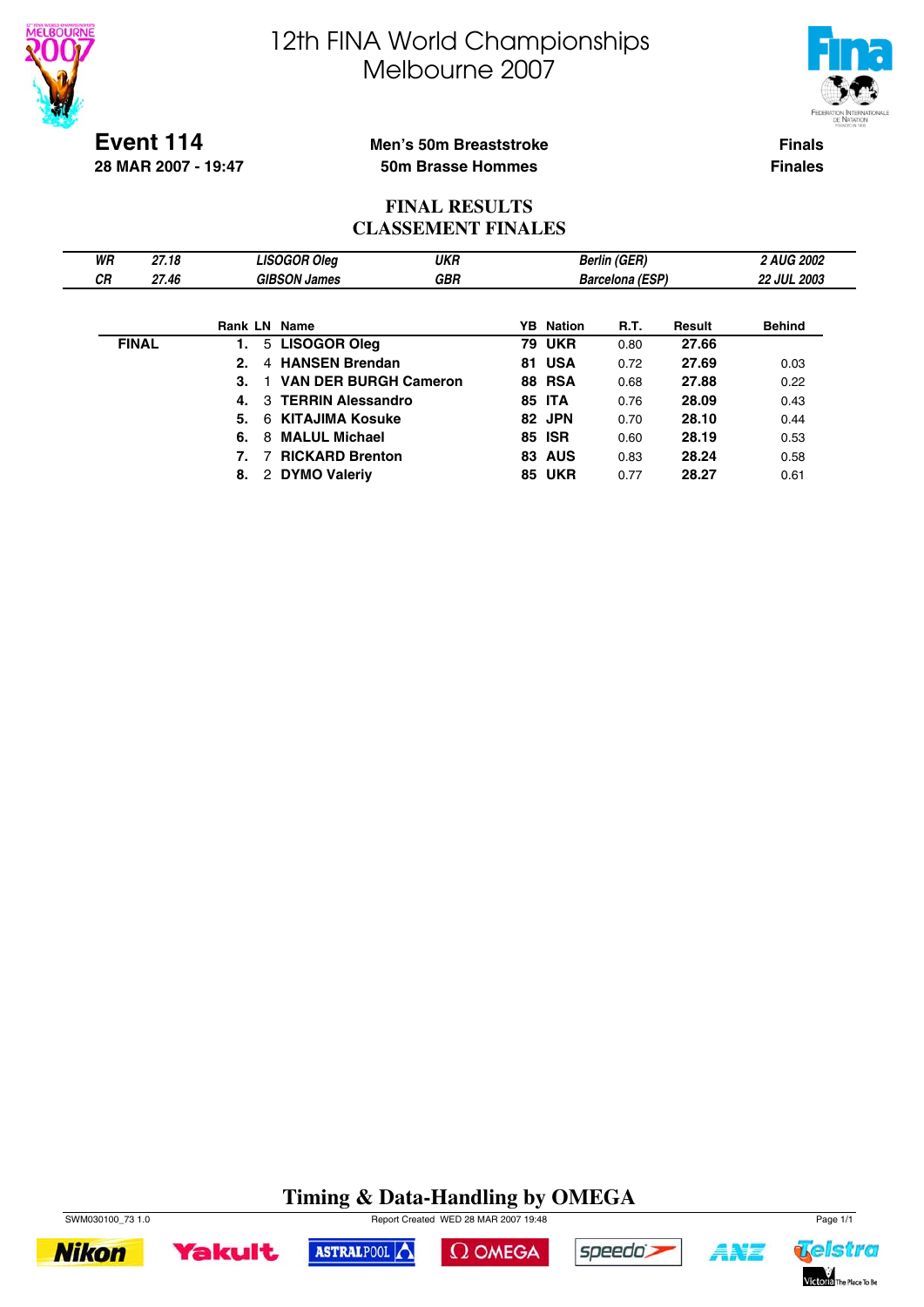

**25 MAR 2007 - 13:03**

# 12th FINA World Championships Melbourne 2007



**Heats Séries**

#### **Men's 100m Breaststroke 100m Brasse Hommes**

#### **TOTAL RANKING CLASSEMENT TOTAL**

| WR |        | 59.13         | <b>HANSEN Brendan</b>       | <b>USA</b> |                  |      | Irvine (USA)          |           | 1 AUG 2006    |
|----|--------|---------------|-----------------------------|------------|------------------|------|-----------------------|-----------|---------------|
| CR |        | 59.37         | <b>HANSEN Brendan</b>       | <b>USA</b> |                  |      | <b>Montreal (CAN)</b> |           | 25 JUL 2005   |
|    |        |               |                             |            |                  |      |                       |           |               |
|    |        |               |                             |            |                  |      |                       |           |               |
|    |        |               | Rank HT LN Name             |            | <b>YB</b> Nation | R.T. | 50m                   | Result    | <b>Behind</b> |
|    | 1.     | 14            | <b>5 KITAJIMA Kosuke</b>    | 82         | <b>JPN</b>       | 0.72 | 28.33                 | 59.96Q    |               |
|    | 2.     | 15            | 5 DALE OEN Alexander        |            | <b>85 NOR</b>    | 0.79 | 28.59                 | 1:00.34Q  | 0.38          |
|    | 3.     | 16            | 4 HANSEN Brendan            |            | 81 USA           | 0.73 | 28.66                 | 1:00.59Q  | 0.63          |
|    | 4.     | 9             | 4 TITENIS Giedrius          |            | <b>89 LTU</b>    | 0.84 | 28.76                 | 1:00.92Q  | 0.96          |
|    | 5.     | 14            | 4 LISOGOR Oleg              |            | <b>79 UKR</b>    | 0.82 | 28.83                 | 1:00.99Q  | 1.03          |
|    | 6.     | 14            | 3 GIBSON James              |            | <b>80 GBR</b>    | 0.79 | 28.26                 | 1:01.03Q  | 1.07          |
|    | 7.     | 14            | 6 DYMO Valeriy              |            | <b>85 UKR</b>    | 0.81 | 28.82                 | 1:01.06Q  | 1.10          |
|    | 7.     | 15            | 4 RICKARD Brenton           |            | <b>83 AUS</b>    | 0.85 | 28.77                 | 1:01.06Q  | 1.10          |
|    | 9.     | 16            | 3 DUBOSCQ Hugues            |            | 81 FRA           | 0.74 | 28.85                 | 1:01.08Q  | 1.12          |
|    | 10.    | 12            | 2 VAN DER BURGH Cameron     |            | <b>88 RSA</b>    | 0.72 | 28.73                 | 1:01.12Q  | 1.16          |
|    | 11.    | 11            | 4 ALEXANDROV Mihail         |            | <b>85 BUL</b>    | 0.73 | 28.60                 | 1:01.15Q  | 1.19          |
|    | 12.    | 16            | 2 USHER Scott               |            | 83 USA           | 0.72 | 29.31                 | 1:01.36Q  | 1.40          |
|    | 13.    | 16            | 6 COOK Christopher          |            | <b>79 GBR</b>    | 0.74 | 29.00                 | 1:01.49Q  | 1.53          |
|    | 14.    | 15            | 7 TERRIN Alessandro         |            | <b>85 ITA</b>    | 0.81 | 28.38                 | 1:01.61Q  | 1.65          |
|    | 15.    | 14            | 2 KOMORNIKOV Dmitry         |            | <b>81 RUS</b>    | 0.73 | 28.95                 | 1:01.66Q  | 1.70          |
|    | 16.    | 15            | 8 VAN AGGELE Robin          |            | <b>84 NED</b>    | 0.81 | 28.67                 | 1:01.69?  | 1.73          |
|    | 16.    | 16            | 5 SLUDNOV Roman             |            | <b>80 RUS</b>    | 0.75 | 29.09                 | 1:01.69 ? | 1.73          |
|    | 18.    | 16            | 1 BROWN Michael             |            | 84 CAN           | 0.77 | 29.13                 | 1:01.75   | 1.79          |
|    | 19.    | 12            | 4 SNYDERS Glenn             |            | <b>87 NZL</b>    | 0.76 | 29.36                 | 1:01.91   | 1.95          |
|    | 20.    | 11            | 3 JEDLICKA Jiri             |            | 87 CZE           | 0.76 | 29.23                 | 1:01.92   | 1.96          |
|    | 21.    | 16            | 7 GIORGETTI Edoardo         |            | <b>89 ITA</b>    | 0.80 | 29.78                 | 1:01.95   | 1.99          |
|    | 22.    | 15            | 6 YAMASHITA Makoto          |            | 83 JPN           | 0.76 | 29.12                 | 1:02.08   | 2.12          |
|    |        |               |                             |            | 84 BRA           |      |                       |           |               |
|    | 23.    | 14            | 8 BARBOSA Henrique          |            |                  | 0.75 | 28.81                 | 1:02.13   | 2.17          |
|    | 24.    | 13            | 1 LAI Zhongjian             |            | 88 CHN           | 0.86 | 29.62                 | 1:02.18   | 2.22          |
|    | 25.    | 15            | 1 PREDA Valentin            |            | 85 ROU           | 0.78 | 28.74                 | 1:02.19   | 2.23          |
|    | 26.    | 15            | 2 BODOR Richard             |            | <b>79 HUN</b>    | 0.81 | 29.20                 | 1:02.28   | 2.32          |
|    | 27.    | 13            | 2 PIPER Jim                 |            | <b>81 AUS</b>    | 0.84 | 29.06                 | 1:02.36   | 2.40          |
|    | 28.    | 14            | 1 NEUMANN Johannes          |            | <b>85 GER</b>    | 0.86 | 29.11                 | 1:02.48   | 2.52          |
|    | 29.    | 13            | 8 WOLNIAK Slawomir          |            | 88 POL           | 0.74 | 29.06                 | 1:02.50   | 2.54          |
|    | 30.    | 14            | 7 LIMA Felipe               |            | <b>85 BRA</b>    | 0.75 | 29.23                 | 1:02.58   | 2.62          |
|    | 31.    | 12            | 5 PODOPRIGORA Maxim         |            | <b>78 AUT</b>    | 0.78 | 29.76                 | 1:02.71   | 2.75          |
|    | 31.    | 12            | 8 MOEKETSANE Thabang        |            | 87 RSA           | 0.78 | 29.05                 | 1:02.71   | 2.75          |
|    | 33.    | $-11$         | 5 TEPAVCEVIC Mladen         |            | <b>76 SRB</b>    | 0.83 | 29.42                 | 1:02.80   | 2.84          |
|    |        | <b>33.</b> 13 | 4 KUCZKO Slawomir           |            | 85 POL           | 0.75 | 29.81                 | 1:02.80   | 2.84          |
|    |        | 35. 12        | 1 CHRISTENSEN Chris Boe     |            | <b>88 DEN</b>    | 0.77 | 29.84                 | 1:02.83   | 2.87          |
|    |        | 36. 16        | 8 TAHIROVIC Emil            |            | <b>79 SLO</b>    | 0.76 | 28.52                 | 1:02.85   | 2.89          |
|    |        | 37. 13        | 6 SVEINSSON Jakob Johann    |            | 82 ISL           | 0.88 | 29.47                 | 1:02.91   | 2.95          |
|    |        | 38. 11        | 6 DAUTARTAS Edvinas         |            | 87 LTU           | 0.97 | 29.07                 | 1:03.07   | 3.11          |
|    |        | 39. 10        | 6 DIAD Sofiane              |            | 82 ALG           | 0.81 | 29.31                 | 1:03.09   | 3.13          |
|    |        | 40. 12        | 6 GYURTA Daniel             |            | <b>89 HUN</b>    | 0.92 | 30.13                 | 1:03.33   | 3.37          |
|    |        | 41. 13        | 5 WANG Haibo                |            | 82 CHN           | 0.78 | 29.99                 | 1:03.38   | 3.42          |
|    | 42. 12 |               | 7 FALL Malick               |            | <b>85 SEN</b>    | 0.84 | 29.62                 | 1:03.42   | 3.46          |
|    |        | 43. 10        | 7 FUCIK Tomas               |            | 85 CZE           | 0.76 | 29.59                 | 1:03.44   | 3.48          |
|    | 44. 15 |               | 3 ALYFANTIS Romanos Iasonas |            | <b>86 GRE</b>    | 0.78 | 29.40                 | 1:03.51   | 3.55          |
|    |        |               | 45. 11 2 VASILYEU Mikalai   |            | <b>88 BLR</b>    | 0.84 | 29.61                 | 1:03.62   | 3.66          |
|    |        |               |                             |            |                  |      |                       |           |               |

**Timing & Data-Handling by OMEGA**







```
\Omega OMEGA
```




147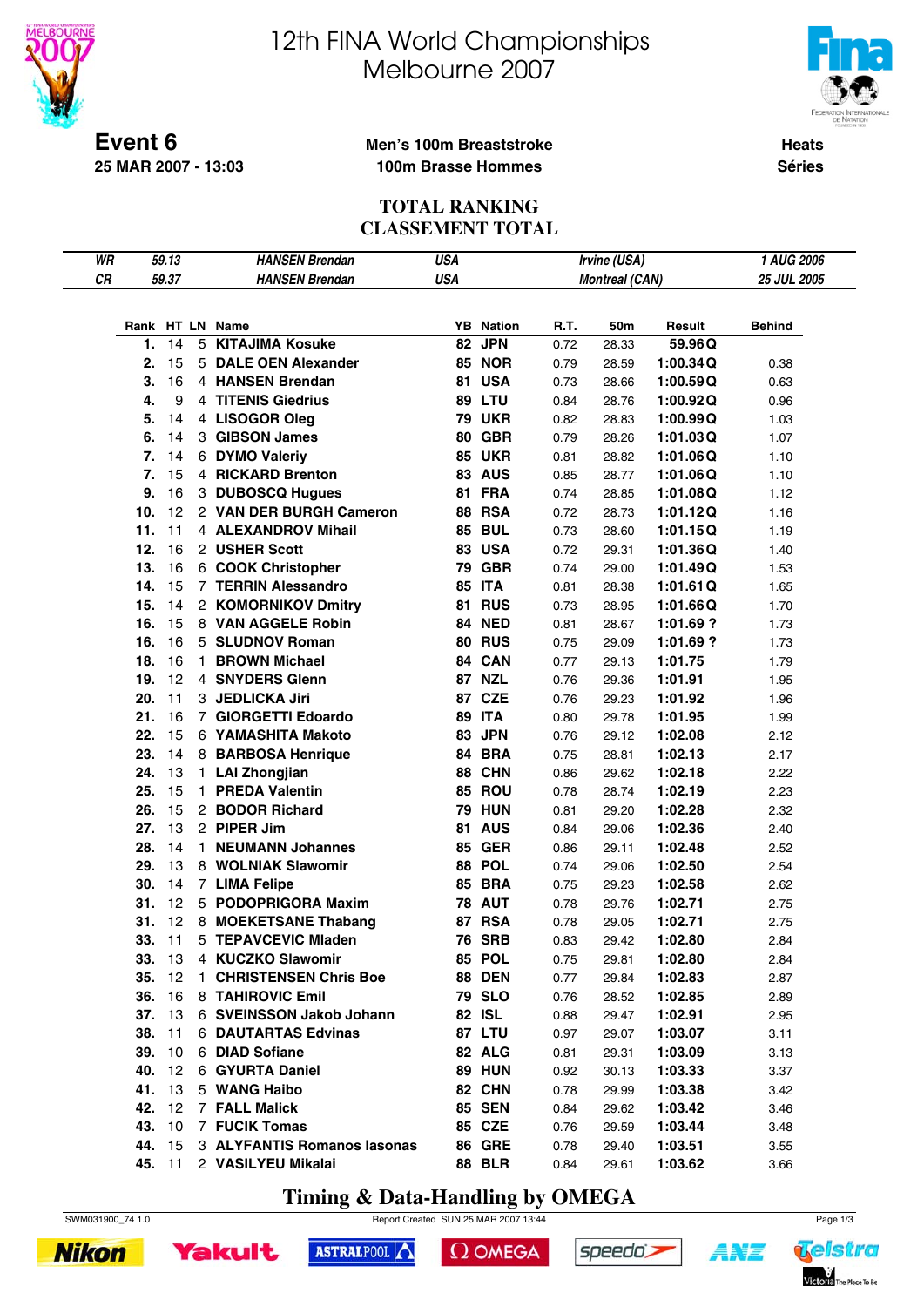



**Event 6 25 MAR 2007 − 13:03**

#### **Men's 100m Breaststroke 100m Brasse Hommes**

**Heats Séries**

#### **TOTAL RANKING CLASSEMENT TOTAL**

| WR |     | 59.13            |    | <b>HANSEN Brendan</b>         | <b>USA</b> |                                   |      | Irvine (USA)          |         | 1 AUG 2006    |  |
|----|-----|------------------|----|-------------------------------|------------|-----------------------------------|------|-----------------------|---------|---------------|--|
| CR |     | 59.37            |    | <b>HANSEN Brendan</b>         | <b>USA</b> |                                   |      | <b>Montreal (CAN)</b> |         | 25 JUL 2005   |  |
|    |     |                  |    |                               |            |                                   |      |                       |         |               |  |
|    |     |                  |    |                               |            |                                   |      |                       |         |               |  |
|    |     | 12               |    | Rank HT LN Name               |            | <b>YB</b> Nation<br><b>85 KAZ</b> | R.T. | 50m                   | Result  | <b>Behind</b> |  |
|    | 46. |                  |    | 3 RYZHKOV Yevgeniy            |            |                                   | 0.83 | 29.99                 | 1:03.70 | 3.74          |  |
|    | 47. | 10               |    | 2 BEERI Tom                   |            | <b>86 ISR</b>                     | 0.84 | 30.07                 | 1:03.72 | 3.76          |  |
|    | 47. | 10               | 1. | <b>MALUL Michael</b>          |            | <b>85 ISR</b>                     | 0.65 | 29.65                 | 1:03.72 | 3.76          |  |
|    | 49. | 11               |    | 8 DE PRINS Alwin              |            | <b>78 LUX</b>                     | 0.86 | 29.69                 | 1:04.00 | 4.04          |  |
|    | 50. | 11               |    | 7 ALJAND Martti               |            | 87 EST                            | 0.70 | 30.31                 | 1:04.13 | 4.17          |  |
|    | 51. | 13               |    | 7 MARKIC Matjaz               |            | 83 SLO                            | 0.78 | 28.96                 | 1:04.20 | 4.24          |  |
|    | 52. | $\boldsymbol{9}$ |    | 3 SIN Sujong                  |            | 88 KOR                            | 0.77 | 30.46                 | 1:04.31 | 4.35          |  |
|    | 53. | 10               |    | 3 CHIANG Hsin Hung            |            | 88 TPE                            | 0.77 | 30.25                 | 1:04.49 | 4.53          |  |
|    | 54. | $\boldsymbol{9}$ |    | 6 KENT Dean                   |            | <b>78 NZL</b>                     | 0.78 | 30.20                 | 1:04.51 | 4.55          |  |
|    | 55. | 10               |    | 4 DELIC Nikola                |            | <b>85 CRO</b>                     | 0.70 | 29.68                 | 1:04.58 | 4.62          |  |
|    | 56. | 9                |    | 5 CAPITANCIUC Andrei          |            | 85 MDA                            | 0.78 | 30.24                 | 1:04.76 | 4.80          |  |
|    | 57. | 10               |    | 8 WAEBER Dimitri              |            | <b>86 SUI</b>                     | 0.77 | 29.88                 | 1:04.80 | 4.84          |  |
|    | 58. | $\overline{7}$   |    | 6 KOBROSLY Wael               |            | <b>88 LIB</b>                     | 0.86 | 30.66                 | 1:04.83 | 4.87          |  |
|    | 59. | 8                | 1. | <b>MACULEVICS Vidvuds</b>     |            | 87 LAT                            | 0.92 | 30.17                 | 1:05.36 | 5.40          |  |
|    | 60. | 11               |    | 1 WANG Wei Wen                |            | <b>86 TPE</b>                     | 0.69 | 30.79                 | 1:05.38 | 5.42          |  |
|    | 61. | 9                |    | 7 POSTICA Sergiu              |            | 85 MDA                            | 0.82 | 30.24                 | 1:05.45 | 5.49          |  |
|    | 62. | 9                |    | 2 ALIREZAEI DIZICHEH Mohammad |            | 85 IRI                            | 0.77 | 29.99                 | 1:05.64 | 5.68          |  |
|    | 63. | $\overline{7}$   |    | 3 MATJIUR Radomyos            |            | 88 THA                            | 0.77 | 30.65                 | 1:05.70 | 5.74          |  |
|    | 64. | 8                |    | 2 BONILLA Diego               |            | 85 COL                            | 0.82 | 30.79                 | 1:05.75 | 5.79          |  |
|    | 65. | 9                |    | 8 YUDHIANTO Herry             |            | <b>83 INA</b>                     | 0.74 | 31.39                 | 1:05.81 | 5.85          |  |
|    | 66. | 9                | 1. | <b>CROSS Andrei</b>           |            | 84 BAR                            | 0.82 | 29.91                 | 1:05.91 | 5.95          |  |
|    | 67. | 8                |    | 4 CRESPO Edgar Robert         |            | 89 PAN                            | 0.68 | 31.08                 | 1:06.00 | 6.04          |  |
|    | 68. | $\overline{7}$   |    | 4 TERUPAIA Rainui             |            | 83 TAH                            | 0.80 | 30.37                 | 1:06.10 | 6.14          |  |
|    | 69. | 8                |    | 5 TAN Jin Leonard             |            | <b>85 SIN</b>                     | 0.80 | 30.75                 | 1:06.14 | 6.18          |  |
|    | 70. | 8                |    | 6 MORKOVIN Andrey             |            | <b>85 UZB</b>                     | 0.82 | 31.36                 | 1:06.46 | 6.50          |  |
|    | 70. | 8                |    | 7 ARFIANTO Billy              |            | <b>83 INA</b>                     | 0.81 | 31.70                 | 1:06.46 | 6.50          |  |
|    | 72. | 10               |    | <b>5 SANZAROVECS Kirils</b>   |            | 89 LAT                            | 0.85 | 30.54                 | 1:06.65 | 6.69          |  |
|    | 73. | 7                |    | 1 HENSLEY Kevin               |            | 85 ISV                            | 0.62 | 30.56                 | 1:06.86 | 6.90          |  |
|    | 74. | 6                |    | 7 LABAN Josh                  |            | <b>82 ISV</b>                     | 0.75 | 31.66                 | 1:07.28 | 7.32          |  |
|    | 75. | 8                |    | 3 BORDADO Gerard              |            | <b>88 PHI</b>                     | 0.75 | 31.12                 | 1:07.37 | 7.41          |  |
|    | 76. | 8                |    | 8 NG Kee Guan Benjamin        |            | <b>88 SIN</b>                     | 0.74 | 31.36                 | 1:07.92 | 7.96          |  |
|    | 77. | 6                |    | 5 GLAMOCIC Milan              | 86         | <b>BIH</b>                        | 0.75 | 31.50                 | 1:07.99 | 8.03          |  |
|    | 78. | $\overline{7}$   |    | 7 ALYOUSUF Yousuf             |            | <b>88 KSA</b>                     | 0.87 | 31.97                 | 1:08.22 | 8.26          |  |
|    | 79. | 7                |    | 2 AL-SALEH Moustafa           |            | <b>85 SYR</b>                     | 0.88 | 32.17                 | 1:08.34 | 8.38          |  |
|    | 80. | 7                |    | 8 YAP See Tuan                |            | 89 MAS                            | 0.77 | 31.78                 | 1:08.39 | 8.43          |  |
|    | 81. | 6                |    | 8 WILLIAMS Eric               |            | <b>77 NGR</b>                     | 0.86 | 31.94                 | 1:08.77 | 8.81          |  |
|    | 82. | 7                |    | 5 PRONO BRITEZ Genaro Mathias |            | <b>89 PAR</b>                     | 0.70 | 31.56                 | 1:08.89 | 8.93          |  |
|    | 83. | 6                |    | <b>6 RAJOHNSON Erik</b>       |            | 85 MAD                            | 0.79 | 32.70                 | 1:09.01 | 9.05          |  |
|    | 84. | 6                |    | 4 LEON CANDIA Antonio Manuel  |            | 82 PAR                            | 0.82 | 31.11                 | 1:09.32 | 9.36          |  |
|    | 85. | 5                |    | 4 SHAH Amar                   |            | <b>85 KEN</b>                     | 0.72 | 31.53                 | 1:09.67 | 9.71          |  |
|    | 86. | 4                |    | 5 AGUON Celestino             |            | <b>88 GUM</b>                     | 0.72 | 32.88                 | 1:10.46 | 10.50         |  |
|    | 87. | 6                |    | 2 KANCHELA Chisela            |            | 87 ZAM                            | 0.69 | 32.01                 | 1:10.64 | 10.68         |  |
|    | 88. | 5                |    | 3 CHUA Melvin                 |            | 89 MAS                            | 0.77 | 33.04                 | 1:10.65 | 10.69         |  |
|    | 89. | $\overline{4}$   |    | 4 LAO Hei Meng                |            | 88 MAC                            | 0.73 | 33.01                 | 1:10.84 | 10.88         |  |
|    | 90. | 3                |    | 4 BOLDBAATAR Butekhuils       |            | 90 MGL                            | 0.91 | 32.50                 | 1:11.06 | 11.10         |  |

**Timing & Data-Handling by OMEGA**





**Yakult** 



ASTRALPOOL





**ANT**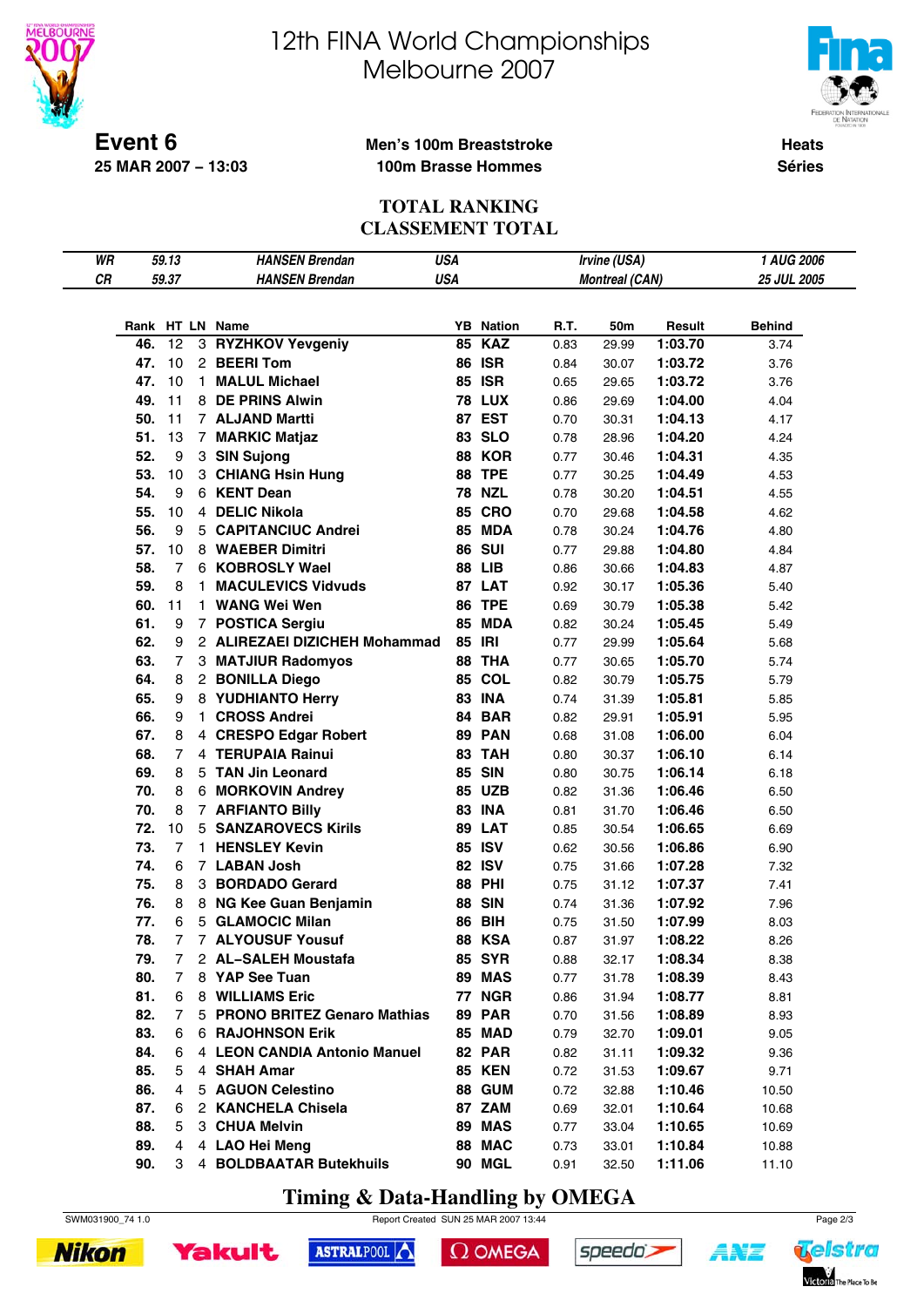



**Event 6 25 MAR 2007 − 13:03**

#### **Men's 100m Breaststroke 100m Brasse Hommes**

**Heats Séries**

#### **TOTAL RANKING CLASSEMENT TOTAL**

| WR |      | 59.13          |              | <b>HANSEN Brendan</b>        | USA        |                  |      | Irvine (USA)          |            | 1 AUG 2006    |
|----|------|----------------|--------------|------------------------------|------------|------------------|------|-----------------------|------------|---------------|
| CR |      | 59.37          |              | <b>HANSEN Brendan</b>        | <b>USA</b> |                  |      | <b>Montreal (CAN)</b> |            | 25 JUL 2005   |
|    |      |                |              |                              |            |                  |      |                       |            |               |
|    |      |                |              | Rank HT LN Name              |            | <b>YB</b> Nation | R.T. | 50m                   | Result     | <b>Behind</b> |
|    | 91.  | 5              | $\mathbf{1}$ | <b>DAVELAAR Rodion</b>       |            | <b>90 AHO</b>    | 0.69 | 33.59                 | 1:11.38    | 11.42         |
|    | 92.  | 4              |              | 7 JASIM Omar                 |            | <b>90 BRN</b>    | 0.78 | 32.38                 | 1:11.53    | 11.57         |
|    | 93.  | 5              |              | 5 RIVERO Alexander           |            | <b>86 BOL</b>    | 0.87 | 32.49                 | 1:11.62    | 11.66         |
|    | 94.  | 6              |              | 1 AL ARAJ Osama              |            | <b>91 QAT</b>    | 0.88 | 32.92                 | 1:11.73    | 11.77         |
|    | 95.  | 5              |              | 7 NAZARYAN Aram              |            | 87 ARM           | 0.90 | 33.18                 | 1:12.21    | 12.25         |
|    | 96.  | 5              |              | 8 AL HENIDI Jehad            |            | 91 JOR           | 0.90 | 33.13                 | 1:12.72    | 12.76         |
|    | 97.  | 4              |              | 8 ATANIYAZOV Guvanch         |            | 86 TKM           | 0.76 | 33.67                 | 1:13.12    | 13.16         |
|    | 98.  | 4              | 1.           | <b>MEDINA SU Eric Arturo</b> |            | <b>92 PAN</b>    | 0.71 | 33.86                 | 1:13.17    | 13.21         |
|    | 99.  | 5              |              | 2 THOM Onan                  |            | 84 GUY           | 0.77 | 34.20                 | 1:13.62    | 13.66         |
|    | 100. | 4              |              | 6 CHEUNG HO YAN Kevin        |            | <b>90 MRI</b>    | 0.88 | 34.05                 | 1:13.87    | 13.91         |
|    | 101. | 4              |              | 2 SANTOS Gavin               |            | 84 GIB           | 0.83 | 34.69                 | 1:13.88    | 13.92         |
|    | 102. | 5              |              | 6 ZAMMITT Jamie              |            | <b>86 GIB</b>    | 0.82 | 33.91                 | 1:14.43    | 14.47         |
|    | 103. | $\overline{c}$ |              | 3 ALDHAHERIA.                |            | 91 UAE           | 1.38 | 35.72                 | 1:15.93    | 15.97         |
|    | 104. | 3              |              | 6 WONG Eli Ebenezer          |            | <b>91 NMA</b>    | 0.75 | 35.71                 | 1:15.95    | 15.99         |
|    | 105. | 3              |              | 2 SMITH Julio                |            | <b>89 SEY</b>    | 0.70 | 34.48                 | 1:16.55    | 16.59         |
|    | 106. | 3              |              | 3 DAMRAH Sadeq               |            | <b>83 PLE</b>    | 0.85 | 34.92                 | 1:16.60    | 16.64         |
|    | 107. | 3              |              | 1 ASHRAF Hassan              |            | <b>85 MDV</b>    | 0.77 | 35.15                 | 1:17.26    | 17.30         |
|    | 108. | 3              |              | 8 TAYLOR Michael             |            | <b>89 MIL</b>    | 0.83 | 36.22                 | 1:17.79    | 17.83         |
|    | 109. | 3              |              | 5 AL-JABALI Monder           |            | 88 LBA           | 0.80 | 35.89                 | 1:20.40    | 20.44         |
|    | 110. | $\overline{2}$ |              | 6 KARMALI Rahim              |            | 92 UGA           | 1.10 | 37.32                 | 1:21.27    | 21.31         |
|    | 111. | 1              |              | 5 NIYOMUGABO Jackson         |            | <b>88 RWA</b>    | 1.40 | 39.45                 | 1:25.87    | 25.91         |
|    | 112. | $\overline{2}$ |              | 8 KPETONKY Anthony           |            | <b>78 GHA</b>    | 1.07 | 39.63                 | 1:29.60    | 29.64         |
|    | 113. | 1.             |              | 3 NTAI Seele Benjamin        |            | <b>85 LES</b>    | 0.84 | 42.54                 | 1:31.58    | 31.62         |
|    | 114. | 1              |              | 4 MAKHOTHI Boipelo           |            | <b>86 LES</b>    | 0.93 | 42.16                 | 1:32.63    | 32.67         |
|    | 115. | 2              |              | 1 LEATUALEVAO JR. Vincent    |            | 85 ASA           | 1.35 | 41.35                 | 1:32.86    | 32.90         |
|    | 116. | $\overline{2}$ |              | 5 SCANLAN Robert             |            | 77 ASA           | 0.84 | 41.55                 | 1:34.98    | 35.02         |
|    | 117. | $\overline{2}$ |              | 4 JALLOH Abubakarr           |            | <b>77 SLE</b>    | 0.90 | 45.22                 | 1:44.93    | 44.97         |
|    |      | $\overline{c}$ |              | 2 ALHOUSSEINI ALHASSAN M.    |            | <b>78 NIG</b>    |      |                       | <b>DNS</b> |               |
|    |      | 2              |              | 7 BESSAN Jules Yao           |            | <b>79 BEN</b>    |      |                       | <b>DNS</b> |               |
|    |      | 3              |              | 7 PHAM Thi Hue               |            | <b>90 VIE</b>    |      |                       | <b>DNS</b> |               |
|    |      | 4              |              | 3 AGUIAR Joao                |            | 83 ANG           |      |                       | <b>DNS</b> |               |
|    |      | 6              |              | 3 RONY Shajahan Ali          |            | <b>89 BAN</b>    |      |                       | <b>DNS</b> |               |
|    |      | 13             | 3            | <b>ROGULJ Vanja</b>          |            | <b>82 CRO</b>    |      |                       | <b>DNS</b> |               |

### **Timing & Data-Handling by OMEGA**







 $\Omega$  OMEGA



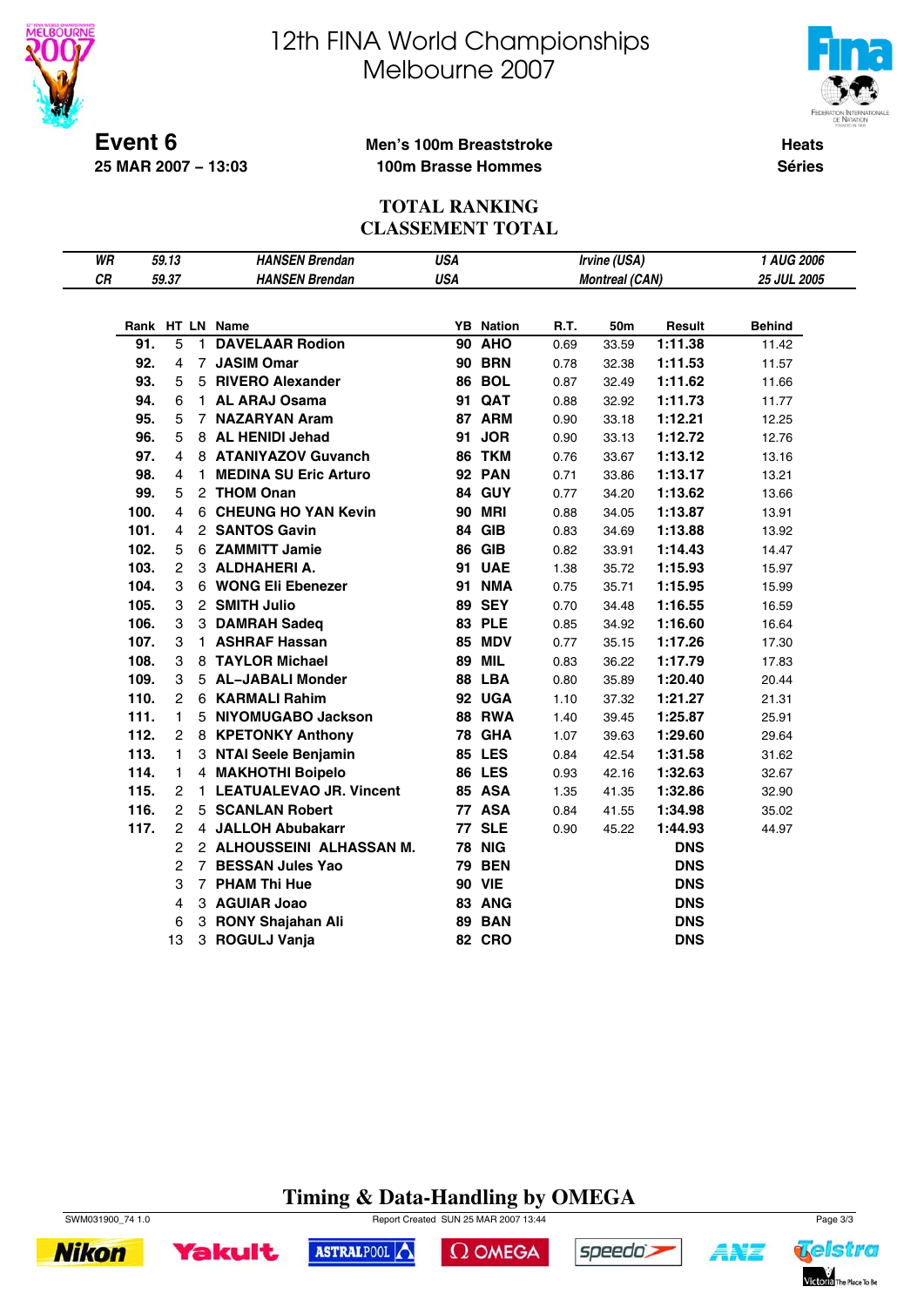



**Event 206 25 MAR 2007 - 20:03**

#### **Men's 100m Breaststroke 100m Brasse Hommes**

**Semifinals Demi-Finales**

#### **TOTAL RANKING CLASSEMENT TOTAL**

| WR |     | 59.13 |   | <b>HANSEN Brendan</b>    | USA |                  |             | Irvine (USA)          |          | 1 AUG 2006         |
|----|-----|-------|---|--------------------------|-----|------------------|-------------|-----------------------|----------|--------------------|
| СR |     | 59.37 |   | <b>HANSEN Brendan</b>    | USA |                  |             | <b>Montreal (CAN)</b> |          | <b>25 JUL 2005</b> |
|    |     |       |   |                          |     |                  |             |                       |          |                    |
|    |     |       |   | Rank HT LN Name          |     | <b>YB</b> Nation | <b>R.T.</b> | 50m                   | Result   | <b>Behind</b>      |
|    | 1.  | 2     | 4 | <b>KITAJIMA Kosuke</b>   | 82  | <b>JPN</b>       | 0.72        | 28.31                 | 1:00.05Q |                    |
|    | 2.  | 2     | 5 | <b>HANSEN Brendan</b>    | 81  | <b>USA</b>       | 0.75        | 28.09                 | 1:00.13Q | 0.08               |
|    | 3.  |       |   | 4 DALE OEN Alexander     | 85  | <b>NOR</b>       | 0.79        | 28.52                 | 1:00.69Q | 0.64               |
|    | 4.  |       | 6 | <b>RICKARD Brenton</b>   | 83  | <b>AUS</b>       | 0.93        | 28.51                 | 1:00.87Q | 0.82               |
|    | 5.  | 2     | 6 | <b>DYMO Valeriy</b>      | 85  | <b>UKR</b>       | 0.78        | 28.64                 | 1:00.88Q | 0.83               |
|    | 6.  | 2     |   | 3 LISOGOR Oleg           | 79  | <b>UKR</b>       | 0.82        | 28.86                 | 1:00.89Q | 0.84               |
|    | 7.  | 2     |   | <b>ALEXANDROV Mihail</b> | 85  | <b>BUL</b>       | 0.75        | 28.33                 | 1:01.08Q | 1.03               |
|    | 8.  | 2     | 8 | <b>KOMORNIKOV Dmitry</b> | 81  | <b>RUS</b>       | 0.73        | 28.87                 | 1:01.11Q | 1.06               |
|    | 9.  | 1     |   | 3 GIBSON James           | 80  | <b>GBR</b>       | 0.97        | 27.95                 | 1:01.24  | 1.19               |
|    | 9.  |       |   | 7 USHER Scott            | 83  | <b>USA</b>       | 0.73        | 29.01                 | 1:01.24  | 1.19               |
|    | 11. | 2     |   | <b>COOK Christopher</b>  | 79  | <b>GBR</b>       | 0.76        | 28.15                 | 1:01.28  | 1.23               |
|    | 12. | 1     | 5 | <b>TITENIS Giedrius</b>  | 89  | LTU              | 0.89        | 28.82                 | 1:01.48  | 1.43               |
|    | 13. | 1     | 8 | <b>SLUDNOV Roman</b>     | 80  | <b>RUS</b>       | 0.77        | 28.69                 | 1:01.50  | 1.45               |
|    | 14. | 1     |   | 2 VAN DER BURGH Cameron  | 88  | <b>RSA</b>       | 0.71        | 28.76                 | 1:01.80  | 1.75               |
|    | 15. |       |   | <b>TERRIN Alessandro</b> | 85  | <b>ITA</b>       | 0.79        | 28.33                 | 1:01.87  | 1.82               |
|    | 16. | 2     |   | 2 DUBOSCQ Hugues         | 81  | <b>FRA</b>       | 0.73        | 28.80                 | 1:01.93  | 1.88               |

### **Timing & Data-Handling by OMEGA**







 $\Omega$  OMEGA





ANZ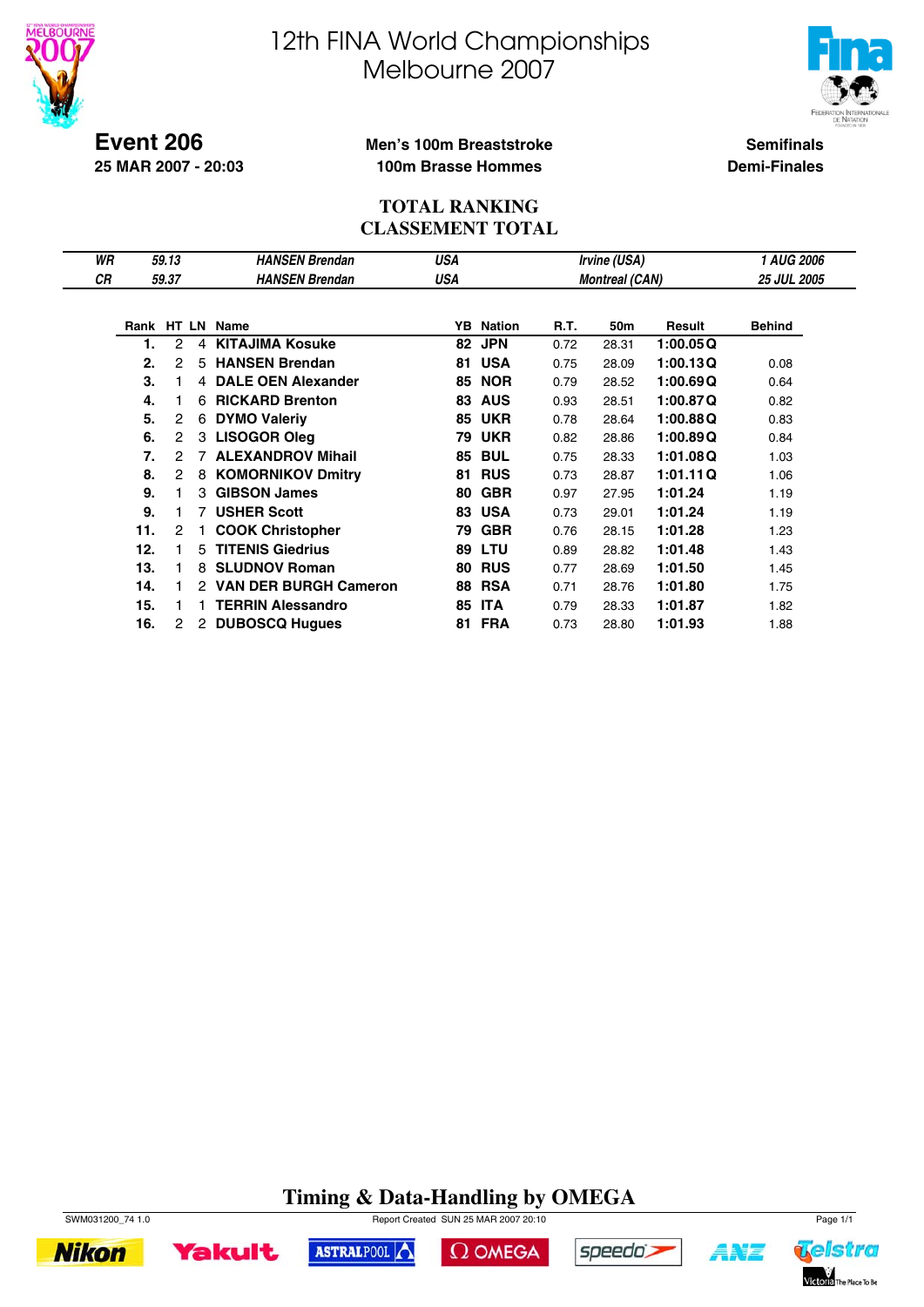



**Event 106 26 MAR 2007 - 19:00**

#### **Men's 100m Breaststroke 100m Brasse Hommes**

**Finals Finales**

#### **FINAL RESULTS CLASSEMENT FINALES**

| WR           | 59.13               | <b>HANSEN Brendan</b>     | <b>USA</b> |    |                  | Irvine (USA)          |       |         | <b>1 AUG 2006</b>  |
|--------------|---------------------|---------------------------|------------|----|------------------|-----------------------|-------|---------|--------------------|
| СR           | 59.37               | <b>HANSEN Brendan</b>     | USA        |    |                  | <b>Montreal (CAN)</b> |       |         | <b>25 JUL 2005</b> |
|              |                     |                           |            |    |                  |                       |       |         |                    |
|              | <b>Rank LN Name</b> |                           |            |    | <b>YB</b> Nation | R.T.                  | 50m   | Result  | <b>Behind</b>      |
| <b>FINAL</b> |                     | 5 HANSEN Brendan          |            |    | 81 USA           | 0.72                  | 27.67 | 59.80   |                    |
|              | 2.<br>4             | <b>KITAJIMA Kosuke</b>    |            |    | 82 JPN           | 0.71                  | 27.79 | 59.96   | 0.16               |
|              | 3.<br>6             | <b>RICKARD Brenton</b>    |            | 83 | <b>AUS</b>       | 0.92                  | 28.15 | 1:00.58 | 0.78               |
|              | 4.                  | 2 DYMO Valeriy            |            |    | <b>85 UKR</b>    | 0.76                  | 28.18 | 1:00.60 | 0.80               |
|              | 5.                  | 7 LISOGOR Oleg            |            |    | <b>79 UKR</b>    | 0.82                  | 28.07 | 1:00.83 | 1.03               |
|              | 6.                  | <b>ALEXANDROV Mihail</b>  |            |    | <b>85 BUL</b>    | 0.75                  | 28.09 | 1:01.17 | 1.37               |
|              | 7.                  | 8 KOMORNIKOV Dmitry       |            |    | <b>81 RUS</b>    | 0.75                  | 28.58 | 1:01.24 | 1.44               |
|              | 3<br>8.             | <b>DALE OEN Alexander</b> |            | 85 | <b>NOR</b>       | 0.87                  | 27.93 | 1:01.67 | 1.87               |

### **Timing & Data-Handling by OMEGA**











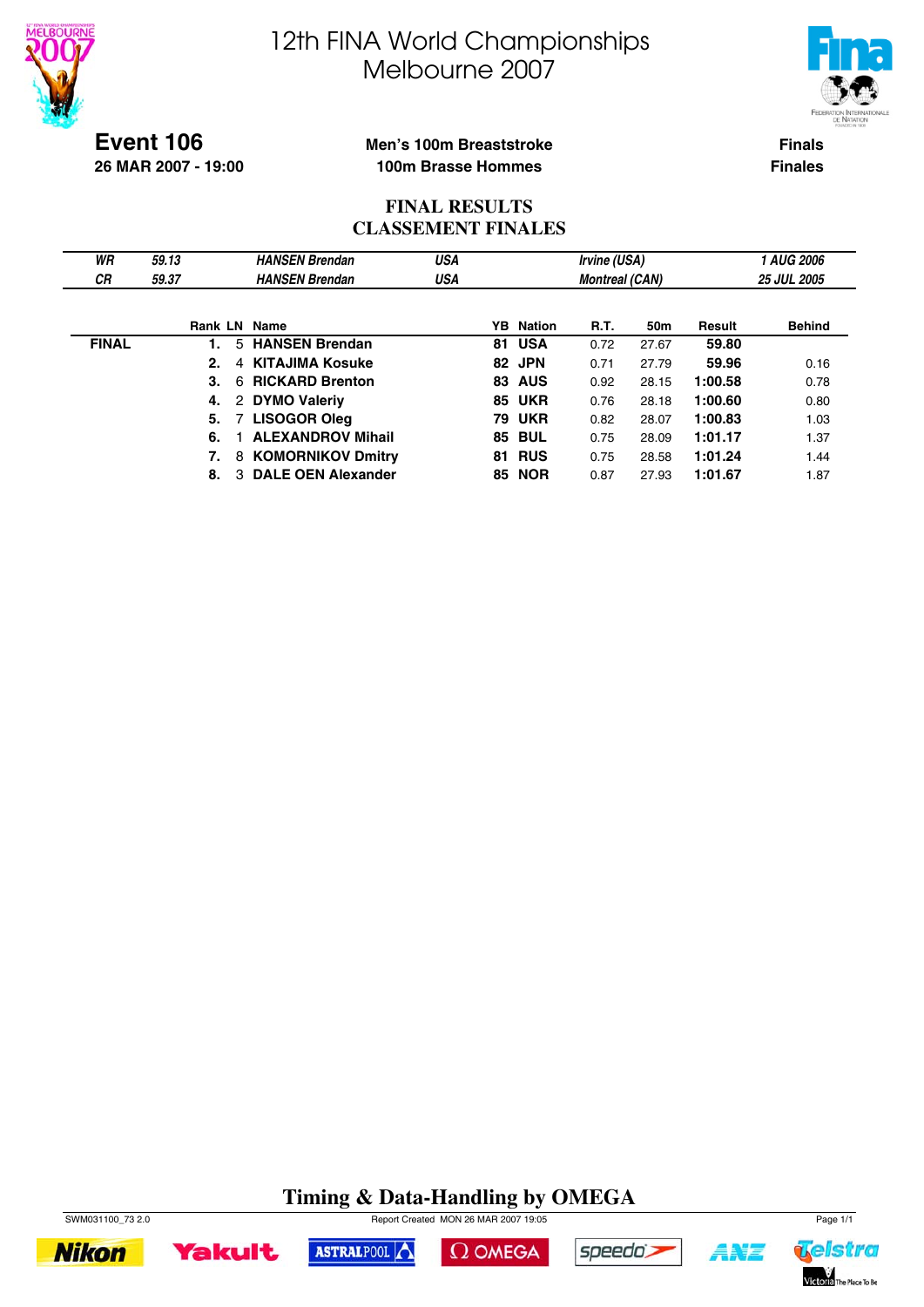



**Event 306 25 MAR 2007 - 14:30**

### **Men's 100m Breaststroke 100m Brasse Hommes**

**Swim-Off Barrage**

#### **RESULTS BY HEAT CLASSEMENT PAR SERIE**

| WR           | 59.13 | <b>HANSEN Brendan</b>        | USA |                  | Irvine (USA)          |       |          | 1 AUG 2006         |
|--------------|-------|------------------------------|-----|------------------|-----------------------|-------|----------|--------------------|
| CR.          | 59.37 | <b>HANSEN Brendan</b>        | USA |                  | <b>Montreal (CAN)</b> |       |          | <b>25 JUL 2005</b> |
|              |       |                              |     |                  |                       |       |          |                    |
|              |       | <b>Rank LN Name</b>          |     | <b>YB</b> Nation | <b>R.T.</b>           | 50m   | Result   | <b>Behind</b>      |
| HEAT $1/1$ : |       | 5 SLUDNOV Roman              |     | <b>80 RUS</b>    | 0.78                  | 29.54 | 1:01.97Q |                    |
|              |       | <b>VAN AGGELE Robin</b><br>4 |     | <b>84 NED</b>    | 0.77                  | 29.55 | 1:02.54  | 0.57               |

### **Timing & Data-Handling by OMEGA**





ASTRALPOOL





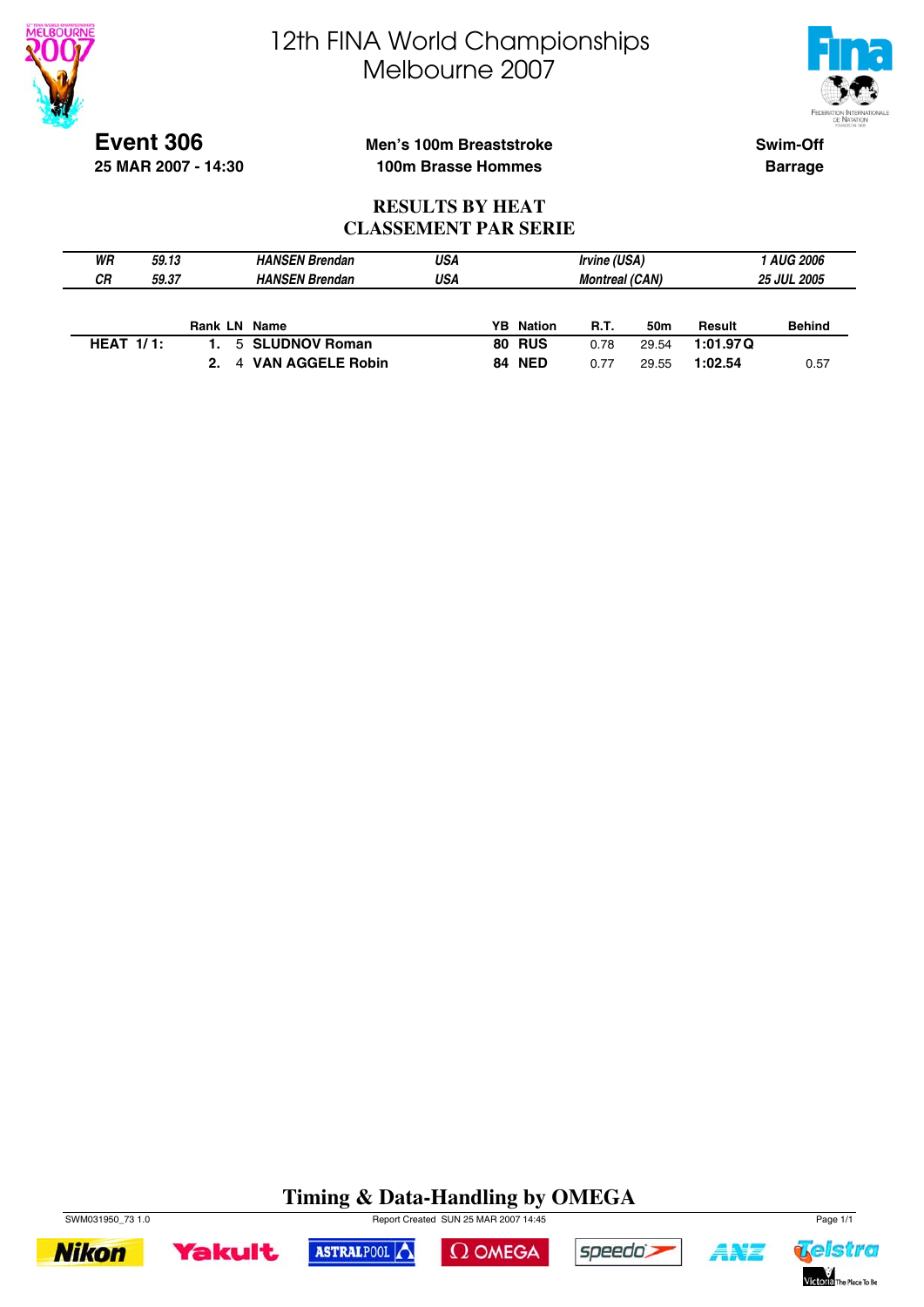



**Heats Séries**

**Event 25 29 MAR 2007 - 11:27**

#### **Men's 200m Breaststroke 200m Brasse Hommes**

#### **TOTAL RANKING CLASSEMENT TOTAL**

| WR        |                |                | <b>HANSEN Brendan</b><br>2:08.50  |    | <b>USA</b>       |      |       | Victoria (CAN)        |         |          | 20 AUG 2006   |
|-----------|----------------|----------------|-----------------------------------|----|------------------|------|-------|-----------------------|---------|----------|---------------|
| <b>CR</b> |                |                | 2:09.42<br><b>KITAJIMA Kosuke</b> |    | <b>JPN</b>       |      |       | Barcelona (ESP)       |         |          | 24 JUL 2003   |
|           |                |                |                                   |    |                  |      |       |                       |         |          |               |
|           |                |                | Rank HT LN Name                   |    | <b>YB</b> Nation | R.T. | 50m   | 100m                  | 150m    | Result   | <b>Behind</b> |
| 1.        | 10             | 4              | <b>KITAJIMA Kosuke</b>            | 82 | <b>JPN</b>       | 0.72 | 29.31 | 1:02.29               | 1:36.16 | 2:11.07Q |               |
| 2.        | 9              |                | 5 FACCI Loris                     |    | <b>83 ITA</b>    | 0.84 | 30.19 | 1:03.79               | 1:37.91 | 2:12.07Q | 1.00          |
| 3.        | 10             |                | 3 BOSSINI Paolo                   |    | <b>85 ITA</b>    | 0.85 | 30.39 | 1:03.98               | 1:38.06 | 2:12.20Q | 1.13          |
| 4.        | 10             |                | 6 BROWN Michael                   |    | 84 CAN           | 0.77 | 29.90 | 1:02.99               | 1:37.25 | 2:12.39Q | 1.32          |
| 5.        | 9              |                | 3 GYURTA Daniel                   |    | <b>89 HUN</b>    | 0.88 | 30.13 | 1:03.98               | 1:38.09 | 2:12.61Q | 1.54          |
| 6.        | 11             |                | 3 PIPER Jim                       |    | 81 AUS           | 0.89 | 29.78 | 1:03.01 1:37.15       |         | 2:12.94Q | 1.87          |
| 7.        | 9              |                | <b>4 SHANTEAU Eric</b>            | 83 | <b>USA</b>       | 0.76 | 29.87 | 1:03.66               | 1:37.94 | 2:13.00Q | 1.93          |
| 8.        | 10             |                | 2 FALKO Grigory                   |    | 87 RUS           | 0.77 | 30.91 | 1:05.24 1:38.54       |         | 2:13.10Q | 2.03          |
| 8.        | 10             |                | 1 BORYSIK Igor                    | 84 | <b>UKR</b>       | 0.84 | 30.44 | 1:04.19               | 1:38.15 | 2:13.10Q | 2.03          |
| 10.       | 11             | 1.             | <b>DYMO Valeriy</b>               |    | <b>85 UKR</b>    | 0.77 | 30.16 | 1:04.08               | 1:38.46 | 2:13.11Q | 2.04          |
| 11.       | 11             |                | 5 RICKARD Brenton                 |    | <b>83 AUS</b>    | 0.86 | 29.07 | 1:02.76 1:37.27       |         | 2:13.18Q | 2.11          |
| 12.       | 9              |                | 6 GILCHRIST Kristopher            |    | 83 GBR           | 0.92 | 30.03 | 1:04.17 1:38.51       |         | 2:13.36Q | 2.29          |
| 13.       | 10             |                | 7 OVCHINNIKOV Alexander           |    | 82 RUS           | 0.88 | 30.40 | 1:03.82               | 1:38.01 | 2:13.67Q | 2.60          |
| 14.       | 11             |                | 6 KIMURA Daisuke                  |    | 81 JPN           | 0.76 | 30.42 | 1:04.59               | 1:38.93 | 2:13.86Q | 2.79          |
| 15.       | 8              |                | 5 DALE OEN Alexander              |    | <b>85 NOR</b>    | 0.80 | 29.95 | 1:04.34               | 1:39.06 | 2:14.00Q | 2.93          |
| 16.       | 11             |                | 7 LAI Zhongjian                   |    | 88 CHN           | 0.83 | 30.44 | 1:04.72               | 1:39.03 | 2:14.03Q | 2.96          |
| 17.       | 9              |                | 8 WOLNIAK Slawomir                |    | 88 POL           | 0.75 | 29.99 | 1:04.00               | 1:38.71 | 2:14.20  | 3.13          |
| 18.       | 9              |                | 2 VAN AGGELE Robin                |    | 84 NED           | 0.80 | 29.99 | 1:04.40               | 1:38.94 | 2:14.66  | 3.59          |
| 19.       | 9              |                | <b>7 ALEXANDROV Mihail</b>        |    | <b>85 BUL</b>    | 0.76 | 30.19 | 1:04.59               | 1:39.34 | 2:14.74  | 3.67          |
| 20.       | 8              |                | 2 CHRISTENSEN Chris Boe           |    | <b>88 DEN</b>    | 0.75 | 31.14 | 1:05.52 1:39.64       |         | 2:14.76  | 3.69          |
| 21.       | 10             |                | 5 KUCZKO Slawomir                 |    | 85 POL           | 0.75 | 30.58 | 1:04.51 1:38.95       |         | 2:14.80  | 3.73          |
| 22.       | 11             |                | 2 KIRTON James                    |    | <b>85 GBR</b>    | 0.79 | 29.98 | 1:04.22               | 1:38.87 | 2:14.93  | 3.86          |
| 23.       | 3              |                | 5 VAN DER BURGH Cameron           |    | <b>88 RSA</b>    | 0.70 | 29.55 | 1:03.98               | 1:39.38 | 2:15.10  | 4.03          |
| 24.       | 11             |                | 8 ALYFANTIS Romanos Iasonas       |    | <b>86 GRE</b>    | 0.79 | 29.95 | 1:04.30               | 1:39.43 | 2:15.11  | 4.04          |
| 25.       | 7              |                | 2 JEDLICKA Jiri                   |    | 87 CZE           | 0.75 | 30.50 | 1:05.18 1:39.37       |         | 2:15.19  | 4.12          |
| 26.       | 8              |                | 8 DIAD Sofiane                    |    | 82 ALG           | 0.80 | 30.59 | 1:05.50 1:40.55       |         | 2:15.54  | 4.47          |
| 27.       | 9              | 1.             | <b>PODOPRIGORA Maxim</b>          |    | <b>78 AUT</b>    | 0.78 | 30.89 | 1:05.31 1:39.98       |         | 2:15.80  | 4.73          |
| 28.       | 8              | $\mathbf{1}$   | <b>SIN Sujong</b>                 | 88 | <b>KOR</b>       | 0.79 | 31.47 | 1:06.12 1:40.82       |         | 2:15.88  | 4.81          |
| 29.       | $\overline{7}$ | 5              | <b>BODOR Richard</b>              |    | <b>79 HUN</b>    | 0.83 | 30.31 | 1:04.67 1:39.75       |         | 2:15.89  | 4.82          |
| 30.       | 8              |                | 3 RYZHKOV Yevgeniy                | 85 | <b>KAZ</b>       | 0.79 | 30.58 | 1:04.76               | 1:39.83 | 2:16.18  | 5.11          |
| 31.       | 8              | $\overline{7}$ | <b>BEERI Tom</b>                  |    | <b>86 ISR</b>    | 0.83 | 30.77 | 1:05.14 1:39.86       |         | 2:16.32  | 5.25          |
| 32.       | 7              | 6              | <b>TITENIS Giedrius</b>           | 89 | LTU              | 0.92 | 29.78 | 1:03.58               | 1:39.15 | 2:16.50  | 5.43          |
| 33.       | 8              | 6              | <b>BARBOSA Henrique</b>           |    | 84 BRA           | 0.75 | 30.35 | 1:04.91 1:40.54       |         | 2:16.89  | 5.82          |
| 34.       | 7              | 7              | <b>PREDA Valentin</b>             |    | 85 ROU           | 0.85 |       | 29.58 1:04.39 1:40.21 |         | 2:16.97  | 5.90          |
| 35.       | 8              | 4              | <b>NEUMANN Johannes</b>           |    | <b>85 GER</b>    | 0.75 |       | 30.55 1:05.06 1:40.39 |         | 2:17.72  | 6.65          |
| 36.       | 6              | 6              | <b>DAUTARTAS Edvinas</b>          |    | 87 LTU           | 0.99 |       | 32.38 1:06.95 1:42.35 |         | 2:17.74  | 6.67          |
| 37.       | 6              | 1.             | <b>DEMETIS Vasileios</b>          |    | <b>83 GRE</b>    | 0.81 |       | 31.52 1:06.60 1:42.23 |         | 2:18.28  | 7.21          |
| 38.       | 7              | 3              | <b>SNYDERS Glenn</b>              |    | 87 NZL           | 0.78 |       | 30.58 1:05.58 1:41.81 |         | 2:18.72  | 7.65          |
| 39.       | 6              | 5              | <b>WAEBER Dimitri</b>             |    | <b>86 SUI</b>    | 0.79 |       | 31.47 1:07.09 1:43.05 |         | 2:20.02  | 8.95          |
| 40.       | 6              | 4              | <b>WANG Wei Wen</b>               |    | <b>86 TPE</b>    | 0.68 | 31.68 | 1:07.66 1:43.77       |         | 2:20.54  | 9.47          |
| 41.       | 7              | 1              | <b>ZHAO Tao</b>                   |    | 87 CHN           | 0.76 |       | 32.00 1:07.69 1:44.46 |         | 2:21.64  | 10.57         |
| 42.       | 6              | $\overline{2}$ | <b>FALL Malick</b>                |    | <b>85 SEN</b>    | 0.78 |       | 31.38 1:07.15 1:44.03 |         | 2:21.74  | 10.67         |
| 43.       | 5              |                | 8 ARFIANTO Billy                  |    | <b>83 INA</b>    | 0.77 |       | 32.55 1:08.44 1:44.05 |         | 2:21.82  | 10.75         |
| 44.       | 6              | 8              | <b>MORKOVIN Andrey</b>            |    | 85 UZB           | 0.81 |       | 31.86 1:08.20 1:44.84 |         | 2:22.58  | 11.51         |
| 45.       | 6              |                | 3 CHIANG Hsin Hung                |    | <b>88 TPE</b>    | 0.79 |       | 31.46 1:06.90 1:43.64 |         | 2:22.59  | 11.52         |

**Timing & Data-Handling by OMEGA**







 $\Omega$  OMEGA



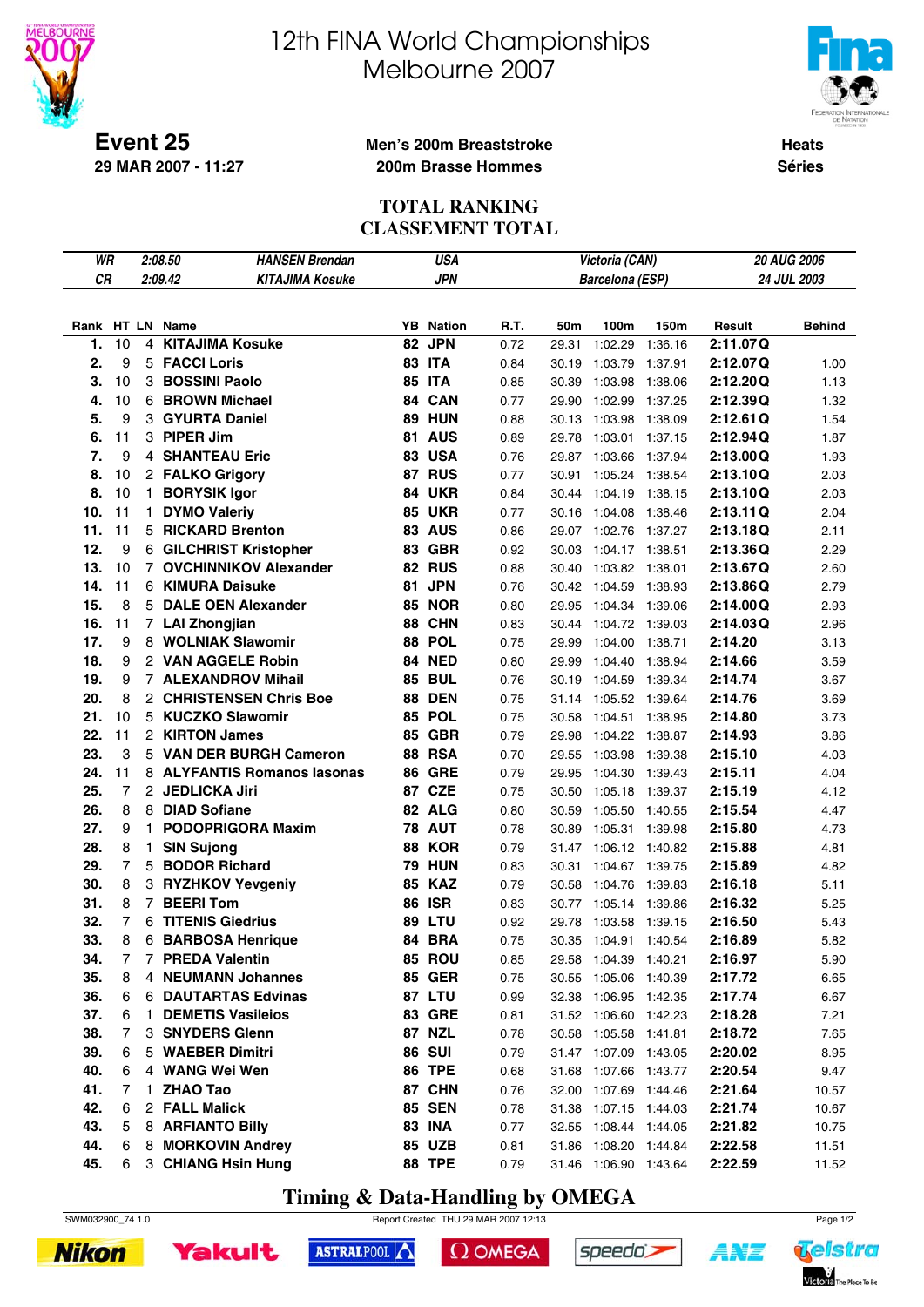



**Heats Séries**

**Event 25 29 MAR 2007 − 11:27**

### **Men's 200m Breaststroke 200m Brasse Hommes**

#### **TOTAL RANKING CLASSEMENT TOTAL**

| WR         |                |                | 2:08.50<br><b>HANSEN Brendan</b>          |          | <b>USA</b>               |              |                | Victoria (CAN)                     |         |                    | 20 AUG 2006      |
|------------|----------------|----------------|-------------------------------------------|----------|--------------------------|--------------|----------------|------------------------------------|---------|--------------------|------------------|
| <b>CR</b>  |                |                | 2:09.42<br><b>KITAJIMA Kosuke</b>         |          | <b>JPN</b>               |              |                | <b>Barcelona (ESP)</b>             |         |                    | 24 JUL 2003      |
|            |                |                |                                           |          |                          |              |                |                                    |         |                    |                  |
|            |                |                | Rank HT LN Name                           |          | <b>YB</b> Nation         | R.T.         | 50m            | 100m                               | 150m    | Result             | <b>Behind</b>    |
| 46.        | 5              |                | 2 TAN Jin Leonard                         | 85       | <b>SIN</b>               | 0.79         | 32.14          | 1:08.38                            | 1:45.34 | 2:23.33            | 12.26            |
| 47.        | 5              |                | 3 BONILLA Diego                           | 85       | COL                      | 0.84         | 31.56          | 1:08.06 1:45.31                    |         | 2:23.50            | 12.43            |
| 48.        | 4              |                | 6 MACULEVICS Vidvuds                      |          | 87 LAT                   | 0.88         | 31.28          | 1:07.49 1:45.09                    |         | 2:23.53            | 12.46            |
| 49.        | 5              |                | 5 YUDHIANTO Herry                         | 83       | <b>INA</b>               | 0.71         | 33.16          | 1:11.31 1:48.07                    |         | 2:24.47            | 13.40            |
| 50.        | 4              |                | 1 HENSLEY Kevin                           | 85       | <b>ISV</b>               | 0.68         | 32.25          | 1:09.57 1:46.91                    |         | 2:25.63            | 14.56            |
| 51.        | 5              |                | 7 TAN Jin Wen Mark                        | 86       | <b>SIN</b>               | 0.74         | 33.07          | 1:10.71                            | 1:48.02 | 2:26.54            | 15.47            |
| 52.        | 3              | $\mathbf{1}$   | <b>KOBROSLY Wael</b>                      | 88       | <b>LIB</b>               | 0.82         | 32.33          | 1:10.71                            | 1:48.26 | 2:26.62            | 15.55            |
| 53.        | 4              |                | 5 AMILOV Sobitjon                         | 90       | <b>UZB</b>               | 0.87         | 33.05          | 1:10.40 1:48.03                    |         | 2:27.56            | 16.49            |
| 54.        | 5              | 1.             | <b>BORDADO Gerard</b>                     | 88       | PHI                      | 0.82         | 31.92          | 1:08.99 1:47.42                    |         | 2:28.72            | 17.65            |
| 55.        | 4              |                | 7 YAP See Tuan                            | 89       | <b>MAS</b>               | 0.76         |                | 32.47 1:10.29 1:49.34              |         | 2:30.02            | 18.95            |
| 56.        | 4              |                | 8 LAO Hei Meng                            | 88       | <b>MAC</b>               | 0.72         | 33.24          | 1:11.96 1:50.54                    |         | 2:30.07            | 19.00            |
| 57.        | 4              |                | 3 AL-SALEH Moustafa                       | 85       | <b>SYR</b>               | 0.99         | 33.05          | 1:11.44 1:50.94                    |         | 2:30.81            | 19.74            |
| 58.        | 3              |                | 2 TERUPAIA Rainui                         | 83       | <b>TAH</b>               | 0.81         | 33.05          | 1:11.75                            | 1:51.75 | 2:31.47            | 20.40            |
| 59.        | 5              |                | <b>4 SANZAROVECS Kirils</b>               | 89       | <b>LAT</b>               | 0.88         | 33.66          | 1:13.20                            | 1:53.38 | 2:32.18            | 21.11            |
| 60.        | 4              |                | 2 ALIREZAEI DIZICHEH Mohammad             |          | 85 IRI                   | 0.90         | 32.31          | 1:10.76                            | 1:51.55 | 2:33.11            | 22.04            |
| 61.        | 2              |                | 7 PRONO BRITEZ Genaro Mathias             | 89       | <b>PAR</b>               | 0.76         | 34.68          | 1:14.84 1:55.35                    |         | 2:34.44            | 23.37            |
| 62.        | $\overline{c}$ |                | 6 AGUON Celestino                         | 88       | <b>GUM</b>               | 0.69         | 34.34          | 1:14.08 1:54.80                    |         | 2:34.84            | 23.77            |
| 62.        | 2              |                | 2 WONG Eli Ebenezer                       | 91       | <b>NMA</b>               | 0.75         | 35.62          | 1:15.59                            | 1:55.20 | 2:34.84            | 23.77            |
| 64.        | 3              |                | 6 CHUA Melvin                             | 89       | <b>MAS</b>               | 0.78         | 33.99          | 1:13.73 1:54.40                    |         | 2:35.06            | 23.99            |
| 65.        | 2              |                | 3 SANTOS Gavin                            | 84       | <b>GIB</b>               | 0.87         | 35.71          | 1:16.38 1:57.02                    |         | 2:38.17            | 27.10            |
| 66.        | 1              |                | 4 ATANIYAZOV Guvanch                      | 86       | <b>TKM</b>               | 0.80         | 36.33          | 1:16.56 1:57.51                    |         | 2:38.24            | 27.17            |
| 67.        | 5              |                | 6 WILLIAMS Eric                           |          | <b>77 NGR</b>            | 0.82         | 34.78          | 1:14.65                            | 1:55.30 | 2:38.67            | 27.60            |
| 68.        | 2              | 4              | <b>RIVERO Alexander</b>                   | 86       | <b>BOL</b>               | 0.82         | 34.94          | 1:16.51 1:59.33                    |         | 2:39.54            | 28.47            |
| 69.        | 1              | 6              | <b>MEDINA SU Eric Arturo</b>              | 92       | <b>PAN</b>               | 0.73         | 35.21          | 1:16.95 2:00.41                    |         | 2:41.90            | 30.83            |
| 69.        | 3              |                | 4 LEI Hong Nam                            | 90       | <b>MAC</b>               | 0.63         | 35.00          | 1:16.08 1:59.31                    |         | 2:41.90            | 30.83            |
| 71.        | 2              |                | 1 AL HENIDI Jehad                         | 91       | <b>JOR</b>               | 0.97         | 34.74          | 1:16.16 1:58.98                    |         | 2:42.12            | 31.05            |
| 72.<br>73. | 3<br>1         | 3              | <b>KARTABAEV Timur</b><br>5 ALDHAHERI A.  | 91       | <b>KGZ</b><br><b>UAE</b> | 0.82         | 35.34          | 1:17.06 1:59.00                    |         | 2:42.94            | 31.87            |
| 74.        | 3              |                | 8 CHEUNG HO YAN Kevin                     | 91       | MRI                      | 0.82         | 35.34          | 1:16.49                            | 1:59.06 | 2:44.66            | 33.59            |
| 75.        | 2              |                |                                           | 90<br>83 | <b>PLE</b>               | 0.88         | 34.66          | 1:15.62 1:59.43                    |         | 2:47.26<br>2:50.15 | 36.19            |
| 76.        | 1              | $\overline{7}$ | 8 DAMRAH Sadeq<br><b>KPETONKY Anthony</b> |          | <b>78 GHA</b>            | 0.89<br>1.12 | 35.75<br>41.25 | 1:17.86 2:01.14<br>1:32.17 2:29.28 |         | 3:27.80            | 39.08<br>1:16.73 |
|            | 2              |                | 5 SHAH Amar                               | 85       | <b>KEN</b>               |              |                |                                    |         | <b>DNS</b>         |                  |
|            | 3              | $\overline{7}$ | <b>KANCHELA Chisela</b>                   |          | 87 ZAM                   |              |                |                                    |         | <b>DNS</b>         |                  |
|            | 4              |                | 4 DE PRINS Alwin                          |          | <b>78 LUX</b>            |              |                |                                    |         | <b>DNS</b>         |                  |
|            | 7              | 4              | <b>KENT Dean</b>                          |          | <b>78 NZL</b>            |              |                |                                    |         | <b>DNS</b>         |                  |
|            | 7              |                | 8 ROGULJ Vanja                            |          | <b>82 CRO</b>            |              |                |                                    |         | <b>DNS</b>         |                  |
|            | 11             |                | 4 HANSEN Brendan                          |          | 81 USA                   |              |                |                                    |         | <b>DNS</b>         |                  |
|            | 1              |                | 2 ABDUL FATAWU Moro                       |          | <b>76 GHA</b>            |              |                |                                    |         | <b>DSQ</b>         |                  |
|            | 6              |                | 7 MOLINA Miguel                           |          | <b>84 PHI</b>            |              |                |                                    |         | <b>DSQ</b>         |                  |
|            | 10             |                | 8 SVEINSSON Jakob Johann                  |          | <b>82 ISL</b>            |              |                |                                    |         | <b>DSQ</b>         |                  |
|            |                |                |                                           |          |                          |              |                |                                    |         |                    |                  |

#### **Timing & Data-Handling by OMEGA** SWM032900\_74 1.0 Page 2/2

**Nikon** 



 $\Omega$  OMEGA



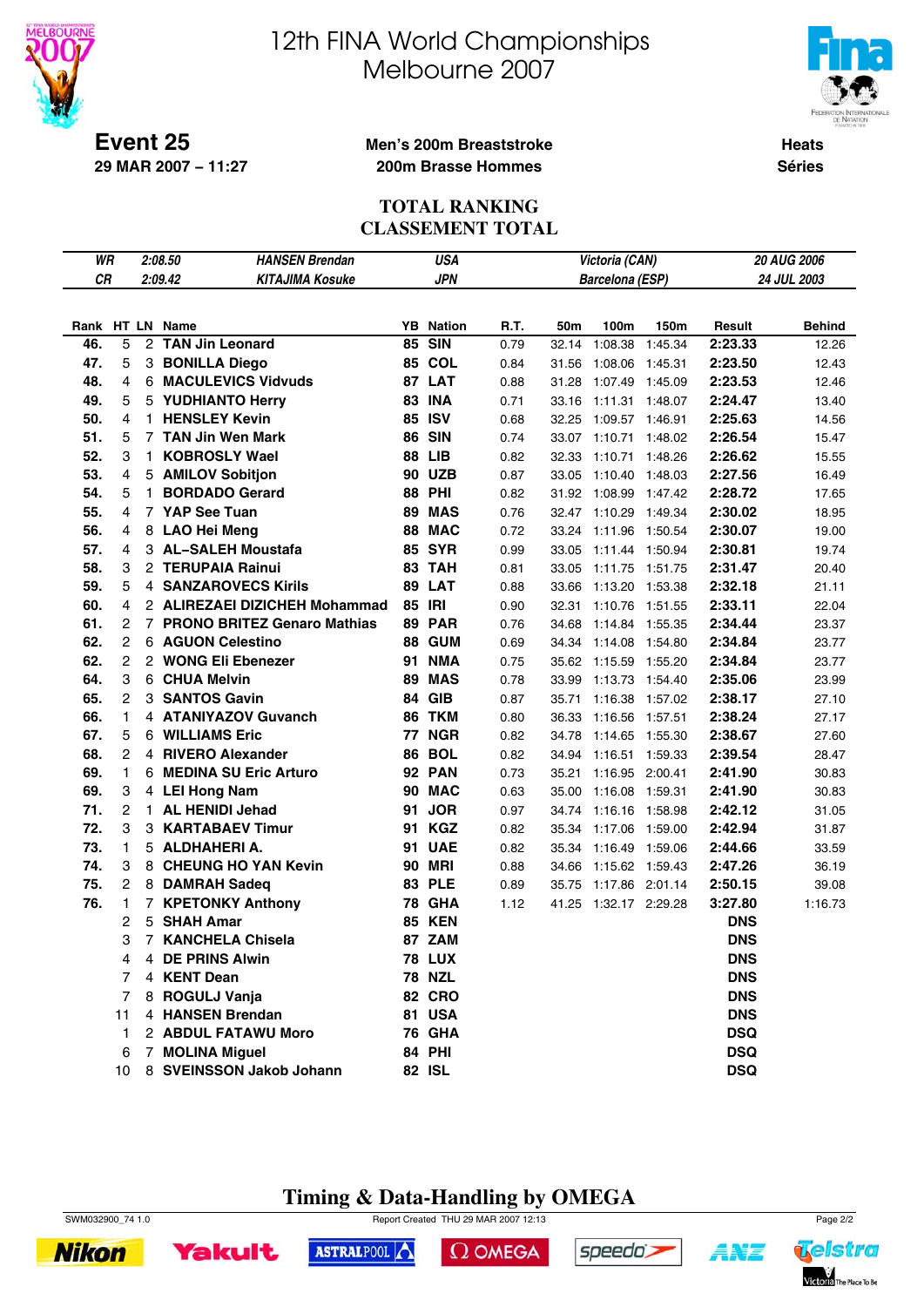



**Event 225 29 MAR 2007 - 20:05**

#### **Men's 200m Breaststroke 200m Brasse Hommes**

**Semifinals Demi-Finales**

#### **TOTAL RANKING CLASSEMENT TOTAL**

| WR         |   |                | 2:08.50                     | <b>HANSEN Brendan</b>        |    | USA           |      |       | Victoria (CAN)         |         |            | <b>20 AUG 2006</b> |
|------------|---|----------------|-----------------------------|------------------------------|----|---------------|------|-------|------------------------|---------|------------|--------------------|
| <b>CR</b>  |   |                | 2:09.42                     | <b>KITAJIMA Kosuke</b>       |    | <b>JPN</b>    |      |       | <b>Barcelona (ESP)</b> |         |            | 24 JUL 2003        |
|            |   |                |                             |                              |    |               |      |       |                        |         |            |                    |
| Rank HT LN |   |                | Name                        |                              | YB | <b>Nation</b> | R.T. | 50m   | 100m                   | 150m    | Result     | <b>Behind</b>      |
| 1.         | 2 | 4              | <b>KITAJIMA Kosuke</b>      |                              | 82 | <b>JPN</b>    | 0.70 | 28.99 | 1:01.76                | 1:35.11 | 2:10.30Q   |                    |
| 2.         | 2 |                | <b>RICKARD Brenton</b>      |                              | 83 | <b>AUS</b>    | 0.94 | 29.21 | 1:02.66                | 1:36.66 | 2:11.41Q   | 1.11               |
| 2.         | 2 | 5.             | <b>BOSSINI Paolo</b>        |                              | 85 | <b>ITA</b>    | 0.82 | 29.85 | 1:03.48                | 1:37.49 | 2:11.41Q   | 1.11               |
| 4.         |   | 4              | <b>FACCI Loris</b>          |                              | 83 | <b>ITA</b>    | 0.80 | 30.21 | 1:04.10                | 1:37.66 | 2:11.48Q   | 1.18               |
| 5.         | 2 | 6              | <b>SHANTEAU Eric</b>        |                              | 83 | <b>USA</b>    | 0.74 | 30.09 | 1:03.51                | 1:37.11 | 2:11.54Q   | 1.24               |
| 6.         |   | 5              | <b>BROWN Michael</b>        |                              | 84 | <b>CAN</b>    | 0.74 | 29.84 | 1:03.41                | 1:36.88 | 2:11.61Q   | 1.31               |
| 7.         | 2 | 3              | <b>GYURTA Daniel</b>        |                              | 89 | <b>HUN</b>    | 0.90 | 30.07 | 1:04.54                | 1:37.95 | 2:12.31Q   | 2.01               |
| 8.         |   | 6              | <b>FALKO Grigory</b>        |                              | 87 | <b>RUS</b>    | 0.82 | 30.68 | 1:04.79                | 1:38.55 | 2:12.44Q   | 2.14               |
| 9.         |   | $\mathbf{2}$   | <b>DYMO Valeriy</b>         |                              | 85 | <b>UKR</b>    | 0.81 | 30.18 | 1:04.61                | 1:38.97 | 2:12.78    | 2.48               |
| 10.        |   | 3              | <b>PIPER Jim</b>            |                              | 81 | <b>AUS</b>    | 0.83 | 29.84 | 1:03.44                | 1:37.52 | 2:13.40    | 3.10               |
| 11.        |   |                | <b>GILCHRIST Kristopher</b> |                              | 83 | <b>GBR</b>    | 0.92 | 29.66 | 1:03.60                | 1:38.57 | 2:13.44    | 3.14               |
| 12.        | 2 |                |                             | <b>OVCHINNIKOV Alexander</b> | 82 | <b>RUS</b>    | 0.87 | 30.67 | 1:04.54                | 1:39.13 | 2:13.45    | 3.15               |
| 13.        | 2 | $\overline{2}$ | <b>BORYSIK Igor</b>         |                              | 84 | <b>UKR</b>    | 0.83 | 30.52 | 1:04.71                | 1:39.21 | 2:14.00    | 3.70               |
| 14.        |   | 8              | <b>LAI Zhongjian</b>        |                              | 88 | <b>CHN</b>    | 0.79 | 30.87 | 1:05.66                | 1:39.86 | 2:14.44    | 4.14               |
| 15.        | 2 | 8              | <b>DALE OEN Alexander</b>   |                              | 85 | <b>NOR</b>    | 0.80 | 29.84 | 1:04.02                | 1:38.98 | 2:14.63    | 4.33               |
|            |   |                | <b>KIMURA Daisuke</b>       |                              | 81 | <b>JPN</b>    |      |       |                        |         | <b>DSQ</b> |                    |

### **Timing & Data-Handling by OMEGA**



**Nikon** 



ASTRALPOOL

 $\Omega$  OMEGA



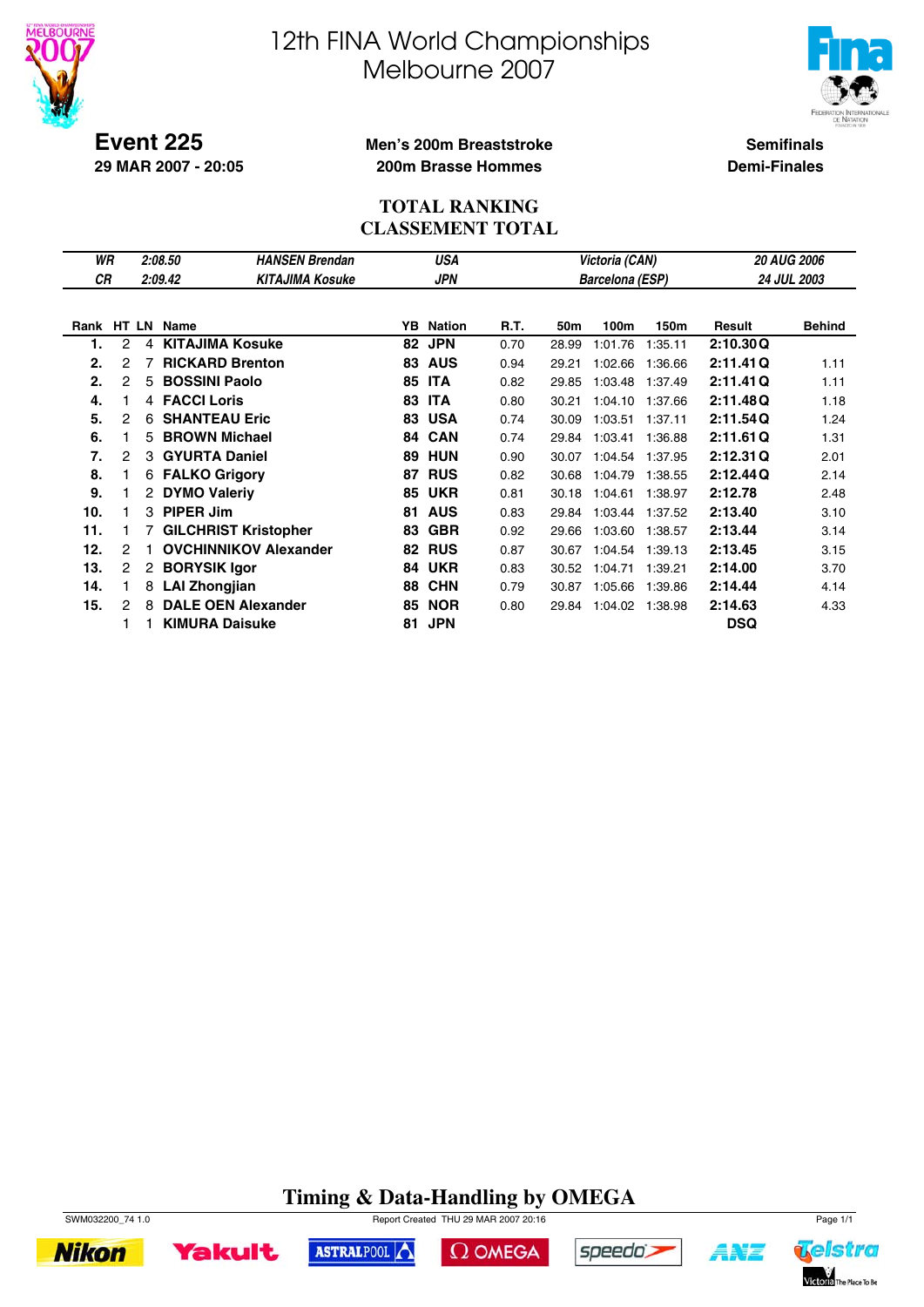



**Event 125 30 MAR 2007 - 20:29**

#### **Men's 200m Breaststroke 200m Brasse Hommes**

**Finals Finales**

#### **FINAL RESULTS CLASSEMENT FINALES**

| WR<br>СR     | 2:08.50<br>2:09.42          | <b>HANSEN Brendan</b><br><b>KITAJIMA Kosuke</b> |    | USA<br><b>JPN</b> |             |       | Victoria (CAN)<br><b>Barcelona (ESP)</b> |                 |         | <b>20 AUG 2006</b><br>24 JUL 2003 |
|--------------|-----------------------------|-------------------------------------------------|----|-------------------|-------------|-------|------------------------------------------|-----------------|---------|-----------------------------------|
|              | <b>Rank LN Name</b>         |                                                 |    | <b>YB</b> Nation  | <b>R.T.</b> | 50m   | 100m                                     | 150m            | Result  | <b>Behind</b>                     |
| <b>FINAL</b> |                             |                                                 |    |                   |             |       |                                          |                 |         |                                   |
|              | KITAJIMA Kosuke<br>$\Delta$ |                                                 |    | 82 JPN            | 0.70        | 28.82 | 1:01.87                                  | 1:35.29         | 2:09.80 |                                   |
| 2.           | <b>RICKARD Brenton</b><br>5 |                                                 |    | <b>83 AUS</b>     | 0.83        | 28.95 |                                          | 1:02.22 1:35.77 | 2:10.99 | 1.19                              |
| 3.           | <b>FACCI Loris</b><br>6     |                                                 |    | <b>83 ITA</b>     | 0.81        | 29.60 | 1:03.39                                  | 1:37.15         | 2:11.03 | 1.23                              |
| 4.           | <b>BOSSINI Paolo</b><br>3   |                                                 | 85 | <b>ITA</b>        | 0.82        | 29.97 | 1:04.09                                  | 1:37.59         | 2:11.38 | 1.58                              |
| 5.           | <b>SHANTEAU Eric</b><br>2   |                                                 |    | <b>83 USA</b>     | 0.75        | 29.80 |                                          | 1:03.22 1:36.66 | 2:11.50 | 1.70                              |
| 6.           | <b>GYURTA Daniel</b>        |                                                 |    | <b>89 HUN</b>     | 0.88        | 29.90 | 1:03.67                                  | 1:37.29         | 2:11.62 | 1.82                              |
| 7.           | <b>BROWN Michael</b>        |                                                 |    | 84 CAN            | 0.84        | 29.71 | 1:03.39                                  | 1:37.53         | 2:12.01 | 2.21                              |
| 8.           | <b>FALKO Grigory</b><br>8   |                                                 | 87 | <b>RUS</b>        | 0.79        | 30.05 | 1:04.04                                  | 1:37.90         | 2:12.16 | 2.36                              |

### **Timing & Data-Handling by OMEGA**





ASTRALPOOL





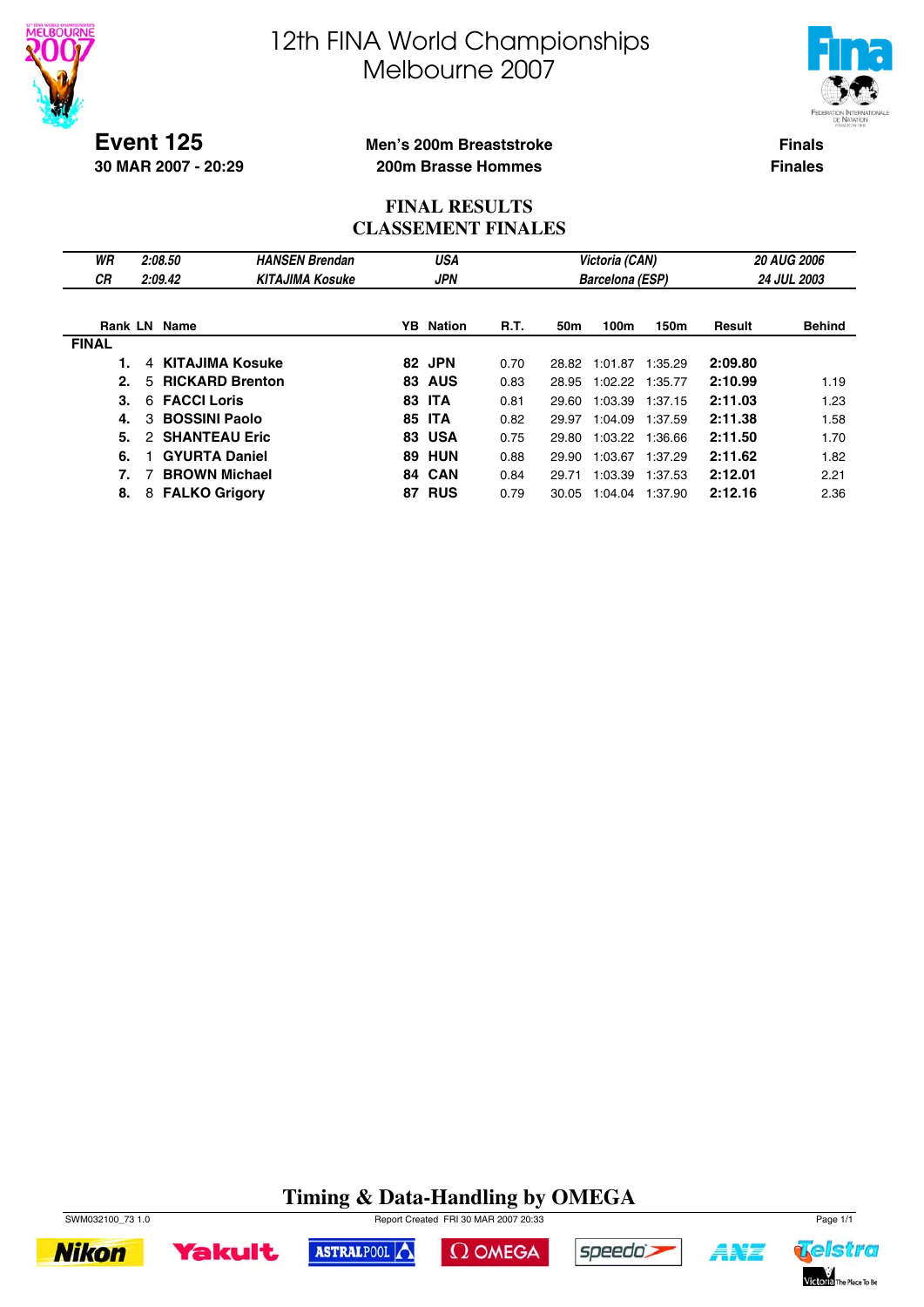

**25 MAR 2007 - 11:42**

# 12th FINA World Championships Melbourne 2007



**Heats Séries**

#### **Men's 50m Butterfly 50m Papillon Hommes**

#### **TOTAL RANKING CLASSEMENT TOTAL**

| WR | 22.96 |              |              | <b>SCHOEMAN Roland</b>         | <b>RSA</b> |    |                  | <b>Montreal (CAN)</b> |         | 25 JUL 2005   |  |
|----|-------|--------------|--------------|--------------------------------|------------|----|------------------|-----------------------|---------|---------------|--|
| CR | 22.96 |              |              | <b>SCHOEMAN Roland</b>         | <b>RSA</b> |    |                  | <b>Montreal (CAN)</b> |         | 25 JUL 2005   |  |
|    |       |              |              |                                |            |    |                  |                       |         |               |  |
|    |       |              |              | Rank HT LN Name                |            |    | <b>YB</b> Nation | R.T.                  | Result  | <b>Behind</b> |  |
|    | 1.    | 18           |              | 6 CROCKER lan                  |            | 82 | <b>USA</b>       | 0.72                  | 23.30Q  |               |  |
|    | 2.    | 20           |              | 4 SCHOEMAN Roland              |            |    | 89 RSA           | 0.65                  | 23.49Q  | 0.19          |  |
|    | 3.    | 19           |              | 4 BREUS Sergiy                 |            |    | <b>83 UKR</b>    | 0.77                  | 23.61Q  | 0.31          |  |
|    | 4.    | 20           | $\mathbf{1}$ | <b>FROLANDER Lars</b>          |            |    | <b>74 SWE</b>    | 0.69                  | 23.66Q  | 0.36          |  |
|    | 5.    | $\mathbf{1}$ |              | 3 MILORAD Cavic                |            |    | 84 SRB           | 0.75                  | 23.71Q  | 0.41          |  |
|    | 6.    | 19           | $\mathbf{1}$ | <b>SUBIRATS ALTES Albert</b>   |            |    | <b>86 VEN</b>    | 0.75                  | 23.73Q  | 0.43          |  |
|    | 7.    | 18           |              | 5 SERDINOV Andriy              |            |    | <b>UKR</b>       | 0.81                  | 23.92Q  | 0.62          |  |
|    | 7.    | 20           |              | 5 ANDKJAER Jakob Schiott       |            |    | <b>85 DEN</b>    |                       | 23.92Q  |               |  |
|    | 9.    | 18           |              |                                |            |    |                  | 0.67                  |         | 0.62          |  |
|    |       |              |              | 4 WELSH Matt                   |            |    | <b>76 AUS</b>    | 0.70                  | 23.95Q  | 0.65          |  |
|    | 10.   | 19           |              | 5 RAJAKYLA Matti               |            |    | <b>84 FIN</b>    | 0.67                  | 23.98Q  | 0.68          |  |
|    | 11.   | 20           |              | 3 BOUSQUET Frederick           |            |    | <b>81 FRA</b>    | 0.74                  | 24.00Q  | 0.70          |  |
|    | 12.   | 17           |              | 3 ARNARSON Orn                 |            |    | 81 ISL           | 0.80                  | 24.02Q  | 0.72          |  |
|    | 12.   | 19           |              | 2 PINI Ryan                    |            | 81 | <b>PNG</b>       | 0.78                  | 24.02Q  | 0.72          |  |
|    | 12.   | 19           |              | <b>6 TAKAYASU Ryo</b>          |            |    | 81 JPN           | 0.72                  | 24.02Q  | 0.72          |  |
|    | 15.   | 20           |              | 6 FERNS Lyndon                 |            |    | <b>83 RSA</b>    | 0.71                  | 24.05Q  | 0.75          |  |
|    | 16.   | 16           |              | 4 MANKOC Peter                 |            |    | <b>78 SLO</b>    | 0.75                  | 24.06 ? | 0.76          |  |
|    | 16.   | 18           | $\mathbf{1}$ | <b>RUPPRATH Thomas</b>         |            |    | <b>77 GER</b>    | 0.70                  | 24.06 ? | 0.76          |  |
|    | 16.   | 20           |              | 7 GODEC Jernej                 |            |    | <b>86 SLO</b>    | 0.74                  | 24.06 ? | 0.76          |  |
|    | 19.   | 17           |              | 6 HARD Jere                    |            |    | <b>78 FIN</b>    | 0.76                  | 24.18   | 0.88          |  |
|    | 20.   | 20           |              | 2 SWANEPOEL Corney             |            |    | <b>86 NZL</b>    | 0.70                  | 24.20   | 0.90          |  |
|    | 21.   | 19           |              | 8 MUNOZ PEREZ Rafael           |            |    | <b>88 ESP</b>    | 0.79                  | 24.21   | 0.91          |  |
|    | 22.   | 18           |              | 8 SKVORTSOV Nikolay            |            |    | 84 RUS           | 0.76                  | 24.23   | 0.93          |  |
|    | 23.   | 20           |              | 8 STARKE Benjamin              |            |    | <b>86 GER</b>    | 0.74                  | 24.25   | 0.95          |  |
|    | 24.   | 19           |              | 7 KOROTYSHKIN Evgeny           |            |    | <b>83 RUS</b>    | 0.69                  | 24.36   | 1.06          |  |
|    | 25.   | 15           |              | 4 COURTOIS Damien              |            |    | <b>88 SUI</b>    | 0.71                  | 24.39   | 1.09          |  |
|    | 26.   | 14           |              | 4 DUNFORD Jason                |            |    | <b>86 KEN</b>    | 0.71                  | 24.41   | 1.11          |  |
|    | 26.   | 17           |              | 2 TODOROVIC Mario              |            |    | <b>88 CRO</b>    | 0.71                  | 24.41   | 1.11          |  |
|    | 26.   | 19           |              | 3 ZHOU Jiawei                  |            |    | 83 CHN           | 0.79                  | 24.41   | 1.11          |  |
|    | 29.   | 18           |              | 7 MORGADO Simao                |            |    | <b>79 POR</b>    | 0.66                  | 24.44   | 1.14          |  |
|    | 30.   | 17           |              | 8 ALESI Octavio                |            |    | <b>86 VEN</b>    | 0.58                  | 24.48   | 1.18          |  |
|    | 31.   | 17           |              | 4 WANG Dong                    |            |    | <b>98 CHN</b>    | 0.85                  | 24.50   | 1.20          |  |
|    | 32.   | 17           |              | 1 GOLDIN Rudy                  |            |    | 84 ITA           | 0.75                  | 24.52   | 1.22          |  |
|    | 33.   |              |              | 16 1 BURMESTER Moss            |            |    | <b>81 NZL</b>    | 0.74                  | 24.55   | 1.25          |  |
|    |       |              |              | 34. 15 6 TSAGKARAKIS Apostolos |            |    | <b>82 GRE</b>    | 0.71                  | 24.58   | 1.28          |  |
|    |       | 34. 17       |              | 5 YAMAMOTO Takashi             |            |    | <b>78 JPN</b>    | 0.72                  | 24.58   | 1.28          |  |
|    |       | 36. 16       |              | 3 PINE Adam                    |            |    | <b>76 AUS</b>    | 0.76                  | 24.60   | 1.30          |  |
|    |       | 37. 18       |              | 2 COOPER Todd                  |            |    | 83 GBR           | 0.76                  | 24.61   | 1.31          |  |
|    |       | 38. 14       |              | 5 GYDESEN Mathias Stenderup    |            |    | <b>88 DEN</b>    | 0.69                  | 24.72   | 1.42          |  |
|    |       | 39. 14       |              | 3 VAITKAITIS Emilis            |            |    | <b>80 LTU</b>    | 0.84                  | 24.74   | 1.44          |  |
|    |       | 39. 15       |              | 1 BECERRA Camilo               |            |    | 80 COL           | 0.72                  | 24.74   | 1.44          |  |
|    |       | 41. 14       |              | <b>6 BARNEA Guy Marcus</b>     |            |    | <b>87 ISR</b>    | 0.69                  | 24.77   | 1.47          |  |
|    |       | 42. 15       |              | 5 VERNER Martin                |            |    | <b>80 CZE</b>    | 0.77                  | 24.78   | 1.48          |  |
|    |       | 43. 16       |              | <b>6 STRAGA Dominik</b>        |            |    | <b>88 CRO</b>    | 0.79                  | 24.80   | 1.50          |  |
|    | 43.   | 16           |              | 7 KORZENIOWSKI Pawel           |            |    | 85 POL           | 0.72                  | 24.80   | 1.50          |  |
|    |       | 45. 13       |              | 1 AYALA Jacinto                |            |    | 87 DOM           | 0.61                  | 24.81   | 1.51          |  |
|    |       |              |              |                                |            |    |                  |                       |         |               |  |

**Timing & Data-Handling by OMEGA**

ASTRALPOOL



 $\Omega$  OMEGA



Yakult



speedo's

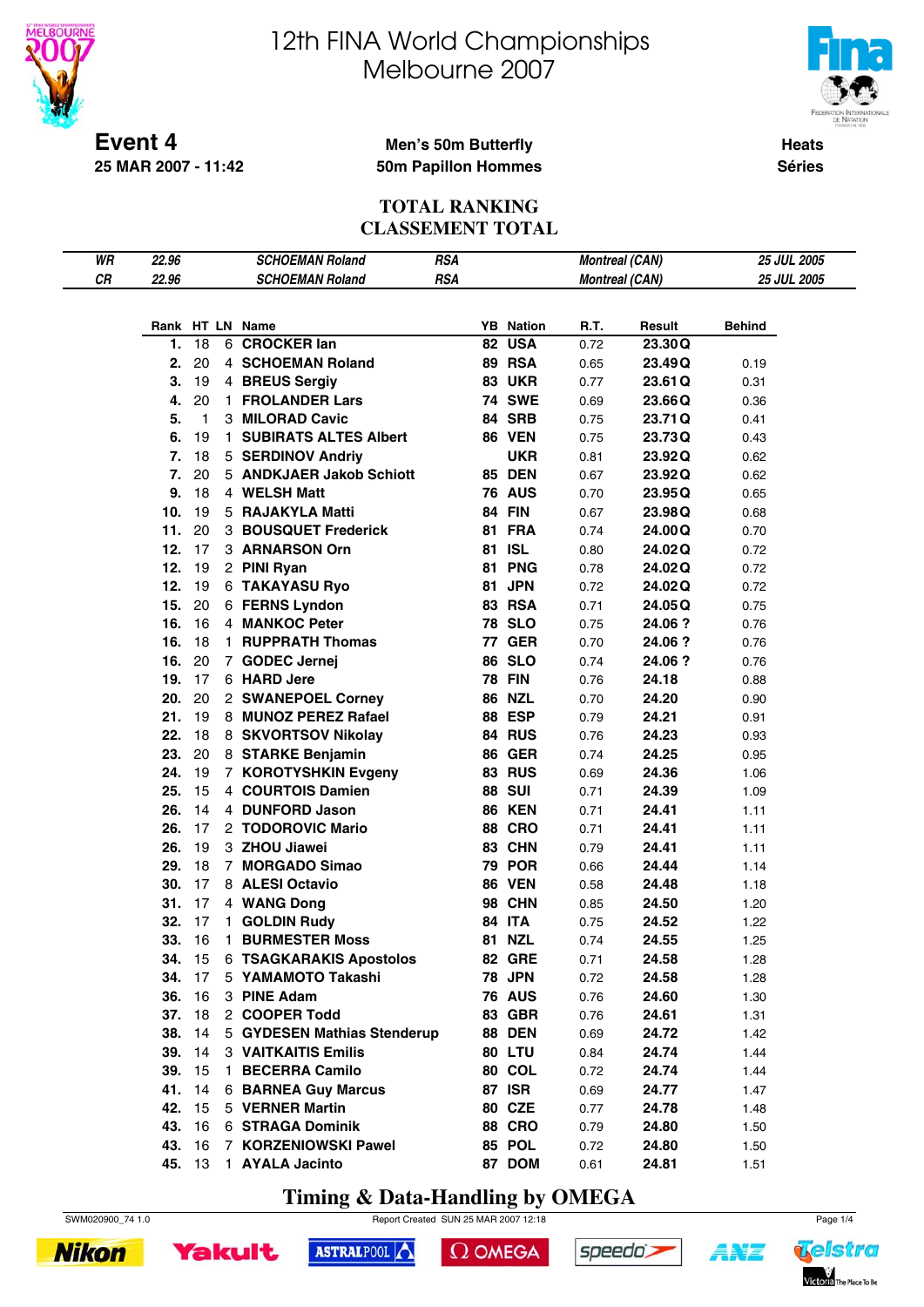

**25 MAR 2007 − 11:42**

# 12th FINA World Championships Melbourne 2007



**Heats Séries**

#### **Men's 50m Butterfly 50m Papillon Hommes**

**TOTAL RANKING CLASSEMENT TOTAL**

| WR | 22.96 |               | <b>SCHOEMAN Roland</b>                 | <b>RSA</b> |                  | <b>Montreal (CAN)</b> |                       | <b>25 JUL 2005</b> |  |
|----|-------|---------------|----------------------------------------|------------|------------------|-----------------------|-----------------------|--------------------|--|
| CR | 22.96 |               | <b>SCHOEMAN Roland</b>                 | <b>RSA</b> |                  |                       | <b>Montreal (CAN)</b> | <b>25 JUL 2005</b> |  |
|    |       |               |                                        |            |                  |                       |                       |                    |  |
|    |       |               |                                        |            |                  |                       |                       |                    |  |
|    |       | 16            | Rank HT LN Name<br>2 LAZUKA Yauheni    |            | <b>YB</b> Nation | R.T.                  | Result                | <b>Behind</b>      |  |
|    | 46.   |               |                                        |            | <b>89 BLR</b>    | 0.79                  | 24.82                 | 1.52               |  |
|    | 46.   | 17            | <b>7 PASTRAS Sotirios</b>              |            | <b>86 GRE</b>    | 0.66                  | 24.82                 | 1.52               |  |
|    | 48.   | 14            | <b>7 TARWATER Davis</b>                |            | 84 USA           | 0.68                  | 24.83                 | 1.53               |  |
|    | 49.   | 12            | 2 TOUW NGIE TJOUW Gordon               |            | <b>85 SUR</b>    | 0.69                  | 24.90                 | 1.60               |  |
|    | 50.   | 16            | 8 KHUDIYEV Rustam                      |            | <b>85 KAZ</b>    | 0.78                  | 24.92                 | 1.62               |  |
|    | 51.   | 15            | 8 KNOWLES Jeremy                       |            | 81 BAH           | 0.74                  | 24.98                 | 1.68               |  |
|    | 52.   | 15            | 7 WIBOWO Andy                          |            | <b>80 INA</b>    | 0.72                  | 25.00                 | 1.70               |  |
|    | 53.   | 16            | 5 SILVA Fernando                       |            | <b>86 BRA</b>    | 0.79                  | 25.01                 | 1.71               |  |
|    | 54.   | 10            | 3 JUKIC Dinko                          |            | 89 AUT           | 0.81                  | 25.11                 | 1.81               |  |
|    | 55.   | 15            | 3 KONDRAHINS Pavels                    |            | <b>85 LAT</b>    | 0.81                  | 25.12                 | 1.82               |  |
|    | 56.   | 10            | 4 POSERIA Ankur                        |            | <b>87 IND</b>    | 0.73                  | 25.13                 | 1.83               |  |
|    | 57.   | 14            | 2 PEREZ Adrien                         |            | <b>88 SUI</b>    | 0.83                  | 25.20                 | 1.90               |  |
|    | 58.   | 12            | 6 WONG Wing Cheung Victor              |            | 84 MAC           | 0.82                  | 25.22                 | 1.92               |  |
|    | 59.   | 11            | 4 KHADE Virdhawal                      |            | 91 IND           | 0.85                  | 25.28                 | 1.98               |  |
|    | 60.   | 14            | 8 LYASHKO Oleg                         |            | <b>82 UZB</b>    | 0.79                  | 25.31                 | 2.01               |  |
|    | 61.   | 13            | 7 MELCONIAN ALVEZ Jose Gabriel         |            | <b>87 URU</b>    | 0.75                  | 25.43                 | 2.13               |  |
|    | 62.   | 13            | 5 PALAZOV Georgi                       |            | <b>80 BUL</b>    | 0.83                  | 25.44                 | 2.14               |  |
|    | 63.   | 11            | 6 MILOSLAVSKIS Romans                  |            | 83 LAT           | 0.86                  | 25.47                 | 2.17               |  |
|    | 63.   | 12            | 3 BAKHTIAROV Alexandre                 |            | 87 CYP           | 0.68                  | 25.47                 | 2.17               |  |
|    | 63.   | 13            | 2 LIIVAMAGI Martin                     |            | <b>88 EST</b>    | 0.78                  | 25.47                 | 2.17               |  |
|    | 66.   | 10            | 8 KAAKI Basil                          |            | <b>88 LIB</b>    | 0.66                  | 25.62                 | 2.32               |  |
|    | 67.   | 15            | 2 NACHAEV Ravil                        |            | <b>74 UZB</b>    | 0.83                  | 25.65                 | 2.35               |  |
|    | 68.   | 11            | 3 TRANDAFIR Norbert                    |            | 88 ROU           | 0.82                  | 25.66                 | 2.36               |  |
|    | 69.   | 12            | 4 MOBARREZ Hamidreza                   |            | 81 IRI           | 0.73                  | 25.71                 | 2.41               |  |
|    | 70.   | 13            | 3 BEGO Daniel William                  |            | <b>89 MAS</b>    | 0.74                  | 25.82                 | 2.52               |  |
|    | 71.   | 13            | 6 KUTCHER BELGERI Martin Daniel 84 URU |            |                  | 0.80                  | 25.83                 | 2.53               |  |
|    | 72.   | 13            | 4 ARCE AITA Jorge Arturo               |            | 86 CRC           | 0.80                  | 25.98                 | 2.68               |  |
|    | 72.   | 13            | 8 BICER Goksu                          |            | <b>90 TUR</b>    | 0.82                  | 25.98                 | 2.68               |  |
|    | 74.   | 9             | 8 CRESCIMBENI Jose Emmanuel            |            | <b>90 PER</b>    | 0.66                  | 25.99                 | 2.69               |  |
|    | 75.   | 9             | 7 TAY Zhirong Bryan                    |            | <b>88 SIN</b>    | 0.64                  | 26.00                 | 2.70               |  |
|    | 76.   | 11            | 8 ALMUHANA Bader                       |            | 88 KSA           | 0.73                  | 26.04                 | 2.74               |  |
|    | 77.   | 12            | 5 YEIYAH Yellow                        |            | 84 NGR           | 0.81                  | 26.05                 | 2.75               |  |
|    | 78.   |               | 2 8 CHAMMAH Itai                       |            | 85 ISR           | 0.73                  | 26.07                 | 2.77               |  |
|    |       | <b>79.</b> 10 | 6 NAVARRO Miguel                       |            | 82 BOL           | 0.75                  | 26.10                 | 2.80               |  |
|    | 80.   | 12            | 8 GALOFRE Julio                        |            | 87 COL           | 0.76                  | 26.16                 | 2.86               |  |
|    | 81.   | 9             | 4 LOBO MARTINEZ Jose Enmanuel          |            | <b>88 PAR</b>    | 0.73                  | 26.19                 | 2.89               |  |
|    |       | 81. 10        | 5 PETRASHOV Evgenii                    |            | <b>74 KGZ</b>    | 0.81                  | 26.19                 | 2.89               |  |
|    | 83.   | 12            | 7 SCHNETTLER Maximiliano               |            | <b>86 CHI</b>    | 0.72                  | 26.24                 | 2.94               |  |
|    | 84.   | 11            | 5 UTOMO Donny Budiarto                 |            | <b>79 INA</b>    | 0.72                  | 26.30                 | 3.00               |  |
|    | 85.   | 10            | 7 VYOMBO Rama                          |            | <b>83 KEN</b>    | 0.76                  | 26.32                 | 3.02               |  |
|    | 86.   | 9             | 6 M'RABET Taki                         |            | <b>89 TUN</b>    | 0.74                  | 26.34                 | 3.04               |  |
|    | 87.   | 9             | 2 BARAHONA FUENTE Roy Felipe           |            | 86 HON           | 0.69                  | 26.36                 | 3.06               |  |
|    | 87.   |               | 1 NEDIM Nisic                          |            | <b>84 BIH</b>    |                       |                       |                    |  |
|    |       | -11           |                                        |            |                  | 0.82                  | 26.36                 | 3.06               |  |
|    | 89.   | 8             | 5 TAN Xue-Wei Nicholas                 |            | <b>89 SIN</b>    | 0.85                  | 26.39                 | 3.09               |  |
|    |       |               | 90. 12 1 WANG Wei Wen                  |            | <b>86 TPE</b>    | 0.67                  | 26.51                 | 3.21               |  |

**Timing & Data-Handling by OMEGA**

ASTRALPOOL

SWM020900\_74 1.0 Report Created SUN 25 MAR 2007 12:18 Page 2/4



**Yakult** 



**AYT** 

speedo's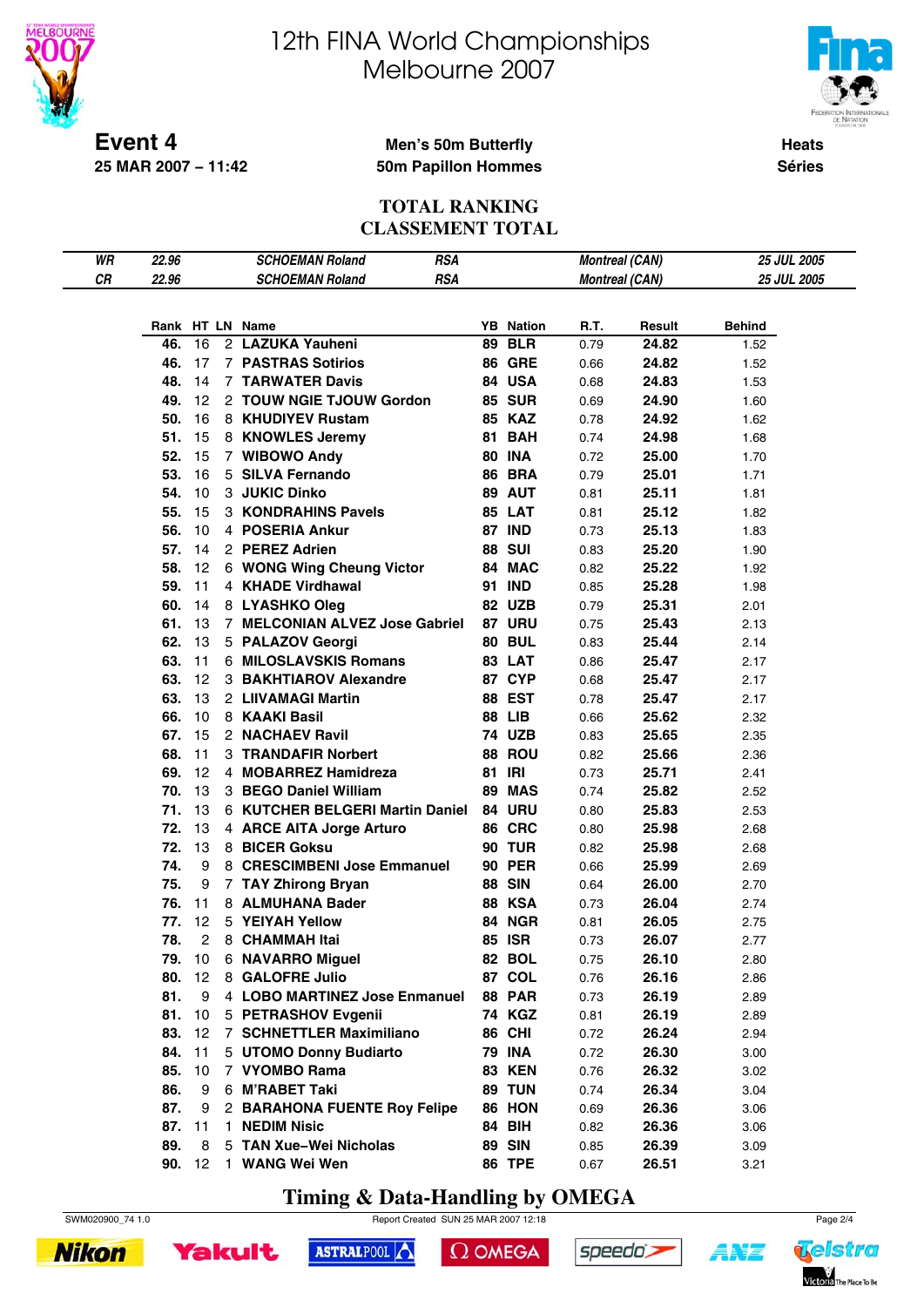

**25 MAR 2007 − 11:42**

# 12th FINA World Championships Melbourne 2007



**Heats Séries**

#### **Men's 50m Butterfly 50m Papillon Hommes**

#### **TOTAL RANKING CLASSEMENT TOTAL**

| WR | 22.96 |                | <b>RSA</b><br><b>SCHOEMAN Roland</b> |                  | <b>Montreal (CAN)</b> |        | 25 JUL 2005   |  |
|----|-------|----------------|--------------------------------------|------------------|-----------------------|--------|---------------|--|
| CR | 22.96 |                | <b>RSA</b><br><b>SCHOEMAN Roland</b> |                  | <b>Montreal (CAN)</b> |        | 25 JUL 2005   |  |
|    |       |                |                                      |                  |                       |        |               |  |
|    |       |                | Rank HT LN Name                      | <b>YB</b> Nation | R.T.                  | Result | <b>Behind</b> |  |
|    | 91.   | 5              | 2 LOCKE Morgan                       | <b>86 ISV</b>    | 0.65                  | 26.59  |               |  |
|    |       |                |                                      |                  |                       |        | 3.29          |  |
|    | 92.   | 7              | 8 RAJOHNSON Erik                     | 85 MAD           | 0.81                  | 26.68  | 3.38          |  |
|    | 93.   | 8              | 4 HERNANDEZ MARADIAGA Javier         | 88 HON           | 0.81                  | 26.75  | 3.45          |  |
|    | 94.   | 10             | 2 MATIAS Joao                        | 86 ANG           | 0.75                  | 26.86  | 3.56          |  |
|    | 95.   | 11             | 7 DANSOU Marc Pascal Pierre          | <b>83 BEN</b>    | 0.86                  | 26.89  | 3.59          |  |
|    | 96.   | 8              | 2 HEINE Jared                        | <b>84 MIL</b>    | 0.68                  | 27.02  | 3.72          |  |
|    | 97.   | 6              | 6 CISS Khaly                         | <b>81 SEN</b>    | 0.84                  | 27.06  | 3.76          |  |
|    | 98.   | 7              | 4 ABALALLA Yassir                    | 87 BOL           | 0.74                  | 27.09  | 3.79          |  |
|    | 99.   | 8              | 6 YABAR - DAVILA Manuel Alonso       | <b>85 PER</b>    | 0.82                  | 27.12  | 3.82          |  |
|    | 100.  | 10             | 1 HAMADEH Anas                       | 89 JOR           | 0.73                  | 27.14  | 3.84          |  |
|    | 101.  | 7              | 3 CALDERON Jonathan                  | 86 LCA           | 0.75                  | 27.16  | 3.86          |  |
|    | 102.  | 8              | 3 MEDRANO MEDINA Fernando            | 88 NCA           | 0.69                  | 27.34  | 4.04          |  |
|    | 103.  | 8              | 7 LEI Hong Nam                       | 90 MAC           | 0.63                  | 27.39  | 4.09          |  |
|    | 104.  | 7              | 7 MATONSE Leonel Dos Santos          | <b>88 MOZ</b>    | 0.72                  | 27.41  | 4.11          |  |
|    | 105.  | $\overline{7}$ | 5 HALL Luke                          | 89 SWZ           | 0.70                  | 27.47  | 4.17          |  |
|    | 106.  | 9              | 5 SALAMOUN Ahmed                     | 91 QAT           | 0.74                  | 27.50  | 4.20          |  |
|    | 107.  | 7              | 6 FERGUSON Naji Askia                | <b>79 GRN</b>    | 0.91                  | 27.55  | 4.25          |  |
|    | 108.  | 7              | 2 CAMARGO GONZALEZ Marco             | 89 ECU           | 0.72                  | 27.66  | 4.36          |  |
|    | 109.  | 6              | 5 ROBERTS Niall                      | 91 GUY           | 0.80                  | 27.70  | 4.40          |  |
|    | 109.  | 8              | 1 RANDRIANANDRAINA Richard           | 85 MAD           | 0.90                  | 27.70  | 4.40          |  |
|    |       |                |                                      |                  |                       |        |               |  |
|    | 111.  | 5              | 3 ABDO Hamza                         | 91 PLE           | 0.78                  | 27.77  | 4.47          |  |
|    | 112.  | 1.             | 8 DANSOU Alois Patrice Kouadjo       | <b>82 BEN</b>    |                       | 27.79  | 4.49          |  |
|    | 113.  | 6              | 7 ENKHTAIVAN Battushig               | <b>85 MGL</b>    | 0.80                  | 27.89  | 4.59          |  |
|    | 114.  | 1              | 4 CHANG Eric                         | <b>92 MAS</b>    | 0.78                  | 27.90  | 4.60          |  |
|    | 115.  | 4              | 3 FADHUL Hisham                      | <b>89 BRN</b>    | 0.61                  | 27.94  | 4.64          |  |
|    | 116.  | 6              | 8 BRISTOL Bertrand                   | <b>82 SEY</b>    | 0.70                  | 28.08  | 4.78          |  |
|    | 117.  | 6              | 1 AL-JABALI Monder                   | 88 LBA           | 0.88                  | 28.10  | 4.80          |  |
|    | 118.  | 6              | 4 KLIMENKO Aleksey                   | 93 KGZ           | 0.77                  | 28.14  | 4.84          |  |
|    | 119.  | 5              | 6 SICHAN Heimanu                     | <b>90 TAH</b>    | 0.72                  | 28.15  | 4.85          |  |
|    | 120.  | 4              | 6 AWESAT Fadi                        | <b>89 PLE</b>    | 0.88                  | 28.16  | 4.86          |  |
|    | 121.  | 7              | 1 ZAMMITT Jamie                      | <b>86 GIB</b>    | 0.83                  | 28.17  | 4.87          |  |
|    | 122.  | 4              | 4 BONSEMBIANTE JR. Hernan            | <b>90 GUM</b>    | 0.73                  | 28.27  | 4.97          |  |
|    | 123.  | 6              | 3 ABBASOV Tural                      | <b>90 AZE</b>    | 0.83                  | 28.32  | 5.02          |  |
|    | 124.  | 5              | 1 AUGIER Jean-Luc                    | 89 LCA           | 0.80                  | 28.36  | 5.06          |  |
|    | 125.  | 6              | 2 ALI Nasir                          | 85 PAK           | 0.91                  | 28.39  | 5.09          |  |
|    | 126.  | 5              | 8 JORDAN Zane                        | 91 ZAM           | 0.71                  | 28.54  | 5.24          |  |
|    | 127.  | 3              | 4 TASHKANDI Hazem                    | 92 KSA           | 0.84                  | 28.58  | 5.28          |  |
|    | 128.  | 5              | 7 HARFORD Daryl Kurt                 | 87 GRN           | 0.72                  | 28.70  | 5.40          |  |
|    | 129.  | 1              | 1 WAITI Raukura                      | 90 COK           | 0.84                  | 28.81  | 5.51          |  |
|    | 130.  | 4              | 5 ALKAABI Walid Nasib Hilal          | <b>91 UAE</b>    | 0.83                  | 28.83  | 5.53          |  |
|    | 131.  | 3              | 3 XABA Mduduzi Fanuwakme             | <b>89 SWZ</b>    | 0.77                  | 28.93  | 5.63          |  |
|    | 131.  | 3              | 2 SOVAN Nareth                       | 88 CAM           | 0.70                  | 28.93  | 5.63          |  |
|    | 133.  | 1.             | 7 SOBERS Jamaal                      | <b>89 GUY</b>    |                       | 28.99  | 5.69          |  |
|    |       |                |                                      |                  | 0.71                  |        |               |  |
|    | 134.  | 4              | 7 HADLEY Kerson                      | 89 FSM           | 0.76                  | 29.03  | 5.73          |  |
|    | 135.  | 4              | 1 SHIMIZU Carlos                     | 89 GUM           | 0.84                  | 29.32  | 6.02          |  |

**Timing & Data-Handling by OMEGA**



SWM020900\_74 1.0 Report Created SUN 25 MAR 2007 12:18 Page 3/4

**Nikon Yakult** 



 $\Omega$  OMEGA





ŧ*NZ*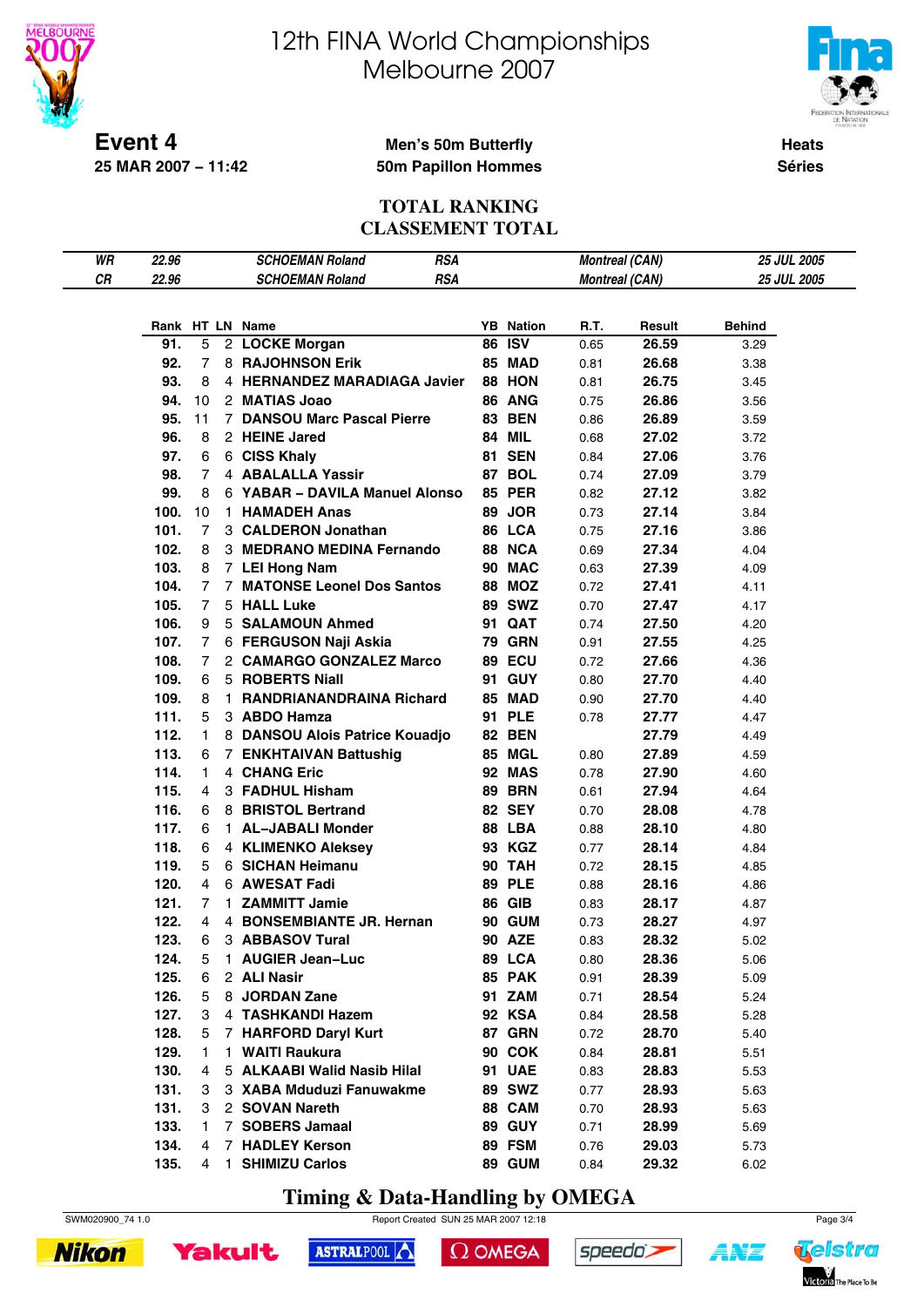

**25 MAR 2007 − 11:42**

# 12th FINA World Championships Melbourne 2007



**Heats**

#### **Men's 50m Butterfly 50m Papillon Hommes**

**Séries**

#### **TOTAL RANKING CLASSEMENT TOTAL**

| WR | 22.96 |                |    | <b>SCHOEMAN Roland</b>    | <b>RSA</b> |    |                  | <b>Montreal (CAN)</b> |            | <b>25 JUL 2005</b> |
|----|-------|----------------|----|---------------------------|------------|----|------------------|-----------------------|------------|--------------------|
| CR | 22.96 |                |    | <b>SCHOEMAN Roland</b>    | <b>RSA</b> |    |                  | <b>Montreal (CAN)</b> |            | <b>25 JUL 2005</b> |
|    |       |                |    |                           |            |    |                  |                       |            |                    |
|    |       |                |    | Rank HT LN Name           |            |    | <b>YB</b> Nation | R.T.                  | Result     | <b>Behind</b>      |
|    | 136.  | 4              |    | 2 AUGUSTINE Tony          |            | 86 | <b>FSM</b>       | 0.75                  | 29.45      | 6.15               |
|    | 137.  | 3              |    | 5 CAMAL Chakyl            |            |    | <b>90 MOZ</b>    | 0.77                  | 29.51      | 6.21               |
|    | 138.  | 1              |    | 6 MUZAFURU Muwanguzi      |            |    | <b>79 UGA</b>    | 0.81                  | 31.44      | 8.14               |
|    | 139.  | 5              |    | 4 MAKERE Samson           |            |    | <b>75 TAN</b>    | 1.25                  | 31.94      | 8.64               |
|    | 140.  | 2              |    | 6 KARMALI Rahim           |            |    | 92 UGA           | 0.70                  | 32.09      | 8.79               |
|    | 141.  | 3              | 6  | <b>SHARIF Mohamed</b>     |            | 89 | <b>MDV</b>       | 1.04                  | 32.48      | 9.18               |
|    | 142.  | 4              | 8  | <b>TALIB Jamal</b>        |            | 66 | <b>TAN</b>       | 0.90                  | 32.87      | 9.57               |
|    | 143.  | 2              |    | 3 AREESH Ibrahim          |            | 91 | <b>MDV</b>       | 0.81                  | 33.52      | 10.22              |
|    | 144.  | $\overline{c}$ |    | 5 AL QERBI Mohammed       |            |    | 87 YEM           | 1.00                  | 33.97      | 10.67              |
|    | 145.  | 2              |    | 2 KARSANI Mohamed         |            |    | <b>83 SUD</b>    | 1.11                  | 34.14      | 10.84              |
|    | 146.  | 3              |    | 1 AHMED Ashraf            |            |    | <b>83 SUD</b>    | 0.90                  | 34.30      | 11.00              |
|    | 147.  | 2              |    | 4 LUMUAMU-DIMBU Aymard    |            |    | 81 CGO           | 0.86                  | 34.32      | 11.02              |
|    | 148.  | 2              |    | 7 HARRIS Giordan          |            |    | 93 MIL           | 0.73                  | 35.63      | 12.33              |
|    | 149.  | 1              |    | 5 HABIMANA Aimable        |            |    | <b>82 RWA</b>    | 0.96                  | 37.82      | 14.52              |
|    |       |                |    | <b>ABDUL FATAWU Moro</b>  |            |    | <b>76 GHA</b>    |                       | <b>DNS</b> |                    |
|    |       | 3              |    | 7 WALLACE Stephenson      |            |    | <b>82 VIN</b>    |                       | <b>DNS</b> |                    |
|    |       | 5              |    | 5 MALIKI AMADOU Ibrahim   |            |    | <b>81 NIG</b>    |                       | <b>DNS</b> |                    |
|    |       | 8              |    | 8 AWIZOBA Essossimana     |            |    | <b>78 TOG</b>    |                       | <b>DNS</b> |                    |
|    |       | 9              |    | <b>BESSAN Jules Yao</b>   |            |    | <b>79 BEN</b>    |                       | <b>DNS</b> |                    |
|    |       | 9              |    | 3 AGUIAR Joao             |            |    | 83 ANG           |                       | <b>DNS</b> |                    |
|    |       | 11             |    | 2 AYEJO Sunday            |            |    | <b>NGR</b>       |                       | <b>DNS</b> |                    |
|    |       | 18             |    | 3 CIELO FILHO Cesar       |            |    | 87 BRA           |                       | <b>DNS</b> |                    |
|    |       | 1              |    | 2 MORO Abdul-Fatawu       |            |    | <b>76 GHA</b>    |                       | <b>DSQ</b> |                    |
|    |       | 3              | 8  | DANGASSAT-SISSOULOU Iglay |            |    | 87 CGO           |                       | <b>DSQ</b> |                    |
|    |       | 14             | 1. | <b>KUZMIN Stanislav</b>   |            |    | <b>86 KAZ</b>    |                       | <b>DSQ</b> |                    |

### **Timing & Data-Handling by OMEGA**



**Nikon** 



**Yakult** 

 $\Omega$  OMEGA



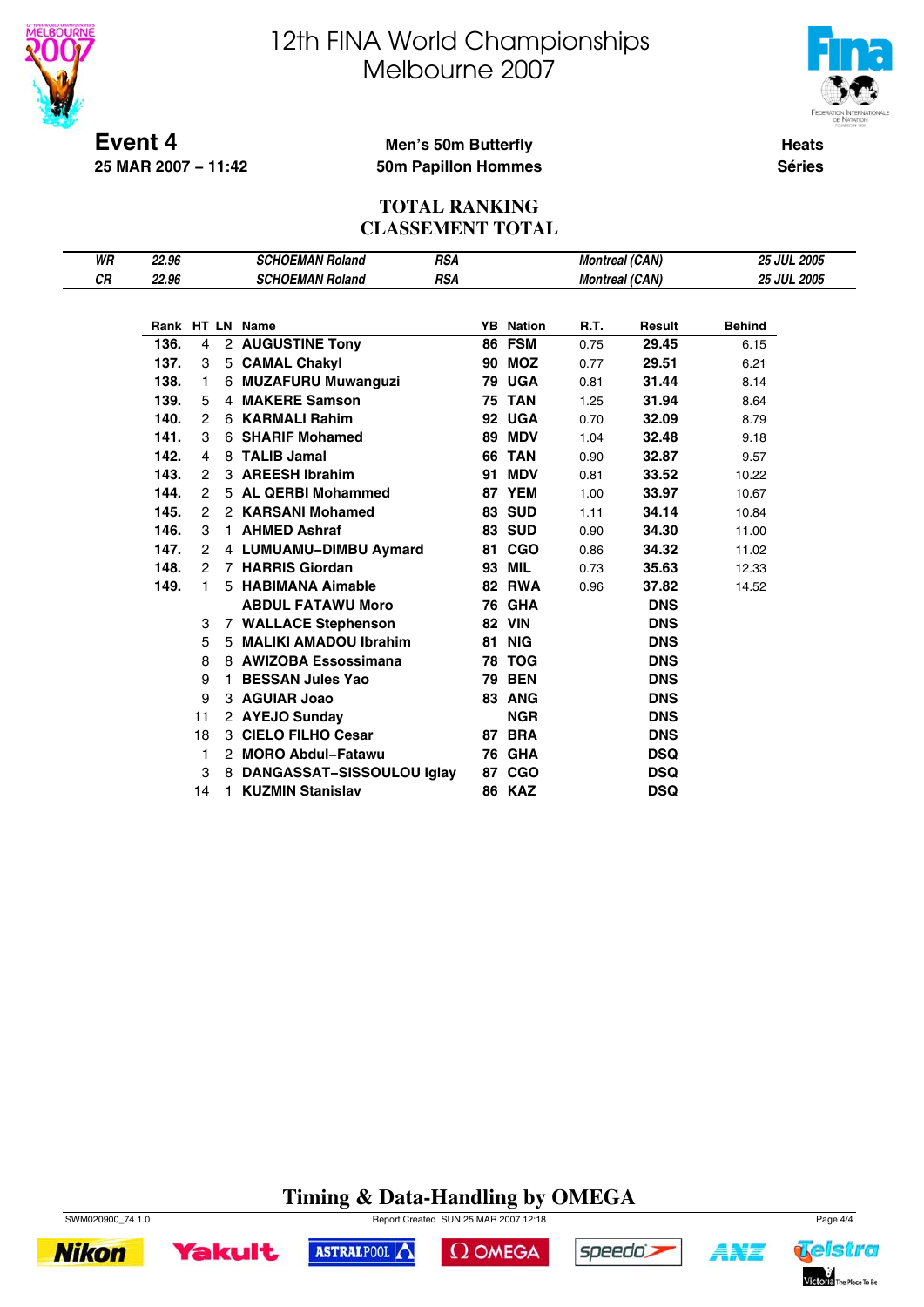



**Event 204 25 MAR 2007 - 19:37**

#### **Men's 50m Butterfly 50m Papillon Hommes**

**Semifinals Demi-Finales**

#### **TOTAL RANKING CLASSEMENT TOTAL**

| WR | 22.96 |   |   | <b>SCHOEMAN Roland</b>       | <b>RSA</b> |    |               | <b>Montreal (CAN)</b> |         | <b>25 JUL 2005</b> |
|----|-------|---|---|------------------------------|------------|----|---------------|-----------------------|---------|--------------------|
| СR | 22.96 |   |   | <b>SCHOEMAN Roland</b>       | <b>RSA</b> |    |               | <b>Montreal (CAN)</b> |         | <b>25 JUL 2005</b> |
|    |       |   |   |                              |            |    |               |                       |         |                    |
|    |       |   |   | Rank HT LN Name              |            | YB | Nation        | R.T.                  | Result  | Behind             |
|    | 1.    |   | 4 | <b>SCHOEMAN Roland</b>       |            | 89 | <b>RSA</b>    | 0.64                  | 23.18Q  |                    |
|    | 2.    | 2 | 4 | <b>CROCKER lan</b>           |            | 82 | <b>USA</b>    | 0.73                  | 23.42Q  | 0.24               |
|    | 3.    | 2 | 5 | <b>BREUS Sergiy</b>          |            | 83 | <b>UKR</b>    | 0.77                  | 23.53Q  | 0.35               |
|    | 4.    |   | 3 | <b>SUBIRATS ALTES Albert</b> |            | 86 | <b>VEN</b>    | 0.72                  | 23.59Q  | 0.41               |
|    | 5.    |   |   | 5 FROLANDER Lars             |            |    | <b>74 SWE</b> | 0.69                  | 23.82Q  | 0.64               |
|    | 6.    | 2 | 8 | <b>MANKOC Peter</b>          |            | 78 | <b>SLO</b>    | 0.73                  | 23.91Q  | 0.73               |
|    | 7.    | 2 | 3 | <b>CAVIC Milorad</b>         |            | 84 | <b>SRB</b>    | 0.75                  | 23.94Q  | 0.76               |
|    | 8.    |   |   | 6 ANDKJAER Jakob Schiott     |            | 85 | <b>DEN</b>    | 0.67                  | 23.99 ? | 0.81               |
|    | 8.    |   |   | 1 FERNS Lyndon               |            | 83 | <b>RSA</b>    | 0.67                  | 23.99?  | 0.81               |
|    | 10.   | 2 |   | <b>TAKAYASU Ryo</b>          |            | 81 | <b>JPN</b>    | 0.74                  | 24.03   | 0.85               |
|    | 11.   |   | 2 | <b>RAJAKYLA Matti</b>        |            | 84 | <b>FIN</b>    | 0.68                  | 24.10   | 0.92               |
|    | 11.   |   |   | <b>PINI Ryan</b>             |            | 81 | <b>PNG</b>    | 0.79                  | 24.10   | 0.92               |
|    | 13.   | 2 | 6 | <b>SERDINOV Andriv</b>       |            |    | <b>UKR</b>    | 0.82                  | 24.12   | 0.94               |
|    | 14.   |   | 8 | <b>GODEC Jernej</b>          |            | 86 | <b>SLO</b>    | 0.76                  | 24.26   | 1.08               |
|    | 15.   | 2 |   | <b>ARNARSON Orn</b>          |            | 81 | <b>ISL</b>    | 0.78                  | 24.34   | 1.16               |
|    | 16.   | 2 | 2 | <b>WELSH Matt</b>            |            | 76 | <b>AUS</b>    | 0.69                  | 24.41   | 1.23               |

### **Timing & Data-Handling by OMEGA**



**Yakult** 

SWM020200\_74 1.0 Report Created SUN 25 MAR 2007 19:39 Page 1/1 ASTRALPOOL





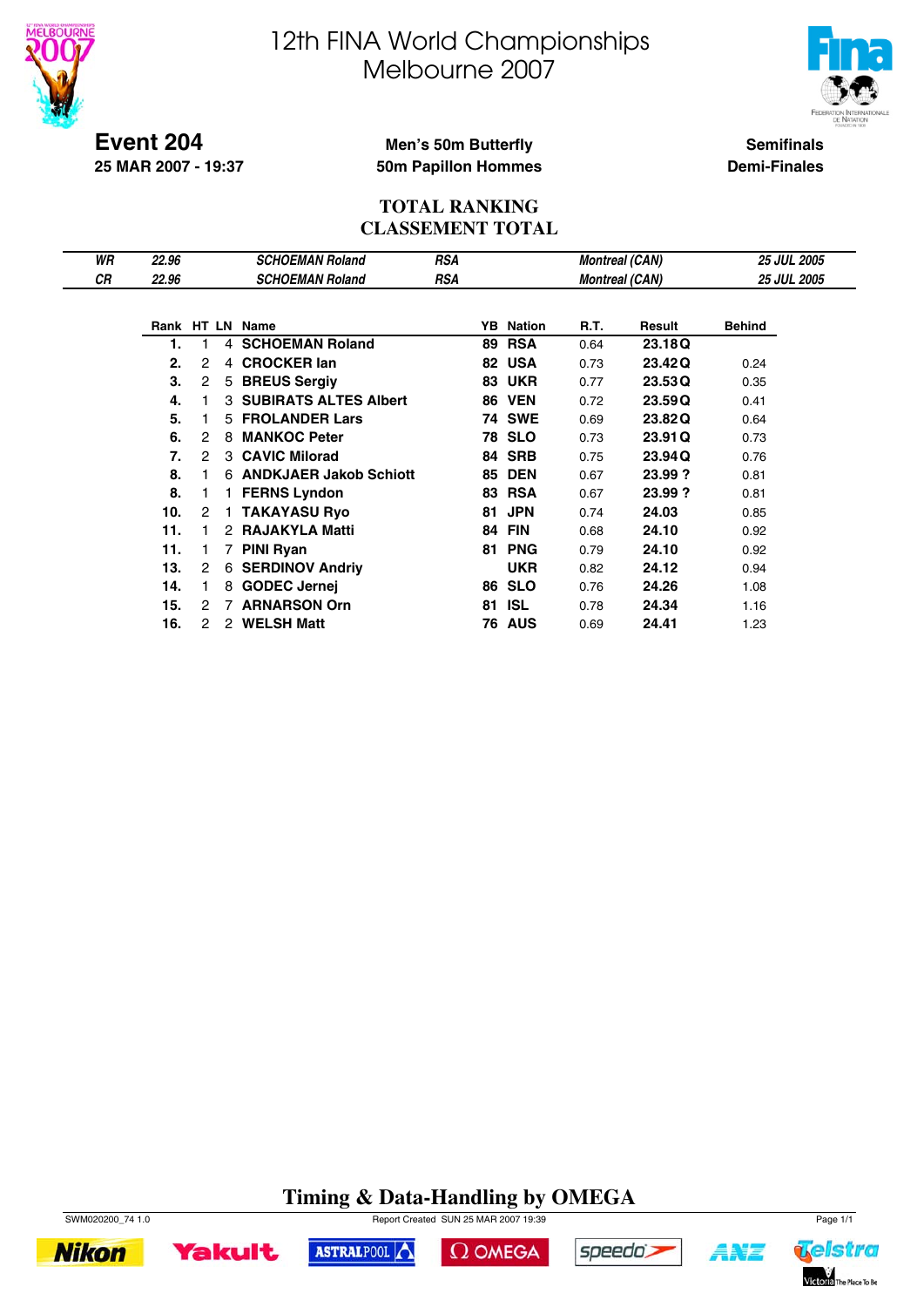



**Finals**

**Finales**

#### **Event 104 26 MAR 2007 - 19:53**

#### **Men's 50m Butterfly 50m Papillon Hommes**

#### **FINAL RESULTS CLASSEMENT FINALES**

| WR           | 22.96 |    |   | <b>SCHOEMAN Roland</b>        | <b>RSA</b> |                  | <b>Montreal (CAN)</b> |        | <b>25 JUL 2005</b> |
|--------------|-------|----|---|-------------------------------|------------|------------------|-----------------------|--------|--------------------|
| СR           | 22.96 |    |   | <b>SCHOEMAN Roland</b>        | <b>RSA</b> |                  | <b>Montreal (CAN)</b> |        | <b>25 JUL 2005</b> |
|              |       |    |   |                               |            |                  |                       |        |                    |
|              |       |    |   | <b>Rank LN Name</b>           |            | <b>YB</b> Nation | R.T.                  | Result | <b>Behind</b>      |
| <b>FINAL</b> |       | 1. | 4 | <b>SCHOEMAN Roland</b>        |            | <b>80 RSA</b>    | 0.65                  | 23.18  |                    |
|              |       | 2. |   | 5 CROCKER lan                 |            | 82 USA           | 0.73                  | 23.47  | 0.29               |
|              |       | 3. | 8 | <b>ANDKJAER Jakob Schiott</b> |            | <b>85 DEN</b>    | 0.63                  | 23.56  | 0.38               |
|              |       | 4. |   | 6 SUBIRATS ALTES Albert       |            | <b>86 VEN</b>    | 0.73                  | 23.57  | 0.39               |
|              |       | 5. |   | 3 BREUS Sergiy                |            | <b>83 UKR</b>    | 0.76                  | 23.61  | 0.43               |
|              |       | 6. |   | <b>CAVIC Milorad</b>          |            | 84 SRB           | 0.75                  | 23.70  | 0.52               |
|              |       |    |   | 2 FROLANDER Lars              |            | <b>74 SWE</b>    | 0.70                  | 23.86  | 0.68               |
|              |       | 8. |   | <b>MANKOC Peter</b>           |            | <b>78 SLO</b>    | 0.73                  | 24.14  | 0.96               |

### **Timing & Data-Handling by OMEGA**



**Yakult** 





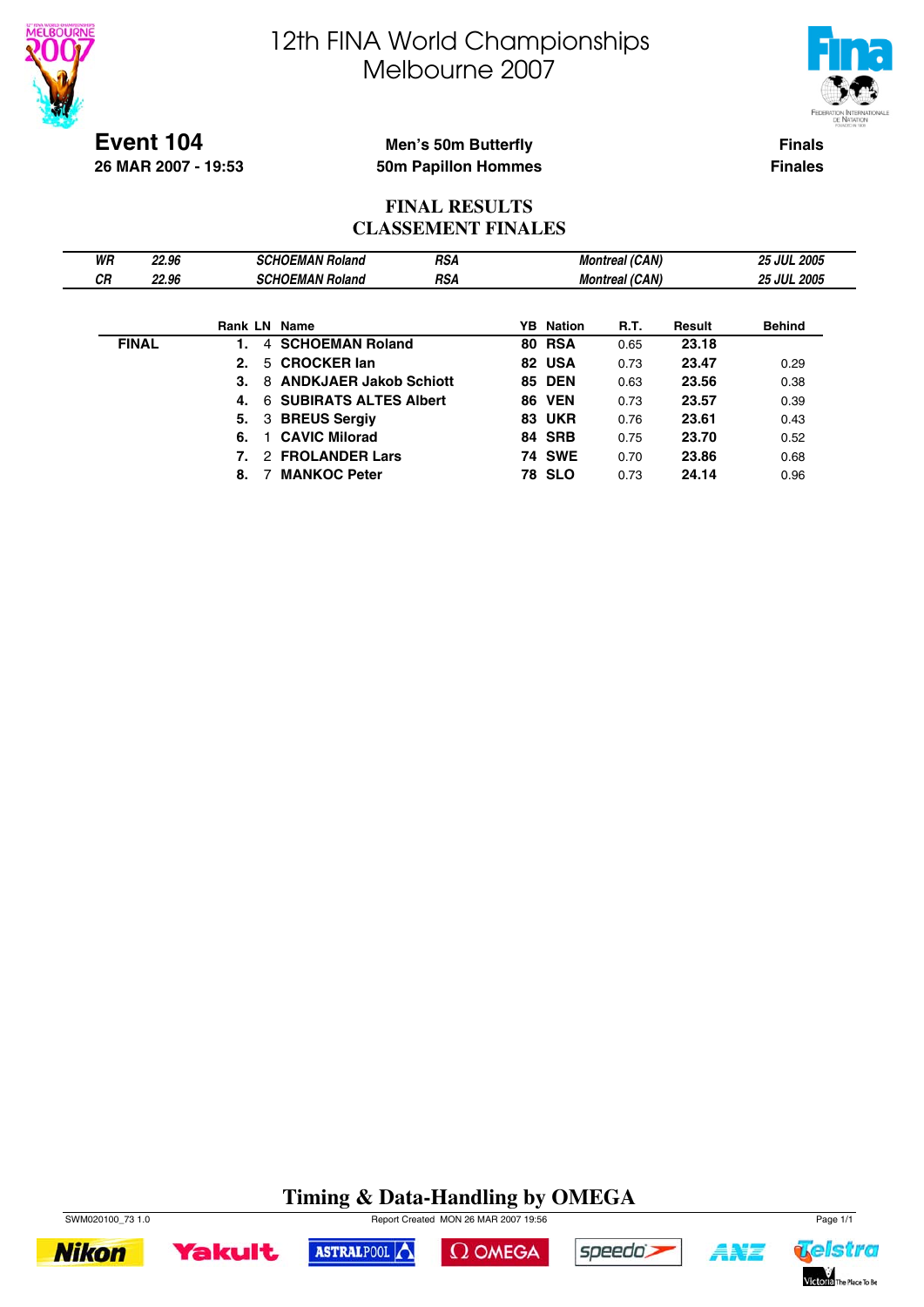



**Event 304 25 MAR 2007 - 14:27**

#### **Men's 50m Butterfly 50m Papillon Hommes**

**Swim-Off Barrage**

#### **RESULTS BY HEAT CLASSEMENT PAR SERIE**

| WR | 22.96        | <b>SCHOEMAN Roland</b> | <b>RSA</b> |                  | <b>Montreal (CAN)</b> |         | <b>25 JUL 2005</b> |
|----|--------------|------------------------|------------|------------------|-----------------------|---------|--------------------|
| СR | 22.96        | <b>SCHOEMAN Roland</b> | <b>RSA</b> |                  | <b>Montreal (CAN)</b> |         | <b>25 JUL 2005</b> |
|    |              |                        |            |                  |                       |         |                    |
|    |              | Rank LN Name           |            | <b>YB</b> Nation | <b>R.T.</b>           | Result  | <b>Behind</b>      |
|    | HEAT $1/1$ : | 3 GODEC Jernej<br>1.   |            | <b>86 SLO</b>    | 0.70                  | 23.74 ? |                    |
|    |              | 4 MANKOC Peter         |            | <b>78 SLO</b>    | 0.74                  | 23.74 ? |                    |
|    |              | 5 RUPPRATH Thomas      |            | <b>77 GER</b>    | 0.65                  | 23.90   | 0.16               |

### **Timing & Data-Handling by OMEGA**









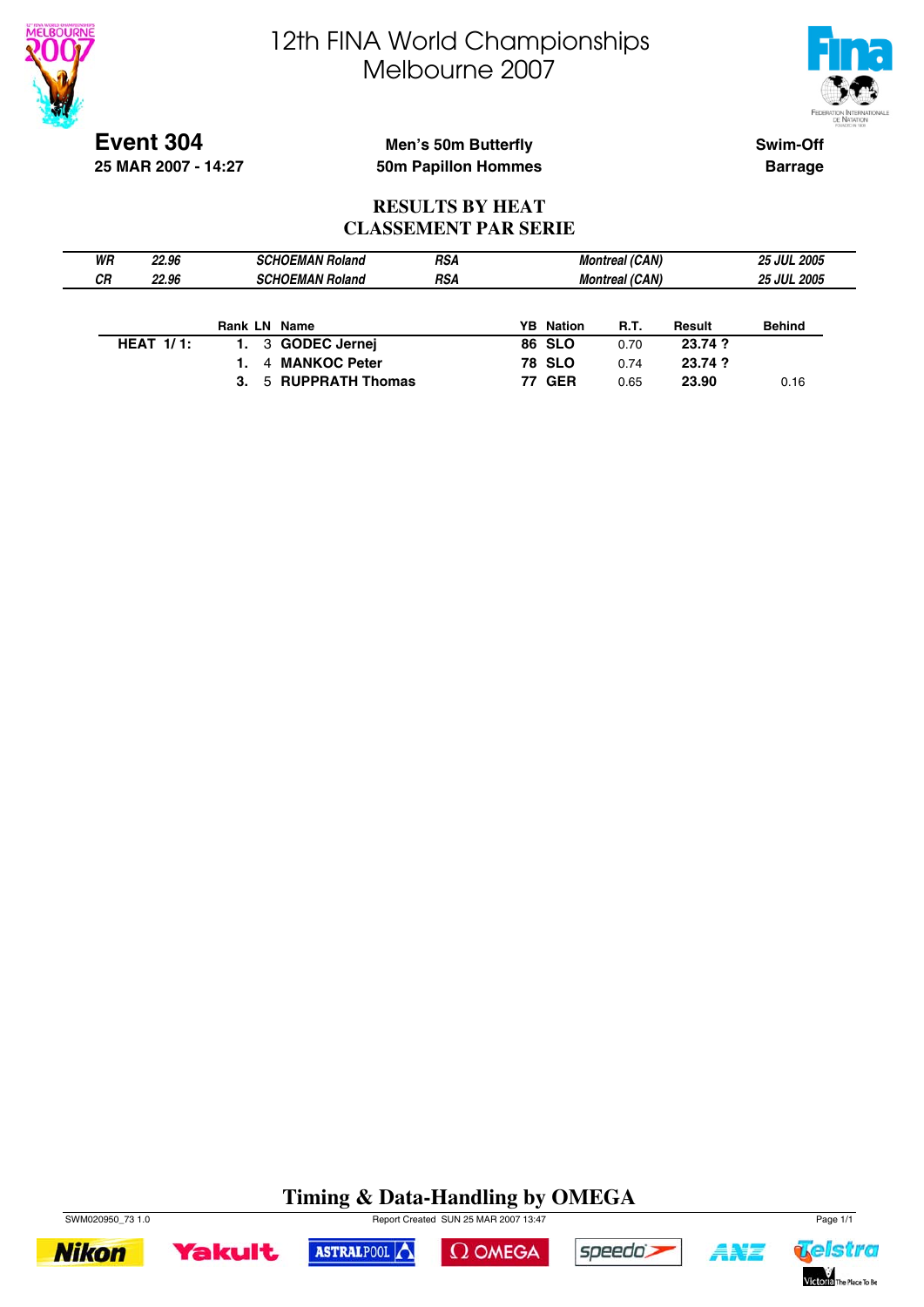



**Heats Séries**

**Event 30 30 MAR 2007 - 12:08**

#### **Men's 100m Butterfly 100m Papillon Hommes**

#### **TOTAL RANKING CLASSEMENT TOTAL**

| WR |        | 50.40        | <b>CROCKER lan</b>       | <b>USA</b> |                  |      | <b>Montreal (CAN)</b> |        | 30 JUL 2005   |
|----|--------|--------------|--------------------------|------------|------------------|------|-----------------------|--------|---------------|
| CR |        | 50.40        | <b>CROCKER lan</b>       | <b>USA</b> |                  |      | <b>Montreal (CAN)</b> |        | 30 JUL 2005   |
|    |        |              |                          |            |                  |      |                       |        |               |
|    |        |              |                          |            |                  |      |                       |        |               |
|    |        |              | Rank HT LN Name          |            | <b>YB</b> Nation | R.T. | 50m                   | Result | <b>Behind</b> |
|    | 1.     | 16           | 4 CROCKER lan            |            | 82 USA           | 0.72 | 23.97                 | 51.44Q |               |
|    | 2.     | $\mathbf{1}$ | 5 CAVIC Milorad          |            | 84 SRB           | 0.73 | 23.42                 | 51.70Q | 0.26          |
|    | 3.     | 15           | 4 PHELPS Michael         |            | 85 USA           | 0.75 | 24.92                 | 51.95Q | 0.51          |
|    | 4.     | 14           | 5 SUBIRATS ALTES Albert  |            | <b>86 VEN</b>    | 0.73 | 24.05                 | 52.15Q | 0.71          |
|    | 5.     | 15           | 5 FERNS Lyndon           |            | 83 RSA           | 0.70 | 24.01                 | 52.26Q | 0.82          |
|    | 6.     | 14           | 3 PINI Ryan              |            | 81 PNG           | 0.88 | 24.25                 | 52.27Q | 0.83          |
|    | 7.     | 16           | 6 MANKOC Peter           |            | <b>78 SLO</b>    | 0.77 | 24.24                 | 52.30Q | 0.86          |
|    | 8.     | 13           | 5 FROLANDER Lars         |            | <b>74 SWE</b>    | 0.70 | 24.53                 | 52.34Q | 0.90          |
|    | 9.     | 16           | 5 SERDINOV Andriy        |            | <b>UKR</b>       | 0.82 | 24.31                 | 52.43Q | 0.99          |
|    | 10.    | 16           | 1 SWANEPOEL Corney       |            | <b>86 NZL</b>    | 0.69 | 24.28                 | 52.46Q | 1.02          |
|    | 11.    | 15           | 8 LAUTERSTEIN Andrew     |            | 87 AUS           | 0.78 | 24.80                 | 52.63Q | 1.19          |
|    | 12.    | 14           | 8 BREUS Sergiy           |            | <b>83 UKR</b>    | 0.80 | 24.33                 | 52.64Q | 1.20          |
|    | 13.    | 16           | 3 YAMAMOTO Takashi       |            | <b>78 JPN</b>    | 0.74 | 24.56                 | 52.69Q | 1.25          |
|    | 14.    | 13           | 2 DUNFORD Jason          |            | <b>86 KEN</b>    | 0.73 | 24.38                 | 52.76Q | 1.32          |
|    | 15.    | 14           | 4 SKVORTSOV Nikolay      |            | <b>84 RUS</b>    | 0.73 | 24.48                 | 52.79Q | 1.35          |
|    | 16.    | 12           | 7 LAZUKA Yauheni         |            | <b>89 BLR</b>    | 0.89 | 24.42                 | 53.10Q | 1.66          |
|    | 17.    | 16           | 8 MANGABEIRA Gabriel     |            | 82 BRA           | 0.69 | 24.99                 | 53.16  | 1.72          |
|    | 18.    | 14           | <b>6 LEVEAUX Amaury</b>  |            | 85 FRA           | 0.80 | 24.84                 | 53.21  | 1.77          |
|    | 19.    | 15           | <b>6 BURMESTER Moss</b>  |            | <b>81 NZL</b>    | 0.84 | 25.01                 | 53.28  | 1.84          |
|    | 20.    | 15           | 2 PINE Adam              |            | <b>76 AUS</b>    | 0.77 | 25.21                 | 53.33  | 1.89          |
|    | 21.    | 12           | 6 ALESI Octavio          |            | <b>86 VEN</b>    | 0.60 | 24.63                 | 53.41  | 1.97          |
|    | 22.    | 14           | 7 KOROTYSHKIN Evgeny     |            | <b>83 RUS</b>    | 0.72 | 25.01                 | 53.47  | 2.03          |
|    | 23.    | 15           | 3 TAKAYASU Ryo           |            | 81 JPN           | 0.73 | 24.69                 | 53.53  | 2.09          |
|    | 24.    | 13           | 3 ARNARSON Orn           |            | 81 ISL           | 0.90 | 24.59                 | 53.54  | 2.10          |
|    | 25.    | 15           | 1 SILVA Fernando         |            | <b>86 BRA</b>    | 0.81 | 24.90                 | 53.55  | 2.11          |
|    | 26.    | 14           | 2 PASTRAS Sotirios       |            | <b>86 GRE</b>    | 0.66 | 24.72                 | 53.57  | 2.13          |
|    | 27.    | 16           | 2 WANG Dong              |            | <b>98 CHN</b>    | 0.84 | 24.66                 | 53.61  | 2.17          |
|    | 28.    | 15           | 7 GOLDIN Rudy            |            | 84 ITA           | 0.76 | 25.13                 | 53.66  | 2.22          |
|    | 29.    | 13           | 1 ANDKJAER Jakob Schiott |            | <b>85 DEN</b>    | 0.69 | 24.56                 | 53.71  | 2.27          |
|    | 30.    | 12           | 2 TODOROVIC Mario        |            | <b>88 CRO</b>    | 0.78 | 24.98                 | 53.72  | 2.28          |
|    | 31.    | 13           | 6 MORGADO Simao          |            | <b>79 POR</b>    | 0.76 | 24.79                 | 53.75  | 2.31          |
|    | 32.    | 12           | 1 FONTEYN Mathieu        |            | <b>85 BEL</b>    | 0.76 | 25.40                 | 53.78  | 2.34          |
|    | 33.    | 12           | 3 GHERGHEL Ioan Stefan   |            | <b>78 ROU</b>    | 0.85 | 25.26                 | 53.86  | 2.42          |
|    | 34. 11 |              | 5 MUNOZ PEREZ Rafael     |            | <b>88 ESP</b>    | 0.83 | 24.75                 | 53.91  | 2.47          |
|    | 35.    | 14           | 1 COOPER Todd            |            | 83 GBR           | 0.78 | 25.08                 | 54.00  | 2.56          |
|    | 36.    | 10           | 3 BARNEA Guy Marcus      |            | <b>87 ISR</b>    | 0.70 | 25.29                 | 54.25  | 2.81          |
|    | 37. 13 |              | 4 LEBON Christophe       |            | 82 FRA           | 0.78 | 24.75                 | 54.27  | 2.83          |
|    | 38.    | 11           | 4 VELOZ Juan             |            | <b>82 MEX</b>    | 0.74 | 25.53                 | 54.33  | 2.89          |
|    | 39.    | 11           | 2 MARMOLEJO Pablo        |            | <b>85 MEX</b>    | 0.71 | 25.36                 | 54.34  | 2.90          |
|    | 40.    | 12           | 5 KNOWLES Jeremy         |            | 81 BAH           | 0.75 | 25.44                 | 54.42  | 2.98          |
|    | 41.    | 8            | 3 COURTOIS Damien        |            | <b>88 SUI</b>    | 0.70 | 24.68                 | 54.44  | 3.00          |
|    | 42.    | 10           | 5 HARD Jere              |            | <b>78 FIN</b>    | 0.77 | 24.90                 | 54.52  | 3.08          |
|    | 43.    | 11           | 3 BECERRA Camilo         |            | <b>80 COL</b>    | 0.72 | 25.12                 | 54.62  | 3.18          |
|    | 44.    | 10           | 7 VERNER Martin          |            | 80 CZE           | 0.81 | 25.28                 | 54.72  | 3.28          |
|    |        |              | 45. 12 4 RUBACEK Michal  |            | 86 CZE           | 0.78 | 25.08                 | 54.76  | 3.32          |
|    |        |              |                          |            |                  |      |                       |        |               |

**Timing & Data-Handling by OMEGA**

SWM021900\_74 1.0 Page 1/3





 $\Omega$  OMEGA





4¥7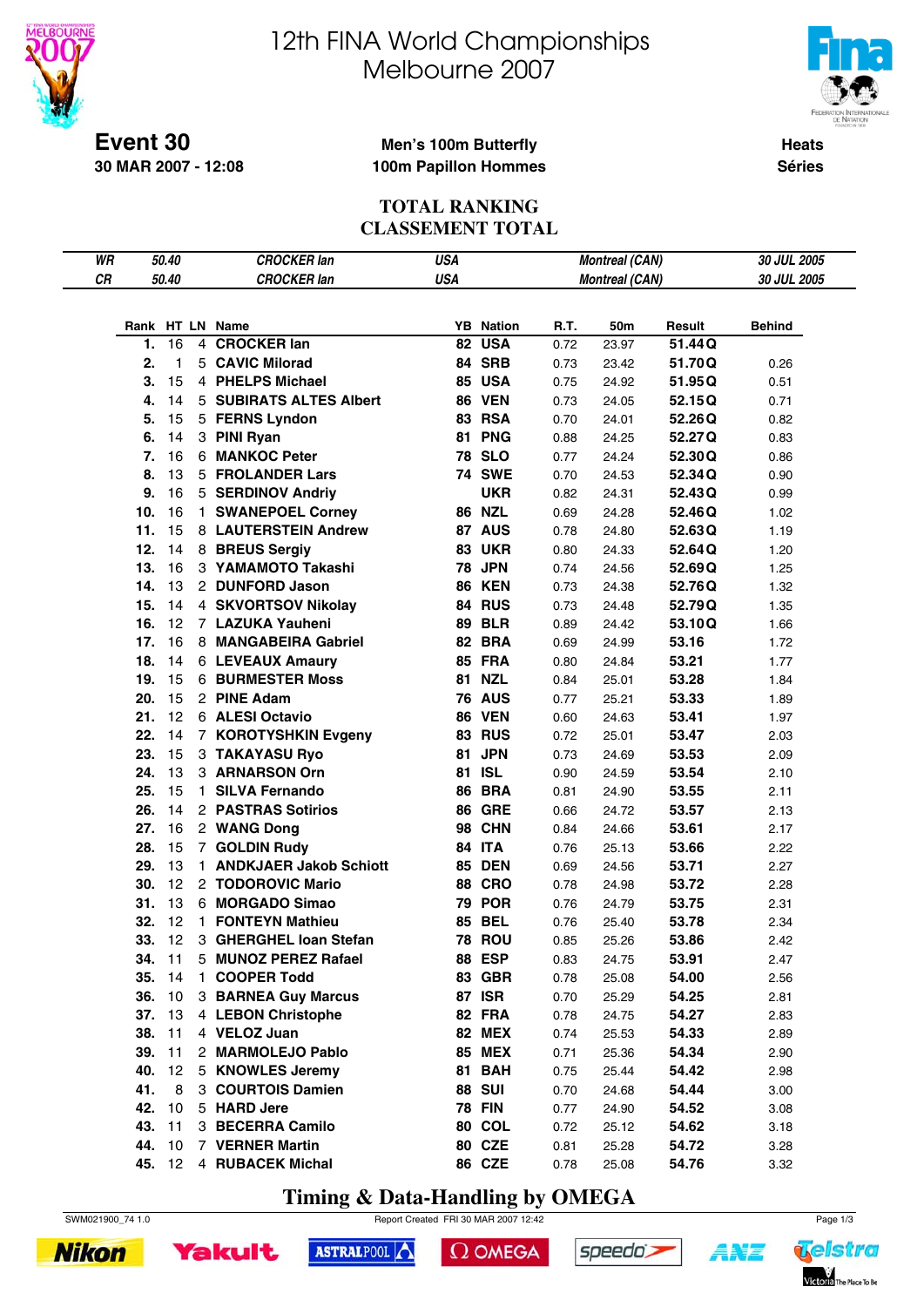



**Heats Séries**

#### **Event 30 30 MAR 2007 − 12:08**

#### **Men's 100m Butterfly 100m Papillon Hommes**

#### **TOTAL RANKING CLASSEMENT TOTAL**

| WR |     | 50.40          |              | <b>CROCKER lan</b>            | <b>USA</b> |                  |      | <b>Montreal (CAN)</b> |        | 30 JUL 2005 |
|----|-----|----------------|--------------|-------------------------------|------------|------------------|------|-----------------------|--------|-------------|
| CR |     | 50.40          |              | <b>CROCKER lan</b>            | <b>USA</b> |                  |      | <b>Montreal (CAN)</b> |        | 30 JUL 2005 |
|    |     |                |              |                               |            |                  |      |                       |        |             |
|    |     |                |              | Rank HT LN Name               |            | <b>YB</b> Nation | R.T. | 50m                   | Result | Behind      |
|    | 46. | 16             |              | 7 ZHOU Jiawei                 |            | 83 CHN           | 0.79 | 25.75                 | 54.85  | 3.41        |
|    | 47. | 13             |              | <b>7 STRAGA Dominik</b>       |            | <b>88 CRO</b>    | 0.86 | 25.15                 | 54.90  | 3.46        |
|    | 48. | 10             |              | 8 LYASHKO Oleg                |            | <b>82 UZB</b>    | 0.81 | 25.49                 | 55.07  | 3.63        |
|    | 49. | 11             |              | 8 GALOFRE Julio               |            | 87 COL           | 0.73 | 25.90                 | 55.19  | 3.75        |
|    | 50. | 11             |              | 1 KUZMIN Stanislav            |            | <b>86 KAZ</b>    | 0.91 | 25.45                 | 55.23  | 3.79        |
|    | 51. | 11             |              | <b>6 ANDRIJAUSKAS Paulius</b> |            | 84 LTU           |      |                       | 55.25  |             |
|    | 52. | 11             |              | 7 PALAZOV Georgi              |            | <b>80 BUL</b>    | 0.80 | 25.67                 | 55.29  | 3.81        |
|    |     | 9              |              |                               |            |                  | 0.83 | 25.00                 |        | 3.85        |
|    | 53. |                |              | 6 TOUW NGIE TJOUW Gordon      |            | <b>85 SUR</b>    | 0.72 | 25.46                 | 55.33  | 3.89        |
|    | 54. | 9              |              | <b>4 VAITKAITIS Emilis</b>    |            | 80 LTU           | 0.87 | 24.96                 | 55.39  | 3.95        |
|    | 55. | 12             |              | 8 BEGO Daniel William         |            | 89 MAS           | 0.71 | 25.88                 | 55.41  | 3.97        |
|    | 56. | 9              |              | 3 POSERIA Ankur               |            | <b>87 IND</b>    | 0.70 | 25.76                 | 55.51  | 4.07        |
|    | 57. | 9              |              | 2 MILOSLAVSKIS Romans         |            | 83 LAT           | 0.85 | 25.58                 | 55.54  | 4.10        |
|    | 58. | 9              |              | 5 WONG Wing Cheung Victor     |            | 84 MAC           | 0.76 | 25.91                 | 55.64  | 4.20        |
|    | 59. | 10             |              | 6 GYDESEN Mathias Stenderup   |            | <b>88 DEN</b>    | 0.69 | 25.95                 | 55.70  | 4.26        |
|    | 60. | 10             | $\mathbf{1}$ | <b>KHUDIYEV Rustam</b>        |            | <b>85 KAZ</b>    | 0.78 | 25.29                 | 55.73  | 4.29        |
|    | 61. | 9              | $\mathbf{1}$ | <b>MOBARREZ Hamidreza</b>     |            | 81 IRI           | 0.74 | 25.84                 | 55.84  | 4.40        |
|    | 62. | 8              |              | 8 WIBOWO Andy                 |            | <b>80 INA</b>    | 0.75 | 25.61                 | 55.88  | 4.44        |
|    | 63. | 8              |              | 2 TUNE Garth                  |            | <b>89 RSA</b>    | 0.69 | 25.52                 | 56.02  | 4.58        |
|    | 64. | $\overline{7}$ |              | 7 PEREZ Adrien                |            | <b>88 SUI</b>    | 0.83 | 25.42                 | 56.04  | 4.60        |
|    | 65. | 10             |              | 4 KONDRAHINS Pavels           |            | <b>85 LAT</b>    | 0.83 | 25.39                 | 56.08  | 4.64        |
|    | 66. | 9              |              | 8 ARCE AITA Jorge Arturo      |            | 86 CRC           | 0.75 | 25.90                 | 56.14  | 4.70        |
|    | 67. | 8              |              | 7 HETLAND Aleksander          |            | <b>82 NOR</b>    | 0.71 | 25.70                 | 56.23  | 4.79        |
|    | 67. | 8              |              | 1 CRESCIMBENI Jose Emmanuel   |            | <b>90 PER</b>    | 0.72 | 26.33                 | 56.23  | 4.79        |
|    | 69. | 9              |              | 7 KAAKI Basil                 |            | <b>88 LIB</b>    | 0.68 | 26.61                 | 56.43  | 4.99        |
|    | 70. | 8              |              | 5 UTOMO Donny Budiarto        |            | <b>79 INA</b>    | 0.74 | 26.63                 | 56.54  | 5.10        |
|    | 71. | $\overline{7}$ |              | 4 MATJIUR Radomyos            |            | 88 THA           | 0.79 | 26.98                 | 56.84  | 5.40        |
|    | 72. | $\overline{7}$ |              | 5 NAVARRO Miguel              |            | 82 BOL           | 0.74 | 26.71                 | 57.00  | 5.56        |
|    | 73. | $\overline{7}$ |              | 8 BARAHONA FUENTE Roy Felipe  |            | 86 HON           | 0.65 | 26.78                 | 57.34  | 5.90        |
|    | 74. | $\overline{7}$ |              | 2 TAN Xue-Wei Nicholas        |            | <b>89 SIN</b>    | 0.80 | 26.83                 | 57.40  | 5.96        |
|    | 75. | 8              |              | 4 MURALIDHARAN Arjun          |            | <b>87 IND</b>    | 0.82 | 26.50                 | 57.46  | 6.02        |
|    | 76. | 8              |              | 6 NEDIM Nisic                 |            | <b>84 BIH</b>    | 0.84 | 26.59                 | 57.60  | 6.16        |
|    | 77. | 5              |              | 6 ROMASHKIN Petr              |            | <b>89 UZB</b>    | 0.77 | 26.72                 | 57.98  | 6.54        |
|    | 78. | 6              |              | 7 HERNANDEZ MARADIAGA Javier  |            | 88 HON           | 0.86 | 27.20                 | 58.00  | 6.56        |
|    | 79. | 6              |              | 5 NG Tze Kang                 |            | 91 SIN           | 0.83 | 27.10                 | 58.02  | 6.58        |
|    | 80. | 7              |              | 3 ALMUHANA Bader              |            | <b>88 KSA</b>    | 0.71 | 26.99                 | 58.07  | 6.63        |
|    | 81. | 6              |              | 3 MATIAS Joao                 |            | 86 ANG           | 0.74 | 26.82                 | 58.19  | 6.75        |
|    | 82. | 6              |              | 2 M'RABET Taki                |            | 89 TUN           | 0.71 | 26.69                 | 58.28  | 6.84        |
|    | 83. | 7              | 1.           | <b>BICER Goksu</b>            |            | <b>90 TUR</b>    | 0.77 | 26.02                 | 58.36  | 6.92        |
|    | 84. | 5              |              | 2 HEINE Jared                 |            | <b>84 MIL</b>    | 0.71 | 27.35                 | 58.50  | 7.06        |
|    | 85. | 6              | 1.           | <b>GIL Carlos Eduardo</b>     |            | <b>87 PER</b>    | 0.98 | 27.32                 | 58.62  | 7.18        |
|    | 86. | $\overline{4}$ |              | 5 CISS Khaly                  |            | <b>81 SEN</b>    |      | 27.52                 | 59.13  | 7.69        |
|    | 87. | 3              |              | 4 LOCKE Morgan                |            | <b>86 ISV</b>    | 0.84 |                       | 59.16  |             |
|    | 87. | 6              |              |                               |            | <b>85 SYR</b>    | 0.68 | 27.26                 |        | 7.72        |
|    |     |                |              | 6 AL-SALEH Moustafa           |            |                  | 0.88 | 27.76                 | 59.16  | 7.72        |
|    | 89. | 7              |              | 6 CAMARGO GONZALEZ Marco      |            | <b>89 ECU</b>    | 0.71 | 27.31                 | 59.29  | 7.85        |
|    | 90. | 4              |              | 2 MADDE Alejandro             |            | <b>88 BOL</b>    | 0.68 | 28.16                 | 59.64  | 8.20        |

**Timing & Data-Handling by OMEGA**

SWM021900\_74 1.0 Page 2/3





```
\Omega OMEGA
```




4¥7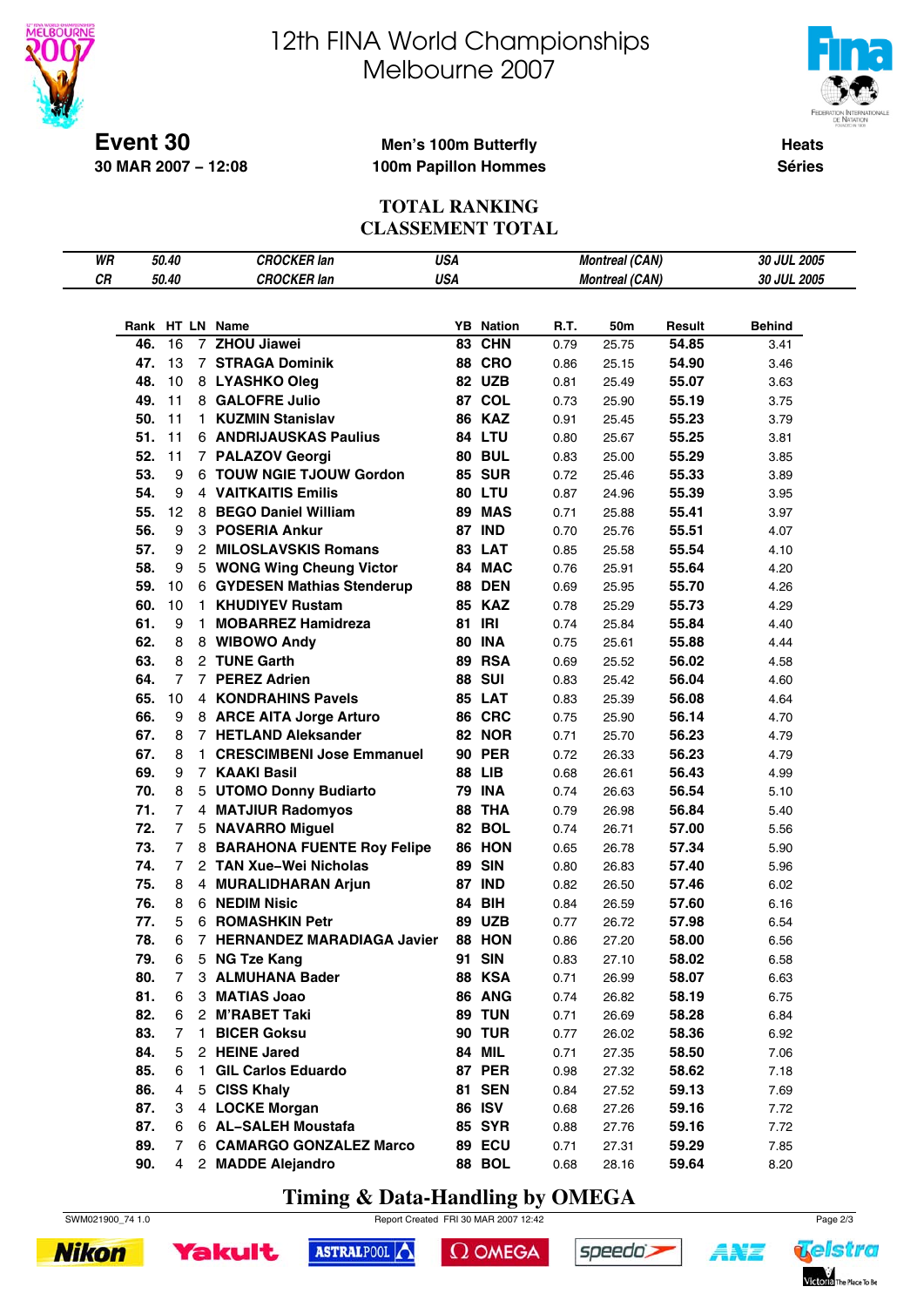



**Heats Séries**

**Event 30 30 MAR 2007 − 12:08**

#### **Men's 100m Butterfly 100m Papillon Hommes**

#### **TOTAL RANKING CLASSEMENT TOTAL**

| WR |      | 50.40          |    | <b>CROCKER lan</b>          | <b>USA</b> |                  |      | <b>Montreal (CAN)</b> |            | 30 JUL 2005   |
|----|------|----------------|----|-----------------------------|------------|------------------|------|-----------------------|------------|---------------|
| CR |      | 50.40          |    | <b>CROCKER lan</b>          | <b>USA</b> |                  |      | <b>Montreal (CAN)</b> |            | 30 JUL 2005   |
|    |      |                |    |                             |            |                  |      |                       |            |               |
|    |      |                |    | Rank HT LN Name             |            | <b>YB</b> Nation | R.T. | 50m                   | Result     | <b>Behind</b> |
|    | 91.  | $\overline{4}$ |    | 6 ALI Nasir                 |            | <b>85 PAK</b>    | 0.85 | 28.37                 | 1:00.01    | 8.57          |
|    | 92.  | 3              |    | 3 VYOMBO Rama               |            | <b>83 KEN</b>    | 0.79 | 27.91                 | 1:00.27    | 8.83          |
|    | 93.  | 5              |    | 7 KALALI Sohaib             |            | <b>91 SYR</b>    | 0.89 | 28.24                 | 1:00.35    | 8.91          |
|    | 94.  | 5              |    | 3 ROLA Nuno                 |            | 83 ANG           | 0.78 | 27.98                 | 1:00.59    | 9.15          |
|    | 95.  | $\overline{4}$ |    | 8 RAJOHNSON Erik            |            | 85 MAD           | 0.84 | 27.73                 | 1:00.65    | 9.21          |
|    | 96.  | 4              |    | 3 QAMA Eros                 |            | <b>85 ALB</b>    | 0.76 | 27.67                 | 1:00.77    | 9.33          |
|    | 97.  | $\overline{2}$ |    | 6 ABDO Hamza                |            | <b>91 PLE</b>    | 0.73 | 27.91                 | 1:00.98    | 9.54          |
|    | 98.  | 6              |    | 8 KRESTEVSKI Miro           |            | <b>87 MKD</b>    | 0.77 | 28.16                 | 1:01.04    | 9.60          |
|    | 99.  | 5              |    | 5 BRISTOL Bertrand          |            | <b>82 SEY</b>    | 0.70 | 28.19                 | 1:01.21    | 9.77          |
|    | 100. | 3              |    | 2 ENKHTAIVAN Battushig      |            | 85 MGL           | 0.78 | 27.68                 | 1:01.49    | 10.05         |
|    | 101. | 4              |    | 4 HAMADEH Anas              |            | 89 JOR           | 0.78 | 28.02                 | 1:01.68    | 10.24         |
|    | 102. | 4              |    | 7 HALL Luke                 |            | <b>89 SWZ</b>    | 0.74 | 28.40                 | 1:01.99    | 10.55         |
|    | 103. | 5              |    | 4 MEDRANO MEDINA Fernando   |            | 88 NCA           | 0.71 | 27.82                 | 1:02.03    | 10.59         |
|    | 104. | 5              |    | 8 KLIMENKO Aleksey          |            | 93 KGZ           | 0.81 | 28.87                 | 1:02.54    | 11.10         |
|    | 105. | $\overline{2}$ |    | 2 BONSEMBIANTE JR. Hernan   |            | 90 GUM           | 0.69 | 28.04                 | 1:02.62    | 11.18         |
|    | 106. | 3              |    | 7 FADHUL Hisham             |            | <b>89 BRN</b>    | 0.60 | 28.42                 | 1:02.82    | 11.38         |
|    | 107. | 4              | 1. | <b>LEI Hong Nam</b>         |            | 90 MAC           | 0.64 | 29.29                 | 1:03.00    | 11.56         |
|    | 108. | 3              |    | 5 RANDRIANANDRAINA Richard  |            | 85 MAD           | 0.88 | 28.88                 | 1:03.33    | 11.89         |
|    | 109. | 3              |    | 8 AUGIER Jean-Luc           |            | 89 LCA           | 0.74 | 28.65                 | 1:03.36    | 11.92         |
|    | 110. | 2              |    | 3 HARFORD Daryl Kurt        |            | 87 GRN           | 0.73 | 28.07                 | 1:03.42    | 11.98         |
|    | 111. | 1.             |    | 4 CHANG Eric                |            | <b>92 MAS</b>    | 0.76 | 28.83                 | 1:03.54    | 12.10         |
|    | 112. | 3              |    | 1 ALKAABI Walid Nasib Hilal |            | 91 UAE           | 0.82 | 29.43                 | 1:03.76    | 12.32         |
|    | 113. | 3              |    | 6 FERGUSON Naji Askia       |            | <b>79 GRN</b>    | 0.96 | 28.20                 | 1:04.00    | 12.56         |
|    | 114. | 2              |    | 4 JORDAN Zane               |            | 91 ZAM           | 0.70 | 29.52                 | 1:04.26    | 12.82         |
|    | 115. | $\overline{2}$ |    | 5 AWESAT Fadi               |            | <b>89 PLE</b>    | 0.85 | 29.24                 | 1:05.04    | 13.60         |
|    | 116. | $\overline{2}$ |    | 7 WONG Eli Ebenezer         |            | <b>91 NMA</b>    | 0.74 | 31.12                 | 1:07.01    | 15.57         |
|    | 117. | $\overline{2}$ |    | 1 SHARIF Mohamed            |            | <b>89 MDV</b>    | 1.02 | 33.43                 | 1:16.84    | 25.40         |
|    |      |                |    | <b>ABDUL FATAWU Moro</b>    |            | 76 GHA           |      |                       | <b>DNS</b> |               |
|    |      | 1              |    | 3 MORO Abdul-Fatawu         |            | 76 GHA           |      |                       | <b>DNS</b> |               |
|    |      | 5              |    | 1 AYEJO Sunday              |            | <b>NGR</b>       |      |                       | <b>DNS</b> |               |
|    |      | 10             |    | 2 AYALA Jacinto             |            | 87 DOM           |      |                       | <b>DNS</b> |               |
|    |      | 13             |    | 8 GODEC Jernej              |            | <b>86 SLO</b>    |      |                       | <b>DNS</b> |               |
|    |      | 6              |    | 4 YEIYAH Yellow             |            | 84 NGR           |      |                       | <b>DSQ</b> |               |
|    |      |                |    |                             |            |                  |      |                       |            |               |

### **Timing & Data-Handling by OMEGA**







 $\Omega$  OMEGA



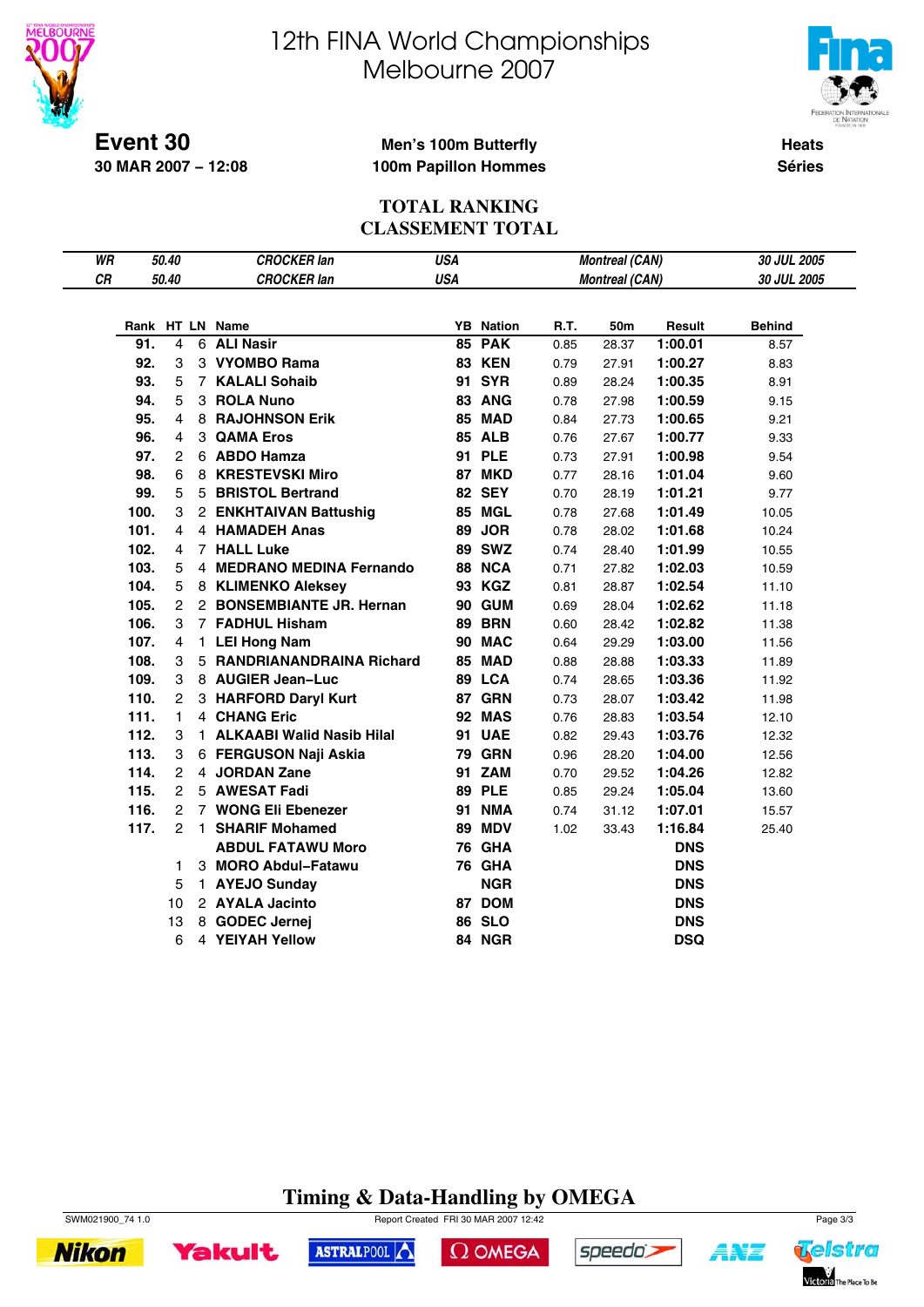



**Event 230 30 MAR 2007 - 20:01**

#### **Men's 100m Butterfly 100m Papillon Hommes**

**Semifinals Demi-Finales**

#### **TOTAL RANKING CLASSEMENT TOTAL**

| WR |     | 50.40         |                | <b>CROCKER lan</b>           | USA |                  |      | <b>Montreal (CAN)</b> |         | 30 JUL 2005   |
|----|-----|---------------|----------------|------------------------------|-----|------------------|------|-----------------------|---------|---------------|
| СR |     | 50.40         |                | <b>CROCKER lan</b>           | USA |                  |      | <b>Montreal (CAN)</b> |         | 30 JUL 2005   |
|    |     |               |                |                              |     |                  |      |                       |         |               |
|    |     |               |                | Rank HT LN Name              |     | <b>YB</b> Nation | R.T. | 50m                   | Result  | <b>Behind</b> |
|    | 1.  | 2             | 4              | <b>CROCKER lan</b>           | 82  | <b>USA</b>       | 0.73 | 23.92                 | 51.41 Q |               |
|    | 2.  | 1             | 5              | <b>SUBIRATS ALTES Albert</b> | 86  | <b>VEN</b>       | 0.71 | 24.11                 | 51.81Q  | 0.40          |
|    | 3.  | 2             | 3              | <b>FERNS Lyndon</b>          |     | <b>83 RSA</b>    | 0.69 | 24.15                 | 51,90Q  | 0.49          |
|    | 4.  | $\mathcal{P}$ |                | 5 PHELPS Michael             |     | <b>85 USA</b>    | 0.73 | 24.34                 | 51.92Q  | 0.51          |
|    | 5.  | 2             |                | 2 SERDINOV Andriy            |     | <b>UKR</b>       | 0.82 | 24.27                 | 52.11Q  | 0.70          |
|    | 6.  | 1.            |                | 4 CAVIC Milorad              |     | 84 SRB           | 0.75 | 23.57                 | 52.16Q  | 0.75          |
|    | 7.  | 2             | 8              | <b>SKVORTSOV Nikolay</b>     | 84  | <b>RUS</b>       | 0.73 | 24.54                 | 52.22Q  | 0.81          |
|    | 8.  | 1.            | 3              | <b>PINI Ryan</b>             | 81  | <b>PNG</b>       | 0.79 | 24.14                 | 52.26 ? | 0.85          |
|    | 8.  | 1.            |                | <b>DUNFORD Jason</b>         | 86  | <b>KEN</b>       | 0.69 | 24.04                 | 52.26 ? | 0.85          |
|    | 10. | 2             | 6              | <b>MANKOC Peter</b>          |     | <b>78 SLO</b>    | 0.77 | 24.18                 | 52.31   | 0.90          |
|    | 11. | 1.            | 6              | <b>FROLANDER Lars</b>        | 74  | <b>SWE</b>       | 0.70 | 24.38                 | 52.39   | 0.98          |
|    | 12. | 1.            |                | <b>BREUS Sergiy</b>          | 83  | <b>UKR</b>       | 0.81 | 24.16                 | 52.46   | 1.05          |
|    | 13. | 2             |                | YAMAMOTO Takashi             | 78  | <b>JPN</b>       | 0.72 | 24.44                 | 52.74   | 1.33          |
|    | 14. | 1.            |                | 2 SWANEPOEL Corney           | 86  | <b>NZL</b>       | 0.71 | 24.18                 | 52.94   | 1.53          |
|    | 15. | 2             | $\overline{7}$ | <b>LAUTERSTEIN Andrew</b>    | 87  | <b>AUS</b>       | 0.75 | 24.44                 | 52.99   | 1.58          |
|    | 16. |               |                | 8 LAZUKA Yauheni             | 89  | <b>BLR</b>       | 0.84 | 24.86                 | 53.46   | 2.05          |

#### **Timing & Data-Handling by OMEGA** SWM021200\_74 1.0 Report Created FRI 30 MAR 2007 20:07

ASTRALPOOL



**Yakult** 





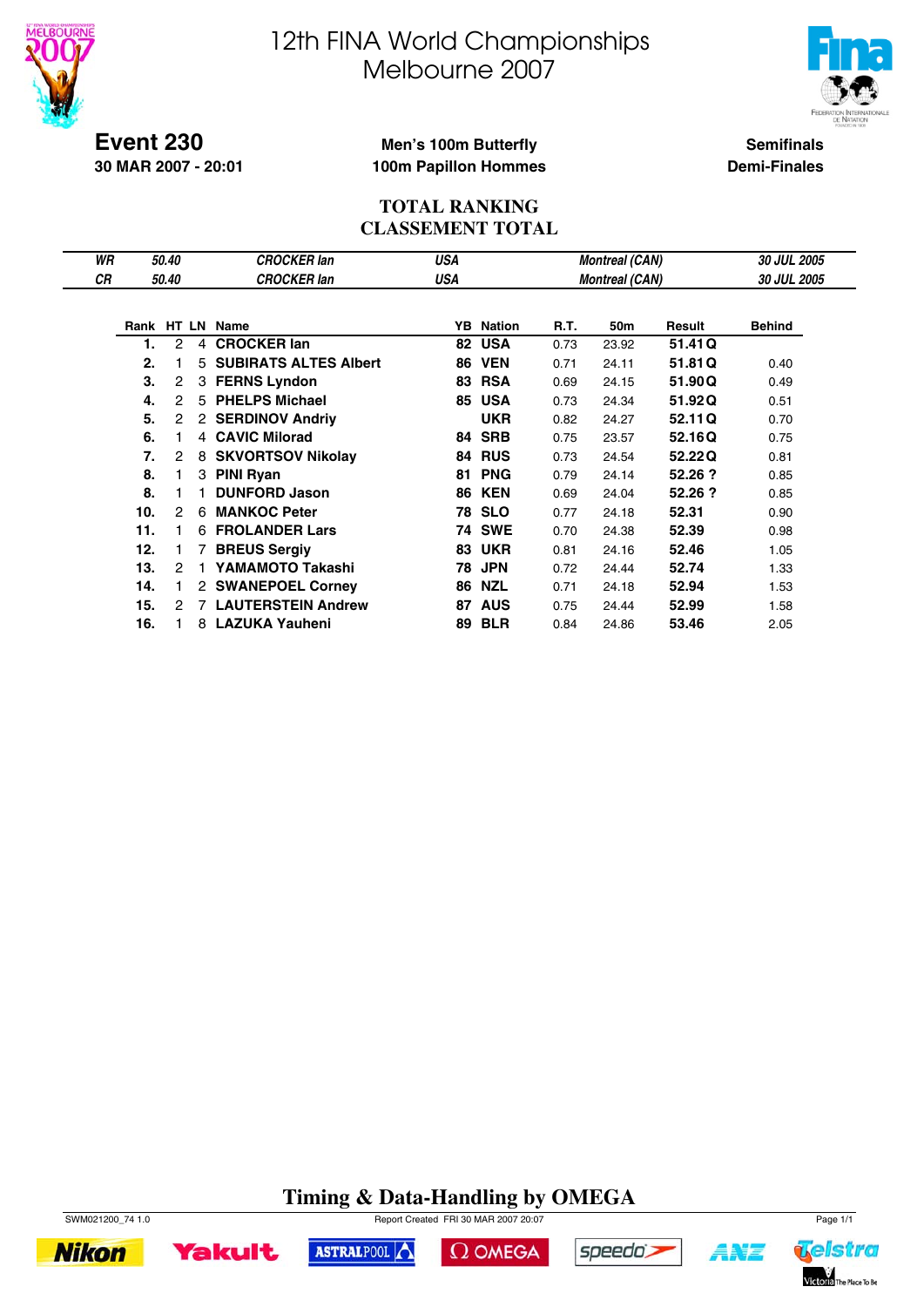



**Event 130 31 MAR 2007 - 19:51**

#### **Men's 100m Butterfly 100m Papillon Hommes**

**Finals Finales**

#### **FINAL RESULTS CLASSEMENT FINALES**

| WR           | 50.40               | <b>CROCKER</b> lan       | USA |                  | <b>Montreal (CAN)</b> |       |        | <b>30 JUL 2005</b> |
|--------------|---------------------|--------------------------|-----|------------------|-----------------------|-------|--------|--------------------|
| <b>CR</b>    | 50.40               | <b>CROCKER</b> lan       | USA |                  | <b>Montreal (CAN)</b> |       |        | 30 JUL 2005        |
|              |                     |                          |     |                  |                       |       |        |                    |
|              | <b>Rank LN Name</b> |                          |     | <b>YB</b> Nation | <b>R.T.</b>           | 50m   | Result | <b>Behind</b>      |
| <b>FINAL</b> | 6<br>1.             | <b>PHELPS Michael</b>    |     | <b>85 USA</b>    | 0.72                  | 23.99 | 50.77  |                    |
|              | 2.<br>4             | <b>CROCKER lan</b>       |     | 82 USA           | 0.73                  | 23.56 | 50.82  | 0.05               |
|              | 3.                  | 5 SUBIRATS ALTES Albert  |     | <b>86 VEN</b>    | 0.70                  | 24.01 | 51.82  | 1.05               |
|              | 4.                  | 3 FERNS Lyndon           |     | <b>83 RSA</b>    | 0.66                  | 24.05 | 52.03  | 1.26               |
|              | 5.                  | 2 SERDINOV Andriv        |     | 82 UKR           | 0.80                  | 24.07 | 52.23  | 1.46               |
|              | 6.                  | <b>CAVIC Milorad</b>     |     | 84 SRB           | 0.77                  | 23.61 | 52.53  | 1.76               |
|              | 7.                  | <b>SKVORTSOV Nikolay</b> |     | <b>84 RUS</b>    | 0.74                  | 24.44 | 52.54  | 1.77               |
|              | 8<br>8.             | <b>DUNFORD Jason</b>     |     | <b>86 KEN</b>    | 0.72                  | 24.04 | 52.70  | 1.93               |

### **Timing & Data-Handling by OMEGA**





ASTRALPOOL





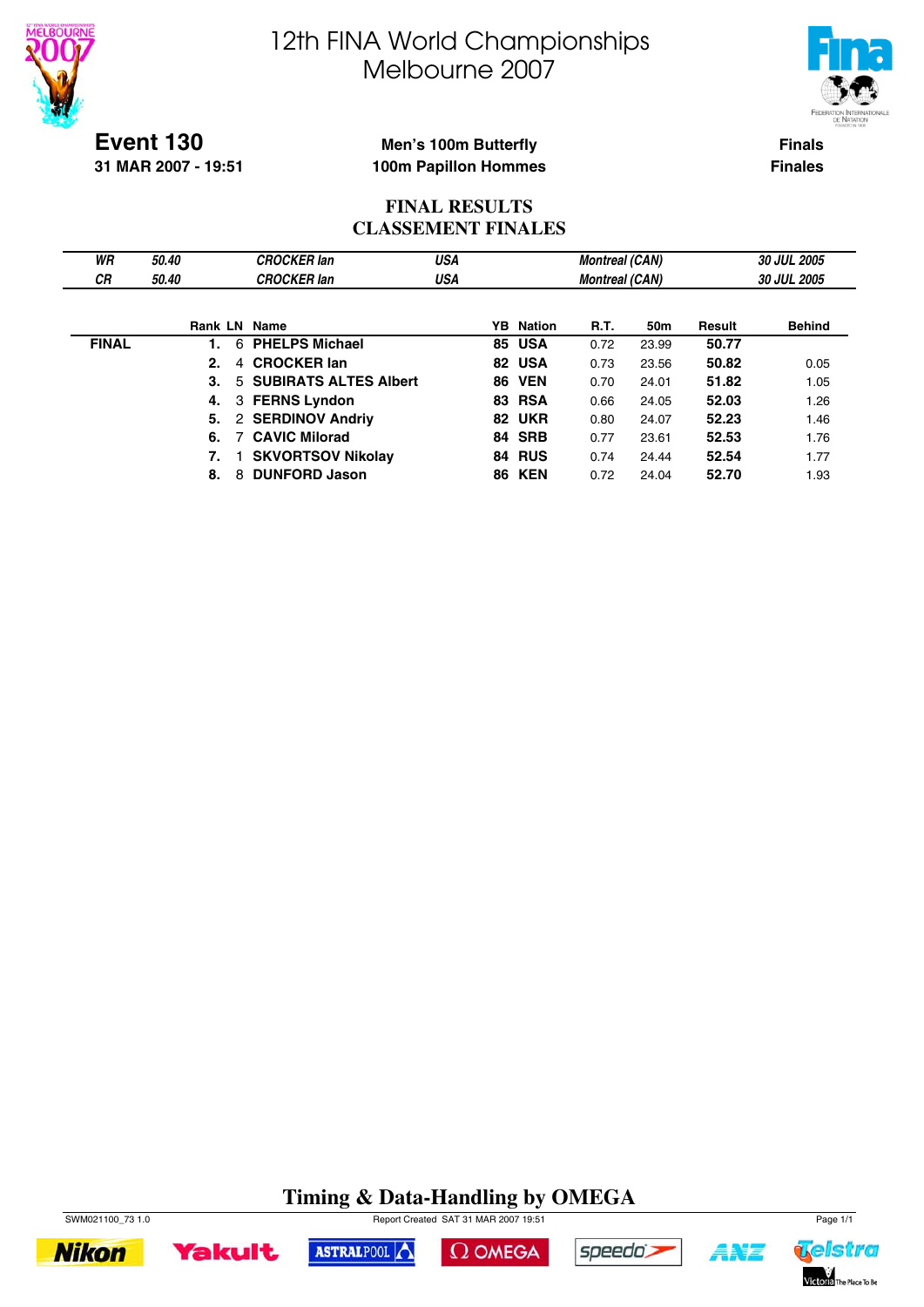



**Event 430 30 MAR 2007 - 21:08**

#### **Men's 100m Butterfly 100m Papillon Hommes**

**Swim-Off Barrage**

#### **RESULTS BY HEAT CLASSEMENT PAR SERIE**

| WR           | <i><b>50.40</b></i> |                     | <b>CROCKER lan</b> | USA |                  | <b>Montreal (CAN)</b> |       |        | <b>30 JUL 2005</b> |
|--------------|---------------------|---------------------|--------------------|-----|------------------|-----------------------|-------|--------|--------------------|
| СR           | 50.40               |                     | CROCKER lan        | USA |                  | <b>Montreal (CAN)</b> |       |        | <b>30 JUL 2005</b> |
|              |                     |                     |                    |     |                  |                       |       |        |                    |
|              |                     | <b>Rank LN Name</b> |                    |     |                  |                       |       |        |                    |
|              |                     |                     |                    |     | <b>YB</b> Nation | <b>R.T.</b>           | 50m   | Result | <b>Behind</b>      |
| HEAT $1/1$ : |                     |                     | 5 DUNFORD Jason    |     | <b>86 KEN</b>    | 0.69                  | 23.82 | 51.85Q |                    |

### **Timing & Data-Handling by OMEGA**

 $\Omega$  OMEGA

speedo's

ASTRALPOOL



**Yakult** 

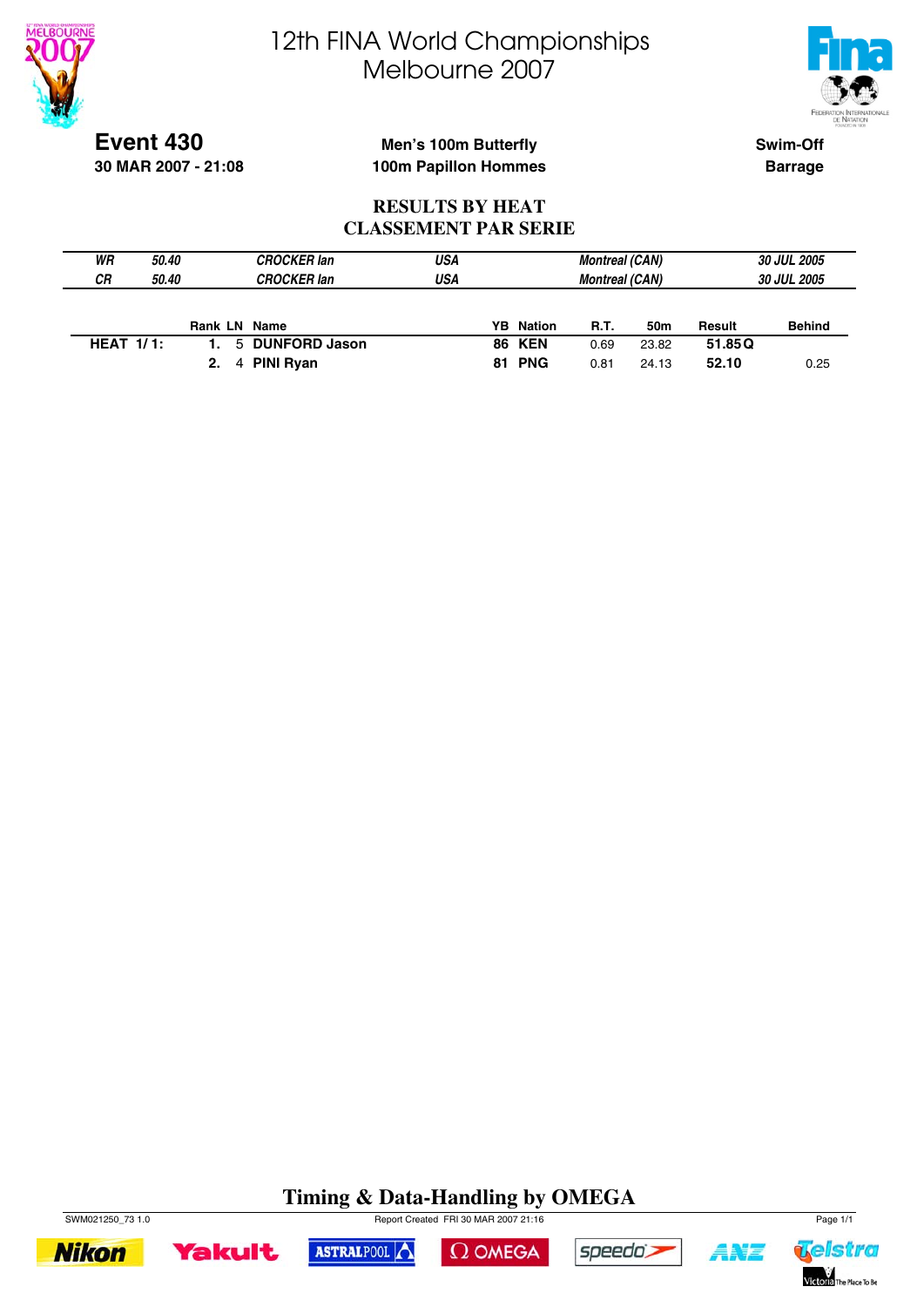



**Heats Séries**

**Event 15 27 MAR 2007 - 10:27**

#### **Men's 200m Butterfly 200m Papillon Hommes**

#### **TOTAL RANKING CLASSEMENT TOTAL**

| WR        |                      |                | 1:53.80<br><b>PHELPS Michael</b> |    | USA              |      |       | Victoria (CAN)  |               |          | 17 AUG 2006   |
|-----------|----------------------|----------------|----------------------------------|----|------------------|------|-------|-----------------|---------------|----------|---------------|
| <b>CR</b> |                      |                | 1:53.93<br><b>PHELPS Michael</b> |    | <b>USA</b>       |      |       | Barcelona (ESP) |               |          | 22 JUL 2003   |
|           |                      |                |                                  |    |                  |      |       |                 |               |          |               |
|           |                      |                | Rank HT LN Name                  |    | <b>YB</b> Nation | R.T. | 50m   | 100m            | 150m          | Result   | <b>Behind</b> |
| 1.        | 8                    | 4              | <b>PHELPS Michael</b>            | 85 | <b>USA</b>       | 0.78 | 26.29 | 56.07           | 1:25.99       | 1:55.78Q |               |
| 2.        | $\overline{7}$       |                | <b>6 TARWATER Davis</b>          |    | 84 USA           | 0.72 | 25.86 | 55.11           | 1:25.39       | 1:56.63Q | 0.85          |
| 3.        | 8                    |                | 5 SHIBATA Ryuichi                |    | 83 JPN           | 0.67 | 26.17 | 55.50           | 1:25.64       | 1:56.81Q | 1.03          |
| 4.        | 8                    |                | 6 DRYMONAKOS Ioannis             |    | 84 GRE           | 0.72 | 26.47 | 56.21           | 1:26.39       | 1:56.93Q | 1.15          |
| 5.        | $\overline{7}$       |                | 5 MATSUDA Takeshi                |    | 84 JPN           | 0.76 | 26.49 | 56.25           | 1:26.70       | 1:57.10Q | 1.32          |
| 6.        | 6                    |                | 4 KORZENIOWSKI Pawel             |    | 85 POL           | 0.79 | 26.41 | 55.79           | 1:26.44       | 1:57.11Q | 1.33          |
| 7.        | $\overline{7}$       |                | 7 ADVENA Sergiy                  |    | <b>84 UKR</b>    | 0.88 | 26.44 | 56.07           | 1:26.16       | 1:57.14Q | 1.36          |
| 7.        | 8                    |                | 3 NEDERPELT Travis               |    | <b>85 AUS</b>    | 0.80 | 26.39 | 56.24           | 1:26.44       | 1:57.14Q | 1.36          |
| 9.        | $\overline{7}$       |                | 4 WU Peng                        |    | 87 CHN           | 0.74 | 26.49 | 56.52           | 1:26.71       | 1:57.49Q | 1.71          |
| 10.       | 6                    | 5              | <b>BURMESTER Moss</b>            | 81 | <b>NZL</b>       | 0.79 | 26.51 | 56.16           | 1:27.05       | 1:57.53Q | 1.75          |
| 11.       | $\overline{7}$       |                | 8 KEREK JARTO Tama'S             |    | <b>79 HUN</b>    | 0.71 | 26.06 | 56.07           | 1:26.24       | 1:57.54Q | 1.76          |
| 12.       | 6                    |                | 6 SKVORTSOV Nikolay              |    | <b>84 RUS</b>    | 0.83 | 26.06 | 56.00           | 1:26.96       | 1:57.64Q | 1.86          |
| 13.       | 6                    |                | 3 CHEN Yin                       |    | 86 CHN           | 0.78 | 25.85 | 55.86           | 1:26.52       | 1:57.80Q | 2.02          |
| 14.       | 8                    |                | 7 D'ARCY Nick                    |    | 87 AUS           | 0.81 | 26.26 | 56.46           | 1:27.15       | 1:57.88Q | 2.10          |
| 15.       | 6                    |                | 1 ALYFANTIS Romanos Iasonas      |    | <b>86 GRE</b>    | 0.79 | 25.99 | 55.79           | 1:26.64       | 1:57.91Q | 2.13          |
| 16.       | $\overline{7}$       |                | 1 VELOZ Juan                     |    | <b>82 MEX</b>    | 0.77 | 26.56 | 56.57           | 1:27.11       | 1:57.93Q | 2.15          |
| 17.       | 6                    |                | 2 DRZEWINSKI Lukasz              |    | 84 POL           | 0.77 | 26.57 | 56.63           | 1:27.00       | 1:57.97  | 2.19          |
| 18.       | $\overline{7}$       |                | 3 GHERGHEL Ioan Stefan           |    | <b>78 ROU</b>    | 0.85 | 26.68 | 57.09           | 1:27.67       | 1:58.48  | 2.70          |
| 19.       | 8                    |                | 8 FONTEYN Mathieu                |    | <b>85 BEL</b>    | 0.76 | 26.46 | 57.01           | 1:27.59       | 1:58.75  | 2.97          |
| 20.       | 6                    |                | 7 KNOWLES Jeremy                 | 81 | <b>BAH</b>       | 0.76 | 26.91 | 57.16           | 1:27.94       | 1:59.20  | 3.42          |
| 21.       | 7                    |                | 2 VESPE Francesco                | 83 | <b>ITA</b>       | 0.86 | 27.01 | 57.23           | 1:28.25       | 1:59.47  | 3.69          |
| 22.       | 5                    |                | 3 JUKIC Dinko                    |    | 89 AUT           | 0.87 | 26.99 | 58.03           | 1:28.46       | 1:59.63  | 3.85          |
| 23.       | 5                    |                | 8 CARVALHO Diogo                 | 88 | <b>POR</b>       | 0.74 | 26.58 | 57.00           | 1:27.67       | 1:59.67  | 3.89          |
| 24.       | 6                    |                | 8 MCMILLAN Andrew                |    | 85 NZL           | 0.81 | 27.11 | 57.45           | 1:28.36       | 1:59.98  | 4.20          |
| 25.       | 4                    |                | 4 VERRASZTO David                |    | <b>88 HUN</b>    | 0.88 | 27.38 | 58.19           | 1:29.06       | 2:00.00  | 4.22          |
| 26.       | 8                    |                | 2 LEBON Christophe               |    | 82 FRA           | 0.81 | 26.10 | 56.35           | 1:27.64       | 2:00.20  | 4.42          |
| 27.       | 5                    |                | 6 MARMOLEJO Pablo                |    | <b>85 MEX</b>    | 0.71 | 27.15 | 57.68           | 1:28.76       | 2:00.93  | 5.15          |
| 28.       | 8                    | 1.             | <b>STARKE Benjamin</b>           |    | <b>86 GER</b>    | 0.76 | 26.07 | 56.27           | 1:27.81       | 2:01.01  | 5.23          |
| 29.       | 5                    |                | 2 MOURAO Duarte                  |    | 84 POR           | 0.69 | 26.39 | 57.34           | 1:29.02       | 2:01.76  | 5.98          |
| 30.       | 4                    | 5              | <b>DU RAND George</b>            |    | <b>82 RSA</b>    | 0.74 | 26.06 | 56.28           | 1:27.74       | 2:01.78  | 6.00          |
| 31.       | 4                    |                | <b>6 ANDRIJAUSKAS Paulius</b>    |    | 84 LTU           | 0.82 | 26.52 | 56.92           | 1:28.35       | 2:01.98  | 6.20          |
| 32.       | 5                    |                | 4 PALAZOV Georgi                 | 80 | <b>BUL</b>       | 0.86 | 26.04 | 56.03           | 1:27.84       | 2:02.02  | 6.24          |
| 33.       | 5                    | 1.             | <b>RUBACEK Michal</b>            |    | 86 CZE           | 0.78 | 26.93 | 58.43           | 1:30.74       | 2:02.69  | 6.91          |
| 34.       | 5                    | 7              | <b>GALOFRE Julio</b>             |    | 87 COL           | 0.76 | 26.97 |                 | 57.73 1:29.55 | 2:03.02  | 7.24          |
| 35.       | 4                    | $\overline{7}$ | <b>DIAD Sofiane</b>              |    | 82 ALG           | 0.81 | 27.28 | 58.26           | 1:30.05       | 2:03.17  | 7.39          |
| 36.       | 3                    |                | 8 HERNANDEZ MARADIAGA Javier     |    | 88 HON           | 0.80 | 27.75 | 58.83           | 1:30.38       | 2:03.37  | 7.59          |
| 37.       | 4                    | 8              | <b>CRESCIMBENI Jose Emmanuel</b> |    | <b>90 PER</b>    | 0.68 | 26.82 | 58.22           | 1:30.61       | 2:03.63  | 7.85          |
| 37.       | 5                    | 5              | <b>SILVA Fernando</b>            |    | 86 BRA           | 0.78 | 26.97 | 57.54           | 1:29.58       | 2:03.63  | 7.85          |
| 39.       | 4                    | 3              | <b>UTOMO Donny Budiarto</b>      |    | <b>79 INA</b>    | 0.77 | 27.58 | 58.54           | 1:30.09       | 2:04.03  | 8.25          |
| 40.       | 3                    |                | 3 LYASHKO Oleg                   |    | <b>82 UZB</b>    | 0.84 | 27.33 | 58.69           | 1:30.35       | 2:04.22  | 8.44          |
| 41.       | 3                    | 1.             | <b>ARCE AITA Jorge Arturo</b>    |    | 86 CRC           | 0.78 | 27.20 | 57.99           | 1:29.36       | 2:04.38  | 8.60          |
| 42.       | $\overline{c}$       |                | 7 CHRISTENSEN Chris Boe          |    | <b>88 DEN</b>    | 0.73 | 27.69 | 58.82           | 1:31.21       | 2:04.45  | 8.67          |
| 43.       | 2                    |                | 2 PONCHA Rehan                   |    | <b>86 IND</b>    | 0.93 | 28.78 | 1:00.97 1:32.93 |               | 2:04.75  | 8.97          |
| 44.       | 1                    | 1.             | <b>BEGO Daniel William</b>       |    | 89 MAS           | 0.76 | 27.75 | 59.69           | 1:32.16       | 2:04.99  | 9.21          |
| 45.       | $\mathbf{2}^{\circ}$ |                | 6 PANKOV Sergey                  |    | <b>88 UZB</b>    | 0.86 | 27.98 |                 | 59.55 1:32.23 | 2:05.93  | 10.15         |
|           |                      |                |                                  |    |                  |      |       |                 |               |          |               |

### **Timing & Data-Handling by OMEGA**

SWM022900\_74 1.0 Page 1/2





ASTRALPOOL

 $\Omega$  OMEGA



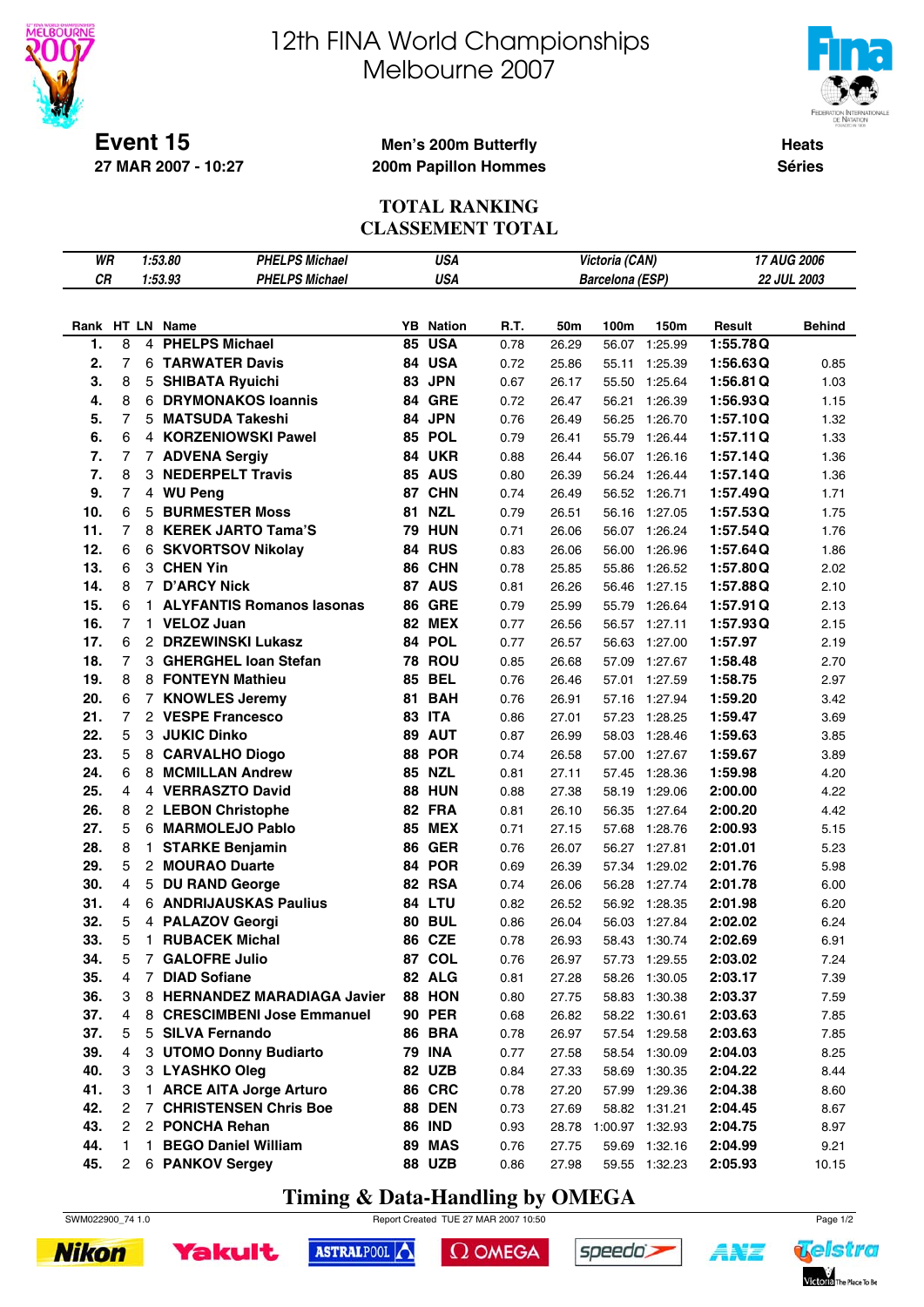

**27 MAR 2007 − 10:27**

# 12th FINA World Championships Melbourne 2007



**Heats Séries**

#### **Men's 200m Butterfly 200m Papillon Hommes**

#### **TOTAL RANKING CLASSEMENT TOTAL**

| WR         |                |    | 1:53.80<br><b>PHELPS Michael</b> |     | <b>USA</b>    |      |       | Victoria (CAN)         |         | 17 AUG 2006   |                    |  |
|------------|----------------|----|----------------------------------|-----|---------------|------|-------|------------------------|---------|---------------|--------------------|--|
| СR         |                |    | 1:53.93<br><b>PHELPS Michael</b> |     | USA           |      |       | <b>Barcelona (ESP)</b> |         |               | <b>22 JUL 2003</b> |  |
|            |                |    |                                  |     |               |      |       |                        |         |               |                    |  |
| Rank HT LN |                |    | <b>Name</b>                      | YB. | <b>Nation</b> | R.T. | 50m   | 100m                   | 150m    | <b>Result</b> | <b>Behind</b>      |  |
| 46.        | $\overline{c}$ | 5  | <b>NG Tze Kang</b>               | 91  | <b>SIN</b>    | 0.81 | 28.14 | 1:00.11                | 1:32.67 | 2:06.41       | 10.63              |  |
| 47.        | 3              | 5  | <b>MURALIDHARAN Arjun</b>        | 87  | <b>IND</b>    | 0.89 | 28.32 | 1:00.17                | 1:32.36 | 2:06.45       | 10.67              |  |
| 48.        | З              |    | <b>TAN Xue-Wei Nicholas</b>      | 89  | <b>SIN</b>    | 0.81 | 28.49 | 1:00.35                | 1:33.23 | 2:06.74       | 10.96              |  |
| 49.        | 4              |    | <b>CAMARGO GONZALEZ Marco</b>    | 89  | ECU           | 0.74 | 27.94 | 59.28                  | 1:32.88 | 2:07.71       | 11.93              |  |
| 50.        | 2              | 3  | <b>MATJIUR Radomyos</b>          | 88  | <b>THA</b>    | 0.83 | 28.49 | 1:01.33                | 1:34.45 | 2:07.96       | 12.18              |  |
| 51.        | 1              |    | 4 WIBOWO Andy                    | 80  | <b>INA</b>    | 0.77 | 28.05 | 1:00.86                | 1:34.42 | 2:09.09       | 13.31              |  |
| 52.        | З              |    | 4 BARAHONA FUENTE Roy Felipe     | 86  | <b>HON</b>    | 0.71 | 28.11 | 1:01.43                | 1:35.48 | 2:09.29       | 13.51              |  |
| 53.        | 3              |    | 6 AL-QAHTANI Waleed              | 82  | <b>KUW</b>    | 0.78 | 28.98 | 1:01.86                | 1:35.59 | 2:09.48       | 13.70              |  |
| 54.        | 2              |    | <b>GIL Carlos Eduardo</b>        | 87  | <b>PER</b>    | 0.94 | 28.21 | 1:00.99                | 1:34.75 | 2:10.55       | 14.77              |  |
| 55.        | 2              |    | 4 KRESTEVSKI Miro                | 87  | <b>MKD</b>    | 0.86 | 28.59 | 1:01.88                | 1:36.21 | 2:11.76       | 15.98              |  |
| 56.        | 3              |    | 2 LIN Yu An                      | 88  | <b>TPE</b>    | 0.63 | 28.75 | 1:02.36                | 1:37.33 | 2:11.77       | 15.99              |  |
| 57.        | 1              | 6  | <b>ALI Nasir</b>                 | 85  | <b>PAK</b>    | 0.99 | 29.38 | 1:02.63                | 1:37.14 | 2:12.48       | 16.70              |  |
| 58.        |                |    | <b>NUNEZ MUNGUIA Omar Yasser</b> | 83  | <b>NCA</b>    | 0.74 | 29.67 | 1:03.39                | 1:38.71 | 2:12.55       | 16.77              |  |
| 59.        | 2              | 8  | <b>ROLA Nuno</b>                 | 83  | <b>ANG</b>    | 0.79 | 28.54 | 1:02.85                | 1:38.02 | 2:13.78       | 18.00              |  |
| 60.        |                | 2  | <b>MADDE Alejandro</b>           | 88  | <b>BOL</b>    | 0.72 | 29.16 | 1:02.88                | 1:38.48 | 2:14.24       | 18.46              |  |
| 61.        |                | 5. | <b>BRISTOL Bertrand</b>          |     | <b>82 SEY</b> | 0.72 | 28.93 | 1:02.93                | 1:38.05 | 2:14.84       | 19.06              |  |
| 62.        |                | 3  | <b>QAMA Eros</b>                 | 85  | <b>ALB</b>    | 0.77 | 29.99 | 1:04.19                | 1:39.99 | 2:17.79       | 22.01              |  |
|            |                | 8  | <b>MORO Abdul-Fatawu</b>         | 76  | <b>GHA</b>    |      |       |                        |         | <b>DNS</b>    |                    |  |
|            | 4              | 2  | <b>SALAMOUN Ahmed</b>            | 91  | <b>QAT</b>    |      |       |                        |         | <b>DNS</b>    |                    |  |

### **Timing & Data-Handling by OMEGA**



**Yakult** 

**Nikon** 



ASTRALPOOL

 $\Omega$  OMEGA



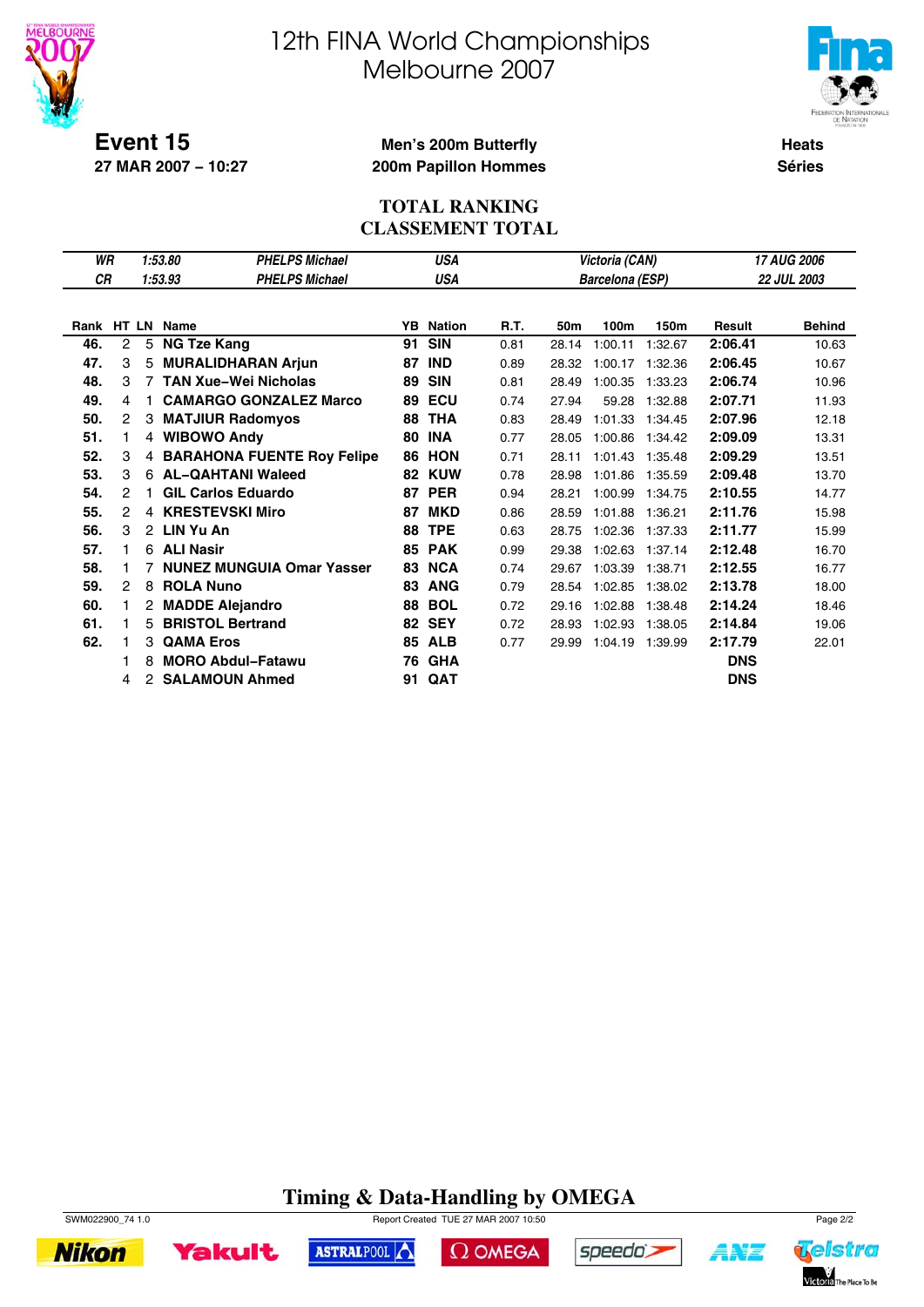



**Event 215 27 MAR 2007 - 20:34**

#### **Men's 200m Butterfly 200m Papillon Hommes**

**Semifinals Demi-Finales**

#### **TOTAL RANKING CLASSEMENT TOTAL**

| WR   |              |    | 1:53.80         | <b>PHELPS Michael</b>            |    | <b>USA</b>    |      |       | Victoria (CAN)  |         | 17 AUG 2006 |                    |  |
|------|--------------|----|-----------------|----------------------------------|----|---------------|------|-------|-----------------|---------|-------------|--------------------|--|
| СR   |              |    | 1:53.93         | <b>PHELPS Michael</b>            |    | USA           |      |       | Barcelona (ESP) |         |             | <b>22 JUL 2003</b> |  |
|      |              |    |                 |                                  |    |               |      |       |                 |         |             |                    |  |
| Rank |              |    | HT LN Name      |                                  | YB | <b>Nation</b> | R.T. | 50m   | 100m            | 150m    | Result      | <b>Behind</b>      |  |
| 1.   | 2            | 4  |                 | <b>PHELPS Michael</b>            | 85 | <b>USA</b>    | 0.76 | 26.24 | 56.23           | 1:25.73 | 1:55.13Q    |                    |  |
| 2.   | 2            | 2  | <b>WU Peng</b>  |                                  | 87 | <b>CHN</b>    | 0.71 | 25.84 | 55.62           | 1:25.87 | 1:55.17Q    | 0.04               |  |
| 3.   | $\mathbf{2}$ |    |                 | 5 SHIBATA Ryuichi                | 83 | <b>JPN</b>    | 0.69 | 26.24 | 55.47           | 1:25.32 | 1:55.96Q    | 0.83               |  |
| 4.   |              | 7  | <b>CHEN Yin</b> |                                  | 86 | <b>CHN</b>    | 0.80 | 25.94 | 55.95           | 1:25.85 | 1:56.04Q    | 0.91               |  |
| 5.   |              | 2  |                 | <b>BURMESTER Moss</b>            | 81 | <b>NZL</b>    | 0.76 | 26.12 | 55.77           | 1:25.84 | 1:56.27Q    | 1.14               |  |
| 6.   | 2            |    |                 | <b>SKVORTSOV Nikolay</b>         | 84 | <b>RUS</b>    | 0.75 | 26.05 | 55.92           | 1:27.04 | 1:56.28Q    | 1.15               |  |
| 7.   |              | 3  |                 | <b>KORZENIOWSKI Pawel</b>        | 85 | <b>POL</b>    | 0.77 | 26.06 | 55.86           | 1:25.83 | 1:56.30Q    | 1.17               |  |
| 8.   |              | 5. |                 | <b>DRYMONAKOS loannis</b>        | 84 | <b>GRE</b>    | 0.71 | 26.23 | 56.08           | 1:25.82 | 1:56.47Q    | 1.34               |  |
| 9.   | 2            | 3  |                 | <b>MATSUDA Takeshi</b>           | 84 | <b>JPN</b>    | 0.76 | 26.07 | 55.98           | 1:25.94 | 1:56.57     | 1.44               |  |
| 10.  |              | 4  |                 | <b>TARWATER Davis</b>            | 84 | <b>USA</b>    | 0.74 | 25.75 | 55.78           | 1:26.04 | 1:56.58     | 1.45               |  |
| 11.  | 2            | 6  |                 | <b>ADVENA Sergiv</b>             | 84 | <b>UKR</b>    | 0.87 | 26.40 | 56.57           | 1:26.46 | 1:57.06     | 1.93               |  |
| 12.  | 2            |    |                 | <b>D'ARCY Nick</b>               | 87 | <b>AUS</b>    | 0.84 | 26.21 | 56.37           | 1:26.66 | 1:57.15     | 2.02               |  |
| 13.  |              | 6  |                 | <b>NEDERPELT Travis</b>          | 85 | <b>AUS</b>    | 0.81 | 26.91 | 57.12           | 1:27.13 | 1:57.71     | 2.58               |  |
| 14.  | 2            | 8  |                 | <b>VELOZ Juan</b>                | 82 | <b>MEX</b>    | 0.79 | 26.36 | 56.48           | 1:26.90 | 1:57.83     | 2.70               |  |
| 15.  |              | 8  |                 | <b>DRZEWINSKI Lukasz</b>         | 84 | <b>POL</b>    | 0.76 | 26.53 | 56.98           | 1:27.48 | 1:58.67     | 3.54               |  |
| 16.  |              |    |                 | <b>ALYFANTIS Romanos Iasonas</b> | 86 | <b>GRE</b>    | 0.77 | 26.18 | 56.89           | 1:28.13 | 2:00.31     | 5.18               |  |

### **Timing & Data-Handling by OMEGA**



**Yakult** 

SWM022200\_74 1.0 Report Created TUE 27 MAR 2007 20:41 Page 1/1





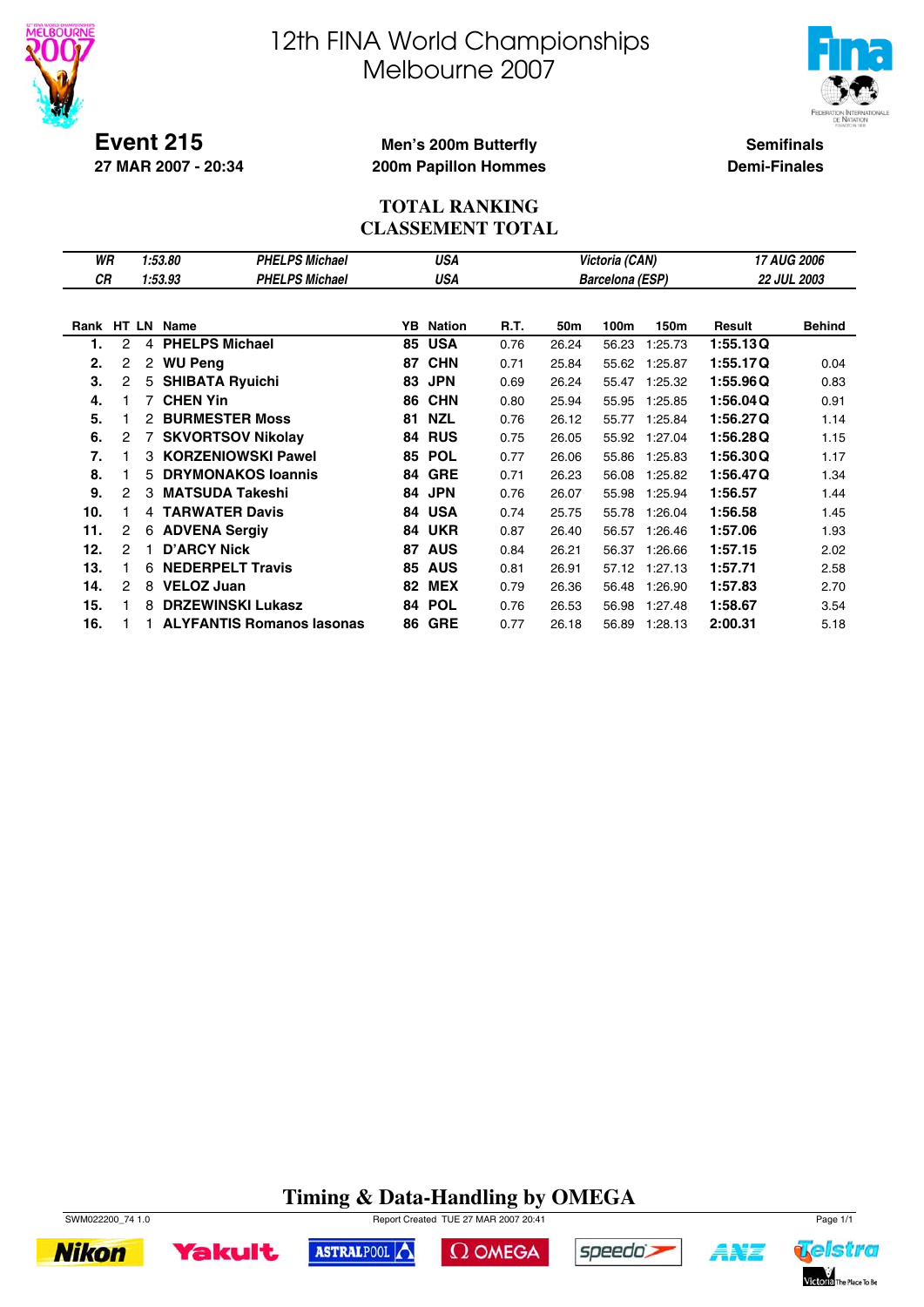

**28 MAR 2007 - 19:23**

# 12th FINA World Championships Melbourne 2007



**Men's 200m Butterfly 200m Papillon Hommes**

**Finals Finales**

#### **FINAL RESULTS CLASSEMENT FINALES**

| WR<br><b>CR</b> | 1:53.80<br>1:53.93             | <b>PHELPS Michael</b><br><b>PHELPS Michael</b> |    | <b>USA</b><br>USA |      |       | Victoria (CAN)         |               |         | 17 AUG 2006<br><b>22 JUL 2003</b> |
|-----------------|--------------------------------|------------------------------------------------|----|-------------------|------|-------|------------------------|---------------|---------|-----------------------------------|
|                 |                                |                                                |    |                   |      |       | <b>Barcelona (ESP)</b> |               |         |                                   |
|                 | <b>Rank LN Name</b>            |                                                |    | <b>YB</b> Nation  | R.T. | 50m   | 100m                   | 150m          | Result  | <b>Behind</b>                     |
| <b>FINAL</b>    |                                |                                                |    |                   |      |       |                        |               |         |                                   |
|                 | 4 PHELPS Michael               |                                                |    | <b>85 USA</b>     | 0.77 | 25.26 |                        | 53.62 1:22.87 | 1:52.09 | <b>WR</b>                         |
| 2.              | <b>WU Peng</b><br>5            |                                                | 87 | <b>CHN</b>        | 0.73 | 25.87 |                        | 55.52 1:25.16 | 1:55.13 | 3.04                              |
| З.              | <b>SKVORTSOV Nikolay</b>       |                                                | 84 | <b>RUS</b>        | 0.74 | 25.57 | 54.37                  | 1:24.33       | 1:55.22 | 3.13                              |
| 4.              | <b>BURMESTER Moss</b><br>2     |                                                | 81 | <b>NZL</b>        | 0.75 | 26.12 |                        | 55.34 1:25.42 | 1:55.35 | 3.26                              |
| 5.              | <b>SHIBATA Ryuichi</b><br>3    |                                                | 83 | <b>JPN</b>        | 0.68 | 25.71 | 54.77                  | 1:24.08       | 1:55.81 | 3.72                              |
| 6.              | <b>KORZENIOWSKI Pawel</b>      |                                                |    | <b>85 POL</b>     | 0.78 | 25.57 | 54.85                  | 1:24.66       | 1:55.87 | 3.78                              |
| 7.              | <b>DRYMONAKOS Ioannis</b><br>8 |                                                |    | <b>84 GRE</b>     | 0.76 | 25.74 | 55.21                  | 1:25.18       | 1:56.48 | 4.39                              |
| 8.              | <b>CHEN Yin</b><br>6           |                                                |    | <b>86 CHN</b>     | 0.86 | 26.14 | 56.55                  | 1:26.98       | 1:58.15 | 6.06                              |

### **Timing & Data-Handling by OMEGA**

 $\Omega$  OMEGA

speedo's

ASTRALPOOL



**Yakult** 

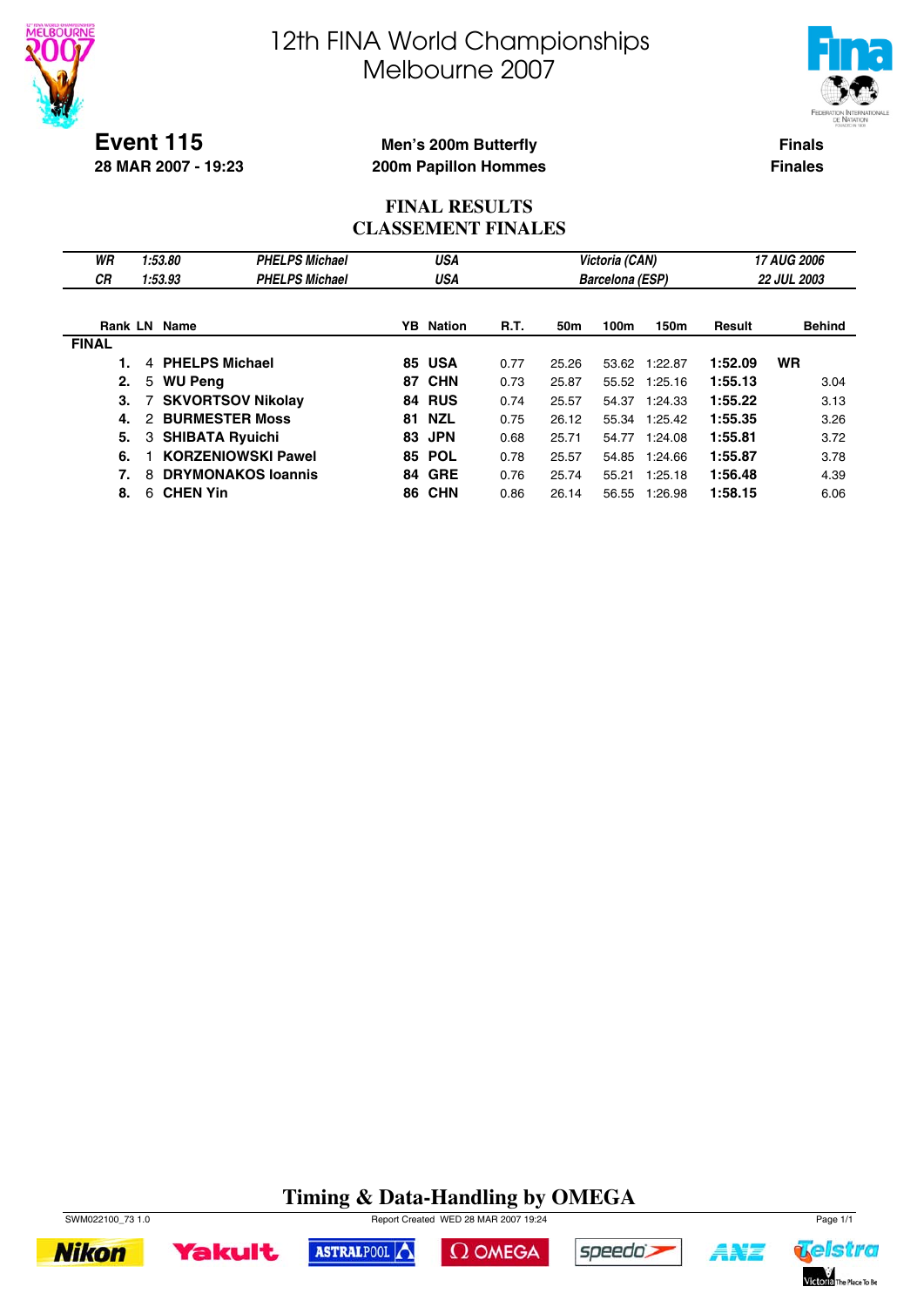



**Event 21 28 MAR 2007 - 11:31**

#### **Men's 200m Individual Medley 200m 4-Nages Hommes**

**Heats Séries**

#### **TOTAL RANKING CLASSEMENT TOTAL**

| WR  |                |              | <b>PHELPS Michael</b><br><b>USA</b><br>1:55.84<br>1:56.04 |    |                  |      |       | Victoria (CAN)         |               |          | 20 AUG 2006   |
|-----|----------------|--------------|-----------------------------------------------------------|----|------------------|------|-------|------------------------|---------------|----------|---------------|
| CR  |                |              | <b>PHELPS Michael</b>                                     |    | <b>USA</b>       |      |       | <b>Barcelona (ESP)</b> |               |          | 25 JUL 2003   |
|     |                |              |                                                           |    |                  |      |       |                        |               |          |               |
|     |                |              | Rank HT LN Name                                           |    | <b>YB</b> Nation | R.T. | 50m   | 100m                   | 150m          | Result   | <b>Behind</b> |
| 1.  | 10             | 4            | <b>PHELPS Michael</b>                                     | 85 | <b>USA</b>       | 0.75 | 25.72 | 56.48                  | 1:30.15       | 1:58.70Q |               |
| 2.  | 8              |              | 4 CSEH Laszlo                                             |    | <b>85 HUN</b>    | 0.92 | 25.32 | 55.66                  | 1:30.20       | 1:58.78Q | 0.08          |
| 3.  | 10             |              | 3 PEREIRA Thiago                                          |    | <b>86 BRA</b>    | 0.76 | 25.31 | 55.63                  | 1:30.07       | 1:59.39Q | 0.69          |
| 4.  | 10             |              | 2 JOHNS Brian                                             |    | 82 CAN           | 0.85 | 25.87 | 56.50                  | 1:30.57       | 1:59.45Q | 0.75          |
| 5.  | 8              |              | 5 KEREK JARTO Tama's                                      |    | <b>79 HUN</b>    | 0.72 | 25.70 | 56.40                  | 1:31.12       | 1:59.67Q | 0.97          |
| 6.  | 9              |              | 4 LOCHTE Ryan                                             | 84 | <b>USA</b>       | 0.72 | 26.18 | 55.95                  | 1:30.29       | 1:59.92Q | 1.22          |
| 7.  | 10             | $\mathbf{1}$ | <b>JANUSAITIS Vytautas</b>                                |    | 81 LTU           | 0.82 | 25.88 | 56.09                  | 1:30.81       | 2:00.21Q | 1.51          |
| 8.  | 8              |              | 6 KENT Dean                                               | 78 | <b>NZL</b>       | 0.76 | 26.69 | 57.18                  | 1:31.15       | 2:00.30Q | 1.60          |
| 9.  | 10             |              | 5 TAKAKUWA Ken                                            | 85 | <b>JPN</b>       | 0.65 | 26.08 | 57.80                  | 1:32.20       | 2:01.33Q | 2.63          |
| 10. | $\overline{7}$ |              | 4 LIIVAMAGI Martin                                        | 88 | <b>EST</b>       | 0.73 | 26.22 | 57.43                  | 1:31.89       | 2:01.37Q | 2.67          |
| 11. | 9              |              | 7 KOKKODIS Ioannis                                        | 81 | <b>GRE</b>       | 0.87 | 26.24 | 57.55                  | 1:32.19       | 2:01.47Q | 2.77          |
| 12. | 8              |              | 3 SANO Hidemasa                                           | 84 | <b>JPN</b>       | 0.61 | 25.65 | 56.35                  | 1:31.83       | 2:01.55Q | 2.85          |
| 13. | 9              |              | 3 BRODIE Leith                                            |    | <b>86 AUS</b>    | 0.88 | 26.18 | 57.32                  | 1:32.36       | 2:01.66Q | 2.96          |
| 14. | 9              | 1.           | <b>ALEXANDROV Mihail</b>                                  |    | <b>85 BUL</b>    | 0.74 | 25.64 | 57.83                  | 1:32.52       | 2:01.80Q | 3.10          |
| 15. | 9              |              | 2 LUCAS Adam                                              |    | <b>83 AUS</b>    | 0.78 | 26.27 | 57.61                  | 1:32.58       | 2:02.10Q | 3.40          |
| 16. | 10             |              | 8 KRYLOV Andrey                                           |    | 84 RUS           | 0.78 | 26.24 | 58.06                  | 1:33.30       | 2:02.30Q | 3.60          |
| 17. | 9              | 5            | <b>BOGGIATTO Alessio</b>                                  | 81 | <b>ITA</b>       | 0.82 | 26.85 | 58.88                  | 1:33.56       | 2:02.41  | 3.71          |
| 18. | 8              | 8            | <b>IMPRIC Sasa</b>                                        | 86 | <b>CRO</b>       | 0.70 | 26.32 | 56.92                  | 1:32.95       | 2:02.52  | 3.82          |
| 19. | 10             |              | 6 TAIT Gregor                                             | 79 | <b>GBR</b>       | 0.86 | 26.58 | 57.41                  | 1:32.63       | 2:02.60  | 3.90          |
| 20. | $\overline{7}$ |              | 3 JUKIC Dinko                                             | 89 | <b>AUT</b>       | 0.84 | 26.02 | 57.72                  | 1:33.39       | 2:02.84  | 4.14          |
| 21. | 8              | $7^{\circ}$  | <b>SCHULTZ Andre</b>                                      | 88 | <b>BRA</b>       | 0.90 | 26.92 | 57.79                  | 1:33.74       | 2:03.14  | 4.44          |
| 22. | $\overline{7}$ |              | 8 KVALE Gard                                              |    | 84 NOR           | 0.83 | 26.67 | 58.69                  | 1:33.77       | 2:03.35  | 4.65          |
| 23. | 9              |              | 6 QU Jingyu                                               |    | 86 CHN           | 0.72 | 26.56 | 59.21                  | 1:34.51       | 2:03.71  | 5.01          |
| 24. | $\overline{7}$ | $\mathbf{1}$ | <b>MOLINA Miguel</b>                                      |    | 84 PHI           | 0.68 | 26.84 | 59.41                  | 1:34.11       | 2:03.73  | 5.03          |
| 25. | 8              | $\mathbf{1}$ | <b>KNOWLES Jeremy</b>                                     | 81 | <b>BAH</b>       | 0.81 | 26.77 | 59.57                  | 1:35.03       | 2:04.20  | 5.50          |
| 26. | $\overline{7}$ |              | 2 MOURAO Duarte                                           | 84 | <b>POR</b>       | 0.70 | 25.58 | 56.86                  | 1:33.32       | 2:04.27  | 5.57          |
| 27. | $\overline{7}$ |              | <b>7 FUCIK Tomas</b>                                      |    | 85 CZE           | 0.80 | 26.60 | 58.81                  | 1:35.35       | 2:04.92  | 6.22          |
| 28. | 6              |              | 4 ALJAND Martti                                           |    | 87 EST           | 0.72 | 26.90 | 59.55                  | 1:35.17       | 2:04.94  | 6.24          |
| 29. | 6              |              | 8 MATHLOUTHI Ahmed                                        |    | <b>89 TUN</b>    | 0.81 | 26.84 | 1:00.36                | 1:35.80       | 2:05.34  | 6.64          |
| 30. | $\overline{7}$ |              | <b>6 ANDRIJAUSKAS Paulius</b>                             |    | 84 LTU           | 0.82 | 26.56 | 58.75                  | 1:35.67       | 2:05.59  | 6.89          |
| 31. | 10             |              | 7 THIELE Jens                                             |    | <b>80 GER</b>    | 0.72 | 26.44 | 57.41                  | 1:35.27       | 2:05.83  | 7.13          |
| 32. | 6              | 5            | <b>GORDIYENKO Dmitriy</b>                                 | 86 | <b>KAZ</b>       | 0.82 | 26.69 | 1:00.21                | 1:35.81       | 2:06.59  | 7.89          |
| 33. | 6              |              | 7 M'RABET Taki                                            |    | 89 TUN           | 0.75 | 26.61 |                        | 57.97 1:34.69 | 2:07.04  | 8.34          |
| 33. | 9              | 8            | <b>ZHANG Zishan</b>                                       |    | 87 CHN           | 0.78 | 26.35 |                        | 59.25 1:35.74 | 2:07.04  | 8.34          |
| 35. | 7              | 5.           | <b>ALMEIDA Carlos</b>                                     |    | <b>88 POR</b>    | 0.83 | 26.40 | 58.74                  | 1:36.19       | 2:07.14  | 8.44          |
| 36. | 5              | 5            | <b>BONILLA Diego</b>                                      |    | <b>85 COL</b>    | 0.85 | 26.81 | 59.06                  | 1:35.89       | 2:07.26  | 8.56          |
| 37. | 5              |              | 2 LIM Zhi Cong                                            |    | <b>87 SIN</b>    | 0.73 | 28.38 | 1:00.30 1:37.67        |               | 2:08.60  | 9.90          |
| 38. | 5              |              | 4 MATJIUR Radomyos                                        |    | 88 THA           | 0.78 |       | 27.57 1:01.52 1:38.25  |               | 2:08.78  | 10.08         |
| 39. | 6              | 6            | <b>DANILOV Vasilii</b>                                    |    | <b>88 KGZ</b>    | 0.77 | 27.16 | 1:00.60 1:38.85        |               | 2:08.94  | 10.24         |
| 40. | 6              |              | 2 ZAHAROV Andrei                                          |    | <b>75 MDA</b>    | 0.77 | 26.89 | 1:00.73 1:37.79        |               | 2:08.96  | 10.26         |
| 41. | 5              | 1.           | <b>PICASSO RISSO Francisco</b>                            |    | 82 URU           | 0.75 |       | 27.12 1:00.71 1:38.39  |               | 2:10.18  | 11.48         |
| 42. | 5              |              | 8 FALL Malick                                             |    | <b>85 SEN</b>    | 0.78 |       | 27.48 1:00.84 1:38.13  |               | 2:10.23  | 11.53         |
| 43. | 3              |              | 6 SUTANTO Albert Cristiadi                                |    | <b>75 INA</b>    | 0.73 |       | 27.36 1:01.25 1:40.33  |               | 2:10.27  | 11.57         |
| 43. | 4              | 5            | <b>PONCHA Rehan</b>                                       |    | <b>86 IND</b>    | 0.91 |       | 28.22 1:01.66 1:40.24  |               | 2:10.27  | 11.57         |
| 45. | 4              |              | 4 MOSTO Gianmarco                                         |    | <b>81 PER</b>    | 0.79 |       | 28.13 1:02.56 1:39.69  |               | 2:10.68  | 11.98         |

### **Timing & Data-Handling by OMEGA**

SWM052900\_74 1.0 Report Created WED 28 MAR 2007 12:05 Page 1/2





ASTRALPOOL

 $\Omega$  OMEGA

speedo's

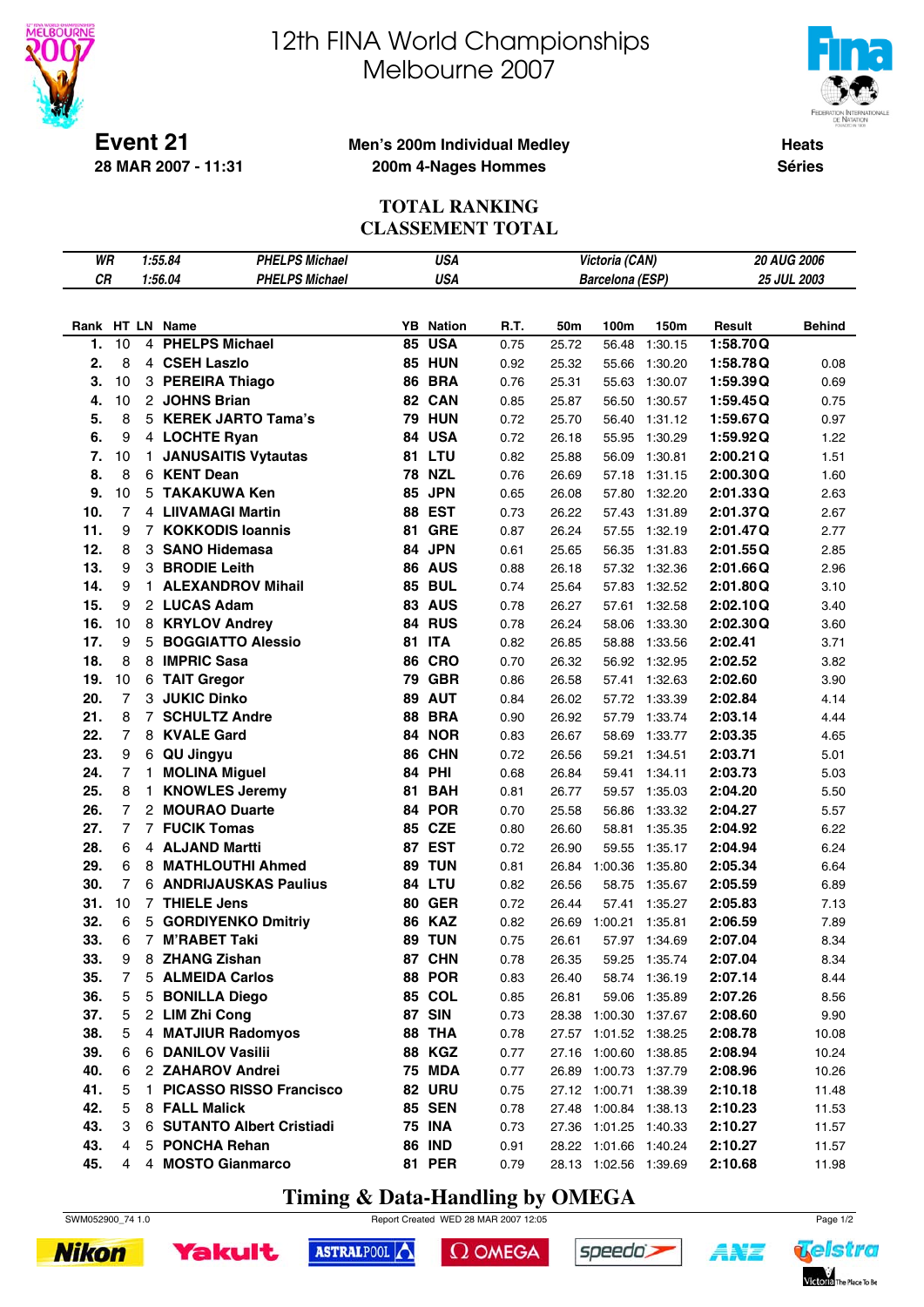



**Event 21 28 MAR 2007 − 11:31**

#### **Men's 200m Individual Medley 200m 4−Nages Hommes**

**Heats Séries**

#### **TOTAL RANKING CLASSEMENT TOTAL**

| WR        |                |                | <b>PHELPS Michael</b><br>1:55.84     | <b>USA</b> | 20 AUG 2006<br>Victoria (CAN) |      |       |                       |         |            |               |
|-----------|----------------|----------------|--------------------------------------|------------|-------------------------------|------|-------|-----------------------|---------|------------|---------------|
| <b>CR</b> |                |                | <b>PHELPS Michael</b><br>1:56.04     |            | <b>USA</b>                    |      |       | Barcelona (ESP)       |         |            | 25 JUL 2003   |
|           |                |                |                                      |            |                               |      |       |                       |         |            |               |
|           |                |                | Rank HT LN Name                      |            | <b>YB</b> Nation              | R.T. | 50m   | 100m                  | 150m    | Result     | <b>Behind</b> |
| 46.       | 6              | 3              | <b>ZAKHAROV lurii</b>                | 85         | <b>KGZ</b>                    | 0.81 | 27.01 | 1:00.16               | 1:38.95 | 2:11.41    | 12.71         |
| 47.       | 5              |                | 7 MONTENEGRO Juan                    |            | <b>85 GUA</b>                 | 0.83 | 28.01 | 1:00.85               | 1:40.62 | 2:11.98    | 13.28         |
| 48.       | 3              |                | 1 AMILOV Sobitjon                    |            | <b>90 UZB</b>                 | 0.97 | 27.81 | 1:01.29               | 1:40.30 | 2:12.07    | 13.37         |
| 49.       | 4              |                | 8 HAFDI Youssef                      |            | 86 MAR                        | 0.72 | 29.16 | 1:04.06               | 1:40.90 | 2:12.51    | 13.81         |
| 50.       | 3              |                | 5 THUM Bing Ming                     |            | 87 SIN                        | 0.84 | 28.01 | 1:01.21               | 1:42.79 | 2:12.62    | 13.92         |
| 51.       | 4              |                | 7 LOCKE Morgan                       |            | <b>86 ISV</b>                 | 0.68 | 27.61 | 1:01.74 1:41.53       |         | 2:12.78    | 14.08         |
| 52.       | 5              |                | 6 LIN Yu An                          |            | <b>88 TPE</b>                 | 0.65 | 27.82 | 1:01.66               | 1:42.58 | 2:13.00    | 14.30         |
| 53.       | 4              |                | 2 BARADARAN NAKHJAVANI Shahin 87 IRI |            |                               | 0.80 | 27.13 | 1:00.00 1:42.16       |         | 2:13.30    | 14.60         |
| 54.       | 4              |                | 3 MURALIDHARAN Arjun                 |            | <b>87 IND</b>                 | 0.85 | 28.36 | 1:02.54 1:42.36       |         | 2:13.91    | 15.21         |
| 55.       | 4              |                | 6 GIL Carlos Eduardo                 |            | 87 PER                        | 0.98 | 28.44 | 1:02.67 1:42.35       |         | 2:14.11    | 15.41         |
| 56.       | 3              |                | 7 YUNUSOV Shohruh                    |            | <b>90 UZB</b>                 | 0.90 | 28.03 | 1:01.91 1:42.90       |         | 2:14.42    | 15.72         |
| 57.       | 3              |                | 8 CASTILLO GRANADOS Diego            | 91         | <b>PAN</b>                    | 0.91 | 27.74 | 1:02.07 1:43.58       |         | 2:15.28    | 16.58         |
| 58.       | 4              |                | 1 ALYOUSUF Yousuf                    | 88         | <b>KSA</b>                    | 0.87 | 28.63 | 1:02.53               | 1:40.57 | 2:15.31    | 16.61         |
| 59.       | 2              |                | 4 KOUAM Amine                        |            | <b>86 MAR</b>                 | 0.84 | 28.55 | 1:02.26               | 1:42.19 | 2:15.71    | 17.01         |
| 60.       | 3              | 3              | <b>CHUA Melvin</b>                   |            | 89 MAS                        | 0.78 | 28.39 | 1:02.99               | 1:43.49 | 2:15.84    | 17.14         |
| 61.       | 3              |                | 4 BENSADON Colin                     |            | <b>88 GIB</b>                 | 0.85 | 29.17 | 1:05.56               | 1:44.47 | 2:16.12    | 17.42         |
| 62.       | 2              |                | 3 LEI Hong Nam                       |            | 90 MAC                        | 0.62 | 28.66 | 1:03.99               | 1:44.89 | 2:19.07    | 20.37         |
| 63.       | 3              |                | 2 RAJOHNSON Erik                     |            | 85 MAD                        | 0.85 | 28.20 | 1:04.75               | 1:45.11 | 2:20.78    | 22.08         |
| 64.       | 1              | 3              | <b>BAIG Adil</b>                     |            | 83 PAK                        | 0.77 | 29.44 | 1:09.77               | 1:49.48 | 2:20.93    | 22.23         |
| 65.       | 1              | 4              | <b>WONG Eli Ebenezer</b>             | 91         | <b>NMA</b>                    | 0.76 | 31.64 | 1:08.53               | 1:48.28 | 2:20.94    | 22.24         |
| 66.       | $\overline{c}$ | 8              | <b>TASHKANDI Hazem</b>               |            | 92 KSA                        | 0.89 | 30.68 | 1:07.98               | 1:50.85 | 2:22.25    | 23.55         |
| 67.       | $\overline{c}$ | $\overline{7}$ | <b>MEDRANO MEDINA Fernando</b>       |            | 88 NCA                        | 0.74 | 28.67 | 1:06.60               | 1:50.91 | 2:22.67    | 23.97         |
| 68.       | $\overline{c}$ |                | 5 SANTOS Gavin                       |            | 84 GIB                        | 0.87 | 30.27 | 1:09.31               | 1:49.62 | 2:23.88    | 25.18         |
| 69.       | 1              |                | 2 YEIYAH Yellow                      |            | 84 NGR                        | 0.81 | 27.37 | 1:04.49               | 1:51.42 | 2:26.31    | 27.61         |
| 70.       | 1              | 5.             | <b>JORDAN Zane</b>                   | 91         | <b>ZAM</b>                    | 0.69 | 30.20 | 1:07.90               | 1:50.98 | 2:26.34    | 27.64         |
| 71.       | 2              |                | 2 AL HENIDI Jehad                    | 91         | <b>JOR</b>                    | 0.93 | 30.40 | 1:10.90               | 1:52.46 | 2:27.67    | 28.97         |
| 72.       | 1              |                | <b>7 WILLIAMS Eric</b>               |            | <b>77 NGR</b>                 | 0.83 | 28.61 | 1:08.46               | 1:51.70 | 2:28.70    | 30.00         |
| 73.       | 1              |                | 6 DAMRAH Sadeq                       |            | <b>83 PLE</b>                 | 0.86 |       | 31.42 1:15.21 1:58.40 |         | 2:40.08    | 41.38         |
|           | 1              |                | 1 AGUON Celestino                    |            | 88 GUM                        |      |       |                       |         | <b>DNS</b> |               |
|           | $\overline{c}$ | 1.             | <b>SHAH Amar</b>                     |            | <b>85 KEN</b>                 |      |       |                       |         | <b>DNS</b> |               |
|           | 2              |                | 6 KALALI Sohaib                      |            | <b>91 SYR</b>                 |      |       |                       |         | <b>DNS</b> |               |
|           | 6              | 1.             | <b>MARMOLEJO Pablo</b>               |            | <b>85 MEX</b>                 |      |       |                       |         | <b>DNS</b> |               |
|           | 8              |                | 2 ALYFANTIS Romanos Iasonas          |            | <b>86 GRE</b>                 |      |       |                       |         | <b>DNS</b> |               |
|           | 5              |                | 3 WANG Wei Wen                       |            | 86 TPE                        |      |       |                       |         | <b>DSQ</b> |               |
|           |                |                |                                      |            |                               |      |       |                       |         |            |               |

### **Timing & Data-Handling by OMEGA**



SWM052900\_74 1.0 Report Created WED 28 MAR 2007 12:05 Page 2/2





 $\Omega$  OMEGA



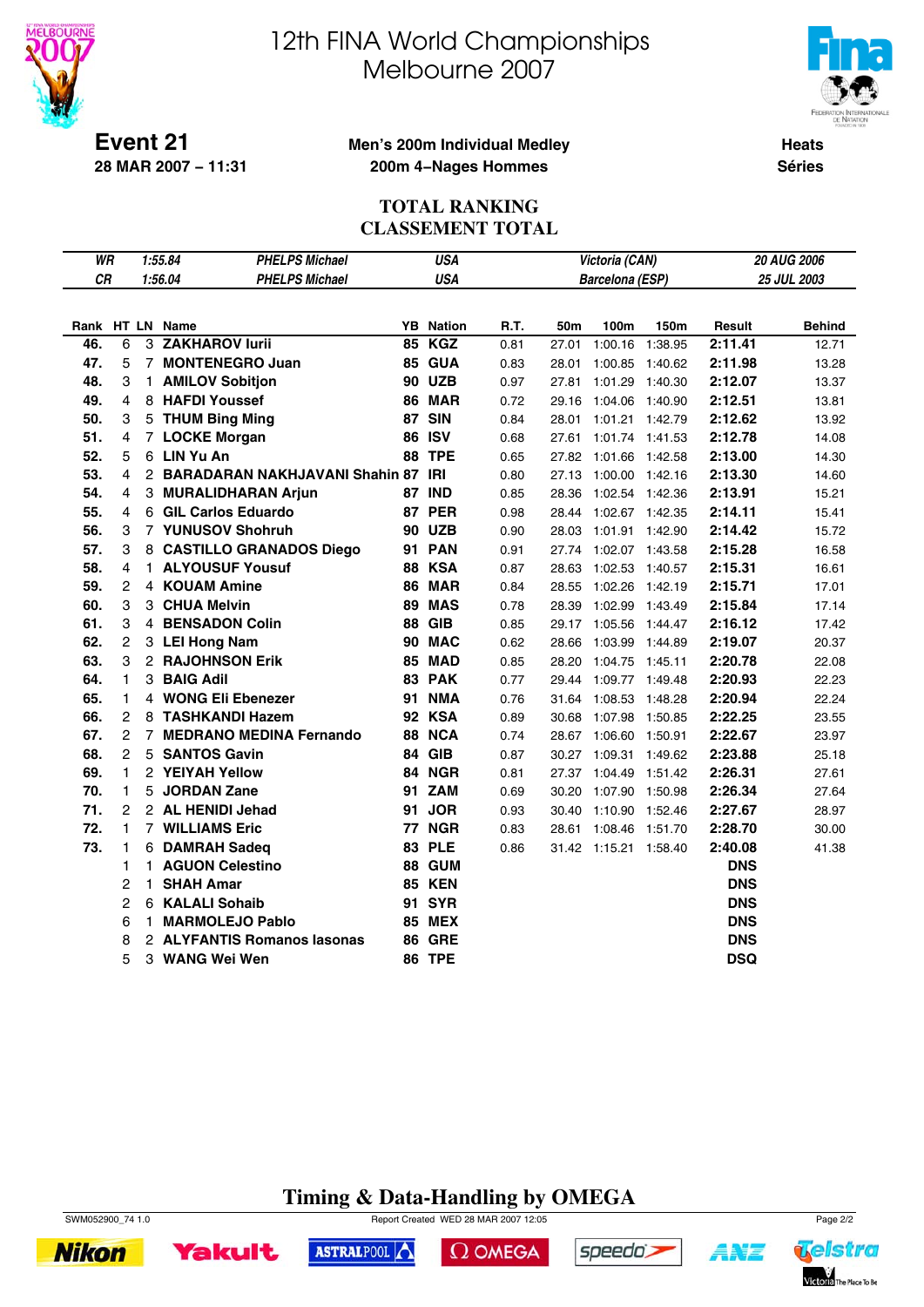



**Event 221 28 MAR 2007 - 20:20**

#### **Men's 200m Individual Medley 200m 4-Nages Hommes**

**Semifinals Demi-Finales**

#### **TOTAL RANKING CLASSEMENT TOTAL**

| WR         | USA<br>1:55.84<br><b>PHELPS Michael</b> |   |                            |                       |    |               |      |       | Victoria (CAN)         |         | <b>20 AUG 2006</b> |               |  |
|------------|-----------------------------------------|---|----------------------------|-----------------------|----|---------------|------|-------|------------------------|---------|--------------------|---------------|--|
| <b>CR</b>  |                                         |   | 1:56.04                    | <b>PHELPS Michael</b> |    | USA           |      |       | <b>Barcelona (ESP)</b> |         |                    | 25 JUL 2003   |  |
|            |                                         |   |                            |                       |    |               |      |       |                        |         |                    |               |  |
| Rank HT LN |                                         |   | Name                       |                       | YB | <b>Nation</b> | R.T. | 50m   | 100m                   | 150m    | Result             | <b>Behind</b> |  |
| 1.         | 2                                       | 4 | <b>PHELPS Michael</b>      |                       | 85 | <b>USA</b>    | 0.76 | 25.52 | 55.63                  | 1:29.62 | 1:57.94 Q          |               |  |
| 2.         |                                         | 3 | <b>LOCHTE Ryan</b>         |                       | 84 | <b>USA</b>    | 0.72 | 25.43 | 54.99                  | 1:28.86 | 1:58.48Q           | 0.54          |  |
| 3.         | $\overline{c}$                          | 5 | <b>PEREIRA Thiago</b>      |                       | 86 | <b>BRA</b>    | 0.74 | 25.18 | 54.93                  | 1:29.62 | 1:58.65Q           | 0.71          |  |
| 4.         |                                         | 4 | <b>CSEH Laszlo</b>         |                       | 85 | HUN           | 0.87 | 25.10 | 54.98                  | 1:29.84 | 1:58.66Q           | 0.72          |  |
| 5.         | 2                                       | З | <b>KEREKJARTO Tamas</b>    |                       | 79 | <b>HUN</b>    | 0.72 | 25.62 | 56.68                  | 1:30.95 | 1:59.51Q           | 1.57          |  |
| 6.         | 2                                       | 6 | <b>JANUSAITIS Vytautas</b> |                       | 81 | LTU           | 0.91 | 25.86 | 56.03                  | 1:31.14 | 2:00.05Q           | 2.11          |  |
| 7.         |                                         | 5 | <b>JOHNS Brian</b>         |                       | 82 | <b>CAN</b>    | 0.81 | 25.95 | 57.67                  | 1:31.38 | 2:00.25Q           | 2.31          |  |
| 8.         |                                         | 6 | <b>KENT Dean</b>           |                       | 78 | <b>NZL</b>    | 0.83 | 26.26 | 57.22                  | 1:31.02 | 2:00.53Q           | 2.59          |  |
| 9.         |                                         | 7 | <b>SANO Hidemasa</b>       |                       | 84 | <b>JPN</b>    | 0.61 | 25.71 | 55.90                  | 1:31.36 | 2:00.57            | 2.63          |  |
| 10.        | 2                                       |   | <b>BRODIE Leith</b>        |                       | 86 | <b>AUS</b>    | 0.88 | 26.05 | 56.92                  | 1:31.96 | 2:00.77            | 2.83          |  |
| 11.        | 2                                       | 2 | <b>TAKAKUWA Ken</b>        |                       | 85 | <b>JPN</b>    | 0.61 | 25.98 | 56.89                  | 1:31.85 | 2:00.81            | 2.87          |  |
| 12.        |                                         |   | <b>ALEXANDROV Mihail</b>   |                       | 85 | <b>BUL</b>    | 0.75 | 25.32 | 57.44                  | 1:32.30 | 2:01.83            | 3.89          |  |
| 13.        | 2                                       | 8 | <b>LUCAS Adam</b>          |                       | 83 | <b>AUS</b>    | 0.78 | 26.35 | 57.09                  | 1:32.54 | 2:02.33            | 4.39          |  |
| 14.        |                                         | 2 | <b>LIIVAMAGI Martin</b>    |                       | 88 | <b>EST</b>    | 0.76 | 25.90 | 57.67                  | 1:32.56 | 2:02.39            | 4.45          |  |
| 15.        | 2                                       | 7 | <b>KOKKODIS loannis</b>    |                       | 81 | <b>GRE</b>    | 0.85 | 26.10 | 57.91                  | 1:33.29 | 2:02.69            | 4.75          |  |
| 16.        |                                         | 8 | <b>KRYLOV Andrey</b>       |                       | 84 | <b>RUS</b>    | 0.77 | 25.95 | 57.80                  | 1:33.37 | 2:02.92            | 4.98          |  |

### **Timing & Data-Handling by OMEGA**



**Yakult** 

SWM052200\_74 1.0 Report Created WED 28 MAR 2007 20:31 Page 1/1

ASTRALPOOL



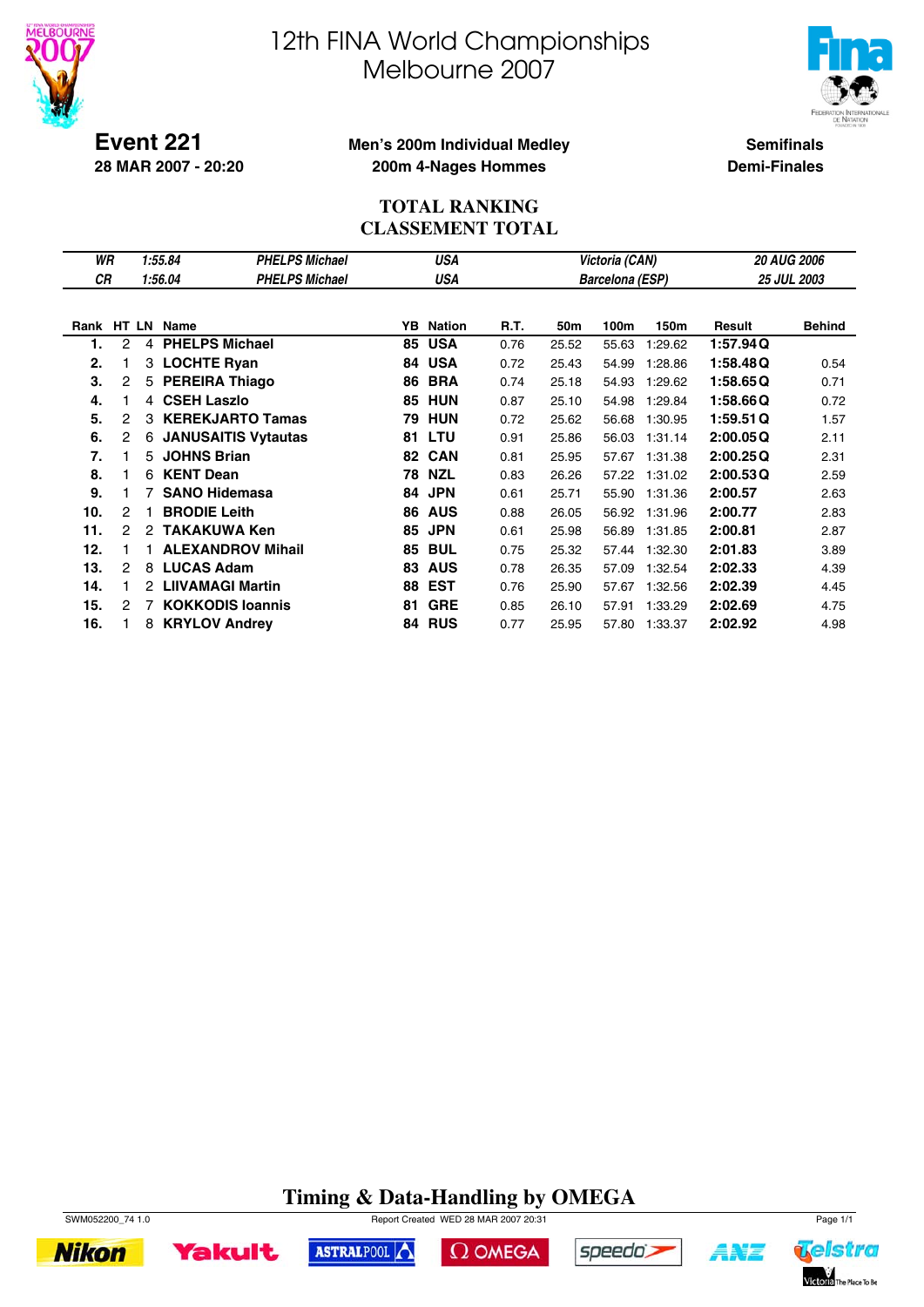



**Event 121 29 MAR 2007 - 19:14**

#### **Men's 200m Individual Medley 200m 4-Nages Hommes**

**Finals Finales**

#### **FINAL RESULTS CLASSEMENT FINALES**

| WR           | 1:55.84                    | <b>PHELPS Michael</b>      |    | USA              |             |       | Victoria (CAN)         |         | <b>20 AUG 2006</b> |                    |  |
|--------------|----------------------------|----------------------------|----|------------------|-------------|-------|------------------------|---------|--------------------|--------------------|--|
| СR           | 1:56.04                    | <b>PHELPS Michael</b>      |    | USA              |             |       | <b>Barcelona (ESP)</b> |         |                    | <b>25 JUL 2003</b> |  |
|              |                            |                            |    |                  |             |       |                        |         |                    |                    |  |
|              | Rank LN Name               |                            |    | <b>YB</b> Nation | <b>R.T.</b> | 50m   | 100m                   | 150m    | Result             | <b>Behind</b>      |  |
| <b>FINAL</b> |                            |                            |    |                  |             |       |                        |         |                    |                    |  |
|              | <b>PHELPS Michael</b><br>4 |                            |    | <b>85 USA</b>    | 0.74        | 24.96 | 53.58                  | 1:27.47 | 1:54.98            | <b>WR</b>          |  |
| 2.           | <b>LOCHTE Ryan</b><br>5    |                            |    | 84 USA           | 0.69        | 25.28 | 53.76                  | 1:27.91 | 1:56.19            | 1.21               |  |
| 3.           | <b>CSEH Laszlo</b><br>6    |                            |    | <b>85 HUN</b>    | 0.85        | 25.24 | 54.48                  | 1:28.39 | 1:56.92            | 1.94               |  |
| 4.           | 3 PEREIRA Thiago           |                            |    | <b>86 BRA</b>    | 0.76        | 25.21 | 54.97                  | 1:29.31 | 1:58.98            | 4.00               |  |
| 5.           | <b>JOHNS Brian</b>         |                            |    | 82 CAN           | 0.92        | 25.89 | 56.58                  | 1:30.16 | 1:59.46            | 4.48               |  |
| 6.           | 2                          | <b>KEREKJARTO Tamas</b>    | 79 | HUN              | 0.70        | 25.62 | 56.19                  | 1:30.73 | 1:59.57            | 4.59               |  |
| 7.           |                            | <b>JANUSAITIS Vytautas</b> |    | <b>81 LTU</b>    | 0.91        | 25.78 | 55.88                  | 1:30.60 | 1:59.84            | 4.86               |  |
| 8.           | <b>KENT Dean</b><br>8      |                            | 78 | NZL              | 0.75        | 26.38 | 57.51                  | 1:31.51 | 2:00.73            | 5.75               |  |

### **Timing & Data-Handling by OMEGA**





ASTRALPOOL





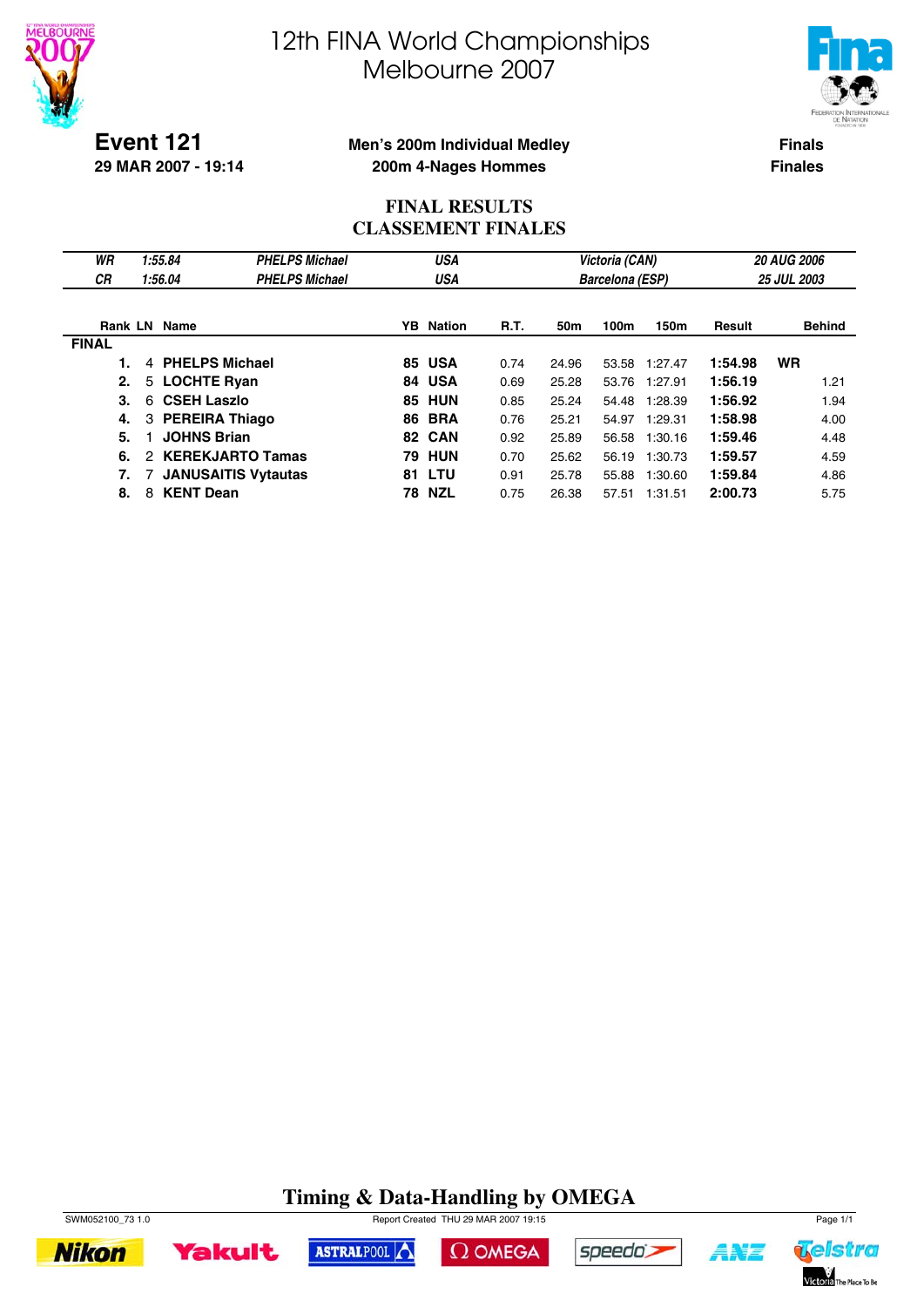

**1 APR 2007 - 10:00**

# 12th FINA World Championships Melbourne 2007



**Heats Séries**

#### **Men's 400m Individual Medley 400m 4-Nages Hommes**

#### **TOTAL RANKING CLASSEMENT TOTAL**

| WR              |                | 4:08.26 |               |                             | <b>PHELPS Michael</b>     |               | <b>USA</b>                  |               | Athens (GRE)           |               |         | 14 AUG 2004                  |               |
|-----------------|----------------|---------|---------------|-----------------------------|---------------------------|---------------|-----------------------------|---------------|------------------------|---------------|---------|------------------------------|---------------|
| CR              |                | 4:09.09 |               |                             | <b>PHELPS Michael</b>     |               | <b>USA</b>                  |               | <b>Barcelona (ESP)</b> |               |         | 27 JUL 2003                  |               |
|                 |                |         |               |                             |                           |               |                             |               |                        |               |         |                              |               |
|                 |                |         |               |                             |                           |               |                             |               |                        |               |         |                              |               |
| Rank HT LN Name |                |         |               |                             |                           |               | <b>YB</b> Nation            | R.T.          |                        |               |         | Result                       | <b>Behind</b> |
| 1.              | 6              |         |               | 4 PHELPS Michael            |                           |               | <b>85 USA</b>               | 0.73          |                        |               |         | 4:12.01Q                     |               |
|                 | 50m:           | 26.28   | 100m: 57.31   |                             | 150m: 1:29.67             | 200m: 2:01.08 |                             | 250m: 2:37.46 | 300m: 3:13.56          | 350m: 3:43.40 |         | 400m: 4:12.01                |               |
| 2.              | 6              |         | 5 MARIN Luca  |                             |                           |               | <b>86 ITA</b>               | 0.91          |                        |               |         | 4:13.33Q                     | 1.32          |
|                 | 50m:           | 27.99   | 100m: 1:00.25 |                             | 150m: 1:32.63             | 200m: 2:03.82 |                             | 250m: 2:39.32 | 300m: 3:14.89          | 350m: 3:45.24 |         | 400m: 4:13.33                |               |
| З.              | 7              |         |               | 5 MELLOULI Oussama          |                           |               | 84 TUN                      | 0.85          |                        |               |         | 4:13.44Q                     | 1.43          |
|                 | 50m:           | 26.64   | 100m: 56.92   |                             | 150m: 1:29.75             | 200m: 2:02.22 |                             | 250m: 2:37.79 | 300m: 3:14.34          | 350m: 3:44.27 |         | 400m: 4:13.44                |               |
| 4.              | 5              |         | 4 LOCHTE Ryan |                             |                           |               | 84 USA                      | 0.74          |                        |               |         | 4:13.71Q                     | 1.70          |
|                 | 50m:           | 26.58   | 100m: 56.91   |                             | 150m: 1:28.67             | 200m: 1:59.67 |                             | 250m: 2:35.98 | 300m: 3:13.92          | 350m: 3:44.17 |         | 400m: 4:13.71                |               |
| 5.              | 7              |         | 4 CSEH Laszlo |                             |                           |               | <b>85 HUN</b>               | 0.89          |                        |               |         | 4:15.41Q                     | 3.40          |
|                 | 50m:           | 26.66   |               | 100m: 57.67                 | 150m: 1:30.18             | 200m: 2:02.06 |                             | 250m: 2:38.45 | 300m: 3:15.04          | 350m: 3:45.64 |         | 400m: 4:15.41                |               |
| 6.              | 7              |         |               | <b>3 DRYMONAKOS loannis</b> |                           |               | <b>84 GRE</b>               | 0.76          |                        |               |         | 4:16.65Q                     | 4.64          |
|                 | 50m:           | 26.78   |               | 100m: 57.56                 | 150m: 1:31.07             | 200m: 2:03.60 |                             | 250m: 2:40.00 | 300m: 3:16.66          | 350m: 3:46.85 |         | 400m: 4:16.65                |               |
| 7.              | $\overline{7}$ |         |               | 8 KEREKJARTO Tamas          |                           |               | <b>79 HUN</b>               | 0.76          |                        |               |         | 4:17.68Q                     | 5.67          |
|                 | 50m:           | 27.27   | 100m: 58.50   |                             | 150m: 1:31.73             | 200m: 2:04.42 |                             | 250m: 2:40.59 | 300m: 3:18.12          | 350m: 3:48.34 |         | 400m: 4:17.68                |               |
| 8.              | 5              |         |               | 6 DEMETIS Vasileios         |                           |               | <b>83 GRE</b>               | 0.79          |                        |               |         | 4:17.73Q                     | 5.72          |
|                 | 50m: 27.28     |         | 100m: 58.53   |                             | 150m: 1:31.23             | 200m: 2:03.13 |                             | 250m: 2:39.95 | 300m: 3:16.91          | 350m: 3:47.03 |         | 400m: 4:17.73                |               |
| 9.              | 7              |         |               | 1 KRYLOV Andrey             |                           |               | 84 RUS                      | 0.80          |                        |               |         | 4:18.15                      | 6.14          |
|                 | 50m:           | 27.20   |               | 100m: 58.52                 | 150m: 1:31.89             | 200m: 2:05.23 |                             | 250m: 2:41.48 | 300m: 3:18.34          | 350m: 3:48.41 |         | 400m: 4:18.15                |               |
| 10.             | 6              |         | 2 KENT Dean   |                             |                           |               | <b>78 NZL</b>               | 0.75          |                        |               | 4:18.32 |                              | 6.31          |
|                 | 50m:           | 28.16   | 100m: 1:00.16 |                             | 150m: 1:32.89             | 200m: 2:05.71 |                             | 250m: 2:41.22 | 300m: 3:17.35          | 350m: 3:48.13 |         | 400m: 4:18.32                |               |
| 11.             | 7              |         |               | 6 BOGGIATTO Alessio         |                           |               | <b>81 ITA</b>               | 0.85          |                        |               | 4:18.82 |                              | 6.81          |
|                 | 50m:           | 27.90   | 100m: 58.88   |                             | 150m: 1:32.18             | 200m: 2:05.12 |                             | 250m: 2:41.58 | 300m: 3:17.87          | 350m: 3:49.01 |         | 400m: 4:18.82                |               |
| 12.             | 5              |         | 2 JOHNS Brian |                             |                           |               | 82 CAN                      | 0.85          |                        |               |         | 4:19.39                      | 7.38          |
|                 | 50m:           | 26.93   |               | 100m: 57.92                 | 150m: 1:31.71             | 200m: 2:05.79 |                             | 250m: 2:40.97 | 300m: 3:18.84          | 350m: 3:49.82 |         | 400m: 4:19.39                |               |
| 13.             | 7              |         |               | 2 NEDERPELT Travis          |                           |               | <b>85 AUS</b>               | 0.81          |                        |               |         | 4:20.22                      | 8.21          |
|                 | 50m:           | 27.08   | 100m: 57.73   |                             | 150m: 1:32.26             | 200m: 2:06.89 |                             | 250m: 2:42.42 | 300m: 3:18.91          | 350m: 3:49.86 |         | 400m: 4:20.22                |               |
| 14.             | 5              |         |               | 8 KORZENIOWSKI Pawel        |                           |               | 85 POL                      | 0.76          |                        |               |         | 4:20.99                      | 8.98          |
|                 | 50m:           | 26.47   | 100m: 57.20   |                             | 150m: 1:31.33             |               | 200m: 2:05.22               | 250m: 2:43.36 | 300m: 3:21.91          | 350m: 3:52.42 |         | 400m: 4:20.99                |               |
| 15.             | 6              |         |               | 6 TANIGUCHI Shinya          |                           |               | 81 JPN                      | 0.87          |                        |               | 4:22.43 |                              | 10.42         |
|                 | 50m:           | 27.82   |               | 100m: 59.07                 | 150m: 1:33.38             | 200m: 2:07.85 |                             | 250m: 2:44.59 | 300m: 3:22.16          | 350m: 3:53.18 |         | 400m: 4:22.43                |               |
| 16.             | 5              |         |               | 3 SANO Hidemasa             |                           |               | 84 JPN                      | 0.62          |                        |               | 4:22.68 |                              | 10.67         |
|                 | 50m:           | 26.57   | 100m: 57.07   |                             | 150m: 1:30.69             | 200m: 2:04.41 |                             | 250m: 2:41.83 | 300m: 3:20.54          | 350m: 3:51.68 |         | 400m: 4:22.68                |               |
| 17.             | 6              |         | 3 CARRY David |                             |                           |               | 81 GBR                      | 0.81          |                        |               | 4:22.76 |                              | 10.75         |
|                 | 50m:           | 27.23   | 100m: 58.96   |                             | 150m: 1:32.72             | 200m: 2:06.02 |                             | 250m: 2:43.16 | 300m: 3:22.80          | 350m: 3:53.09 |         | 400m: 4:22.76                |               |
| 18.             | 6              |         |               | 8 ALEXANDROV Mihail         |                           |               | <b>85 BUL</b>               | 0.78          |                        |               | 4:23.24 |                              | 11.23         |
|                 | 50m:           | 27.05   | 100m: 58.69   |                             | 150m: 1:33.80             | 200m: 2:08.51 |                             | 250m: 2:44.96 | 300m: 3:22.09          | 350m: 3:52.89 |         | 400m: 4:23.24                |               |
| 19.             | 5              |         | 7 ZHAO Tao    |                             |                           |               | 87 CHN                      | 0.74          |                        |               |         | 4:24.37                      | 12.36         |
|                 | 50m:           | 27.93   |               |                             | 100m: 59.81 150m: 1:33.06 |               | 200m: 2:06.44 250m: 2:43.87 |               | 300m: 3:22.36          |               |         | 350m: 3:53.69  400m: 4:24.37 |               |
| 20.             | 5              |         | 1 JUKIC Dinko |                             |                           |               | 89 AUT                      | 0.91          |                        |               |         | 4:24.65                      | 12.64         |
|                 | 50m:           | 27.49   | 100m: 59.73   |                             | 150m: 1:33.95             |               | 200m: 2:07.67               | 250m: 2:45.22 | 300m: 3:23.18          |               |         | 350m: 3:54.44 400m: 4:24.65  |               |
| 21.             | 4              |         |               | 2 SVOBODA Kvetoslav         |                           |               | 82 CZE                      | 0.83          |                        |               |         | 4:25.13                      | 13.12         |
|                 | 50m: 27.28     |         | 100m: 58.92   |                             | 150m: 1:31.53             | 200m: 2:04.26 |                             | 250m: 2:44.49 | 300m: 3:25.60          |               |         | 350m: 3:55.98  400m: 4:25.13 |               |
| 22.             | 4              |         | 4 KVALE Gard  |                             |                           |               | <b>84 NOR</b>               | 0.87          |                        |               |         | 4:25.37                      | 13.36         |
|                 | 50m: 28.43     |         | 100m: 1:00.30 |                             | 150m: 1:35.63             |               | 200m: 2:10.79 250m: 2:48.04 |               | 300m: 3:25.61          |               |         | 350m: 3:56.38 400m: 4:25.37  |               |
| 23.             | 6              |         | 1 LI Ziqiang  |                             |                           |               | <b>86 CHN</b>               | 0.76          |                        |               |         | 4:25.72                      | 13.71         |
|                 | 50m: 28.32     |         | 100m: 1:01.21 |                             | 150m: 1:36.10             |               | 200m: 2:09.62 250m: 2:46.89 |               | 300m: 3:23.76          |               |         | 350m: 3:55.14  400m: 4:25.72 |               |
| 24.             | 4              |         |               | 3 ALMEIDA Carlos            |                           |               | <b>88 POR</b>               | 0.88          |                        |               |         | 4:26.42                      | 14.41         |
|                 | 50m: 28.40     |         | 100m: 1:00.68 |                             | 150m: 1:35.59             |               | 200m: 2:10.45               | 250m: 2:48.00 | 300m: 3:25.60          | 350m: 3:56.99 |         | 400m: 4:26.42                |               |

### **Timing & Data-Handling by OMEGA**





SWM054900\_74 1.0 Report Created SUN 1 APR 2007 10:37 Page 1/3

 $\Omega$  OMEGA

ASTRALPOOL



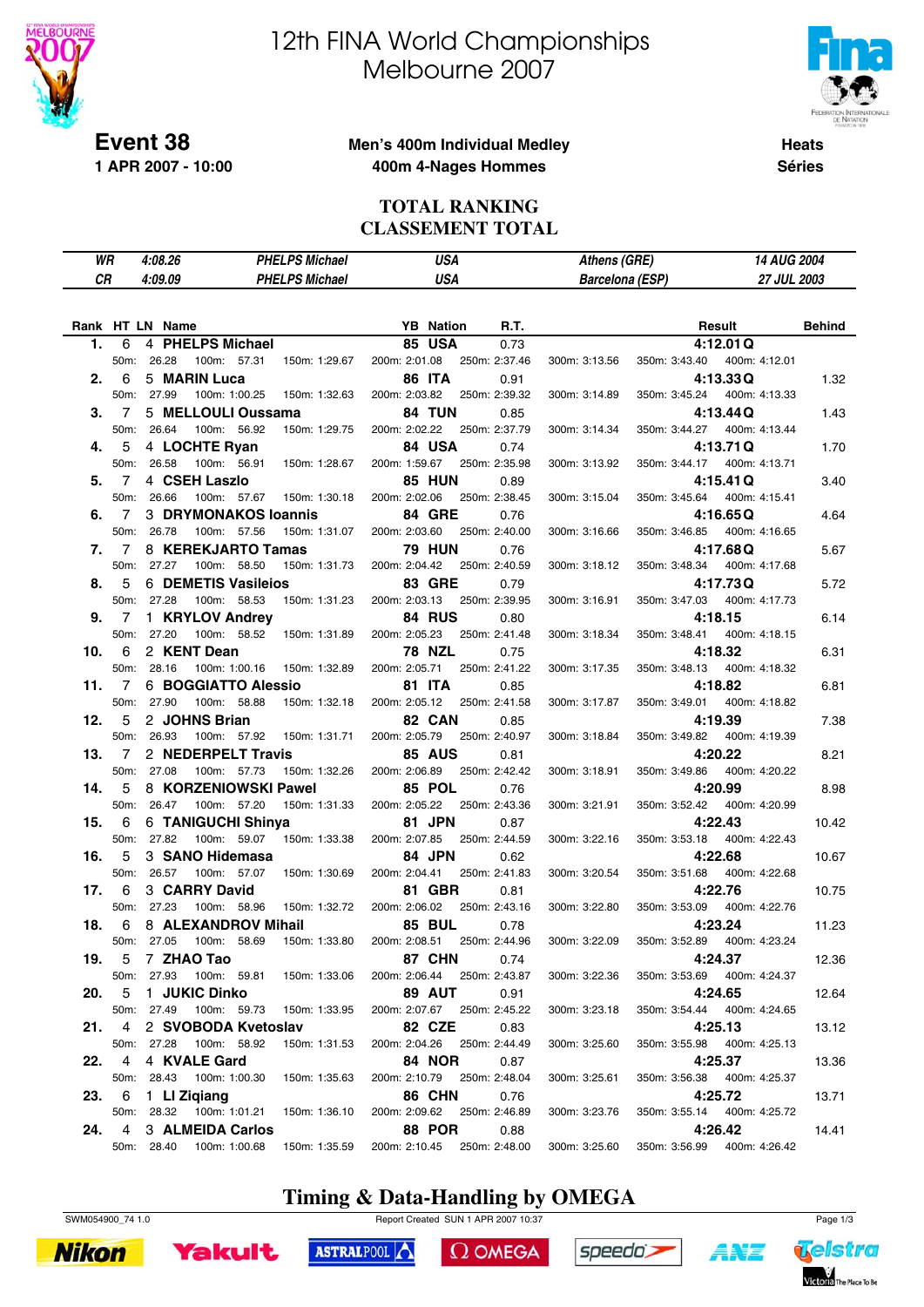

**1 APR 2007 − 10:00**

# 12th FINA World Championships Melbourne 2007



Telstra

Victoria The Place To Be

A¥Z

**Heats**

#### **Men's 400m Individual Medley 400m 4−Nages Hommes**

**Séries**

#### **TOTAL RANKING CLASSEMENT TOTAL**

|     | WR                | 4:08.26    |                         | <b>PHELPS Michael</b><br>USA |                                        |               | Athens (GRE)     |                             |  |                        | 14 AUG 2004   |                              |               |
|-----|-------------------|------------|-------------------------|------------------------------|----------------------------------------|---------------|------------------|-----------------------------|--|------------------------|---------------|------------------------------|---------------|
|     | СR                | 4:09.09    |                         |                              | <b>PHELPS Michael</b>                  |               | <b>USA</b>       |                             |  | <b>Barcelona (ESP)</b> |               | 27 JUL 2003                  |               |
|     |                   |            |                         |                              |                                        |               |                  |                             |  |                        |               |                              |               |
|     |                   |            |                         |                              |                                        |               |                  |                             |  |                        |               |                              |               |
|     |                   |            | Rank HT LN Name         |                              |                                        |               | <b>YB</b> Nation | R.T.                        |  |                        |               | Result                       | <b>Behind</b> |
| 25. | 7                 |            | 7 LUCAS Adam            |                              |                                        |               | <b>83 AUS</b>    | 0.83                        |  |                        |               | 4:26.45                      | 14.44         |
|     | 50 <sub>m</sub> : |            | 27.67                   | 100m: 59.53                  | 150m: 1:32.98                          | 200m: 2:07.15 |                  | 250m: 2:44.50               |  | 300m: 3:23.82          | 350m: 3:55.37 | 400m: 4:26.45                |               |
| 26. | З                 |            | 4 SCHULTZ Andre         |                              |                                        |               | <b>88 BRA</b>    | 0.86                        |  |                        |               | 4:27.00                      | 14.99         |
|     | 50 <sub>m</sub> : |            | 28.60                   | 100m: 1:01.41                | 150m: 1:35.73                          | 200m: 2:09.71 |                  | 250m: 2:48.03               |  | 300m: 3:26.77          | 350m: 3:57.09 | 400m: 4:27.00                |               |
| 27. | 3                 |            | 5 MATHLOUTHI Ahmed      |                              |                                        |               | <b>89 TUN</b>    | 0.78                        |  |                        |               | 4:28.32                      | 16.31         |
|     | 50m:              |            | 28.81                   | 100m: 1:01.59                | 150m: 1:37.82                          | 200m: 2:12.77 |                  | 250m: 2:50.66               |  | 300m: 3:28.84          | 350m: 3:59.46 | 400m: 4:28.32                |               |
| 28. | 2                 |            | 4 MOURAO Duarte         |                              |                                        |               | 84 POR           | 0.71                        |  |                        |               | 4:28.87                      | 16.86         |
|     | 50 <sub>m</sub> : |            | 27.24                   | 100m: 59.45                  | 150m: 1:34.70                          | 200m: 2:08.57 |                  | 250m: 2:47.44               |  | 300m: 3:26.49          | 350m: 3:58.37 | 400m: 4:28.87                |               |
| 29. | 4                 |            | 7 CHRISTENSEN Chris Boe |                              |                                        |               | <b>88 DEN</b>    | 0.78                        |  |                        |               | 4:28.93                      | 16.92         |
|     | 50m:              |            | 27.77                   | 100m: 59.77                  | 150m: 1:34.10                          | 200m: 2:08.34 |                  | 250m: 2:44.66               |  | 300m: 3:22.47          | 350m: 3:55.94 | 400m: 4:28.93                |               |
| 30. | 3                 |            | 6 IMPRIC Sasa           |                              |                                        |               | <b>86 CRO</b>    | 0.71                        |  |                        |               | 4:29.75                      | 17.74         |
|     | 50m:              |            | 28.00                   | 100m: 1:00.37                | 150m: 1:35.32                          | 200m: 2:09.55 |                  | 250m: 2:48.68               |  | 300m: 3:27.46          | 350m: 3:58.89 | 400m: 4:29.75                |               |
| 31. | 4                 |            | 5 MOLINA Miguel         |                              |                                        |               | 84 PHI           | 0.70                        |  |                        |               | 4:34.23                      | 22.22         |
|     | 50m:              |            | 28.37                   | 100m: 1:00.98                | 150m: 1:36.95                          | 200m: 2:12.54 |                  | 250m: 2:51.24               |  | 300m: 3:29.35          | 350m: 4:01.45 | 400m: 4:34.23                |               |
| 32. | 4                 |            | 6 DANILOV Vasilii       |                              |                                        |               | <b>88 KGZ</b>    | 0.81                        |  |                        |               | 4:35.63                      | 23.62         |
|     | 50 <sub>m</sub> : |            | 28.67                   | 100m: 1:01.48                | 150m: 1:37.51                          | 200m: 2:13.28 |                  | 250m: 2:51.85               |  | 300m: 3:31.53          | 350m: 4:03.29 | 400m: 4:35.63                |               |
| 33. | 3                 |            | 3 BONILLA Diego         |                              |                                        |               | <b>85 COL</b>    | 0.88                        |  |                        |               | 4:35.96                      | 23.95         |
|     | 50m:              |            | 28.22                   | 100m: 1:01.17                | 150m: 1:36.84                          | 200m: 2:12.38 |                  | 250m: 2:52.00               |  | 300m: 3:32.61          | 350m: 4:04.47 | 400m: 4:35.96                |               |
| 34. | 3                 |            |                         |                              | 2 GUZMAN BLANCO Benjamin               |               | 88 CHI           | 0.85                        |  |                        |               | 4:36.80                      | 24.79         |
|     | 50m:              |            | 29.00<br>100m: 1:02.11  |                              | 150m: 1:39.73                          | 200m: 2:16.09 |                  | 250m: 2:54.39               |  | 300m: 3:34.03          | 350m: 4:06.28 | 400m: 4:36.80                |               |
| 35. | 2                 |            | 6 YUNUSOV Shohruh       |                              |                                        |               | <b>90 UZB</b>    | 0.88                        |  |                        |               | 4:36.81                      | 24.80         |
|     | 50m:              |            | 29.26                   | 100m: 1:02.54                | 150m: 1:38.41                          | 200m: 2:13.07 |                  | 250m: 2:53.39               |  | 300m: 3:33.95          | 350m: 4:06.37 | 400m: 4:36.81                |               |
| 36. | 3                 |            | 8 PONCHA Rehan          |                              |                                        |               | <b>86 IND</b>    | 0.93                        |  |                        |               | 4:37.32                      | 25.31         |
|     | 50m:              |            | 28.54                   | 100m: 1:01.37                | 150m: 1:36.86                          | 200m: 2:11.88 |                  | 250m: 2:52.02               |  | 300m: 3:33.00          | 350m: 4:05.04 | 400m: 4:37.32                |               |
| 37. | 2                 |            | 5 AMILOV Sobition       |                              |                                        |               | 90 UZB           | 0.89                        |  |                        |               | 4:37.92                      | 25.91         |
|     | 50 <sub>m</sub> : |            | 28.99                   | 100m: 1:02.72                | 150m: 1:38.98                          | 200m: 2:14.84 |                  | 250m: 2:54.71               |  | 300m: 3:34.94          | 350m: 4:07.33 | 400m: 4:37.92                |               |
| 38. | 1                 |            | 3 GORDIYENKO Dmitriy    |                              |                                        |               | <b>86 KAZ</b>    | 0.81                        |  |                        |               | 4:39.15                      | 27.14         |
|     | 50 <sub>m</sub> : |            | 28.71                   | 100m: 1:02.49                | 150m: 1:38.52                          | 200m: 2:14.37 |                  | 250m: 2:52.20               |  | 300m: 3:32.83          | 350m: 4:06.28 | 400m: 4:39.15                |               |
| 39. | 4                 |            | 1 LIM Zhi Cong          |                              |                                        |               | <b>87 SIN</b>    | 0.90                        |  |                        |               | 4:41.01                      | 29.00         |
|     | 50m:              |            | 29.30                   | 100m: 1:03.20                | 150m: 1:38.45                          | 200m: 2:14.09 |                  | 250m: 2:54.18               |  | 300m: 3:35.74          | 350m: 4:08.49 | 400m: 4:41.01                |               |
| 40. | 4                 |            | 8 ZAKHAROV lurii        |                              |                                        |               | 85 KGZ           | 0.83                        |  |                        |               | 4:41.75                      | 29.74         |
|     | 50m:              |            | 28.65                   | 100m: 1:02.37                | 150m: 1:38.47                          | 200m: 2:14.69 |                  | 250m: 2:54.41               |  | 300m: 3:35.39          | 350m: 4:08.13 | 400m: 4:41.75                |               |
| 41. | 3                 |            | 1 MOSTO Gianmarco       |                              |                                        |               | <b>81 PER</b>    | 0.79                        |  |                        |               | 4:43.17                      | 31.16         |
|     | 50m:              |            | 29.19                   | 100m: 1:02.99                | 150m: 1:39.65                          | 200m: 2:16.03 |                  | 250m: 2:55.35               |  | 300m: 3:36.10          | 350m: 4:09.97 | 400m: 4:43.17                |               |
| 42. | 2                 |            |                         |                              | 2 CASTILLO GRANADOS Diego              |               | <b>91 PAN</b>    | 0.89                        |  |                        |               | 4:47.72                      | 35.71         |
|     |                   |            |                         |                              | 50m: 28.17 100m: 1:02.60 150m: 1:39.02 | 200m: 2:16.09 |                  | 250m: 2:57.94               |  | 300m: 3:43.54          | 350m: 4:15.60 | 400m: 4:47.72                |               |
| 43. |                   |            | 3 7 MONTENEGRO Juan     |                              |                                        |               | <b>85 GUA</b>    | 0.78                        |  |                        |               | 4:47.79                      | 35.78         |
|     | 50m:              | 28.71      |                         |                              | 100m: 1:02.87  150m: 1:37.83           | 200m: 2:14.01 |                  | 250m: 2:56.87               |  | 300m: 3:40.30          | 350m: 4:14.53 | 400m: 4:47.79                |               |
| 44. | 2                 |            | 7 BENSADON Colin        |                              |                                        |               | <b>88 GIB</b>    | 0.87                        |  |                        |               | 4:48.26                      | 36.25         |
|     | 50 <sub>m</sub> : |            | 30.37<br>100m: 1:05.63  |                              | 150m: 1:43.54                          | 200m: 2:20.33 |                  | 250m: 3:00.94               |  | 300m: 3:43.14          |               | 350m: 4:16.76  400m: 4:48.26 |               |
| 45. | 2                 |            |                         |                              | 1 WONG Wing Cheung Victor              |               | 84 MAC           | 0.80                        |  |                        |               | 4:48.99                      | 36.98         |
|     | 50m:              | 28.26      |                         | 100m: 1:02.13                | 150m: 1:39.78                          | 200m: 2:16.90 |                  | 250m: 2:58.54               |  | 300m: 3:41.92          | 350m: 4:15.90 | 400m: 4:48.99                |               |
| 46. | 2                 |            | 3 CHUA Melvin           |                              |                                        |               | 89 MAS           | 0.82                        |  |                        |               | 4:49.73                      | 37.72         |
|     |                   | 50m: 29.58 |                         | 100m: 1:05.56                | 150m: 1:41.98                          | 200m: 2:18.65 |                  | 250m: 2:59.98               |  | 300m: 3:42.23          | 350m: 4:16.45 | 400m: 4:49.73                |               |
| 47. | 1.                |            | 5 WONG Eli Ebenezer     |                              |                                        |               | 91 NMA           | 0.77                        |  |                        |               | 5:10.44                      | 58.43         |
|     | 50 <sub>m</sub> : |            | 33.10                   |                              | 100m: 1:11.78  150m: 1:53.42           |               |                  | 200m: 2:34.08 250m: 3:17.54 |  | 300m: 4:01.49          |               | 350m: 4:37.98  400m: 5:10.44 |               |
|     | 6.                |            | 7 ROSTOUCHER Nicolas    |                              |                                        |               | <b>81 FRA</b>    |                             |  |                        |               | <b>DNS</b>                   |               |

### **Timing & Data-Handling by OMEGA**

 $\Omega$  OMEGA

speedo;

ASTRALPOOL



**Yakult** 

**Nikon**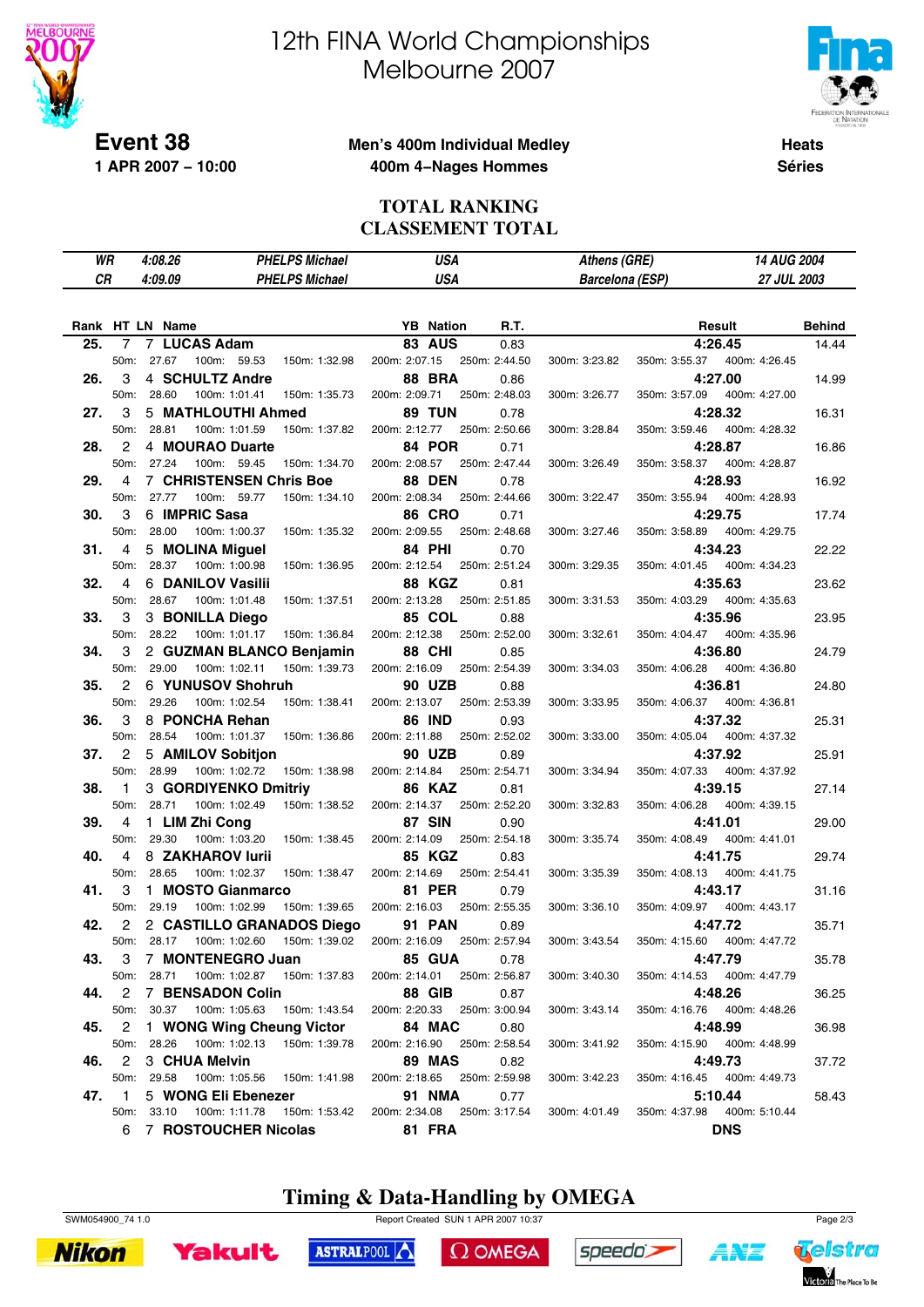



**Event 38 1 APR 2007 − 10:00**

### **Men's 400m Individual Medley 400m 4−Nages Hommes**

**Heats Séries**

#### **TOTAL RANKING CLASSEMENT TOTAL**

| WR        |                                 |  | 4:08.26                |  | <b>PHELPS Michael</b> |                    | USA              |             |            | Athens (GRE)           |            | 14 AUG 2004        |
|-----------|---------------------------------|--|------------------------|--|-----------------------|--------------------|------------------|-------------|------------|------------------------|------------|--------------------|
| <b>CR</b> | 4:09.09                         |  |                        |  | <b>PHELPS Michael</b> |                    | USA              |             |            | <b>Barcelona (ESP)</b> |            | <b>27 JUL 2003</b> |
|           |                                 |  |                        |  |                       |                    |                  |             |            |                        |            |                    |
| Rank      |                                 |  | HT LN Name             |  |                       |                    | <b>YB</b> Nation | <b>R.T.</b> |            |                        | Result     | <b>Behind</b>      |
|           |                                 |  | <b>AL HENIDI Jehad</b> |  |                       |                    | 91 JOR           |             |            |                        | <b>DSQ</b> |                    |
|           | 50m:                            |  | 100m:                  |  | 150m:                 | 200 <sub>m</sub> : | 250m:            |             | 300m:      | 350m:                  | 400m:      |                    |
|           | <b>PEREIRA Thiago</b><br>5<br>5 |  |                        |  | <b>86 BRA</b>         |                    |                  |             | <b>DSQ</b> |                        |            |                    |
|           | 50m:                            |  | 100m:                  |  | 150m:                 | 200m:              | 250m:            |             | 300m:      | 350m:                  | 400m:      |                    |

### **Timing & Data-Handling by OMEGA**





ASTRALPOOL





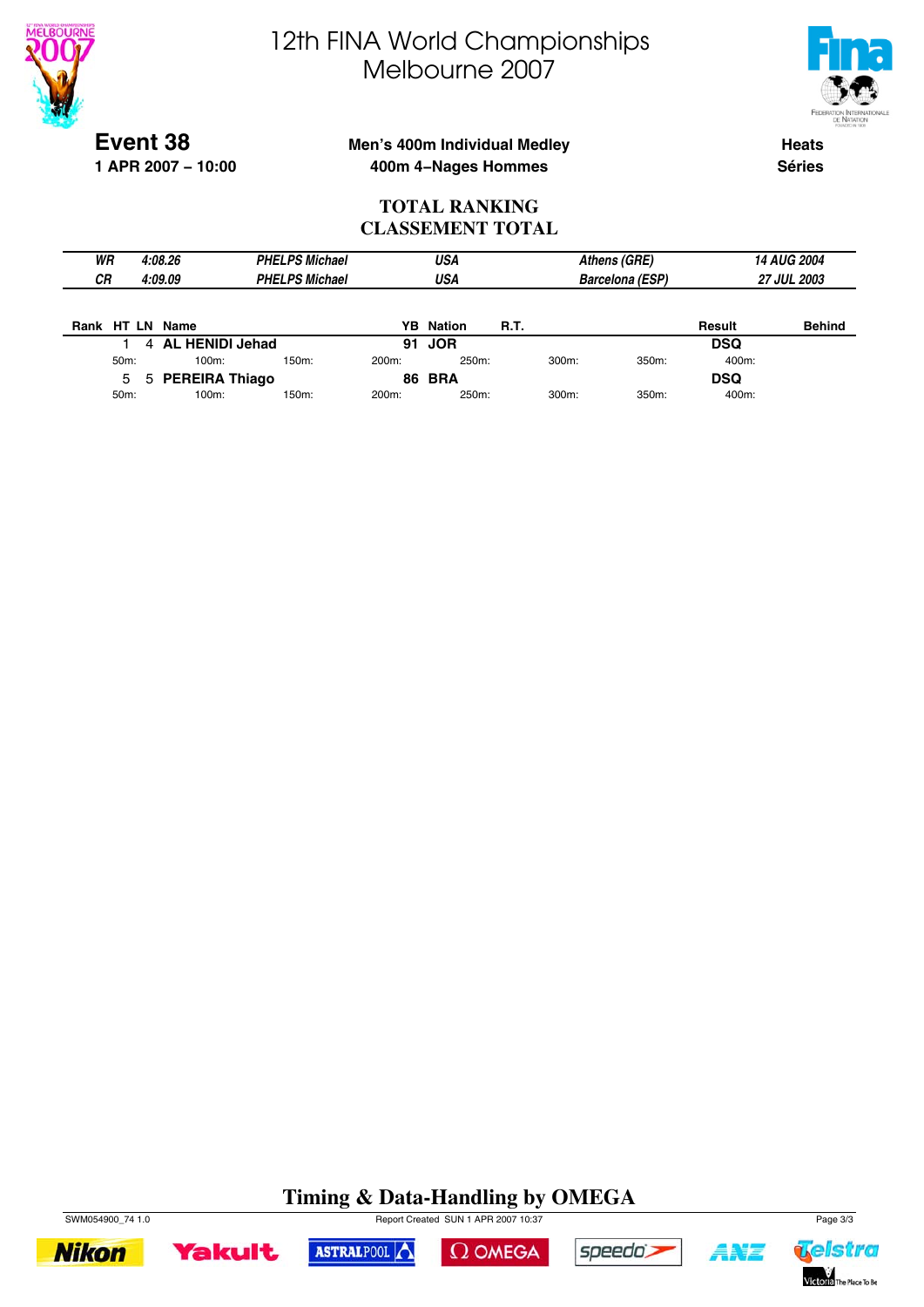



**Event 138 1 APR 2007 - 19:26**

#### **Men's 400m Individual Medley 400m 4-Nages Hommes**

**Finals Finales**

#### **FINAL RESULTS CLASSEMENT FINALES**

| WR                | 4:08.26              |             | <b>PHELPS Michael</b>     |                  | USA           | Athens (GRE)           |               | 14 AUG 2004                  |        |
|-------------------|----------------------|-------------|---------------------------|------------------|---------------|------------------------|---------------|------------------------------|--------|
| СR                | 4:09.09              |             | <b>PHELPS Michael</b>     |                  | USA           | <b>Barcelona (ESP)</b> |               | <b>27 JUL 2003</b>           |        |
|                   |                      |             |                           |                  |               |                        |               |                              |        |
|                   | <b>Rank LN Name</b>  |             |                           | <b>YB</b> Nation | R.T.          |                        |               | Result                       | Behind |
| <b>FINAL</b>      |                      |             |                           |                  |               |                        |               |                              |        |
| 1.                | 4 PHELPS Michael     |             |                           | <b>85 USA</b>    | 0.75          |                        |               | <b>WR</b><br>4:06.22         |        |
| $50m$ :           | 25.56                | 100m: 55.05 | 150m: 1:26.70             | 200m: 1:58.18    | 250m: 2:33.30 | 300m: 3:09.33          | 350m: 3:38.43 | 400m: 4:06.22                |        |
|                   | 2. 6 LOCHTE Ryan     |             |                           | 84 USA           | 0.72          |                        |               | 4:09.74                      | 3.52   |
| 50 <sub>m</sub> : | 26.13                | 100m: 55.99 | 150m: 1:27.08             | 200m: 1:58.15    | 250m: 2:34.45 | 300m: 3:11.54          |               | 350m: 3:41.14 400m: 4:09.74  |        |
| 3.                | 5 MARIN Luca         |             |                           | <b>86 ITA</b>    | 0.87          |                        |               | 4:09.88                      | 3.66   |
| $50m$ :           | 28.07                | 100m: 59.60 | 150m: 1:31.02             | 200m: 2:01.83    | 250m: 2:36.95 | 300m: 3:12.96          |               | 350m: 3:42.30  400m: 4:09.88 |        |
| 4.                | 3 MELLOULI Oussama   |             |                           | <b>84 TUN</b>    | 0.83          |                        |               | 4:11.68                      | 5.46   |
| $50m$ :           | 26.35                | 100m: 56.95 | 150m: 1:29.32             | 200m: 2:01.88    | 250m: 2:37.18 | 300m: 3:13.80          |               | 350m: 3:42.87  400m: 4:11.68 |        |
| 5.                | 2 CSEH Laszlo        |             |                           | <b>85 HUN</b>    | 0.83          |                        |               | 4:14.76                      | 8.54   |
| 50m:              | 25.86                |             | 100m: 56.52 150m: 1:28.82 | 200m: 2:02.38    | 250m: 2:37.82 | 300m: 3:14.30          |               | 350m: 3:44.85 400m: 4:14.76  |        |
| 6.                | 7 DRYMONAKOS Ioannis |             |                           | <b>84 GRE</b>    | 0.76          |                        |               | 4:15.75                      | 9.53   |
| 50 <sub>m</sub> : | 26.13                | 100m: 56.54 | 150m: 1:29.50             | 200m: 2:02.18    | 250m: 2:39.19 | 300m: 3:16.19          |               | 350m: 3:46.45 400m: 4:15.75  |        |
| 7.                | 8 DEMETIS Vasileios  |             |                           | <b>83 GRE</b>    | 0.79          |                        |               | 4:16.83                      | 10.61  |
| 50 <sub>m</sub> : | 27.22                | 100m: 58.80 | 150m: 1:31.76             | 200m: 2:04.52    | 250m: 2:41.09 | 300m: 3:18.17          |               | 350m: 3:47.70 400m: 4:16.83  |        |
| 8.                | 1 KEREKJARTO Tamas   |             |                           | <b>79 HUN</b>    | 0.73          |                        |               | 4:17.32                      | 11.10  |
|                   | 50m: 26.51           | 100m: 57.41 | 150m: 1:31.07             | 200m: 2:03.69    | 250m: 2:39.88 | 300m: 3:17.68          |               | 350m: 3:47.85 400m: 4:17.32  |        |

### **Timing & Data-Handling by OMEGA**



**Yakult** ASTRALPOOL  $\Omega$  OMEGA



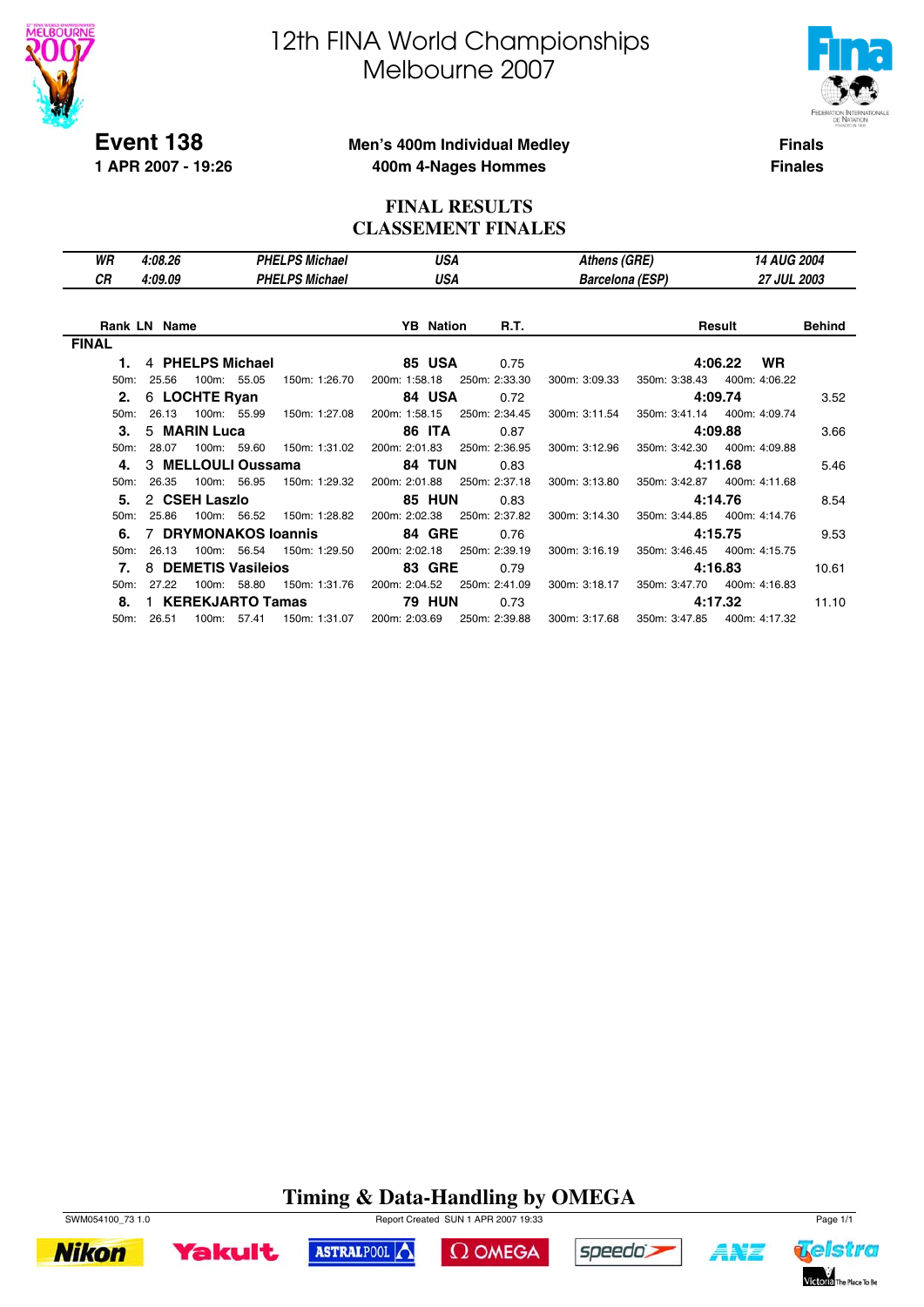

**25 MAR 2007 - 14:01**

# 12th FINA World Championships Melbourne 2007



**Heats Séries**

#### **Men's 4 x 100m Freestyle 4 x 100m Nage Libre Hommes**

#### **TOTAL RANKING CLASSEMENT TOTAL**

| WR |     | 3:12.46<br>3:13.77 |   | <b>United States</b>                                  | <b>USA</b>       |                 |                | Victoria (CAN)        |                    | 19 AUG 2006   |
|----|-----|--------------------|---|-------------------------------------------------------|------------------|-----------------|----------------|-----------------------|--------------------|---------------|
| CR |     |                    |   | <b>United States</b>                                  | <b>USA</b>       |                 |                | <b>Montreal (CAN)</b> |                    | 24 JUL 2005   |
|    |     |                    |   |                                                       |                  |                 |                |                       |                    |               |
|    |     |                    |   | Rank HT LN Name                                       | <b>Nation</b>    | R.T.            | 50m            | 100m                  | Result             | <b>Behind</b> |
|    | 1.  | 3                  | 4 | Italy                                                 | <b>ITA</b>       |                 |                |                       | 3:15.83Q           |               |
|    |     |                    |   | VISMARA Lorenzo                                       | 75               | 0.81            | 24.05          | 50.37                 | 50.37              |               |
|    |     |                    |   | <b>GALENDA Christian</b>                              | 82               | 0.30            | 23.15          | 48.91                 | 1:39.28            |               |
|    |     |                    |   | <b>CALVI Alessandro</b>                               | 83               | 0.35            | 23.41          | 49.16                 | 2:28.44            |               |
|    |     |                    |   | <b>MAGNINI Filippo</b>                                | 82               | 0.39            | 22.76          | 47.39                 | 3:15.83            |               |
|    | 2.  | 4                  |   | 3 Sweden                                              | <b>SWE</b>       |                 |                |                       | 3:16.16Q           | 0.33          |
|    |     |                    |   | <b>STYMNE Petter</b>                                  | 83<br>81         | 0.82            | 23.93          | 49.49                 | 49.49              |               |
|    |     |                    |   | <b>NYSTRAND Stefan</b><br><b>WIKSTROM Christoffer</b> | 87               | 0.30<br>0.16    | 23.03<br>23.23 | 48.54<br>49.08        | 1:38.03<br>2:27.11 |               |
|    |     |                    |   | <b>PIEHL Marcus</b>                                   | 85               | 0.05            | 22.86          | 49.05                 | 3:16.16            |               |
|    |     |                    |   |                                                       |                  |                 |                |                       |                    |               |
|    | 3.  | 5                  |   | 4 United States<br><b>WEBER-GALE Garrett</b>          | <b>USA</b><br>85 | 0.78            | 23.88          | 49.77                 | 3:16.43Q<br>49.77  | 0.60          |
|    |     |                    |   | WILDMAN-TOBRINER Benjamin                             | 84               | 0.22            | 22.97          | 48.74                 | 1:38.51            |               |
|    |     |                    |   | JONES Cullen                                          | 84               | 0.29            | 23.27          | 49.02                 | 2:27.53            |               |
|    |     |                    |   | <b>WALKER Neil</b>                                    | 76               | 0.31            | 22.86          | 48.90                 | 3:16.43            |               |
|    | 4.  | 5                  |   | 5 Australia                                           | <b>AUS</b>       |                 |                |                       | 3:16.46Q           | 0.63          |
|    |     |                    |   | <b>SULLIVAN Eamon</b>                                 | 85               | 0.66            | 23.14          | 49.01                 | 49.01              |               |
|    |     |                    |   | <b>KLIM Michael</b>                                   | 77               | 0.21            | 23.20          | 49.47                 | 1:38.48            |               |
|    |     |                    |   | <b>MURPHY Patrick</b>                                 | 84               | 0.12            | 23.55          | 49.45                 | 2:27.93            |               |
|    |     |                    |   | <b>MONK Kenrick</b>                                   | 88               | 0.30            | 23.17          | 48.53                 | 3:16.46            |               |
|    | 5.  | 5                  |   | 3 France                                              | <b>FRA</b>       |                 |                |                       | 3:16.51Q           | 0.68          |
|    |     |                    |   | <b>GILOT Fabien</b>                                   | 84               | 0.76            | 23.23          | 49.22                 | 49.22              |               |
|    |     |                    |   | <b>MALLET Gregory</b><br>SICOT Julien                 | 84<br>78         | 0.12<br>$-0.01$ | 23.41<br>22.92 | 49.80<br>48.59        | 1:39.02<br>2:27.61 |               |
|    |     |                    |   | <b>LEVEAUX Amaury</b>                                 | 85               | 0.26            | 23.61          | 48.90                 | 3:16.51            |               |
|    | 6.  | 4                  |   | 5 Canada                                              | <b>CAN</b>       |                 |                |                       | 3:17.38Q           | 1.55          |
|    |     |                    |   | <b>SAY Richard</b>                                    | 79               | 0.74            | 24.03          | 49.59                 | 49.59              |               |
|    |     |                    |   | <b>ROSE Matthew</b>                                   | 81               | 0.26            | 23.12          | 49.18                 | 1:38.77            |               |
|    |     |                    |   | <b>GREENSHIELDS Joel</b>                              | 88               | 0.28            | 23.60          | 50.03                 | 2:28.80            |               |
|    |     |                    |   | <b>HAYDEN Brent</b>                                   | 83               | 0.19            | 23.05          | 48.58                 | 3:17.38            |               |
|    | 7.  | 3                  |   | 2 Brazil                                              | <b>BRA</b>       |                 |                |                       | 3:18.00Q           | 2.17          |
|    |     |                    |   | <b>CIELO FILHO Cesar</b>                              | 87               | 0.72            | 23.40          | 49.13                 | 49.13              |               |
|    |     |                    |   | <b>OLIVEIRA Nicolas</b>                               | 87               | 0.11            | 22.82          | 48.66                 | 1:37.79            |               |
|    |     |                    |   | <b>DEBONI Eduardo</b>                                 | 81               | 0.19            | 23.44          | 50.12                 | 2:27.91            |               |
|    |     |                    |   | <b>CASTRO Rodrigo</b>                                 | 78               | 0.30            | 24.32          | 50.09                 | 3:18.00            |               |
|    | 8.  | 4                  |   | 4 South Africa                                        | <b>RSA</b>       |                 |                |                       | 3:18.15Q           | 2.32          |
|    |     |                    |   | <b>NEETHLING Ryk</b><br><b>FERNS Lyndon</b>           | 77<br>83         | 0.71<br>0.45    | 23.43<br>23.03 | 49.29<br>49.06        | 49.29<br>1:38.35   |               |
|    |     |                    |   | <b>ZANDBERG Gerhard</b>                               | 83               | 0.19            | 23.67          | 49.79                 | 2:28.14            |               |
|    |     |                    |   | <b>BASSON Jean</b>                                    | 87               | 0.02            | 23.64          | 50.01                 | 3:18.15            |               |
|    | 9.  | 4                  |   | 6 Great Britain                                       | <b>GBR</b>       |                 |                |                       | 3:18.96            | 3.13          |
|    |     |                    |   | <b>COZENS Christopher</b>                             | 82               | 0.75            | 24.43          | 51.37                 | 51.37              |               |
|    |     |                    |   | <b>BURNETT Simon</b>                                  | 83               | 0.09            | 22.69          | 48.33                 | 1:39.70            |               |
|    |     |                    |   | <b>DAVENPORT Ross</b>                                 | 84               | 0.35            | 23.43          | 49.29                 | 2:28.99            |               |
|    |     |                    |   | <b>HOCKIN Benjamin</b>                                | 86               | 0.35            | 23.54          | 49.97                 | 3:18.96            |               |
|    | 10. | 3                  |   | 3 Germany                                             | <b>GER</b>       |                 |                |                       | 3:19.00            | 3.17          |
|    |     |                    |   | <b>SCHREIBER Jens</b>                                 | 82               | 0.82            | 23.93          | 50.33                 | 50.33              |               |
|    |     |                    |   | <b>SCHUBERT Michael</b>                               | 86               | 0.17            | 23.44          | 49.28                 | 1:39.61            |               |
|    |     |                    |   | THIELE Jens<br><b>CONRAD Lars</b>                     | 80<br>76         | 0.18<br>0.22    | 23.37<br>23.05 | 49.75<br>49.64        | 2:29.36<br>3:19.00 |               |
|    |     |                    |   |                                                       |                  |                 |                |                       |                    |               |

### **Timing & Data-Handling by OMEGA**

SWM411900\_74 2.0 Report Created SUN 25 MAR 2007 14:45 Page 1/4



 $\Omega$  OMEGA





**AMT**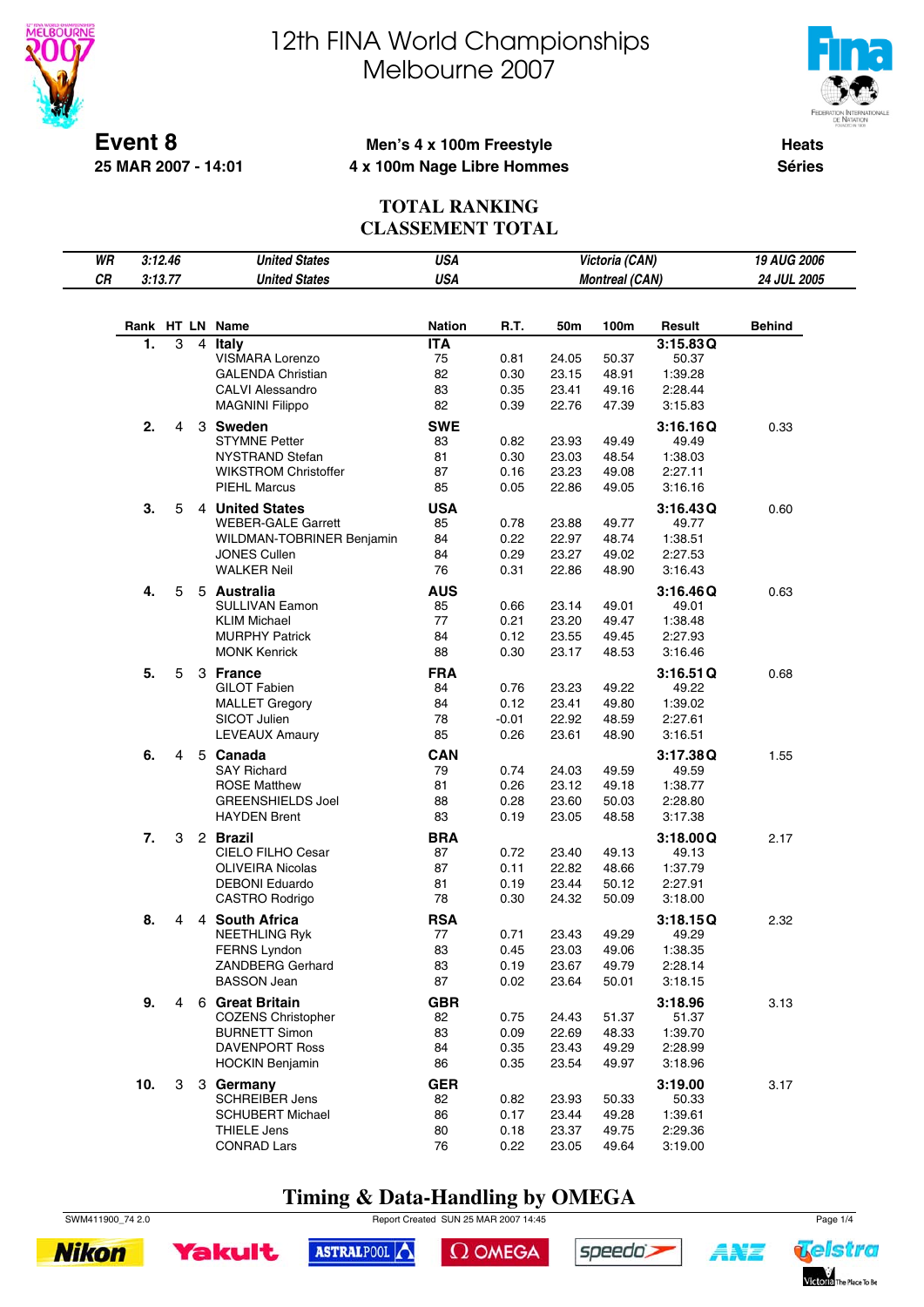



**Event 8 25 MAR 2007 − 14:01**

#### **Men's 4 x 100m Freestyle 4 x 100m Nage Libre Hommes**

**Heats Séries**

#### **TOTAL RANKING CLASSEMENT TOTAL**

| WR |     | 3:12.46        |                | <b>United States</b>                                               | <b>USA</b>       |                 |                | Victoria (CAN)        |                    | 19 AUG 2006   |
|----|-----|----------------|----------------|--------------------------------------------------------------------|------------------|-----------------|----------------|-----------------------|--------------------|---------------|
| CR |     | 3:13.77        |                | <b>United States</b>                                               | <b>USA</b>       |                 |                | <b>Montreal (CAN)</b> |                    | 24 JUL 2005   |
|    |     |                |                |                                                                    |                  |                 |                |                       |                    |               |
|    |     |                |                | Rank HT LN Name                                                    | <b>Nation</b>    | R.T.            | 50m            | 100m                  | Result             | <b>Behind</b> |
|    | 11. | 5              | $\overline{7}$ | <b>Switzerland</b>                                                 | <b>SUI</b>       |                 |                |                       | 3:19.22            | 3.39          |
|    |     |                |                | <b>MEICHTRY Dominik</b>                                            | 84               | 0.71            | 23.74          | 49.89                 | 49.89              |               |
|    |     |                |                | <b>NOVY Karel</b>                                                  | 80               | 0.14            | 23.07          | 49.01                 | 1:38.90            |               |
|    |     |                |                | <b>GAFFURI Alessandro</b>                                          | 81               | $-0.01$         | 23.26          | 50.23                 | 2:29.13            |               |
|    |     |                |                | <b>LANG Flori</b>                                                  | 83               | 0.26            | 23.46          | 50.09                 | 3:19.22            |               |
|    | 12. | 5              |                | 6 Japan                                                            | <b>JPN</b>       |                 |                |                       | 3:19.70            | 3.87          |
|    |     |                |                | <b>KOJIMA Takamitsu</b>                                            | 81               | 0.75            | 23.86          | 50.49                 | 50.49              |               |
|    |     |                |                | <b>ITO Makoto</b><br>YAMAMOTO Hiroaki                              | 86<br>87         | 0.07<br>0.27    | 23.45<br>23.54 | 49.59<br>50.54        | 1:40.08<br>2:30.62 |               |
|    |     |                |                | <b>HOSOKAWA Daisuke</b>                                            | 82               | 0.22            | 23.17          | 49.08                 | 3:19.70            |               |
|    |     |                |                |                                                                    |                  |                 |                |                       |                    |               |
|    | 13. | 4              |                | 1 Croatia<br><b>BARBIC Bruno</b>                                   | <b>CRO</b><br>85 | 0.79            | 23.56          | 50.69                 | 3:20.53<br>50.69   | 4.70          |
|    |     |                |                | <b>TODOROVIC Mario</b>                                             | 88               | 0.15            | 23.20          | 49.92                 | 1:40.61            |               |
|    |     |                |                | <b>DELAC Mario</b>                                                 | 85               | 0.06            | 23.23          | 49.67                 | 2:30.28            |               |
|    |     |                |                | <b>CERENSEK Igor</b>                                               | 83               | 0.22            | 23.71          | 50.25                 | 3:20.53            |               |
|    | 14. | 3              |                | 7 Venezuela                                                        | <b>VEN</b>       |                 |                |                       | 3:21.21            | 5.38          |
|    |     |                |                | ROJAS CARPENA Luis Enrique                                         | 79               | 0.66            | 23.88          | 51.00                 | 51.00              |               |
|    |     |                |                | <b>ALESI Octavio</b>                                               | 86               | 0.08            | 23.06          | 50.13                 | 1:41.13            |               |
|    |     |                |                | <b>ACUNA Crox Ernesto</b>                                          | 90               | 0.24            | 23.92          | 50.30                 | 2:31.43            |               |
|    |     |                |                | <b>SUBIRATS ALTES Albert</b>                                       | 86               | 0.26            | 23.57          | 49.78                 | 3:21.21            |               |
|    | 15. | 3              |                | 6 China                                                            | <b>CHN</b>       |                 |                |                       | 3:21.26            | 5.43          |
|    |     |                |                | <b>HUANG Shaohua</b>                                               | 84               | 0.87            | 24.25          | 50.24                 | 50.24              |               |
|    |     |                |                | CAI Li                                                             | 87               | 0.18            | 23.70          | 49.96                 | 1:40.20            |               |
|    |     |                |                | LU Zhiwu                                                           | 89               | 0.00            | 23.84          | 50.77                 | 2:30.97            |               |
|    |     |                |                | CHEN Zuo                                                           | 82               | 0.40            | 24.34          | 50.29                 | 3:21.26            |               |
|    | 16. | 4              |                | 7 New Zealand                                                      | <b>NZL</b>       |                 |                |                       | 3:21.73            | 5.90          |
|    |     |                |                | <b>GIBSON Cameron</b>                                              | 82               | 0.76            | 24.30          | 50.29                 | 50.29              |               |
|    |     |                |                | <b>VOSS Robert</b>                                                 | 82               | 0.24            | 24.08          | 50.43                 | 1:40.72            |               |
|    |     |                |                | <b>HERRING Mark</b><br><b>JACK Michael</b>                         | 84<br>85         | 0.16<br>$-0.02$ | 23.51          | 50.43                 | 2:31.15<br>3:21.73 |               |
|    |     |                |                |                                                                    |                  |                 | 23.87          | 50.58                 |                    |               |
|    | 17. | 5              |                | 8 Uruguay                                                          | <b>URU</b>       |                 |                |                       | 3:22.13            | 6.30          |
|    |     |                |                | KUTSCHER BELGERI Paul Alexander 77<br>MELCONIAN ALVEZ Jose Gabriel | 87               | 0.76<br>0.28    | 24.03<br>23.98 | 50.69<br>50.92        | 50.69<br>1:41.61   |               |
|    |     |                |                | PICASSO RISSO Francisco                                            | 82               | 0.11            | 22.39          | 50.27                 | 2:31.88            |               |
|    |     |                |                | KUTCHER BELGERI Martin Daniel                                      | 84               | 0.24            | 23.52          | 50.25                 | 3:22.13            |               |
|    | 18. |                |                | 1 Kazakhstan                                                       | <b>KAZ</b>       |                 |                |                       | 3:23.11            |               |
|    |     | 5              |                | <b>KUZMIN Stanislav</b>                                            | 86               | 0.83            | 24.47          | 50.81                 | 50.81              | 7.28          |
|    |     |                |                | <b>SKLYAR Alaxandr</b>                                             | 88               | 0.40            | 24.80          | 51.28                 | 1:42.09            |               |
|    |     |                |                | <b>KHAN Vitaliy</b>                                                | 85               | 0.27            | 23.02          | 49.76                 | 2:31.85            |               |
|    |     |                |                | TITARENKO Vyacheslav                                               | 78               | 0.49            | 24.10          | 51.26                 | 3:23.11            |               |
|    | 19. | $\mathbf{2}$   |                | 5 India                                                            | <b>IND</b>       |                 |                |                       | 3:32.51            | 16.68         |
|    |     |                |                | POSERIA Ankur                                                      | 87               | 0.71            | 24.69          | 52.16                 | 52.16              |               |
|    |     |                |                | MURALIDHARAN Arjun                                                 | 87               | 0.21            | 25.66          | 54.40                 | 1:46.56            |               |
|    |     |                |                | NAGAR ANTHAL Sandeep                                               | 90               | 0.30            | 26.14          | 54.49                 | 2:41.05            |               |
|    |     |                |                | <b>KHADE Virdhawal</b>                                             | 91               | 0.75            | 25.18          | 51.46                 | 3:32.51            |               |
|    | 20. | $\overline{2}$ |                | 4 Kenya                                                            | <b>KEN</b>       |                 |                |                       | 3:32.60            | 16.77         |
|    |     |                |                | DUNFORD Jason                                                      | 86               | 0.72            | 23.75          | 50.28                 | 50.28              |               |
|    |     |                |                | <b>DUNFORD David</b>                                               | 88               | 0.38            | 24.16          | 51.54                 | 1:41.82            |               |
|    |     |                |                | <b>VYOMBO Rama</b>                                                 | 83               | 0.38            | 25.61          | 55.04                 | 2:36.86            |               |
|    |     |                |                | <b>SHAH Amar</b>                                                   | 85               | 0.18            | 26.52          | 55.74                 | 3:32.60            |               |

### **Timing & Data-Handling by OMEGA**

SWM411900\_74 2.0 Report Created SUN 25 MAR 2007 14:45 Page 2/4





 $\Omega$  OMEGA





ANT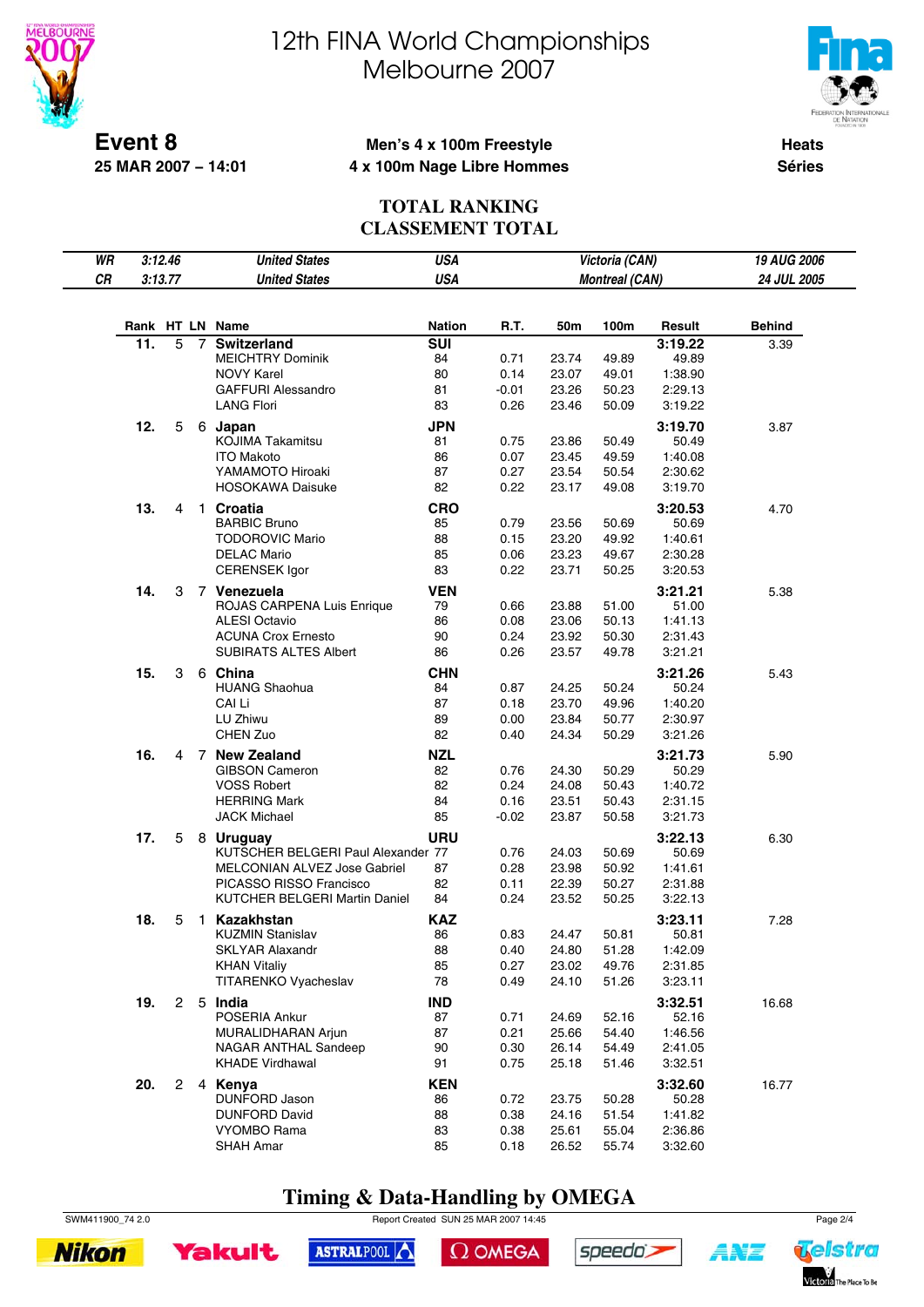



**Event 8 25 MAR 2007 − 14:01**

#### **Men's 4 x 100m Freestyle 4 x 100m Nage Libre Hommes**

**Heats Séries**

#### **TOTAL RANKING CLASSEMENT TOTAL**

| WR<br>CR | 3:12.46<br>3:13.77 |                |              | <b>United States</b><br><b>United States</b> | <b>USA</b><br>Victoria (CAN)<br><b>USA</b><br><b>Montreal (CAN)</b> |      |       |               |            | 19 AUG 2006<br>24 JUL 2005 |
|----------|--------------------|----------------|--------------|----------------------------------------------|---------------------------------------------------------------------|------|-------|---------------|------------|----------------------------|
|          |                    |                |              | Rank HT LN Name                              | <b>Nation</b>                                                       | R.T. | 50m   | 100m          | Result     | <b>Behind</b>              |
|          | 21.                | $\mathbf{1}$   | 4            | Indonesia                                    | <b>INA</b>                                                          |      |       |               | 3:34.26    | 18.43                      |
|          |                    |                |              | <b>HO Brian Howard</b>                       | 85                                                                  | 0.66 | 25.99 | 54.14         | 54.14      |                            |
|          |                    |                |              | <b>SUTANTO Albert Cristiadi</b>              | 75                                                                  | 0.13 | 25.45 | 53.38         | 1:47.52    |                            |
|          |                    |                |              | <b>SUTANTO Felix Cristiadi</b>               | 75                                                                  | 0.09 | 26.07 | 54.06         | 2:41.58    |                            |
|          |                    |                |              | <b>WIBOWO Andy</b>                           | 80                                                                  | 0.20 | 25.06 | 52.68         | 3:34.26    |                            |
|          | 22.                | 2              |              | 6 Virgin Islands                             | <b>ISV</b>                                                          |      |       |               | 3:34.92    | 19.09                      |
|          |                    |                |              | <b>LOCKE Kieran</b>                          | 84                                                                  | 0.68 | 25.49 | 53.66         | 53.66      |                            |
|          |                    |                |              | <b>LOCKE Morgan</b>                          | 86                                                                  | 0.22 | 26.36 | 54.59         | 1:48.25    |                            |
|          |                    |                |              | <b>HENSLEY Kevin</b>                         | 85                                                                  | 0.23 | 25.75 | 54.54         | 2:42.79    |                            |
|          |                    |                |              | LABAN Josh                                   | 82                                                                  | 0.51 | 25.15 | 52.13         | 3:34.92    |                            |
|          | 23.                | $\overline{2}$ |              | 3 Peru                                       | <b>PER</b>                                                          |      |       |               | 3:35.63    | 19.80                      |
|          |                    |                |              | <b>USTADVICH Nikola</b>                      | 87                                                                  | 0.74 | 25.44 | 54.19         | 54.19      |                            |
|          |                    |                |              | <b>CRESCIMBENI Jose Emmanuel</b>             | 90                                                                  | 0.33 | 25.35 | 53.14         | 1:47.33    |                            |
|          |                    |                |              | <b>JAHNSEN Oscar</b>                         | 88                                                                  | 0.32 | 26.10 | 54.21         | 2:41.54    |                            |
|          |                    |                |              | <b>JAHNSEN Sebastian</b>                     | 90                                                                  | 0.28 | 25.92 | 54.09         | 3:35.63    |                            |
|          | 24.                | 2              |              | 7 Macau                                      | <b>MAC</b>                                                          |      |       |               | 3:46.10    | 30.27                      |
|          |                    |                |              | <b>WONG Wing Cheung Victor</b>               | 84                                                                  | 0.80 | 26.26 | 53.73         | 53.73      |                            |
|          |                    |                |              | CHEONG Wui Chon                              | 92                                                                  | 0.32 | 27.59 | 58.23         | 1:51.96    |                            |
|          |                    |                |              | CHEONG Kin Wa                                | 91                                                                  | 0.24 | 26.91 | 56.35         | 2:48.31    |                            |
|          |                    |                |              | LEI Hong Nam                                 | 90                                                                  | 0.51 | 27.21 | 57.79         | 3:46.10    |                            |
|          | 25.                | 2              | $\mathbf{1}$ | Guam                                         | <b>GUM</b>                                                          |      |       |               | 3:50.46    | 34.63                      |
|          |                    |                |              | <b>SHIMIZU Carlos</b>                        | 89                                                                  | 0.81 | 27.21 | 56.86         | 56.86      |                            |
|          |                    |                |              | <b>AGUON Celestino</b>                       | 88                                                                  | 0.40 | 28.38 | 58.85         | 1:55.71    |                            |
|          |                    |                |              | BONSEMBIANTE JR. Hernan                      | 90                                                                  | 0.22 | 28.11 | 1:00.64       | 2:56.35    |                            |
|          |                    |                |              | <b>DUENAS Christopher</b>                    | 91                                                                  | 0.24 | 25.92 | 54.11         | 3:50.46    |                            |
|          | 26.                | 2              |              | 8 Guyana                                     | <b>GUY</b>                                                          |      |       |               | 3:55.87    | 40.04                      |
|          |                    |                |              | <b>THOM Onan</b>                             | 84                                                                  | 0.77 | 27.02 | 56.99         | 56.99      |                            |
|          |                    |                |              | <b>ROBERTS Niall</b>                         | 91                                                                  | 0.50 |       | 28.47 1:01.41 | 1:58.40    |                            |
|          |                    |                |              | SOBERS Jamaal                                | 89                                                                  | 0.71 | 28.27 | 59.20         | 2:57.60    |                            |
|          |                    |                |              | <b>ROBERTS Yannick</b>                       | 89                                                                  | 0.40 | 27.55 | 58.27         | 3:55.87    |                            |
|          | 27.                | 3              |              | 8 Thailand                                   | <b>THA</b>                                                          |      |       |               | 3:56.05    | 40.22                      |
|          |                    |                |              | SUKSUPHAK Suriya                             | 86                                                                  | 0.86 | 26.14 | 55.13         | 55.13      |                            |
|          |                    |                |              | <b>MATJIUR Radomyos</b>                      | 88                                                                  | 0.02 | 27.11 | 59.31         | 1:54.44    |                            |
|          |                    |                |              | <b>CHINNAPASAEN Arwut</b>                    | 80                                                                  | 0.44 | 26.72 | 58.39         | 2:52.83    |                            |
|          |                    |                |              | THANAKORNWORAKIART Tharnawat 87              |                                                                     | 0.42 |       | 30.86 1:03.22 | 3:56.05    |                            |
|          | 28.                | 1.             |              | 3 Mongolia                                   | <b>MGL</b>                                                          |      |       |               | 3:56.81    | 40.98                      |
|          |                    |                |              | MENDBAYAR Batchuluun                         | 92                                                                  | 0.77 |       | 27.63 1:01.05 | 1:01.05    |                            |
|          |                    |                |              | <b>ENKHTAIVAN Battushig</b>                  | 85                                                                  | 0.53 | 27.18 | 57.87         | 1:58.92    |                            |
|          |                    |                |              | <b>BOLDBAATAR Butekhuils</b>                 | 90                                                                  | 0.55 | 27.93 | 1:01.28       | 3:00.20    |                            |
|          |                    |                |              | <b>ANDREI Tamir</b>                          | 86                                                                  | 0.60 | 26.93 | 56.61         | 3:56.81    |                            |
|          | 29.                | 1.             |              | 5 Lesotho                                    | <b>LES</b>                                                          |      |       |               | 5:42.96    | 2:27.13                    |
|          |                    |                |              | <b>BAHOLO Thabiso</b>                        | 90                                                                  | 0.86 |       | 34.99 1:22.22 | 1:22.22    |                            |
|          |                    |                |              | MOROMELLA Lehlohonolo                        | 85                                                                  | 1.05 |       | 40.94 1:34.45 | 2:56.67    |                            |
|          |                    |                |              | <b>MAKHOTHI Boipelo</b>                      | 86                                                                  | 0.32 | 35.71 | 1:18.30       | 4:14.97    |                            |
|          |                    |                |              | NTAI Seele Benjamin                          | 85                                                                  | 0.58 |       | 39.23 1:27.99 | 5:42.96    |                            |
|          |                    |                |              | Nigeria                                      | <b>NGR</b>                                                          |      |       |               | <b>DNS</b> |                            |

#### **Timing & Data-Handling by OMEGA**

SWM411900\_74 2.0 Report Created SUN 25 MAR 2007 14:45 Page 3/4





ASTRALPOOL

 $\Omega$  OMEGA



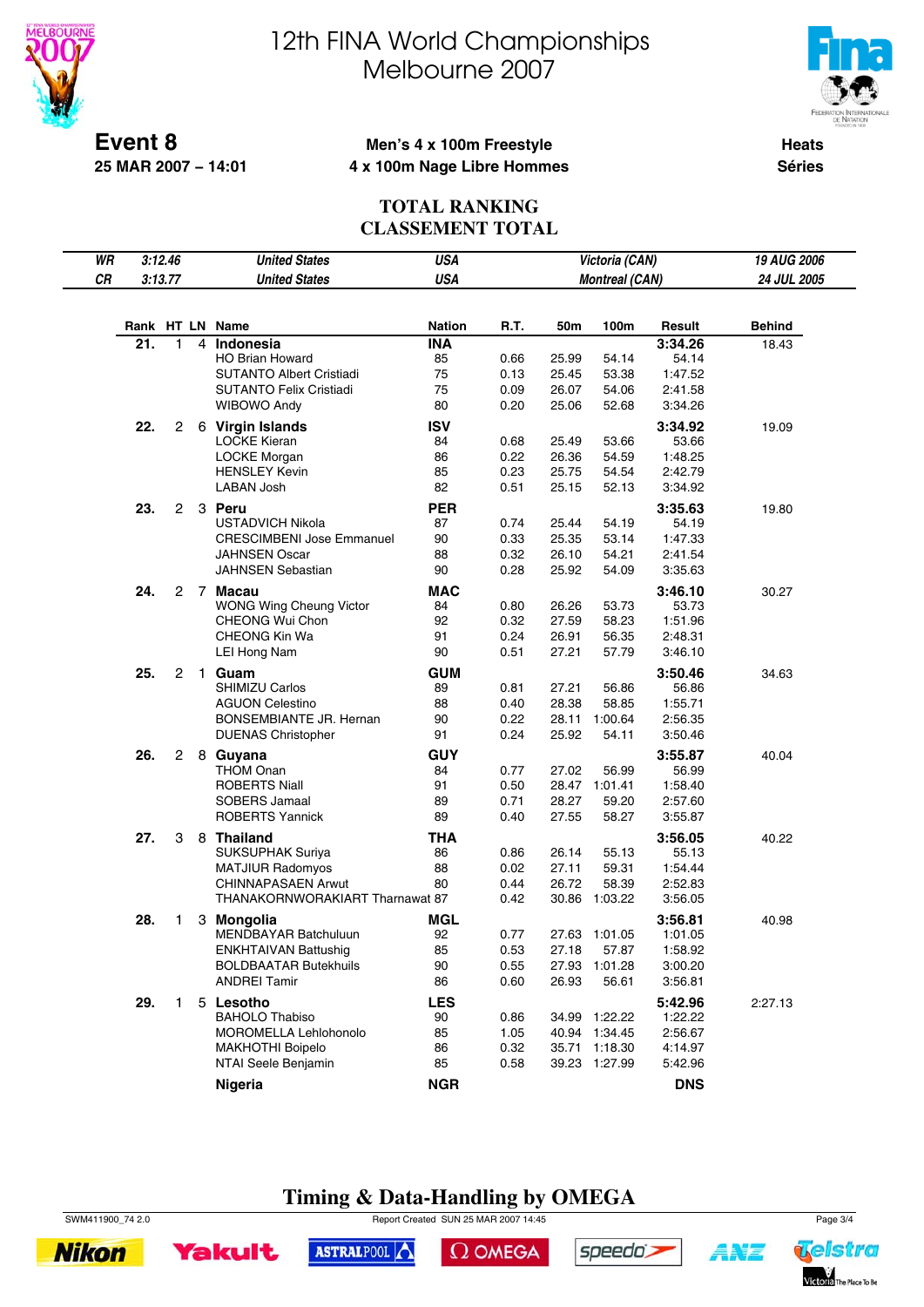



**Event 8 25 MAR 2007 − 14:01**

#### **Men's 4 x 100m Freestyle 4 x 100m Nage Libre Hommes**

**Heats Séries**

#### **TOTAL RANKING CLASSEMENT TOTAL**

| 3:12.46 |                        | <b>United States</b>         | <b>USA</b>                                                                                                                                                                                                                                                                                   |                                                                                               |                                                       | Victoria (CAN)                   |                                  | <b>19 AUG 2006</b>                                                                                                             |
|---------|------------------------|------------------------------|----------------------------------------------------------------------------------------------------------------------------------------------------------------------------------------------------------------------------------------------------------------------------------------------|-----------------------------------------------------------------------------------------------|-------------------------------------------------------|----------------------------------|----------------------------------|--------------------------------------------------------------------------------------------------------------------------------|
|         |                        | <b>United States</b>         | <b>USA</b>                                                                                                                                                                                                                                                                                   |                                                                                               |                                                       |                                  |                                  | <b>24 JUL 2005</b>                                                                                                             |
|         |                        |                              | <b>Nation</b>                                                                                                                                                                                                                                                                                | R.T.                                                                                          | 50m                                                   | 100m                             | Result                           | <b>Behind</b>                                                                                                                  |
| 3       |                        | <b>Uzbekistan</b>            | <b>UZB</b>                                                                                                                                                                                                                                                                                   |                                                                                               |                                                       |                                  | <b>DSQ</b>                       |                                                                                                                                |
|         |                        | <b>NACHAEV Ravil</b>         | 74                                                                                                                                                                                                                                                                                           | 0.86                                                                                          | 24.95                                                 | 52.83                            | 52.83                            |                                                                                                                                |
|         |                        | <b>TSOY Sergey</b>           | 86                                                                                                                                                                                                                                                                                           | $-0.03$                                                                                       | 25.27                                                 | 53.69                            | 1:46.52                          |                                                                                                                                |
|         |                        | <b>ROMASHKIN Petr</b>        | 89                                                                                                                                                                                                                                                                                           | 0.39                                                                                          | 24.67                                                 | 52.56                            | 2:39.08                          |                                                                                                                                |
|         |                        | <b>BUGAKOV Danil</b>         | 88                                                                                                                                                                                                                                                                                           | $-0.05$                                                                                       |                                                       |                                  |                                  |                                                                                                                                |
| 3       | 5                      |                              |                                                                                                                                                                                                                                                                                              |                                                                                               |                                                       |                                  |                                  |                                                                                                                                |
|         |                        | <b>GRECHIN Andrey</b>        | 87                                                                                                                                                                                                                                                                                           | 0.82                                                                                          | 24.12                                                 | 49.30                            | 49.30                            |                                                                                                                                |
|         |                        | <b>KAPRALOV Andrey</b>       | 80                                                                                                                                                                                                                                                                                           | 0.18                                                                                          | 23.00                                                 | 48.45                            | 1:37.75                          |                                                                                                                                |
|         |                        | <b>FESIKOV Sergev</b>        | 87                                                                                                                                                                                                                                                                                           | 0.08                                                                                          | 23.19                                                 | 49.12                            | 2:26.87                          |                                                                                                                                |
|         |                        | <b>LAGUNOV Evgeny</b>        | 85                                                                                                                                                                                                                                                                                           | $-0.10$                                                                                       |                                                       |                                  |                                  |                                                                                                                                |
|         |                        |                              |                                                                                                                                                                                                                                                                                              |                                                                                               |                                                       |                                  |                                  |                                                                                                                                |
|         |                        | <b>GIMBUTIS Rolandas</b>     |                                                                                                                                                                                                                                                                                              | 0.81                                                                                          | 24.35                                                 | 50.69                            |                                  |                                                                                                                                |
|         |                        | <b>BINEVICIUS Saulius</b>    |                                                                                                                                                                                                                                                                                              | $-0.14$                                                                                       |                                                       |                                  |                                  |                                                                                                                                |
|         |                        | <b>VIKTORAVICIUS Paulius</b> | 84                                                                                                                                                                                                                                                                                           |                                                                                               |                                                       |                                  |                                  |                                                                                                                                |
|         |                        | <b>JANUSAITIS Vytautas</b>   | 81                                                                                                                                                                                                                                                                                           |                                                                                               |                                                       |                                  |                                  |                                                                                                                                |
|         |                        |                              |                                                                                                                                                                                                                                                                                              |                                                                                               |                                                       |                                  |                                  |                                                                                                                                |
|         |                        |                              |                                                                                                                                                                                                                                                                                              |                                                                                               |                                                       |                                  |                                  |                                                                                                                                |
|         |                        |                              |                                                                                                                                                                                                                                                                                              |                                                                                               |                                                       |                                  |                                  |                                                                                                                                |
|         |                        |                              |                                                                                                                                                                                                                                                                                              |                                                                                               |                                                       |                                  |                                  |                                                                                                                                |
|         |                        | <b>ONG Kai Yi Russell</b>    |                                                                                                                                                                                                                                                                                              |                                                                                               |                                                       |                                  |                                  |                                                                                                                                |
|         |                        |                              |                                                                                                                                                                                                                                                                                              |                                                                                               |                                                       |                                  |                                  |                                                                                                                                |
|         |                        |                              |                                                                                                                                                                                                                                                                                              |                                                                                               |                                                       |                                  |                                  |                                                                                                                                |
|         |                        |                              |                                                                                                                                                                                                                                                                                              |                                                                                               |                                                       |                                  |                                  |                                                                                                                                |
|         |                        |                              |                                                                                                                                                                                                                                                                                              |                                                                                               |                                                       |                                  |                                  |                                                                                                                                |
|         |                        |                              |                                                                                                                                                                                                                                                                                              |                                                                                               |                                                       |                                  |                                  |                                                                                                                                |
|         | 3:13.77<br>4<br>4<br>5 | 8                            | Rank HT LN Name<br><b>Russia</b><br>2 Lithuania<br><b>Singapore</b><br><b>SU Shirong Jeffrey</b><br><b>TEO Quee Lim Ernest</b><br><b>THUM Bing Ming</b><br><b>Ukraine</b><br>$\mathbf{2}$<br><b>SERDINOV Andriv</b><br><b>TSEPUKH Oleksandr</b><br><b>ISAKOV Oleksandr</b><br>YEGOSHIN Yuriy | <b>RUS</b><br>LTU<br>81<br>79<br><b>SIN</b><br>87<br>76<br>87<br>89<br><b>UKR</b><br>86<br>89 | 0.73<br>0.10<br>$-0.04$<br>0.80<br>$-0.03$<br>$-0.04$ | 25.33<br>25.58<br>24.00<br>22.89 | 53.39<br>53.49<br>50.96<br>49.46 | <b>Montreal (CAN)</b><br><b>DSQ</b><br><b>DSQ</b><br>50.69<br><b>DSQ</b><br>53.39<br>1:46.88<br><b>DSQ</b><br>50.96<br>1:40.42 |

### **Timing & Data-Handling by OMEGA**

 $\Omega$  OMEGA

speedo's

ASTRALPOOL



**Yakult** 

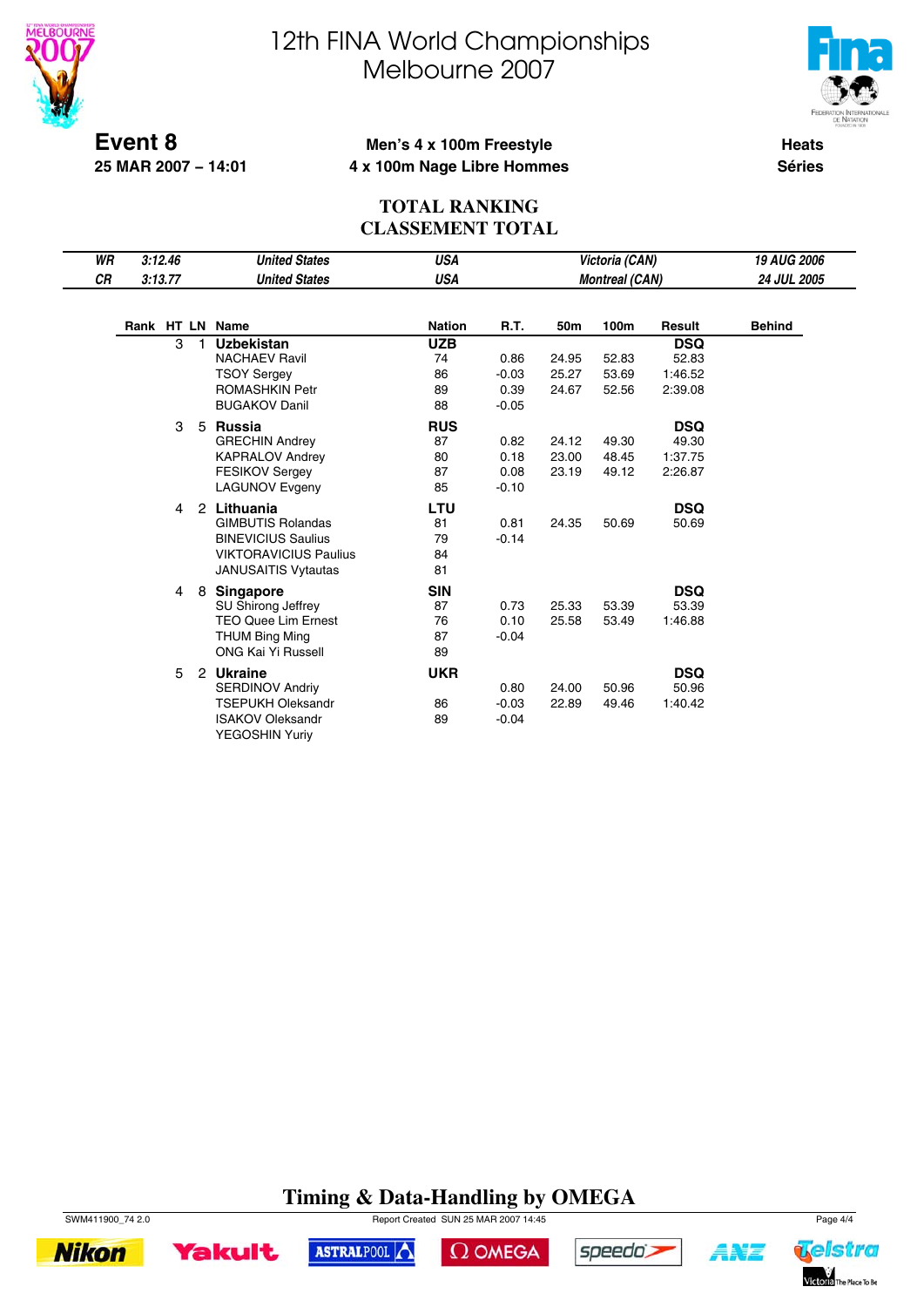

 $\overline{\phantom{a}}$ 

# 12th FINA World Championships Melbourne 2007



**Event 108 25 MAR 2007 - 20:30**

#### **Men's 4 x 100m Freestyle 4 x 100m Nage Libre Hommes**

**Finals Finales**

#### **FINAL RESULTS CLASSEMENT FINALES**

| WR           | 3:12.46 |   | <b>United States</b>        | <b>USA</b>    |      | Victoria (CAN)        |       |         | 19 AUG 2006   |
|--------------|---------|---|-----------------------------|---------------|------|-----------------------|-------|---------|---------------|
| CR           | 3:13.77 |   | <b>United States</b>        | <b>USA</b>    |      | <b>Montreal (CAN)</b> |       |         | 24 JUL 2005   |
|              |         |   |                             |               |      |                       |       |         |               |
|              |         |   | Rank LN Name                | <b>Nation</b> | R.T. | 50m                   | 100m  | Result  | <b>Behind</b> |
| <b>FINAL</b> | 1.      | 3 | <b>United States</b>        | <b>USA</b>    |      |                       |       | 3:12.72 | <b>CR</b>     |
|              |         |   | <b>PHELPS Michael</b>       | 85            | 0.76 | 23.46                 | 48.42 | 48.42   |               |
|              |         |   | <b>WALKER Neil</b>          | 76            | 0.13 | 22.17                 | 48.31 | 1:36.73 |               |
|              |         |   | <b>JONES Cullen</b>         | 84            | 0.40 | 23.19                 | 48.67 | 2:25.40 |               |
|              |         |   | <b>LEZAK Jason</b>          | 75            | 0.08 | 21.97                 | 47.32 | 3:12.72 |               |
|              | 2.      |   | 4 Italy                     | <b>ITA</b>    |      |                       |       | 3:14.04 | 1.32          |
|              |         |   | ROSOLINO Massimiliano       | 78            | 0.79 | 23.73                 | 49.35 | 49.35   |               |
|              |         |   | <b>CALVI Alessandro</b>     | 83            | 0.23 | 23.27                 | 49.06 | 1:38.41 |               |
|              |         |   | <b>GALENDA Christian</b>    | 82            | 0.11 | 22.80                 | 48.45 | 2:26.86 |               |
|              |         |   | <b>MAGNINI Filippo</b>      | 82            | 0.12 | 22.45                 | 47.18 | 3:14.04 |               |
|              | З.      |   | 2 France                    | <b>FRA</b>    |      |                       |       | 3:14.68 | 1.96          |
|              |         |   | <b>GILOT Fabien</b>         | 84            | 0.77 | 23.51                 | 49.18 | 49.18   |               |
|              |         |   | <b>BOUSQUET Frederick</b>   | 81            | 0.37 | 22.57                 | 48.48 | 1:37.66 |               |
|              |         |   | <b>SICOT Julien</b>         | 78            | 0.26 | 23.33                 | 48.84 | 2:26.50 |               |
|              |         |   | <b>BERNARD Alain</b>        | 83            | 0.10 | 22.36                 | 48.18 | 3:14.68 |               |
|              | 4.      |   | 8 South Africa              | <b>RSA</b>    |      |                       |       | 3:14.77 | 2.05          |
|              |         |   | <b>NEETHLING Ryk</b>        | 77            | 0.71 | 23.24                 | 49.17 | 49.17   |               |
|              |         |   | <b>FERNS Lyndon</b>         | 83            | 0.12 | 22.70                 | 48.46 | 1:37.63 |               |
|              |         |   | ZANDBERG Gerhard            | 83            | 0.27 | 22.79                 | 49.16 | 2:26.79 |               |
|              |         |   | <b>SCHOEMAN Roland</b>      | 89            | 0.23 | 22.45                 | 47.98 | 3:14.77 |               |
|              | 5.      |   | 6 Australia                 | <b>AUS</b>    |      |                       |       | 3:15.89 | 3.17          |
|              |         |   | <b>SULLIVAN Eamon</b>       | 85            | 0.66 | 23.00                 | 48.88 | 48.88   |               |
|              |         |   | <b>CALLUS Ashley</b>        | 79            | 0.22 | 23.19                 | 48.86 | 1:37.74 |               |
|              |         |   | <b>LAUTERSTEIN Andrew</b>   | 87            | 0.36 | 23.18                 | 49.17 | 2:26.91 |               |
|              |         |   | <b>MONK Kenrick</b>         | 88            | 0.39 | 23.55                 | 48.98 | 3:15.89 |               |
|              | 6.      |   | 5 Sweden                    | <b>SWE</b>    |      |                       |       | 3:16.09 | 3.37          |
|              |         |   | <b>STYMNE Petter</b>        | 83            | 0.82 | 24.10                 | 49.78 | 49.78   |               |
|              |         |   | <b>NYSTRAND Stefan</b>      | 81            | 0.02 | 22.86                 | 48.17 | 1:37.95 |               |
|              |         |   | <b>FROLANDER Lars</b>       | 74            | 0.00 | 22.85                 | 48.71 | 2:26.66 |               |
|              |         |   | <b>WIKSTROM Christoffer</b> | 87            | 0.19 | 23.47                 | 49.43 | 3:16.09 |               |
|              | 7.      |   | 7 Canada                    | <b>CAN</b>    |      |                       |       | 3:16.91 | 4.19          |
|              |         |   | <b>HAYDEN Brent</b>         | 83            | 0.78 | 23.32                 | 48.55 | 48.55   |               |
|              |         |   | <b>ROSE Matthew</b>         | 81            | 0.19 | 23.17                 | 49.42 | 1:37.97 |               |
|              |         |   | <b>SAY Richard</b>          | 79            | 0.33 | 23.58                 | 48.88 | 2:26.85 |               |
|              |         |   | <b>GREENSHIELDS Joel</b>    | 88            | 0.21 | 23.76                 | 50.06 | 3:16.91 |               |
|              | 8.      |   | 1 Brazil                    | <b>BRA</b>    |      |                       |       | 3:17.03 | 4.31          |
|              |         |   | CIELO FILHO Cesar           | 87            | 0.72 | 23.32                 | 48.63 | 48.63   |               |
|              |         |   | <b>OLIVEIRA Nicolas</b>     | 87            | 0.32 | 22.98                 | 48.82 | 1:37.45 |               |
|              |         |   | CASTRO Rodrigo              | 78            | 0.29 | 23.79                 | 49.45 | 2:26.90 |               |
|              |         |   | PEREIRA Thiago              | 86            | 0.06 | 23.27                 | 50.13 | 3:17.03 |               |
|              |         |   |                             |               |      |                       |       |         |               |

### **Timing & Data-Handling by OMEGA**

SWM411100\_73 1.0 Report Created SUN 25 MAR 2007 20:37 Page 1/1





speedo's

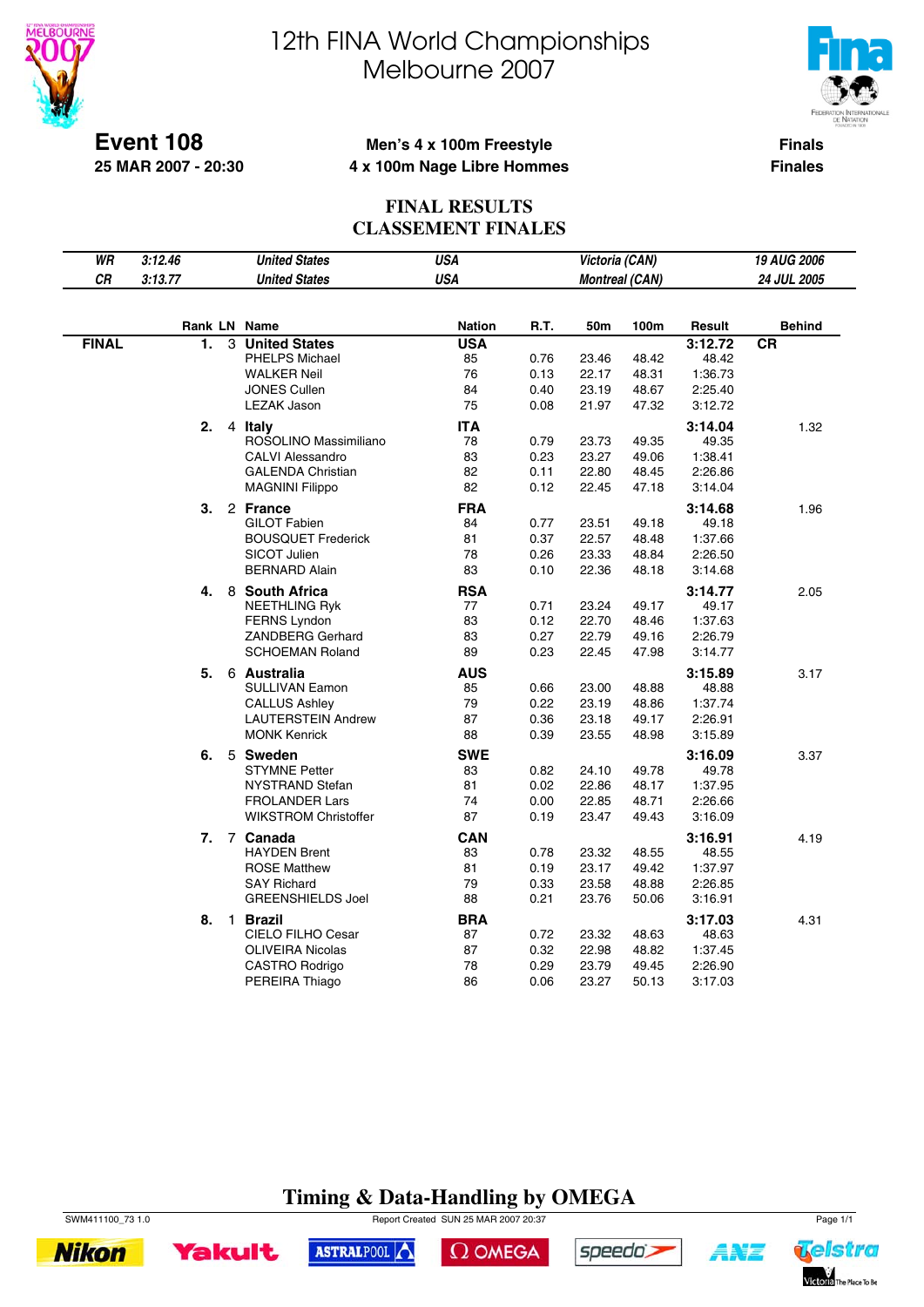



**Event 32 30 MAR 2007 - 13:07**

### **Men's 4 x 200m Freestyle 4 x 200m Nage Libre Hommes**

**Heats Séries**

#### **TOTAL RANKING CLASSEMENT TOTAL**

| WR  |                |   | 7:04.66<br><b>Australia</b>                    |               | <b>AUS</b>   |                |                | Fukuoka (JPN)                                  |         |                    | 27 JUL 2001   |
|-----|----------------|---|------------------------------------------------|---------------|--------------|----------------|----------------|------------------------------------------------|---------|--------------------|---------------|
| CR  |                |   | 7:04.66<br><b>Australia</b>                    |               | <b>AUS</b>   |                |                | Fukuoka (JPN)                                  |         |                    | 27 JUL 2001   |
|     |                |   |                                                |               |              |                |                |                                                |         |                    |               |
|     |                |   |                                                |               |              |                |                |                                                |         |                    |               |
|     |                |   | Rank HT LN Name                                | <b>Nation</b> | R.T.         | 50m            | 100m           | 150m                                           | 200m    | Result             | <b>Behind</b> |
| 1.  | 4              | 4 | <b>United States</b>                           | <b>USA</b>    |              |                |                |                                                |         | 7:10.99Q           |               |
|     |                |   | <b>VANDERKAAY Peter</b><br><b>CRAMER Jayme</b> | 84<br>83      | 0.72<br>0.29 | 25.14<br>25.10 | 52.34<br>52.35 | 1:19.86 1:46.67<br>1:19.78 1:47.97             |         | 1:46.67<br>3:34.64 |               |
|     |                |   | <b>WALTERS David</b>                           | 87            | 0.30         | 25.33          | 52.94          | 1:20.92 1:47.75                                |         | 5:22.39            |               |
|     |                |   | <b>KELLER Klete</b>                            | 82            | 0.34         | 25.85          |                | 53.33 1:21.00 1:48.60                          |         | 7:10.99            |               |
| 2.  | 2              |   | 5 Australia                                    | <b>AUS</b>    |              |                |                |                                                |         | 7:14.84Q           | 3.85          |
|     |                |   | <b>MONK Kenrick</b>                            | 88            | 0.80         | 26.17          |                | 54.18 1:21.96 1:49.13                          |         | 1:49.13            |               |
|     |                |   | <b>MEWING Andrew</b>                           | 81            | 0.19         | 24.45          |                | 52.07 1:19.90 1:47.95                          |         | 3:37.08            |               |
|     |                |   | <b>BRITS Grant</b>                             | 87            | 0.31         | 24.11          |                | 51.84 1:20.31 1:48.73                          |         | 5:25.81            |               |
|     |                |   | FFROST Nick                                    | 86            | 0.12         | 25.31          |                | 53.52 1:21.65 1:49.03                          |         | 7:14.84            |               |
| 3.  | 4              |   | 5 Canada                                       | <b>CAN</b>    |              |                |                |                                                |         | 7:16.00Q           | 5.01          |
|     |                |   | <b>SAY Richard</b>                             | 79            | 0.75         | 25.51          |                | 53.55 1:21.35 1:50.13                          |         | 1:50.13            |               |
|     |                |   | <b>JOHNS Brian</b>                             | 82            | 0.18         | 24.68          |                | 52.72 1:20.81                                  | 1:48.06 | 3:38.19            |               |
|     |                |   | <b>HURD Andrew</b>                             | 82            | 0.33         | 24.77          | 52.40          | 1:20.07 1:47.63                                |         | 5:25.82            |               |
|     |                |   | <b>HAYDEN Brent</b>                            | 83            | 0.24         | 24.89          |                | 52.95 1:21.50 1:50.18                          |         | 7:16.00            |               |
| 4.  | 3              |   | 4 Italy                                        | <b>ITA</b>    |              |                |                |                                                |         | 7:17.42Q           | 6.43          |
|     |                |   | ROSOLINO Massimiliano                          | 78            | 0.84         | 25.71          | 53.20          | 1:21.27 1:48.85                                |         | 1:48.85            |               |
|     |                |   | <b>BUSATO Andrea</b>                           | 87            | 0.13         | 25.95          |                | 53.94 1:21.69 1:49.44                          |         | 3:38.29            |               |
|     |                |   | <b>GALENDA Christian</b>                       | 82            | 0.30         | 25.09          |                | 53.79 1:22.02 1:49.94                          |         | 5:28.23            |               |
|     |                |   | <b>CASSIO Nicola</b>                           | 85            | 0.32         | 25.74          | 53.78          | 1:21.55 1:49.19                                |         | 7:17.42            |               |
| 5.  | 3              |   | 5 Japan                                        | <b>JPN</b>    |              |                |                |                                                |         | 7:17.45Q           | 6.46          |
|     |                |   | MATSUDA Takeshi                                | 84            | 0.73         | 25.91          |                | 53.56 1:21.50 1:49.05                          |         | 1:49.05            |               |
|     |                |   | SAKURAI Yuji                                   | 84            | 0.16         | 25.19          | 53.38          | 1:21.81  1:49.44                               |         | 3:38.49            |               |
|     |                |   | <b>KOJIMA Takamitsu</b>                        | 81            | 0.20         | 25.19          | 53.75          | 1:22.57 1:50.03                                |         | 5:28.52            |               |
|     |                |   | <b>HOSOKAWA Daisuke</b>                        | 82            | 0.20         | 24.86          |                | 52.89 1:21.15 1:48.93                          |         | 7:17.45            |               |
| 6.  | 4              |   | 6 Russia                                       | <b>RUS</b>    |              |                |                |                                                |         | 7:18.14Q           | 7.15          |
|     |                |   | LAGUNOV Evgeny                                 | 85            | 0.84         | 25.01          |                | 53.21 1:21.80 1:48.96                          |         | 1:48.96            |               |
|     |                |   | ROMANOVICH Vitaly                              | 87            | 0.28         | 25.63          |                | 53.95 1:22.51                                  | 1:50.63 | 3:39.59            |               |
|     |                |   | <b>PERUNIN Sergey</b>                          | 88            | 0.37         | 25.18          | 53.04          | 1:20.69                                        | 1:48.92 | 5:28.51            |               |
|     |                |   | <b>LOBINTSEV Nikita</b>                        | 88            | 0.23         | 24.77          |                | 52.44 1:20.98 1:49.63                          |         | 7:18.14            |               |
| 7.  | $\overline{2}$ |   | 4 Great Britain                                | <b>GBR</b>    |              |                |                |                                                |         | 7:18.82Q           | 7.83          |
|     |                |   | <b>DAVENPORT Ross</b>                          | 84            | 0.77         | 25.90          |                | 54.18 1:22.30 1:50.34                          |         | 1:50.34            |               |
|     |                |   | <b>HUNTER Andrew</b>                           | 86            | 0.28         | 25.23          | 53.11          | 1:21.61 1:49.47<br>1:21.25 1:50.07             |         | 3:39.81            |               |
|     |                |   | <b>LANG Robert</b><br><b>RENWICK Robert</b>    | 84<br>88      | 0.33<br>0.17 | 24.45<br>24.70 | 52.40          | 52.65 1:20.91 1:48.94                          |         | 5:29.88<br>7:18.82 |               |
|     |                |   |                                                |               |              |                |                |                                                |         |                    |               |
| 8.  | 3              |   | 6 Poland                                       | <b>POL</b>    |              |                |                |                                                |         | 7:18.93Q           | 7.94          |
|     |                |   | KORZENIOWSKI Pawel<br>ROKICKI Michal           | 85<br>84      | 0.74<br>0.18 | 26.12<br>25.78 |                | 54.17 1:21.72 1:49.01<br>53.62 1:21.79 1:49.98 |         | 1:49.01<br>3:38.99 |               |
|     |                |   | <b>GIMINSKI Lukasz</b>                         | 86            | 0.25         | 25.21          |                | 53.43 1:22.22 1:50.64                          |         | 5:29.63            |               |
|     |                |   | STANCZYK Przemyslaw                            | 85            | 0.31         | 26.04          |                | 54.12 1:22.02 1:49.30                          |         | 7:18.93            |               |
| 9.  |                |   | 2 6 Germany                                    | <b>GER</b>    |              |                |                |                                                |         | 7:19.22            | 8.23          |
|     |                |   | <b>BIEDERMANN Paul</b>                         | 86            | 0.84         | 26.20          |                | 54.01 1:21.88 1:49.59                          |         | 1:49.59            |               |
|     |                |   | <b>HERBST Stefan</b>                           | 78            | 0.15         | 24.71          |                | 52.63 1:20.94 1:49.42                          |         | 3:39.01            |               |
|     |                |   | <b>STARKE Benjamin</b>                         | 86            | 0.31         | 24.12          |                | 52.56 1:21.79 1:49.64                          |         | 5:28.65            |               |
|     |                |   | <b>CONRAD Lars</b>                             | 76            | 0.23         | 25.07          |                | 53.17 1:21.80 1:50.57                          |         | 7:19.22            |               |
| 10. | 3              |   | 3 France                                       | <b>FRA</b>    |              |                |                |                                                |         | 7:19.72            | 8.73          |
|     |                |   | <b>GILOT Fabien</b>                            | 84            | 0.82         | 25.25          |                | 52.83 1:20.52 1:49.02                          |         | 1:49.02            |               |
|     |                |   | ROUAULT Sebastien                              | 86            | 0.46         | 25.44          |                | 53.35 1:21.44 1:49.77                          |         | 3:38.79            |               |
|     |                |   | ROSTOUCHER Nicolas                             | 81            | 0.14         | 25.09          |                | 53.62 1:22.10 1:50.30                          |         | 5:29.09            |               |
|     |                |   | <b>MALLET Gregory</b>                          | 84            | 0.32         | 25.53          |                | 53.70 1:22.33 1:50.63                          |         | 7:19.72            |               |

## **Timing & Data-Handling by OMEGA**

SWM412900\_74 1.0 Report Created FRI 30 MAR 2007 13:51 Page 1/3

ASTRALPOOL





 $\Omega$  OMEGA





**ANT**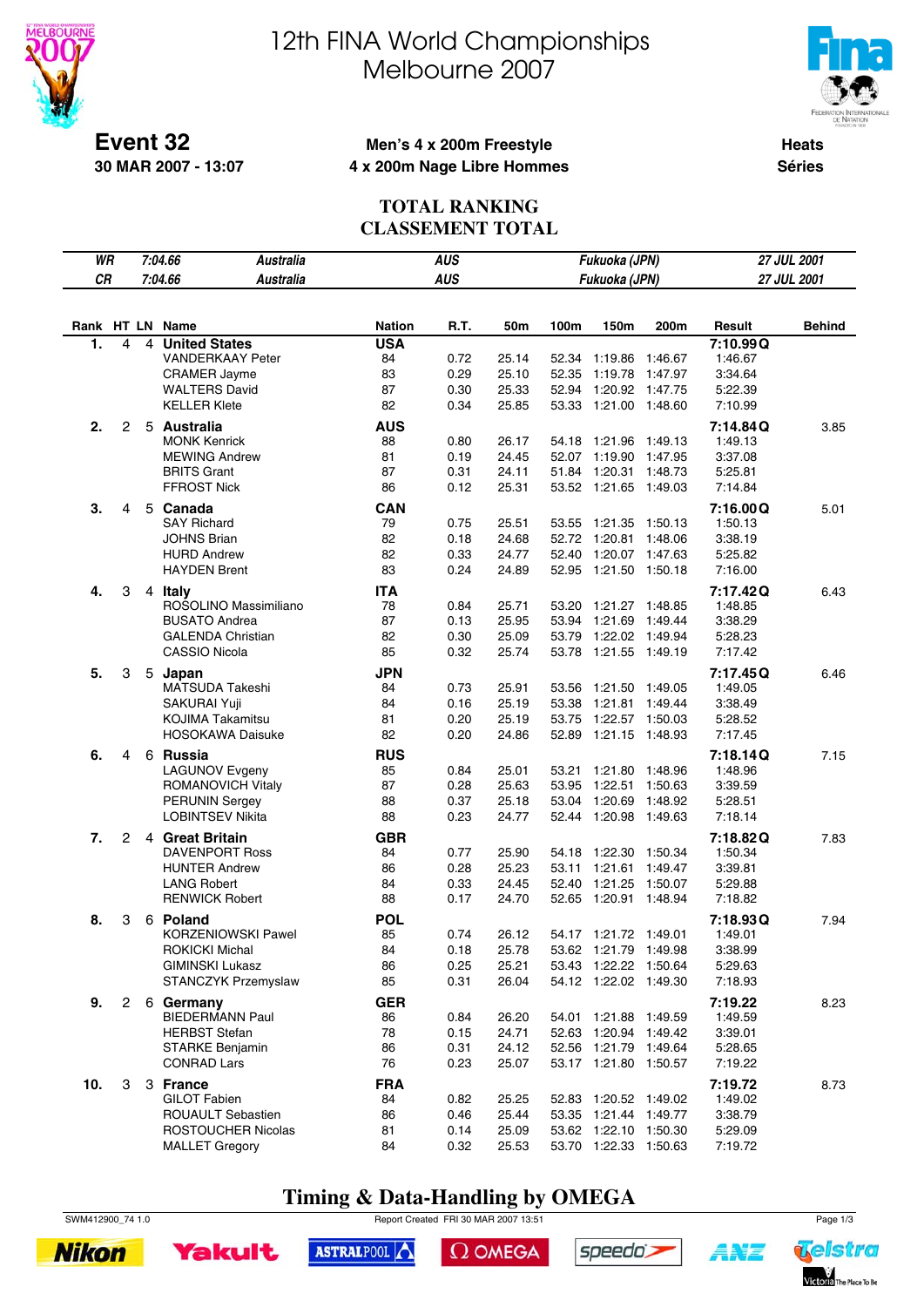



**Event 32 30 MAR 2007 − 13:07**

### **Men's 4 x 200m Freestyle 4 x 200m Nage Libre Hommes**

**Heats Séries**

#### **TOTAL RANKING CLASSEMENT TOTAL**

| WR  |                      |                | 7:04.66<br>Australia            |                  | <b>AUS</b> |       |       | Fukuoka (JPN)         |         |                    | 27 JUL 2001   |
|-----|----------------------|----------------|---------------------------------|------------------|------------|-------|-------|-----------------------|---------|--------------------|---------------|
| CR  |                      |                | 7:04.66<br><b>Australia</b>     |                  | <b>AUS</b> |       |       | Fukuoka (JPN)         |         |                    | 27 JUL 2001   |
|     |                      |                |                                 |                  |            |       |       |                       |         |                    |               |
|     |                      |                |                                 |                  |            |       |       |                       |         |                    |               |
|     |                      |                | Rank HT LN Name                 | <b>Nation</b>    | R.T.       | 50m   | 100m  | 150m                  | 200m    | Result             | <b>Behind</b> |
| 11. | 4                    | $\overline{7}$ | <b>Brazil</b><br>PEREIRA Thiago | <b>BRA</b><br>86 | 0.83       | 25.33 | 53.15 | 1:21.67 1:49.24       |         | 7:20.00<br>1:49.24 | 9.01          |
|     |                      |                | CASTRO Rodrigo                  | 78               | 0.23       | 25.45 | 53.48 | 1:21.53               | 1:49.73 | 3:38.97            |               |
|     |                      |                | <b>OLIVEIRA Nicolas</b>         | 87               | 0.29       | 24.16 | 51.83 | 1:20.88               | 1:50.32 | 5:29.29            |               |
|     |                      |                | NEGREIROS Armando               | 85               | 0.06       | 25.22 | 53.71 | 1:22.76               | 1:50.71 | 7:20.00            |               |
| 12. | $\mathbf{2}$         |                | 3 Greece                        | <b>GRE</b>       |            |       |       |                       |         | 7:20.07            | 9.08          |
|     |                      |                | <b>ZISIMOS Andreas</b>          | 83               | 0.88       | 25.77 | 53.96 | 1:22.39               | 1:50.46 | 1:50.46            |               |
|     |                      |                | <b>DEMETIS Georgios</b>         | 86               | 0.17       | 25.13 | 52.86 | 1:21.29               | 1:49.86 | 3:40.32            |               |
|     |                      |                | GIANNOULIS Ioannis              | 88               | 0.34       | 25.27 | 53.36 | 1:21.77 1:50.23       |         | 5:30.55            |               |
|     |                      |                | <b>XYLOURIS Nikolaos</b>        | 82               | 0.17       | 25.22 | 52.96 | 1:21.02 1:49.52       |         | 7:20.07            |               |
| 13. | 4                    |                | 3 China                         | <b>CHN</b>       |            |       |       |                       |         | 7:20.36            | 9.37          |
|     |                      |                | <b>ZHANG Lin</b>                | 87               | 0.77       | 25.74 | 53.39 | 1:21.58               | 1:50.13 | 1:50.13            |               |
|     |                      |                | <b>ZHANG Enjian</b>             | 88               | 0.15       | 25.64 | 53.56 | 1:21.93               | 1:49.12 | 3:39.25            |               |
|     |                      |                | <b>YU Chenglong</b>             | 88               | 0.30       | 25.72 | 54.31 | 1:22.49               | 1:49.90 | 5:29.15            |               |
|     |                      |                | CHEN Zuo                        | 82               | 0.27       | 24.72 | 53.00 | 1:22.65 1:51.21       |         | 7:20.36            |               |
| 14. | 3                    |                | 2 Portugal                      | <b>POR</b>       |            |       |       |                       |         | 7:20.46            | 9.47          |
|     |                      |                | <b>VENANCIO Tiago</b>           | 87               | 0.77       | 25.54 | 53.39 | 1:21.03               | 1:49.02 | 1:49.02            |               |
|     |                      |                | PEREIRA Fabio                   | 86               | 0.33       | 25.92 | 53.99 | 1:22.66               | 1:50.86 | 3:39.88            |               |
|     |                      |                | <b>CARVALHO Diogo</b>           | 88               | 0.17       | 25.02 | 53.52 | 1:21.89               | 1:50.16 | 5:30.04            |               |
|     |                      |                | NIZ Adriano                     | 86               | 0.35       | 25.20 | 52.91 | 1:21.40               | 1:50.42 | 7:20.46            |               |
| 15. | 4                    |                | 2 Netherlands                   | <b>NED</b>       |            |       |       |                       |         | 7:21.51            | 10.52         |
|     |                      |                | <b>WILDEBOER Olaf</b>           | 83               | 0.75       | 25.97 |       | 53.87 1:21.86         | 1:50.66 | 1:50.66            |               |
|     |                      |                | VAN VELTHOVEN Bas               | 85               | 0.10       | 25.07 | 52.90 | 1:21.85               | 1:51.66 | 3:42.32            |               |
|     |                      |                | <b>REIJNS Joost</b>             | 87               | 0.21       | 25.00 |       | 52.85 1:21.26         | 1:50.31 | 5:32.63            |               |
|     |                      |                | <b>ZASTROW Mitja</b>            | 77               | 0.22       | 24.08 |       | 52.25 1:20.54 1:48.88 |         | 7:21.51            |               |
| 16. | $\overline{2}$       |                | 2 New Zealand                   | <b>NZL</b>       |            |       |       |                       |         | 7:22.18            | 11.19         |
|     |                      |                | <b>BURMESTER Moss</b>           | 81               | 0.77       | 26.03 | 54.36 | 1:23.03               | 1:51.39 | 1:51.39            |               |
|     |                      |                | <b>MCMILLAN Andrew</b>          | 85               | 0.07       | 24.82 |       | 52.62 1:20.68         | 1:50.15 | 3:41.54            |               |
|     |                      |                | <b>VOSS Robert</b>              | 82               | 0.09       | 24.45 | 52.66 | 1:21.32               | 1:49.63 | 5:31.17            |               |
|     |                      |                | <b>JACK Michael</b>             | 85               | 0.09       | 24.99 | 52.86 | 1:21.27 1:51.01       |         | 7:22.18            |               |
| 17. | 1                    |                | 3 Austria                       | <b>AUT</b>       |            |       |       |                       |         | 7:22.58            | 11.59         |
|     |                      |                | <b>KOLL Dominik</b>             | 84               | 0.70       | 25.23 | 52.36 | 1:20.40               | 1:49.25 | 1:49.25            |               |
|     |                      |                | <b>JUKIC Dinko</b>              | 89               | 0.44       | 26.01 | 54.73 | 1:22.93               | 1:51.51 | 3:40.76            |               |
|     |                      |                | <b>BRANDL David</b>             | 87               | 0.54       | 25.93 | 53.89 | 1:21.83               | 1:49.34 | 5:30.10            |               |
|     |                      |                | <b>JANISTYN Florian</b>         | 88               | 0.32       | 25.53 | 54.00 | 1:23.12 1:52.48       |         | 7:22.58            |               |
| 18. | 3                    |                | 7 Lithuania                     | LTU              |            |       |       |                       |         | 7:25.37            | 14.38         |
|     |                      |                | <b>JANUSAITIS Vytautas</b>      | 81               | 0.98       | 25.78 |       | 54.24 1:22.46 1:49.97 |         | 1:49.97            |               |
|     |                      |                | <b>BINEVICIUS Saulius</b>       | 79               | 0.40       | 25.37 |       | 53.47 1:21.73 1:51.40 |         | 3:41.37            |               |
|     |                      |                | <b>ANDRIJAUSKAS Paulius</b>     | 84               | 0.49       | 25.18 |       | 53.27 1:22.02 1:51.74 |         | 5:33.11            |               |
|     |                      |                | <b>VIKTORAVICIUS Paulius</b>    | 84               | 0.28       | 25.46 |       | 54.28 1:23.55 1:52.26 |         | 7:25.37            |               |
| 19. | $\mathbf{2}^{\circ}$ |                | 1 Croatia                       | <b>CRO</b>       |            |       |       |                       |         | 7:35.43            | 24.44         |
|     |                      |                | <b>STRAGA Dominik</b>           | 88               | 0.86       | 25.94 |       | 54.69 1:23.50 1:52.54 |         | 1:52.54            |               |
|     |                      |                | <b>IMPRIC Sasa</b>              | 86               | 0.21       | 25.76 |       | 54.06 1:23.23 1:53.12 |         | 3:45.66            |               |
|     |                      |                | <b>TODOROVIC Mario</b>          | 88               | 0.28       | 25.73 |       | 55.42 1:25.61 1:55.59 |         | 5:41.25            |               |
|     |                      |                | <b>DELAC Mario</b>              | 85               | 0.10       | 25.19 |       | 53.77 1:23.80 1:54.18 |         | 7:35.43            |               |
| 20. | $\overline{2}$       |                | 7 Chile                         | <b>CHI</b>       |            |       |       |                       |         | 7:41.80            | 30.81         |
|     |                      |                | ZOLEZZI SEOANE Giancarlo        | 81               | 0.78       | 26.81 | 56.41 | 1:26.29 1:55.41       |         | 1:55.41            |               |
|     |                      |                | <b>SCHNETTLER Maximiliano</b>   | 86               | 0.37       | 25.95 | 54.88 | 1:25.16 1:55.51       |         | 3:50.92            |               |
|     |                      |                | <b>GUZMAN BLANCO Benjamin</b>   | 88               | 0.43       | 26.56 |       | 55.96 1:26.21 1:56.66 |         | 5:47.58            |               |
|     |                      |                | MALLAT ARCAYA Salvador          | 86               | 0.32       | 26.21 |       | 56.00 1:25.63 1:54.22 |         | 7:41.80            |               |









 $\Omega$  OMEGA



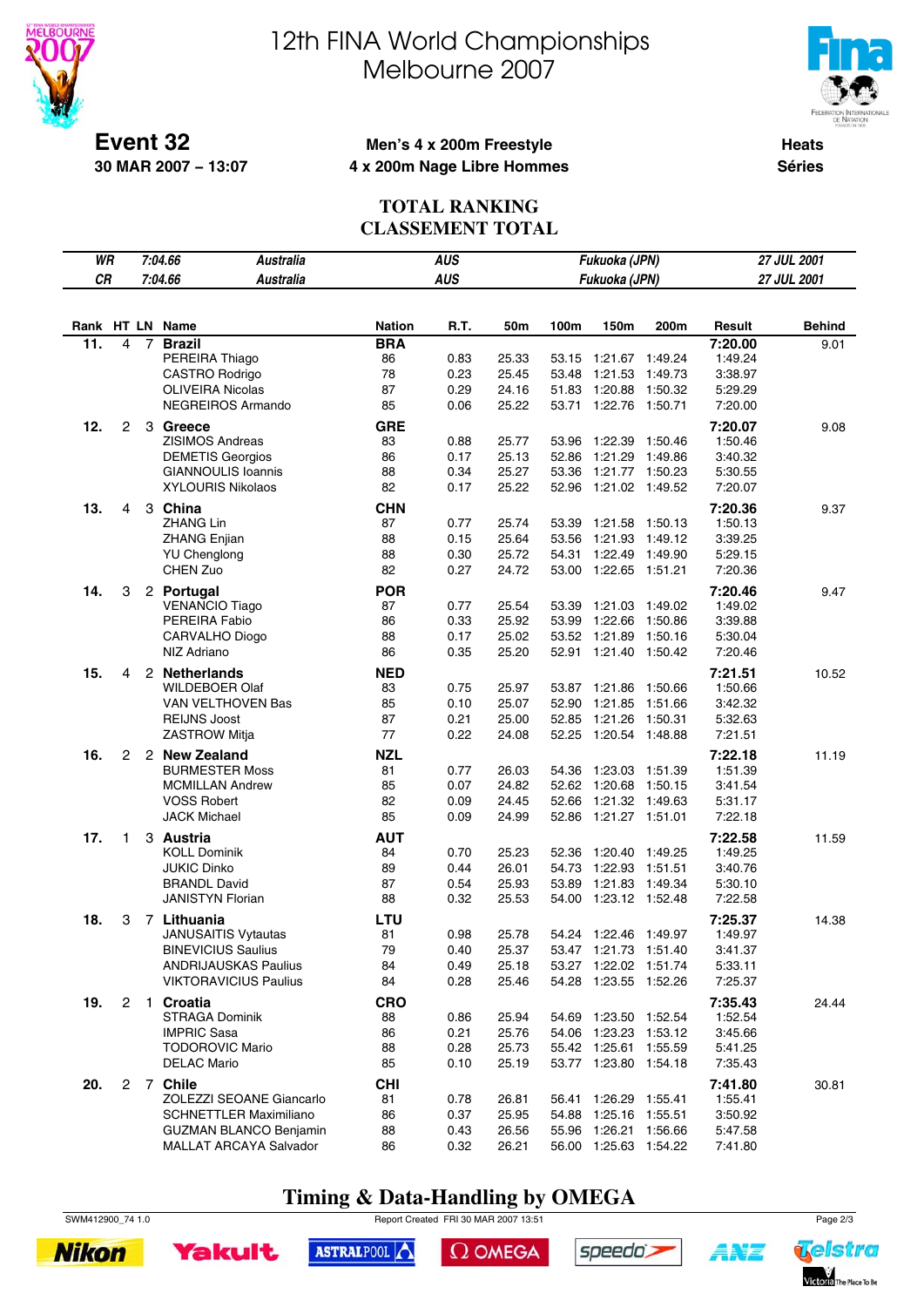



**Event 32 30 MAR 2007 − 13:07**

### **Men's 4 x 200m Freestyle 4 x 200m Nage Libre Hommes**

**Heats Séries**

#### **TOTAL RANKING CLASSEMENT TOTAL**

| WR                |                |   | 7:04.66<br><b>Australia</b>      |                  | <b>AUS</b> |       |         | Fukuoka (JPN)         |         |                    | 27 JUL 2001   |
|-------------------|----------------|---|----------------------------------|------------------|------------|-------|---------|-----------------------|---------|--------------------|---------------|
| <b>CR</b>         |                |   | 7:04.66<br><b>Australia</b>      |                  | <b>AUS</b> |       |         | Fukuoka (JPN)         |         |                    | 27 JUL 2001   |
|                   |                |   |                                  |                  |            |       |         |                       |         |                    |               |
|                   |                |   | Rank HT LN Name                  | <b>Nation</b>    | R.T.       | 50m   | 100m    | 150m                  | 200m    | Result             | <b>Behind</b> |
| $2\overline{1}$ . | 3              | 1 | <b>Uzbekistan</b>                | <b>UZB</b>       |            |       |         |                       |         | 7:47.20            | 36.21         |
|                   |                |   | <b>IRGASHEV Timur</b>            | 84               | 0.86       | 26.33 | 55.39   | 1:26.53               | 1:58.12 | 1:58.12            |               |
|                   |                |   | NAZAROV Ibrahim                  | 88               | 0.64       | 27.57 | 57.50   | 1:28.04               | 1:58.08 | 3:56.20            |               |
|                   |                |   | ROMASHKIN Petr                   | 89               | 0.36       | 26.16 | 55.05   | 1:25.20               | 1:55.05 | 5.51.25            |               |
|                   |                |   | <b>BUGAKOV Danil</b>             | 88               | 0.06       | 26.15 | 55.76   | 1:26.05               | 1:55.95 | 7:47.20            |               |
| 22.               | 4              |   | 1 Singapore                      | <b>SIN</b>       |            |       |         |                       |         | 7:52.17            | 41.18         |
|                   |                |   | <b>TAY Zhirong Bryan</b>         | 88               | 0.62       | 27.00 | 55.80   | 1:25.91               | 1:55.84 | 1:55.84            |               |
|                   |                |   | SNG Ju Wei                       | 80               | 0.33       | 27.22 | 56.97   | 1:27.36               | 1:58.32 | 3:54.16            |               |
|                   |                |   | LIM Wen Hao Joshua               | 88               | 0.30       | 27.73 | 58.12   | 1:29.39               | 1:58.99 | 5:53.15            |               |
|                   |                |   | <b>THUM Bing Ming</b>            | 87               | 0.55       | 26.93 |         | 56.95 1:27.83 1:59.02 |         | 7:52.17            |               |
| 23.               | 1              |   | 6 Indonesia                      | <b>INA</b>       |            |       |         |                       |         | 7:52.81            | 41.82         |
|                   |                |   | <b>SUTANTO Albert Cristiadi</b>  | 75               | 0.77       | 27.23 | 57.92   | 1:28.57               | 1:57.76 | 1:57.76            |               |
|                   |                |   | <b>SUTANTO Felix Cristiadi</b>   | 75               | 0.10       | 27.93 | 58.54   | 1:29.09               | 1:58.58 | 3:56.34            |               |
|                   |                |   | <b>HO Brian Howard</b>           | 85               | 0.29       | 27.08 | 56.98   | 1:27.49               | 1:57.56 | 5:53.90            |               |
|                   |                |   | WIBOWO Andy                      | 80               | 0.19       | 26.52 |         | 57.00 1:28.08         | 1:58.91 | 7:52.81            |               |
| 24.               | 3              |   | 8 Peru                           | <b>PER</b>       |            |       |         |                       |         | 7:55.97            | 44.98         |
|                   |                |   | <b>JAHNSEN Sebastian</b>         | 90               | 0.76       | 27.35 |         | 57.97 1:29.66 2:00.95 |         | 2:00.95            |               |
|                   |                |   | <b>MOSTO Gianmarco</b>           | 81               | 0.37       | 26.81 | 57.12   | 1:27.62               | 1:58.77 | 3:59.72            |               |
|                   |                |   | <b>JAHNSEN Oscar</b>             | 88               | 0.56       | 26.96 | 56.95   | 1:27.94               | 1:57.98 | 5:57.70            |               |
|                   |                |   | <b>CRESCIMBENI Jose Emmanuel</b> | 90               | 0.41       | 26.67 | 57.28   | 1:28.72 1:58.27       |         | 7:55.97            |               |
| 25.               | $\overline{c}$ |   |                                  | <b>ISV</b>       |            |       |         |                       |         | 7:56.67            | 45.68         |
|                   |                |   | 8 Virgin Islands<br>LOCKE Kieran | 84               | 0.72       | 26.82 | 56.43   | 1:26.89               | 1:57.73 | 1:57.73            |               |
|                   |                |   | <b>LABAN Josh</b>                | 82               | 0.44       | 25.78 | 55.84   | 1:26.59               | 1:58.35 | 3:56.08            |               |
|                   |                |   | <b>HENSLEY Kevin</b>             | 85               | 0.14       | 27.81 | 58.70   | 1:29.77               | 2:01.31 | 5:57.39            |               |
|                   |                |   | LOCKE Morgan                     | 86               | 0.28       | 27.44 | 57.60   | 1:28.10               | 1:59.28 | 7:56.67            |               |
|                   |                |   |                                  |                  |            |       |         |                       |         |                    |               |
| 26.               | 4              |   | 8 India<br>PONCHA Rehan          | <b>IND</b><br>86 | 0.95       | 28.13 | 59.41   | 1:30.31               | 2:00.88 | 8:01.49<br>2:00.88 | 50.50         |
|                   |                |   | POSERIA Ankur                    | 87               | 0.44       | 28.35 | 59.98   | 1:31.10 2:01.41       |         | 4:02.29            |               |
|                   |                |   | MURALIDHARAN Amar                | 84               | 0.24       | 26.64 | 57.89   | 1:29.61               | 2:01.75 | 6:04.04            |               |
|                   |                |   | <b>KHADE Virdhawal</b>           | 91               | 0.38       | 26.79 | 56.81   | 1:27.06 1:57.45       |         | 8:01.49            |               |
|                   |                |   |                                  |                  |            |       |         |                       |         |                    |               |
| 27.               | 1              |   | 5 Guam                           | <b>GUM</b>       |            |       |         |                       |         | 8:44.25            | 1:33.26       |
|                   |                |   | <b>SHIMIZU Carlos</b>            | 89               | 0.77       | 28.05 | 1:00.16 | 1:34.70               | 2:09.70 | 2:09.70            |               |
|                   |                |   | <b>AGUON Celestino</b>           | 88               | 0.34       | 28.56 | 1:01.01 | 1:35.68               | 2:09.74 | 4:19.44            |               |
|                   |                |   | <b>BONSEMBIANTE JR. Hernan</b>   | 90               | 0.43       | 30.27 | 1:05.88 | 1:44.30               | 2:20.78 | 6:40.22            |               |
|                   |                |   | <b>DUENAS Christopher</b>        | 91               | 0.26       | 27.36 | 58.61   | 1:30.96 2:04.03       |         | 8:44.25            |               |

## **Timing & Data-Handling by OMEGA**



SWM412900\_74 1.0 Report Created FRI 30 MAR 2007 13:51 Page 3/3



ASTRALPOOL

 $\Omega$  OMEGA



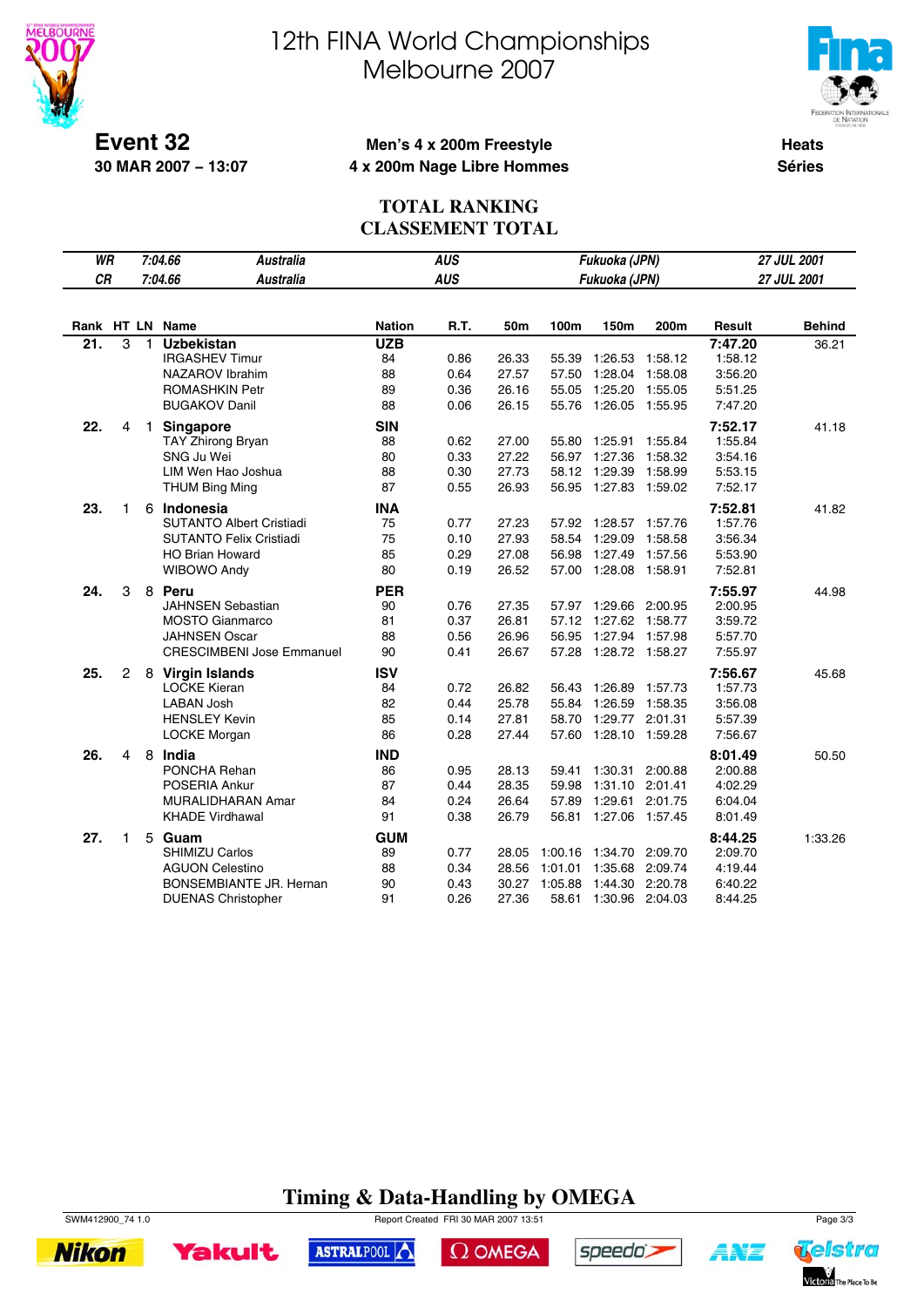



**Event 132 30 MAR 2007 - 20:38**

### **Men's 4 x 200m Freestyle 4 x 200m Nage Libre Hommes**

**Finals Finales**

### **FINAL RESULTS CLASSEMENT FINALES**

| WR               | 7:04.66<br><b>Australia</b> |               | <b>AUS</b> |       |       | Fukuoka (JPN)   |         | <b>27 JUL 2001</b> |               |  |
|------------------|-----------------------------|---------------|------------|-------|-------|-----------------|---------|--------------------|---------------|--|
| CR               | 7:04.66<br><b>Australia</b> |               | <b>AUS</b> |       |       | Fukuoka (JPN)   |         |                    | 27 JUL 2001   |  |
|                  |                             |               |            |       |       |                 |         |                    |               |  |
|                  | Rank LN Name                | <b>Nation</b> | R.T.       | 50m   | 100m  | 150m            | 200m    | Result             | <b>Behind</b> |  |
| <b>FINAL</b>     |                             |               |            |       |       |                 |         |                    |               |  |
| 1.               | 4 United States             | <b>USA</b>    |            |       |       |                 |         | 7:03.24            | <b>WR</b>     |  |
|                  | <b>PHELPS Michael</b>       | 85            | 0.74       | 24.67 | 51.43 | 1:18.62         | 1:45.36 | 1:45.36            |               |  |
|                  | LOCHTE Ryan                 | 84            | 0.29       | 24.08 | 51.01 | 1:18.64         | 1:45.86 | 3:31.22            |               |  |
|                  | <b>KELLER Klete</b>         | 82            | 0.20       | 25.07 | 52.17 | 1:19.27         | 1:46.31 | 5:17.53            |               |  |
|                  | <b>VANDERKAAY Peter</b>     | 84            | 0.21       | 23.80 | 50.88 | 1:18.45 1:45.71 |         | 7:03.24            |               |  |
| 2.               | 5 Australia                 | AUS           |            |       |       |                 |         | 7:10.05            | 6.81          |  |
|                  | <b>MURPHY Patrick</b>       | 84            | 0.76       | 25.11 | 52.81 | 1:20.66         | 1:48.55 | 1:48.55            |               |  |
|                  | <b>MEWING Andrew</b>        | 81            | 0.30       | 24.67 | 52.50 | 1:20.05         | 1:47.52 | 3:36.07            |               |  |
|                  | <b>BRITS Grant</b>          | 87            | 0.25       | 24.04 | 51.83 | 1:20.14         | 1:48.21 | 5:24.28            |               |  |
|                  | <b>MONK Kenrick</b>         | 88            | 0.33       | 24.28 | 51.11 | 1:18.76 1:45.77 |         | 7:10.05            |               |  |
| 3.               | 3 Canada                    | <b>CAN</b>    |            |       |       |                 |         | 7:10.70            | 7.46          |  |
|                  | <b>JOHNS Brian</b>          | 82            | 0.83       | 25.41 | 53.10 | 1:21.09         | 1:48.46 | 1:48.46            |               |  |
|                  | <b>HAYDEN Brent</b>         | 83            | 0.11       | 24.10 | 51.79 | 1:19.45         | 1:46.59 | 3:35.05            |               |  |
|                  | <b>SAY Richard</b>          | 79            | 0.19       | 23.93 | 51.17 | 1:18.96         | 1:47.59 | 5:22.64            |               |  |
|                  | <b>HURD Andrew</b>          | 82            | 0.26       | 24.58 | 52.15 | 1:19.94 1:48.06 |         | 7:10.70            |               |  |
| 4.               | 1 Great Britain             | GBR           |            |       |       |                 |         | 7:11.28            | 8.04          |  |
|                  | <b>CARRY David</b>          | 81            | 0.79       | 25.23 | 52.72 | 1:20.33         | 1:48.16 | 1:48.16            |               |  |
|                  | <b>RENWICK Robert</b>       | 88            | 0.23       | 24.59 | 52.70 | 1:21.16 1:48.94 |         | 3:37.10            |               |  |
|                  | <b>BURNETT Simon</b>        | 83            | 0.21       | 24.09 | 51.08 | 1:19.14         | 1:47.20 | 5:24.30            |               |  |
|                  | <b>DAVENPORT Ross</b>       | 84            | 0.26       | 24.70 | 51.65 | 1:19.60 1:46.98 |         | 7:11.28            |               |  |
| 5.               | 6 Italy                     | ITA           |            |       |       |                 |         | 7:12.31            | 9.07          |  |
|                  | MAGNINI Filippo             | 82            | 0.72       | 25.08 | 52.89 | 1:20.15         | 1:47.66 | 1:47.66            |               |  |
|                  | <b>BUSATO Andrea</b>        | 87            | 0.16       | 25.29 | 53.85 | 1:21.93 1:50.21 |         | 3:37.87            |               |  |
|                  | <b>CASSIO Nicola</b>        | 85            | 0.32       | 24.86 | 52.30 | 1:19.80         | 1:47.87 | 5:25.74            |               |  |
|                  | ROSOLINO Massimiliano       | 78            | 0.40       | 24.88 | 51.79 | 1:19.40 1:46.57 |         | 7:12.31            |               |  |
| 6.               | 7 Russia                    | <b>RUS</b>    |            |       |       |                 |         | 7:14.86            | 11.62         |  |
|                  | <b>LAGUNOV Evgeny</b>       | 85            | 0.82       | 24.96 | 53.01 | 1:21.68         | 1:48.82 | 1:48.82            |               |  |
|                  | <b>KAPRALOV Andrey</b>      | 80            | 0.34       | 24.75 | 52.84 | 1:21.31 1:48.86 |         | 3:37.68            |               |  |
|                  | <b>LOBINTSEV Nikita</b>     | 88            | 0.03       | 24.96 | 52.74 | 1:20.87         | 1:49.26 | 5:26.94            |               |  |
|                  | <b>PERUNIN Sergey</b>       | 88            | 0.32       | 24.59 | 52.32 | 1:20.31 1:47.92 |         | 7:14.86            |               |  |
| 7.               | 2 Japan                     | JPN           |            |       |       |                 |         | 7:17.46            | 14.22         |  |
|                  | MATSUDA Takeshi             | 84            | 0.74       | 25.77 | 53.59 | 1:21.77         | 1:49.40 | 1:49.40            |               |  |
|                  | SAKURAI Yuji                | 84            | 0.21       | 25.11 | 52.91 | 1:21.32 1:49.21 |         | 3:38.61            |               |  |
|                  | KOJIMA Takamitsu            | 81            | 0.09       | 24.81 | 53.31 | 1:22.29         | 1:50.10 | 5:28.71            |               |  |
|                  | <b>HOSOKAWA Daisuke</b>     | 82            | 0.11       | 25.03 | 53.24 | 1:21.51 1:48.75 |         | 7:17.46            |               |  |
| $\overline{7}$ . | 8 Poland                    | <b>POL</b>    |            |       |       |                 |         | 7:17.46            | 14.22         |  |
|                  | <b>KORZENIOWSKI Pawel</b>   | 85            | 0.78       | 25.54 |       | 53.16 1:20.75   | 1:48.43 | 1:48.43            |               |  |
|                  | <b>ROKICKI Michal</b>       | 84            | 0.25       | 25.95 | 54.05 | 1:21.70 1:49.57 |         | 3:38.00            |               |  |
|                  | <b>GIMINSKI Lukasz</b>      | 86            | 0.28       | 25.40 | 53.42 | 1:21.86         | 1:50.18 | 5:28.18            |               |  |
|                  | <b>STANCZYK Przemyslaw</b>  | 85            | 0.32       | 25.25 | 53.11 | 1:21.34 1:49.28 |         | 7:17.46            |               |  |
|                  |                             |               |            |       |       |                 |         |                    |               |  |

## **Timing & Data-Handling by OMEGA**

SWM412100\_73 1.0 Report Created FRI 30 MAR 2007 20:46 Page 1/1



ASTRALPOOL

 $\Omega$  OMEGA



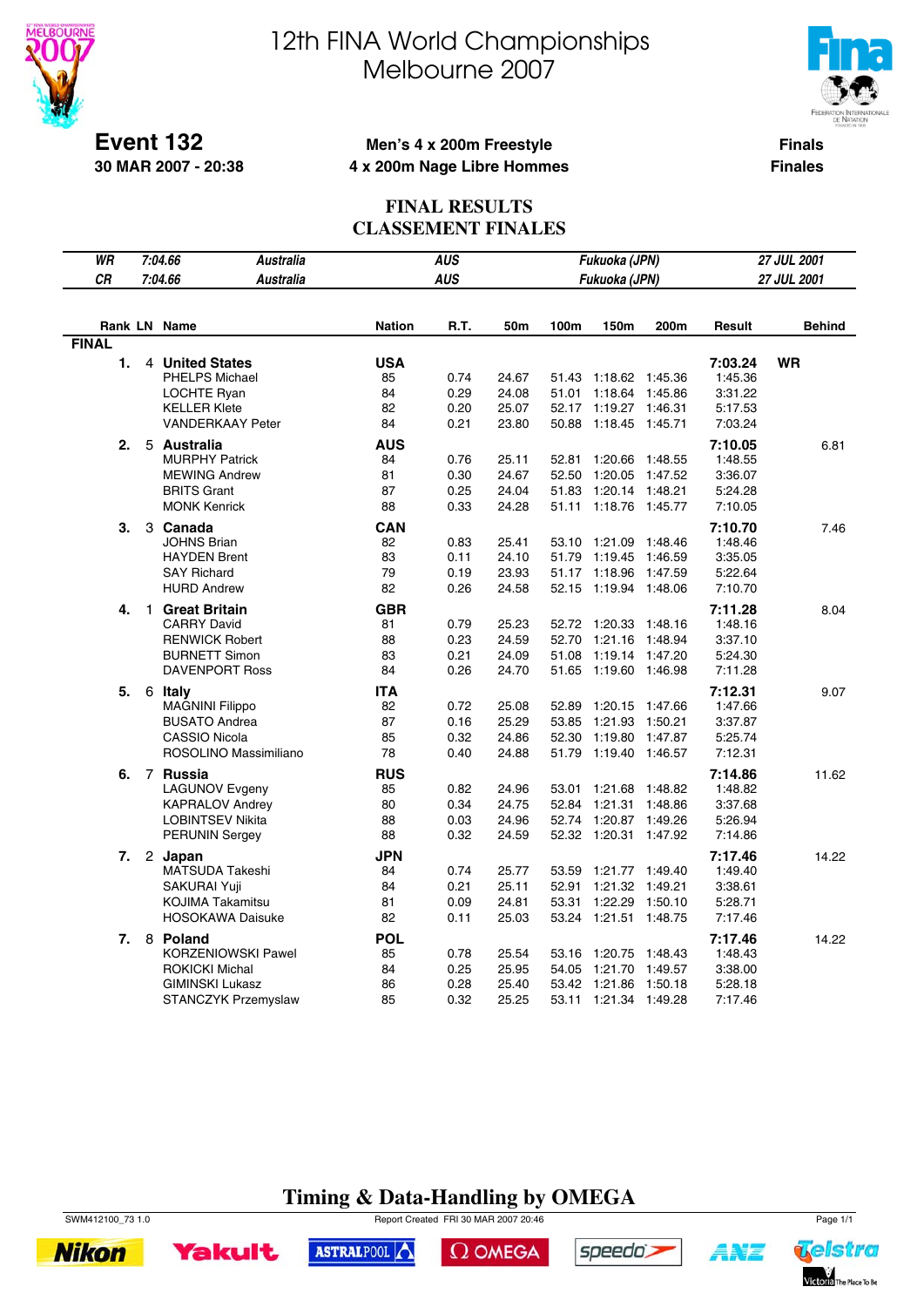



**Event 40 1 APR 2007 - 11:14**

#### **Men's 4 x 100m Medley Relay 4 x 100m 4-Nages Hommes**

**Heats Séries**

### **TOTAL RANKING CLASSEMENT TOTAL**

| WR | 3:30.68 |   |              | <b>United States of America</b>               | USA              |              |                | Athens (GRE)           |                    | 21 AUG 2004   |
|----|---------|---|--------------|-----------------------------------------------|------------------|--------------|----------------|------------------------|--------------------|---------------|
| CR | 3:31.54 |   |              | <b>United States of America</b>               | <b>USA</b>       |              |                | Barcelona (ESP)        |                    | 27 JUL 2003   |
|    |         |   |              |                                               |                  |              |                |                        |                    |               |
|    |         |   |              |                                               |                  |              |                |                        |                    |               |
|    |         |   |              | Rank HT LN Name                               | <b>Nation</b>    | R.T.         | 50m            | 100m                   | Result             | <b>Behind</b> |
|    | 1.      | 5 | 5            | Japan<br>YAMAGUCHI Masafumi                   | <b>JPN</b><br>84 | 0.70         | 27.03          | 55.21                  | 3:37.04Q<br>55.21  |               |
|    |         |   |              | KITAJIMA Kosuke                               | 82               | 0.30         | 27.74          | 59.49                  | 1:54.70            |               |
|    |         |   |              | YAMAMOTO Takashi                              | 78               | 0.37         | 24.74          | 52.79                  | 2:47.49            |               |
|    |         |   |              | <b>HOSOKAWA Daisuke</b>                       | 82               | 0.31         | 23.79          | 49.55                  | 3:37.04            |               |
|    | 2.      | 3 |              | 4 Russia                                      | <b>RUS</b>       |              |                |                        | 3:37.16Q           | 0.12          |
|    |         |   |              | <b>VYATCHANIN Arkady</b>                      | 84               | 0.88         | 27.01          | 55.19                  | 55.19              |               |
|    |         |   |              | <b>SLUDNOV Roman</b>                          | 80               | 0.31         |                | 28.12 1:00.94          | 1:56.13            |               |
|    |         |   |              | <b>SKVORTSOV Nikolay</b>                      | 84               | 0.13         | 24.04          | 52.34                  | 2:48.47            |               |
|    |         |   |              | <b>KAPRALOV Andrey</b>                        | 80               | 0.33         | 23.04          | 48.69                  | 3:37.16            |               |
|    | 3.      | 4 |              | 6 South Africa                                | <b>RSA</b>       |              |                |                        | 3:37.17Q           | 0.13          |
|    |         |   |              | ZANDBERG Gerhard                              | 83               | 0.72         | 27.00          | 55.60                  | 55.60              |               |
|    |         |   |              | VAN DER BURGH Cameron                         | 88               | 0.22         | 28.29          | 1:01.54                | 1:57.14            |               |
|    |         |   |              | <b>FERNS Lyndon</b>                           | 83               | 0.36         | 23.91          | 51.82                  | 2:48.96            |               |
|    |         |   |              | <b>NEETHLING Ryk</b>                          | 77               | 0.33         | 22.59          | 48.21                  | 3:37.17            |               |
|    | 4.      | 4 |              | 4 Australia                                   | <b>AUS</b>       |              |                |                        | 3:38.58Q           | 1.54          |
|    |         |   |              | STOECKEL Hayden                               | 84               | 0.72         | 26.91          | 55.18                  | 55.18              |               |
|    |         |   |              | <b>RICKARD Brenton</b>                        | 83               | 0.37         | 27.99          | 1:00.60                | 1:55.78            |               |
|    |         |   |              | <b>KLIM Michael</b><br><b>MONK Kenrick</b>    | 77<br>88         | 0.22<br>0.06 | 24.29<br>23.70 | 53.38<br>49.42         | 2:49.16<br>3:38.58 |               |
|    |         |   |              |                                               |                  |              |                |                        |                    |               |
|    | 5.      | 5 |              | 3 France<br><b>DUFOUR Simon</b>               | <b>FRA</b><br>79 | 0.66         | 27.06          | 56.31                  | 3:38.63Q<br>56.31  | 1.59          |
|    |         |   |              | <b>DUBOSCQ Hugues</b>                         | 81               | 0.09         |                | 27.81 1:00.55          | 1:56.86            |               |
|    |         |   |              | <b>LEVEAUX Amaury</b>                         | 85               | 0.16         | 24.32          | 52.78                  | 2:49.64            |               |
|    |         |   |              | <b>BERNARD Alain</b>                          | 83               | 0.36         | 22.78          | 48.99                  | 3:38.63            |               |
|    | 6.      | 4 |              | 5 Great Britain                               | <b>GBR</b>       |              |                |                        | 3:38.64Q           | 1.60          |
|    |         |   |              | <b>CLAY Matthew</b>                           | 82               | 0.67         | 27.46          | 55.36                  | 55.36              |               |
|    |         |   |              | <b>COOK Christopher</b>                       | 79               | 0.16         | 27.98          | 1:01.06                | 1:56.42            |               |
|    |         |   |              | <b>BOWE Matthew</b>                           | 83               | 0.23         | 24.14          | 52.66                  | 2:49.08            |               |
|    |         |   |              | <b>BURNETT Simon</b>                          | 83               | 0.28         | 23.26          | 49.56                  | 3:38.64            |               |
|    | 7.      | 3 |              | 2 Italy                                       | <b>ITA</b>       |              |                |                        | 3:38.79Q           | 1.75          |
|    |         |   |              | <b>LESTINGI Damiano</b>                       | 89               | 0.72         | 27.20          | 55.88                  | 55.88              |               |
|    |         |   |              | <b>FACCI Loris</b>                            | 83               | 0.13         | 28.23          | 1:00.87                | 1:56.75            |               |
|    |         |   |              | <b>GOLDIN Rudy</b>                            | 84               | $-0.03$      | 23.99          | 52.91                  | 2:49.66            |               |
|    |         |   |              | <b>GALENDA Christian</b>                      | 82               | 0.07         | 23.11          | 49.13                  | 3:38.79            |               |
|    | 8.      | 4 |              | 3 Romania                                     | <b>ROU</b>       |              |                |                        | 3:39.33Q           | 2.29          |
|    |         |   |              | <b>FLOREA Razvan</b>                          | 80               | 0.67         | 26.77          | 55.41                  | 55.41              |               |
|    |         |   |              | PREDA Valentin<br><b>GHERGHEL loan Stefan</b> | 85<br>78         | 0.28<br>0.06 | 24.28          | 27.72 1:01.16<br>53.01 | 1:56.57<br>2:49.58 |               |
|    |         |   |              | <b>GUTU Octavian</b>                          | 82               | 0.13         | 23.10          | 49.75                  | 3:39.33            |               |
|    |         |   |              |                                               |                  |              |                |                        |                    |               |
|    | 9.      | 4 | $\mathbf{1}$ | <b>Brazil</b><br>PEREIRA Thiago               | <b>BRA</b><br>86 | 0.67         | 27.30          | 55.64                  | 3:39.34<br>55.64   | 2.30          |
|    |         |   |              | <b>BARBOSA Henrique</b>                       | 84               | 0.31         | 28.69          | 1:01.50                | 1:57.14            |               |
|    |         |   |              | <b>MANGABEIRA Gabriel</b>                     | 82               | 0.18         | 24.47          | 53.53                  | 2:50.67            |               |
|    |         |   |              | CIELO FILHO Cesar                             | 87               | 0.26         | 22.74          | 48.67                  | 3:39.34            |               |
|    | 10.     | 3 |              | 5 Ukraine                                     | <b>UKR</b>       |              |                |                        | 3:39.71            | 2.67          |
|    |         |   |              | <b>OLEYNYK Andriy</b>                         | 83               | 0.78         | 27.65          | 56.71                  | 56.71              |               |
|    |         |   |              | <b>DYMO Valeriy</b>                           | 85               | 0.18         |                | 28.02 1:00.26          | 1:56.97            |               |
|    |         |   |              | <b>SERDINOV Andriy</b>                        | 82               | 0.51         | 24.28          | 52.64                  | 2:49.61            |               |
|    |         |   |              | YEGOSHIN Yuriy                                |                  | 0.17         | 23.69          | 50.10                  | 3:39.71            |               |

## **Timing & Data-Handling by OMEGA**





SWM451900\_74 1.0 Report Created SUN 1 APR 2007 11:41 Page 1/4

 $\Omega$  OMEGA



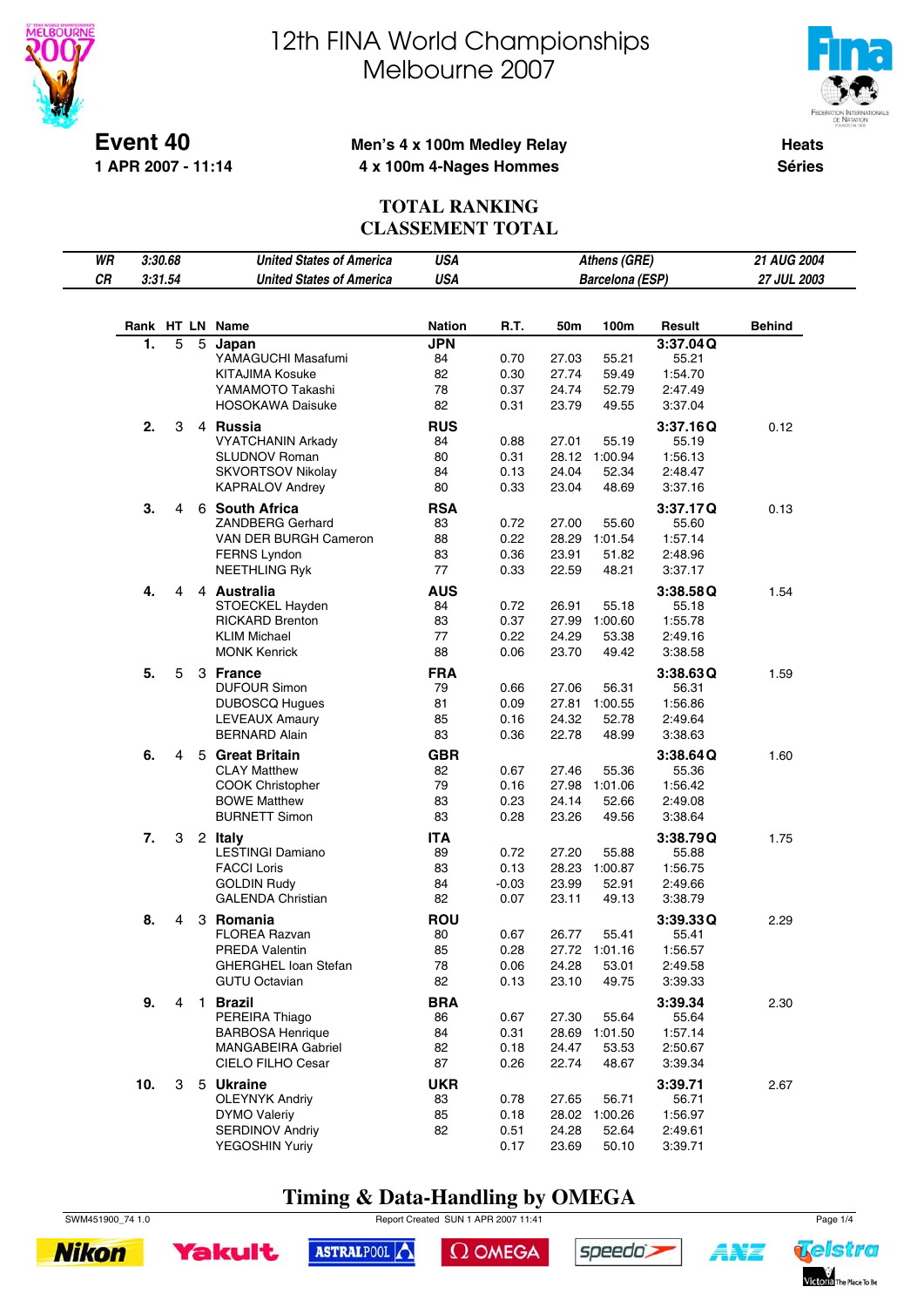



**Event 40 1 APR 2007 − 11:14**

#### **Men's 4 x 100m Medley Relay 4 x 100m 4−Nages Hommes**

**Heats Séries**

### **TOTAL RANKING CLASSEMENT TOTAL**

| WR |     | 3:30.68 |                | <b>United States of America</b>                             | <b>USA</b>       |              |                | Athens (GRE)           |                    | 21 AUG 2004   |
|----|-----|---------|----------------|-------------------------------------------------------------|------------------|--------------|----------------|------------------------|--------------------|---------------|
| CR |     | 3:31.54 |                | <b>United States of America</b>                             | <b>USA</b>       |              |                | <b>Barcelona (ESP)</b> |                    | 27 JUL 2003   |
|    |     |         |                |                                                             |                  |              |                |                        |                    |               |
|    |     |         |                |                                                             |                  |              |                |                        |                    |               |
|    |     |         |                | Rank HT LN Name                                             | <b>Nation</b>    | R.T.         | 50m            | 100m                   | Result             | <b>Behind</b> |
|    | 11. | 5       | $\mathbf{2}$   | <b>New Zealand</b><br><b>GIBSON Cameron</b>                 | <b>NZL</b><br>82 | 0.77         | 27.18          | 55.70                  | 3:40.29<br>55.70   | 3.25          |
|    |     |         |                | <b>SNYDERS Glenn</b>                                        | 87               | 0.18         | 28.31          | 1:01.50                | 1:57.20            |               |
|    |     |         |                | <b>SWANEPOEL Corney</b>                                     | 86               | 0.00         | 23.68          | 52.46                  | 2:49.66            |               |
|    |     |         |                | <b>HERRING Mark</b>                                         | 84               | 0.37         | 23.87          | 50.63                  | 3:40.29            |               |
|    |     |         |                | <b>Belarus</b>                                              |                  |              |                |                        |                    |               |
|    | 12. | 5       | $\mathbf{1}$   | <b>SANKOVICH Pavel</b>                                      | <b>BLR</b><br>90 | 0.70         | 27.37          | 56.10                  | 3:40.63<br>56.10   | 3.59          |
|    |     |         |                | <b>VASILYEU Mikalai</b>                                     | 88               | 0.32         | 28.73          | 1:02.34                | 1:58.44            |               |
|    |     |         |                | LAZUKA Yauheni                                              | 89               | 0.15         | 23.84          | 52.81                  | 2:51.25            |               |
|    |     |         |                | NEVIAROUSKI Stanislau                                       | 81               | 0.22         | 23.58          | 49.38                  | 3:40.63            |               |
|    |     |         |                |                                                             |                  |              |                |                        |                    |               |
|    | 13. | 3       |                | 6 China<br><b>OUYANG Kunpeng</b>                            | <b>CHN</b><br>92 | 0.64         | 27.29          | 56.12                  | 3:41.33<br>56.12   | 4.29          |
|    |     |         |                | LAI Zhongjian                                               | 88               | 0.21         | 29.59          | 1:02.05                | 1:58.17            |               |
|    |     |         |                | <b>WANG Dong</b>                                            | 98               | 0.10         | 24.11          | 53.10                  | 2:51.27            |               |
|    |     |         |                | CHEN Zuo                                                    | 82               | 0.31         | 23.91          | 50.06                  | 3:41.33            |               |
|    |     |         |                |                                                             |                  |              |                |                        |                    |               |
|    | 14. | 3       |                | 7 Lithuania                                                 | LTU              |              |                |                        | 3:41.36            | 4.32          |
|    |     |         |                | <b>JANUSAITIS Vytautas</b>                                  | 81               | 0.68         | 26.76          | 55.73                  | 55.73              |               |
|    |     |         |                | <b>TITENIS Giedrius</b>                                     | 89               | 0.49         | 28.91          | 1:01.76                | 1:57.49            |               |
|    |     |         |                | <b>ANDRIJAUSKAS Paulius</b><br><b>VIKTORAVICIUS Paulius</b> | 84<br>84         | 0.30<br>0.36 | 24.91<br>24.00 | 54.19<br>49.68         | 2:51.68<br>3:41.36 |               |
|    |     |         |                |                                                             |                  |              |                |                        |                    |               |
|    | 15. | 3       |                | 3 Germany                                                   | <b>GER</b>       |              |                |                        | 3:41.50            | 4.46          |
|    |     |         |                | <b>MEEUW Helge</b>                                          | 84               | 0.60         | 26.36          | 56.40                  | 56.40              |               |
|    |     |         |                | <b>NEUMANN Johannes</b>                                     | 85               | 0.07         | 28.66          | 1:02.35                | 1:58.75            |               |
|    |     |         |                | <b>STARKE Benjamin</b>                                      | 86               | 0.28         | 24.18          | 53.56                  | 2:52.31            |               |
|    |     |         |                | <b>SCHUBERT Michael</b>                                     | 86               | 0.14         | 23.21          | 49.19                  | 3:41.50            |               |
|    | 16. | 5       |                | 6 Canada                                                    | <b>CAN</b>       |              |                |                        | 3:41.94            | 4.90          |
|    |     |         |                | <b>ROSE Matthew</b>                                         | 81               | 0.64         | 27.61          | 57.22                  | 57.22              |               |
|    |     |         |                | <b>BROWN Michael</b>                                        | 84               | 0.09         |                | 29.17 1:02.04          | 1:59.26            |               |
|    |     |         |                | <b>JOHNS Brian</b>                                          | 82               | 0.21         | 24.84          | 54.04                  | 2:53.30            |               |
|    |     |         |                | <b>HAYDEN Brent</b>                                         | 83               | 0.13         | 23.19          | 48.64                  | 3:41.94            |               |
|    | 17. | 3       | $\overline{1}$ | Norway                                                      | <b>NOR</b>       |              |                |                        | 3:42.88            | 5.84          |
|    |     |         |                | SIMMENES Kim Torry                                          | 82               | 0.80         | 27.79          | 57.67                  | 57.67              |               |
|    |     |         |                | <b>DALE OEN Alexander</b>                                   | 85               | 0.14         | 27.70          | 59.92                  | 1:57.59            |               |
|    |     |         |                | <b>HETLAND Aleksander</b>                                   | 82               | 0.24         | 25.23          | 55.37                  | 2:52.96            |               |
|    |     |         |                | DALE OEN Robin                                              | 80               | 0.05         | 22.92          | 49.92                  | 3:42.88            |               |
|    | 18. | 1       |                | 5 Israel                                                    | <b>ISR</b>       |              |                |                        | 3:42.96            | 5.92          |
|    |     |         |                | <b>SEGAL Ehud</b>                                           | 84               | 0.67         | 27.34          | 56.33                  | 56.33              |               |
|    |     |         |                | <b>MALUL Michael</b>                                        | 85               | 0.28         |                | 28.96 1:03.32          | 1:59.65            |               |
|    |     |         |                | <b>BARNEA Guy Marcus</b>                                    | 87               | 0.38         | 24.50          | 53.28                  | 2:52.93            |               |
|    |     |         |                | LIWNAT Shai                                                 | 84               | 0.31         | 23.63          | 50.03                  | 3:42.96            |               |
|    | 19. | 4       |                | 7 Croatia                                                   | <b>CRO</b>       |              |                |                        | 3:46.36            | 9.32          |
|    |     |         |                | <b>TOLIC</b> Ivan                                           | 88               | 0.80         | 27.99          | 58.05                  | 58.05              |               |
|    |     |         |                | <b>DELIC Nikola</b>                                         | 85               | 0.19         | 28.90          | 1:03.94                | 2:01.99            |               |
|    |     |         |                | <b>TODOROVIC Mario</b>                                      | 88               | 0.34         | 24.31          | 53.44                  | 2:55.43            |               |
|    |     |         |                | <b>STRAGA Dominik</b>                                       | 88               | 0.31         | 23.80          | 50.93                  | 3:46.36            |               |
|    | 20. | 4       |                | 2 Kazakhstan                                                | <b>KAZ</b>       |              |                |                        | 3:47.34            | 10.30         |
|    |     |         |                | <b>OSSINSKIY Stanislav</b>                                  | 84               | 0.76         | 27.38          | 57.71                  | 57.71              |               |
|    |     |         |                | RYZHKOV Yevgeniy                                            | 85               | 0.54         | 29.86          | 1:04.37                | 2:02.08            |               |
|    |     |         |                | <b>KUZMIN Stanislav</b>                                     | 86               | 0.17         | 24.95          | 55.09                  | 2:57.17            |               |
|    |     |         |                | <b>KHAN Vitaliy</b>                                         | 85               | 0.23         | 23.20          | 50.17                  | 3:47.34            |               |

### **Timing & Data-Handling by OMEGA**

SWM451900\_74 1.0 Report Created SUN 1 APR 2007 11:41 Page 2/4





ASTRALPOOL  $\Omega$  OMEGA



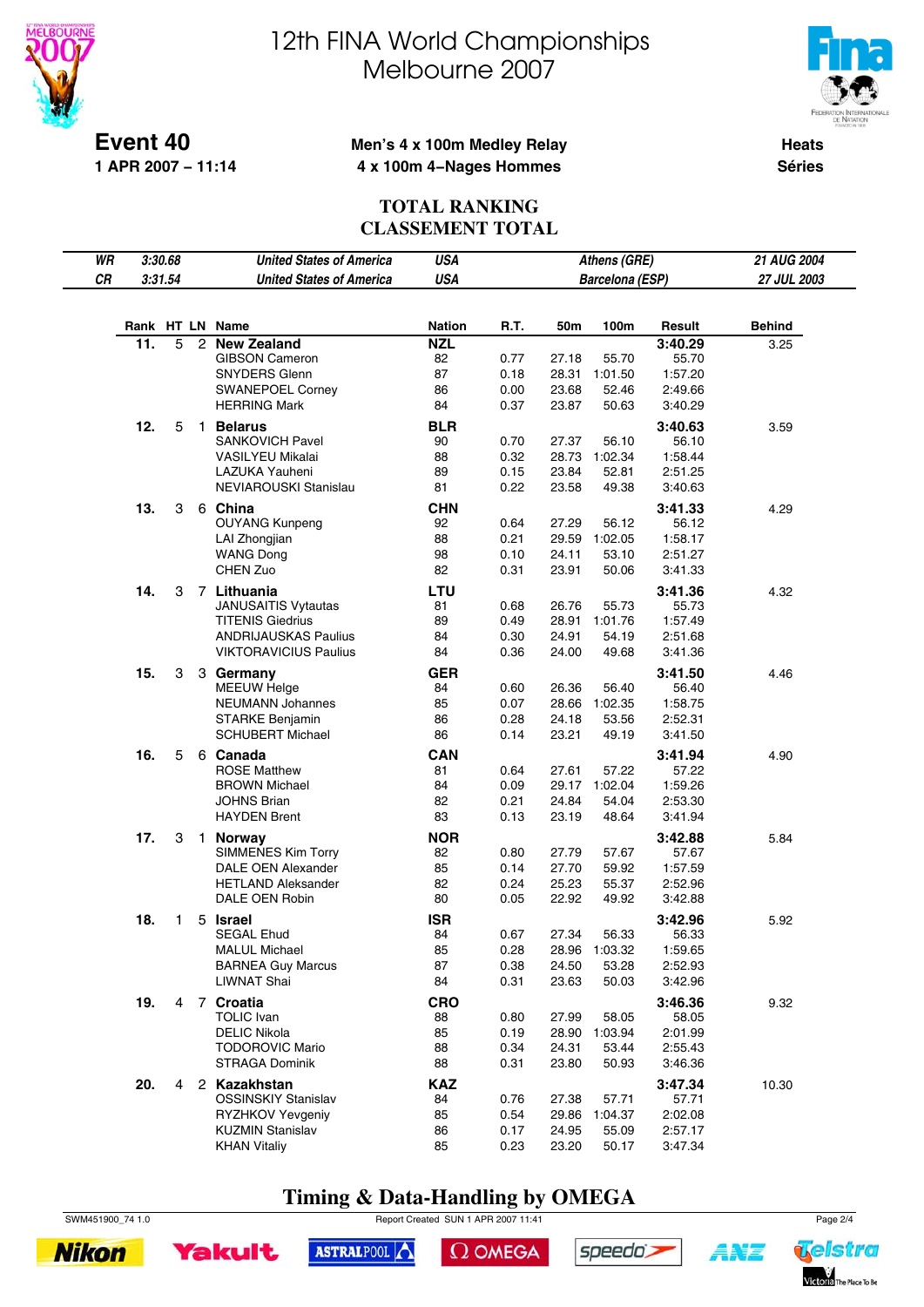



**Event 40 1 APR 2007 − 11:14**

#### **Men's 4 x 100m Medley Relay 4 x 100m 4−Nages Hommes**

**Heats Séries**

### **TOTAL RANKING CLASSEMENT TOTAL**

| WR |     | 3:30.68              |                | <b>United States of America</b>  | <b>USA</b>    |      |       | Athens (GRE)           |            | <b>21 AUG 2004</b> |
|----|-----|----------------------|----------------|----------------------------------|---------------|------|-------|------------------------|------------|--------------------|
| CR |     | 3:31.54              |                | <b>United States of America</b>  | <b>USA</b>    |      |       | <b>Barcelona (ESP)</b> |            | 27 JUL 2003        |
|    |     |                      |                |                                  |               |      |       |                        |            |                    |
|    |     |                      |                | Rank HT LN Name                  | <b>Nation</b> | R.T. | 50m   | 100m                   | Result     | <b>Behind</b>      |
|    | 21. | $\overline{5}$       | $\overline{7}$ | Greece                           | <b>GRE</b>    |      |       |                        | 3:48.30    | 11.26              |
|    |     |                      |                | <b>DEMETIS Georgios</b>          | 86            | 0.69 | 27.84 | 57.28                  | 57.28      |                    |
|    |     |                      |                | <b>ALYFANTIS Romanos lasonas</b> | 86            | 0.38 | 29.23 | 1:02.42                | 1:59.70    |                    |
|    |     |                      |                | <b>GIANNOULIS Ioannis</b>        | 88            | 0.42 | 27.03 | 58.55                  | 2:58.25    |                    |
|    |     |                      |                | <b>ZISIMOS Andreas</b>           | 83            | 0.14 | 23.46 | 50.05                  | 3:48.30    |                    |
|    | 22. | 5                    |                | 8 Uzbekistan                     | <b>UZB</b>    |      |       |                        | 3:51.02    | 13.98              |
|    |     |                      |                | <b>BUGAKOV Danil</b>             | 88            | 0.67 | 28.15 | 58.44                  | 58.44      |                    |
|    |     |                      |                | <b>MORKOVIN Andrey</b>           | 85            | 0.08 | 30.58 | 1:06.00                | 2:04.44    |                    |
|    |     |                      |                | LYASHKO Oleg                     | 82            | 0.16 | 25.61 | 55.20                  | 2:59.64    |                    |
|    |     |                      |                | <b>ROMASHKIN Petr</b>            | 89            | 0.34 | 24.16 | 51.38                  | 3:51.02    |                    |
|    | 23. | 1                    |                | 4 Indonesia                      | <b>INA</b>    |      |       |                        | 3:55.76    | 18.72              |
|    |     |                      |                | <b>SUTANTO Felix Cristiadi</b>   | 75            | 0.59 | 28.86 | 59.55                  | 59.55      |                    |
|    |     |                      |                | <b>ARFIANTO Billy</b>            | 83            | 0.20 |       | 30.76 1:06.47          | 2:06.02    |                    |
|    |     |                      |                | <b>WIBOWO Andy</b>               | 80            | 0.32 | 25.34 | 56.00                  | 3:02.02    |                    |
|    |     |                      |                | <b>SUTANTO Albert Cristiadi</b>  | 75            | 0.30 | 25.82 | 53.74                  | 3:55.76    |                    |
|    | 24. | 4                    |                | 8 Singapore                      | <b>SIN</b>    |      |       |                        | 3:57.39    | 20.35              |
|    |     |                      |                | ONG Wei Shien Zach               | 90            | 0.72 | 29.23 | 1:01.14                | 1:01.14    |                    |
|    |     |                      |                | <b>TAN Jin Leonard</b>           | 85            | 0.22 | 28.90 | 1:06.46                | 2:07.60    |                    |
|    |     |                      |                | <b>TAN Xue-Wei Nicholas</b>      | 89            | 0.38 | 26.49 | 57.62                  | 3:05.22    |                    |
|    |     |                      |                | TAY Zhirong Bryan                | 88            | 0.32 | 25.34 | 52.17                  | 3:57.39    |                    |
|    | 25. |                      |                | 2 3 Peru                         | <b>PER</b>    |      |       |                        | 4:01.99    | 24.95              |
|    |     |                      |                | <b>GIL Carlos Eduardo</b>        | 87            | 0.67 | 30.46 | 1:02.29                | 1:02.29    |                    |
|    |     |                      |                | <b>MOSTO Gianmarco</b>           | 81            | 0.28 |       | 31.48 1:08.64          | 2:10.93    |                    |
|    |     |                      |                | <b>CRESCIMBENI Jose Emmanuel</b> | 90            | 0.42 | 25.77 | 55.73                  | 3:06.66    |                    |
|    |     |                      |                | <b>USTADVICH Nikola</b>          | 87            | 0.38 | 26.46 | 55.33                  | 4:01.99    |                    |
|    | 26. | 3                    |                | 8 India                          | <b>IND</b>    |      |       |                        | 4:04.21    | 27.17              |
|    |     |                      |                | NAGAR ANTHAL Sandeep             | 90            | 0.74 | 30.09 | 1:01.83                | 1:01.83    |                    |
|    |     |                      |                | PONCHA Rehan                     | 86            | 0.56 | 29.69 | 1:12.63                | 2:14.46    |                    |
|    |     |                      |                | POSERIA Ankur                    | 87            | 0.35 | 26.07 | 55.49                  | 3:09.95    |                    |
|    |     |                      |                | <b>KHADE Virdhawal</b>           | 91            | 0.62 | 25.72 | 54.26                  | 4:04.21    |                    |
|    | 27. | $^{2}$               |                | 2 Guam                           | <b>GUM</b>    |      |       |                        | 4:25.28    | 48.24              |
|    |     |                      |                | SHIMIZU Carlos                   | 89            | 0.70 | 36.20 | 1:15.08                | 1:15.08    |                    |
|    |     |                      |                | <b>AGUON Celestino</b>           | 88            | 0.34 | 33.09 | 1:10.92                | 2:26.00    |                    |
|    |     |                      |                | BONSEMBIANTE JR. Hernan          | 90            | 0.35 | 28.18 | 1:04.61                | 3:30.61    |                    |
|    |     |                      |                | <b>DUENAS Christopher</b>        | 91            | 0.38 | 26.30 | 54.67                  | 4:25.28    |                    |
|    | 28. |                      |                | 2 7 Guyana                       | <b>GUY</b>    |      |       |                        | 4:34.67    | 57.63              |
|    |     |                      |                | <b>THOM Onan</b>                 | 84            | 0.91 |       | 30.61 1:04.12          | 1:04.12    |                    |
|    |     |                      |                | <b>ROBERTS Niall</b>             | 91            | 0.40 | 38.68 | 1:24.17                | 2:28.29    |                    |
|    |     |                      |                | <b>SOBERS Jamaal</b>             | 89            | 0.58 |       | 30.76 1:06.78          | 3:35.07    |                    |
|    |     |                      |                | <b>ROBERTS Yannick</b>           | 89            | 0.54 | 27.40 | 59.60                  | 4:34.67    |                    |
|    |     | $\mathbf{2}^{\circ}$ |                | 4 Virgin Islands                 | <b>ISV</b>    |      |       |                        | <b>DNS</b> |                    |

| 2 5 Nigeria          | <b>NGR</b> | <b>DNS</b> |
|----------------------|------------|------------|
| OPUAKPO Samson       | 89         |            |
| <b>WILLIAMS Eric</b> | 77         |            |
| YEIYAH Yellow        | 84         |            |
| <b>KPLIBOH Otiko</b> | 87         |            |
|                      |            |            |

**Timing & Data-Handling by OMEGA**

SWM451900\_74 1.0 Report Created SUN 1 APR 2007 11:41 Page 3/4





 $\Omega$  OMEGA





ANT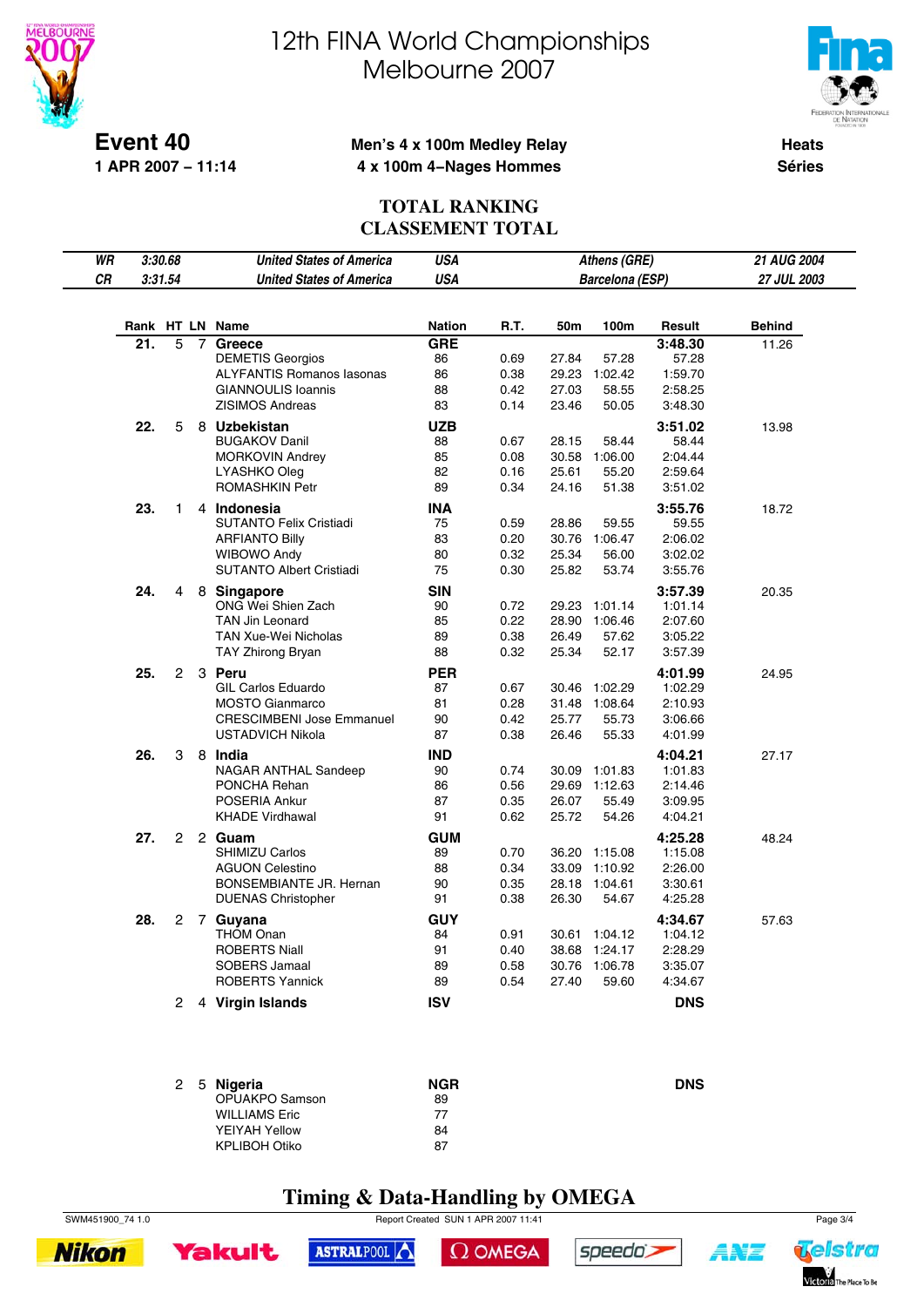



**Event 40 1 APR 2007 − 11:14**

### **Men's 4 x 100m Medley Relay 4 x 100m 4−Nages Hommes**

**Heats Séries**

### **TOTAL RANKING CLASSEMENT TOTAL**

| WR | 3:30.68 |                      |   | <b>United States of America</b> | USA           |         |       | Athens (GRE)           |            | <b>21 AUG 2004</b> |  |
|----|---------|----------------------|---|---------------------------------|---------------|---------|-------|------------------------|------------|--------------------|--|
| СR |         | 3:31.54              |   | <b>United States of America</b> | USA           |         |       | <b>Barcelona (ESP)</b> |            | <b>27 JUL 2003</b> |  |
|    |         |                      |   |                                 |               |         |       |                        |            |                    |  |
|    |         |                      |   | Rank HT LN Name                 | <b>Nation</b> | R.T.    | 50m   | 100m                   | Result     | <b>Behind</b>      |  |
|    |         |                      |   | 3 Switzerland                   | <b>SUI</b>    |         |       |                        | <b>DSQ</b> |                    |  |
|    |         |                      |   | <b>LANG Flori</b>               | 83            | 0.61    | 26.84 | 56.10                  | 56.10      |                    |  |
|    |         |                      |   | <b>WAEBER Dimitri</b>           | 86            | 0.14    | 29.66 | 1:04.90                | 2:01.00    |                    |  |
|    |         |                      |   | <b>COURTOIS Damien</b>          | 88            | 0.09    | 24.07 | 54.33                  | 2:55.33    |                    |  |
|    |         |                      |   | <b>MEICHTRY Dominik</b>         | 84            | $-0.22$ |       |                        |            |                    |  |
|    |         | $\mathbf{2}^{\circ}$ | 6 | Kenya                           | <b>KEN</b>    |         |       |                        | <b>DSQ</b> |                    |  |
|    |         |                      |   | <b>DUNFORD David</b>            | 88            | 0.68    | 28.39 | 58.94                  | 58.94      |                    |  |
|    |         |                      |   | <b>SHAH Amar</b>                | 85            | 0.26    | 31.55 | 1:09.38                | 2:08.32    |                    |  |
|    |         |                      |   | DUNFORD Jason                   | 86            | $-0.05$ |       |                        |            |                    |  |
|    |         |                      |   | VYOMBO Rama                     | 83            |         |       |                        |            |                    |  |
|    |         | 5                    | 4 | <b>United States</b>            | <b>USA</b>    |         |       |                        | <b>DSQ</b> |                    |  |
|    |         |                      |   | LOCHTE Ryan                     | 84            | 0.69    | 26.30 | 54.08                  | 54.08      |                    |  |
|    |         |                      |   | USHER Scott                     | 83            | 0.31    | 28.26 | 1:00.84                | 1:54.92    |                    |  |
|    |         |                      |   | <b>CROCKER lan</b>              | 82            | $-0.04$ |       |                        |            |                    |  |
|    |         |                      |   | <b>WALKER Neil</b>              | 76            |         |       |                        |            |                    |  |

## **Timing & Data-Handling by OMEGA**

 $\Omega$  OMEGA

speedo;

ASTRALPOOL



**Yakult** 



ANT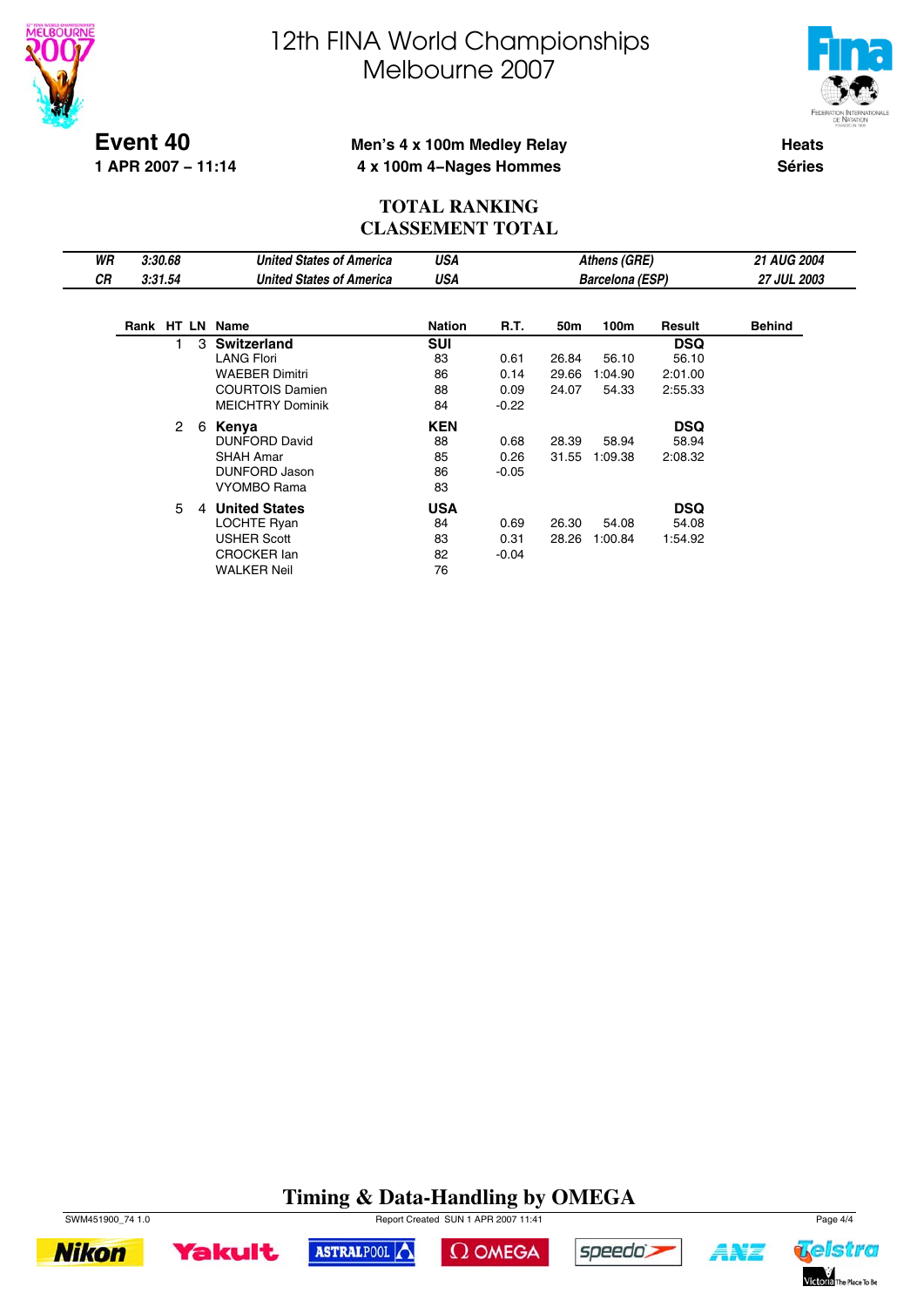

**1 APR 2007 - 20:45**

# 12th FINA World Championships Melbourne 2007



**Finals**

**Finales**

### **Men's 4 x 100m Medley Relay 4 x 100m 4-Nages Hommes**

#### **FINAL RESULTS CLASSEMENT FINALES**

| WR           | 3:30.68 |                | <b>United States of America</b>                | <b>USA</b>    |              | Athens (GRE)   |                 |                    | 21 AUG 2004   |
|--------------|---------|----------------|------------------------------------------------|---------------|--------------|----------------|-----------------|--------------------|---------------|
| CR           | 3:31.54 |                | <b>United States of America</b>                | <b>USA</b>    |              |                | Barcelona (ESP) |                    | 27 JUL 2003   |
|              |         |                |                                                |               |              |                |                 |                    |               |
|              |         |                | Rank LN Name                                   | <b>Nation</b> | R.T.         | 50m            | 100m            | Result             | <b>Behind</b> |
| <b>FINAL</b> | 1.      | 6              | <b>Australia</b>                               | <b>AUS</b>    |              |                |                 | 3:34.93            |               |
|              |         |                | <b>WELSH Matt</b>                              | 76            | 0.77         | 26.65          | 54.78           | 54.78              |               |
|              |         |                | <b>RICKARD Brenton</b>                         | 83            | 0.28         | 27.58          | 59.63           | 1:54.41            |               |
|              |         |                | <b>LAUTERSTEIN Andrew</b>                      | 87            | 0.43         | 24.37          | 52.63           | 2:47.04            |               |
|              |         |                | <b>SULLIVAN Eamon</b>                          | 85            | 0.29         | 22.42          | 47.89           | 3:34.93            |               |
|              | 2.      | 4              | Japan                                          | <b>JPN</b>    |              |                |                 | 3:35.16            | 0.23          |
|              |         |                | <b>MORITA Tomomi</b>                           | 84            | 0.51         | 26.97          | 54.76           | 54.76              |               |
|              |         |                | <b>KITAJIMA Kosuke</b>                         | 82            | 0.17         | 27.44          | 59.23           | 1:53.99            |               |
|              |         |                | YAMAMOTO Takashi                               | 78            | 0.11         | 23.96          | 51.90           | 2:45.89            |               |
|              |         |                | <b>HOSOKAWA Daisuke</b>                        | 82            | 0.19         | 23.27          | 49.27           | 3:35.16            |               |
|              | 3.      |                | 5 Russia                                       | <b>RUS</b>    |              |                |                 | 3:35.51            | 0.58          |
|              |         |                | <b>VYATCHANIN Arkady</b>                       | 84            | 0.84         | 26.63          | 54.08           | 54.08              |               |
|              |         |                | <b>KOMORNIKOV Dmitry</b>                       | 81            | 0.12         | 27.73          | 1:00.65         | 1:54.73            |               |
|              |         |                | <b>SKVORTSOV Nikolay</b>                       | 84            | 0.13         | 24.06          | 52.13           | 2:46.86            |               |
|              |         |                | <b>LAGUNOV Evgeny</b>                          | 85            | 0.13         | 22.86          | 48.65           | 3:35.51            |               |
|              | 4.      |                | 3 South Africa                                 | <b>RSA</b>    |              |                |                 | 3:35.92            | 0.99          |
|              |         |                | <b>ZANDBERG Gerhard</b>                        | 83            | 0.69         | 26.29          | 54.57           | 54.57              |               |
|              |         |                | VAN DER BURGH Cameron                          | 88            | 0.10         | 27.61          | 1:01.20         | 1:55.77            |               |
|              |         |                | <b>FERNS Lyndon</b>                            | 83            | 0.44         | 23.79          | 52.12           | 2:47.89            |               |
|              |         |                | NEETHLING Ryk                                  | 77            | 0.20         | 22.36          | 48.03           | 3:35.92            |               |
|              | 5.      |                | 7 Great Britain                                | <b>GBR</b>    |              |                |                 | 3:36.18            | 1.25          |
|              |         |                | <b>TANCOCK Liam</b>                            | 85            | 0.70         | 25.65          | 54.08           | 54.08              |               |
|              |         |                | <b>GIBSON James</b>                            | 80            | 0.26         | 27.53          | 1:00.62         | 1:54.70            |               |
|              |         |                | <b>BOWE Matthew</b>                            | 83            | 0.17         | 24.08          | 53.01           | 2:47.71            |               |
|              |         |                | <b>BURNETT Simon</b>                           | 83            | 0.36         | 23.12          | 48.47           | 3:36.18            |               |
|              | 6.      | $\overline{1}$ | Italy                                          | <b>ITA</b>    |              |                |                 | 3:37.67            | 2.74          |
|              |         |                | <b>LESTINGI Damiano</b>                        | 89            | 0.72         | 27.11          | 55.58           | 55.58              |               |
|              |         |                | <b>FACCI Loris</b>                             | 83            | 0.17         | 28.59          | 1:01.44         | 1:57.02            |               |
|              |         |                | <b>GOLDIN Rudy</b><br><b>GALENDA Christian</b> | 84<br>82      | 0.02<br>0.24 | 24.05<br>22.82 | 52.63<br>48.02  | 2:49.65<br>3:37.67 |               |
|              |         |                |                                                |               |              |                |                 |                    |               |
|              | 7.      |                | 2 France                                       | <b>FRA</b>    |              |                |                 | 3:37.85            | 2.92          |
|              |         |                | <b>DUFOUR Simon</b>                            | 79            | 0.65         | 27.26          | 56.46           | 56.46              |               |
|              |         |                | <b>DUBOSCQ Hugues</b>                          | 81            | 0.07         |                | 27.87 1:00.61   | 1:57.07            |               |
|              |         |                | <b>LEVEAUX Amaury</b><br><b>BERNARD Alain</b>  | 85<br>83      | 0.23<br>0.35 | 24.13<br>22.39 | 52.42<br>48.36  | 2:49.49            |               |
|              |         |                |                                                |               |              |                |                 | 3:37.85            |               |
|              | 8.      |                | 8 Romania                                      | <b>ROU</b>    |              |                |                 | 3:38.86            | 3.93          |
|              |         |                | <b>FLOREA Razvan</b>                           | 80            | 0.71         | 26.48          | 54.99           | 54.99              |               |
|              |         |                | <b>PREDA Valentin</b>                          | 85            | 0.28         | 27.49          | 1:00.98         | 1:55.97            |               |
|              |         |                | <b>GHERGHEL loan Stefan</b>                    | 78            | 0.02         | 24.57          | 53.13           | 2:49.10            |               |
|              |         |                | <b>GUTU Octavian</b>                           | 82            | 0.16         | 23.20          | 49.76           | 3:38.86            |               |

## **Timing & Data-Handling by OMEGA**

SWM451100\_73 1.0 Page 1/1





 $\Omega$  OMEGA



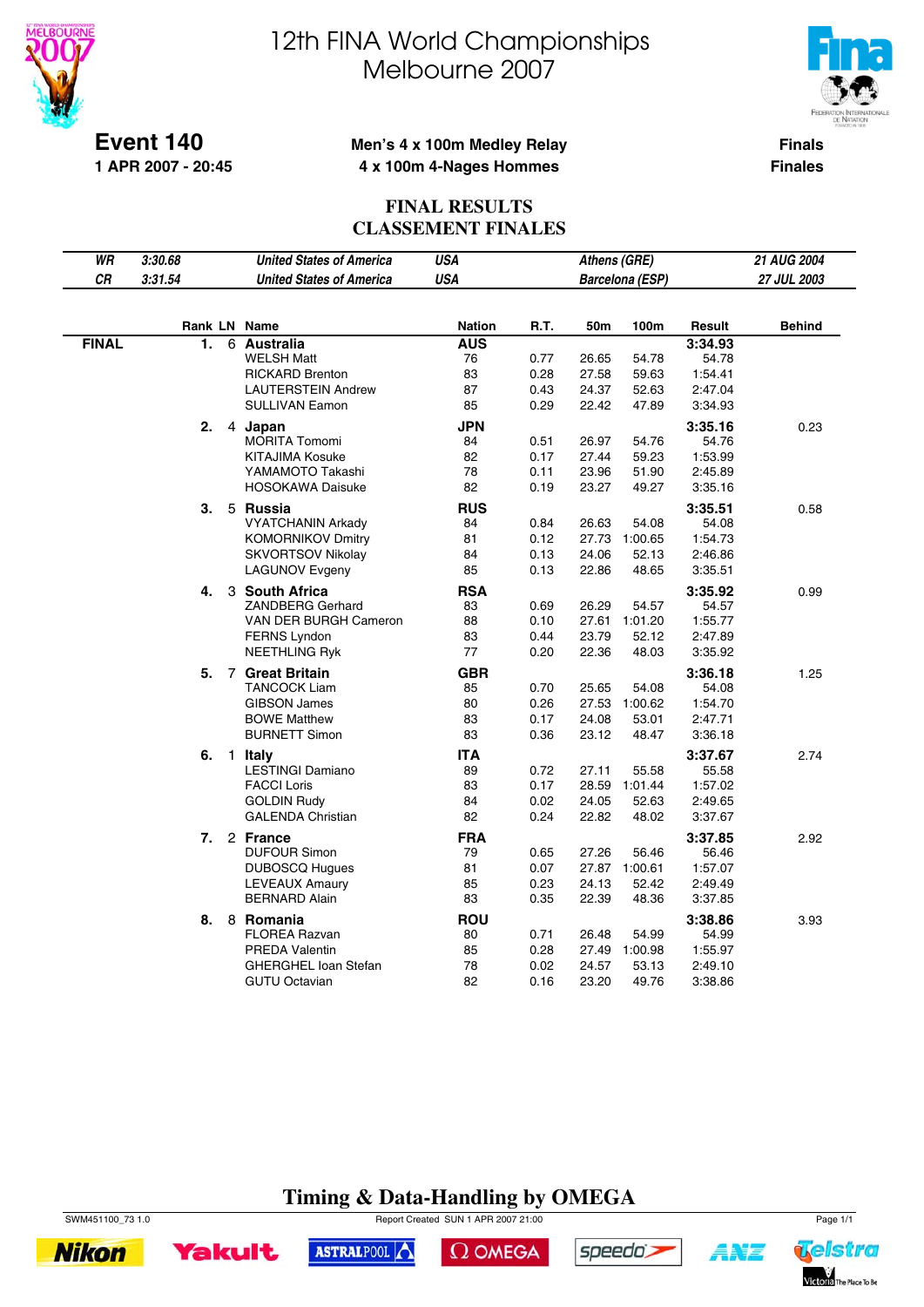



#### **RECORDS BROKEN BY EVENT RECORDS BATTUS TRIES PAR EPREUVE**

#### **After 33 of 40 Events Après 33 de 40 épreuves**

| Event                          | <b>Phase</b>       | <b>Name</b>                | <b>Nation</b> | <b>Time</b> | Record    |
|--------------------------------|--------------------|----------------------------|---------------|-------------|-----------|
| Women's 100m Freestyle         | <b>Final</b>       | <b>LENTON Lisbeth</b>      | <b>AUS</b>    | 53.42       | <b>CR</b> |
|                                | <b>Semifinal 2</b> | <b>COUGHLIN Natalie</b>    | <b>USA</b>    | 53.40       | <b>CR</b> |
|                                | <b>Final</b>       | <b>LENTON Lisbeth</b>      | <b>AUS</b>    | 53.40       | $=$ CR    |
| Women's 200m Freestyle         | <b>Semifinal 2</b> | <b>PELLEGRINI Federica</b> | <b>ITA</b>    | 1:56.47     | <b>WR</b> |
|                                | <b>Final</b>       | <b>MANAUDOU Laure</b>      | <b>FRA</b>    | 1:55.52     | <b>WR</b> |
| <b>Women's 400m Freestyle</b>  | Heat 9             | <b>MANAUDOU Laure</b>      | <b>FRA</b>    | 4:05.29     | <b>CR</b> |
|                                | <b>Final</b>       | <b>MANAUDOU Laure</b>      | <b>FRA</b>    | 4:02.61     | <b>CR</b> |
| Women's 800m Freestyle         | <b>Final</b>       | <b>ZIEGLER Kate</b>        | <b>USA</b>    | 8:18.52     | <b>CR</b> |
| Women's 1500m Freestyle        | <b>Final</b>       | <b>ZIEGLER Kate</b>        | <b>USA</b>    | 15:53.05    | <b>CR</b> |
| Women's 50m Backstroke         | <b>Final</b>       | <b>COUGHLIN Natalie</b>    | <b>USA</b>    | 28.30       | <b>CR</b> |
|                                | Heat 9             | <b>VAZIRI Leila</b>        | <b>USA</b>    | 28.25       | <b>CR</b> |
|                                | <b>Semifinal 2</b> | <b>VAZIRI Leila</b>        | <b>USA</b>    | 28.16       | <b>WR</b> |
|                                | <b>Final</b>       | <b>VAZIRI Leila</b>        | <b>USA</b>    | 28.16       | $=$ WR    |
| Women's 100m Backstroke        | <b>Final</b>       | <b>COUGHLIN Natalie</b>    | <b>USA</b>    | 59.44       | <b>WR</b> |
| Women's 200m Backstroke        | <b>Final</b>       | <b>HOELZER Margaret</b>    | <b>USA</b>    | 2:07.16     | <b>CR</b> |
| Women's 100m Breaststroke      | <b>Final</b>       | <b>JONES Leisel</b>        | <b>AUS</b>    | 1:05.72     | <b>CR</b> |
| <b>Women's 50m Butterfly</b>   | <b>Semifinal 2</b> | <b>ALSHAMMAR Therese</b>   | <b>SWE</b>    | 25.82       | <b>CR</b> |
| <b>Women's 100m Butterfly</b>  | <b>Final</b>       | <b>LENTON Lisbeth</b>      | <b>AUS</b>    | 57.15       | <b>CR</b> |
| Women's 200m Individual Medley | <b>Final</b>       | <b>HOFF Kathryn</b>        | <b>USA</b>    | 2:10.13     | <b>CR</b> |
| Women's 4 x 100m Freestyle     | <b>Final</b>       | <b>Australia</b>           | <b>AUS</b>    | 3:35.48     | <b>CR</b> |
| Women's 4 x 200m Freestyle     | <b>Final</b>       | <b>United States</b>       | <b>USA</b>    | 7:50.09     | <b>WR</b> |
| Women's 4 x 100m Medley Relay  | <b>Final</b>       | <b>Australia</b>           | <b>AUS</b>    | 3:55.74     | <b>WR</b> |
| Men's 200m Freestyle           | <b>Final</b>       | <b>PHELPS Michael</b>      | <b>USA</b>    | 1:43.86     | <b>WR</b> |
| Men's 100m Backstroke          | <b>Semifinal 2</b> | <b>LOCHTE Ryan</b>         | <b>USA</b>    | 53.51       | <b>CR</b> |
|                                | <b>Final</b>       | <b>PEIRSOL Aaron</b>       | <b>USA</b>    | 52.98       | <b>WR</b> |
| Men's 200m Backstroke          | <b>Final</b>       | <b>LOCHTE Ryan</b>         | <b>USA</b>    | 1:54.32     | <b>WR</b> |
| Men's 200m Butterfly           | <b>Final</b>       | <b>PHELPS Michael</b>      | <b>USA</b>    | 1:52.09     | <b>WR</b> |
| Men's 200m Individual Medley   | <b>Final</b>       | <b>PHELPS Michael</b>      | <b>USA</b>    | 1:54.98     | <b>WR</b> |
| Men's 4 x 100m Freestyle       | <b>Final</b>       | <b>United States</b>       | <b>USA</b>    | 3:12.72     | <b>CR</b> |
| Men's 4 x 200m Freestyle       | <b>Final</b>       | <b>United States</b>       | <b>USA</b>    | 7:03.24     | <b>WR</b> |

### **Timing & Data-Handling by OMEGA**



**Nikon** 



 $\Omega$  OMEGA



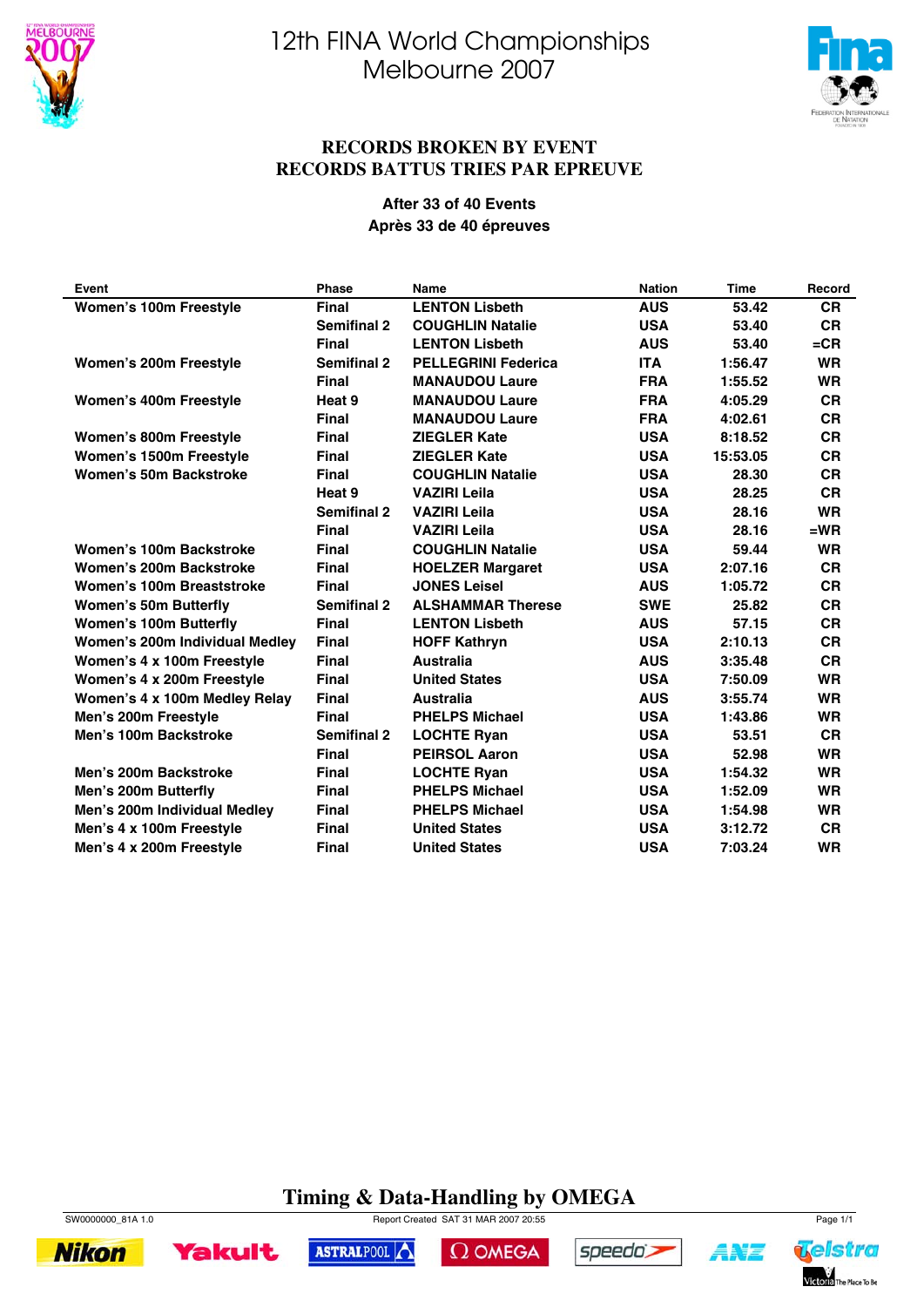



Telstra

Victoria The Place To Be

A¥Z

#### **MEDAL STANDINGS CLASSEMENT PAR MEDAILLE**

#### **After all Events Après toutes les épreuves**

|              |                      |            |    | Men          |                |     |                | <b>Total</b>   |   |                |              |                |                |                |
|--------------|----------------------|------------|----|--------------|----------------|-----|----------------|----------------|---|----------------|--------------|----------------|----------------|----------------|
|              | <b>Rank Nation</b>   |            | G  | S            | B              | Tot | G              | S              | B | Tot            | G            | S              | B              | Tot            |
| 1            | <b>United States</b> | <b>USA</b> | 11 | 8            |                | 19  | 9              | 5              | 3 | 17             | 20           | 13             | 3              | 36             |
| $\mathbf{2}$ | <b>Australia</b>     | <b>AUS</b> | 1  | $\mathbf 2$  | 4              | 7   | 8              | 3              | 3 | 14             | 9            | 5              | 7              | 21             |
| 3            | <b>France</b>        | <b>FRA</b> |    |              | 1              | 1   | $\overline{2}$ | $\overline{2}$ | 1 | 5              | $\mathbf{2}$ | $\overline{2}$ | $\overline{2}$ | 6              |
| 4            | <b>South Africa</b>  | <b>RSA</b> | 2  |              | 1              | 3   |                |                |   |                | $\mathbf 2$  |                | 1              | 3              |
| 5            | Japan                | <b>JPN</b> | 1  | $\mathbf{2}$ |                | 3   |                |                | 4 | 4              |              | 2              | 4              | $\overline{7}$ |
| 6            | Poland               | <b>POL</b> |    | 1            |                | 2   |                | 1              | 1 | 2              |              | 2              | 1              | 4              |
| 7            | <b>Italy</b>         | <b>ITA</b> |    | 1            | 2              | 4   |                |                | 1 | 1              |              | 1              | 3              | 5              |
| 8            | <b>Sweden</b>        | <b>SWE</b> |    |              | 1              |     | 1              | 1              |   | $\overline{2}$ |              | 1              | 1              | 3              |
| 9            | <b>Tunisia</b>       | <b>TUN</b> | 1  | 1            |                | 2   |                |                |   |                |              | 1              |                | 2              |
| 10           | Canada               | <b>CAN</b> |    |              | 1              | 2   |                |                |   |                |              |                |                | $\mathbf 2$    |
| 10           | Korea                | <b>KOR</b> |    |              | 1              | 2   |                |                |   |                |              |                |                | $\mathbf 2$    |
| 10           | <b>Ukraine</b>       | <b>UKR</b> |    |              |                |     |                |                | 1 | 1              |              |                |                | $\mathbf 2$    |
| 13           | Germany              | <b>GER</b> |    |              |                |     |                | $\mathbf{2}$   | 1 | 3              |              | 3              | 1              | 4              |
| 14           | <b>Netherlands</b>   | <b>NED</b> |    |              |                |     |                | 1              | 3 | 4              |              | 2              | 3              | 5              |
| 15           | <b>Russia</b>        | <b>RUS</b> |    | 1            | $\overline{2}$ | 3   |                |                |   | 1              |              | 2              | $\overline{2}$ | 4              |
| 16           | Zimbabwe             | <b>ZIM</b> |    |              |                |     |                | 2              |   | 2              |              | 2              |                | $\mathbf 2$    |
| 17           | <b>Great Britain</b> | <b>GBR</b> |    |              | 3              | 3   |                | 1              |   |                |              | 1              | 3              | 4              |
| 18           | China                | <b>CHN</b> |    | 1            |                |     |                |                | 1 |                |              | 1              | 1              | 2              |
| 19           | <b>Belarus</b>       | <b>BLR</b> |    |              |                |     |                | 1              |   |                |              |                |                |                |
| 19           | <b>Switzerland</b>   | <b>SUI</b> |    |              |                |     |                | 1              |   | 1              |              | 1              |                |                |
| 21           | <b>Austria</b>       | <b>AUT</b> |    |              | 1              |     |                |                |   |                |              |                |                |                |
| 21           | <b>Denmark</b>       | <b>DEN</b> |    |              |                |     |                |                |   |                |              |                |                |                |
| 21           | <b>Hungary</b>       | <b>HUN</b> |    |              |                |     |                |                |   |                |              |                |                | 1              |
| 21           | Venezuela            | <b>VEN</b> |    |              | 1              |     |                |                |   |                |              |                |                | 1              |
|              |                      |            |    |              |                |     |                |                |   |                |              |                |                |                |

#### SW0000000\_95 1.0 Page 1/1 **Timing & Data-Handling by OMEGA**

 $\Omega$  OMEGA

speedo's

ASTRALPOOL



**Yakult**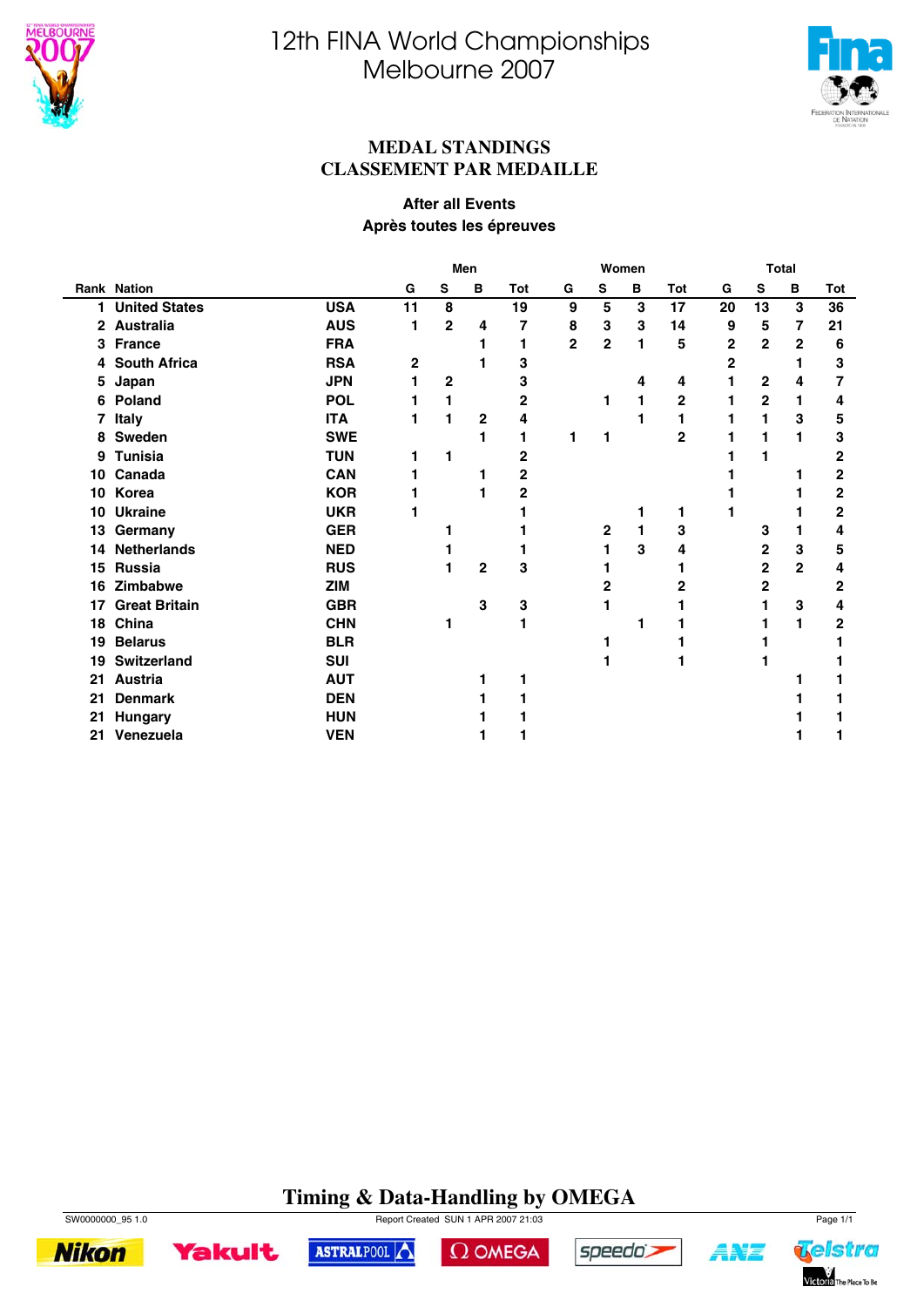



#### **CHAMPIONSHIPS TROPHY TROPHEE DU CHAMPIONNAT**

**After all Events Après toutes les épreuves**

|    | <b>Rank Nation</b>   |            | Men | Women | <b>Total</b> |
|----|----------------------|------------|-----|-------|--------------|
| 1. | <b>United States</b> | <b>USA</b> | 440 | 541   | 981          |
|    | 2 Australia          | <b>AUS</b> | 316 | 453   | 769          |
|    | 3 Japan              | <b>JPN</b> | 195 | 220   | 415          |
|    | 4 Great Britain      | <b>GBR</b> | 174 | 183   | 357          |
| 5  | <b>France</b>        | <b>FRA</b> | 95  | 225   | 320          |
| 6  | <b>Russia</b>        | <b>RUS</b> | 182 | 102   | 284          |
|    | 7 Italy              | <b>ITA</b> | 238 | 44    | 282          |
| 8  | Germany              | <b>GER</b> | 51  | 203   | 254          |
|    | 9 Sweden             | <b>SWE</b> | 64  | 189   | 253          |
|    | 10 China             | <b>CHN</b> | 52  | 177   | 229          |
|    | 11 South Africa      | <b>RSA</b> | 184 | 26    | 210          |
|    | 12 Ukraine           | <b>UKR</b> | 130 | 53    | 183          |
|    | 13 Netherlands       | <b>NED</b> | 37  | 129   | 166          |
|    | 14 Canada            | <b>CAN</b> | 122 | 39    | 161          |
|    | 15 Poland            | <b>POL</b> | 84  | 43    | 127          |
|    | 16 Hungary           | <b>HUN</b> | 64  | 34    | 98           |
|    | 17 Brazil            | <b>BRA</b> | 65  | 4     | 69           |
|    | 18 Austria           | <b>AUT</b> | 36  | 24    | 60           |
|    | 19 Denmark           | <b>DEN</b> | 15  | 41    | 56           |
|    | 20 Greece            | <b>GRE</b> | 55  |       | 55           |
|    | 21 Korea             | <b>KOR</b> | 33  | 17    | 50           |
|    | 22 New Zealand       | <b>NZL</b> | 27  | 21    | 48           |
|    | 22 Tunisia           | <b>TUN</b> | 48  |       | 48           |
|    | 24 Spain             | <b>ESP</b> | 12  | 35    | 47           |
|    | 25 Slovenia          | <b>SLO</b> | 28  | 17    | 45           |
|    | 26 Romania           | <b>ROU</b> | 40  |       | 40           |
|    | 27 Venezuela         | <b>VEN</b> | 35  |       | 35           |
| 27 | Zimbabwe             | <b>ZIM</b> |     | 35    | 35           |
|    | 29 Switzerland       | SUI        | 18  | 16    | 34           |
|    | 30 Belarus           | <b>BLR</b> | 1   | 31    | 32           |
|    | 31 Serbia            | <b>SRB</b> | 28  |       | 28           |
|    | 32 Argentina         | <b>ARG</b> |     | 22    | 22           |
|    | 33 Singapore         | <b>SIN</b> |     | 19    | 19           |
|    | 34 Bulgaria          | <b>BUL</b> | 17  |       | 17           |
|    | 35 Lithuania         | LTU        | 16  |       | 16           |
|    | 35 Norway            | <b>NOR</b> | 12  | 4     | 16           |
|    | 35 Papua New Guinea  | <b>PNG</b> | 16  |       | 16           |
|    | 38 Finland           | <b>FIN</b> | 6   | 9     | 15           |
|    | 38 Israel            | <b>ISR</b> | 15  |       | 15           |
|    | 40 Chile             | <b>CHI</b> |     | 11    | 11           |
|    | 41 Kenya             | <b>KEN</b> | 10  |       | 10           |
|    | 42 Croatia           | <b>CRO</b> |     | 6     | $\bf 6$      |
|    | 42 Slovakia          | <b>SVK</b> | 6   |       | 6            |
|    | 44 Algeria           | <b>ALG</b> | 4   |       | 4            |
|    | 45 Estonia           | <b>EST</b> | 3   |       | 3            |
|    | 45 Mexico            | <b>MEX</b> | 3   |       | 3            |
|    | 45 Portugal          | <b>POR</b> | 3   |       | 3            |

### **Timing & Data-Handling by OMEGA**

SWM000000\_96 1.0 Page 1/2



 $\Omega$  OMEGA

speedo's

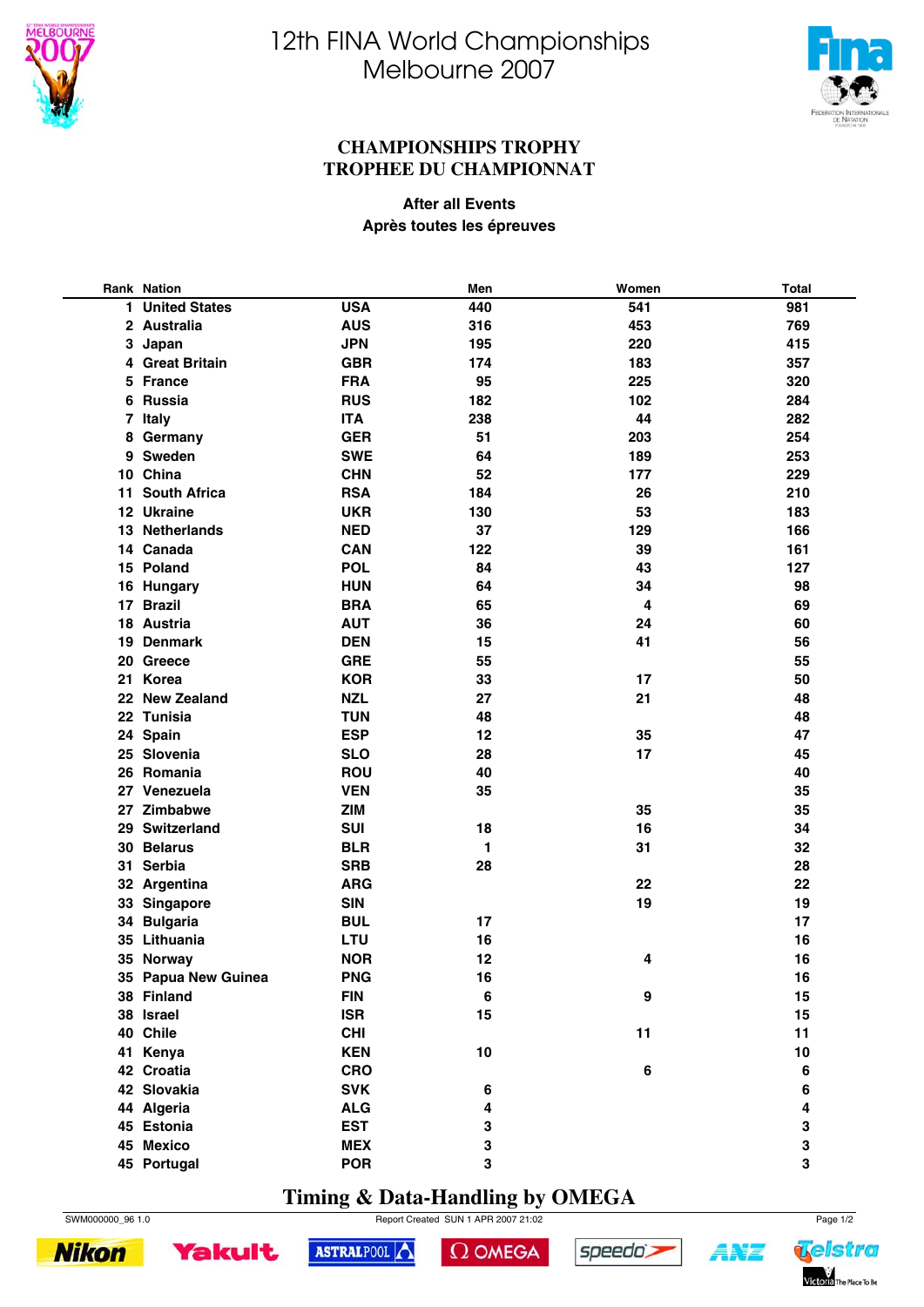



#### **CHAMPIONSHIPS TROPHY TROPHEE DU CHAMPIONNAT**

#### **After all Events Après toutes les épreuves**

| <b>Rank Nation</b> |            | Men | Women | <b>Total</b> |
|--------------------|------------|-----|-------|--------------|
| 48 Barbados        | <b>BAR</b> |     |       |              |
| 48 Iceland         | <b>ISL</b> |     |       | 2            |
| 50 Belgium         | <b>BEL</b> |     |       |              |
| 50 Puerto Rico     | <b>PUR</b> |     |       |              |

## **Timing & Data-Handling by OMEGA**





ASTRALPOOL

 $\Omega$  OMEGA



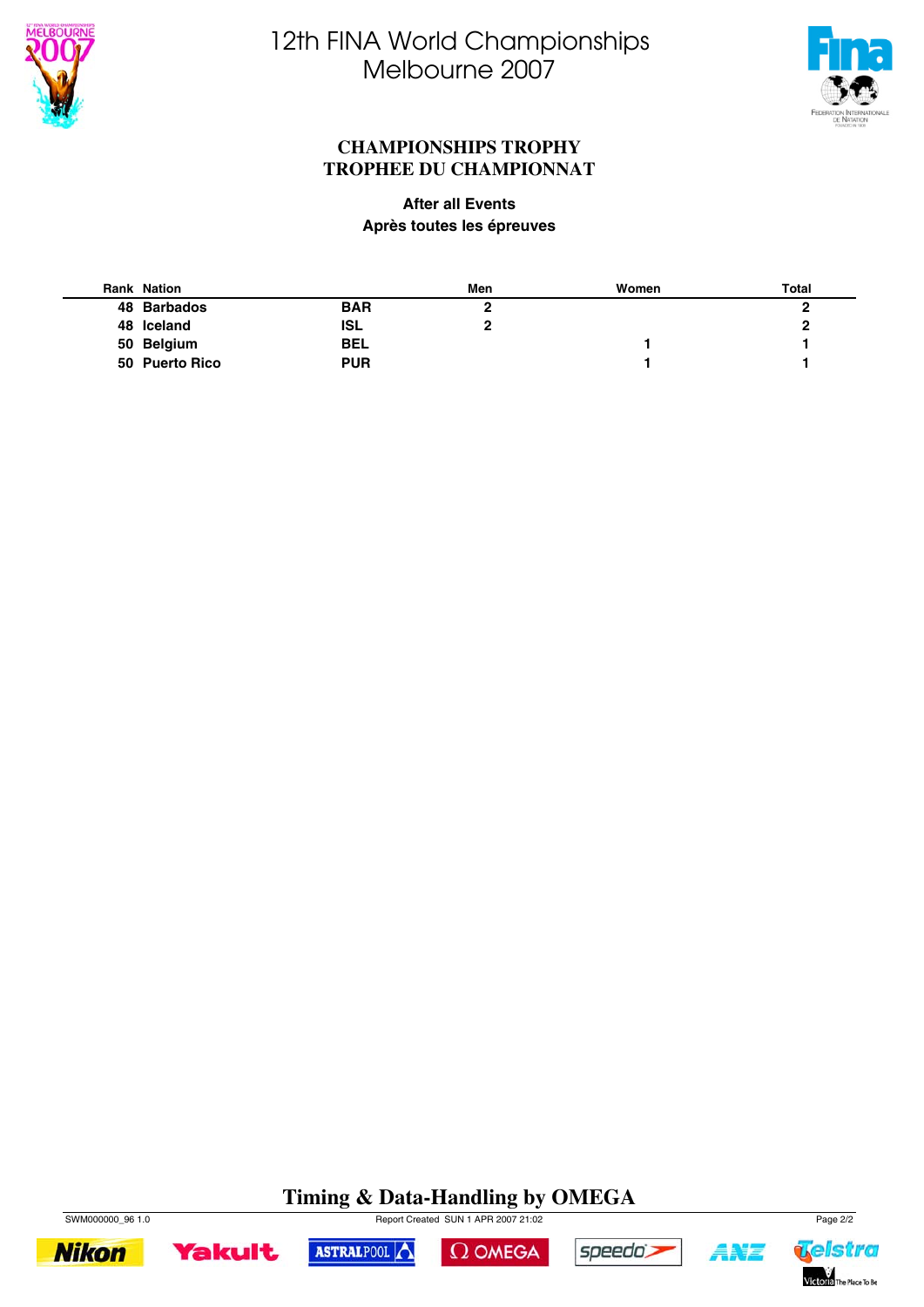



#### **FINA TROPHY TROPHEE FINA**

#### **After all Events Après toutes les épreuves**

| Rank Name                       | <b>Nation</b> | <b>Ranking Points</b>   | <b>Bonus Points</b> | <b>Total</b> |
|---------------------------------|---------------|-------------------------|---------------------|--------------|
| 1 PHELPS Michael                | <b>USA</b>    | 25                      | 8                   | 33           |
| 2 MANAUDOU Laure                | <b>FRA</b>    | 16                      | $\mathbf 2$         | 18           |
| 3 LOCHTE Ryan                   | <b>USA</b>    | 14                      | 2                   | 16           |
| <b>4 LENTON Lisbeth</b>         | <b>AUS</b>    | 15                      |                     | 15           |
| 5 HOFF Katie                    | <b>USA</b>    | 12                      | $\mathbf{2}$        | 14           |
| 6 JONES Leisel                  | <b>AUS</b>    | 13                      |                     | 13           |
| 7 PEIRSOL Aaron                 | <b>USA</b>    | 8                       | $\mathbf 2$         | 10           |
| <b>7 COUGHLIN Natalie</b>       | <b>USA</b>    | 8                       | 2                   | 10           |
| 7 ZIEGLER Kate                  | <b>USA</b>    | 10                      |                     | 10           |
| 10 MELLOULI Oussama             | <b>TUN</b>    | 9                       |                     | 9            |
| <b>11 ALSHAMMAR Therese</b>     | <b>SWE</b>    | 8                       |                     | 8            |
| <b>11 KITAJIMA Kosuke</b>       | <b>JPN</b>    | 8                       |                     | 8            |
| <b>11 HANSEN Brendan</b>        | <b>USA</b>    | 8                       |                     | 8            |
| 11 SCHIPPER Jessicah            | <b>AUS</b>    | 8                       |                     | 8            |
| 15 VAZIRI Leila                 | <b>USA</b>    | 5                       | $\mathbf{2}$        | 7            |
| 15 PARK Tae Hwan                | <b>KOR</b>    | $\overline{\mathbf{z}}$ |                     | 7            |
| 17 HARDY Jessica                | <b>USA</b>    | 6                       |                     | 6            |
| <b>17 COVENTRY Kirsty</b>       | <b>ZIM</b>    | 6                       |                     | 6            |
| 17 CROCKER lan                  | <b>USA</b>    | 6                       |                     | 6            |
| 20 VELDHUIS Marleen             | <b>NED</b>    | 5                       |                     | 5            |
|                                 |               |                         |                     | 5            |
| 20 RICKARD Brenton              | <b>AUS</b>    | 5                       |                     | 5            |
| 20 LISOGOR Oleg                 | <b>UKR</b>    | 5                       |                     |              |
| 20 HAYDEN Brent                 | <b>CAN</b>    | 5                       |                     | 5            |
| 20 SCHOEMAN Roland              | <b>RSA</b>    | 5                       |                     | 5            |
| 20 WILDMAN-TOBRINER Benjamin    | <b>USA</b>    | 5                       |                     | 5            |
| 20 HOELZER Margaret             | <b>USA</b>    | 5                       |                     | 5            |
| 20 ZANDBERG Gerhard             | <b>RSA</b>    | 5                       |                     | 5            |
| 20 MAGNINI Filippo              | <b>ITA</b>    | 5                       |                     | 5            |
| 20 JEDRZEJCZAK Otylia           | <b>POL</b>    | 5                       |                     | 5            |
| 20 SAWRYMOWICZ Mateusz          | <b>POL</b>    | 5                       |                     | 5            |
| 20 KIRK Tara                    | <b>USA</b>    | 5                       |                     | 5            |
| <b>32 PELLEGRINI Federica</b>   | <b>ITA</b>    | 2                       | $\mathbf{2}$        | 4            |
| 32 SHIBATA Ai                   | <b>JPN</b>    | 4                       |                     | 4            |
| 32 RICE Stephanie               | <b>AUS</b>    | 4                       |                     | 4            |
| 32 NAKAMURA Reiko               | <b>JPN</b>    | 4                       |                     | 4            |
| <b>32 TANCOCK Liam</b>          | <b>GBR</b>    | 4                       |                     | 4            |
| 32 PRILUKOV Yury                | <b>RUS</b>    | 4                       |                     | 4            |
| 38 LURZ Annika                  | <b>GER</b>    | 3                       |                     | 3            |
| 38 STANCZYK Przemyslaw          | <b>POL</b>    | 3                       |                     | 3            |
| 38 HERASIMENIA Aliaksandra      | <b>BLR</b>    | 3                       |                     | 3            |
| <b>38 SUBIRATS ALTES Albert</b> | <b>VEN</b>    | 3                       |                     | 3            |
| <b>38 RUPPRATH Thomas</b>       | <b>GER</b>    | 3                       |                     | 3            |
| <b>38 STEFFEN Britta</b>        | <b>GER</b>    | 3                       |                     | 3            |
| 38 JONES Cullen                 | <b>USA</b>    | 3                       |                     | 3            |
| <b>38 RIGAMONTI Flavia</b>      | <b>SUI</b>    | 3                       |                     | 3            |
| 38 VANDENBERG Kimberly          | <b>USA</b>    | 3                       |                     | 3            |
| 38 MARTYNOVA Yana               | <b>RUS</b>    | 3                       |                     | 3            |

### **Timing & Data-Handling by OMEGA**



**Nikon** 

SW0000000\_98 1.0 Report Created SUN 1 APR 2007 21:02 Page 1/2



 $\Omega$  OMEGA

speedo's